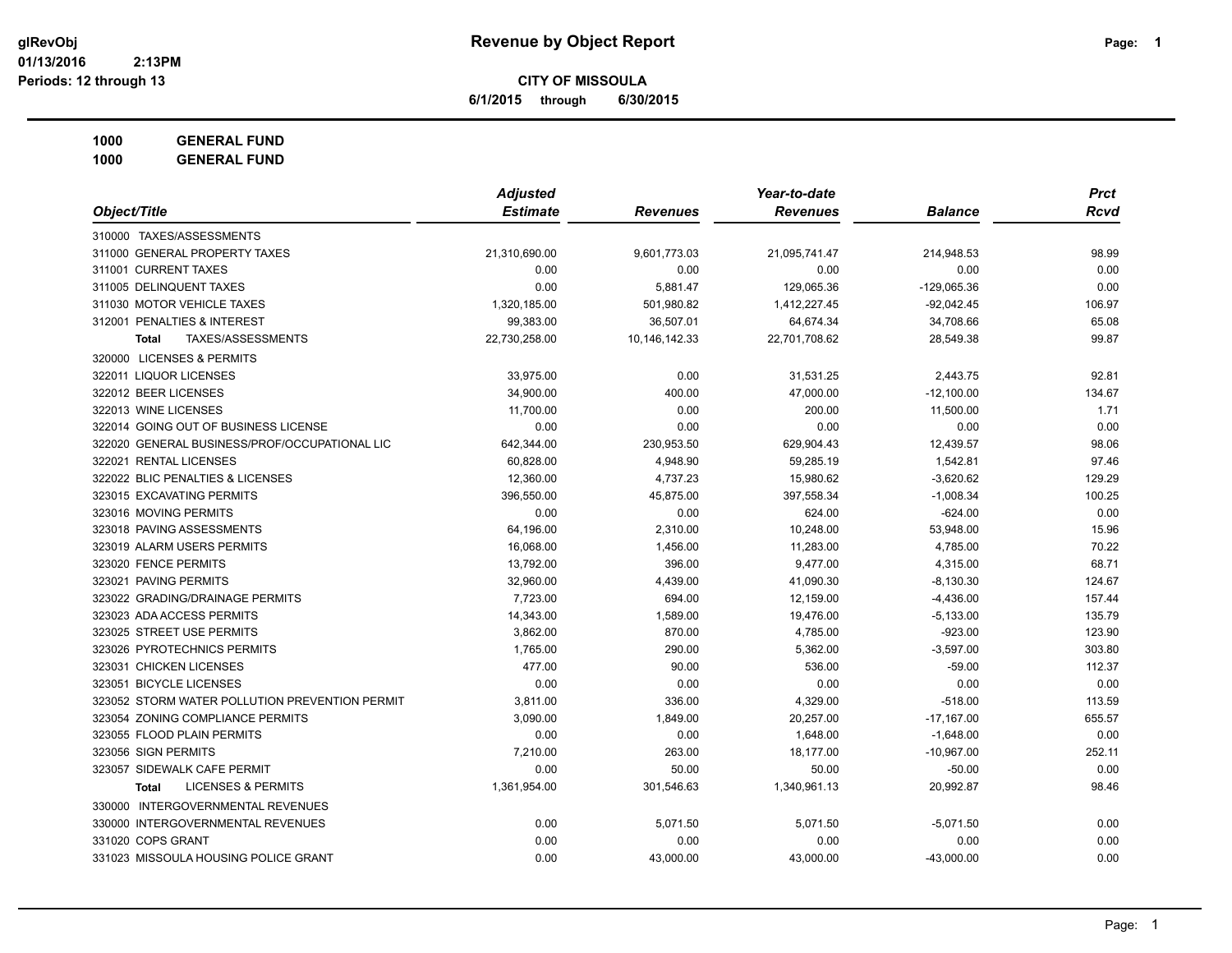**6/1/2015 through 6/30/2015**

|                                                   | <b>Adjusted</b> |                 | Year-to-date    |                | <b>Prct</b> |
|---------------------------------------------------|-----------------|-----------------|-----------------|----------------|-------------|
| Object/Title                                      | <b>Estimate</b> | <b>Revenues</b> | <b>Revenues</b> | <b>Balance</b> | Rcvd        |
| 331024 DEPT OF JUSTICE GRANTS                     | 100,000.00      | 24,293.14       | 80,092.60       | 19,907.40      | 80.09       |
| 331025 DV ACCOUNTABILITY PROJECT                  | 0.00            | 0.00            | 0.00            | 0.00           | 0.00        |
| 331050 ISTEA/CTEP GRANT                           | 0.00            | 0.00            | 0.00            | 0.00           | 0.00        |
| 331054 FHWA PL GRANT                              | 0.00            | 0.00            | 0.00            | 0.00           | 0.00        |
| 331055 FTA GRANT                                  | 0.00            | 0.00            | 0.00            | 0.00           | 0.00        |
| 331056 MDT FEDERAL CMAQ                           | 0.00            | 0.00            | 0.00            | 0.00           | 0.00        |
| 331057 TRANSIT-MUTD CMAQ                          | 0.00            | 0.00            | 0.00            | 0.00           | 0.00        |
| 331091 US DOT HMEP GRANT                          | 0.00            | 20,742.49       | 20,742.49       | $-20,742.49$   | 0.00        |
| 331112 SAFER GRANT                                | 0.00            | 0.00            | 0.00            | 0.00           | 0.00        |
| 331113 FEMA GRANT                                 | 0.00            | 0.00            | 0.00            | 0.00           | 0.00        |
| 331114 TITLE III GRANT-MSLA CO                    | 0.00            | 0.00            | 14,500.00       | $-14,500.00$   | 0.00        |
| 331160 SAFE ROUTES TO SCHOOLS fY08 \$82,500       | 0.00            | 0.00            | 0.00            | 0.00           | 0.00        |
| 331170 HISTORICAL PRESERVATION GRANT              | 0.00            | 0.00            | 5,225.00        | $-5,225.00$    | 0.00        |
| 331178 DUI TASK FORCE                             | 240,000.00      | 0.00            | 0.00            | 240,000.00     | 0.00        |
| 334014 *** Title Not Found ***                    | 0.00            | 6,123.92        | 6,123.92        | $-6,123.92$    | 0.00        |
| 334017 SCHOOL RESOURCE OFFICER                    | 248,850.00      | 0.00            | 248,850.00      | 0.00           | 100.00      |
| 335075 STATE GAMBLING/VIDEO/KENO/BINGO FEES       | 127,650.00      | 400.00          | 110,289.80      | 17,360.20      | 86.40       |
| 335076 STATE GAMBLING LICENSE FEES                | 0.00            | 0.00            | 0.00            | 0.00           | 0.00        |
| 335077 STATE KENO/BINGO PROCEEDS TAX              | 0.00            | 0.00            | 0.00            | 0.00           | 0.00        |
| 335210 PERSONAL PROPERTY TAX REIMBURSEMENT        | 428,686.00      | 0.00            | 0.00            | 428,686.00     | 0.00        |
| 335230 HB 124 REVENUE                             | 7,300,985.00    | 1,993,952.67    | 7,975,810.68    | $-674,825.68$  | 109.24      |
| 336021 STATE CONTRIB - POLICE RETIREMENT          | 2,180,799.00    | 276,324.21      | 2,223,121.09    | $-42,322.09$   | 101.94      |
| 336022 STATE CONTRIB. - FIRE RETIREMENT           | 2,262,024.00    | 278,411.19      | 2,268,631.54    | $-6,607.54$    | 100.29      |
| 336023 STATE CONTRIB. - PERS                      | 9,986.00        | 1,425.63        | 11,993.10       | $-2,007.10$    | 120.10      |
| 336030 COUNTY CONTRIBUTION                        | 9,900.00        | 0.00            | 0.00            | 9,900.00       | 0.00        |
| 337012 LEGAL SERVICES-CONTRACTED/REIMB.           | 0.00            | 0.00            | 6,075.00        | $-6,075.00$    | 0.00        |
| 337013 MUTD SIGN MAINTENANCE AGREEMENT            | 3,000.00        | 0.00            | 0.00            | 3,000.00       | 0.00        |
| 338000 LOCAL SHARING OF TAX INCREMENT             | 0.00            | 0.00            | 0.00            | 0.00           | 0.00        |
| 338100 PLANNING MILLS PASSED THRU COUNTY          | 0.00            | 0.00            | 0.00            | 0.00           | 0.00        |
| 339000 PAYMENT IN LIEU OF TAXES                   | 34,056.00       | 0.00            | 14,678.00       | 19,378.00      | 43.10       |
| <b>INTERGOVERNMENTAL REVENUES</b><br><b>Total</b> | 12,945,936.00   | 2,649,744.75    | 13,034,204.72   | $-88,268.72$   | 100.68      |
| 340000 CHARGES FOR SERVICES                       |                 |                 |                 |                |             |
| 341009 BLDG ADMIN FEES                            | 245,008.00      | 122,504.00      | 245,008.00      | 0.00           | 100.00      |
| 341010 MISCELLANEOUS COLLECTIONS                  | 350.00          | 1,126.25        | 1,495.50        | $-1,145.50$    | 427.29      |
| 341011 TRANSPORTATION ADMIN FEES                  | 24,000.00       | 12,000.00       | 24,000.00       | 0.00           | 100.00      |
| 341012 MAYORS PROCLAMATION FEES                   | 100.00          | 0.00            | 50.00           | 50.00          | 50.00       |
| 341013 AIR FUND FEES                              | 250.00          | 0.00            | 55.00           | 195.00         | 22.00       |
| 341015 SEWER ADMINISTRATION FEES                  | 1,173,327.00    | 586,663.50      | 1,173,327.00    | 0.00           | 100.00      |
| 341016 MRA ADMINISTRATION FEES                    | 117,053.00      | 58,526.50       | 117,053.00      | 0.00           | 100.00      |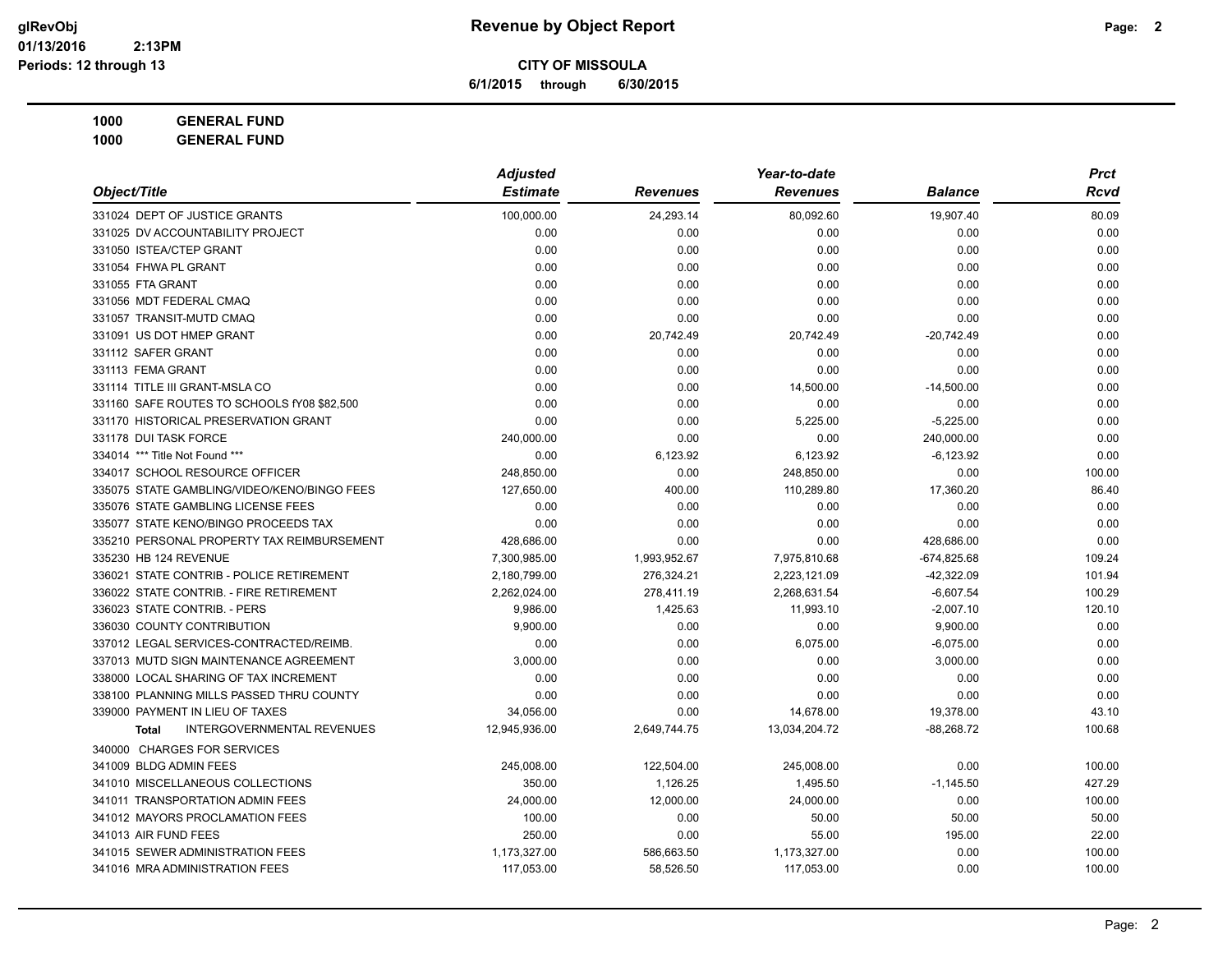**6/1/2015 through 6/30/2015**

| 1000 | <b>GENERAL FUND</b> |
|------|---------------------|
|      |                     |

|                                          | <b>Adjusted</b> |                 | Year-to-date    |                | Prct   |
|------------------------------------------|-----------------|-----------------|-----------------|----------------|--------|
| Object/Title                             | <b>Estimate</b> | <b>Revenues</b> | <b>Revenues</b> | <b>Balance</b> | Rcvd   |
| 341017 LIGHTING ADMINISTRATION FEES      | 15,002.00       | 7,501.00        | 15,002.00       | 0.00           | 100.00 |
| 341018 PARKING COMM ADMIN FEES           | 173,680.00      | 86,840.00       | 173,680.00      | 0.00           | 100.00 |
| 341021 SID ADMINISTRATION FEES           | 0.00            | 0.00            | 0.00            | 0.00           | 0.00   |
| 341022 PROJECT ADMIN FEES                | 0.00            | 0.00            | 0.00            | 0.00           | 0.00   |
| 341023 PLANNING ADMIN FEES               | 24,000.00       | 12,000.00       | 24,000.00       | 0.00           | 100.00 |
| 341031 STATE REIMB MUNI COURT            | 0.00            | 0.00            | 0.00            | 0.00           | 0.00   |
| 341041 SEWER EXTENSION RECORDING FEES    | 4,500.00        | 0.00            | 3,112.00        | 1,388.00       | 69.16  |
| 341052 MUNICIPAL COURT FILING FEES       | 283,400.00      | 60,206.95       | 316,383.85      | $-32,983.85$   | 111.64 |
| 341055 CRIME VICTIM SURCHARGE            | 2,500.00        | 299.00          | 1,805.94        | 694.06         | 72.24  |
| 341067 SUBDIVISION EXEMPTION AFFIDAVITS  | 0.00            | 1,400.00        | 7,000.00        | $-7,000.00$    | 0.00   |
| 341068 SUBDIVISON FEES                   | 5.000.00        | 0.00            | 8,118.00        | $-3,118.00$    | 162.36 |
| 341069 REZONING FEES                     | 5,000.00        | 0.00            | 0.00            | 5,000.00       | 0.00   |
| 341070 DESIGN REVIEW BOARD               | 15,000.00       | 2,910.57        | 36,284.32       | $-21,284.32$   | 241.90 |
| 341071 BOARD OF ADJUST. ZONING, SIGNS    | 58,400.00       | 0.00            | 0.00            | 58,400.00      | 0.00   |
| 341072 FLOOD PLAIN-0THER FEES            | 0.00            | 0.00            | 0.00            | 0.00           | 0.00   |
| 341073 FIRE PLAN CHECK FEES              | 27,981.00       | 3,144.00        | 31,791.00       | $-3,810.00$    | 113.62 |
| 341074 FIRE INSPECTION FEES              | 0.00            | 6,414.00        | 61,617.99       | $-61,617.99$   | 0.00   |
| 341076 ENGINEERING PLAN CHECK FEES       | 33,478.00       | 4,285.00        | 45,845.00       | $-12,367.00$   | 136.94 |
| 341077 ZONING COMPLIANCE INSPECTIONS     | 0.00            | 0.00            | 0.00            | 0.00           | 0.00   |
| 341078 ENGINEERING MAP FEES              | 120.00          | 5.00            | 75.00           | 45.00          | 62.50  |
| 341079 GREASE INTERCEPTOR APPEAL FEES    | 2,000.00        | 309.00          | 1,226.00        | 774.00         | 61.30  |
| 341090 STREET VACATION PETITION FEES     | 0.00            | 0.00            | 1,923.00        | $-1,923.00$    | 0.00   |
| 341091 INSPECTION CODE BOOKS & COPIES    | 0.00            | 0.00            | 0.00            | 0.00           | 0.00   |
| 341100 GRANT ADMINISTRATION SERVICE FEES | 0.00            | 0.00            | 0.00            | 0.00           | 0.00   |
| 342010 POLICE/BID AGREEMENT              | 0.00            | 0.00            | 46,295.00       | $-46,295.00$   | 0.00   |
| 342012 PD REIMBURSABLE SERVICES          | 0.00            | 0.00            | 0.00            | 0.00           | 0.00   |
| 342013 SECURITY INVEST FEES              | 11,000.00       | 1,124.50        | 11,070.75       | $-70.75$       | 100.64 |
| 342014 POLICE DEPARTMENT SERVICE FEES    | 15,000.00       | 9,573.89        | 25,885.14       | $-10,885.14$   | 172.57 |
| 342015 POLICE OVERTIME FEES              | 84,000.00       | 24,278.12       | 112,043.82      | $-28,043.82$   | 133.39 |
| 342016 POLICE TRAINING FEES              | 36,000.00       | 1,790.56        | 12,355.53       | 23,644.47      | 34.32  |
| 342017 CATERING FEES                     | 7,200.00        | 315.00          | 3,854.00        | 3,346.00       | 53.53  |
| 342018 DESK REPORTS                      | 20,000.00       | 2,640.00        | 26,126.00       | $-6,126.00$    | 130.63 |
| 342019 ABANDONED VEHICLE REVENUE FEES    | 32,500.00       | 0.00            | 19,987.50       | 12,512.50      | 61.50  |
| 342020 FIRE DEPARTMENT FEES              | 100.00          | 89.00           | 449.50          | $-349.50$      | 449.50 |
| 342021 CPR EDUCATION PROGRAM             | 7.435.00        | 1,230.00        | 7,955.00        | $-520.00$      | 106.99 |
| 342022 OUTSIDE HIRES                     | 524,890.00      | 12,508.39       | 432,842.61      | 92,047.39      | 82.46  |
| 342060 BIKE PROGRAM SALES & FEES         | 2,700.00        | $-1,229.37$     | 0.00            | 2,700.00       | 0.00   |
| 343000 PW REIMBURSABLE SERVICES          | 31,258.00       | $-2,181.74$     | 1,738.60        | 29,519.40      | 5.56   |
| 343001 SIGN FABRICATION & CONTRACTS      | 500.00          | 0.00            | 0.00            | 500.00         | 0.00   |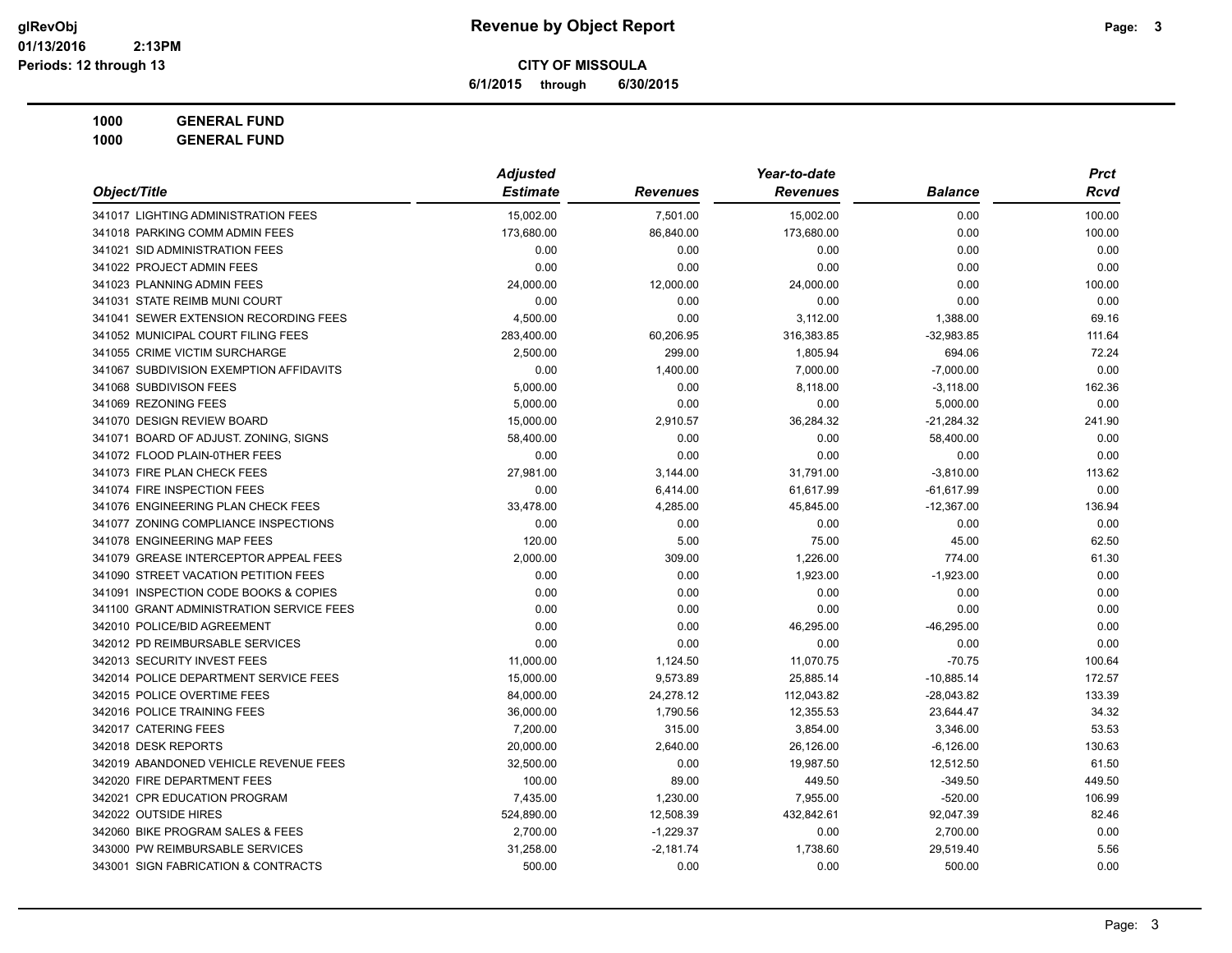**6/1/2015 through 6/30/2015**

|                                             | <b>Adjusted</b> |              | Year-to-date    |                | <b>Prct</b> |  |
|---------------------------------------------|-----------------|--------------|-----------------|----------------|-------------|--|
| Object/Title                                | <b>Estimate</b> | Revenues     | <b>Revenues</b> | <b>Balance</b> | Rcvd        |  |
| 343002 OTHER AGENCIES - VEH MAINT           | 48,000.00       | 21,524.45    | 52,163.13       | $-4,163.13$    | 108.67      |  |
| 343003 STATE PAYMENT - TRAFFIC COUNTS       | 4,450.00        | 0.00         | 0.00            | 4,450.00       | 0.00        |  |
| 343004 SPECIAL STATE CONTRACTS              | 80,000.00       | 0.00         | 0.00            | 80,000.00      | 0.00        |  |
| 343006 OTHER GOVT AGENCY-STREET PROJECTS    | 98,318.00       | 0.00         | 171,329.85      | $-73,011.85$   | 174.26      |  |
| 343008 PRIVATE COMPANY STREET PAYMENTS      | 0.00            | 0.00         | 0.00            | 0.00           | 0.00        |  |
| 343010 STREET DEPT SALES & SERVICES         | 19,195.00       | 0.00         | 0.00            | 19,195.00      | 0.00        |  |
| 343013 SNOW REMOVAL FEES                    | 1,500.00        | 71.41        | 1,285.41        | 214.59         | 85.69       |  |
| 343080 STATE MAINTENANCE CONTRACT           | 530,082.00      | 121,035.55   | 619,674.29      | $-89,592.29$   | 116.90      |  |
| 343082 MDT URBAN PROJECTS                   | 0.00            | 0.00         | 0.00            | 0.00           | 0.00        |  |
| 343083 CONTRACT SEWER APPLICATIONS          | 0.00            | 0.00         | 0.00            | 0.00           | 0.00        |  |
| 343084 STREET MAINTENANCE MATERIALS REIMB   | 55,500.00       | 0.00         | 39,722.64       | 15,777.36      | 71.57       |  |
| 343097 SIDEWALK AND CURB FEES               | 340,000.00      | 40,404.81    | 264,485.01      | 75,514.99      | 77.79       |  |
| 343311 SALE OF NICHES                       | 3,200.00        | 0.00         | 0.00            | 3,200.00       | 0.00        |  |
| 343320 CEMETERY - SALE OF PLOTS             | 12,870.00       | 350.00       | 8,550.00        | 4,320.00       | 66.43       |  |
| 343321 CEMETERY FOUNDATIONS                 | 1,570.00        | 360.00       | 4,690.00        | $-3,120.00$    | 298.73      |  |
| 343322 CEMETERY FLOWER CARE                 | 4,250.00        | 0.00         | 4,305.00        | $-55.00$       | 101.29      |  |
| 343323 CEMETERY - LINER INSTALL FEES        | 5,580.00        | 800.00       | 12,000.00       | $-6,420.00$    | 215.05      |  |
| 343324 OTHER CEMETERY FEES                  | 1,500.00        | 150.00       | 1,800.00        | $-300.00$      | 120.00      |  |
| 343325 2ND INTERMENT RIGHT                  | 0.00            | 400.00       | 2,400.00        | $-2,400.00$    | 0.00        |  |
| 343340 CEMETERY - OPENINGS & CLOSINGS       | 10,950.00       | 1,050.00     | 12,575.00       | $-1,625.00$    | 114.84      |  |
| 343350 CEMETERY CARE, FEES                  | 24,000.00       | 0.00         | 0.00            | 24,000.00      | 0.00        |  |
| 343360 WEED CONTROL                         | 3,000.00        | 0.00         | 2,953.90        | 46.10          | 98.46       |  |
| 346029 PARKS PETTY CASH FUND                | 0.00            | 0.00         | 0.00            | 0.00           | 0.00        |  |
| 346031 RECREATION FEES                      | 243,088.00      | 24,557.30    | 240,230.64      | 2,857.36       | 98.82       |  |
| 346033 PARK FEES/FACILITY RENTALS           | 85,000.00       | 12,166.73    | 105,871.09      | $-20,871.09$   | 124.55      |  |
| 346034 GROUNDS MAINTENANCE CONTRACT         | 85,000.00       | 0.00         | 92,128.00       | $-7,128.00$    | 108.39      |  |
| 346036 PARK CONCESSION FEES                 | 3,000.00        | 184.00       | 1,476.25        | 1,523.75       | 49.21       |  |
| 346037 YOUTH DRUG COURT CONTRACT            | 11,700.00       | 0.00         | 0.00            | 11,700.00      | 0.00        |  |
| 346050 COUNTY PLAYGROUND CONTRACT           | 3,150.00        | 0.00         | 0.00            | 3,150.00       | 0.00        |  |
| 346051 *** Title Not Found ***              | 4,500.00        | 333.40       | 2,104.72        | 2,395.28       | 46.77       |  |
| 346070 RECREATION GENERAL MERCHANDISE       | 0.00            | 0.00         | 0.00            | 0.00           | 0.00        |  |
| <b>CHARGES FOR SERVICES</b><br><b>Total</b> | 4,662,135.00    | 1,239,660.77 | 4,629,200.98    | 32,934.02      | 99.29       |  |
| 350000 FINES & FORFEITURES                  |                 |              |                 |                |             |  |
| 351022 LAW ENFORCEMENT ACADEMY SURCHARGE #5 | 0.00            | $-6,028.44$  | 0.00            | 0.00           | 0.00        |  |
| 351031 TRAFFIC FINES                        | 1,386,857.00    | 193,344.33   | 1,087,810.59    | 299,046.41     | 78.44       |  |
| 351032 SURCHARGE ON FINES                   | 129,089.00      | 11,458.62    | 93,527.66       | 35,561.34      | 72.45       |  |
| 351034 CELLULAR PHONE FINES                 | 62,000.00       | 8,819.25     | 60,418.25       | 1,581.75       | 97.45       |  |
| 351035 CELL PHONE FINES: EDUCATION          | 0.00            | 15,401.75    | 60,418.25       | $-60,418.25$   | 0.00        |  |
| 355000 FALSE ALARM PENALTY                  | 20,000.00       | 3,536.00     | 6,760.00        | 13,240.00      | 33.80       |  |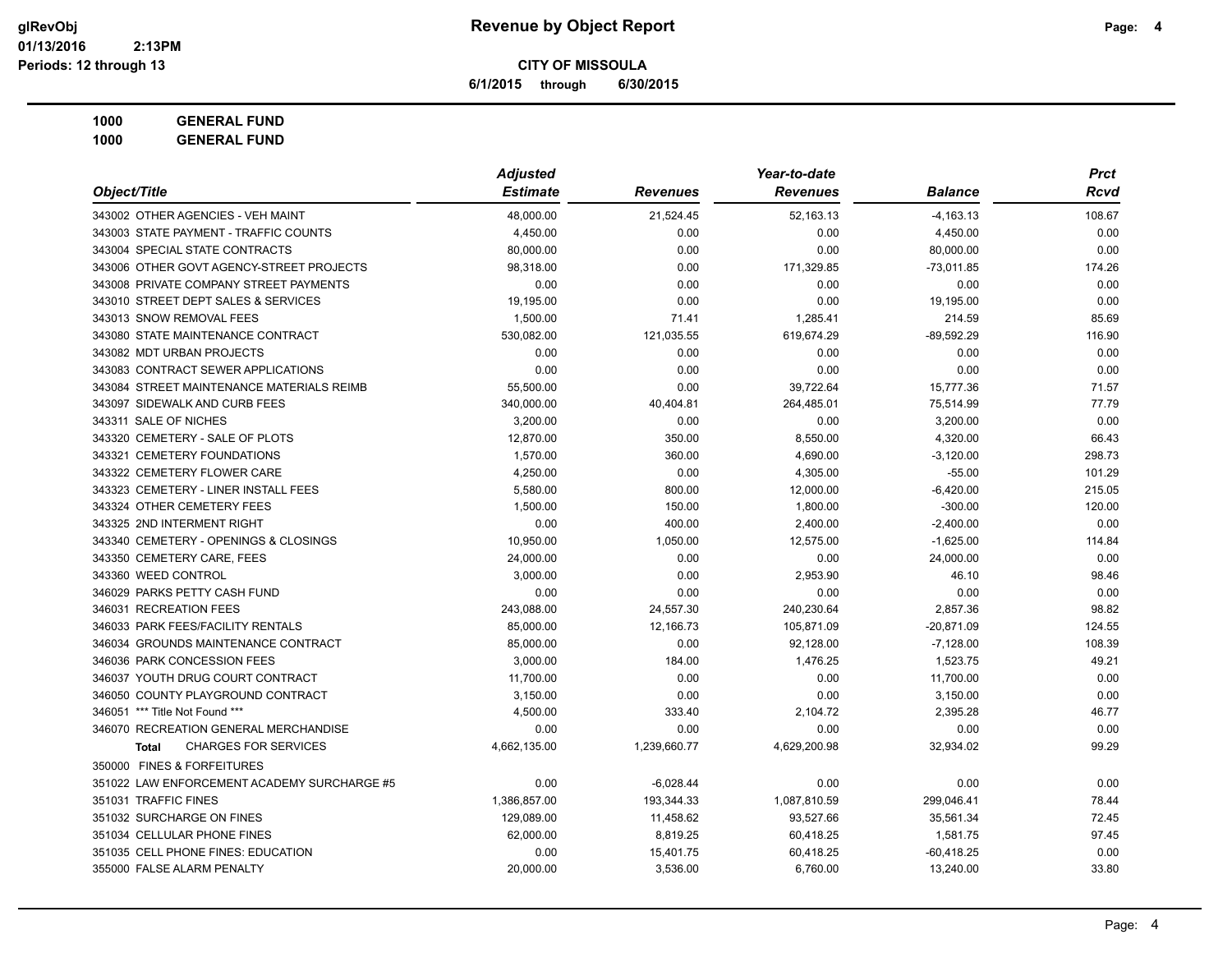**6/1/2015 through 6/30/2015**

|                                                | <b>Adjusted</b> |                 | Year-to-date    |                | <b>Prct</b> |
|------------------------------------------------|-----------------|-----------------|-----------------|----------------|-------------|
| Object/Title                                   | <b>Estimate</b> | <b>Revenues</b> | <b>Revenues</b> | <b>Balance</b> | Rcvd        |
| <b>FINES &amp; FORFEITURES</b><br><b>Total</b> | 1,597,946.00    | 226,531.51      | 1,308,934.75    | 289,011.25     | 81.91       |
| 360000 MISCELLANEOUS REVENUES                  |                 |                 |                 |                |             |
| 360000 MISCELLANEOUS REVENUES                  | 0.00            | 0.00            | 0.00            | 0.00           | 0.00        |
| 360001 COPIES                                  | 2,200.00        | 541.00          | 2,015.25        | 184.75         | 91.60       |
| 360002 PHONES                                  | 0.00            | 0.00            | 0.00            | 0.00           | 0.00        |
| 360003 MMIA REIMBURSEMENT-ATTORNEY             | 0.00            | 132.26          | 132.26          | $-132.26$      | 0.00        |
| 360010 MISCELLANEOUS                           | 15,000.00       | 230,322.76      | 221,290.96      | $-206,290.96$  | 1,475.27    |
| 360011 ENERGY REBATES FOR COMPUTER UPGRADES    | 0.00            | 0.00            | 0.00            | 0.00           | 0.00        |
| 360050 OVER/SHORT                              | 0.00            | 0.00            | 104.00          | $-104.00$      | 0.00        |
| 360100 REFUNDS                                 | 200.00          | 0.00            | 0.00            | 200.00         | 0.00        |
| 362000 OTHER MISCELLANEOUS REVENUE             | 8,000.00        | 9,839.06        | 9,839.06        | $-1,839.06$    | 122.99      |
| 362001 MUNICIPAL COURT BAD CHECK CHARGES       | 0.00            | 0.00            | 0.00            | 0.00           | 0.00        |
| 362002 BAD CHECK CHARGES                       | 500.00          | 0.21            | 135.21          | 364.79         | 27.04       |
| 362003 US BANK FEE REIMBURSEMENT               | 0.00            | 0.00            | 0.00            | 0.00           | 0.00        |
| 362004 URD III FACADE IMPROVEMENT LOAN REC     | 0.00            | 167.42          | 572.56          | $-572.56$      | 0.00        |
| 362011 SALE OF UNCLAIMED PROPERTY              | 0.00            | 0.00            | 0.00            | 0.00           | 0.00        |
| 362012 REC/GREEN TAG PROGRAM                   | 300.00          | 0.00            | 0.00            | 300.00         | 0.00        |
| 364012 SALE OF SURPLUS PROPERTY                | 40,000.00       | 74,283.74       | 78,283.74       | $-38,283.74$   | 195.71      |
| 364040 INSURANCE AND DAMAGE RECOVERY           | 40,000.00       | 469.67          | 36,218.36       | 3,781.64       | 90.55       |
| 364041 WORKERS COMPENSATION REIMBURSEMENT      | 2,500.00        | 0.00            | 0.00            | 2,500.00       | 0.00        |
| 364042 EXPENDITURE REIMBURSEMENTS              | 1,200.00        | 0.00            | 326.96          | 873.04         | 27.25       |
| 364043 RATTLESNAKE CORRIDOR REIMBURSEMENT      | 10,000.00       | 0.00            | 8,580.00        | 1,420.00       | 85.80       |
| 364044 EMERGENCY RESPONSE REIMBURSEMENT        | 50,000.00       | 0.00            | 0.00            | 50,000.00      | 0.00        |
| 364047 MMIA EXPENDITURE REIMBURSEMENT          | 0.00            | 0.00            | 0.00            | 0.00           | 0.00        |
| 364051 DOT RADAR GRANT                         | 0.00            | 0.00            | 0.00            | 0.00           | 0.00        |
| 364053 EXPENDITURE REIMB-FIRE SERVICES         | 0.00            | 0.00            | 0.00            | 0.00           | 0.00        |
| 364060 REIMB LETTER OF CREDIT-709 PARKVIEW     | 0.00            | 4,195.00        | 0.00            | 0.00           | 0.00        |
| 364061 REIMB LETTER OF CREDIT-LINNEA LANE      | 0.00            | 0.00            | 0.00            | 0.00           | 0.00        |
| 365000 DONATIONS                               | 0.00            | 0.00            | 0.00            | 0.00           | 0.00        |
| 365003 DONATIONS - SMOKE ALARMS                | 0.00            | 0.00            | 0.00            | 0.00           | 0.00        |
| 365004 GRANT CR TRAIL ASSN DONATION            | 0.00            | 0.00            | 0.00            | 0.00           | 0.00        |
| 365015 DONATIONS - COMBAT CHALLENGE            | 0.00            | 0.00            | 0.00            | 0.00           | 0.00        |
| 365016 LOCAL MATCH MDT                         | 0.00            | 0.00            | 0.00            | 0.00           | 0.00        |
| 365017 LOCAL MATCH TRANSIT                     | 0.00            | 0.00            | 0.00            | 0.00           | 0.00        |
| 365018 DONATIONS - THERMAL IMAGING             | 0.00            | 0.00            | 0.00            | 0.00           | 0.00        |
| 365021 COMBAT CHALLENGE DONATIONS              | 0.00            | 0.00            | 0.00            | 0.00           | 0.00        |
| 365022 NEIGHBORHOOD COUNCIL DONATIONS          | 0.00            | 0.00            | 0.00            | 0.00           | 0.00        |
| 368000 SALE OF COINS                           | 0.00            | 0.00            | 0.00            | 0.00           | 0.00        |
| 368001 SALE OF POLICE PROMOTIONS               | 0.00            | 0.00            | 0.00            | 0.00           | 0.00        |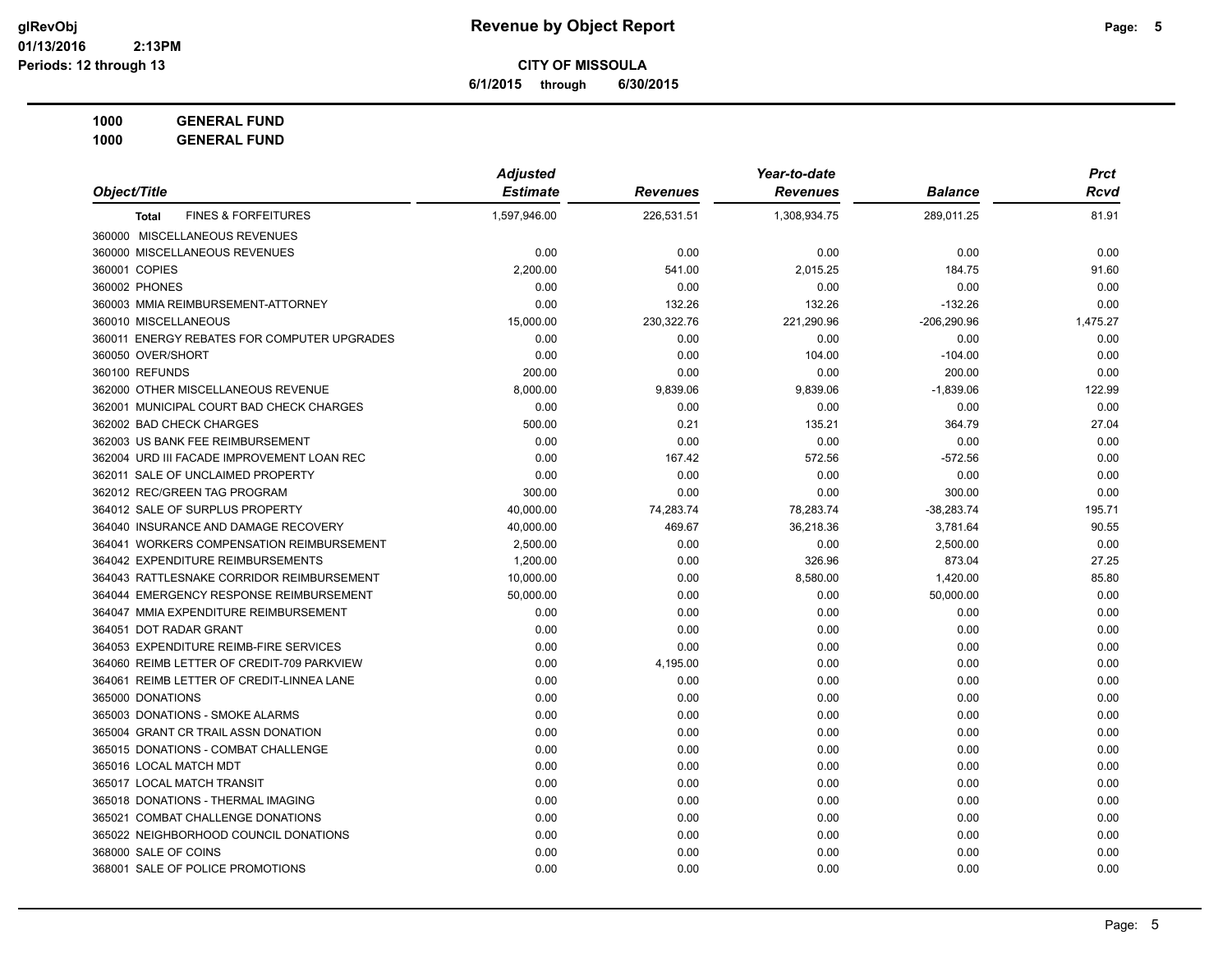**6/1/2015 through 6/30/2015**

|                                                    | <b>Adjusted</b> |                 | Year-to-date    |                | <b>Prct</b> |
|----------------------------------------------------|-----------------|-----------------|-----------------|----------------|-------------|
| Object/Title                                       | <b>Estimate</b> | <b>Revenues</b> | <b>Revenues</b> | <b>Balance</b> | <b>Rcvd</b> |
| 368002 SALE OF FIRE PROMOTIONS                     | 0.00            | 0.00            | 0.00            | 0.00           | 0.00        |
| <b>MISCELLANEOUS REVENUES</b><br>Total             | 169,900.00      | 319,951.12      | 357,498.36      | -187,598.36    | 210.42      |
| 370000 INVESTMENTS & ROYALTY EARNINGS              |                 |                 |                 |                |             |
| 371010 INTEREST ON INVESTMENTS                     | 3,500.00        | $-2.617.85$     | $-710.20$       | 4,210.20       | $-20.29$    |
| 371020 GAIN/LOSS IN MARKET VALUE OF INVESTMENTS    | 0.00            | 0.00            | 0.00            | 0.00           | 0.00        |
| <b>INVESTMENTS &amp; ROYALTY EARNINGS</b><br>Total | 3,500.00        | $-2,617.85$     | $-710.20$       | 4,210.20       | $-20.29$    |
| 380000 OTHER FINANCING SOURCES                     |                 |                 |                 |                |             |
| 381070 PROCEEDS FROM NOTES/LOANS/INTERCAP          | 0.00            | 0.00            | 0.00            | 0.00           | 0.00        |
| 381090 PROCEEDS FROM CAPITAL LEASE                 | 587,997.00      | 0.00            | 587,997.00      | 0.00           | 100.00      |
| 382010 SALE OF FIXED ASSETS                        | 0.00            | 0.00            | 0.00            | 0.00           | 0.00        |
| 383000 OPERATING TRANSFERS                         | 75,563.00       | 77,158.03       | 77,158.03       | $-1,595.03$    | 102.11      |
| 383001 TRANS FR FLUSHING DISTRICT                  | 27,281.00       | 13,640.50       | 27.281.00       | 0.00           | 100.00      |
| 383002 TRANS FR GAS TAX                            | 564,000.00      | 282,000.00      | 564,000.00      | 0.00           | 100.00      |
| 383003 TRANS FR COMPREHENSIVE INSURANCE LEVY       | 0.00            | 0.00            | 0.00            | 0.00           | 0.00        |
| 383004 TRANS FR EMPLOYEE HEALTH INSURANCE LEVY     | 4,296,467.00    | 2,148,233.50    | 4,296,467.00    | 0.00           | 100.00      |
| 383007 TRANS FR CABLE FRANCHISE                    | 244,110.00      | 122,055.00      | 244,110.00      | 0.00           | 100.00      |
| 383008 TRANS FR RUSSELL PARK DISTRICT              | 0.00            | 0.00            | 0.00            | 0.00           | 0.00        |
| 383009 TRANS FR TITLE I                            | 0.00            | 0.00            | 0.00            | 0.00           | 0.00        |
| 383010 TRANS FR CIP                                | 0.00            | 0.00            | 0.00            | 0.00           | 0.00        |
| 383011 TRANS FR SID REVOLVING                      | 299,240.00      | 199,239.64      | 199,239.64      | 100,000.36     | 66.58       |
| 383014 TRANS FR MRA                                | 0.00            | 0.00            | 0.00            | 0.00           | 0.00        |
| 383015 TRANS FR MPC                                | 0.00            | 0.00            | 0.00            | 0.00           | 0.00        |
| 383017 TRANS FR BUILDING                           | 0.00            | 0.00            | 0.00            | 0.00           | 0.00        |
| 383018 TRANS FR WILLOWWOOD PARK DISTRICT           | 0.00            | 0.00            | 0.00            | 0.00           | 0.00        |
| 383020 TRANS FR CEMETERY CARE                      | 9,545.00        | 0.00            | 0.00            | 9,545.00       | 0.00        |
| 383021 TRANS FR P&R TRAILS DEVLP                   | 50,000.00       | 0.00            | 0.00            | 50.000.00      | 0.00        |
| 383024 TRANS FR SEWER CLEARING                     | 0.00            | 0.00            | 0.00            | 0.00           | 0.00        |
| 383027 TRANS FR URD                                | 0.00            | 0.00            | 0.00            | 0.00           | 0.00        |
| 383028 TRANS FROM GF FOR HEALTH RESERVE            | 0.00            | 0.00            | 0.00            | 0.00           | 0.00        |
| 383046 TRANS FR PARKS MAINTENANCE DIST             | 0.00            | 0.00            | 0.00            | 0.00           | 0.00        |
| 383047 TRANS FR STREET MAINTENANCE DISTRICT        | 0.00            | 0.00            | 0.00            | 0.00           | 0.00        |
| 383050 TRANSFER FROM IMPACT FEES                   | 0.00            | 0.00            | 0.00            | 0.00           | 0.00        |
| 383065 TRANSFER FROM WWTF                          | 0.00            | 50,213.01       | 50,213.01       | $-50,213.01$   | 0.00        |
| OTHER FINANCING SOURCES<br>Total                   | 6,154,203.00    | 2,892,539.68    | 6,046,465.68    | 107,737.32     | 98.25       |
| 390000 INTERNAL SERVICES                           |                 |                 |                 |                |             |
| 399999 NEW REQUESTS FUNDING                        | 0.00            | 0.00            | 0.00            | 0.00           | 0.00        |
| <b>INTERNAL SERVICES</b><br>Total                  | 0.00            | 0.00            | 0.00            | 0.00           | 0.00        |
|                                                    |                 |                 |                 |                |             |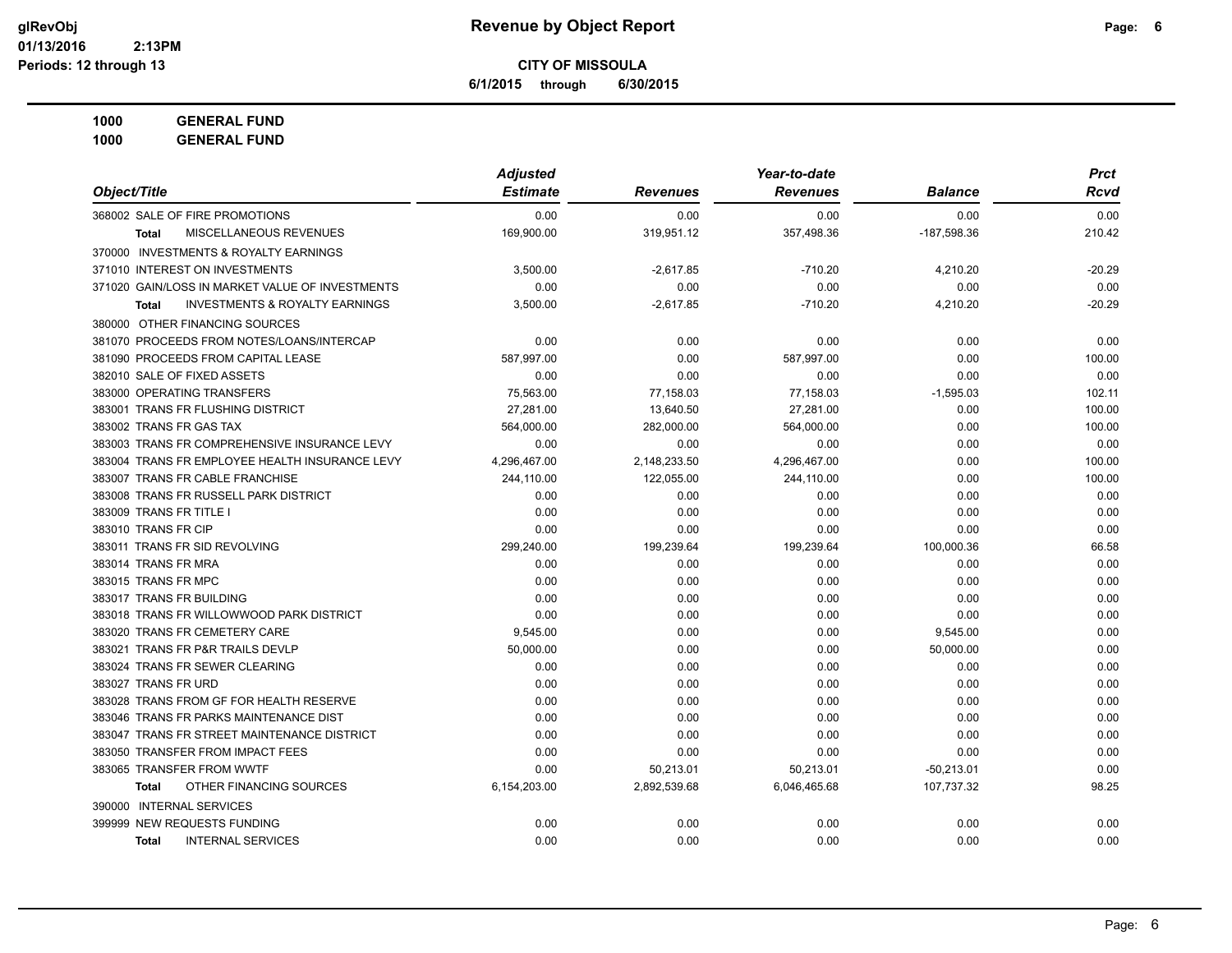| glRevObj<br>01/13/2016 | 2:13PM |                                            |                                                | <b>Revenue by Object Report</b> |               |            |       |  |
|------------------------|--------|--------------------------------------------|------------------------------------------------|---------------------------------|---------------|------------|-------|--|
| Periods: 12 through 13 |        |                                            | <b>CITY OF MISSOULA</b><br>6/1/2015<br>through | 6/30/2015                       |               |            |       |  |
| 1000                   | Total  | <b>GENERAL FUND</b><br><b>GENERAL FUND</b> | 49,625,832.00                                  | 17,773,498.94                   | 49.418.264.04 | 207.567.96 | 99.58 |  |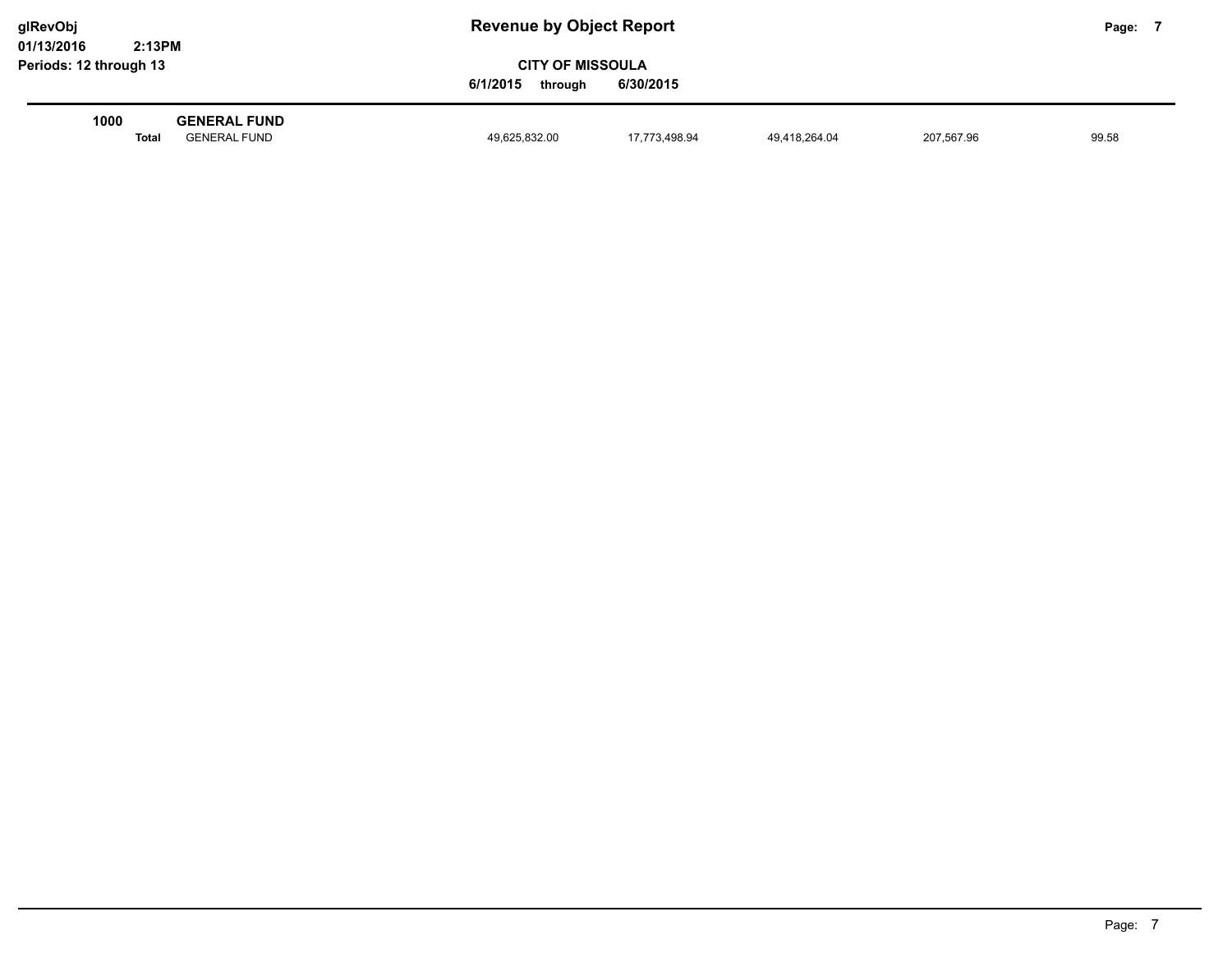**6/1/2015 through 6/30/2015**

|                                               | <b>Adjusted</b> |                 | Year-to-date    |                | <b>Prct</b> |  |
|-----------------------------------------------|-----------------|-----------------|-----------------|----------------|-------------|--|
| Object/Title                                  | <b>Estimate</b> | <b>Revenues</b> | <b>Revenues</b> | <b>Balance</b> | Rcvd        |  |
| 310000 TAXES/ASSESSMENTS                      |                 |                 |                 |                |             |  |
| 311000 GENERAL PROPERTY TAXES                 | 21,310,690.00   | 9,601,773.03    | 21,095,741.47   | 214,948.53     | 98.99       |  |
| 311001 CURRENT TAXES                          | 0.00            | 0.00            | 0.00            | 0.00           | 0.00        |  |
| 311005 DELINQUENT TAXES                       | 0.00            | 5,881.47        | 129,065.36      | $-129,065.36$  | 0.00        |  |
| 311030 MOTOR VEHICLE TAXES                    | 1,320,185.00    | 501,980.82      | 1,412,227.45    | $-92,042.45$   | 106.97      |  |
| 312001 PENALTIES & INTEREST                   | 99,383.00       | 36,507.01       | 64,674.34       | 34,708.66      | 65.08       |  |
| TAXES/ASSESSMENTS<br><b>Total</b>             | 22,730,258.00   | 10,146,142.33   | 22,701,708.62   | 28,549.38      | 99.87       |  |
| 320000 LICENSES & PERMITS                     |                 |                 |                 |                |             |  |
| 322011 LIQUOR LICENSES                        | 33,975.00       | 0.00            | 31,531.25       | 2,443.75       | 92.81       |  |
| 322012 BEER LICENSES                          | 34,900.00       | 400.00          | 47,000.00       | $-12,100.00$   | 134.67      |  |
| 322013 WINE LICENSES                          | 11,700.00       | 0.00            | 200.00          | 11,500.00      | 1.71        |  |
| 322014 GOING OUT OF BUSINESS LICENSE          | 0.00            | 0.00            | 0.00            | 0.00           | 0.00        |  |
| 322020 GENERAL BUSINESS/PROF/OCCUPATIONAL LIC | 642,344.00      | 230,953.50      | 629,904.43      | 12,439.57      | 98.06       |  |
| 322021 RENTAL LICENSES                        | 60,828.00       | 4,948.90        | 59,285.19       | 1,542.81       | 97.46       |  |
| 322022 BLIC PENALTIES & LICENSES              | 12,360.00       | 4,737.23        | 15,980.62       | $-3,620.62$    | 129.29      |  |
| 323015 EXCAVATING PERMITS                     | 396,550.00      | 45,875.00       | 397,558.34      | $-1,008.34$    | 100.25      |  |
| 323016 MOVING PERMITS                         | 0.00            | 0.00            | 624.00          | $-624.00$      | 0.00        |  |
| 323018 PAVING ASSESSMENTS                     | 64,196.00       | 2,310.00        | 10,248.00       | 53,948.00      | 15.96       |  |
| 323019 ALARM USERS PERMITS                    | 16,068.00       | 1,456.00        | 11,283.00       | 4,785.00       | 70.22       |  |
| 323020 FENCE PERMITS                          | 13,792.00       | 396.00          | 9,477.00        | 4,315.00       | 68.71       |  |
| 323021 PAVING PERMITS                         | 32,960.00       | 4,439.00        | 41,090.30       | $-8,130.30$    | 124.67      |  |
| 323022 GRADING/DRAINAGE PERMITS               | 7,723.00        | 694.00          | 12,159.00       | $-4,436.00$    | 157.44      |  |
| 323023 ADA ACCESS PERMITS                     | 14,343.00       | 1,589.00        | 19,476.00       | $-5,133.00$    | 135.79      |  |
| 323025 STREET USE PERMITS                     | 3,862.00        | 870.00          | 4,785.00        | $-923.00$      | 123.90      |  |
| 323026 PYROTECHNICS PERMITS                   | 1,765.00        | 290.00          | 5,362.00        | $-3,597.00$    | 303.80      |  |
| 323031 CHICKEN LICENSES                       | 477.00          | 90.00           | 536.00          | $-59.00$       | 112.37      |  |
| 323051 BICYCLE LICENSES                       | 0.00            | 0.00            | 0.00            | 0.00           | 0.00        |  |
| 323052 STORM WATER POLLUTION PREVENTION PERM  | 3,811.00        | 336.00          | 4,329.00        | $-518.00$      | 113.59      |  |
| 323054 ZONING COMPLIANCE PERMITS              | 3,090.00        | 1,849.00        | 20,257.00       | $-17,167.00$   | 655.57      |  |
| 323055 FLOOD PLAIN PERMITS                    | 0.00            | 0.00            | 1,648.00        | $-1,648.00$    | 0.00        |  |
| 323056 SIGN PERMITS                           | 7,210.00        | 263.00          | 18,177.00       | $-10,967.00$   | 252.11      |  |
| 323057 SIDEWALK CAFE PERMIT                   | 0.00            | 50.00           | 50.00           | $-50.00$       | 0.00        |  |
| <b>LICENSES &amp; PERMITS</b><br>Total        | 1,361,954.00    | 301,546.63      | 1,340,961.13    | 20,992.87      | 98.46       |  |
| 330000 INTERGOVERNMENTAL REVENUES             |                 |                 |                 |                |             |  |
| 330000 INTERGOVERNMENTAL REVENUES             | 0.00            | 5,071.50        | 5,071.50        | $-5,071.50$    | 0.00        |  |
| 331020 COPS GRANT                             | 0.00            | 0.00            | 0.00            | 0.00           | 0.00        |  |
| 331023 MISSOULA HOUSING POLICE GRANT          | 0.00            | 43,000.00       | 43,000.00       | $-43,000.00$   | 0.00        |  |
| 331024 DEPT OF JUSTICE GRANTS                 | 100,000.00      | 24,293.14       | 80,092.60       | 19,907.40      | 80.09       |  |
| 331025 DV ACCOUNTABILITY PROJECT              | 0.00            | 0.00            | 0.00            | 0.00           | 0.00        |  |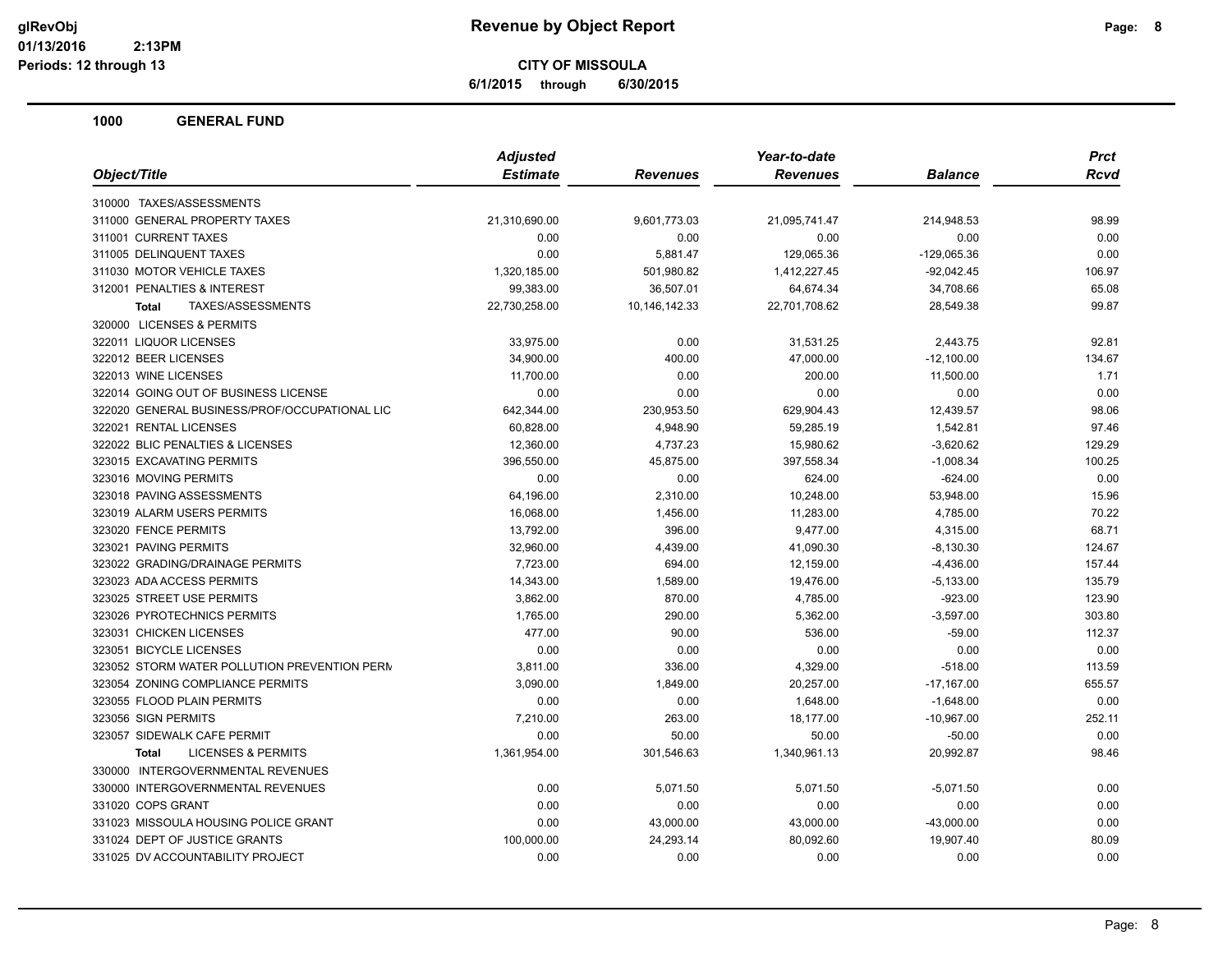**6/1/2015 through 6/30/2015**

|                                                   | <b>Adjusted</b> |                 | Year-to-date    |                | <b>Prct</b> |  |
|---------------------------------------------------|-----------------|-----------------|-----------------|----------------|-------------|--|
| Object/Title                                      | <b>Estimate</b> | <b>Revenues</b> | <b>Revenues</b> | <b>Balance</b> | Rcvd        |  |
| 331050 ISTEA/CTEP GRANT                           | 0.00            | 0.00            | 0.00            | 0.00           | 0.00        |  |
| 331054 FHWA PL GRANT                              | 0.00            | 0.00            | 0.00            | 0.00           | 0.00        |  |
| 331055 FTA GRANT                                  | 0.00            | 0.00            | 0.00            | 0.00           | 0.00        |  |
| 331056 MDT FEDERAL CMAQ                           | 0.00            | 0.00            | 0.00            | 0.00           | 0.00        |  |
| 331057 TRANSIT-MUTD CMAO                          | 0.00            | 0.00            | 0.00            | 0.00           | 0.00        |  |
| 331091 US DOT HMEP GRANT                          | 0.00            | 20,742.49       | 20,742.49       | $-20,742.49$   | 0.00        |  |
| 331112 SAFER GRANT                                | 0.00            | 0.00            | 0.00            | 0.00           | 0.00        |  |
| 331113 FEMA GRANT                                 | 0.00            | 0.00            | 0.00            | 0.00           | 0.00        |  |
| 331114 TITLE III GRANT-MSLA CO                    | 0.00            | 0.00            | 14,500.00       | $-14,500.00$   | 0.00        |  |
| 331160 SAFE ROUTES TO SCHOOLS fY08 \$82,500       | 0.00            | 0.00            | 0.00            | 0.00           | 0.00        |  |
| 331170 HISTORICAL PRESERVATION GRANT              | 0.00            | 0.00            | 5,225.00        | $-5,225.00$    | 0.00        |  |
| 331178 DUI TASK FORCE                             | 240,000.00      | 0.00            | 0.00            | 240,000.00     | 0.00        |  |
| 334014 *** Title Not Found ***                    | 0.00            | 6,123.92        | 6,123.92        | $-6, 123.92$   | 0.00        |  |
| 334017 SCHOOL RESOURCE OFFICER                    | 248,850.00      | 0.00            | 248,850.00      | 0.00           | 100.00      |  |
| 335075 STATE GAMBLING/VIDEO/KENO/BINGO FEES       | 127,650.00      | 400.00          | 110,289.80      | 17,360.20      | 86.40       |  |
| 335076 STATE GAMBLING LICENSE FEES                | 0.00            | 0.00            | 0.00            | 0.00           | 0.00        |  |
| 335077 STATE KENO/BINGO PROCEEDS TAX              | 0.00            | 0.00            | 0.00            | 0.00           | 0.00        |  |
| 335210 PERSONAL PROPERTY TAX REIMBURSEMENT        | 428,686.00      | 0.00            | 0.00            | 428,686.00     | 0.00        |  |
| 335230 HB 124 REVENUE                             | 7,300,985.00    | 1,993,952.67    | 7,975,810.68    | $-674,825.68$  | 109.24      |  |
| 336021 STATE CONTRIB - POLICE RETIREMENT          | 2,180,799.00    | 276,324.21      | 2,223,121.09    | $-42,322.09$   | 101.94      |  |
| 336022 STATE CONTRIB. - FIRE RETIREMENT           | 2,262,024.00    | 278,411.19      | 2,268,631.54    | $-6,607.54$    | 100.29      |  |
| 336023 STATE CONTRIB. - PERS                      | 9,986.00        | 1,425.63        | 11,993.10       | $-2,007.10$    | 120.10      |  |
| 336030 COUNTY CONTRIBUTION                        | 9,900.00        | 0.00            | 0.00            | 9,900.00       | 0.00        |  |
| 337012 LEGAL SERVICES-CONTRACTED/REIMB.           | 0.00            | 0.00            | 6,075.00        | $-6,075.00$    | 0.00        |  |
| 337013 MUTD SIGN MAINTENANCE AGREEMENT            | 3,000.00        | 0.00            | 0.00            | 3,000.00       | 0.00        |  |
| 338000 LOCAL SHARING OF TAX INCREMENT             | 0.00            | 0.00            | 0.00            | 0.00           | 0.00        |  |
| 338100 PLANNING MILLS PASSED THRU COUNTY          | 0.00            | 0.00            | 0.00            | 0.00           | 0.00        |  |
| 339000 PAYMENT IN LIEU OF TAXES                   | 34,056.00       | 0.00            | 14,678.00       | 19,378.00      | 43.10       |  |
| <b>INTERGOVERNMENTAL REVENUES</b><br><b>Total</b> | 12,945,936.00   | 2,649,744.75    | 13,034,204.72   | $-88,268.72$   | 100.68      |  |
| 340000 CHARGES FOR SERVICES                       |                 |                 |                 |                |             |  |
| 341009 BLDG ADMIN FEES                            | 245,008.00      | 122,504.00      | 245,008.00      | 0.00           | 100.00      |  |
| 341010 MISCELLANEOUS COLLECTIONS                  | 350.00          | 1,126.25        | 1,495.50        | $-1,145.50$    | 427.29      |  |
| 341011 TRANSPORTATION ADMIN FEES                  | 24,000.00       | 12,000.00       | 24,000.00       | 0.00           | 100.00      |  |
| 341012 MAYORS PROCLAMATION FEES                   | 100.00          | 0.00            | 50.00           | 50.00          | 50.00       |  |
| 341013 AIR FUND FEES                              | 250.00          | 0.00            | 55.00           | 195.00         | 22.00       |  |
| 341015 SEWER ADMINISTRATION FEES                  | 1,173,327.00    | 586.663.50      | 1,173,327.00    | 0.00           | 100.00      |  |
| 341016 MRA ADMINISTRATION FEES                    | 117,053.00      | 58,526.50       | 117,053.00      | 0.00           | 100.00      |  |
| 341017 LIGHTING ADMINISTRATION FEES               | 15,002.00       | 7,501.00        | 15,002.00       | 0.00           | 100.00      |  |
| 341018 PARKING COMM ADMIN FEES                    | 173,680.00      | 86,840.00       | 173,680.00      | 0.00           | 100.00      |  |
| 341021 SID ADMINISTRATION FEES                    | 0.00            | 0.00            | 0.00            | 0.00           | 0.00        |  |
|                                                   |                 |                 |                 |                |             |  |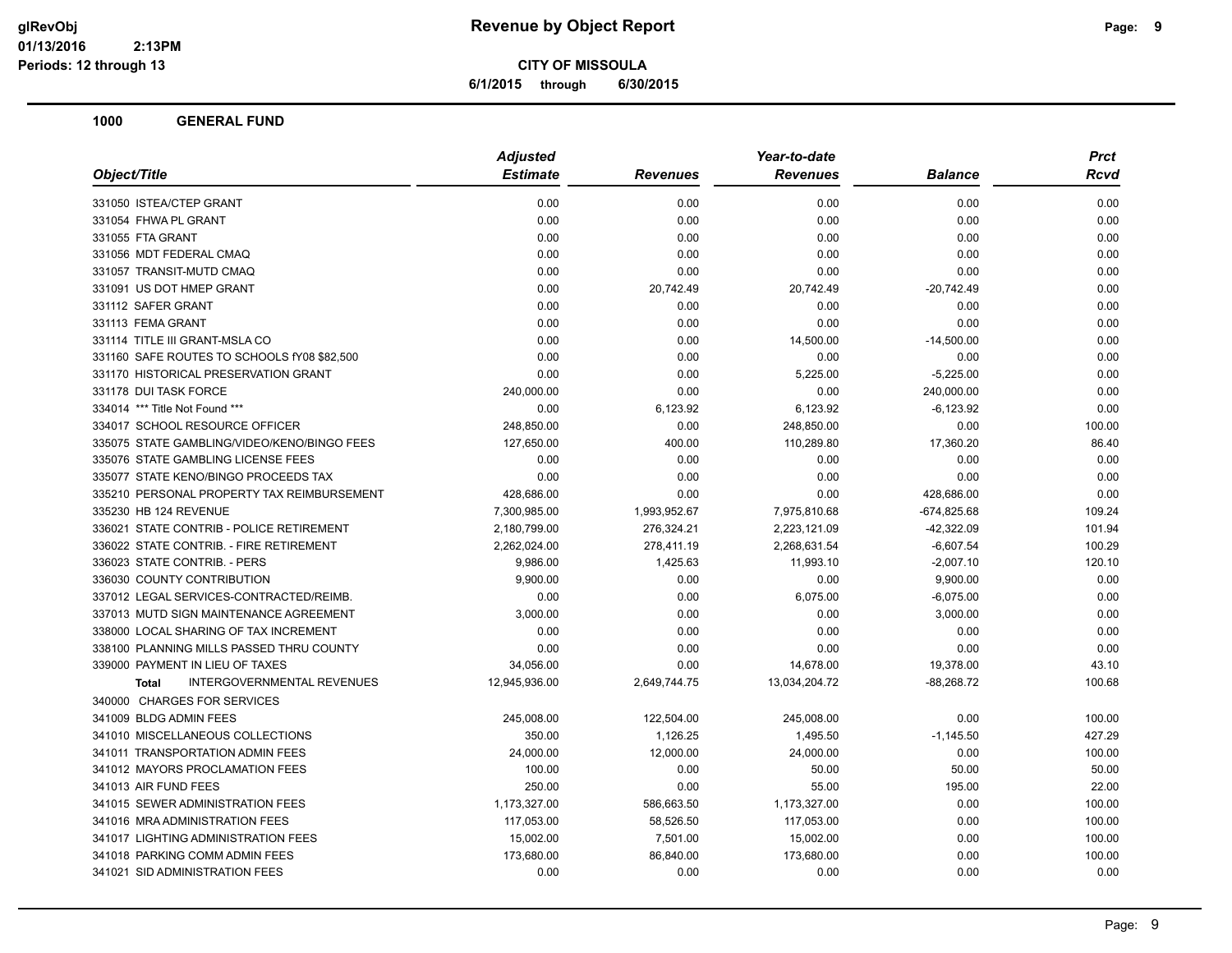**6/1/2015 through 6/30/2015**

|                                          | <b>Adjusted</b> |                 | Year-to-date    |                | <b>Prct</b> |  |
|------------------------------------------|-----------------|-----------------|-----------------|----------------|-------------|--|
| Object/Title                             | <b>Estimate</b> | <b>Revenues</b> | <b>Revenues</b> | <b>Balance</b> | <b>Rcvd</b> |  |
| 341022 PROJECT ADMIN FEES                | 0.00            | 0.00            | 0.00            | 0.00           | 0.00        |  |
| 341023 PLANNING ADMIN FEES               | 24,000.00       | 12,000.00       | 24,000.00       | 0.00           | 100.00      |  |
| 341031 STATE REIMB MUNI COURT            | 0.00            | 0.00            | 0.00            | 0.00           | 0.00        |  |
| 341041 SEWER EXTENSION RECORDING FEES    | 4,500.00        | 0.00            | 3,112.00        | 1,388.00       | 69.16       |  |
| 341052 MUNICIPAL COURT FILING FEES       | 283,400.00      | 60,206.95       | 316,383.85      | $-32,983.85$   | 111.64      |  |
| 341055 CRIME VICTIM SURCHARGE            | 2,500.00        | 299.00          | 1,805.94        | 694.06         | 72.24       |  |
| 341067 SUBDIVISION EXEMPTION AFFIDAVITS  | 0.00            | 1,400.00        | 7,000.00        | $-7,000.00$    | 0.00        |  |
| 341068 SUBDIVISON FEES                   | 5,000.00        | 0.00            | 8,118.00        | $-3,118.00$    | 162.36      |  |
| 341069 REZONING FEES                     | 5,000.00        | 0.00            | 0.00            | 5,000.00       | 0.00        |  |
| 341070 DESIGN REVIEW BOARD               | 15,000.00       | 2,910.57        | 36,284.32       | $-21,284.32$   | 241.90      |  |
| 341071 BOARD OF ADJUST. ZONING, SIGNS    | 58,400.00       | 0.00            | 0.00            | 58,400.00      | 0.00        |  |
| 341072 FLOOD PLAIN-0THER FEES            | 0.00            | 0.00            | 0.00            | 0.00           | 0.00        |  |
| 341073 FIRE PLAN CHECK FEES              | 27,981.00       | 3,144.00        | 31,791.00       | $-3,810.00$    | 113.62      |  |
| 341074 FIRE INSPECTION FEES              | 0.00            | 6,414.00        | 61,617.99       | $-61,617.99$   | 0.00        |  |
| 341076 ENGINEERING PLAN CHECK FEES       | 33,478.00       | 4,285.00        | 45,845.00       | $-12,367.00$   | 136.94      |  |
| 341077 ZONING COMPLIANCE INSPECTIONS     | 0.00            | 0.00            | 0.00            | 0.00           | 0.00        |  |
| 341078 ENGINEERING MAP FEES              | 120.00          | 5.00            | 75.00           | 45.00          | 62.50       |  |
| 341079 GREASE INTERCEPTOR APPEAL FEES    | 2,000.00        | 309.00          | 1,226.00        | 774.00         | 61.30       |  |
| 341090 STREET VACATION PETITION FEES     | 0.00            | 0.00            | 1,923.00        | $-1,923.00$    | 0.00        |  |
| 341091 INSPECTION CODE BOOKS & COPIES    | 0.00            | 0.00            | 0.00            | 0.00           | 0.00        |  |
| 341100 GRANT ADMINISTRATION SERVICE FEES | 0.00            | 0.00            | 0.00            | 0.00           | 0.00        |  |
| 342010 POLICE/BID AGREEMENT              | 0.00            | 0.00            | 46,295.00       | $-46,295.00$   | 0.00        |  |
| 342012 PD REIMBURSABLE SERVICES          | 0.00            | 0.00            | 0.00            | 0.00           | 0.00        |  |
| 342013 SECURITY INVEST FEES              | 11,000.00       | 1,124.50        | 11,070.75       | $-70.75$       | 100.64      |  |
| 342014 POLICE DEPARTMENT SERVICE FEES    | 15,000.00       | 9,573.89        | 25,885.14       | $-10,885.14$   | 172.57      |  |
| 342015 POLICE OVERTIME FEES              | 84,000.00       | 24,278.12       | 112,043.82      | $-28,043.82$   | 133.39      |  |
| 342016 POLICE TRAINING FEES              | 36,000.00       | 1,790.56        | 12,355.53       | 23,644.47      | 34.32       |  |
| 342017 CATERING FEES                     | 7,200.00        | 315.00          | 3,854.00        | 3,346.00       | 53.53       |  |
| 342018 DESK REPORTS                      | 20,000.00       | 2,640.00        | 26,126.00       | $-6,126.00$    | 130.63      |  |
| 342019 ABANDONED VEHICLE REVENUE FEES    | 32,500.00       | 0.00            | 19,987.50       | 12,512.50      | 61.50       |  |
| 342020 FIRE DEPARTMENT FEES              | 100.00          | 89.00           | 449.50          | $-349.50$      | 449.50      |  |
| 342021 CPR EDUCATION PROGRAM             | 7,435.00        | 1,230.00        | 7,955.00        | $-520.00$      | 106.99      |  |
| 342022 OUTSIDE HIRES                     | 524,890.00      | 12,508.39       | 432,842.61      | 92,047.39      | 82.46       |  |
| 342060 BIKE PROGRAM SALES & FEES         | 2,700.00        | $-1,229.37$     | 0.00            | 2,700.00       | 0.00        |  |
| 343000 PW REIMBURSABLE SERVICES          | 31,258.00       | $-2,181.74$     | 1,738.60        | 29,519.40      | 5.56        |  |
| 343001 SIGN FABRICATION & CONTRACTS      | 500.00          | 0.00            | 0.00            | 500.00         | 0.00        |  |
| 343002 OTHER AGENCIES - VEH MAINT        | 48,000.00       | 21,524.45       | 52,163.13       | $-4, 163.13$   | 108.67      |  |
| 343003 STATE PAYMENT - TRAFFIC COUNTS    | 4,450.00        | 0.00            | 0.00            | 4,450.00       | 0.00        |  |
| 343004 SPECIAL STATE CONTRACTS           | 80,000.00       | 0.00            | 0.00            | 80,000.00      | 0.00        |  |
| 343006 OTHER GOVT AGENCY-STREET PROJECTS | 98,318.00       | 0.00            | 171,329.85      | $-73,011.85$   | 174.26      |  |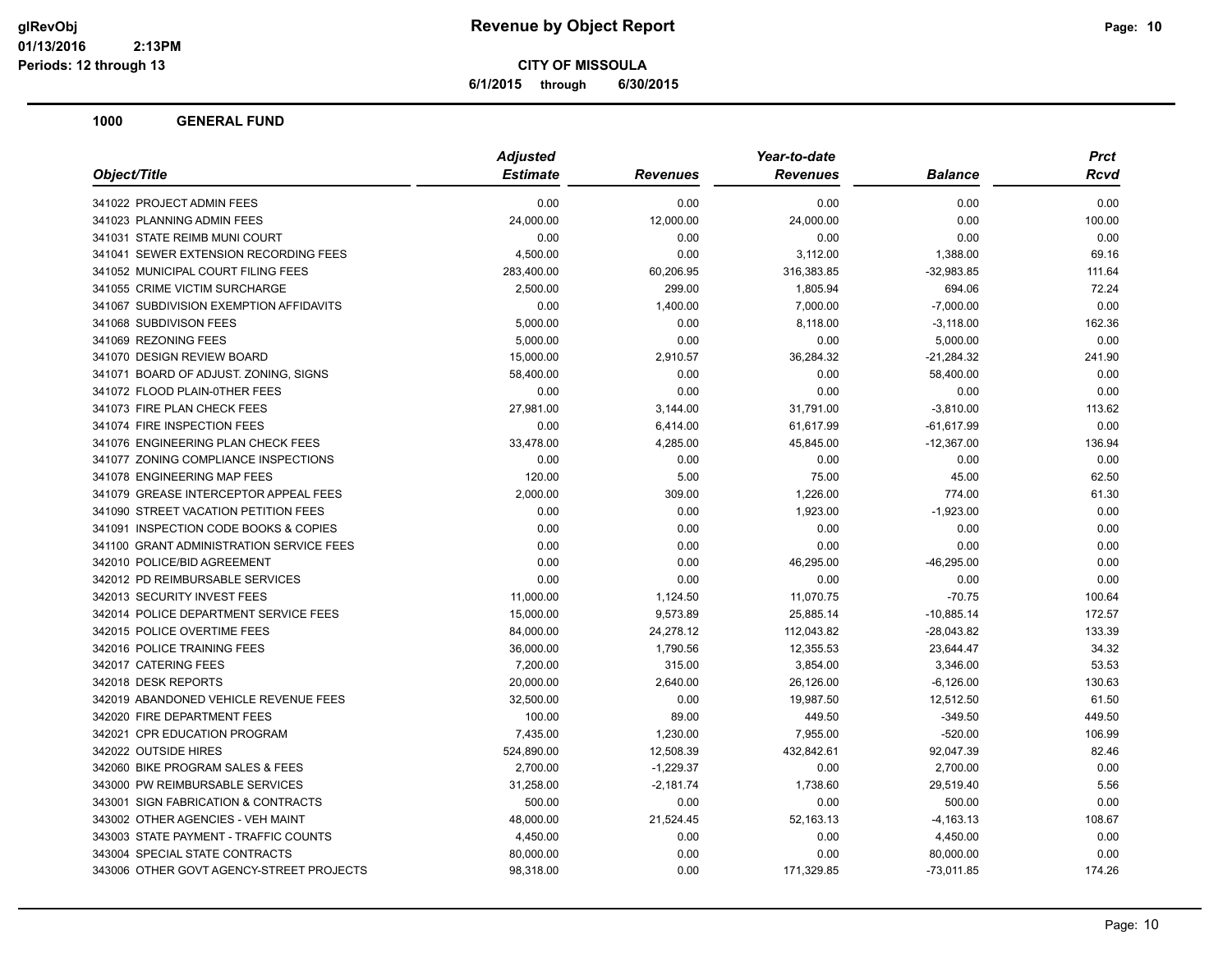**6/1/2015 through 6/30/2015**

| Object/Title                                   | <b>Adjusted</b><br><b>Estimate</b> | <b>Revenues</b> | Year-to-date<br><b>Revenues</b> | <b>Balance</b> | <b>Prct</b><br><b>Rcvd</b> |
|------------------------------------------------|------------------------------------|-----------------|---------------------------------|----------------|----------------------------|
|                                                |                                    |                 |                                 |                |                            |
| 343008 PRIVATE COMPANY STREET PAYMENTS         | 0.00                               | 0.00            | 0.00                            | 0.00           | 0.00                       |
| 343010 STREET DEPT SALES & SERVICES            | 19,195.00                          | 0.00            | 0.00                            | 19,195.00      | 0.00                       |
| 343013 SNOW REMOVAL FEES                       | 1,500.00                           | 71.41           | 1,285.41                        | 214.59         | 85.69                      |
| 343080 STATE MAINTENANCE CONTRACT              | 530,082.00                         | 121,035.55      | 619,674.29                      | $-89,592.29$   | 116.90                     |
| 343082 MDT URBAN PROJECTS                      | 0.00                               | 0.00            | 0.00                            | 0.00           | 0.00                       |
| 343083 CONTRACT SEWER APPLICATIONS             | 0.00                               | 0.00            | 0.00                            | 0.00           | 0.00                       |
| 343084 STREET MAINTENANCE MATERIALS REIMB      | 55,500.00                          | 0.00            | 39,722.64                       | 15,777.36      | 71.57                      |
| 343097 SIDEWALK AND CURB FEES                  | 340,000.00                         | 40,404.81       | 264,485.01                      | 75,514.99      | 77.79                      |
| 343311 SALE OF NICHES                          | 3,200.00                           | 0.00            | 0.00                            | 3,200.00       | 0.00                       |
| 343320 CEMETERY - SALE OF PLOTS                | 12,870.00                          | 350.00          | 8,550.00                        | 4,320.00       | 66.43                      |
| 343321 CEMETERY FOUNDATIONS                    | 1,570.00                           | 360.00          | 4,690.00                        | $-3,120.00$    | 298.73                     |
| 343322 CEMETERY FLOWER CARE                    | 4,250.00                           | 0.00            | 4,305.00                        | $-55.00$       | 101.29                     |
| 343323 CEMETERY - LINER INSTALL FEES           | 5,580.00                           | 800.00          | 12,000.00                       | $-6,420.00$    | 215.05                     |
| 343324 OTHER CEMETERY FEES                     | 1,500.00                           | 150.00          | 1,800.00                        | $-300.00$      | 120.00                     |
| 343325 2ND INTERMENT RIGHT                     | 0.00                               | 400.00          | 2,400.00                        | $-2,400.00$    | 0.00                       |
| 343340 CEMETERY - OPENINGS & CLOSINGS          | 10,950.00                          | 1,050.00        | 12,575.00                       | $-1,625.00$    | 114.84                     |
| 343350 CEMETERY CARE, FEES                     | 24,000.00                          | 0.00            | 0.00                            | 24,000.00      | 0.00                       |
| 343360 WEED CONTROL                            | 3,000.00                           | 0.00            | 2,953.90                        | 46.10          | 98.46                      |
| 346029 PARKS PETTY CASH FUND                   | 0.00                               | 0.00            | 0.00                            | 0.00           | 0.00                       |
| 346031 RECREATION FEES                         | 243,088.00                         | 24,557.30       | 240,230.64                      | 2,857.36       | 98.82                      |
| 346033 PARK FEES/FACILITY RENTALS              | 85,000.00                          | 12,166.73       | 105,871.09                      | $-20,871.09$   | 124.55                     |
| 346034 GROUNDS MAINTENANCE CONTRACT            | 85,000.00                          | 0.00            | 92,128.00                       | $-7,128.00$    | 108.39                     |
| 346036 PARK CONCESSION FEES                    | 3,000.00                           | 184.00          | 1,476.25                        | 1,523.75       | 49.21                      |
| 346037 YOUTH DRUG COURT CONTRACT               | 11,700.00                          | 0.00            | 0.00                            | 11,700.00      | 0.00                       |
| 346050 COUNTY PLAYGROUND CONTRACT              | 3,150.00                           | 0.00            | 0.00                            | 3,150.00       | 0.00                       |
| 346051 *** Title Not Found ***                 | 4,500.00                           | 333.40          | 2,104.72                        | 2,395.28       | 46.77                      |
| 346070 RECREATION GENERAL MERCHANDISE          | 0.00                               | 0.00            | 0.00                            | 0.00           | 0.00                       |
| <b>CHARGES FOR SERVICES</b><br><b>Total</b>    | 4,662,135.00                       | 1,239,660.77    | 4,629,200.98                    | 32,934.02      | 99.29                      |
| 350000 FINES & FORFEITURES                     |                                    |                 |                                 |                |                            |
| 351022 LAW ENFORCEMENT ACADEMY SURCHARGE #!    | 0.00                               | $-6,028.44$     | 0.00                            | 0.00           | 0.00                       |
| 351031 TRAFFIC FINES                           | 1,386,857.00                       | 193,344.33      | 1,087,810.59                    | 299,046.41     | 78.44                      |
| 351032 SURCHARGE ON FINES                      | 129,089.00                         | 11,458.62       | 93,527.66                       | 35,561.34      | 72.45                      |
| 351034 CELLULAR PHONE FINES                    | 62,000.00                          | 8,819.25        | 60,418.25                       | 1,581.75       | 97.45                      |
| 351035 CELL PHONE FINES: EDUCATION             | 0.00                               | 15,401.75       | 60,418.25                       | $-60,418.25$   | 0.00                       |
| 355000 FALSE ALARM PENALTY                     | 20,000.00                          | 3,536.00        | 6,760.00                        | 13,240.00      | 33.80                      |
| <b>FINES &amp; FORFEITURES</b><br><b>Total</b> | 1,597,946.00                       | 226,531.51      | 1,308,934.75                    | 289,011.25     | 81.91                      |
| 360000 MISCELLANEOUS REVENUES                  |                                    |                 |                                 |                |                            |
| 360000 MISCELLANEOUS REVENUES                  | 0.00                               | 0.00            | 0.00                            | 0.00           | 0.00                       |
|                                                |                                    |                 |                                 |                |                            |
| 360001 COPIES                                  | 2,200.00                           | 541.00          | 2,015.25                        | 184.75         | 91.60                      |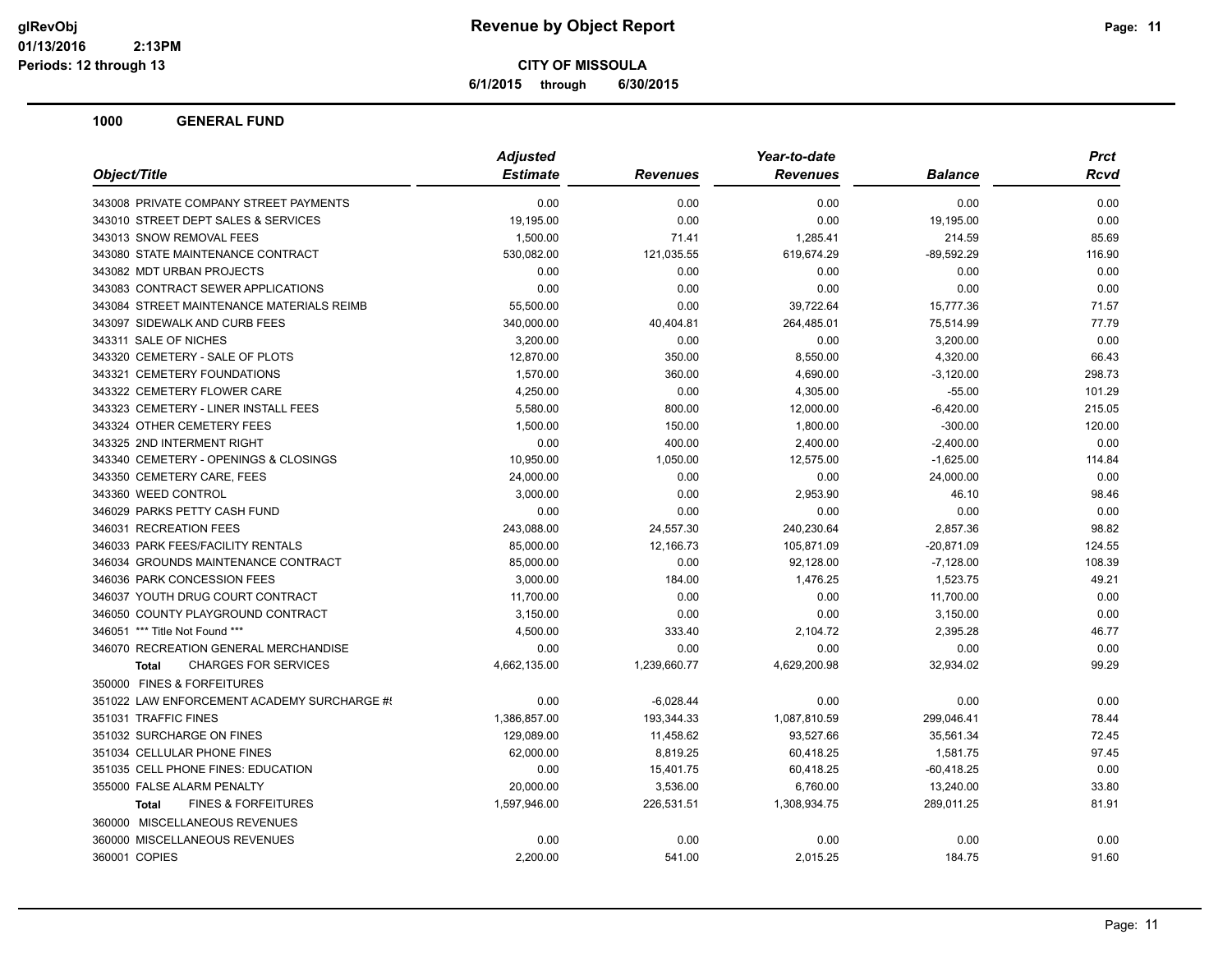**6/1/2015 through 6/30/2015**

| Object/Title                                   | <b>Adjusted</b> |                 | Year-to-date    |                | <b>Prct</b> |
|------------------------------------------------|-----------------|-----------------|-----------------|----------------|-------------|
|                                                | <b>Estimate</b> | <b>Revenues</b> | <b>Revenues</b> | <b>Balance</b> | Rcvd        |
| 360002 PHONES                                  | 0.00            | 0.00            | 0.00            | 0.00           | 0.00        |
| 360003 MMIA REIMBURSEMENT-ATTORNEY             | 0.00            | 132.26          | 132.26          | $-132.26$      | 0.00        |
| 360010 MISCELLANEOUS                           | 15,000.00       | 230,322.76      | 221,290.96      | $-206,290.96$  | 1,475.27    |
| 360011 ENERGY REBATES FOR COMPUTER UPGRADES    | 0.00            | 0.00            | 0.00            | 0.00           | 0.00        |
| 360050 OVER/SHORT                              | 0.00            | 0.00            | 104.00          | $-104.00$      | 0.00        |
| 360100 REFUNDS                                 | 200.00          | 0.00            | 0.00            | 200.00         | 0.00        |
| 362000 OTHER MISCELLANEOUS REVENUE             | 8,000.00        | 9,839.06        | 9,839.06        | $-1,839.06$    | 122.99      |
| 362001 MUNICIPAL COURT BAD CHECK CHARGES       | 0.00            | 0.00            | 0.00            | 0.00           | 0.00        |
| 362002 BAD CHECK CHARGES                       | 500.00          | 0.21            | 135.21          | 364.79         | 27.04       |
| 362003 US BANK FEE REIMBURSEMENT               | 0.00            | 0.00            | 0.00            | 0.00           | 0.00        |
| 362004 URD III FACADE IMPROVEMENT LOAN REC     | 0.00            | 167.42          | 572.56          | $-572.56$      | 0.00        |
| 362011 SALE OF UNCLAIMED PROPERTY              | 0.00            | 0.00            | 0.00            | 0.00           | 0.00        |
| 362012 REC/GREEN TAG PROGRAM                   | 300.00          | 0.00            | 0.00            | 300.00         | 0.00        |
| 364012 SALE OF SURPLUS PROPERTY                | 40,000.00       | 74,283.74       | 78,283.74       | $-38,283.74$   | 195.71      |
| 364040 INSURANCE AND DAMAGE RECOVERY           | 40,000.00       | 469.67          | 36,218.36       | 3,781.64       | 90.55       |
| 364041 WORKERS COMPENSATION REIMBURSEMENT      | 2,500.00        | 0.00            | 0.00            | 2,500.00       | 0.00        |
| 364042 EXPENDITURE REIMBURSEMENTS              | 1,200.00        | 0.00            | 326.96          | 873.04         | 27.25       |
| 364043 RATTLESNAKE CORRIDOR REIMBURSEMENT      | 10,000.00       | 0.00            | 8,580.00        | 1,420.00       | 85.80       |
| 364044 EMERGENCY RESPONSE REIMBURSEMENT        | 50,000.00       | 0.00            | 0.00            | 50,000.00      | 0.00        |
| 364047 MMIA EXPENDITURE REIMBURSEMENT          | 0.00            | 0.00            | 0.00            | 0.00           | 0.00        |
| 364051 DOT RADAR GRANT                         | 0.00            | 0.00            | 0.00            | 0.00           | 0.00        |
| 364053 EXPENDITURE REIMB-FIRE SERVICES         | 0.00            | 0.00            | 0.00            | 0.00           | 0.00        |
| 364060 REIMB LETTER OF CREDIT-709 PARKVIEW     | 0.00            | 4,195.00        | 0.00            | 0.00           | 0.00        |
| 364061 REIMB LETTER OF CREDIT-LINNEA LANE      | 0.00            | 0.00            | 0.00            | 0.00           | 0.00        |
| 365000 DONATIONS                               | 0.00            | 0.00            | 0.00            | 0.00           | 0.00        |
| 365003 DONATIONS - SMOKE ALARMS                | 0.00            | 0.00            | 0.00            | 0.00           | 0.00        |
| 365004 GRANT CR TRAIL ASSN DONATION            | 0.00            | 0.00            | 0.00            | 0.00           | 0.00        |
| 365015 DONATIONS - COMBAT CHALLENGE            | 0.00            | 0.00            | 0.00            | 0.00           | 0.00        |
| 365016 LOCAL MATCH MDT                         | 0.00            | 0.00            | 0.00            | 0.00           | 0.00        |
| 365017 LOCAL MATCH TRANSIT                     | 0.00            | 0.00            | 0.00            | 0.00           | 0.00        |
| 365018 DONATIONS - THERMAL IMAGING             | 0.00            | 0.00            | 0.00            | 0.00           | 0.00        |
| 365021 COMBAT CHALLENGE DONATIONS              | 0.00            | 0.00            | 0.00            | 0.00           | 0.00        |
| 365022 NEIGHBORHOOD COUNCIL DONATIONS          | 0.00            | 0.00            | 0.00            | 0.00           | 0.00        |
| 368000 SALE OF COINS                           | 0.00            | 0.00            | 0.00            | 0.00           | 0.00        |
| 368001 SALE OF POLICE PROMOTIONS               | 0.00            | 0.00            | 0.00            | 0.00           | 0.00        |
| 368002 SALE OF FIRE PROMOTIONS                 | 0.00            | 0.00            | 0.00            | 0.00           | 0.00        |
| MISCELLANEOUS REVENUES<br><b>Total</b>         | 169,900.00      | 319,951.12      | 357,498.36      | $-187,598.36$  | 210.42      |
| 370000 INVESTMENTS & ROYALTY EARNINGS          |                 |                 |                 |                |             |
| 371010 INTEREST ON INVESTMENTS                 | 3,500.00        | $-2,617.85$     | $-710.20$       | 4,210.20       | $-20.29$    |
| 371020 GAIN/LOSS IN MARKET VALUE OF INVESTMENT | 0.00            | 0.00            | 0.00            | 0.00           | 0.00        |
|                                                |                 |                 |                 |                |             |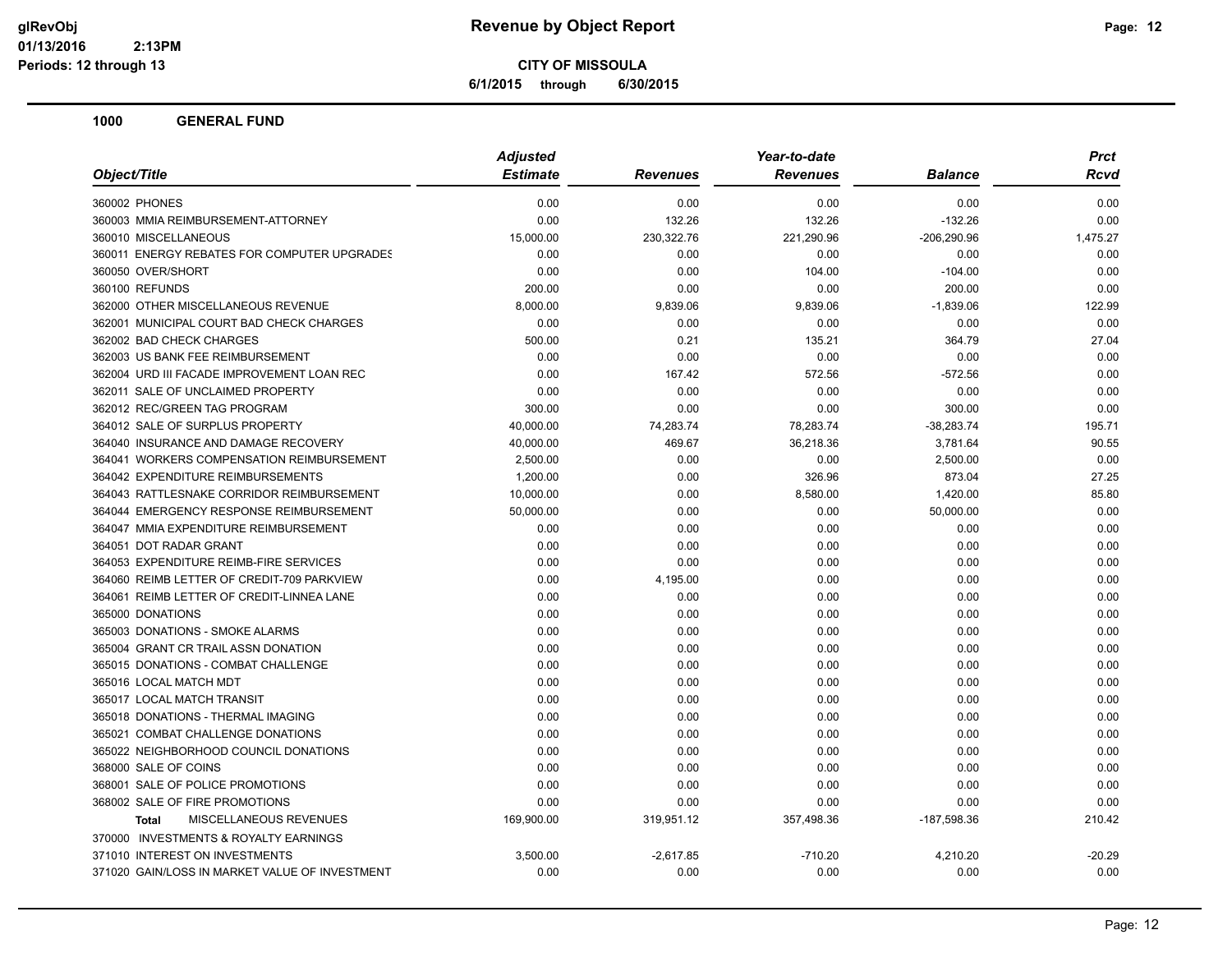## **glRevObj Revenue by Object Report Page: 13**

**CITY OF MISSOULA**

**6/1/2015 through 6/30/2015**

|                                                           | <b>Adjusted</b> |                 |                 | <b>Prct</b>    |             |
|-----------------------------------------------------------|-----------------|-----------------|-----------------|----------------|-------------|
| Object/Title                                              | <b>Estimate</b> | <b>Revenues</b> | <b>Revenues</b> | <b>Balance</b> | <b>Rcvd</b> |
| <b>INVESTMENTS &amp; ROYALTY EARNINGS</b><br><b>Total</b> | 3,500.00        | $-2,617.85$     | $-710.20$       | 4,210.20       | $-20.29$    |
| 380000 OTHER FINANCING SOURCES                            |                 |                 |                 |                |             |
| 381070 PROCEEDS FROM NOTES/LOANS/INTERCAP                 | 0.00            | 0.00            | 0.00            | 0.00           | 0.00        |
| 381090 PROCEEDS FROM CAPITAL LEASE                        | 587,997.00      | 0.00            | 587,997.00      | 0.00           | 100.00      |
| 382010 SALE OF FIXED ASSETS                               | 0.00            | 0.00            | 0.00            | 0.00           | 0.00        |
| 383000 OPERATING TRANSFERS                                | 75.563.00       | 77,158.03       | 77,158.03       | $-1,595.03$    | 102.11      |
| 383001 TRANS FR FLUSHING DISTRICT                         | 27.281.00       | 13,640.50       | 27.281.00       | 0.00           | 100.00      |
| 383002 TRANS FR GAS TAX                                   | 564,000.00      | 282,000.00      | 564,000.00      | 0.00           | 100.00      |
| 383003 TRANS FR COMPREHENSIVE INSURANCE LEVY              | 0.00            | 0.00            | 0.00            | 0.00           | 0.00        |
| 383004 TRANS FR EMPLOYEE HEALTH INSURANCE LEV             | 4,296,467.00    | 2,148,233.50    | 4,296,467.00    | 0.00           | 100.00      |
| 383007 TRANS FR CABLE FRANCHISE                           | 244,110.00      | 122,055.00      | 244,110.00      | 0.00           | 100.00      |
| 383008 TRANS FR RUSSELL PARK DISTRICT                     | 0.00            | 0.00            | 0.00            | 0.00           | 0.00        |
| 383009 TRANS FR TITLE I                                   | 0.00            | 0.00            | 0.00            | 0.00           | 0.00        |
| 383010 TRANS FR CIP                                       | 0.00            | 0.00            | 0.00            | 0.00           | 0.00        |
| 383011 TRANS FR SID REVOLVING                             | 299,240.00      | 199,239.64      | 199,239.64      | 100,000.36     | 66.58       |
| 383014 TRANS FR MRA                                       | 0.00            | 0.00            | 0.00            | 0.00           | 0.00        |
| 383015 TRANS FR MPC                                       | 0.00            | 0.00            | 0.00            | 0.00           | 0.00        |
| 383017 TRANS FR BUILDING                                  | 0.00            | 0.00            | 0.00            | 0.00           | 0.00        |
| 383018 TRANS FR WILLOWWOOD PARK DISTRICT                  | 0.00            | 0.00            | 0.00            | 0.00           | 0.00        |
| 383020 TRANS FR CEMETERY CARE                             | 9,545.00        | 0.00            | 0.00            | 9,545.00       | 0.00        |
| 383021 TRANS FR P&R TRAILS DEVLP                          | 50,000.00       | 0.00            | 0.00            | 50,000.00      | 0.00        |
| 383024 TRANS FR SEWER CLEARING                            | 0.00            | 0.00            | 0.00            | 0.00           | 0.00        |
| 383027 TRANS FR URD                                       | 0.00            | 0.00            | 0.00            | 0.00           | 0.00        |
| 383028 TRANS FROM GF FOR HEALTH RESERVE                   | 0.00            | 0.00            | 0.00            | 0.00           | 0.00        |
| 383046 TRANS FR PARKS MAINTENANCE DIST                    | 0.00            | 0.00            | 0.00            | 0.00           | 0.00        |
| 383047 TRANS FR STREET MAINTENANCE DISTRICT               | 0.00            | 0.00            | 0.00            | 0.00           | 0.00        |
| 383050 TRANSFER FROM IMPACT FEES                          | 0.00            | 0.00            | 0.00            | 0.00           | 0.00        |
| 383065 TRANSFER FROM WWTF                                 | 0.00            | 50,213.01       | 50,213.01       | $-50,213.01$   | 0.00        |
| OTHER FINANCING SOURCES<br><b>Total</b>                   | 6,154,203.00    | 2,892,539.68    | 6,046,465.68    | 107,737.32     | 98.25       |
| 390000 INTERNAL SERVICES                                  |                 |                 |                 |                |             |
| 399999 NEW REQUESTS FUNDING                               | 0.00            | 0.00            | 0.00            | 0.00           | 0.00        |
| <b>INTERNAL SERVICES</b><br><b>Total</b>                  | 0.00            | 0.00            | 0.00            | 0.00           | 0.00        |
| <b>GENERAL FUND</b><br><b>Total</b>                       | 49.625.832.00   | 17,773,498.94   | 49.418.264.04   | 207.567.96     | 99.58       |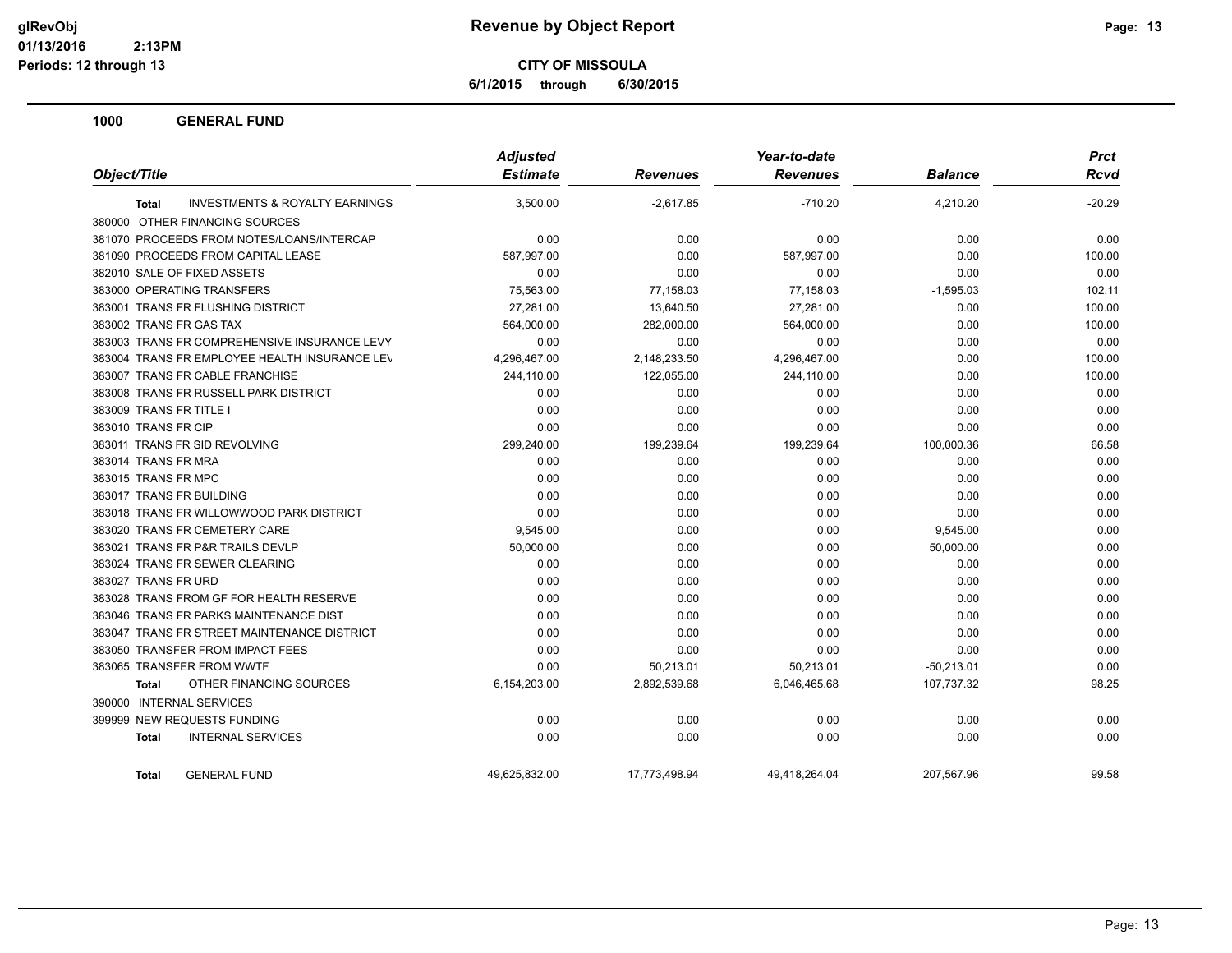**6/1/2015 through 6/30/2015**

## **1211 PARK ACQUISITION & DEVELOPMENT**

#### **1211 PARK ACQUISITION & DEVELOPMENT**

|                                                           | <b>Adjusted</b> |                 | Year-to-date    |                | <b>Prct</b> |
|-----------------------------------------------------------|-----------------|-----------------|-----------------|----------------|-------------|
| Object/Title                                              | <b>Estimate</b> | <b>Revenues</b> | <b>Revenues</b> | <b>Balance</b> | <b>Rcvd</b> |
| 340000 CHARGES FOR SERVICES                               |                 |                 |                 |                |             |
| 346080 PAYMENT IN LIEU OF PARKS                           | 288,120.00      | 0.00            | 36,399.03       | 251,720.97     | 12.63       |
| 346082 HIGH PARK EASEMENT EXCHANGE                        | 0.00            | 0.00            | 0.00            | 0.00           | 0.00        |
| <b>CHARGES FOR SERVICES</b><br><b>Total</b>               | 288,120.00      | 0.00            | 36,399.03       | 251,720.97     | 12.63       |
| MISCELLANEOUS REVENUES<br>360000                          |                 |                 |                 |                |             |
| 360010 MISCELLANEOUS                                      | 0.00            | 0.00            | 302.20          | $-302.20$      | 0.00        |
| 360016 LAFRAY PARK DONATIONS                              | 0.00            | 0.00            | 0.00            | 0.00           | 0.00        |
| 360017 PARK PLANS FORFEITURE                              | 0.00            | 0.00            | 20.00           | $-20.00$       | 0.00        |
| 360020 GREENOUGH PARK ENCROACHMENTS                       | 0.00            | 0.00            | 0.00            | 0.00           | 0.00        |
| 365102 RECREATION YOUTH & ADULT SPORTS                    | 0.00            | 0.00            | 0.00            | 0.00           | 0.00        |
| MISCELLANEOUS REVENUES<br><b>Total</b>                    | 0.00            | 0.00            | 322.20          | $-322.20$      | 0.00        |
| <b>INVESTMENTS &amp; ROYALTY EARNINGS</b><br>370000       |                 |                 |                 |                |             |
| 371010 INTEREST ON INVESTMENTS                            | 0.00            | 0.00            | 0.00            | 0.00           | 0.00        |
| 371020 GAIN/LOSS IN MARKET VALUE OF INVESTMENTS           | 0.00            | 0.00            | 0.00            | 0.00           | 0.00        |
| <b>INVESTMENTS &amp; ROYALTY EARNINGS</b><br><b>Total</b> | 0.00            | 0.00            | 0.00            | 0.00           | 0.00        |
| OTHER FINANCING SOURCES<br>380000                         |                 |                 |                 |                |             |
| 383000 OPERATING TRANSFERS                                | 0.00            | 0.00            | 0.00            | 0.00           | 0.00        |
| 383029 TRANS FR GENERAL                                   | 0.00            | 0.00            | 0.00            | 0.00           | 0.00        |
| OTHER FINANCING SOURCES<br><b>Total</b>                   | 0.00            | 0.00            | 0.00            | 0.00           | 0.00        |
| PARK ACQUISITION & DEVELOPMENT<br><b>Total</b>            | 288.120.00      | 0.00            | 36,721.23       | 251.398.77     | 12.75       |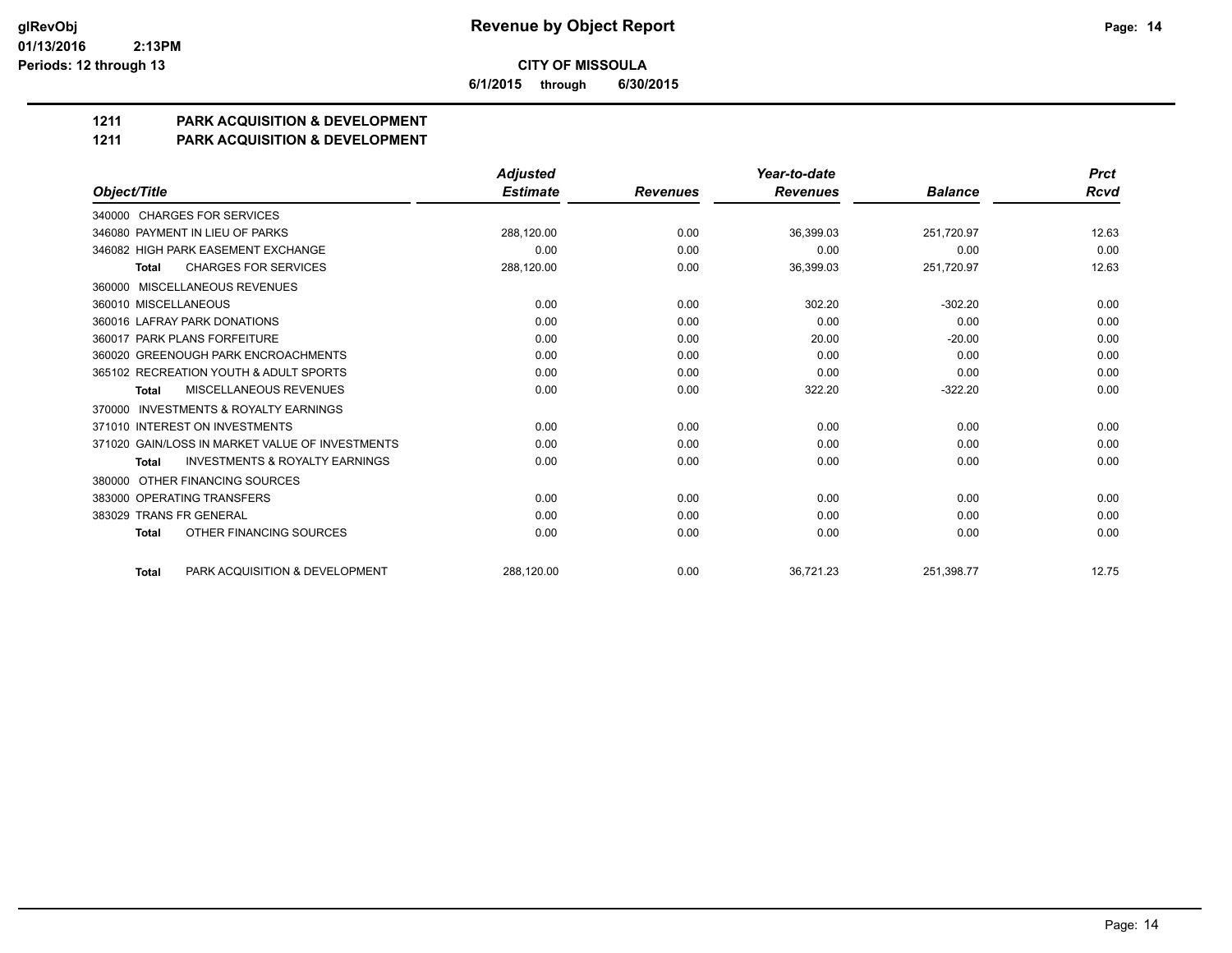**6/1/2015 through 6/30/2015**

## **1211 PARK ACQUISITION & DEVELOPMENT**

|                                                           | <b>Adjusted</b> |                 | Year-to-date    |                | <b>Prct</b> |
|-----------------------------------------------------------|-----------------|-----------------|-----------------|----------------|-------------|
| Object/Title                                              | <b>Estimate</b> | <b>Revenues</b> | <b>Revenues</b> | <b>Balance</b> | Rcvd        |
| 340000 CHARGES FOR SERVICES                               |                 |                 |                 |                |             |
| 346080 PAYMENT IN LIEU OF PARKS                           | 288,120.00      | 0.00            | 36,399.03       | 251,720.97     | 12.63       |
| 346082 HIGH PARK EASEMENT EXCHANGE                        | 0.00            | 0.00            | 0.00            | 0.00           | 0.00        |
| <b>CHARGES FOR SERVICES</b><br><b>Total</b>               | 288,120.00      | 0.00            | 36,399.03       | 251,720.97     | 12.63       |
| 360000 MISCELLANEOUS REVENUES                             |                 |                 |                 |                |             |
| 360010 MISCELLANEOUS                                      | 0.00            | 0.00            | 302.20          | $-302.20$      | 0.00        |
| 360016 LAFRAY PARK DONATIONS                              | 0.00            | 0.00            | 0.00            | 0.00           | 0.00        |
| 360017 PARK PLANS FORFEITURE                              | 0.00            | 0.00            | 20.00           | $-20.00$       | 0.00        |
| 360020 GREENOUGH PARK ENCROACHMENTS                       | 0.00            | 0.00            | 0.00            | 0.00           | 0.00        |
| 365102 RECREATION YOUTH & ADULT SPORTS                    | 0.00            | 0.00            | 0.00            | 0.00           | 0.00        |
| <b>MISCELLANEOUS REVENUES</b><br><b>Total</b>             | 0.00            | 0.00            | 322.20          | $-322.20$      | 0.00        |
| <b>INVESTMENTS &amp; ROYALTY EARNINGS</b><br>370000       |                 |                 |                 |                |             |
| 371010 INTEREST ON INVESTMENTS                            | 0.00            | 0.00            | 0.00            | 0.00           | 0.00        |
| 371020 GAIN/LOSS IN MARKET VALUE OF INVESTMENT            | 0.00            | 0.00            | 0.00            | 0.00           | 0.00        |
| <b>INVESTMENTS &amp; ROYALTY EARNINGS</b><br><b>Total</b> | 0.00            | 0.00            | 0.00            | 0.00           | 0.00        |
| OTHER FINANCING SOURCES<br>380000                         |                 |                 |                 |                |             |
| 383000 OPERATING TRANSFERS                                | 0.00            | 0.00            | 0.00            | 0.00           | 0.00        |
| 383029 TRANS FR GENERAL                                   | 0.00            | 0.00            | 0.00            | 0.00           | 0.00        |
| OTHER FINANCING SOURCES<br><b>Total</b>                   | 0.00            | 0.00            | 0.00            | 0.00           | 0.00        |
| PARK ACQUISITION & DEVELOPMENT<br><b>Total</b>            | 288,120.00      | 0.00            | 36,721.23       | 251,398.77     | 12.75       |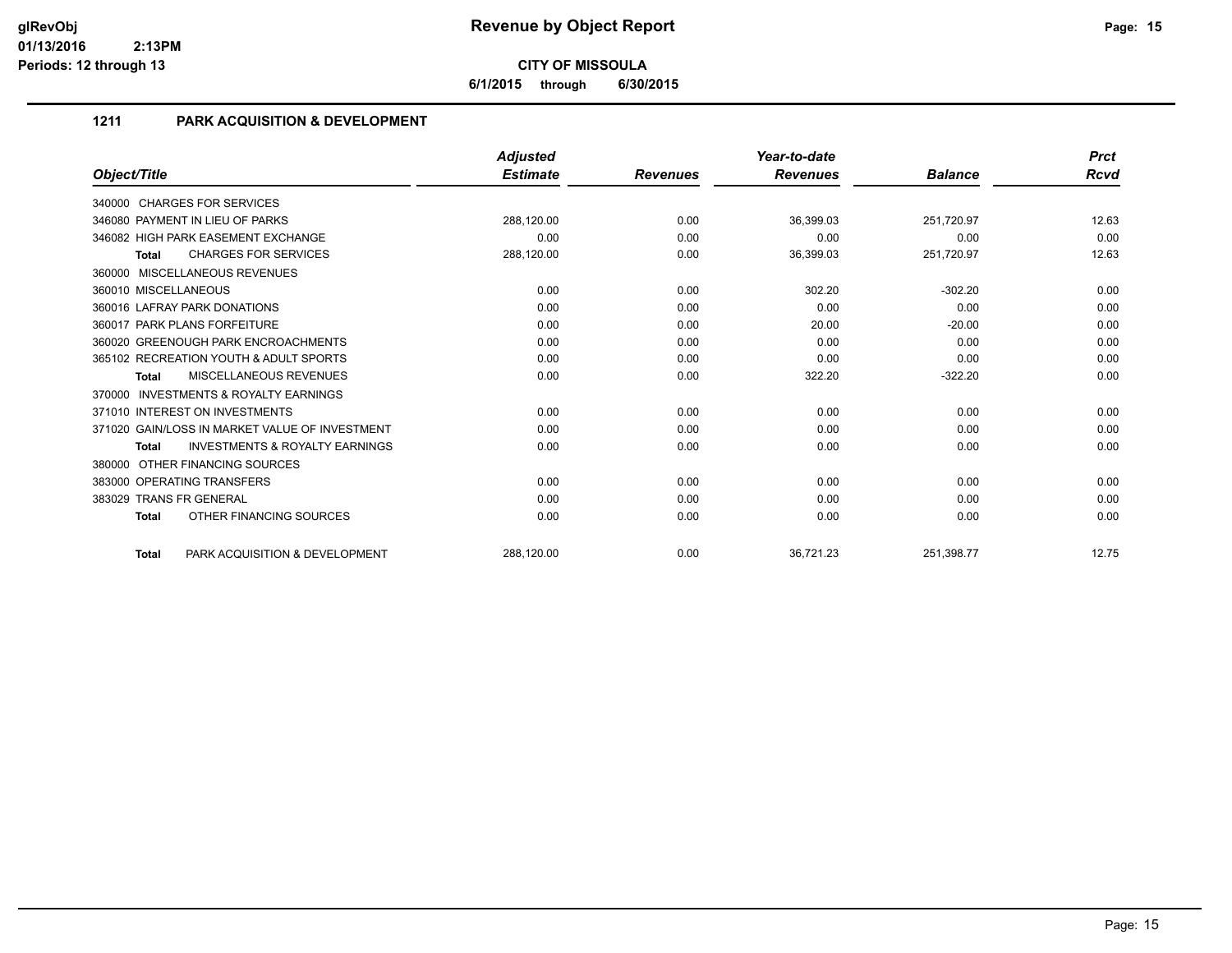**6/1/2015 through 6/30/2015**

**1212 PARK ENTERPRISE FUND**

**1212 PARK ENTERPRISE FUND**

|                                                           | <b>Adjusted</b> |                 | Year-to-date    |                | <b>Prct</b> |
|-----------------------------------------------------------|-----------------|-----------------|-----------------|----------------|-------------|
| Object/Title                                              | <b>Estimate</b> | <b>Revenues</b> | <b>Revenues</b> | <b>Balance</b> | <b>Rcvd</b> |
| 340000 CHARGES FOR SERVICES                               |                 |                 |                 |                |             |
| 346000 FEES                                               | 220,000.00      | 12,666.99       | 53,301.29       | 166,698.71     | 24.23       |
| 346001 TENNIS FEE                                         | 0.00            | 0.00            | 503.14          | $-503.14$      | 0.00        |
| 346030 SWIMMING POOL FEES                                 | 0.00            | 0.00            | 750.00          | $-750.00$      | 0.00        |
| 346040 MCCORMICK SWIMMING POOL                            | 0.00            | 0.00            | 0.00            | 0.00           | 0.00        |
| 346056 PICNIC SITE FEES                                   | 0.00            | 0.00            | 0.00            | 0.00           | 0.00        |
| 346060 CURRENTS SWIMMING FACILITY                         | 0.00            | 0.00            | 5.00            | $-5.00$        | 0.00        |
| <b>CHARGES FOR SERVICES</b><br>Total                      | 220,000.00      | 12,666.99       | 54,559.43       | 165,440.57     | 24.80       |
| MISCELLANEOUS REVENUES<br>360000                          |                 |                 |                 |                |             |
| 360010 MISCELLANEOUS                                      | 0.00            | 0.00            | 0.00            | 0.00           | 0.00        |
| MISCELLANEOUS REVENUES<br><b>Total</b>                    | 0.00            | 0.00            | 0.00            | 0.00           | 0.00        |
| <b>INVESTMENTS &amp; ROYALTY EARNINGS</b><br>370000       |                 |                 |                 |                |             |
| 371010 INTEREST ON INVESTMENTS                            | 0.00            | 0.00            | 0.00            | 0.00           | 0.00        |
| 371020 GAIN/LOSS IN MARKET VALUE OF INVESTMENTS           | 0.00            | 0.00            | 0.00            | 0.00           | 0.00        |
| <b>INVESTMENTS &amp; ROYALTY EARNINGS</b><br><b>Total</b> | 0.00            | 0.00            | 0.00            | 0.00           | 0.00        |
| PARK ENTERPRISE FUND<br><b>Total</b>                      | 220,000.00      | 12,666.99       | 54,559.43       | 165,440.57     | 24.80       |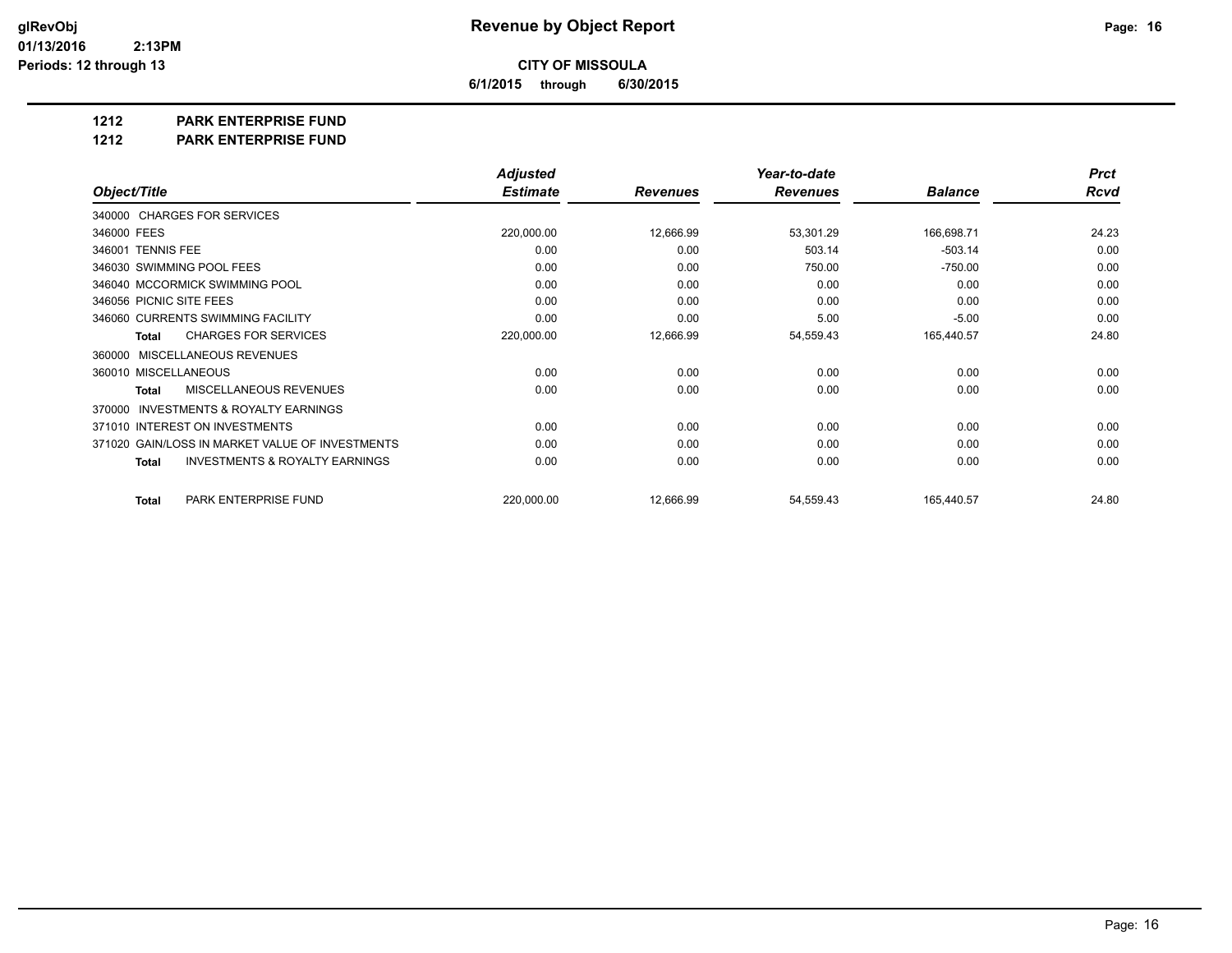**6/1/2015 through 6/30/2015**

#### **1212 PARK ENTERPRISE FUND**

|                                                           | <b>Adjusted</b> |                 | Year-to-date    |                | <b>Prct</b> |
|-----------------------------------------------------------|-----------------|-----------------|-----------------|----------------|-------------|
| Object/Title                                              | <b>Estimate</b> | <b>Revenues</b> | <b>Revenues</b> | <b>Balance</b> | <b>Rcvd</b> |
| 340000 CHARGES FOR SERVICES                               |                 |                 |                 |                |             |
| 346000 FEES                                               | 220,000.00      | 12,666.99       | 53,301.29       | 166,698.71     | 24.23       |
| 346001 TENNIS FEE                                         | 0.00            | 0.00            | 503.14          | $-503.14$      | 0.00        |
| 346030 SWIMMING POOL FEES                                 | 0.00            | 0.00            | 750.00          | $-750.00$      | 0.00        |
| 346040 MCCORMICK SWIMMING POOL                            | 0.00            | 0.00            | 0.00            | 0.00           | 0.00        |
| 346056 PICNIC SITE FEES                                   | 0.00            | 0.00            | 0.00            | 0.00           | 0.00        |
| 346060 CURRENTS SWIMMING FACILITY                         | 0.00            | 0.00            | 5.00            | $-5.00$        | 0.00        |
| <b>CHARGES FOR SERVICES</b><br><b>Total</b>               | 220,000.00      | 12,666.99       | 54,559.43       | 165,440.57     | 24.80       |
| 360000 MISCELLANEOUS REVENUES                             |                 |                 |                 |                |             |
| 360010 MISCELLANEOUS                                      | 0.00            | 0.00            | 0.00            | 0.00           | 0.00        |
| MISCELLANEOUS REVENUES<br><b>Total</b>                    | 0.00            | 0.00            | 0.00            | 0.00           | 0.00        |
| INVESTMENTS & ROYALTY EARNINGS<br>370000                  |                 |                 |                 |                |             |
| 371010 INTEREST ON INVESTMENTS                            | 0.00            | 0.00            | 0.00            | 0.00           | 0.00        |
| 371020 GAIN/LOSS IN MARKET VALUE OF INVESTMENT            | 0.00            | 0.00            | 0.00            | 0.00           | 0.00        |
| <b>INVESTMENTS &amp; ROYALTY EARNINGS</b><br><b>Total</b> | 0.00            | 0.00            | 0.00            | 0.00           | 0.00        |
| PARK ENTERPRISE FUND<br><b>Total</b>                      | 220,000.00      | 12,666.99       | 54,559.43       | 165,440.57     | 24.80       |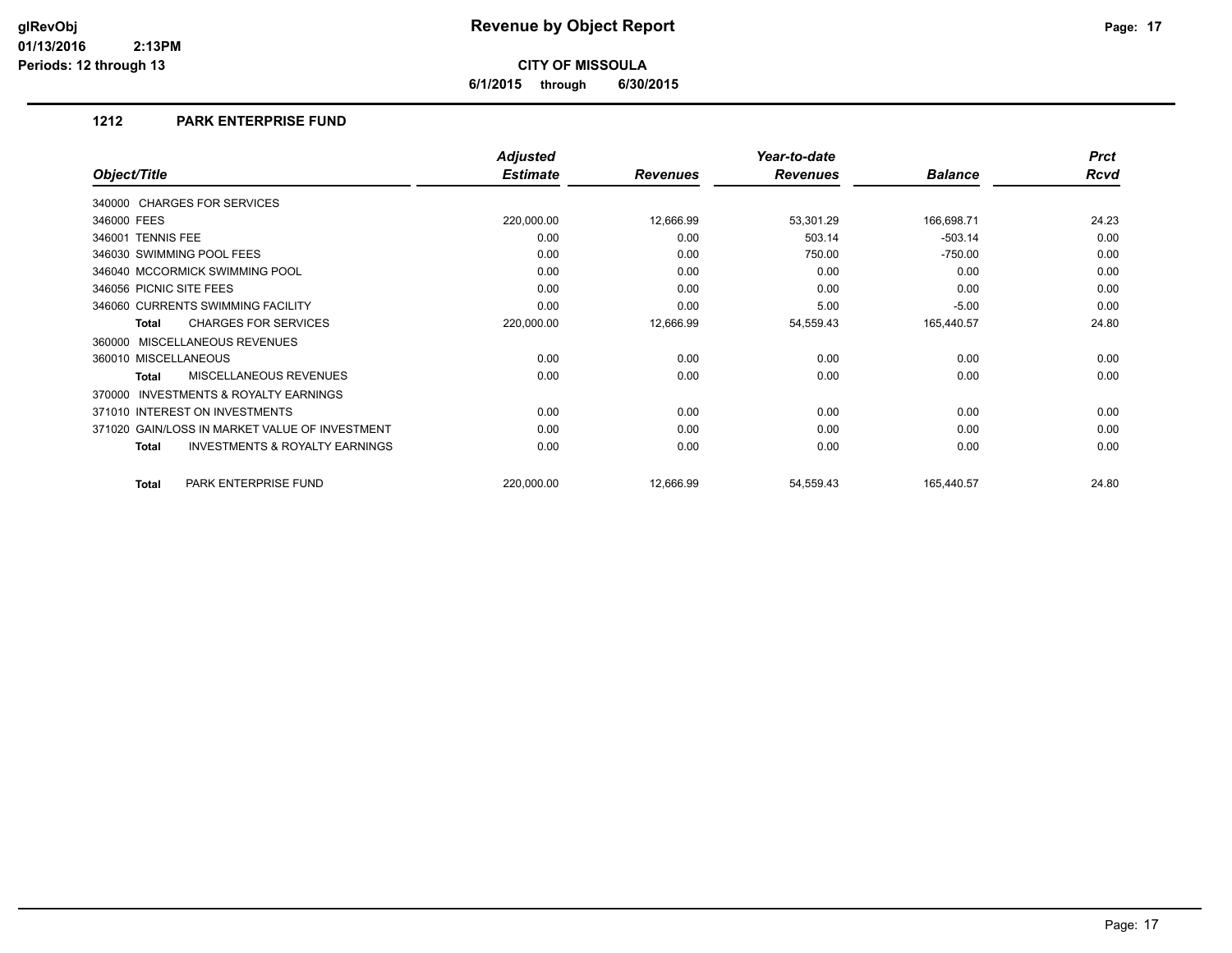**6/1/2015 through 6/30/2015**

**1216 PARKS & REC TRAILS, DEV**

**1216 PARKS & REC TRAILS, DEV**

| Object/Title                                      | <b>Adjusted</b> |                 | Year-to-date    |                | <b>Prct</b> |
|---------------------------------------------------|-----------------|-----------------|-----------------|----------------|-------------|
|                                                   | <b>Estimate</b> | <b>Revenues</b> | <b>Revenues</b> | <b>Balance</b> | <b>Rcvd</b> |
| 330000 INTERGOVERNMENTAL REVENUES                 |                 |                 |                 |                |             |
| 331013 NORTHSIDE PED BRIDGE ARRA GRANT            | 0.00            | 0.00            | 0.00            | 0.00           | 0.00        |
| 331014 WHITE PINE PLAYGROUND-CDBG GRANT           | 0.00            | 0.00            | 0.00            | 0.00           | 0.00        |
| 334025 COUNTY WEED                                | 13,200.00       | 15,270.00       | 21,268.68       | $-8,068.68$    | 161.13      |
| 334026 FOREST HEALTH GRANT                        | 0.00            | 27,490.00       | 27,490.00       | $-27,490.00$   | 0.00        |
| 334028 DEPT OF AG INTERN GRANT                    | 0.00            | 0.00            | 0.00            | 0.00           | 0.00        |
| 334121 DNRC GRANT                                 | 0.00            | 0.00            | 166,517.93      | -166,517.93    | 0.00        |
| 334125 FWP GRANT                                  | 15,000.00       | 0.00            | 0.00            | 15,000.00      | 0.00        |
| 334251 RTP STATE GRANTS                           | 0.00            | $-5,000.00$     | 5,000.00        | $-5,000.00$    | 0.00        |
| 336023 STATE CONTRIB. - PERS                      | 0.00            | 0.24            | 5.16            | $-5.16$        | 0.00        |
| <b>INTERGOVERNMENTAL REVENUES</b><br><b>Total</b> | 28,200.00       | 37,760.24       | 220,281.77      | $-192,081.77$  | 781.14      |
| 340000 CHARGES FOR SERVICES                       |                 |                 |                 |                |             |
| 343036 *** Title Not Found ***                    | 0.00            | 0.00            | 0.00            | 0.00           | 0.00        |
| 343302 PARKS SOIL PROJECT                         | 0.00            | 4,660.00        | 26,710.00       | $-26,710.00$   | 0.00        |
| 346034 GROUNDS MAINTENANCE CONTRACT               | 0.00            | 0.00            | 0.00            | 0.00           | 0.00        |
| 346052 PLAYGROUND SAFETY TRAINING                 | 0.00            | 1,200.00        | 2,400.00        | $-2,400.00$    | 0.00        |
| 346055 COUNTY PARK SUPPORT                        | 0.00            | 0.00            | 0.00            | 0.00           | 0.00        |
| <b>CHARGES FOR SERVICES</b><br><b>Total</b>       | 0.00            | 5,860.00        | 29,110.00       | $-29,110.00$   | 0.00        |
| 360000 MISCELLANEOUS REVENUES                     |                 |                 |                 |                |             |
| 360000 MISCELLANEOUS REVENUES                     | 0.00            | 0.00            | 0.00            | 0.00           | 0.00        |
| 360010 MISCELLANEOUS                              | 0.00            | 0.00            | 0.00            | 0.00           | 0.00        |
| 361000 RATTLESNAKE LAND LEASES                    | 0.00            | 0.00            | 1,100.00        | $-1,100.00$    | 0.00        |
| 361003 CARAS PARK CONCERT REVENUE                 | 0.00            | 0.00            | 0.00            | 0.00           | 0.00        |
| 364040 INSURANCE AND DAMAGE RECOVERY              | 0.00            | 0.00            | 3,839.19        | $-3,839.19$    | 0.00        |
| 365000 DONATIONS                                  | 0.00            | 0.00            | 0.00            | 0.00           | 0.00        |
| 365001 GRANTS & DONATIONS                         | 10,000.00       | 0.00            | 10,250.00       | $-250.00$      | 102.50      |
| 365002 OTHER RECREATION DONATIONS                 | 50,000.00       | 1,090.00        | 10,227.18       | 39,772.82      | 20.45       |
| 365003 DONATIONS - SMOKE ALARMS                   | 25,000.00       | 0.00            | 0.00            | 25,000.00      | 0.00        |
| 365004 GRANT CR TRAIL ASSN DONATION               | 0.00            | 0.00            | 0.00            | 0.00           | 0.00        |
| 365005 DONATIONS - ARCO                           | 0.00            | 0.00            | 0.00            | 0.00           | 0.00        |
| 365009 DONATIONS - BASKETBALL/TENNIS COURT        | 65,000.00       | 0.00            | 7,265.58        | 57,734.42      | 11.18       |
| 365019 PARKS DONATIONS                            | 251,100.00      | 84.53           | 23,620.45       | 227,479.55     | 9.41        |
| 365020 OPEN SPACE DONATIONS                       | 5,000.00        | 0.00            | 25.00           | 4,975.00       | 0.50        |
| 365100 RECREATION OUTDOOR                         | 25,000.00       | $-4,752.00$     | 2,789.80        | 22,210.20      | 11.16       |
| 365101 RECREATION SCHOLARSHIP                     | 35,000.00       | $-5,957.35$     | 3,247.85        | 31,752.15      | 9.28        |
| 365102 RECREATION YOUTH & ADULT SPORTS            | 25,000.00       | 0.00            | 6,765.00        | 18,235.00      | 27.06       |
| 365103 URBAN FORESTRY PROGRAMS                    | 55,000.00       | 0.00            | 5,201.17        | 49,798.83      | 9.46        |
| 365109 CONSERVATION LANDS DONATIONS               | 0.00            | 0.00            | 0.00            | 0.00           | 0.00        |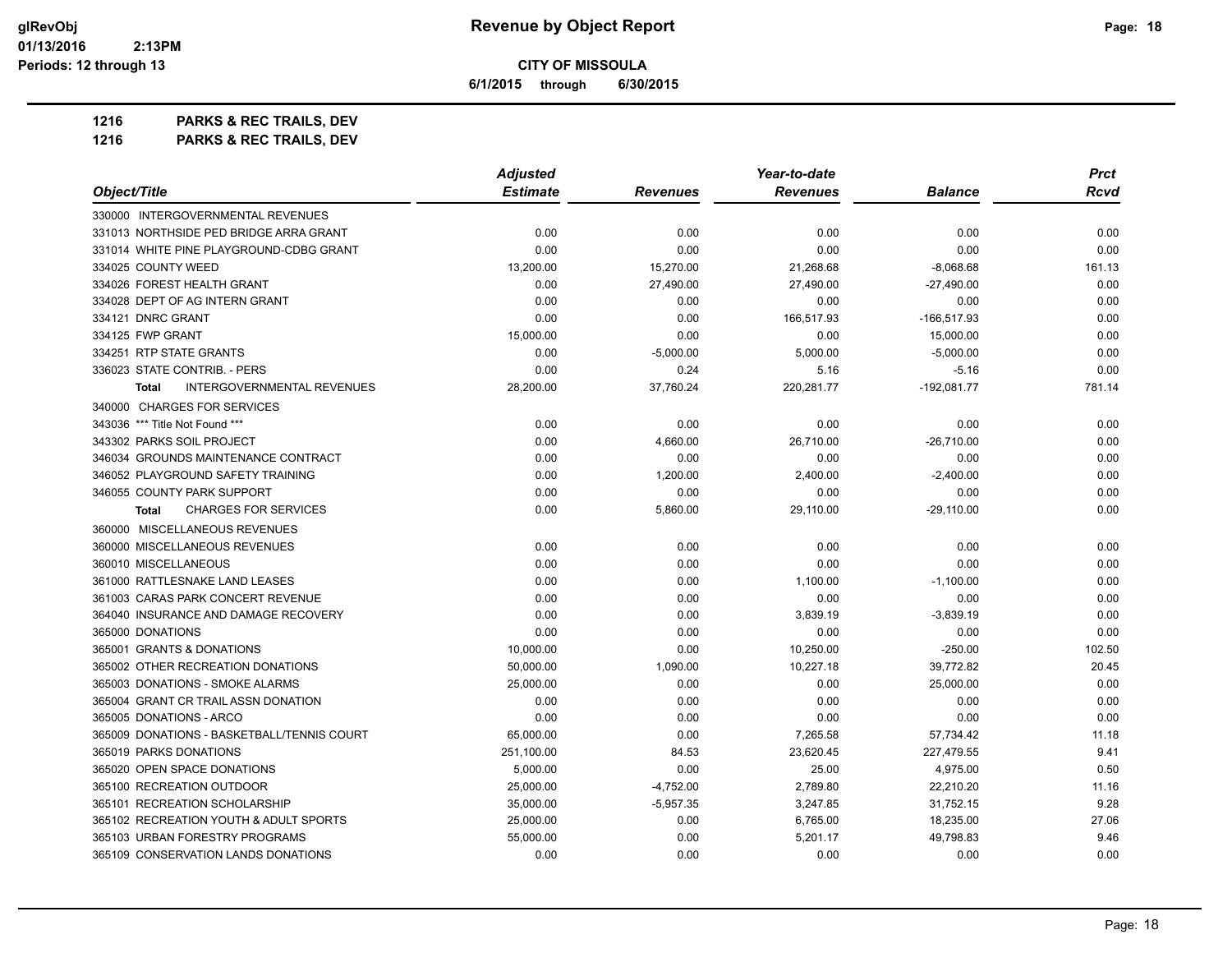*Prct Rcvd*

**CITY OF MISSOULA**

**6/1/2015 through 6/30/2015**

**1216 PARKS & REC TRAILS, DEV 1216 PARKS & REC TRAILS, DEV**

|                                                 | Adjusted        |                 | Year-to-date    |                | <b>Prct</b> |
|-------------------------------------------------|-----------------|-----------------|-----------------|----------------|-------------|
| Object/Title                                    | <b>Estimate</b> | <b>Revenues</b> | <b>Revenues</b> | <b>Balance</b> | Rcva        |
| <b>MISCELLANEOUS REVENUES</b><br><b>Total</b>   | 546.100.00      | $-9,534.82$     | 74.331.22       | 471.768.78     | 13.61       |
| 370000 INVESTMENTS & ROYALTY EARNINGS           |                 |                 |                 |                |             |
| 371010 INTEREST ON INVESTMENTS                  | 0.00            | 0.00            | 0.00            | 0.00           | 0.00        |
| 371020 GAIN/LOSS IN MARKET VALUE OF INVESTMENTS | 0.00            | 0.00            | 0.00            | 0.00           | 0.00        |
| INVESTMENTS & ROYALTY EARNINGS<br><b>Total</b>  | 0.00            | 0.00            | 0.00            | 0.00           | 0.00        |
| 380000 OTHER FINANCING SOURCES                  |                 |                 |                 |                |             |
| 383000 OPERATING TRANSFERS                      | 335.000.00      | 5,000.00        | 15,000.00       | 320,000.00     | 4.48        |
| 383001 TRANS FR FLUSHING DISTRICT               | 0.00            | 0.00            | 0.00            | 0.00           | 0.00        |
| 383026 TRANS FR CDBG                            | 0.00            | 0.00            | 75,000.00       | $-75,000.00$   | 0.00        |
| 383043 TRANSFERS FROM IMPACT FEES               | 0.00            | 0.00            | 0.00            | 0.00           | 0.00        |
| OTHER FINANCING SOURCES<br><b>Total</b>         | 335,000.00      | 5,000.00        | 90,000.00       | 245,000.00     | 26.87       |
| <b>Total</b><br>PARKS & REC TRAILS, DEV         | 909.300.00      | 39,085.42       | 413,722.99      | 495,577.01     | 45.50       |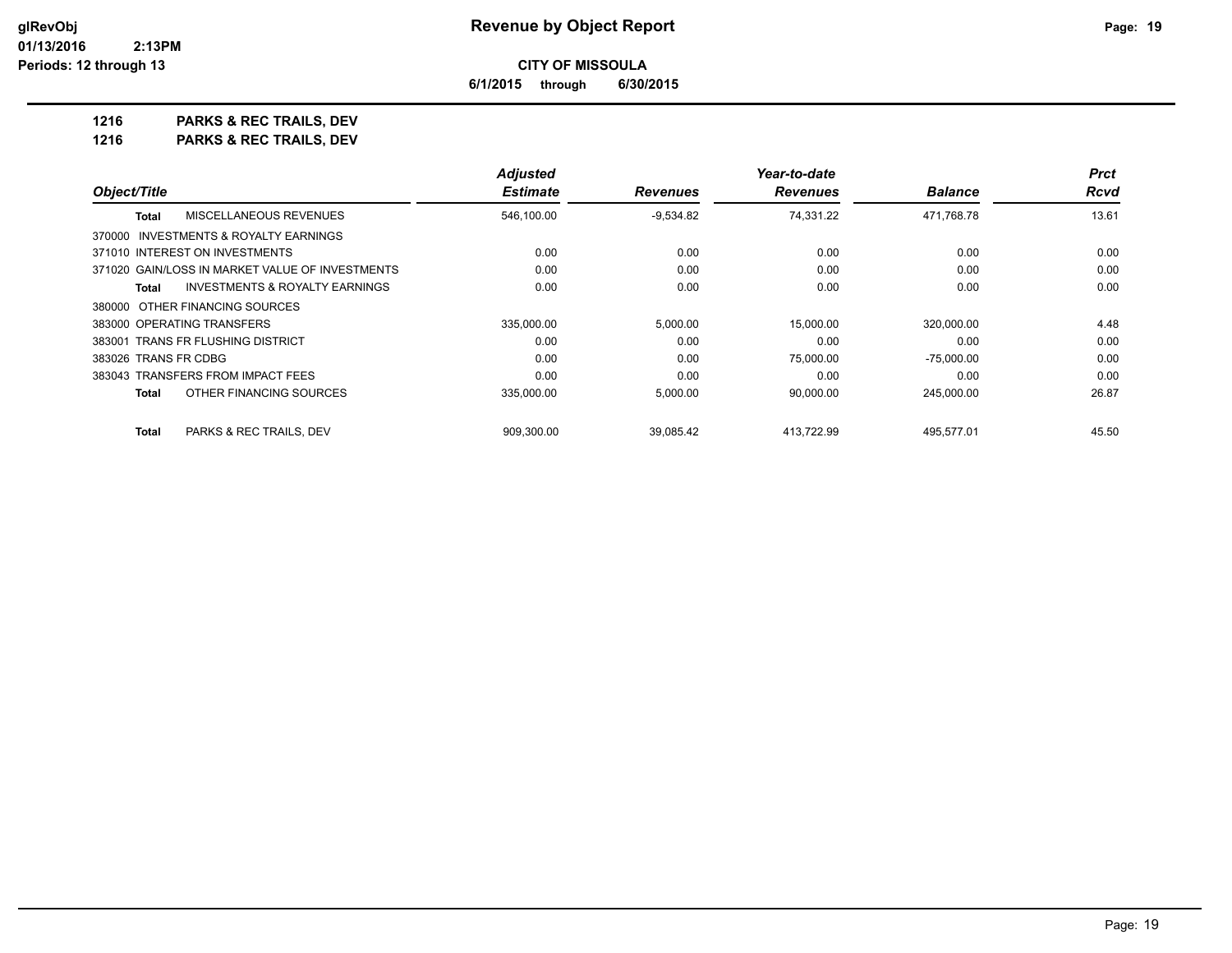**6/1/2015 through 6/30/2015**

#### **1216 PARKS & REC TRAILS, DEV**

| Object/Title                                      | <b>Adjusted</b> |             | Year-to-date    |                |             |
|---------------------------------------------------|-----------------|-------------|-----------------|----------------|-------------|
|                                                   | <b>Estimate</b> | Revenues    | <b>Revenues</b> | <b>Balance</b> | <b>Rcvd</b> |
| 330000 INTERGOVERNMENTAL REVENUES                 |                 |             |                 |                |             |
| 331013 NORTHSIDE PED BRIDGE ARRA GRANT            | 0.00            | 0.00        | 0.00            | 0.00           | 0.00        |
| 331014 WHITE PINE PLAYGROUND-CDBG GRANT           | 0.00            | 0.00        | 0.00            | 0.00           | 0.00        |
| 334025 COUNTY WEED                                | 13,200.00       | 15,270.00   | 21,268.68       | $-8,068.68$    | 161.13      |
| 334026 FOREST HEALTH GRANT                        | 0.00            | 27,490.00   | 27,490.00       | $-27,490.00$   | 0.00        |
| 334028 DEPT OF AG INTERN GRANT                    | 0.00            | 0.00        | 0.00            | 0.00           | 0.00        |
| 334121 DNRC GRANT                                 | 0.00            | 0.00        | 166,517.93      | $-166,517.93$  | 0.00        |
| 334125 FWP GRANT                                  | 15,000.00       | 0.00        | 0.00            | 15,000.00      | 0.00        |
| 334251 RTP STATE GRANTS                           | 0.00            | $-5,000.00$ | 5,000.00        | $-5,000.00$    | 0.00        |
| 336023 STATE CONTRIB. - PERS                      | 0.00            | 0.24        | 5.16            | $-5.16$        | 0.00        |
| <b>INTERGOVERNMENTAL REVENUES</b><br><b>Total</b> | 28,200.00       | 37,760.24   | 220,281.77      | $-192,081.77$  | 781.14      |
| 340000 CHARGES FOR SERVICES                       |                 |             |                 |                |             |
| 343036 *** Title Not Found ***                    | 0.00            | 0.00        | 0.00            | 0.00           | 0.00        |
| 343302 PARKS SOIL PROJECT                         | 0.00            | 4,660.00    | 26,710.00       | $-26,710.00$   | 0.00        |
| 346034 GROUNDS MAINTENANCE CONTRACT               | 0.00            | 0.00        | 0.00            | 0.00           | 0.00        |
| 346052 PLAYGROUND SAFETY TRAINING                 | 0.00            | 1,200.00    | 2,400.00        | $-2,400.00$    | 0.00        |
| 346055 COUNTY PARK SUPPORT                        | 0.00            | 0.00        | 0.00            | 0.00           | 0.00        |
| <b>CHARGES FOR SERVICES</b><br><b>Total</b>       | 0.00            | 5,860.00    | 29,110.00       | $-29,110.00$   | 0.00        |
| 360000 MISCELLANEOUS REVENUES                     |                 |             |                 |                |             |
| 360000 MISCELLANEOUS REVENUES                     | 0.00            | 0.00        | 0.00            | 0.00           | 0.00        |
| 360010 MISCELLANEOUS                              | 0.00            | 0.00        | 0.00            | 0.00           | 0.00        |
| 361000 RATTLESNAKE LAND LEASES                    | 0.00            | 0.00        | 1,100.00        | $-1,100.00$    | 0.00        |
| 361003 CARAS PARK CONCERT REVENUE                 | 0.00            | 0.00        | 0.00            | 0.00           | 0.00        |
| 364040 INSURANCE AND DAMAGE RECOVERY              | 0.00            | 0.00        | 3,839.19        | $-3,839.19$    | 0.00        |
| 365000 DONATIONS                                  | 0.00            | 0.00        | 0.00            | 0.00           | 0.00        |
| 365001 GRANTS & DONATIONS                         | 10,000.00       | 0.00        | 10,250.00       | $-250.00$      | 102.50      |
| 365002 OTHER RECREATION DONATIONS                 | 50,000.00       | 1,090.00    | 10,227.18       | 39,772.82      | 20.45       |
| 365003 DONATIONS - SMOKE ALARMS                   | 25,000.00       | 0.00        | 0.00            | 25,000.00      | 0.00        |
| 365004 GRANT CR TRAIL ASSN DONATION               | 0.00            | 0.00        | 0.00            | 0.00           | 0.00        |
| 365005 DONATIONS - ARCO                           | 0.00            | 0.00        | 0.00            | 0.00           | 0.00        |
| 365009 DONATIONS - BASKETBALL/TENNIS COURT        | 65,000.00       | 0.00        | 7,265.58        | 57,734.42      | 11.18       |
| 365019 PARKS DONATIONS                            | 251,100.00      | 84.53       | 23,620.45       | 227,479.55     | 9.41        |
| 365020 OPEN SPACE DONATIONS                       | 5,000.00        | 0.00        | 25.00           | 4,975.00       | 0.50        |
| 365100 RECREATION OUTDOOR                         | 25,000.00       | $-4,752.00$ | 2,789.80        | 22,210.20      | 11.16       |
| 365101 RECREATION SCHOLARSHIP                     | 35,000.00       | $-5,957.35$ | 3,247.85        | 31,752.15      | 9.28        |
| 365102 RECREATION YOUTH & ADULT SPORTS            | 25,000.00       | 0.00        | 6,765.00        | 18,235.00      | 27.06       |
| 365103 URBAN FORESTRY PROGRAMS                    | 55,000.00       | 0.00        | 5,201.17        | 49,798.83      | 9.46        |
| 365109 CONSERVATION LANDS DONATIONS               | 0.00            | 0.00        | 0.00            | 0.00           | 0.00        |
| MISCELLANEOUS REVENUES<br><b>Total</b>            | 546.100.00      | $-9.534.82$ | 74.331.22       | 471.768.78     | 13.61       |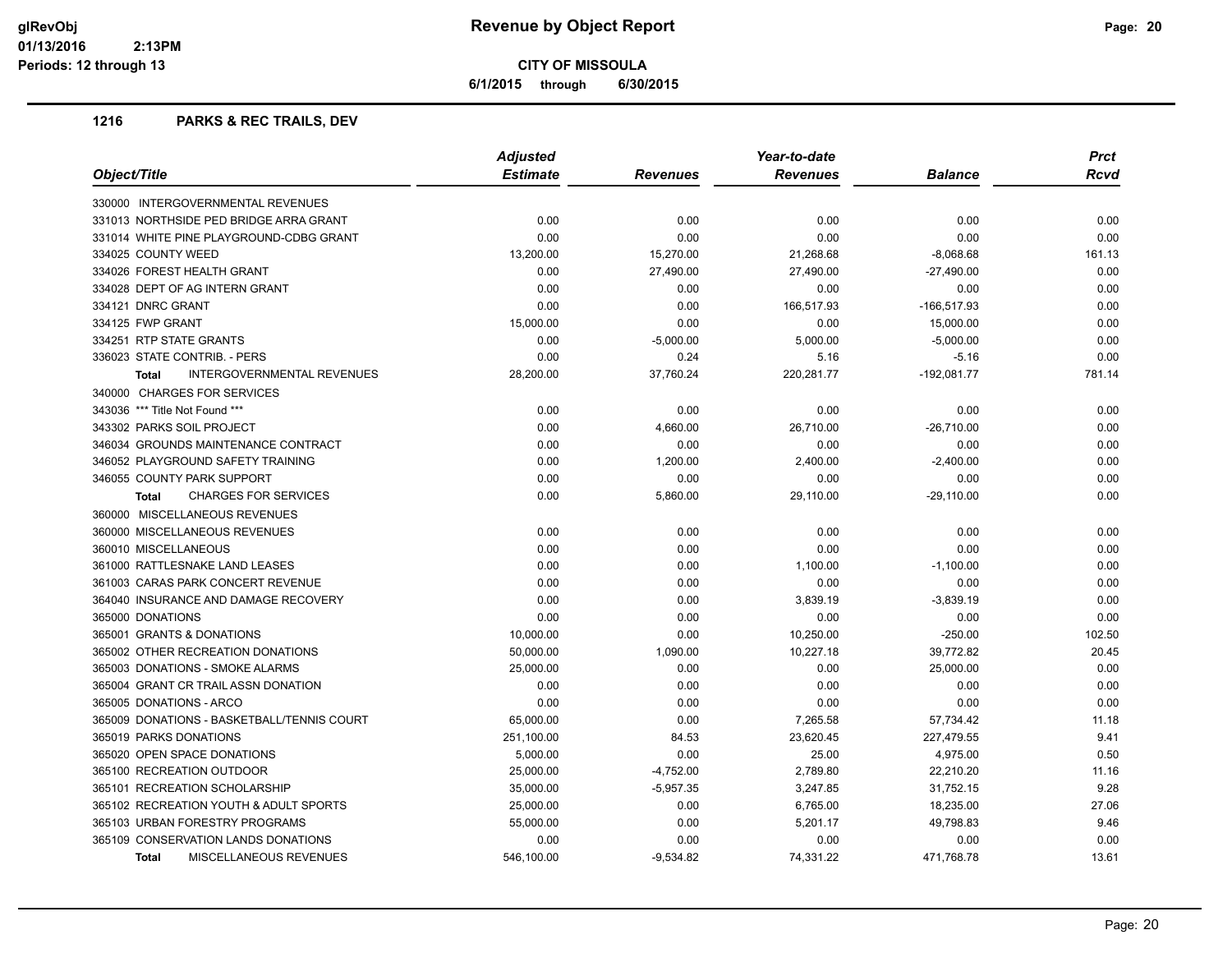**6/1/2015 through 6/30/2015**

#### **1216 PARKS & REC TRAILS, DEV**

|                                                    | <b>Adjusted</b> |                 | Year-to-date    |                | <b>Prct</b> |
|----------------------------------------------------|-----------------|-----------------|-----------------|----------------|-------------|
| Object/Title                                       | <b>Estimate</b> | <b>Revenues</b> | <b>Revenues</b> | <b>Balance</b> | <b>Rcvd</b> |
| 370000 INVESTMENTS & ROYALTY EARNINGS              |                 |                 |                 |                |             |
| 371010 INTEREST ON INVESTMENTS                     | 0.00            | 0.00            | 0.00            | 0.00           | 0.00        |
| 371020 GAIN/LOSS IN MARKET VALUE OF INVESTMENT     | 0.00            | 0.00            | 0.00            | 0.00           | 0.00        |
| <b>INVESTMENTS &amp; ROYALTY EARNINGS</b><br>Total | 0.00            | 0.00            | 0.00            | 0.00           | 0.00        |
| 380000 OTHER FINANCING SOURCES                     |                 |                 |                 |                |             |
| 383000 OPERATING TRANSFERS                         | 335.000.00      | 5.000.00        | 15.000.00       | 320,000.00     | 4.48        |
| 383001 TRANS FR FLUSHING DISTRICT                  | 0.00            | 0.00            | 0.00            | 0.00           | 0.00        |
| 383026 TRANS FR CDBG                               | 0.00            | 0.00            | 75.000.00       | $-75.000.00$   | 0.00        |
| 383043 TRANSFERS FROM IMPACT FEES                  | 0.00            | 0.00            | 0.00            | 0.00           | 0.00        |
| OTHER FINANCING SOURCES<br>Total                   | 335,000.00      | 5.000.00        | 90,000.00       | 245.000.00     | 26.87       |
| PARKS & REC TRAILS, DEV<br>Total                   | 909.300.00      | 39.085.42       | 413.722.99      | 495.577.01     | 45.50       |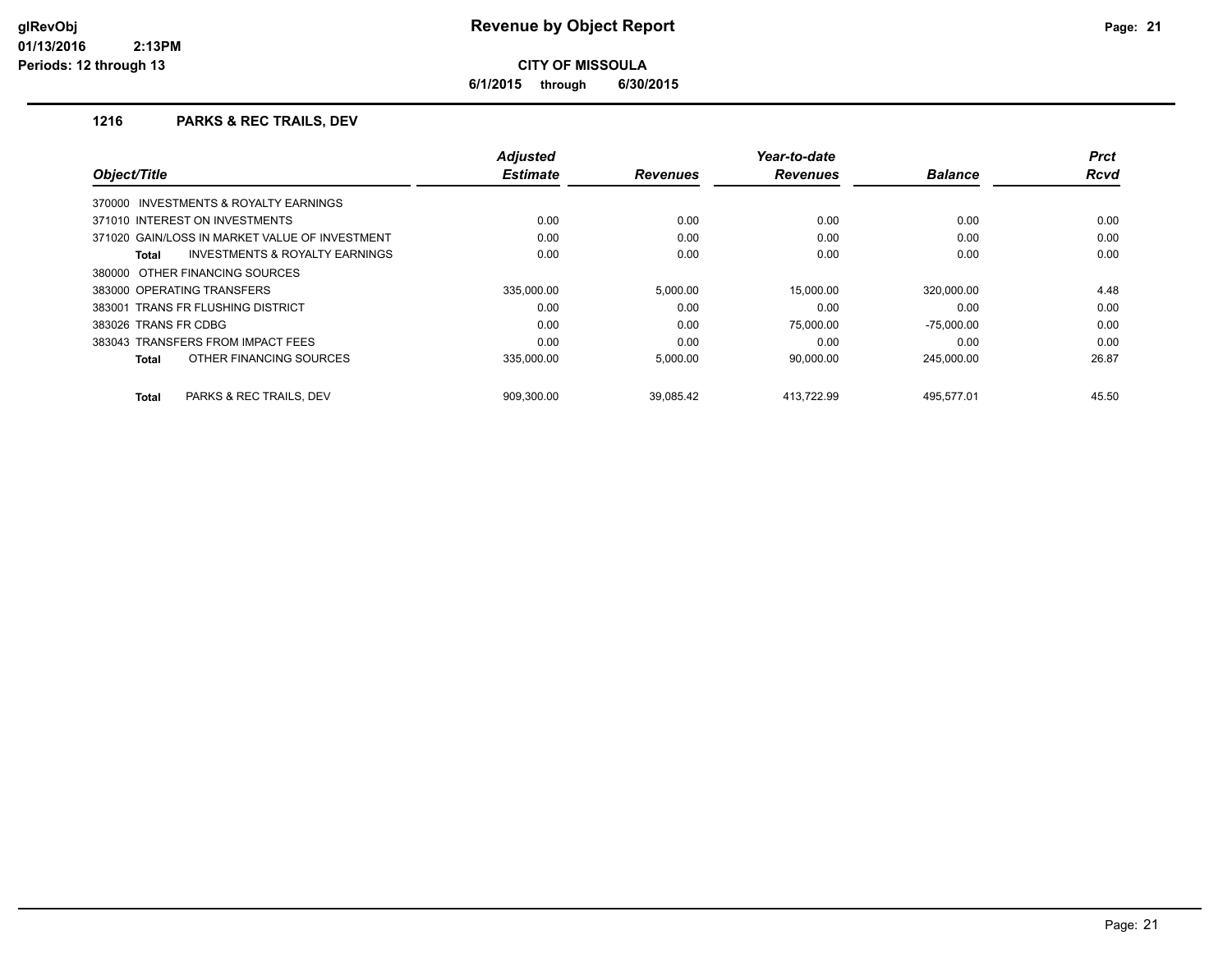**6/1/2015 through 6/30/2015**

## **1217 PARKS CITY LIFE GYM LEASE**

**1217 PARKS CITY LIFE GYM LEASE**

|                                            | <b>Adjusted</b> |                 | Year-to-date    |                | <b>Prct</b> |
|--------------------------------------------|-----------------|-----------------|-----------------|----------------|-------------|
| Object/Title                               | <b>Estimate</b> | <b>Revenues</b> | <b>Revenues</b> | <b>Balance</b> | <b>Rcvd</b> |
| 330000 INTERGOVERNMENTAL REVENUES          |                 |                 |                 |                |             |
| 336023 STATE CONTRIB. - PERS               | 0.00            | 0.00            | 0.00            | 0.00           | 0.00        |
| INTERGOVERNMENTAL REVENUES<br><b>Total</b> | 0.00            | 0.00            | 0.00            | 0.00           | 0.00        |
| 340000 CHARGES FOR SERVICES                |                 |                 |                 |                |             |
| 346031 RECREATION FEES                     | 30,900.00       | 795.00          | 36,378.55       | $-5,478.55$    | 117.73      |
| 346032 PRESCHOOL PROGRAMS                  | 0.00            | 0.00            | 0.00            | 0.00           | 0.00        |
| 346053 CITY LIFE PROGRAMS                  | 12,500.00       | 0.00            | 8,448.00        | 4,052.00       | 67.58       |
| <b>CHARGES FOR SERVICES</b><br>Total       | 43,400.00       | 795.00          | 44,826.55       | $-1,426.55$    | 103.29      |
| 360000 MISCELLANEOUS REVENUES              |                 |                 |                 |                |             |
| 365019 PARKS DONATIONS                     | 0.00            | 0.00            | 0.00            | 0.00           | 0.00        |
| MISCELLANEOUS REVENUES<br><b>Total</b>     | 0.00            | 0.00            | 0.00            | 0.00           | 0.00        |
| <b>Total</b><br>PARKS CITY LIFE GYM LEASE  | 43.400.00       | 795.00          | 44.826.55       | $-1,426.55$    | 103.29      |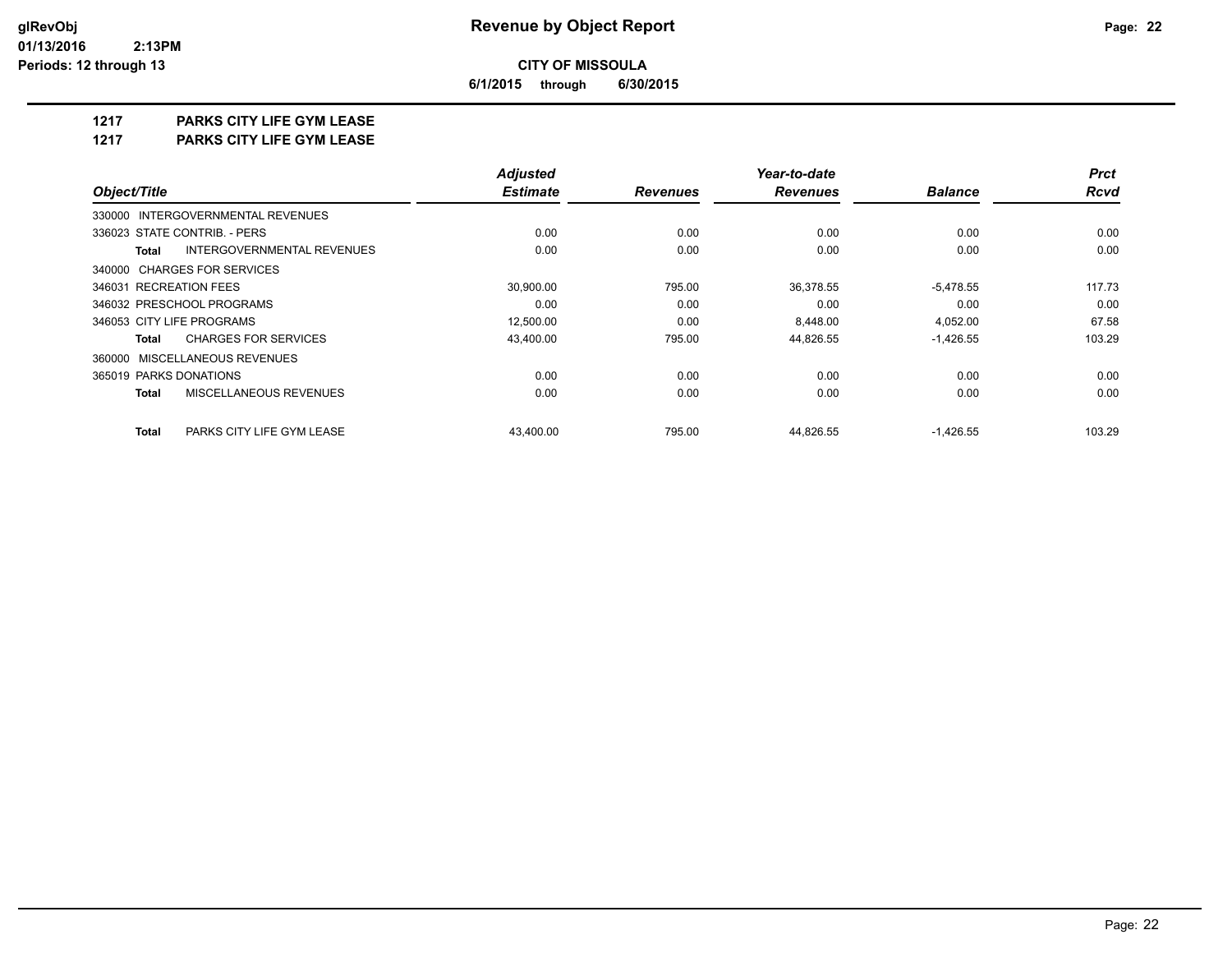**6/1/2015 through 6/30/2015**

## **1217 PARKS CITY LIFE GYM LEASE**

| Object/Title                                  | <b>Adjusted</b><br><b>Estimate</b> | <b>Revenues</b> | Year-to-date<br><b>Revenues</b> | <b>Balance</b> | <b>Prct</b><br><b>Rcvd</b> |
|-----------------------------------------------|------------------------------------|-----------------|---------------------------------|----------------|----------------------------|
| INTERGOVERNMENTAL REVENUES<br>330000          |                                    |                 |                                 |                |                            |
| 336023 STATE CONTRIB. - PERS                  | 0.00                               | 0.00            | 0.00                            | 0.00           | 0.00                       |
| INTERGOVERNMENTAL REVENUES<br><b>Total</b>    | 0.00                               | 0.00            | 0.00                            | 0.00           | 0.00                       |
| 340000 CHARGES FOR SERVICES                   |                                    |                 |                                 |                |                            |
| 346031 RECREATION FEES                        | 30.900.00                          | 795.00          | 36.378.55                       | $-5.478.55$    | 117.73                     |
| 346032 PRESCHOOL PROGRAMS                     | 0.00                               | 0.00            | 0.00                            | 0.00           | 0.00                       |
| 346053 CITY LIFE PROGRAMS                     | 12,500.00                          | 0.00            | 8.448.00                        | 4,052.00       | 67.58                      |
| <b>CHARGES FOR SERVICES</b><br><b>Total</b>   | 43,400.00                          | 795.00          | 44,826.55                       | $-1,426.55$    | 103.29                     |
| 360000 MISCELLANEOUS REVENUES                 |                                    |                 |                                 |                |                            |
| 365019 PARKS DONATIONS                        | 0.00                               | 0.00            | 0.00                            | 0.00           | 0.00                       |
| <b>MISCELLANEOUS REVENUES</b><br><b>Total</b> | 0.00                               | 0.00            | 0.00                            | 0.00           | 0.00                       |
| PARKS CITY LIFE GYM LEASE<br><b>Total</b>     | 43,400.00                          | 795.00          | 44,826.55                       | $-1,426.55$    | 103.29                     |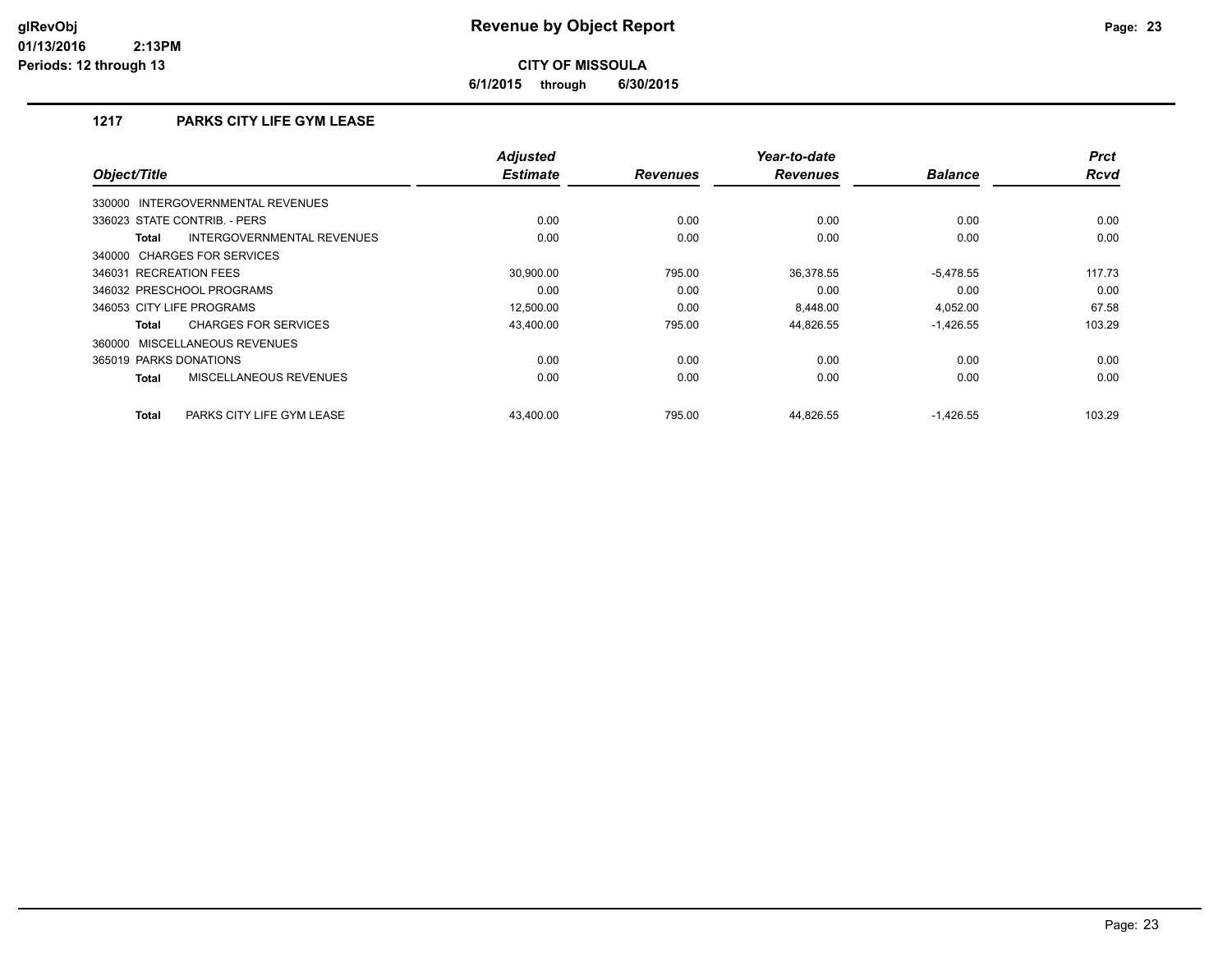**6/1/2015 through 6/30/2015**

#### **1218 ALL ABILITIES PLAYGROUND**

**1218 ALL ABILITIES PLAYGROUND**

|                                          | <b>Adjusted</b> |                 | Year-to-date    |                | <b>Prct</b> |
|------------------------------------------|-----------------|-----------------|-----------------|----------------|-------------|
| Object/Title                             | <b>Estimate</b> | <b>Revenues</b> | <b>Revenues</b> | <b>Balance</b> | <b>Rcvd</b> |
| 360000 MISCELLANEOUS REVENUES            |                 |                 |                 |                |             |
| 365019 PARKS DONATIONS                   | 671,346.00      | 10,000.00       | 146.000.00      | 525,346.00     | 21.75       |
| MISCELLANEOUS REVENUES<br><b>Total</b>   | 671,346.00      | 10.000.00       | 146.000.00      | 525,346.00     | 21.75       |
| 380000 OTHER FINANCING SOURCES           |                 |                 |                 |                |             |
| 383010 TRANS FR CIP                      | 0.00            | 0.00            | 0.00            | 0.00           | 0.00        |
| OTHER FINANCING SOURCES<br><b>Total</b>  | 0.00            | 0.00            | 0.00            | 0.00           | 0.00        |
|                                          |                 |                 |                 |                |             |
| ALL ABILITIES PLAYGROUND<br><b>Total</b> | 671.346.00      | 10.000.00       | 146.000.00      | 525.346.00     | 21.75       |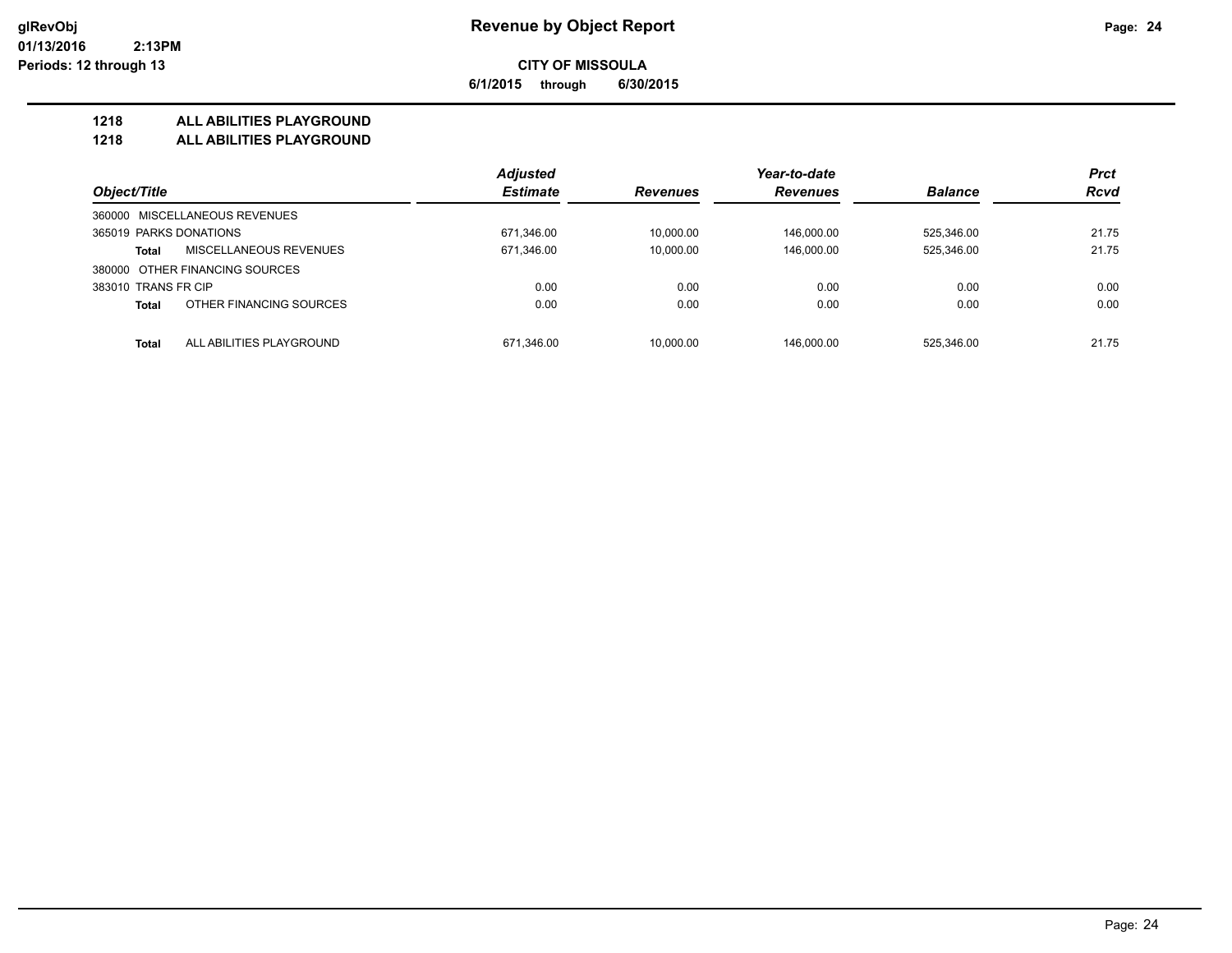**6/1/2015 through 6/30/2015**

## **1218 ALL ABILITIES PLAYGROUND**

|                        |                                | <b>Adjusted</b> |                 | Year-to-date    |                | <b>Prct</b> |
|------------------------|--------------------------------|-----------------|-----------------|-----------------|----------------|-------------|
| Object/Title           |                                | <b>Estimate</b> | <b>Revenues</b> | <b>Revenues</b> | <b>Balance</b> | <b>Rcvd</b> |
|                        | 360000 MISCELLANEOUS REVENUES  |                 |                 |                 |                |             |
| 365019 PARKS DONATIONS |                                | 671,346.00      | 10.000.00       | 146.000.00      | 525,346.00     | 21.75       |
| <b>Total</b>           | MISCELLANEOUS REVENUES         | 671,346.00      | 10.000.00       | 146.000.00      | 525,346.00     | 21.75       |
|                        | 380000 OTHER FINANCING SOURCES |                 |                 |                 |                |             |
| 383010 TRANS FR CIP    |                                | 0.00            | 0.00            | 0.00            | 0.00           | 0.00        |
| <b>Total</b>           | OTHER FINANCING SOURCES        | 0.00            | 0.00            | 0.00            | 0.00           | 0.00        |
| <b>Total</b>           | ALL ABILITIES PLAYGROUND       | 671,346.00      | 10.000.00       | 146.000.00      | 525.346.00     | 21.75       |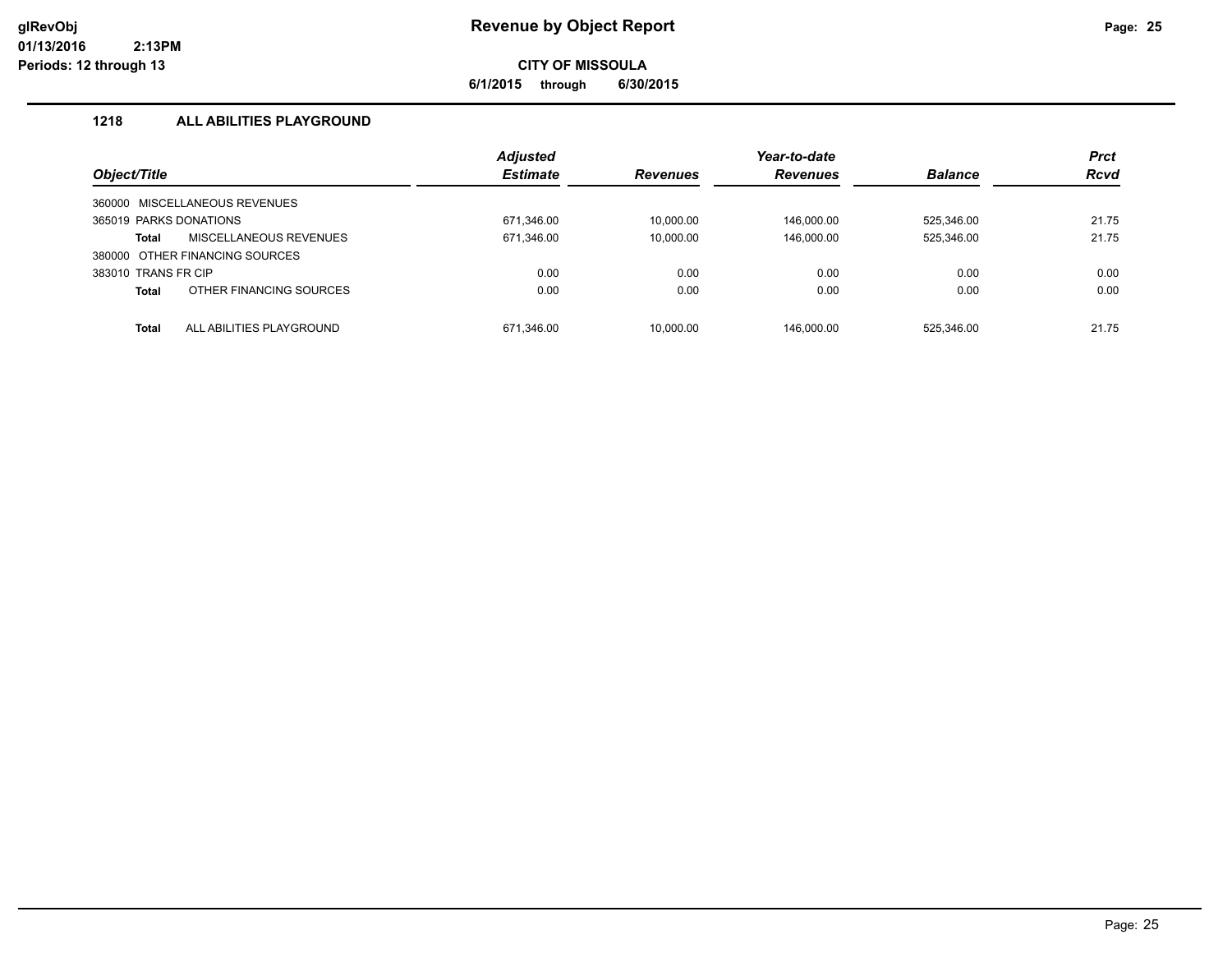**6/1/2015 through 6/30/2015**

**1219 FY14 PARK & TRAIL BOND**

**1219 FY14 PARK & TRAIL BOND**

|                                                           | <b>Adjusted</b> |                 | Year-to-date    |                | Prct        |
|-----------------------------------------------------------|-----------------|-----------------|-----------------|----------------|-------------|
| Object/Title                                              | <b>Estimate</b> | <b>Revenues</b> | <b>Revenues</b> | <b>Balance</b> | <b>Rcvd</b> |
| 360000 MISCELLANEOUS REVENUES                             |                 |                 |                 |                |             |
| 365001 GRANTS & DONATIONS                                 | 0.00            | 487.00          | 487.00          | -487.00        | 0.00        |
| MISCELLANEOUS REVENUES<br>Total                           | 0.00            | 487.00          | 487.00          | $-487.00$      | 0.00        |
| 370000 INVESTMENTS & ROYALTY EARNINGS                     |                 |                 |                 |                |             |
| 371010 INTEREST ON INVESTMENTS                            | 0.00            | $-13.80$        | $-13.80$        | 13.80          | 0.00        |
| <b>INVESTMENTS &amp; ROYALTY EARNINGS</b><br><b>Total</b> | 0.00            | $-13.80$        | $-13.80$        | 13.80          | 0.00        |
| 380000 OTHER FINANCING SOURCES                            |                 |                 |                 |                |             |
| 381010 BOND PROCEEDS                                      | 0.00            | 0.00            | 0.00            | 0.00           | 0.00        |
| 383050 TRANSFER FROM IMPACT FEES                          | 0.00            | 0.00            | 0.00            | 0.00           | 0.00        |
| OTHER FINANCING SOURCES<br><b>Total</b>                   | 0.00            | 0.00            | 0.00            | 0.00           | 0.00        |
| <b>FY14 PARK &amp; TRAIL BOND</b><br><b>Total</b>         | 0.00            | 473.20          | 473.20          | $-473.20$      | 0.00        |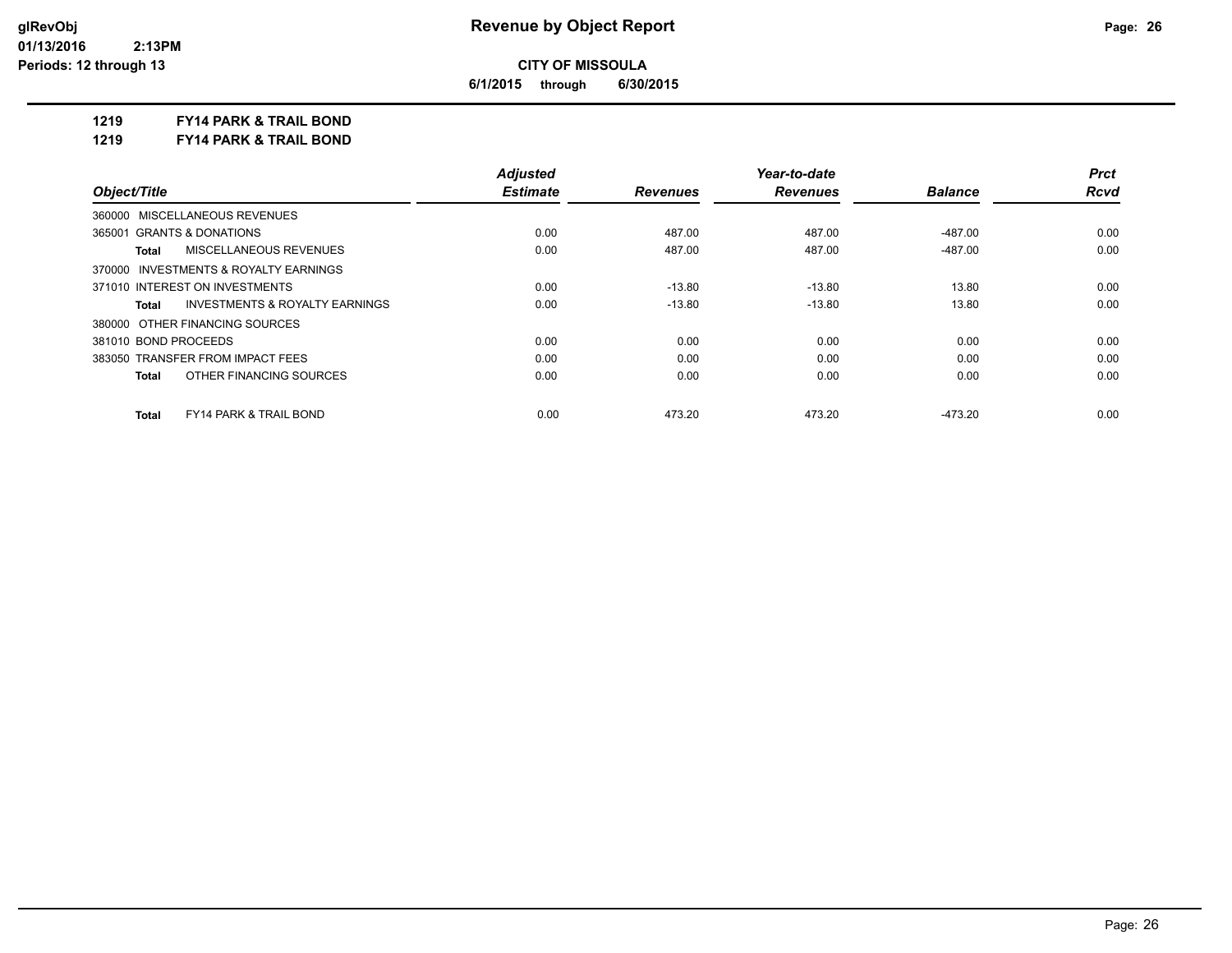**6/1/2015 through 6/30/2015**

## **1219 FY14 PARK & TRAIL BOND**

| Object/Title                               | <b>Adjusted</b><br><b>Estimate</b> | <b>Revenues</b> | Year-to-date<br><b>Revenues</b> | <b>Balance</b> | <b>Prct</b><br><b>Rcvd</b> |
|--------------------------------------------|------------------------------------|-----------------|---------------------------------|----------------|----------------------------|
|                                            |                                    |                 |                                 |                |                            |
| <b>MISCELLANEOUS REVENUES</b><br>360000    |                                    |                 |                                 |                |                            |
| 365001 GRANTS & DONATIONS                  | 0.00                               | 487.00          | 487.00                          | $-487.00$      | 0.00                       |
| MISCELLANEOUS REVENUES<br>Total            | 0.00                               | 487.00          | 487.00                          | $-487.00$      | 0.00                       |
| INVESTMENTS & ROYALTY EARNINGS<br>370000   |                                    |                 |                                 |                |                            |
| 371010 INTEREST ON INVESTMENTS             | 0.00                               | $-13.80$        | $-13.80$                        | 13.80          | 0.00                       |
| INVESTMENTS & ROYALTY EARNINGS<br>Total    | 0.00                               | $-13.80$        | $-13.80$                        | 13.80          | 0.00                       |
| 380000 OTHER FINANCING SOURCES             |                                    |                 |                                 |                |                            |
| 381010 BOND PROCEEDS                       | 0.00                               | 0.00            | 0.00                            | 0.00           | 0.00                       |
| 383050 TRANSFER FROM IMPACT FEES           | 0.00                               | 0.00            | 0.00                            | 0.00           | 0.00                       |
| OTHER FINANCING SOURCES<br>Total           | 0.00                               | 0.00            | 0.00                            | 0.00           | 0.00                       |
| <b>FY14 PARK &amp; TRAIL BOND</b><br>Total | 0.00                               | 473.20          | 473.20                          | $-473.20$      | 0.00                       |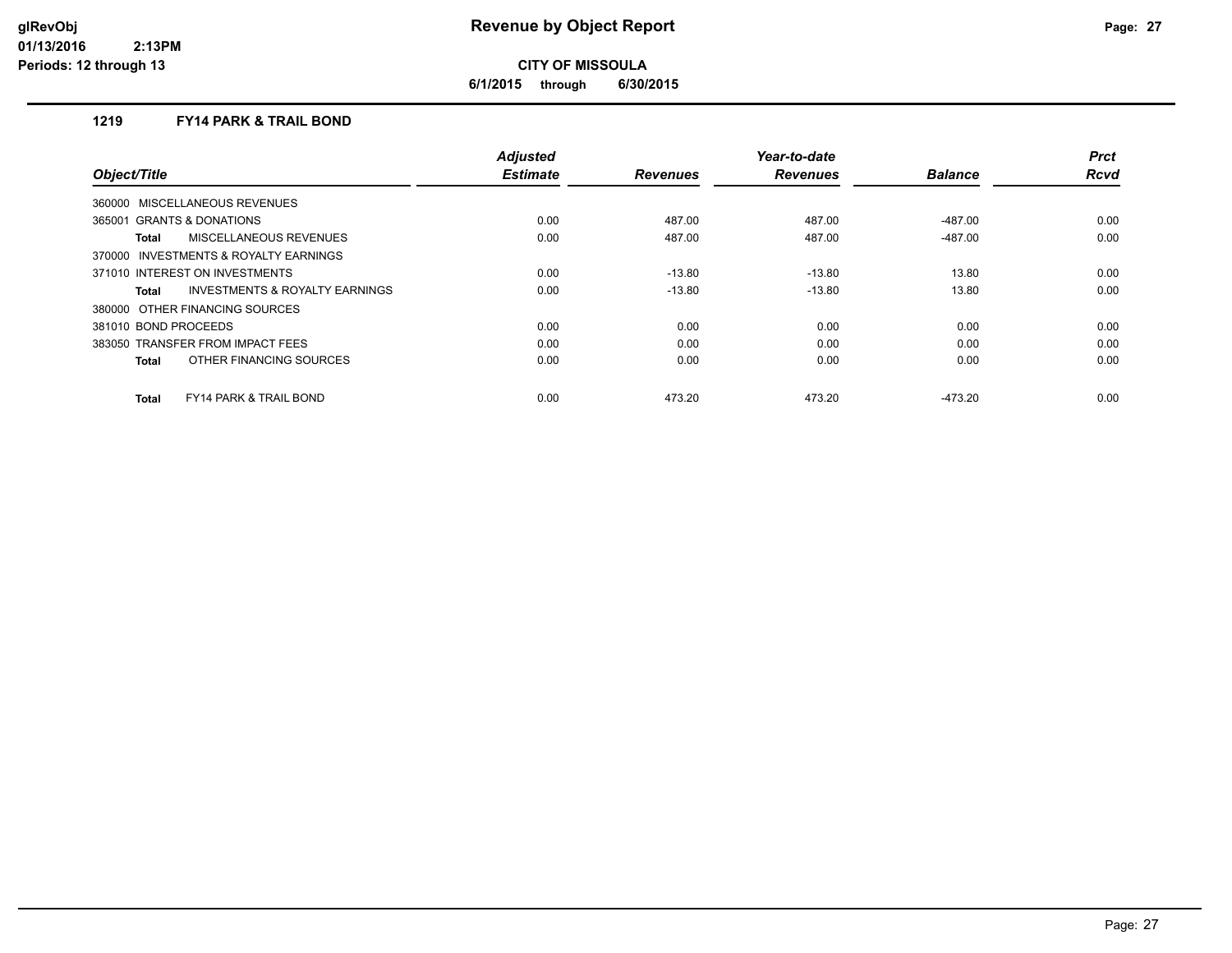**6/1/2015 through 6/30/2015**

## **1241 CREMAIN WALL & CEMETERY DONATIONS FUND**

## **1241 CREMAIN WALL & CEMETERY DONATIONS FUND**

|                                                           | <b>Adjusted</b> |                 | Year-to-date    |                | <b>Prct</b> |
|-----------------------------------------------------------|-----------------|-----------------|-----------------|----------------|-------------|
| Object/Title                                              | <b>Estimate</b> | <b>Revenues</b> | <b>Revenues</b> | <b>Balance</b> | <b>Rcvd</b> |
| 340000 CHARGES FOR SERVICES                               |                 |                 |                 |                |             |
| 343310 SALE OF NICHE NAMEPLATES & VASES                   | 0.00            | 700.00          | 19,600.00       | $-19,600.00$   | 0.00        |
| 343311 SALE OF NICHES                                     | 0.00            | 0.00            | 0.00            | 0.00           | 0.00        |
| <b>CHARGES FOR SERVICES</b><br>Total                      | 0.00            | 700.00          | 19,600.00       | $-19,600.00$   | 0.00        |
| 360000 MISCELLANEOUS REVENUES                             |                 |                 |                 |                |             |
| 360010 MISCELLANEOUS                                      | 0.00            | 0.00            | 0.00            | 0.00           | 0.00        |
| 365000 DONATIONS                                          | 0.00            | 0.00            | 0.00            | 0.00           | 0.00        |
| MISCELLANEOUS REVENUES<br><b>Total</b>                    | 0.00            | 0.00            | 0.00            | 0.00           | 0.00        |
| 370000 INVESTMENTS & ROYALTY EARNINGS                     |                 |                 |                 |                |             |
| 371010 INTEREST ON INVESTMENTS                            | 0.00            | 19.30           | 19.30           | $-19.30$       | 0.00        |
| 371020 GAIN/LOSS IN MARKET VALUE OF INVESTMENTS           | 0.00            | 0.00            | 0.00            | 0.00           | 0.00        |
| <b>INVESTMENTS &amp; ROYALTY EARNINGS</b><br><b>Total</b> | 0.00            | 19.30           | 19.30           | $-19.30$       | 0.00        |
| CREMAIN WALL & CEMETERY DONATIONS F<br><b>Total</b>       | 0.00            | 719.30          | 19,619.30       | $-19,619.30$   | 0.00        |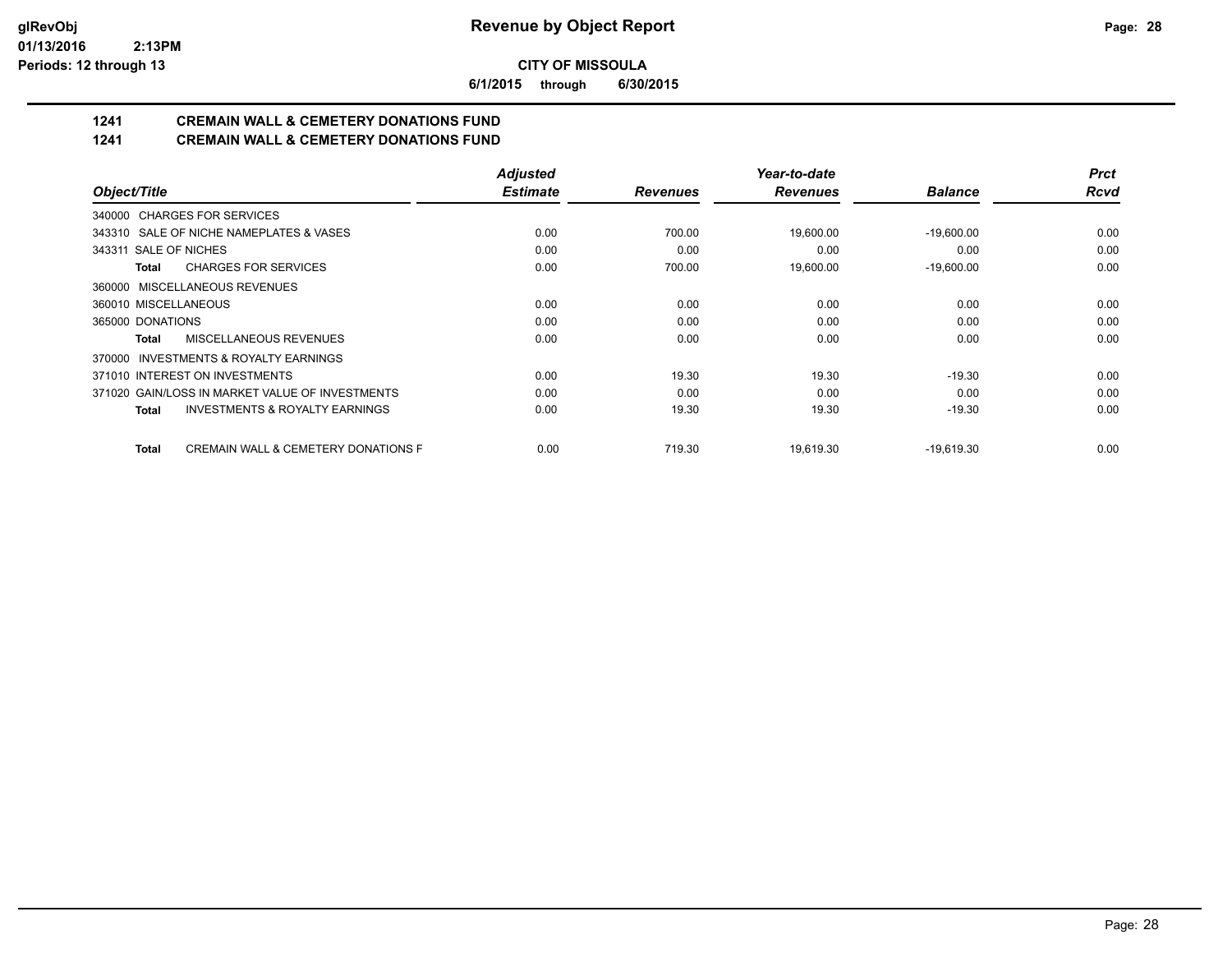**6/1/2015 through 6/30/2015**

## **1241 CREMAIN WALL & CEMETERY DONATIONS FUND**

| Object/Title                                                   | <b>Adjusted</b><br><b>Estimate</b> | <b>Revenues</b> | Year-to-date<br><b>Revenues</b> | <b>Balance</b> | <b>Prct</b><br><b>Rcvd</b> |
|----------------------------------------------------------------|------------------------------------|-----------------|---------------------------------|----------------|----------------------------|
|                                                                |                                    |                 |                                 |                |                            |
| 340000 CHARGES FOR SERVICES                                    |                                    |                 |                                 |                |                            |
| 343310 SALE OF NICHE NAMEPLATES & VASES                        | 0.00                               | 700.00          | 19,600.00                       | $-19.600.00$   | 0.00                       |
| 343311 SALE OF NICHES                                          | 0.00                               | 0.00            | 0.00                            | 0.00           | 0.00                       |
| <b>CHARGES FOR SERVICES</b><br>Total                           | 0.00                               | 700.00          | 19,600.00                       | $-19,600.00$   | 0.00                       |
| 360000 MISCELLANEOUS REVENUES                                  |                                    |                 |                                 |                |                            |
| 360010 MISCELLANEOUS                                           | 0.00                               | 0.00            | 0.00                            | 0.00           | 0.00                       |
| 365000 DONATIONS                                               | 0.00                               | 0.00            | 0.00                            | 0.00           | 0.00                       |
| <b>MISCELLANEOUS REVENUES</b><br>Total                         | 0.00                               | 0.00            | 0.00                            | 0.00           | 0.00                       |
| INVESTMENTS & ROYALTY EARNINGS<br>370000                       |                                    |                 |                                 |                |                            |
| 371010 INTEREST ON INVESTMENTS                                 | 0.00                               | 19.30           | 19.30                           | -19.30         | 0.00                       |
| 371020 GAIN/LOSS IN MARKET VALUE OF INVESTMENT                 | 0.00                               | 0.00            | 0.00                            | 0.00           | 0.00                       |
| <b>INVESTMENTS &amp; ROYALTY EARNINGS</b><br><b>Total</b>      | 0.00                               | 19.30           | 19.30                           | $-19.30$       | 0.00                       |
|                                                                |                                    |                 |                                 |                |                            |
| <b>CREMAIN WALL &amp; CEMETERY DONATIONS F</b><br><b>Total</b> | 0.00                               | 719.30          | 19,619.30                       | $-19.619.30$   | 0.00                       |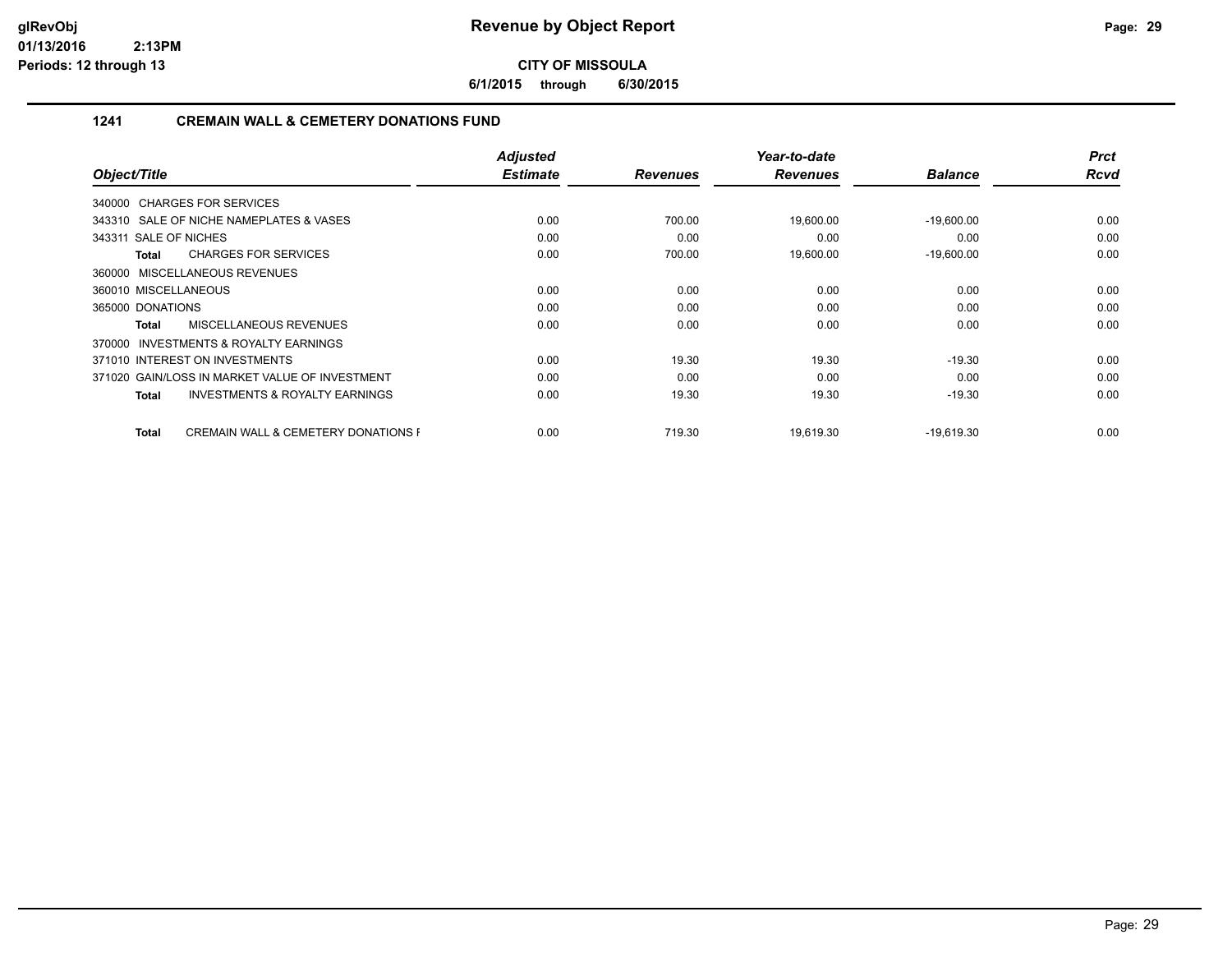**6/1/2015 through 6/30/2015**

## **1242 CEMETERY CARE FUND**

**1242 CEMETERY CARE FUND**

|                                                           | <b>Adjusted</b> |                 | Year-to-date    |                | <b>Prct</b> |
|-----------------------------------------------------------|-----------------|-----------------|-----------------|----------------|-------------|
| Object/Title                                              | <b>Estimate</b> | <b>Revenues</b> | <b>Revenues</b> | <b>Balance</b> | Rcvd        |
| 340000 CHARGES FOR SERVICES                               |                 |                 |                 |                |             |
| 343320 CEMETERY - SALE OF PLOTS                           | 0.00            | 350.00          | 8,550.00        | $-8,550.00$    | 0.00        |
| 343321 CEMETERY FOUNDATIONS                               | 0.00            | 360.00          | 4.690.00        | $-4.690.00$    | 0.00        |
| 343322 CEMETERY FLOWER CARE                               | 0.00            | 0.00            | 4,305.00        | $-4,305.00$    | 0.00        |
| 343323 CEMETERY - LINER INSTALL FEES                      | 0.00            | 800.00          | 12,000.00       | $-12,000.00$   | 0.00        |
| 343324 OTHER CEMETERY FEES                                | 0.00            | 150.00          | 1.800.00        | $-1.800.00$    | 0.00        |
| 343325 2ND INTERMENT RIGHT                                | 0.00            | 400.00          | 2,400.00        | $-2.400.00$    | 0.00        |
| 343340 CEMETERY - OPENINGS & CLOSINGS                     | 0.00            | 1,050.00        | 12,575.00       | $-12,575.00$   | 0.00        |
| 343350 CEMETERY CARE, FEES                                | 75.000.00       | 0.00            | 0.00            | 75,000.00      | 0.00        |
| <b>CHARGES FOR SERVICES</b><br><b>Total</b>               | 75,000.00       | 3,110.00        | 46,320.00       | 28,680.00      | 61.76       |
| 360000 MISCELLANEOUS REVENUES                             |                 |                 |                 |                |             |
| 360010 MISCELLANEOUS                                      | 0.00            | 0.00            | 0.00            | 0.00           | 0.00        |
| <b>MISCELLANEOUS REVENUES</b><br><b>Total</b>             | 0.00            | 0.00            | 0.00            | 0.00           | 0.00        |
| <b>INVESTMENTS &amp; ROYALTY EARNINGS</b><br>370000       |                 |                 |                 |                |             |
| 371010 INTEREST ON INVESTMENTS                            | 0.00            | 76.17           | 76.17           | $-76.17$       | 0.00        |
| 371020 GAIN/LOSS IN MARKET VALUE OF INVESTMENTS           | 0.00            | 0.00            | 0.00            | 0.00           | 0.00        |
| <b>INVESTMENTS &amp; ROYALTY EARNINGS</b><br><b>Total</b> | 0.00            | 76.17           | 76.17           | $-76.17$       | 0.00        |
| 380000 OTHER FINANCING SOURCES                            |                 |                 |                 |                |             |
| 382010 SALE OF FIXED ASSETS                               | 0.00            | 0.00            | 0.00            | 0.00           | 0.00        |
| OTHER FINANCING SOURCES<br><b>Total</b>                   | 0.00            | 0.00            | 0.00            | 0.00           | 0.00        |
| <b>CEMETERY CARE FUND</b><br><b>Total</b>                 | 75.000.00       | 3,186.17        | 46,396.17       | 28.603.83      | 61.86       |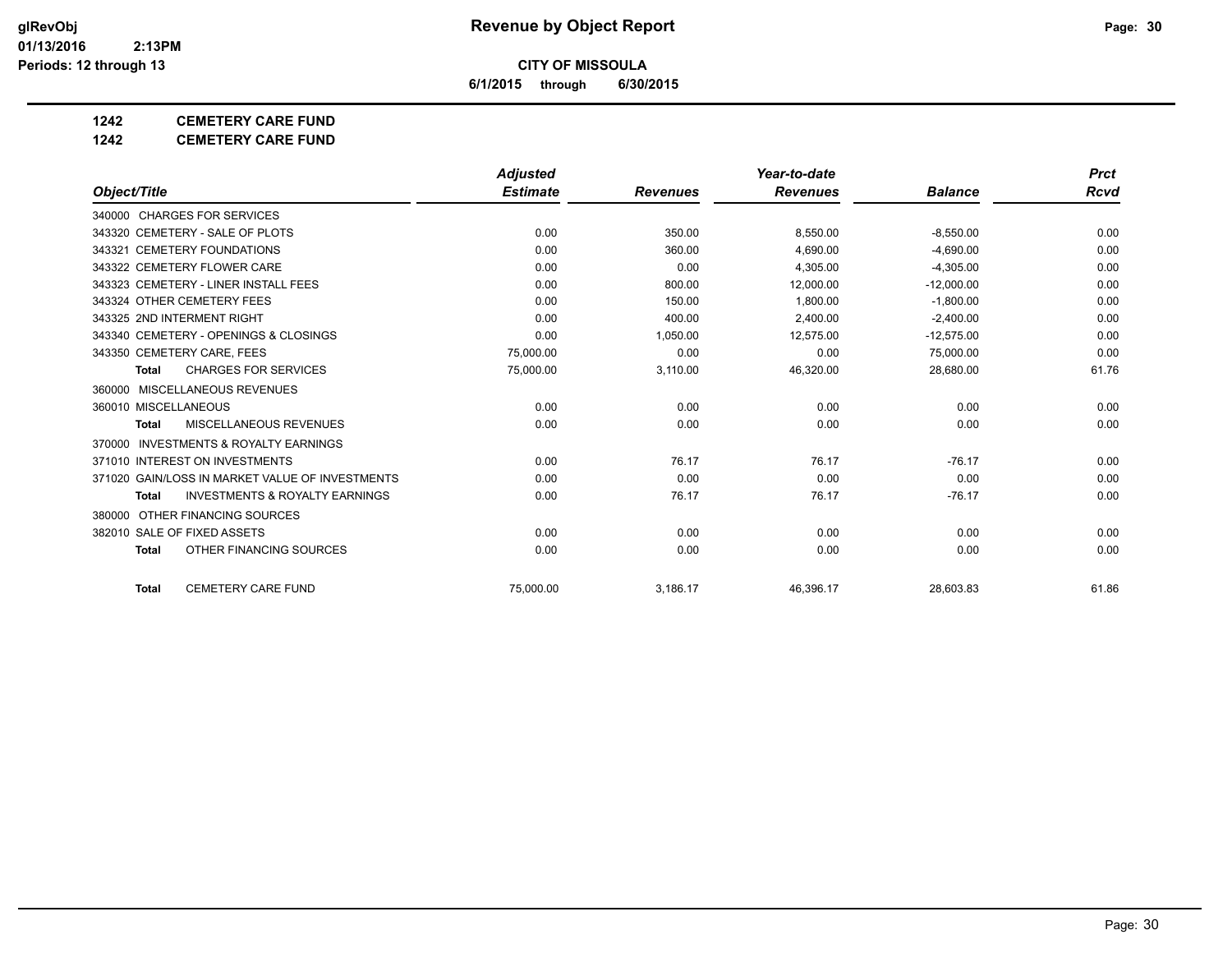**6/1/2015 through 6/30/2015**

#### **1242 CEMETERY CARE FUND**

|                                                           | <b>Adjusted</b> |                 | Year-to-date    |                | <b>Prct</b> |
|-----------------------------------------------------------|-----------------|-----------------|-----------------|----------------|-------------|
| Object/Title                                              | <b>Estimate</b> | <b>Revenues</b> | <b>Revenues</b> | <b>Balance</b> | Rcvd        |
| 340000 CHARGES FOR SERVICES                               |                 |                 |                 |                |             |
| 343320 CEMETERY - SALE OF PLOTS                           | 0.00            | 350.00          | 8,550.00        | $-8,550.00$    | 0.00        |
| 343321 CEMETERY FOUNDATIONS                               | 0.00            | 360.00          | 4.690.00        | $-4.690.00$    | 0.00        |
| 343322 CEMETERY FLOWER CARE                               | 0.00            | 0.00            | 4,305.00        | $-4,305.00$    | 0.00        |
| 343323 CEMETERY - LINER INSTALL FEES                      | 0.00            | 800.00          | 12,000.00       | $-12,000.00$   | 0.00        |
| 343324 OTHER CEMETERY FEES                                | 0.00            | 150.00          | 1.800.00        | $-1,800.00$    | 0.00        |
| 343325 2ND INTERMENT RIGHT                                | 0.00            | 400.00          | 2,400.00        | $-2,400.00$    | 0.00        |
| 343340 CEMETERY - OPENINGS & CLOSINGS                     | 0.00            | 1,050.00        | 12.575.00       | $-12,575.00$   | 0.00        |
| 343350 CEMETERY CARE, FEES                                | 75,000.00       | 0.00            | 0.00            | 75,000.00      | 0.00        |
| <b>CHARGES FOR SERVICES</b><br><b>Total</b>               | 75,000.00       | 3,110.00        | 46,320.00       | 28,680.00      | 61.76       |
| 360000 MISCELLANEOUS REVENUES                             |                 |                 |                 |                |             |
| 360010 MISCELLANEOUS                                      | 0.00            | 0.00            | 0.00            | 0.00           | 0.00        |
| <b>MISCELLANEOUS REVENUES</b><br><b>Total</b>             | 0.00            | 0.00            | 0.00            | 0.00           | 0.00        |
| 370000 INVESTMENTS & ROYALTY EARNINGS                     |                 |                 |                 |                |             |
| 371010 INTEREST ON INVESTMENTS                            | 0.00            | 76.17           | 76.17           | $-76.17$       | 0.00        |
| 371020 GAIN/LOSS IN MARKET VALUE OF INVESTMENT            | 0.00            | 0.00            | 0.00            | 0.00           | 0.00        |
| <b>INVESTMENTS &amp; ROYALTY EARNINGS</b><br><b>Total</b> | 0.00            | 76.17           | 76.17           | $-76.17$       | 0.00        |
| 380000 OTHER FINANCING SOURCES                            |                 |                 |                 |                |             |
| 382010 SALE OF FIXED ASSETS                               | 0.00            | 0.00            | 0.00            | 0.00           | 0.00        |
| OTHER FINANCING SOURCES<br><b>Total</b>                   | 0.00            | 0.00            | 0.00            | 0.00           | 0.00        |
| <b>CEMETERY CARE FUND</b><br><b>Total</b>                 | 75,000.00       | 3,186.17        | 46,396.17       | 28,603.83      | 61.86       |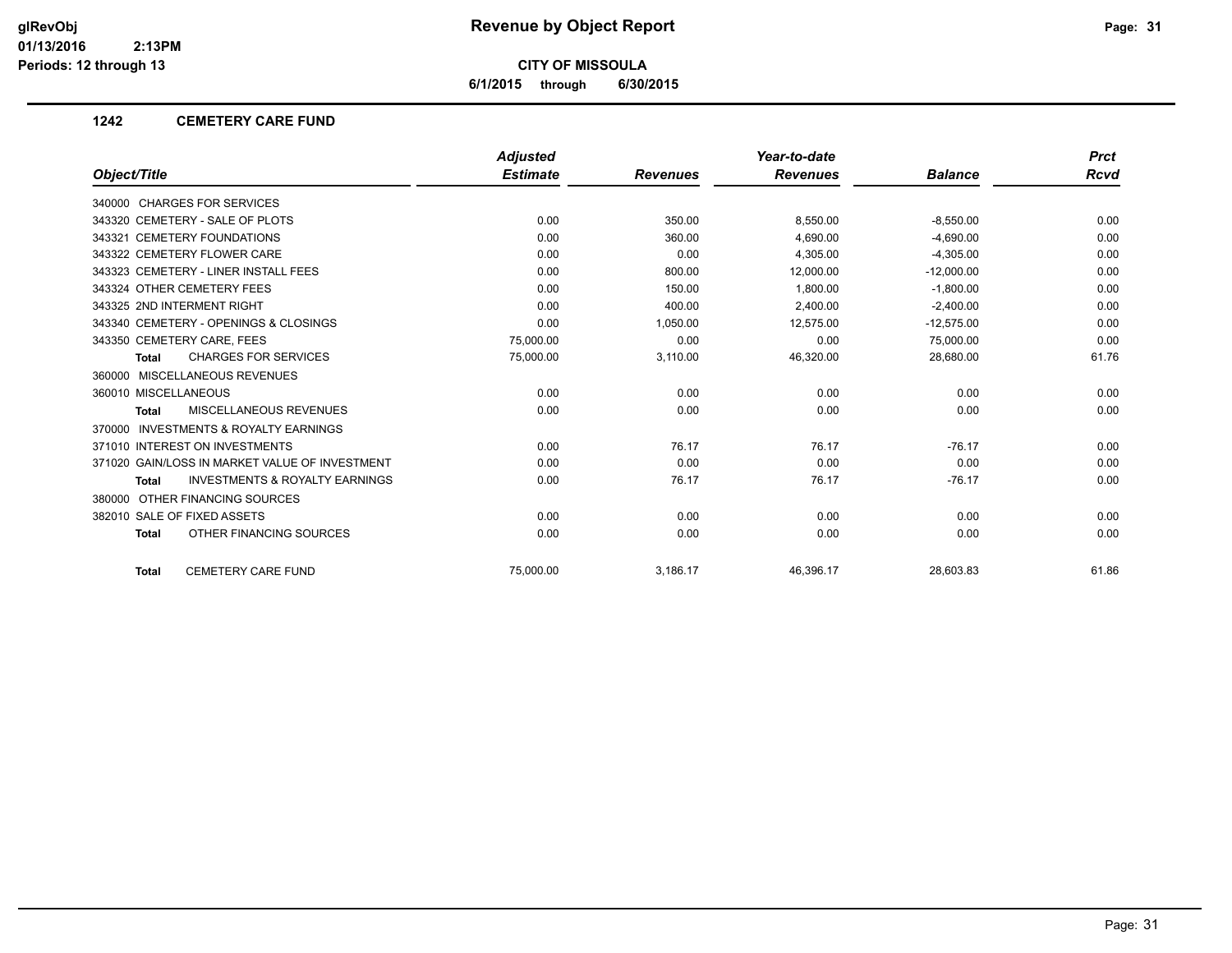**6/1/2015 through 6/30/2015**

## **1243 CEMETERY MEMORIAL FUND**

**1243 CEMETERY MEMORIAL FUND**

|                      |                                                 | <b>Adjusted</b> |                 | Year-to-date    |                | <b>Prct</b> |
|----------------------|-------------------------------------------------|-----------------|-----------------|-----------------|----------------|-------------|
| Object/Title         |                                                 | <b>Estimate</b> | <b>Revenues</b> | <b>Revenues</b> | <b>Balance</b> | <b>Rcvd</b> |
|                      | 360000 MISCELLANEOUS REVENUES                   |                 |                 |                 |                |             |
| 360010 MISCELLANEOUS |                                                 | 0.00            | 0.00            | 0.00            | 0.00           | 0.00        |
| 365000 DONATIONS     |                                                 | 1.500.00        | 0.00            | 1.103.99        | 396.01         | 73.60       |
| Total                | MISCELLANEOUS REVENUES                          | 1,500.00        | 0.00            | 1,103.99        | 396.01         | 73.60       |
|                      | 370000 INVESTMENTS & ROYALTY EARNINGS           |                 |                 |                 |                |             |
|                      | 371010 INTEREST ON INVESTMENTS                  | 0.00            | 2.33            | 2.33            | $-2.33$        | 0.00        |
|                      | 371020 GAIN/LOSS IN MARKET VALUE OF INVESTMENTS | 0.00            | 0.00            | 0.00            | 0.00           | 0.00        |
| Total                | INVESTMENTS & ROYALTY EARNINGS                  | 0.00            | 2.33            | 2.33            | $-2.33$        | 0.00        |
| <b>Total</b>         | CEMETERY MEMORIAL FUND                          | 1.500.00        | 2.33            | 1.106.32        | 393.68         | 73.75       |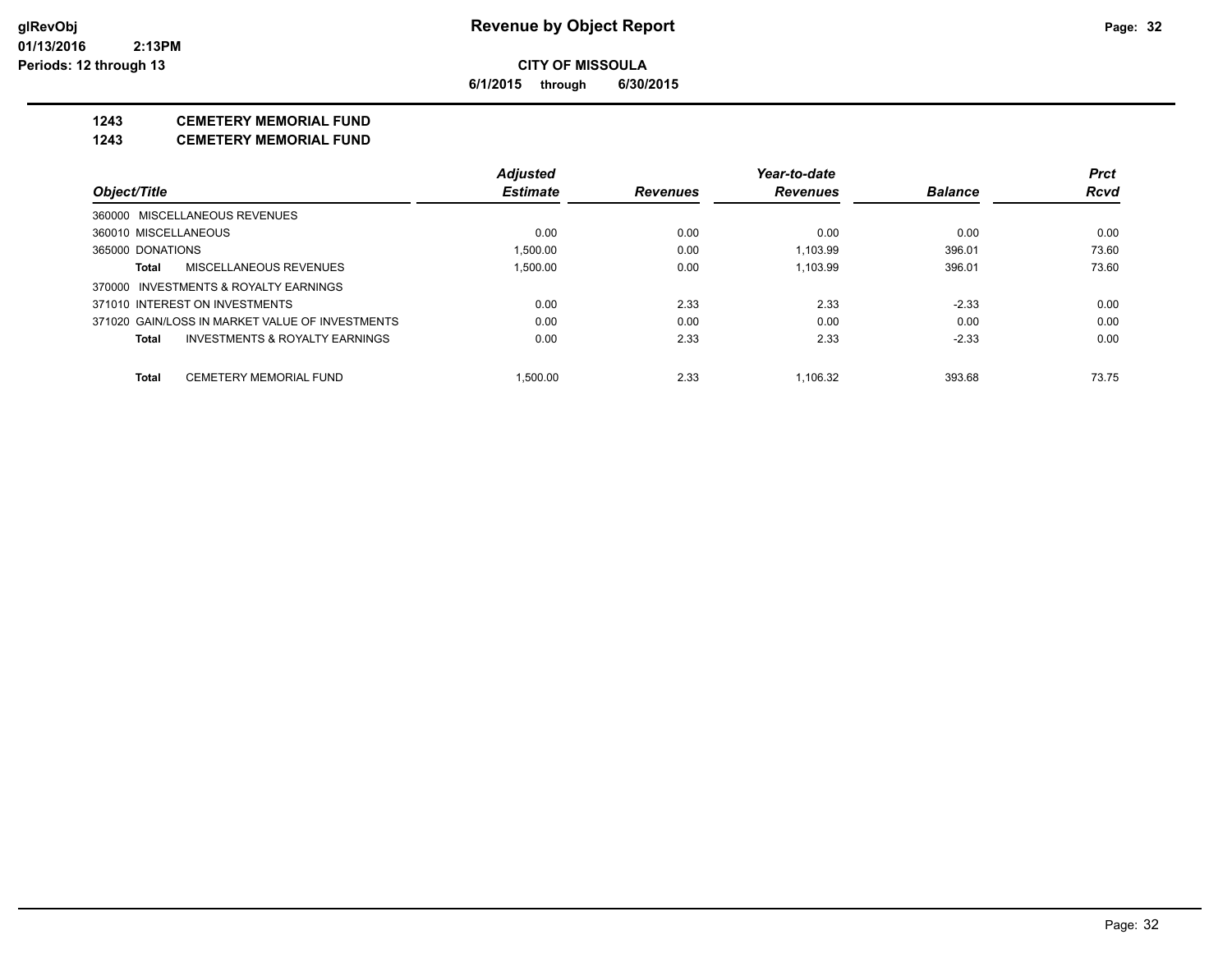**6/1/2015 through 6/30/2015**

## **1243 CEMETERY MEMORIAL FUND**

|                                                    | <b>Adjusted</b> |                 | Year-to-date    |                | <b>Prct</b> |
|----------------------------------------------------|-----------------|-----------------|-----------------|----------------|-------------|
| Object/Title                                       | <b>Estimate</b> | <b>Revenues</b> | <b>Revenues</b> | <b>Balance</b> | <b>Rcvd</b> |
| 360000 MISCELLANEOUS REVENUES                      |                 |                 |                 |                |             |
| 360010 MISCELLANEOUS                               | 0.00            | 0.00            | 0.00            | 0.00           | 0.00        |
| 365000 DONATIONS                                   | 1.500.00        | 0.00            | 1.103.99        | 396.01         | 73.60       |
| MISCELLANEOUS REVENUES<br>Total                    | 1.500.00        | 0.00            | 1.103.99        | 396.01         | 73.60       |
| 370000 INVESTMENTS & ROYALTY EARNINGS              |                 |                 |                 |                |             |
| 371010 INTEREST ON INVESTMENTS                     | 0.00            | 2.33            | 2.33            | $-2.33$        | 0.00        |
| 371020 GAIN/LOSS IN MARKET VALUE OF INVESTMENT     | 0.00            | 0.00            | 0.00            | 0.00           | 0.00        |
| <b>INVESTMENTS &amp; ROYALTY EARNINGS</b><br>Total | 0.00            | 2.33            | 2.33            | $-2.33$        | 0.00        |
| <b>CEMETERY MEMORIAL FUND</b><br>Total             | 1.500.00        | 2.33            | 1.106.32        | 393.68         | 73.75       |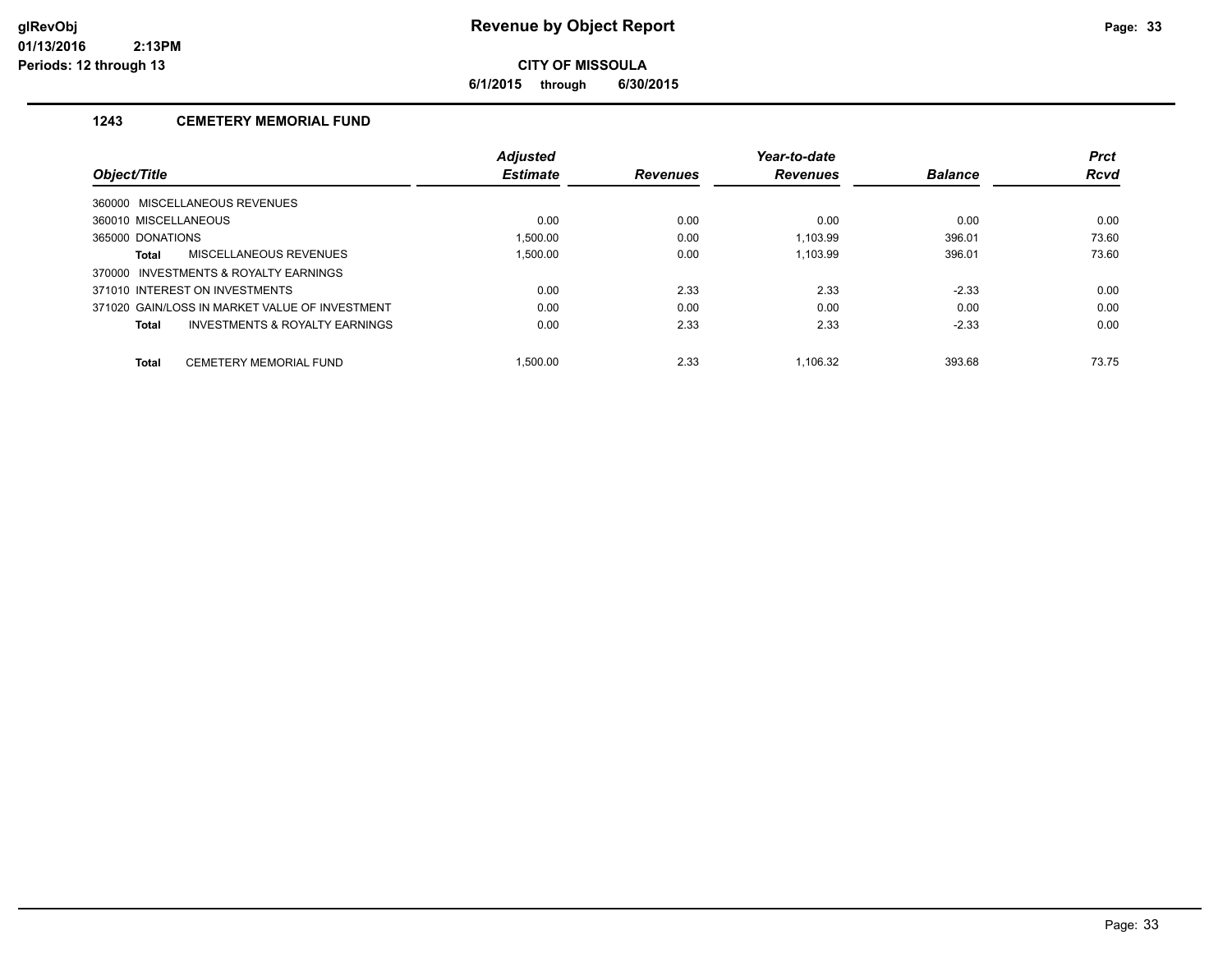**6/1/2015 through 6/30/2015**

**1265 TITLE 1 PROJECTS FUND**

**1265 TITLE 1 PROJECTS FUND**

|                                |                                           | <b>Adjusted</b> |                 | Year-to-date    |                | <b>Prct</b> |
|--------------------------------|-------------------------------------------|-----------------|-----------------|-----------------|----------------|-------------|
| Object/Title                   |                                           | <b>Estimate</b> | <b>Revenues</b> | <b>Revenues</b> | <b>Balance</b> | Rcvd        |
| 360000 MISCELLANEOUS REVENUES  |                                           |                 |                 |                 |                |             |
| 360010 MISCELLANEOUS           |                                           | 0.00            | 0.00            | 0.00            | 0.00           | 0.00        |
| Total                          | MISCELLANEOUS REVENUES                    | 0.00            | 0.00            | 0.00            | 0.00           | 0.00        |
|                                | 370000 INVESTMENTS & ROYALTY EARNINGS     |                 |                 |                 |                |             |
| 371010 INTEREST ON INVESTMENTS |                                           | 0.00            | 41.31           | 41.31           | $-41.31$       | 0.00        |
|                                | 373002 LOAN REPAYMENT - FAMILY SERVICES   | 20.000.00       | 946.15          | 946.15          | 19.053.85      | 4.73        |
| 373006 BURNS ST COMMONS        |                                           | 0.00            | 0.00            | 80.000.00       | $-80.000.00$   | 0.00        |
| Total                          | <b>INVESTMENTS &amp; ROYALTY EARNINGS</b> | 20.000.00       | 987.46          | 80.987.46       | $-60.987.46$   | 404.94      |
| Total                          | TITLE 1 PROJECTS FUND                     | 20.000.00       | 987.46          | 80.987.46       | $-60.987.46$   | 404.94      |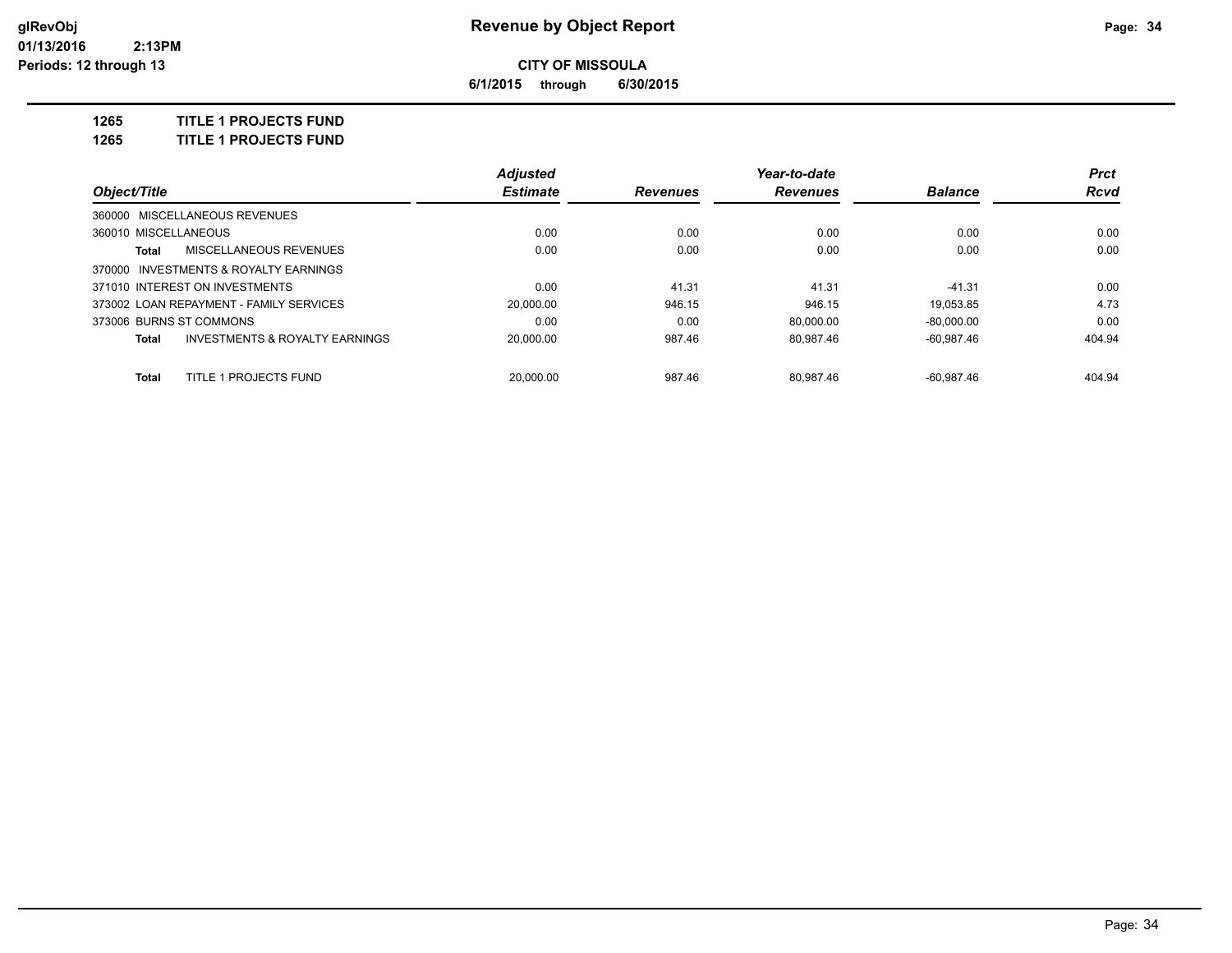**6/1/2015 through 6/30/2015**

## **1265 TITLE 1 PROJECTS FUND**

|                                                           | <b>Adjusted</b> |                 | Year-to-date    |                | <b>Prct</b> |
|-----------------------------------------------------------|-----------------|-----------------|-----------------|----------------|-------------|
| Object/Title                                              | <b>Estimate</b> | <b>Revenues</b> | <b>Revenues</b> | <b>Balance</b> | <b>Rcvd</b> |
| 360000 MISCELLANEOUS REVENUES                             |                 |                 |                 |                |             |
| 360010 MISCELLANEOUS                                      | 0.00            | 0.00            | 0.00            | 0.00           | 0.00        |
| MISCELLANEOUS REVENUES<br>Total                           | 0.00            | 0.00            | 0.00            | 0.00           | 0.00        |
| 370000 INVESTMENTS & ROYALTY EARNINGS                     |                 |                 |                 |                |             |
| 371010 INTEREST ON INVESTMENTS                            | 0.00            | 41.31           | 41.31           | $-41.31$       | 0.00        |
| 373002 LOAN REPAYMENT - FAMILY SERVICES                   | 20.000.00       | 946.15          | 946.15          | 19.053.85      | 4.73        |
| 373006 BURNS ST COMMONS                                   | 0.00            | 0.00            | 80.000.00       | $-80.000.00$   | 0.00        |
| <b>INVESTMENTS &amp; ROYALTY EARNINGS</b><br><b>Total</b> | 20.000.00       | 987.46          | 80,987.46       | $-60,987.46$   | 404.94      |
| TITLE 1 PROJECTS FUND<br><b>Total</b>                     | 20.000.00       | 987.46          | 80.987.46       | $-60.987.46$   | 404.94      |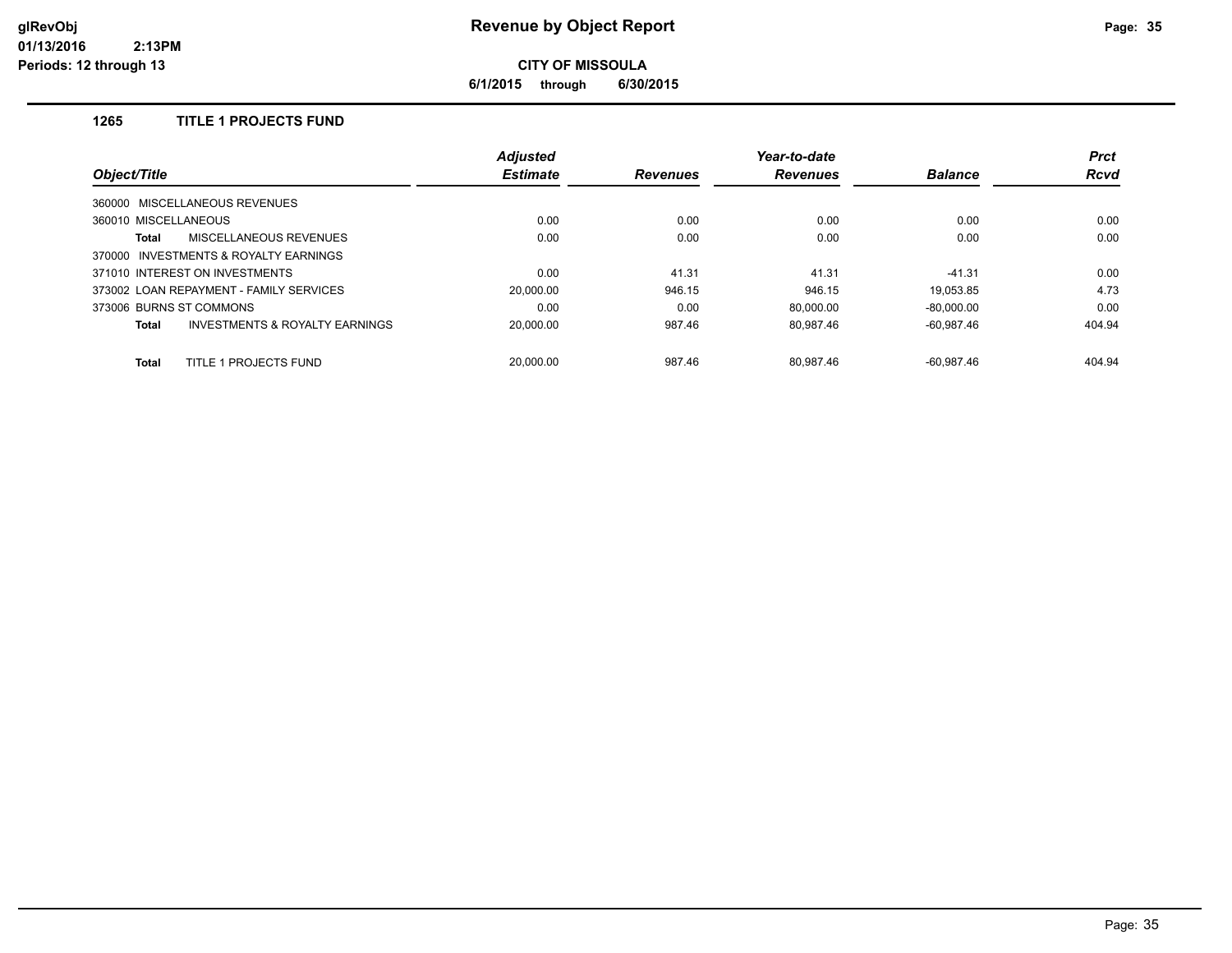**6/1/2015 through 6/30/2015**

# **1396 PROGRAM INCOME REVOLVING LOAN PROGRAM**

| 1396 | PROGRAM INCOME REVOLVING LOAN PROGRAM |  |
|------|---------------------------------------|--|
|      |                                       |  |

|                                                           | <b>Adjusted</b> |                 | Year-to-date    |                | <b>Prct</b> |
|-----------------------------------------------------------|-----------------|-----------------|-----------------|----------------|-------------|
| Object/Title                                              | <b>Estimate</b> | <b>Revenues</b> | <b>Revenues</b> | <b>Balance</b> | <b>Rcvd</b> |
| 330000 INTERGOVERNMENTAL REVENUES                         |                 |                 |                 |                |             |
| 331010 ENTITLEMENT - CDBG                                 | 0.00            | 0.00            | 0.00            | 0.00           | 0.00        |
| 331037 ELOCAL.COM LOAN REPAYMENT                          | 0.00            | 0.00            | 0.00            | 0.00           | 0.00        |
| <b>INTERGOVERNMENTAL REVENUES</b><br><b>Total</b>         | 0.00            | 0.00            | 0.00            | 0.00           | 0.00        |
| MISCELLANEOUS REVENUES<br>360000                          |                 |                 |                 |                |             |
| 360005 LOAN REPAYMENTS                                    | 0.00            | 0.00            | 0.00            | 0.00           | 0.00        |
| 360010 MISCELLANEOUS                                      | 0.00            | 0.00            | 0.00            | 0.00           | 0.00        |
| 360013 REPAYMENT OF SEWER GRANT                           | 7,000.00        | 0.00            | 11,926.00       | $-4,926.00$    | 170.37      |
| 360014 REPAYMENT OF LOAN/MHA                              | 0.00            | 0.00            | 0.00            | 0.00           | 0.00        |
| 361013 CLOSED GRANT REPAYMENTS                            | 0.00            | 0.00            | 0.00            | 0.00           | 0.00        |
| MISCELLANEOUS REVENUES<br><b>Total</b>                    | 7,000.00        | 0.00            | 11,926.00       | $-4,926.00$    | 170.37      |
| INVESTMENTS & ROYALTY EARNINGS<br>370000                  |                 |                 |                 |                |             |
| 371010 INTEREST ON INVESTMENTS                            | 0.00            | 19.44           | 19.44           | $-19.44$       | 0.00        |
| 371020 GAIN/LOSS IN MARKET VALUE OF INVESTMENTS           | 0.00            | 0.00            | 0.00            | 0.00           | 0.00        |
| <b>INVESTMENTS &amp; ROYALTY EARNINGS</b><br><b>Total</b> | 0.00            | 19.44           | 19.44           | $-19.44$       | 0.00        |
| OTHER FINANCING SOURCES<br>380000                         |                 |                 |                 |                |             |
| 383026 TRANS FR CDBG                                      | 0.00            | 0.00            | 0.00            | 0.00           | 0.00        |
| OTHER FINANCING SOURCES<br><b>Total</b>                   | 0.00            | 0.00            | 0.00            | 0.00           | 0.00        |
| PROGRAM INCOME REVOLVING LOAN PRO<br><b>Total</b>         | 7.000.00        | 19.44           | 11,945.44       | $-4,945.44$    | 170.65      |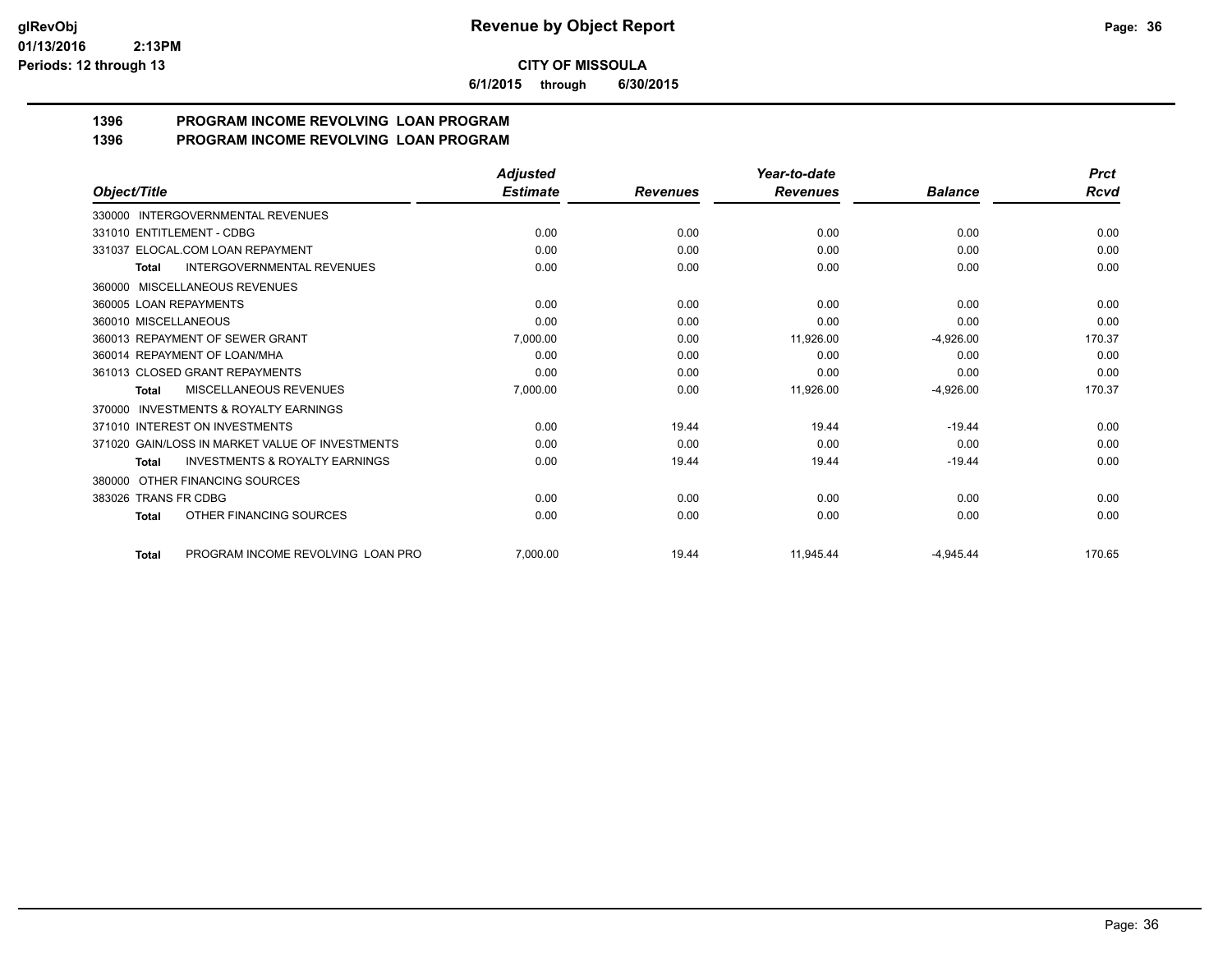**6/1/2015 through 6/30/2015**

#### **1396 PROGRAM INCOME REVOLVING LOAN PROGRAM**

|                                                           | <b>Adjusted</b> |                 | Year-to-date    |                | <b>Prct</b> |
|-----------------------------------------------------------|-----------------|-----------------|-----------------|----------------|-------------|
| Object/Title                                              | <b>Estimate</b> | <b>Revenues</b> | <b>Revenues</b> | <b>Balance</b> | <b>Rcvd</b> |
| <b>INTERGOVERNMENTAL REVENUES</b><br>330000               |                 |                 |                 |                |             |
| 331010 ENTITLEMENT - CDBG                                 | 0.00            | 0.00            | 0.00            | 0.00           | 0.00        |
| 331037 ELOCAL.COM LOAN REPAYMENT                          | 0.00            | 0.00            | 0.00            | 0.00           | 0.00        |
| <b>INTERGOVERNMENTAL REVENUES</b><br><b>Total</b>         | 0.00            | 0.00            | 0.00            | 0.00           | 0.00        |
| 360000 MISCELLANEOUS REVENUES                             |                 |                 |                 |                |             |
| 360005 LOAN REPAYMENTS                                    | 0.00            | 0.00            | 0.00            | 0.00           | 0.00        |
| 360010 MISCELLANEOUS                                      | 0.00            | 0.00            | 0.00            | 0.00           | 0.00        |
| 360013 REPAYMENT OF SEWER GRANT                           | 7,000.00        | 0.00            | 11,926.00       | $-4,926.00$    | 170.37      |
| 360014 REPAYMENT OF LOAN/MHA                              | 0.00            | 0.00            | 0.00            | 0.00           | 0.00        |
| 361013 CLOSED GRANT REPAYMENTS                            | 0.00            | 0.00            | 0.00            | 0.00           | 0.00        |
| <b>MISCELLANEOUS REVENUES</b><br><b>Total</b>             | 7,000.00        | 0.00            | 11,926.00       | $-4,926.00$    | 170.37      |
| <b>INVESTMENTS &amp; ROYALTY EARNINGS</b><br>370000       |                 |                 |                 |                |             |
| 371010 INTEREST ON INVESTMENTS                            | 0.00            | 19.44           | 19.44           | $-19.44$       | 0.00        |
| 371020 GAIN/LOSS IN MARKET VALUE OF INVESTMENT            | 0.00            | 0.00            | 0.00            | 0.00           | 0.00        |
| <b>INVESTMENTS &amp; ROYALTY EARNINGS</b><br><b>Total</b> | 0.00            | 19.44           | 19.44           | $-19.44$       | 0.00        |
| OTHER FINANCING SOURCES<br>380000                         |                 |                 |                 |                |             |
| 383026 TRANS FR CDBG                                      | 0.00            | 0.00            | 0.00            | 0.00           | 0.00        |
| OTHER FINANCING SOURCES<br>Total                          | 0.00            | 0.00            | 0.00            | 0.00           | 0.00        |
| PROGRAM INCOME REVOLVING LOAN PRC<br><b>Total</b>         | 7.000.00        | 19.44           | 11,945.44       | $-4,945.44$    | 170.65      |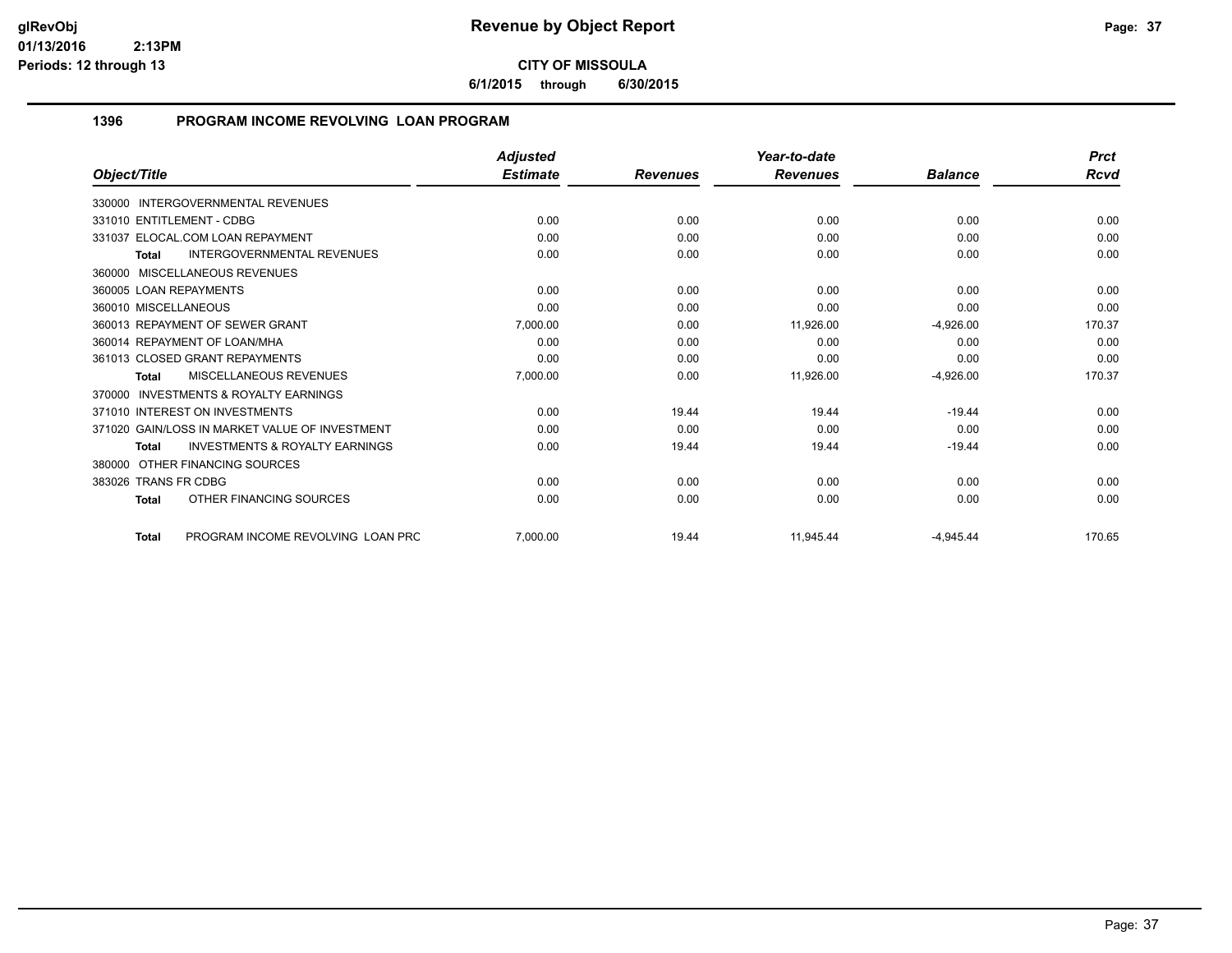**6/1/2015 through 6/30/2015**

#### **1397 STATE HOME PROGRAM INCOME**

**1397 STATE HOME PROGRAM INCOME**

|                                                           | <b>Adjusted</b> |                 | Year-to-date    |                | <b>Prct</b> |
|-----------------------------------------------------------|-----------------|-----------------|-----------------|----------------|-------------|
| Object/Title                                              | <b>Estimate</b> | <b>Revenues</b> | <b>Revenues</b> | <b>Balance</b> | <b>Rcvd</b> |
| 330000 INTERGOVERNMENTAL REVENUES                         |                 |                 |                 |                |             |
| 331003 STATE HOME PROGRAM INCOME                          | 186.489.00      | 0.00            | 0.00            | 186.489.00     | 0.00        |
| INTERGOVERNMENTAL REVENUES<br><b>Total</b>                | 186.489.00      | 0.00            | 0.00            | 186.489.00     | 0.00        |
| 370000 INVESTMENTS & ROYALTY EARNINGS                     |                 |                 |                 |                |             |
| 371010 INTEREST ON INVESTMENTS                            | 0.00            | 111.18          | 111.18          | $-111.18$      | 0.00        |
| <b>INVESTMENTS &amp; ROYALTY EARNINGS</b><br><b>Total</b> | 0.00            | 111.18          | 111.18          | $-111.18$      | 0.00        |
| STATE HOME PROGRAM INCOME<br><b>Total</b>                 | 186.489.00      | 111.18          | 111.18          | 186.377.82     | 0.06        |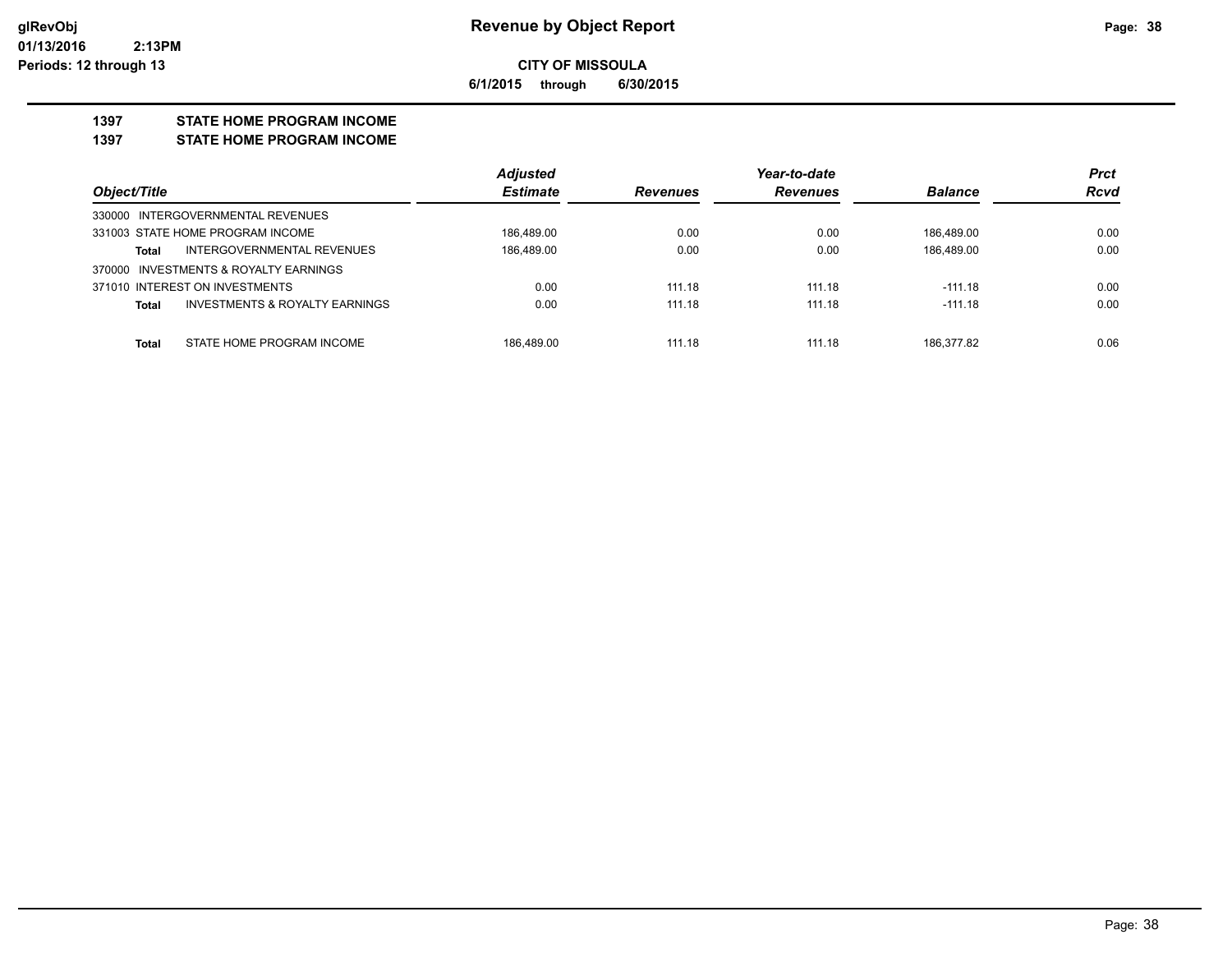**6/1/2015 through 6/30/2015**

#### **1397 STATE HOME PROGRAM INCOME**

| Object/Title |                                       | <b>Adjusted</b><br><b>Estimate</b> | <b>Revenues</b> | Year-to-date<br><b>Revenues</b> | <b>Balance</b> | <b>Prct</b><br><b>Rcvd</b> |
|--------------|---------------------------------------|------------------------------------|-----------------|---------------------------------|----------------|----------------------------|
|              | 330000 INTERGOVERNMENTAL REVENUES     |                                    |                 |                                 |                |                            |
|              | 331003 STATE HOME PROGRAM INCOME      | 186.489.00                         | 0.00            | 0.00                            | 186.489.00     | 0.00                       |
| <b>Total</b> | INTERGOVERNMENTAL REVENUES            | 186.489.00                         | 0.00            | 0.00                            | 186.489.00     | 0.00                       |
|              | 370000 INVESTMENTS & ROYALTY EARNINGS |                                    |                 |                                 |                |                            |
|              | 371010 INTEREST ON INVESTMENTS        | 0.00                               | 111.18          | 111.18                          | $-111.18$      | 0.00                       |
| <b>Total</b> | INVESTMENTS & ROYALTY EARNINGS        | 0.00                               | 111.18          | 111.18                          | $-111.18$      | 0.00                       |
| Total        | STATE HOME PROGRAM INCOME             | 186.489.00                         | 111.18          | 111.18                          | 186.377.82     | 0.06                       |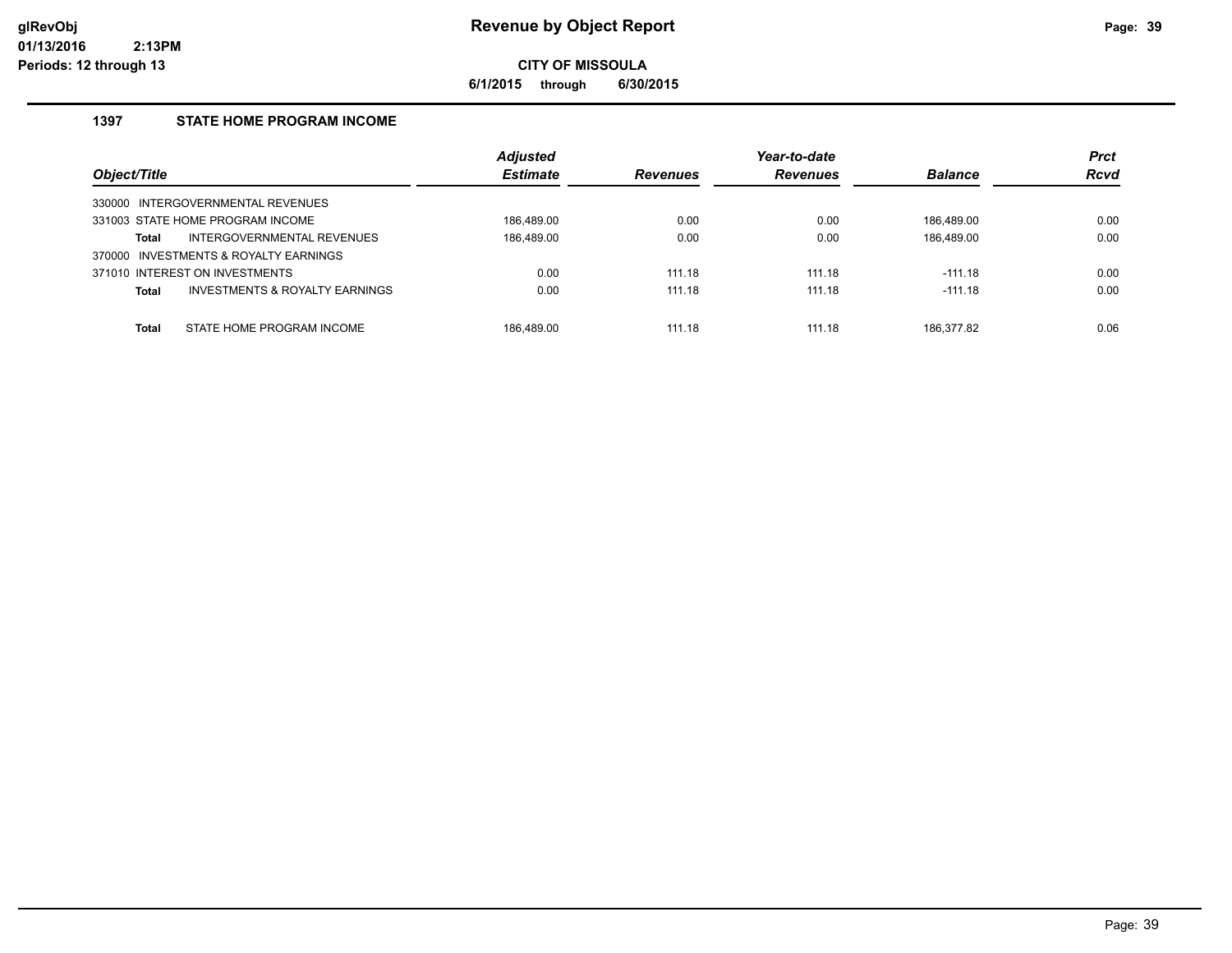**6/1/2015 through 6/30/2015**

**2250 PLANNING FUND**

**2250 PLANNING FUND**

|                                                     | <b>Adjusted</b> |                 | Year-to-date    |                | <b>Prct</b> |
|-----------------------------------------------------|-----------------|-----------------|-----------------|----------------|-------------|
| Object/Title                                        | <b>Estimate</b> | <b>Revenues</b> | <b>Revenues</b> | <b>Balance</b> | Rcvd        |
| 330000 INTERGOVERNMENTAL REVENUES                   |                 |                 |                 |                |             |
| 331054 FHWA PL GRANT                                | 0.00            | 0.00            | 0.00            | 0.00           | 0.00        |
| 331055 FTA GRANT                                    | 0.00            | 0.00            | 0.00            | 0.00           | 0.00        |
| 331056 MDT FEDERAL CMAO                             | 0.00            | 0.00            | 0.00            | 0.00           | 0.00        |
| 331057 TRANSIT-MUTD CMAQ                            | 0.00            | 0.00            | 0.00            | 0.00           | 0.00        |
| 331170 HISTORICAL PRESERVATION GRANT                | 5,500.00        | 0.00            | 4,800.00        | 700.00         | 87.27       |
| 336023 STATE CONTRIB. - PERS                        | 0.00            | 32.93           | 356.12          | $-356.12$      | 0.00        |
| 336030 COUNTY CONTRIBUTION                          | 0.00            | 0.00            | 0.00            | 0.00           | 0.00        |
| 338100 PLANNING MILLS PASSED THRU COUNTY            | 329.157.00      | 146,545.82      | 339,502.73      | $-10,345.73$   | 103.14      |
| <b>INTERGOVERNMENTAL REVENUES</b><br><b>Total</b>   | 334,657.00      | 146,578.75      | 344,658.85      | $-10,001.85$   | 102.99      |
| <b>MISCELLANEOUS REVENUES</b><br>360000             |                 |                 |                 |                |             |
| 365016 LOCAL MATCH MDT                              | 0.00            | 0.00            | 0.00            | 0.00           | 0.00        |
| 365017 LOCAL MATCH TRANSIT                          | 0.00            | 0.00            | 0.00            | 0.00           | 0.00        |
| MISCELLANEOUS REVENUES<br><b>Total</b>              | 0.00            | 0.00            | 0.00            | 0.00           | 0.00        |
| <b>INVESTMENTS &amp; ROYALTY EARNINGS</b><br>370000 |                 |                 |                 |                |             |
| 371010 INTEREST ON INVESTMENTS                      | 0.00            | $-60.78$        | $-60.78$        | 60.78          | 0.00        |
| <b>INVESTMENTS &amp; ROYALTY EARNINGS</b><br>Total  | 0.00            | $-60.78$        | $-60.78$        | 60.78          | 0.00        |
| OTHER FINANCING SOURCES<br>380000                   |                 |                 |                 |                |             |
| 383000 OPERATING TRANSFERS                          | 0.00            | 0.00            | 0.00            | 0.00           | 0.00        |
| <b>TRANS FR GENERAL</b><br>383029                   | 80,128.00       | 80,128.00       | 80,128.00       | 0.00           | 100.00      |
| OTHER FINANCING SOURCES<br><b>Total</b>             | 80,128.00       | 80,128.00       | 80,128.00       | 0.00           | 100.00      |
| <b>PLANNING FUND</b><br><b>Total</b>                | 414,785.00      | 226.645.97      | 424,726.07      | $-9,941.07$    | 102.40      |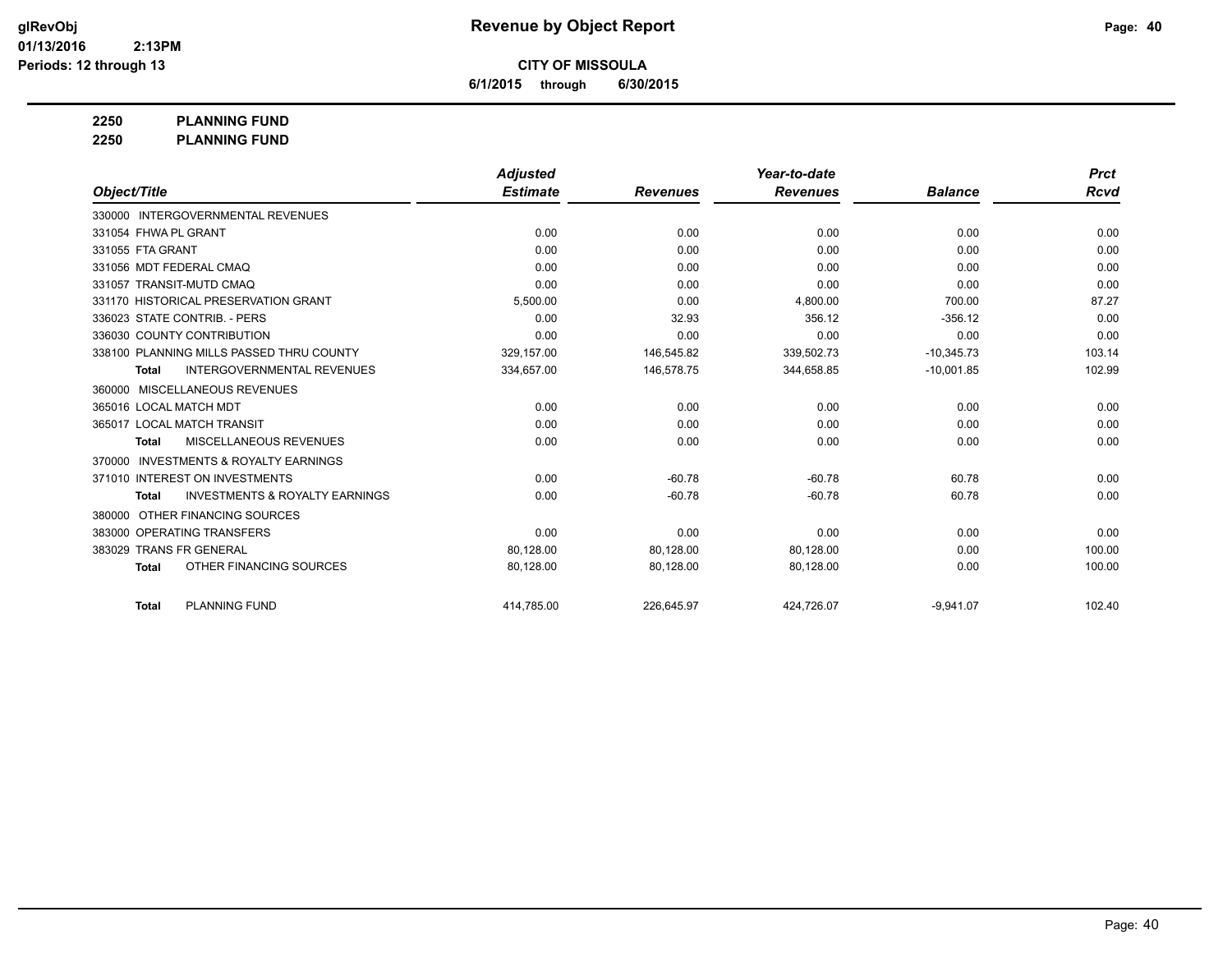**6/1/2015 through 6/30/2015**

#### **2250 PLANNING FUND**

|                                                           | <b>Adjusted</b> |                 | Year-to-date    |                | <b>Prct</b> |
|-----------------------------------------------------------|-----------------|-----------------|-----------------|----------------|-------------|
| Object/Title                                              | <b>Estimate</b> | <b>Revenues</b> | <b>Revenues</b> | <b>Balance</b> | Rcvd        |
| 330000 INTERGOVERNMENTAL REVENUES                         |                 |                 |                 |                |             |
| 331054 FHWA PL GRANT                                      | 0.00            | 0.00            | 0.00            | 0.00           | 0.00        |
| 331055 FTA GRANT                                          | 0.00            | 0.00            | 0.00            | 0.00           | 0.00        |
| 331056 MDT FEDERAL CMAQ                                   | 0.00            | 0.00            | 0.00            | 0.00           | 0.00        |
| 331057 TRANSIT-MUTD CMAQ                                  | 0.00            | 0.00            | 0.00            | 0.00           | 0.00        |
| 331170 HISTORICAL PRESERVATION GRANT                      | 5,500.00        | 0.00            | 4,800.00        | 700.00         | 87.27       |
| 336023 STATE CONTRIB. - PERS                              | 0.00            | 32.93           | 356.12          | $-356.12$      | 0.00        |
| 336030 COUNTY CONTRIBUTION                                | 0.00            | 0.00            | 0.00            | 0.00           | 0.00        |
| 338100 PLANNING MILLS PASSED THRU COUNTY                  | 329,157.00      | 146,545.82      | 339,502.73      | $-10,345.73$   | 103.14      |
| <b>INTERGOVERNMENTAL REVENUES</b><br><b>Total</b>         | 334,657.00      | 146,578.75      | 344,658.85      | $-10,001.85$   | 102.99      |
| 360000 MISCELLANEOUS REVENUES                             |                 |                 |                 |                |             |
| 365016 LOCAL MATCH MDT                                    | 0.00            | 0.00            | 0.00            | 0.00           | 0.00        |
| 365017 LOCAL MATCH TRANSIT                                | 0.00            | 0.00            | 0.00            | 0.00           | 0.00        |
| <b>MISCELLANEOUS REVENUES</b><br><b>Total</b>             | 0.00            | 0.00            | 0.00            | 0.00           | 0.00        |
| 370000 INVESTMENTS & ROYALTY EARNINGS                     |                 |                 |                 |                |             |
| 371010 INTEREST ON INVESTMENTS                            | 0.00            | $-60.78$        | $-60.78$        | 60.78          | 0.00        |
| <b>INVESTMENTS &amp; ROYALTY EARNINGS</b><br><b>Total</b> | 0.00            | $-60.78$        | $-60.78$        | 60.78          | 0.00        |
| 380000 OTHER FINANCING SOURCES                            |                 |                 |                 |                |             |
| 383000 OPERATING TRANSFERS                                | 0.00            | 0.00            | 0.00            | 0.00           | 0.00        |
| 383029 TRANS FR GENERAL                                   | 80,128.00       | 80,128.00       | 80,128.00       | 0.00           | 100.00      |
| OTHER FINANCING SOURCES<br><b>Total</b>                   | 80,128.00       | 80,128.00       | 80,128.00       | 0.00           | 100.00      |
| <b>PLANNING FUND</b><br><b>Total</b>                      | 414.785.00      | 226.645.97      | 424.726.07      | $-9.941.07$    | 102.40      |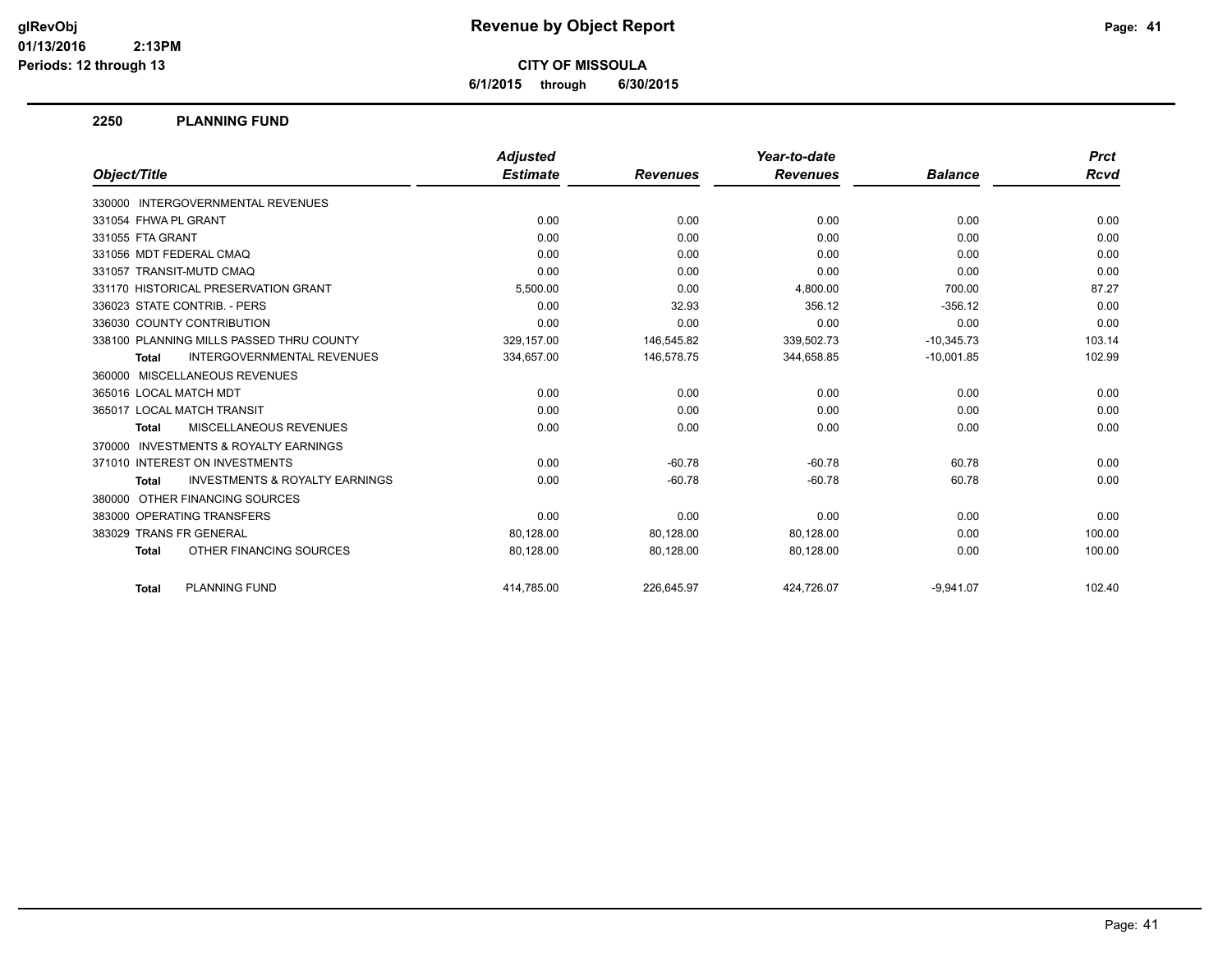**6/1/2015 through 6/30/2015**

# **2310 PUBLIC SAFETY INFORMATION SYSTEMS**

## **2310 PUBLIC SAFETY INFORMATION SYSTEMS**

|                                                    | <b>Adjusted</b> |                 | Year-to-date    |                | <b>Prct</b> |
|----------------------------------------------------|-----------------|-----------------|-----------------|----------------|-------------|
| Object/Title                                       | <b>Estimate</b> | <b>Revenues</b> | <b>Revenues</b> | <b>Balance</b> | <b>Rcvd</b> |
| 330000 INTERGOVERNMENTAL REVENUES                  |                 |                 |                 |                |             |
| 330000 INTERGOVERNMENTAL REVENUES                  | 12,000.00       | 0.00            | 18,000.00       | $-6,000.00$    | 150.00      |
| <b>INTERGOVERNMENTAL REVENUES</b><br>Total         | 12,000.00       | 0.00            | 18,000.00       | $-6,000.00$    | 150.00      |
| 360000 MISCELLANEOUS REVENUES                      |                 |                 |                 |                |             |
| 363000 ASSESSMENTS PAID                            | 0.00            | 0.00            | 0.00            | 0.00           | 0.00        |
| <b>MISCELLANEOUS REVENUES</b><br>Total             | 0.00            | 0.00            | 0.00            | 0.00           | 0.00        |
| 370000 INVESTMENTS & ROYALTY EARNINGS              |                 |                 |                 |                |             |
| 371010 INTEREST ON INVESTMENTS                     | 0.00            | 4.84            | 4.84            | $-4.84$        | 0.00        |
| <b>INVESTMENTS &amp; ROYALTY EARNINGS</b><br>Total | 0.00            | 4.84            | 4.84            | $-4.84$        | 0.00        |
| OTHER FINANCING SOURCES<br>380000                  |                 |                 |                 |                |             |
| 383029 TRANS FR GENERAL                            | 12,000.00       | 0.00            | 0.00            | 12,000.00      | 0.00        |
| OTHER FINANCING SOURCES<br><b>Total</b>            | 12,000.00       | 0.00            | 0.00            | 12,000.00      | 0.00        |
| PUBLIC SAFETY INFORMATION SYSTEMS<br>Total         | 24,000.00       | 4.84            | 18,004.84       | 5,995.16       | 75.02       |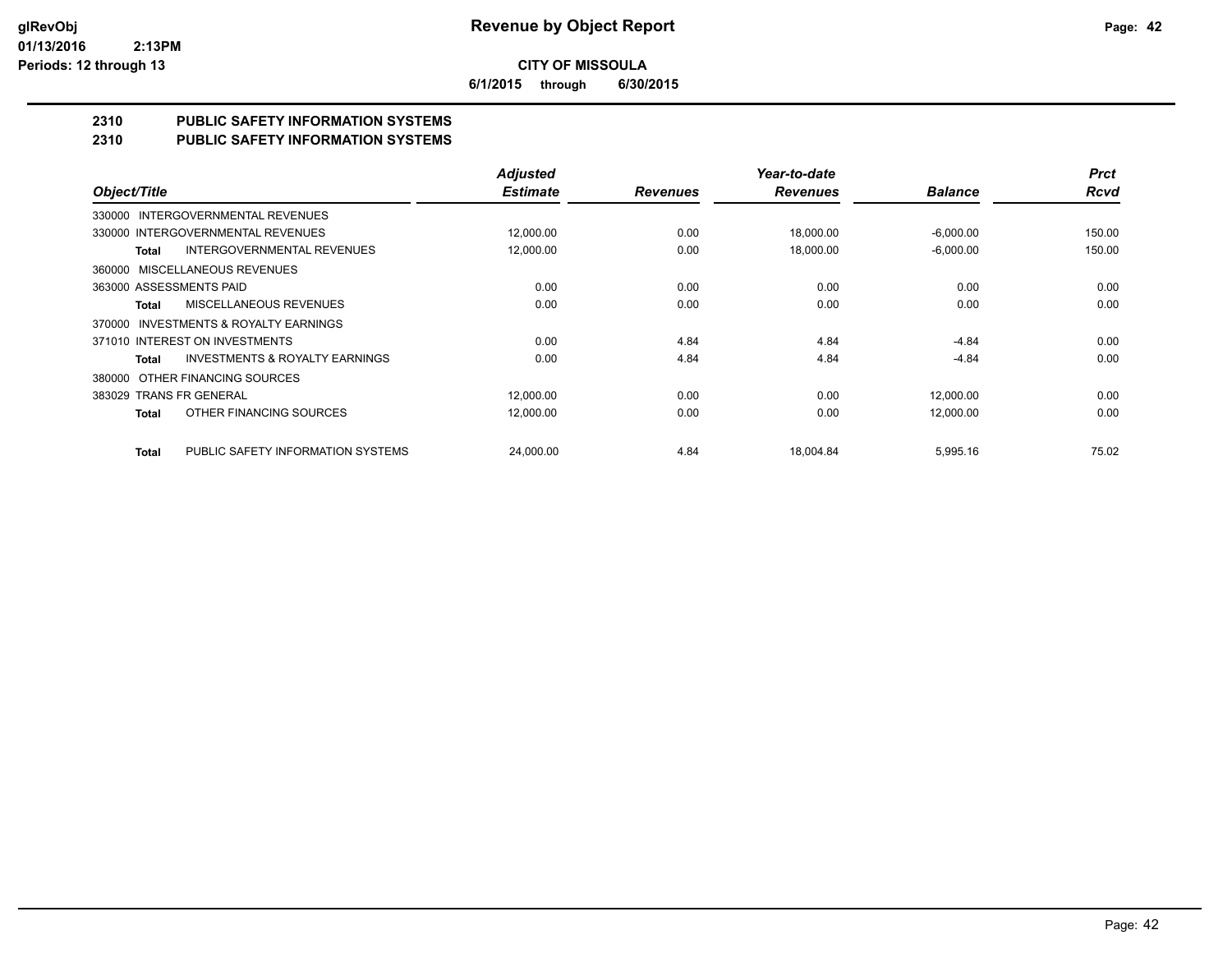**6/1/2015 through 6/30/2015**

#### **2310 PUBLIC SAFETY INFORMATION SYSTEMS**

| Object/Title                                       | <b>Adjusted</b><br><b>Estimate</b> | <b>Revenues</b> | Year-to-date<br><b>Revenues</b> | <b>Balance</b> | <b>Prct</b><br><b>Rcvd</b> |
|----------------------------------------------------|------------------------------------|-----------------|---------------------------------|----------------|----------------------------|
|                                                    |                                    |                 |                                 |                |                            |
| <b>INTERGOVERNMENTAL REVENUES</b><br>330000        |                                    |                 |                                 |                |                            |
| 330000 INTERGOVERNMENTAL REVENUES                  | 12,000.00                          | 0.00            | 18,000.00                       | $-6,000.00$    | 150.00                     |
| INTERGOVERNMENTAL REVENUES<br>Total                | 12,000.00                          | 0.00            | 18,000.00                       | $-6,000.00$    | 150.00                     |
| 360000 MISCELLANEOUS REVENUES                      |                                    |                 |                                 |                |                            |
| 363000 ASSESSMENTS PAID                            | 0.00                               | 0.00            | 0.00                            | 0.00           | 0.00                       |
| MISCELLANEOUS REVENUES<br>Total                    | 0.00                               | 0.00            | 0.00                            | 0.00           | 0.00                       |
| INVESTMENTS & ROYALTY EARNINGS<br>370000           |                                    |                 |                                 |                |                            |
| 371010 INTEREST ON INVESTMENTS                     | 0.00                               | 4.84            | 4.84                            | $-4.84$        | 0.00                       |
| <b>INVESTMENTS &amp; ROYALTY EARNINGS</b><br>Total | 0.00                               | 4.84            | 4.84                            | $-4.84$        | 0.00                       |
| 380000 OTHER FINANCING SOURCES                     |                                    |                 |                                 |                |                            |
| 383029 TRANS FR GENERAL                            | 12,000.00                          | 0.00            | 0.00                            | 12,000.00      | 0.00                       |
| OTHER FINANCING SOURCES<br><b>Total</b>            | 12,000.00                          | 0.00            | 0.00                            | 12,000.00      | 0.00                       |
|                                                    |                                    |                 |                                 |                |                            |
| PUBLIC SAFETY INFORMATION SYSTEMS<br>Total         | 24,000.00                          | 4.84            | 18,004.84                       | 5,995.16       | 75.02                      |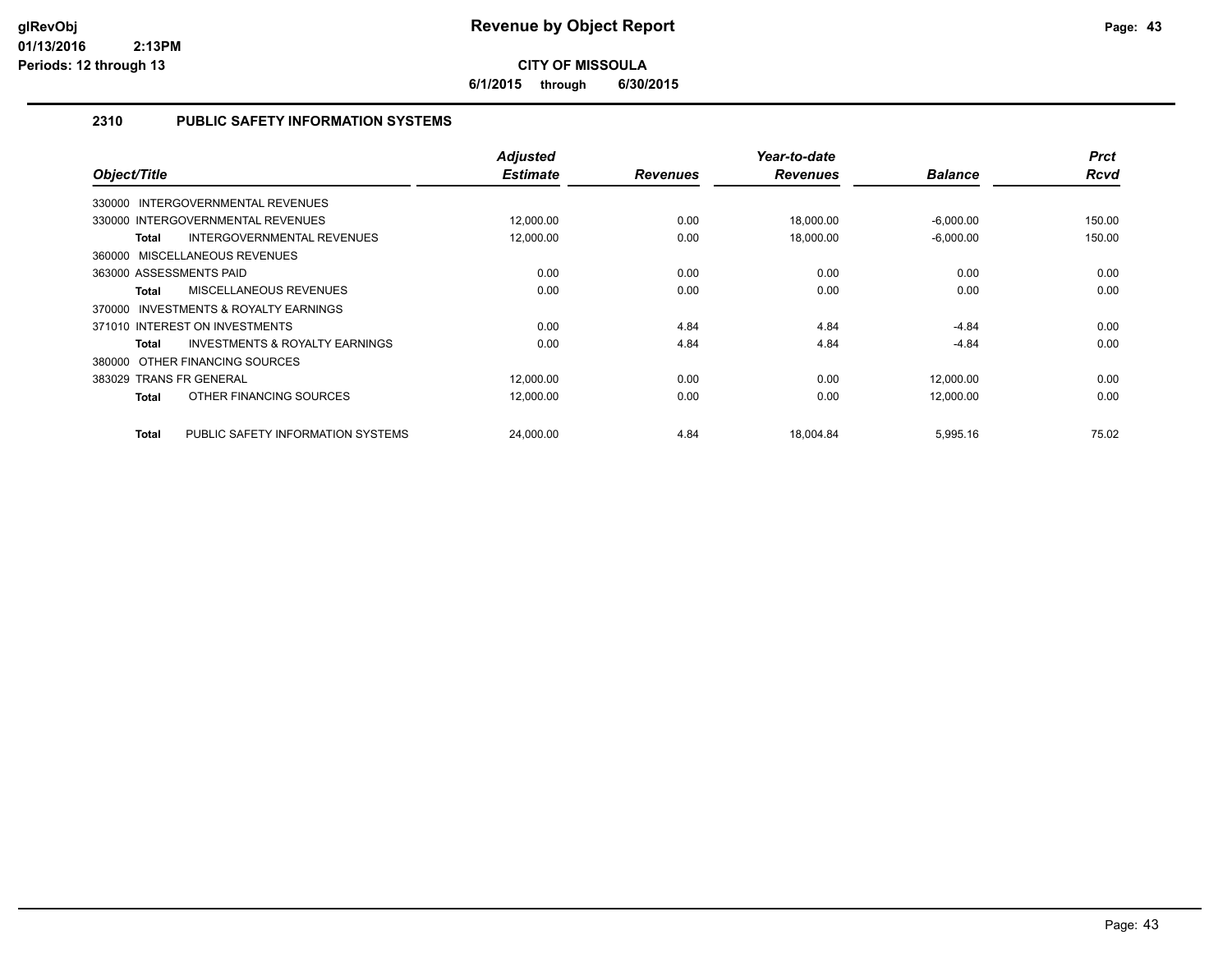**6/1/2015 through 6/30/2015**

**2321 IMPACT FEE FUND**

**2321 IMPACT FEE FUND**

|                                                           | <b>Adjusted</b> |                 | Year-to-date    |                | <b>Prct</b> |
|-----------------------------------------------------------|-----------------|-----------------|-----------------|----------------|-------------|
| Object/Title                                              | <b>Estimate</b> | <b>Revenues</b> | <b>Revenues</b> | <b>Balance</b> | Rcvd        |
| 340000 CHARGES FOR SERVICES                               |                 |                 |                 |                |             |
| 341032 IMPACT FEE CLEARING ACCOUNT                        | 900.000.00      | $-1,300,316.12$ | 0.00            | 900.000.00     | 0.00        |
| 341033 IMPACT FEES-PARKS SHARE                            | 0.00            | 169.284.29      | 169.284.29      | $-169.284.29$  | 0.00        |
| 341034 IMPACT FEES-FIRE SHARE                             | 0.00            | 80.829.25       | 80.829.25       | $-80.829.25$   | 0.00        |
| 341035 IMPACT FEES-POLICE SHARE                           | 0.00            | 13,053.90       | 13,053.90       | $-13,053.90$   | 0.00        |
| 341036 IMPACT FEES-COMMUNITY SERVICE SHARE                | 0.00            | 169.768.90      | 169.768.90      | $-169.768.90$  | 0.00        |
| 341037 IMPACT FEE-ROAD SHARE                              | 0.00            | 937.765.38      | 937.765.38      | -937.765.38    | 0.00        |
| <b>CHARGES FOR SERVICES</b><br>Total                      | 900,000.00      | 70,385.60       | 1,370,701.72    | -470.701.72    | 152.30      |
| 370000 INVESTMENTS & ROYALTY EARNINGS                     |                 |                 |                 |                |             |
| 371010 INTEREST ON INVESTMENTS                            | 0.00            | 1.025.14        | 1.025.14        | $-1,025.14$    | 0.00        |
| <b>INVESTMENTS &amp; ROYALTY EARNINGS</b><br><b>Total</b> | 0.00            | 1.025.14        | 1.025.14        | $-1,025.14$    | 0.00        |
| <b>IMPACT FEE FUND</b><br>Total                           | 900.000.00      | 71.410.74       | 1.371.726.86    | -471.726.86    | 152.41      |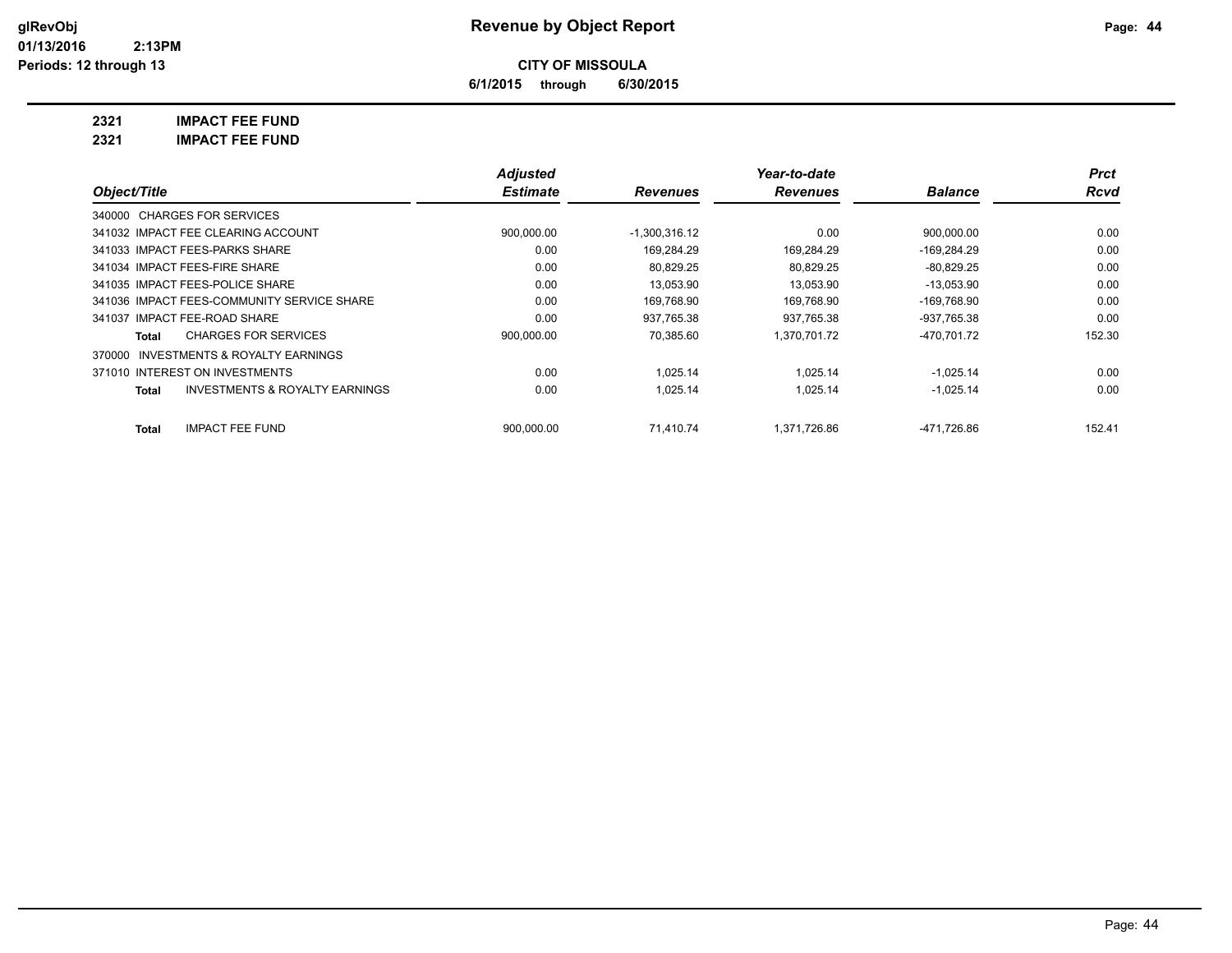**6/1/2015 through 6/30/2015**

#### **2321 IMPACT FEE FUND**

|                                                     | <b>Adjusted</b> |                 | Year-to-date    |                | <b>Prct</b> |
|-----------------------------------------------------|-----------------|-----------------|-----------------|----------------|-------------|
| Object/Title                                        | <b>Estimate</b> | <b>Revenues</b> | <b>Revenues</b> | <b>Balance</b> | <b>Rcvd</b> |
| 340000 CHARGES FOR SERVICES                         |                 |                 |                 |                |             |
| 341032 IMPACT FEE CLEARING ACCOUNT                  | 900,000.00      | $-1,300,316.12$ | 0.00            | 900,000.00     | 0.00        |
| 341033 IMPACT FEES-PARKS SHARE                      | 0.00            | 169,284.29      | 169,284.29      | -169,284.29    | 0.00        |
| 341034 IMPACT FEES-FIRE SHARE                       | 0.00            | 80,829.25       | 80,829.25       | $-80,829.25$   | 0.00        |
| 341035 IMPACT FEES-POLICE SHARE                     | 0.00            | 13.053.90       | 13.053.90       | $-13.053.90$   | 0.00        |
| 341036 IMPACT FEES-COMMUNITY SERVICE SHARE          | 0.00            | 169.768.90      | 169.768.90      | -169.768.90    | 0.00        |
| 341037 IMPACT FEE-ROAD SHARE                        | 0.00            | 937,765.38      | 937,765.38      | -937,765.38    | 0.00        |
| <b>CHARGES FOR SERVICES</b><br>Total                | 900,000.00      | 70.385.60       | 1.370.701.72    | -470.701.72    | 152.30      |
| <b>INVESTMENTS &amp; ROYALTY EARNINGS</b><br>370000 |                 |                 |                 |                |             |
| 371010 INTEREST ON INVESTMENTS                      | 0.00            | 1.025.14        | 1.025.14        | $-1,025.14$    | 0.00        |
| INVESTMENTS & ROYALTY EARNINGS<br><b>Total</b>      | 0.00            | 1,025.14        | 1,025.14        | $-1,025.14$    | 0.00        |
| <b>IMPACT FEE FUND</b><br><b>Total</b>              | 900.000.00      | 71.410.74       | 1,371,726.86    | -471,726.86    | 152.41      |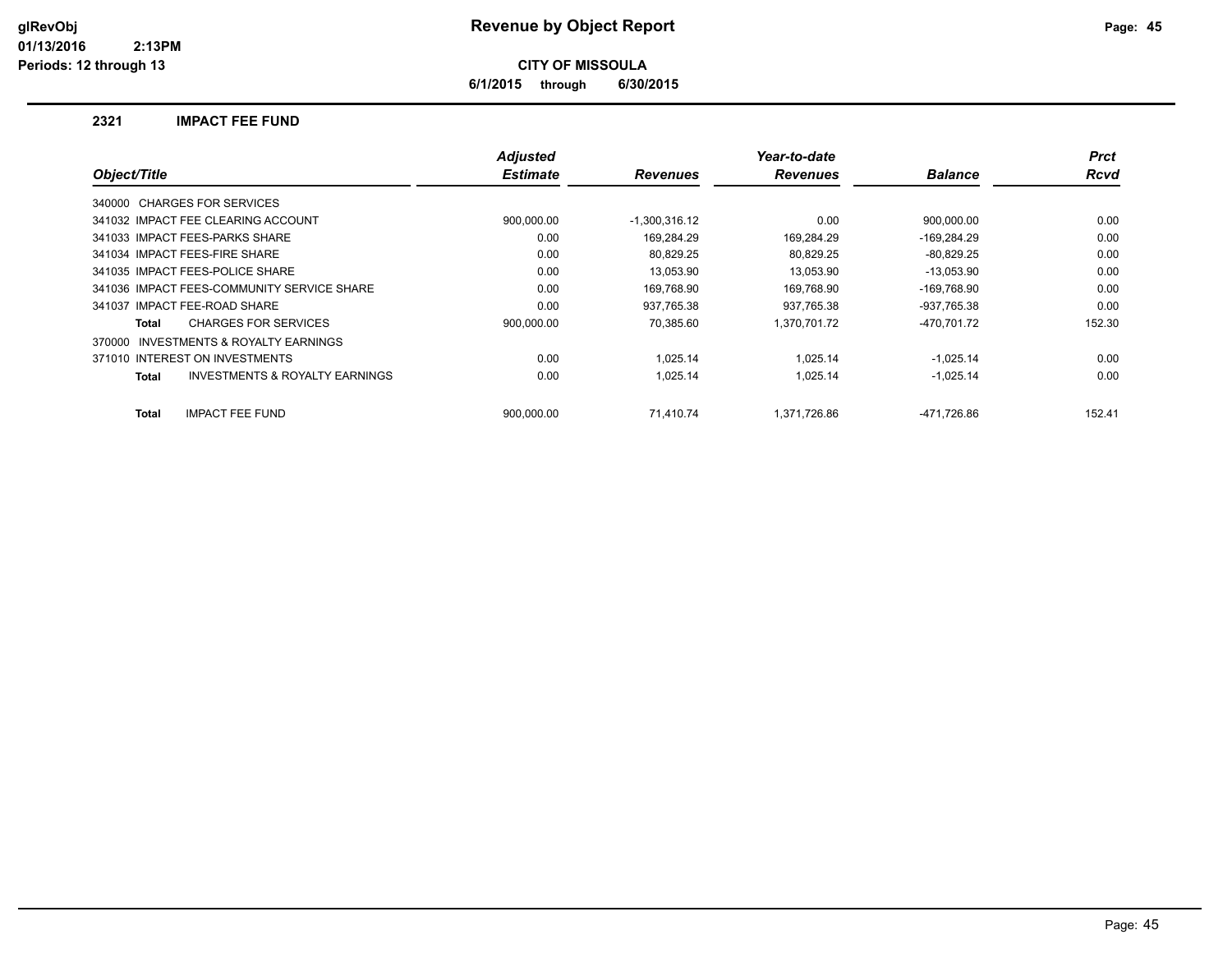**6/1/2015 through 6/30/2015**

# **2322 GEORGE ELMER/CATTLE DR INTERSECTION**

## **2322 GEORGE ELMER/CATTLE DR INTERSECTION**

|                                                            | <b>Adjusted</b> |                 | Year-to-date    |                | <b>Prct</b> |
|------------------------------------------------------------|-----------------|-----------------|-----------------|----------------|-------------|
| Object/Title                                               | <b>Estimate</b> | <b>Revenues</b> | <b>Revenues</b> | <b>Balance</b> | <b>Rcvd</b> |
| TAXES/ASSESSMENTS<br>310000                                |                 |                 |                 |                |             |
| 312001 PENALTIES & INTEREST                                | 0.00            | 0.00            | 0.00            | 0.00           | 0.00        |
| TAXES/ASSESSMENTS<br>Total                                 | 0.00            | 0.00            | 0.00            | 0.00           | 0.00        |
| MISCELLANEOUS REVENUES<br>360000                           |                 |                 |                 |                |             |
| 365000 DEVELOPER CONRIBUTIONS                              | 15.000.00       | 0.00            | 0.00            | 15.000.00      | 0.00        |
| <b>MISCELLANEOUS REVENUES</b><br><b>Total</b>              | 15,000.00       | 0.00            | 0.00            | 15.000.00      | 0.00        |
| INVESTMENTS & ROYALTY EARNINGS<br>370000                   |                 |                 |                 |                |             |
| 371010 INTEREST ON INVESTMENTS                             | 0.00            | 0.00            | 0.00            | 0.00           | 0.00        |
| 371020 GAIN/LOSS IN MARKET VALUE OF INVESTMENTS            | 0.00            | 0.00            | 0.00            | 0.00           | 0.00        |
| <b>INVESTMENTS &amp; ROYALTY EARNINGS</b><br><b>Total</b>  | 0.00            | 0.00            | 0.00            | 0.00           | 0.00        |
| <b>GEORGE ELMER/CATTLE DR INTERSECTION</b><br><b>Total</b> | 15.000.00       | 0.00            | 0.00            | 15.000.00      | 0.00        |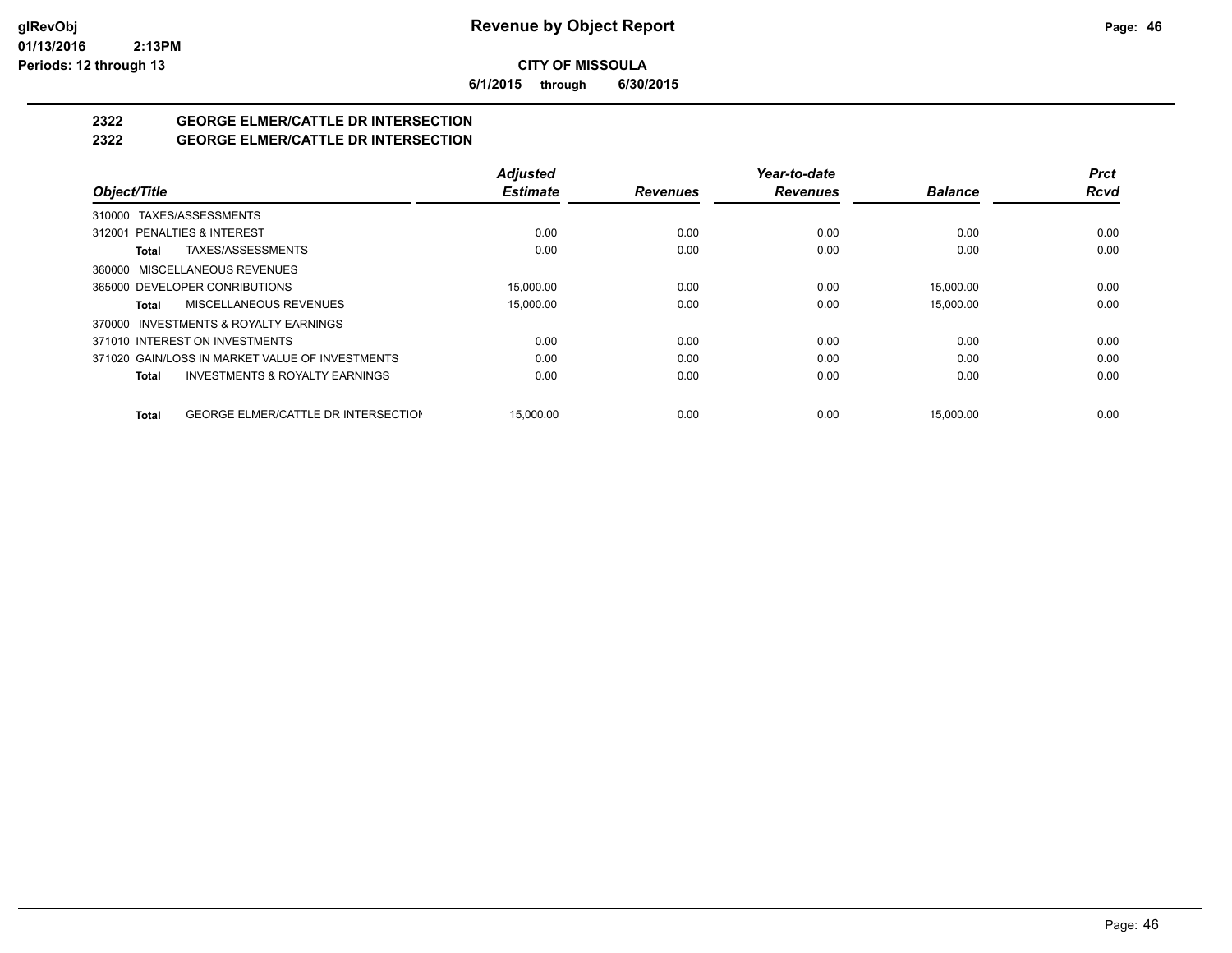**6/1/2015 through 6/30/2015**

#### **2322 GEORGE ELMER/CATTLE DR INTERSECTION**

| Object/Title                                        | <b>Adjusted</b><br><b>Estimate</b> | <b>Revenues</b> | Year-to-date<br><b>Revenues</b> | <b>Balance</b> | <b>Prct</b><br><b>Rcvd</b> |
|-----------------------------------------------------|------------------------------------|-----------------|---------------------------------|----------------|----------------------------|
|                                                     |                                    |                 |                                 |                |                            |
| TAXES/ASSESSMENTS<br>310000                         |                                    |                 |                                 |                |                            |
| 312001 PENALTIES & INTEREST                         | 0.00                               | 0.00            | 0.00                            | 0.00           | 0.00                       |
| TAXES/ASSESSMENTS<br>Total                          | 0.00                               | 0.00            | 0.00                            | 0.00           | 0.00                       |
| 360000 MISCELLANEOUS REVENUES                       |                                    |                 |                                 |                |                            |
| 365000 DEVELOPER CONRIBUTIONS                       | 15.000.00                          | 0.00            | 0.00                            | 15.000.00      | 0.00                       |
| MISCELLANEOUS REVENUES<br>Total                     | 15,000.00                          | 0.00            | 0.00                            | 15,000.00      | 0.00                       |
| 370000 INVESTMENTS & ROYALTY EARNINGS               |                                    |                 |                                 |                |                            |
| 371010 INTEREST ON INVESTMENTS                      | 0.00                               | 0.00            | 0.00                            | 0.00           | 0.00                       |
| 371020 GAIN/LOSS IN MARKET VALUE OF INVESTMENT      | 0.00                               | 0.00            | 0.00                            | 0.00           | 0.00                       |
| <b>INVESTMENTS &amp; ROYALTY EARNINGS</b><br>Total  | 0.00                               | 0.00            | 0.00                            | 0.00           | 0.00                       |
|                                                     |                                    |                 |                                 |                |                            |
| <b>GEORGE ELMER/CATTLE DR INTERSECTIOL</b><br>Total | 15.000.00                          | 0.00            | 0.00                            | 15.000.00      | 0.00                       |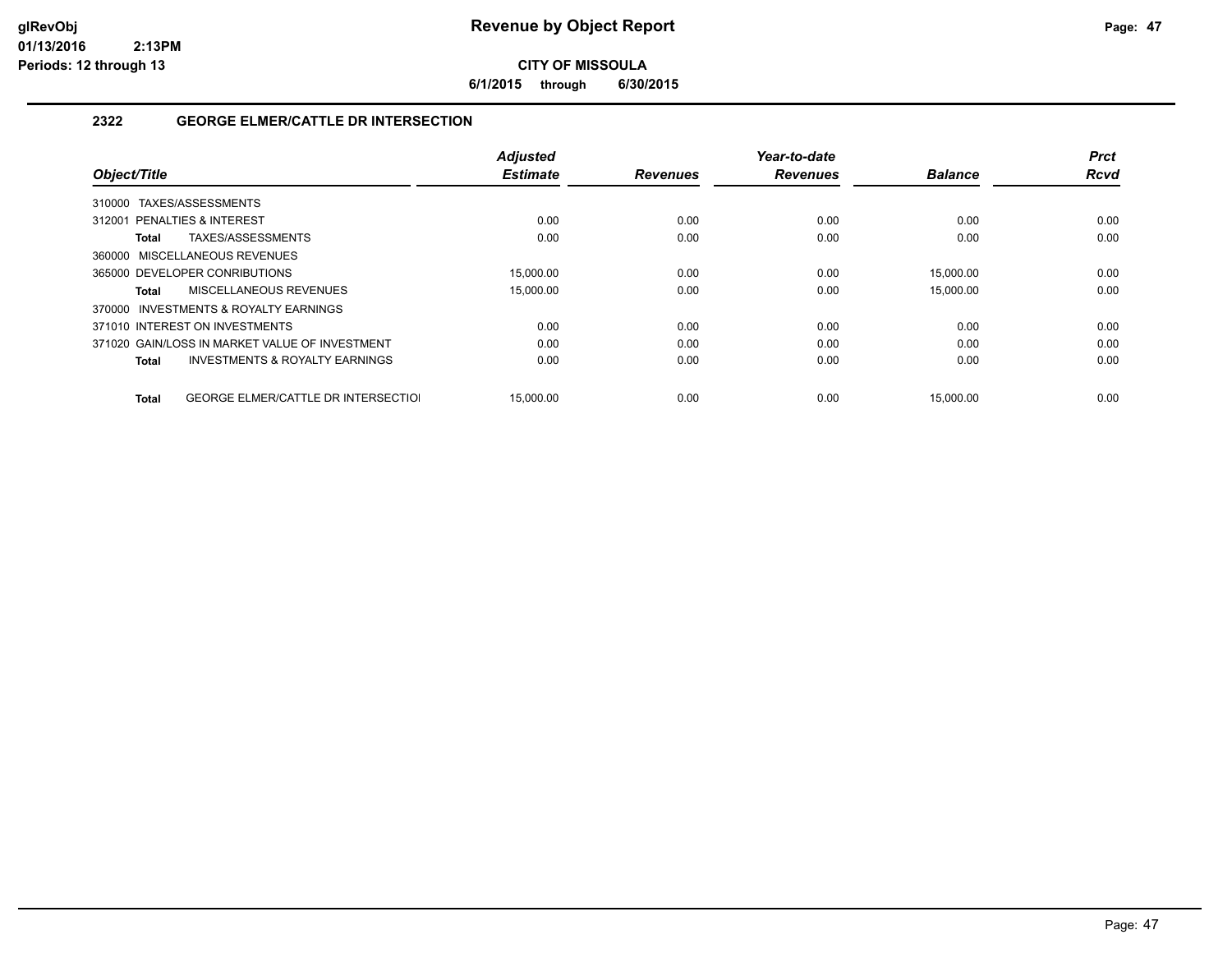**6/1/2015 through 6/30/2015**

**2365 PUBLIC ART FUND**

**2365 PUBLIC ART FUND**

|                                                    | <b>Adjusted</b> |                 | Year-to-date    |                | <b>Prct</b> |
|----------------------------------------------------|-----------------|-----------------|-----------------|----------------|-------------|
| Object/Title                                       | <b>Estimate</b> | <b>Revenues</b> | <b>Revenues</b> | <b>Balance</b> | Rcvd        |
| 330000 INTERGOVERNMENTAL REVENUES                  |                 |                 |                 |                |             |
| 337000 LOCAL GRANTS                                | 0.00            | 0.00            | 0.00            | 0.00           | 0.00        |
| 337002 MRA GRANT                                   | 15.000.00       | 0.00            | 15.000.00       | 0.00           | 100.00      |
| <b>INTERGOVERNMENTAL REVENUES</b><br><b>Total</b>  | 15,000.00       | 0.00            | 15,000.00       | 0.00           | 100.00      |
| 360000 MISCELLANEOUS REVENUES                      |                 |                 |                 |                |             |
| 360010 MISCELLANEOUS                               | 18,000.00       | 0.00            | 18,000.00       | 0.00           | 100.00      |
| 364040 INSURANCE AND DAMAGE RECOVERY               | 0.00            | 0.00            | 0.00            | 0.00           | 0.00        |
| 365000 DONATIONS                                   | 11,900.00       | 4.400.00        | 11,900.00       | 0.00           | 100.00      |
| 368010 SALE OF T-SHIRTS                            | 0.00            | 0.00            | 0.00            | 0.00           | 0.00        |
| MISCELLANEOUS REVENUES<br>Total                    | 29,900.00       | 4,400.00        | 29,900.00       | 0.00           | 100.00      |
| INVESTMENTS & ROYALTY EARNINGS<br>370000           |                 |                 |                 |                |             |
| 371010 INTEREST ON INVESTMENTS                     | 0.00            | 0.00            | 0.00            | 0.00           | 0.00        |
| 371020 GAIN/LOSS IN MARKET VALUE OF INVESTMENTS    | 0.00            | 0.00            | 0.00            | 0.00           | 0.00        |
| <b>INVESTMENTS &amp; ROYALTY EARNINGS</b><br>Total | 0.00            | 0.00            | 0.00            | 0.00           | 0.00        |
| OTHER FINANCING SOURCES<br>380000                  |                 |                 |                 |                |             |
| 383000 OPERATING TRANSFERS                         | 0.00            | 0.00            | 0.00            | 0.00           | 0.00        |
| 383029 TRANS FR GENERAL                            | 0.00            | 0.00            | 0.00            | 0.00           | 0.00        |
| OTHER FINANCING SOURCES<br><b>Total</b>            | 0.00            | 0.00            | 0.00            | 0.00           | 0.00        |
| PUBLIC ART FUND<br><b>Total</b>                    | 44.900.00       | 4.400.00        | 44.900.00       | 0.00           | 100.00      |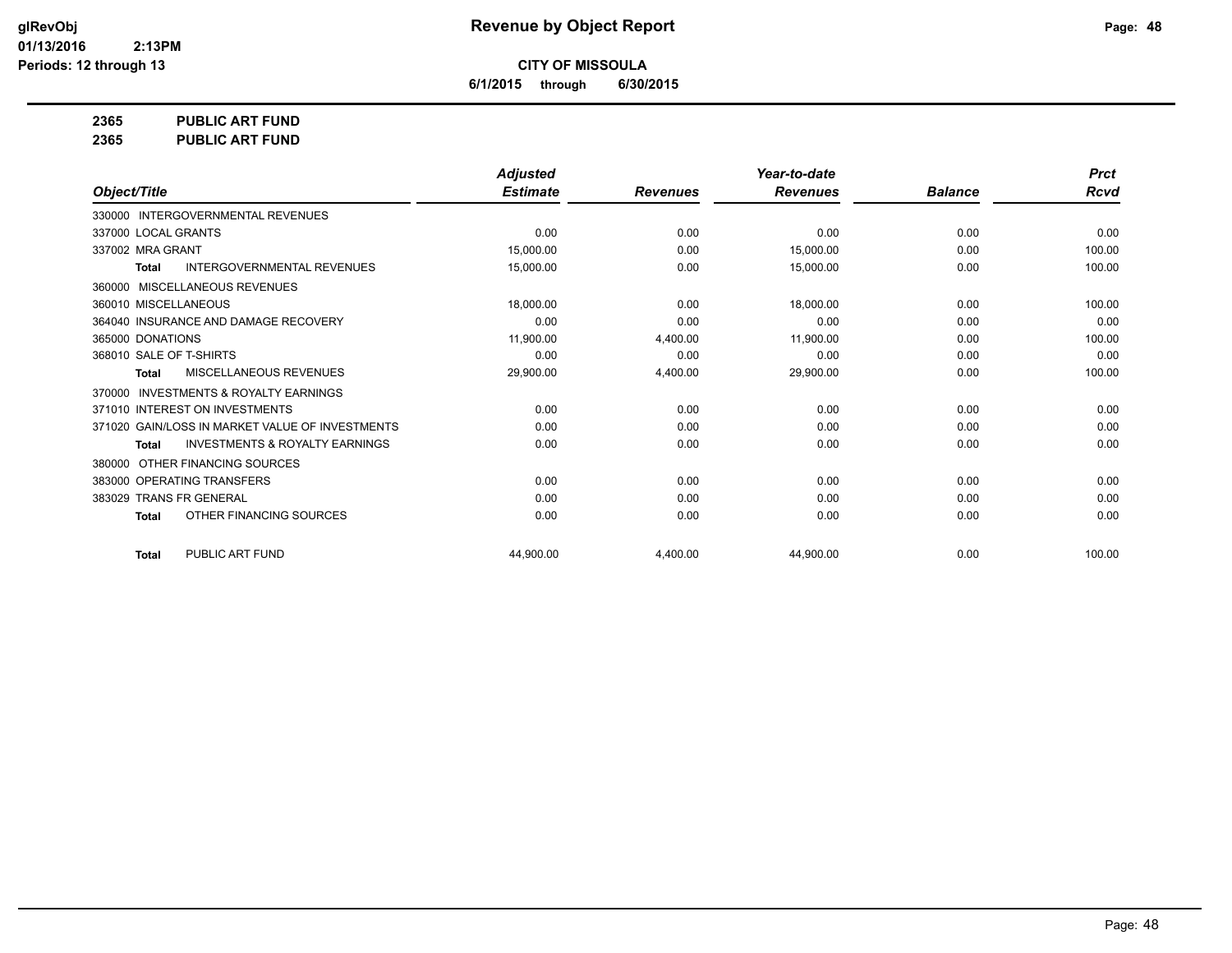**6/1/2015 through 6/30/2015**

#### **2365 PUBLIC ART FUND**

|                                                           | <b>Adjusted</b> |                 | Year-to-date    |                | <b>Prct</b> |
|-----------------------------------------------------------|-----------------|-----------------|-----------------|----------------|-------------|
| Object/Title                                              | <b>Estimate</b> | <b>Revenues</b> | <b>Revenues</b> | <b>Balance</b> | <b>Rcvd</b> |
| <b>INTERGOVERNMENTAL REVENUES</b><br>330000               |                 |                 |                 |                |             |
| 337000 LOCAL GRANTS                                       | 0.00            | 0.00            | 0.00            | 0.00           | 0.00        |
| 337002 MRA GRANT                                          | 15.000.00       | 0.00            | 15,000.00       | 0.00           | 100.00      |
| <b>INTERGOVERNMENTAL REVENUES</b><br><b>Total</b>         | 15,000.00       | 0.00            | 15,000.00       | 0.00           | 100.00      |
| MISCELLANEOUS REVENUES<br>360000                          |                 |                 |                 |                |             |
| 360010 MISCELLANEOUS                                      | 18.000.00       | 0.00            | 18,000.00       | 0.00           | 100.00      |
| 364040 INSURANCE AND DAMAGE RECOVERY                      | 0.00            | 0.00            | 0.00            | 0.00           | 0.00        |
| 365000 DONATIONS                                          | 11,900.00       | 4,400.00        | 11,900.00       | 0.00           | 100.00      |
| 368010 SALE OF T-SHIRTS                                   | 0.00            | 0.00            | 0.00            | 0.00           | 0.00        |
| <b>MISCELLANEOUS REVENUES</b><br><b>Total</b>             | 29,900.00       | 4,400.00        | 29,900.00       | 0.00           | 100.00      |
| <b>INVESTMENTS &amp; ROYALTY EARNINGS</b><br>370000       |                 |                 |                 |                |             |
| 371010 INTEREST ON INVESTMENTS                            | 0.00            | 0.00            | 0.00            | 0.00           | 0.00        |
| 371020 GAIN/LOSS IN MARKET VALUE OF INVESTMENT            | 0.00            | 0.00            | 0.00            | 0.00           | 0.00        |
| <b>INVESTMENTS &amp; ROYALTY EARNINGS</b><br><b>Total</b> | 0.00            | 0.00            | 0.00            | 0.00           | 0.00        |
| OTHER FINANCING SOURCES<br>380000                         |                 |                 |                 |                |             |
| 383000 OPERATING TRANSFERS                                | 0.00            | 0.00            | 0.00            | 0.00           | 0.00        |
| 383029 TRANS FR GENERAL                                   | 0.00            | 0.00            | 0.00            | 0.00           | 0.00        |
| OTHER FINANCING SOURCES<br><b>Total</b>                   | 0.00            | 0.00            | 0.00            | 0.00           | 0.00        |
| PUBLIC ART FUND<br><b>Total</b>                           | 44,900.00       | 4,400.00        | 44,900.00       | 0.00           | 100.00      |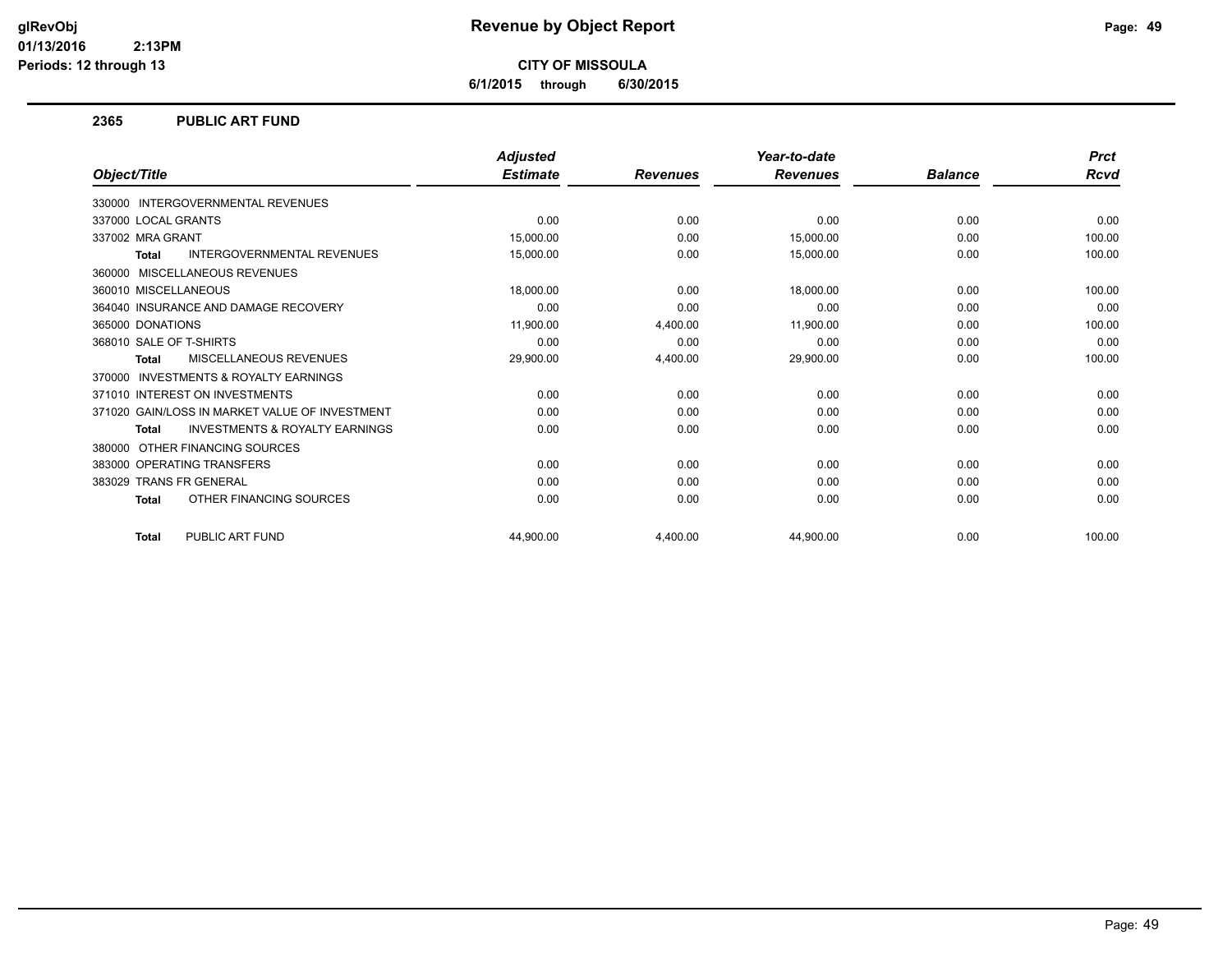**6/1/2015 through 6/30/2015**

## **2371 EMPLOYEE HEALTH INSURANCE LEVY FUND**

**2371 EMPLOYEE HEALTH INSURANCE LEVY FUND**

|                                                     | <b>Adjusted</b> |                 | Year-to-date    |                | <b>Prct</b> |
|-----------------------------------------------------|-----------------|-----------------|-----------------|----------------|-------------|
| Object/Title                                        | <b>Estimate</b> | <b>Revenues</b> | <b>Revenues</b> | <b>Balance</b> | <b>Rcvd</b> |
| 310000 TAXES/ASSESSMENTS                            |                 |                 |                 |                |             |
| 311000 GENERAL PROPERTY TAXES                       | 1,324,945.00    | 450,302.24      | 999,177.75      | 325,767.25     | 75.41       |
| 311030 MOTOR VEHICLE TAXES                          | 0.00            | 0.00            | 0.00            | 0.00           | 0.00        |
| PENALTIES & INTEREST<br>312001                      | 0.00            | 1,658.35        | 3,127.54        | $-3,127.54$    | 0.00        |
| TAXES/ASSESSMENTS<br><b>Total</b>                   | 1,324,945.00    | 451,960.59      | 1,002,305.29    | 322,639.71     | 75.65       |
| <b>INTERGOVERNMENTAL REVENUES</b><br>330000         |                 |                 |                 |                |             |
| 334055 BANK CORP. LIC. TAX (CURRENT)                | 0.00            | 0.00            | 0.00            | 0.00           | 0.00        |
| 335210 PERSONAL PROPERTY TAX REIMBURSEMENT          | 0.00            | 0.00            | 0.00            | 0.00           | 0.00        |
| 335250 STATE REIMB - SB #184                        | 0.00            | 0.00            | 0.00            | 0.00           | 0.00        |
| INTERGOVERNMENTAL REVENUES<br>Total                 | 0.00            | 0.00            | 0.00            | 0.00           | 0.00        |
| 360000 MISCELLANEOUS REVENUES                       |                 |                 |                 |                |             |
| 360010 MISCELLANEOUS                                | 0.00            | 0.00            | 0.00            | 0.00           | 0.00        |
| MISCELLANEOUS REVENUES<br><b>Total</b>              | 0.00            | 0.00            | 0.00            | 0.00           | 0.00        |
| <b>INVESTMENTS &amp; ROYALTY EARNINGS</b><br>370000 |                 |                 |                 |                |             |
| 371010 INTEREST ON INVESTMENTS                      | 0.00            | $-64.47$        | $-64.47$        | 64.47          | 0.00        |
| 371020 GAIN/LOSS IN MARKET VALUE OF INVESTMENTS     | 0.00            | 0.00            | 0.00            | 0.00           | 0.00        |
| <b>INVESTMENTS &amp; ROYALTY EARNINGS</b><br>Total  | 0.00            | $-64.47$        | $-64.47$        | 64.47          | 0.00        |
| EMPLOYEE HEALTH INSURANCE LEVY FUNI<br><b>Total</b> | 1,324,945.00    | 451,896.12      | 1,002,240.82    | 322,704.18     | 75.64       |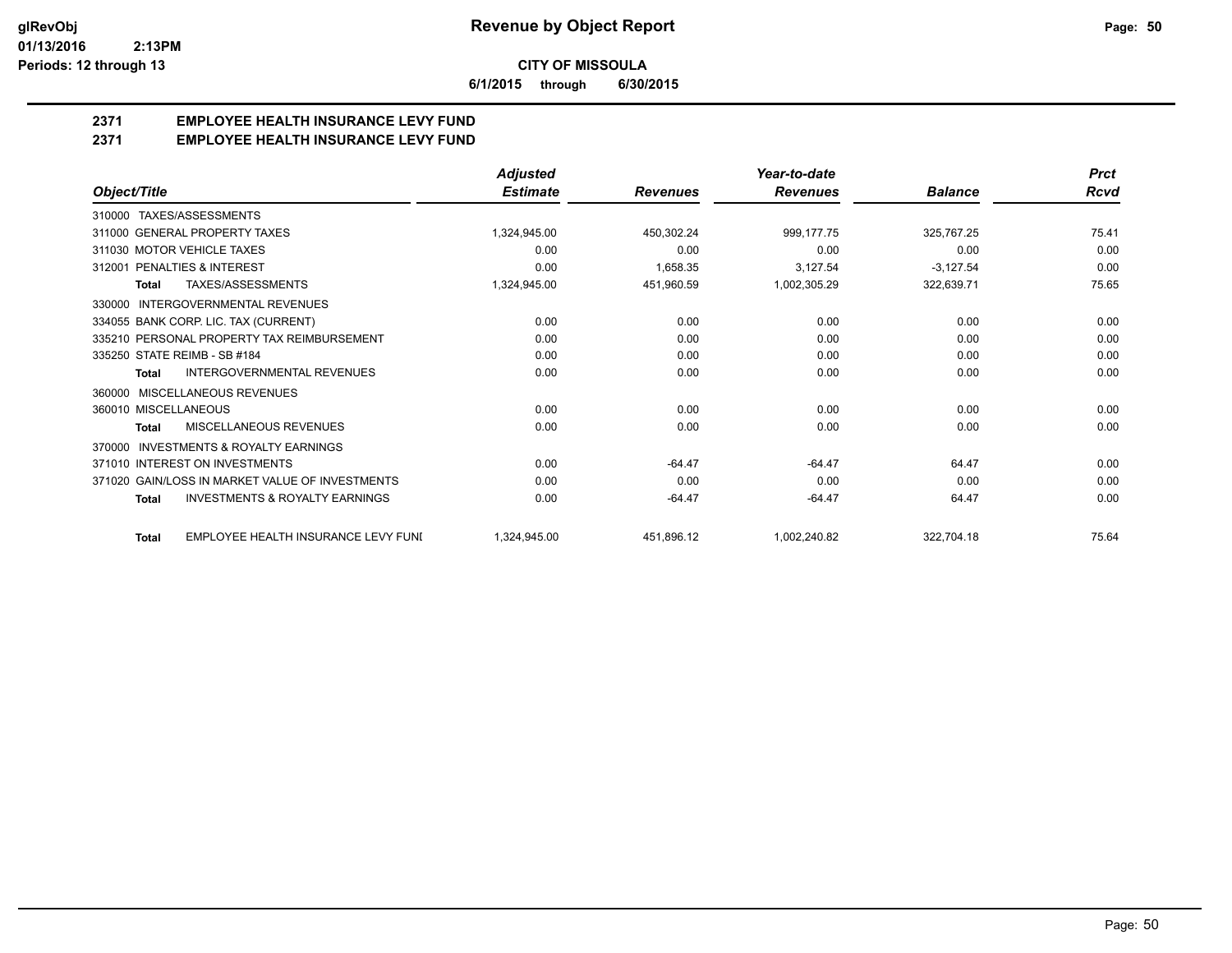**6/1/2015 through 6/30/2015**

#### **2371 EMPLOYEE HEALTH INSURANCE LEVY FUND**

|                                                    | <b>Adjusted</b> |                 | Year-to-date    |                | <b>Prct</b> |
|----------------------------------------------------|-----------------|-----------------|-----------------|----------------|-------------|
| Object/Title                                       | <b>Estimate</b> | <b>Revenues</b> | <b>Revenues</b> | <b>Balance</b> | Rcvd        |
| 310000 TAXES/ASSESSMENTS                           |                 |                 |                 |                |             |
| 311000 GENERAL PROPERTY TAXES                      | 1,324,945.00    | 450,302.24      | 999,177.75      | 325,767.25     | 75.41       |
| 311030 MOTOR VEHICLE TAXES                         | 0.00            | 0.00            | 0.00            | 0.00           | 0.00        |
| 312001 PENALTIES & INTEREST                        | 0.00            | 1,658.35        | 3,127.54        | $-3,127.54$    | 0.00        |
| <b>TAXES/ASSESSMENTS</b><br>Total                  | 1,324,945.00    | 451,960.59      | 1,002,305.29    | 322,639.71     | 75.65       |
| INTERGOVERNMENTAL REVENUES<br>330000               |                 |                 |                 |                |             |
| 334055 BANK CORP. LIC. TAX (CURRENT)               | 0.00            | 0.00            | 0.00            | 0.00           | 0.00        |
| 335210 PERSONAL PROPERTY TAX REIMBURSEMENT         | 0.00            | 0.00            | 0.00            | 0.00           | 0.00        |
| 335250 STATE REIMB - SB #184                       | 0.00            | 0.00            | 0.00            | 0.00           | 0.00        |
| <b>INTERGOVERNMENTAL REVENUES</b><br>Total         | 0.00            | 0.00            | 0.00            | 0.00           | 0.00        |
| MISCELLANEOUS REVENUES<br>360000                   |                 |                 |                 |                |             |
| 360010 MISCELLANEOUS                               | 0.00            | 0.00            | 0.00            | 0.00           | 0.00        |
| MISCELLANEOUS REVENUES<br><b>Total</b>             | 0.00            | 0.00            | 0.00            | 0.00           | 0.00        |
| INVESTMENTS & ROYALTY EARNINGS<br>370000           |                 |                 |                 |                |             |
| 371010 INTEREST ON INVESTMENTS                     | 0.00            | $-64.47$        | $-64.47$        | 64.47          | 0.00        |
| 371020 GAIN/LOSS IN MARKET VALUE OF INVESTMENT     | 0.00            | 0.00            | 0.00            | 0.00           | 0.00        |
| <b>INVESTMENTS &amp; ROYALTY EARNINGS</b><br>Total | 0.00            | $-64.47$        | $-64.47$        | 64.47          | 0.00        |
| EMPLOYEE HEALTH INSURANCE LEVY FUN<br><b>Total</b> | 1,324,945.00    | 451,896.12      | 1,002,240.82    | 322,704.18     | 75.64       |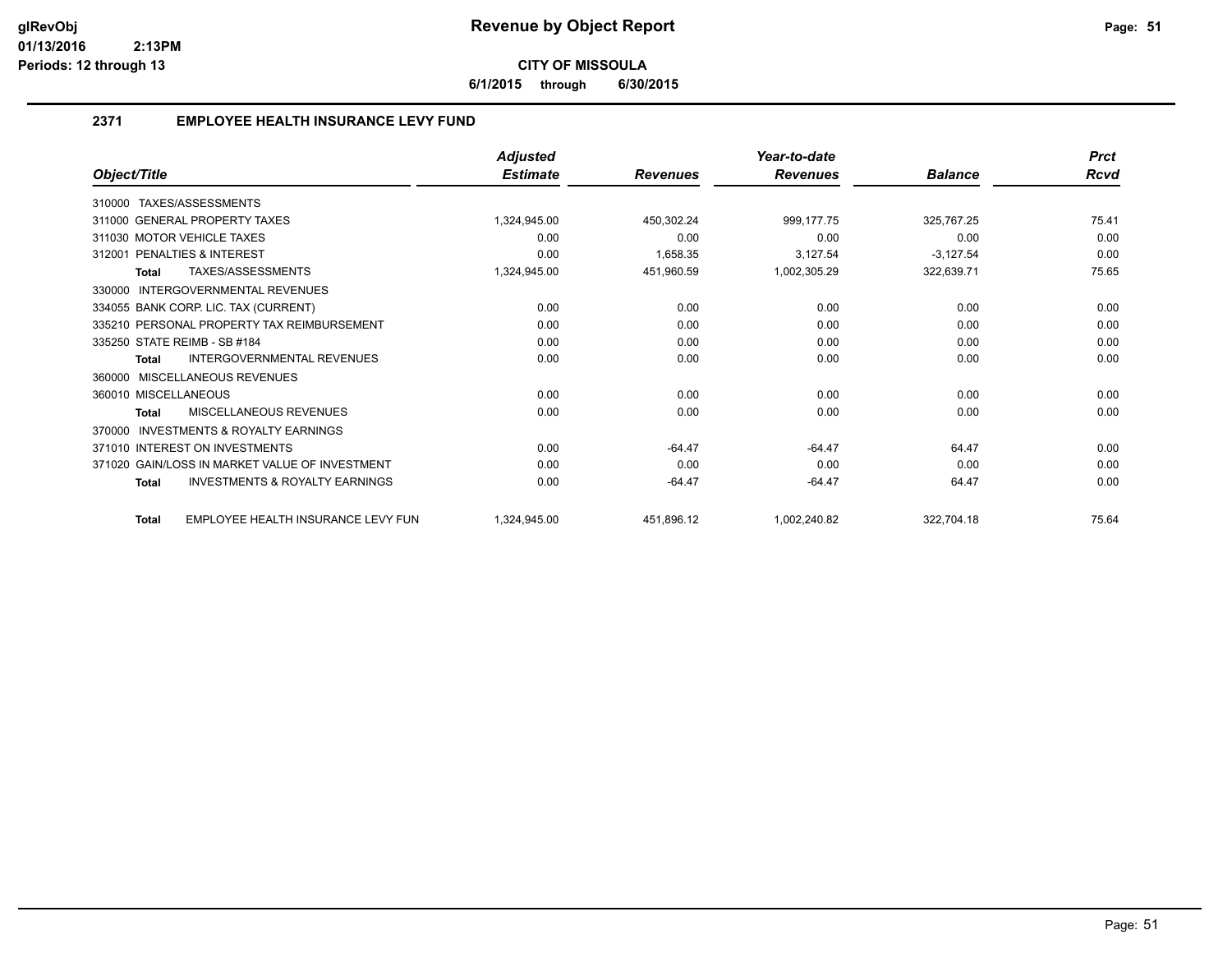**6/1/2015 through 6/30/2015**

**2372 PERMISSIVE MEDICAL LEVY**

**2372 PERMISSIVE MEDICAL LEVY**

|                                                           | <b>Adjusted</b> |                 | Year-to-date    |                | <b>Prct</b> |
|-----------------------------------------------------------|-----------------|-----------------|-----------------|----------------|-------------|
| Object/Title                                              | <b>Estimate</b> | <b>Revenues</b> | <b>Revenues</b> | <b>Balance</b> | Rcvd        |
| TAXES/ASSESSMENTS<br>310000                               |                 |                 |                 |                |             |
| 311000 GENERAL PROPERTY TAXES                             | 2,971,522.00    | 1,506,723.11    | 3,321,042.49    | $-349,520.49$  | 111.76      |
| 311030 MOTOR VEHICLE TAXES                                | 0.00            | 0.00            | 0.00            | 0.00           | 0.00        |
| 312001 PENALTIES & INTEREST                               | 0.00            | 5,064.60        | 8,547.74        | $-8,547.74$    | 0.00        |
| TAXES/ASSESSMENTS<br><b>Total</b>                         | 2,971,522.00    | 1,511,787.71    | 3,329,590.23    | $-358,068.23$  | 112.05      |
| INTERGOVERNMENTAL REVENUES<br>330000                      |                 |                 |                 |                |             |
| 334055 BANK CORP. LIC. TAX (CURRENT)                      | 0.00            | 0.00            | 0.00            | 0.00           | 0.00        |
| 335210 PERSONAL PROPERTY TAX REIMBURSEMENT                | 0.00            | 0.00            | 0.00            | 0.00           | 0.00        |
| 335250 STATE REIMB - SB #184                              | 0.00            | 0.00            | 0.00            | 0.00           | 0.00        |
| <b>INTERGOVERNMENTAL REVENUES</b><br><b>Total</b>         | 0.00            | 0.00            | 0.00            | 0.00           | 0.00        |
| INVESTMENTS & ROYALTY EARNINGS<br>370000                  |                 |                 |                 |                |             |
| 371010 INTEREST ON INVESTMENTS                            | 0.00            | 34.46           | 34.46           | $-34.46$       | 0.00        |
| 371020 GAIN/LOSS IN MARKET VALUE OF INVESTMENTS           | 0.00            | 0.00            | 0.00            | 0.00           | 0.00        |
| <b>INVESTMENTS &amp; ROYALTY EARNINGS</b><br><b>Total</b> | 0.00            | 34.46           | 34.46           | $-34.46$       | 0.00        |
| PERMISSIVE MEDICAL LEVY<br><b>Total</b>                   | 2,971,522.00    | 1,511,822.17    | 3,329,624.69    | $-358,102.69$  | 112.05      |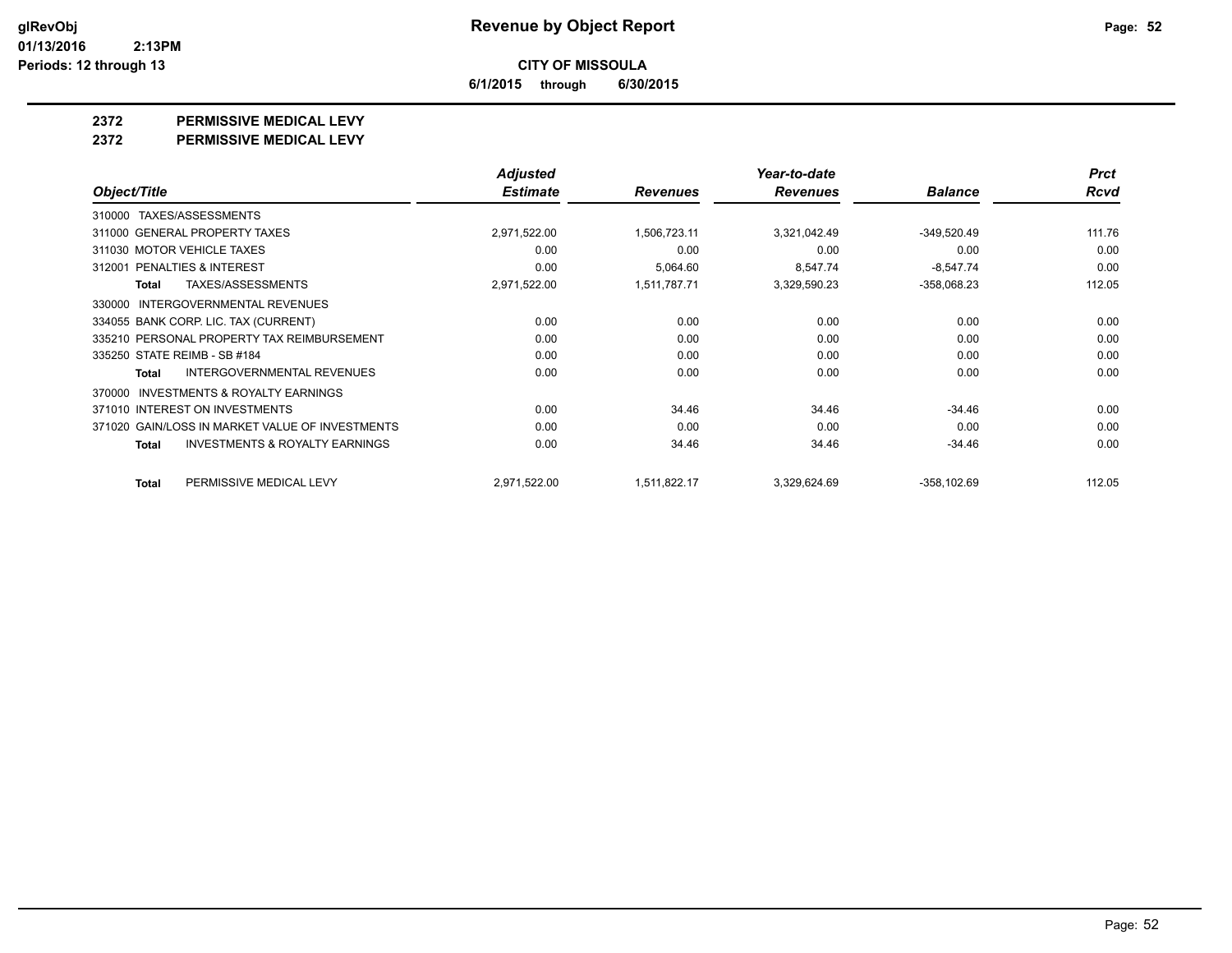**6/1/2015 through 6/30/2015**

#### **2372 PERMISSIVE MEDICAL LEVY**

|                                                           | <b>Adjusted</b> |                 | Year-to-date    |                | <b>Prct</b> |
|-----------------------------------------------------------|-----------------|-----------------|-----------------|----------------|-------------|
| Object/Title                                              | <b>Estimate</b> | <b>Revenues</b> | <b>Revenues</b> | <b>Balance</b> | Rcvd        |
| 310000 TAXES/ASSESSMENTS                                  |                 |                 |                 |                |             |
| 311000 GENERAL PROPERTY TAXES                             | 2,971,522.00    | 1,506,723.11    | 3,321,042.49    | $-349,520.49$  | 111.76      |
| 311030 MOTOR VEHICLE TAXES                                | 0.00            | 0.00            | 0.00            | 0.00           | 0.00        |
| <b>PENALTIES &amp; INTEREST</b><br>312001                 | 0.00            | 5,064.60        | 8,547.74        | $-8,547.74$    | 0.00        |
| TAXES/ASSESSMENTS<br><b>Total</b>                         | 2,971,522.00    | 1,511,787.71    | 3,329,590.23    | $-358,068.23$  | 112.05      |
| INTERGOVERNMENTAL REVENUES<br>330000                      |                 |                 |                 |                |             |
| 334055 BANK CORP. LIC. TAX (CURRENT)                      | 0.00            | 0.00            | 0.00            | 0.00           | 0.00        |
| 335210 PERSONAL PROPERTY TAX REIMBURSEMENT                | 0.00            | 0.00            | 0.00            | 0.00           | 0.00        |
| 335250 STATE REIMB - SB #184                              | 0.00            | 0.00            | 0.00            | 0.00           | 0.00        |
| <b>INTERGOVERNMENTAL REVENUES</b><br><b>Total</b>         | 0.00            | 0.00            | 0.00            | 0.00           | 0.00        |
| <b>INVESTMENTS &amp; ROYALTY EARNINGS</b><br>370000       |                 |                 |                 |                |             |
| 371010 INTEREST ON INVESTMENTS                            | 0.00            | 34.46           | 34.46           | $-34.46$       | 0.00        |
| 371020 GAIN/LOSS IN MARKET VALUE OF INVESTMENT            | 0.00            | 0.00            | 0.00            | 0.00           | 0.00        |
| <b>INVESTMENTS &amp; ROYALTY EARNINGS</b><br><b>Total</b> | 0.00            | 34.46           | 34.46           | $-34.46$       | 0.00        |
| PERMISSIVE MEDICAL LEVY<br><b>Total</b>                   | 2.971.522.00    | 1,511,822.17    | 3,329,624.69    | $-358, 102.69$ | 112.05      |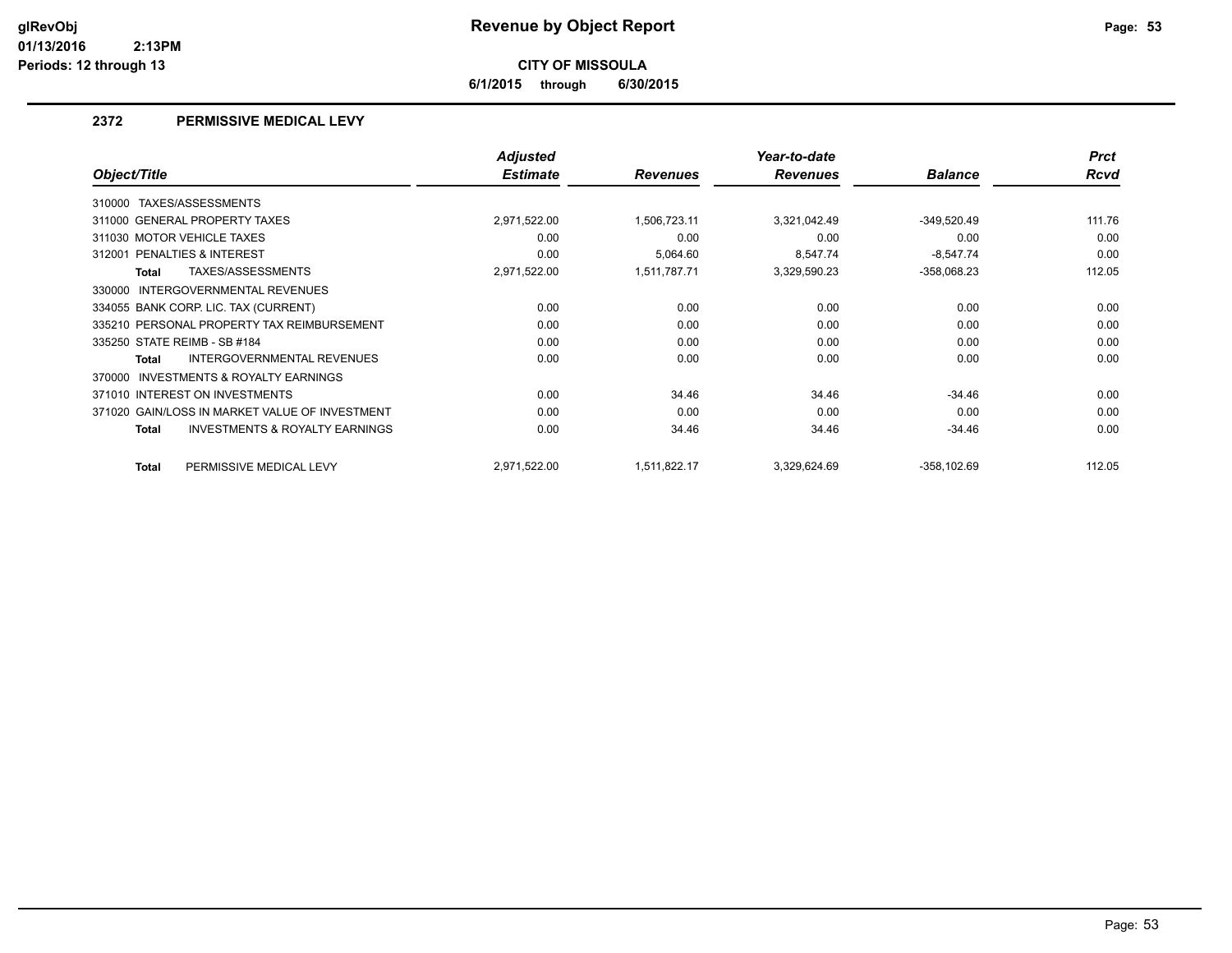**6/1/2015 through 6/30/2015**

## **2389 CABLE TELEVISION FRANCHISE FUND**

#### **2389 CABLE TELEVISION FRANCHISE FUND**

|                                                     | <b>Adjusted</b> |                 | Year-to-date    |                | <b>Prct</b> |
|-----------------------------------------------------|-----------------|-----------------|-----------------|----------------|-------------|
| Object/Title                                        | <b>Estimate</b> | <b>Revenues</b> | <b>Revenues</b> | <b>Balance</b> | Rcvd        |
| 320000 LICENSES & PERMITS                           |                 |                 |                 |                |             |
| 322030 FRANCHISE FEES                               | 0.00            | 0.00            | 0.00            | 0.00           | 0.00        |
| <b>FRANCHISE FEE - AT&amp;T</b><br>322031           | 680,000.00      | $-2,357.38$     | 671,532.91      | 8,467.09       | 98.75       |
| 322032 FRANCHISE FEE - FIBERVISION                  | 0.00            | 0.00            | 0.00            | 0.00           | 0.00        |
| 322033 FRANCHISE FEE - MASADA                       | 0.00            | 0.00            | 0.00            | 0.00           | 0.00        |
| 322034 PEG ACCESS                                   | 56,000.00       | 9,996.59        | 63,060.50       | $-7,060.50$    | 112.61      |
| <b>LICENSES &amp; PERMITS</b><br>Total              | 736,000.00      | 7,639.21        | 734,593.41      | 1,406.59       | 99.81       |
| 360000 MISCELLANEOUS REVENUES                       |                 |                 |                 |                |             |
| 360010 MISCELLANEOUS                                | 0.00            | 0.00            | 0.00            | 0.00           | 0.00        |
| 365000 DONATIONS                                    | 0.00            | 0.00            | 0.00            | 0.00           | 0.00        |
| <b>MISCELLANEOUS REVENUES</b><br>Total              | 0.00            | 0.00            | 0.00            | 0.00           | 0.00        |
| <b>INVESTMENTS &amp; ROYALTY EARNINGS</b><br>370000 |                 |                 |                 |                |             |
| 371010 INTEREST ON INVESTMENTS                      | 0.00            | 0.00            | 0.00            | 0.00           | 0.00        |
| 371020 GAIN/LOSS IN MARKET VALUE OF INVESTMENTS     | 0.00            | 0.00            | 0.00            | 0.00           | 0.00        |
| <b>INVESTMENTS &amp; ROYALTY EARNINGS</b><br>Total  | 0.00            | 0.00            | 0.00            | 0.00           | 0.00        |
| CABLE TELEVISION FRANCHISE FUND<br>Total            | 736,000.00      | 7,639.21        | 734,593.41      | 1,406.59       | 99.81       |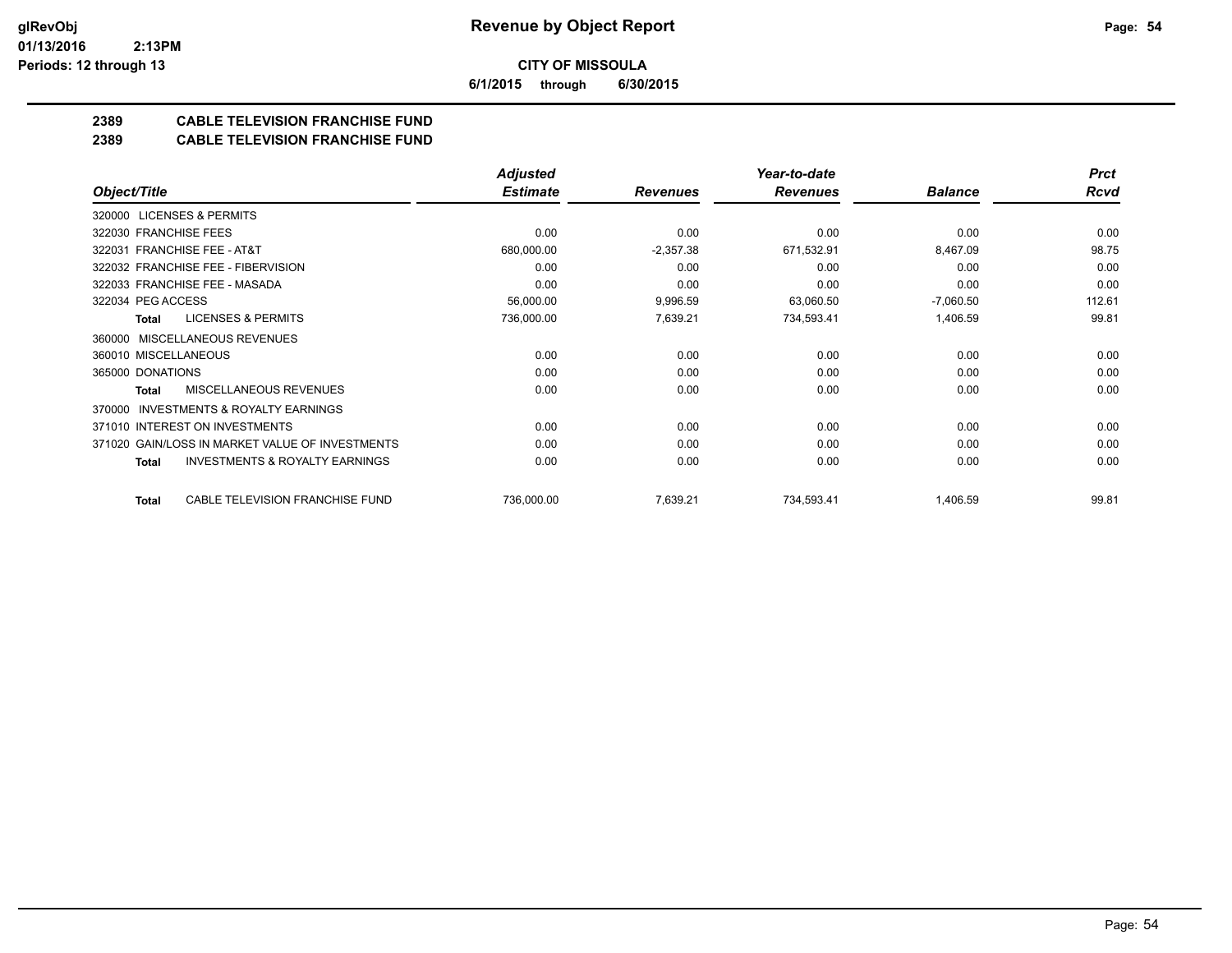**6/1/2015 through 6/30/2015**

#### **2389 CABLE TELEVISION FRANCHISE FUND**

|                                                           | <b>Adjusted</b> |                 | Year-to-date    |                | <b>Prct</b> |
|-----------------------------------------------------------|-----------------|-----------------|-----------------|----------------|-------------|
| Object/Title                                              | <b>Estimate</b> | <b>Revenues</b> | <b>Revenues</b> | <b>Balance</b> | <b>Rcvd</b> |
| 320000 LICENSES & PERMITS                                 |                 |                 |                 |                |             |
| 322030 FRANCHISE FEES                                     | 0.00            | 0.00            | 0.00            | 0.00           | 0.00        |
| 322031 FRANCHISE FEE - AT&T                               | 680,000.00      | $-2,357.38$     | 671,532.91      | 8,467.09       | 98.75       |
| 322032 FRANCHISE FEE - FIBERVISION                        | 0.00            | 0.00            | 0.00            | 0.00           | 0.00        |
| 322033 FRANCHISE FEE - MASADA                             | 0.00            | 0.00            | 0.00            | 0.00           | 0.00        |
| 322034 PEG ACCESS                                         | 56,000.00       | 9,996.59        | 63,060.50       | $-7,060.50$    | 112.61      |
| <b>LICENSES &amp; PERMITS</b><br><b>Total</b>             | 736,000.00      | 7,639.21        | 734,593.41      | 1,406.59       | 99.81       |
| MISCELLANEOUS REVENUES<br>360000                          |                 |                 |                 |                |             |
| 360010 MISCELLANEOUS                                      | 0.00            | 0.00            | 0.00            | 0.00           | 0.00        |
| 365000 DONATIONS                                          | 0.00            | 0.00            | 0.00            | 0.00           | 0.00        |
| <b>MISCELLANEOUS REVENUES</b><br>Total                    | 0.00            | 0.00            | 0.00            | 0.00           | 0.00        |
| <b>INVESTMENTS &amp; ROYALTY EARNINGS</b><br>370000       |                 |                 |                 |                |             |
| 371010 INTEREST ON INVESTMENTS                            | 0.00            | 0.00            | 0.00            | 0.00           | 0.00        |
| 371020 GAIN/LOSS IN MARKET VALUE OF INVESTMENT            | 0.00            | 0.00            | 0.00            | 0.00           | 0.00        |
| <b>INVESTMENTS &amp; ROYALTY EARNINGS</b><br><b>Total</b> | 0.00            | 0.00            | 0.00            | 0.00           | 0.00        |
| CABLE TELEVISION FRANCHISE FUND<br><b>Total</b>           | 736,000.00      | 7,639.21        | 734,593.41      | 1,406.59       | 99.81       |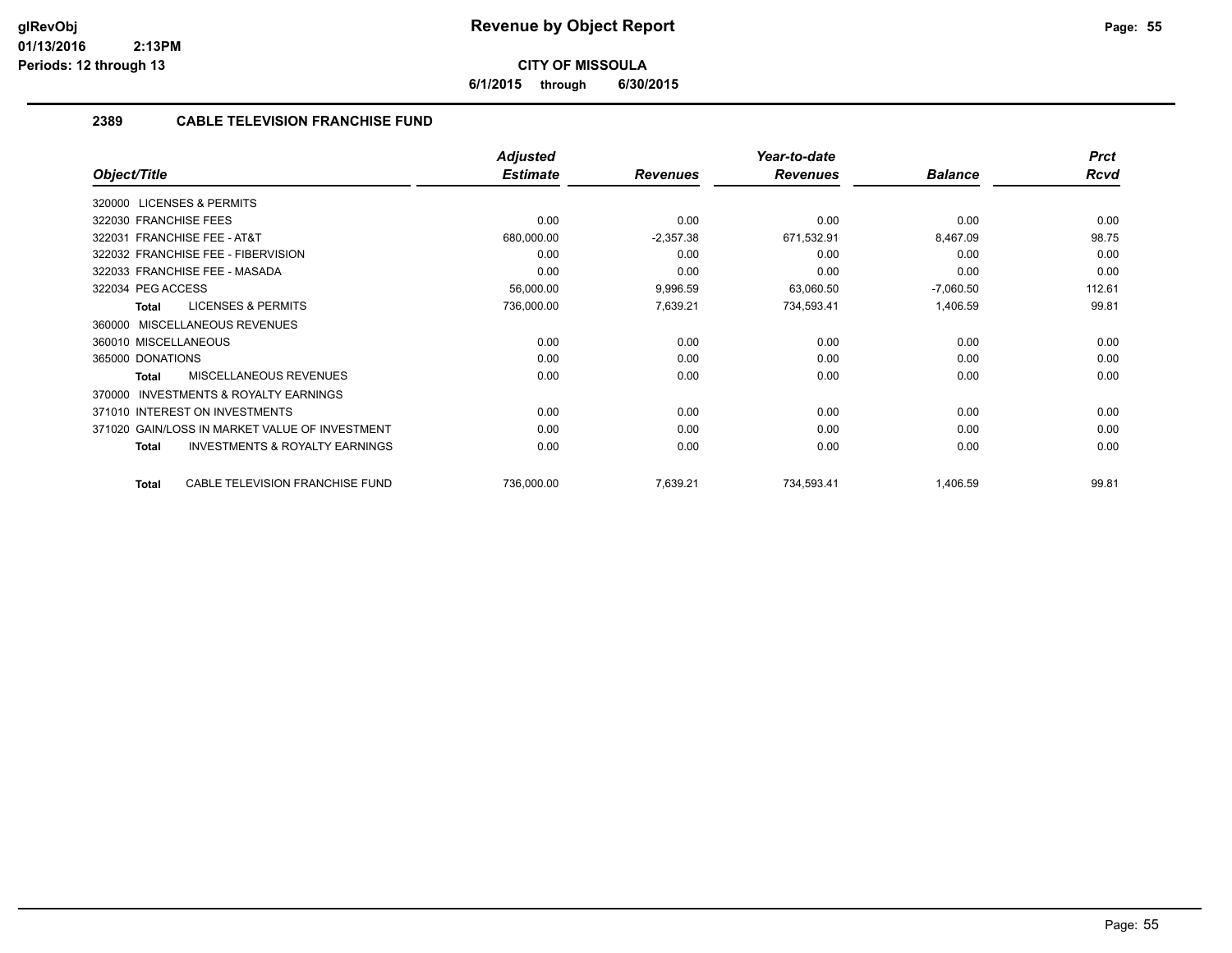**6/1/2015 through 6/30/2015**

#### **2390 DRUG FORFEITURE FUND**

**2390 DRUG FORFEITURE FUND**

|                                                    | <b>Adjusted</b> |                 | Year-to-date    |                | <b>Prct</b> |
|----------------------------------------------------|-----------------|-----------------|-----------------|----------------|-------------|
| Object/Title                                       | <b>Estimate</b> | <b>Revenues</b> | <b>Revenues</b> | <b>Balance</b> | <b>Rcvd</b> |
| 350000 FINES & FORFEITURES                         |                 |                 |                 |                |             |
| 351013 DRUG FORFEITURES                            | 16,800.00       | 3,185.68        | 17,573.98       | $-773.98$      | 104.61      |
| <b>FINES &amp; FORFEITURES</b><br>Total            | 16,800.00       | 3,185.68        | 17,573.98       | $-773.98$      | 104.61      |
| 360000 MISCELLANEOUS REVENUES                      |                 |                 |                 |                |             |
| 360010 MISCELLANEOUS                               | 0.00            | 0.00            | 0.00            | 0.00           | 0.00        |
| 364012 SALE OF SURPLUS PROPERTY                    | 0.00            | 0.00            | 0.00            | 0.00           | 0.00        |
| <b>MISCELLANEOUS REVENUES</b><br>Total             | 0.00            | 0.00            | 0.00            | 0.00           | 0.00        |
| 370000 INVESTMENTS & ROYALTY EARNINGS              |                 |                 |                 |                |             |
| 371010 INTEREST ON INVESTMENTS                     | 0.00            | 0.00            | 0.00            | 0.00           | 0.00        |
| 371020 GAIN/LOSS IN MARKET VALUE OF INVESTMENTS    | 0.00            | 0.00            | 0.00            | 0.00           | 0.00        |
| <b>INVESTMENTS &amp; ROYALTY EARNINGS</b><br>Total | 0.00            | 0.00            | 0.00            | 0.00           | 0.00        |
| OTHER FINANCING SOURCES<br>380000                  |                 |                 |                 |                |             |
| 382010 SALE OF FIXED ASSETS                        | 0.00            | 0.00            | 0.00            | 0.00           | 0.00        |
| OTHER FINANCING SOURCES<br>Total                   | 0.00            | 0.00            | 0.00            | 0.00           | 0.00        |
| <b>DRUG FORFEITURE FUND</b><br><b>Total</b>        | 16,800.00       | 3,185.68        | 17,573.98       | $-773.98$      | 104.61      |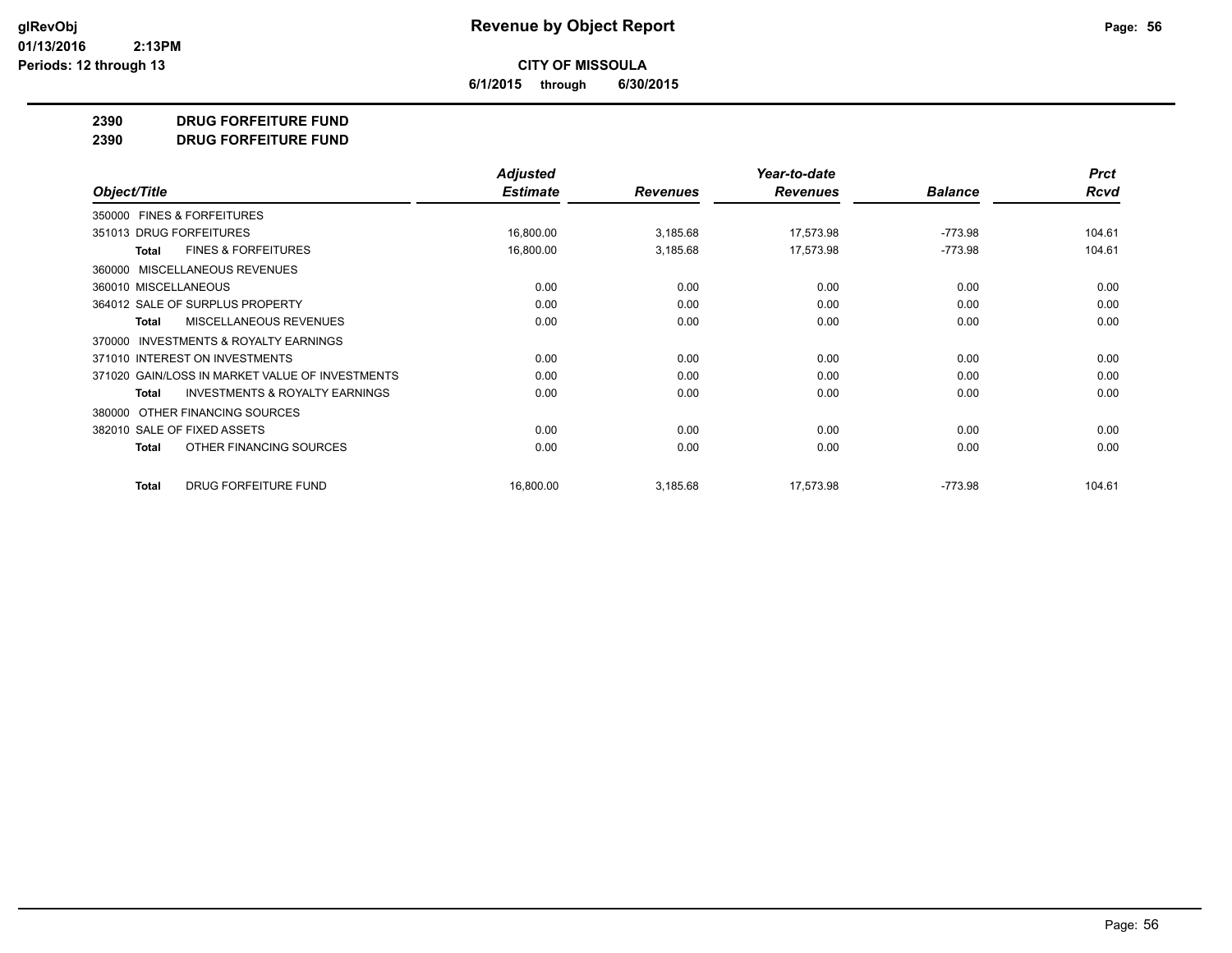**6/1/2015 through 6/30/2015**

#### **2390 DRUG FORFEITURE FUND**

|                                                           | <b>Adjusted</b> |                 | Year-to-date    |                | <b>Prct</b> |
|-----------------------------------------------------------|-----------------|-----------------|-----------------|----------------|-------------|
| Object/Title                                              | <b>Estimate</b> | <b>Revenues</b> | <b>Revenues</b> | <b>Balance</b> | <b>Rcvd</b> |
| 350000 FINES & FORFEITURES                                |                 |                 |                 |                |             |
| 351013 DRUG FORFEITURES                                   | 16,800.00       | 3,185.68        | 17,573.98       | $-773.98$      | 104.61      |
| <b>FINES &amp; FORFEITURES</b><br><b>Total</b>            | 16,800.00       | 3,185.68        | 17,573.98       | $-773.98$      | 104.61      |
| 360000 MISCELLANEOUS REVENUES                             |                 |                 |                 |                |             |
| 360010 MISCELLANEOUS                                      | 0.00            | 0.00            | 0.00            | 0.00           | 0.00        |
| 364012 SALE OF SURPLUS PROPERTY                           | 0.00            | 0.00            | 0.00            | 0.00           | 0.00        |
| <b>MISCELLANEOUS REVENUES</b><br>Total                    | 0.00            | 0.00            | 0.00            | 0.00           | 0.00        |
| <b>INVESTMENTS &amp; ROYALTY EARNINGS</b><br>370000       |                 |                 |                 |                |             |
| 371010 INTEREST ON INVESTMENTS                            | 0.00            | 0.00            | 0.00            | 0.00           | 0.00        |
| 371020 GAIN/LOSS IN MARKET VALUE OF INVESTMENT            | 0.00            | 0.00            | 0.00            | 0.00           | 0.00        |
| <b>INVESTMENTS &amp; ROYALTY EARNINGS</b><br><b>Total</b> | 0.00            | 0.00            | 0.00            | 0.00           | 0.00        |
| OTHER FINANCING SOURCES<br>380000                         |                 |                 |                 |                |             |
| 382010 SALE OF FIXED ASSETS                               | 0.00            | 0.00            | 0.00            | 0.00           | 0.00        |
| OTHER FINANCING SOURCES<br><b>Total</b>                   | 0.00            | 0.00            | 0.00            | 0.00           | 0.00        |
| DRUG FORFEITURE FUND<br><b>Total</b>                      | 16,800.00       | 3,185.68        | 17,573.98       | $-773.98$      | 104.61      |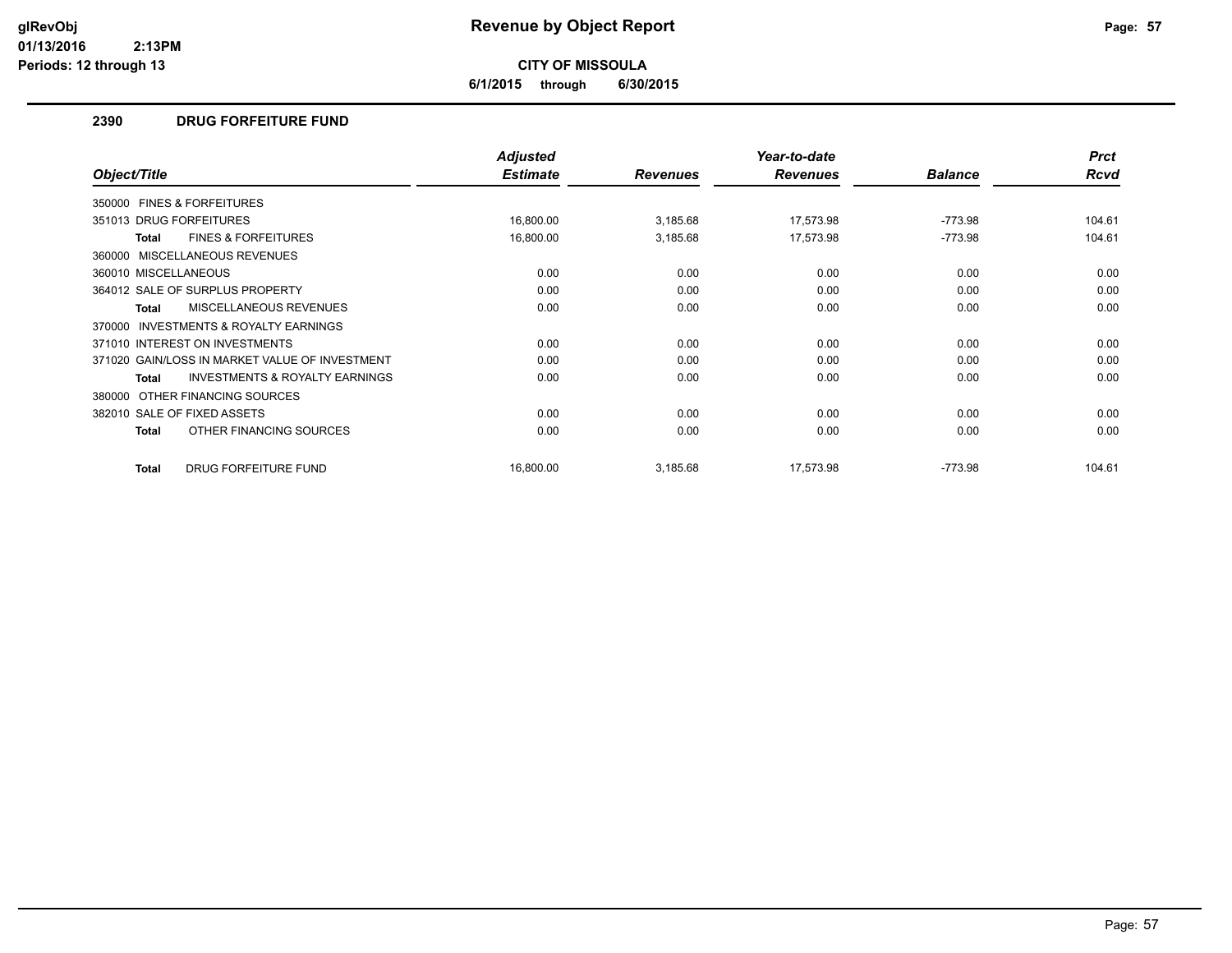**6/1/2015 through 6/30/2015**

#### **2394 BUILDING INSPECTION FUND**

#### **2394 BUILDING INSPECTION FUND**

|                                                           | <b>Adjusted</b> |                 | Year-to-date    |                | <b>Prct</b> |
|-----------------------------------------------------------|-----------------|-----------------|-----------------|----------------|-------------|
| Object/Title                                              | <b>Estimate</b> | <b>Revenues</b> | <b>Revenues</b> | <b>Balance</b> | <b>Rcvd</b> |
| 320000 LICENSES & PERMITS                                 |                 |                 |                 |                |             |
| 323011 BUILDING PERMITS                                   | 671,560.00      | 109,126.00      | 1,106,910.01    | $-435,350.01$  | 164.83      |
| 323012 ELECTRICAL PERMITS                                 | 193,640.00      | 26.256.73       | 241.011.15      | $-47.371.15$   | 124.46      |
| 323013 PLUMBING PERMITS                                   | 111,240.00      | 13,162.00       | 138,897.00      | $-27,657.00$   | 124.86      |
| 323014 BLDG PERMIT REVIEW FEE                             | 0.00            | 0.00            | 0.00            | 0.00           | 0.00        |
| 323016 MOVING PERMITS                                     | 6,644.00        | 0.00            | 0.00            | 6,644.00       | 0.00        |
| 323017 MECHANICAL PERMITS                                 | 81,370.00       | 11,450.00       | 101,049.80      | $-19,679.80$   | 124.19      |
| <b>LICENSES &amp; PERMITS</b><br><b>Total</b>             | 1,064,454.00    | 159,994.73      | 1,587,867.96    | $-523,413.96$  | 149.17      |
| 330000 INTERGOVERNMENTAL REVENUES                         |                 |                 |                 |                |             |
| 336023 STATE CONTRIB. - PERS                              | 0.00            | 94.02           | 515.22          | $-515.22$      | 0.00        |
| <b>INTERGOVERNMENTAL REVENUES</b><br><b>Total</b>         | 0.00            | 94.02           | 515.22          | $-515.22$      | 0.00        |
| 340000 CHARGES FOR SERVICES                               |                 |                 |                 |                |             |
| 341091 INSPECTION CODE BOOKS & COPIES                     | 515.00          | 6.00            | 640.25          | $-125.25$      | 124.32      |
| <b>CHARGES FOR SERVICES</b><br><b>Total</b>               | 515.00          | 6.00            | 640.25          | $-125.25$      | 124.32      |
| 360000 MISCELLANEOUS REVENUES                             |                 |                 |                 |                |             |
| 360010 MISCELLANEOUS                                      | 0.00            | 0.00            | 600.00          | $-600.00$      | 0.00        |
| 360015 CONFERENCE REVENUES - BUILDING                     | 0.00            | 0.00            | 0.00            | 0.00           | 0.00        |
| MISCELLANEOUS REVENUES<br><b>Total</b>                    | 0.00            | 0.00            | 600.00          | $-600.00$      | 0.00        |
| 370000 INVESTMENTS & ROYALTY EARNINGS                     |                 |                 |                 |                |             |
| 371010 INTEREST ON INVESTMENTS                            | 0.00            | 329.88          | 329.88          | $-329.88$      | 0.00        |
| 371020 GAIN/LOSS IN MARKET VALUE OF INVESTMENTS           | 0.00            | 0.00            | 0.00            | 0.00           | 0.00        |
| <b>INVESTMENTS &amp; ROYALTY EARNINGS</b><br><b>Total</b> | 0.00            | 329.88          | 329.88          | $-329.88$      | 0.00        |
| 380000 OTHER FINANCING SOURCES                            |                 |                 |                 |                |             |
| 382010 SALE OF FIXED ASSETS                               | 0.00            | 0.00            | 0.00            | 0.00           | 0.00        |
| 383000 OPERATING TRANSFERS                                | 0.00            | 0.00            | 0.00            | 0.00           | 0.00        |
| OTHER FINANCING SOURCES<br><b>Total</b>                   | 0.00            | 0.00            | 0.00            | 0.00           | 0.00        |
| <b>BUILDING INSPECTION FUND</b><br><b>Total</b>           | 1,064,969.00    | 160,424.63      | 1,589,953.31    | $-524,984.31$  | 149.30      |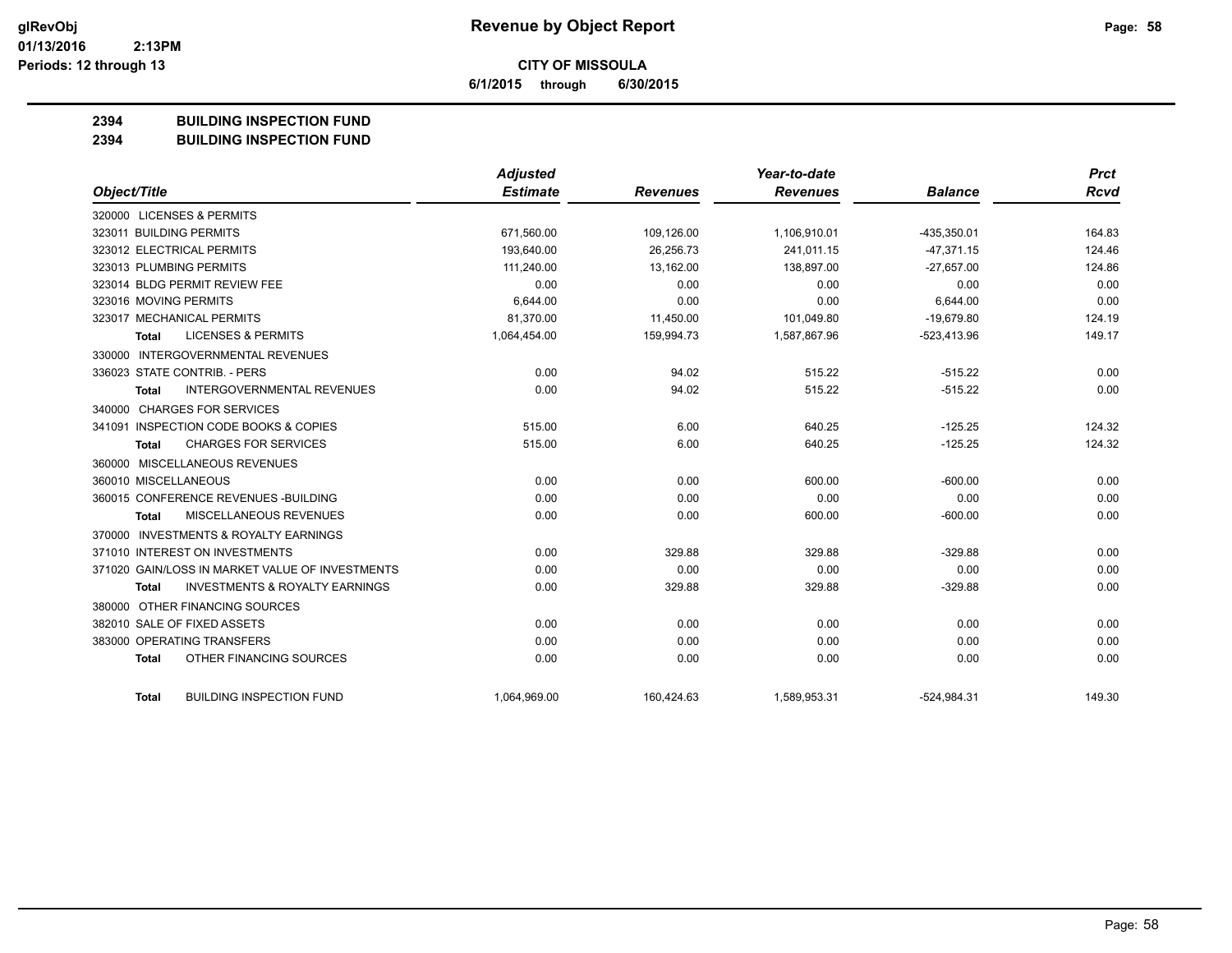**6/1/2015 through 6/30/2015**

#### **2394 BUILDING INSPECTION FUND**

|                                                    | Adjusted        |                 | Year-to-date    |                | <b>Prct</b> |
|----------------------------------------------------|-----------------|-----------------|-----------------|----------------|-------------|
| Object/Title                                       | <b>Estimate</b> | <b>Revenues</b> | <b>Revenues</b> | <b>Balance</b> | Rcvd        |
| 320000 LICENSES & PERMITS                          |                 |                 |                 |                |             |
| 323011 BUILDING PERMITS                            | 671,560.00      | 109,126.00      | 1,106,910.01    | -435,350.01    | 164.83      |
| 323012 ELECTRICAL PERMITS                          | 193.640.00      | 26.256.73       | 241.011.15      | $-47.371.15$   | 124.46      |
| 323013 PLUMBING PERMITS                            | 111,240.00      | 13,162.00       | 138,897.00      | $-27,657.00$   | 124.86      |
| 323014 BLDG PERMIT REVIEW FEE                      | 0.00            | 0.00            | 0.00            | 0.00           | 0.00        |
| 323016 MOVING PERMITS                              | 6.644.00        | 0.00            | 0.00            | 6.644.00       | 0.00        |
| 323017 MECHANICAL PERMITS                          | 81,370.00       | 11,450.00       | 101,049.80      | $-19,679.80$   | 124.19      |
| <b>LICENSES &amp; PERMITS</b><br><b>Total</b>      | 1,064,454.00    | 159,994.73      | 1,587,867.96    | $-523,413.96$  | 149.17      |
| 330000 INTERGOVERNMENTAL REVENUES                  |                 |                 |                 |                |             |
| 336023 STATE CONTRIB. - PERS                       | 0.00            | 94.02           | 515.22          | $-515.22$      | 0.00        |
| INTERGOVERNMENTAL REVENUES<br><b>Total</b>         | 0.00            | 94.02           | 515.22          | $-515.22$      | 0.00        |
| 340000 CHARGES FOR SERVICES                        |                 |                 |                 |                |             |
| 341091 INSPECTION CODE BOOKS & COPIES              | 515.00          | 6.00            | 640.25          | $-125.25$      | 124.32      |
| <b>CHARGES FOR SERVICES</b><br>Total               | 515.00          | 6.00            | 640.25          | $-125.25$      | 124.32      |
| 360000 MISCELLANEOUS REVENUES                      |                 |                 |                 |                |             |
| 360010 MISCELLANEOUS                               | 0.00            | 0.00            | 600.00          | $-600.00$      | 0.00        |
| 360015 CONFERENCE REVENUES - BUILDING              | 0.00            | 0.00            | 0.00            | 0.00           | 0.00        |
| <b>MISCELLANEOUS REVENUES</b><br>Total             | 0.00            | 0.00            | 600.00          | $-600.00$      | 0.00        |
| 370000 INVESTMENTS & ROYALTY EARNINGS              |                 |                 |                 |                |             |
| 371010 INTEREST ON INVESTMENTS                     | 0.00            | 329.88          | 329.88          | $-329.88$      | 0.00        |
| 371020 GAIN/LOSS IN MARKET VALUE OF INVESTMENT     | 0.00            | 0.00            | 0.00            | 0.00           | 0.00        |
| <b>INVESTMENTS &amp; ROYALTY EARNINGS</b><br>Total | 0.00            | 329.88          | 329.88          | $-329.88$      | 0.00        |
| 380000 OTHER FINANCING SOURCES                     |                 |                 |                 |                |             |
| 382010 SALE OF FIXED ASSETS                        | 0.00            | 0.00            | 0.00            | 0.00           | 0.00        |
| 383000 OPERATING TRANSFERS                         | 0.00            | 0.00            | 0.00            | 0.00           | 0.00        |
| OTHER FINANCING SOURCES<br><b>Total</b>            | 0.00            | 0.00            | 0.00            | 0.00           | 0.00        |
|                                                    |                 |                 |                 |                |             |
| <b>BUILDING INSPECTION FUND</b><br><b>Total</b>    | 1,064,969.00    | 160,424.63      | 1,589,953.31    | $-524,984.31$  | 149.30      |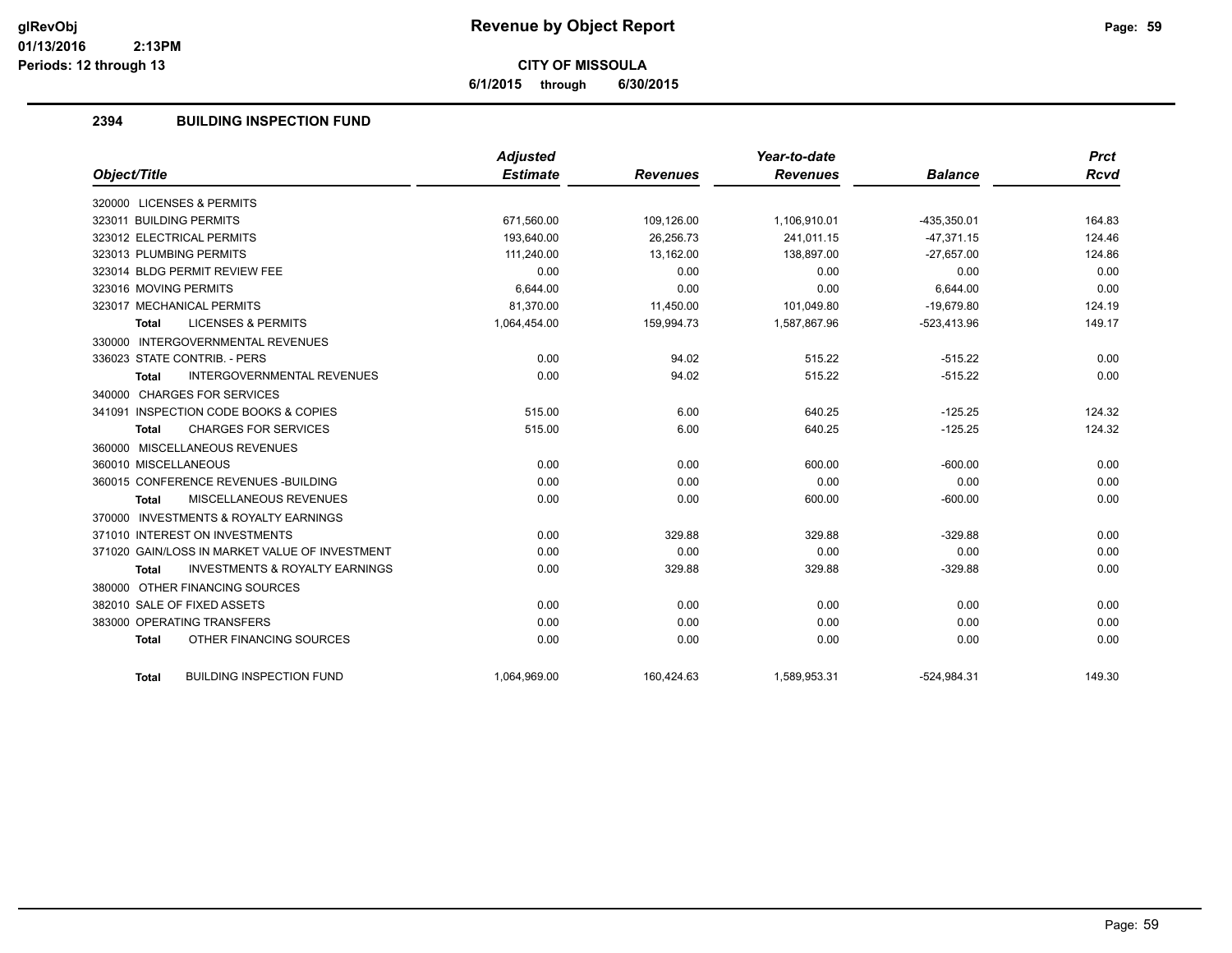**6/1/2015 through 6/30/2015**

## **2395 CITY GRANTS & PROGRAM INCOME FUND**

**2395 CITY GRANTS & PROGRAM INCOME FUND**

|                                                           | <b>Adjusted</b> |                 | Year-to-date    |                | <b>Prct</b> |
|-----------------------------------------------------------|-----------------|-----------------|-----------------|----------------|-------------|
| Object/Title                                              | <b>Estimate</b> | <b>Revenues</b> | <b>Revenues</b> | <b>Balance</b> | Rcvd        |
| 330000 INTERGOVERNMENTAL REVENUES                         |                 |                 |                 |                |             |
| 331010 ENTITLEMENT - CDBG                                 | 0.00            | 0.00            | 0.00            | 0.00           | 0.00        |
| 331037 ELOCAL.COM LOAN REPAYMENT                          | 0.00            | 0.00            | 0.00            | 0.00           | 0.00        |
| <b>INTERGOVERNMENTAL REVENUES</b><br><b>Total</b>         | 0.00            | 0.00            | 0.00            | 0.00           | 0.00        |
| MISCELLANEOUS REVENUES<br>360000                          |                 |                 |                 |                |             |
| 360005 LOAN REPAYMENTS                                    | 0.00            | 0.00            | 0.00            | 0.00           | 0.00        |
| 360010 MISCELLANEOUS                                      | 0.00            | 0.00            | 0.00            | 0.00           | 0.00        |
| 360013 REPAYMENT OF SEWER GRANT                           | 0.00            | 0.00            | 0.00            | 0.00           | 0.00        |
| 360014 REPAYMENT OF LOAN/MHA                              | 0.00            | 0.00            | 0.00            | 0.00           | 0.00        |
| 362000 OTHER MISCELLANEOUS REVENUE                        | 0.00            | 224.43          | 224.43          | $-224.43$      | 0.00        |
| <b>MISCELLANEOUS REVENUES</b><br><b>Total</b>             | 0.00            | 224.43          | 224.43          | $-224.43$      | 0.00        |
| <b>INVESTMENTS &amp; ROYALTY EARNINGS</b><br>370000       |                 |                 |                 |                |             |
| 371010 INTEREST ON INVESTMENTS                            | 0.00            | 6.81            | 6.81            | $-6.81$        | 0.00        |
| 371020 GAIN/LOSS IN MARKET VALUE OF INVESTMENTS           | 0.00            | 0.00            | 0.00            | 0.00           | 0.00        |
| <b>INVESTMENTS &amp; ROYALTY EARNINGS</b><br><b>Total</b> | 0.00            | 6.81            | 6.81            | $-6.81$        | 0.00        |
| OTHER FINANCING SOURCES<br>380000                         |                 |                 |                 |                |             |
| 383026 TRANS FR CDBG                                      | 0.00            | 0.00            | 0.00            | 0.00           | 0.00        |
| OTHER FINANCING SOURCES<br><b>Total</b>                   | 0.00            | 0.00            | 0.00            | 0.00           | 0.00        |
| CITY GRANTS & PROGRAM INCOME FUND<br><b>Total</b>         | 0.00            | 231.24          | 231.24          | $-231.24$      | 0.00        |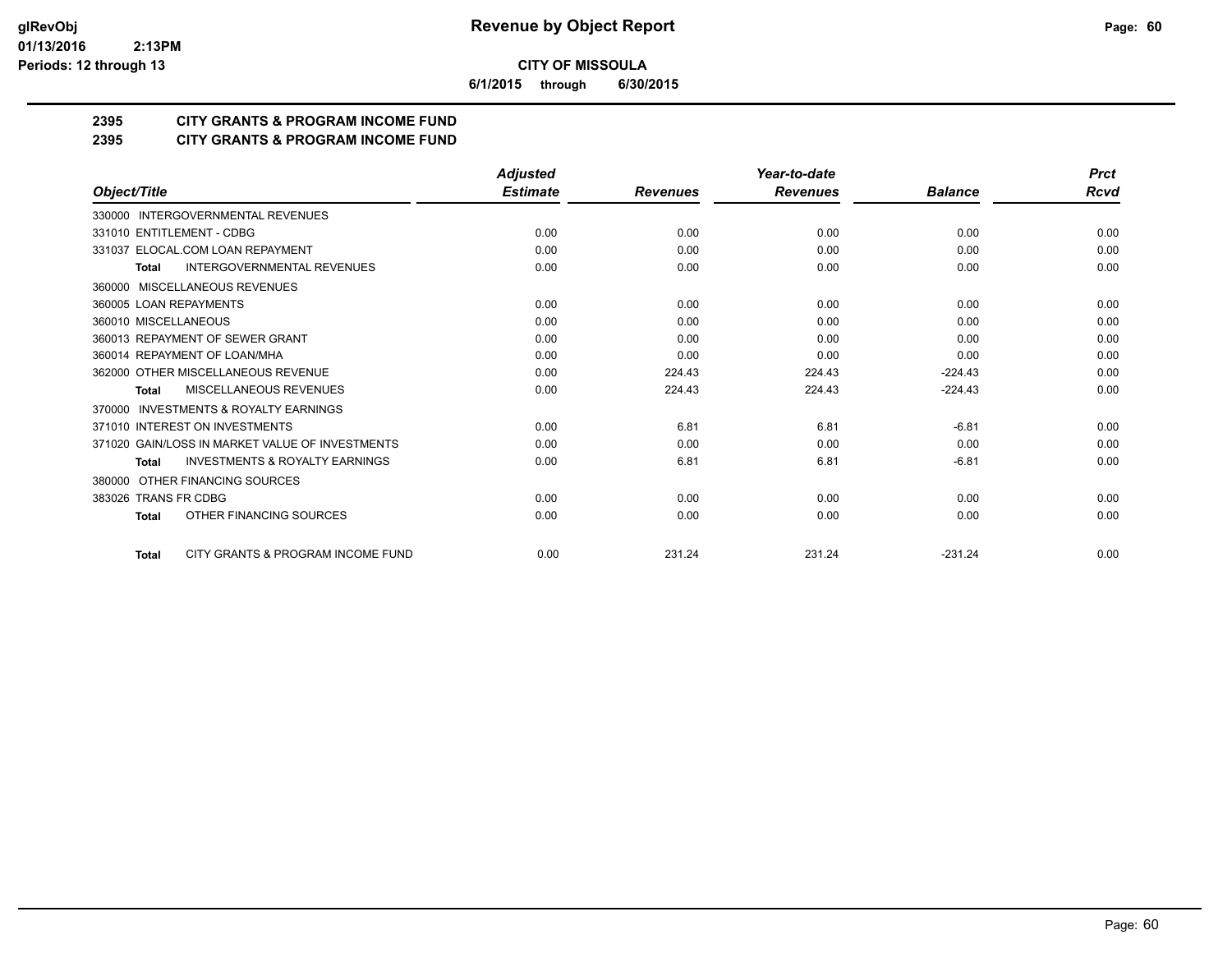**6/1/2015 through 6/30/2015**

#### **2395 CITY GRANTS & PROGRAM INCOME FUND**

|                                                           | <b>Adjusted</b> |                 | Year-to-date    |                | <b>Prct</b> |
|-----------------------------------------------------------|-----------------|-----------------|-----------------|----------------|-------------|
| Object/Title                                              | <b>Estimate</b> | <b>Revenues</b> | <b>Revenues</b> | <b>Balance</b> | Rcvd        |
| <b>INTERGOVERNMENTAL REVENUES</b><br>330000               |                 |                 |                 |                |             |
| 331010 ENTITLEMENT - CDBG                                 | 0.00            | 0.00            | 0.00            | 0.00           | 0.00        |
| 331037 ELOCAL.COM LOAN REPAYMENT                          | 0.00            | 0.00            | 0.00            | 0.00           | 0.00        |
| <b>INTERGOVERNMENTAL REVENUES</b><br>Total                | 0.00            | 0.00            | 0.00            | 0.00           | 0.00        |
| MISCELLANEOUS REVENUES<br>360000                          |                 |                 |                 |                |             |
| 360005 LOAN REPAYMENTS                                    | 0.00            | 0.00            | 0.00            | 0.00           | 0.00        |
| 360010 MISCELLANEOUS                                      | 0.00            | 0.00            | 0.00            | 0.00           | 0.00        |
| 360013 REPAYMENT OF SEWER GRANT                           | 0.00            | 0.00            | 0.00            | 0.00           | 0.00        |
| 360014 REPAYMENT OF LOAN/MHA                              | 0.00            | 0.00            | 0.00            | 0.00           | 0.00        |
| 362000 OTHER MISCELLANEOUS REVENUE                        | 0.00            | 224.43          | 224.43          | $-224.43$      | 0.00        |
| MISCELLANEOUS REVENUES<br><b>Total</b>                    | 0.00            | 224.43          | 224.43          | $-224.43$      | 0.00        |
| <b>INVESTMENTS &amp; ROYALTY EARNINGS</b><br>370000       |                 |                 |                 |                |             |
| 371010 INTEREST ON INVESTMENTS                            | 0.00            | 6.81            | 6.81            | $-6.81$        | 0.00        |
| 371020 GAIN/LOSS IN MARKET VALUE OF INVESTMENT            | 0.00            | 0.00            | 0.00            | 0.00           | 0.00        |
| <b>INVESTMENTS &amp; ROYALTY EARNINGS</b><br><b>Total</b> | 0.00            | 6.81            | 6.81            | $-6.81$        | 0.00        |
| OTHER FINANCING SOURCES<br>380000                         |                 |                 |                 |                |             |
| 383026 TRANS FR CDBG                                      | 0.00            | 0.00            | 0.00            | 0.00           | 0.00        |
| OTHER FINANCING SOURCES<br><b>Total</b>                   | 0.00            | 0.00            | 0.00            | 0.00           | 0.00        |
| CITY GRANTS & PROGRAM INCOME FUND<br><b>Total</b>         | 0.00            | 231.24          | 231.24          | $-231.24$      | 0.00        |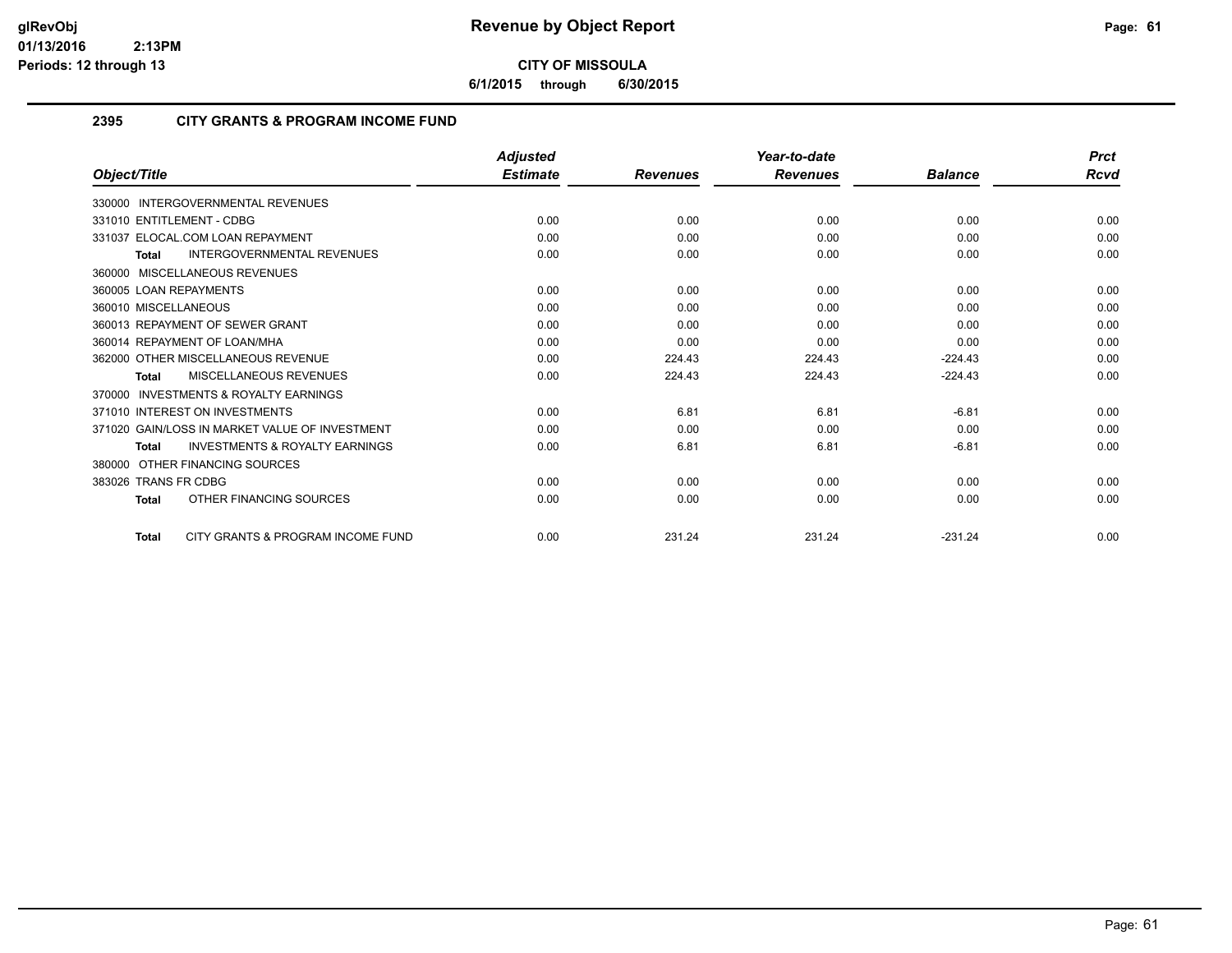**6/1/2015 through 6/30/2015**

#### **2396 ENERGY EFFICIENCY REVOLVING LOAN FUND 2396 ENERGY EFFICIENCY REVOLVING LOAN FUND**

|                                               | <b>Adjusted</b> |                 | Year-to-date    |                | <b>Prct</b> |
|-----------------------------------------------|-----------------|-----------------|-----------------|----------------|-------------|
| Object/Title                                  | <b>Estimate</b> | <b>Revenues</b> | <b>Revenues</b> | <b>Balance</b> | <b>Rcvd</b> |
| 330000 INTERGOVERNMENTAL REVENUES             |                 |                 |                 |                |             |
| 331031 EECBG REVOLVING LOAN                   | 0.00            | 0.00            | 0.00            | 0.00           | 0.00        |
| INTERGOVERNMENTAL REVENUES<br>Total           | 0.00            | 0.00            | 0.00            | 0.00           | 0.00        |
| 370000 INVESTMENTS & ROYALTY EARNINGS         |                 |                 |                 |                |             |
| 371010 INTEREST ON INVESTMENTS                | 0.00            | 0.00            | 0.00            | 0.00           | 0.00        |
| INVESTMENTS & ROYALTY EARNINGS<br>Total       | 0.00            | 0.00            | 0.00            | 0.00           | 0.00        |
|                                               |                 |                 |                 |                |             |
| ENERGY EFFICIENCY REVOLVING LOAN FUI<br>Total | 0.00            | 0.00            | 0.00            | 0.00           | 0.00        |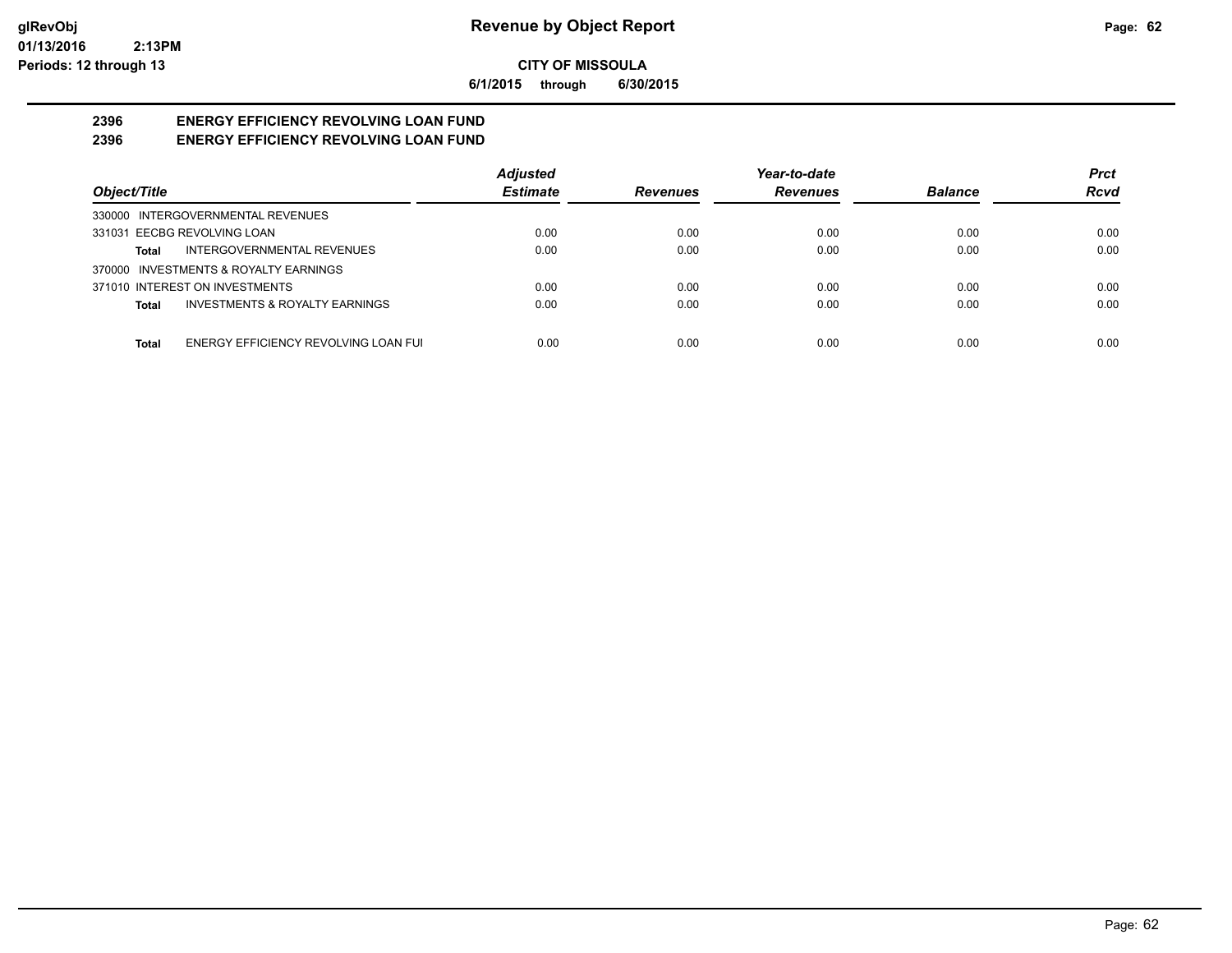**6/1/2015 through 6/30/2015**

#### **2396 ENERGY EFFICIENCY REVOLVING LOAN FUND**

| Object/Title                                              | <b>Adjusted</b><br><b>Estimate</b> | <b>Revenues</b> | Year-to-date<br><b>Revenues</b> | <b>Balance</b> | <b>Prct</b><br><b>Rcvd</b> |
|-----------------------------------------------------------|------------------------------------|-----------------|---------------------------------|----------------|----------------------------|
| 330000 INTERGOVERNMENTAL REVENUES                         |                                    |                 |                                 |                |                            |
| 331031 EECBG REVOLVING LOAN                               | 0.00                               | 0.00            | 0.00                            | 0.00           | 0.00                       |
| INTERGOVERNMENTAL REVENUES<br>Total                       | 0.00                               | 0.00            | 0.00                            | 0.00           | 0.00                       |
| 370000 INVESTMENTS & ROYALTY EARNINGS                     |                                    |                 |                                 |                |                            |
| 371010 INTEREST ON INVESTMENTS                            | 0.00                               | 0.00            | 0.00                            | 0.00           | 0.00                       |
| <b>INVESTMENTS &amp; ROYALTY EARNINGS</b><br><b>Total</b> | 0.00                               | 0.00            | 0.00                            | 0.00           | 0.00                       |
|                                                           |                                    |                 |                                 |                |                            |
| ENERGY EFFICIENCY REVOLVING LOAN FU<br>Total              | 0.00                               | 0.00            | 0.00                            | 0.00           | 0.00                       |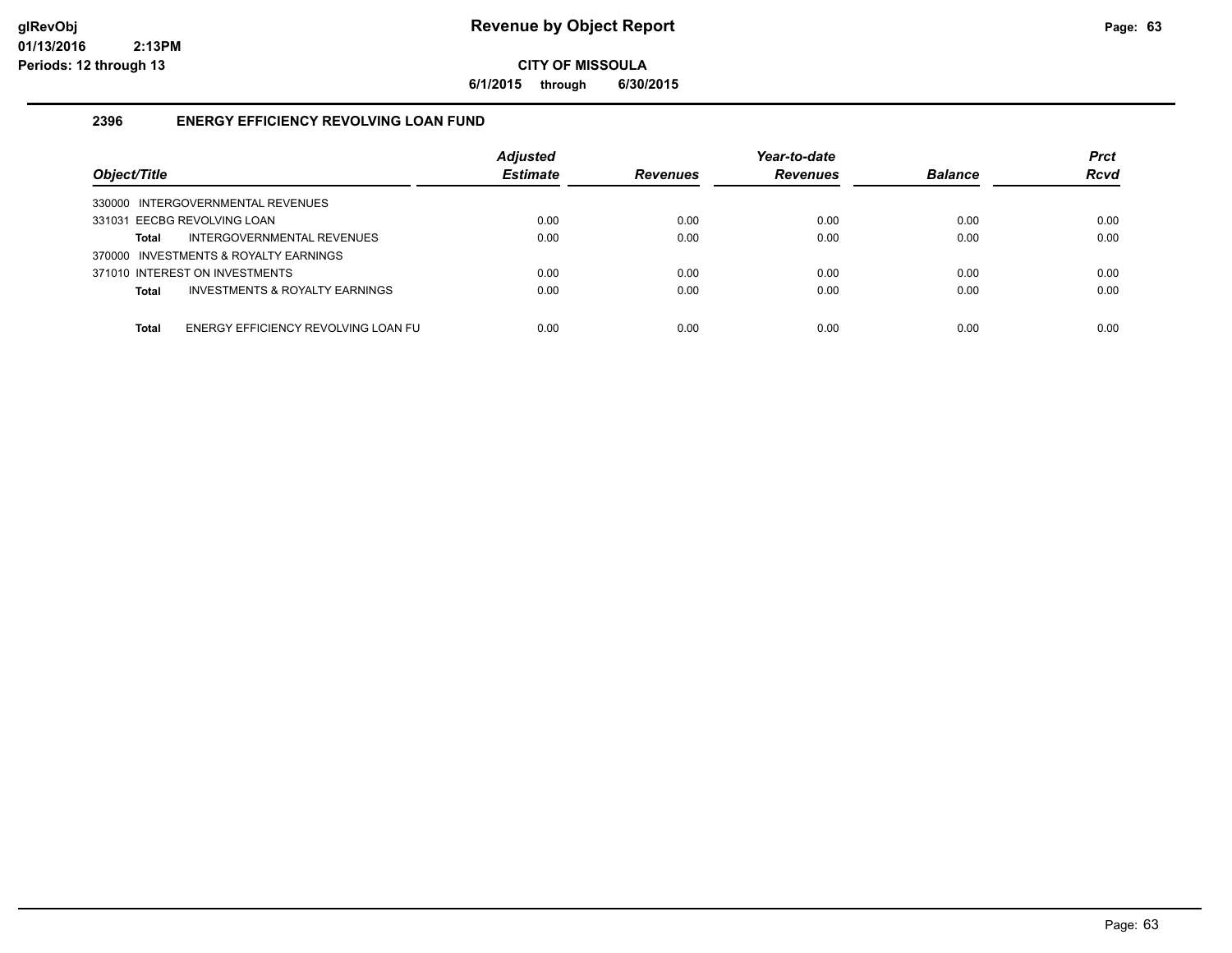**6/1/2015 through 6/30/2015**

#### **2399 DANGEROUS BUILDING DEMOLITION & REPAIR F 2399 DANGEROUS BUILDING DEMOLITION & REPAIR F**

|                         |                                      | <b>Adjusted</b> |                 | Year-to-date    |                | Prct |
|-------------------------|--------------------------------------|-----------------|-----------------|-----------------|----------------|------|
| Object/Title            |                                      | <b>Estimate</b> | <b>Revenues</b> | <b>Revenues</b> | <b>Balance</b> | Rcvd |
|                         | 360000 MISCELLANEOUS REVENUES        |                 |                 |                 |                |      |
| 363000 ASSESSMENTS PAID |                                      | 15.000.00       | 0.00            | 0.00            | 15.000.00      | 0.00 |
| Total                   | MISCELLANEOUS REVENUES               | 15.000.00       | 0.00            | 0.00            | 15.000.00      | 0.00 |
| Total                   | DANGEROUS BUILDING DEMOLITION & REP. | 15.000.00       | 0.00            | 0.00            | 15.000.00      | 0.00 |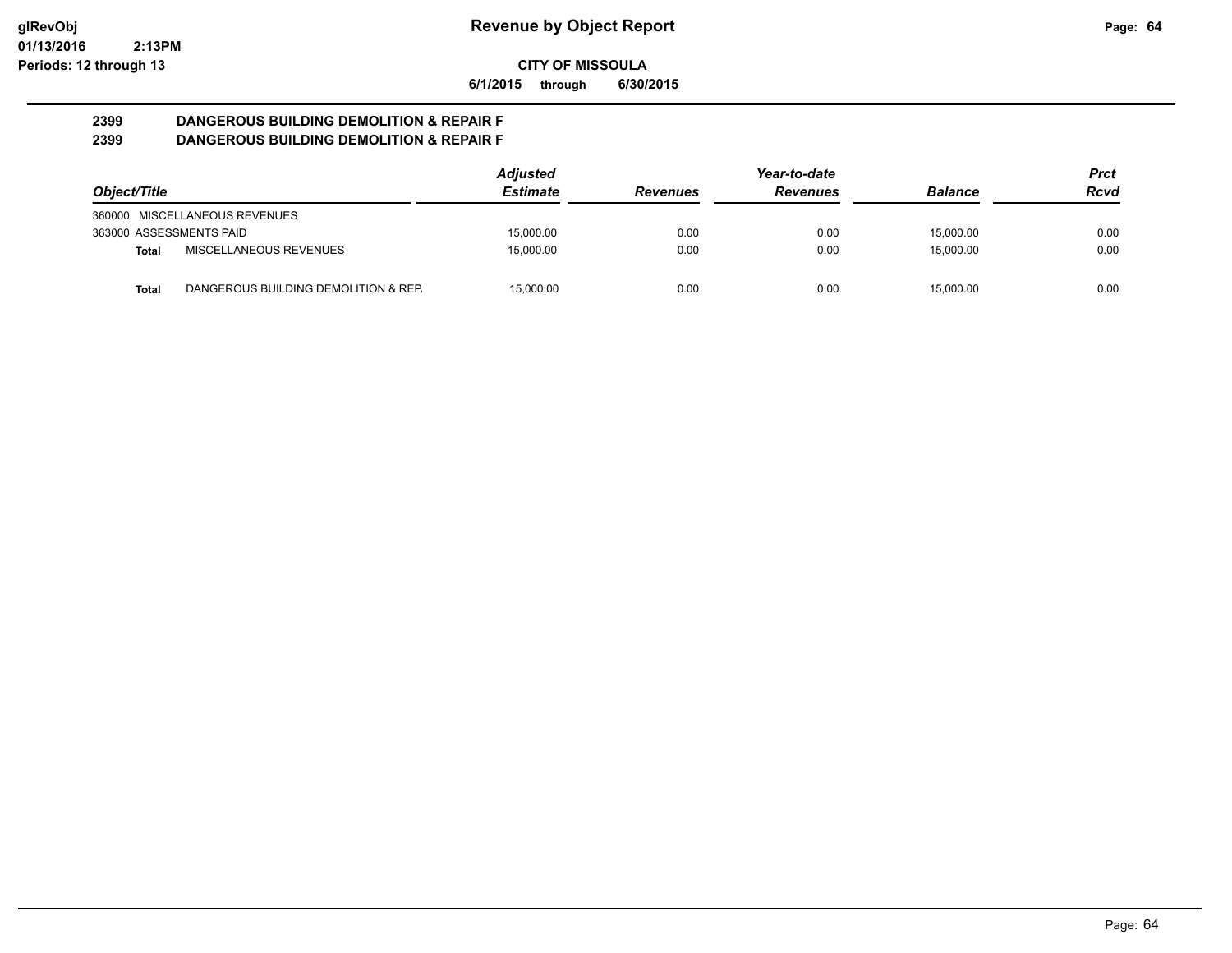**6/1/2015 through 6/30/2015**

#### **2399 DANGEROUS BUILDING DEMOLITION & REPAIR F**

| Object/Title            |                                     | Adjusted<br><b>Estimate</b> | <b>Revenues</b> | Year-to-date<br><b>Revenues</b> | <b>Balance</b> | <b>Prct</b><br><b>Rcvd</b> |
|-------------------------|-------------------------------------|-----------------------------|-----------------|---------------------------------|----------------|----------------------------|
|                         | 360000 MISCELLANEOUS REVENUES       |                             |                 |                                 |                |                            |
| 363000 ASSESSMENTS PAID |                                     | 15.000.00                   | 0.00            | 0.00                            | 15.000.00      | 0.00                       |
| <b>Total</b>            | <b>MISCELLANEOUS REVENUES</b>       | 15.000.00                   | 0.00            | 0.00                            | 15.000.00      | 0.00                       |
| <b>Total</b>            | DANGEROUS BUILDING DEMOLITION & REF | 15,000.00                   | 0.00            | 0.00                            | 15,000.00      | 0.00                       |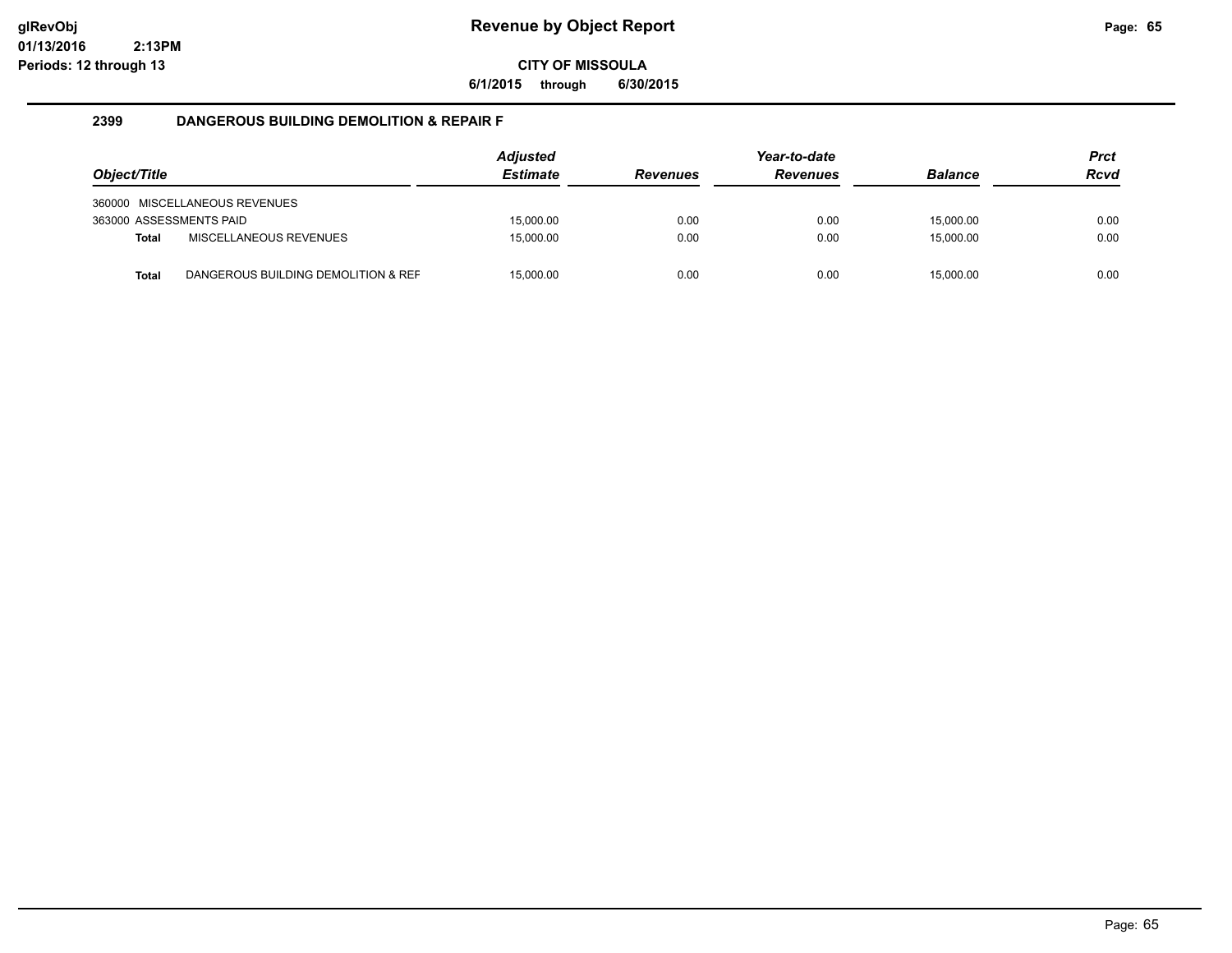**6/1/2015 through 6/30/2015**

# **2400 STREET LIGHTING ASSESSMENTS FUND**

## **2400 STREET LIGHTING ASSESSMENTS FUND**

|                                                    | <b>Adjusted</b> |                 | Year-to-date    |                | <b>Prct</b> |
|----------------------------------------------------|-----------------|-----------------|-----------------|----------------|-------------|
| Object/Title                                       | <b>Estimate</b> | <b>Revenues</b> | <b>Revenues</b> | <b>Balance</b> | <b>Rcvd</b> |
| 360000 MISCELLANEOUS REVENUES                      |                 |                 |                 |                |             |
| 360010 MISCELLANEOUS                               | 0.00            | 0.00            | 0.00            | 0.00           | 0.00        |
| 363010 LIGHTING ASSESSMENTS                        | 345.357.00      | 4.648.74        | 313.478.93      | 31.878.07      | 90.77       |
| 363040 PENALTY AND INTEREST                        | 0.00            | 359.23          | 836.50          | $-836.50$      | 0.00        |
| MISCELLANEOUS REVENUES<br>Total                    | 345.357.00      | 5.007.97        | 314.315.43      | 31.041.57      | 91.01       |
| INVESTMENTS & ROYALTY EARNINGS<br>370000           |                 |                 |                 |                |             |
| 371010 INTEREST ON INVESTMENTS                     | 0.00            | 0.00            | 0.00            | 0.00           | 0.00        |
| 371020 GAIN/LOSS IN MARKET VALUE OF INVESTMENTS    | 0.00            | 0.00            | 0.00            | 0.00           | 0.00        |
| <b>INVESTMENTS &amp; ROYALTY EARNINGS</b><br>Total | 0.00            | 0.00            | 0.00            | 0.00           | 0.00        |
| STREET LIGHTING ASSESSMENTS FUND<br><b>Total</b>   | 345.357.00      | 5.007.97        | 314.315.43      | 31.041.57      | 91.01       |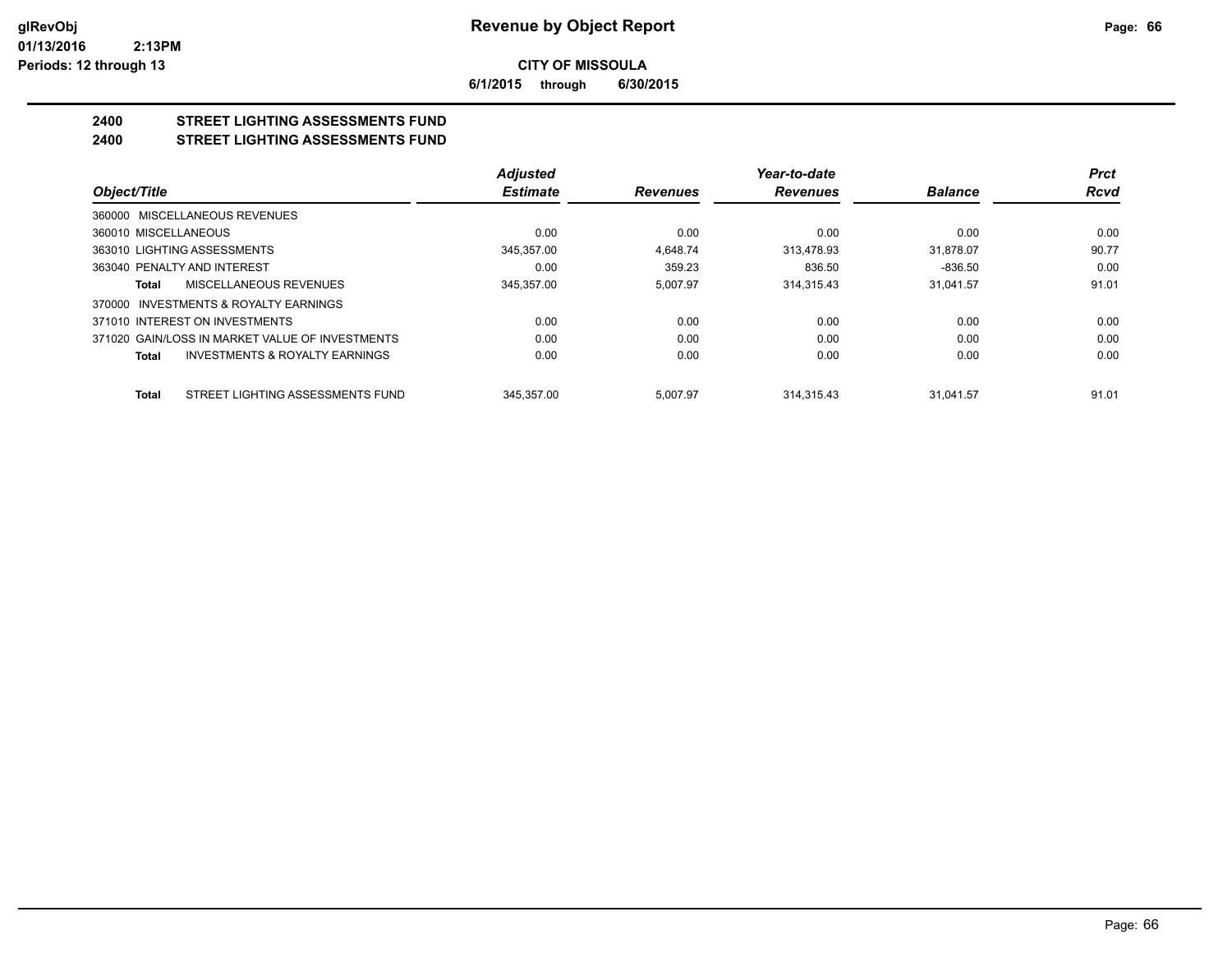**6/1/2015 through 6/30/2015**

#### **2400 STREET LIGHTING ASSESSMENTS FUND**

| Object/Title                                              | <b>Adjusted</b><br><b>Estimate</b> | <b>Revenues</b> | Year-to-date<br><b>Revenues</b> | <b>Balance</b> | <b>Prct</b><br><b>Rcvd</b> |
|-----------------------------------------------------------|------------------------------------|-----------------|---------------------------------|----------------|----------------------------|
| 360000 MISCELLANEOUS REVENUES                             |                                    |                 |                                 |                |                            |
| 360010 MISCELLANEOUS                                      | 0.00                               | 0.00            | 0.00                            | 0.00           | 0.00                       |
| 363010 LIGHTING ASSESSMENTS                               | 345.357.00                         | 4.648.74        | 313.478.93                      | 31.878.07      | 90.77                      |
| 363040 PENALTY AND INTEREST                               | 0.00                               | 359.23          | 836.50                          | $-836.50$      | 0.00                       |
| <b>MISCELLANEOUS REVENUES</b><br><b>Total</b>             | 345.357.00                         | 5.007.97        | 314.315.43                      | 31.041.57      | 91.01                      |
| 370000 INVESTMENTS & ROYALTY EARNINGS                     |                                    |                 |                                 |                |                            |
| 371010 INTEREST ON INVESTMENTS                            | 0.00                               | 0.00            | 0.00                            | 0.00           | 0.00                       |
| 371020 GAIN/LOSS IN MARKET VALUE OF INVESTMENT            | 0.00                               | 0.00            | 0.00                            | 0.00           | 0.00                       |
| <b>INVESTMENTS &amp; ROYALTY EARNINGS</b><br><b>Total</b> | 0.00                               | 0.00            | 0.00                            | 0.00           | 0.00                       |
| STREET LIGHTING ASSESSMENTS FUND<br><b>Total</b>          | 345.357.00                         | 5.007.97        | 314.315.43                      | 31.041.57      | 91.01                      |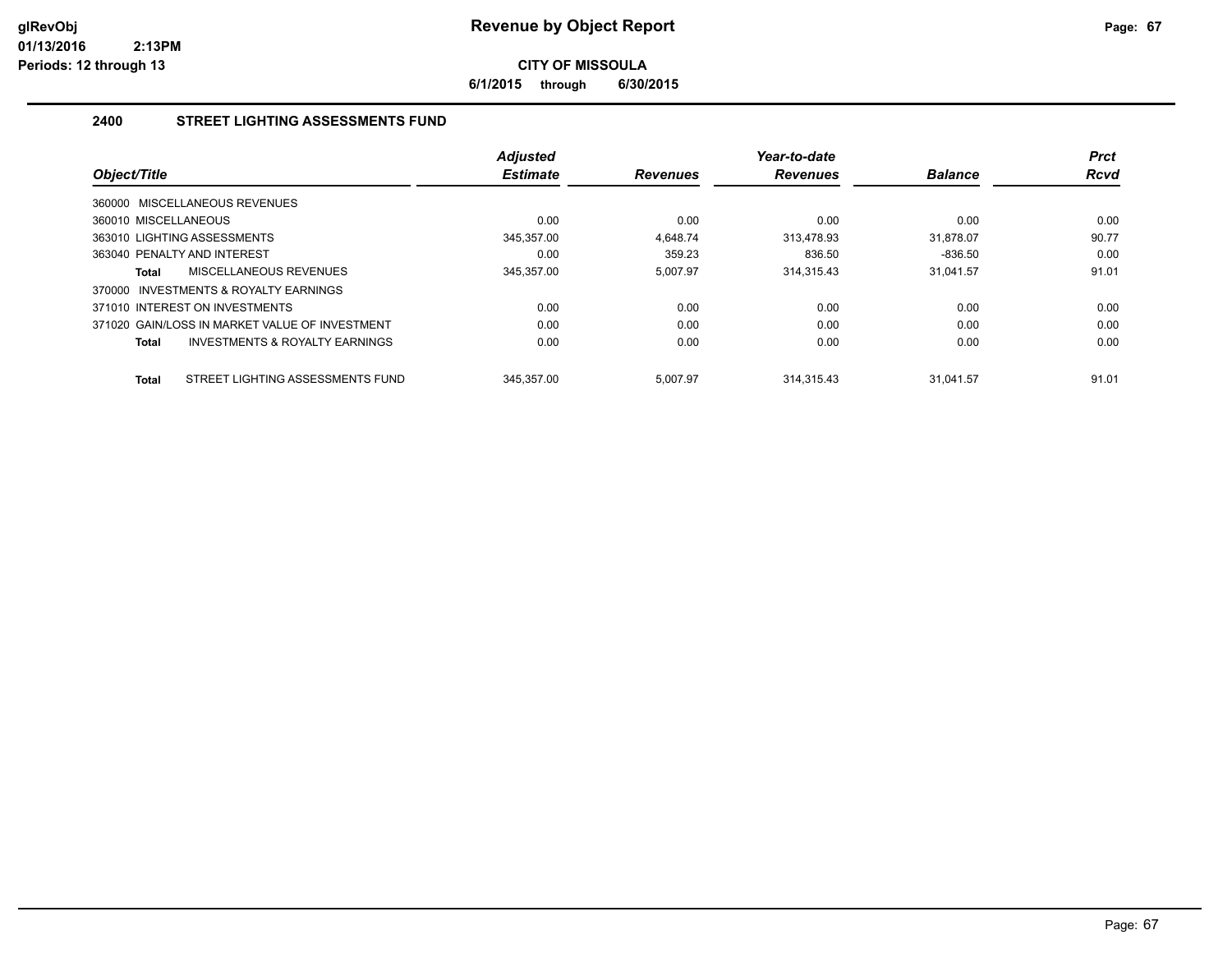**6/1/2015 through 6/30/2015**

## **2500 STREET MAINTENANCE ASSESSMENT FUND**

**2500 STREET MAINTENANCE ASSESSMENT FUND**

|                                                    | <b>Adjusted</b> |                 | Year-to-date    |                | <b>Prct</b> |
|----------------------------------------------------|-----------------|-----------------|-----------------|----------------|-------------|
| Object/Title                                       | <b>Estimate</b> | <b>Revenues</b> | <b>Revenues</b> | <b>Balance</b> | <b>Rcvd</b> |
| 360000 MISCELLANEOUS REVENUES                      |                 |                 |                 |                |             |
| 363010 LIGHTING ASSESSMENTS                        | 59,295.00       | 24.912.03       | 60.911.70       | $-1,616.70$    | 102.73      |
| 363040 PENALTY AND INTEREST                        | 0.00            | 100.08          | 335.30          | $-335.30$      | 0.00        |
| MISCELLANEOUS REVENUES<br>Total                    | 59,295.00       | 25,012.11       | 61,247.00       | $-1,952.00$    | 103.29      |
| 370000 INVESTMENTS & ROYALTY EARNINGS              |                 |                 |                 |                |             |
| 371010 INTEREST ON INVESTMENTS                     | 0.00            | 0.00            | 0.00            | 0.00           | 0.00        |
| 371020 GAIN/LOSS IN MARKET VALUE OF INVESTMENTS    | 0.00            | 0.00            | 0.00            | 0.00           | 0.00        |
| <b>INVESTMENTS &amp; ROYALTY EARNINGS</b><br>Total | 0.00            | 0.00            | 0.00            | 0.00           | 0.00        |
| 380000 OTHER FINANCING SOURCES                     |                 |                 |                 |                |             |
| 383000 OPERATING TRANSFERS                         | 0.00            | 0.00            | 0.00            | 0.00           | 0.00        |
| OTHER FINANCING SOURCES<br><b>Total</b>            | 0.00            | 0.00            | 0.00            | 0.00           | 0.00        |
| STREET MAINTENANCE ASSESSMENT FUNI<br><b>Total</b> | 59.295.00       | 25.012.11       | 61.247.00       | $-1.952.00$    | 103.29      |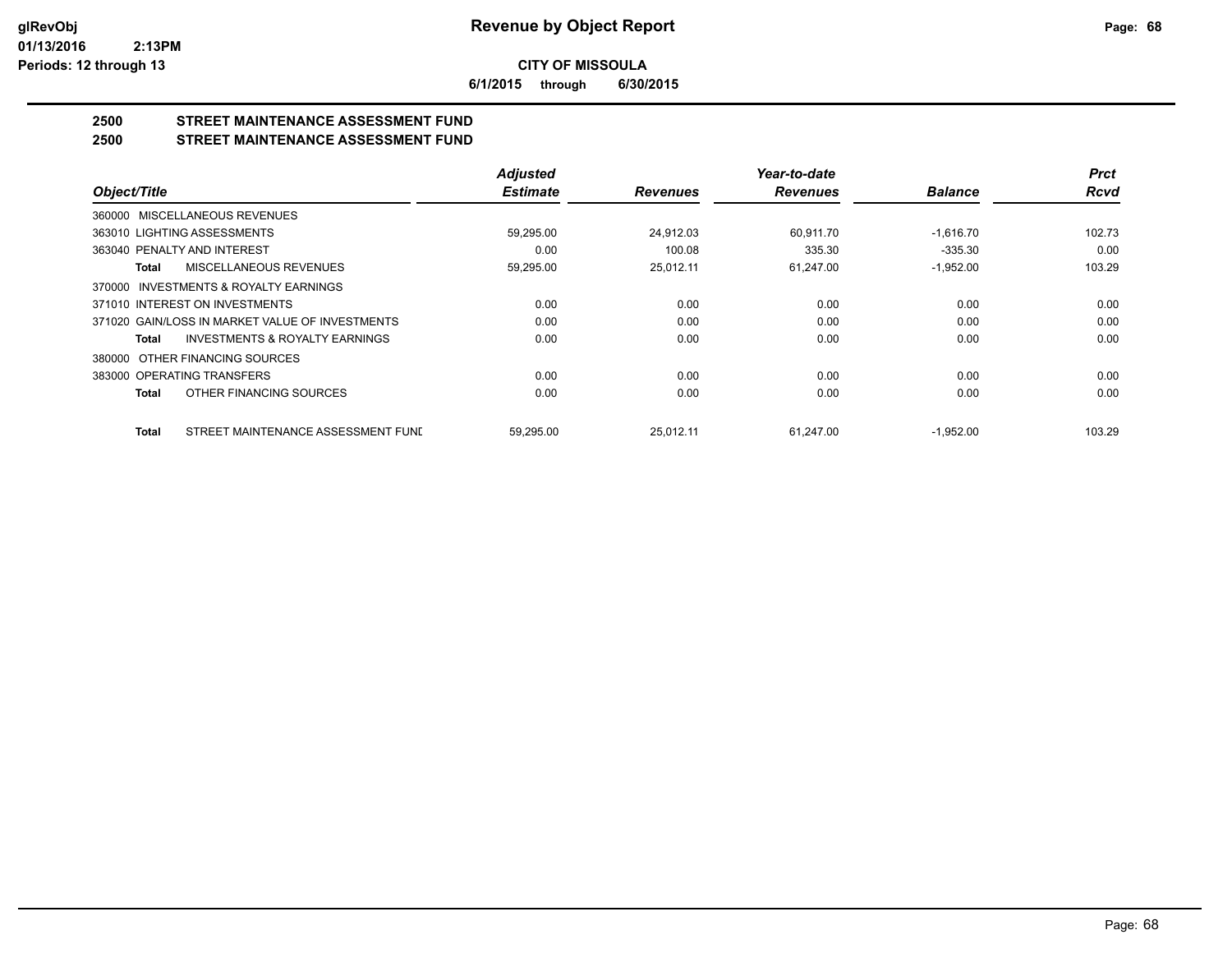**6/1/2015 through 6/30/2015**

#### **2500 STREET MAINTENANCE ASSESSMENT FUND**

| Object/Title                                       | <b>Adjusted</b><br><b>Estimate</b> | <b>Revenues</b> | Year-to-date<br><b>Revenues</b> | <b>Balance</b> | <b>Prct</b><br><b>Rcvd</b> |
|----------------------------------------------------|------------------------------------|-----------------|---------------------------------|----------------|----------------------------|
|                                                    |                                    |                 |                                 |                |                            |
| 360000 MISCELLANEOUS REVENUES                      |                                    |                 |                                 |                |                            |
| 363010 LIGHTING ASSESSMENTS                        | 59,295.00                          | 24.912.03       | 60.911.70                       | $-1.616.70$    | 102.73                     |
| 363040 PENALTY AND INTEREST                        | 0.00                               | 100.08          | 335.30                          | $-335.30$      | 0.00                       |
| <b>MISCELLANEOUS REVENUES</b><br>Total             | 59,295.00                          | 25.012.11       | 61.247.00                       | $-1,952.00$    | 103.29                     |
| 370000 INVESTMENTS & ROYALTY EARNINGS              |                                    |                 |                                 |                |                            |
| 371010 INTEREST ON INVESTMENTS                     | 0.00                               | 0.00            | 0.00                            | 0.00           | 0.00                       |
| 371020 GAIN/LOSS IN MARKET VALUE OF INVESTMENT     | 0.00                               | 0.00            | 0.00                            | 0.00           | 0.00                       |
| <b>INVESTMENTS &amp; ROYALTY EARNINGS</b><br>Total | 0.00                               | 0.00            | 0.00                            | 0.00           | 0.00                       |
| 380000 OTHER FINANCING SOURCES                     |                                    |                 |                                 |                |                            |
| 383000 OPERATING TRANSFERS                         | 0.00                               | 0.00            | 0.00                            | 0.00           | 0.00                       |
| OTHER FINANCING SOURCES<br><b>Total</b>            | 0.00                               | 0.00            | 0.00                            | 0.00           | 0.00                       |
| STREET MAINTENANCE ASSESSMENT FUNI<br><b>Total</b> | 59,295.00                          | 25.012.11       | 61,247.00                       | $-1,952.00$    | 103.29                     |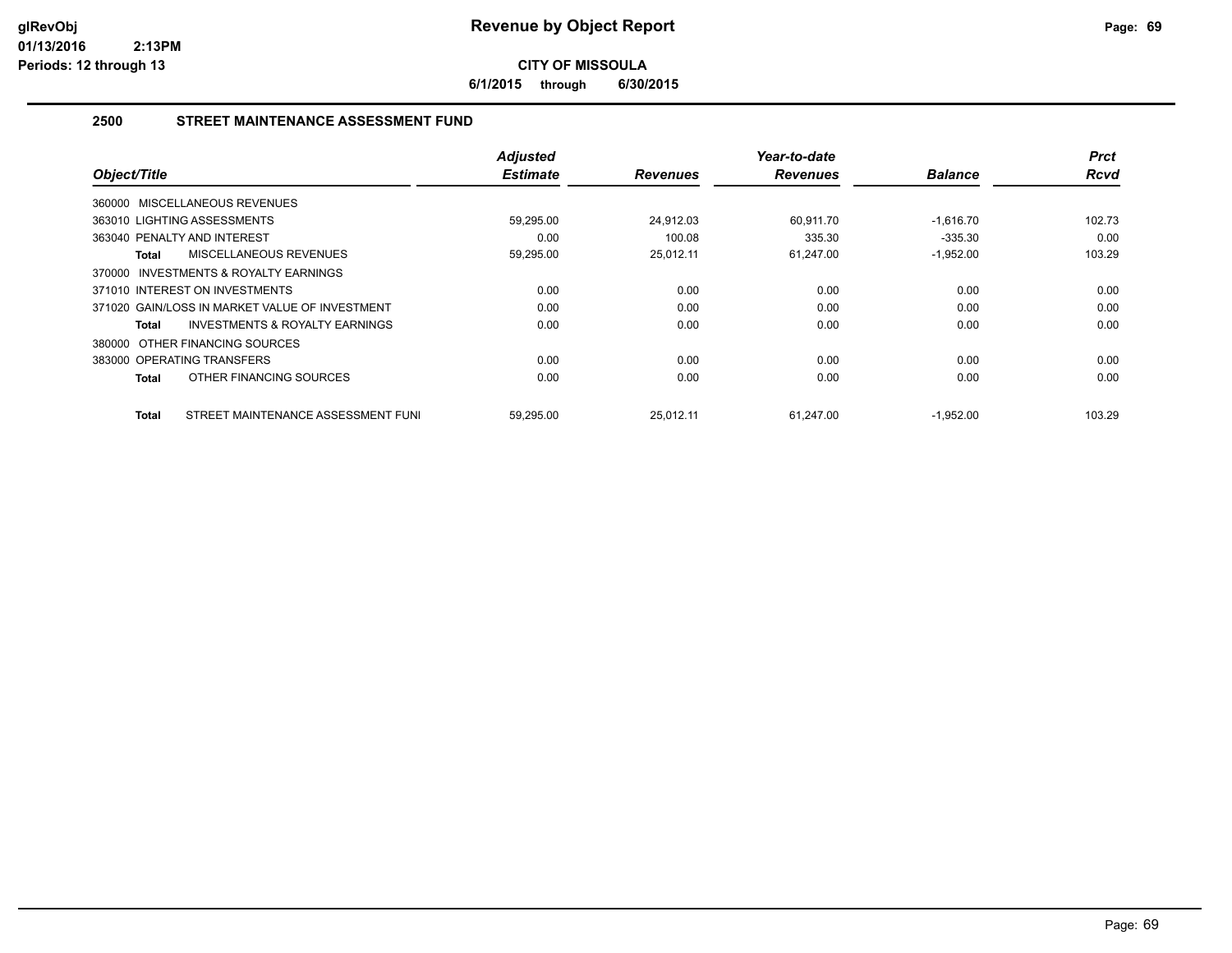**6/1/2015 through 6/30/2015**

# **2510 RUSSELL PARK MAINTENANCE ASSESSMENT FUND**

| 2510 | <b>RUSSELL PARK MAINTENANCE ASSESSMENT FUND</b> |  |
|------|-------------------------------------------------|--|
|      |                                                 |  |

|                                                     | <b>Adjusted</b> |                 | Year-to-date    |                | <b>Prct</b> |
|-----------------------------------------------------|-----------------|-----------------|-----------------|----------------|-------------|
| Object/Title                                        | <b>Estimate</b> | <b>Revenues</b> | <b>Revenues</b> | <b>Balance</b> | Rcvd        |
| 360000 MISCELLANEOUS REVENUES                       |                 |                 |                 |                |             |
| 360010 MISCELLANEOUS                                | 0.00            | 0.00            | 0.00            | 0.00           | 0.00        |
| 363010 LIGHTING ASSESSMENTS                         | 0.00            | 0.00            | 0.00            | 0.00           | 0.00        |
| 363020 PROPERTY ASSESSMENTS                         | 0.00            | 0.00            | 0.00            | 0.00           | 0.00        |
| 363040 PENALTY AND INTEREST                         | 0.00            | 0.00            | 0.00            | 0.00           | 0.00        |
| <b>MISCELLANEOUS REVENUES</b><br>Total              | 0.00            | 0.00            | 0.00            | 0.00           | 0.00        |
| <b>INVESTMENTS &amp; ROYALTY EARNINGS</b><br>370000 |                 |                 |                 |                |             |
| 371010 INTEREST ON INVESTMENTS                      | 0.00            | 0.00            | 0.00            | 0.00           | 0.00        |
| 371020 GAIN/LOSS IN MARKET VALUE OF INVESTMENTS     | 0.00            | 0.00            | 0.00            | 0.00           | 0.00        |
| <b>INVESTMENTS &amp; ROYALTY EARNINGS</b><br>Total  | 0.00            | 0.00            | 0.00            | 0.00           | 0.00        |
| OTHER FINANCING SOURCES<br>380000                   |                 |                 |                 |                |             |
| 383000 OPERATING TRANSFERS                          | 0.00            | 0.00            | 0.00            | 0.00           | 0.00        |
| OTHER FINANCING SOURCES<br>Total                    | 0.00            | 0.00            | 0.00            | 0.00           | 0.00        |
|                                                     |                 |                 |                 |                |             |
| RUSSELL PARK MAINTENANCE ASSESSMEN<br><b>Total</b>  | 0.00            | 0.00            | 0.00            | 0.00           | 0.00        |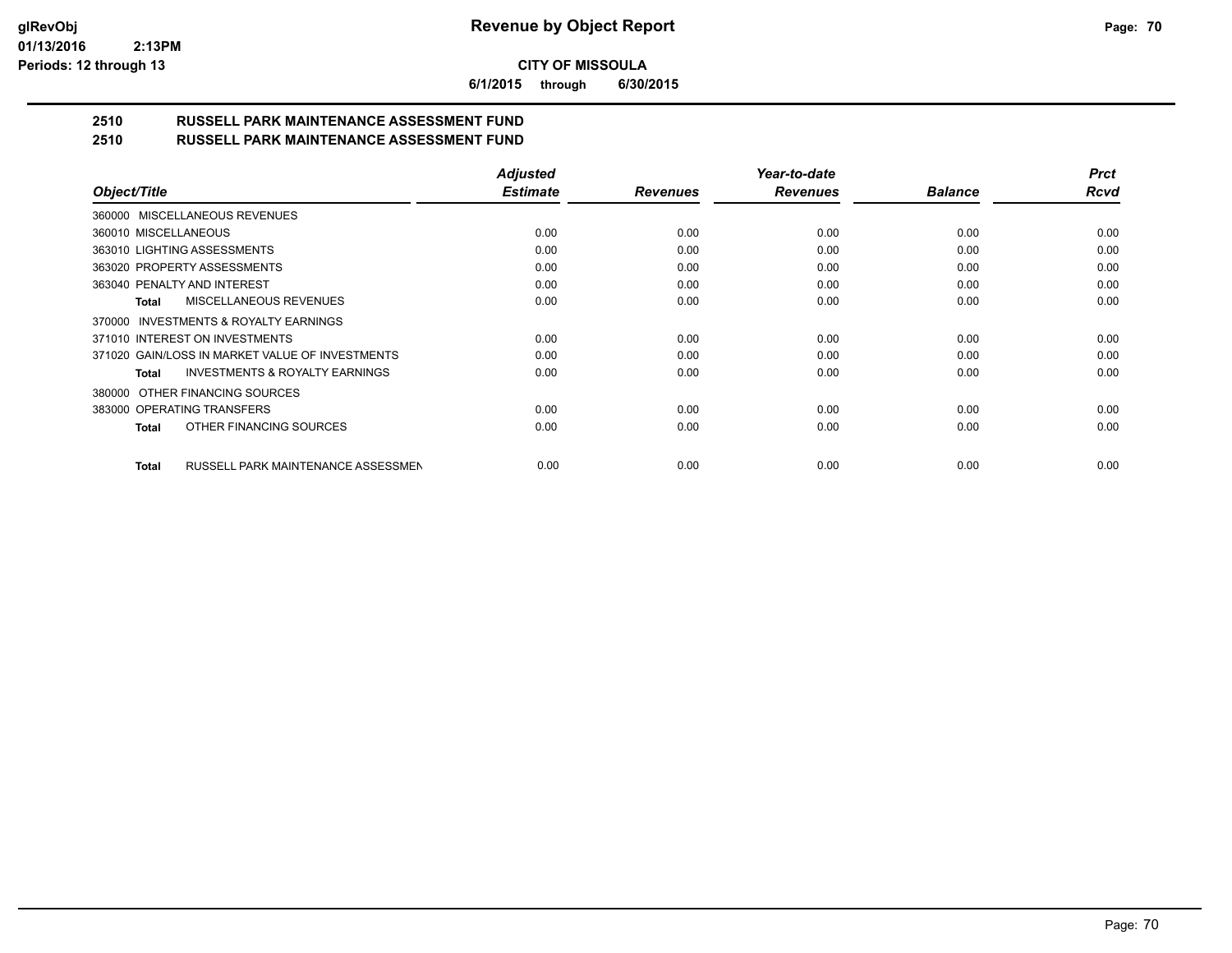**6/1/2015 through 6/30/2015**

#### **2510 RUSSELL PARK MAINTENANCE ASSESSMENT FUND**

| Object/Title                                              | <b>Adjusted</b><br><b>Estimate</b> | <b>Revenues</b> | Year-to-date<br><b>Revenues</b> | <b>Balance</b> | <b>Prct</b><br><b>Rcvd</b> |
|-----------------------------------------------------------|------------------------------------|-----------------|---------------------------------|----------------|----------------------------|
| 360000 MISCELLANEOUS REVENUES                             |                                    |                 |                                 |                |                            |
| 360010 MISCELLANEOUS                                      | 0.00                               | 0.00            | 0.00                            | 0.00           | 0.00                       |
| 363010 LIGHTING ASSESSMENTS                               | 0.00                               | 0.00            | 0.00                            | 0.00           | 0.00                       |
| 363020 PROPERTY ASSESSMENTS                               | 0.00                               | 0.00            | 0.00                            | 0.00           | 0.00                       |
| 363040 PENALTY AND INTEREST                               | 0.00                               | 0.00            | 0.00                            | 0.00           | 0.00                       |
| MISCELLANEOUS REVENUES<br><b>Total</b>                    | 0.00                               | 0.00            | 0.00                            | 0.00           | 0.00                       |
| INVESTMENTS & ROYALTY EARNINGS<br>370000                  |                                    |                 |                                 |                |                            |
| 371010 INTEREST ON INVESTMENTS                            | 0.00                               | 0.00            | 0.00                            | 0.00           | 0.00                       |
| 371020 GAIN/LOSS IN MARKET VALUE OF INVESTMENT            | 0.00                               | 0.00            | 0.00                            | 0.00           | 0.00                       |
| <b>INVESTMENTS &amp; ROYALTY EARNINGS</b><br><b>Total</b> | 0.00                               | 0.00            | 0.00                            | 0.00           | 0.00                       |
| 380000 OTHER FINANCING SOURCES                            |                                    |                 |                                 |                |                            |
| 383000 OPERATING TRANSFERS                                | 0.00                               | 0.00            | 0.00                            | 0.00           | 0.00                       |
| OTHER FINANCING SOURCES<br><b>Total</b>                   | 0.00                               | 0.00            | 0.00                            | 0.00           | 0.00                       |
|                                                           |                                    |                 |                                 |                |                            |
| <b>RUSSELL PARK MAINTENANCE ASSESSMEN</b><br><b>Total</b> | 0.00                               | 0.00            | 0.00                            | 0.00           | 0.00                       |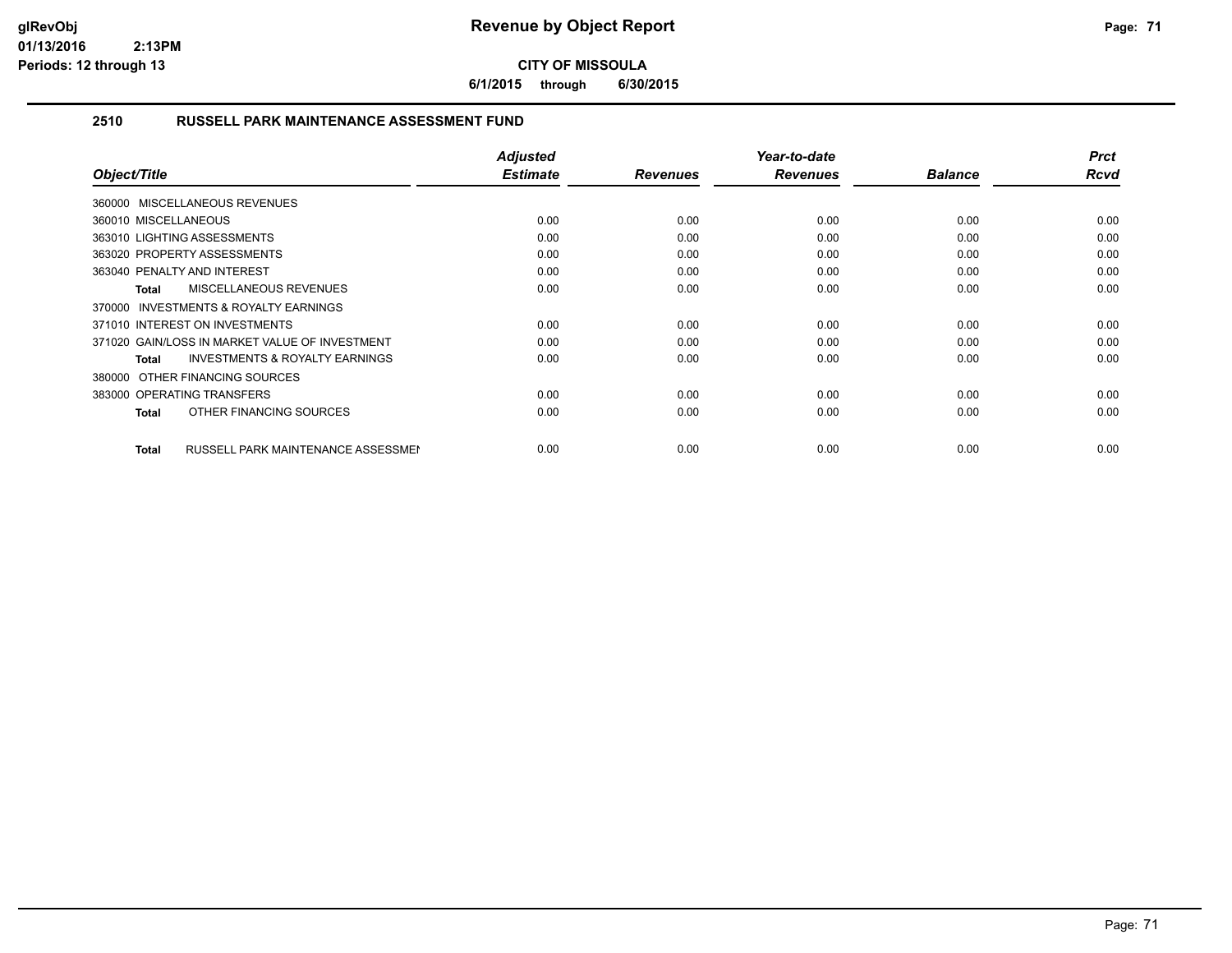**6/1/2015 through 6/30/2015**

# **2511 WILLOWWOOD PARK MAINTENANCE ASSESSMENT F**

**2511 WILLOWWOOD PARK MAINTENANCE ASSESSMENT F**

| Object/Title                                       | <b>Adjusted</b> |                 | Year-to-date    |                | Prct |
|----------------------------------------------------|-----------------|-----------------|-----------------|----------------|------|
|                                                    | <b>Estimate</b> | <b>Revenues</b> | <b>Revenues</b> | <b>Balance</b> | Rcvd |
| 360000 MISCELLANEOUS REVENUES                      |                 |                 |                 |                |      |
| 360010 MISCELLANEOUS                               | 0.00            | 0.00            | 0.00            | 0.00           | 0.00 |
| 363010 LIGHTING ASSESSMENTS                        | 0.00            | 0.00            | 0.00            | 0.00           | 0.00 |
| 363020 PROPERTY ASSESSMENTS                        | 0.00            | 0.00            | 0.00            | 0.00           | 0.00 |
| 363040 PENALTY AND INTEREST                        | 0.00            | 0.00            | 0.00            | 0.00           | 0.00 |
| MISCELLANEOUS REVENUES<br>Total                    | 0.00            | 0.00            | 0.00            | 0.00           | 0.00 |
| 370000 INVESTMENTS & ROYALTY EARNINGS              |                 |                 |                 |                |      |
| 371010 INTEREST ON INVESTMENTS                     | 0.00            | 0.00            | 0.00            | 0.00           | 0.00 |
| 371020 GAIN/LOSS IN MARKET VALUE OF INVESTMENTS    | 0.00            | 0.00            | 0.00            | 0.00           | 0.00 |
| <b>INVESTMENTS &amp; ROYALTY EARNINGS</b><br>Total | 0.00            | 0.00            | 0.00            | 0.00           | 0.00 |
| WILLOWWOOD PARK MAINTENANCE ASSES<br><b>Total</b>  | 0.00            | 0.00            | 0.00            | 0.00           | 0.00 |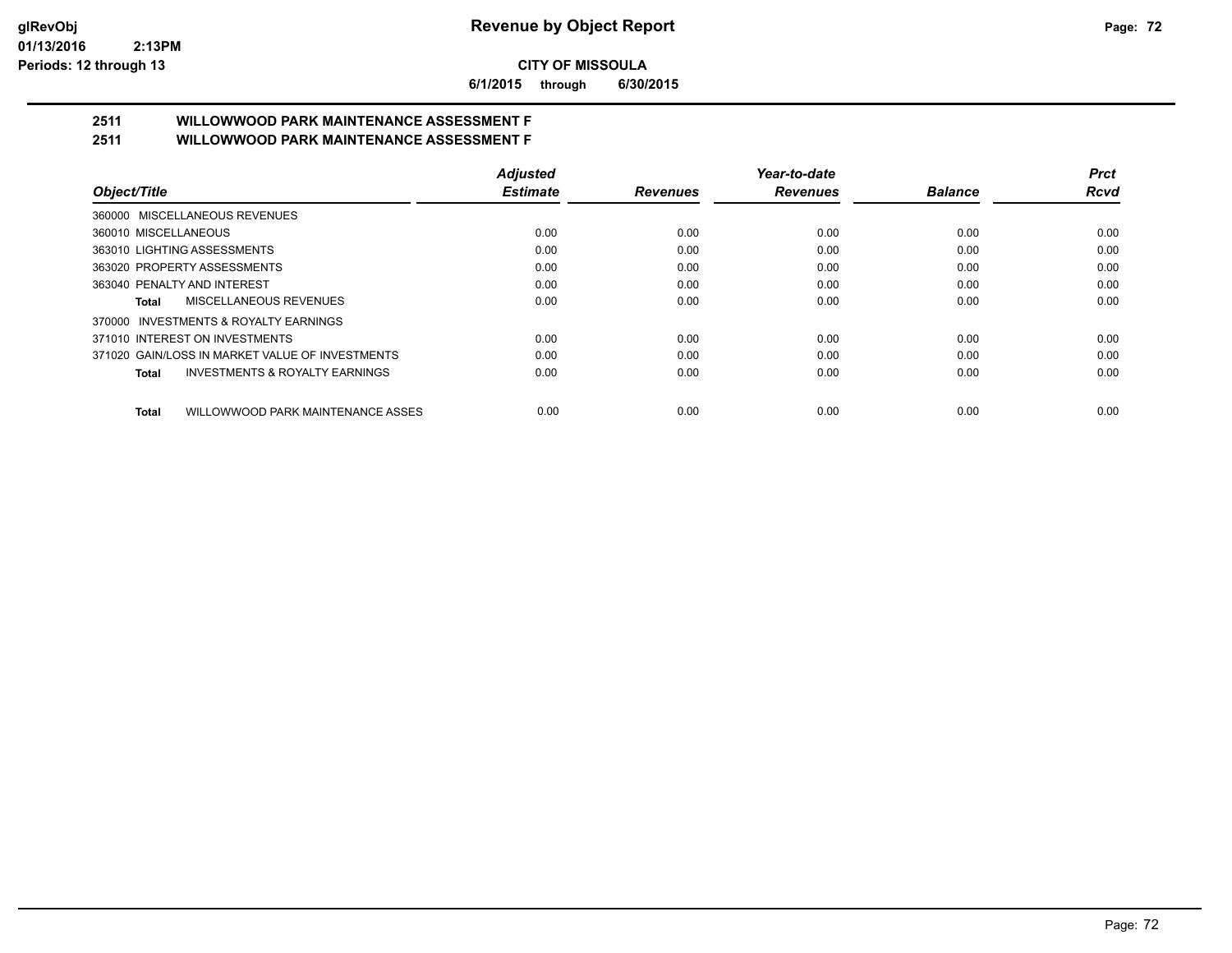**6/1/2015 through 6/30/2015**

### **2511 WILLOWWOOD PARK MAINTENANCE ASSESSMENT F**

|                                                | <b>Adjusted</b> |                 | Year-to-date    |                | <b>Prct</b> |
|------------------------------------------------|-----------------|-----------------|-----------------|----------------|-------------|
| Object/Title                                   | <b>Estimate</b> | <b>Revenues</b> | <b>Revenues</b> | <b>Balance</b> | <b>Rcvd</b> |
| 360000 MISCELLANEOUS REVENUES                  |                 |                 |                 |                |             |
| 360010 MISCELLANEOUS                           | 0.00            | 0.00            | 0.00            | 0.00           | 0.00        |
| 363010 LIGHTING ASSESSMENTS                    | 0.00            | 0.00            | 0.00            | 0.00           | 0.00        |
| 363020 PROPERTY ASSESSMENTS                    | 0.00            | 0.00            | 0.00            | 0.00           | 0.00        |
| 363040 PENALTY AND INTEREST                    | 0.00            | 0.00            | 0.00            | 0.00           | 0.00        |
| MISCELLANEOUS REVENUES<br>Total                | 0.00            | 0.00            | 0.00            | 0.00           | 0.00        |
| 370000 INVESTMENTS & ROYALTY EARNINGS          |                 |                 |                 |                |             |
| 371010 INTEREST ON INVESTMENTS                 | 0.00            | 0.00            | 0.00            | 0.00           | 0.00        |
| 371020 GAIN/LOSS IN MARKET VALUE OF INVESTMENT | 0.00            | 0.00            | 0.00            | 0.00           | 0.00        |
| INVESTMENTS & ROYALTY EARNINGS<br>Total        | 0.00            | 0.00            | 0.00            | 0.00           | 0.00        |
| WILLOWWOOD PARK MAINTENANCE ASSES<br>Total     | 0.00            | 0.00            | 0.00            | 0.00           | 0.00        |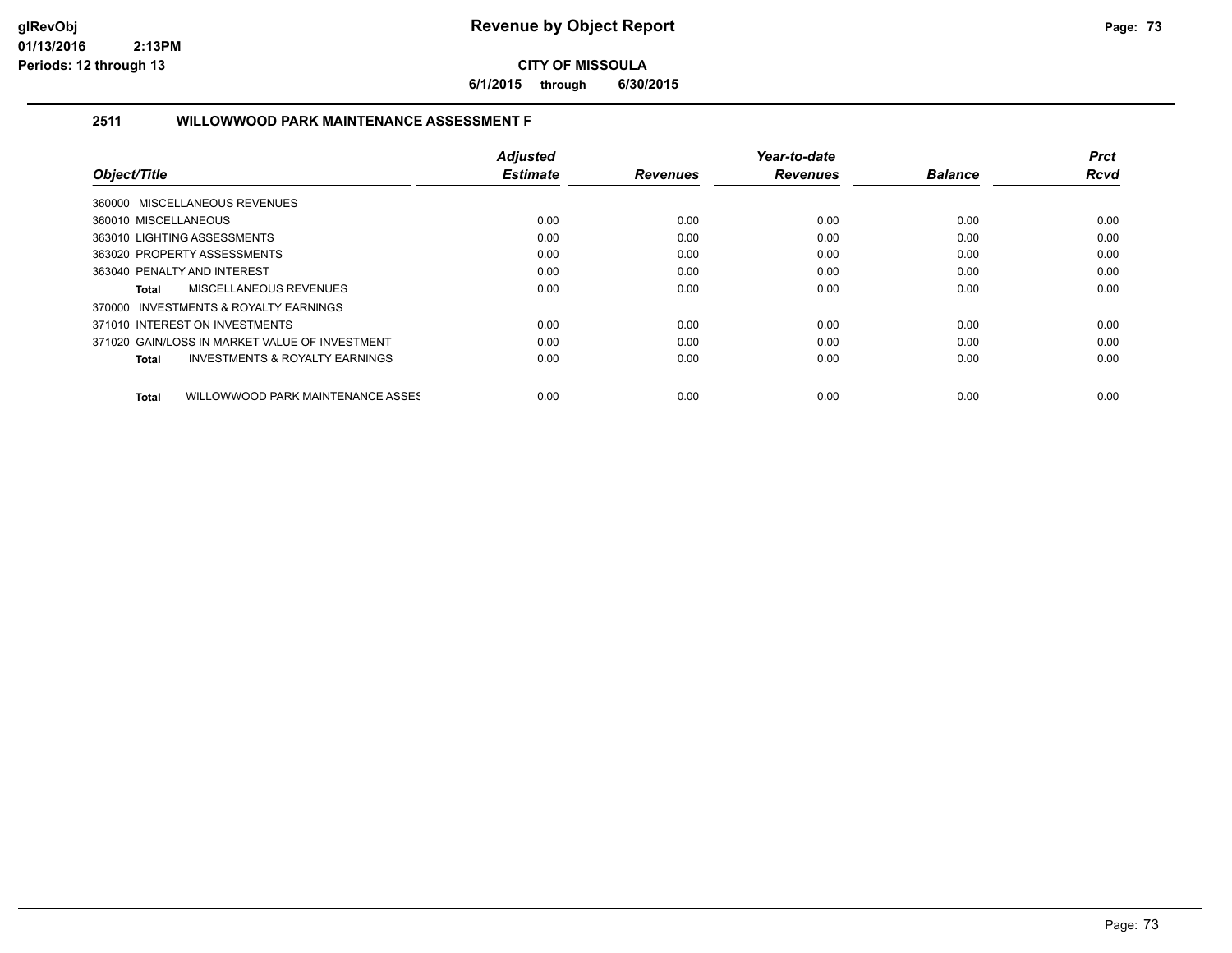**6/1/2015 through 6/30/2015**

**2512 ROAD DISTRICT #1**

**2512 ROAD DISTRICT #1**

|                                                     | <b>Adjusted</b> |                 | Year-to-date    |                | <b>Prct</b> |
|-----------------------------------------------------|-----------------|-----------------|-----------------|----------------|-------------|
| Object/Title                                        | <b>Estimate</b> | <b>Revenues</b> | <b>Revenues</b> | <b>Balance</b> | <b>Rcvd</b> |
| 330000 INTERGOVERNMENTAL REVENUES                   |                 |                 |                 |                |             |
| 336023 STATE CONTRIB. - PERS                        | 0.00            | 0.00            | 0.00            | 0.00           | 0.00        |
| INTERGOVERNMENTAL REVENUES<br>Total                 | 0.00            | 0.00            | 0.00            | 0.00           | 0.00        |
| 360000 MISCELLANEOUS REVENUES                       |                 |                 |                 |                |             |
| 363020 PROPERTY ASSESSMENTS                         | 1,272,302.00    | 564,547.83      | 1,277,894.86    | $-5,592.86$    | 100.44      |
| 363040 PENALTY AND INTEREST                         | 0.00            | 2.003.62        | 3,062.98        | $-3,062.98$    | 0.00        |
| <b>MISCELLANEOUS REVENUES</b><br>Total              | 1,272,302.00    | 566,551.45      | 1,280,957.84    | $-8,655.84$    | 100.68      |
| <b>INVESTMENTS &amp; ROYALTY EARNINGS</b><br>370000 |                 |                 |                 |                |             |
| 371010 INTEREST ON INVESTMENTS                      | 0.00            | 409.06          | 409.06          | $-409.06$      | 0.00        |
| <b>INVESTMENTS &amp; ROYALTY EARNINGS</b><br>Total  | 0.00            | 409.06          | 409.06          | $-409.06$      | 0.00        |
| OTHER FINANCING SOURCES<br>380000                   |                 |                 |                 |                |             |
| 381090 PROCEEDS FROM CAPITAL LEASE                  | 820.841.00      | 0.00            | 820,841.00      | 0.00           | 100.00      |
| 383000 OPERATING TRANSFERS                          | 0.00            | 12,900.27       | 12,900.27       | $-12,900.27$   | 0.00        |
| OTHER FINANCING SOURCES<br>Total                    | 820,841.00      | 12,900.27       | 833,741.27      | $-12,900.27$   | 101.57      |
| <b>ROAD DISTRICT #1</b><br><b>Total</b>             | 2,093,143.00    | 579,860.78      | 2,115,108.17    | $-21,965.17$   | 101.05      |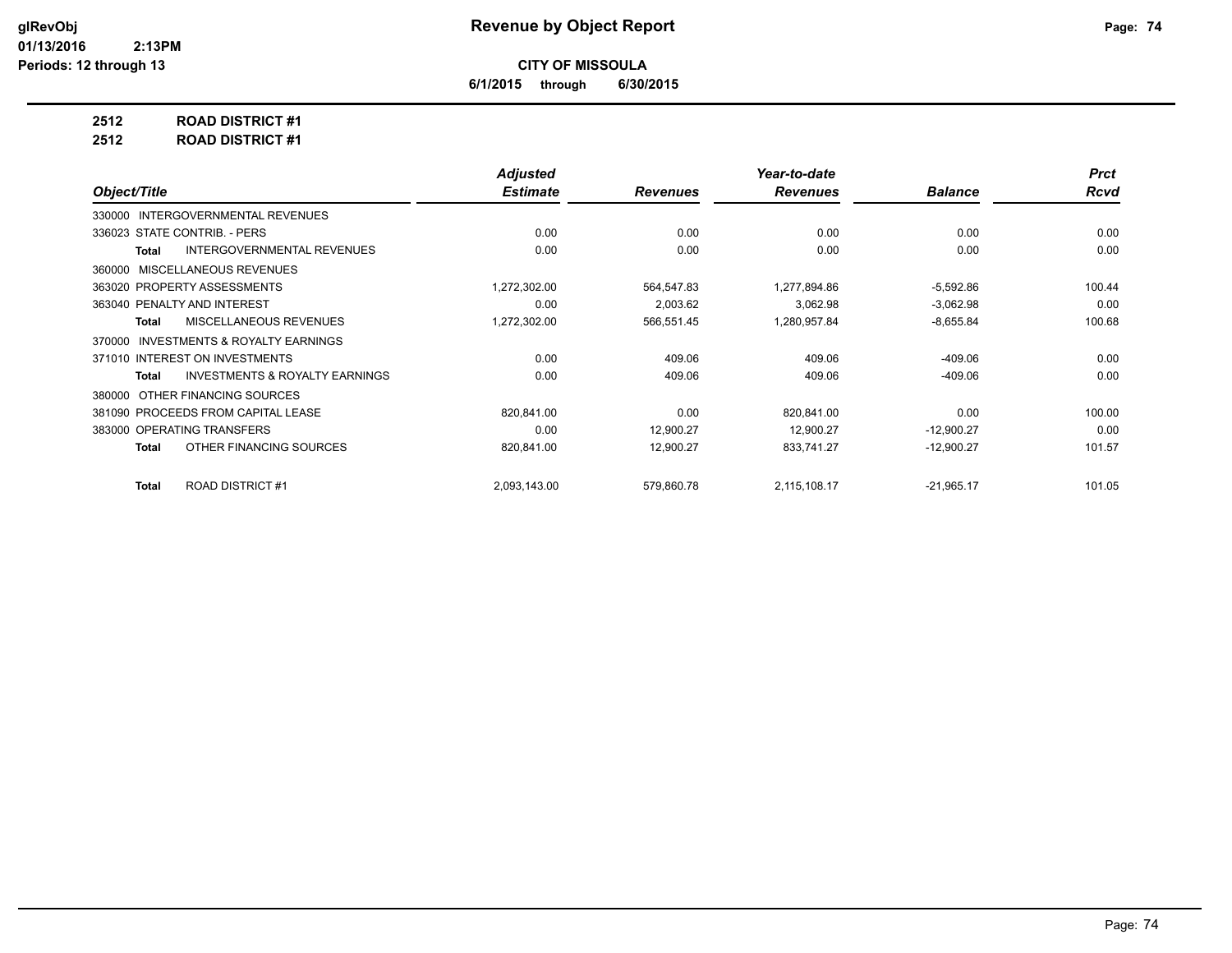**6/1/2015 through 6/30/2015**

### **2512 ROAD DISTRICT #1**

|                                                           | <b>Adjusted</b> |                 | Year-to-date    |                | <b>Prct</b> |
|-----------------------------------------------------------|-----------------|-----------------|-----------------|----------------|-------------|
| Object/Title                                              | <b>Estimate</b> | <b>Revenues</b> | <b>Revenues</b> | <b>Balance</b> | <b>Rcvd</b> |
| 330000 INTERGOVERNMENTAL REVENUES                         |                 |                 |                 |                |             |
| 336023 STATE CONTRIB. - PERS                              | 0.00            | 0.00            | 0.00            | 0.00           | 0.00        |
| <b>INTERGOVERNMENTAL REVENUES</b><br><b>Total</b>         | 0.00            | 0.00            | 0.00            | 0.00           | 0.00        |
| 360000 MISCELLANEOUS REVENUES                             |                 |                 |                 |                |             |
| 363020 PROPERTY ASSESSMENTS                               | 1,272,302.00    | 564,547.83      | 1,277,894.86    | $-5,592.86$    | 100.44      |
| 363040 PENALTY AND INTEREST                               | 0.00            | 2,003.62        | 3.062.98        | $-3,062.98$    | 0.00        |
| <b>MISCELLANEOUS REVENUES</b><br><b>Total</b>             | 1,272,302.00    | 566,551.45      | 1,280,957.84    | $-8,655.84$    | 100.68      |
| <b>INVESTMENTS &amp; ROYALTY EARNINGS</b><br>370000       |                 |                 |                 |                |             |
| 371010 INTEREST ON INVESTMENTS                            | 0.00            | 409.06          | 409.06          | $-409.06$      | 0.00        |
| <b>INVESTMENTS &amp; ROYALTY EARNINGS</b><br><b>Total</b> | 0.00            | 409.06          | 409.06          | -409.06        | 0.00        |
| OTHER FINANCING SOURCES<br>380000                         |                 |                 |                 |                |             |
| 381090 PROCEEDS FROM CAPITAL LEASE                        | 820.841.00      | 0.00            | 820,841.00      | 0.00           | 100.00      |
| 383000 OPERATING TRANSFERS                                | 0.00            | 12,900.27       | 12,900.27       | $-12,900.27$   | 0.00        |
| OTHER FINANCING SOURCES<br><b>Total</b>                   | 820,841.00      | 12,900.27       | 833,741.27      | $-12,900.27$   | 101.57      |
| <b>ROAD DISTRICT #1</b><br><b>Total</b>                   | 2,093,143.00    | 579,860.78      | 2,115,108.17    | $-21,965.17$   | 101.05      |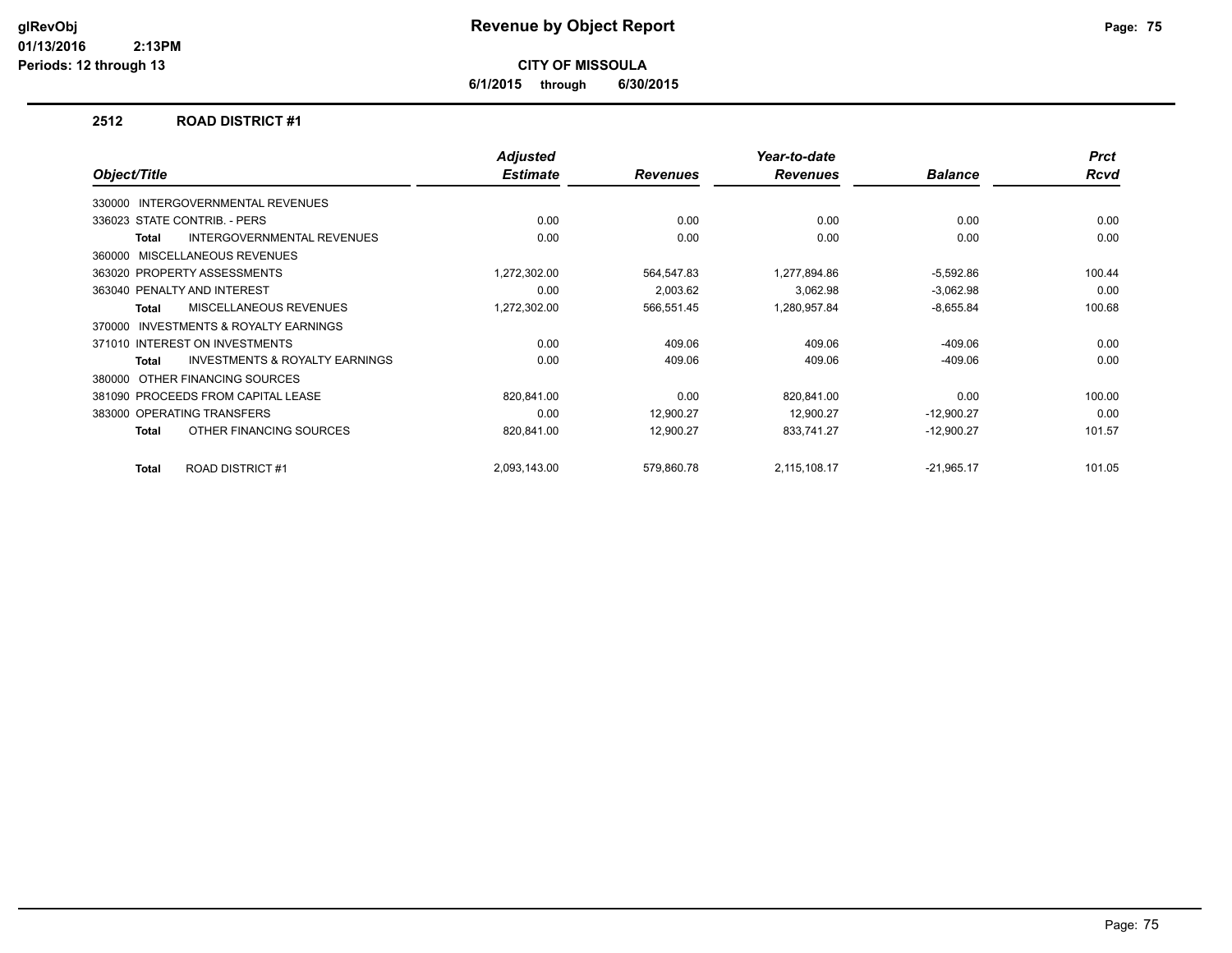**6/1/2015 through 6/30/2015**

**2513 PARK DISTRICT #1**

**2513 PARK DISTRICT #1**

|                                                    | <b>Adjusted</b> |                 | Year-to-date    |                | <b>Prct</b> |
|----------------------------------------------------|-----------------|-----------------|-----------------|----------------|-------------|
| Object/Title                                       | <b>Estimate</b> | <b>Revenues</b> | <b>Revenues</b> | <b>Balance</b> | <b>Rcvd</b> |
| 330000 INTERGOVERNMENTAL REVENUES                  |                 |                 |                 |                |             |
| 336023 STATE CONTRIB. - PERS                       | 0.00            | 20.17           | 64.44           | $-64.44$       | 0.00        |
| <b>INTERGOVERNMENTAL REVENUES</b><br>Total         | 0.00            | 20.17           | 64.44           | $-64.44$       | 0.00        |
| 360000 MISCELLANEOUS REVENUES                      |                 |                 |                 |                |             |
| 363020 PROPERTY ASSESSMENTS                        | 634.457.00      | 282,893.53      | 642,400.20      | $-7,943.20$    | 101.25      |
| 363040 PENALTY AND INTEREST                        | 0.00            | 1.008.16        | 1.651.01        | $-1,651.01$    | 0.00        |
| MISCELLANEOUS REVENUES<br>Total                    | 634,457.00      | 283,901.69      | 644,051.21      | $-9,594.21$    | 101.51      |
| 370000 INVESTMENTS & ROYALTY EARNINGS              |                 |                 |                 |                |             |
| 371010 INTEREST ON INVESTMENTS                     | 0.00            | 167.15          | 167.15          | $-167.15$      | 0.00        |
| <b>INVESTMENTS &amp; ROYALTY EARNINGS</b><br>Total | 0.00            | 167.15          | 167.15          | $-167.15$      | 0.00        |
| 380000 OTHER FINANCING SOURCES                     |                 |                 |                 |                |             |
| 381090 PROCEEDS FROM CAPITAL LEASE                 | 216,209.00      | 0.00            | 216,209.00      | 0.00           | 100.00      |
| OTHER FINANCING SOURCES<br>Total                   | 216,209.00      | 0.00            | 216,209.00      | 0.00           | 100.00      |
| <b>PARK DISTRICT #1</b><br><b>Total</b>            | 850,666.00      | 284,089.01      | 860,491.80      | $-9,825.80$    | 101.16      |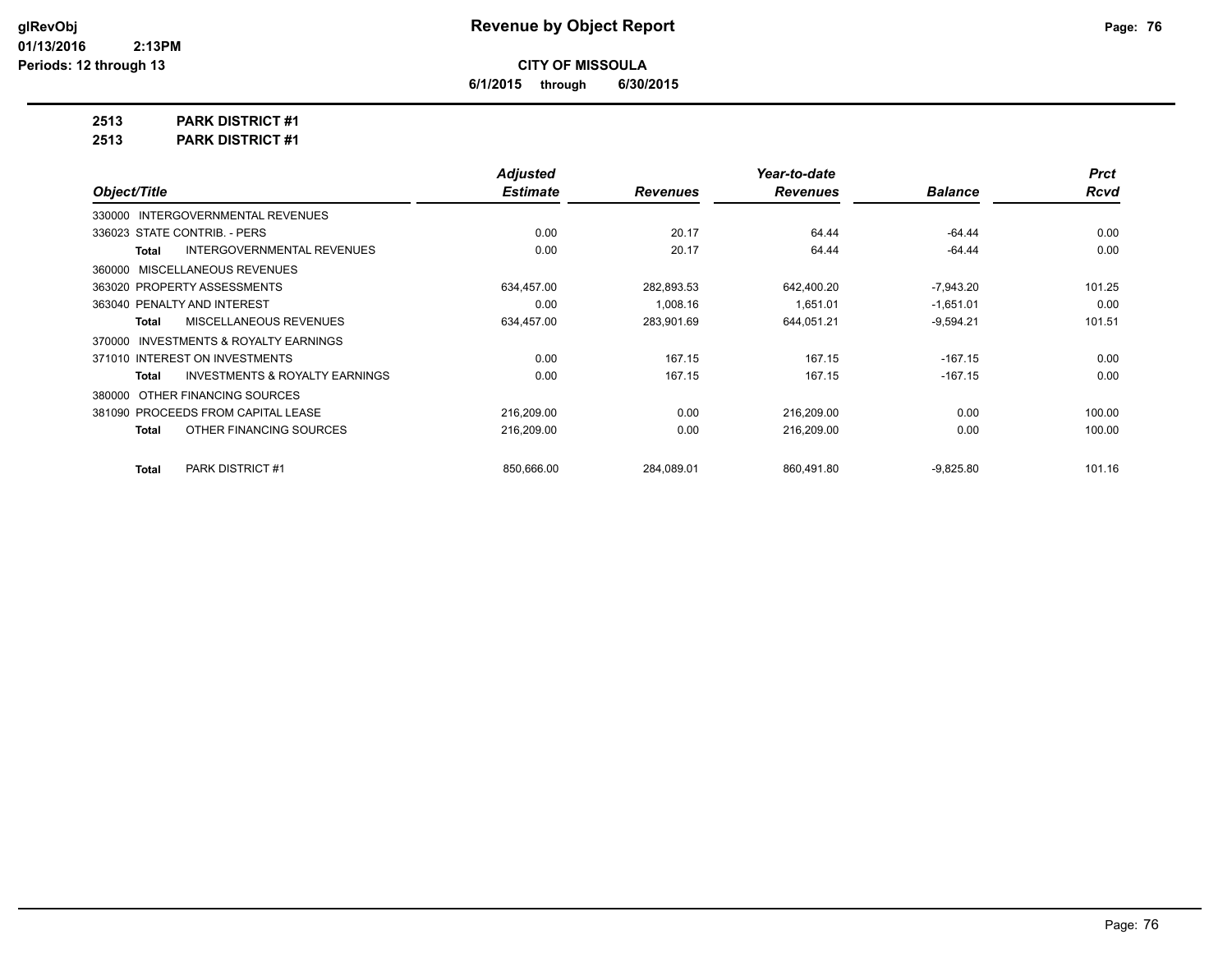**6/1/2015 through 6/30/2015**

### **2513 PARK DISTRICT #1**

|              |                                           | <b>Adjusted</b> |                 | Year-to-date    |                | <b>Prct</b> |
|--------------|-------------------------------------------|-----------------|-----------------|-----------------|----------------|-------------|
| Object/Title |                                           | <b>Estimate</b> | <b>Revenues</b> | <b>Revenues</b> | <b>Balance</b> | <b>Rcvd</b> |
|              | 330000 INTERGOVERNMENTAL REVENUES         |                 |                 |                 |                |             |
|              | 336023 STATE CONTRIB. - PERS              | 0.00            | 20.17           | 64.44           | $-64.44$       | 0.00        |
| Total        | <b>INTERGOVERNMENTAL REVENUES</b>         | 0.00            | 20.17           | 64.44           | $-64.44$       | 0.00        |
|              | 360000 MISCELLANEOUS REVENUES             |                 |                 |                 |                |             |
|              | 363020 PROPERTY ASSESSMENTS               | 634,457.00      | 282,893.53      | 642,400.20      | $-7,943.20$    | 101.25      |
|              | 363040 PENALTY AND INTEREST               | 0.00            | 1.008.16        | 1.651.01        | $-1,651.01$    | 0.00        |
| Total        | MISCELLANEOUS REVENUES                    | 634,457.00      | 283,901.69      | 644,051.21      | $-9,594.21$    | 101.51      |
|              | 370000 INVESTMENTS & ROYALTY EARNINGS     |                 |                 |                 |                |             |
|              | 371010 INTEREST ON INVESTMENTS            | 0.00            | 167.15          | 167.15          | $-167.15$      | 0.00        |
| Total        | <b>INVESTMENTS &amp; ROYALTY EARNINGS</b> | 0.00            | 167.15          | 167.15          | $-167.15$      | 0.00        |
|              | 380000 OTHER FINANCING SOURCES            |                 |                 |                 |                |             |
|              | 381090 PROCEEDS FROM CAPITAL LEASE        | 216,209.00      | 0.00            | 216,209.00      | 0.00           | 100.00      |
| Total        | OTHER FINANCING SOURCES                   | 216,209.00      | 0.00            | 216,209.00      | 0.00           | 100.00      |
| Total        | PARK DISTRICT #1                          | 850,666.00      | 284,089.01      | 860,491.80      | $-9,825.80$    | 101.16      |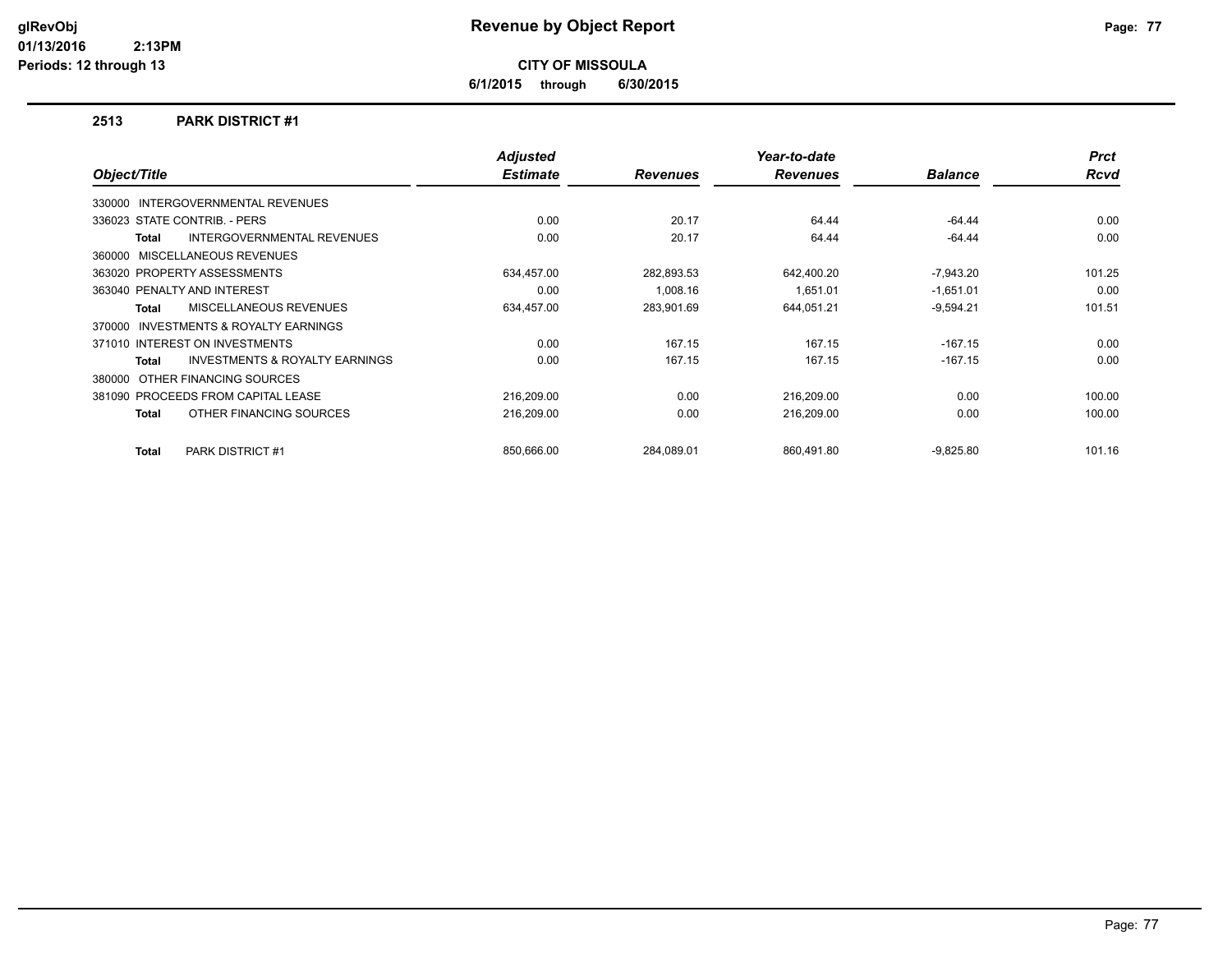**6/1/2015 through 6/30/2015**

# **2820 STATE GAS TAX FUND**

**2820 STATE GAS TAX FUND**

|                                                   | <b>Adjusted</b> |                 | Year-to-date    |                | <b>Prct</b> |
|---------------------------------------------------|-----------------|-----------------|-----------------|----------------|-------------|
| Object/Title                                      | <b>Estimate</b> | <b>Revenues</b> | <b>Revenues</b> | <b>Balance</b> | Rcvd        |
| 330000 INTERGOVERNMENTAL REVENUES                 |                 |                 |                 |                |             |
| 331052 MDT CMAQ STRIPING GRANT                    | 0.00            | 0.00            | 0.00            | 0.00           | 0.00        |
| 334040 GAS TAX APPORTIONMENT                      | 982.213.00      | 89.963.30       | 1.079.559.65    | $-97.346.65$   | 109.91      |
| <b>INTERGOVERNMENTAL REVENUES</b><br><b>Total</b> | 982.213.00      | 89.963.30       | 1.079.559.65    | $-97.346.65$   | 109.91      |
| 380000 OTHER FINANCING SOURCES                    |                 |                 |                 |                |             |
| 383000 OPERATING TRANSFERS                        | 0.00            | 0.00            | 0.00            | 0.00           | 0.00        |
| OTHER FINANCING SOURCES<br><b>Total</b>           | 0.00            | 0.00            | 0.00            | 0.00           | 0.00        |
| STATE GAS TAX FUND<br><b>Total</b>                | 982.213.00      | 89.963.30       | 1.079.559.65    | $-97.346.65$   | 109.91      |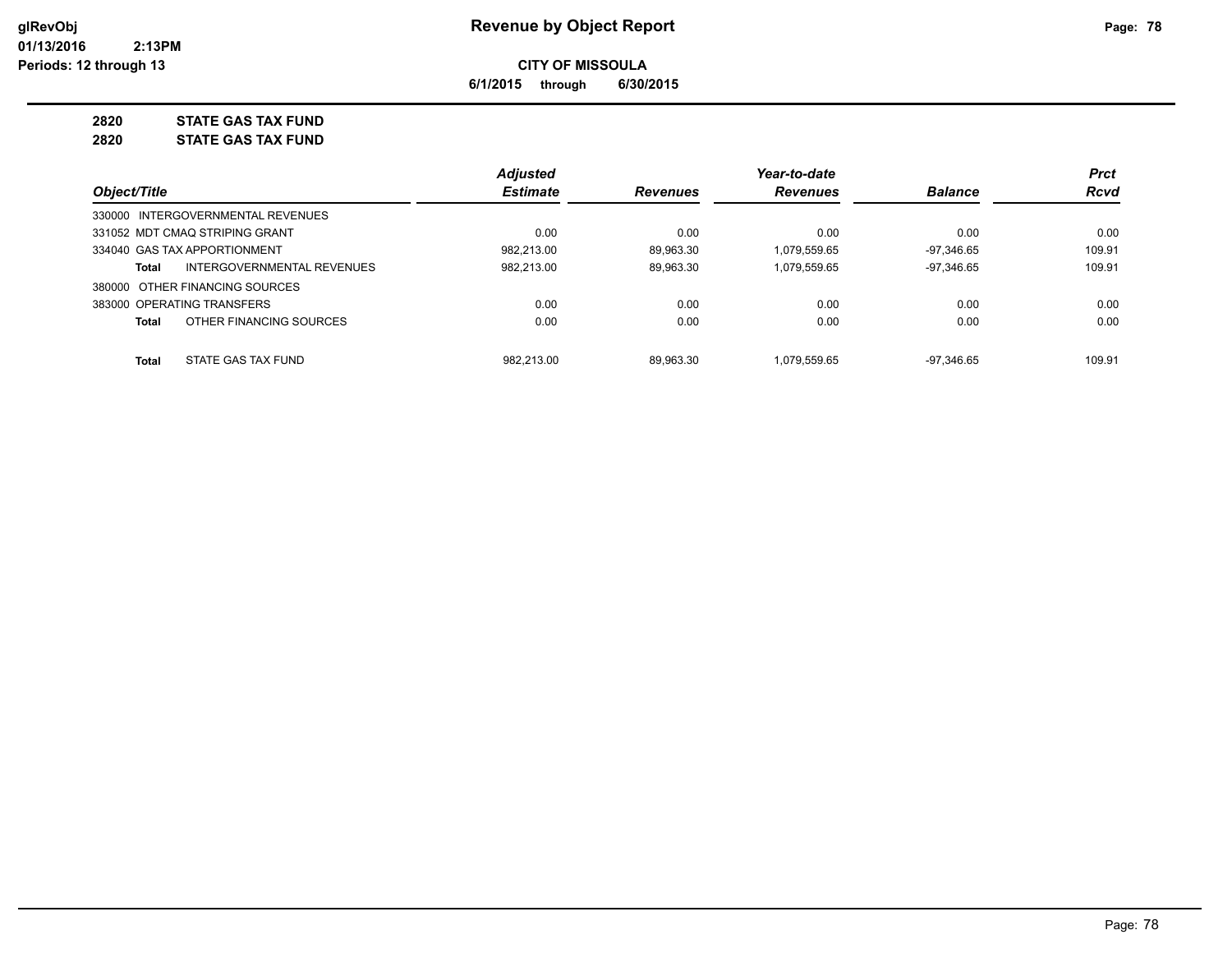**6/1/2015 through 6/30/2015**

### **2820 STATE GAS TAX FUND**

|              |                                   | <b>Adjusted</b> |                 | Year-to-date    |                | <b>Prct</b> |
|--------------|-----------------------------------|-----------------|-----------------|-----------------|----------------|-------------|
| Object/Title |                                   | <b>Estimate</b> | <b>Revenues</b> | <b>Revenues</b> | <b>Balance</b> | <b>Rcvd</b> |
|              | 330000 INTERGOVERNMENTAL REVENUES |                 |                 |                 |                |             |
|              | 331052 MDT CMAQ STRIPING GRANT    | 0.00            | 0.00            | 0.00            | 0.00           | 0.00        |
|              | 334040 GAS TAX APPORTIONMENT      | 982.213.00      | 89.963.30       | 1.079.559.65    | $-97.346.65$   | 109.91      |
| Total        | INTERGOVERNMENTAL REVENUES        | 982,213.00      | 89,963.30       | 1,079,559.65    | $-97,346.65$   | 109.91      |
|              | 380000 OTHER FINANCING SOURCES    |                 |                 |                 |                |             |
|              | 383000 OPERATING TRANSFERS        | 0.00            | 0.00            | 0.00            | 0.00           | 0.00        |
| Total        | OTHER FINANCING SOURCES           | 0.00            | 0.00            | 0.00            | 0.00           | 0.00        |
| <b>Total</b> | STATE GAS TAX FUND                | 982.213.00      | 89.963.30       | 1.079.559.65    | $-97.346.65$   | 109.91      |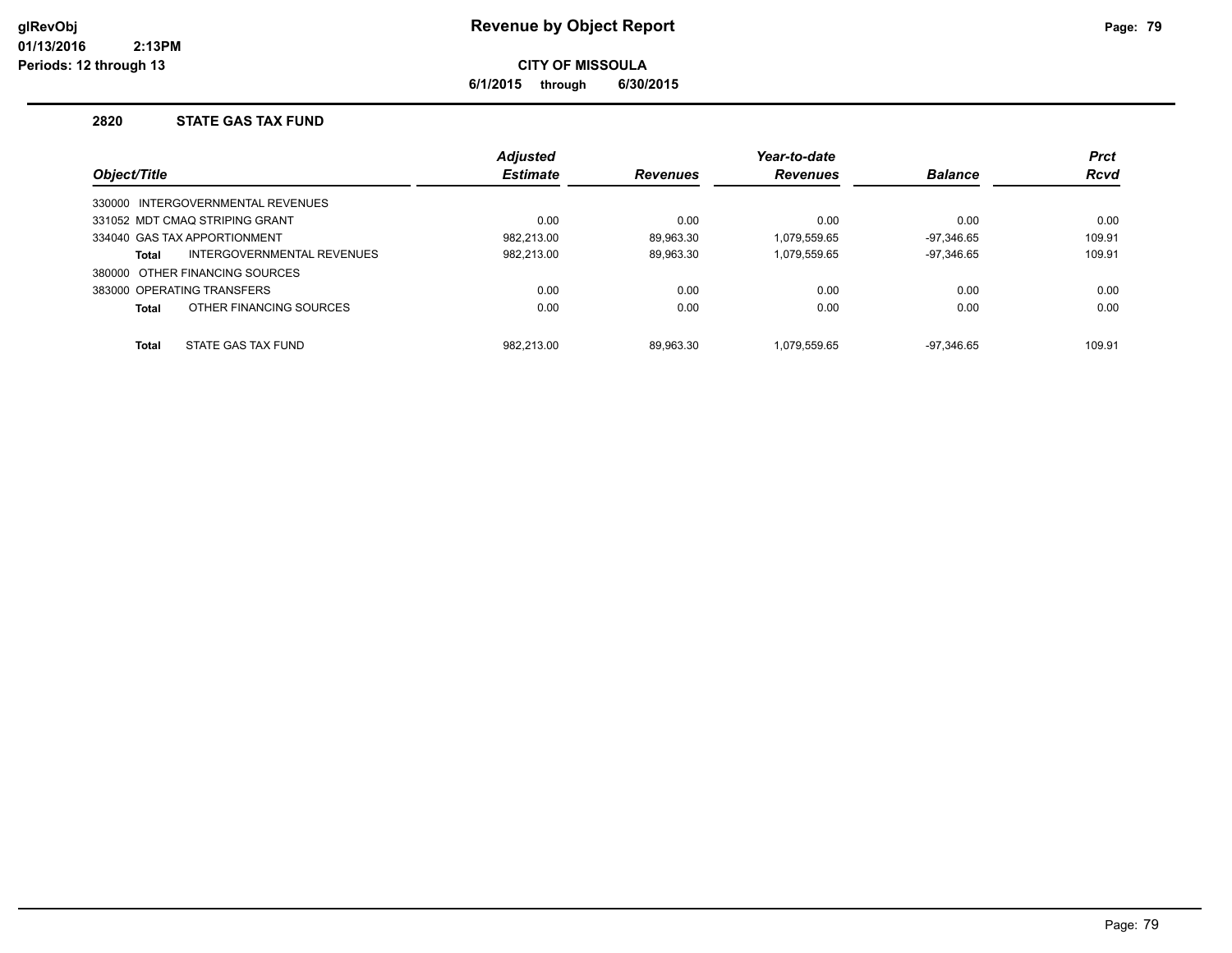**6/1/2015 through 6/30/2015**

### **2917 CRIME VICTIM SURCHARGE**

**2917 CRIME VICTIM SURCHARGE**

|                                                           | <b>Adjusted</b> |                 | Year-to-date    |                | <b>Prct</b> |
|-----------------------------------------------------------|-----------------|-----------------|-----------------|----------------|-------------|
| Object/Title                                              | <b>Estimate</b> | <b>Revenues</b> | <b>Revenues</b> | <b>Balance</b> | Rcvd        |
| 350000 FINES & FORFEITURES                                |                 |                 |                 |                |             |
| 351032 SURCHARGE ON FINES                                 | 0.00            | $-8.673.22$     | 0.00            | 0.00           | 0.00        |
| <b>FINES &amp; FORFEITURES</b><br>Total                   | 0.00            | $-8.673.22$     | 0.00            | 0.00           | 0.00        |
| 370000 INVESTMENTS & ROYALTY EARNINGS                     |                 |                 |                 |                |             |
| 371010 INTEREST ON INVESTMENTS                            | 0.00            | 4.18            | 4.18            | $-4.18$        | 0.00        |
| 371020 GAIN/LOSS IN MARKET VALUE OF INVESTMENTS           | 0.00            | 0.00            | 0.00            | 0.00           | 0.00        |
| <b>INVESTMENTS &amp; ROYALTY EARNINGS</b><br><b>Total</b> | 0.00            | 4.18            | 4.18            | $-4.18$        | 0.00        |
| <b>CRIME VICTIM SURCHARGE</b><br><b>Total</b>             | 0.00            | $-8.669.04$     | 4.18            | $-4.18$        | 0.00        |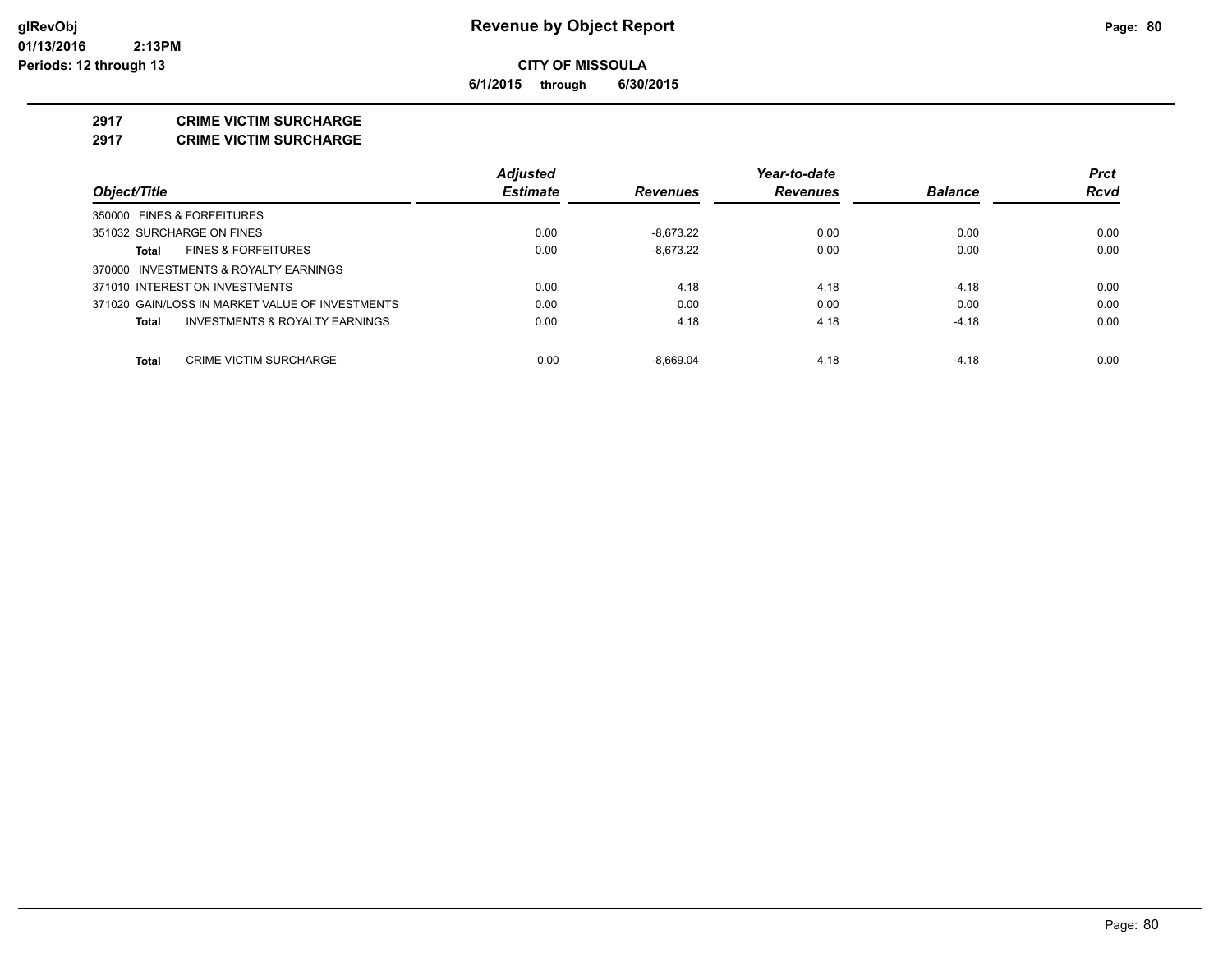**6/1/2015 through 6/30/2015**

### **2917 CRIME VICTIM SURCHARGE**

|                                                    | <b>Adjusted</b> |                 | Year-to-date    |                | <b>Prct</b> |
|----------------------------------------------------|-----------------|-----------------|-----------------|----------------|-------------|
| Object/Title                                       | <b>Estimate</b> | <b>Revenues</b> | <b>Revenues</b> | <b>Balance</b> | <b>Rcvd</b> |
| 350000 FINES & FORFEITURES                         |                 |                 |                 |                |             |
| 351032 SURCHARGE ON FINES                          | 0.00            | $-8.673.22$     | 0.00            | 0.00           | 0.00        |
| <b>FINES &amp; FORFEITURES</b><br>Total            | 0.00            | $-8.673.22$     | 0.00            | 0.00           | 0.00        |
| 370000 INVESTMENTS & ROYALTY EARNINGS              |                 |                 |                 |                |             |
| 371010 INTEREST ON INVESTMENTS                     | 0.00            | 4.18            | 4.18            | $-4.18$        | 0.00        |
| 371020 GAIN/LOSS IN MARKET VALUE OF INVESTMENT     | 0.00            | 0.00            | 0.00            | 0.00           | 0.00        |
| <b>INVESTMENTS &amp; ROYALTY EARNINGS</b><br>Total | 0.00            | 4.18            | 4.18            | $-4.18$        | 0.00        |
| <b>Total</b><br><b>CRIME VICTIM SURCHARGE</b>      | 0.00            | $-8.669.04$     | 4.18            | $-4.18$        | 0.00        |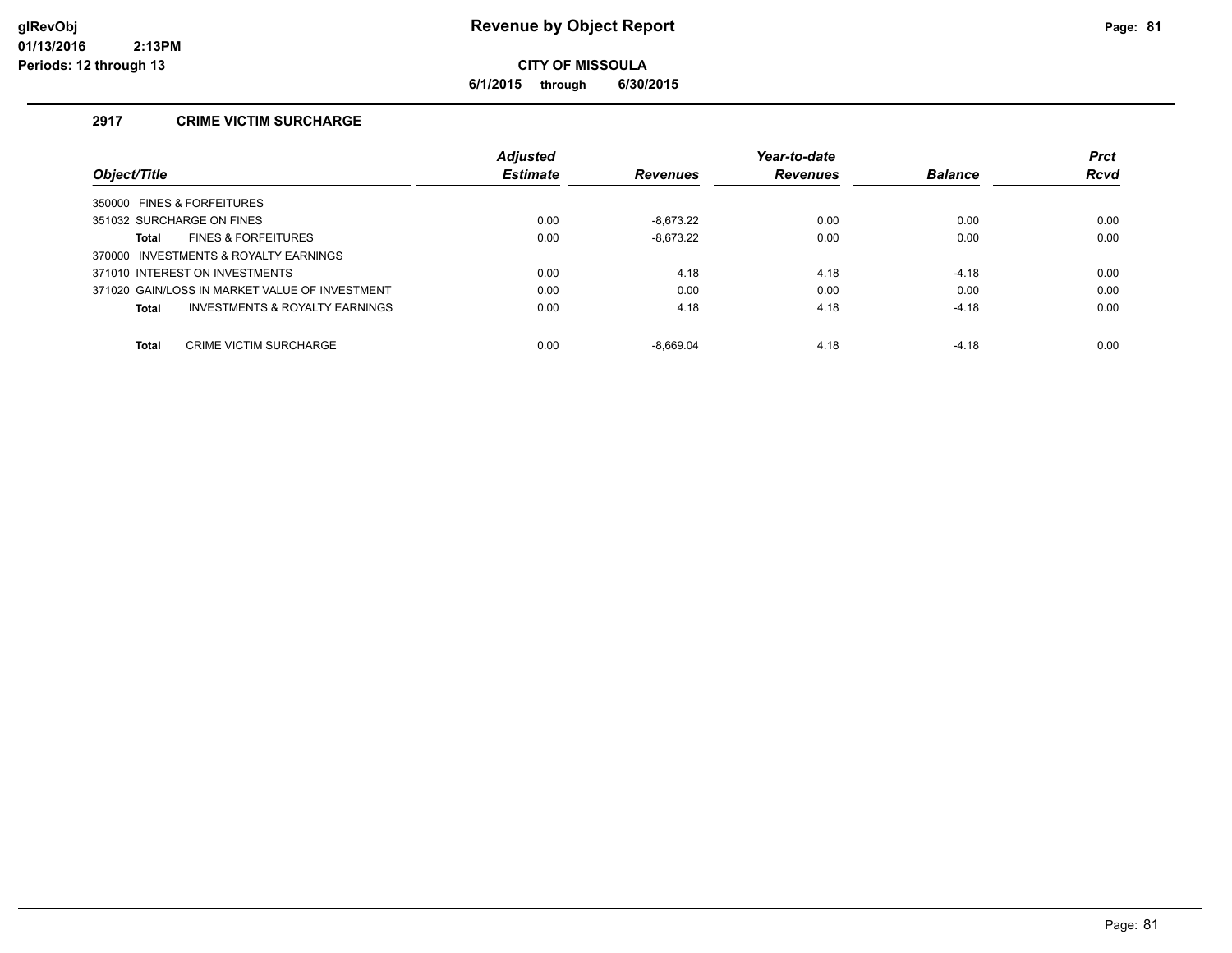**6/1/2015 through 6/30/2015**

## **2918 LAW ENFORCEMENT BLOCK GRANT FUND**

**2918 LAW ENFORCEMENT BLOCK GRANT FUND**

|                                 |                                                 | <b>Adjusted</b> |                 | Year-to-date    |                | <b>Prct</b> |
|---------------------------------|-------------------------------------------------|-----------------|-----------------|-----------------|----------------|-------------|
| Object/Title                    |                                                 | <b>Estimate</b> | <b>Revenues</b> | <b>Revenues</b> | <b>Balance</b> | <b>Rcvd</b> |
|                                 | 330000 INTERGOVERNMENTAL REVENUES               |                 |                 |                 |                |             |
| 331000 FEDERAL GRANTS           |                                                 | 83,166.00       | 0.00            | 0.00            | 83,166.00      | 0.00        |
| 331001 BYRNE DISCRETIONARY      |                                                 | 0.00            | 0.00            | 0.00            | 0.00           | 0.00        |
| 331022 SMART POLICING GRANT     |                                                 | 0.00            | 0.00            | 0.00            | 0.00           | 0.00        |
| 331023 COPS HIRING GRANT 2011   |                                                 | 55,000.00       | $-43,000.00$    | 42,775.94       | 12,224.06      | 77.77       |
| 331024 DEPT OF JUSTICE GRANTS   |                                                 | 43,000.00       | 0.00            | 0.00            | 43.000.00      | 0.00        |
| 331026 ICAC GRANT               |                                                 | 0.00            | $-6,553.77$     | 0.00            | 0.00           | 0.00        |
| 331027 JAG GRANTS REVENUE       |                                                 | 0.00            | 37,853.28       | 60,395.76       | $-60,395.76$   | 0.00        |
| 331028 JAG VII                  |                                                 | 0.00            | 0.00            | 0.00            | 0.00           | 0.00        |
|                                 | 336021 STATE CONTRIB - POLICE RETIREMENT        | 0.00            | 0.00            | 13,065.80       | $-13,065.80$   | 0.00        |
| <b>Total</b>                    | <b>INTERGOVERNMENTAL REVENUES</b>               | 181,166.00      | $-11,700.49$    | 116,237.50      | 64,928.50      | 64.16       |
| 340000 CHARGES FOR SERVICES     |                                                 |                 |                 |                 |                |             |
| 342010 POLICE/BID AGREEMENT     |                                                 | 0.00            | 0.00            | 0.00            | 0.00           | 0.00        |
| <b>Total</b>                    | <b>CHARGES FOR SERVICES</b>                     | 0.00            | 0.00            | 0.00            | 0.00           | 0.00        |
| 360000                          | MISCELLANEOUS REVENUES                          |                 |                 |                 |                |             |
| 360010 MISCELLANEOUS            |                                                 | 0.00            | 0.00            | 0.00            | 0.00           | 0.00        |
| <b>Total</b>                    | <b>MISCELLANEOUS REVENUES</b>                   | 0.00            | 0.00            | 0.00            | 0.00           | 0.00        |
| 370000                          | <b>INVESTMENTS &amp; ROYALTY EARNINGS</b>       |                 |                 |                 |                |             |
| 371010 INTEREST ON INVESTMENTS  |                                                 | 0.00            | 1.12            | 1.12            | $-1.12$        | 0.00        |
|                                 | 371020 GAIN/LOSS IN MARKET VALUE OF INVESTMENTS | 0.00            | 0.00            | 0.00            | 0.00           | 0.00        |
| <b>Total</b>                    | <b>INVESTMENTS &amp; ROYALTY EARNINGS</b>       | 0.00            | 1.12            | 1.12            | $-1.12$        | 0.00        |
| 380000                          | OTHER FINANCING SOURCES                         |                 |                 |                 |                |             |
| 383023 TRANS FR DRUG FORFEITURE |                                                 | 0.00            | 0.00            | 0.00            | 0.00           | 0.00        |
| 383036 TRANSFER - GRANT         |                                                 | 0.00            | 0.00            | 0.00            | 0.00           | 0.00        |
| <b>Total</b>                    | OTHER FINANCING SOURCES                         | 0.00            | 0.00            | 0.00            | 0.00           | 0.00        |
| <b>Total</b>                    | LAW ENFORCEMENT BLOCK GRANT FUND                | 181,166.00      | $-11,699.37$    | 116.238.62      | 64,927.38      | 64.16       |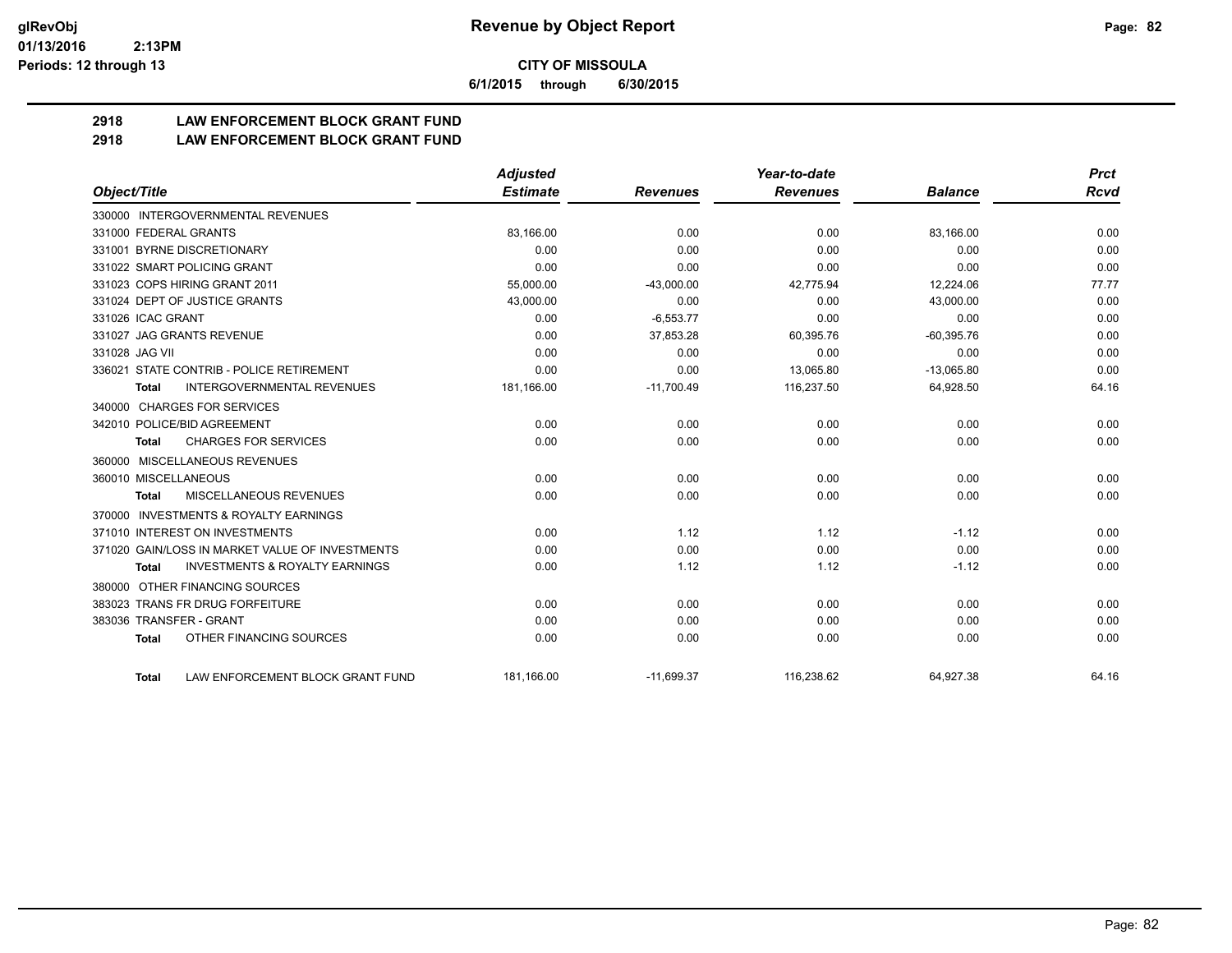**6/1/2015 through 6/30/2015**

### **2918 LAW ENFORCEMENT BLOCK GRANT FUND**

|                                                           | <b>Adjusted</b> |                 | Year-to-date    |                | <b>Prct</b> |
|-----------------------------------------------------------|-----------------|-----------------|-----------------|----------------|-------------|
| Object/Title                                              | <b>Estimate</b> | <b>Revenues</b> | <b>Revenues</b> | <b>Balance</b> | <b>Rcvd</b> |
| 330000 INTERGOVERNMENTAL REVENUES                         |                 |                 |                 |                |             |
| 331000 FEDERAL GRANTS                                     | 83,166.00       | 0.00            | 0.00            | 83,166.00      | 0.00        |
| 331001 BYRNE DISCRETIONARY                                | 0.00            | 0.00            | 0.00            | 0.00           | 0.00        |
| 331022 SMART POLICING GRANT                               | 0.00            | 0.00            | 0.00            | 0.00           | 0.00        |
| 331023 COPS HIRING GRANT 2011                             | 55,000.00       | $-43,000.00$    | 42,775.94       | 12,224.06      | 77.77       |
| 331024 DEPT OF JUSTICE GRANTS                             | 43,000.00       | 0.00            | 0.00            | 43,000.00      | 0.00        |
| 331026 ICAC GRANT                                         | 0.00            | $-6,553.77$     | 0.00            | 0.00           | 0.00        |
| 331027 JAG GRANTS REVENUE                                 | 0.00            | 37,853.28       | 60,395.76       | $-60,395.76$   | 0.00        |
| 331028 JAG VII                                            | 0.00            | 0.00            | 0.00            | 0.00           | 0.00        |
| 336021 STATE CONTRIB - POLICE RETIREMENT                  | 0.00            | 0.00            | 13,065.80       | $-13,065.80$   | 0.00        |
| <b>INTERGOVERNMENTAL REVENUES</b><br><b>Total</b>         | 181,166.00      | $-11,700.49$    | 116,237.50      | 64,928.50      | 64.16       |
| 340000 CHARGES FOR SERVICES                               |                 |                 |                 |                |             |
| 342010 POLICE/BID AGREEMENT                               | 0.00            | 0.00            | 0.00            | 0.00           | 0.00        |
| <b>CHARGES FOR SERVICES</b><br><b>Total</b>               | 0.00            | 0.00            | 0.00            | 0.00           | 0.00        |
| 360000 MISCELLANEOUS REVENUES                             |                 |                 |                 |                |             |
| 360010 MISCELLANEOUS                                      | 0.00            | 0.00            | 0.00            | 0.00           | 0.00        |
| MISCELLANEOUS REVENUES<br><b>Total</b>                    | 0.00            | 0.00            | 0.00            | 0.00           | 0.00        |
| 370000 INVESTMENTS & ROYALTY EARNINGS                     |                 |                 |                 |                |             |
| 371010 INTEREST ON INVESTMENTS                            | 0.00            | 1.12            | 1.12            | $-1.12$        | 0.00        |
| 371020 GAIN/LOSS IN MARKET VALUE OF INVESTMENT            | 0.00            | 0.00            | 0.00            | 0.00           | 0.00        |
| <b>INVESTMENTS &amp; ROYALTY EARNINGS</b><br><b>Total</b> | 0.00            | 1.12            | 1.12            | $-1.12$        | 0.00        |
| 380000 OTHER FINANCING SOURCES                            |                 |                 |                 |                |             |
| 383023 TRANS FR DRUG FORFEITURE                           | 0.00            | 0.00            | 0.00            | 0.00           | 0.00        |
| 383036 TRANSFER - GRANT                                   | 0.00            | 0.00            | 0.00            | 0.00           | 0.00        |
| OTHER FINANCING SOURCES<br><b>Total</b>                   | 0.00            | 0.00            | 0.00            | 0.00           | 0.00        |
| LAW ENFORCEMENT BLOCK GRANT FUND<br>Total                 | 181,166.00      | $-11,699.37$    | 116.238.62      | 64.927.38      | 64.16       |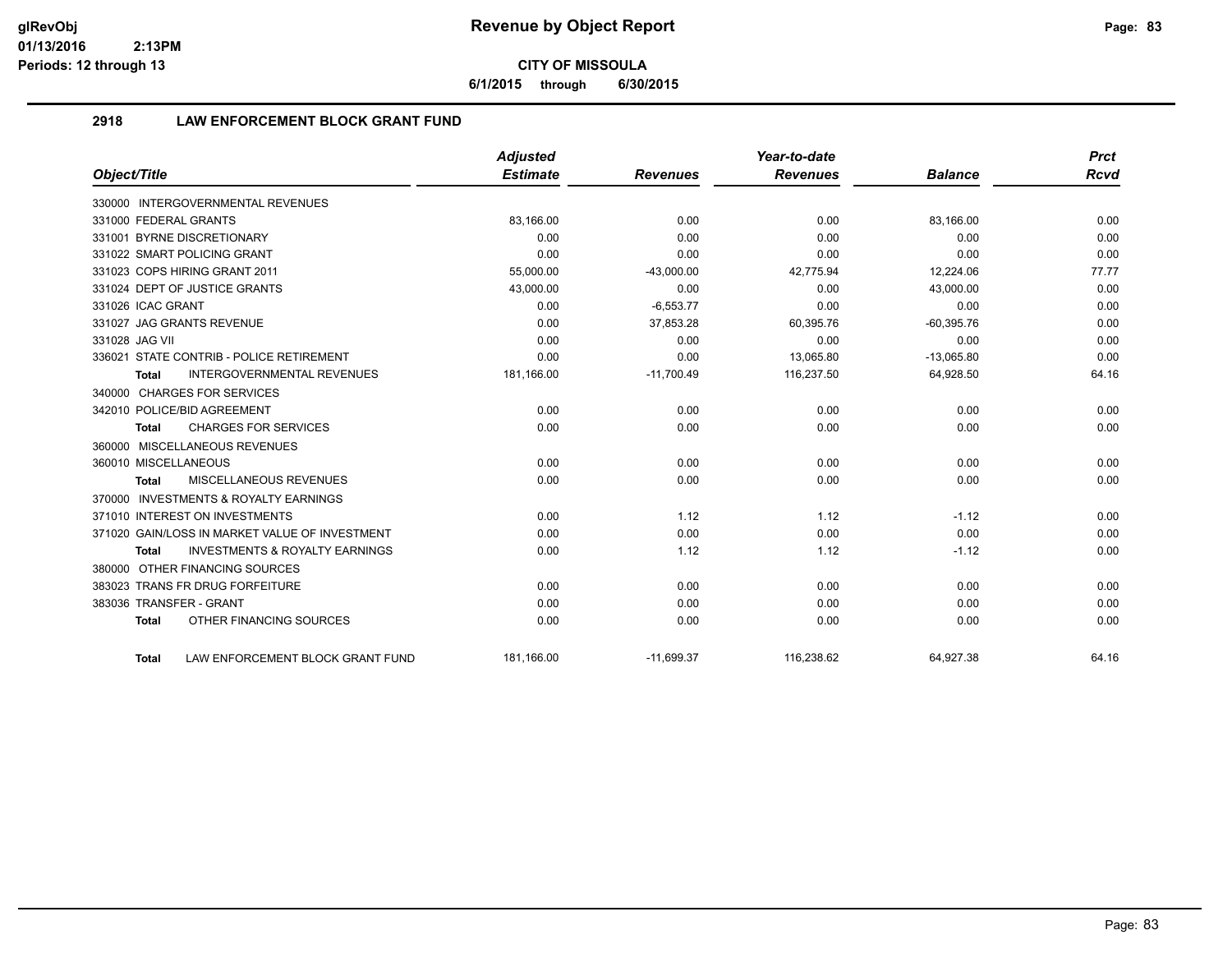**6/1/2015 through 6/30/2015**

### **2919 HIDTA FUND**

**2919 HIDTA FUND**

|                                                    | <b>Adjusted</b> |                 | Year-to-date    |                | <b>Prct</b> |
|----------------------------------------------------|-----------------|-----------------|-----------------|----------------|-------------|
| Object/Title                                       | <b>Estimate</b> | <b>Revenues</b> | <b>Revenues</b> | <b>Balance</b> | <b>Rcvd</b> |
| 340000 CHARGES FOR SERVICES                        |                 |                 |                 |                |             |
| 342013 SECURITY INVEST FEES                        | 50,000.00       | 10.690.40       | 90,559.72       | $-40,559.72$   | 181.12      |
| 342014 POLICE DEPARTMENT SERVICE FEES              | 142.300.00      | 3.000.00        | 45.176.34       | 97,123.66      | 31.75       |
| <b>CHARGES FOR SERVICES</b><br>Total               | 192,300.00      | 13.690.40       | 135.736.06      | 56,563.94      | 70.59       |
| 360000 MISCELLANEOUS REVENUES                      |                 |                 |                 |                |             |
| 360010 MISCELLANEOUS                               | 0.00            | 0.00            | 0.00            | 0.00           | 0.00        |
| MISCELLANEOUS REVENUES<br>Total                    | 0.00            | 0.00            | 0.00            | 0.00           | 0.00        |
| INVESTMENTS & ROYALTY EARNINGS<br>370000           |                 |                 |                 |                |             |
| 371010 INTEREST ON INVESTMENTS                     | 0.00            | 91.25           | 91.25           | $-91.25$       | 0.00        |
| <b>INVESTMENTS &amp; ROYALTY EARNINGS</b><br>Total | 0.00            | 91.25           | 91.25           | $-91.25$       | 0.00        |
| <b>HIDTA FUND</b><br><b>Total</b>                  | 192.300.00      | 13.781.65       | 135.827.31      | 56.472.69      | 70.63       |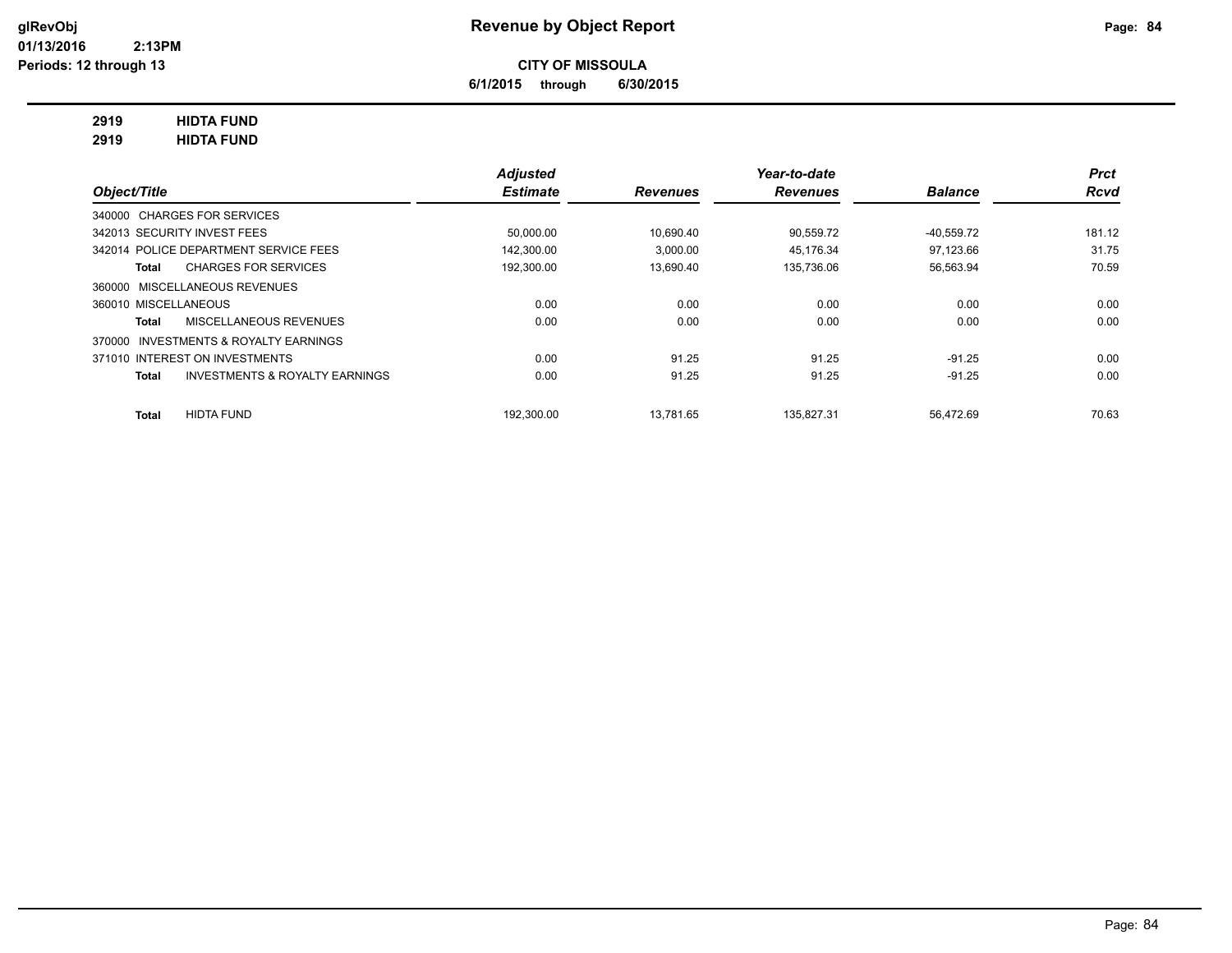**6/1/2015 through 6/30/2015**

### **2919 HIDTA FUND**

|                                                    | <b>Adjusted</b> |                 | Year-to-date    |                | <b>Prct</b> |
|----------------------------------------------------|-----------------|-----------------|-----------------|----------------|-------------|
| Object/Title                                       | <b>Estimate</b> | <b>Revenues</b> | <b>Revenues</b> | <b>Balance</b> | <b>Rcvd</b> |
| 340000 CHARGES FOR SERVICES                        |                 |                 |                 |                |             |
| 342013 SECURITY INVEST FEES                        | 50.000.00       | 10.690.40       | 90.559.72       | $-40,559.72$   | 181.12      |
| 342014 POLICE DEPARTMENT SERVICE FEES              | 142.300.00      | 3.000.00        | 45.176.34       | 97.123.66      | 31.75       |
| <b>CHARGES FOR SERVICES</b><br>Total               | 192,300.00      | 13.690.40       | 135.736.06      | 56.563.94      | 70.59       |
| 360000 MISCELLANEOUS REVENUES                      |                 |                 |                 |                |             |
| 360010 MISCELLANEOUS                               | 0.00            | 0.00            | 0.00            | 0.00           | 0.00        |
| MISCELLANEOUS REVENUES<br><b>Total</b>             | 0.00            | 0.00            | 0.00            | 0.00           | 0.00        |
| 370000 INVESTMENTS & ROYALTY EARNINGS              |                 |                 |                 |                |             |
| 371010 INTEREST ON INVESTMENTS                     | 0.00            | 91.25           | 91.25           | $-91.25$       | 0.00        |
| <b>INVESTMENTS &amp; ROYALTY EARNINGS</b><br>Total | 0.00            | 91.25           | 91.25           | $-91.25$       | 0.00        |
| <b>HIDTA FUND</b><br><b>Total</b>                  | 192.300.00      | 13.781.65       | 135.827.31      | 56.472.69      | 70.63       |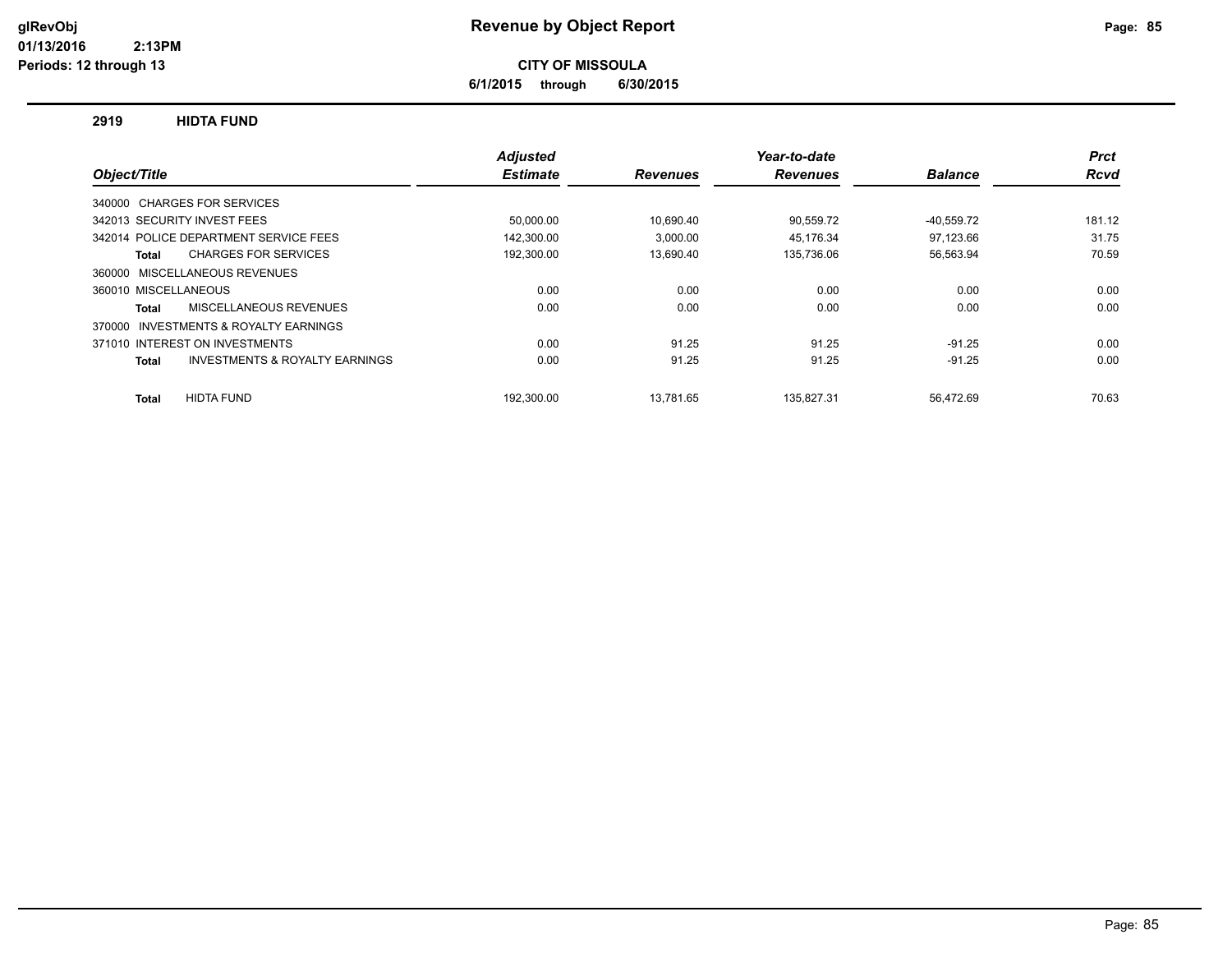**6/1/2015 through 6/30/2015**

## **2939 CDBG PROGRAM INCOME ACCOUNT**

**2939 CDBG PROGRAM INCOME ACCOUNT**

|                                                           | <b>Adjusted</b> |                 | Year-to-date    |                | <b>Prct</b> |
|-----------------------------------------------------------|-----------------|-----------------|-----------------|----------------|-------------|
| Object/Title                                              | <b>Estimate</b> | <b>Revenues</b> | <b>Revenues</b> | <b>Balance</b> | <b>Rcvd</b> |
| INTERGOVERNMENTAL REVENUES<br>330000                      |                 |                 |                 |                |             |
| 331000 FEDERAL GRANTS                                     | 14,383.00       | 0.00            | 22,539.25       | $-8,156.25$    | 156.71      |
| <b>INTERGOVERNMENTAL REVENUES</b><br><b>Total</b>         | 14,383.00       | 0.00            | 22,539.25       | $-8,156.25$    | 156.71      |
| MISCELLANEOUS REVENUES<br>360000                          |                 |                 |                 |                |             |
| 360010 MISCELLANEOUS                                      | 0.00            | 0.00            | 0.00            | 0.00           | 0.00        |
| <b>MISCELLANEOUS REVENUES</b><br>Total                    | 0.00            | 0.00            | 0.00            | 0.00           | 0.00        |
| <b>INVESTMENTS &amp; ROYALTY EARNINGS</b><br>370000       |                 |                 |                 |                |             |
| 371010 INTEREST ON INVESTMENTS                            | 0.00            | 2.36            | 2.36            | $-2.36$        | 0.00        |
| 371020 GAIN/LOSS IN MARKET VALUE OF INVESTMENTS           | 0.00            | 0.00            | 0.00            | 0.00           | 0.00        |
| <b>INVESTMENTS &amp; ROYALTY EARNINGS</b><br><b>Total</b> | 0.00            | 2.36            | 2.36            | $-2.36$        | 0.00        |
| OTHER FINANCING SOURCES<br>380000                         |                 |                 |                 |                |             |
| 383000 OPERATING TRANSFERS                                | 0.00            | 0.00            | 0.00            | 0.00           | 0.00        |
| 383009 TRANS FR TITLE I                                   | 0.00            | 0.00            | 0.00            | 0.00           | 0.00        |
| OTHER FINANCING SOURCES<br><b>Total</b>                   | 0.00            | 0.00            | 0.00            | 0.00           | 0.00        |
| CDBG PROGRAM INCOME ACCOUNT<br><b>Total</b>               | 14,383.00       | 2.36            | 22,541.61       | $-8,158.61$    | 156.72      |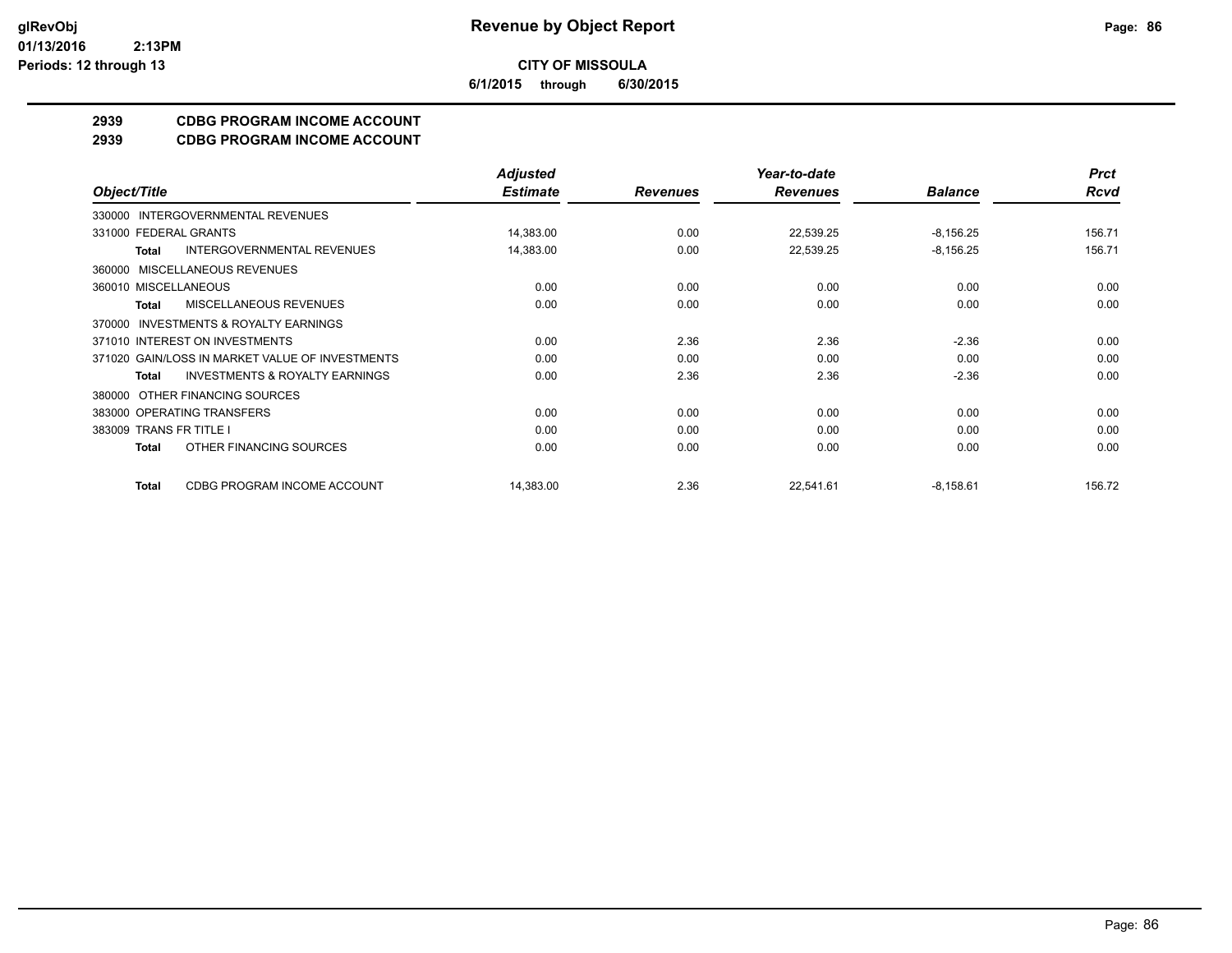**6/1/2015 through 6/30/2015**

### **2939 CDBG PROGRAM INCOME ACCOUNT**

|                                                           | <b>Adjusted</b> |                 | Year-to-date    |                | <b>Prct</b> |
|-----------------------------------------------------------|-----------------|-----------------|-----------------|----------------|-------------|
| Object/Title                                              | <b>Estimate</b> | <b>Revenues</b> | <b>Revenues</b> | <b>Balance</b> | Rcvd        |
| 330000 INTERGOVERNMENTAL REVENUES                         |                 |                 |                 |                |             |
| 331000 FEDERAL GRANTS                                     | 14,383.00       | 0.00            | 22,539.25       | $-8,156.25$    | 156.71      |
| INTERGOVERNMENTAL REVENUES<br><b>Total</b>                | 14,383.00       | 0.00            | 22,539.25       | $-8,156.25$    | 156.71      |
| 360000 MISCELLANEOUS REVENUES                             |                 |                 |                 |                |             |
| 360010 MISCELLANEOUS                                      | 0.00            | 0.00            | 0.00            | 0.00           | 0.00        |
| <b>MISCELLANEOUS REVENUES</b><br><b>Total</b>             | 0.00            | 0.00            | 0.00            | 0.00           | 0.00        |
| INVESTMENTS & ROYALTY EARNINGS<br>370000                  |                 |                 |                 |                |             |
| 371010 INTEREST ON INVESTMENTS                            | 0.00            | 2.36            | 2.36            | $-2.36$        | 0.00        |
| 371020 GAIN/LOSS IN MARKET VALUE OF INVESTMENT            | 0.00            | 0.00            | 0.00            | 0.00           | 0.00        |
| <b>INVESTMENTS &amp; ROYALTY EARNINGS</b><br><b>Total</b> | 0.00            | 2.36            | 2.36            | $-2.36$        | 0.00        |
| 380000 OTHER FINANCING SOURCES                            |                 |                 |                 |                |             |
| 383000 OPERATING TRANSFERS                                | 0.00            | 0.00            | 0.00            | 0.00           | 0.00        |
| 383009 TRANS FR TITLE I                                   | 0.00            | 0.00            | 0.00            | 0.00           | 0.00        |
| OTHER FINANCING SOURCES<br><b>Total</b>                   | 0.00            | 0.00            | 0.00            | 0.00           | 0.00        |
| CDBG PROGRAM INCOME ACCOUNT<br><b>Total</b>               | 14,383.00       | 2.36            | 22,541.61       | $-8,158.61$    | 156.72      |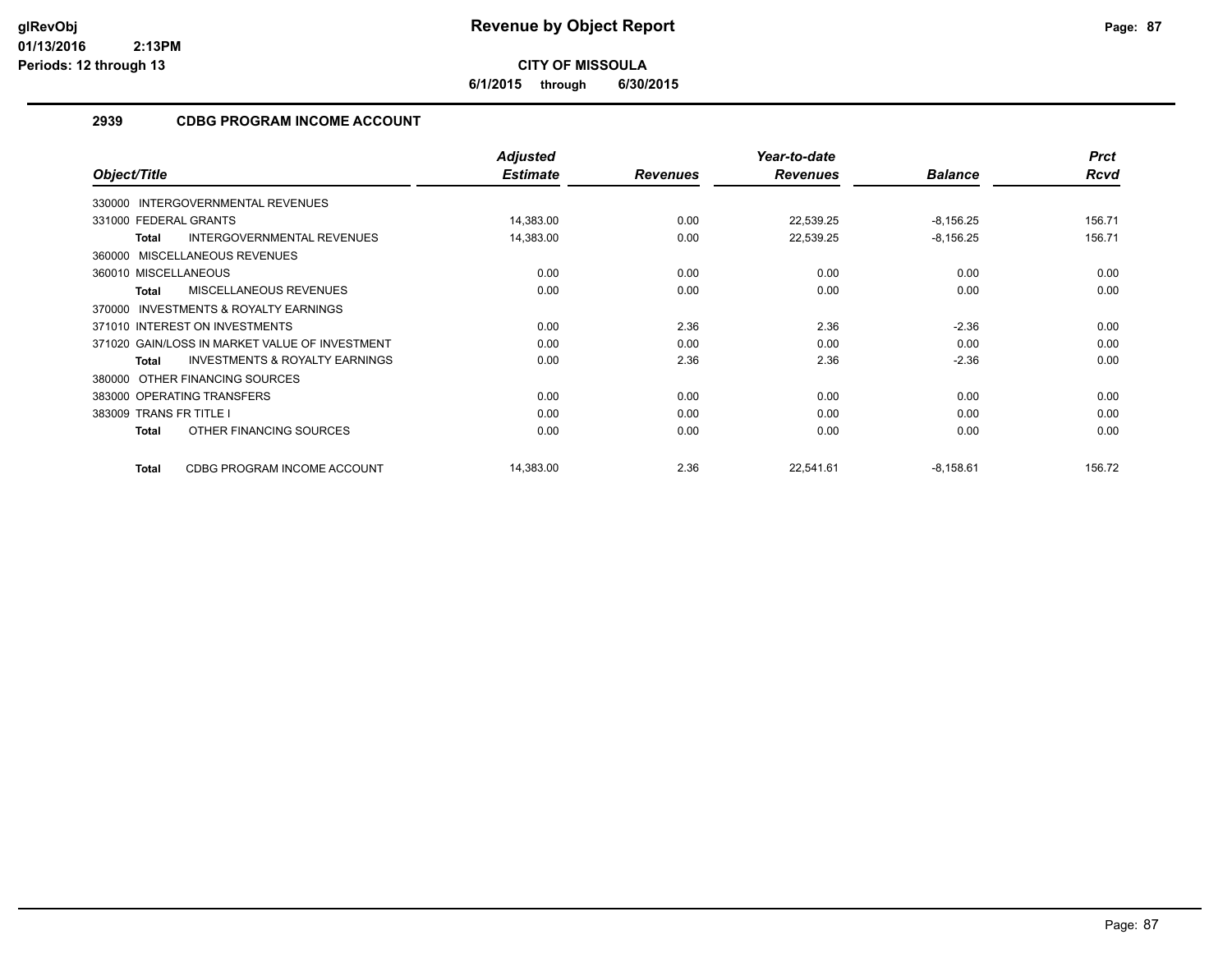**6/1/2015 through 6/30/2015**

### **2940 CDBG FUND**

**2940 CDBG FUND**

|                                                           | <b>Adjusted</b> |                 | Year-to-date    |                | <b>Prct</b> |
|-----------------------------------------------------------|-----------------|-----------------|-----------------|----------------|-------------|
| Object/Title                                              | <b>Estimate</b> | <b>Revenues</b> | <b>Revenues</b> | <b>Balance</b> | Rcvd        |
| 330000 INTERGOVERNMENTAL REVENUES                         |                 |                 |                 |                |             |
| 331010 ENTITLEMENT - CDBG                                 | 620,073.00      | 71,816.00       | 505,341.75      | 114,731.25     | 81.50       |
| 331012 ARRA/CDBG STIMULUS REVENUE                         | 0.00            | 0.00            | 0.00            | 0.00           | 0.00        |
| 331036 RIVER HOUSE GRANT                                  | 0.00            | 0.00            | 0.00            | 0.00           | 0.00        |
| 331037 ELOCAL.COM LOAN REPAYMENT                          | 0.00            | 0.00            | 0.00            | 0.00           | 0.00        |
| <b>INTERGOVERNMENTAL REVENUES</b><br><b>Total</b>         | 620,073.00      | 71,816.00       | 505,341.75      | 114,731.25     | 81.50       |
| 360000 MISCELLANEOUS REVENUES                             |                 |                 |                 |                |             |
| 360005 LOAN REPAYMENTS                                    | 0.00            | 0.00            | 0.00            | 0.00           | 0.00        |
| 360010 MISCELLANEOUS                                      | 0.00            | 0.00            | 0.00            | 0.00           | 0.00        |
| 360012 SEWER GRANT REPAYMENTS                             | 0.00            | 0.00            | 0.00            | 0.00           | 0.00        |
| 362000 OTHER MISCELLANEOUS REVENUE                        | 0.00            | 0.00            | 0.00            | 0.00           | 0.00        |
| <b>MISCELLANEOUS REVENUES</b><br><b>Total</b>             | 0.00            | 0.00            | 0.00            | 0.00           | 0.00        |
| <b>INVESTMENTS &amp; ROYALTY EARNINGS</b><br>370000       |                 |                 |                 |                |             |
| 371010 INTEREST ON INVESTMENTS                            | 0.00            | 0.00            | 0.00            | 0.00           | 0.00        |
| 371020 GAIN/LOSS IN MARKET VALUE OF INVESTMENTS           | 0.00            | 0.00            | 0.00            | 0.00           | 0.00        |
| <b>INVESTMENTS &amp; ROYALTY EARNINGS</b><br><b>Total</b> | 0.00            | 0.00            | 0.00            | 0.00           | 0.00        |
| OTHER FINANCING SOURCES<br>380000                         |                 |                 |                 |                |             |
| 383000 OPERATING TRANSFERS                                | 0.00            | 0.00            | 14,383.00       | $-14,383.00$   | 0.00        |
| 383009 TRANS FR TITLE I                                   | 0.00            | 0.00            | 0.00            | 0.00           | 0.00        |
| OTHER FINANCING SOURCES<br><b>Total</b>                   | 0.00            | 0.00            | 14,383.00       | $-14,383.00$   | 0.00        |
| <b>CDBG FUND</b><br><b>Total</b>                          | 620.073.00      | 71.816.00       | 519,724.75      | 100,348.25     | 83.82       |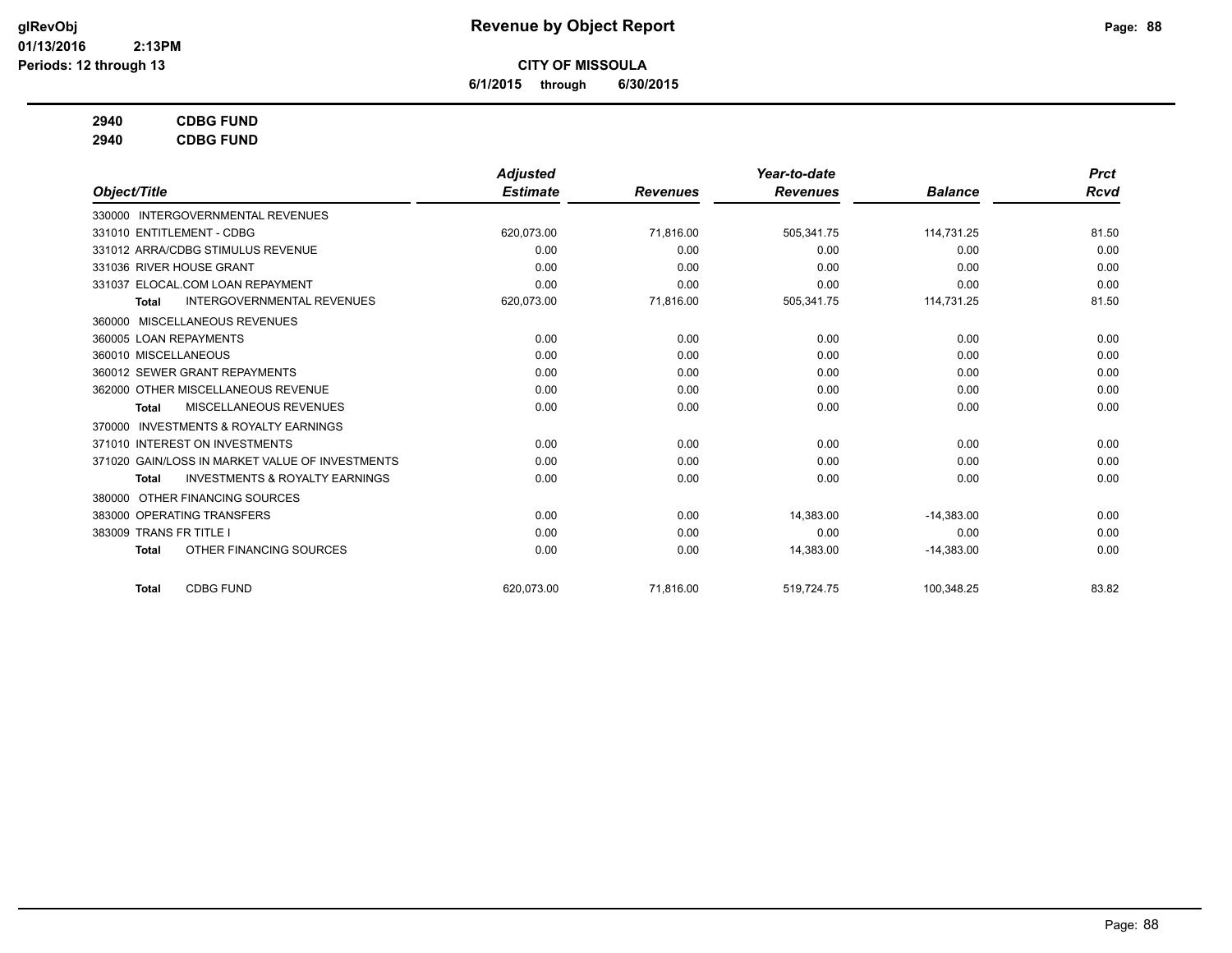**6/1/2015 through 6/30/2015**

**2940 CDBG FUND**

|                                                     | <b>Adjusted</b> |                 | Year-to-date    |                | <b>Prct</b> |
|-----------------------------------------------------|-----------------|-----------------|-----------------|----------------|-------------|
| Object/Title                                        | <b>Estimate</b> | <b>Revenues</b> | <b>Revenues</b> | <b>Balance</b> | <b>Rcvd</b> |
| 330000 INTERGOVERNMENTAL REVENUES                   |                 |                 |                 |                |             |
| 331010 ENTITLEMENT - CDBG                           | 620,073.00      | 71,816.00       | 505,341.75      | 114,731.25     | 81.50       |
| 331012 ARRA/CDBG STIMULUS REVENUE                   | 0.00            | 0.00            | 0.00            | 0.00           | 0.00        |
| 331036 RIVER HOUSE GRANT                            | 0.00            | 0.00            | 0.00            | 0.00           | 0.00        |
| 331037 ELOCAL.COM LOAN REPAYMENT                    | 0.00            | 0.00            | 0.00            | 0.00           | 0.00        |
| <b>INTERGOVERNMENTAL REVENUES</b><br><b>Total</b>   | 620,073.00      | 71,816.00       | 505,341.75      | 114,731.25     | 81.50       |
| MISCELLANEOUS REVENUES<br>360000                    |                 |                 |                 |                |             |
| 360005 LOAN REPAYMENTS                              | 0.00            | 0.00            | 0.00            | 0.00           | 0.00        |
| 360010 MISCELLANEOUS                                | 0.00            | 0.00            | 0.00            | 0.00           | 0.00        |
| 360012 SEWER GRANT REPAYMENTS                       | 0.00            | 0.00            | 0.00            | 0.00           | 0.00        |
| 362000 OTHER MISCELLANEOUS REVENUE                  | 0.00            | 0.00            | 0.00            | 0.00           | 0.00        |
| MISCELLANEOUS REVENUES<br>Total                     | 0.00            | 0.00            | 0.00            | 0.00           | 0.00        |
| <b>INVESTMENTS &amp; ROYALTY EARNINGS</b><br>370000 |                 |                 |                 |                |             |
| 371010 INTEREST ON INVESTMENTS                      | 0.00            | 0.00            | 0.00            | 0.00           | 0.00        |
| 371020 GAIN/LOSS IN MARKET VALUE OF INVESTMENT      | 0.00            | 0.00            | 0.00            | 0.00           | 0.00        |
| <b>INVESTMENTS &amp; ROYALTY EARNINGS</b><br>Total  | 0.00            | 0.00            | 0.00            | 0.00           | 0.00        |
| OTHER FINANCING SOURCES<br>380000                   |                 |                 |                 |                |             |
| 383000 OPERATING TRANSFERS                          | 0.00            | 0.00            | 14.383.00       | $-14,383.00$   | 0.00        |
| 383009 TRANS FR TITLE I                             | 0.00            | 0.00            | 0.00            | 0.00           | 0.00        |
| OTHER FINANCING SOURCES<br><b>Total</b>             | 0.00            | 0.00            | 14,383.00       | $-14,383.00$   | 0.00        |
| <b>CDBG FUND</b><br><b>Total</b>                    | 620.073.00      | 71.816.00       | 519,724.75      | 100.348.25     | 83.82       |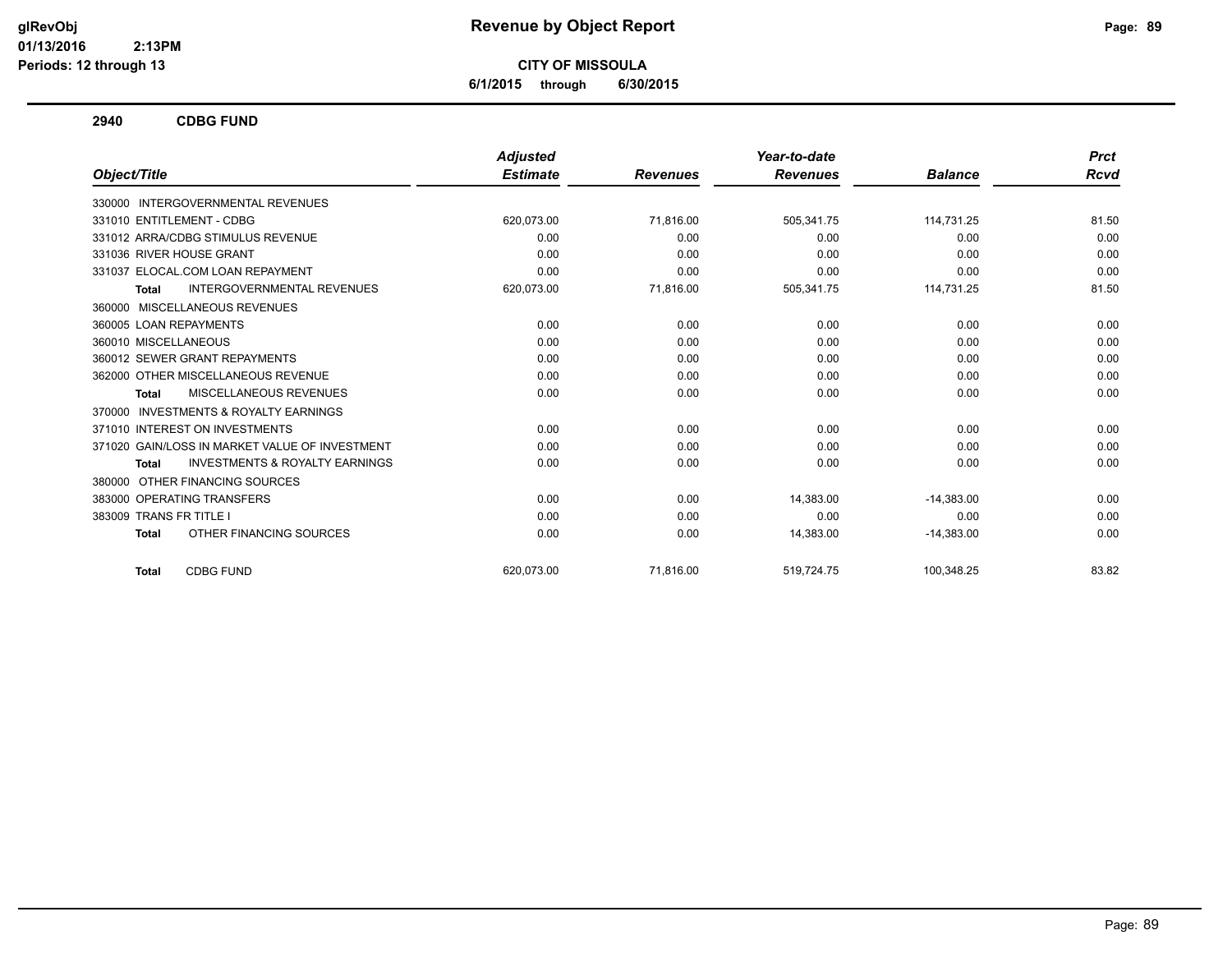**6/1/2015 through 6/30/2015**

### **2941 HOME FUND**

**2941 HOME FUND**

|                                                           | <b>Adjusted</b> |                 | Year-to-date    |                | <b>Prct</b> |
|-----------------------------------------------------------|-----------------|-----------------|-----------------|----------------|-------------|
| Object/Title                                              | <b>Estimate</b> | <b>Revenues</b> | <b>Revenues</b> | <b>Balance</b> | <b>Rcvd</b> |
| 330000 INTERGOVERNMENTAL REVENUES                         |                 |                 |                 |                |             |
| 330000 INTERGOVERNMENTAL REVENUES                         | 52,009.00       | $-82,650.48$    | 58,304.81       | $-6,295.81$    | 112.11      |
| 331016 HOMEWORD 1800 PHILLIPS                             | 0.00            | 0.00            | 0.00            | 0.00           | 0.00        |
| 331033 WORD                                               | 0.00            | 40,311.03       | 81,244.03       | $-81,244.03$   | 0.00        |
| 334145 WESTERN MT MENTAL HEALTH CTR                       | 0.00            | 109,062.90      | 619,651.80      | $-619,651.80$  | 0.00        |
| 334149 MISSOULA HOMEOWNERSHIP PROGRAM                     | 919,652.00      | 0.00            | 0.00            | 919,652.00     | 0.00        |
| 334153 FY14 DISTRICT XI HRC TBRA                          | 0.00            | 0.00            | 33,468.30       | $-33,468.30$   | 0.00        |
| 334154 FY08 homeWORD                                      | 0.00            | 0.00            | 0.00            | 0.00           | 0.00        |
| 334155 FY08 NMCDC                                         | 0.00            | 0.00            | 0.00            | 0.00           | 0.00        |
| 334156 HOME PROGRAM INCOME                                | 0.00            | 0.00            | 0.00            | 0.00           | 0.00        |
| 334157 FY09 MHA                                           | 0.00            | 0.00            | 0.00            | 0.00           | 0.00        |
| 334159 FY09 HOMEWORD                                      | 0.00            | 0.00            | 0.00            | 0.00           | 0.00        |
| 334160 FY09 NMCDC                                         | 0.00            | 0.00            | 0.00            | 0.00           | 0.00        |
| 334161 FY10 DISTRICT XI HRC                               | 0.00            | 0.00            | 0.00            | 0.00           | 0.00        |
| 334163 FY10 homeWORD/SOLSTICE APT                         | 0.00            | 0.00            | 0.00            | 0.00           | 0.00        |
| <b>INTERGOVERNMENTAL REVENUES</b><br><b>Total</b>         | 971,661.00      | 66,723.45       | 792,668.94      | 178,992.06     | 81.58       |
| <b>CHARGES FOR SERVICES</b><br>340000                     |                 |                 |                 |                |             |
| *** Title Not Found ***<br>341450                         | 0.00            | 0.00            | 0.00            | 0.00           | 0.00        |
| <b>CHARGES FOR SERVICES</b><br><b>Total</b>               | 0.00            | 0.00            | 0.00            | 0.00           | 0.00        |
| MISCELLANEOUS REVENUES<br>360000                          |                 |                 |                 |                |             |
| 360010 MISCELLANEOUS                                      | 0.00            | 0.00            | 0.00            | 0.00           | 0.00        |
| <b>MISCELLANEOUS REVENUES</b><br><b>Total</b>             | 0.00            | 0.00            | 0.00            | 0.00           | 0.00        |
| <b>INVESTMENTS &amp; ROYALTY EARNINGS</b><br>370000       |                 |                 |                 |                |             |
| 371020 GAIN/LOSS IN MARKET VALUE OF INVESTMENTS           | 0.00            | 0.00            | 0.00            | 0.00           | 0.00        |
| <b>INVESTMENTS &amp; ROYALTY EARNINGS</b><br><b>Total</b> | 0.00            | 0.00            | 0.00            | 0.00           | 0.00        |
| <b>HOME FUND</b><br><b>Total</b>                          | 971,661.00      | 66,723.45       | 792,668.94      | 178,992.06     | 81.58       |
|                                                           |                 |                 |                 |                |             |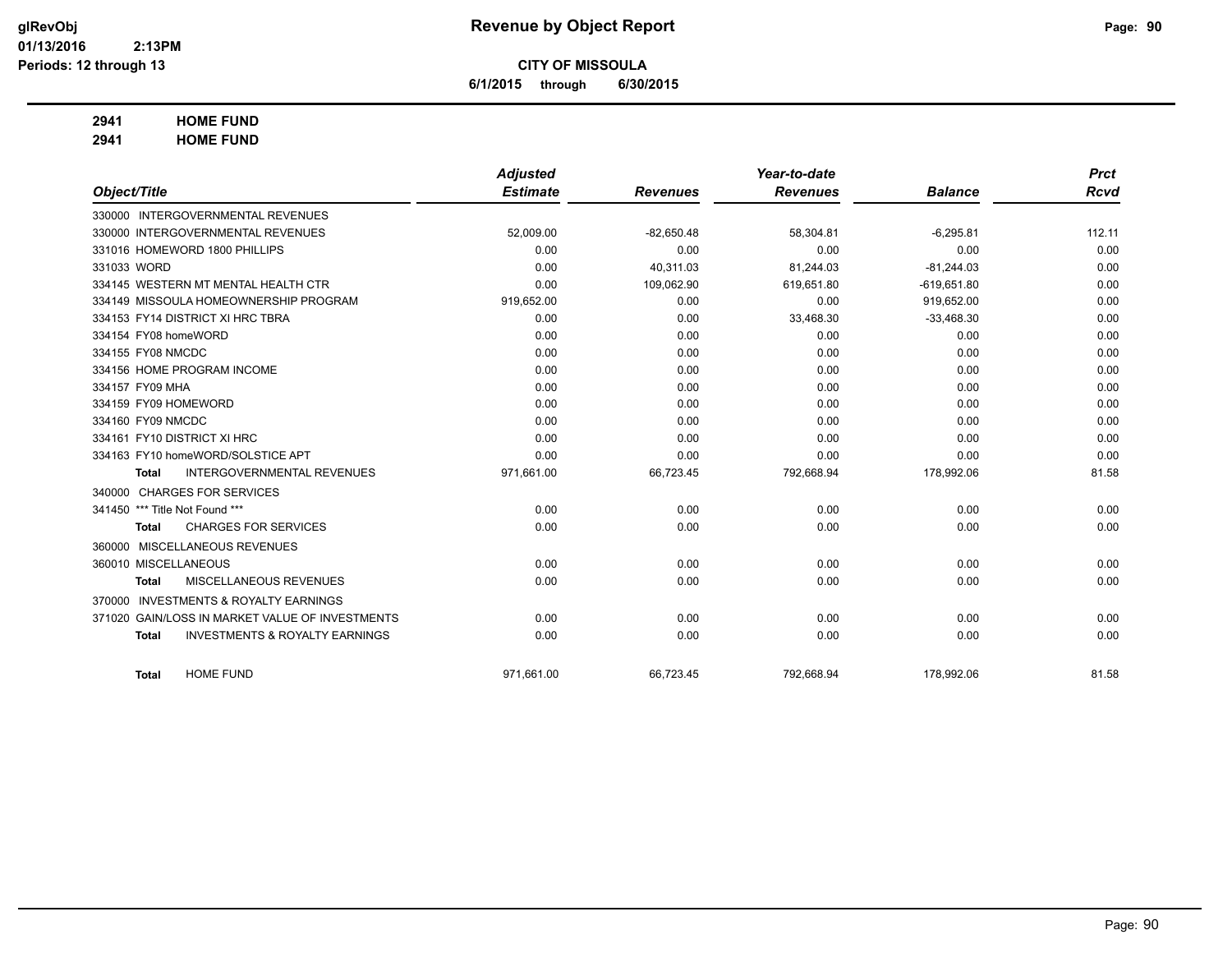**6/1/2015 through 6/30/2015**

### **2941 HOME FUND**

|                                                           | <b>Adjusted</b> |                 | Year-to-date    |                | <b>Prct</b> |
|-----------------------------------------------------------|-----------------|-----------------|-----------------|----------------|-------------|
| Object/Title                                              | <b>Estimate</b> | <b>Revenues</b> | <b>Revenues</b> | <b>Balance</b> | Rcvd        |
| 330000 INTERGOVERNMENTAL REVENUES                         |                 |                 |                 |                |             |
| 330000 INTERGOVERNMENTAL REVENUES                         | 52,009.00       | $-82,650.48$    | 58,304.81       | $-6,295.81$    | 112.11      |
| 331016 HOMEWORD 1800 PHILLIPS                             | 0.00            | 0.00            | 0.00            | 0.00           | 0.00        |
| 331033 WORD                                               | 0.00            | 40,311.03       | 81,244.03       | $-81,244.03$   | 0.00        |
| 334145 WESTERN MT MENTAL HEALTH CTR                       | 0.00            | 109,062.90      | 619,651.80      | $-619,651.80$  | 0.00        |
| 334149 MISSOULA HOMEOWNERSHIP PROGRAM                     | 919,652.00      | 0.00            | 0.00            | 919,652.00     | 0.00        |
| 334153 FY14 DISTRICT XI HRC TBRA                          | 0.00            | 0.00            | 33,468.30       | $-33,468.30$   | 0.00        |
| 334154 FY08 homeWORD                                      | 0.00            | 0.00            | 0.00            | 0.00           | 0.00        |
| 334155 FY08 NMCDC                                         | 0.00            | 0.00            | 0.00            | 0.00           | 0.00        |
| 334156 HOME PROGRAM INCOME                                | 0.00            | 0.00            | 0.00            | 0.00           | 0.00        |
| 334157 FY09 MHA                                           | 0.00            | 0.00            | 0.00            | 0.00           | 0.00        |
| 334159 FY09 HOMEWORD                                      | 0.00            | 0.00            | 0.00            | 0.00           | 0.00        |
| 334160 FY09 NMCDC                                         | 0.00            | 0.00            | 0.00            | 0.00           | 0.00        |
| 334161 FY10 DISTRICT XI HRC                               | 0.00            | 0.00            | 0.00            | 0.00           | 0.00        |
| 334163 FY10 homeWORD/SOLSTICE APT                         | 0.00            | 0.00            | 0.00            | 0.00           | 0.00        |
| <b>INTERGOVERNMENTAL REVENUES</b><br><b>Total</b>         | 971,661.00      | 66,723.45       | 792,668.94      | 178,992.06     | 81.58       |
| 340000 CHARGES FOR SERVICES                               |                 |                 |                 |                |             |
| 341450 *** Title Not Found ***                            | 0.00            | 0.00            | 0.00            | 0.00           | 0.00        |
| <b>CHARGES FOR SERVICES</b><br>Total                      | 0.00            | 0.00            | 0.00            | 0.00           | 0.00        |
| 360000 MISCELLANEOUS REVENUES                             |                 |                 |                 |                |             |
| 360010 MISCELLANEOUS                                      | 0.00            | 0.00            | 0.00            | 0.00           | 0.00        |
| MISCELLANEOUS REVENUES<br><b>Total</b>                    | 0.00            | 0.00            | 0.00            | 0.00           | 0.00        |
| 370000 INVESTMENTS & ROYALTY EARNINGS                     |                 |                 |                 |                |             |
| 371020 GAIN/LOSS IN MARKET VALUE OF INVESTMENT            | 0.00            | 0.00            | 0.00            | 0.00           | 0.00        |
| <b>INVESTMENTS &amp; ROYALTY EARNINGS</b><br><b>Total</b> | 0.00            | 0.00            | 0.00            | 0.00           | 0.00        |
| <b>HOME FUND</b><br><b>Total</b>                          | 971,661.00      | 66,723.45       | 792,668.94      | 178,992.06     | 81.58       |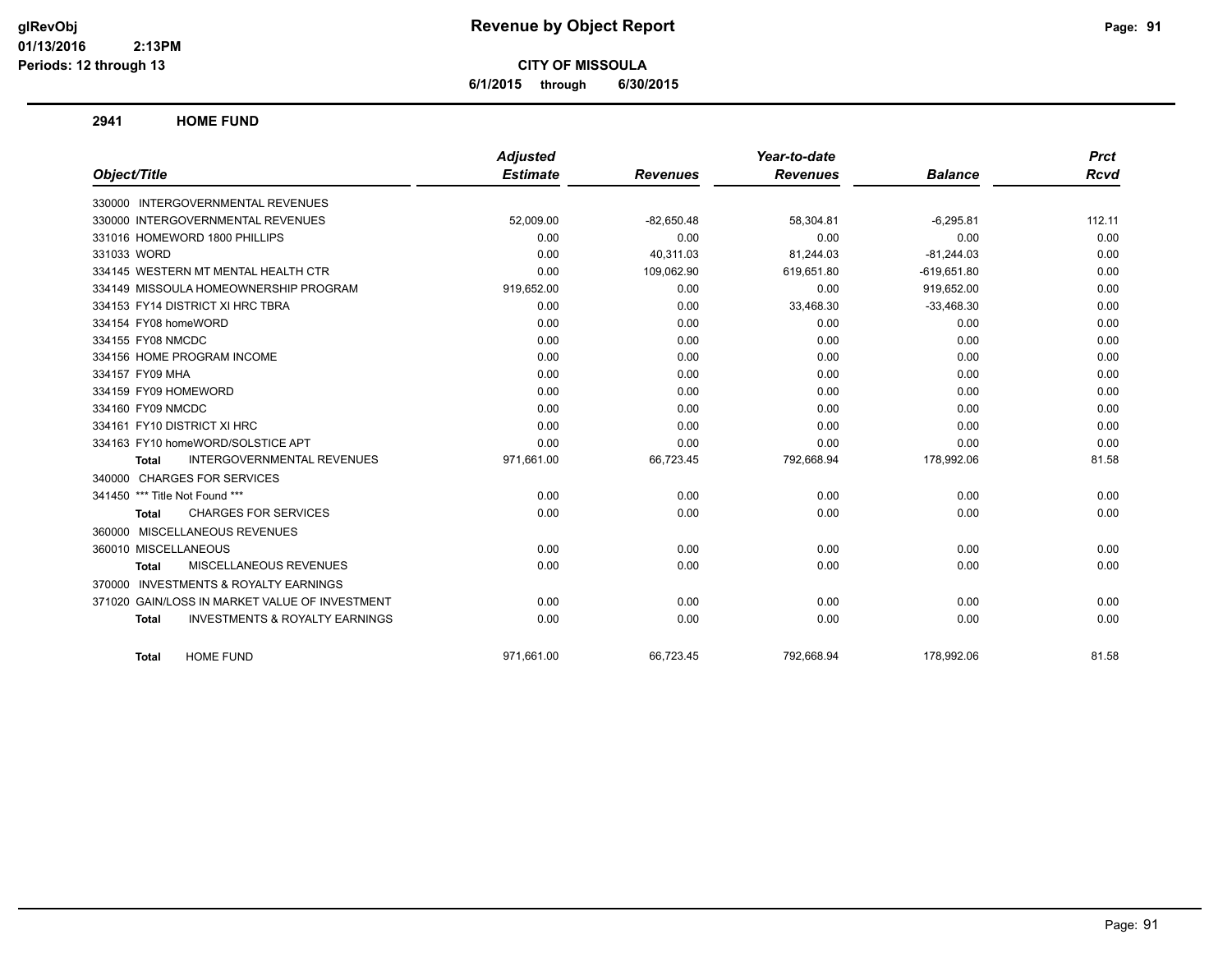**6/1/2015 through 6/30/2015**

**2942 ADDI PROGRAM**

**2942 ADDI PROGRAM**

|                                                 |                                           | <b>Adjusted</b> |                 | Year-to-date    |                | <b>Prct</b> |
|-------------------------------------------------|-------------------------------------------|-----------------|-----------------|-----------------|----------------|-------------|
| Object/Title                                    |                                           | <b>Estimate</b> | <b>Revenues</b> | <b>Revenues</b> | <b>Balance</b> | <b>Rcvd</b> |
| 330000 INTERGOVERNMENTAL REVENUES               |                                           |                 |                 |                 |                |             |
| 330000 INTERGOVERNMENTAL REVENUES               |                                           | 0.00            | 0.00            | 0.00            | 0.00           | 0.00        |
| 334146 ADDI FUNDS-1ST TIME HOMEBUYERS           |                                           | 12.243.00       | 0.00            | 0.00            | 12.243.00      | 0.00        |
| Total                                           | INTERGOVERNMENTAL REVENUES                | 12.243.00       | 0.00            | 0.00            | 12.243.00      | 0.00        |
| 370000 INVESTMENTS & ROYALTY EARNINGS           |                                           |                 |                 |                 |                |             |
| 371010 INTEREST ON INVESTMENTS                  |                                           | 0.00            | 0.00            | 0.00            | 0.00           | 0.00        |
| 371020 GAIN/LOSS IN MARKET VALUE OF INVESTMENTS |                                           | 0.00            | 0.00            | 0.00            | 0.00           | 0.00        |
| Total                                           | <b>INVESTMENTS &amp; ROYALTY EARNINGS</b> | 0.00            | 0.00            | 0.00            | 0.00           | 0.00        |
| ADDI PROGRAM<br>Total                           |                                           | 12.243.00       | 0.00            | 0.00            | 12.243.00      | 0.00        |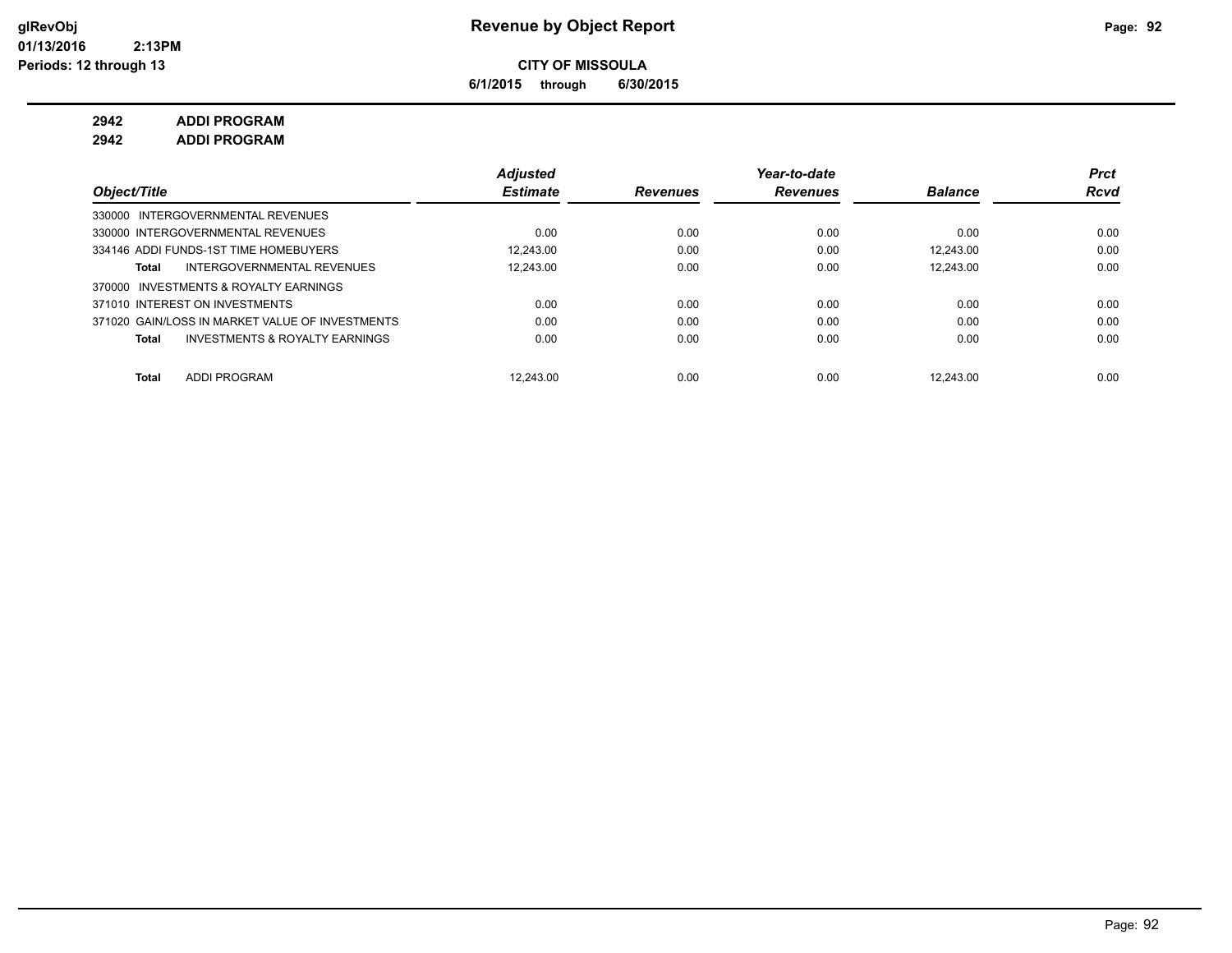**6/1/2015 through 6/30/2015**

### **2942 ADDI PROGRAM**

|                                                | <b>Adiusted</b> |                 | Year-to-date    |                | <b>Prct</b> |
|------------------------------------------------|-----------------|-----------------|-----------------|----------------|-------------|
| Object/Title                                   | <b>Estimate</b> | <b>Revenues</b> | <b>Revenues</b> | <b>Balance</b> | <b>Rcvd</b> |
| 330000 INTERGOVERNMENTAL REVENUES              |                 |                 |                 |                |             |
| 330000 INTERGOVERNMENTAL REVENUES              | 0.00            | 0.00            | 0.00            | 0.00           | 0.00        |
| 334146 ADDI FUNDS-1ST TIME HOMEBUYERS          | 12.243.00       | 0.00            | 0.00            | 12.243.00      | 0.00        |
| INTERGOVERNMENTAL REVENUES<br><b>Total</b>     | 12.243.00       | 0.00            | 0.00            | 12.243.00      | 0.00        |
| 370000 INVESTMENTS & ROYALTY EARNINGS          |                 |                 |                 |                |             |
| 371010 INTEREST ON INVESTMENTS                 | 0.00            | 0.00            | 0.00            | 0.00           | 0.00        |
| 371020 GAIN/LOSS IN MARKET VALUE OF INVESTMENT | 0.00            | 0.00            | 0.00            | 0.00           | 0.00        |
| INVESTMENTS & ROYALTY EARNINGS<br><b>Total</b> | 0.00            | 0.00            | 0.00            | 0.00           | 0.00        |
| <b>ADDI PROGRAM</b><br><b>Total</b>            | 12.243.00       | 0.00            | 0.00            | 12.243.00      | 0.00        |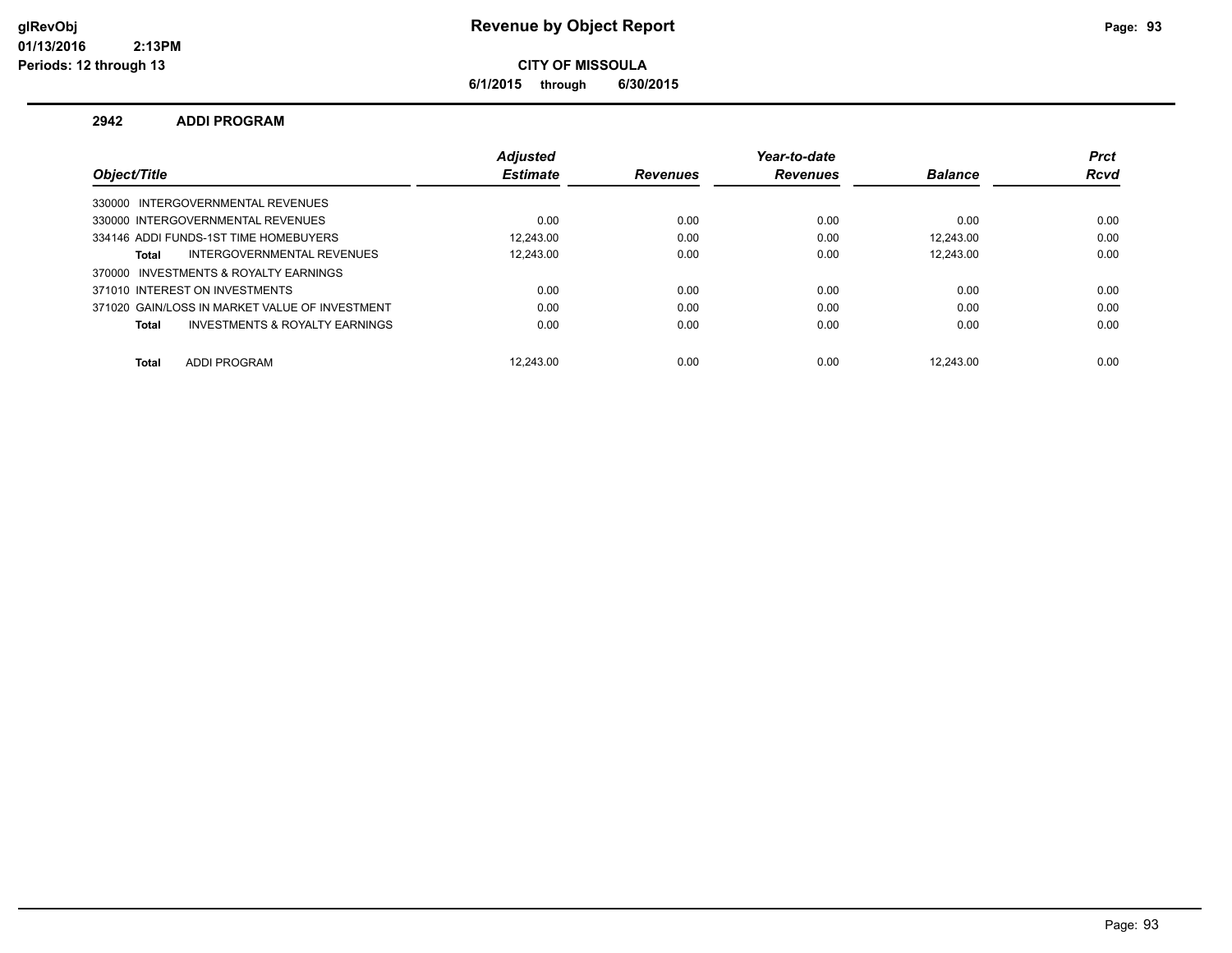**6/1/2015 through 6/30/2015**

### **2943 CITY HOME PROGRAM INCOME**

#### **2943 CITY HOME PROGRAM INCOME**

|                                            | <b>Adjusted</b> |                 | Year-to-date    |                | <b>Prct</b> |
|--------------------------------------------|-----------------|-----------------|-----------------|----------------|-------------|
| Object/Title                               | <b>Estimate</b> | <b>Revenues</b> | <b>Revenues</b> | <b>Balance</b> | <b>Rcvd</b> |
| 330000 INTERGOVERNMENTAL REVENUES          |                 |                 |                 |                |             |
| 334156 *** Title Not Found ***             | 35.500.00       | 0.00            | 0.00            | 35.500.00      | 0.00        |
| <b>INTERGOVERNMENTAL REVENUES</b><br>Total | 35,500.00       | 0.00            | 0.00            | 35,500.00      | 0.00        |
| 360000 MISCELLANEOUS REVENUES              |                 |                 |                 |                |             |
| 360010 MISCELLANEOUS                       | 0.00            | 666.70          | 866.71          | $-866.71$      | 0.00        |
| <b>MISCELLANEOUS REVENUES</b><br>Total     | 0.00            | 666.70          | 866.71          | $-866.71$      | 0.00        |
| 380000 OTHER FINANCING SOURCES             |                 |                 |                 |                |             |
| 383000 OPERATING TRANSFERS                 | 0.00            | -533.36         | 0.00            | 0.00           | 0.00        |
| OTHER FINANCING SOURCES<br>Total           | 0.00            | -533.36         | 0.00            | 0.00           | 0.00        |
| CITY HOME PROGRAM INCOME<br>Total          | 35.500.00       | 133.34          | 866.71          | 34.633.29      | 2.44        |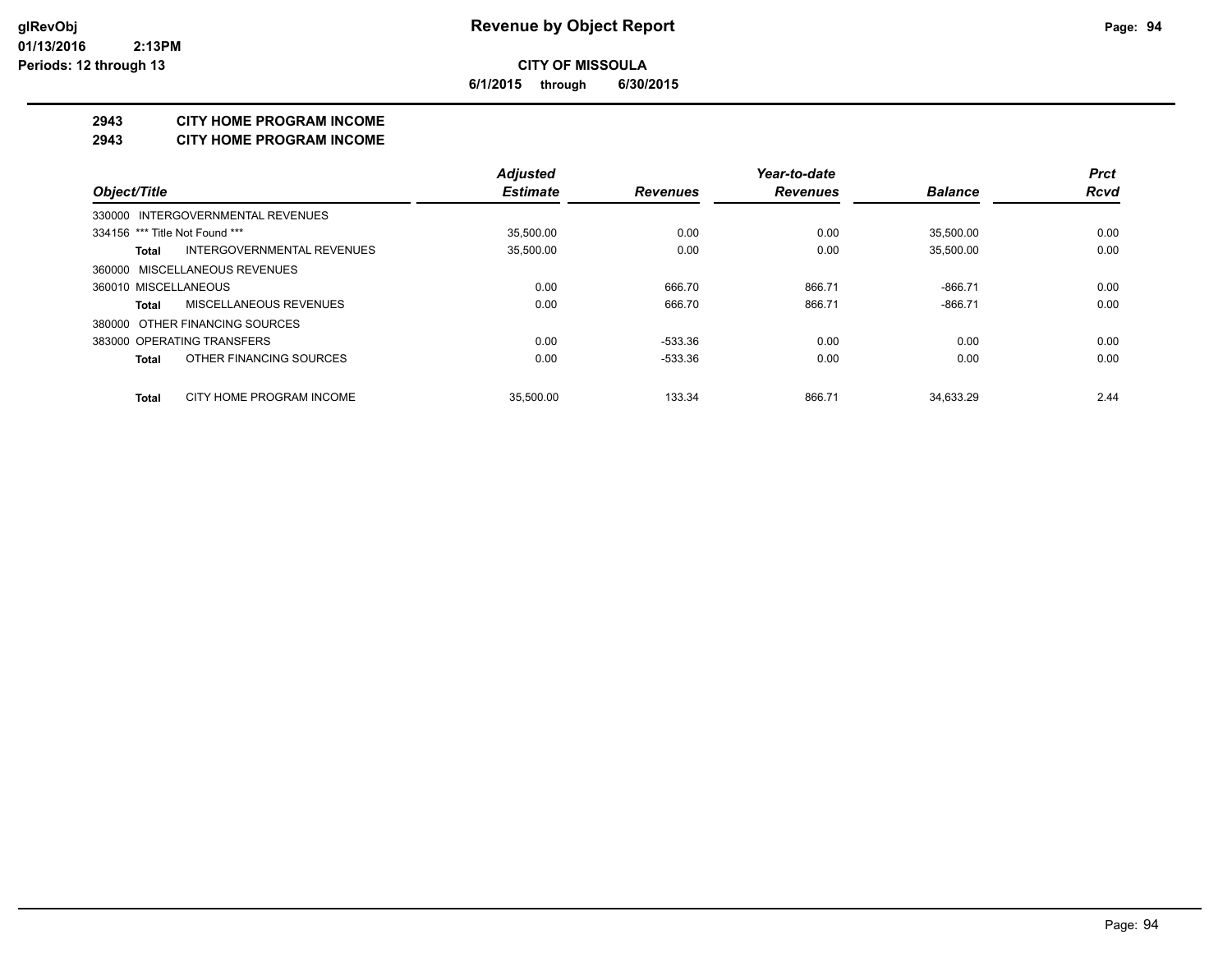**6/1/2015 through 6/30/2015**

### **2943 CITY HOME PROGRAM INCOME**

| Object/Title                   |                                   | <b>Adjusted</b><br><b>Estimate</b> | <b>Revenues</b> | Year-to-date<br><b>Revenues</b> | <b>Balance</b> | <b>Prct</b><br><b>Rcvd</b> |
|--------------------------------|-----------------------------------|------------------------------------|-----------------|---------------------------------|----------------|----------------------------|
|                                | 330000 INTERGOVERNMENTAL REVENUES |                                    |                 |                                 |                |                            |
| 334156 *** Title Not Found *** |                                   | 35.500.00                          | 0.00            | 0.00                            | 35.500.00      | 0.00                       |
| Total                          | INTERGOVERNMENTAL REVENUES        | 35,500.00                          | 0.00            | 0.00                            | 35,500.00      | 0.00                       |
|                                | 360000 MISCELLANEOUS REVENUES     |                                    |                 |                                 |                |                            |
| 360010 MISCELLANEOUS           |                                   | 0.00                               | 666.70          | 866.71                          | $-866.71$      | 0.00                       |
| <b>Total</b>                   | <b>MISCELLANEOUS REVENUES</b>     | 0.00                               | 666.70          | 866.71                          | $-866.71$      | 0.00                       |
|                                | 380000 OTHER FINANCING SOURCES    |                                    |                 |                                 |                |                            |
|                                | 383000 OPERATING TRANSFERS        | 0.00                               | $-533.36$       | 0.00                            | 0.00           | 0.00                       |
| <b>Total</b>                   | OTHER FINANCING SOURCES           | 0.00                               | $-533.36$       | 0.00                            | 0.00           | 0.00                       |
| <b>Total</b>                   | CITY HOME PROGRAM INCOME          | 35.500.00                          | 133.34          | 866.71                          | 34.633.29      | 2.44                       |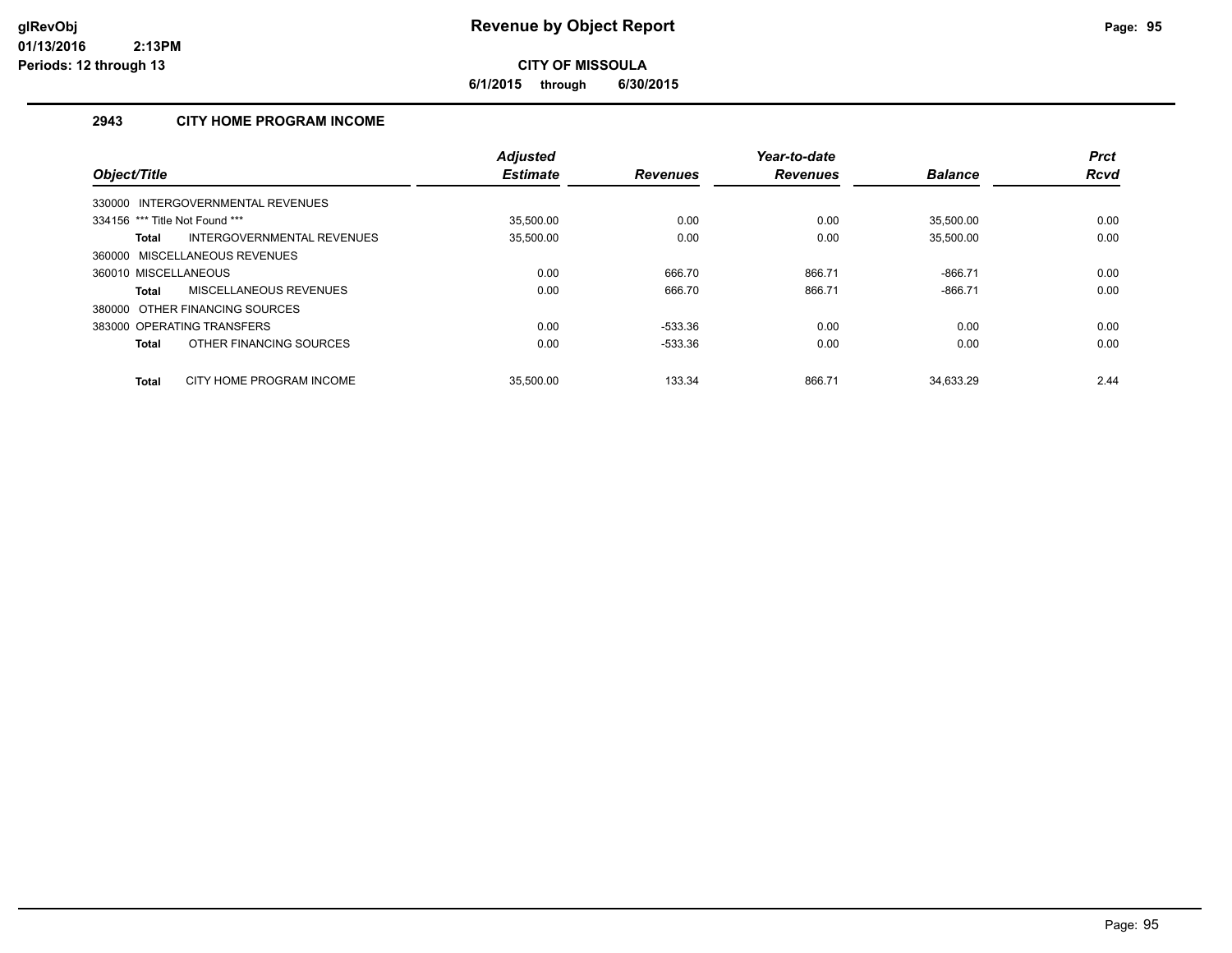**6/1/2015 through 6/30/2015**

# **2944 NEIGHBORHOOD STABILIZATION PROGRAM**

## **2944 NEIGHBORHOOD STABILIZATION PROGRAM**

|                                                    | <b>Adjusted</b> |                 | Year-to-date    |                | <b>Prct</b> |
|----------------------------------------------------|-----------------|-----------------|-----------------|----------------|-------------|
| Object/Title                                       | <b>Estimate</b> | <b>Revenues</b> | <b>Revenues</b> | <b>Balance</b> | Rcvd        |
| 330000 INTERGOVERNMENTAL REVENUES                  |                 |                 |                 |                |             |
| 331011 NSP GRANT/SILVERTIP PROJECT                 | 0.00            | 0.00            | 0.00            | 0.00           | 0.00        |
| 331017 HUD 6.7M/SILVERTIP APTS                     | 0.00            | 0.00            | 0.00            | 0.00           | 0.00        |
| 331018 MHA 1M/SILVERTIP APTS                       | 0.00            | 0.00            | 0.00            | 0.00           | 0.00        |
| <b>INTERGOVERNMENTAL REVENUES</b><br>Total         | 0.00            | 0.00            | 0.00            | 0.00           | 0.00        |
|                                                    |                 |                 |                 |                |             |
| NEIGHBORHOOD STABILIZATION PROGRAM<br><b>Total</b> | 0.00            | 0.00            | 0.00            | 0.00           | 0.00        |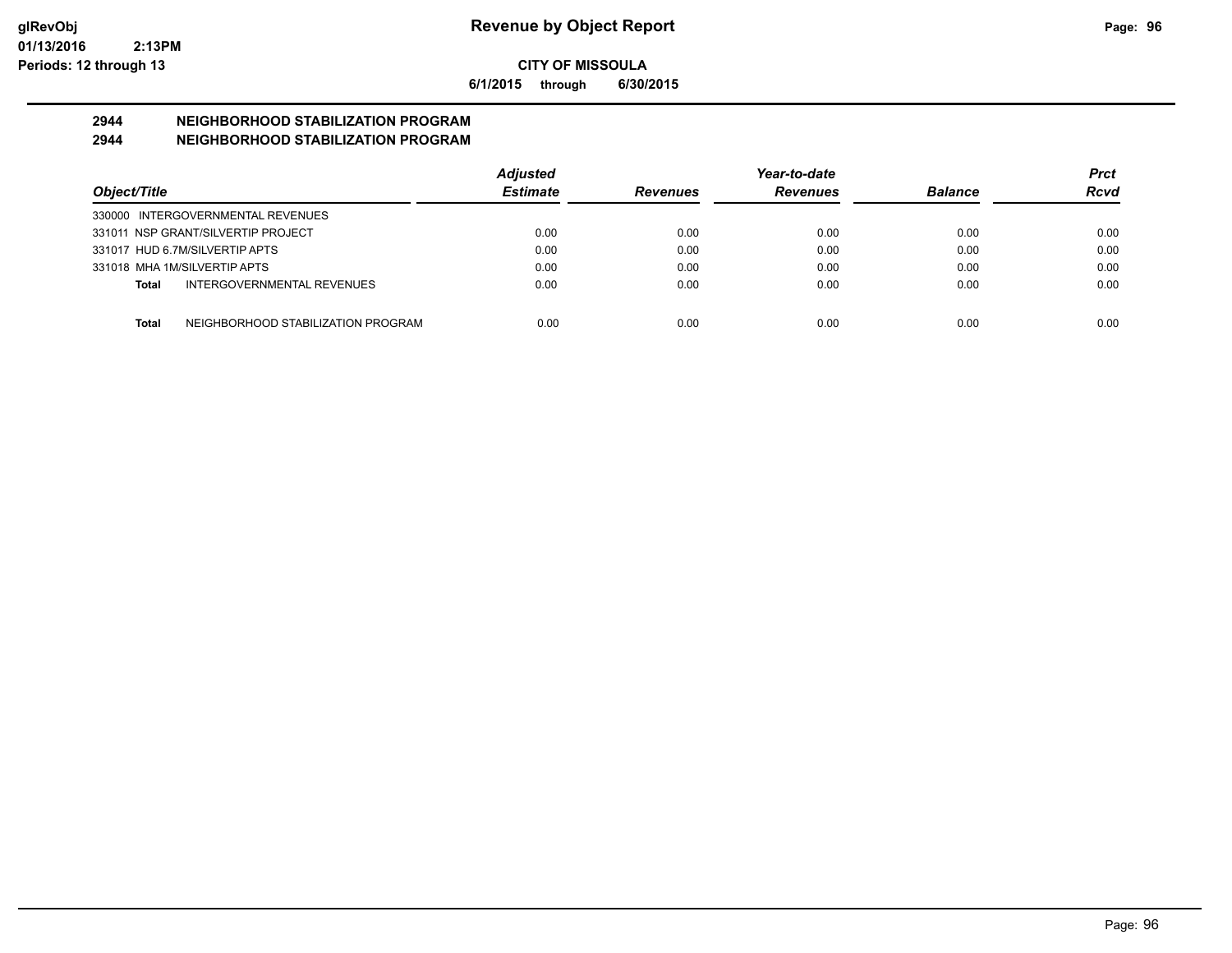**6/1/2015 through 6/30/2015**

### **2944 NEIGHBORHOOD STABILIZATION PROGRAM**

| Object/Title                                | <b>Adiusted</b><br><b>Estimate</b> | <b>Revenues</b> | Year-to-date<br><b>Revenues</b> | <b>Balance</b> | <b>Prct</b><br><b>Rcvd</b> |
|---------------------------------------------|------------------------------------|-----------------|---------------------------------|----------------|----------------------------|
| 330000 INTERGOVERNMENTAL REVENUES           |                                    |                 |                                 |                |                            |
| 331011 NSP GRANT/SILVERTIP PROJECT          | 0.00                               | 0.00            | 0.00                            | 0.00           | 0.00                       |
| 331017 HUD 6.7M/SILVERTIP APTS              | 0.00                               | 0.00            | 0.00                            | 0.00           | 0.00                       |
| 331018 MHA 1M/SILVERTIP APTS                | 0.00                               | 0.00            | 0.00                            | 0.00           | 0.00                       |
| INTERGOVERNMENTAL REVENUES<br><b>Total</b>  | 0.00                               | 0.00            | 0.00                            | 0.00           | 0.00                       |
| NEIGHBORHOOD STABILIZATION PROGRAN<br>Total | 0.00                               | 0.00            | 0.00                            | 0.00           | 0.00                       |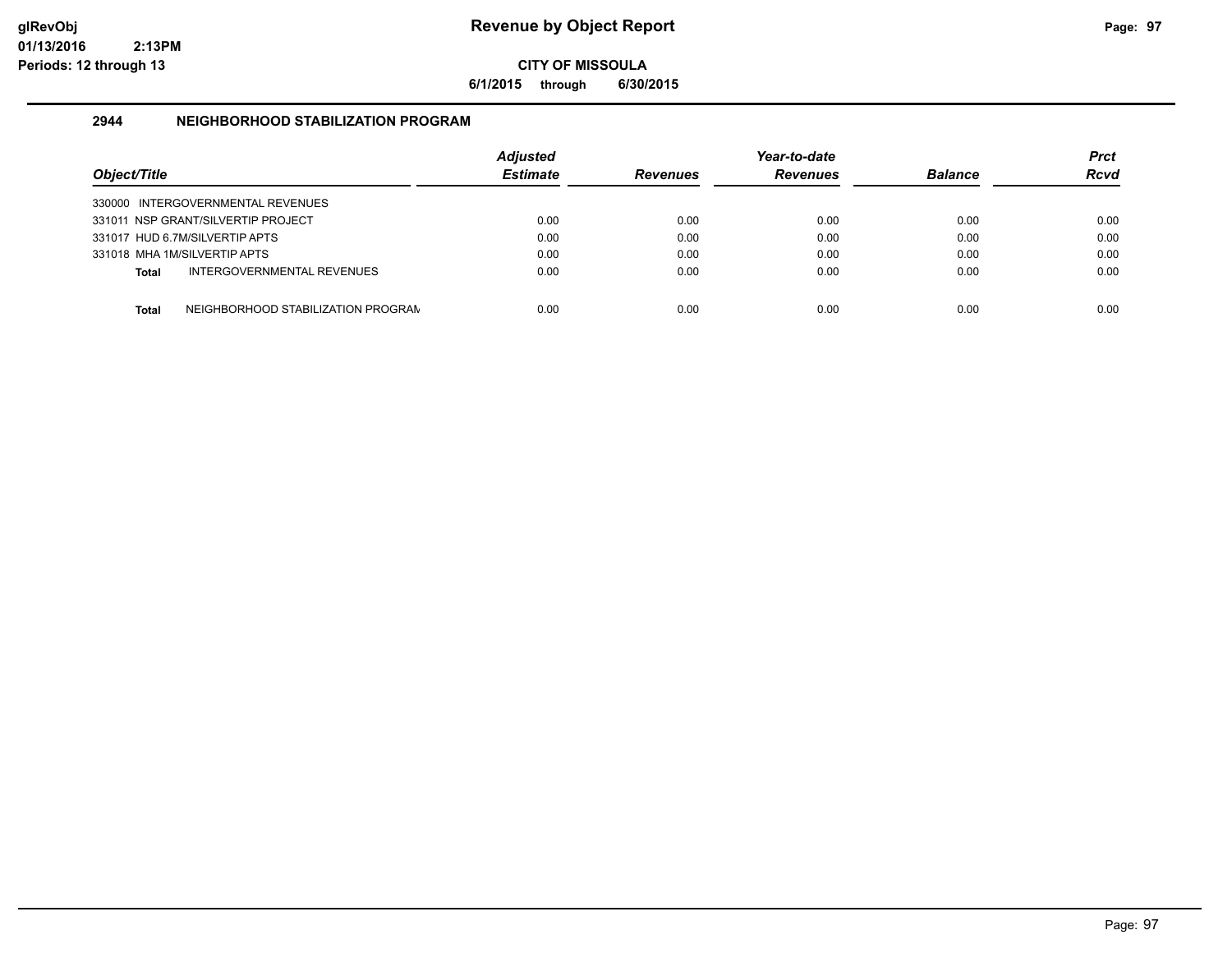**6/1/2015 through 6/30/2015**

**2955 TRANSPORTATION**

**2955 TRANSPORTATION**

|                                                           | <b>Adjusted</b> |                 | Year-to-date    |                | <b>Prct</b> |
|-----------------------------------------------------------|-----------------|-----------------|-----------------|----------------|-------------|
| Object/Title                                              | <b>Estimate</b> | <b>Revenues</b> | <b>Revenues</b> | <b>Balance</b> | <b>Rcvd</b> |
| 330000 INTERGOVERNMENTAL REVENUES                         |                 |                 |                 |                |             |
| 330000 INTERGOVERNMENTAL REVENUES                         | 0.00            | 11,329.15       | 11,329.15       | $-11,329.15$   | 0.00        |
| 331054 FHWA PL GRANT                                      | 602.667.00      | 82.651.71       | 394.033.08      | 208.633.92     | 65.38       |
| 331055 FTA GRANT                                          | 17.744.00       | 125,127.09      | 127,869.00      | $-110, 125.00$ | 720.63      |
| 331056 MDT FEDERAL CMAQ                                   | 381,084.00      | 57,442.76       | 224,774.87      | 156,309.13     | 58.98       |
| 331057 TRANSIT-MUTD CMAQ                                  | 151,515.00      | $-33.267.00$    | 0.00            | 151,515.00     | 0.00        |
| 336023 STATE CONTRIB. - PERS                              | 0.00            | 50.00           | 419.11          | $-419.11$      | 0.00        |
| 336030 COUNTY CONTRIBUTION                                | 9,900.00        | 9,900.00        | 9,900.00        | 0.00           | 100.00      |
| <b>INTERGOVERNMENTAL REVENUES</b><br><b>Total</b>         | 1,162,910.00    | 253,233.71      | 768,325.21      | 394,584.79     | 66.07       |
| 360000 MISCELLANEOUS REVENUES                             |                 |                 |                 |                |             |
| 362000 OTHER MISCELLANEOUS REVENUE                        | 0.00            | $-1,623.12$     | 0.00            | 0.00           | 0.00        |
| 362007 TRAIL COUNTERS DONATIONS                           | 0.00            | 0.00            | 0.00            | 0.00           | 0.00        |
| 365016 LOCAL MATCH MDT                                    | 13,585.00       | 5,524.49        | 26,770.20       | $-13,185.20$   | 197.06      |
| 365017 LOCAL MATCH TRANSIT                                | 9.559.00        | 0.00            | 0.00            | 9,559.00       | 0.00        |
| MISCELLANEOUS REVENUES<br>Total                           | 23,144.00       | 3,901.37        | 26,770.20       | $-3,626.20$    | 115.67      |
| <b>INVESTMENTS &amp; ROYALTY EARNINGS</b><br>370000       |                 |                 |                 |                |             |
| 371010 INTEREST ON INVESTMENTS                            | 0.00            | $-19.07$        | $-19.07$        | 19.07          | 0.00        |
| <b>INVESTMENTS &amp; ROYALTY EARNINGS</b><br><b>Total</b> | 0.00            | $-19.07$        | $-19.07$        | 19.07          | 0.00        |
| OTHER FINANCING SOURCES<br>380000                         |                 |                 |                 |                |             |
| 383000 OPERATING TRANSFERS                                | 9.900.00        | 0.00            | 9.900.00        | 0.00           | 100.00      |
| 383029 TRANS FR GENERAL                                   | 74.718.00       | 0.00            | 74.718.00       | 0.00           | 100.00      |
| OTHER FINANCING SOURCES<br><b>Total</b>                   | 84,618.00       | 0.00            | 84,618.00       | 0.00           | 100.00      |
|                                                           |                 |                 |                 |                |             |
| <b>TRANSPORTATION</b><br><b>Total</b>                     | 1,270,672.00    | 257,116.01      | 879,694.34      | 390,977.66     | 69.23       |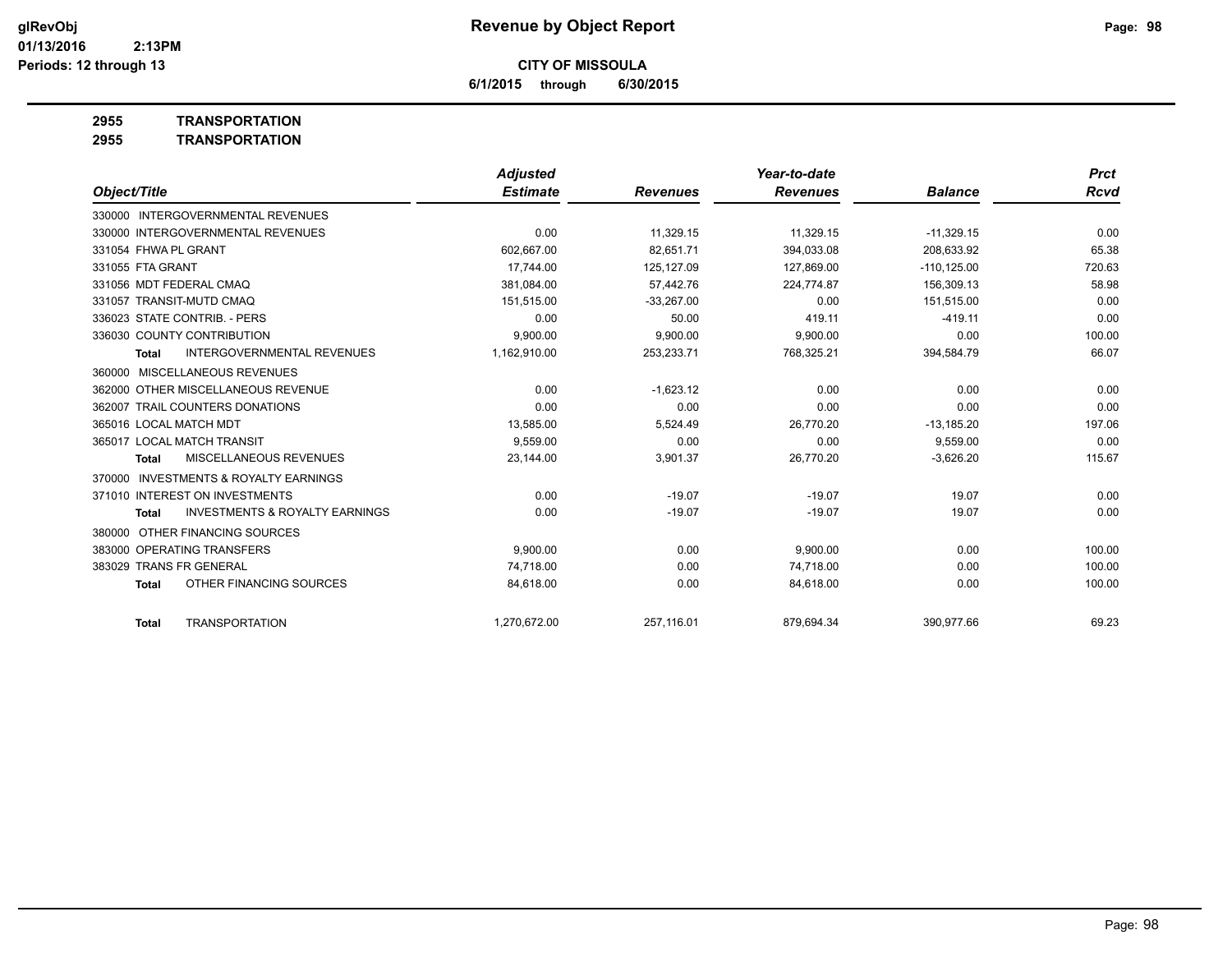**6/1/2015 through 6/30/2015**

### **2955 TRANSPORTATION**

|                                                           | <b>Adjusted</b> |                 | Year-to-date    |                | <b>Prct</b> |
|-----------------------------------------------------------|-----------------|-----------------|-----------------|----------------|-------------|
| Object/Title                                              | <b>Estimate</b> | <b>Revenues</b> | <b>Revenues</b> | <b>Balance</b> | Rcvd        |
| 330000 INTERGOVERNMENTAL REVENUES                         |                 |                 |                 |                |             |
| 330000 INTERGOVERNMENTAL REVENUES                         | 0.00            | 11,329.15       | 11,329.15       | $-11,329.15$   | 0.00        |
| 331054 FHWA PL GRANT                                      | 602,667.00      | 82,651.71       | 394,033.08      | 208,633.92     | 65.38       |
| 331055 FTA GRANT                                          | 17.744.00       | 125,127.09      | 127,869.00      | $-110, 125.00$ | 720.63      |
| 331056 MDT FEDERAL CMAQ                                   | 381.084.00      | 57.442.76       | 224.774.87      | 156.309.13     | 58.98       |
| 331057 TRANSIT-MUTD CMAO                                  | 151,515.00      | $-33,267.00$    | 0.00            | 151,515.00     | 0.00        |
| 336023 STATE CONTRIB. - PERS                              | 0.00            | 50.00           | 419.11          | $-419.11$      | 0.00        |
| 336030 COUNTY CONTRIBUTION                                | 9,900.00        | 9,900.00        | 9,900.00        | 0.00           | 100.00      |
| INTERGOVERNMENTAL REVENUES<br>Total                       | 1,162,910.00    | 253,233.71      | 768,325.21      | 394,584.79     | 66.07       |
| 360000 MISCELLANEOUS REVENUES                             |                 |                 |                 |                |             |
| 362000 OTHER MISCELLANEOUS REVENUE                        | 0.00            | $-1,623.12$     | 0.00            | 0.00           | 0.00        |
| 362007 TRAIL COUNTERS DONATIONS                           | 0.00            | 0.00            | 0.00            | 0.00           | 0.00        |
| 365016 LOCAL MATCH MDT                                    | 13,585.00       | 5,524.49        | 26,770.20       | $-13,185.20$   | 197.06      |
| 365017 LOCAL MATCH TRANSIT                                | 9,559.00        | 0.00            | 0.00            | 9,559.00       | 0.00        |
| MISCELLANEOUS REVENUES<br><b>Total</b>                    | 23,144.00       | 3,901.37        | 26,770.20       | $-3,626.20$    | 115.67      |
| 370000 INVESTMENTS & ROYALTY EARNINGS                     |                 |                 |                 |                |             |
| 371010 INTEREST ON INVESTMENTS                            | 0.00            | $-19.07$        | $-19.07$        | 19.07          | 0.00        |
| <b>INVESTMENTS &amp; ROYALTY EARNINGS</b><br><b>Total</b> | 0.00            | $-19.07$        | $-19.07$        | 19.07          | 0.00        |
| 380000 OTHER FINANCING SOURCES                            |                 |                 |                 |                |             |
| 383000 OPERATING TRANSFERS                                | 9,900.00        | 0.00            | 9,900.00        | 0.00           | 100.00      |
| 383029 TRANS FR GENERAL                                   | 74,718.00       | 0.00            | 74,718.00       | 0.00           | 100.00      |
| OTHER FINANCING SOURCES<br><b>Total</b>                   | 84,618.00       | 0.00            | 84,618.00       | 0.00           | 100.00      |
| <b>TRANSPORTATION</b><br><b>Total</b>                     | 1,270,672.00    | 257,116.01      | 879,694.34      | 390,977.66     | 69.23       |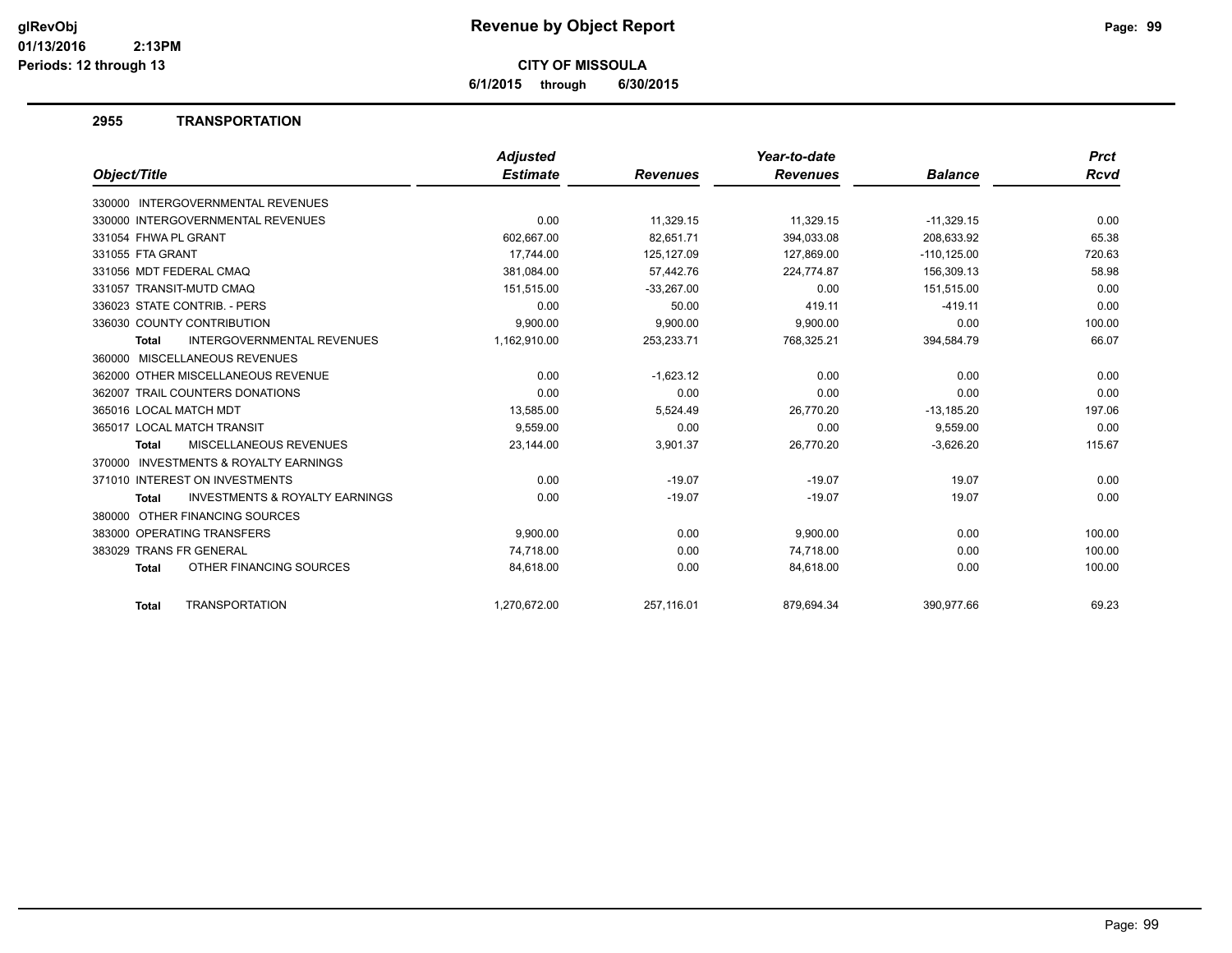**6/1/2015 through 6/30/2015**

**2987 FEDERAL TRANSPORTATION FUND**

|                                                           | <b>Adjusted</b> |                 | Year-to-date    |                | <b>Prct</b> |
|-----------------------------------------------------------|-----------------|-----------------|-----------------|----------------|-------------|
| Object/Title                                              | <b>Estimate</b> | <b>Revenues</b> | <b>Revenues</b> | <b>Balance</b> | Rcvd        |
| 310000 TAXES/ASSESSMENTS                                  |                 |                 |                 |                |             |
| 311011 TAX INCREMENT                                      | 0.00            | 0.00            | 0.00            | 0.00           | 0.00        |
| TAXES/ASSESSMENTS<br><b>Total</b>                         | 0.00            | 0.00            | 0.00            | 0.00           | 0.00        |
| 330000 INTERGOVERNMENTAL REVENUES                         |                 |                 |                 |                |             |
| 331050 ISTEA/CTEP GRANT                                   | 0.00            | 0.00            | 0.00            | 0.00           | 0.00        |
| 331051 ISTEA/CTEP-HIGGINS HILL/BECKWITH                   | 0.00            | 0.00            | 0.00            | 0.00           | 0.00        |
| 331052 MDT CMAQ STRIPING GRANT                            | 0.00            | 0.00            | 0.00            | 0.00           | 0.00        |
| 331053 CTEP PLAYFAIR                                      | 325,108.00      | 56,736.02       | 56,736.02       | 268,371.98     | 17.45       |
| 331153 RUSSELL S 3RD IMPROVEMENTS                         | 0.00            | 0.00            | 0.00            | 0.00           | 0.00        |
| 331154 CTEP-MILWAUKEE RR TRAIL                            | 0.00            | 0.00            | 0.00            | 0.00           | 0.00        |
| 331155 CTEP/GRANT CREEK TRAIL BCN                         | 0.00            | 164,070.53      | 872,886.20      | $-872,886.20$  | 0.00        |
| 331156 CTEP GRANT - S HILLS TRAILS SYSTEM                 | 870,129.00      | 0.00            | 0.00            | 870,129.00     | 0.00        |
| 331159 CTEP-U OF M CROSSWALK PROJECT                      | 0.00            | 0.00            | 0.00            | 0.00           | 0.00        |
| 331161 CTEP-LOLO ST/BRIDGE TO DUNCAN S/C                  | 0.00            | 0.00            | 0.00            | 0.00           | 0.00        |
| 331180 LIBRARY LITERACY GRANT                             | 0.00            | 0.00            | 0.00            | 0.00           | 0.00        |
| 331181 CTEP/CMAQ MADISON ST TO U CONNECTOR                | 0.00            | 0.00            | 0.00            | 0.00           | 0.00        |
| 334045 MONTANA DEPARTMENT TRANSPORTATION                  | 0.00            | 0.00            | 0.00            | 0.00           | 0.00        |
| 336023 STATE CONTRIB. - PERS                              | 0.00            | 0.79            | 3.42            | $-3.42$        | 0.00        |
| <b>INTERGOVERNMENTAL REVENUES</b><br><b>Total</b>         | 1,195,237.00    | 220,807.34      | 929,625.64      | 265,611.36     | 77.78       |
| 340000 CHARGES FOR SERVICES                               |                 |                 |                 |                |             |
| 343011 STREET AND ROADWAY REPAIR CHARGES                  | 0.00            | 0.00            | 0.00            | 0.00           | 0.00        |
| <b>CHARGES FOR SERVICES</b><br><b>Total</b>               | 0.00            | 0.00            | 0.00            | 0.00           | 0.00        |
| 360000 MISCELLANEOUS REVENUES                             |                 |                 |                 |                |             |
| 360010 MISCELLANEOUS                                      | 0.00            | 0.00            | 0.00            | 0.00           | 0.00        |
| 363020 PROPERTY ASSESSMENTS                               | 0.00            | 0.00            | 0.00            | 0.00           | 0.00        |
| 365000 DONATIONS                                          | 762,189.00      | 0.00            | 0.00            | 762,189.00     | 0.00        |
| 365004 GRANT CR TRAIL ASSN DONATION                       | 0.00            | 0.00            | 0.00            | 0.00           | 0.00        |
| 365005 DONATIONS - ARCO                                   | 50,392.00       | 0.00            | 0.00            | 50,392.00      | 0.00        |
| MISCELLANEOUS REVENUES<br>Total                           | 812,581.00      | 0.00            | 0.00            | 812,581.00     | 0.00        |
| 370000 INVESTMENTS & ROYALTY EARNINGS                     |                 |                 |                 |                |             |
| 371010 INTEREST ON INVESTMENTS                            | 0.00            | 0.00            | 0.00            | 0.00           | 0.00        |
| 371020 GAIN/LOSS IN MARKET VALUE OF INVESTMENTS           | 0.00            | 0.00            | 0.00            | 0.00           | 0.00        |
| <b>INVESTMENTS &amp; ROYALTY EARNINGS</b><br><b>Total</b> | 0.00            | 0.00            | 0.00            | 0.00           | 0.00        |
| 380000 OTHER FINANCING SOURCES                            |                 |                 |                 |                |             |
| 381009 TRANSFERS IN-OPEN SPACE BOND                       | 0.00            | 0.00            | 0.00            | 0.00           | 0.00        |
| 381010 BOND PROCEEDS                                      | 0.00            | 0.00            | 0.00            | 0.00           | 0.00        |
| 381011 OPEN SPACE REVENUE                                 | 0.00            | 0.00            | 0.00            | 0.00           | 0.00        |
| 383000 OPERATING TRANSFERS                                | 0.00            | 0.00            | 0.00            | 0.00           | 0.00        |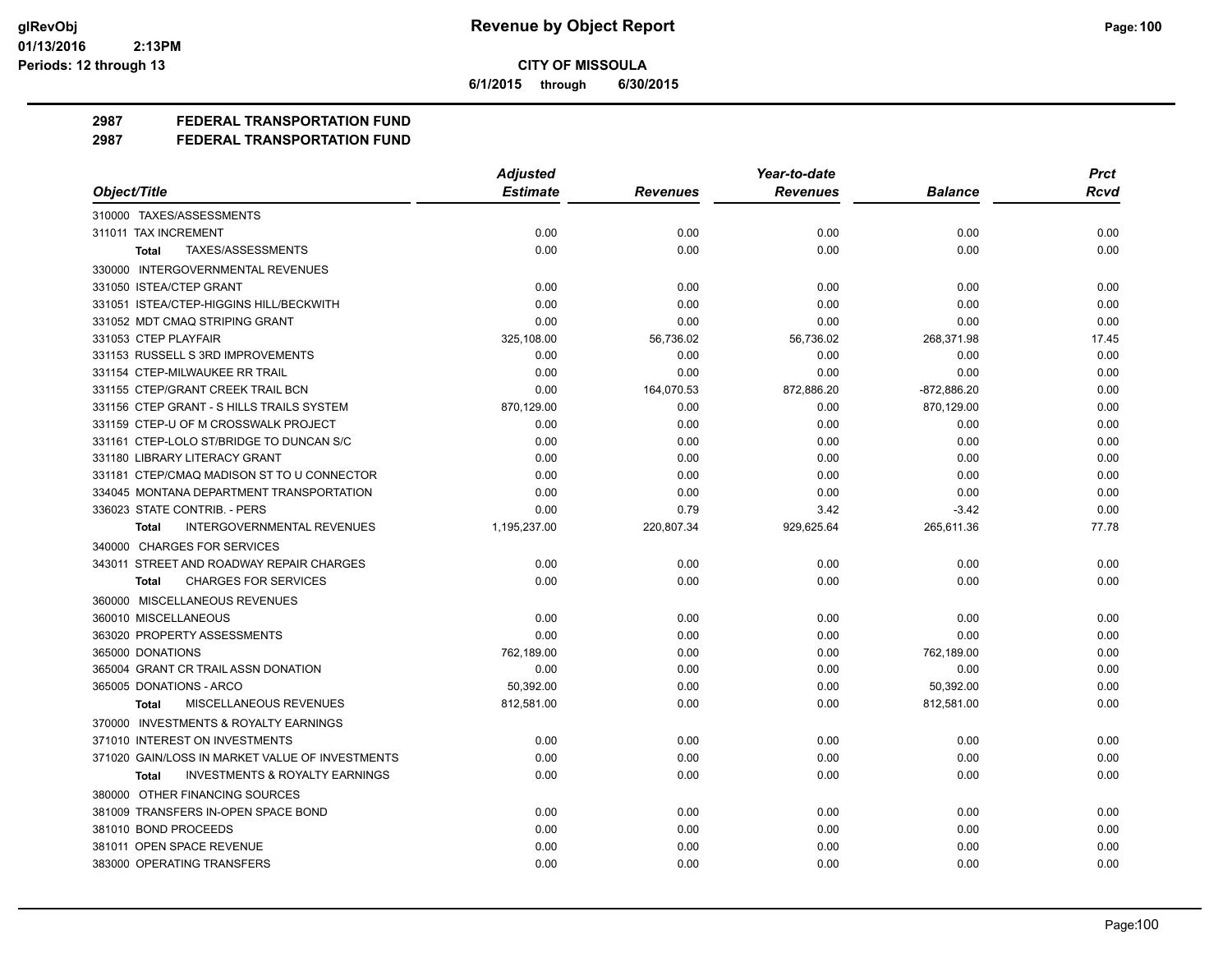**6/1/2015 through 6/30/2015**

## **2987 FEDERAL TRANSPORTATION FUND**

|                                      | <b>Adjusted</b> |                 | Year-to-date    |                | Prct  |
|--------------------------------------|-----------------|-----------------|-----------------|----------------|-------|
| Object/Title                         | <b>Estimate</b> | <b>Revenues</b> | <b>Revenues</b> | <b>Balance</b> | Rcvd  |
| 383002 TRANS FR GAS TAX              | 0.00            | 0.00            | 0.00            | 0.00           | 0.00  |
| 383010 TRANS FR CIP                  | 0.00            | 0.00            | 0.00            | 0.00           | 0.00  |
| 383014 TRANS FR MRA                  | 0.00            | 0.00            | 0.00            | 0.00           | 0.00  |
| 383021 TRANS FR P&R TRAILS DEVLP     | 0.00            | 55.267.90       | 55.267.90       | $-55.267.90$   | 0.00  |
| 383043 TRANSFERS FROM IMPACT FEES    | 0.00            | 0.00            | 0.00            | 0.00           | 0.00  |
| OTHER FINANCING SOURCES<br>Total     | 0.00            | 55.267.90       | 55.267.90       | $-55.267.90$   | 0.00  |
| FEDERAL TRANSPORTATION FUND<br>Total | 2.007.818.00    | 276.075.24      | 984.893.54      | 1.022.924.46   | 49.05 |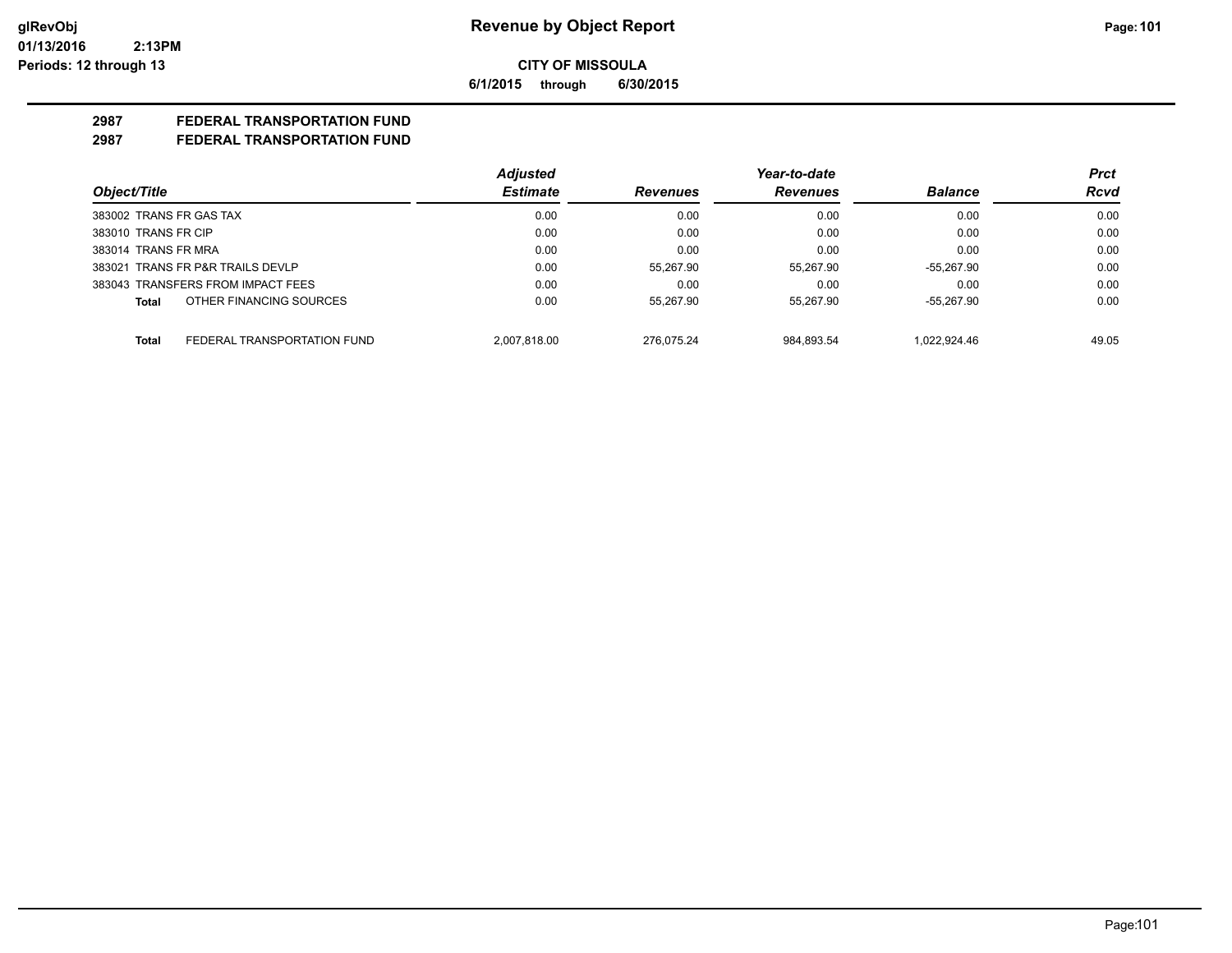**6/1/2015 through 6/30/2015**

|                                                           | <b>Adjusted</b> |                 | Year-to-date    |               | <b>Prct</b> |
|-----------------------------------------------------------|-----------------|-----------------|-----------------|---------------|-------------|
| Object/Title                                              | <b>Estimate</b> | <b>Revenues</b> | <b>Revenues</b> | Balance       | Rcvd        |
| 310000 TAXES/ASSESSMENTS                                  |                 |                 |                 |               |             |
| 311011 TAX INCREMENT                                      | 0.00            | 0.00            | 0.00            | 0.00          | 0.00        |
| TAXES/ASSESSMENTS<br><b>Total</b>                         | 0.00            | 0.00            | 0.00            | 0.00          | 0.00        |
| 330000 INTERGOVERNMENTAL REVENUES                         |                 |                 |                 |               |             |
| 331050 ISTEA/CTEP GRANT                                   | 0.00            | 0.00            | 0.00            | 0.00          | 0.00        |
| 331051 ISTEA/CTEP-HIGGINS HILL/BECKWITH                   | 0.00            | 0.00            | 0.00            | 0.00          | 0.00        |
| 331052 MDT CMAQ STRIPING GRANT                            | 0.00            | 0.00            | 0.00            | 0.00          | 0.00        |
| 331053 CTEP PLAYFAIR                                      | 325,108.00      | 56,736.02       | 56,736.02       | 268,371.98    | 17.45       |
| 331153 RUSSELL S 3RD IMPROVEMENTS                         | 0.00            | 0.00            | 0.00            | 0.00          | 0.00        |
| 331154 CTEP-MILWAUKEE RR TRAIL                            | 0.00            | 0.00            | 0.00            | 0.00          | 0.00        |
| 331155 CTEP/GRANT CREEK TRAIL BCN                         | 0.00            | 164,070.53      | 872,886.20      | $-872,886.20$ | 0.00        |
| 331156 CTEP GRANT - S HILLS TRAILS SYSTEM                 | 870,129.00      | 0.00            | 0.00            | 870,129.00    | 0.00        |
| 331159 CTEP-U OF M CROSSWALK PROJECT                      | 0.00            | 0.00            | 0.00            | 0.00          | 0.00        |
| 331161 CTEP-LOLO ST/BRIDGE TO DUNCAN S/C                  | 0.00            | 0.00            | 0.00            | 0.00          | 0.00        |
| 331180 LIBRARY LITERACY GRANT                             | 0.00            | 0.00            | 0.00            | 0.00          | 0.00        |
| 331181 CTEP/CMAQ MADISON ST TO U CONNECTOR                | 0.00            | 0.00            | 0.00            | 0.00          | 0.00        |
| 334045 MONTANA DEPARTMENT TRANSPORTATION                  | 0.00            | 0.00            | 0.00            | 0.00          | 0.00        |
| 336023 STATE CONTRIB. - PERS                              | 0.00            | 0.79            | 3.42            | $-3.42$       | 0.00        |
| <b>INTERGOVERNMENTAL REVENUES</b><br><b>Total</b>         | 1,195,237.00    | 220,807.34      | 929,625.64      | 265,611.36    | 77.78       |
| 340000 CHARGES FOR SERVICES                               |                 |                 |                 |               |             |
| 343011 STREET AND ROADWAY REPAIR CHARGES                  | 0.00            | 0.00            | 0.00            | 0.00          | 0.00        |
| <b>CHARGES FOR SERVICES</b><br><b>Total</b>               | 0.00            | 0.00            | 0.00            | 0.00          | 0.00        |
| 360000 MISCELLANEOUS REVENUES                             |                 |                 |                 |               |             |
| 360010 MISCELLANEOUS                                      | 0.00            | 0.00            | 0.00            | 0.00          | 0.00        |
| 363020 PROPERTY ASSESSMENTS                               | 0.00            | 0.00            | 0.00            | 0.00          | 0.00        |
| 365000 DONATIONS                                          | 762,189.00      | 0.00            | 0.00            | 762,189.00    | 0.00        |
| 365004 GRANT CR TRAIL ASSN DONATION                       | 0.00            | 0.00            | 0.00            | 0.00          | 0.00        |
| 365005 DONATIONS - ARCO                                   | 50,392.00       | 0.00            | 0.00            | 50,392.00     | 0.00        |
| MISCELLANEOUS REVENUES<br><b>Total</b>                    | 812,581.00      | 0.00            | 0.00            | 812,581.00    | 0.00        |
| 370000 INVESTMENTS & ROYALTY EARNINGS                     |                 |                 |                 |               |             |
| 371010 INTEREST ON INVESTMENTS                            | 0.00            | 0.00            | 0.00            | 0.00          | 0.00        |
| 371020 GAIN/LOSS IN MARKET VALUE OF INVESTMENT            | 0.00            | 0.00            | 0.00            | 0.00          | 0.00        |
| <b>INVESTMENTS &amp; ROYALTY EARNINGS</b><br><b>Total</b> | 0.00            | 0.00            | 0.00            | 0.00          | 0.00        |
| 380000 OTHER FINANCING SOURCES                            |                 |                 |                 |               |             |
| 381009 TRANSFERS IN-OPEN SPACE BOND                       | 0.00            | 0.00            | 0.00            | 0.00          | 0.00        |
| 381010 BOND PROCEEDS                                      | 0.00            | 0.00            | 0.00            | 0.00          | 0.00        |
| 381011 OPEN SPACE REVENUE                                 | 0.00            | 0.00            | 0.00            | 0.00          | 0.00        |
| 383000 OPERATING TRANSFERS                                | 0.00            | 0.00            | 0.00            | 0.00          | 0.00        |
| 383002 TRANS FR GAS TAX                                   | 0.00            | 0.00            | 0.00            | 0.00          | 0.00        |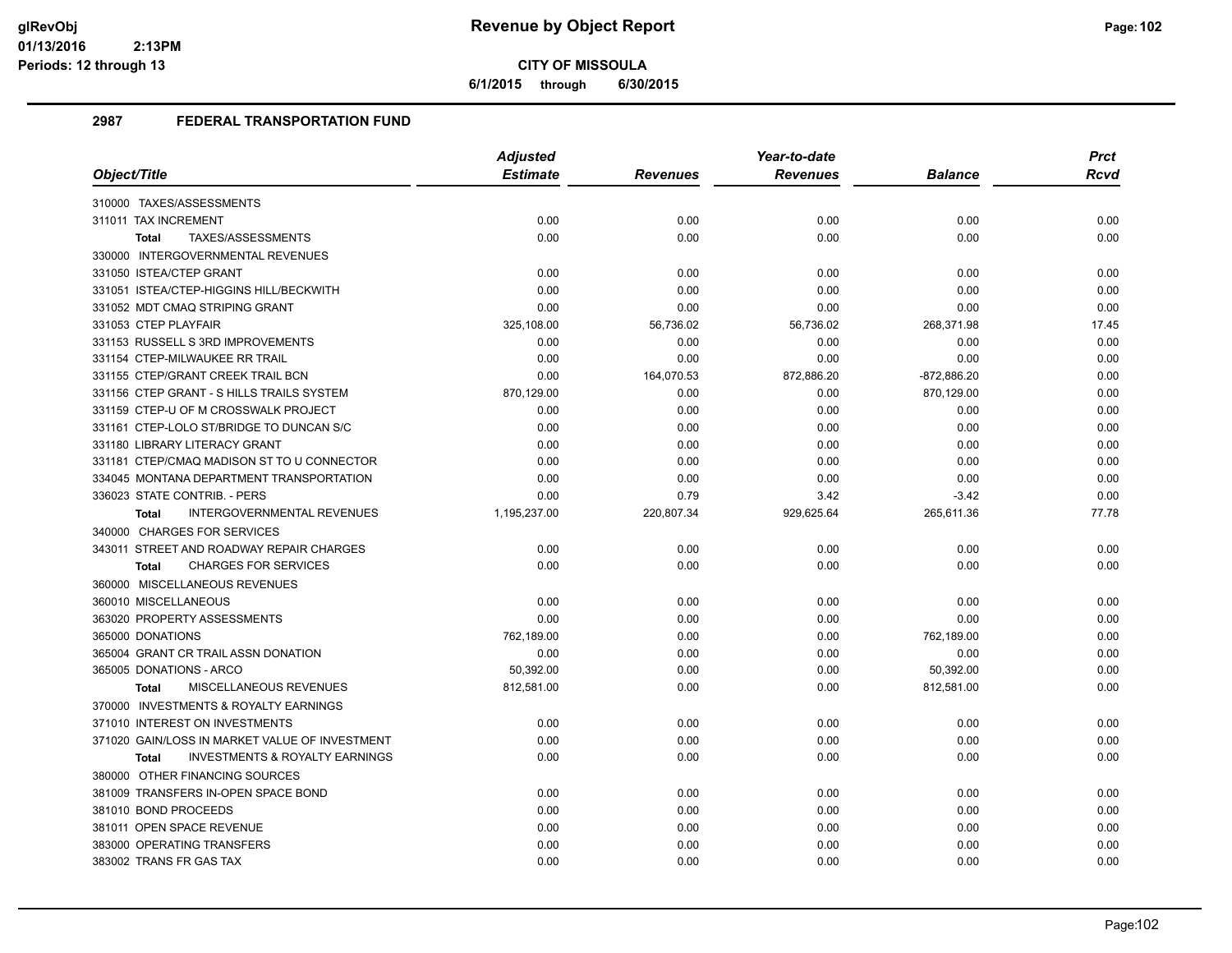**6/1/2015 through 6/30/2015**

| Object/Title        |                                   | <b>Adjusted</b><br><b>Estimate</b> | <b>Revenues</b> | Year-to-date<br><b>Revenues</b> | <b>Balance</b> | <b>Prct</b><br><b>Rcvd</b> |
|---------------------|-----------------------------------|------------------------------------|-----------------|---------------------------------|----------------|----------------------------|
| 383010 TRANS FR CIP |                                   | 0.00                               | 0.00            | 0.00                            | 0.00           | 0.00                       |
| 383014 TRANS FR MRA |                                   | 0.00                               | 0.00            | 0.00                            | 0.00           | 0.00                       |
|                     | 383021 TRANS FR P&R TRAILS DEVLP  | 0.00                               | 55.267.90       | 55.267.90                       | $-55.267.90$   | 0.00                       |
|                     | 383043 TRANSFERS FROM IMPACT FEES | 0.00                               | 0.00            | 0.00                            | 0.00           | 0.00                       |
| <b>Total</b>        | OTHER FINANCING SOURCES           | 0.00                               | 55.267.90       | 55.267.90                       | -55.267.90     | 0.00                       |
| Total               | FEDERAL TRANSPORTATION FUND       | 2.007.818.00                       | 276.075.24      | 984.893.54                      | 1.022.924.46   | 49.05                      |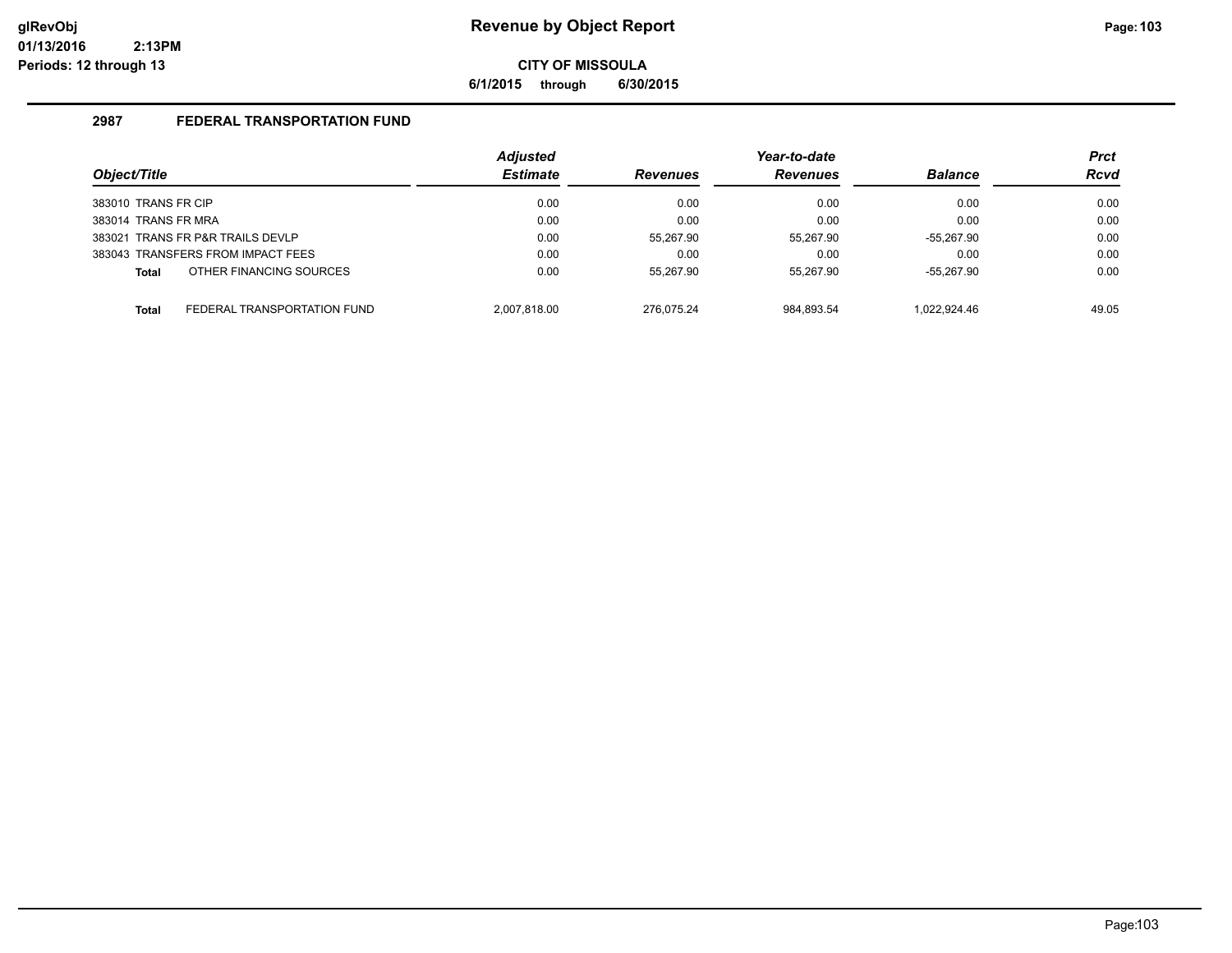**6/1/2015 through 6/30/2015**

### **2988 GRANTS & DONATIONS FUND**

|                                                   | <b>Adjusted</b> |                 | Year-to-date    |                | <b>Prct</b> |
|---------------------------------------------------|-----------------|-----------------|-----------------|----------------|-------------|
| Object/Title                                      | <b>Estimate</b> | <b>Revenues</b> | <b>Revenues</b> | <b>Balance</b> | <b>Rcvd</b> |
| 330000 INTERGOVERNMENTAL REVENUES                 |                 |                 |                 |                |             |
| 331013 NORTHSIDE PED BRIDGE/ARRA-CDBG GRANT       | 0.00            | 0.00            | 0.00            | 0.00           | 0.00        |
| 331014 EECBG GRANT                                | 0.00            | 0.00            | 0.00            | 0.00           | 0.00        |
| 331025 DV ACCOUNTABILITY PROJECT                  | 63.831.00       | 1,434.91        | 31,645.55       | 32,185.45      | 49.58       |
| 331026 FY09 POLICE ICAC FEDERAL GRANT             | 102,698.00      | 77,914.33       | 129,410.02      | $-26,712.02$   | 126.01      |
| 331028 DUI-COPS IN SHOPS                          | 5,000.00        | 0.00            | 0.00            | 5,000.00       | 0.00        |
| 331029 CHRP GRANT                                 | 0.00            | 0.00            | 0.00            | 0.00           | 0.00        |
| 331030 COMMUNITY RESOURCE OFFICER/MCPS            | 0.00            | 0.00            | 0.00            | 0.00           | 0.00        |
| 331038 EPA BROWNSFIELD GRANT                      | 0.00            | 0.00            | 0.00            | 0.00           | 0.00        |
| 331081 GRANTS/DONATIONS - FORT MISSOULA           | 0.00            | 0.00            | 0.00            | 0.00           | 0.00        |
| 331090 EPA GRANT                                  | 433,065.00      | 361.50          | 361.50          | 432,703.50     | 0.08        |
| 331178 DUI TASK FORCE GRANT                       | 10,000.00       | 616.09          | 2.767.33        | 7,232.67       | 27.67       |
| 331181 GRANTS/DONATIONS - FORT MISSOULA           | 0.00            | 0.00            | 0.00            | 0.00           | 0.00        |
| 334013 STATE GRANT - OT SEATBELT                  | 35,000.00       | 14,291.39       | 45,260.87       | $-10,260.87$   | 129.32      |
| 334014 *** Title Not Found ***                    | 0.00            | 0.00            | 0.00            | 0.00           | 0.00        |
| 334015 COPS TECHNOLOGY GRANT                      | 322,299.00      | 26,761.70       | 148,784.21      | 173,514.79     | 46.16       |
| 334016 BULLETPROOF VEST GRANT                     | 10,500.00       | 0.00            | 0.00            | 10,500.00      | 0.00        |
| 334018 STATE GRANT - CAPITAL                      | 0.00            | 0.00            | 0.00            | 0.00           | 0.00        |
| 334020 UNDERAGE DRINKING GRANT                    | 0.00            | 0.00            | 3,293.98        | $-3,293.98$    | 0.00        |
| 334025 COUNTY WEED                                | 0.00            | 0.00            | 0.00            | 0.00           | 0.00        |
| 334028 DEPT OF AG INTERN GRANT                    | 0.00            | 0.00            | 0.00            | 0.00           | 0.00        |
| 334076 BIG SKY TRUST FUND GRANTS                  | 30.000.00       | 0.00            | 90,000.00       | $-60,000.00$   | 300.00      |
| 334121 DNRC-EPA AREA WIDE ASSESSMENT GRANT        | 0.00            | 0.00            | 6,000.00        | $-6,000.00$    | 0.00        |
| 336021 STATE CONTRIB - POLICE RETIREMENT          | 0.00            | 1,687.83        | 20,485.35       | $-20,485.35$   | 0.00        |
| 336023 STATE CONTRIB. - PERS                      | 0.00            | 3.61            | 30.54           | $-30.54$       | 0.00        |
| <b>INTERGOVERNMENTAL REVENUES</b><br><b>Total</b> | 1,012,393.00    | 123,071.36      | 478,039.35      | 534,353.65     | 47.22       |
| 340000 CHARGES FOR SERVICES                       |                 |                 |                 |                |             |
| 342000 ANTI-GRAFFITI PROJECT                      | 5,000.00        | 0.00            | 1,000.00        | 4,000.00       | 20.00       |
| 342013 SECURITY INVEST FEES                       | 0.00            | 0.00            | 0.00            | 0.00           | 0.00        |
| <b>CHARGES FOR SERVICES</b><br><b>Total</b>       | 5,000.00        | 0.00            | 1,000.00        | 4,000.00       | 20.00       |
| 360000 MISCELLANEOUS REVENUES                     |                 |                 |                 |                |             |
| 360010 MISCELLANEOUS                              | 0.00            | 0.00            | 0.00            | 0.00           | 0.00        |
| 365000 DONATIONS                                  | 40,000.00       | 500.00          | 10,421.50       | 29,578.50      | 26.05       |
| 365015 GREEN BLOCK PILOT PROJECT                  | 0.00            | 0.00            | 0.00            | 0.00           | 0.00        |
| 365021 COMBAT CHALLENGE DONATIONS                 | 0.00            | 0.00            | 0.00            | 0.00           | 0.00        |
| MISCELLANEOUS REVENUES<br><b>Total</b>            | 40,000.00       | 500.00          | 10,421.50       | 29,578.50      | 26.05       |
| 380000 OTHER FINANCING SOURCES                    |                 |                 |                 |                |             |
| 381023 DOMESTIC VIOLENCE ACCOUNTABILITY GRANT     | 0.00            | 0.00            | 0.00            | 0.00           | 0.00        |
|                                                   |                 |                 |                 |                |             |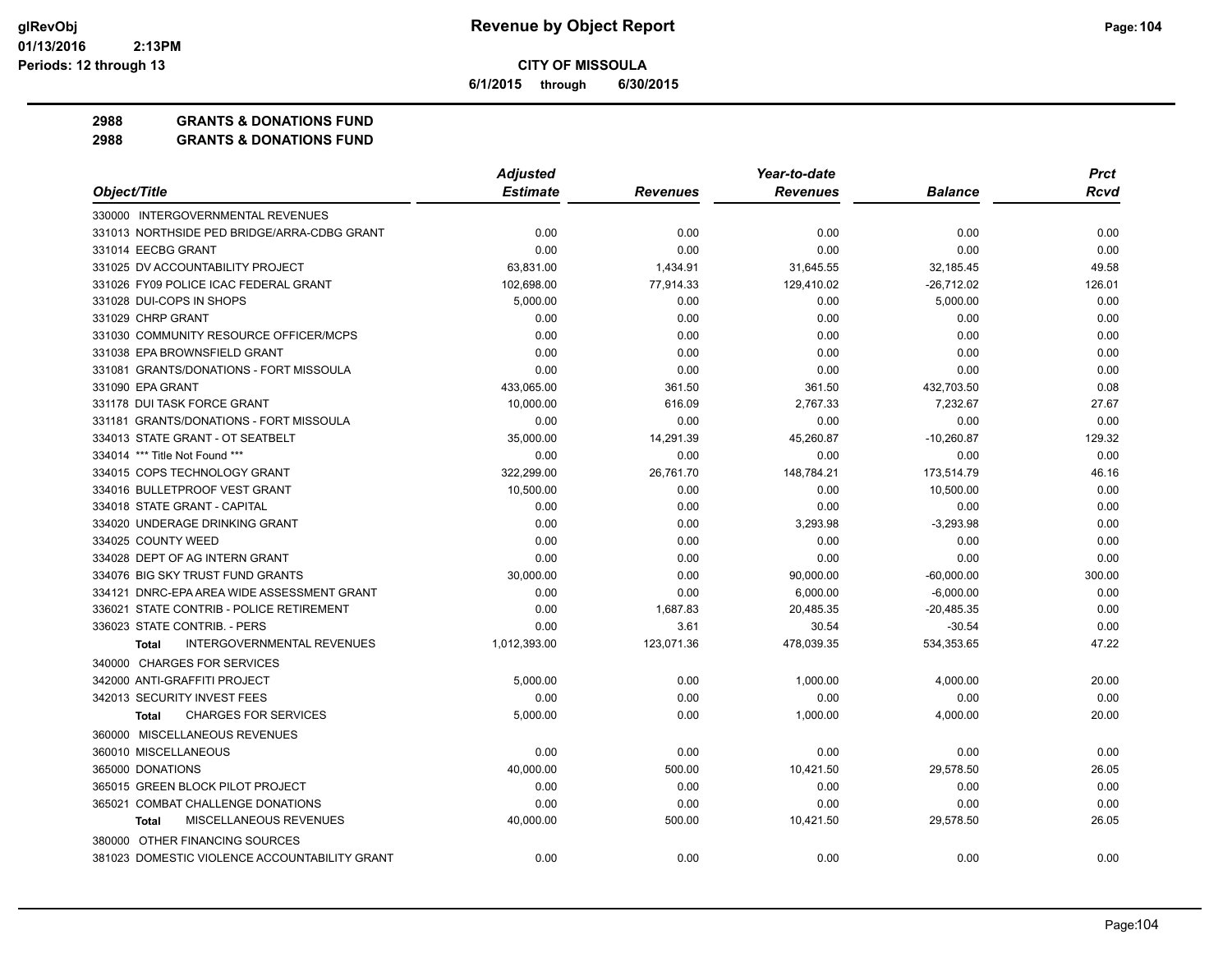**6/1/2015 through 6/30/2015**

### **2988 GRANTS & DONATIONS FUND**

|                                                    | <b>Adjusted</b> | Year-to-date    |                 |                | Prct  |
|----------------------------------------------------|-----------------|-----------------|-----------------|----------------|-------|
| Object/Title                                       | <b>Estimate</b> | <b>Revenues</b> | <b>Revenues</b> | <b>Balance</b> | Rcvd  |
| 383002 TRANS FR GAS TAX                            | 0.00            | 0.00            | 0.00            | 0.00           | 0.00  |
| 383022 TRANS FR OPEN SPACE BOND                    | 0.00            | 0.00            | 0.00            | 0.00           | 0.00  |
| 383042 TRANSFERS FROM OTHER FUNDS                  | 0.00            | 0.00            | 0.00            | 0.00           | 0.00  |
| OTHER FINANCING SOURCES<br><b>Total</b>            | 0.00            | 0.00            | 0.00            | 0.00           | 0.00  |
| <b>Total</b><br><b>GRANTS &amp; DONATIONS FUND</b> | 1,057,393.00    | 123.571.36      | 489.460.85      | 567,932.15     | 46.29 |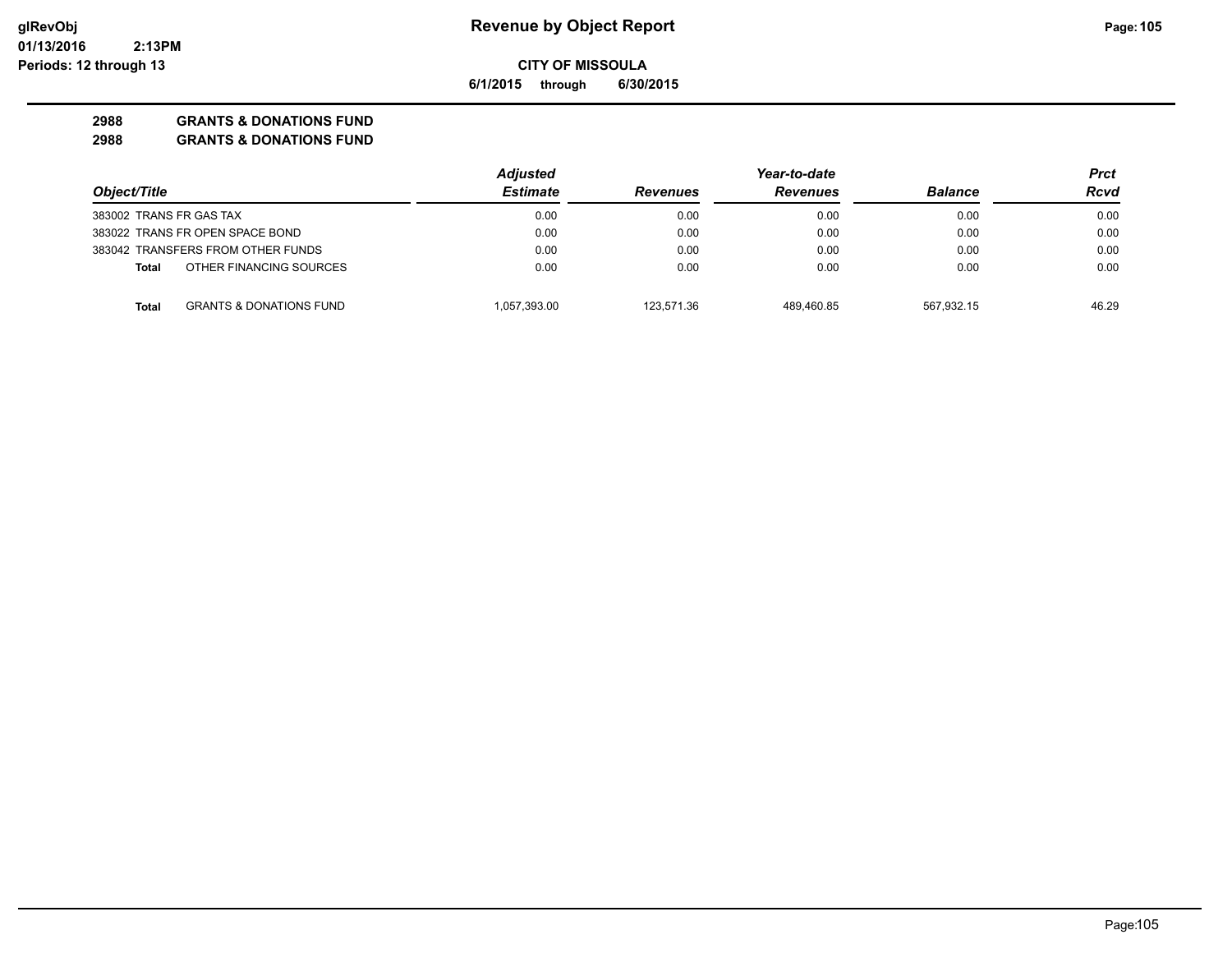**6/1/2015 through 6/30/2015**

|                                                                                 | <b>Adjusted</b> |                 | Year-to-date    | <b>Prct</b>    |        |
|---------------------------------------------------------------------------------|-----------------|-----------------|-----------------|----------------|--------|
| Object/Title                                                                    | <b>Estimate</b> | <b>Revenues</b> | <b>Revenues</b> | <b>Balance</b> | Rcvd   |
| 330000 INTERGOVERNMENTAL REVENUES                                               |                 |                 |                 |                |        |
| 331013 NORTHSIDE PED BRIDGE/ARRA-CDBG GRANT                                     | 0.00            | 0.00            | 0.00            | 0.00           | 0.00   |
| 331014 EECBG GRANT                                                              | 0.00            | 0.00            | 0.00            | 0.00           | 0.00   |
| 331025 DV ACCOUNTABILITY PROJECT                                                | 63,831.00       | 1,434.91        | 31,645.55       | 32,185.45      | 49.58  |
| 331026 FY09 POLICE ICAC FEDERAL GRANT                                           | 102,698.00      | 77,914.33       | 129,410.02      | $-26,712.02$   | 126.01 |
| 331028 DUI-COPS IN SHOPS                                                        | 5,000.00        | 0.00            | 0.00            | 5,000.00       | 0.00   |
| 331029 CHRP GRANT                                                               | 0.00            | 0.00            | 0.00            | 0.00           | 0.00   |
| 331030 COMMUNITY RESOURCE OFFICER/MCPS                                          | 0.00            | 0.00            | 0.00            | 0.00           | 0.00   |
| 331038 EPA BROWNSFIELD GRANT                                                    | 0.00            | 0.00            | 0.00            | 0.00           | 0.00   |
| 331081 GRANTS/DONATIONS - FORT MISSOULA                                         | 0.00            | 0.00            | 0.00            | 0.00           | 0.00   |
| 331090 EPA GRANT                                                                | 433,065.00      | 361.50          | 361.50          | 432,703.50     | 0.08   |
| 331178 DUI TASK FORCE GRANT                                                     | 10,000.00       | 616.09          | 2,767.33        | 7,232.67       | 27.67  |
| 331181 GRANTS/DONATIONS - FORT MISSOULA                                         | 0.00            | 0.00            | 0.00            | 0.00           | 0.00   |
| 334013 STATE GRANT - OT SEATBELT                                                | 35,000.00       | 14,291.39       | 45,260.87       | $-10,260.87$   | 129.32 |
| 334014 *** Title Not Found ***                                                  | 0.00            | 0.00            | 0.00            | 0.00           | 0.00   |
| 334015 COPS TECHNOLOGY GRANT                                                    | 322.299.00      | 26,761.70       | 148.784.21      | 173,514.79     | 46.16  |
| 334016 BULLETPROOF VEST GRANT                                                   | 10,500.00       | 0.00            | 0.00            | 10,500.00      | 0.00   |
| 334018 STATE GRANT - CAPITAL                                                    | 0.00            | 0.00            | 0.00            | 0.00           | 0.00   |
| 334020 UNDERAGE DRINKING GRANT                                                  | 0.00            | 0.00            | 3,293.98        | $-3,293.98$    | 0.00   |
| 334025 COUNTY WEED                                                              | 0.00            | 0.00            | 0.00            | 0.00           | 0.00   |
| 334028 DEPT OF AG INTERN GRANT                                                  | 0.00            | 0.00            | 0.00            | 0.00           | 0.00   |
| 334076 BIG SKY TRUST FUND GRANTS                                                | 30,000.00       | 0.00            | 90,000.00       | $-60,000.00$   | 300.00 |
| 334121 DNRC-EPA AREA WIDE ASSESSMENT GRANT                                      | 0.00            | 0.00            | 6.000.00        | $-6.000.00$    | 0.00   |
| 336021 STATE CONTRIB - POLICE RETIREMENT                                        | 0.00            | 1,687.83        | 20,485.35       | $-20,485.35$   | 0.00   |
| 336023 STATE CONTRIB. - PERS                                                    | 0.00            | 3.61            | 30.54           | $-30.54$       | 0.00   |
| <b>INTERGOVERNMENTAL REVENUES</b><br><b>Total</b>                               | 1,012,393.00    | 123,071.36      | 478,039.35      | 534,353.65     | 47.22  |
| 340000 CHARGES FOR SERVICES                                                     |                 |                 |                 |                |        |
| 342000 ANTI-GRAFFITI PROJECT                                                    | 5,000.00        | 0.00            | 1,000.00        | 4,000.00       | 20.00  |
| 342013 SECURITY INVEST FEES                                                     | 0.00            | 0.00            | 0.00            | 0.00           | 0.00   |
| <b>CHARGES FOR SERVICES</b><br>Total                                            | 5,000.00        | 0.00            | 1,000.00        | 4,000.00       | 20.00  |
| 360000 MISCELLANEOUS REVENUES                                                   |                 |                 |                 |                |        |
| 360010 MISCELLANEOUS                                                            | 0.00            | 0.00            | 0.00            | 0.00           | 0.00   |
| 365000 DONATIONS                                                                | 40,000.00       | 500.00          | 10,421.50       | 29,578.50      | 26.05  |
| 365015 GREEN BLOCK PILOT PROJECT                                                | 0.00            | 0.00            | 0.00            | 0.00           | 0.00   |
| 365021 COMBAT CHALLENGE DONATIONS                                               | 0.00            | 0.00            | 0.00            | 0.00           | 0.00   |
| MISCELLANEOUS REVENUES<br><b>Total</b>                                          | 40,000.00       | 500.00          | 10,421.50       | 29,578.50      | 26.05  |
|                                                                                 |                 |                 |                 |                |        |
| 380000 OTHER FINANCING SOURCES<br>381023 DOMESTIC VIOLENCE ACCOUNTABILITY GRANT | 0.00            | 0.00            | 0.00            | 0.00           | 0.00   |
|                                                                                 |                 |                 |                 |                |        |
| 383002 TRANS FR GAS TAX                                                         | 0.00            | 0.00            | 0.00            | 0.00           | 0.00   |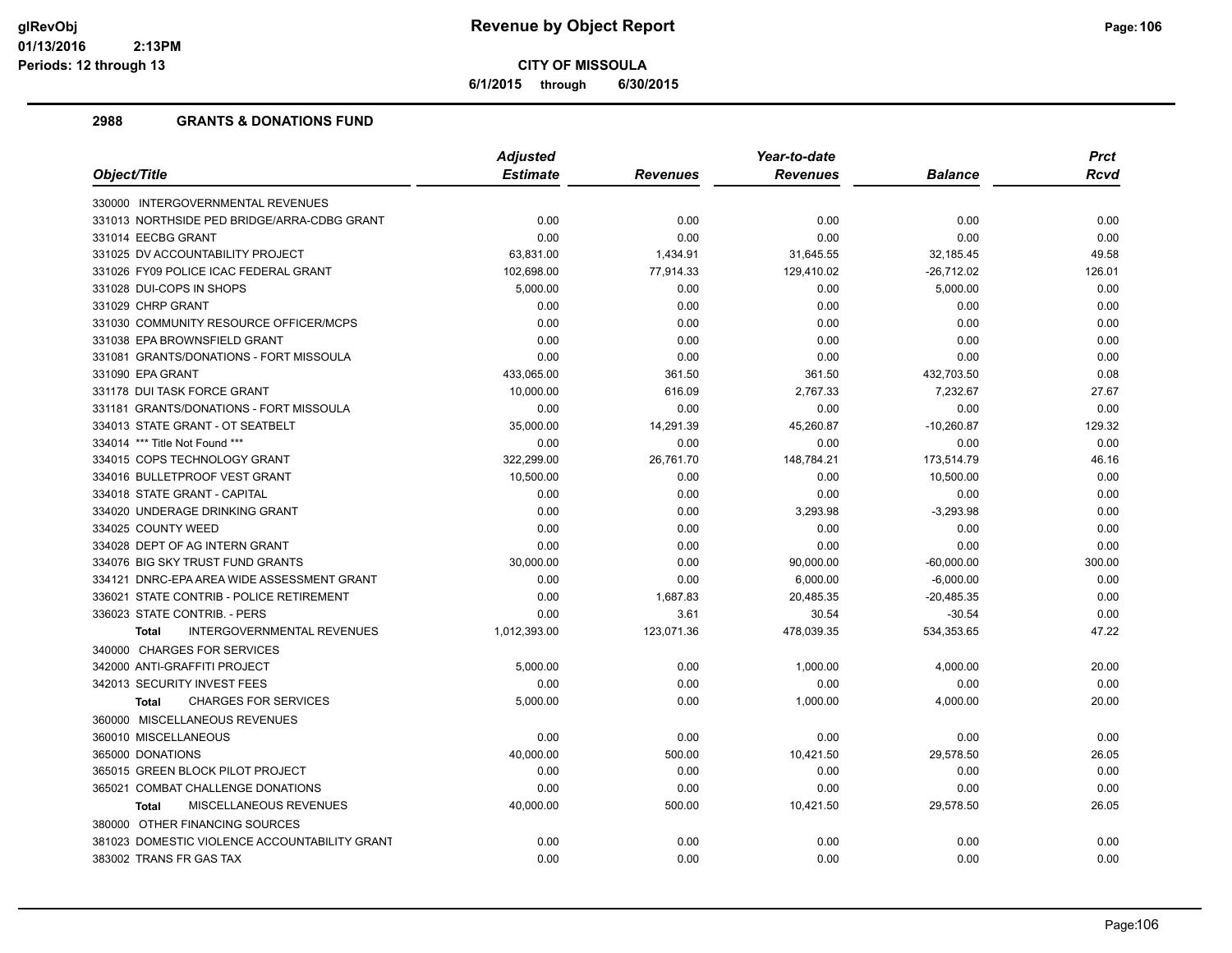### **glRevObj Revenue by Object Report Page:107**

**CITY OF MISSOULA**

**6/1/2015 through 6/30/2015**

|                                             | Adjusted        |                 |                 | <b>Prct</b>    |             |
|---------------------------------------------|-----------------|-----------------|-----------------|----------------|-------------|
| Object/Title                                | <b>Estimate</b> | <b>Revenues</b> | <b>Revenues</b> | <b>Balance</b> | <b>Rcvd</b> |
| 383022 TRANS FR OPEN SPACE BOND             | 0.00            | 0.00            | 0.00            | 0.00           | 0.00        |
| 383042 TRANSFERS FROM OTHER FUNDS           | 0.00            | 0.00            | 0.00            | 0.00           | 0.00        |
| OTHER FINANCING SOURCES<br><b>Total</b>     | 0.00            | 0.00            | 0.00            | 0.00           | 0.00        |
| Total<br><b>GRANTS &amp; DONATIONS FUND</b> | 1,057,393.00    | 123.571.36      | 489.460.85      | 567.932.15     | 46.29       |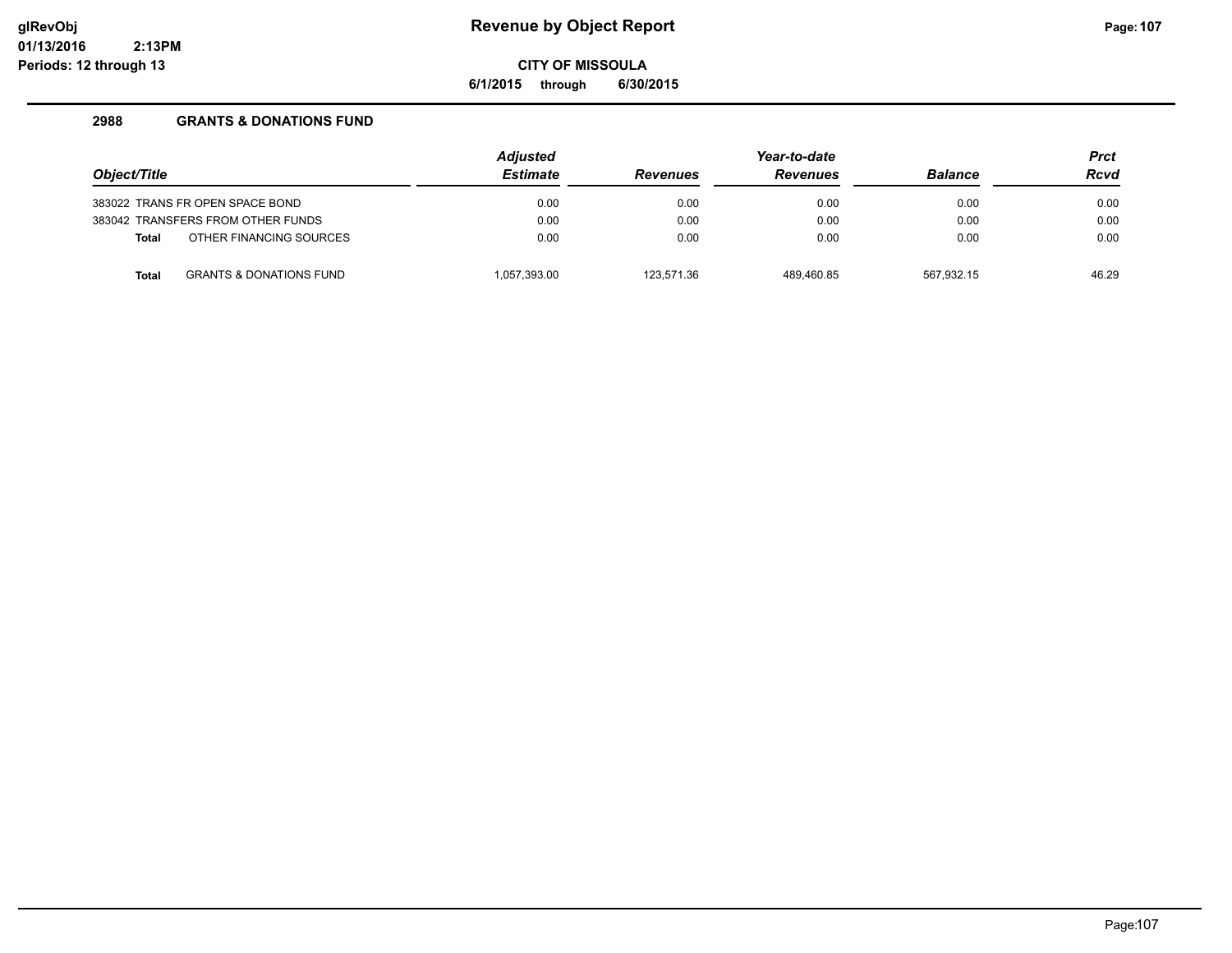**6/1/2015 through 6/30/2015**

**3000 SID REVOLVING FUND**

**3000 SID REVOLVING FUND**

|                                                           | <b>Adjusted</b> |                 | Year-to-date    |                | <b>Prct</b> |
|-----------------------------------------------------------|-----------------|-----------------|-----------------|----------------|-------------|
| Object/Title                                              | <b>Estimate</b> | <b>Revenues</b> | <b>Revenues</b> | <b>Balance</b> | Rcvd        |
| MISCELLANEOUS REVENUES<br>360000                          |                 |                 |                 |                |             |
| 360000 MISCELLANEOUS REVENUES                             | 0.00            | 0.00            | 0.00            | 0.00           | 0.00        |
| 360010 MISCELLANEOUS                                      | 0.00            | 0.00            | 0.00            | 0.00           | 0.00        |
| 362000 OTHER MISCELLANEOUS REVENUE                        | 0.00            | 15,531.37       | 15,531.37       | $-15,531.37$   | 0.00        |
| MISCELLANEOUS REVENUES<br><b>Total</b>                    | 0.00            | 15,531.37       | 15,531.37       | $-15,531.37$   | 0.00        |
| <b>INVESTMENTS &amp; ROYALTY EARNINGS</b><br>370000       |                 |                 |                 |                |             |
| 371010 INTEREST ON INVESTMENTS                            | 0.00            | 175.61          | 175.61          | $-175.61$      | 0.00        |
| 371020 GAIN/LOSS IN MARKET VALUE OF INVESTMENTS           | 0.00            | 0.00            | 0.00            | 0.00           | 0.00        |
| <b>INVESTMENTS &amp; ROYALTY EARNINGS</b><br><b>Total</b> | 0.00            | 175.61          | 175.61          | $-175.61$      | 0.00        |
| OTHER FINANCING SOURCES<br>380000                         |                 |                 |                 |                |             |
| 380000 OTHER FINANCING SOURCES                            | 0.00            | 0.00            | 0.00            | 0.00           | 0.00        |
| 381002 SRF LOAN                                           | 0.00            | 0.00            | 0.00            | 0.00           | 0.00        |
| 381009 TRANSFERS IN                                       | 0.00            | 0.00            | 0.00            | 0.00           | 0.00        |
| 381030 SID BONDS PROCEEDS                                 | 0.00            | 0.00            | 0.00            | 0.00           | 0.00        |
| 383000 OPERATING TRANSFERS                                | 117,671.00      | 117,679.95      | 117,679.95      | $-8.95$        | 100.01      |
| 383039 FROM SID TRANSFERS                                 | 0.00            | 0.00            | 0.00            | 0.00           | 0.00        |
| OTHER FINANCING SOURCES<br><b>Total</b>                   | 117,671.00      | 117,679.95      | 117,679.95      | $-8.95$        | 100.01      |
| SID REVOLVING FUND<br><b>Total</b>                        | 117,671.00      | 133,386.93      | 133,386.93      | $-15,715.93$   | 113.36      |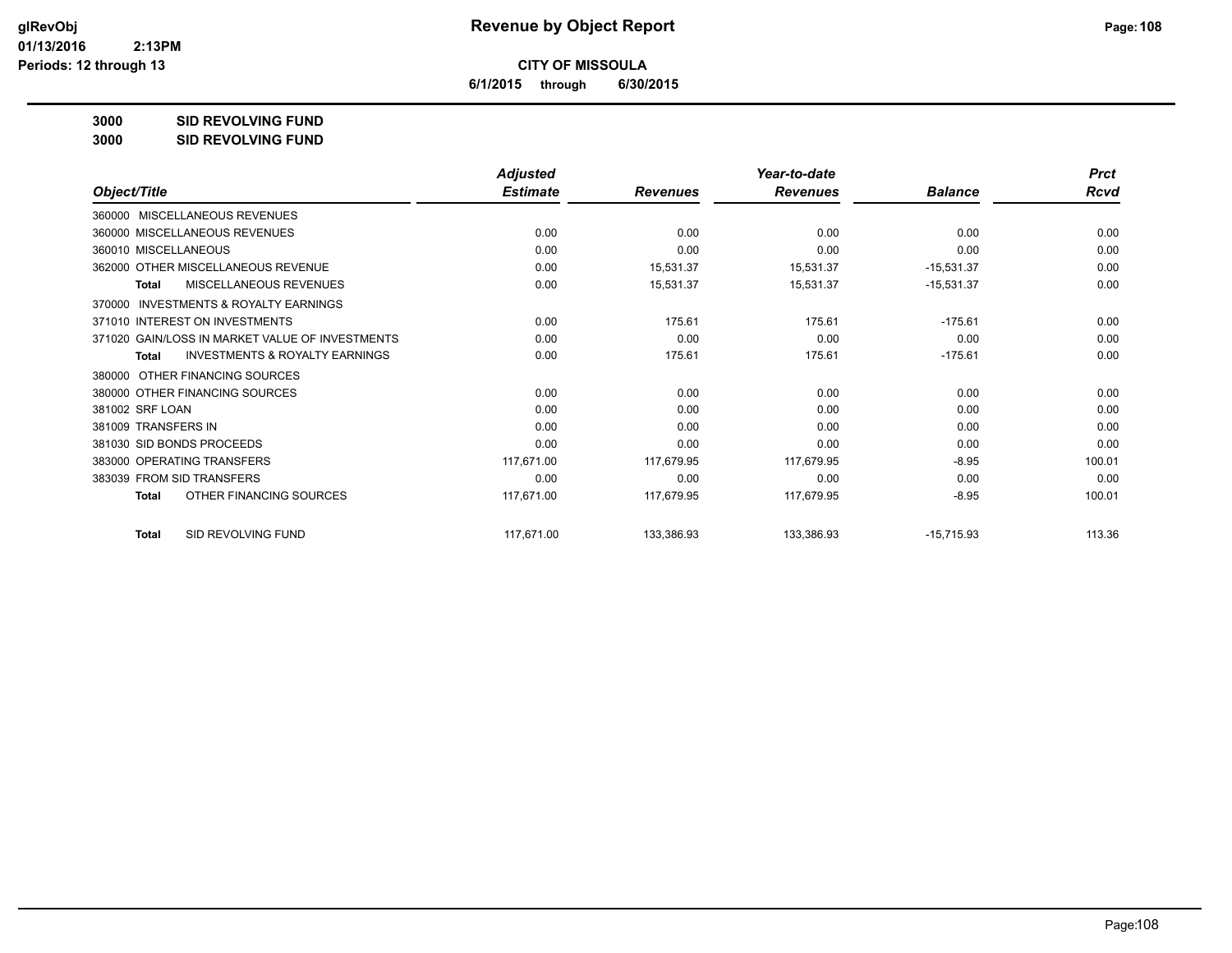**6/1/2015 through 6/30/2015**

### **3000 SID REVOLVING FUND**

|                                                    | <b>Adjusted</b> |                 | Year-to-date    | <b>Prct</b>    |        |
|----------------------------------------------------|-----------------|-----------------|-----------------|----------------|--------|
| Object/Title                                       | <b>Estimate</b> | <b>Revenues</b> | <b>Revenues</b> | <b>Balance</b> | Rcvd   |
| 360000 MISCELLANEOUS REVENUES                      |                 |                 |                 |                |        |
| 360000 MISCELLANEOUS REVENUES                      | 0.00            | 0.00            | 0.00            | 0.00           | 0.00   |
| 360010 MISCELLANEOUS                               | 0.00            | 0.00            | 0.00            | 0.00           | 0.00   |
| 362000 OTHER MISCELLANEOUS REVENUE                 | 0.00            | 15,531.37       | 15,531.37       | $-15,531.37$   | 0.00   |
| MISCELLANEOUS REVENUES<br><b>Total</b>             | 0.00            | 15,531.37       | 15,531.37       | $-15,531.37$   | 0.00   |
| 370000 INVESTMENTS & ROYALTY EARNINGS              |                 |                 |                 |                |        |
| 371010 INTEREST ON INVESTMENTS                     | 0.00            | 175.61          | 175.61          | $-175.61$      | 0.00   |
| 371020 GAIN/LOSS IN MARKET VALUE OF INVESTMENT     | 0.00            | 0.00            | 0.00            | 0.00           | 0.00   |
| <b>INVESTMENTS &amp; ROYALTY EARNINGS</b><br>Total | 0.00            | 175.61          | 175.61          | $-175.61$      | 0.00   |
| 380000 OTHER FINANCING SOURCES                     |                 |                 |                 |                |        |
| 380000 OTHER FINANCING SOURCES                     | 0.00            | 0.00            | 0.00            | 0.00           | 0.00   |
| 381002 SRF LOAN                                    | 0.00            | 0.00            | 0.00            | 0.00           | 0.00   |
| 381009 TRANSFERS IN                                | 0.00            | 0.00            | 0.00            | 0.00           | 0.00   |
| 381030 SID BONDS PROCEEDS                          | 0.00            | 0.00            | 0.00            | 0.00           | 0.00   |
| 383000 OPERATING TRANSFERS                         | 117,671.00      | 117,679.95      | 117,679.95      | $-8.95$        | 100.01 |
| 383039 FROM SID TRANSFERS                          | 0.00            | 0.00            | 0.00            | 0.00           | 0.00   |
| OTHER FINANCING SOURCES<br>Total                   | 117,671.00      | 117,679.95      | 117,679.95      | $-8.95$        | 100.01 |
| SID REVOLVING FUND<br><b>Total</b>                 | 117,671.00      | 133,386.93      | 133,386.93      | $-15,715.93$   | 113.36 |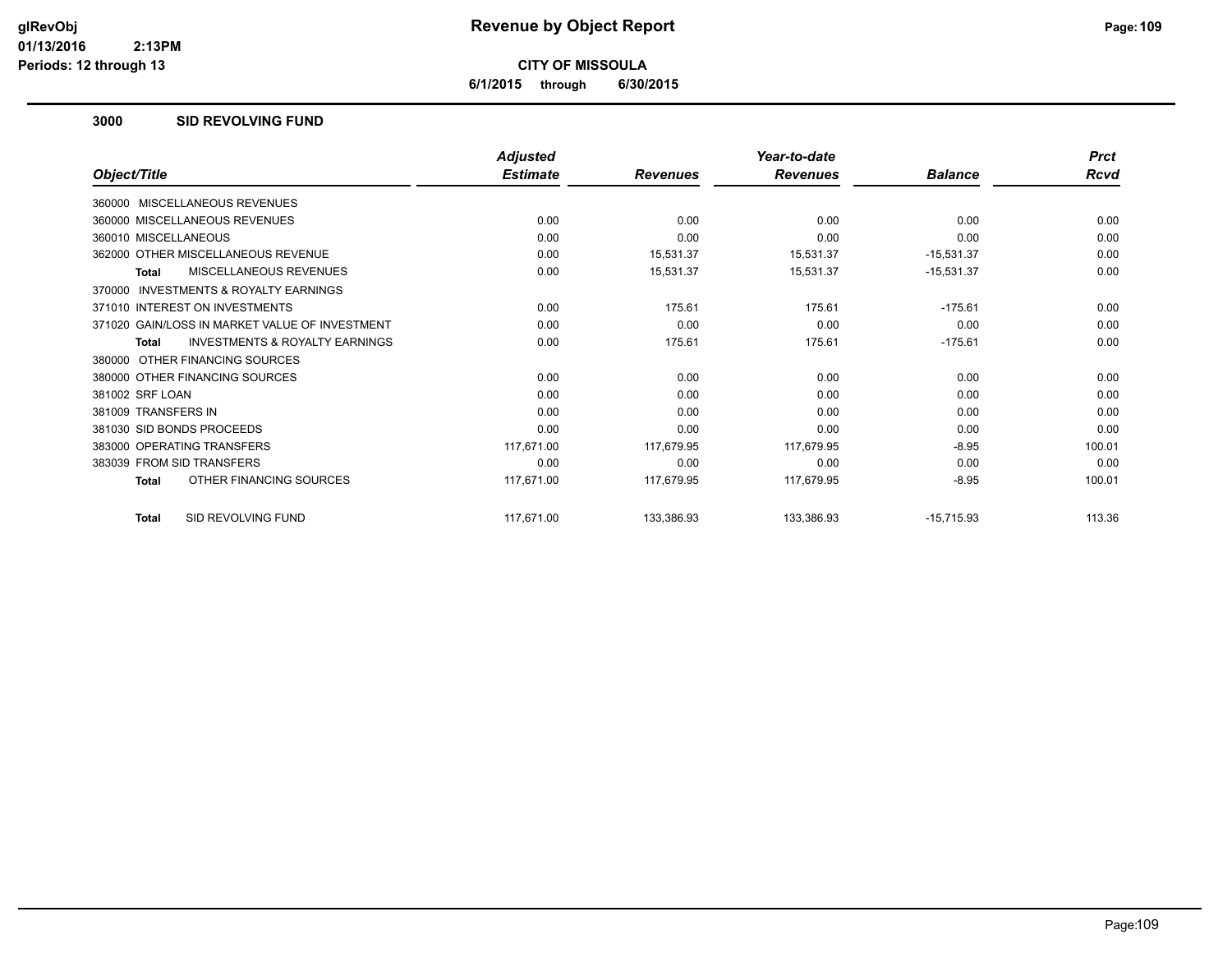**6/1/2015 through 6/30/2015**

# **3065 1998 PUBLIC SAFETY G O BONDS FUND**

**3065 1998 PUBLIC SAFETY G O BONDS FUND**

|                                                           | <b>Adjusted</b> |                 | Year-to-date    |                | <b>Prct</b> |
|-----------------------------------------------------------|-----------------|-----------------|-----------------|----------------|-------------|
| Object/Title                                              | <b>Estimate</b> | <b>Revenues</b> | <b>Revenues</b> | <b>Balance</b> | Rcvd        |
| 310000 TAXES/ASSESSMENTS                                  |                 |                 |                 |                |             |
| 310000 TAXES/ASSESSMENTS                                  | 0.00            | 0.00            | 0.00            | 0.00           | 0.00        |
| 311000 GENERAL PROPERTY TAXES                             | 0.00            | 0.00            | 122.04          | $-122.04$      | 0.00        |
| 311001 CURRENT TAXES                                      | 0.00            | 0.00            | 0.00            | 0.00           | 0.00        |
| 311030 MOTOR VEHICLE TAXES                                | 0.00            | 0.00            | 0.00            | 0.00           | 0.00        |
| 312000 PENALTIES & INTEREST - DELINQUENT TAXES            | 0.00            | 0.00            | 0.00            | 0.00           | 0.00        |
| 312001 PENALTIES & INTEREST                               | 0.00            | 0.00            | 0.00            | 0.00           | 0.00        |
| 314000 PROP TAX - OTHER THAN ASSESSED VAL                 | 0.00            | 0.00            | 0.00            | 0.00           | 0.00        |
| 314001 LIGHT VEHICLE TAX                                  | 0.00            | 0.00            | 0.00            | 0.00           | 0.00        |
| TAXES/ASSESSMENTS<br>Total                                | 0.00            | 0.00            | 122.04          | $-122.04$      | 0.00        |
| 330000 INTERGOVERNMENTAL REVENUES                         |                 |                 |                 |                |             |
| 334056 BANK CORP. LIC. TAX - (PREVIOUS YEARS)             | 0.00            | 0.00            | 0.00            | 0.00           | 0.00        |
| 335210 PERSONAL PROPERTY TAX REIMBURSEMENT                | 0.00            | 0.00            | 0.00            | 0.00           | 0.00        |
| 335250 STATE REIMB - SB #184                              | 0.00            | 0.00            | 0.00            | 0.00           | 0.00        |
| <b>INTERGOVERNMENTAL REVENUES</b><br>Total                | 0.00            | 0.00            | 0.00            | 0.00           | 0.00        |
| 360000 MISCELLANEOUS REVENUES                             |                 |                 |                 |                |             |
| 360010 MISCELLANEOUS                                      | 0.00            | 0.00            | 0.00            | 0.00           | 0.00        |
| MISCELLANEOUS REVENUES<br><b>Total</b>                    | 0.00            | 0.00            | 0.00            | 0.00           | 0.00        |
| <b>INVESTMENTS &amp; ROYALTY EARNINGS</b><br>370000       |                 |                 |                 |                |             |
| 371010 INTEREST ON INVESTMENTS                            | 0.00            | 0.03            | 0.03            | $-0.03$        | 0.00        |
| 371020 GAIN/LOSS IN MARKET VALUE OF INVESTMENTS           | 0.00            | 0.00            | 0.00            | 0.00           | 0.00        |
| <b>INVESTMENTS &amp; ROYALTY EARNINGS</b><br><b>Total</b> | 0.00            | 0.03            | 0.03            | $-0.03$        | 0.00        |
| 380000 OTHER FINANCING SOURCES                            |                 |                 |                 |                |             |
| 381010 BOND PROCEEDS                                      | 0.00            | 0.00            | 0.00            | 0.00           | 0.00        |
| 383042 TRANSFERS FROM OTHER FUNDS                         | 0.00            | 0.00            | 0.00            | 0.00           | 0.00        |
| OTHER FINANCING SOURCES<br><b>Total</b>                   | 0.00            | 0.00            | 0.00            | 0.00           | 0.00        |
|                                                           |                 |                 |                 |                |             |
| 1998 PUBLIC SAFETY G O BONDS FUND<br>Total                | 0.00            | 0.03            | 122.07          | $-122.07$      | 0.00        |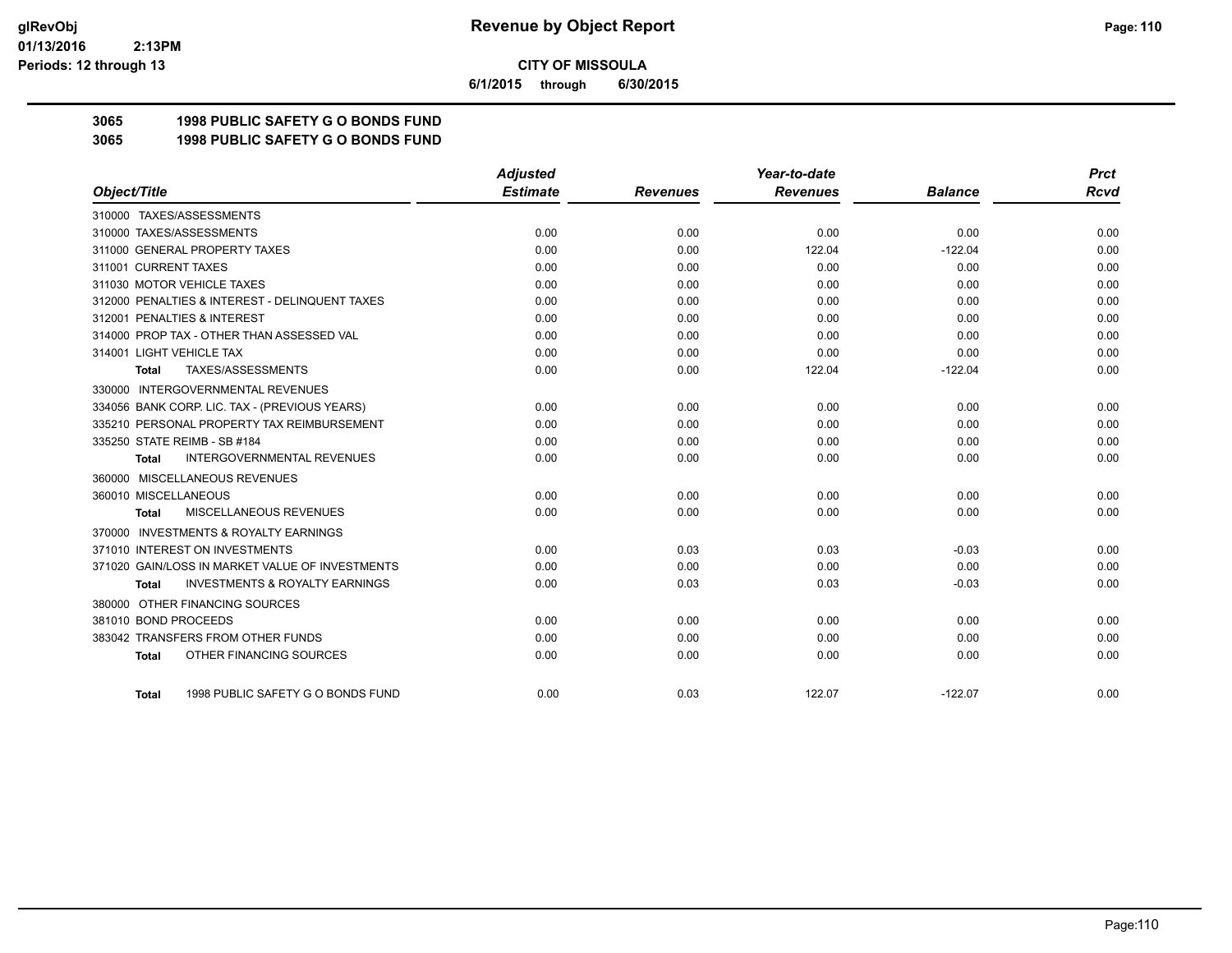**6/1/2015 through 6/30/2015**

# **3065 1998 PUBLIC SAFETY G O BONDS FUND**

|                                                           | <b>Adjusted</b> |                 | Year-to-date    |                | <b>Prct</b> |
|-----------------------------------------------------------|-----------------|-----------------|-----------------|----------------|-------------|
| Object/Title                                              | <b>Estimate</b> | <b>Revenues</b> | <b>Revenues</b> | <b>Balance</b> | <b>Rcvd</b> |
| 310000 TAXES/ASSESSMENTS                                  |                 |                 |                 |                |             |
| 310000 TAXES/ASSESSMENTS                                  | 0.00            | 0.00            | 0.00            | 0.00           | 0.00        |
| 311000 GENERAL PROPERTY TAXES                             | 0.00            | 0.00            | 122.04          | $-122.04$      | 0.00        |
| 311001 CURRENT TAXES                                      | 0.00            | 0.00            | 0.00            | 0.00           | 0.00        |
| 311030 MOTOR VEHICLE TAXES                                | 0.00            | 0.00            | 0.00            | 0.00           | 0.00        |
| 312000 PENALTIES & INTEREST - DELINQUENT TAXES            | 0.00            | 0.00            | 0.00            | 0.00           | 0.00        |
| 312001 PENALTIES & INTEREST                               | 0.00            | 0.00            | 0.00            | 0.00           | 0.00        |
| 314000 PROP TAX - OTHER THAN ASSESSED VAL                 | 0.00            | 0.00            | 0.00            | 0.00           | 0.00        |
| 314001 LIGHT VEHICLE TAX                                  | 0.00            | 0.00            | 0.00            | 0.00           | 0.00        |
| TAXES/ASSESSMENTS<br><b>Total</b>                         | 0.00            | 0.00            | 122.04          | $-122.04$      | 0.00        |
| 330000 INTERGOVERNMENTAL REVENUES                         |                 |                 |                 |                |             |
| 334056 BANK CORP. LIC. TAX - (PREVIOUS YEARS)             | 0.00            | 0.00            | 0.00            | 0.00           | 0.00        |
| 335210 PERSONAL PROPERTY TAX REIMBURSEMENT                | 0.00            | 0.00            | 0.00            | 0.00           | 0.00        |
| 335250 STATE REIMB - SB #184                              | 0.00            | 0.00            | 0.00            | 0.00           | 0.00        |
| INTERGOVERNMENTAL REVENUES<br>Total                       | 0.00            | 0.00            | 0.00            | 0.00           | 0.00        |
| 360000 MISCELLANEOUS REVENUES                             |                 |                 |                 |                |             |
| 360010 MISCELLANEOUS                                      | 0.00            | 0.00            | 0.00            | 0.00           | 0.00        |
| MISCELLANEOUS REVENUES<br>Total                           | 0.00            | 0.00            | 0.00            | 0.00           | 0.00        |
| 370000 INVESTMENTS & ROYALTY EARNINGS                     |                 |                 |                 |                |             |
| 371010 INTEREST ON INVESTMENTS                            | 0.00            | 0.03            | 0.03            | $-0.03$        | 0.00        |
| 371020 GAIN/LOSS IN MARKET VALUE OF INVESTMENT            | 0.00            | 0.00            | 0.00            | 0.00           | 0.00        |
| <b>INVESTMENTS &amp; ROYALTY EARNINGS</b><br><b>Total</b> | 0.00            | 0.03            | 0.03            | $-0.03$        | 0.00        |
| 380000 OTHER FINANCING SOURCES                            |                 |                 |                 |                |             |
| 381010 BOND PROCEEDS                                      | 0.00            | 0.00            | 0.00            | 0.00           | 0.00        |
| 383042 TRANSFERS FROM OTHER FUNDS                         | 0.00            | 0.00            | 0.00            | 0.00           | 0.00        |
| OTHER FINANCING SOURCES<br><b>Total</b>                   | 0.00            | 0.00            | 0.00            | 0.00           | 0.00        |
|                                                           |                 |                 |                 |                |             |
| 1998 PUBLIC SAFETY G O BONDS FUND<br><b>Total</b>         | 0.00            | 0.03            | 122.07          | $-122.07$      | 0.00        |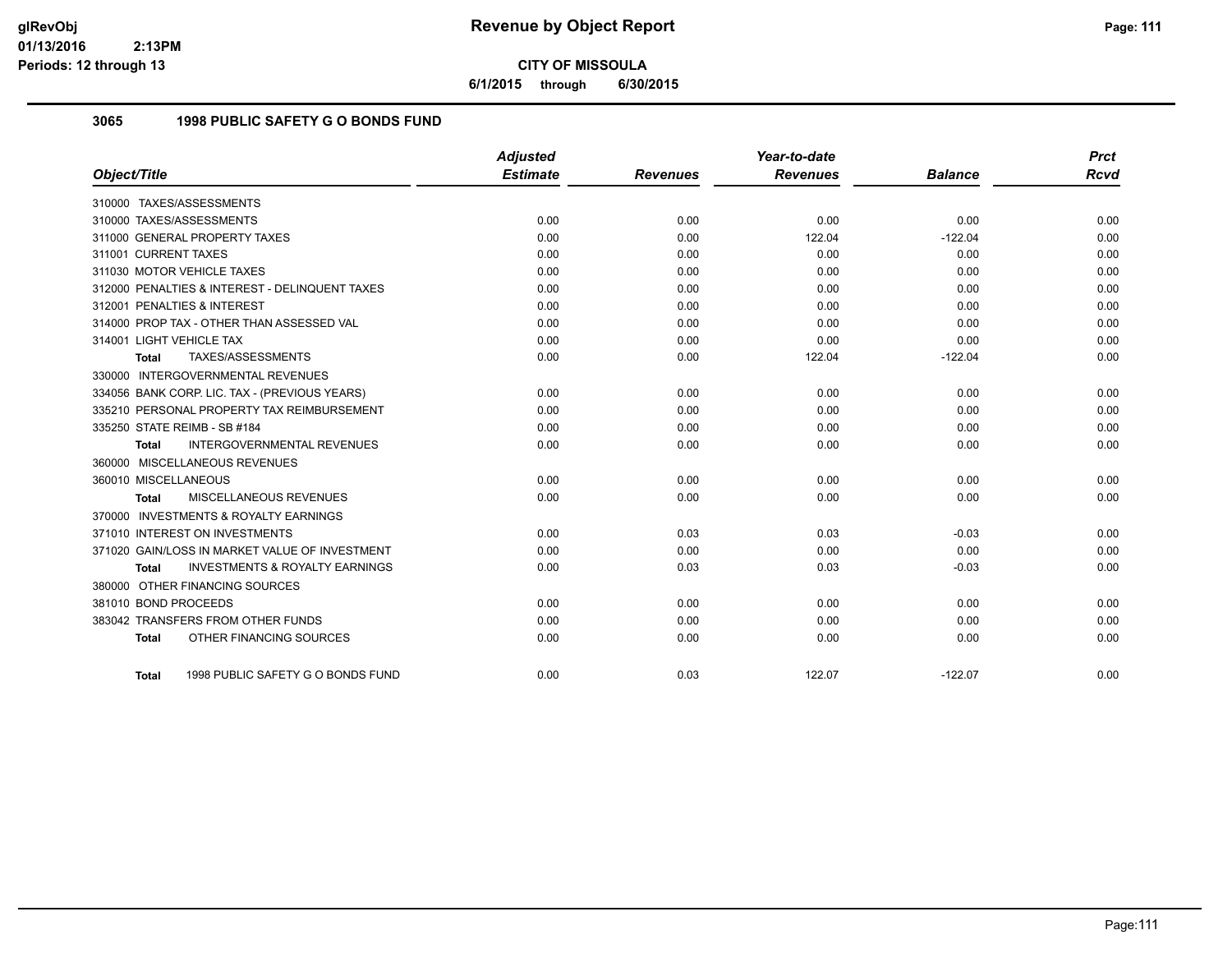**6/1/2015 through 6/30/2015**

**3070 1996 OPEN SPACE GO BONDS**

**3070 1996 OPEN SPACE GO BONDS**

|                                                           | <b>Adjusted</b> |                 | Year-to-date    |                | <b>Prct</b> |
|-----------------------------------------------------------|-----------------|-----------------|-----------------|----------------|-------------|
| Object/Title                                              | <b>Estimate</b> | <b>Revenues</b> | <b>Revenues</b> | <b>Balance</b> | <b>Rcvd</b> |
| 310000 TAXES/ASSESSMENTS                                  |                 |                 |                 |                |             |
| 310000 TAXES/ASSESSMENTS                                  | 0.00            | 0.00            | 0.00            | 0.00           | 0.00        |
| 311000 GENERAL PROPERTY TAXES                             | 0.00            | 0.00            | 0.00            | 0.00           | 0.00        |
| 311030 MOTOR VEHICLE TAXES                                | 0.00            | 0.00            | 0.00            | 0.00           | 0.00        |
| 312000 PENALTIES & INTEREST - DELINQUENT TAXES            | 0.00            | 0.00            | 0.00            | 0.00           | 0.00        |
| 312001 PENALTIES & INTEREST                               | 0.00            | 0.00            | 0.00            | 0.00           | 0.00        |
| 314000 PROP TAX - OTHER THAN ASSESSED VAL                 | 0.00            | 0.00            | 0.00            | 0.00           | 0.00        |
| 314001 LIGHT VEHICLE TAX                                  | 0.00            | 0.00            | 0.00            | 0.00           | 0.00        |
| TAXES/ASSESSMENTS<br><b>Total</b>                         | 0.00            | 0.00            | 0.00            | 0.00           | 0.00        |
| <b>INTERGOVERNMENTAL REVENUES</b><br>330000               |                 |                 |                 |                |             |
| 334056 BANK CORP. LIC. TAX - (PREVIOUS YEARS)             | 0.00            | 0.00            | 0.00            | 0.00           | 0.00        |
| 335210 PERSONAL PROPERTY TAX REIMBURSEMENT                | 0.00            | 0.00            | 0.00            | 0.00           | 0.00        |
| 335250 STATE REIMB - SB #184                              | 0.00            | 0.00            | 0.00            | 0.00           | 0.00        |
| <b>INTERGOVERNMENTAL REVENUES</b><br><b>Total</b>         | 0.00            | 0.00            | 0.00            | 0.00           | 0.00        |
| 370000 INVESTMENTS & ROYALTY EARNINGS                     |                 |                 |                 |                |             |
| 371010 INTEREST ON INVESTMENTS                            | 0.00            | 0.00            | 0.00            | 0.00           | 0.00        |
| 371020 GAIN/LOSS IN MARKET VALUE OF INVESTMENTS           | 0.00            | 0.00            | 0.00            | 0.00           | 0.00        |
| <b>INVESTMENTS &amp; ROYALTY EARNINGS</b><br><b>Total</b> | 0.00            | 0.00            | 0.00            | 0.00           | 0.00        |
| OTHER FINANCING SOURCES<br>380000                         |                 |                 |                 |                |             |
| 381010 BOND PROCEEDS                                      | 0.00            | 0.00            | 0.00            | 0.00           | 0.00        |
| OTHER FINANCING SOURCES<br><b>Total</b>                   | 0.00            | 0.00            | 0.00            | 0.00           | 0.00        |
|                                                           |                 |                 |                 |                |             |
| 1996 OPEN SPACE GO BONDS<br>Total                         | 0.00            | 0.00            | 0.00            | 0.00           | 0.00        |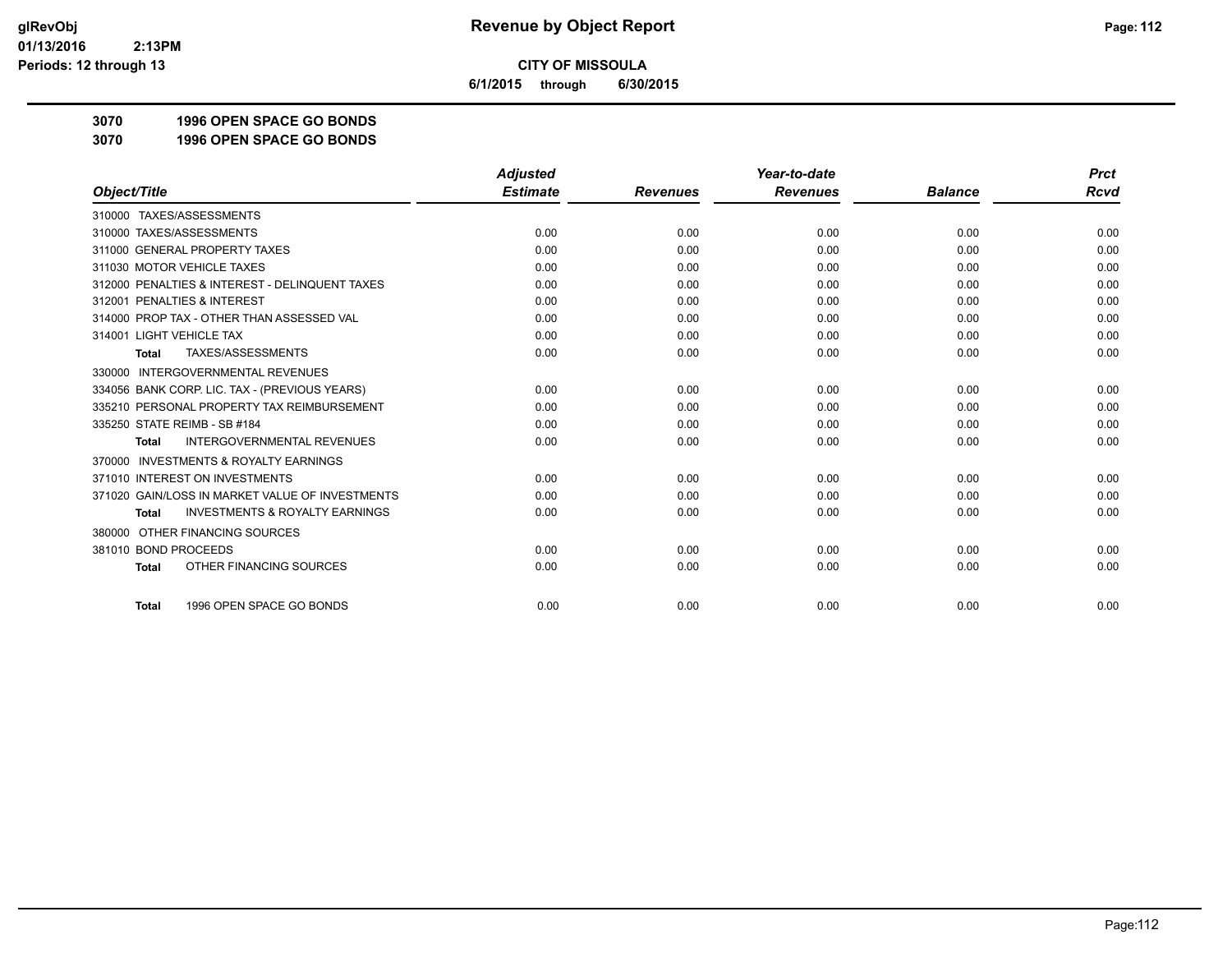**6/1/2015 through 6/30/2015**

# **3070 1996 OPEN SPACE GO BONDS**

|                                                           | <b>Adjusted</b> |                 | Year-to-date    |                | <b>Prct</b> |
|-----------------------------------------------------------|-----------------|-----------------|-----------------|----------------|-------------|
| Object/Title                                              | <b>Estimate</b> | <b>Revenues</b> | <b>Revenues</b> | <b>Balance</b> | Rcvd        |
| 310000 TAXES/ASSESSMENTS                                  |                 |                 |                 |                |             |
| 310000 TAXES/ASSESSMENTS                                  | 0.00            | 0.00            | 0.00            | 0.00           | 0.00        |
| 311000 GENERAL PROPERTY TAXES                             | 0.00            | 0.00            | 0.00            | 0.00           | 0.00        |
| 311030 MOTOR VEHICLE TAXES                                | 0.00            | 0.00            | 0.00            | 0.00           | 0.00        |
| 312000 PENALTIES & INTEREST - DELINQUENT TAXES            | 0.00            | 0.00            | 0.00            | 0.00           | 0.00        |
| 312001 PENALTIES & INTEREST                               | 0.00            | 0.00            | 0.00            | 0.00           | 0.00        |
| 314000 PROP TAX - OTHER THAN ASSESSED VAL                 | 0.00            | 0.00            | 0.00            | 0.00           | 0.00        |
| 314001 LIGHT VEHICLE TAX                                  | 0.00            | 0.00            | 0.00            | 0.00           | 0.00        |
| TAXES/ASSESSMENTS<br><b>Total</b>                         | 0.00            | 0.00            | 0.00            | 0.00           | 0.00        |
| 330000 INTERGOVERNMENTAL REVENUES                         |                 |                 |                 |                |             |
| 334056 BANK CORP. LIC. TAX - (PREVIOUS YEARS)             | 0.00            | 0.00            | 0.00            | 0.00           | 0.00        |
| 335210 PERSONAL PROPERTY TAX REIMBURSEMENT                | 0.00            | 0.00            | 0.00            | 0.00           | 0.00        |
| 335250 STATE REIMB - SB #184                              | 0.00            | 0.00            | 0.00            | 0.00           | 0.00        |
| <b>INTERGOVERNMENTAL REVENUES</b><br><b>Total</b>         | 0.00            | 0.00            | 0.00            | 0.00           | 0.00        |
| <b>INVESTMENTS &amp; ROYALTY EARNINGS</b><br>370000       |                 |                 |                 |                |             |
| 371010 INTEREST ON INVESTMENTS                            | 0.00            | 0.00            | 0.00            | 0.00           | 0.00        |
| 371020 GAIN/LOSS IN MARKET VALUE OF INVESTMENT            | 0.00            | 0.00            | 0.00            | 0.00           | 0.00        |
| <b>INVESTMENTS &amp; ROYALTY EARNINGS</b><br><b>Total</b> | 0.00            | 0.00            | 0.00            | 0.00           | 0.00        |
| 380000 OTHER FINANCING SOURCES                            |                 |                 |                 |                |             |
| 381010 BOND PROCEEDS                                      | 0.00            | 0.00            | 0.00            | 0.00           | 0.00        |
| OTHER FINANCING SOURCES<br><b>Total</b>                   | 0.00            | 0.00            | 0.00            | 0.00           | 0.00        |
| 1996 OPEN SPACE GO BONDS<br><b>Total</b>                  | 0.00            | 0.00            | 0.00            | 0.00           | 0.00        |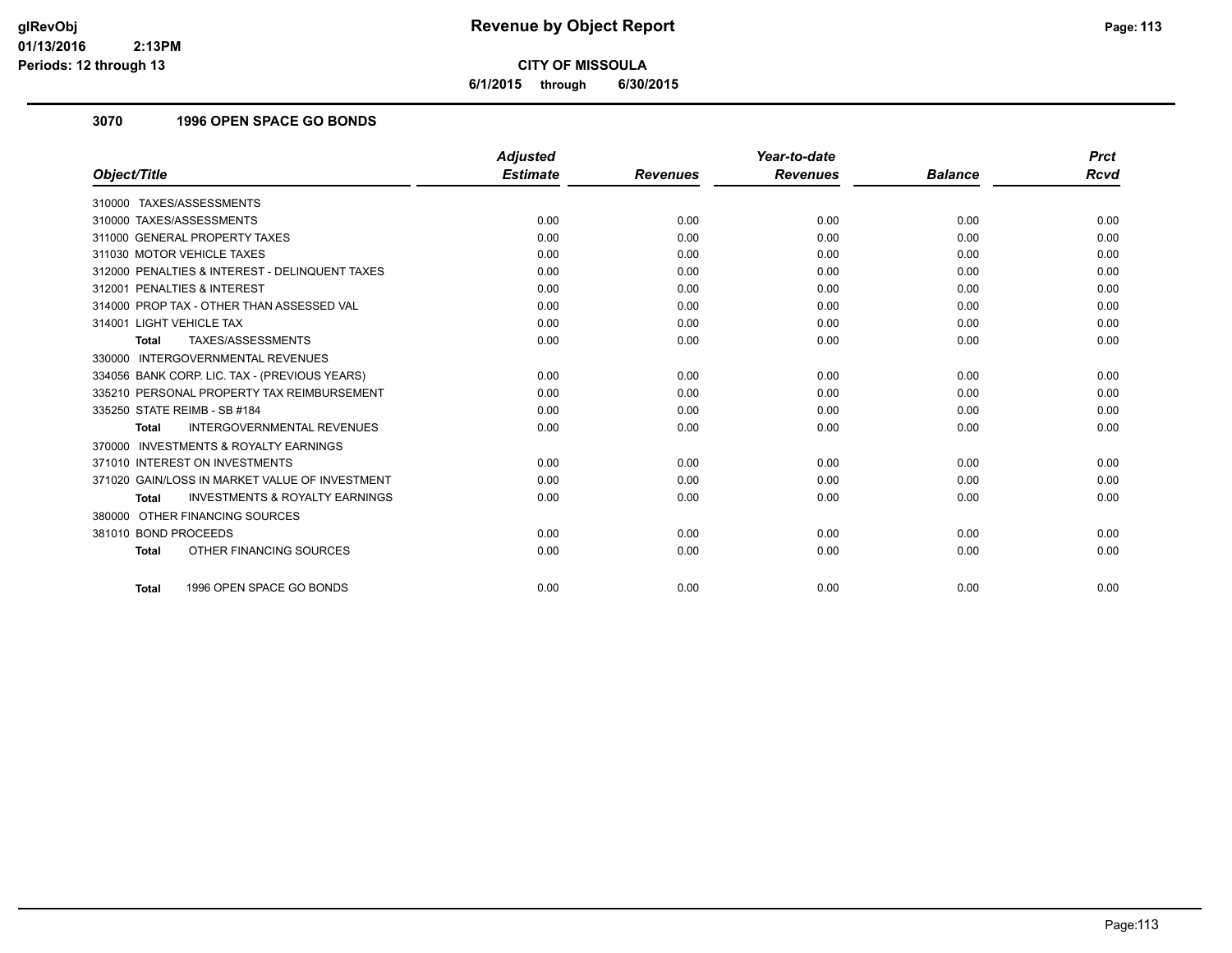**6/1/2015 through 6/30/2015**

**3075 1997 OPEN SPACE G O BOND FUND**

**3075 1997 OPEN SPACE G O BOND FUND**

|                                                    | <b>Adjusted</b> |                 | Year-to-date    |                | <b>Prct</b> |
|----------------------------------------------------|-----------------|-----------------|-----------------|----------------|-------------|
| Object/Title                                       | <b>Estimate</b> | <b>Revenues</b> | <b>Revenues</b> | <b>Balance</b> | <b>Rcvd</b> |
| 310000 TAXES/ASSESSMENTS                           |                 |                 |                 |                |             |
| 310000 TAXES/ASSESSMENTS                           | 0.00            | 0.00            | 0.00            | 0.00           | 0.00        |
| 311000 GENERAL PROPERTY TAXES                      | 0.00            | 0.00            | 0.00            | 0.00           | 0.00        |
| 311030 MOTOR VEHICLE TAXES                         | 0.00            | 0.00            | 0.00            | 0.00           | 0.00        |
| 312000 PENALTIES & INTEREST - DELINQUENT TAXES     | 0.00            | 0.00            | 0.00            | 0.00           | 0.00        |
| 312001 PENALTIES & INTEREST                        | 0.00            | 0.00            | 0.00            | 0.00           | 0.00        |
| 314000 PROP TAX - OTHER THAN ASSESSED VAL          | 0.00            | 0.00            | 0.00            | 0.00           | 0.00        |
| 314001 LIGHT VEHICLE TAX                           | 0.00            | 0.00            | 0.00            | 0.00           | 0.00        |
| TAXES/ASSESSMENTS<br>Total                         | 0.00            | 0.00            | 0.00            | 0.00           | 0.00        |
| 330000 INTERGOVERNMENTAL REVENUES                  |                 |                 |                 |                |             |
| 334056 BANK CORP. LIC. TAX - (PREVIOUS YEARS)      | 0.00            | 0.00            | 0.00            | 0.00           | 0.00        |
| 335210 PERSONAL PROPERTY TAX REIMBURSEMENT         | 0.00            | 0.00            | 0.00            | 0.00           | 0.00        |
| 335250 STATE REIMB - SB #184                       | 0.00            | 0.00            | 0.00            | 0.00           | 0.00        |
| <b>INTERGOVERNMENTAL REVENUES</b><br>Total         | 0.00            | 0.00            | 0.00            | 0.00           | 0.00        |
| 360000 MISCELLANEOUS REVENUES                      |                 |                 |                 |                |             |
| 360010 MISCELLANEOUS                               | 0.00            | 0.00            | 0.00            | 0.00           | 0.00        |
| <b>MISCELLANEOUS REVENUES</b><br><b>Total</b>      | 0.00            | 0.00            | 0.00            | 0.00           | 0.00        |
| 370000 INVESTMENTS & ROYALTY EARNINGS              |                 |                 |                 |                |             |
| 371010 INTEREST ON INVESTMENTS                     | 0.00            | 102.79          | 102.79          | $-102.79$      | 0.00        |
| 371020 GAIN/LOSS IN MARKET VALUE OF INVESTMENTS    | 0.00            | 0.00            | 0.00            | 0.00           | 0.00        |
| <b>INVESTMENTS &amp; ROYALTY EARNINGS</b><br>Total | 0.00            | 102.79          | 102.79          | $-102.79$      | 0.00        |
| 380000 OTHER FINANCING SOURCES                     |                 |                 |                 |                |             |
| 380000 OTHER FINANCING SOURCES                     | 0.00            | 0.00            | 0.00            | 0.00           | 0.00        |
| 381010 BOND PROCEEDS                               | 0.00            | 0.00            | 0.00            | 0.00           | 0.00        |
| 383000 OPERATING TRANSFERS                         | 0.00            | 690.73          | 690.73          | $-690.73$      | 0.00        |
| OTHER FINANCING SOURCES<br><b>Total</b>            | 0.00            | 690.73          | 690.73          | $-690.73$      | 0.00        |
| 1997 OPEN SPACE G O BOND FUND<br><b>Total</b>      | 0.00            | 793.52          | 793.52          | $-793.52$      | 0.00        |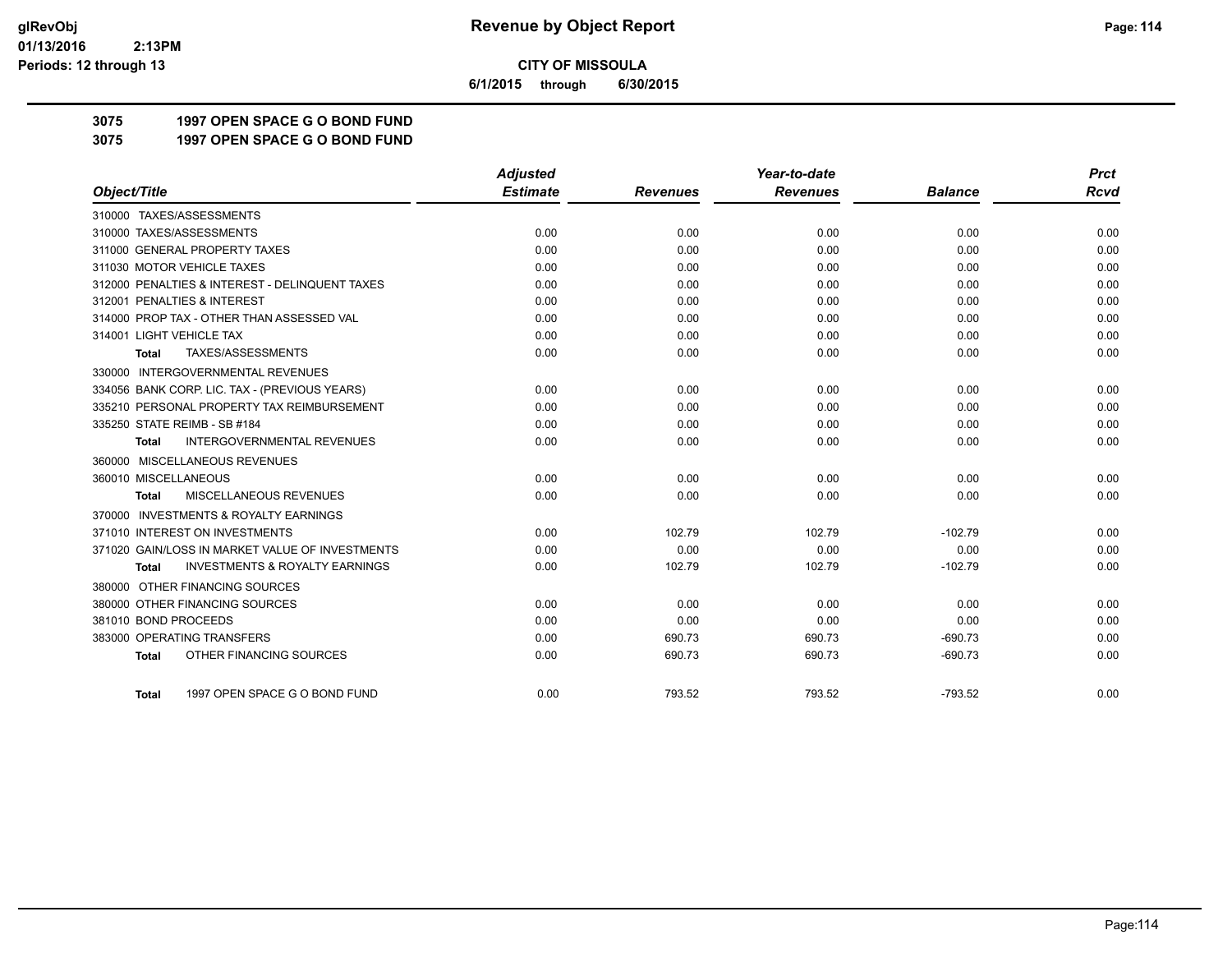**6/1/2015 through 6/30/2015**

## **3075 1997 OPEN SPACE G O BOND FUND**

|                                                           | <b>Adjusted</b> |                 | Year-to-date    |                | <b>Prct</b> |
|-----------------------------------------------------------|-----------------|-----------------|-----------------|----------------|-------------|
| Object/Title                                              | <b>Estimate</b> | <b>Revenues</b> | <b>Revenues</b> | <b>Balance</b> | <b>Rcvd</b> |
| 310000 TAXES/ASSESSMENTS                                  |                 |                 |                 |                |             |
| 310000 TAXES/ASSESSMENTS                                  | 0.00            | 0.00            | 0.00            | 0.00           | 0.00        |
| 311000 GENERAL PROPERTY TAXES                             | 0.00            | 0.00            | 0.00            | 0.00           | 0.00        |
| 311030 MOTOR VEHICLE TAXES                                | 0.00            | 0.00            | 0.00            | 0.00           | 0.00        |
| 312000 PENALTIES & INTEREST - DELINQUENT TAXES            | 0.00            | 0.00            | 0.00            | 0.00           | 0.00        |
| 312001 PENALTIES & INTEREST                               | 0.00            | 0.00            | 0.00            | 0.00           | 0.00        |
| 314000 PROP TAX - OTHER THAN ASSESSED VAL                 | 0.00            | 0.00            | 0.00            | 0.00           | 0.00        |
| 314001 LIGHT VEHICLE TAX                                  | 0.00            | 0.00            | 0.00            | 0.00           | 0.00        |
| TAXES/ASSESSMENTS<br>Total                                | 0.00            | 0.00            | 0.00            | 0.00           | 0.00        |
| 330000 INTERGOVERNMENTAL REVENUES                         |                 |                 |                 |                |             |
| 334056 BANK CORP. LIC. TAX - (PREVIOUS YEARS)             | 0.00            | 0.00            | 0.00            | 0.00           | 0.00        |
| 335210 PERSONAL PROPERTY TAX REIMBURSEMENT                | 0.00            | 0.00            | 0.00            | 0.00           | 0.00        |
| 335250 STATE REIMB - SB #184                              | 0.00            | 0.00            | 0.00            | 0.00           | 0.00        |
| INTERGOVERNMENTAL REVENUES<br><b>Total</b>                | 0.00            | 0.00            | 0.00            | 0.00           | 0.00        |
| 360000 MISCELLANEOUS REVENUES                             |                 |                 |                 |                |             |
| 360010 MISCELLANEOUS                                      | 0.00            | 0.00            | 0.00            | 0.00           | 0.00        |
| MISCELLANEOUS REVENUES<br><b>Total</b>                    | 0.00            | 0.00            | 0.00            | 0.00           | 0.00        |
| 370000 INVESTMENTS & ROYALTY EARNINGS                     |                 |                 |                 |                |             |
| 371010 INTEREST ON INVESTMENTS                            | 0.00            | 102.79          | 102.79          | $-102.79$      | 0.00        |
| 371020 GAIN/LOSS IN MARKET VALUE OF INVESTMENT            | 0.00            | 0.00            | 0.00            | 0.00           | 0.00        |
| <b>INVESTMENTS &amp; ROYALTY EARNINGS</b><br><b>Total</b> | 0.00            | 102.79          | 102.79          | $-102.79$      | 0.00        |
| 380000 OTHER FINANCING SOURCES                            |                 |                 |                 |                |             |
| 380000 OTHER FINANCING SOURCES                            | 0.00            | 0.00            | 0.00            | 0.00           | 0.00        |
| 381010 BOND PROCEEDS                                      | 0.00            | 0.00            | 0.00            | 0.00           | 0.00        |
| 383000 OPERATING TRANSFERS                                | 0.00            | 690.73          | 690.73          | $-690.73$      | 0.00        |
| OTHER FINANCING SOURCES<br><b>Total</b>                   | 0.00            | 690.73          | 690.73          | $-690.73$      | 0.00        |
|                                                           |                 |                 |                 |                |             |
| 1997 OPEN SPACE G O BOND FUND<br>Total                    | 0.00            | 793.52          | 793.52          | $-793.52$      | 0.00        |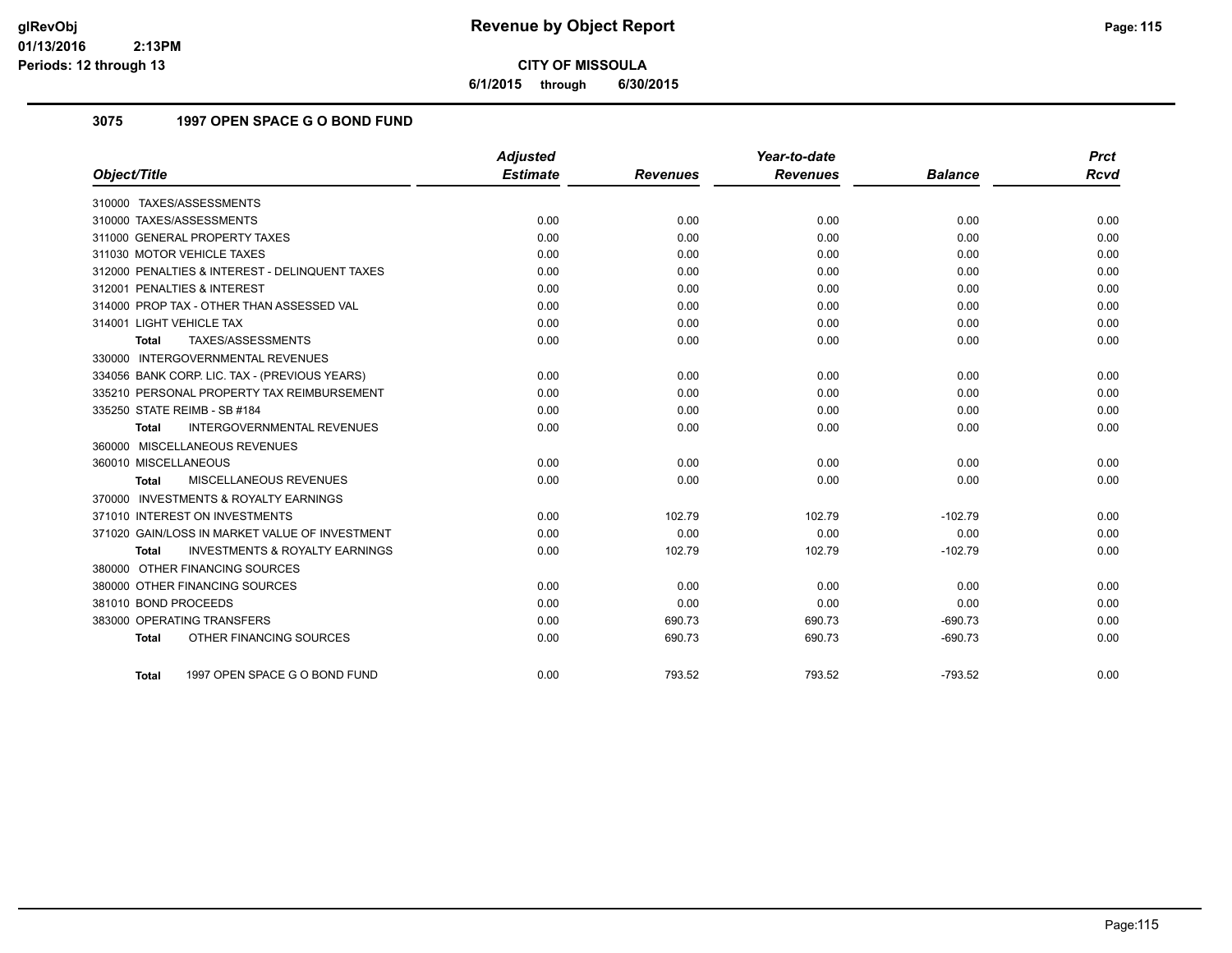#### **01/13/2016 2:13PM Periods: 12 through 13**

**CITY OF MISSOULA**

**6/1/2015 through 6/30/2015**

# **3080 1994 FIRE EQUIP/CITY HALLS REFUND BOND F**

**3080 1994 FIRE EQUIP/CITY HALLS REFUND BOND F**

|                                                           | <b>Adjusted</b> |                 | Year-to-date    |                | <b>Prct</b> |
|-----------------------------------------------------------|-----------------|-----------------|-----------------|----------------|-------------|
| Object/Title                                              | <b>Estimate</b> | <b>Revenues</b> | <b>Revenues</b> | <b>Balance</b> | <b>Rcvd</b> |
| 310000 TAXES/ASSESSMENTS                                  |                 |                 |                 |                |             |
| 310000 TAXES/ASSESSMENTS                                  | 0.00            | 0.00            | 0.00            | 0.00           | 0.00        |
| 311000 GENERAL PROPERTY TAXES                             | 0.00            | 0.00            | 0.00            | 0.00           | 0.00        |
| 311030 MOTOR VEHICLE TAXES                                | 0.00            | 0.00            | 0.00            | 0.00           | 0.00        |
| 312000 PENALTIES & INTEREST - DELINQUENT TAXES            | 0.00            | 0.00            | 0.00            | 0.00           | 0.00        |
| 312001 PENALTIES & INTEREST                               | 0.00            | 0.00            | 0.00            | 0.00           | 0.00        |
| 314000 PROP TAX - OTHER THAN ASSESSED VAL                 | 0.00            | 0.00            | 0.00            | 0.00           | 0.00        |
| 314001 LIGHT VEHICLE TAX                                  | 0.00            | 0.00            | 0.00            | 0.00           | 0.00        |
| TAXES/ASSESSMENTS<br>Total                                | 0.00            | 0.00            | 0.00            | 0.00           | 0.00        |
| <b>INTERGOVERNMENTAL REVENUES</b><br>330000               |                 |                 |                 |                |             |
| 334056 BANK CORP. LIC. TAX - (PREVIOUS YEARS)             | 0.00            | 0.00            | 0.00            | 0.00           | 0.00        |
| 335210 PERSONAL PROPERTY TAX REIMBURSEMENT                | 0.00            | 0.00            | 0.00            | 0.00           | 0.00        |
| 335250 STATE REIMB - SB #184                              | 0.00            | 0.00            | 0.00            | 0.00           | 0.00        |
| <b>INTERGOVERNMENTAL REVENUES</b><br><b>Total</b>         | 0.00            | 0.00            | 0.00            | 0.00           | 0.00        |
| MISCELLANEOUS REVENUES<br>360000                          |                 |                 |                 |                |             |
| 360010 MISCELLANEOUS                                      | 0.00            | 0.00            | 0.00            | 0.00           | 0.00        |
| <b>MISCELLANEOUS REVENUES</b><br><b>Total</b>             | 0.00            | 0.00            | 0.00            | 0.00           | 0.00        |
| <b>INVESTMENTS &amp; ROYALTY EARNINGS</b><br>370000       |                 |                 |                 |                |             |
| 371010 INTEREST ON INVESTMENTS                            | 0.00            | 0.00            | 0.00            | 0.00           | 0.00        |
| 371020 GAIN/LOSS IN MARKET VALUE OF INVESTMENTS           | 0.00            | 0.00            | 0.00            | 0.00           | 0.00        |
| <b>INVESTMENTS &amp; ROYALTY EARNINGS</b><br><b>Total</b> | 0.00            | 0.00            | 0.00            | 0.00           | 0.00        |
| 380000 OTHER FINANCING SOURCES                            |                 |                 |                 |                |             |
| 380000 OTHER FINANCING SOURCES                            | 0.00            | 0.00            | 0.00            | 0.00           | 0.00        |
| 381010 BOND PROCEEDS                                      | 0.00            | 0.00            | 0.00            | 0.00           | 0.00        |
| OTHER FINANCING SOURCES<br><b>Total</b>                   | 0.00            | 0.00            | 0.00            | 0.00           | 0.00        |
|                                                           |                 |                 |                 |                |             |
| 1994 FIRE EQUIP/CITY HALLS REFUND BONI<br><b>Total</b>    | 0.00            | 0.00            | 0.00            | 0.00           | 0.00        |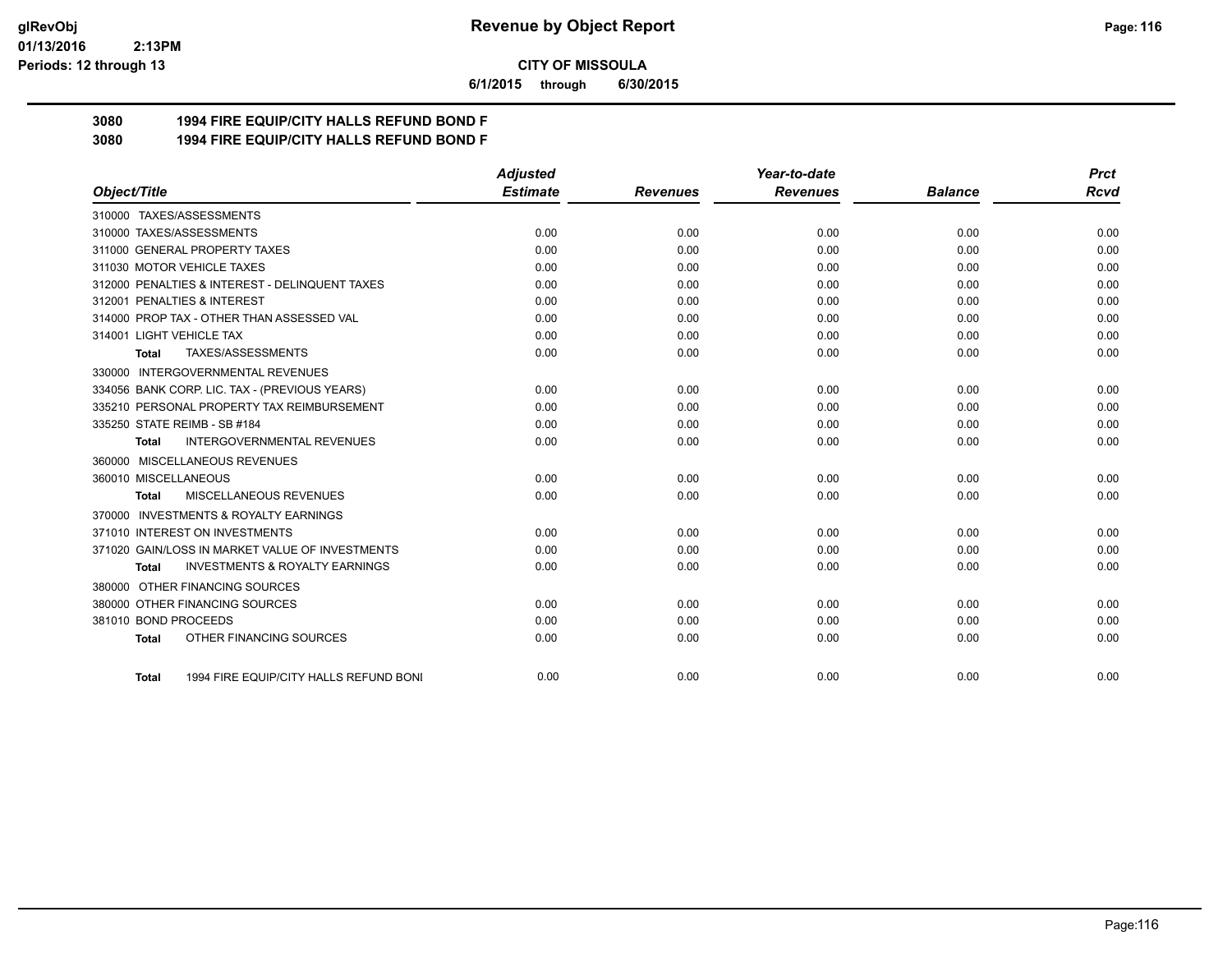**6/1/2015 through 6/30/2015**

### **3080 1994 FIRE EQUIP/CITY HALLS REFUND BOND F**

|                                                           | <b>Adjusted</b> |                 | Year-to-date    |                | <b>Prct</b> |
|-----------------------------------------------------------|-----------------|-----------------|-----------------|----------------|-------------|
| Object/Title                                              | <b>Estimate</b> | <b>Revenues</b> | <b>Revenues</b> | <b>Balance</b> | <b>Rcvd</b> |
| 310000 TAXES/ASSESSMENTS                                  |                 |                 |                 |                |             |
| 310000 TAXES/ASSESSMENTS                                  | 0.00            | 0.00            | 0.00            | 0.00           | 0.00        |
| 311000 GENERAL PROPERTY TAXES                             | 0.00            | 0.00            | 0.00            | 0.00           | 0.00        |
| 311030 MOTOR VEHICLE TAXES                                | 0.00            | 0.00            | 0.00            | 0.00           | 0.00        |
| 312000 PENALTIES & INTEREST - DELINQUENT TAXES            | 0.00            | 0.00            | 0.00            | 0.00           | 0.00        |
| 312001 PENALTIES & INTEREST                               | 0.00            | 0.00            | 0.00            | 0.00           | 0.00        |
| 314000 PROP TAX - OTHER THAN ASSESSED VAL                 | 0.00            | 0.00            | 0.00            | 0.00           | 0.00        |
| 314001 LIGHT VEHICLE TAX                                  | 0.00            | 0.00            | 0.00            | 0.00           | 0.00        |
| TAXES/ASSESSMENTS<br><b>Total</b>                         | 0.00            | 0.00            | 0.00            | 0.00           | 0.00        |
| 330000 INTERGOVERNMENTAL REVENUES                         |                 |                 |                 |                |             |
| 334056 BANK CORP. LIC. TAX - (PREVIOUS YEARS)             | 0.00            | 0.00            | 0.00            | 0.00           | 0.00        |
| 335210 PERSONAL PROPERTY TAX REIMBURSEMENT                | 0.00            | 0.00            | 0.00            | 0.00           | 0.00        |
| 335250 STATE REIMB - SB #184                              | 0.00            | 0.00            | 0.00            | 0.00           | 0.00        |
| <b>INTERGOVERNMENTAL REVENUES</b><br><b>Total</b>         | 0.00            | 0.00            | 0.00            | 0.00           | 0.00        |
| 360000 MISCELLANEOUS REVENUES                             |                 |                 |                 |                |             |
| 360010 MISCELLANEOUS                                      | 0.00            | 0.00            | 0.00            | 0.00           | 0.00        |
| <b>MISCELLANEOUS REVENUES</b><br>Total                    | 0.00            | 0.00            | 0.00            | 0.00           | 0.00        |
| 370000 INVESTMENTS & ROYALTY EARNINGS                     |                 |                 |                 |                |             |
| 371010 INTEREST ON INVESTMENTS                            | 0.00            | 0.00            | 0.00            | 0.00           | 0.00        |
| 371020 GAIN/LOSS IN MARKET VALUE OF INVESTMENT            | 0.00            | 0.00            | 0.00            | 0.00           | 0.00        |
| <b>INVESTMENTS &amp; ROYALTY EARNINGS</b><br><b>Total</b> | 0.00            | 0.00            | 0.00            | 0.00           | 0.00        |
| 380000 OTHER FINANCING SOURCES                            |                 |                 |                 |                |             |
| 380000 OTHER FINANCING SOURCES                            | 0.00            | 0.00            | 0.00            | 0.00           | 0.00        |
| 381010 BOND PROCEEDS                                      | 0.00            | 0.00            | 0.00            | 0.00           | 0.00        |
| OTHER FINANCING SOURCES<br><b>Total</b>                   | 0.00            | 0.00            | 0.00            | 0.00           | 0.00        |
| 1994 FIRE EQUIP/CITY HALLS REFUND BON<br><b>Total</b>     | 0.00            | 0.00            | 0.00            | 0.00           | 0.00        |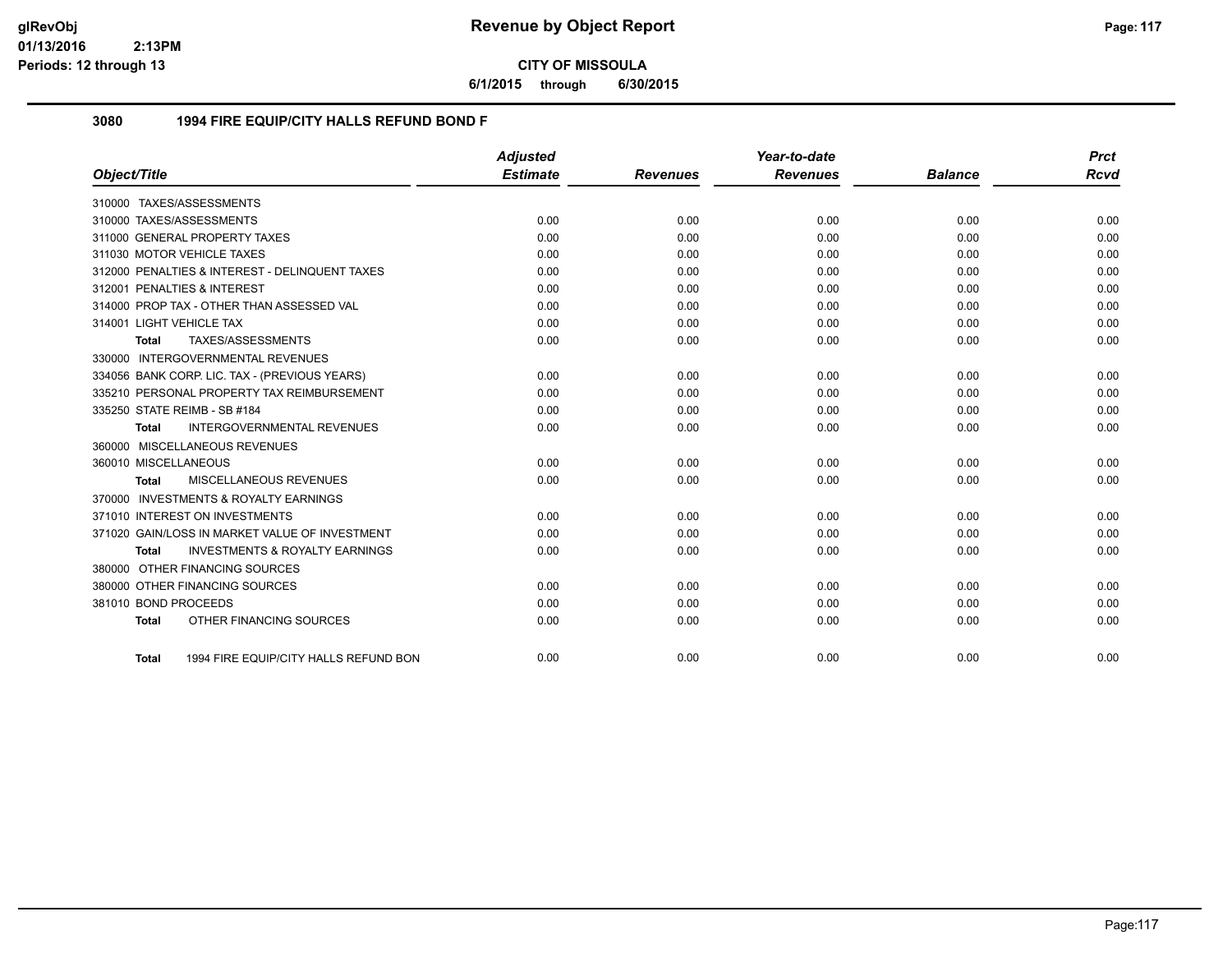**6/1/2015 through 6/30/2015**

# **3085 1993 FIRE STATION G O BOND FUND**

**3085 1993 FIRE STATION G O BOND FUND**

|                                                           | <b>Adjusted</b> |                 | Year-to-date    |                | <b>Prct</b> |
|-----------------------------------------------------------|-----------------|-----------------|-----------------|----------------|-------------|
| Object/Title                                              | <b>Estimate</b> | <b>Revenues</b> | <b>Revenues</b> | <b>Balance</b> | <b>Rcvd</b> |
| 310000 TAXES/ASSESSMENTS                                  |                 |                 |                 |                |             |
| 310000 TAXES/ASSESSMENTS                                  | 0.00            | 0.00            | 0.00            | 0.00           | 0.00        |
| 311000 GENERAL PROPERTY TAXES                             | 0.00            | 0.00            | 0.00            | 0.00           | 0.00        |
| 311030 MOTOR VEHICLE TAXES                                | 0.00            | 0.00            | 0.00            | 0.00           | 0.00        |
| 312000 PENALTIES & INTEREST - DELINQUENT TAXES            | 0.00            | 0.00            | 0.00            | 0.00           | 0.00        |
| 312001 PENALTIES & INTEREST                               | 0.00            | 0.00            | 0.00            | 0.00           | 0.00        |
| 314000 PROP TAX - OTHER THAN ASSESSED VAL                 | 0.00            | 0.00            | 0.00            | 0.00           | 0.00        |
| 314001 LIGHT VEHICLE TAX                                  | 0.00            | 0.00            | 0.00            | 0.00           | 0.00        |
| TAXES/ASSESSMENTS<br><b>Total</b>                         | 0.00            | 0.00            | 0.00            | 0.00           | 0.00        |
| <b>INTERGOVERNMENTAL REVENUES</b><br>330000               |                 |                 |                 |                |             |
| 334056 BANK CORP. LIC. TAX - (PREVIOUS YEARS)             | 0.00            | 0.00            | 0.00            | 0.00           | 0.00        |
| 335210 PERSONAL PROPERTY TAX REIMBURSEMENT                | 0.00            | 0.00            | 0.00            | 0.00           | 0.00        |
| 335250 STATE REIMB - SB #184                              | 0.00            | 0.00            | 0.00            | 0.00           | 0.00        |
| <b>INTERGOVERNMENTAL REVENUES</b><br><b>Total</b>         | 0.00            | 0.00            | 0.00            | 0.00           | 0.00        |
| MISCELLANEOUS REVENUES<br>360000                          |                 |                 |                 |                |             |
| 360010 MISCELLANEOUS                                      | 0.00            | 0.00            | 0.00            | 0.00           | 0.00        |
| MISCELLANEOUS REVENUES<br><b>Total</b>                    | 0.00            | 0.00            | 0.00            | 0.00           | 0.00        |
| <b>INVESTMENTS &amp; ROYALTY EARNINGS</b><br>370000       |                 |                 |                 |                |             |
| 371010 INTEREST ON INVESTMENTS                            | 0.00            | 0.00            | 0.00            | 0.00           | 0.00        |
| 371020 GAIN/LOSS IN MARKET VALUE OF INVESTMENTS           | 0.00            | 0.00            | 0.00            | 0.00           | 0.00        |
| <b>INVESTMENTS &amp; ROYALTY EARNINGS</b><br><b>Total</b> | 0.00            | 0.00            | 0.00            | 0.00           | 0.00        |
| 1993 FIRE STATION G O BOND FUND<br><b>Total</b>           | 0.00            | 0.00            | 0.00            | 0.00           | 0.00        |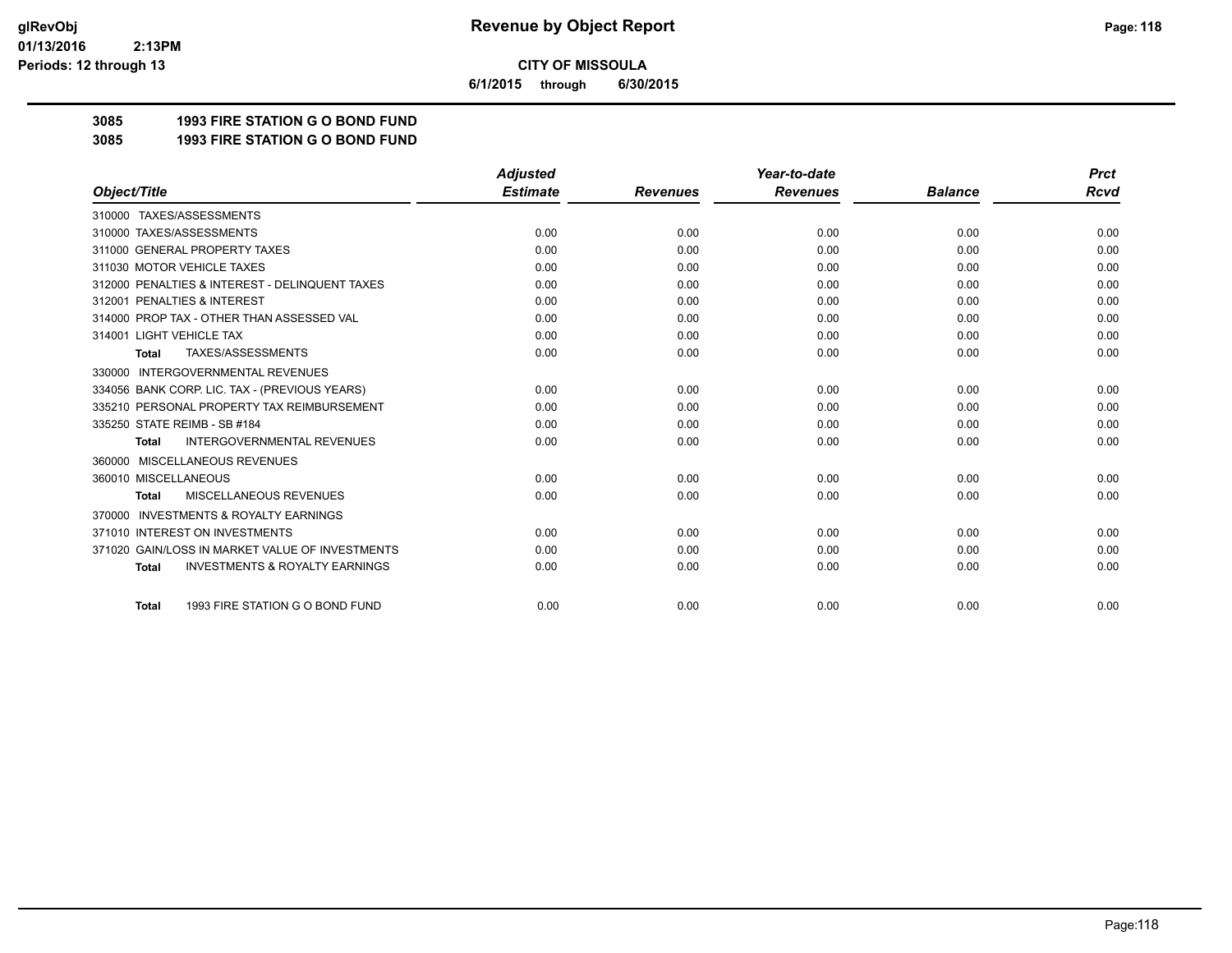**6/1/2015 through 6/30/2015**

## **3085 1993 FIRE STATION G O BOND FUND**

|                                                           | <b>Adjusted</b> |                 | Year-to-date    |                | <b>Prct</b> |
|-----------------------------------------------------------|-----------------|-----------------|-----------------|----------------|-------------|
| Object/Title                                              | <b>Estimate</b> | <b>Revenues</b> | <b>Revenues</b> | <b>Balance</b> | Rcvd        |
| 310000 TAXES/ASSESSMENTS                                  |                 |                 |                 |                |             |
| 310000 TAXES/ASSESSMENTS                                  | 0.00            | 0.00            | 0.00            | 0.00           | 0.00        |
| 311000 GENERAL PROPERTY TAXES                             | 0.00            | 0.00            | 0.00            | 0.00           | 0.00        |
| 311030 MOTOR VEHICLE TAXES                                | 0.00            | 0.00            | 0.00            | 0.00           | 0.00        |
| 312000 PENALTIES & INTEREST - DELINQUENT TAXES            | 0.00            | 0.00            | 0.00            | 0.00           | 0.00        |
| 312001 PENALTIES & INTEREST                               | 0.00            | 0.00            | 0.00            | 0.00           | 0.00        |
| 314000 PROP TAX - OTHER THAN ASSESSED VAL                 | 0.00            | 0.00            | 0.00            | 0.00           | 0.00        |
| 314001 LIGHT VEHICLE TAX                                  | 0.00            | 0.00            | 0.00            | 0.00           | 0.00        |
| TAXES/ASSESSMENTS<br><b>Total</b>                         | 0.00            | 0.00            | 0.00            | 0.00           | 0.00        |
| 330000 INTERGOVERNMENTAL REVENUES                         |                 |                 |                 |                |             |
| 334056 BANK CORP. LIC. TAX - (PREVIOUS YEARS)             | 0.00            | 0.00            | 0.00            | 0.00           | 0.00        |
| 335210 PERSONAL PROPERTY TAX REIMBURSEMENT                | 0.00            | 0.00            | 0.00            | 0.00           | 0.00        |
| 335250 STATE REIMB - SB #184                              | 0.00            | 0.00            | 0.00            | 0.00           | 0.00        |
| <b>INTERGOVERNMENTAL REVENUES</b><br>Total                | 0.00            | 0.00            | 0.00            | 0.00           | 0.00        |
| 360000 MISCELLANEOUS REVENUES                             |                 |                 |                 |                |             |
| 360010 MISCELLANEOUS                                      | 0.00            | 0.00            | 0.00            | 0.00           | 0.00        |
| MISCELLANEOUS REVENUES<br>Total                           | 0.00            | 0.00            | 0.00            | 0.00           | 0.00        |
| 370000 INVESTMENTS & ROYALTY EARNINGS                     |                 |                 |                 |                |             |
| 371010 INTEREST ON INVESTMENTS                            | 0.00            | 0.00            | 0.00            | 0.00           | 0.00        |
| 371020 GAIN/LOSS IN MARKET VALUE OF INVESTMENT            | 0.00            | 0.00            | 0.00            | 0.00           | 0.00        |
| <b>INVESTMENTS &amp; ROYALTY EARNINGS</b><br><b>Total</b> | 0.00            | 0.00            | 0.00            | 0.00           | 0.00        |
| 1993 FIRE STATION G O BOND FUND<br>Total                  | 0.00            | 0.00            | 0.00            | 0.00           | 0.00        |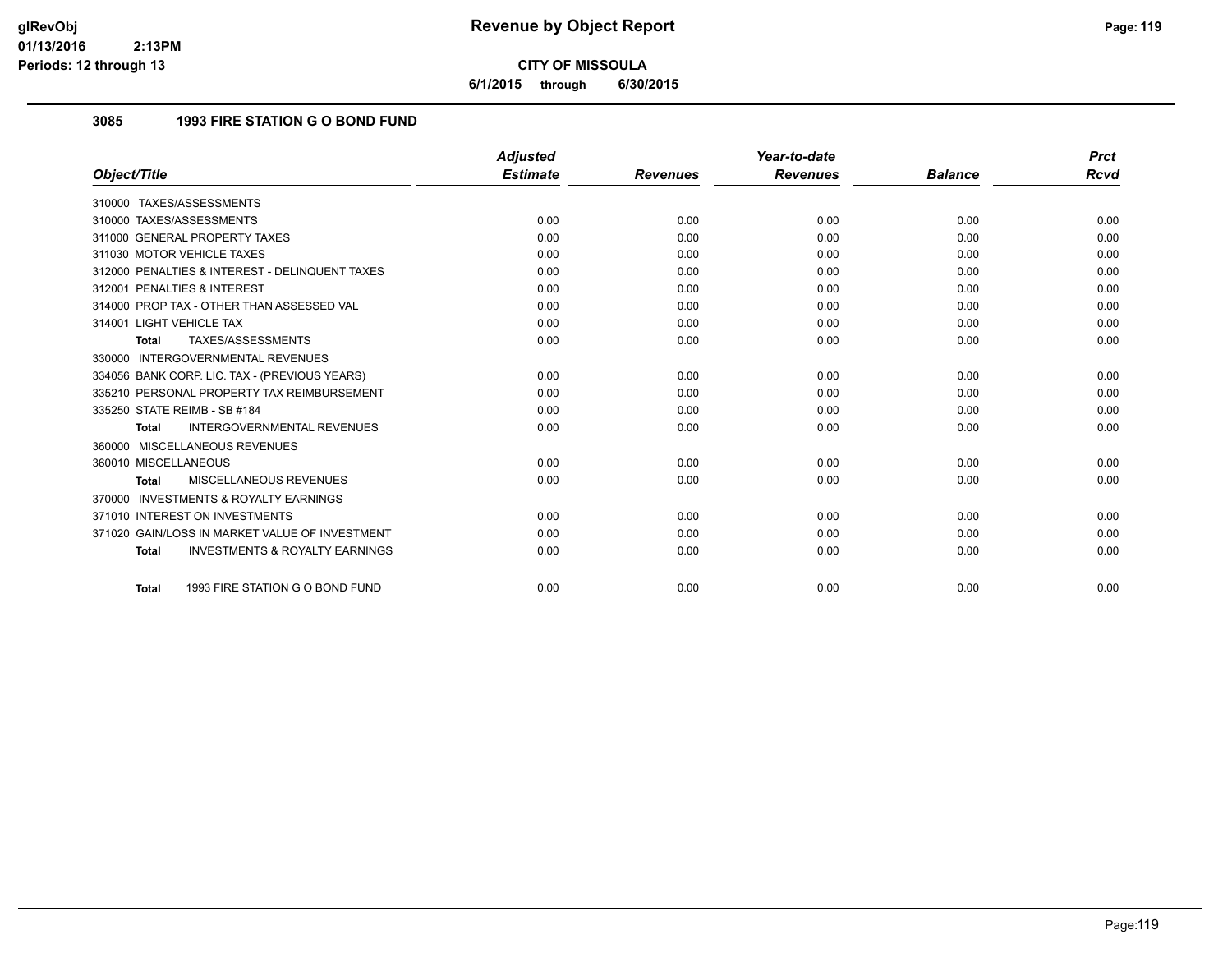**6/1/2015 through 6/30/2015**

**3090 2004 AQUATICS BOND**

**3090 2004 AQUATICS BOND**

|                                                           | <b>Adjusted</b> |                 | Year-to-date    |                | <b>Prct</b> |
|-----------------------------------------------------------|-----------------|-----------------|-----------------|----------------|-------------|
| Object/Title                                              | <b>Estimate</b> | <b>Revenues</b> | <b>Revenues</b> | <b>Balance</b> | <b>Rcvd</b> |
| 310000 TAXES/ASSESSMENTS                                  |                 |                 |                 |                |             |
| 310000 TAXES/ASSESSMENTS                                  | 0.00            | 0.00            | 0.00            | 0.00           | 0.00        |
| 311000 GENERAL PROPERTY TAXES                             | 0.00            | 0.00            | 0.00            | 0.00           | 0.00        |
| 311030 MOTOR VEHICLE TAXES                                | 0.00            | 0.00            | 0.00            | 0.00           | 0.00        |
| 312000 PENALTIES & INTEREST - DELINQUENT TAXES            | 0.00            | 0.00            | 0.00            | 0.00           | 0.00        |
| 312001 PENALTIES & INTEREST                               | 0.00            | 0.00            | 0.00            | 0.00           | 0.00        |
| 314000 PROP TAX - OTHER THAN ASSESSED VAL                 | 0.00            | 0.00            | 0.00            | 0.00           | 0.00        |
| 314001 LIGHT VEHICLE TAX                                  | 0.00            | 0.00            | 0.00            | 0.00           | 0.00        |
| TAXES/ASSESSMENTS<br><b>Total</b>                         | 0.00            | 0.00            | 0.00            | 0.00           | 0.00        |
| 330000 INTERGOVERNMENTAL REVENUES                         |                 |                 |                 |                |             |
| 334056 BANK CORP. LIC. TAX - (PREVIOUS YEARS)             | 0.00            | 0.00            | 0.00            | 0.00           | 0.00        |
| 335210 PERSONAL PROPERTY TAX REIMBURSEMENT                | 0.00            | 0.00            | 0.00            | 0.00           | 0.00        |
| 335250 STATE REIMB - SB #184                              | 0.00            | 0.00            | 0.00            | 0.00           | 0.00        |
| <b>INTERGOVERNMENTAL REVENUES</b><br><b>Total</b>         | 0.00            | 0.00            | 0.00            | 0.00           | 0.00        |
| MISCELLANEOUS REVENUES<br>360000                          |                 |                 |                 |                |             |
| 360010 MISCELLANEOUS                                      | 0.00            | 0.00            | 0.00            | 0.00           | 0.00        |
| MISCELLANEOUS REVENUES<br><b>Total</b>                    | 0.00            | 0.00            | 0.00            | 0.00           | 0.00        |
| <b>INVESTMENTS &amp; ROYALTY EARNINGS</b><br>370000       |                 |                 |                 |                |             |
| 371010 INTEREST ON INVESTMENTS                            | 0.00            | $-0.07$         | $-0.07$         | 0.07           | 0.00        |
| 371020 GAIN/LOSS IN MARKET VALUE OF INVESTMENTS           | 0.00            | 0.00            | 0.00            | 0.00           | 0.00        |
| <b>INVESTMENTS &amp; ROYALTY EARNINGS</b><br><b>Total</b> | 0.00            | $-0.07$         | $-0.07$         | 0.07           | 0.00        |
| OTHER FINANCING SOURCES<br>380000                         |                 |                 |                 |                |             |
| 383000 OPERATING TRANSFERS                                | 0.00            | 249.55          | 249.55          | $-249.55$      | 0.00        |
| 383043 TRANSFERS FROM IMPACT FEES                         | 0.00            | 0.00            | 0.00            | 0.00           | 0.00        |
| OTHER FINANCING SOURCES<br><b>Total</b>                   | 0.00            | 249.55          | 249.55          | $-249.55$      | 0.00        |
|                                                           |                 |                 |                 |                |             |
| 2004 AQUATICS BOND<br><b>Total</b>                        | 0.00            | 249.48          | 249.48          | $-249.48$      | 0.00        |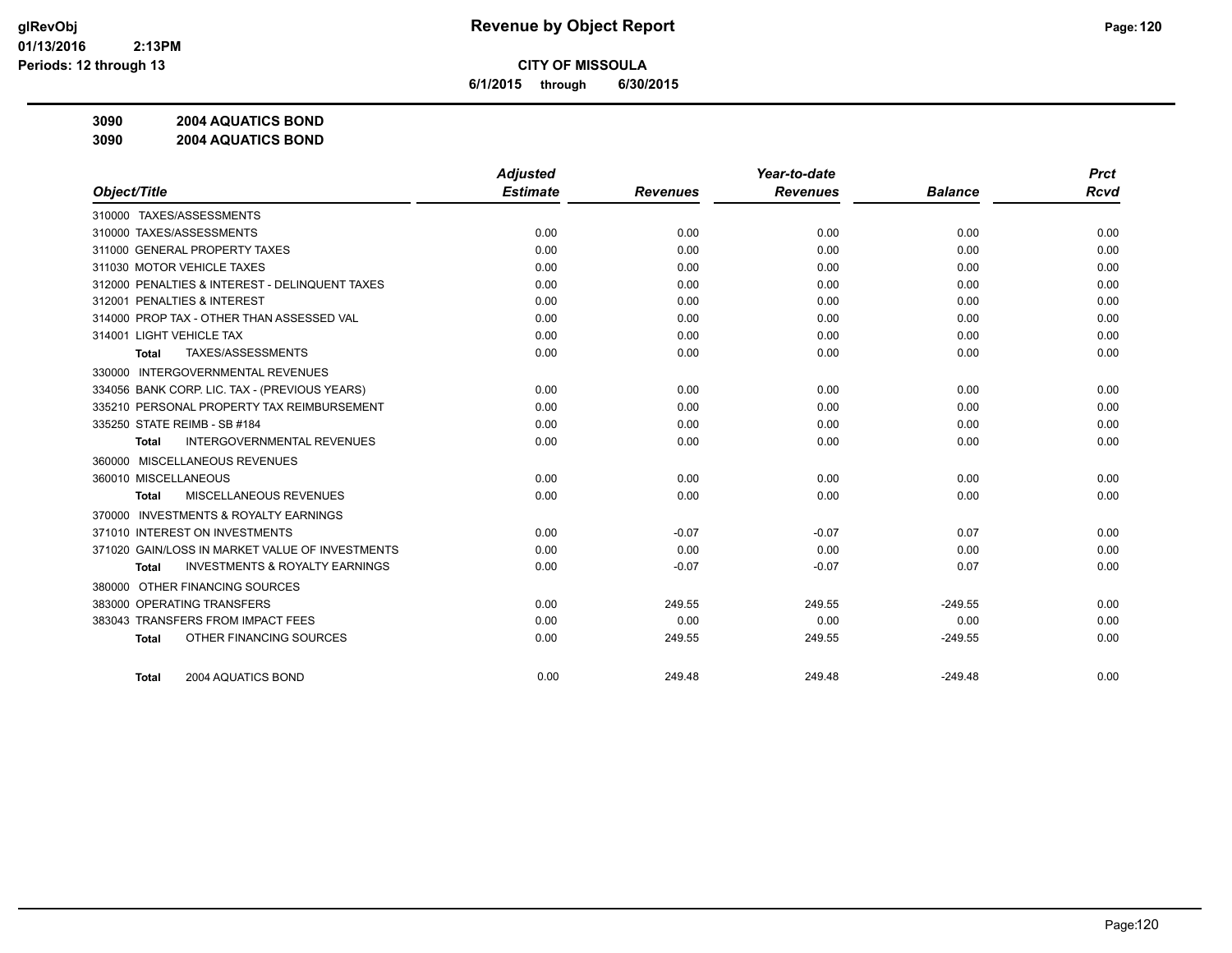**6/1/2015 through 6/30/2015**

#### **3090 2004 AQUATICS BOND**

|                                                           | <b>Adjusted</b> |                 | Year-to-date    |                | <b>Prct</b> |
|-----------------------------------------------------------|-----------------|-----------------|-----------------|----------------|-------------|
| Object/Title                                              | <b>Estimate</b> | <b>Revenues</b> | <b>Revenues</b> | <b>Balance</b> | <b>Rcvd</b> |
| 310000 TAXES/ASSESSMENTS                                  |                 |                 |                 |                |             |
| 310000 TAXES/ASSESSMENTS                                  | 0.00            | 0.00            | 0.00            | 0.00           | 0.00        |
| 311000 GENERAL PROPERTY TAXES                             | 0.00            | 0.00            | 0.00            | 0.00           | 0.00        |
| 311030 MOTOR VEHICLE TAXES                                | 0.00            | 0.00            | 0.00            | 0.00           | 0.00        |
| 312000 PENALTIES & INTEREST - DELINQUENT TAXES            | 0.00            | 0.00            | 0.00            | 0.00           | 0.00        |
| 312001 PENALTIES & INTEREST                               | 0.00            | 0.00            | 0.00            | 0.00           | 0.00        |
| 314000 PROP TAX - OTHER THAN ASSESSED VAL                 | 0.00            | 0.00            | 0.00            | 0.00           | 0.00        |
| 314001 LIGHT VEHICLE TAX                                  | 0.00            | 0.00            | 0.00            | 0.00           | 0.00        |
| TAXES/ASSESSMENTS<br><b>Total</b>                         | 0.00            | 0.00            | 0.00            | 0.00           | 0.00        |
| 330000 INTERGOVERNMENTAL REVENUES                         |                 |                 |                 |                |             |
| 334056 BANK CORP. LIC. TAX - (PREVIOUS YEARS)             | 0.00            | 0.00            | 0.00            | 0.00           | 0.00        |
| 335210 PERSONAL PROPERTY TAX REIMBURSEMENT                | 0.00            | 0.00            | 0.00            | 0.00           | 0.00        |
| 335250 STATE REIMB - SB #184                              | 0.00            | 0.00            | 0.00            | 0.00           | 0.00        |
| <b>INTERGOVERNMENTAL REVENUES</b><br><b>Total</b>         | 0.00            | 0.00            | 0.00            | 0.00           | 0.00        |
| 360000 MISCELLANEOUS REVENUES                             |                 |                 |                 |                |             |
| 360010 MISCELLANEOUS                                      | 0.00            | 0.00            | 0.00            | 0.00           | 0.00        |
| MISCELLANEOUS REVENUES<br><b>Total</b>                    | 0.00            | 0.00            | 0.00            | 0.00           | 0.00        |
| 370000 INVESTMENTS & ROYALTY EARNINGS                     |                 |                 |                 |                |             |
| 371010 INTEREST ON INVESTMENTS                            | 0.00            | $-0.07$         | $-0.07$         | 0.07           | 0.00        |
| 371020 GAIN/LOSS IN MARKET VALUE OF INVESTMENT            | 0.00            | 0.00            | 0.00            | 0.00           | 0.00        |
| <b>INVESTMENTS &amp; ROYALTY EARNINGS</b><br><b>Total</b> | 0.00            | $-0.07$         | $-0.07$         | 0.07           | 0.00        |
| 380000 OTHER FINANCING SOURCES                            |                 |                 |                 |                |             |
| 383000 OPERATING TRANSFERS                                | 0.00            | 249.55          | 249.55          | $-249.55$      | 0.00        |
| 383043 TRANSFERS FROM IMPACT FEES                         | 0.00            | 0.00            | 0.00            | 0.00           | 0.00        |
| OTHER FINANCING SOURCES<br><b>Total</b>                   | 0.00            | 249.55          | 249.55          | $-249.55$      | 0.00        |
| 2004 AQUATICS BOND<br><b>Total</b>                        | 0.00            | 249.48          | 249.48          | $-249.48$      | 0.00        |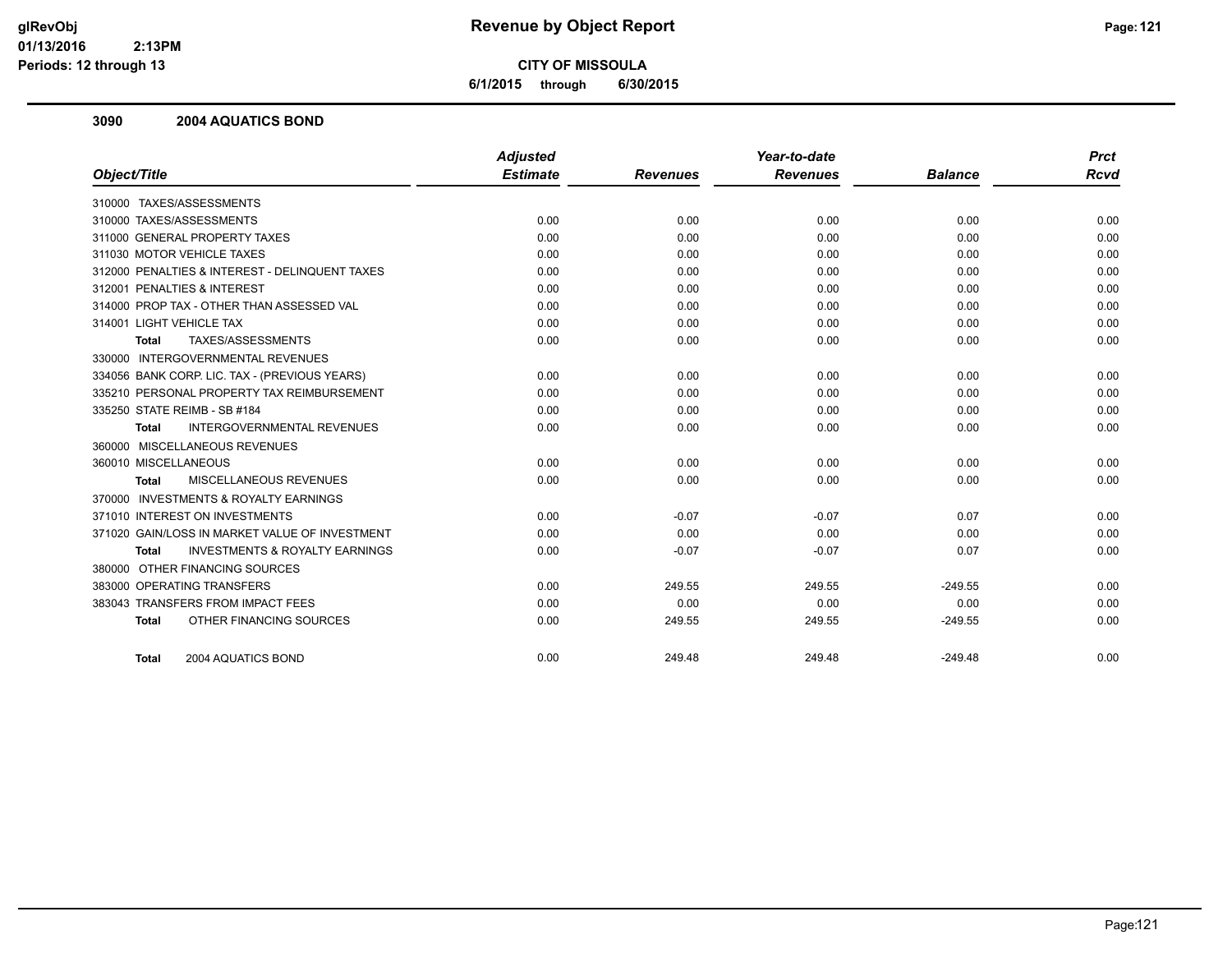**6/1/2015 through 6/30/2015**

# **3091 SERIES 2012A AQUATICS REFUNDING BOND**

**3091 SERIES 2012A AQUATICS REFUNDING BOND**

|                                                           | <b>Adjusted</b> |                 | Year-to-date    |                | <b>Prct</b> |
|-----------------------------------------------------------|-----------------|-----------------|-----------------|----------------|-------------|
| Object/Title                                              | <b>Estimate</b> | <b>Revenues</b> | <b>Revenues</b> | <b>Balance</b> | Rcvd        |
| 310000 TAXES/ASSESSMENTS                                  |                 |                 |                 |                |             |
| 310000 TAXES/ASSESSMENTS                                  | 0.00            | 0.00            | 0.00            | 0.00           | 0.00        |
| 311000 GENERAL PROPERTY TAXES                             | 538,698.00      | 244,899.34      | 540,755.07      | $-2,057.07$    | 100.38      |
| 312000 PENALTIES & INTEREST - DELINQUENT TAXES            | 0.00            | 0.00            | 0.00            | 0.00           | 0.00        |
| 312001 PENALTIES & INTEREST                               | 0.00            | 879.03          | 1,508.75        | $-1,508.75$    | 0.00        |
| 314000 PROP TAX - OTHER THAN ASSESSED VAL                 | 0.00            | 0.00            | 0.00            | 0.00           | 0.00        |
| TAXES/ASSESSMENTS<br><b>Total</b>                         | 538,698.00      | 245,778.37      | 542,263.82      | $-3,565.82$    | 100.66      |
| 360000 MISCELLANEOUS REVENUES                             |                 |                 |                 |                |             |
| 360010 MISCELLANEOUS                                      | 0.00            | 0.00            | 0.06            | $-0.06$        | 0.00        |
| MISCELLANEOUS REVENUES<br>Total                           | 0.00            | 0.00            | 0.06            | $-0.06$        | 0.00        |
| <b>INVESTMENTS &amp; ROYALTY EARNINGS</b><br>370000       |                 |                 |                 |                |             |
| 371010 INTEREST ON INVESTMENTS                            | 0.00            | 45.95           | 45.95           | $-45.95$       | 0.00        |
| 371020 GAIN/LOSS IN MARKET VALUE OF INVESTMENTS           | 0.00            | 0.00            | 0.00            | 0.00           | 0.00        |
| <b>INVESTMENTS &amp; ROYALTY EARNINGS</b><br><b>Total</b> | 0.00            | 45.95           | 45.95           | $-45.95$       | 0.00        |
| OTHER FINANCING SOURCES<br>380000                         |                 |                 |                 |                |             |
| 381010 BOND PROCEEDS                                      | 0.00            | 0.00            | 0.00            | 0.00           | 0.00        |
| OTHER FINANCING SOURCES<br>Total                          | 0.00            | 0.00            | 0.00            | 0.00           | 0.00        |
| SERIES 2012A AQUATICS REFUNDING BONI<br><b>Total</b>      | 538,698.00      | 245,824.32      | 542,309.83      | $-3,611.83$    | 100.67      |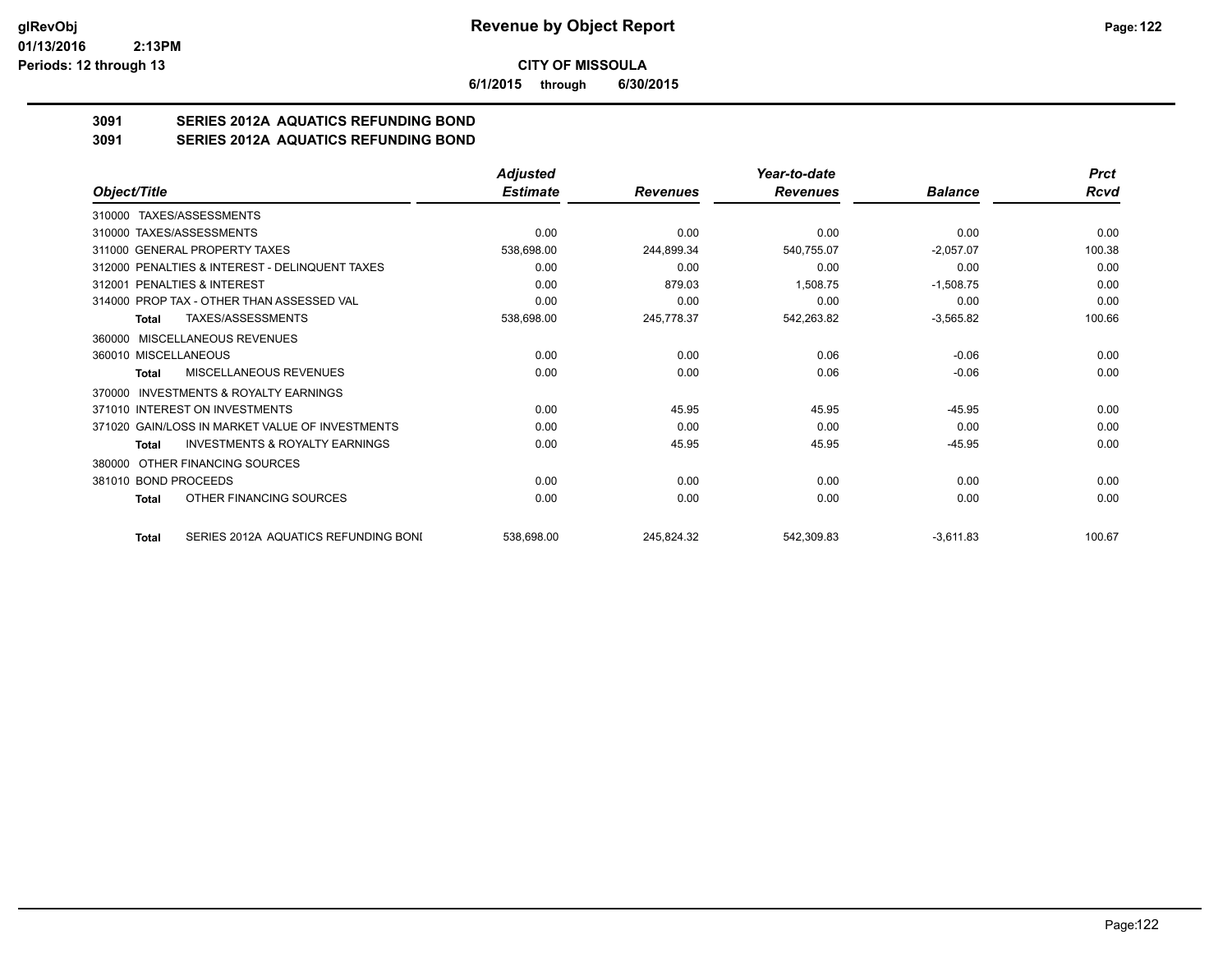**6/1/2015 through 6/30/2015**

## **3091 SERIES 2012A AQUATICS REFUNDING BOND**

|                                                           | <b>Adjusted</b> |                 | Year-to-date    |                | <b>Prct</b> |
|-----------------------------------------------------------|-----------------|-----------------|-----------------|----------------|-------------|
| Object/Title                                              | <b>Estimate</b> | <b>Revenues</b> | <b>Revenues</b> | <b>Balance</b> | Rcvd        |
| TAXES/ASSESSMENTS<br>310000                               |                 |                 |                 |                |             |
| 310000 TAXES/ASSESSMENTS                                  | 0.00            | 0.00            | 0.00            | 0.00           | 0.00        |
| 311000 GENERAL PROPERTY TAXES                             | 538,698.00      | 244,899.34      | 540,755.07      | $-2,057.07$    | 100.38      |
| 312000 PENALTIES & INTEREST - DELINQUENT TAXES            | 0.00            | 0.00            | 0.00            | 0.00           | 0.00        |
| 312001 PENALTIES & INTEREST                               | 0.00            | 879.03          | 1,508.75        | $-1,508.75$    | 0.00        |
| 314000 PROP TAX - OTHER THAN ASSESSED VAL                 | 0.00            | 0.00            | 0.00            | 0.00           | 0.00        |
| TAXES/ASSESSMENTS<br><b>Total</b>                         | 538,698.00      | 245,778.37      | 542,263.82      | $-3,565.82$    | 100.66      |
| MISCELLANEOUS REVENUES<br>360000                          |                 |                 |                 |                |             |
| 360010 MISCELLANEOUS                                      | 0.00            | 0.00            | 0.06            | $-0.06$        | 0.00        |
| MISCELLANEOUS REVENUES<br><b>Total</b>                    | 0.00            | 0.00            | 0.06            | $-0.06$        | 0.00        |
| <b>INVESTMENTS &amp; ROYALTY EARNINGS</b><br>370000       |                 |                 |                 |                |             |
| 371010 INTEREST ON INVESTMENTS                            | 0.00            | 45.95           | 45.95           | $-45.95$       | 0.00        |
| 371020 GAIN/LOSS IN MARKET VALUE OF INVESTMENT            | 0.00            | 0.00            | 0.00            | 0.00           | 0.00        |
| <b>INVESTMENTS &amp; ROYALTY EARNINGS</b><br><b>Total</b> | 0.00            | 45.95           | 45.95           | $-45.95$       | 0.00        |
| OTHER FINANCING SOURCES<br>380000                         |                 |                 |                 |                |             |
| 381010 BOND PROCEEDS                                      | 0.00            | 0.00            | 0.00            | 0.00           | 0.00        |
| OTHER FINANCING SOURCES<br><b>Total</b>                   | 0.00            | 0.00            | 0.00            | 0.00           | 0.00        |
| SERIES 2012A AQUATICS REFUNDING BON<br><b>Total</b>       | 538,698.00      | 245,824.32      | 542,309.83      | $-3,611.83$    | 100.67      |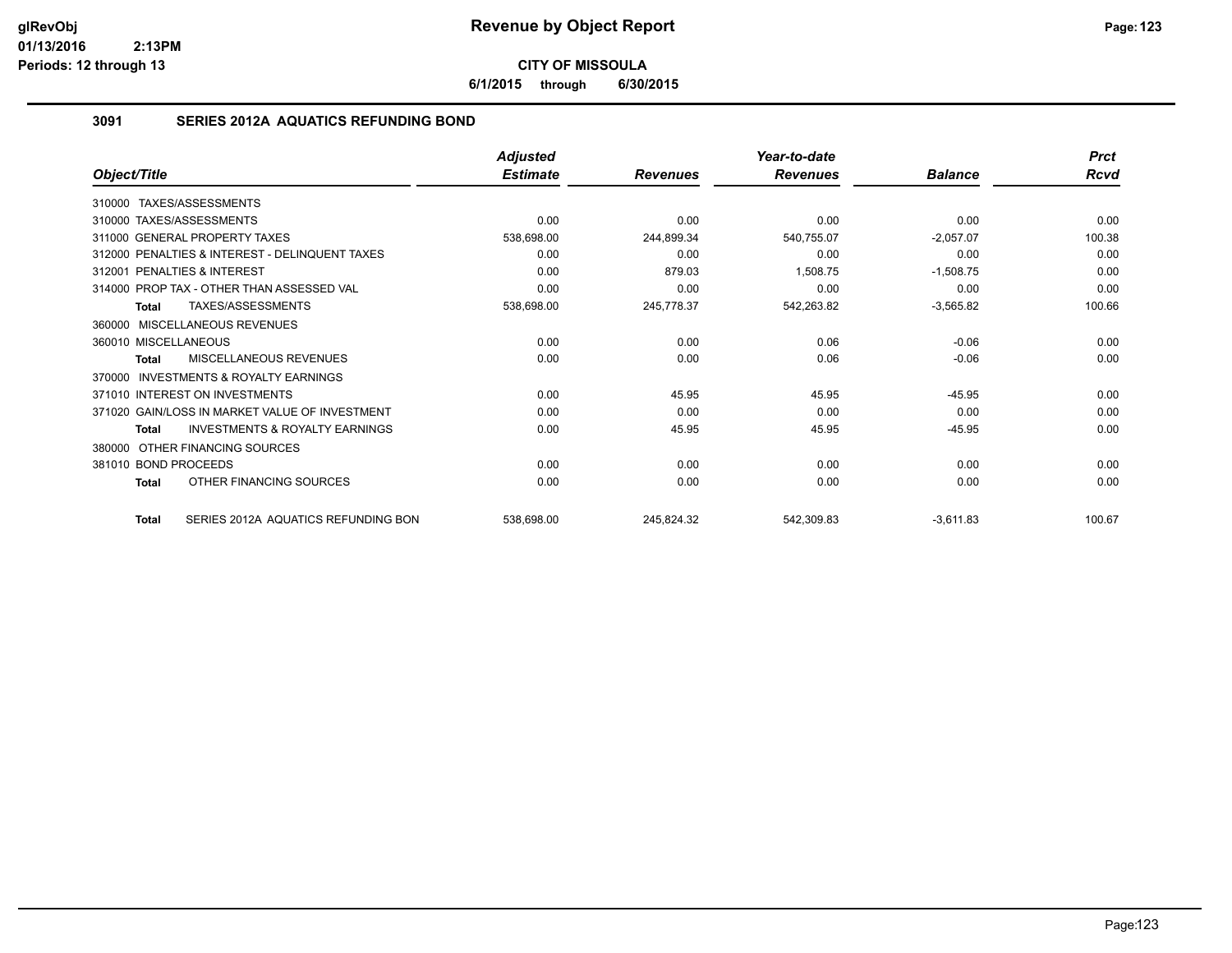**6/1/2015 through 6/30/2015**

# **3092 Series 2013A GO REFUNDING BONDS**

**3092 Series 2013A GO REFUNDING BONDS**

|                                                           | <b>Adjusted</b> |                 | Year-to-date    |                | <b>Prct</b> |
|-----------------------------------------------------------|-----------------|-----------------|-----------------|----------------|-------------|
| Object/Title                                              | <b>Estimate</b> | <b>Revenues</b> | <b>Revenues</b> | <b>Balance</b> | Rcvd        |
| 310000 TAXES/ASSESSMENTS                                  |                 |                 |                 |                |             |
| 310000 TAXES/ASSESSMENTS                                  | 0.00            | 0.00            | 0.00            | 0.00           | 0.00        |
| 311000 GENERAL PROPERTY TAXES                             | 691,800.00      | 315,386.20      | 695,259.32      | $-3,459.32$    | 100.50      |
| 312000 PENALTIES & INTEREST - DELINQUENT TAXES            | 0.00            | 0.00            | 0.00            | 0.00           | 0.00        |
| 312001 PENALTIES & INTEREST                               | 0.00            | 1,079.42        | 1,810.77        | $-1,810.77$    | 0.00        |
| <b>TAXES/ASSESSMENTS</b><br><b>Total</b>                  | 691,800.00      | 316,465.62      | 697,070.09      | $-5,270.09$    | 100.76      |
| INVESTMENTS & ROYALTY EARNINGS<br>370000                  |                 |                 |                 |                |             |
| 371010 INTEREST ON INVESTMENTS                            | 0.00            | 4.78            | 4.78            | $-4.78$        | 0.00        |
| 371020 GAIN/LOSS IN MARKET VALUE OF INVESTMENTS           | 0.00            | 0.00            | 0.00            | 0.00           | 0.00        |
| <b>INVESTMENTS &amp; ROYALTY EARNINGS</b><br><b>Total</b> | 0.00            | 4.78            | 4.78            | $-4.78$        | 0.00        |
| OTHER FINANCING SOURCES<br>380000                         |                 |                 |                 |                |             |
| 381010 BOND PROCEEDS                                      | 0.00            | 0.00            | 0.00            | 0.00           | 0.00        |
| OTHER FINANCING SOURCES<br>Total                          | 0.00            | 0.00            | 0.00            | 0.00           | 0.00        |
| Series 2013A GO REFUNDING BONDS<br><b>Total</b>           | 691,800.00      | 316,470.40      | 697,074.87      | $-5,274.87$    | 100.76      |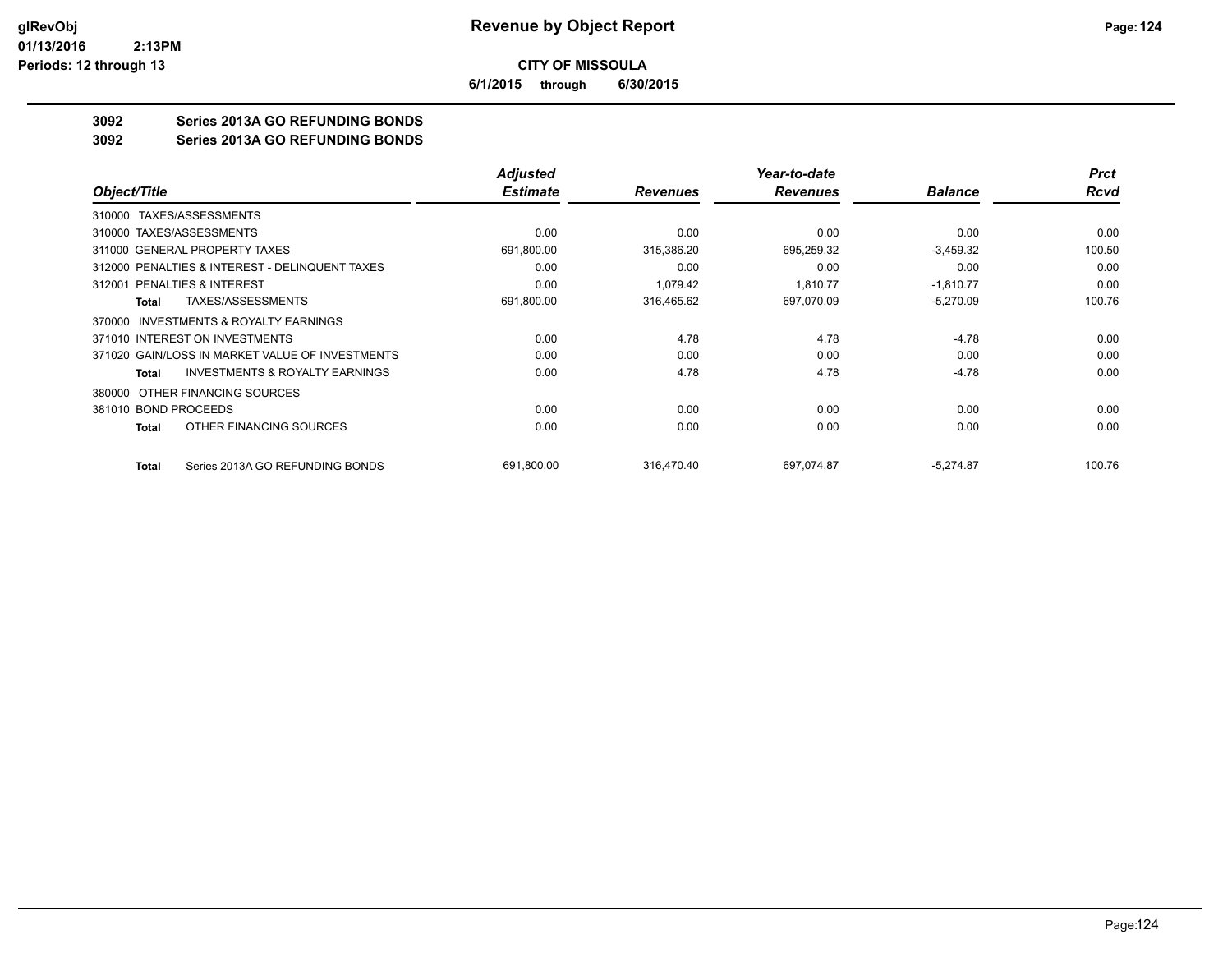**6/1/2015 through 6/30/2015**

# **3092 Series 2013A GO REFUNDING BONDS**

| Object/Title                                              | <b>Adjusted</b><br><b>Estimate</b> | <b>Revenues</b> | Year-to-date<br><b>Revenues</b> | <b>Balance</b> | <b>Prct</b><br><b>Rcvd</b> |
|-----------------------------------------------------------|------------------------------------|-----------------|---------------------------------|----------------|----------------------------|
|                                                           |                                    |                 |                                 |                |                            |
| 310000 TAXES/ASSESSMENTS                                  |                                    |                 |                                 |                |                            |
| 310000 TAXES/ASSESSMENTS                                  | 0.00                               | 0.00            | 0.00                            | 0.00           | 0.00                       |
| 311000 GENERAL PROPERTY TAXES                             | 691,800.00                         | 315,386.20      | 695,259.32                      | $-3,459.32$    | 100.50                     |
| 312000 PENALTIES & INTEREST - DELINQUENT TAXES            | 0.00                               | 0.00            | 0.00                            | 0.00           | 0.00                       |
| <b>PENALTIES &amp; INTEREST</b><br>312001                 | 0.00                               | 1,079.42        | 1,810.77                        | $-1,810.77$    | 0.00                       |
| <b>TAXES/ASSESSMENTS</b><br>Total                         | 691,800.00                         | 316,465.62      | 697,070.09                      | $-5,270.09$    | 100.76                     |
| <b>INVESTMENTS &amp; ROYALTY EARNINGS</b><br>370000       |                                    |                 |                                 |                |                            |
| 371010 INTEREST ON INVESTMENTS                            | 0.00                               | 4.78            | 4.78                            | $-4.78$        | 0.00                       |
| 371020 GAIN/LOSS IN MARKET VALUE OF INVESTMENT            | 0.00                               | 0.00            | 0.00                            | 0.00           | 0.00                       |
| <b>INVESTMENTS &amp; ROYALTY EARNINGS</b><br><b>Total</b> | 0.00                               | 4.78            | 4.78                            | $-4.78$        | 0.00                       |
| 380000 OTHER FINANCING SOURCES                            |                                    |                 |                                 |                |                            |
| 381010 BOND PROCEEDS                                      | 0.00                               | 0.00            | 0.00                            | 0.00           | 0.00                       |
| OTHER FINANCING SOURCES<br>Total                          | 0.00                               | 0.00            | 0.00                            | 0.00           | 0.00                       |
| Series 2013A GO REFUNDING BONDS<br>Total                  | 691,800.00                         | 316.470.40      | 697.074.87                      | $-5,274.87$    | 100.76                     |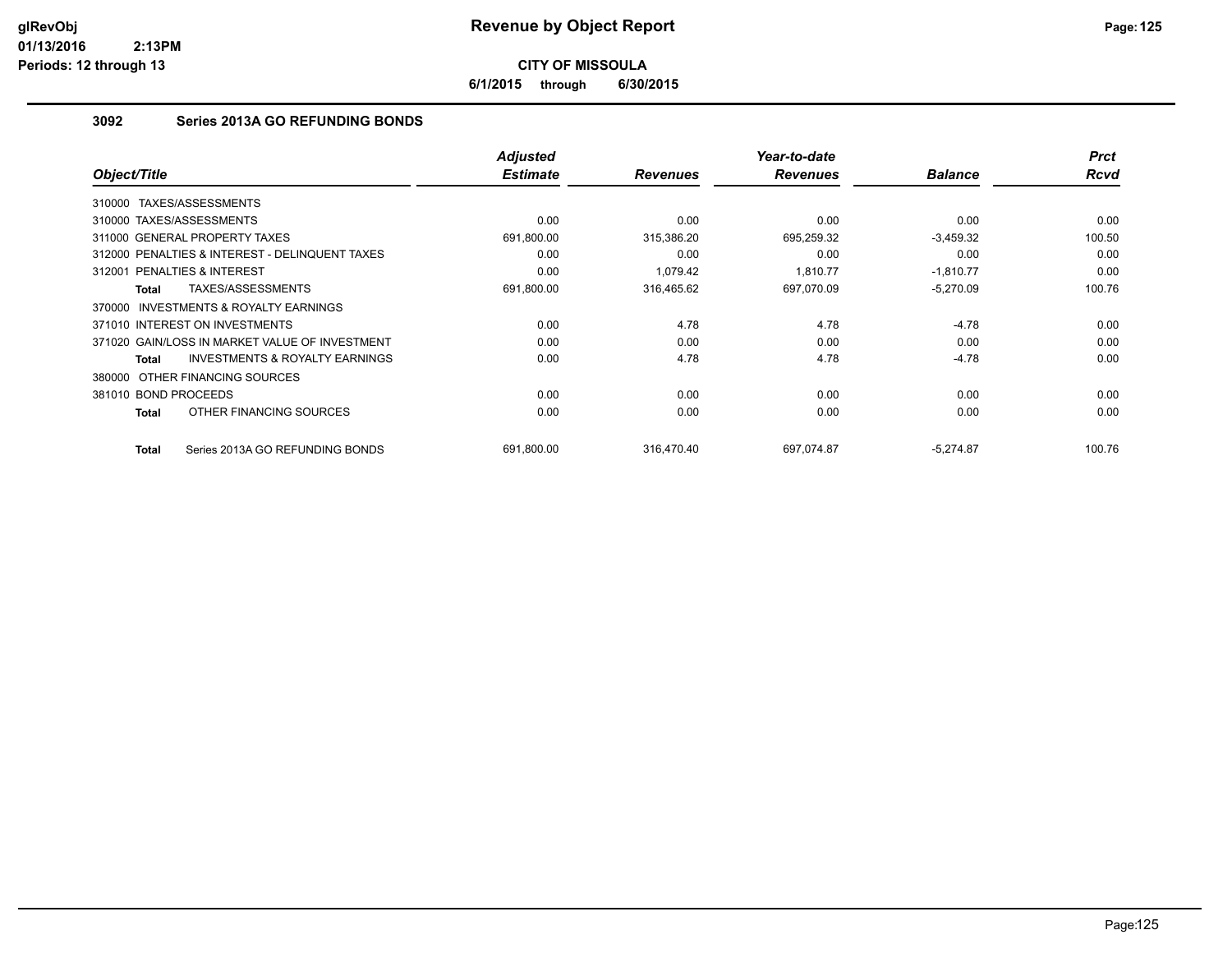**6/1/2015 through 6/30/2015**

# **3095 2004 REFUNDING BONDS DEBT SERVICE**

**3095 2004 REFUNDING BONDS DEBT SERVICE**

|                                                    | <b>Adjusted</b> |                 | Year-to-date    |                | <b>Prct</b> |
|----------------------------------------------------|-----------------|-----------------|-----------------|----------------|-------------|
| Object/Title                                       | <b>Estimate</b> | <b>Revenues</b> | <b>Revenues</b> | <b>Balance</b> | <b>Rcvd</b> |
| 310000 TAXES/ASSESSMENTS                           |                 |                 |                 |                |             |
| 310000 TAXES/ASSESSMENTS                           | 0.00            | 0.00            | 0.00            | 0.00           | 0.00        |
| 311000 GENERAL PROPERTY TAXES                      | 0.00            | $-345.90$       | 1,634.55        | $-1,634.55$    | 0.00        |
| 311030 MOTOR VEHICLE TAXES                         | 0.00            | 0.00            | 0.00            | 0.00           | 0.00        |
| 312000 PENALTIES & INTEREST - DELINQUENT TAXES     | 0.00            | 0.00            | 0.00            | 0.00           | 0.00        |
| 312001 PENALTIES & INTEREST                        | 0.00            | 70.93           | 212.28          | $-212.28$      | 0.00        |
| 314000 PROP TAX - OTHER THAN ASSESSED VAL          | 0.00            | 0.00            | 0.00            | 0.00           | 0.00        |
| 314001 LIGHT VEHICLE TAX                           | 0.00            | 0.00            | 0.00            | 0.00           | 0.00        |
| TAXES/ASSESSMENTS<br>Total                         | 0.00            | $-274.97$       | 1,846.83        | $-1,846.83$    | 0.00        |
| 330000 INTERGOVERNMENTAL REVENUES                  |                 |                 |                 |                |             |
| 334056 BANK CORP. LIC. TAX - (PREVIOUS YEARS)      | 0.00            | 0.00            | 0.00            | 0.00           | 0.00        |
| 335210 PERSONAL PROPERTY TAX REIMBURSEMENT         | 0.00            | 0.00            | 0.00            | 0.00           | 0.00        |
| 335250 STATE REIMB - SB #184                       | 0.00            | 0.00            | 0.00            | 0.00           | 0.00        |
| <b>INTERGOVERNMENTAL REVENUES</b><br>Total         | 0.00            | 0.00            | 0.00            | 0.00           | 0.00        |
| 360000 MISCELLANEOUS REVENUES                      |                 |                 |                 |                |             |
| 360010 MISCELLANEOUS                               | 0.00            | 0.00            | 0.00            | 0.00           | 0.00        |
| MISCELLANEOUS REVENUES<br>Total                    | 0.00            | 0.00            | 0.00            | 0.00           | 0.00        |
| 370000 INVESTMENTS & ROYALTY EARNINGS              |                 |                 |                 |                |             |
| 371010 INTEREST ON INVESTMENTS                     | 0.00            | 0.43            | 0.43            | $-0.43$        | 0.00        |
| 371020 GAIN/LOSS IN MARKET VALUE OF INVESTMENTS    | 0.00            | 0.00            | 0.00            | 0.00           | 0.00        |
| <b>INVESTMENTS &amp; ROYALTY EARNINGS</b><br>Total | 0.00            | 0.43            | 0.43            | $-0.43$        | 0.00        |
| 380000 OTHER FINANCING SOURCES                     |                 |                 |                 |                |             |
| 380000 OTHER FINANCING SOURCES                     | 0.00            | 0.00            | 0.00            | 0.00           | 0.00        |
| 381009 TRANSFERS IN                                | 0.00            | 0.00            | 0.00            | 0.00           | 0.00        |
| 381010 BOND PROCEEDS                               | 0.00            | 0.00            | 0.00            | 0.00           | 0.00        |
| 383043 TRANSFERS FROM IMPACT FEES                  | 0.00            | 0.00            | 0.00            | 0.00           | 0.00        |
| OTHER FINANCING SOURCES<br><b>Total</b>            | 0.00            | 0.00            | 0.00            | 0.00           | 0.00        |
| 2004 REFUNDING BONDS DEBT SERVICE<br>Total         | 0.00            | $-274.54$       | 1.847.26        | $-1.847.26$    | 0.00        |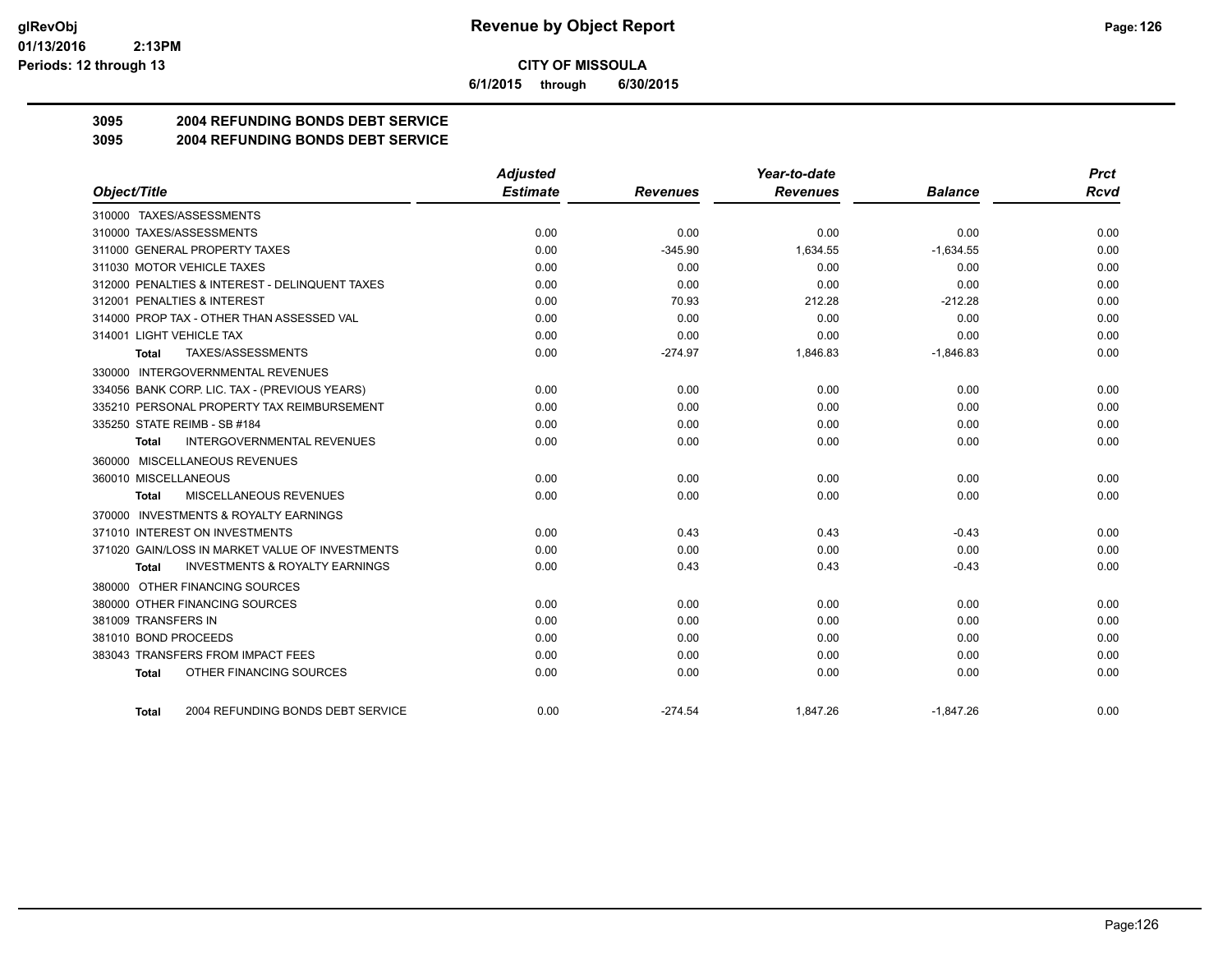**6/1/2015 through 6/30/2015**

## **3095 2004 REFUNDING BONDS DEBT SERVICE**

|                                                    | <b>Adjusted</b> |                 | Year-to-date    |                | <b>Prct</b> |
|----------------------------------------------------|-----------------|-----------------|-----------------|----------------|-------------|
| Object/Title                                       | <b>Estimate</b> | <b>Revenues</b> | <b>Revenues</b> | <b>Balance</b> | <b>Rcvd</b> |
| 310000 TAXES/ASSESSMENTS                           |                 |                 |                 |                |             |
| 310000 TAXES/ASSESSMENTS                           | 0.00            | 0.00            | 0.00            | 0.00           | 0.00        |
| 311000 GENERAL PROPERTY TAXES                      | 0.00            | $-345.90$       | 1,634.55        | $-1,634.55$    | 0.00        |
| 311030 MOTOR VEHICLE TAXES                         | 0.00            | 0.00            | 0.00            | 0.00           | 0.00        |
| 312000 PENALTIES & INTEREST - DELINQUENT TAXES     | 0.00            | 0.00            | 0.00            | 0.00           | 0.00        |
| 312001 PENALTIES & INTEREST                        | 0.00            | 70.93           | 212.28          | $-212.28$      | 0.00        |
| 314000 PROP TAX - OTHER THAN ASSESSED VAL          | 0.00            | 0.00            | 0.00            | 0.00           | 0.00        |
| 314001 LIGHT VEHICLE TAX                           | 0.00            | 0.00            | 0.00            | 0.00           | 0.00        |
| TAXES/ASSESSMENTS<br>Total                         | 0.00            | $-274.97$       | 1,846.83        | $-1,846.83$    | 0.00        |
| 330000 INTERGOVERNMENTAL REVENUES                  |                 |                 |                 |                |             |
| 334056 BANK CORP. LIC. TAX - (PREVIOUS YEARS)      | 0.00            | 0.00            | 0.00            | 0.00           | 0.00        |
| 335210 PERSONAL PROPERTY TAX REIMBURSEMENT         | 0.00            | 0.00            | 0.00            | 0.00           | 0.00        |
| 335250 STATE REIMB - SB #184                       | 0.00            | 0.00            | 0.00            | 0.00           | 0.00        |
| INTERGOVERNMENTAL REVENUES<br><b>Total</b>         | 0.00            | 0.00            | 0.00            | 0.00           | 0.00        |
| 360000 MISCELLANEOUS REVENUES                      |                 |                 |                 |                |             |
| 360010 MISCELLANEOUS                               | 0.00            | 0.00            | 0.00            | 0.00           | 0.00        |
| MISCELLANEOUS REVENUES<br>Total                    | 0.00            | 0.00            | 0.00            | 0.00           | 0.00        |
| 370000 INVESTMENTS & ROYALTY EARNINGS              |                 |                 |                 |                |             |
| 371010 INTEREST ON INVESTMENTS                     | 0.00            | 0.43            | 0.43            | $-0.43$        | 0.00        |
| 371020 GAIN/LOSS IN MARKET VALUE OF INVESTMENT     | 0.00            | 0.00            | 0.00            | 0.00           | 0.00        |
| <b>INVESTMENTS &amp; ROYALTY EARNINGS</b><br>Total | 0.00            | 0.43            | 0.43            | $-0.43$        | 0.00        |
| 380000 OTHER FINANCING SOURCES                     |                 |                 |                 |                |             |
| 380000 OTHER FINANCING SOURCES                     | 0.00            | 0.00            | 0.00            | 0.00           | 0.00        |
| 381009 TRANSFERS IN                                | 0.00            | 0.00            | 0.00            | 0.00           | 0.00        |
| 381010 BOND PROCEEDS                               | 0.00            | 0.00            | 0.00            | 0.00           | 0.00        |
| 383043 TRANSFERS FROM IMPACT FEES                  | 0.00            | 0.00            | 0.00            | 0.00           | 0.00        |
| OTHER FINANCING SOURCES<br><b>Total</b>            | 0.00            | 0.00            | 0.00            | 0.00           | 0.00        |
| 2004 REFUNDING BONDS DEBT SERVICE<br>Total         | 0.00            | $-274.54$       | 1.847.26        | $-1.847.26$    | 0.00        |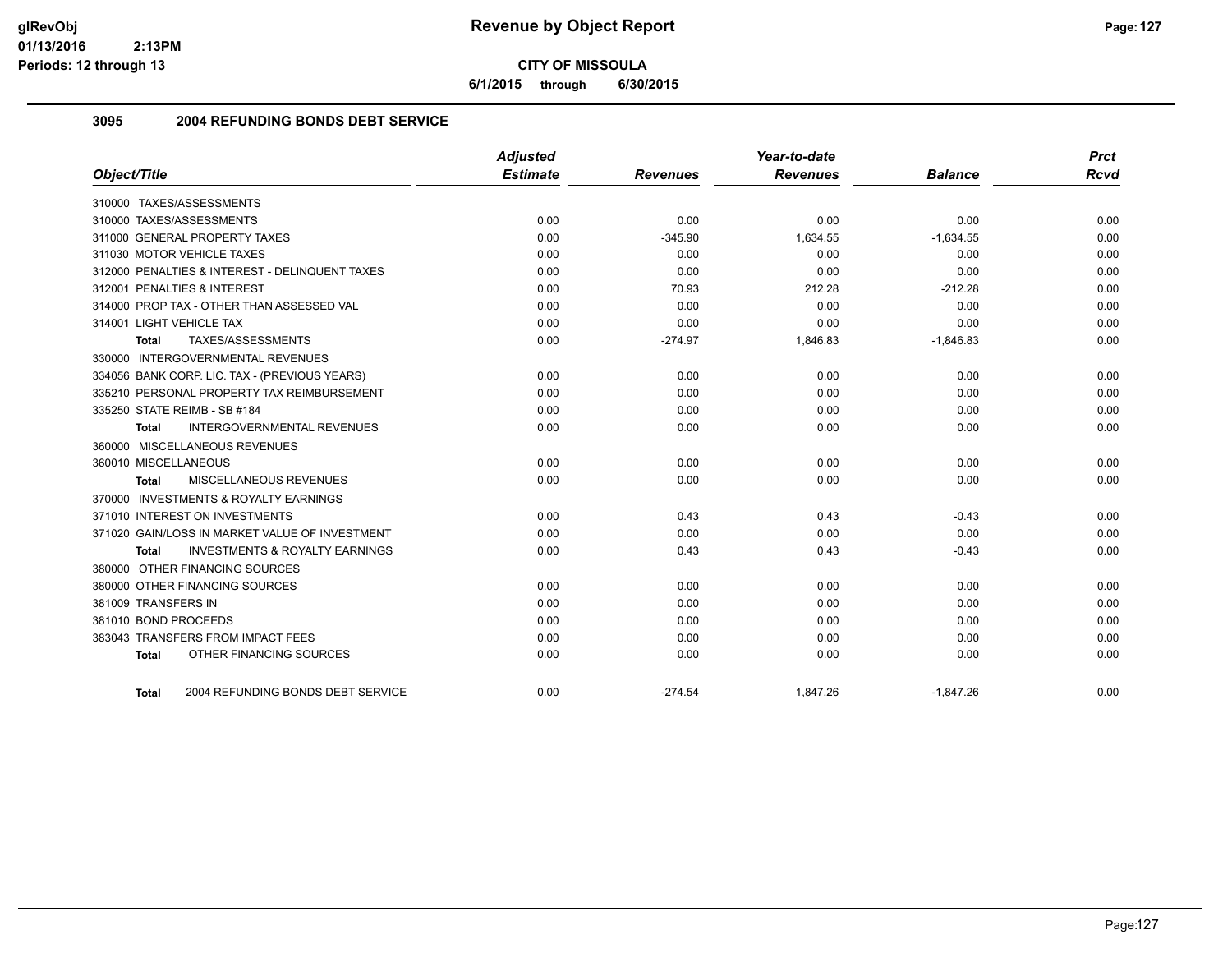**6/1/2015 through 6/30/2015**

#### **3096 NEW FIRE STATION GO BOND**

**3096 NEW FIRE STATION GO BOND**

|                                                    | <b>Adjusted</b> |                 | Year-to-date    |                | <b>Prct</b> |
|----------------------------------------------------|-----------------|-----------------|-----------------|----------------|-------------|
| Object/Title                                       | <b>Estimate</b> | <b>Revenues</b> | <b>Revenues</b> | <b>Balance</b> | <b>Rcvd</b> |
| TAXES/ASSESSMENTS<br>310000                        |                 |                 |                 |                |             |
| 310000 TAXES/ASSESSMENTS                           | 0.00            | 0.00            | 0.00            | 0.00           | 0.00        |
| 311000 GENERAL PROPERTY TAXES                      | 0.00            | 146.40          | 5,229.81        | $-5,229.81$    | 0.00        |
| 311030 MOTOR VEHICLE TAXES                         | 0.00            | 0.00            | 0.00            | 0.00           | 0.00        |
| 312001 PENALTIES & INTEREST                        | 0.00            | 111.37          | 425.64          | $-425.64$      | 0.00        |
| TAXES/ASSESSMENTS<br>Total                         | 0.00            | 257.77          | 5,655.45        | $-5,655.45$    | 0.00        |
| 370000 INVESTMENTS & ROYALTY EARNINGS              |                 |                 |                 |                |             |
| 371010 INTEREST ON INVESTMENTS                     | 0.00            | 16.00           | 16.00           | $-16.00$       | 0.00        |
| 371020 GAIN/LOSS IN MARKET VALUE OF INVESTMENTS    | 0.00            | 0.00            | 0.00            | 0.00           | 0.00        |
| <b>INVESTMENTS &amp; ROYALTY EARNINGS</b><br>Total | 0.00            | 16.00           | 16.00           | $-16.00$       | 0.00        |
| OTHER FINANCING SOURCES<br>380000                  |                 |                 |                 |                |             |
| 383000 OPERATING TRANSFERS                         | 0.00            | 0.00            | 0.00            | 0.00           | 0.00        |
| OTHER FINANCING SOURCES<br>Total                   | 0.00            | 0.00            | 0.00            | 0.00           | 0.00        |
| NEW FIRE STATION GO BOND<br><b>Total</b>           | 0.00            | 273.77          | 5,671.45        | $-5,671.45$    | 0.00        |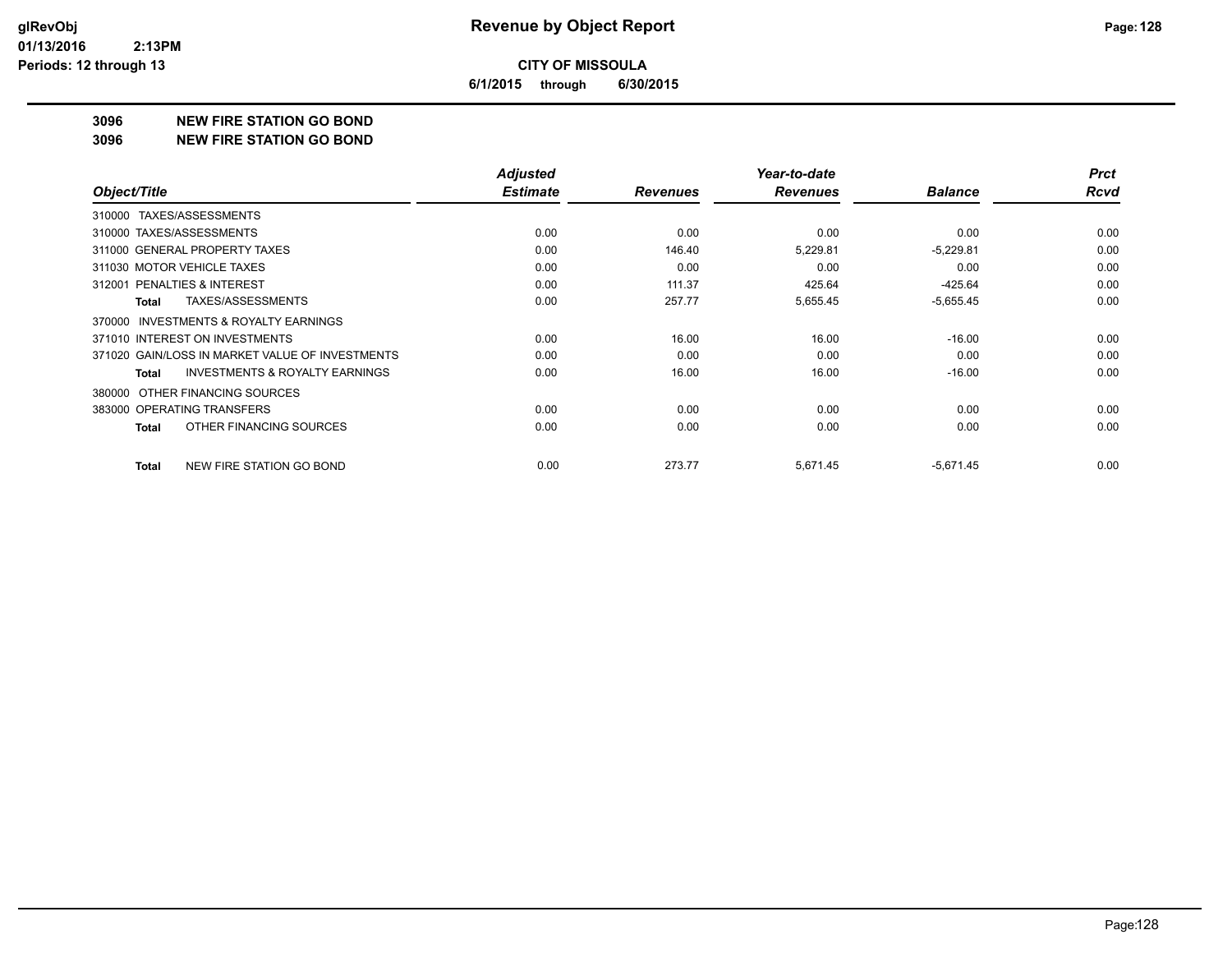**6/1/2015 through 6/30/2015**

# **3096 NEW FIRE STATION GO BOND**

| Object/Title                                        | <b>Adjusted</b><br><b>Estimate</b> | <b>Revenues</b> | Year-to-date<br><b>Revenues</b> | <b>Balance</b> | <b>Prct</b><br><b>Rcvd</b> |
|-----------------------------------------------------|------------------------------------|-----------------|---------------------------------|----------------|----------------------------|
| TAXES/ASSESSMENTS<br>310000                         |                                    |                 |                                 |                |                            |
| 310000 TAXES/ASSESSMENTS                            | 0.00                               | 0.00            | 0.00                            | 0.00           | 0.00                       |
| 311000 GENERAL PROPERTY TAXES                       | 0.00                               | 146.40          | 5,229.81                        | $-5,229.81$    | 0.00                       |
| 311030 MOTOR VEHICLE TAXES                          | 0.00                               | 0.00            | 0.00                            | 0.00           | 0.00                       |
| <b>PENALTIES &amp; INTEREST</b><br>312001           | 0.00                               | 111.37          | 425.64                          | $-425.64$      | 0.00                       |
| <b>TAXES/ASSESSMENTS</b><br><b>Total</b>            | 0.00                               | 257.77          | 5,655.45                        | $-5,655.45$    | 0.00                       |
| <b>INVESTMENTS &amp; ROYALTY EARNINGS</b><br>370000 |                                    |                 |                                 |                |                            |
| 371010 INTEREST ON INVESTMENTS                      | 0.00                               | 16.00           | 16.00                           | $-16.00$       | 0.00                       |
| 371020 GAIN/LOSS IN MARKET VALUE OF INVESTMENT      | 0.00                               | 0.00            | 0.00                            | 0.00           | 0.00                       |
| <b>INVESTMENTS &amp; ROYALTY EARNINGS</b><br>Total  | 0.00                               | 16.00           | 16.00                           | $-16.00$       | 0.00                       |
| 380000 OTHER FINANCING SOURCES                      |                                    |                 |                                 |                |                            |
| 383000 OPERATING TRANSFERS                          | 0.00                               | 0.00            | 0.00                            | 0.00           | 0.00                       |
| OTHER FINANCING SOURCES<br>Total                    | 0.00                               | 0.00            | 0.00                            | 0.00           | 0.00                       |
| NEW FIRE STATION GO BOND<br><b>Total</b>            | 0.00                               | 273.77          | 5,671.45                        | $-5,671.45$    | 0.00                       |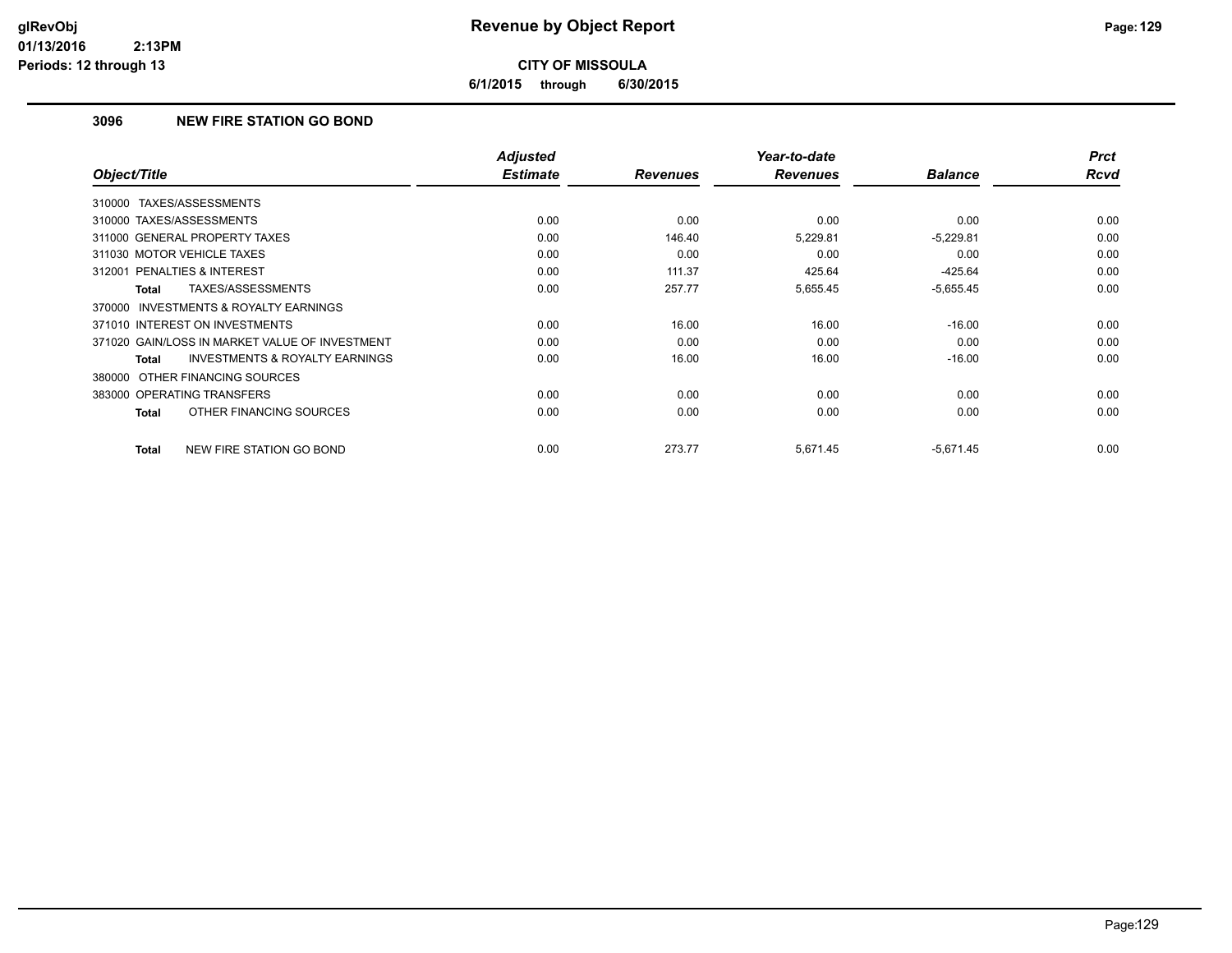**6/1/2015 through 6/30/2015**

#### **3097 2007 REFUNDING BONDS**

**3097 2007 REFUNDING BONDS**

|                                                     | <b>Adjusted</b> |                 | Year-to-date    |                | <b>Prct</b> |
|-----------------------------------------------------|-----------------|-----------------|-----------------|----------------|-------------|
| Object/Title                                        | <b>Estimate</b> | <b>Revenues</b> | <b>Revenues</b> | <b>Balance</b> | Rcvd        |
| TAXES/ASSESSMENTS<br>310000                         |                 |                 |                 |                |             |
| 310000 TAXES/ASSESSMENTS                            | 0.00            | 0.00            | 0.00            | 0.00           | 0.00        |
| 311000 GENERAL PROPERTY TAXES                       | 0.00            | 0.00            | 0.00            | 0.00           | 0.00        |
| 311030 MOTOR VEHICLE TAXES                          | 0.00            | 0.00            | 0.00            | 0.00           | 0.00        |
| 312001 PENALTIES & INTEREST                         | 0.00            | 0.00            | 0.00            | 0.00           | 0.00        |
| <b>TAXES/ASSESSMENTS</b><br>Total                   | 0.00            | 0.00            | 0.00            | 0.00           | 0.00        |
| <b>INVESTMENTS &amp; ROYALTY EARNINGS</b><br>370000 |                 |                 |                 |                |             |
| 371010 INTEREST ON INVESTMENTS                      | 0.00            | 6.91            | 6.91            | $-6.91$        | 0.00        |
| 371020 GAIN/LOSS IN MARKET VALUE OF INVESTMENTS     | 0.00            | 0.00            | 0.00            | 0.00           | 0.00        |
| <b>INVESTMENTS &amp; ROYALTY EARNINGS</b><br>Total  | 0.00            | 6.91            | 6.91            | $-6.91$        | 0.00        |
| OTHER FINANCING SOURCES<br>380000                   |                 |                 |                 |                |             |
| 381010 BOND PROCEEDS                                | 0.00            | 0.00            | 0.00            | 0.00           | 0.00        |
| 383042 TRANSFERS FROM OTHER FUNDS                   | 0.00            | 0.00            | 0.00            | 0.00           | 0.00        |
| 383043 TRANSFERS FROM IMPACT FEES                   | 0.00            | 0.00            | 0.00            | 0.00           | 0.00        |
| OTHER FINANCING SOURCES<br>Total                    | 0.00            | 0.00            | 0.00            | 0.00           | 0.00        |
| 2007 REFUNDING BONDS<br>Total                       | 0.00            | 6.91            | 6.91            | $-6.91$        | 0.00        |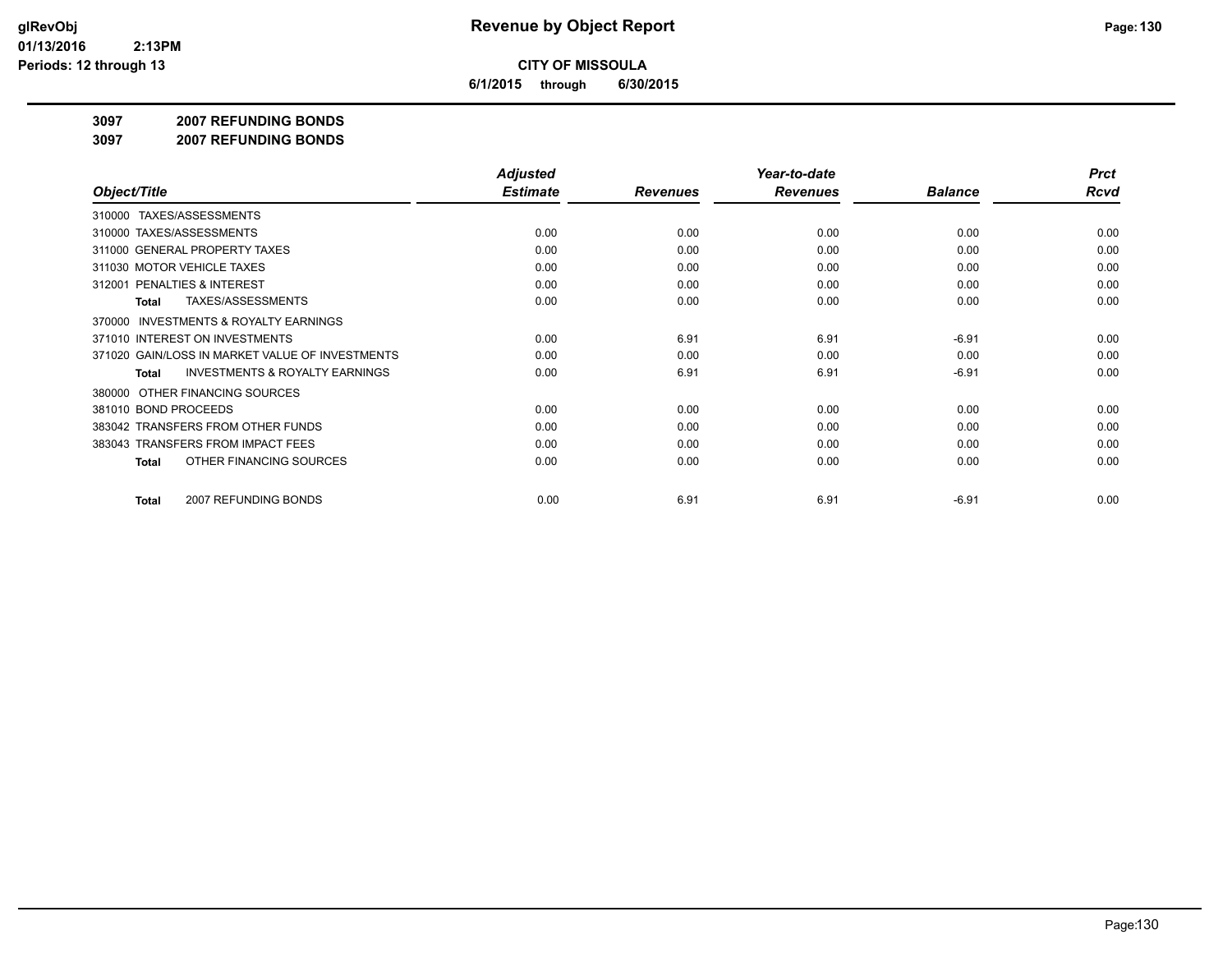**6/1/2015 through 6/30/2015**

## **3097 2007 REFUNDING BONDS**

|                                                           | <b>Adjusted</b> |                 | Year-to-date    |                | <b>Prct</b> |
|-----------------------------------------------------------|-----------------|-----------------|-----------------|----------------|-------------|
| Object/Title                                              | <b>Estimate</b> | <b>Revenues</b> | <b>Revenues</b> | <b>Balance</b> | <b>Rcvd</b> |
| 310000 TAXES/ASSESSMENTS                                  |                 |                 |                 |                |             |
| 310000 TAXES/ASSESSMENTS                                  | 0.00            | 0.00            | 0.00            | 0.00           | 0.00        |
| 311000 GENERAL PROPERTY TAXES                             | 0.00            | 0.00            | 0.00            | 0.00           | 0.00        |
| 311030 MOTOR VEHICLE TAXES                                | 0.00            | 0.00            | 0.00            | 0.00           | 0.00        |
| 312001 PENALTIES & INTEREST                               | 0.00            | 0.00            | 0.00            | 0.00           | 0.00        |
| TAXES/ASSESSMENTS<br><b>Total</b>                         | 0.00            | 0.00            | 0.00            | 0.00           | 0.00        |
| <b>INVESTMENTS &amp; ROYALTY EARNINGS</b><br>370000       |                 |                 |                 |                |             |
| 371010 INTEREST ON INVESTMENTS                            | 0.00            | 6.91            | 6.91            | $-6.91$        | 0.00        |
| 371020 GAIN/LOSS IN MARKET VALUE OF INVESTMENT            | 0.00            | 0.00            | 0.00            | 0.00           | 0.00        |
| <b>INVESTMENTS &amp; ROYALTY EARNINGS</b><br><b>Total</b> | 0.00            | 6.91            | 6.91            | $-6.91$        | 0.00        |
| 380000 OTHER FINANCING SOURCES                            |                 |                 |                 |                |             |
| 381010 BOND PROCEEDS                                      | 0.00            | 0.00            | 0.00            | 0.00           | 0.00        |
| 383042 TRANSFERS FROM OTHER FUNDS                         | 0.00            | 0.00            | 0.00            | 0.00           | 0.00        |
| 383043 TRANSFERS FROM IMPACT FEES                         | 0.00            | 0.00            | 0.00            | 0.00           | 0.00        |
| OTHER FINANCING SOURCES<br><b>Total</b>                   | 0.00            | 0.00            | 0.00            | 0.00           | 0.00        |
|                                                           |                 |                 |                 |                |             |
| 2007 REFUNDING BONDS<br>Total                             | 0.00            | 6.91            | 6.91            | $-6.91$        | 0.00        |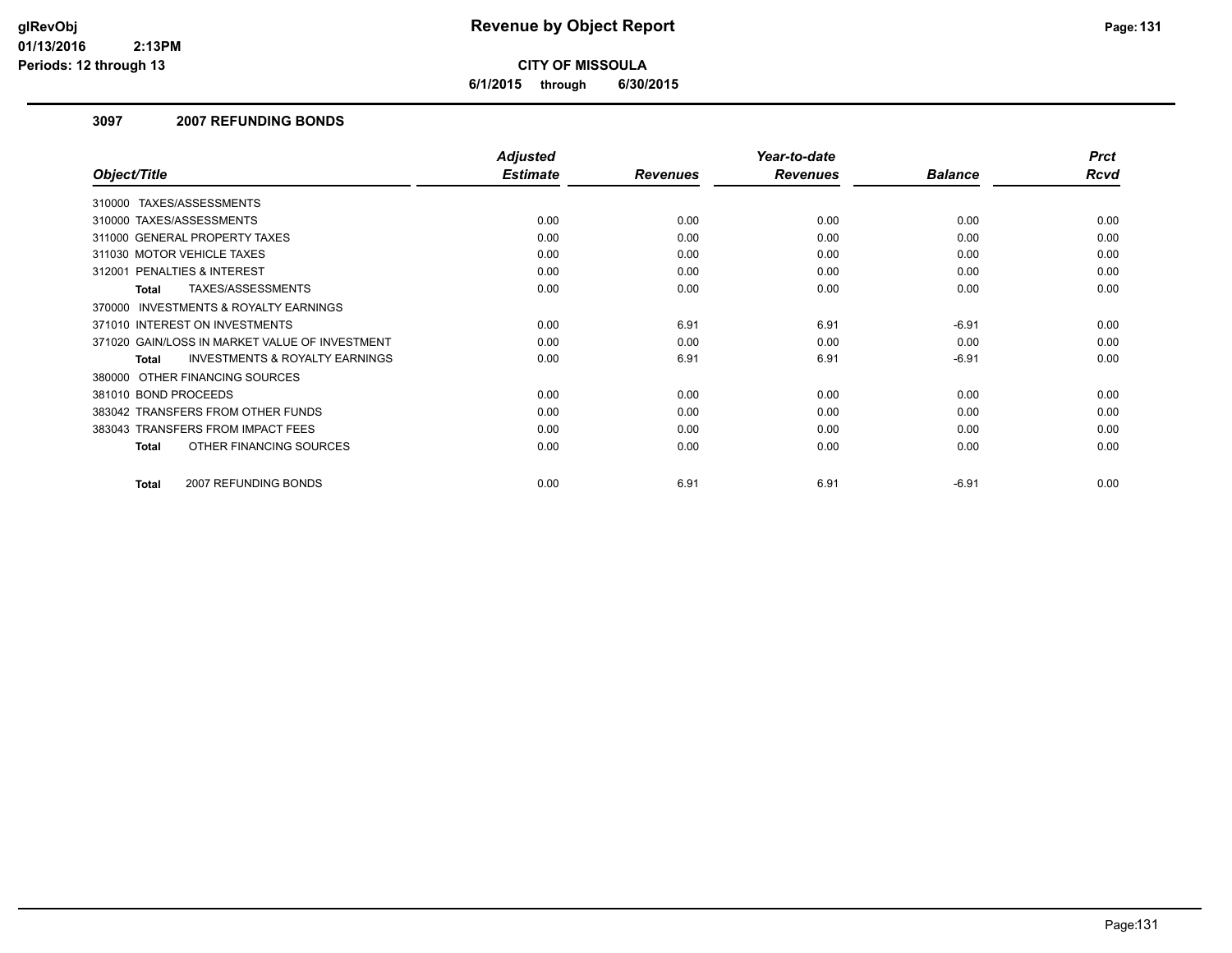**6/1/2015 through 6/30/2015**

# **3100 SIDEWALK & CURB WARRANTS FUND**

#### **3100 SIDEWALK & CURB WARRANTS FUND**

|                                                           | <b>Adjusted</b> |                 | Year-to-date    |                | <b>Prct</b> |
|-----------------------------------------------------------|-----------------|-----------------|-----------------|----------------|-------------|
| Object/Title                                              | <b>Estimate</b> | <b>Revenues</b> | <b>Revenues</b> | <b>Balance</b> | Rcvd        |
| 310000 TAXES/ASSESSMENTS                                  |                 |                 |                 |                |             |
| PENALTIES & INTEREST<br>312001                            | 0.00            | 0.00            | 0.00            | 0.00           | 0.00        |
| TAXES/ASSESSMENTS<br><b>Total</b>                         | 0.00            | 0.00            | 0.00            | 0.00           | 0.00        |
| MISCELLANEOUS REVENUES<br>360000                          |                 |                 |                 |                |             |
| 360010 MISCELLANEOUS                                      | 0.00            | 0.00            | 0.00            | 0.00           | 0.00        |
| 363020 PROPERTY ASSESSMENTS                               | 0.00            | 0.00            | 0.00            | 0.00           | 0.00        |
| 363021 PAYOFF PRINCIPAL ASSESSMENTS                       | 0.00            | 0.00            | 0.00            | 0.00           | 0.00        |
| 363022 BOND INTEREST ASSESSMENTS                          | 0.00            | 0.00            | 0.00            | 0.00           | 0.00        |
| 363030 SIDEWALK AND CURB ASSESSMENTS                      | 0.00            | 0.00            | 0.00            | 0.00           | 0.00        |
| 363040 PENALTY AND INTEREST                               | 0.00            | 0.00            | 0.00            | 0.00           | 0.00        |
| MISCELLANEOUS REVENUES<br><b>Total</b>                    | 0.00            | 0.00            | 0.00            | 0.00           | 0.00        |
| <b>INVESTMENTS &amp; ROYALTY EARNINGS</b><br>370000       |                 |                 |                 |                |             |
| 371010 INTEREST ON INVESTMENTS                            | 0.00            | 0.00            | 0.00            | 0.00           | 0.00        |
| 371020 GAIN/LOSS IN MARKET VALUE OF INVESTMENTS           | 0.00            | 0.00            | 0.00            | 0.00           | 0.00        |
| <b>INVESTMENTS &amp; ROYALTY EARNINGS</b><br><b>Total</b> | 0.00            | 0.00            | 0.00            | 0.00           | 0.00        |
| OTHER FINANCING SOURCES<br>380000                         |                 |                 |                 |                |             |
| 383042 TRANSFERS FROM OTHER FUNDS                         | 0.00            | 0.00            | 0.00            | 0.00           | 0.00        |
| OTHER FINANCING SOURCES<br><b>Total</b>                   | 0.00            | 0.00            | 0.00            | 0.00           | 0.00        |
| SIDEWALK & CURB WARRANTS FUND<br><b>Total</b>             | 0.00            | 0.00            | 0.00            | 0.00           | 0.00        |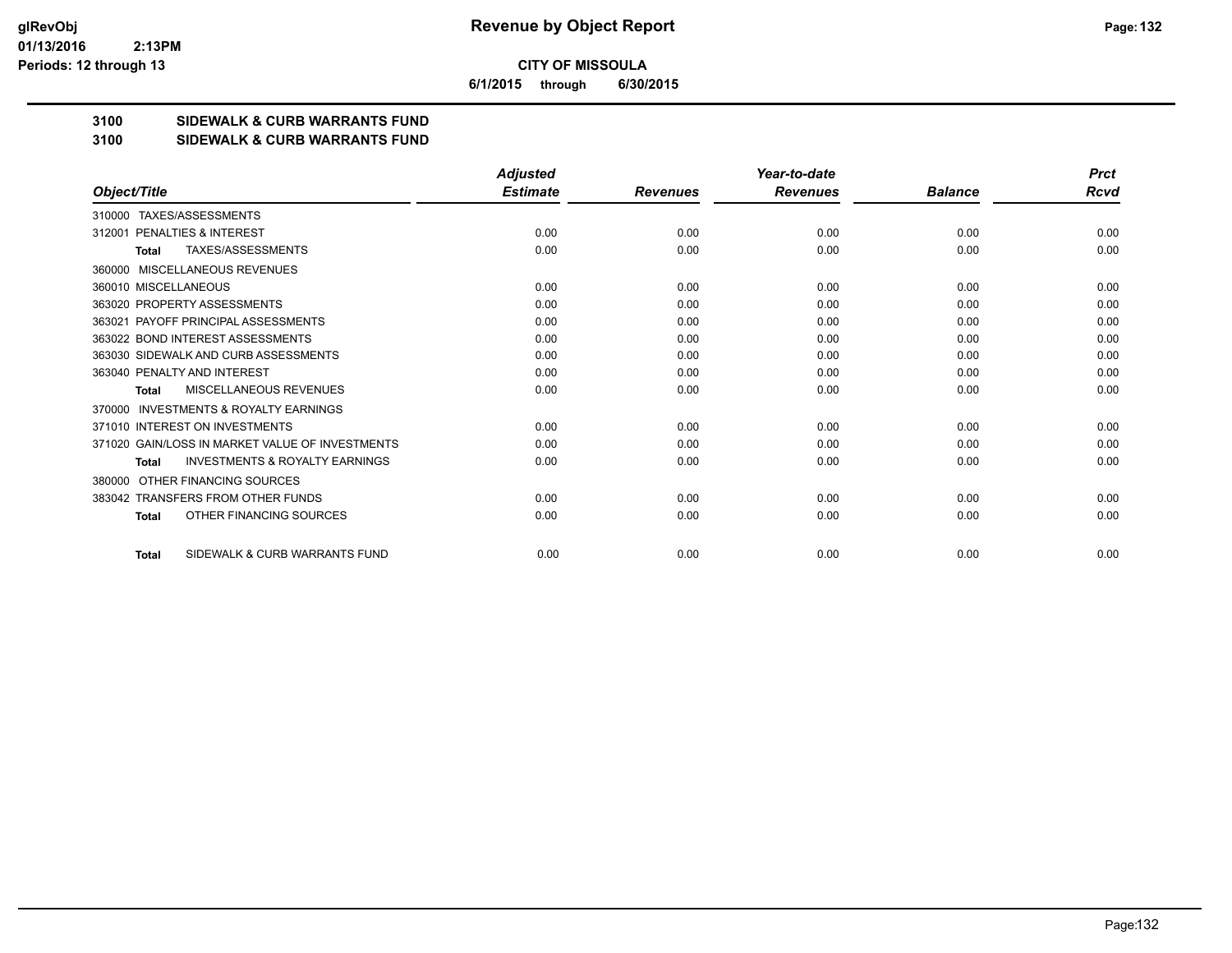**6/1/2015 through 6/30/2015**

# **3100 SIDEWALK & CURB WARRANTS FUND**

|                                                           | <b>Adjusted</b> |                 | Year-to-date    |                | <b>Prct</b> |
|-----------------------------------------------------------|-----------------|-----------------|-----------------|----------------|-------------|
| Object/Title                                              | <b>Estimate</b> | <b>Revenues</b> | <b>Revenues</b> | <b>Balance</b> | Rcvd        |
| TAXES/ASSESSMENTS<br>310000                               |                 |                 |                 |                |             |
| <b>PENALTIES &amp; INTEREST</b><br>312001                 | 0.00            | 0.00            | 0.00            | 0.00           | 0.00        |
| TAXES/ASSESSMENTS<br>Total                                | 0.00            | 0.00            | 0.00            | 0.00           | 0.00        |
| 360000 MISCELLANEOUS REVENUES                             |                 |                 |                 |                |             |
| 360010 MISCELLANEOUS                                      | 0.00            | 0.00            | 0.00            | 0.00           | 0.00        |
| 363020 PROPERTY ASSESSMENTS                               | 0.00            | 0.00            | 0.00            | 0.00           | 0.00        |
| 363021 PAYOFF PRINCIPAL ASSESSMENTS                       | 0.00            | 0.00            | 0.00            | 0.00           | 0.00        |
| 363022 BOND INTEREST ASSESSMENTS                          | 0.00            | 0.00            | 0.00            | 0.00           | 0.00        |
| 363030 SIDEWALK AND CURB ASSESSMENTS                      | 0.00            | 0.00            | 0.00            | 0.00           | 0.00        |
| 363040 PENALTY AND INTEREST                               | 0.00            | 0.00            | 0.00            | 0.00           | 0.00        |
| MISCELLANEOUS REVENUES<br><b>Total</b>                    | 0.00            | 0.00            | 0.00            | 0.00           | 0.00        |
| <b>INVESTMENTS &amp; ROYALTY EARNINGS</b><br>370000       |                 |                 |                 |                |             |
| 371010 INTEREST ON INVESTMENTS                            | 0.00            | 0.00            | 0.00            | 0.00           | 0.00        |
| 371020 GAIN/LOSS IN MARKET VALUE OF INVESTMENT            | 0.00            | 0.00            | 0.00            | 0.00           | 0.00        |
| <b>INVESTMENTS &amp; ROYALTY EARNINGS</b><br><b>Total</b> | 0.00            | 0.00            | 0.00            | 0.00           | 0.00        |
| OTHER FINANCING SOURCES<br>380000                         |                 |                 |                 |                |             |
| 383042 TRANSFERS FROM OTHER FUNDS                         | 0.00            | 0.00            | 0.00            | 0.00           | 0.00        |
| OTHER FINANCING SOURCES<br>Total                          | 0.00            | 0.00            | 0.00            | 0.00           | 0.00        |
| SIDEWALK & CURB WARRANTS FUND<br><b>Total</b>             | 0.00            | 0.00            | 0.00            | 0.00           | 0.00        |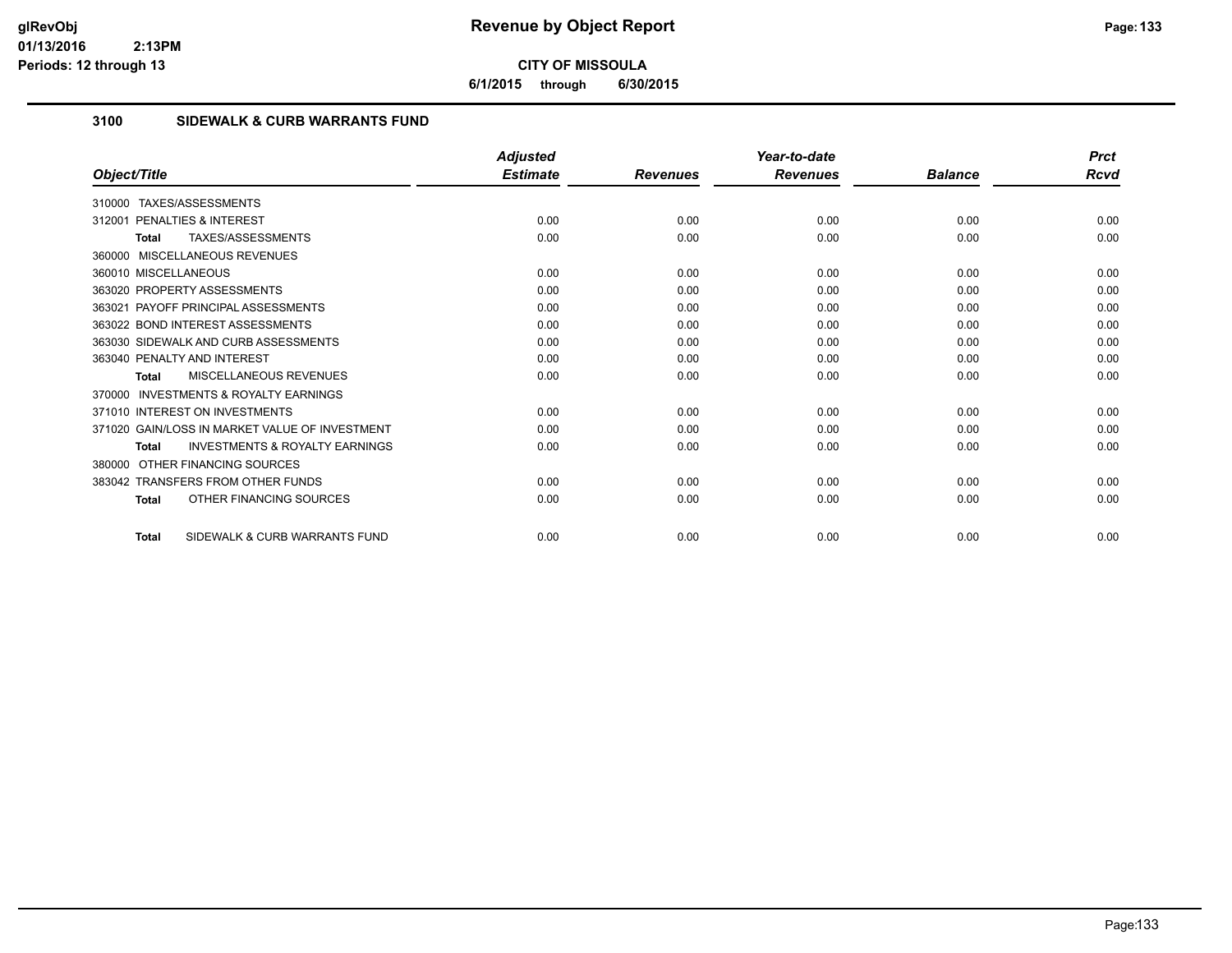#### **01/13/2016 2:13PM Periods: 12 through 13**

**CITY OF MISSOULA**

**6/1/2015 through 6/30/2015**

# **3200 FY99 SIDEWALK & CURB DEBT SERVICE FUND**

**3200 FY99 SIDEWALK & CURB DEBT SERVICE FUND**

|                                                                  | <b>Adjusted</b> |                 | Year-to-date    |                | <b>Prct</b> |
|------------------------------------------------------------------|-----------------|-----------------|-----------------|----------------|-------------|
| Object/Title                                                     | <b>Estimate</b> | <b>Revenues</b> | <b>Revenues</b> | <b>Balance</b> | <b>Rcvd</b> |
| TAXES/ASSESSMENTS<br>310000                                      |                 |                 |                 |                |             |
| PENALTIES & INTEREST<br>312001                                   | 0.00            | 0.00            | 0.00            | 0.00           | 0.00        |
| TAXES/ASSESSMENTS<br>Total                                       | 0.00            | 0.00            | 0.00            | 0.00           | 0.00        |
| <b>MISCELLANEOUS REVENUES</b><br>360000                          |                 |                 |                 |                |             |
| 363020 PROPERTY ASSESSMENTS                                      | 0.00            | 0.00            | 0.00            | 0.00           | 0.00        |
| 363021 PAYOFF PRINCIPAL ASSESSMENTS                              | 0.00            | 0.00            | 0.00            | 0.00           | 0.00        |
| 363022 BOND INTEREST ASSESSMENTS                                 | 0.00            | 0.00            | 0.00            | 0.00           | 0.00        |
| 363040 PENALTY AND INTEREST                                      | 0.00            | 0.00            | 0.00            | 0.00           | 0.00        |
| MISCELLANEOUS REVENUES<br>Total                                  | 0.00            | 0.00            | 0.00            | 0.00           | 0.00        |
| <b>INVESTMENTS &amp; ROYALTY EARNINGS</b><br>370000              |                 |                 |                 |                |             |
| 371010 INTEREST ON INVESTMENTS                                   | 0.00            | 0.00            | 0.00            | 0.00           | 0.00        |
| 371020 GAIN/LOSS IN MARKET VALUE OF INVESTMENTS                  | 0.00            | 0.00            | 0.00            | 0.00           | 0.00        |
| <b>INVESTMENTS &amp; ROYALTY EARNINGS</b><br><b>Total</b>        | 0.00            | 0.00            | 0.00            | 0.00           | 0.00        |
| OTHER FINANCING SOURCES<br>380000                                |                 |                 |                 |                |             |
| 381009 TRANSFERS IN                                              | 0.00            | 0.00            | 0.00            | 0.00           | 0.00        |
| OTHER FINANCING SOURCES<br><b>Total</b>                          | 0.00            | 0.00            | 0.00            | 0.00           | 0.00        |
| <b>FY99 SIDEWALK &amp; CURB DEBT SERVICE FUI</b><br><b>Total</b> | 0.00            | 0.00            | 0.00            | 0.00           | 0.00        |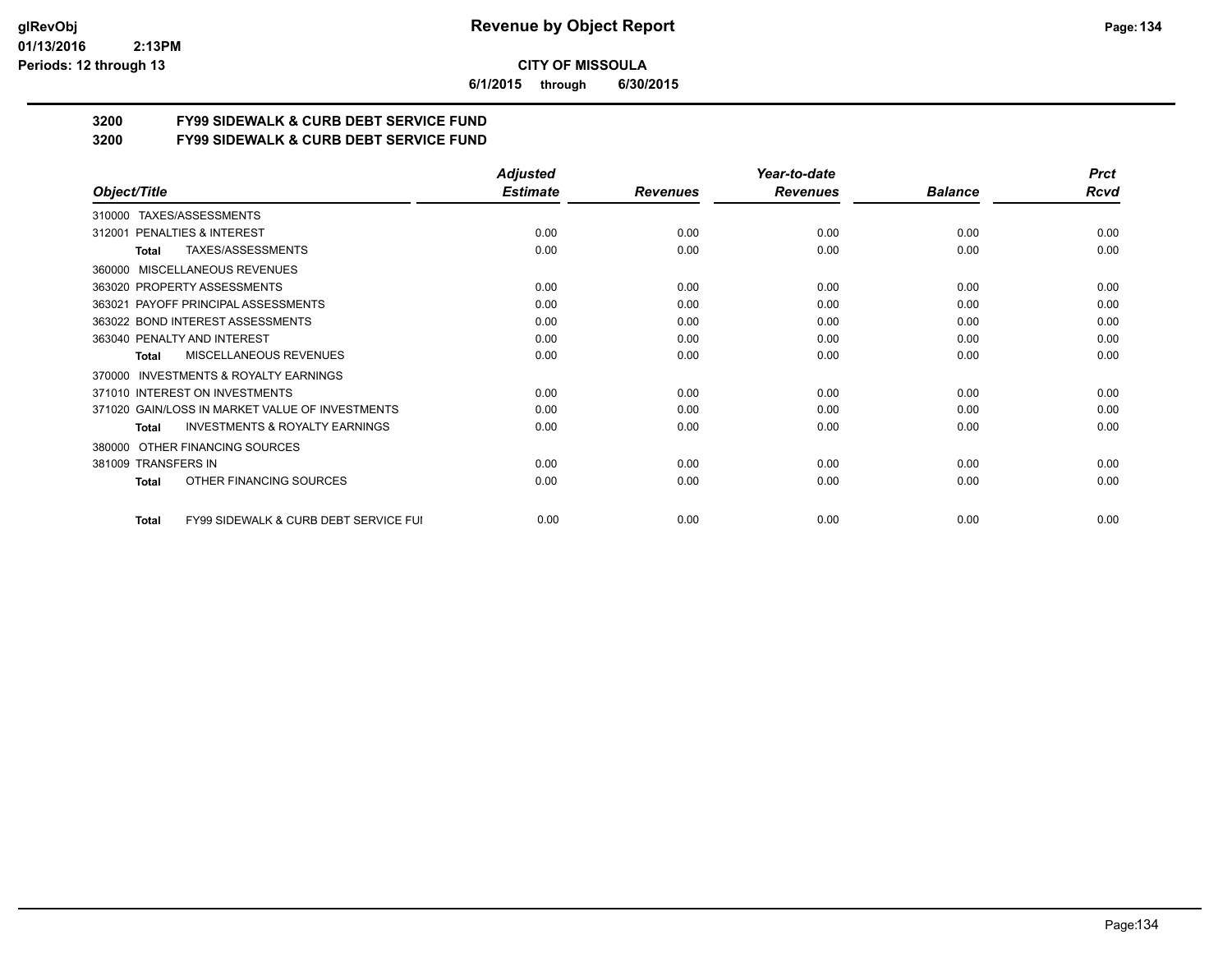**6/1/2015 through 6/30/2015**

# **3200 FY99 SIDEWALK & CURB DEBT SERVICE FUND**

|                                                                 | <b>Adjusted</b> |                 | Year-to-date    |                | <b>Prct</b> |
|-----------------------------------------------------------------|-----------------|-----------------|-----------------|----------------|-------------|
| Object/Title                                                    | <b>Estimate</b> | <b>Revenues</b> | <b>Revenues</b> | <b>Balance</b> | <b>Rcvd</b> |
| TAXES/ASSESSMENTS<br>310000                                     |                 |                 |                 |                |             |
| PENALTIES & INTEREST<br>312001                                  | 0.00            | 0.00            | 0.00            | 0.00           | 0.00        |
| TAXES/ASSESSMENTS<br><b>Total</b>                               | 0.00            | 0.00            | 0.00            | 0.00           | 0.00        |
| 360000 MISCELLANEOUS REVENUES                                   |                 |                 |                 |                |             |
| 363020 PROPERTY ASSESSMENTS                                     | 0.00            | 0.00            | 0.00            | 0.00           | 0.00        |
| 363021 PAYOFF PRINCIPAL ASSESSMENTS                             | 0.00            | 0.00            | 0.00            | 0.00           | 0.00        |
| 363022 BOND INTEREST ASSESSMENTS                                | 0.00            | 0.00            | 0.00            | 0.00           | 0.00        |
| 363040 PENALTY AND INTEREST                                     | 0.00            | 0.00            | 0.00            | 0.00           | 0.00        |
| <b>MISCELLANEOUS REVENUES</b><br><b>Total</b>                   | 0.00            | 0.00            | 0.00            | 0.00           | 0.00        |
| <b>INVESTMENTS &amp; ROYALTY EARNINGS</b><br>370000             |                 |                 |                 |                |             |
| 371010 INTEREST ON INVESTMENTS                                  | 0.00            | 0.00            | 0.00            | 0.00           | 0.00        |
| 371020 GAIN/LOSS IN MARKET VALUE OF INVESTMENT                  | 0.00            | 0.00            | 0.00            | 0.00           | 0.00        |
| <b>INVESTMENTS &amp; ROYALTY EARNINGS</b><br><b>Total</b>       | 0.00            | 0.00            | 0.00            | 0.00           | 0.00        |
| OTHER FINANCING SOURCES<br>380000                               |                 |                 |                 |                |             |
| 381009 TRANSFERS IN                                             | 0.00            | 0.00            | 0.00            | 0.00           | 0.00        |
| OTHER FINANCING SOURCES<br><b>Total</b>                         | 0.00            | 0.00            | 0.00            | 0.00           | 0.00        |
| <b>FY99 SIDEWALK &amp; CURB DEBT SERVICE FU</b><br><b>Total</b> | 0.00            | 0.00            | 0.00            | 0.00           | 0.00        |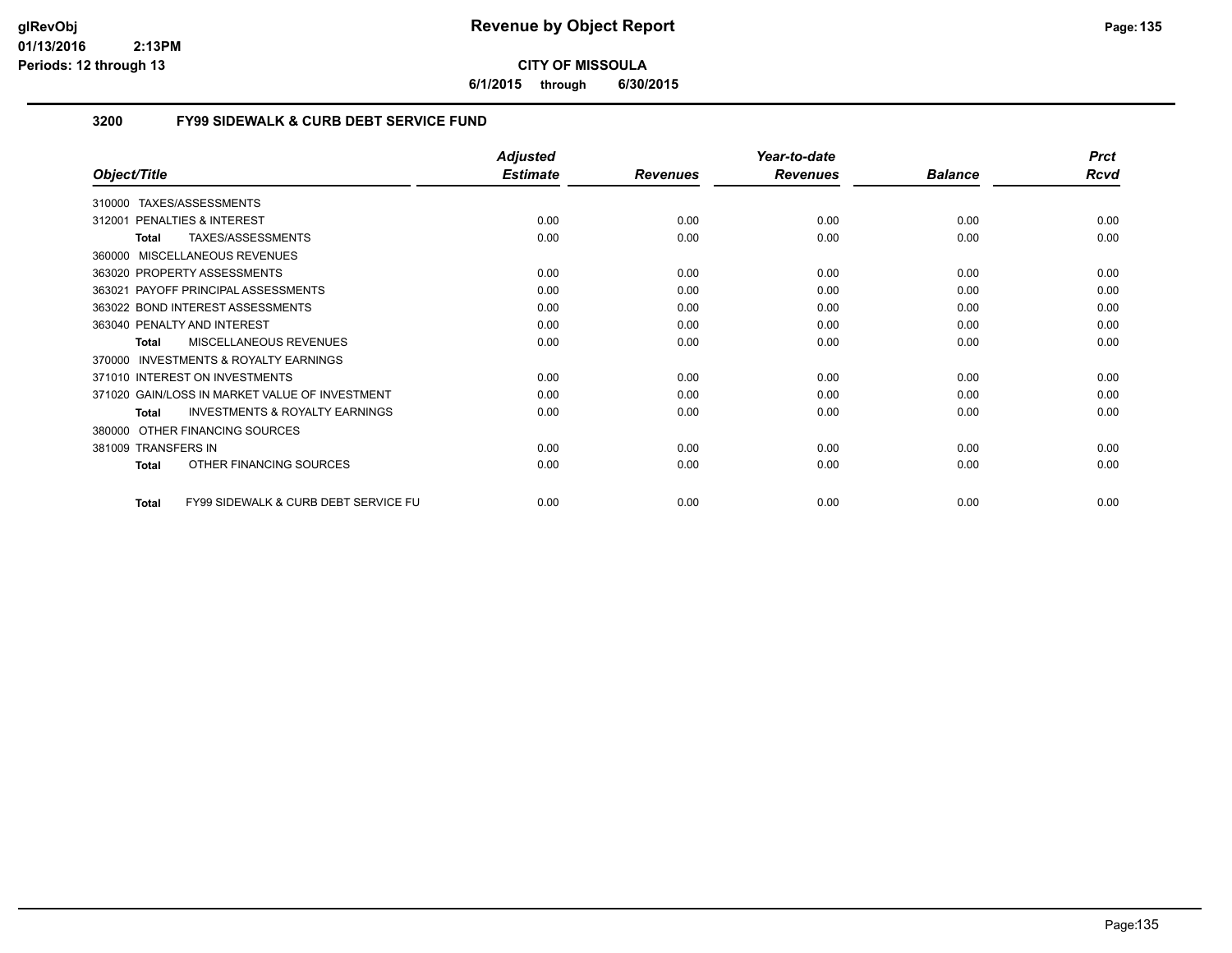**6/1/2015 through 6/30/2015**

# **3300 FY00 SIDEWALK & CURB DEBT SERVICE FUND**

**3300 FY00 SIDEWALK & CURB DEBT SERVICE FUND**

|                                                       | <b>Adjusted</b> |                 | Year-to-date    |                | <b>Prct</b> |
|-------------------------------------------------------|-----------------|-----------------|-----------------|----------------|-------------|
| Object/Title                                          | <b>Estimate</b> | <b>Revenues</b> | <b>Revenues</b> | <b>Balance</b> | <b>Rcvd</b> |
| 360000 MISCELLANEOUS REVENUES                         |                 |                 |                 |                |             |
| 363020 PROPERTY ASSESSMENTS                           | 0.00            | 0.00            | 0.00            | 0.00           | 0.00        |
| 363021 PAYOFF PRINCIPAL ASSESSMENTS                   | 0.00            | 0.00            | 0.00            | 0.00           | 0.00        |
| 363022 BOND INTEREST ASSESSMENTS                      | 0.00            | 0.00            | 0.00            | 0.00           | 0.00        |
| 363040 PENALTY AND INTEREST                           | 0.00            | 0.00            | 0.00            | 0.00           | 0.00        |
| MISCELLANEOUS REVENUES<br>Total                       | 0.00            | 0.00            | 0.00            | 0.00           | 0.00        |
| INVESTMENTS & ROYALTY EARNINGS<br>370000              |                 |                 |                 |                |             |
| 371010 INTEREST ON INVESTMENTS                        | 0.00            | 0.00            | 0.00            | 0.00           | 0.00        |
| 371020 GAIN/LOSS IN MARKET VALUE OF INVESTMENTS       | 0.00            | 0.00            | 0.00            | 0.00           | 0.00        |
| <b>INVESTMENTS &amp; ROYALTY EARNINGS</b><br>Total    | 0.00            | 0.00            | 0.00            | 0.00           | 0.00        |
| FY00 SIDEWALK & CURB DEBT SERVICE FUI<br><b>Total</b> | 0.00            | 0.00            | 0.00            | 0.00           | 0.00        |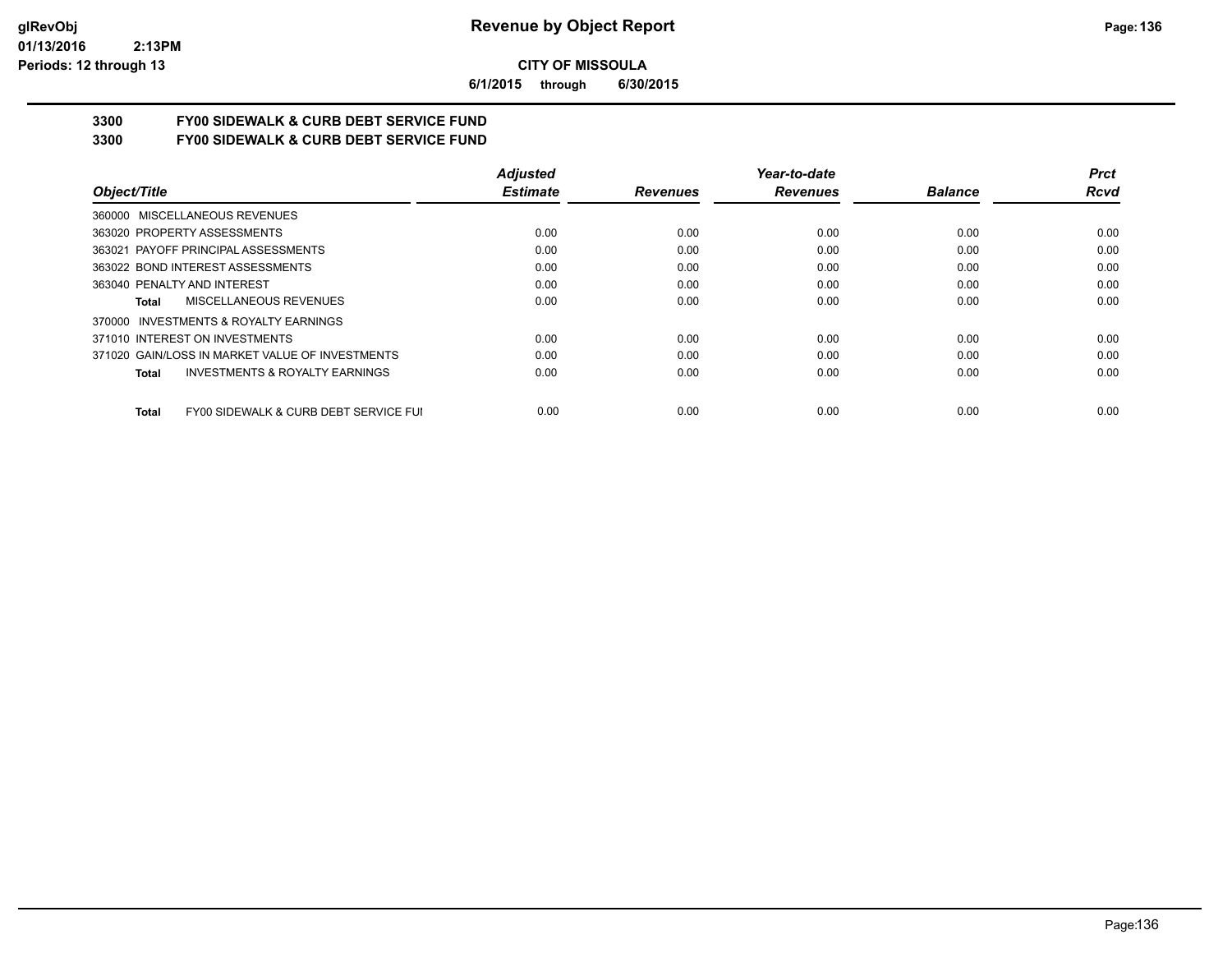**6/1/2015 through 6/30/2015**

# **3300 FY00 SIDEWALK & CURB DEBT SERVICE FUND**

| Object/Title                                       | <b>Adjusted</b><br><b>Estimate</b> | <b>Revenues</b> | Year-to-date<br><b>Revenues</b> | <b>Balance</b> | <b>Prct</b><br><b>Rcvd</b> |
|----------------------------------------------------|------------------------------------|-----------------|---------------------------------|----------------|----------------------------|
|                                                    |                                    |                 |                                 |                |                            |
| 360000 MISCELLANEOUS REVENUES                      |                                    |                 |                                 |                |                            |
| 363020 PROPERTY ASSESSMENTS                        | 0.00                               | 0.00            | 0.00                            | 0.00           | 0.00                       |
| 363021 PAYOFF PRINCIPAL ASSESSMENTS                | 0.00                               | 0.00            | 0.00                            | 0.00           | 0.00                       |
| 363022 BOND INTEREST ASSESSMENTS                   | 0.00                               | 0.00            | 0.00                            | 0.00           | 0.00                       |
| 363040 PENALTY AND INTEREST                        | 0.00                               | 0.00            | 0.00                            | 0.00           | 0.00                       |
| MISCELLANEOUS REVENUES<br>Total                    | 0.00                               | 0.00            | 0.00                            | 0.00           | 0.00                       |
| 370000 INVESTMENTS & ROYALTY EARNINGS              |                                    |                 |                                 |                |                            |
| 371010 INTEREST ON INVESTMENTS                     | 0.00                               | 0.00            | 0.00                            | 0.00           | 0.00                       |
| 371020 GAIN/LOSS IN MARKET VALUE OF INVESTMENT     | 0.00                               | 0.00            | 0.00                            | 0.00           | 0.00                       |
| <b>INVESTMENTS &amp; ROYALTY EARNINGS</b><br>Total | 0.00                               | 0.00            | 0.00                            | 0.00           | 0.00                       |
| FY00 SIDEWALK & CURB DEBT SERVICE FU<br>Total      | 0.00                               | 0.00            | 0.00                            | 0.00           | 0.00                       |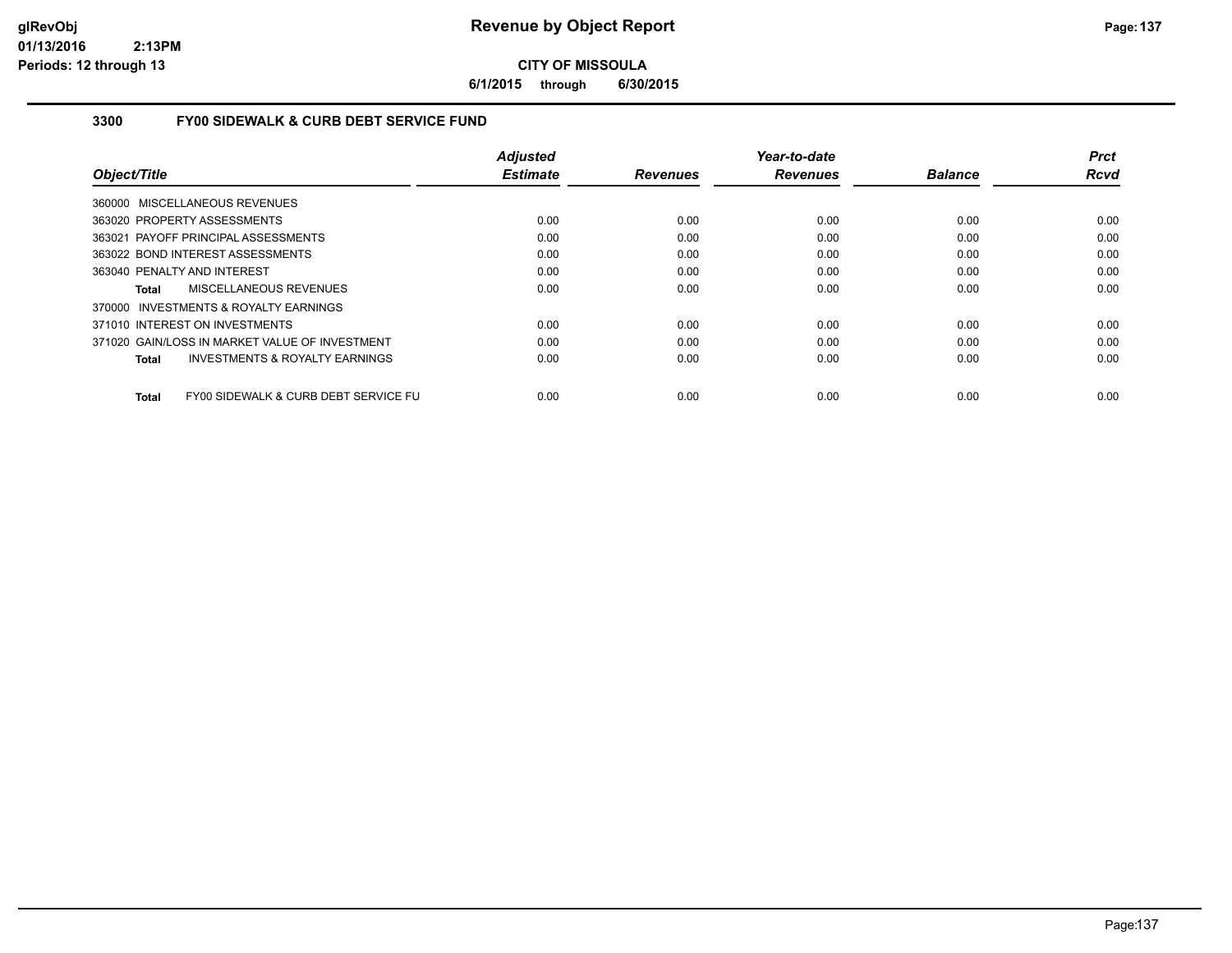**6/1/2015 through 6/30/2015**

**3305 JUDGMENT LEVIES 3305 JUDGMENT LEVIES**

|              |                               | <b>Adjusted</b> |                 | Year-to-date   |              | <b>Prct</b> |
|--------------|-------------------------------|-----------------|-----------------|----------------|--------------|-------------|
| Object/Title | <b>Estimate</b>               | <b>Revenues</b> | <b>Revenues</b> | <b>Balance</b> | <b>Rcvd</b>  |             |
|              | 310000 TAXES/ASSESSMENTS      |                 |                 |                |              |             |
|              | 311000 GENERAL PROPERTY TAXES | 0.00            | 36.621.54       | 80,060.21      | $-80,060.21$ | 0.00        |
|              | 312001 PENALTIES & INTEREST   | 0.00            | 109.91          | 148.35         | $-148.35$    | 0.00        |
| Total        | TAXES/ASSESSMENTS             | 0.00            | 36.731.45       | 80.208.56      | $-80,208.56$ | 0.00        |
| Total        | <b>JUDGMENT LEVIES</b>        | 0.00            | 36,731.45       | 80.208.56      | $-80,208.56$ | 0.00        |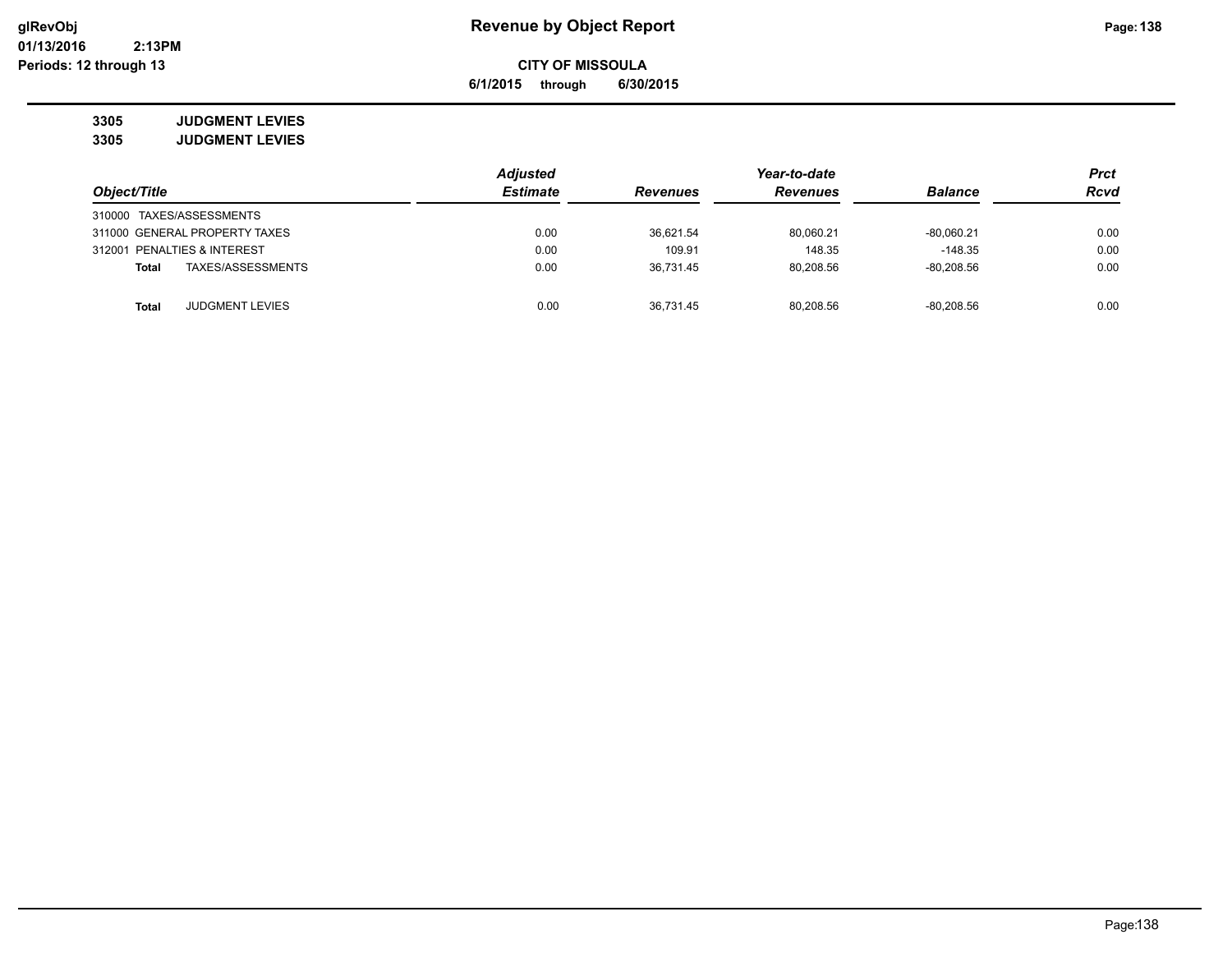**6/1/2015 through 6/30/2015**

#### **3305 JUDGMENT LEVIES**

| Object/Title                           | <b>Adjusted</b><br><b>Estimate</b> | <b>Revenues</b> | Year-to-date<br><b>Revenues</b> | <b>Balance</b> | <b>Prct</b><br><b>Rcvd</b> |
|----------------------------------------|------------------------------------|-----------------|---------------------------------|----------------|----------------------------|
| 310000 TAXES/ASSESSMENTS               |                                    |                 |                                 |                |                            |
| 311000 GENERAL PROPERTY TAXES          | 0.00                               | 36.621.54       | 80,060.21                       | $-80,060.21$   | 0.00                       |
| 312001 PENALTIES & INTEREST            | 0.00                               | 109.91          | 148.35                          | $-148.35$      | 0.00                       |
| TAXES/ASSESSMENTS<br><b>Total</b>      | 0.00                               | 36.731.45       | 80,208.56                       | $-80,208.56$   | 0.00                       |
|                                        |                                    |                 |                                 |                |                            |
| <b>JUDGMENT LEVIES</b><br><b>Total</b> | 0.00                               | 36.731.45       | 80.208.56                       | $-80.208.56$   | 0.00                       |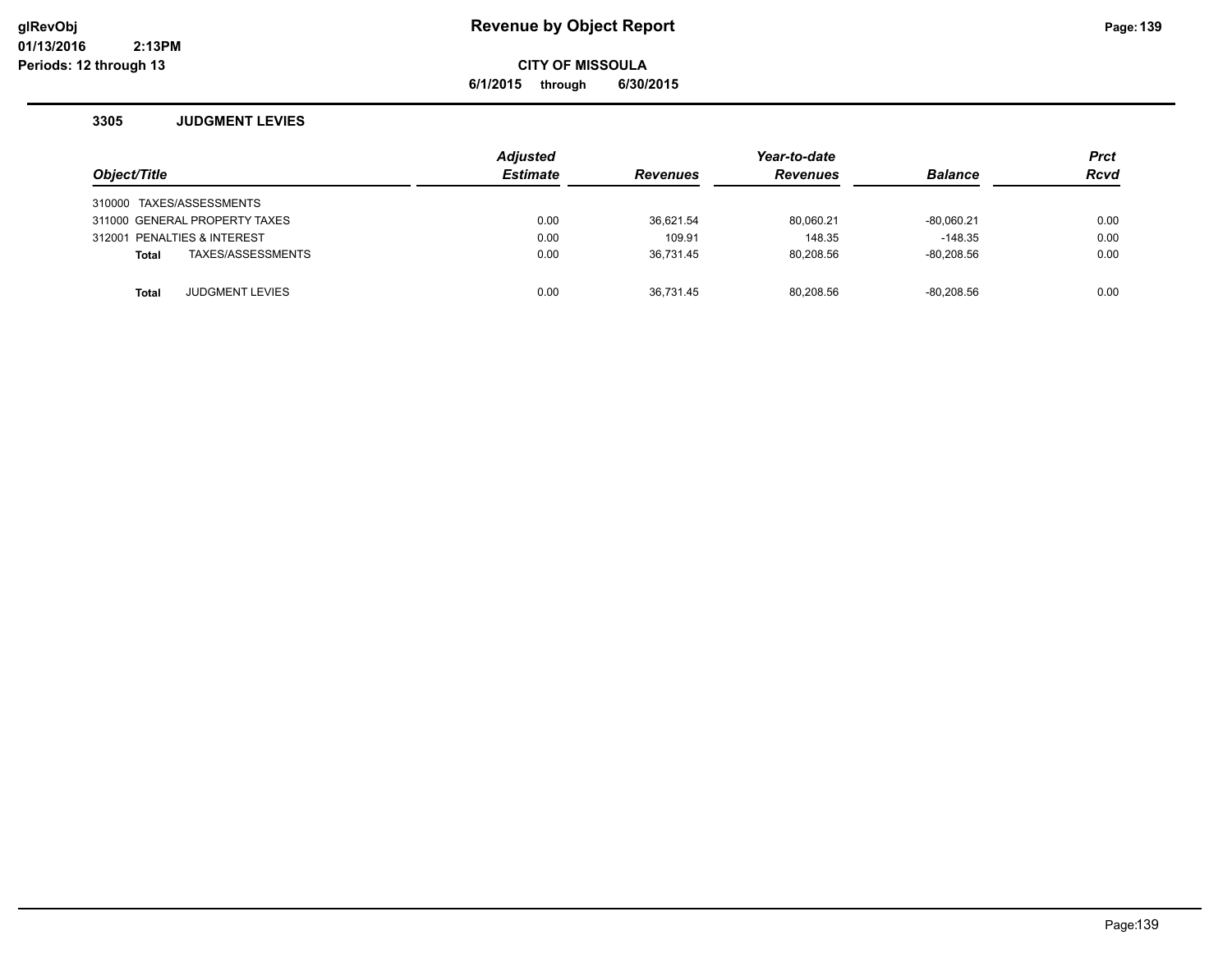#### **01/13/2016 2:13PM Periods: 12 through 13**

**CITY OF MISSOULA**

**6/1/2015 through 6/30/2015**

# **3400 FY01 SIDEWALK & CURB DEBT SERVICE FUND**

**3400 FY01 SIDEWALK & CURB DEBT SERVICE FUND**

|                                                           | <b>Adjusted</b> |                 | Year-to-date    |                | <b>Prct</b> |
|-----------------------------------------------------------|-----------------|-----------------|-----------------|----------------|-------------|
| Object/Title                                              | <b>Estimate</b> | <b>Revenues</b> | <b>Revenues</b> | <b>Balance</b> | <b>Rcvd</b> |
| TAXES/ASSESSMENTS<br>310000                               |                 |                 |                 |                |             |
| 312001 PENALTIES & INTEREST                               | 0.00            | 0.00            | 0.00            | 0.00           | 0.00        |
| TAXES/ASSESSMENTS<br>Total                                | 0.00            | 0.00            | 0.00            | 0.00           | 0.00        |
| MISCELLANEOUS REVENUES<br>360000                          |                 |                 |                 |                |             |
| 360010 MISCELLANEOUS                                      | 0.00            | 0.00            | 0.00            | 0.00           | 0.00        |
| 363020 PROPERTY ASSESSMENTS                               | 0.00            | 0.00            | 0.00            | 0.00           | 0.00        |
| 363021 PAYOFF PRINCIPAL ASSESSMENTS                       | 0.00            | 0.00            | 0.00            | 0.00           | 0.00        |
| 363022 BOND INTEREST ASSESSMENTS                          | 0.00            | 0.00            | 0.00            | 0.00           | 0.00        |
| 363040 PENALTY AND INTEREST                               | 0.00            | 0.00            | 0.00            | 0.00           | 0.00        |
| MISCELLANEOUS REVENUES<br>Total                           | 0.00            | 0.00            | 0.00            | 0.00           | 0.00        |
| <b>INVESTMENTS &amp; ROYALTY EARNINGS</b><br>370000       |                 |                 |                 |                |             |
| 371010 INTEREST ON INVESTMENTS                            | 0.00            | 9.15            | 9.15            | $-9.15$        | 0.00        |
| 371020 GAIN/LOSS IN MARKET VALUE OF INVESTMENTS           | 0.00            | 0.00            | 0.00            | 0.00           | 0.00        |
| <b>INVESTMENTS &amp; ROYALTY EARNINGS</b><br>Total        | 0.00            | 9.15            | 9.15            | $-9.15$        | 0.00        |
| <b>FY01 SIDEWALK &amp; CURB DEBT SERVICE FUI</b><br>Total | 0.00            | 9.15            | 9.15            | $-9.15$        | 0.00        |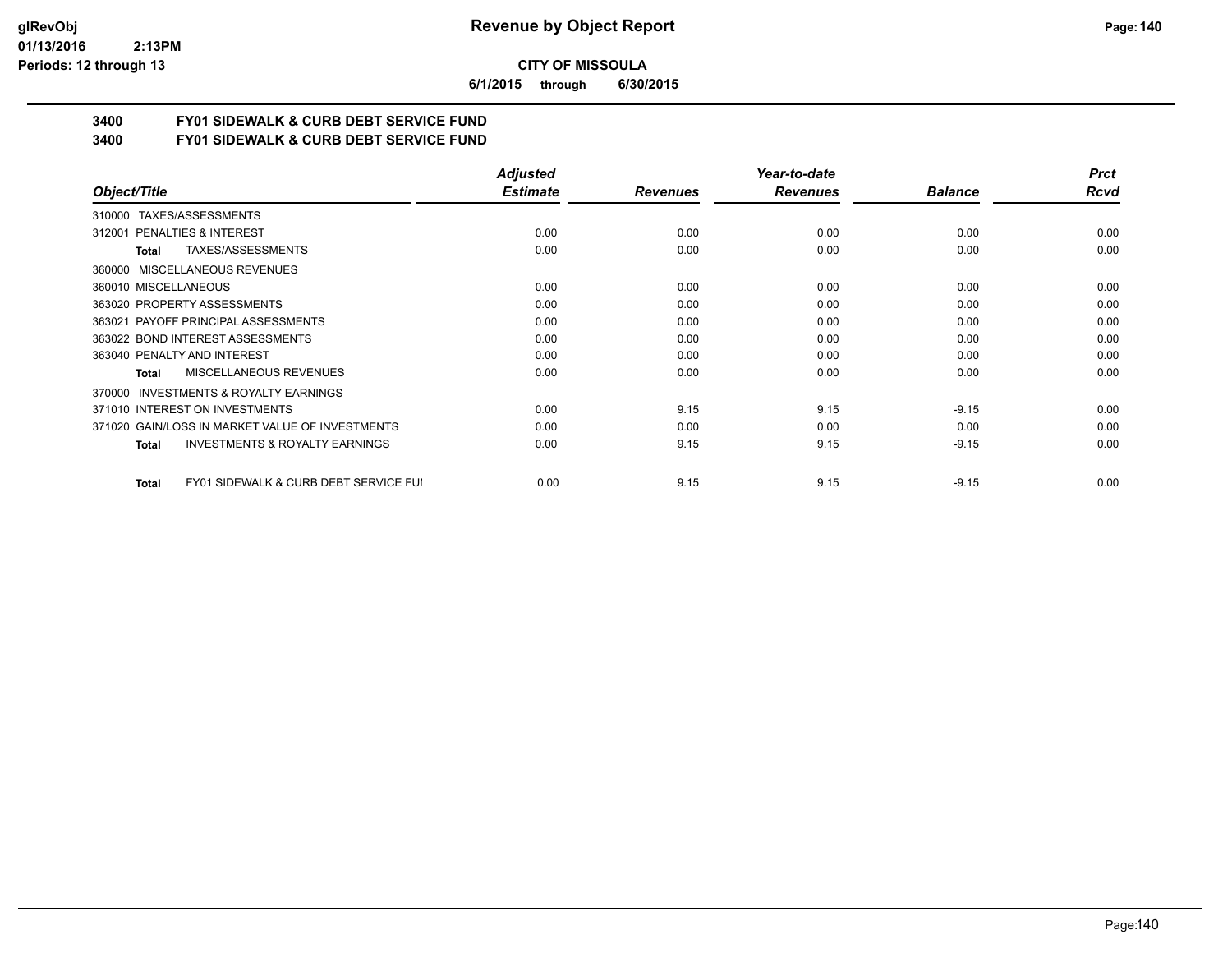**6/1/2015 through 6/30/2015**

# **3400 FY01 SIDEWALK & CURB DEBT SERVICE FUND**

|                                                           | <b>Adjusted</b> |                 | Year-to-date    |                | <b>Prct</b> |
|-----------------------------------------------------------|-----------------|-----------------|-----------------|----------------|-------------|
| Object/Title                                              | <b>Estimate</b> | <b>Revenues</b> | <b>Revenues</b> | <b>Balance</b> | <b>Rcvd</b> |
| 310000 TAXES/ASSESSMENTS                                  |                 |                 |                 |                |             |
| <b>PENALTIES &amp; INTEREST</b><br>312001                 | 0.00            | 0.00            | 0.00            | 0.00           | 0.00        |
| TAXES/ASSESSMENTS<br><b>Total</b>                         | 0.00            | 0.00            | 0.00            | 0.00           | 0.00        |
| 360000 MISCELLANEOUS REVENUES                             |                 |                 |                 |                |             |
| 360010 MISCELLANEOUS                                      | 0.00            | 0.00            | 0.00            | 0.00           | 0.00        |
| 363020 PROPERTY ASSESSMENTS                               | 0.00            | 0.00            | 0.00            | 0.00           | 0.00        |
| PAYOFF PRINCIPAL ASSESSMENTS<br>363021                    | 0.00            | 0.00            | 0.00            | 0.00           | 0.00        |
| 363022 BOND INTEREST ASSESSMENTS                          | 0.00            | 0.00            | 0.00            | 0.00           | 0.00        |
| 363040 PENALTY AND INTEREST                               | 0.00            | 0.00            | 0.00            | 0.00           | 0.00        |
| <b>MISCELLANEOUS REVENUES</b><br>Total                    | 0.00            | 0.00            | 0.00            | 0.00           | 0.00        |
| INVESTMENTS & ROYALTY EARNINGS<br>370000                  |                 |                 |                 |                |             |
| 371010 INTEREST ON INVESTMENTS                            | 0.00            | 9.15            | 9.15            | $-9.15$        | 0.00        |
| 371020 GAIN/LOSS IN MARKET VALUE OF INVESTMENT            | 0.00            | 0.00            | 0.00            | 0.00           | 0.00        |
| <b>INVESTMENTS &amp; ROYALTY EARNINGS</b><br><b>Total</b> | 0.00            | 9.15            | 9.15            | $-9.15$        | 0.00        |
| FY01 SIDEWALK & CURB DEBT SERVICE FU<br><b>Total</b>      | 0.00            | 9.15            | 9.15            | $-9.15$        | 0.00        |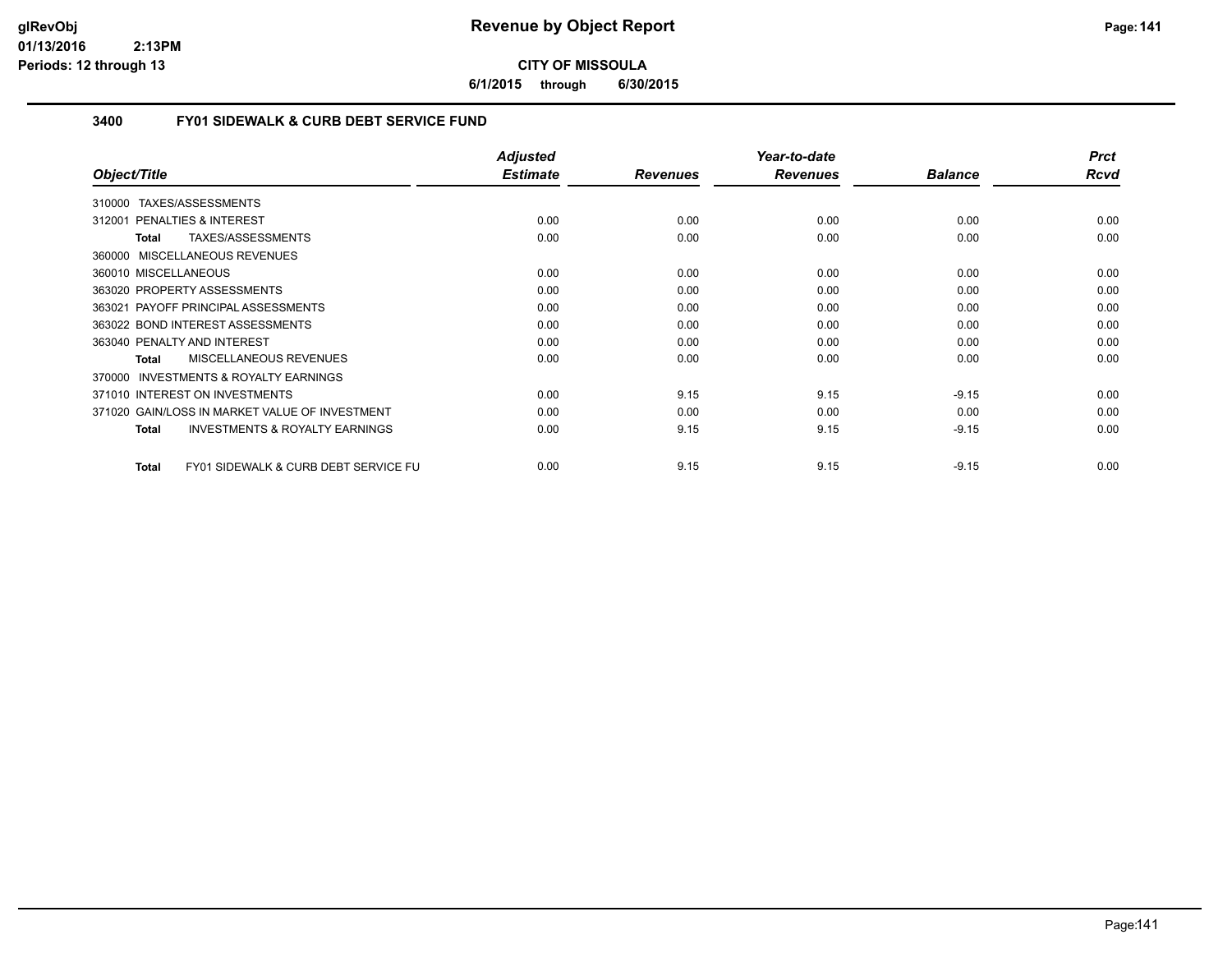**6/1/2015 through 6/30/2015**

# **3410 FY02 SIDEWALK & CURB DEBT SERVICE FUND**

**3410 FY02 SIDEWALK & CURB DEBT SERVICE FUND**

|                                                    | <b>Adjusted</b> |                 | Year-to-date    |                | <b>Prct</b> |
|----------------------------------------------------|-----------------|-----------------|-----------------|----------------|-------------|
| Object/Title                                       | <b>Estimate</b> | <b>Revenues</b> | <b>Revenues</b> | <b>Balance</b> | <b>Rcvd</b> |
| 360000 MISCELLANEOUS REVENUES                      |                 |                 |                 |                |             |
| 363020 PROPERTY ASSESSMENTS                        | 0.00            | 0.00            | 0.00            | 0.00           | 0.00        |
| 363021 PAYOFF PRINCIPAL ASSESSMENTS                | 0.00            | 0.00            | 0.00            | 0.00           | 0.00        |
| 363022 BOND INTEREST ASSESSMENTS                   | 0.00            | 0.00            | 0.00            | 0.00           | 0.00        |
| 363040 PENALTY AND INTEREST                        | 0.00            | 0.00            | 0.00            | 0.00           | 0.00        |
| MISCELLANEOUS REVENUES<br>Total                    | 0.00            | 0.00            | 0.00            | 0.00           | 0.00        |
| 370000 INVESTMENTS & ROYALTY EARNINGS              |                 |                 |                 |                |             |
| 371010 INTEREST ON INVESTMENTS                     | 0.00            | 0.21            | 0.21            | $-0.21$        | 0.00        |
| 371020 GAIN/LOSS IN MARKET VALUE OF INVESTMENTS    | 0.00            | 0.00            | 0.00            | 0.00           | 0.00        |
| <b>INVESTMENTS &amp; ROYALTY EARNINGS</b><br>Total | 0.00            | 0.21            | 0.21            | $-0.21$        | 0.00        |
| FY02 SIDEWALK & CURB DEBT SERVICE FUI<br>Total     | 0.00            | 0.21            | 0.21            | $-0.21$        | 0.00        |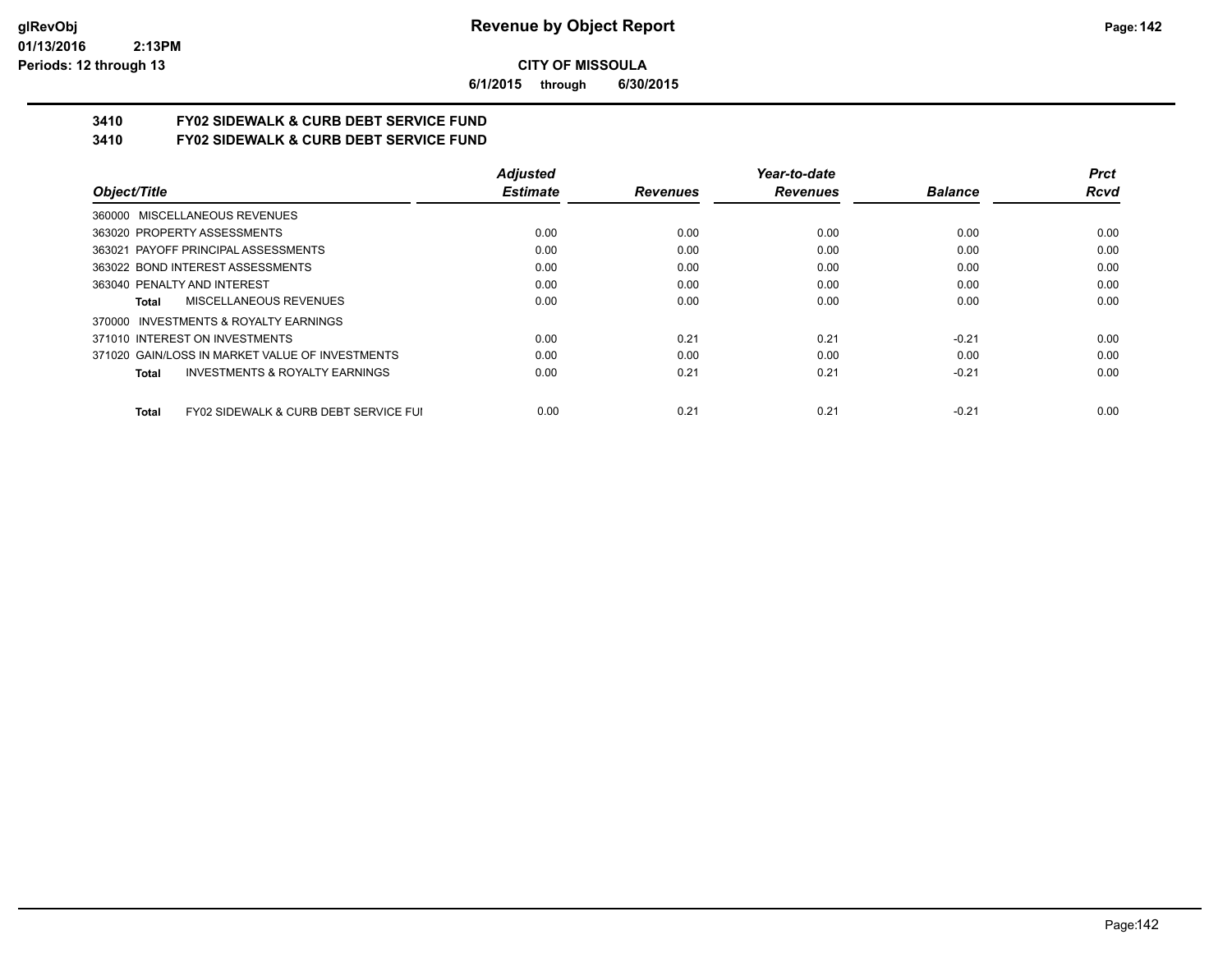**6/1/2015 through 6/30/2015**

# **3410 FY02 SIDEWALK & CURB DEBT SERVICE FUND**

|                                                    | <b>Adjusted</b> |                 | Year-to-date    |                | <b>Prct</b> |
|----------------------------------------------------|-----------------|-----------------|-----------------|----------------|-------------|
| Object/Title                                       | <b>Estimate</b> | <b>Revenues</b> | <b>Revenues</b> | <b>Balance</b> | <b>Rcvd</b> |
| 360000 MISCELLANEOUS REVENUES                      |                 |                 |                 |                |             |
| 363020 PROPERTY ASSESSMENTS                        | 0.00            | 0.00            | 0.00            | 0.00           | 0.00        |
| 363021 PAYOFF PRINCIPAL ASSESSMENTS                | 0.00            | 0.00            | 0.00            | 0.00           | 0.00        |
| 363022 BOND INTEREST ASSESSMENTS                   | 0.00            | 0.00            | 0.00            | 0.00           | 0.00        |
| 363040 PENALTY AND INTEREST                        | 0.00            | 0.00            | 0.00            | 0.00           | 0.00        |
| MISCELLANEOUS REVENUES<br>Total                    | 0.00            | 0.00            | 0.00            | 0.00           | 0.00        |
| 370000 INVESTMENTS & ROYALTY EARNINGS              |                 |                 |                 |                |             |
| 371010 INTEREST ON INVESTMENTS                     | 0.00            | 0.21            | 0.21            | $-0.21$        | 0.00        |
| 371020 GAIN/LOSS IN MARKET VALUE OF INVESTMENT     | 0.00            | 0.00            | 0.00            | 0.00           | 0.00        |
| <b>INVESTMENTS &amp; ROYALTY EARNINGS</b><br>Total | 0.00            | 0.21            | 0.21            | $-0.21$        | 0.00        |
| FY02 SIDEWALK & CURB DEBT SERVICE FU<br>Total      | 0.00            | 0.21            | 0.21            | $-0.21$        | 0.00        |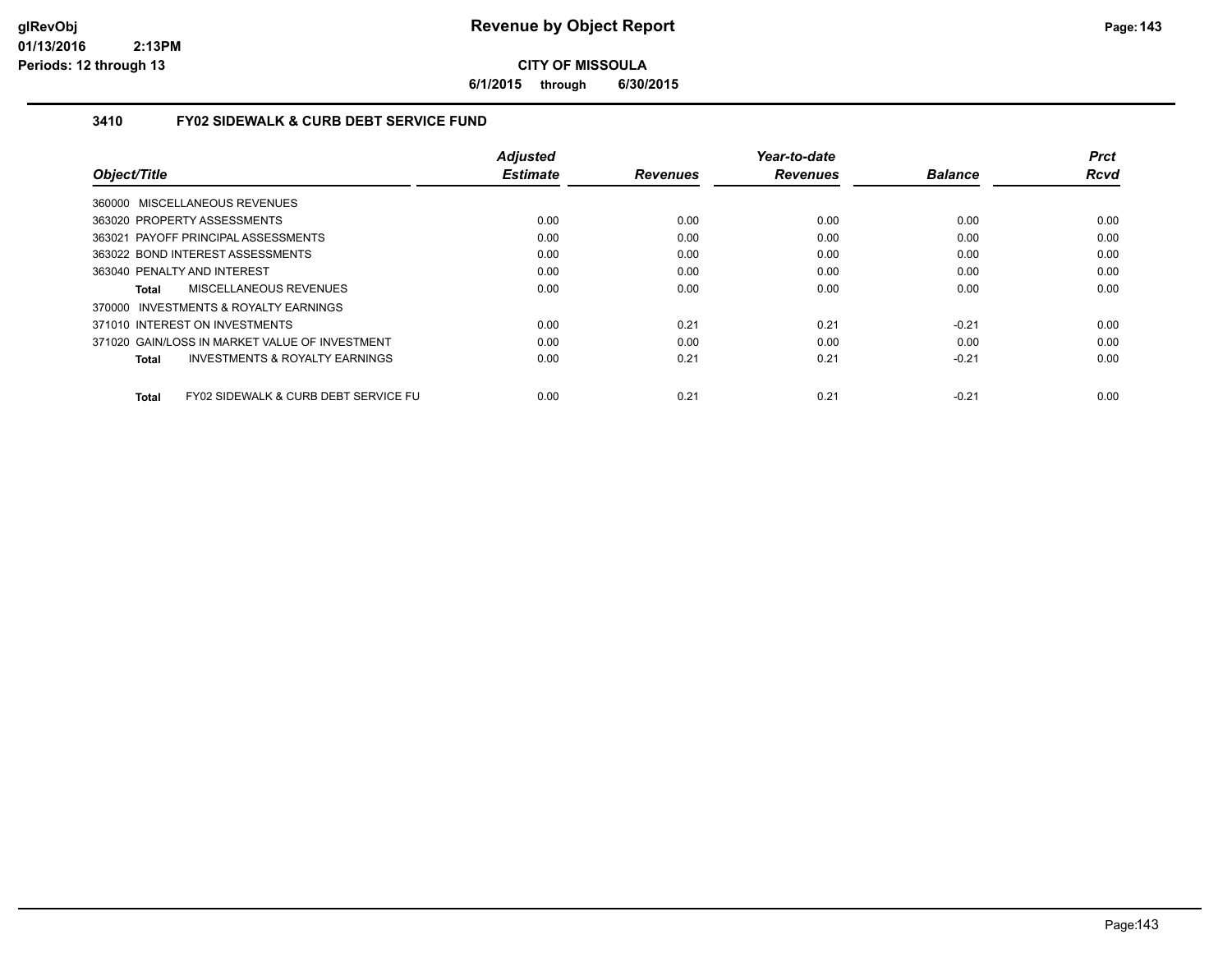**6/1/2015 through 6/30/2015**

# **3420 FY03 SIDEWALK & CURB DEBT SERVICE**

**3420 FY03 SIDEWALK & CURB DEBT SERVICE**

|                                                    | <b>Adjusted</b> |                 | Year-to-date    |                | <b>Prct</b> |
|----------------------------------------------------|-----------------|-----------------|-----------------|----------------|-------------|
| Object/Title                                       | <b>Estimate</b> | <b>Revenues</b> | <b>Revenues</b> | <b>Balance</b> | Rcvd        |
| 360000 MISCELLANEOUS REVENUES                      |                 |                 |                 |                |             |
| 363020 PROPERTY ASSESSMENTS                        | 26,300.00       | 12.454.01       | 24,767.37       | 1,532.63       | 94.17       |
| 363021 PAYOFF PRINCIPAL ASSESSMENTS                | 0.00            | 0.00            | 0.00            | 0.00           | 0.00        |
| 363022 BOND INTEREST ASSESSMENTS                   | 0.00            | 0.00            | 0.00            | 0.00           | 0.00        |
| 363040 PENALTY AND INTEREST                        | 0.00            | 51.99           | 101.38          | $-101.38$      | 0.00        |
| <b>MISCELLANEOUS REVENUES</b><br><b>Total</b>      | 26,300.00       | 12,506.00       | 24,868.75       | 1,431.25       | 94.56       |
| 370000 INVESTMENTS & ROYALTY EARNINGS              |                 |                 |                 |                |             |
| 371010 INTEREST ON INVESTMENTS                     | 0.00            | 2.86            | 2.86            | $-2.86$        | 0.00        |
| 371020 GAIN/LOSS IN MARKET VALUE OF INVESTMENTS    | 0.00            | 0.00            | 0.00            | 0.00           | 0.00        |
| <b>INVESTMENTS &amp; ROYALTY EARNINGS</b><br>Total | 0.00            | 2.86            | 2.86            | $-2.86$        | 0.00        |
| OTHER FINANCING SOURCES<br>380000                  |                 |                 |                 |                |             |
| 381009 TRANSFERS IN                                | 0.00            | 394.75          | 394.75          | $-394.75$      | 0.00        |
| OTHER FINANCING SOURCES<br>Total                   | 0.00            | 394.75          | 394.75          | $-394.75$      | 0.00        |
| FY03 SIDEWALK & CURB DEBT SERVICE<br><b>Total</b>  | 26,300.00       | 12,903.61       | 25,266.36       | 1,033.64       | 96.07       |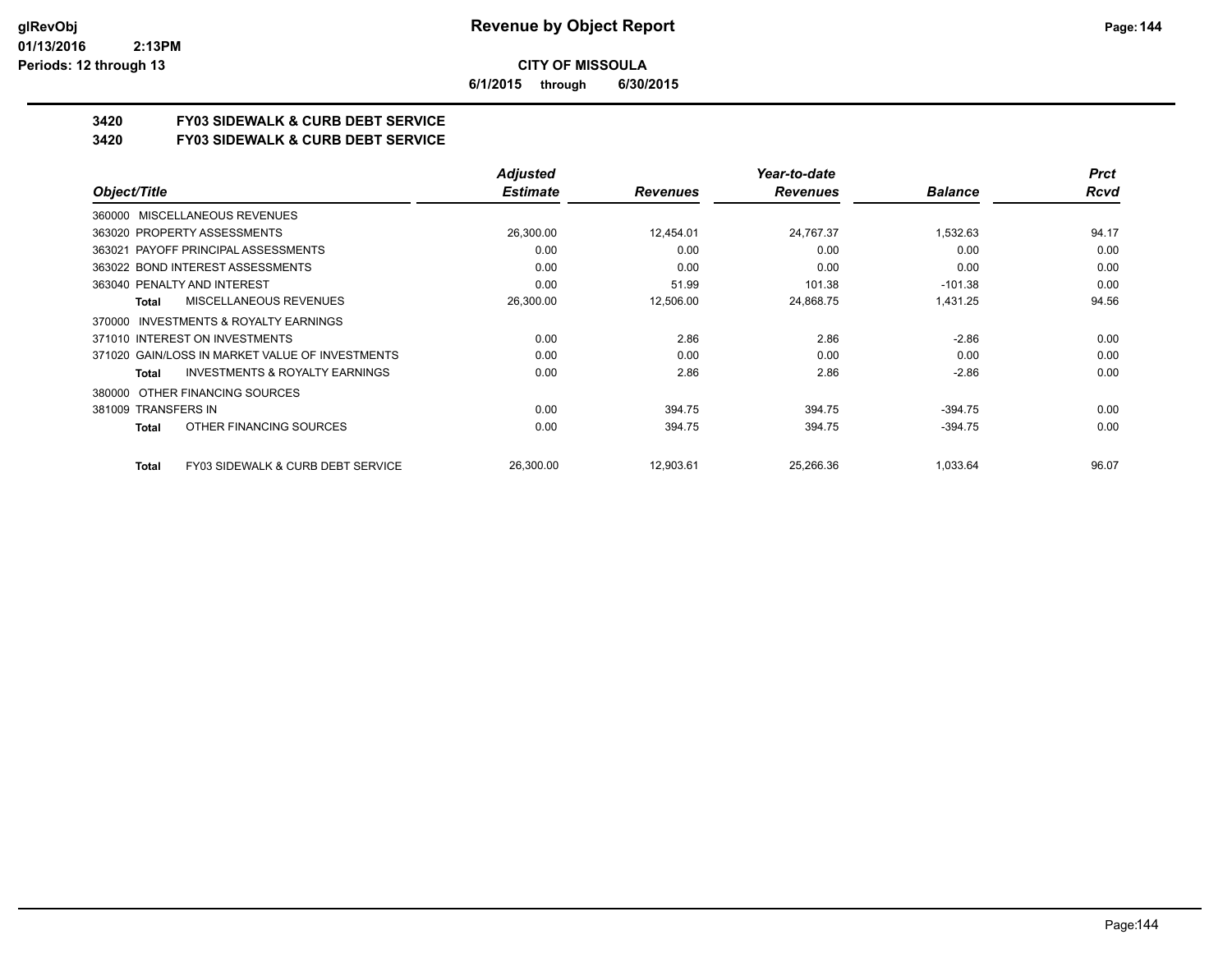**6/1/2015 through 6/30/2015**

## **3420 FY03 SIDEWALK & CURB DEBT SERVICE**

|                                                    | <b>Adjusted</b> |                 | Year-to-date    |                | <b>Prct</b> |
|----------------------------------------------------|-----------------|-----------------|-----------------|----------------|-------------|
| Object/Title                                       | <b>Estimate</b> | <b>Revenues</b> | <b>Revenues</b> | <b>Balance</b> | <b>Rcvd</b> |
| 360000 MISCELLANEOUS REVENUES                      |                 |                 |                 |                |             |
| 363020 PROPERTY ASSESSMENTS                        | 26,300.00       | 12.454.01       | 24.767.37       | 1,532.63       | 94.17       |
| 363021 PAYOFF PRINCIPAL ASSESSMENTS                | 0.00            | 0.00            | 0.00            | 0.00           | 0.00        |
| 363022 BOND INTEREST ASSESSMENTS                   | 0.00            | 0.00            | 0.00            | 0.00           | 0.00        |
| 363040 PENALTY AND INTEREST                        | 0.00            | 51.99           | 101.38          | $-101.38$      | 0.00        |
| MISCELLANEOUS REVENUES<br>Total                    | 26,300.00       | 12,506.00       | 24,868.75       | 1,431.25       | 94.56       |
| 370000 INVESTMENTS & ROYALTY EARNINGS              |                 |                 |                 |                |             |
| 371010 INTEREST ON INVESTMENTS                     | 0.00            | 2.86            | 2.86            | $-2.86$        | 0.00        |
| 371020 GAIN/LOSS IN MARKET VALUE OF INVESTMENT     | 0.00            | 0.00            | 0.00            | 0.00           | 0.00        |
| <b>INVESTMENTS &amp; ROYALTY EARNINGS</b><br>Total | 0.00            | 2.86            | 2.86            | $-2.86$        | 0.00        |
| 380000 OTHER FINANCING SOURCES                     |                 |                 |                 |                |             |
| 381009 TRANSFERS IN                                | 0.00            | 394.75          | 394.75          | $-394.75$      | 0.00        |
| OTHER FINANCING SOURCES<br>Total                   | 0.00            | 394.75          | 394.75          | $-394.75$      | 0.00        |
| FY03 SIDEWALK & CURB DEBT SERVICE<br>Total         | 26.300.00       | 12.903.61       | 25.266.36       | 1.033.64       | 96.07       |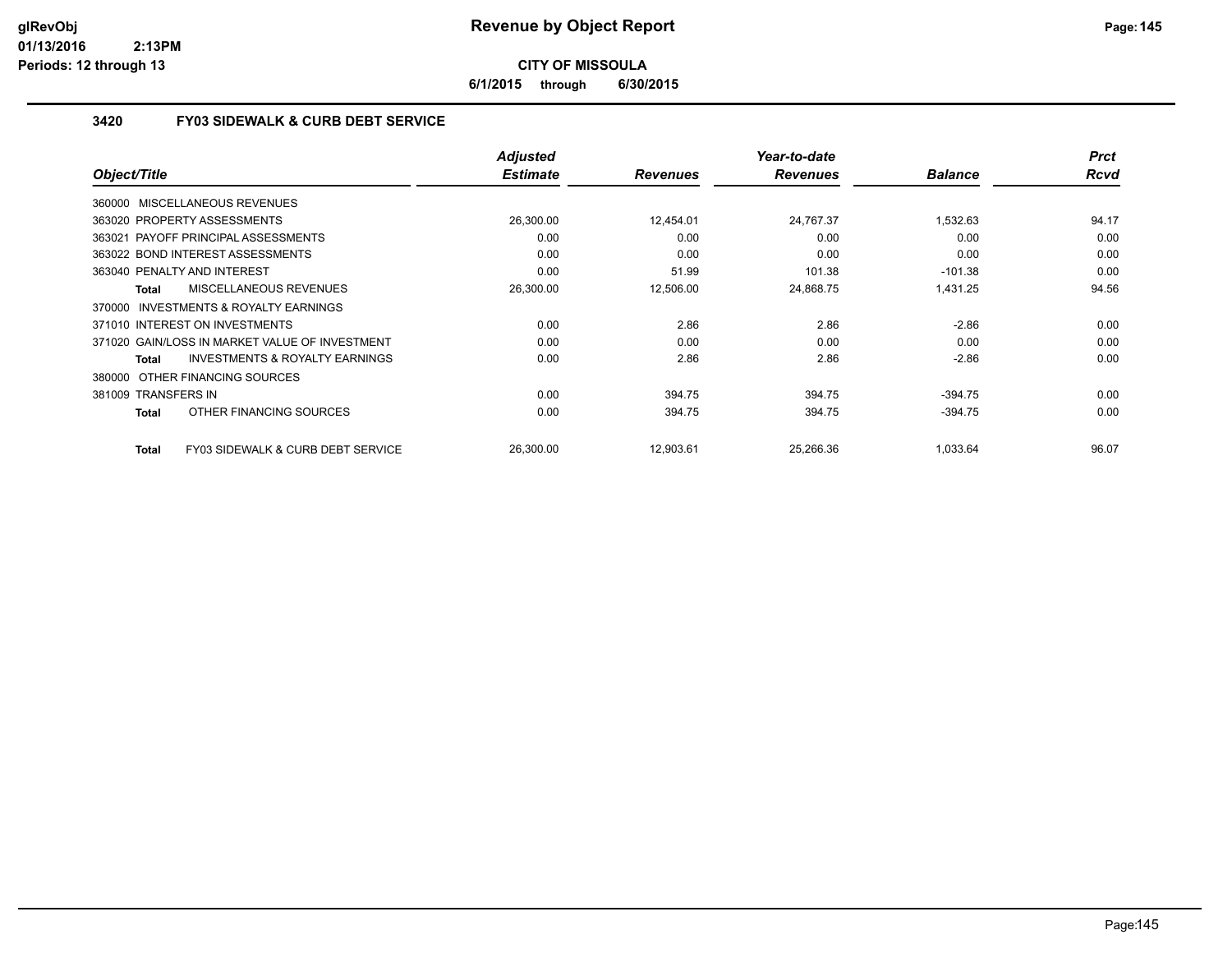**6/1/2015 through 6/30/2015**

# **3430 FY04 SIDEWALK CURB DEBT SERVICE**

**3430 FY04 SIDEWALK CURB DEBT SERVICE**

|                                                     | <b>Adjusted</b> |                 | Year-to-date    |                | <b>Prct</b> |
|-----------------------------------------------------|-----------------|-----------------|-----------------|----------------|-------------|
| Object/Title                                        | <b>Estimate</b> | <b>Revenues</b> | <b>Revenues</b> | <b>Balance</b> | Rcvd        |
| MISCELLANEOUS REVENUES<br>360000                    |                 |                 |                 |                |             |
| 363020 PROPERTY ASSESSMENTS                         | 11,295.00       | 5,091.77        | 13,468.05       | $-2,173.05$    | 119.24      |
| 363021 PAYOFF PRINCIPAL ASSESSMENTS                 | 0.00            | 0.00            | 0.00            | 0.00           | 0.00        |
| 363022 BOND INTEREST ASSESSMENTS                    | 0.00            | 0.00            | 0.00            | 0.00           | 0.00        |
| 363040 PENALTY AND INTEREST                         | 0.00            | 0.00            | 14.60           | $-14.60$       | 0.00        |
| MISCELLANEOUS REVENUES<br><b>Total</b>              | 11,295.00       | 5,091.77        | 13,482.65       | $-2,187.65$    | 119.37      |
| <b>INVESTMENTS &amp; ROYALTY EARNINGS</b><br>370000 |                 |                 |                 |                |             |
| 371010 INTEREST ON INVESTMENTS                      | 0.00            | 12.15           | 12.15           | $-12.15$       | 0.00        |
| 371020 GAIN/LOSS IN MARKET VALUE OF INVESTMENTS     | 0.00            | 0.00            | 0.00            | 0.00           | 0.00        |
| <b>INVESTMENTS &amp; ROYALTY EARNINGS</b><br>Total  | 0.00            | 12.15           | 12.15           | $-12.15$       | 0.00        |
| OTHER FINANCING SOURCES<br>380000                   |                 |                 |                 |                |             |
| 381030 SID BOND PROCEEDS                            | 0.00            | 0.00            | 0.00            | 0.00           | 0.00        |
| OTHER FINANCING SOURCES<br><b>Total</b>             | 0.00            | 0.00            | 0.00            | 0.00           | 0.00        |
| FY04 SIDEWALK CURB DEBT SERVICE<br><b>Total</b>     | 11,295.00       | 5,103.92        | 13,494.80       | $-2,199.80$    | 119.48      |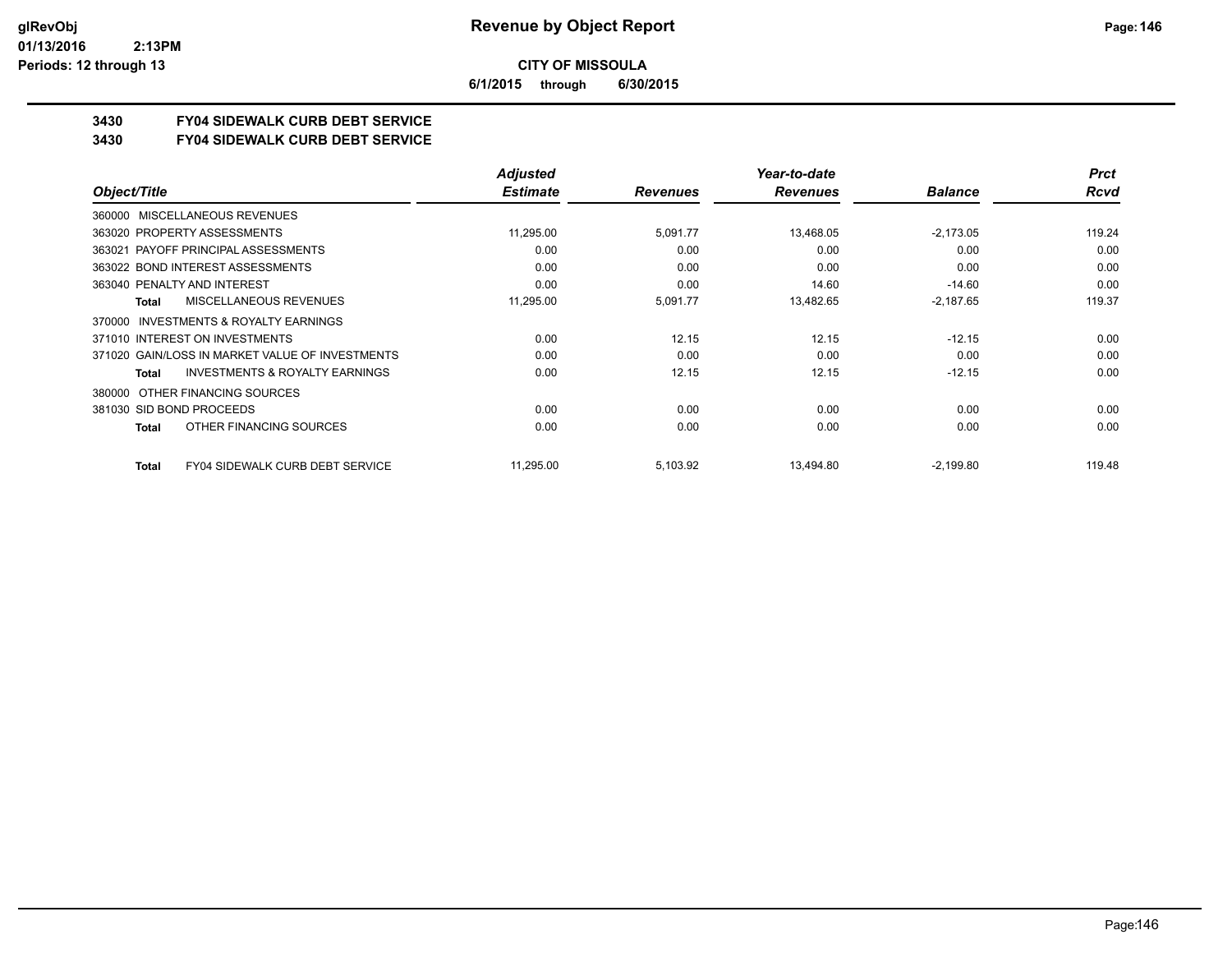**6/1/2015 through 6/30/2015**

## **3430 FY04 SIDEWALK CURB DEBT SERVICE**

|                                                    | <b>Adjusted</b> |                 | Year-to-date    |                | <b>Prct</b> |
|----------------------------------------------------|-----------------|-----------------|-----------------|----------------|-------------|
| Object/Title                                       | <b>Estimate</b> | <b>Revenues</b> | <b>Revenues</b> | <b>Balance</b> | <b>Rcvd</b> |
| 360000 MISCELLANEOUS REVENUES                      |                 |                 |                 |                |             |
| 363020 PROPERTY ASSESSMENTS                        | 11,295.00       | 5,091.77        | 13,468.05       | $-2,173.05$    | 119.24      |
| 363021 PAYOFF PRINCIPAL ASSESSMENTS                | 0.00            | 0.00            | 0.00            | 0.00           | 0.00        |
| 363022 BOND INTEREST ASSESSMENTS                   | 0.00            | 0.00            | 0.00            | 0.00           | 0.00        |
| 363040 PENALTY AND INTEREST                        | 0.00            | 0.00            | 14.60           | $-14.60$       | 0.00        |
| MISCELLANEOUS REVENUES<br>Total                    | 11,295.00       | 5,091.77        | 13,482.65       | $-2,187.65$    | 119.37      |
| 370000 INVESTMENTS & ROYALTY EARNINGS              |                 |                 |                 |                |             |
| 371010 INTEREST ON INVESTMENTS                     | 0.00            | 12.15           | 12.15           | $-12.15$       | 0.00        |
| 371020 GAIN/LOSS IN MARKET VALUE OF INVESTMENT     | 0.00            | 0.00            | 0.00            | 0.00           | 0.00        |
| <b>INVESTMENTS &amp; ROYALTY EARNINGS</b><br>Total | 0.00            | 12.15           | 12.15           | $-12.15$       | 0.00        |
| 380000 OTHER FINANCING SOURCES                     |                 |                 |                 |                |             |
| 381030 SID BOND PROCEEDS                           | 0.00            | 0.00            | 0.00            | 0.00           | 0.00        |
| OTHER FINANCING SOURCES<br>Total                   | 0.00            | 0.00            | 0.00            | 0.00           | 0.00        |
| FY04 SIDEWALK CURB DEBT SERVICE<br>Total           | 11,295.00       | 5,103.92        | 13,494.80       | $-2,199.80$    | 119.48      |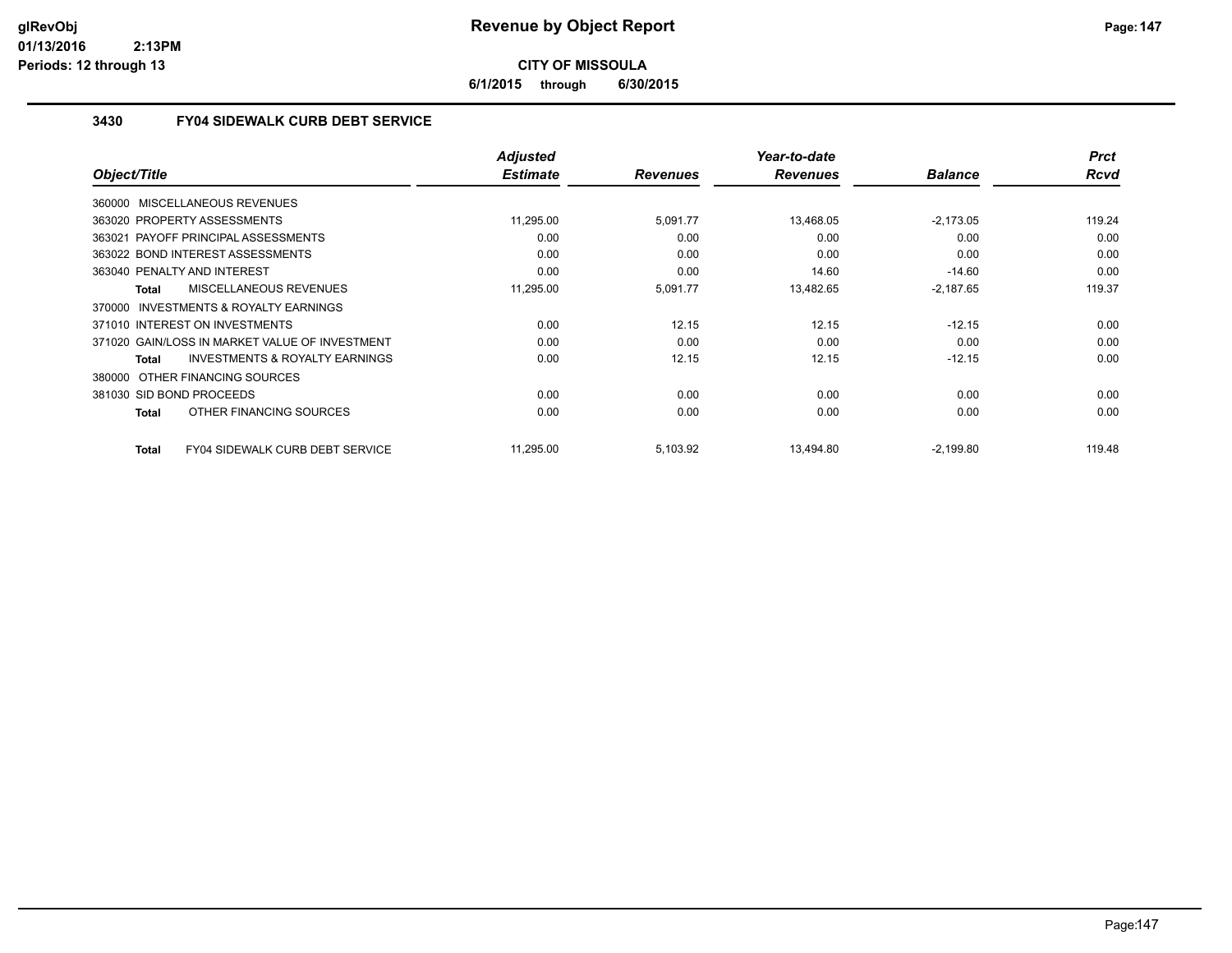**6/1/2015 through 6/30/2015**

**3433 SID 433 DEBT SERVICE**

**3433 SID 433 DEBT SERVICE**

|                                                    | <b>Adjusted</b> |                 | Year-to-date    |                | <b>Prct</b> |
|----------------------------------------------------|-----------------|-----------------|-----------------|----------------|-------------|
| Object/Title                                       | <b>Estimate</b> | <b>Revenues</b> | <b>Revenues</b> | <b>Balance</b> | <b>Rcvd</b> |
| 360000 MISCELLANEOUS REVENUES                      |                 |                 |                 |                |             |
| 363020 PROPERTY ASSESSMENTS                        | 0.00            | 91.30           | 91.30           | $-91.30$       | 0.00        |
| 363021 PAYOFF PRINCIPAL ASSESSMENTS                | 0.00            | 0.00            | 0.00            | 0.00           | 0.00        |
| 363022 BOND INTEREST ASSESSMENTS                   | 0.00            | 0.00            | 0.00            | 0.00           | 0.00        |
| 363040 PENALTY AND INTEREST                        | 0.00            | 163.82          | 163.82          | $-163.82$      | 0.00        |
| MISCELLANEOUS REVENUES<br>Total                    | 0.00            | 255.12          | 255.12          | $-255.12$      | 0.00        |
| 370000 INVESTMENTS & ROYALTY EARNINGS              |                 |                 |                 |                |             |
| 371010 INTEREST ON INVESTMENTS                     | 0.00            | 0.00            | 0.00            | 0.00           | 0.00        |
| 371020 GAIN/LOSS IN MARKET VALUE OF INVESTMENTS    | 0.00            | 0.00            | 0.00            | 0.00           | 0.00        |
| <b>INVESTMENTS &amp; ROYALTY EARNINGS</b><br>Total | 0.00            | 0.00            | 0.00            | 0.00           | 0.00        |
| SID 433 DEBT SERVICE<br>Total                      | 0.00            | 255.12          | 255.12          | $-255.12$      | 0.00        |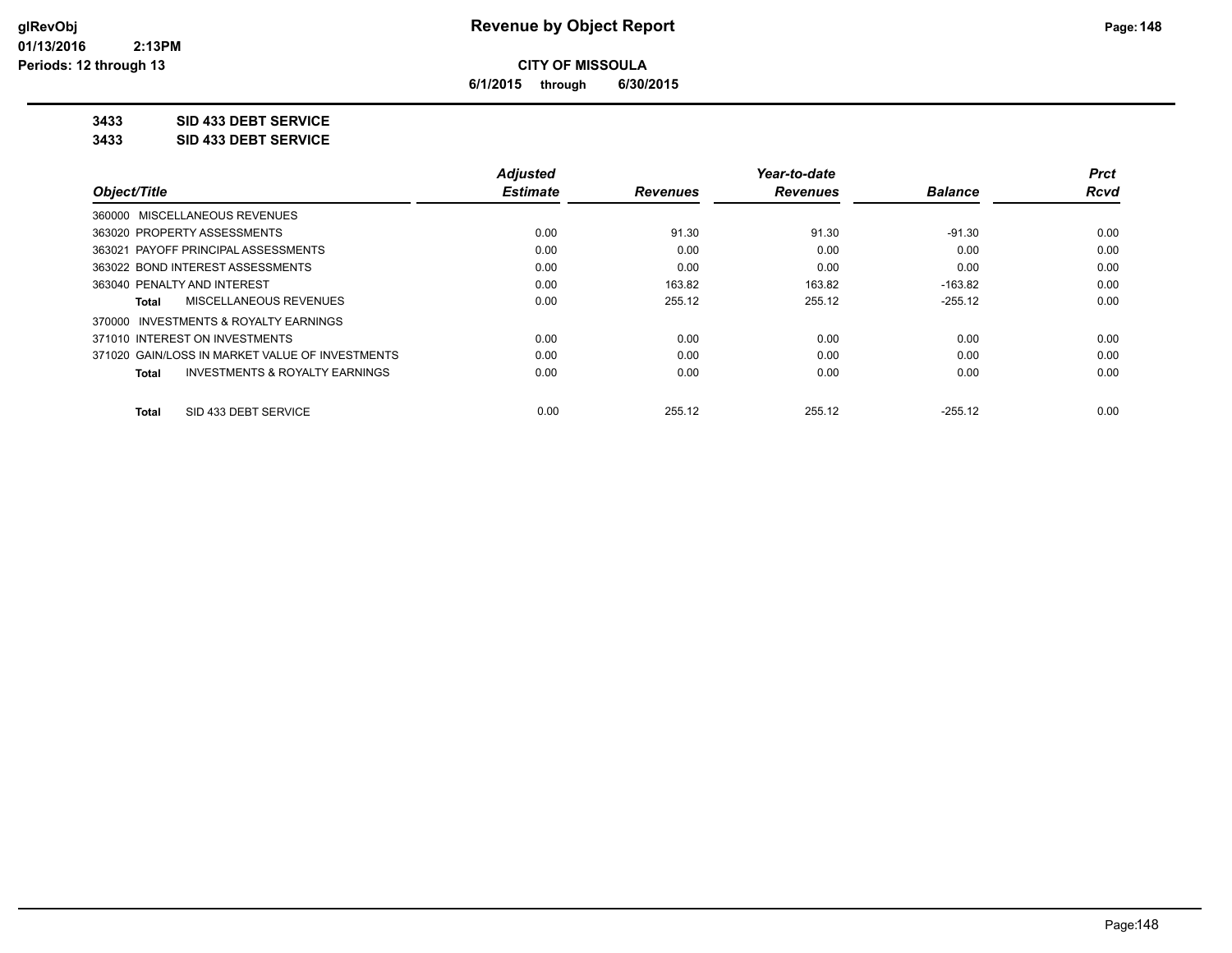**6/1/2015 through 6/30/2015**

### **3433 SID 433 DEBT SERVICE**

|                                                    | <b>Adjusted</b> |                 | Year-to-date    |                | Prct        |
|----------------------------------------------------|-----------------|-----------------|-----------------|----------------|-------------|
| Object/Title                                       | <b>Estimate</b> | <b>Revenues</b> | <b>Revenues</b> | <b>Balance</b> | <b>Rcvd</b> |
| 360000 MISCELLANEOUS REVENUES                      |                 |                 |                 |                |             |
| 363020 PROPERTY ASSESSMENTS                        | 0.00            | 91.30           | 91.30           | $-91.30$       | 0.00        |
| 363021 PAYOFF PRINCIPAL ASSESSMENTS                | 0.00            | 0.00            | 0.00            | 0.00           | 0.00        |
| 363022 BOND INTEREST ASSESSMENTS                   | 0.00            | 0.00            | 0.00            | 0.00           | 0.00        |
| 363040 PENALTY AND INTEREST                        | 0.00            | 163.82          | 163.82          | $-163.82$      | 0.00        |
| <b>MISCELLANEOUS REVENUES</b><br>Total             | 0.00            | 255.12          | 255.12          | $-255.12$      | 0.00        |
| 370000 INVESTMENTS & ROYALTY EARNINGS              |                 |                 |                 |                |             |
| 371010 INTEREST ON INVESTMENTS                     | 0.00            | 0.00            | 0.00            | 0.00           | 0.00        |
| 371020 GAIN/LOSS IN MARKET VALUE OF INVESTMENT     | 0.00            | 0.00            | 0.00            | 0.00           | 0.00        |
| <b>INVESTMENTS &amp; ROYALTY EARNINGS</b><br>Total | 0.00            | 0.00            | 0.00            | 0.00           | 0.00        |
| SID 433 DEBT SERVICE<br><b>Total</b>               | 0.00            | 255.12          | 255.12          | $-255.12$      | 0.00        |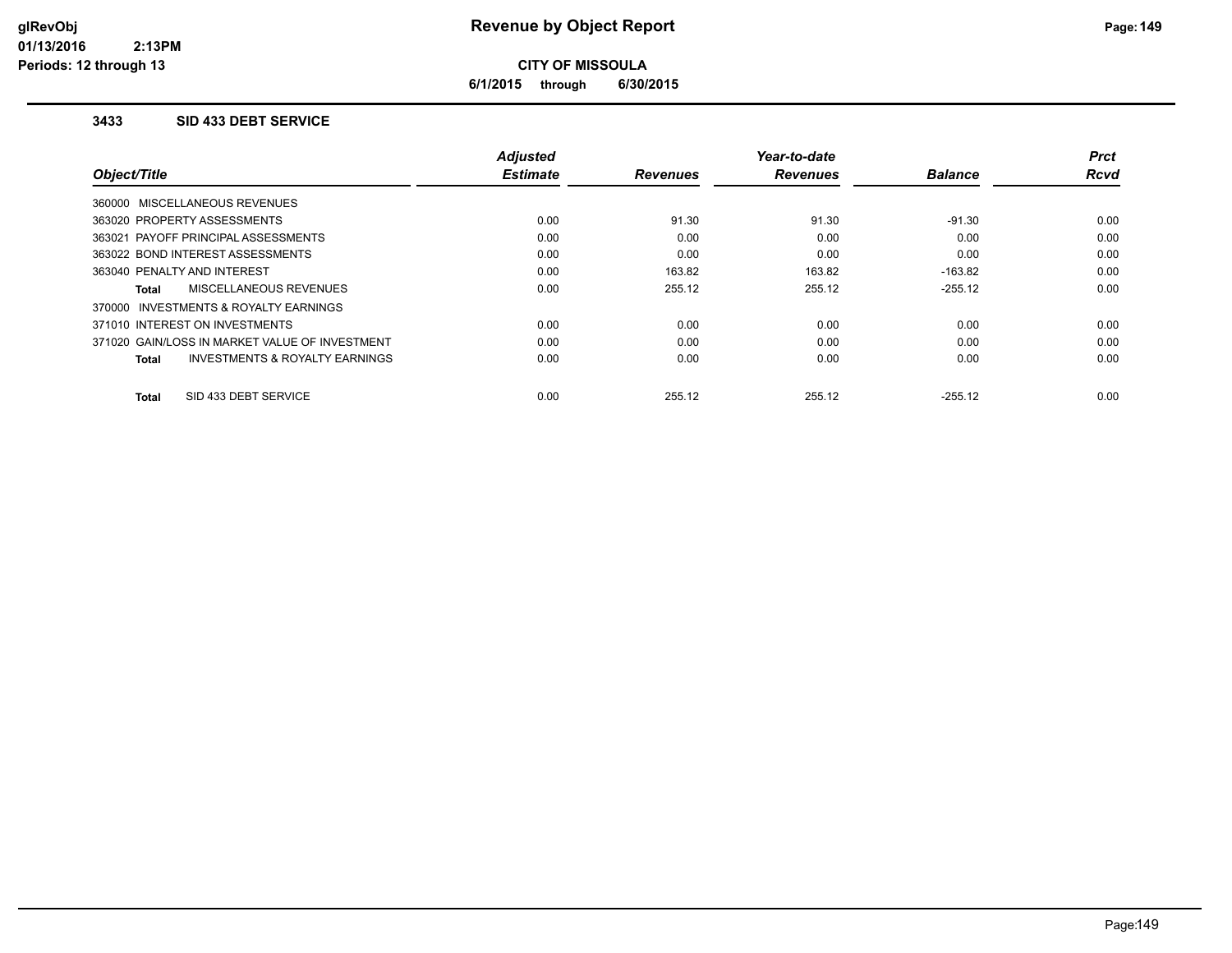**6/1/2015 through 6/30/2015**

**3440 FY 05 SIDEWALK AND CURB**

**3440 FY 05 SIDEWALK AND CURB**

|                                                           | <b>Adjusted</b> |                 | Year-to-date    |                | <b>Prct</b> |
|-----------------------------------------------------------|-----------------|-----------------|-----------------|----------------|-------------|
| Object/Title                                              | <b>Estimate</b> | <b>Revenues</b> | <b>Revenues</b> | <b>Balance</b> | Rcvd        |
| MISCELLANEOUS REVENUES<br>360000                          |                 |                 |                 |                |             |
| 363020 PROPERTY ASSESSMENTS                               | 40,163.00       | 14,580.37       | 29,933.86       | 10,229.14      | 74.53       |
| 363021 PAYOFF PRINCIPAL ASSESSMENTS                       | 0.00            | 0.00            | 0.00            | 0.00           | 0.00        |
| 363022 BOND INTEREST ASSESSMENTS                          | 0.00            | 0.00            | 0.00            | 0.00           | 0.00        |
| 363040 PENALTY AND INTEREST                               | 0.00            | 26.77           | 48.81           | $-48.81$       | 0.00        |
| <b>MISCELLANEOUS REVENUES</b><br><b>Total</b>             | 40,163.00       | 14,607.14       | 29,982.67       | 10,180.33      | 74.65       |
| INVESTMENTS & ROYALTY EARNINGS<br>370000                  |                 |                 |                 |                |             |
| 371010 INTEREST ON INVESTMENTS                            | 0.00            | 391.11          | 391.11          | $-391.11$      | 0.00        |
| 371020 GAIN/LOSS IN MARKET VALUE OF INVESTMENTS           | 0.00            | 0.00            | 0.00            | 0.00           | 0.00        |
| 371500 INTEREST ON INTERFUND LOAN                         | 0.00            | 0.00            | 0.00            | 0.00           | 0.00        |
| <b>INVESTMENTS &amp; ROYALTY EARNINGS</b><br><b>Total</b> | 0.00            | 391.11          | 391.11          | $-391.11$      | 0.00        |
| OTHER FINANCING SOURCES<br>380000                         |                 |                 |                 |                |             |
| 381030 SID BONDS PROCEEDS                                 | 0.00            | 0.00            | 0.00            | 0.00           | 0.00        |
| OTHER FINANCING SOURCES<br>Total                          | 0.00            | 0.00            | 0.00            | 0.00           | 0.00        |
| FY 05 SIDEWALK AND CURB<br><b>Total</b>                   | 40,163.00       | 14,998.25       | 30,373.78       | 9,789.22       | 75.63       |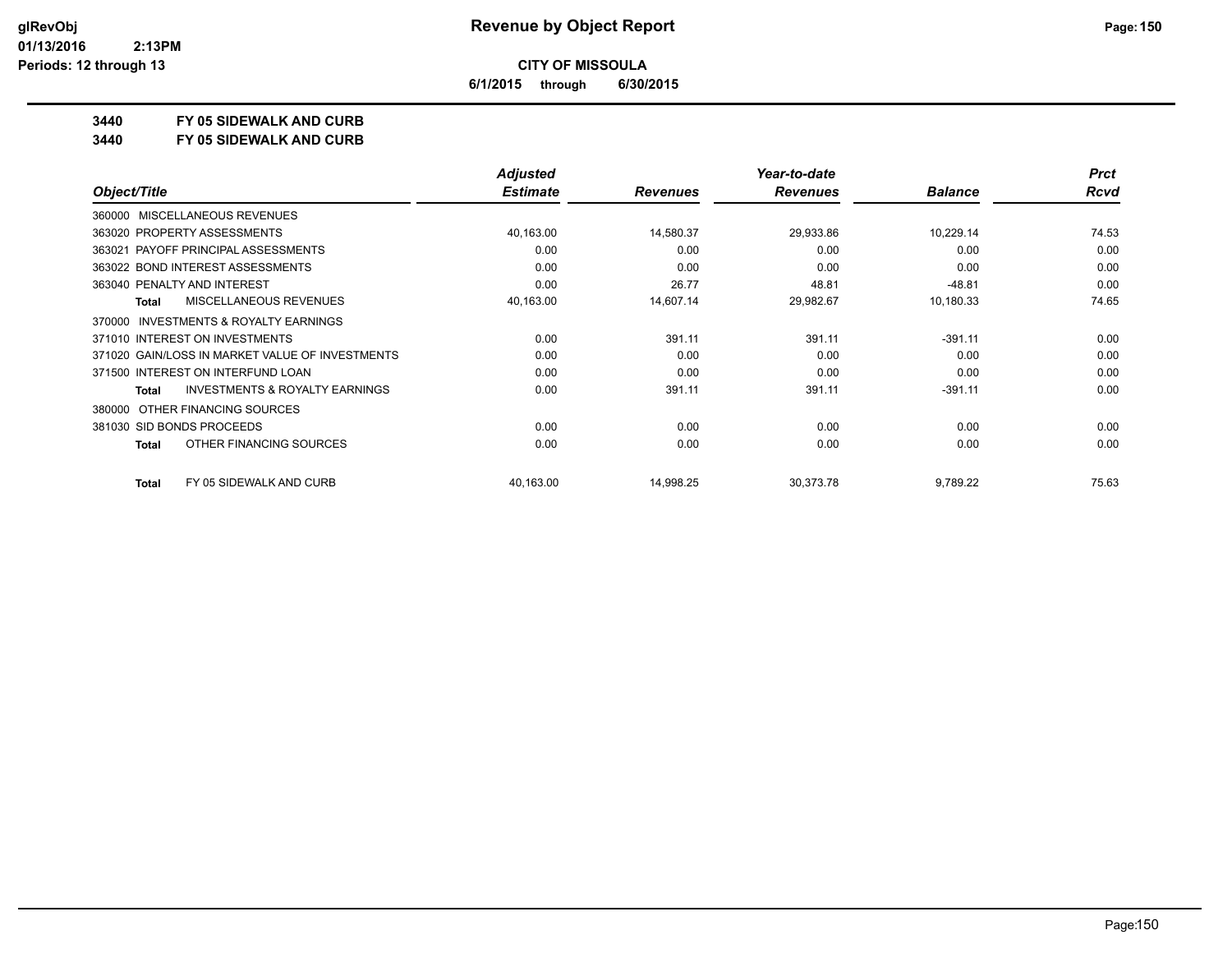**6/1/2015 through 6/30/2015**

## **3440 FY 05 SIDEWALK AND CURB**

|                                                     | <b>Adjusted</b> |                 | Year-to-date    |                | <b>Prct</b> |
|-----------------------------------------------------|-----------------|-----------------|-----------------|----------------|-------------|
| Object/Title                                        | <b>Estimate</b> | <b>Revenues</b> | <b>Revenues</b> | <b>Balance</b> | <b>Rcvd</b> |
| 360000 MISCELLANEOUS REVENUES                       |                 |                 |                 |                |             |
| 363020 PROPERTY ASSESSMENTS                         | 40,163.00       | 14,580.37       | 29,933.86       | 10,229.14      | 74.53       |
| 363021 PAYOFF PRINCIPAL ASSESSMENTS                 | 0.00            | 0.00            | 0.00            | 0.00           | 0.00        |
| 363022 BOND INTEREST ASSESSMENTS                    | 0.00            | 0.00            | 0.00            | 0.00           | 0.00        |
| 363040 PENALTY AND INTEREST                         | 0.00            | 26.77           | 48.81           | $-48.81$       | 0.00        |
| <b>MISCELLANEOUS REVENUES</b><br><b>Total</b>       | 40,163.00       | 14,607.14       | 29,982.67       | 10,180.33      | 74.65       |
| <b>INVESTMENTS &amp; ROYALTY EARNINGS</b><br>370000 |                 |                 |                 |                |             |
| 371010 INTEREST ON INVESTMENTS                      | 0.00            | 391.11          | 391.11          | $-391.11$      | 0.00        |
| 371020 GAIN/LOSS IN MARKET VALUE OF INVESTMENT      | 0.00            | 0.00            | 0.00            | 0.00           | 0.00        |
| 371500 INTEREST ON INTERFUND LOAN                   | 0.00            | 0.00            | 0.00            | 0.00           | 0.00        |
| <b>INVESTMENTS &amp; ROYALTY EARNINGS</b><br>Total  | 0.00            | 391.11          | 391.11          | $-391.11$      | 0.00        |
| 380000 OTHER FINANCING SOURCES                      |                 |                 |                 |                |             |
| 381030 SID BONDS PROCEEDS                           | 0.00            | 0.00            | 0.00            | 0.00           | 0.00        |
| OTHER FINANCING SOURCES<br>Total                    | 0.00            | 0.00            | 0.00            | 0.00           | 0.00        |
| <b>Total</b><br>FY 05 SIDEWALK AND CURB             | 40,163.00       | 14,998.25       | 30,373.78       | 9,789.22       | 75.63       |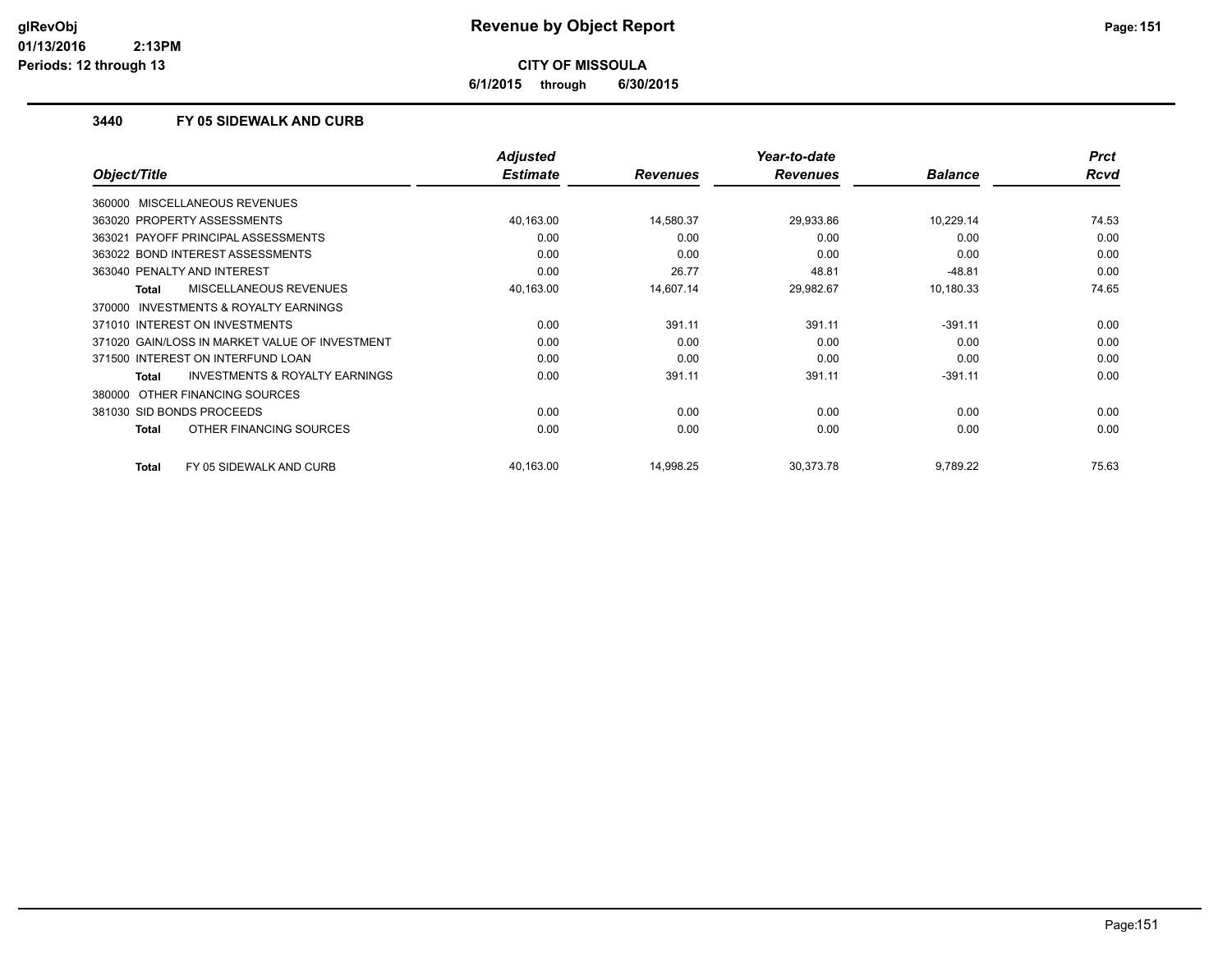**6/1/2015 through 6/30/2015**

## **3441 FY 06 SIDEWALK & CURB DEBT**

**3441 FY 06 SIDEWALK & CURB DEBT**

|                                                 | <b>Adjusted</b> |                 | Year-to-date    |                | <b>Prct</b> |
|-------------------------------------------------|-----------------|-----------------|-----------------|----------------|-------------|
| Object/Title                                    | <b>Estimate</b> | <b>Revenues</b> | <b>Revenues</b> | <b>Balance</b> | <b>Rcvd</b> |
| 360000 MISCELLANEOUS REVENUES                   |                 |                 |                 |                |             |
| 363020 PROPERTY ASSESSMENTS                     | 0.00            | 0.00            | 0.00            | 0.00           | 0.00        |
| MISCELLANEOUS REVENUES<br><b>Total</b>          | 0.00            | 0.00            | 0.00            | 0.00           | 0.00        |
| 370000 INVESTMENTS & ROYALTY EARNINGS           |                 |                 |                 |                |             |
| 371010 INTEREST ON INVESTMENTS                  | 0.00            | 0.00            | 0.00            | 0.00           | 0.00        |
| 371020 GAIN/LOSS IN MARKET VALUE OF INVESTMENTS | 0.00            | 0.00            | 0.00            | 0.00           | 0.00        |
| INVESTMENTS & ROYALTY EARNINGS<br>Total         | 0.00            | 0.00            | 0.00            | 0.00           | 0.00        |
|                                                 |                 |                 |                 |                |             |
| Total<br>FY 06 SIDEWALK & CURB DEBT             | 0.00            | 0.00            | 0.00            | 0.00           | 0.00        |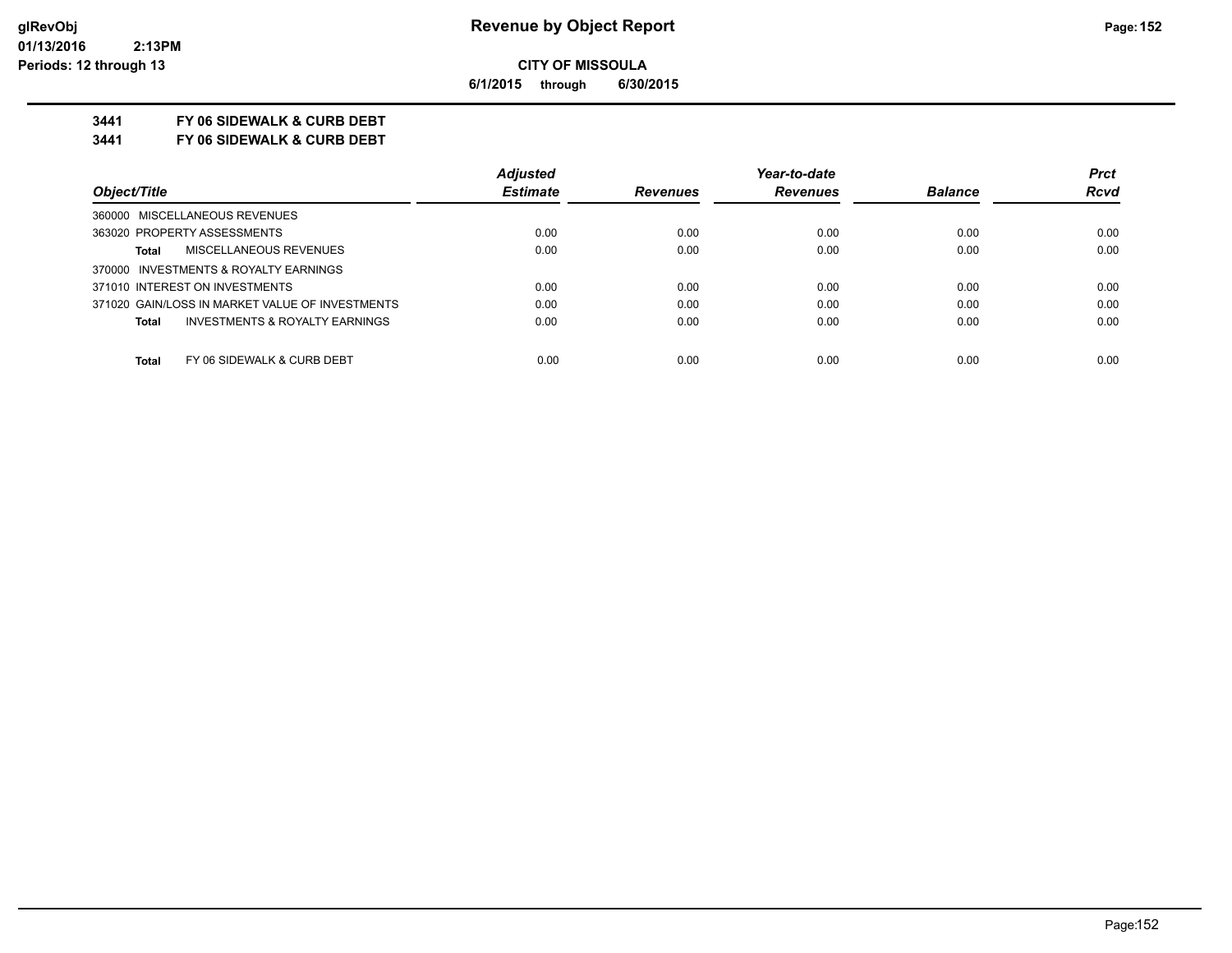**6/1/2015 through 6/30/2015**

## **3441 FY 06 SIDEWALK & CURB DEBT**

|                                                    | <b>Adjusted</b> |                 | Year-to-date    |                | <b>Prct</b> |
|----------------------------------------------------|-----------------|-----------------|-----------------|----------------|-------------|
| Object/Title                                       | <b>Estimate</b> | <b>Revenues</b> | <b>Revenues</b> | <b>Balance</b> | <b>Rcvd</b> |
| 360000 MISCELLANEOUS REVENUES                      |                 |                 |                 |                |             |
| 363020 PROPERTY ASSESSMENTS                        | 0.00            | 0.00            | 0.00            | 0.00           | 0.00        |
| <b>MISCELLANEOUS REVENUES</b><br>Total             | 0.00            | 0.00            | 0.00            | 0.00           | 0.00        |
| 370000 INVESTMENTS & ROYALTY EARNINGS              |                 |                 |                 |                |             |
| 371010 INTEREST ON INVESTMENTS                     | 0.00            | 0.00            | 0.00            | 0.00           | 0.00        |
| 371020 GAIN/LOSS IN MARKET VALUE OF INVESTMENT     | 0.00            | 0.00            | 0.00            | 0.00           | 0.00        |
| <b>INVESTMENTS &amp; ROYALTY EARNINGS</b><br>Total | 0.00            | 0.00            | 0.00            | 0.00           | 0.00        |
| <b>Total</b><br>FY 06 SIDEWALK & CURB DEBT         | 0.00            | 0.00            | 0.00            | 0.00           | 0.00        |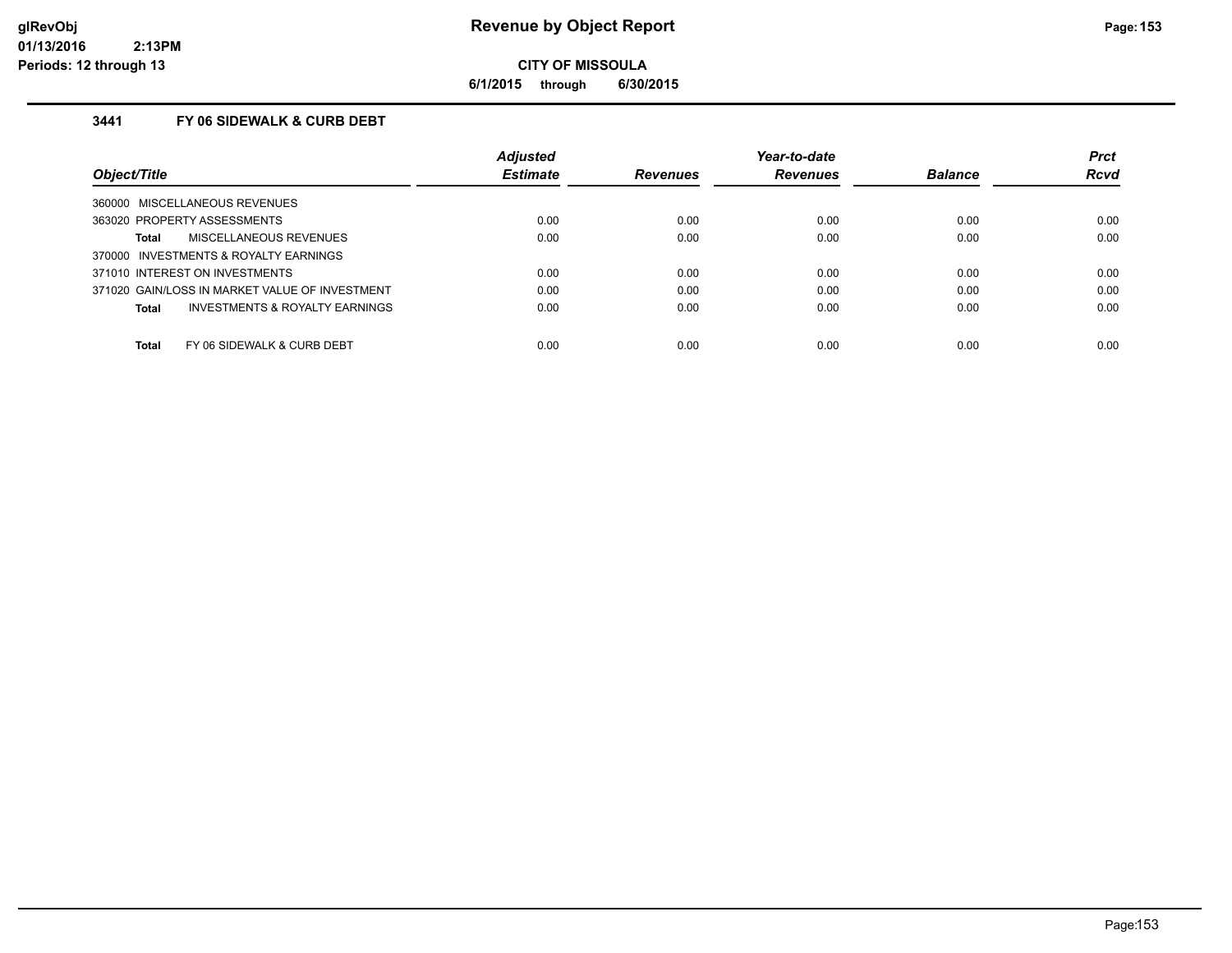**6/1/2015 through 6/30/2015**

**3449 SID 449 DEBT SERVICE**

**3449 SID 449 DEBT SERVICE**

|                                                    | <b>Adjusted</b> |                 | Year-to-date    |                | <b>Prct</b> |
|----------------------------------------------------|-----------------|-----------------|-----------------|----------------|-------------|
| Object/Title                                       | <b>Estimate</b> | <b>Revenues</b> | <b>Revenues</b> | <b>Balance</b> | Rcvd        |
| 360000 MISCELLANEOUS REVENUES                      |                 |                 |                 |                |             |
| 363020 PROPERTY ASSESSMENTS                        | 0.00            | 0.00            | 0.00            | 0.00           | 0.00        |
| 363021 PAYOFF PRINCIPAL ASSESSMENTS                | 0.00            | 0.00            | 0.00            | 0.00           | 0.00        |
| 363022 BOND INTEREST ASSESSMENTS                   | 0.00            | 0.00            | 0.00            | 0.00           | 0.00        |
| 363040 PENALTY AND INTEREST                        | 0.00            | 0.00            | 0.00            | 0.00           | 0.00        |
| MISCELLANEOUS REVENUES<br>Total                    | 0.00            | 0.00            | 0.00            | 0.00           | 0.00        |
| 370000 INVESTMENTS & ROYALTY EARNINGS              |                 |                 |                 |                |             |
| 371010 INTEREST ON INVESTMENTS                     | 0.00            | 0.00            | 0.00            | 0.00           | 0.00        |
| 371020 GAIN/LOSS IN MARKET VALUE OF INVESTMENTS    | 0.00            | 0.00            | 0.00            | 0.00           | 0.00        |
| <b>INVESTMENTS &amp; ROYALTY EARNINGS</b><br>Total | 0.00            | 0.00            | 0.00            | 0.00           | 0.00        |
| SID 449 DEBT SERVICE<br>Total                      | 0.00            | 0.00            | 0.00            | 0.00           | 0.00        |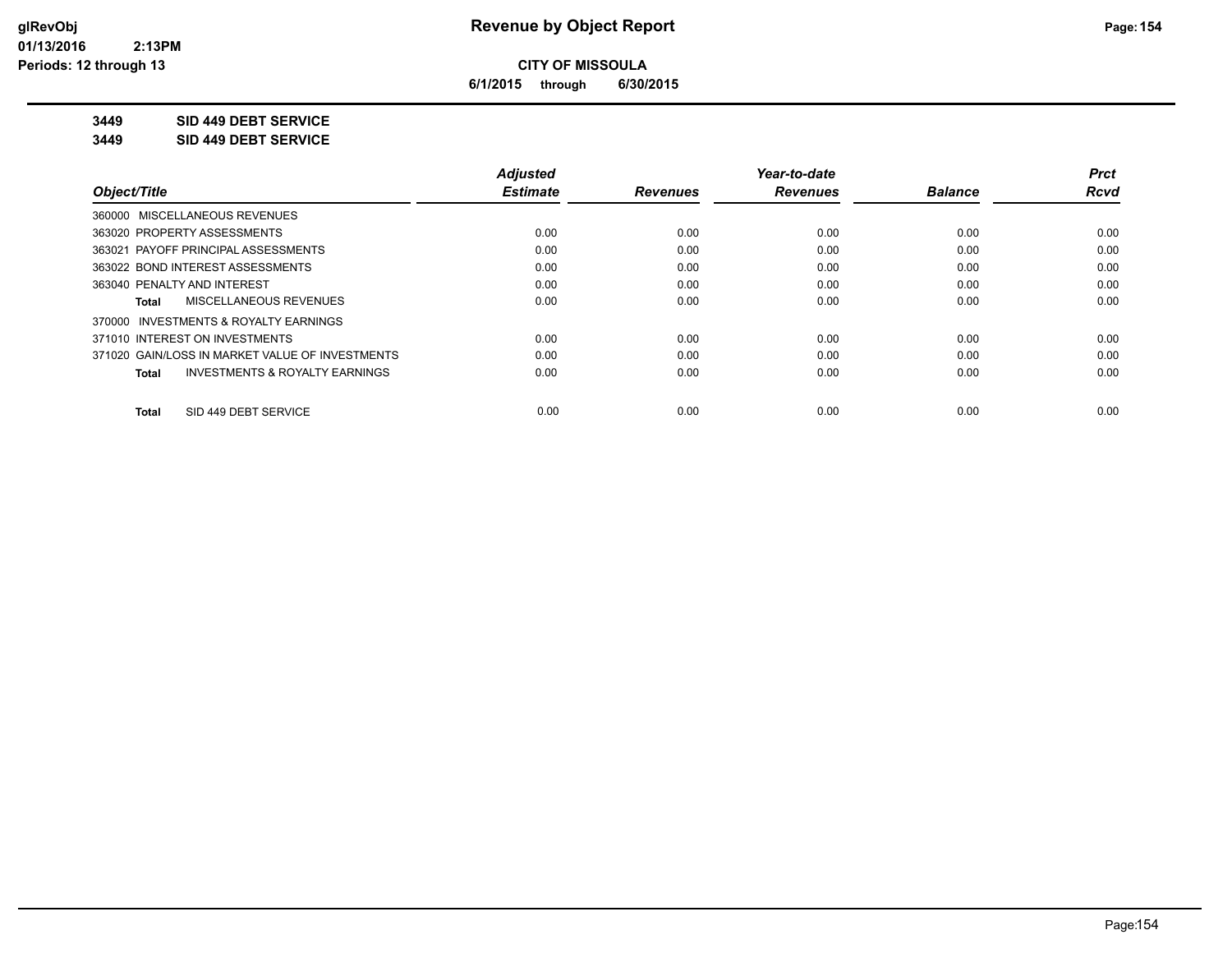**6/1/2015 through 6/30/2015**

### **3449 SID 449 DEBT SERVICE**

|                                                    | <b>Adjusted</b> |                 | Year-to-date    |                | <b>Prct</b> |
|----------------------------------------------------|-----------------|-----------------|-----------------|----------------|-------------|
| Object/Title                                       | <b>Estimate</b> | <b>Revenues</b> | <b>Revenues</b> | <b>Balance</b> | <b>Rcvd</b> |
| 360000 MISCELLANEOUS REVENUES                      |                 |                 |                 |                |             |
| 363020 PROPERTY ASSESSMENTS                        | 0.00            | 0.00            | 0.00            | 0.00           | 0.00        |
| 363021 PAYOFF PRINCIPAL ASSESSMENTS                | 0.00            | 0.00            | 0.00            | 0.00           | 0.00        |
| 363022 BOND INTEREST ASSESSMENTS                   | 0.00            | 0.00            | 0.00            | 0.00           | 0.00        |
| 363040 PENALTY AND INTEREST                        | 0.00            | 0.00            | 0.00            | 0.00           | 0.00        |
| MISCELLANEOUS REVENUES<br>Total                    | 0.00            | 0.00            | 0.00            | 0.00           | 0.00        |
| INVESTMENTS & ROYALTY EARNINGS<br>370000           |                 |                 |                 |                |             |
| 371010 INTEREST ON INVESTMENTS                     | 0.00            | 0.00            | 0.00            | 0.00           | 0.00        |
| 371020 GAIN/LOSS IN MARKET VALUE OF INVESTMENT     | 0.00            | 0.00            | 0.00            | 0.00           | 0.00        |
| <b>INVESTMENTS &amp; ROYALTY EARNINGS</b><br>Total | 0.00            | 0.00            | 0.00            | 0.00           | 0.00        |
|                                                    |                 |                 |                 |                |             |
| SID 449 DEBT SERVICE<br>Total                      | 0.00            | 0.00            | 0.00            | 0.00           | 0.00        |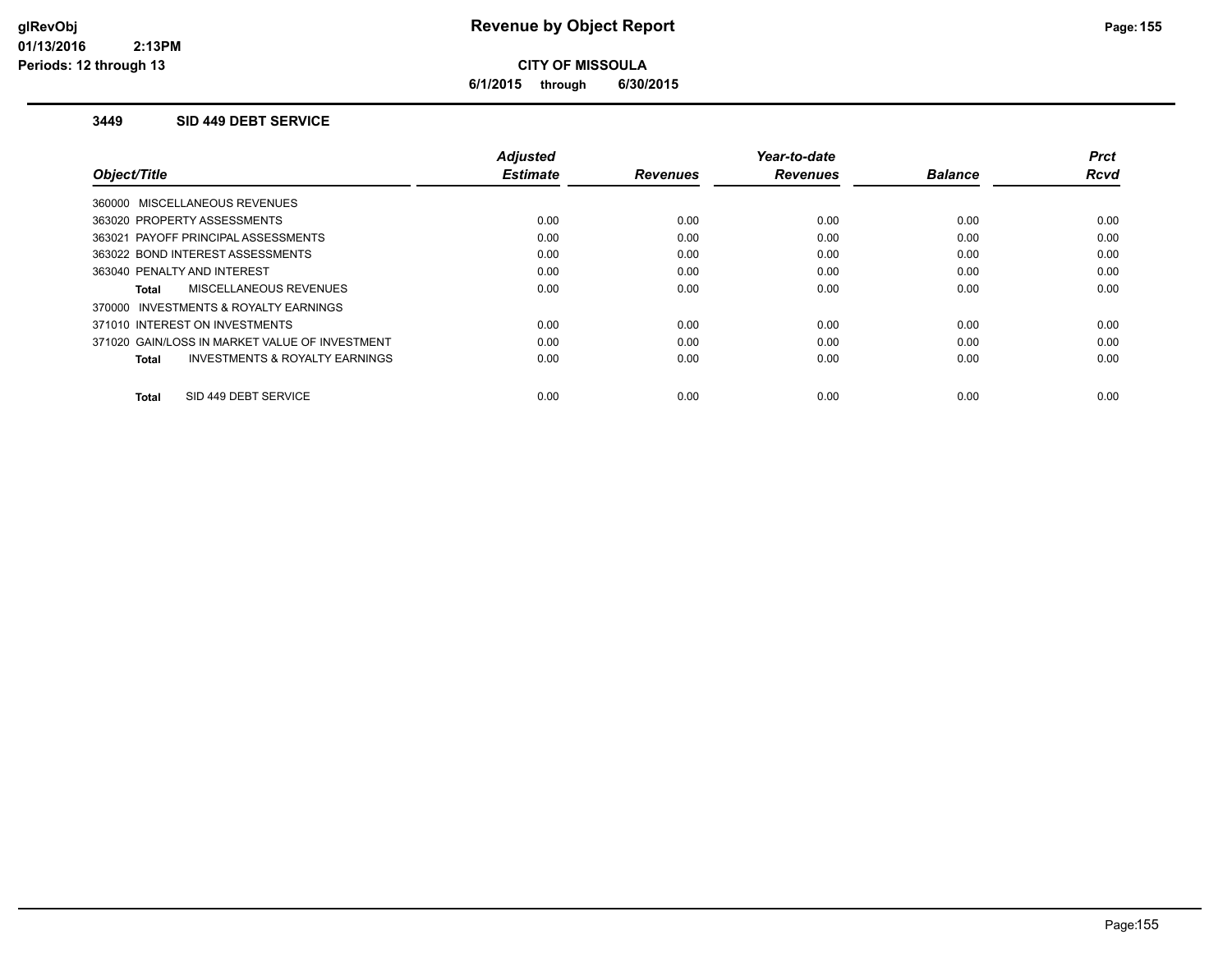**6/1/2015 through 6/30/2015**

**3450 FY 06 SIDEWALK AND CURB**

**3450 FY 06 SIDEWALK AND CURB**

|                                                     | <b>Adjusted</b> |                 | Year-to-date    |                | <b>Prct</b> |
|-----------------------------------------------------|-----------------|-----------------|-----------------|----------------|-------------|
| Object/Title                                        | <b>Estimate</b> | <b>Revenues</b> | <b>Revenues</b> | <b>Balance</b> | <b>Rcvd</b> |
| <b>MISCELLANEOUS REVENUES</b><br>360000             |                 |                 |                 |                |             |
| 363020 PROPERTY ASSESSMENTS                         | 29,569.00       | 13,522.30       | 29,690.39       | $-121.39$      | 100.41      |
| 363021 PAYOFF PRINCIPAL ASSESSMENTS                 | 0.00            | 0.00            | 0.00            | 0.00           | 0.00        |
| 363022 BOND INTEREST ASSESSMENTS                    | 0.00            | 0.00            | 0.00            | 0.00           | 0.00        |
| 363040 PENALTY AND INTEREST                         | 0.00            | 67.60           | 144.11          | $-144.11$      | 0.00        |
| MISCELLANEOUS REVENUES<br>Total                     | 29,569.00       | 13,589.90       | 29,834.50       | $-265.50$      | 100.90      |
| <b>INVESTMENTS &amp; ROYALTY EARNINGS</b><br>370000 |                 |                 |                 |                |             |
| 371010 INTEREST ON INVESTMENTS                      | 0.00            | 700.58          | 700.58          | $-700.58$      | 0.00        |
| 371020 GAIN/LOSS IN MARKET VALUE OF INVESTMENTS     | 0.00            | 0.00            | 0.00            | 0.00           | 0.00        |
| 371500 INTEREST ON INTERFUND LOAN                   | 0.00            | 0.00            | 0.00            | 0.00           | 0.00        |
| <b>INVESTMENTS &amp; ROYALTY EARNINGS</b><br>Total  | 0.00            | 700.58          | 700.58          | $-700.58$      | 0.00        |
| OTHER FINANCING SOURCES<br>380000                   |                 |                 |                 |                |             |
| 381030 SID BONDS PROCEEDS                           | 0.00            | 0.00            | 0.00            | 0.00           | 0.00        |
| 383042 TRANSFERS FROM OTHER FUNDS                   | 0.00            | 0.00            | 0.00            | 0.00           | 0.00        |
| OTHER FINANCING SOURCES<br>Total                    | 0.00            | 0.00            | 0.00            | 0.00           | 0.00        |
| FY 06 SIDEWALK AND CURB<br><b>Total</b>             | 29,569.00       | 14,290.48       | 30,535.08       | $-966.08$      | 103.27      |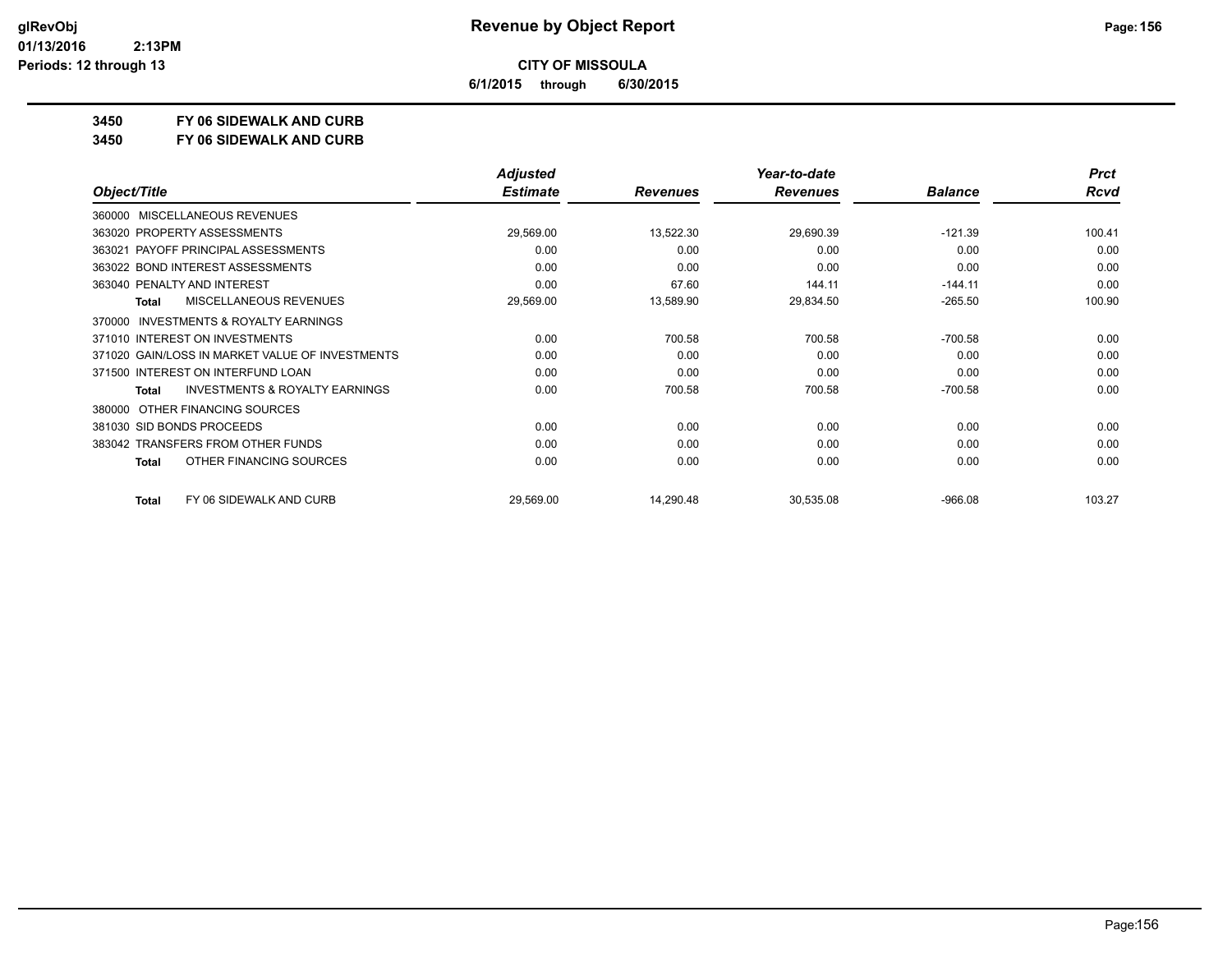**6/1/2015 through 6/30/2015**

### **3450 FY 06 SIDEWALK AND CURB**

|                                                     | <b>Adjusted</b> |                 | Year-to-date    |                | <b>Prct</b> |
|-----------------------------------------------------|-----------------|-----------------|-----------------|----------------|-------------|
| Object/Title                                        | <b>Estimate</b> | <b>Revenues</b> | <b>Revenues</b> | <b>Balance</b> | Rcvd        |
| 360000 MISCELLANEOUS REVENUES                       |                 |                 |                 |                |             |
| 363020 PROPERTY ASSESSMENTS                         | 29,569.00       | 13,522.30       | 29,690.39       | $-121.39$      | 100.41      |
| PAYOFF PRINCIPAL ASSESSMENTS<br>363021              | 0.00            | 0.00            | 0.00            | 0.00           | 0.00        |
| 363022 BOND INTEREST ASSESSMENTS                    | 0.00            | 0.00            | 0.00            | 0.00           | 0.00        |
| 363040 PENALTY AND INTEREST                         | 0.00            | 67.60           | 144.11          | $-144.11$      | 0.00        |
| MISCELLANEOUS REVENUES<br>Total                     | 29,569.00       | 13,589.90       | 29,834.50       | $-265.50$      | 100.90      |
| <b>INVESTMENTS &amp; ROYALTY EARNINGS</b><br>370000 |                 |                 |                 |                |             |
| 371010 INTEREST ON INVESTMENTS                      | 0.00            | 700.58          | 700.58          | $-700.58$      | 0.00        |
| 371020 GAIN/LOSS IN MARKET VALUE OF INVESTMENT      | 0.00            | 0.00            | 0.00            | 0.00           | 0.00        |
| 371500 INTEREST ON INTERFUND LOAN                   | 0.00            | 0.00            | 0.00            | 0.00           | 0.00        |
| INVESTMENTS & ROYALTY EARNINGS<br>Total             | 0.00            | 700.58          | 700.58          | $-700.58$      | 0.00        |
| 380000 OTHER FINANCING SOURCES                      |                 |                 |                 |                |             |
| 381030 SID BONDS PROCEEDS                           | 0.00            | 0.00            | 0.00            | 0.00           | 0.00        |
| 383042 TRANSFERS FROM OTHER FUNDS                   | 0.00            | 0.00            | 0.00            | 0.00           | 0.00        |
| OTHER FINANCING SOURCES<br><b>Total</b>             | 0.00            | 0.00            | 0.00            | 0.00           | 0.00        |
| FY 06 SIDEWALK AND CURB<br><b>Total</b>             | 29,569.00       | 14,290.48       | 30,535.08       | $-966.08$      | 103.27      |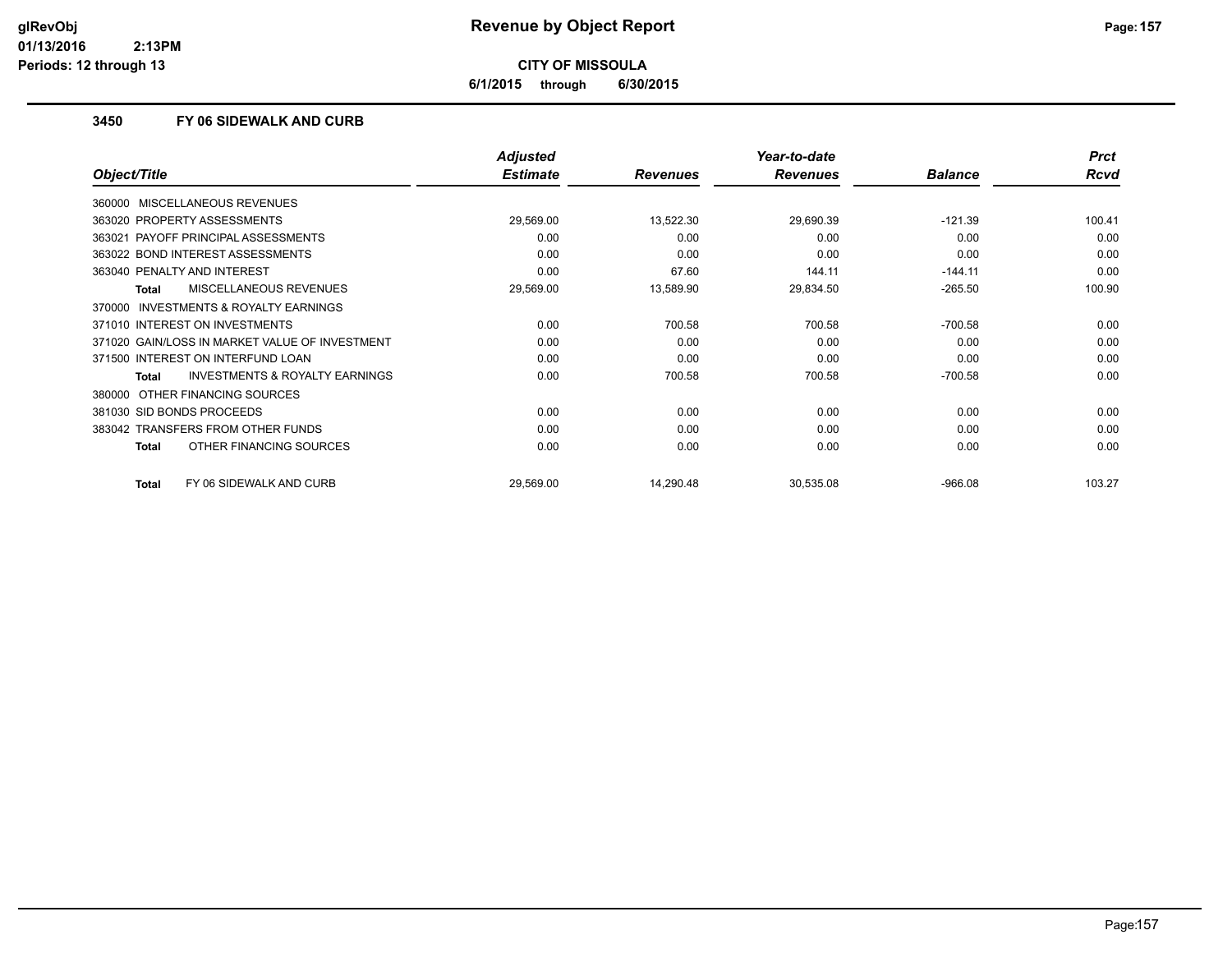**6/1/2015 through 6/30/2015**

## **3460 FY07 SIDEWALK AND CURB DEBT**

#### **3460 FY07 SIDEWALK AND CURB DEBT**

|                                                           | <b>Adjusted</b> |                 | Year-to-date    |                | <b>Prct</b> |
|-----------------------------------------------------------|-----------------|-----------------|-----------------|----------------|-------------|
| Object/Title                                              | <b>Estimate</b> | <b>Revenues</b> | <b>Revenues</b> | <b>Balance</b> | <b>Rcvd</b> |
| <b>MISCELLANEOUS REVENUES</b><br>360000                   |                 |                 |                 |                |             |
| 363020 PROPERTY ASSESSMENTS                               | 92,110.00       | 35,064.44       | 80,128.14       | 11,981.86      | 86.99       |
| 363021 PAYOFF PRINCIPAL ASSESSMENTS                       | 0.00            | 0.00            | 9,478.66        | $-9,478.66$    | 0.00        |
| 363022 BOND INTEREST ASSESSMENTS                          | 0.00            | 0.00            | 0.00            | 0.00           | 0.00        |
| 363040 PENALTY AND INTEREST                               | 0.00            | 170.10          | 953.61          | $-953.61$      | 0.00        |
| MISCELLANEOUS REVENUES<br><b>Total</b>                    | 92,110.00       | 35,234.54       | 90,560.41       | 1,549.59       | 98.32       |
| <b>INVESTMENTS &amp; ROYALTY EARNINGS</b><br>370000       |                 |                 |                 |                |             |
| 371010 INTEREST ON INVESTMENTS                            | 0.00            | 258.82          | 258.82          | $-258.82$      | 0.00        |
| 371020 GAIN/LOSS IN MARKET VALUE OF INVESTMENTS           | 0.00            | 0.00            | 0.00            | 0.00           | 0.00        |
| 371500 INTEREST ON INTERFUND LOAN                         | 0.00            | 0.00            | 0.00            | 0.00           | 0.00        |
| <b>INVESTMENTS &amp; ROYALTY EARNINGS</b><br><b>Total</b> | 0.00            | 258.82          | 258.82          | $-258.82$      | 0.00        |
| OTHER FINANCING SOURCES<br>380000                         |                 |                 |                 |                |             |
| 381030 SID BONDS PROCEEDS                                 | 0.00            | 0.00            | 0.00            | 0.00           | 0.00        |
| 383042 TRANSFERS FROM OTHER FUNDS                         | 0.00            | 0.00            | 0.00            | 0.00           | 0.00        |
| OTHER FINANCING SOURCES<br>Total                          | 0.00            | 0.00            | 0.00            | 0.00           | 0.00        |
| <b>FY07 SIDEWALK AND CURB DEBT</b><br>Total               | 92,110.00       | 35,493.36       | 90,819.23       | 1,290.77       | 98.60       |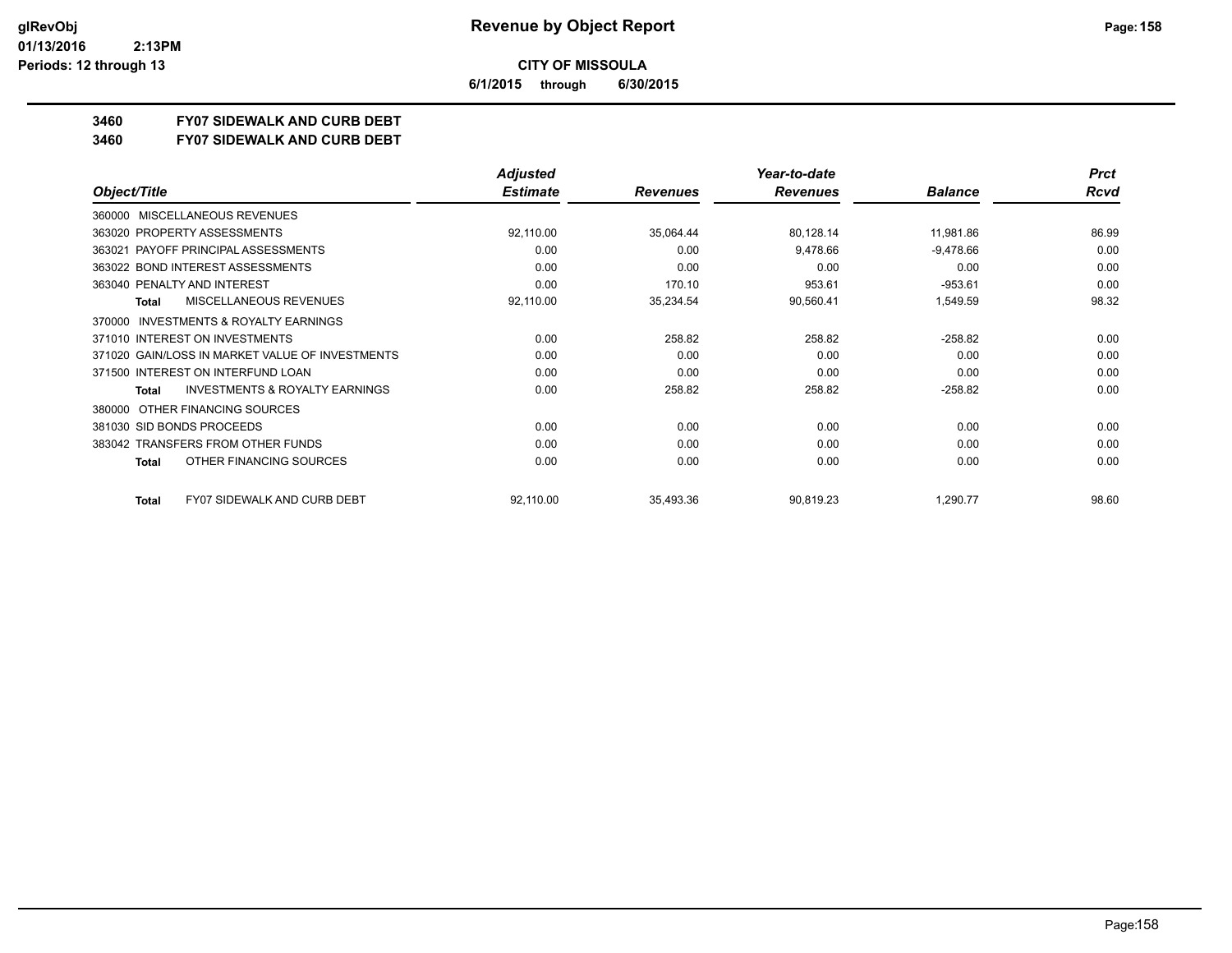**6/1/2015 through 6/30/2015**

## **3460 FY07 SIDEWALK AND CURB DEBT**

|                                                     | <b>Adjusted</b> |                 | Year-to-date    |                | <b>Prct</b> |
|-----------------------------------------------------|-----------------|-----------------|-----------------|----------------|-------------|
| Object/Title                                        | <b>Estimate</b> | <b>Revenues</b> | <b>Revenues</b> | <b>Balance</b> | Rcvd        |
| 360000 MISCELLANEOUS REVENUES                       |                 |                 |                 |                |             |
| 363020 PROPERTY ASSESSMENTS                         | 92,110.00       | 35,064.44       | 80,128.14       | 11,981.86      | 86.99       |
| PAYOFF PRINCIPAL ASSESSMENTS<br>363021              | 0.00            | 0.00            | 9,478.66        | $-9,478.66$    | 0.00        |
| 363022 BOND INTEREST ASSESSMENTS                    | 0.00            | 0.00            | 0.00            | 0.00           | 0.00        |
| 363040 PENALTY AND INTEREST                         | 0.00            | 170.10          | 953.61          | $-953.61$      | 0.00        |
| MISCELLANEOUS REVENUES<br>Total                     | 92,110.00       | 35,234.54       | 90,560.41       | 1,549.59       | 98.32       |
| <b>INVESTMENTS &amp; ROYALTY EARNINGS</b><br>370000 |                 |                 |                 |                |             |
| 371010 INTEREST ON INVESTMENTS                      | 0.00            | 258.82          | 258.82          | $-258.82$      | 0.00        |
| 371020 GAIN/LOSS IN MARKET VALUE OF INVESTMENT      | 0.00            | 0.00            | 0.00            | 0.00           | 0.00        |
| 371500 INTEREST ON INTERFUND LOAN                   | 0.00            | 0.00            | 0.00            | 0.00           | 0.00        |
| INVESTMENTS & ROYALTY EARNINGS<br>Total             | 0.00            | 258.82          | 258.82          | $-258.82$      | 0.00        |
| 380000 OTHER FINANCING SOURCES                      |                 |                 |                 |                |             |
| 381030 SID BONDS PROCEEDS                           | 0.00            | 0.00            | 0.00            | 0.00           | 0.00        |
| 383042 TRANSFERS FROM OTHER FUNDS                   | 0.00            | 0.00            | 0.00            | 0.00           | 0.00        |
| OTHER FINANCING SOURCES<br><b>Total</b>             | 0.00            | 0.00            | 0.00            | 0.00           | 0.00        |
| <b>FY07 SIDEWALK AND CURB DEBT</b><br><b>Total</b>  | 92,110.00       | 35,493.36       | 90,819.23       | 1,290.77       | 98.60       |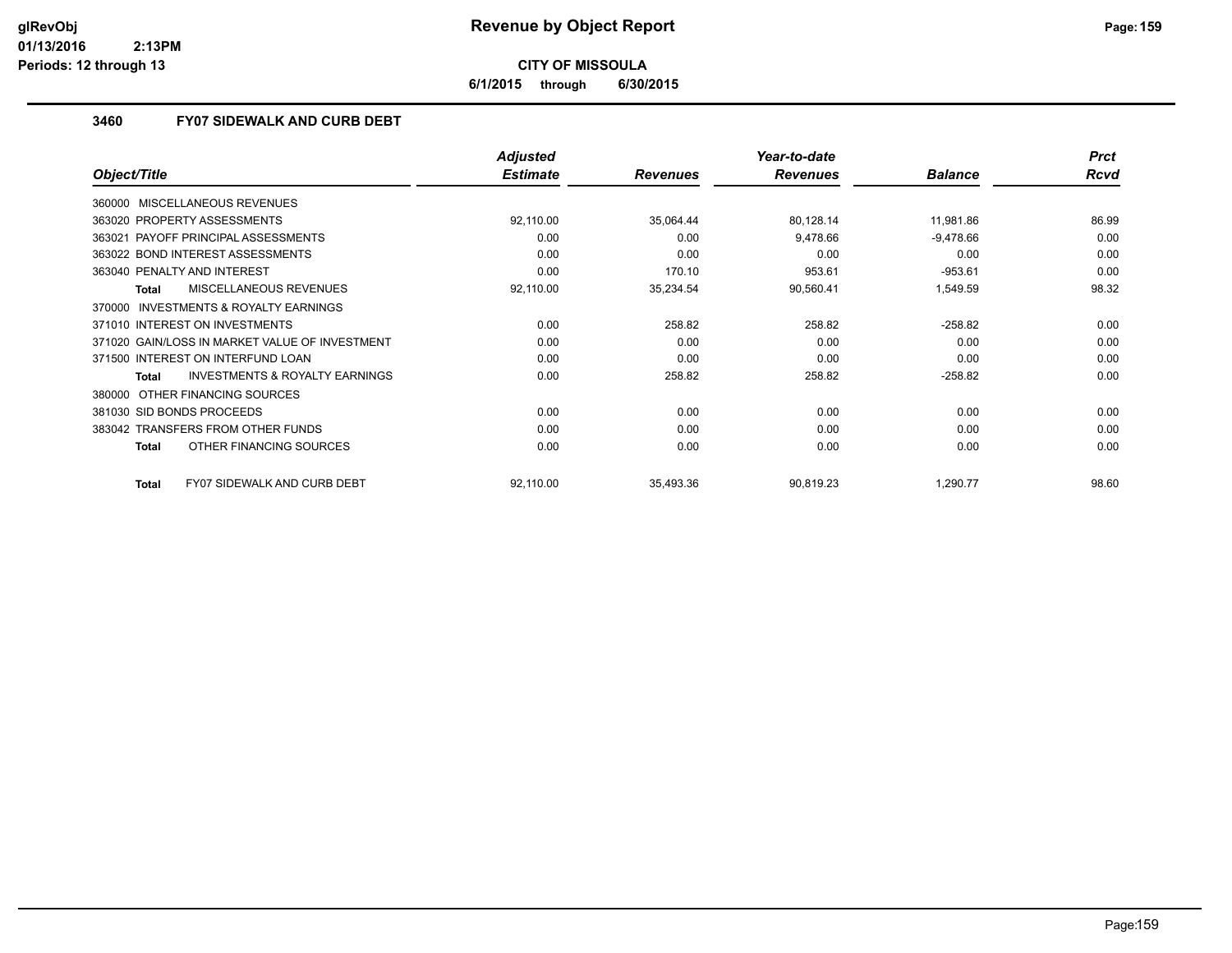**6/1/2015 through 6/30/2015**

## **3461 SERIES 2008A SIDEWALK AND CURB**

### **3461 SERIES 2008A SIDEWALK AND CURB**

|                                                    | <b>Adjusted</b> |                 | Year-to-date    |                | <b>Prct</b> |
|----------------------------------------------------|-----------------|-----------------|-----------------|----------------|-------------|
| Object/Title                                       | <b>Estimate</b> | <b>Revenues</b> | <b>Revenues</b> | <b>Balance</b> | Rcvd        |
| 360000 MISCELLANEOUS REVENUES                      |                 |                 |                 |                |             |
| 363020 PROPERTY ASSESSMENTS                        | 62,213.00       | 22.738.92       | 47,740.58       | 14,472.42      | 76.74       |
| 363021 PAYOFF PRINCIPAL ASSESSMENTS                | 0.00            | 0.00            | 0.00            | 0.00           | 0.00        |
| 363022 BOND INTEREST ASSESSMENTS                   | 0.00            | 0.00            | 0.00            | 0.00           | 0.00        |
| 363040 PENALTY AND INTEREST                        | 0.00            | 35.18           | 78.57           | $-78.57$       | 0.00        |
| MISCELLANEOUS REVENUES<br>Total                    | 62,213.00       | 22.774.10       | 47,819.15       | 14,393.85      | 76.86       |
| INVESTMENTS & ROYALTY EARNINGS<br>370000           |                 |                 |                 |                |             |
| 371010 INTEREST ON INVESTMENTS                     | 0.00            | 16.09           | 16.09           | $-16.09$       | 0.00        |
| 371020 GAIN/LOSS IN MARKET VALUE OF INVESTMENTS    | 0.00            | 0.00            | 0.00            | 0.00           | 0.00        |
| <b>INVESTMENTS &amp; ROYALTY EARNINGS</b><br>Total | 0.00            | 16.09           | 16.09           | $-16.09$       | 0.00        |
| OTHER FINANCING SOURCES<br>380000                  |                 |                 |                 |                |             |
| 381030 SID BONDS PROCEEDS                          | 0.00            | 0.00            | 0.00            | 0.00           | 0.00        |
| OTHER FINANCING SOURCES<br>Total                   | 0.00            | 0.00            | 0.00            | 0.00           | 0.00        |
| SERIES 2008A SIDEWALK AND CURB<br>Total            | 62,213.00       | 22.790.19       | 47,835.24       | 14,377.76      | 76.89       |
|                                                    |                 |                 |                 |                |             |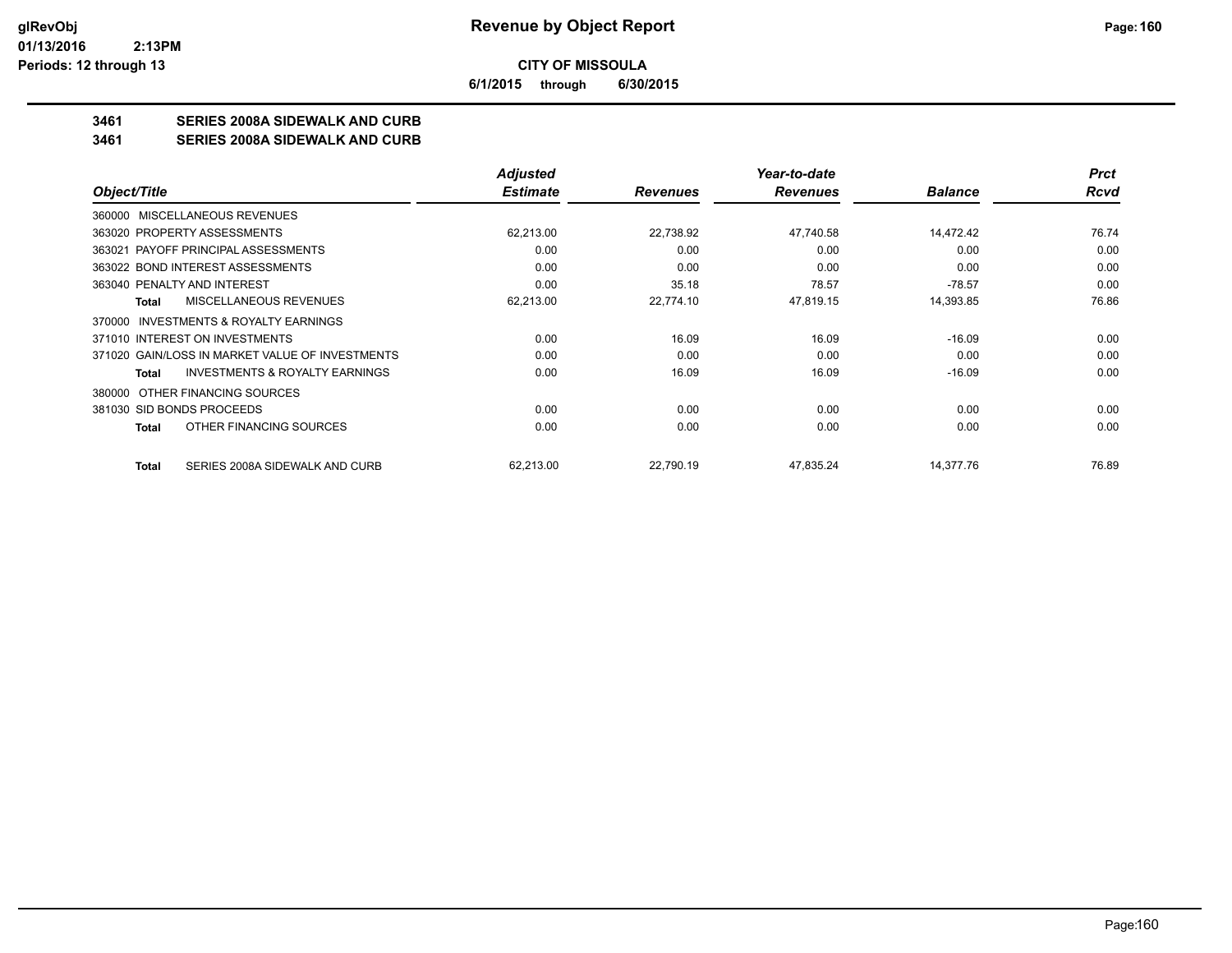**6/1/2015 through 6/30/2015**

## **3461 SERIES 2008A SIDEWALK AND CURB**

| Object/Title                                        | <b>Adjusted</b><br><b>Estimate</b> | <b>Revenues</b> | Year-to-date<br><b>Revenues</b> | <b>Balance</b> | <b>Prct</b><br><b>Rcvd</b> |
|-----------------------------------------------------|------------------------------------|-----------------|---------------------------------|----------------|----------------------------|
|                                                     |                                    |                 |                                 |                |                            |
| 360000 MISCELLANEOUS REVENUES                       |                                    |                 |                                 |                |                            |
| 363020 PROPERTY ASSESSMENTS                         | 62.213.00                          | 22,738.92       | 47.740.58                       | 14.472.42      | 76.74                      |
| 363021 PAYOFF PRINCIPAL ASSESSMENTS                 | 0.00                               | 0.00            | 0.00                            | 0.00           | 0.00                       |
| 363022 BOND INTEREST ASSESSMENTS                    | 0.00                               | 0.00            | 0.00                            | 0.00           | 0.00                       |
| 363040 PENALTY AND INTEREST                         | 0.00                               | 35.18           | 78.57                           | $-78.57$       | 0.00                       |
| <b>MISCELLANEOUS REVENUES</b><br><b>Total</b>       | 62,213.00                          | 22.774.10       | 47,819.15                       | 14,393.85      | 76.86                      |
| <b>INVESTMENTS &amp; ROYALTY EARNINGS</b><br>370000 |                                    |                 |                                 |                |                            |
| 371010 INTEREST ON INVESTMENTS                      | 0.00                               | 16.09           | 16.09                           | $-16.09$       | 0.00                       |
| 371020 GAIN/LOSS IN MARKET VALUE OF INVESTMENT      | 0.00                               | 0.00            | 0.00                            | 0.00           | 0.00                       |
| INVESTMENTS & ROYALTY EARNINGS<br><b>Total</b>      | 0.00                               | 16.09           | 16.09                           | $-16.09$       | 0.00                       |
| 380000 OTHER FINANCING SOURCES                      |                                    |                 |                                 |                |                            |
| 381030 SID BONDS PROCEEDS                           | 0.00                               | 0.00            | 0.00                            | 0.00           | 0.00                       |
| OTHER FINANCING SOURCES<br><b>Total</b>             | 0.00                               | 0.00            | 0.00                            | 0.00           | 0.00                       |
| SERIES 2008A SIDEWALK AND CURB<br><b>Total</b>      | 62,213.00                          | 22.790.19       | 47,835.24                       | 14,377.76      | 76.89                      |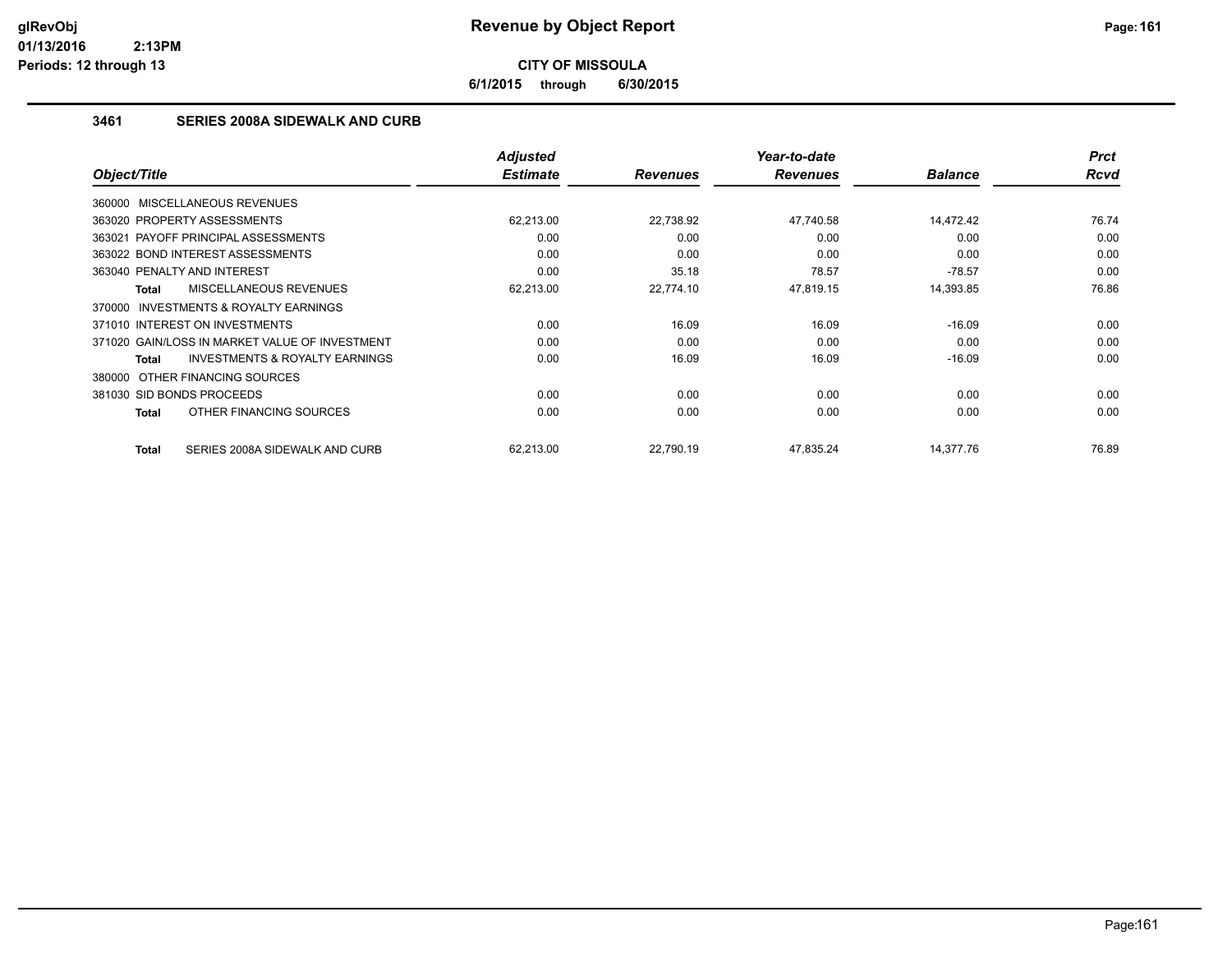**6/1/2015 through 6/30/2015**

## **3462 SERIES 2009 SIDEWALK AND CURB**

### **3462 SERIES 2009 SIDEWALK AND CURB**

|                                                     | <b>Adjusted</b> |                 | Year-to-date    |                | <b>Prct</b> |
|-----------------------------------------------------|-----------------|-----------------|-----------------|----------------|-------------|
| Object/Title                                        | <b>Estimate</b> | <b>Revenues</b> | <b>Revenues</b> | <b>Balance</b> | Rcvd        |
| MISCELLANEOUS REVENUES<br>360000                    |                 |                 |                 |                |             |
| 363020 PROPERTY ASSESSMENTS                         | 67,143.00       | 27,987.90       | 62,630.03       | 4,512.97       | 93.28       |
| 363021 PAYOFF PRINCIPAL ASSESSMENTS                 | 0.00            | 0.00            | 9,086.62        | $-9,086.62$    | 0.00        |
| 363022 BOND INTEREST ASSESSMENTS                    | 0.00            | 0.00            | 0.00            | 0.00           | 0.00        |
| 363040 PENALTY AND INTEREST                         | 0.00            | 69.12           | 166.35          | $-166.35$      | 0.00        |
| MISCELLANEOUS REVENUES<br><b>Total</b>              | 67,143.00       | 28,057.02       | 71,883.00       | $-4,740.00$    | 107.06      |
| <b>INVESTMENTS &amp; ROYALTY EARNINGS</b><br>370000 |                 |                 |                 |                |             |
| 371010 INTEREST ON INVESTMENTS                      | 0.00            | 27.63           | 27.63           | $-27.63$       | 0.00        |
| 371020 GAIN/LOSS IN MARKET VALUE OF INVESTMENTS     | 0.00            | 0.00            | 0.00            | 0.00           | 0.00        |
| <b>INVESTMENTS &amp; ROYALTY EARNINGS</b><br>Total  | 0.00            | 27.63           | 27.63           | $-27.63$       | 0.00        |
| OTHER FINANCING SOURCES<br>380000                   |                 |                 |                 |                |             |
| 381030 SID BONDS PROCEEDS                           | 0.00            | 0.00            | 0.00            | 0.00           | 0.00        |
| 383042 TRANSFERS FROM OTHER FUNDS                   | 0.00            | 0.00            | 0.00            | 0.00           | 0.00        |
| OTHER FINANCING SOURCES<br>Total                    | 0.00            | 0.00            | 0.00            | 0.00           | 0.00        |
| SERIES 2009 SIDEWALK AND CURB<br>Total              | 67,143.00       | 28,084.65       | 71,910.63       | $-4,767.63$    | 107.10      |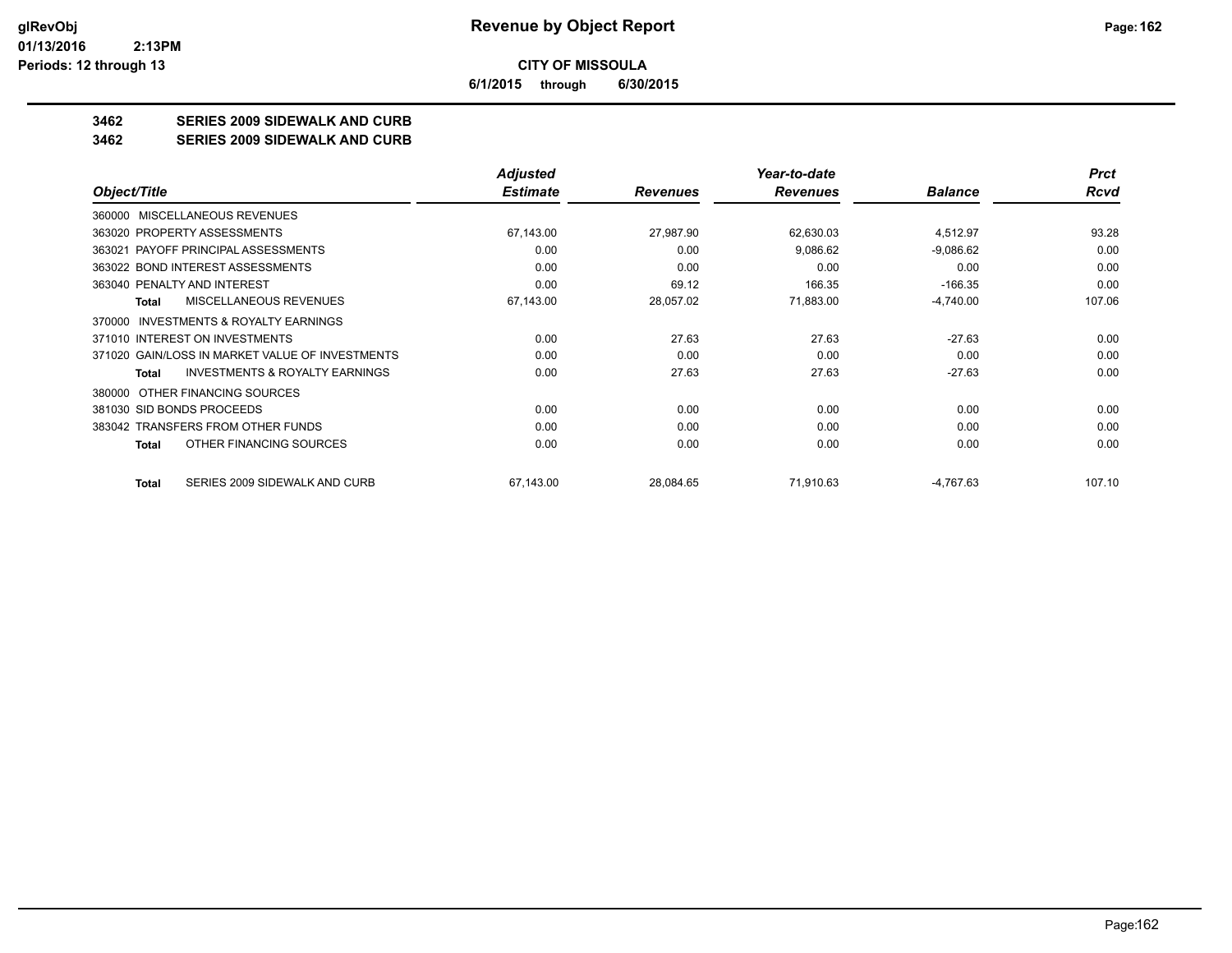**6/1/2015 through 6/30/2015**

## **3462 SERIES 2009 SIDEWALK AND CURB**

|                                                           | <b>Adjusted</b> |                 | Year-to-date    |                | <b>Prct</b> |
|-----------------------------------------------------------|-----------------|-----------------|-----------------|----------------|-------------|
| Object/Title                                              | <b>Estimate</b> | <b>Revenues</b> | <b>Revenues</b> | <b>Balance</b> | Rcvd        |
| 360000 MISCELLANEOUS REVENUES                             |                 |                 |                 |                |             |
| 363020 PROPERTY ASSESSMENTS                               | 67,143.00       | 27,987.90       | 62,630.03       | 4,512.97       | 93.28       |
| 363021 PAYOFF PRINCIPAL ASSESSMENTS                       | 0.00            | 0.00            | 9,086.62        | $-9,086.62$    | 0.00        |
| 363022 BOND INTEREST ASSESSMENTS                          | 0.00            | 0.00            | 0.00            | 0.00           | 0.00        |
| 363040 PENALTY AND INTEREST                               | 0.00            | 69.12           | 166.35          | $-166.35$      | 0.00        |
| MISCELLANEOUS REVENUES<br>Total                           | 67,143.00       | 28,057.02       | 71,883.00       | $-4,740.00$    | 107.06      |
| <b>INVESTMENTS &amp; ROYALTY EARNINGS</b><br>370000       |                 |                 |                 |                |             |
| 371010 INTEREST ON INVESTMENTS                            | 0.00            | 27.63           | 27.63           | $-27.63$       | 0.00        |
| 371020 GAIN/LOSS IN MARKET VALUE OF INVESTMENT            | 0.00            | 0.00            | 0.00            | 0.00           | 0.00        |
| <b>INVESTMENTS &amp; ROYALTY EARNINGS</b><br><b>Total</b> | 0.00            | 27.63           | 27.63           | $-27.63$       | 0.00        |
| 380000 OTHER FINANCING SOURCES                            |                 |                 |                 |                |             |
| 381030 SID BONDS PROCEEDS                                 | 0.00            | 0.00            | 0.00            | 0.00           | 0.00        |
| 383042 TRANSFERS FROM OTHER FUNDS                         | 0.00            | 0.00            | 0.00            | 0.00           | 0.00        |
| OTHER FINANCING SOURCES<br>Total                          | 0.00            | 0.00            | 0.00            | 0.00           | 0.00        |
| SERIES 2009 SIDEWALK AND CURB<br>Total                    | 67,143.00       | 28,084.65       | 71.910.63       | $-4,767.63$    | 107.10      |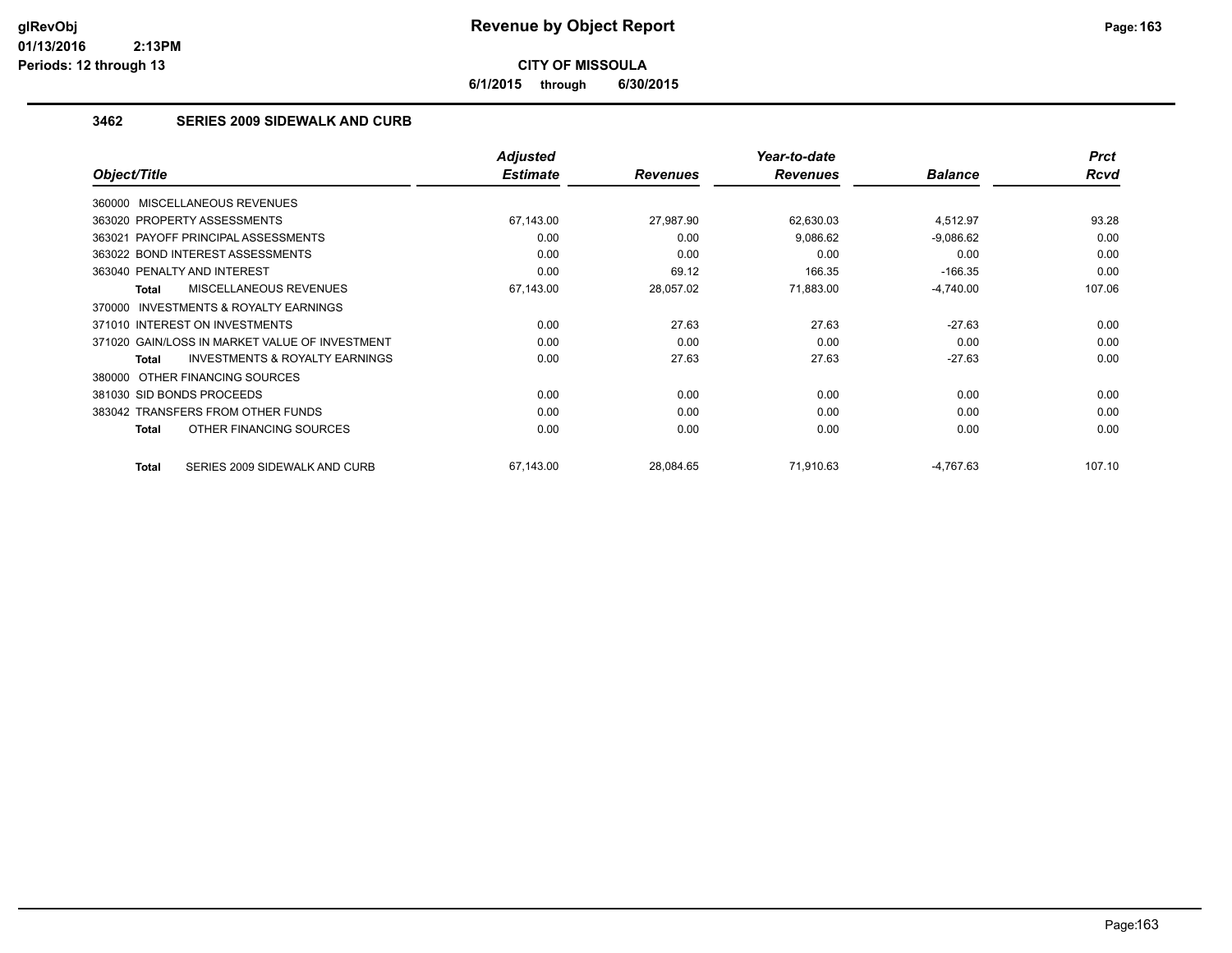**6/1/2015 through 6/30/2015**

## **3463 SERIES 2010 SIDEWALK AND CURB**

**3463 SERIES 2010 SIDEWALK AND CURB**

|                                                           | <b>Adjusted</b> |                 | Year-to-date    |                | <b>Prct</b> |
|-----------------------------------------------------------|-----------------|-----------------|-----------------|----------------|-------------|
| Object/Title                                              | <b>Estimate</b> | <b>Revenues</b> | <b>Revenues</b> | <b>Balance</b> | Rcvd        |
| MISCELLANEOUS REVENUES<br>360000                          |                 |                 |                 |                |             |
| 363020 PROPERTY ASSESSMENTS                               | 103,038.00      | 41,514.50       | 90,052.56       | 12,985.44      | 87.40       |
| 363021 PAYOFF PRINCIPAL ASSESSMENTS                       | 0.00            | 4,526.88        | 32,746.50       | $-32,746.50$   | 0.00        |
| 363022 BOND INTEREST ASSESSMENTS                          | 0.00            | 0.00            | 0.00            | 0.00           | 0.00        |
| 363040 PENALTY AND INTEREST                               | 0.00            | 1,261.08        | 1,351.79        | $-1,351.79$    | 0.00        |
| MISCELLANEOUS REVENUES<br><b>Total</b>                    | 103,038.00      | 47,302.46       | 124,150.85      | $-21,112.85$   | 120.49      |
| INVESTMENTS & ROYALTY EARNINGS<br>370000                  |                 |                 |                 |                |             |
| 371010 INTEREST ON INVESTMENTS                            | 0.00            | 36.23           | 36.23           | $-36.23$       | 0.00        |
| 371020 GAIN/LOSS IN MARKET VALUE OF INVESTMENTS           | 0.00            | 0.00            | 0.00            | 0.00           | 0.00        |
| <b>INVESTMENTS &amp; ROYALTY EARNINGS</b><br><b>Total</b> | 0.00            | 36.23           | 36.23           | $-36.23$       | 0.00        |
| OTHER FINANCING SOURCES<br>380000                         |                 |                 |                 |                |             |
| 381030 SID BONDS PROCEEDS                                 | 0.00            | 0.00            | 0.00            | 0.00           | 0.00        |
| 383042 TRANSFERS FROM OTHER FUNDS                         | 0.00            | 0.00            | 0.00            | 0.00           | 0.00        |
| OTHER FINANCING SOURCES<br><b>Total</b>                   | 0.00            | 0.00            | 0.00            | 0.00           | 0.00        |
| SERIES 2010 SIDEWALK AND CURB<br><b>Total</b>             | 103,038.00      | 47,338.69       | 124,187.08      | $-21,149.08$   | 120.53      |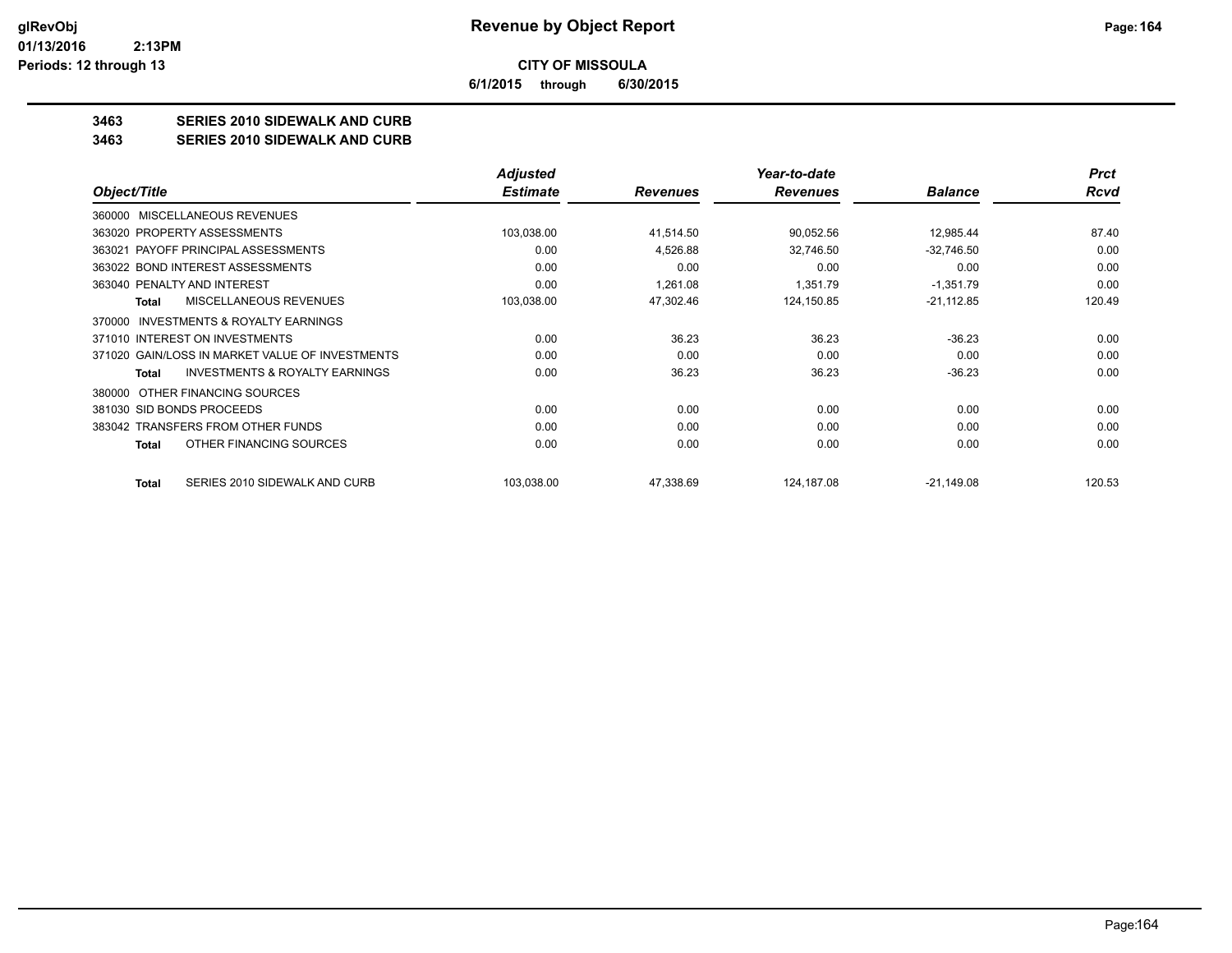**6/1/2015 through 6/30/2015**

## **3463 SERIES 2010 SIDEWALK AND CURB**

|                                                    | <b>Adjusted</b> |                 | Year-to-date    |                | <b>Prct</b> |
|----------------------------------------------------|-----------------|-----------------|-----------------|----------------|-------------|
| Object/Title                                       | <b>Estimate</b> | <b>Revenues</b> | <b>Revenues</b> | <b>Balance</b> | Rcvd        |
| 360000 MISCELLANEOUS REVENUES                      |                 |                 |                 |                |             |
| 363020 PROPERTY ASSESSMENTS                        | 103,038.00      | 41,514.50       | 90,052.56       | 12,985.44      | 87.40       |
| 363021 PAYOFF PRINCIPAL ASSESSMENTS                | 0.00            | 4,526.88        | 32,746.50       | $-32,746.50$   | 0.00        |
| 363022 BOND INTEREST ASSESSMENTS                   | 0.00            | 0.00            | 0.00            | 0.00           | 0.00        |
| 363040 PENALTY AND INTEREST                        | 0.00            | 1,261.08        | 1,351.79        | $-1,351.79$    | 0.00        |
| <b>MISCELLANEOUS REVENUES</b><br>Total             | 103,038.00      | 47,302.46       | 124,150.85      | $-21,112.85$   | 120.49      |
| INVESTMENTS & ROYALTY EARNINGS<br>370000           |                 |                 |                 |                |             |
| 371010 INTEREST ON INVESTMENTS                     | 0.00            | 36.23           | 36.23           | $-36.23$       | 0.00        |
| 371020 GAIN/LOSS IN MARKET VALUE OF INVESTMENT     | 0.00            | 0.00            | 0.00            | 0.00           | 0.00        |
| <b>INVESTMENTS &amp; ROYALTY EARNINGS</b><br>Total | 0.00            | 36.23           | 36.23           | $-36.23$       | 0.00        |
| 380000 OTHER FINANCING SOURCES                     |                 |                 |                 |                |             |
| 381030 SID BONDS PROCEEDS                          | 0.00            | 0.00            | 0.00            | 0.00           | 0.00        |
| 383042 TRANSFERS FROM OTHER FUNDS                  | 0.00            | 0.00            | 0.00            | 0.00           | 0.00        |
| OTHER FINANCING SOURCES<br>Total                   | 0.00            | 0.00            | 0.00            | 0.00           | 0.00        |
| SERIES 2010 SIDEWALK AND CURB<br>Total             | 103,038.00      | 47,338.69       | 124,187.08      | $-21,149.08$   | 120.53      |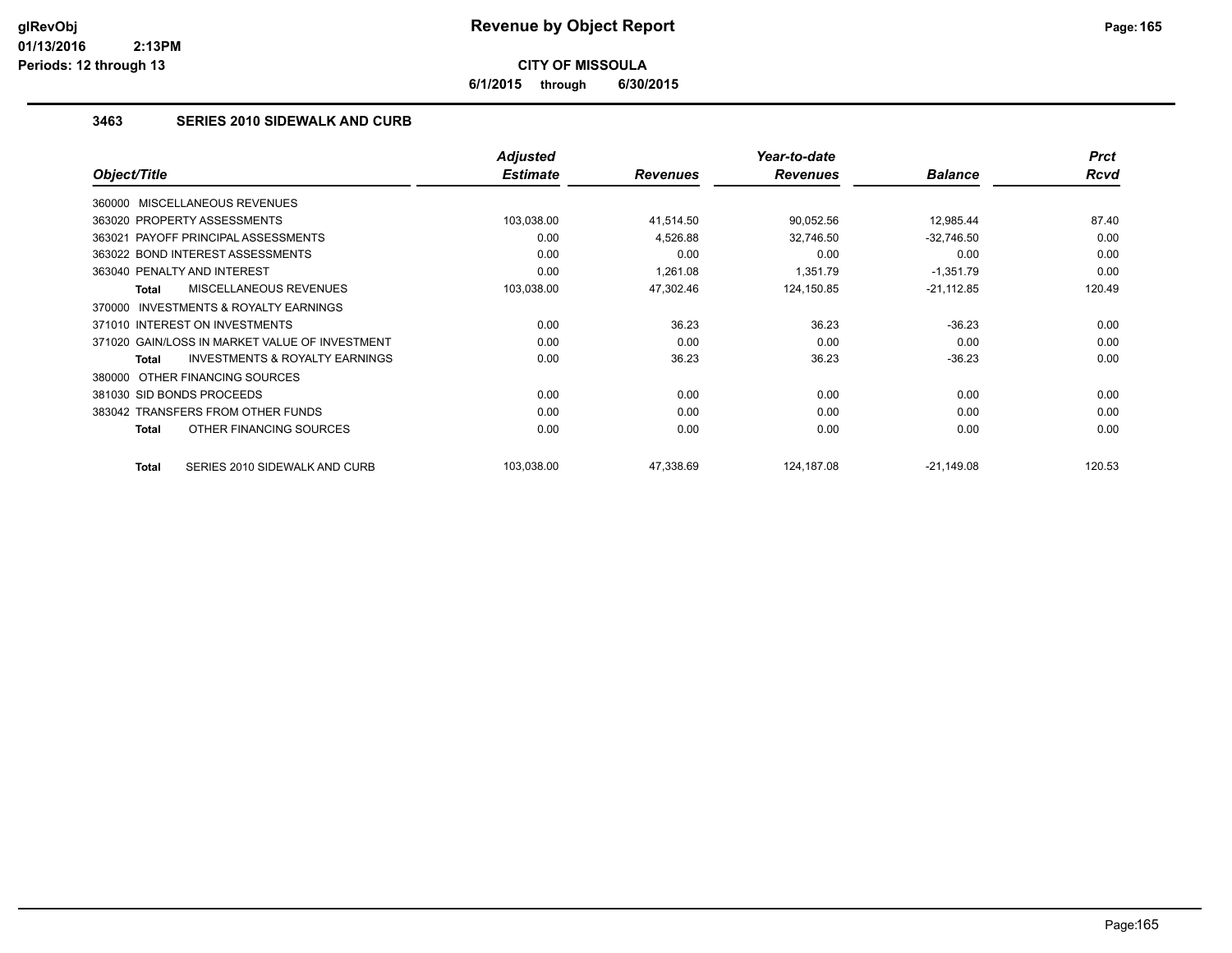**6/1/2015 through 6/30/2015**

**3464 FY12 S/C DEBT SERVICE**

**3464 FY12 S/C DEBT SERVICE**

|                                                    | <b>Adjusted</b> |                 | Year-to-date    |                | <b>Prct</b> |
|----------------------------------------------------|-----------------|-----------------|-----------------|----------------|-------------|
| Object/Title                                       | <b>Estimate</b> | <b>Revenues</b> | <b>Revenues</b> | <b>Balance</b> | <b>Rcvd</b> |
| MISCELLANEOUS REVENUES<br>360000                   |                 |                 |                 |                |             |
| 363020 PROPERTY ASSESSMENTS                        | 72,560.00       | 31,212.88       | 71,683.87       | 876.13         | 98.79       |
| 363021 PAYOFF PRINCIPAL ASSESSMENTS                | 0.00            | 0.00            | 10,112.27       | $-10, 112.27$  | 0.00        |
| 363022 BOND INTEREST ASSESSMENTS                   | 0.00            | 0.00            | 0.00            | 0.00           | 0.00        |
| 363040 PENALTY AND INTEREST                        | 0.00            | 112.72          | 129.77          | $-129.77$      | 0.00        |
| MISCELLANEOUS REVENUES<br>Total                    | 72,560.00       | 31,325.60       | 81,925.91       | $-9,365.91$    | 112.91      |
| INVESTMENTS & ROYALTY EARNINGS<br>370000           |                 |                 |                 |                |             |
| 371010 INTEREST ON INVESTMENTS                     | 0.00            | $-80.22$        | $-80.22$        | 80.22          | 0.00        |
| 371020 GAIN/LOSS IN MARKET VALUE OF INVESTMENTS    | 0.00            | 0.00            | 0.00            | 0.00           | 0.00        |
| <b>INVESTMENTS &amp; ROYALTY EARNINGS</b><br>Total | 0.00            | $-80.22$        | $-80.22$        | 80.22          | 0.00        |
| OTHER FINANCING SOURCES<br>380000                  |                 |                 |                 |                |             |
| 381030 SID BONDS PROCEEDS                          | 0.00            | 0.00            | 0.00            | 0.00           | 0.00        |
| 383042 TRANSFERS FROM OTHER FUNDS                  | 0.00            | 0.00            | 0.00            | 0.00           | 0.00        |
| OTHER FINANCING SOURCES<br>Total                   | 0.00            | 0.00            | 0.00            | 0.00           | 0.00        |
| FY12 S/C DEBT SERVICE<br><b>Total</b>              | 72,560.00       | 31,245.38       | 81,845.69       | $-9,285.69$    | 112.80      |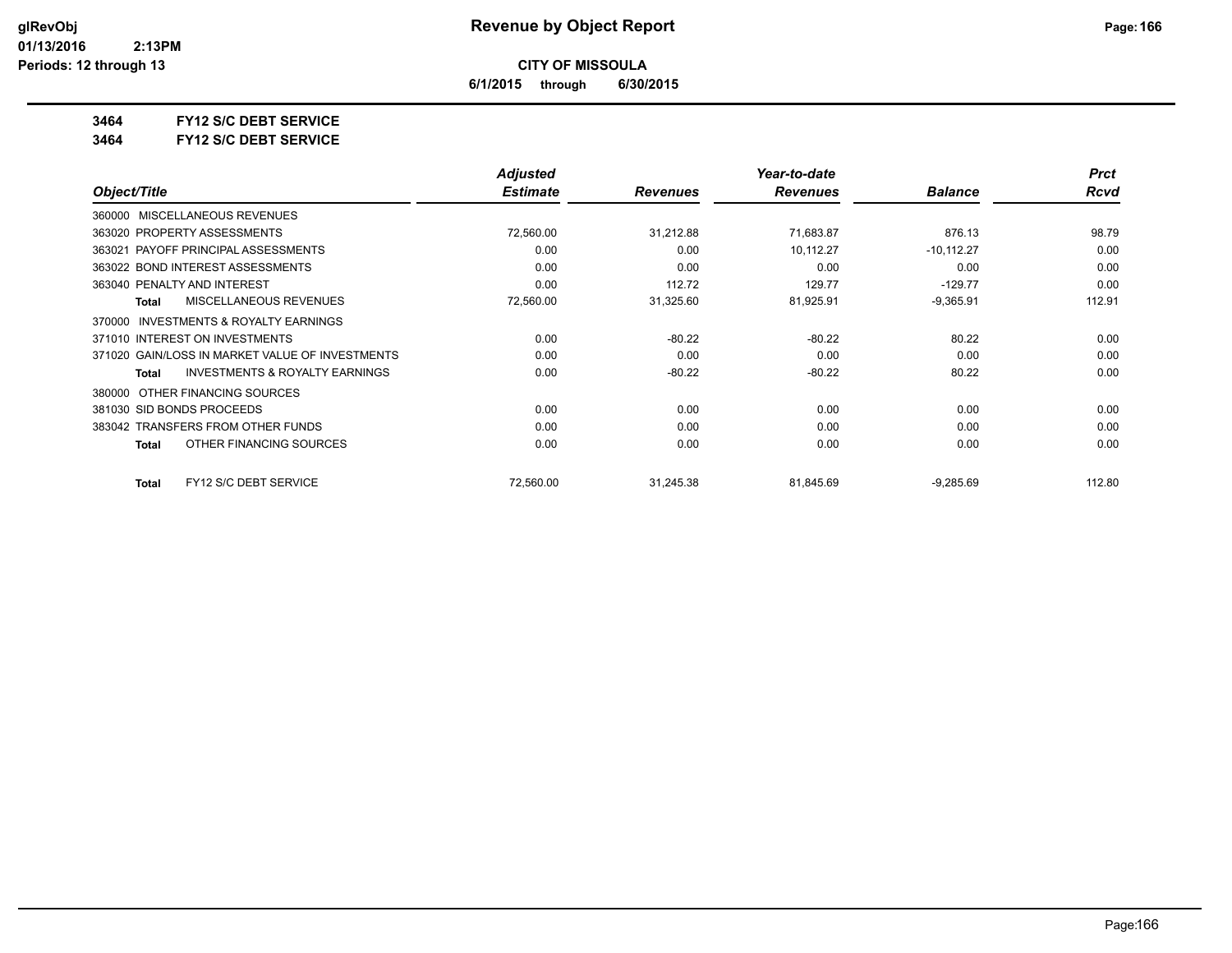**6/1/2015 through 6/30/2015**

### **3464 FY12 S/C DEBT SERVICE**

|                                                           | <b>Adjusted</b> |                 | Year-to-date    |                | <b>Prct</b> |
|-----------------------------------------------------------|-----------------|-----------------|-----------------|----------------|-------------|
| Object/Title                                              | <b>Estimate</b> | <b>Revenues</b> | <b>Revenues</b> | <b>Balance</b> | Rcvd        |
| 360000 MISCELLANEOUS REVENUES                             |                 |                 |                 |                |             |
| 363020 PROPERTY ASSESSMENTS                               | 72,560.00       | 31,212.88       | 71,683.87       | 876.13         | 98.79       |
| 363021 PAYOFF PRINCIPAL ASSESSMENTS                       | 0.00            | 0.00            | 10,112.27       | $-10,112.27$   | 0.00        |
| 363022 BOND INTEREST ASSESSMENTS                          | 0.00            | 0.00            | 0.00            | 0.00           | 0.00        |
| 363040 PENALTY AND INTEREST                               | 0.00            | 112.72          | 129.77          | $-129.77$      | 0.00        |
| MISCELLANEOUS REVENUES<br><b>Total</b>                    | 72,560.00       | 31,325.60       | 81,925.91       | $-9,365.91$    | 112.91      |
| <b>INVESTMENTS &amp; ROYALTY EARNINGS</b><br>370000       |                 |                 |                 |                |             |
| 371010 INTEREST ON INVESTMENTS                            | 0.00            | $-80.22$        | $-80.22$        | 80.22          | 0.00        |
| 371020 GAIN/LOSS IN MARKET VALUE OF INVESTMENT            | 0.00            | 0.00            | 0.00            | 0.00           | 0.00        |
| <b>INVESTMENTS &amp; ROYALTY EARNINGS</b><br><b>Total</b> | 0.00            | $-80.22$        | $-80.22$        | 80.22          | 0.00        |
| 380000 OTHER FINANCING SOURCES                            |                 |                 |                 |                |             |
| 381030 SID BONDS PROCEEDS                                 | 0.00            | 0.00            | 0.00            | 0.00           | 0.00        |
| 383042 TRANSFERS FROM OTHER FUNDS                         | 0.00            | 0.00            | 0.00            | 0.00           | 0.00        |
| OTHER FINANCING SOURCES<br>Total                          | 0.00            | 0.00            | 0.00            | 0.00           | 0.00        |
| FY12 S/C DEBT SERVICE<br>Total                            | 72,560.00       | 31,245.38       | 81,845.69       | $-9,285.69$    | 112.80      |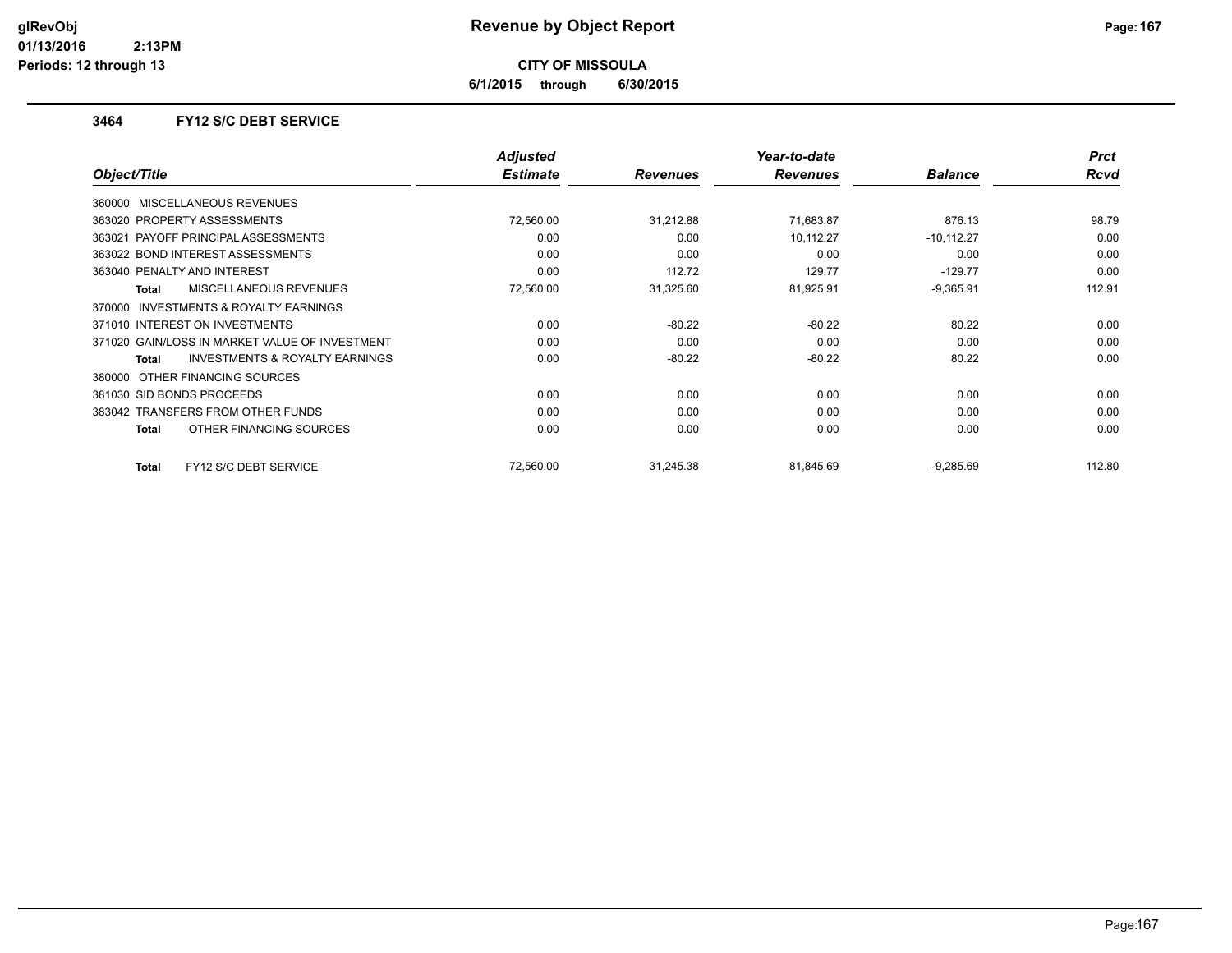**6/1/2015 through 6/30/2015**

## **3465 FY13 SIDEWALK/CURB DEBT SERVICE**

### **3465 FY13 SIDEWALK/CURB DEBT SERVICE**

|                                                     | Adjusted        |                 | Year-to-date    |                | <b>Prct</b> |
|-----------------------------------------------------|-----------------|-----------------|-----------------|----------------|-------------|
| Object/Title                                        | <b>Estimate</b> | <b>Revenues</b> | <b>Revenues</b> | <b>Balance</b> | <b>Rcvd</b> |
| <b>MISCELLANEOUS REVENUES</b><br>360000             |                 |                 |                 |                |             |
| 363020 PROPERTY ASSESSMENTS                         | 40,976.00       | 13,499.47       | 41,900.88       | $-924.88$      | 102.26      |
| 363021 PAYOFF PRINCIPAL ASSESSMENTS                 | 0.00            | 0.00            | 2,434.30        | $-2,434.30$    | 0.00        |
| 363022 BOND INTEREST ASSESSMENTS                    | 0.00            | 0.00            | 0.00            | 0.00           | 0.00        |
| 363040 PENALTY AND INTEREST                         | 0.00            | 33.89           | 40.44           | $-40.44$       | 0.00        |
| MISCELLANEOUS REVENUES<br>Total                     | 40,976.00       | 13,533.36       | 44,375.62       | $-3,399.62$    | 108.30      |
| <b>INVESTMENTS &amp; ROYALTY EARNINGS</b><br>370000 |                 |                 |                 |                |             |
| 371010 INTEREST ON INVESTMENTS                      | 0.00            | $-302.45$       | $-302.45$       | 302.45         | 0.00        |
| 371020 GAIN/LOSS IN MARKET VALUE OF INVESTMENTS     | 0.00            | 0.00            | 0.00            | 0.00           | 0.00        |
| <b>INVESTMENTS &amp; ROYALTY EARNINGS</b><br>Total  | 0.00            | $-302.45$       | $-302.45$       | 302.45         | 0.00        |
| 380000 OTHER FINANCING SOURCES                      |                 |                 |                 |                |             |
| 381030 SID BONDS PROCEEDS                           | 0.00            | 0.00            | 0.00            | 0.00           | 0.00        |
| 383042 TRANSFERS FROM OTHER FUNDS                   | 0.00            | 0.00            | 0.00            | 0.00           | 0.00        |
| OTHER FINANCING SOURCES<br>Total                    | 0.00            | 0.00            | 0.00            | 0.00           | 0.00        |
| FY13 SIDEWALK/CURB DEBT SERVICE<br>Total            | 40,976.00       | 13,230.91       | 44,073.17       | $-3,097.17$    | 107.56      |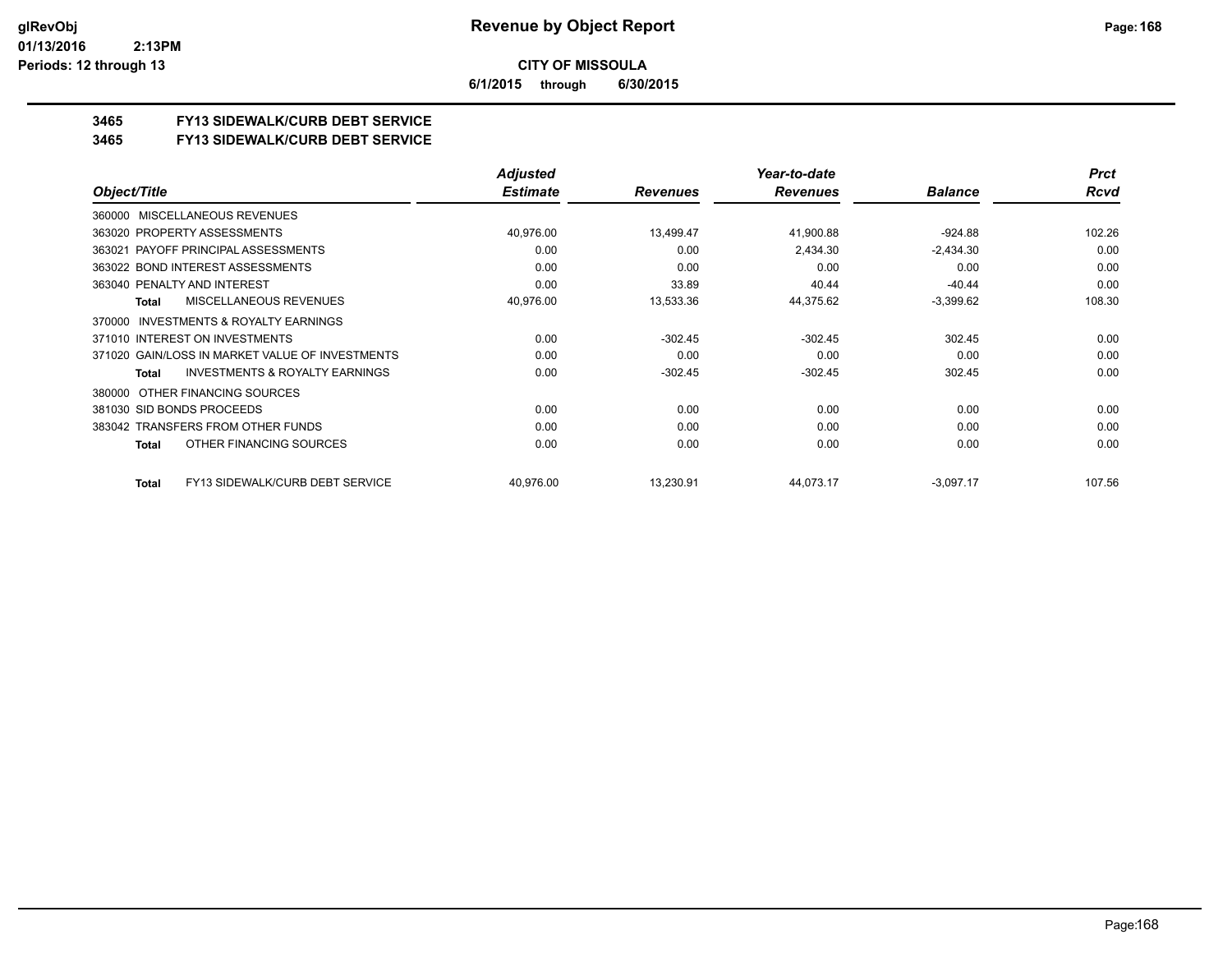**6/1/2015 through 6/30/2015**

## **3465 FY13 SIDEWALK/CURB DEBT SERVICE**

|                                                           | <b>Adjusted</b> |                 | Year-to-date    |                | <b>Prct</b> |
|-----------------------------------------------------------|-----------------|-----------------|-----------------|----------------|-------------|
| Object/Title                                              | <b>Estimate</b> | <b>Revenues</b> | <b>Revenues</b> | <b>Balance</b> | Rcvd        |
| 360000 MISCELLANEOUS REVENUES                             |                 |                 |                 |                |             |
| 363020 PROPERTY ASSESSMENTS                               | 40,976.00       | 13,499.47       | 41,900.88       | $-924.88$      | 102.26      |
| PAYOFF PRINCIPAL ASSESSMENTS<br>363021                    | 0.00            | 0.00            | 2,434.30        | $-2,434.30$    | 0.00        |
| 363022 BOND INTEREST ASSESSMENTS                          | 0.00            | 0.00            | 0.00            | 0.00           | 0.00        |
| 363040 PENALTY AND INTEREST                               | 0.00            | 33.89           | 40.44           | $-40.44$       | 0.00        |
| MISCELLANEOUS REVENUES<br><b>Total</b>                    | 40,976.00       | 13,533.36       | 44,375.62       | $-3,399.62$    | 108.30      |
| 370000 INVESTMENTS & ROYALTY EARNINGS                     |                 |                 |                 |                |             |
| 371010 INTEREST ON INVESTMENTS                            | 0.00            | $-302.45$       | $-302.45$       | 302.45         | 0.00        |
| 371020 GAIN/LOSS IN MARKET VALUE OF INVESTMENT            | 0.00            | 0.00            | 0.00            | 0.00           | 0.00        |
| <b>INVESTMENTS &amp; ROYALTY EARNINGS</b><br><b>Total</b> | 0.00            | $-302.45$       | $-302.45$       | 302.45         | 0.00        |
| OTHER FINANCING SOURCES<br>380000                         |                 |                 |                 |                |             |
| 381030 SID BONDS PROCEEDS                                 | 0.00            | 0.00            | 0.00            | 0.00           | 0.00        |
| 383042 TRANSFERS FROM OTHER FUNDS                         | 0.00            | 0.00            | 0.00            | 0.00           | 0.00        |
| OTHER FINANCING SOURCES<br><b>Total</b>                   | 0.00            | 0.00            | 0.00            | 0.00           | 0.00        |
| FY13 SIDEWALK/CURB DEBT SERVICE<br><b>Total</b>           | 40,976.00       | 13,230.91       | 44,073.17       | $-3,097.17$    | 107.56      |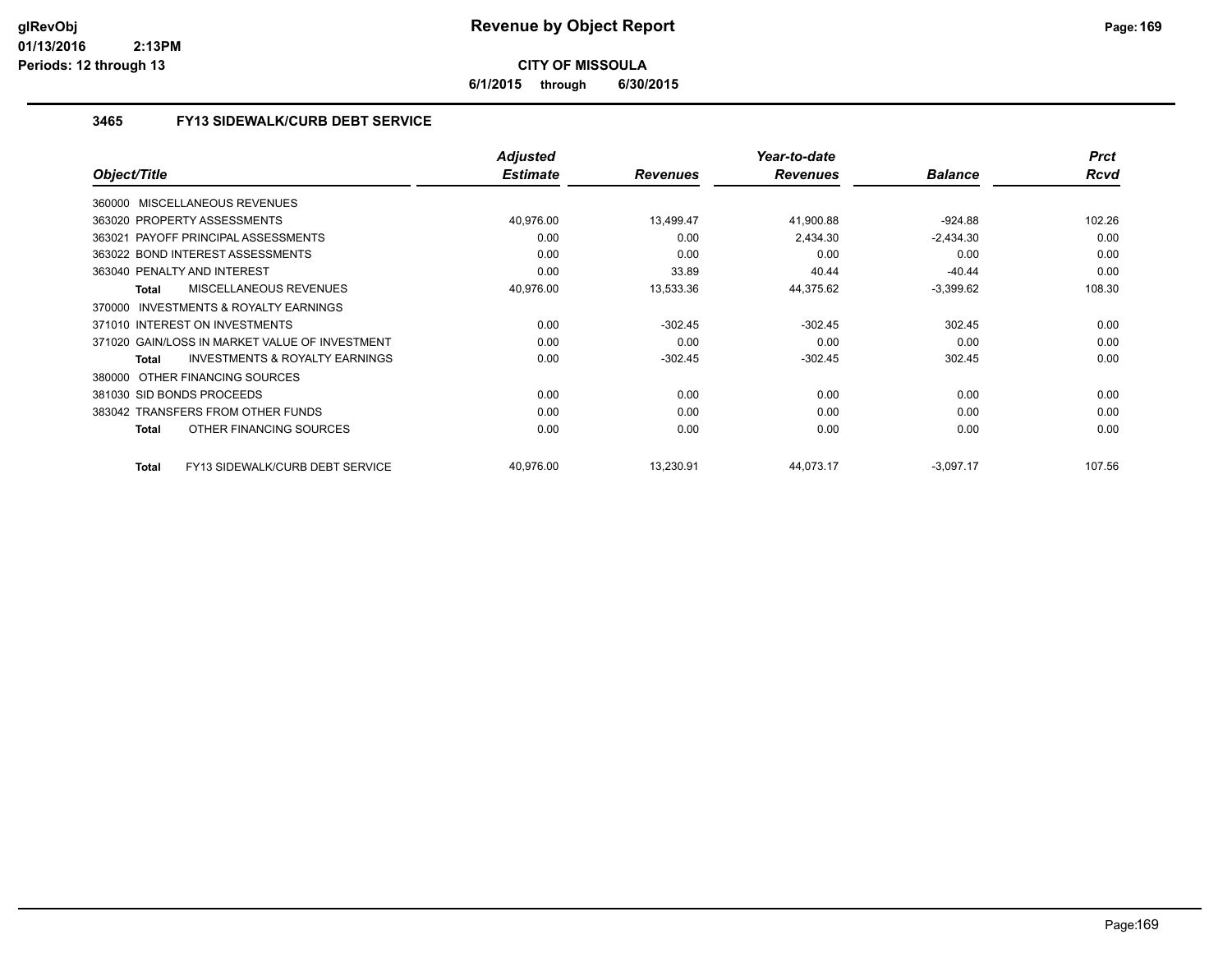**6/1/2015 through 6/30/2015**

## **3466 FY15 SIDEWALK/CURB DEBT SERVICE**

### **3466 FY15 SIDEWALK/CURB DEBT SERVICE**

|                                                     | <b>Adjusted</b> |                 | Year-to-date    |                | <b>Prct</b> |
|-----------------------------------------------------|-----------------|-----------------|-----------------|----------------|-------------|
| Object/Title                                        | <b>Estimate</b> | <b>Revenues</b> | <b>Revenues</b> | <b>Balance</b> | Rcvd        |
| MISCELLANEOUS REVENUES<br>360000                    |                 |                 |                 |                |             |
| 363020 PROPERTY ASSESSMENTS                         | 0.00            | 0.00            | 0.00            | 0.00           | 0.00        |
| 363021 PAYOFF PRINCIPAL ASSESSMENTS                 | 0.00            | 0.00            | 0.00            | 0.00           | 0.00        |
| 363022 BOND INTEREST ASSESSMENTS                    | 0.00            | 0.00            | 0.00            | 0.00           | 0.00        |
| 363040 PENALTY AND INTEREST                         | 0.00            | 0.00            | 0.00            | 0.00           | 0.00        |
| MISCELLANEOUS REVENUES<br>Total                     | 0.00            | 0.00            | 0.00            | 0.00           | 0.00        |
| <b>INVESTMENTS &amp; ROYALTY EARNINGS</b><br>370000 |                 |                 |                 |                |             |
| 371010 INTEREST ON INVESTMENTS                      | 0.00            | 0.00            | 0.00            | 0.00           | 0.00        |
| 371020 GAIN/LOSS IN MARKET VALUE OF INVESTMENTS     | 0.00            | 0.00            | 0.00            | 0.00           | 0.00        |
| <b>INVESTMENTS &amp; ROYALTY EARNINGS</b><br>Total  | 0.00            | 0.00            | 0.00            | 0.00           | 0.00        |
| 380000 OTHER FINANCING SOURCES                      |                 |                 |                 |                |             |
| 381030 SID BONDS PROCEEDS                           | 0.00            | 0.00            | 0.00            | 0.00           | 0.00        |
| 383042 TRANSFERS FROM OTHER FUNDS                   | 0.00            | 0.00            | 0.00            | 0.00           | 0.00        |
| OTHER FINANCING SOURCES<br>Total                    | 0.00            | 0.00            | 0.00            | 0.00           | 0.00        |
|                                                     |                 |                 |                 |                |             |
| <b>FY15 SIDEWALK/CURB DEBT SERVICE</b><br>Total     | 0.00            | 0.00            | 0.00            | 0.00           | 0.00        |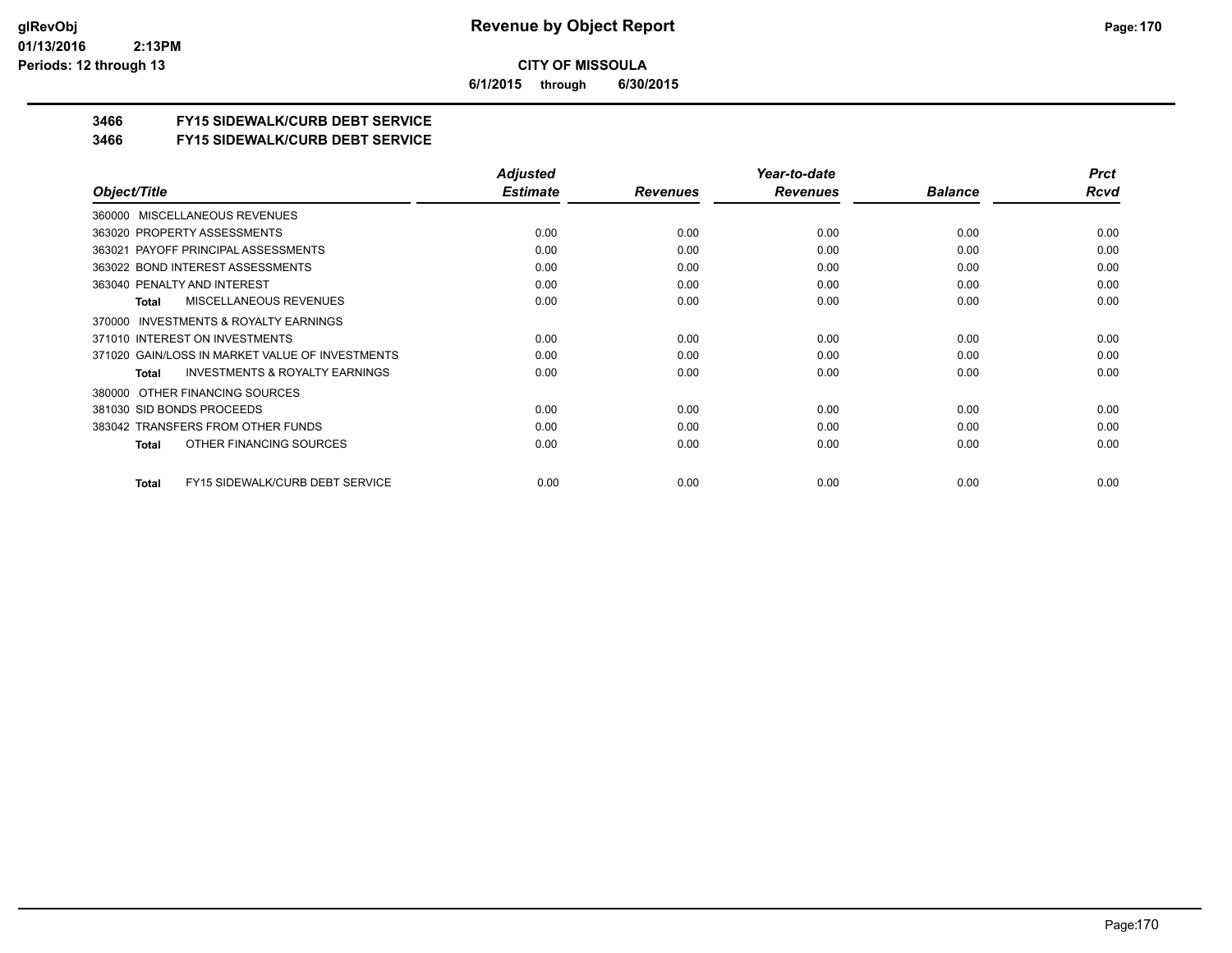**6/1/2015 through 6/30/2015**

## **3466 FY15 SIDEWALK/CURB DEBT SERVICE**

|                                                           | <b>Adjusted</b> |                 | Year-to-date    |                | <b>Prct</b> |
|-----------------------------------------------------------|-----------------|-----------------|-----------------|----------------|-------------|
| Object/Title                                              | <b>Estimate</b> | <b>Revenues</b> | <b>Revenues</b> | <b>Balance</b> | Rcvd        |
| 360000 MISCELLANEOUS REVENUES                             |                 |                 |                 |                |             |
| 363020 PROPERTY ASSESSMENTS                               | 0.00            | 0.00            | 0.00            | 0.00           | 0.00        |
| 363021 PAYOFF PRINCIPAL ASSESSMENTS                       | 0.00            | 0.00            | 0.00            | 0.00           | 0.00        |
| 363022 BOND INTEREST ASSESSMENTS                          | 0.00            | 0.00            | 0.00            | 0.00           | 0.00        |
| 363040 PENALTY AND INTEREST                               | 0.00            | 0.00            | 0.00            | 0.00           | 0.00        |
| <b>MISCELLANEOUS REVENUES</b><br><b>Total</b>             | 0.00            | 0.00            | 0.00            | 0.00           | 0.00        |
| 370000 INVESTMENTS & ROYALTY EARNINGS                     |                 |                 |                 |                |             |
| 371010 INTEREST ON INVESTMENTS                            | 0.00            | 0.00            | 0.00            | 0.00           | 0.00        |
| 371020 GAIN/LOSS IN MARKET VALUE OF INVESTMENT            | 0.00            | 0.00            | 0.00            | 0.00           | 0.00        |
| <b>INVESTMENTS &amp; ROYALTY EARNINGS</b><br><b>Total</b> | 0.00            | 0.00            | 0.00            | 0.00           | 0.00        |
| OTHER FINANCING SOURCES<br>380000                         |                 |                 |                 |                |             |
| 381030 SID BONDS PROCEEDS                                 | 0.00            | 0.00            | 0.00            | 0.00           | 0.00        |
| 383042 TRANSFERS FROM OTHER FUNDS                         | 0.00            | 0.00            | 0.00            | 0.00           | 0.00        |
| OTHER FINANCING SOURCES<br><b>Total</b>                   | 0.00            | 0.00            | 0.00            | 0.00           | 0.00        |
|                                                           |                 |                 |                 |                |             |
| FY15 SIDEWALK/CURB DEBT SERVICE<br><b>Total</b>           | 0.00            | 0.00            | 0.00            | 0.00           | 0.00        |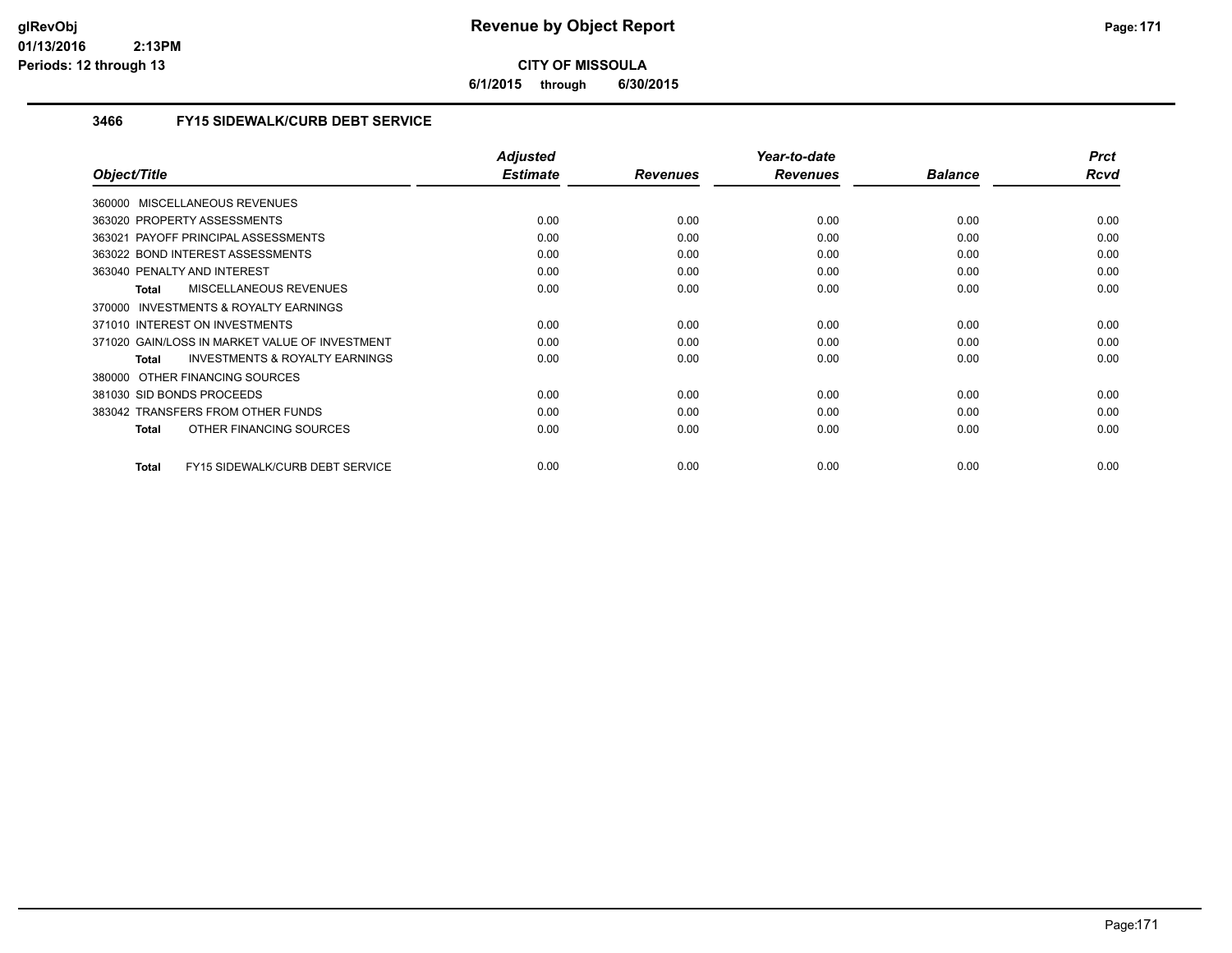**6/1/2015 through 6/30/2015**

**3470 SID 470 DEBT SERVICE FUND**

**3470 SID 470 DEBT SERVICE FUND**

|                                                           | <b>Adjusted</b> |                 | Year-to-date    |                | <b>Prct</b> |
|-----------------------------------------------------------|-----------------|-----------------|-----------------|----------------|-------------|
| Object/Title                                              | <b>Estimate</b> | <b>Revenues</b> | <b>Revenues</b> | <b>Balance</b> | <b>Rcvd</b> |
| <b>TAXES/ASSESSMENTS</b><br>310000                        |                 |                 |                 |                |             |
| <b>PENALTIES &amp; INTEREST</b><br>312001                 | 0.00            | 0.00            | 0.00            | 0.00           | 0.00        |
| TAXES/ASSESSMENTS<br><b>Total</b>                         | 0.00            | 0.00            | 0.00            | 0.00           | 0.00        |
| 360000 MISCELLANEOUS REVENUES                             |                 |                 |                 |                |             |
| 363020 PROPERTY ASSESSMENTS                               | 0.00            | 0.00            | 0.00            | 0.00           | 0.00        |
| PAYOFF PRINCIPAL ASSESSMENTS<br>363021                    | 0.00            | 0.00            | 0.00            | 0.00           | 0.00        |
| 363022 BOND INTEREST ASSESSMENTS                          | 0.00            | 0.00            | 0.00            | 0.00           | 0.00        |
| 363040 PENALTY AND INTEREST                               | 0.00            | 0.00            | 0.00            | 0.00           | 0.00        |
| MISCELLANEOUS REVENUES<br><b>Total</b>                    | 0.00            | 0.00            | 0.00            | 0.00           | 0.00        |
| <b>INVESTMENTS &amp; ROYALTY EARNINGS</b><br>370000       |                 |                 |                 |                |             |
| 371010 INTEREST ON INVESTMENTS                            | 0.00            | 0.00            | 0.00            | 0.00           | 0.00        |
| 371020 GAIN/LOSS IN MARKET VALUE OF INVESTMENTS           | 0.00            | 0.00            | 0.00            | 0.00           | 0.00        |
| <b>INVESTMENTS &amp; ROYALTY EARNINGS</b><br><b>Total</b> | 0.00            | 0.00            | 0.00            | 0.00           | 0.00        |
| OTHER FINANCING SOURCES<br>380000                         |                 |                 |                 |                |             |
| 381009 TRANSFERS IN                                       | 0.00            | 0.00            | 0.00            | 0.00           | 0.00        |
| OTHER FINANCING SOURCES<br><b>Total</b>                   | 0.00            | 0.00            | 0.00            | 0.00           | 0.00        |
| SID 470 DEBT SERVICE FUND<br><b>Total</b>                 | 0.00            | 0.00            | 0.00            | 0.00           | 0.00        |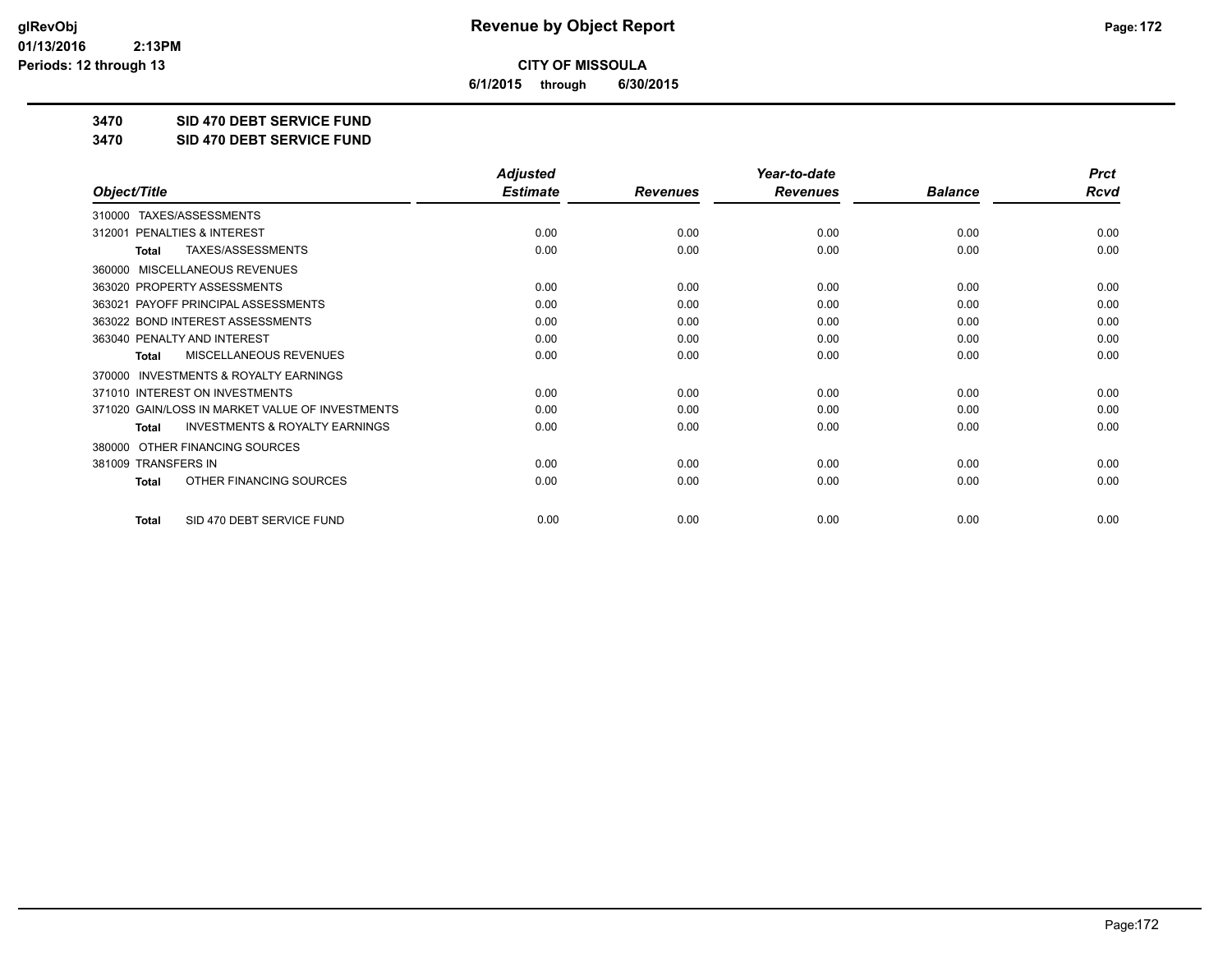**6/1/2015 through 6/30/2015**

## **3470 SID 470 DEBT SERVICE FUND**

|                                                           | <b>Adjusted</b> |                 | Year-to-date    |                | <b>Prct</b> |
|-----------------------------------------------------------|-----------------|-----------------|-----------------|----------------|-------------|
| Object/Title                                              | <b>Estimate</b> | <b>Revenues</b> | <b>Revenues</b> | <b>Balance</b> | <b>Rcvd</b> |
| TAXES/ASSESSMENTS<br>310000                               |                 |                 |                 |                |             |
| <b>PENALTIES &amp; INTEREST</b><br>312001                 | 0.00            | 0.00            | 0.00            | 0.00           | 0.00        |
| TAXES/ASSESSMENTS<br><b>Total</b>                         | 0.00            | 0.00            | 0.00            | 0.00           | 0.00        |
| MISCELLANEOUS REVENUES<br>360000                          |                 |                 |                 |                |             |
| 363020 PROPERTY ASSESSMENTS                               | 0.00            | 0.00            | 0.00            | 0.00           | 0.00        |
| 363021 PAYOFF PRINCIPAL ASSESSMENTS                       | 0.00            | 0.00            | 0.00            | 0.00           | 0.00        |
| 363022 BOND INTEREST ASSESSMENTS                          | 0.00            | 0.00            | 0.00            | 0.00           | 0.00        |
| 363040 PENALTY AND INTEREST                               | 0.00            | 0.00            | 0.00            | 0.00           | 0.00        |
| <b>MISCELLANEOUS REVENUES</b><br><b>Total</b>             | 0.00            | 0.00            | 0.00            | 0.00           | 0.00        |
| <b>INVESTMENTS &amp; ROYALTY EARNINGS</b><br>370000       |                 |                 |                 |                |             |
| 371010 INTEREST ON INVESTMENTS                            | 0.00            | 0.00            | 0.00            | 0.00           | 0.00        |
| 371020 GAIN/LOSS IN MARKET VALUE OF INVESTMENT            | 0.00            | 0.00            | 0.00            | 0.00           | 0.00        |
| <b>INVESTMENTS &amp; ROYALTY EARNINGS</b><br><b>Total</b> | 0.00            | 0.00            | 0.00            | 0.00           | 0.00        |
| OTHER FINANCING SOURCES<br>380000                         |                 |                 |                 |                |             |
| 381009 TRANSFERS IN                                       | 0.00            | 0.00            | 0.00            | 0.00           | 0.00        |
| OTHER FINANCING SOURCES<br><b>Total</b>                   | 0.00            | 0.00            | 0.00            | 0.00           | 0.00        |
| SID 470 DEBT SERVICE FUND<br>Total                        | 0.00            | 0.00            | 0.00            | 0.00           | 0.00        |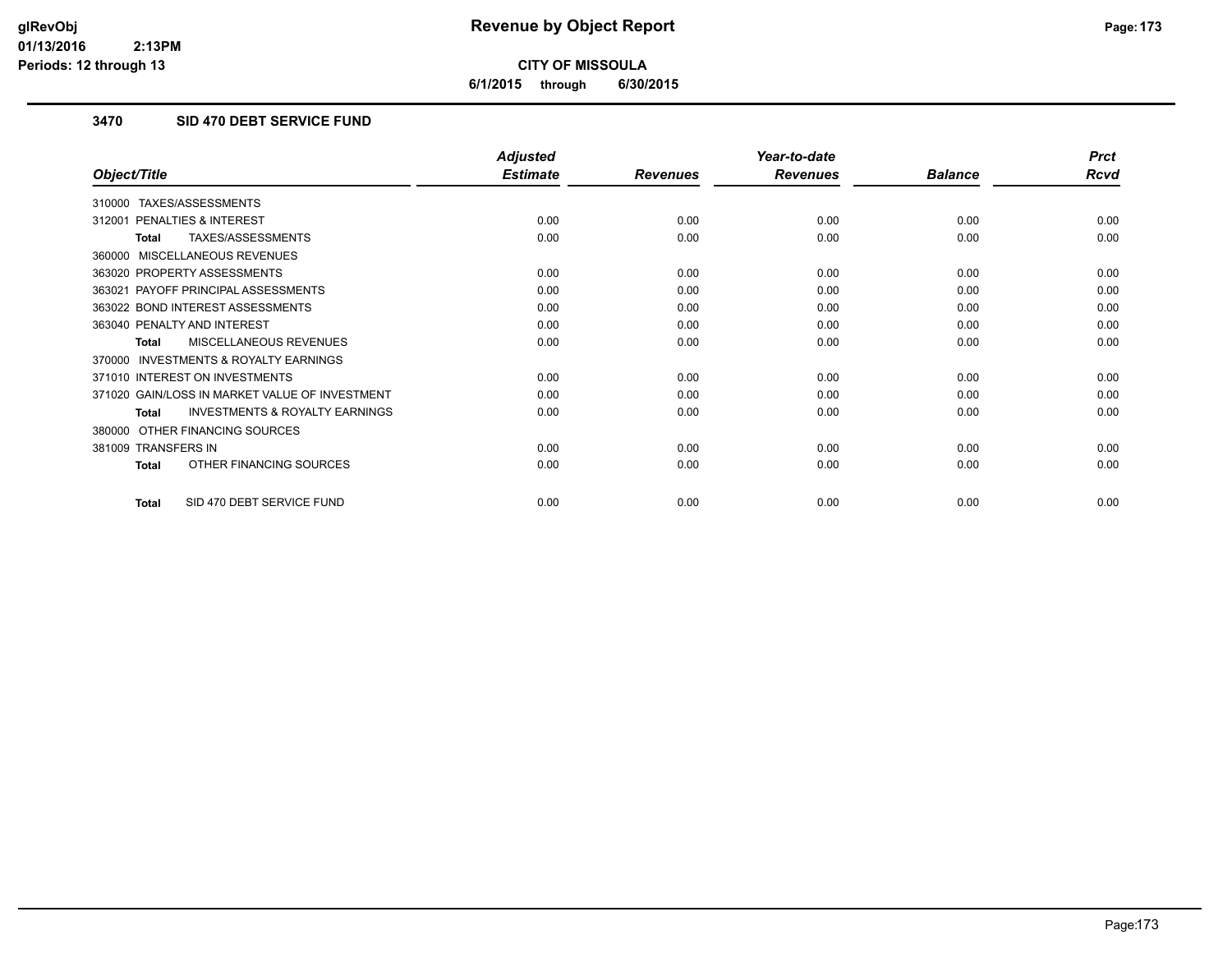**6/1/2015 through 6/30/2015**

**3491 SID 491 DEBT SERVICE FUND**

**3491 SID 491 DEBT SERVICE FUND**

|                                                           | <b>Adjusted</b> |                 | Year-to-date    |                | <b>Prct</b> |
|-----------------------------------------------------------|-----------------|-----------------|-----------------|----------------|-------------|
| Object/Title                                              | <b>Estimate</b> | <b>Revenues</b> | <b>Revenues</b> | <b>Balance</b> | <b>Rcvd</b> |
| TAXES/ASSESSMENTS<br>310000                               |                 |                 |                 |                |             |
| 312001 PENALTIES & INTEREST                               | 0.00            | 0.00            | 0.00            | 0.00           | 0.00        |
| TAXES/ASSESSMENTS<br><b>Total</b>                         | 0.00            | 0.00            | 0.00            | 0.00           | 0.00        |
| MISCELLANEOUS REVENUES<br>360000                          |                 |                 |                 |                |             |
| 360010 MISCELLANEOUS                                      | 0.00            | 0.00            | 0.00            | 0.00           | 0.00        |
| 363020 PROPERTY ASSESSMENTS                               | 0.00            | 0.00            | 0.00            | 0.00           | 0.00        |
| 363021 PAYOFF PRINCIPAL ASSESSMENTS                       | 0.00            | 0.00            | 0.00            | 0.00           | 0.00        |
| 363022 BOND INTEREST ASSESSMENTS                          | 0.00            | 0.00            | 0.00            | 0.00           | 0.00        |
| 363040 PENALTY AND INTEREST                               | 0.00            | 0.00            | 0.00            | 0.00           | 0.00        |
| <b>MISCELLANEOUS REVENUES</b><br><b>Total</b>             | 0.00            | 0.00            | 0.00            | 0.00           | 0.00        |
| <b>INVESTMENTS &amp; ROYALTY EARNINGS</b><br>370000       |                 |                 |                 |                |             |
| 371010 INTEREST ON INVESTMENTS                            | 0.00            | 0.00            | 0.00            | 0.00           | 0.00        |
| 371020 GAIN/LOSS IN MARKET VALUE OF INVESTMENTS           | 0.00            | 0.00            | 0.00            | 0.00           | 0.00        |
| <b>INVESTMENTS &amp; ROYALTY EARNINGS</b><br><b>Total</b> | 0.00            | 0.00            | 0.00            | 0.00           | 0.00        |
| OTHER FINANCING SOURCES<br>380000                         |                 |                 |                 |                |             |
| 381009 TRANSFERS IN                                       | 0.00            | 0.00            | 0.00            | 0.00           | 0.00        |
| OTHER FINANCING SOURCES<br>Total                          | 0.00            | 0.00            | 0.00            | 0.00           | 0.00        |
| SID 491 DEBT SERVICE FUND<br><b>Total</b>                 | 0.00            | 0.00            | 0.00            | 0.00           | 0.00        |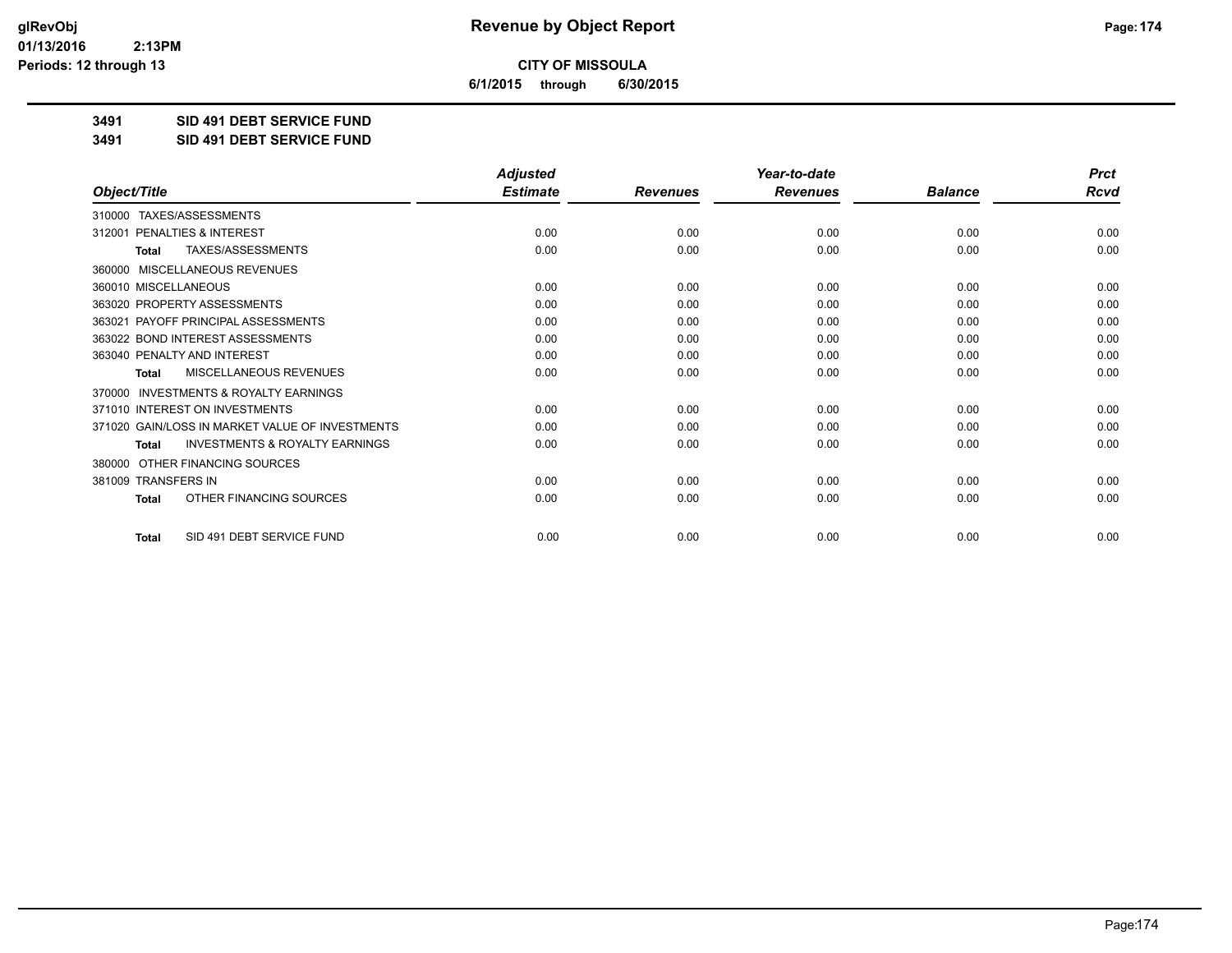**6/1/2015 through 6/30/2015**

## **3491 SID 491 DEBT SERVICE FUND**

|                                                           | <b>Adjusted</b> |                 | Year-to-date    |                | <b>Prct</b> |
|-----------------------------------------------------------|-----------------|-----------------|-----------------|----------------|-------------|
| Object/Title                                              | <b>Estimate</b> | <b>Revenues</b> | <b>Revenues</b> | <b>Balance</b> | <b>Rcvd</b> |
| 310000 TAXES/ASSESSMENTS                                  |                 |                 |                 |                |             |
| 312001 PENALTIES & INTEREST                               | 0.00            | 0.00            | 0.00            | 0.00           | 0.00        |
| TAXES/ASSESSMENTS<br><b>Total</b>                         | 0.00            | 0.00            | 0.00            | 0.00           | 0.00        |
| 360000 MISCELLANEOUS REVENUES                             |                 |                 |                 |                |             |
| 360010 MISCELLANEOUS                                      | 0.00            | 0.00            | 0.00            | 0.00           | 0.00        |
| 363020 PROPERTY ASSESSMENTS                               | 0.00            | 0.00            | 0.00            | 0.00           | 0.00        |
| 363021 PAYOFF PRINCIPAL ASSESSMENTS                       | 0.00            | 0.00            | 0.00            | 0.00           | 0.00        |
| 363022 BOND INTEREST ASSESSMENTS                          | 0.00            | 0.00            | 0.00            | 0.00           | 0.00        |
| 363040 PENALTY AND INTEREST                               | 0.00            | 0.00            | 0.00            | 0.00           | 0.00        |
| MISCELLANEOUS REVENUES<br><b>Total</b>                    | 0.00            | 0.00            | 0.00            | 0.00           | 0.00        |
| <b>INVESTMENTS &amp; ROYALTY EARNINGS</b><br>370000       |                 |                 |                 |                |             |
| 371010 INTEREST ON INVESTMENTS                            | 0.00            | 0.00            | 0.00            | 0.00           | 0.00        |
| 371020 GAIN/LOSS IN MARKET VALUE OF INVESTMENT            | 0.00            | 0.00            | 0.00            | 0.00           | 0.00        |
| <b>INVESTMENTS &amp; ROYALTY EARNINGS</b><br><b>Total</b> | 0.00            | 0.00            | 0.00            | 0.00           | 0.00        |
| OTHER FINANCING SOURCES<br>380000                         |                 |                 |                 |                |             |
| 381009 TRANSFERS IN                                       | 0.00            | 0.00            | 0.00            | 0.00           | 0.00        |
| OTHER FINANCING SOURCES<br><b>Total</b>                   | 0.00            | 0.00            | 0.00            | 0.00           | 0.00        |
| SID 491 DEBT SERVICE FUND<br><b>Total</b>                 | 0.00            | 0.00            | 0.00            | 0.00           | 0.00        |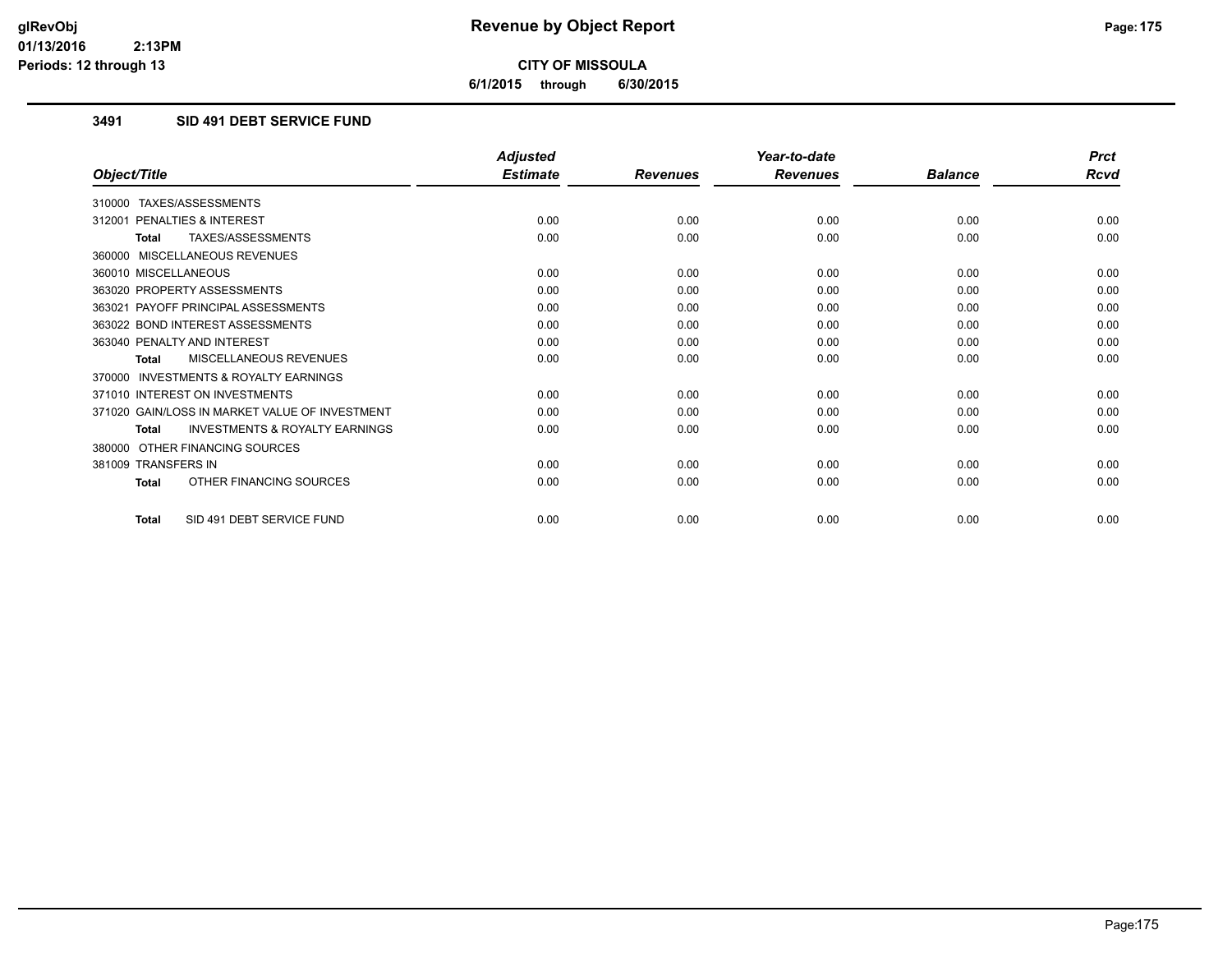**6/1/2015 through 6/30/2015**

# **3492 SID 492/499 DEBT SERVICE FUND**

**3492 SID 492/499 DEBT SERVICE FUND**

|                                                    | <b>Adjusted</b> |                 | Year-to-date    |                | <b>Prct</b> |
|----------------------------------------------------|-----------------|-----------------|-----------------|----------------|-------------|
| Object/Title                                       | <b>Estimate</b> | <b>Revenues</b> | <b>Revenues</b> | <b>Balance</b> | <b>Rcvd</b> |
| 360000 MISCELLANEOUS REVENUES                      |                 |                 |                 |                |             |
| 360010 MISCELLANEOUS                               | 0.00            | 0.00            | 0.00            | 0.00           | 0.00        |
| 363040 PENALTY AND INTEREST                        | 0.00            | 0.00            | 0.00            | 0.00           | 0.00        |
| <b>MISCELLANEOUS REVENUES</b><br>Total             | 0.00            | 0.00            | 0.00            | 0.00           | 0.00        |
| 370000 INVESTMENTS & ROYALTY EARNINGS              |                 |                 |                 |                |             |
| 371010 INTEREST ON INVESTMENTS                     | 0.00            | 0.00            | 0.00            | 0.00           | 0.00        |
| 371020 GAIN/LOSS IN MARKET VALUE OF INVESTMENTS    | 0.00            | 0.00            | 0.00            | 0.00           | 0.00        |
| <b>INVESTMENTS &amp; ROYALTY EARNINGS</b><br>Total | 0.00            | 0.00            | 0.00            | 0.00           | 0.00        |
| 380000 OTHER FINANCING SOURCES                     |                 |                 |                 |                |             |
| 381009 TRANSFERS IN                                | 0.00            | 0.00            | 0.00            | 0.00           | 0.00        |
| OTHER FINANCING SOURCES<br>Total                   | 0.00            | 0.00            | 0.00            | 0.00           | 0.00        |
| SID 492/499 DEBT SERVICE FUND<br>Total             | 0.00            | 0.00            | 0.00            | 0.00           | 0.00        |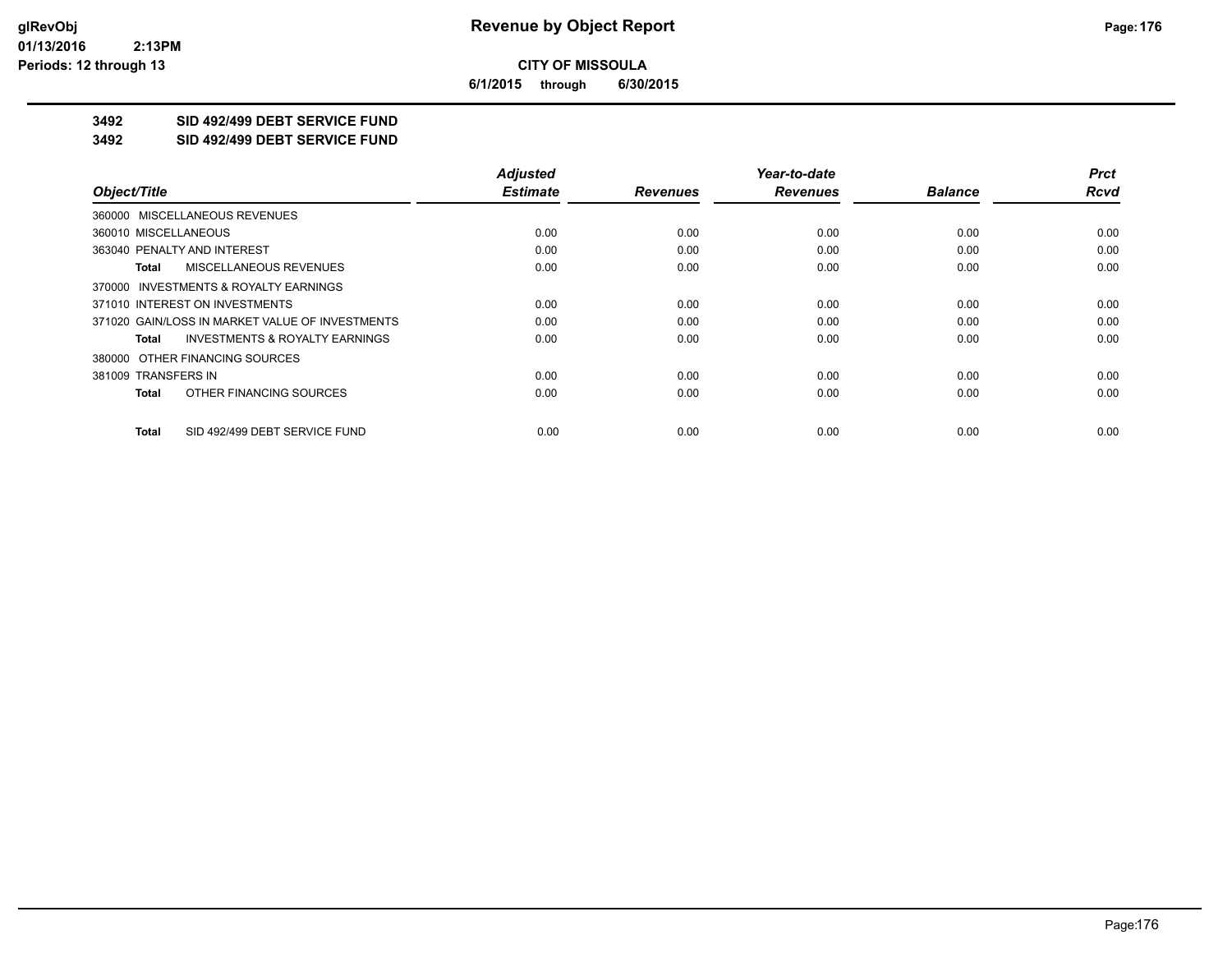**6/1/2015 through 6/30/2015**

## **3492 SID 492/499 DEBT SERVICE FUND**

| Object/Title                                              | Adjusted<br><b>Estimate</b> | <b>Revenues</b> | Year-to-date<br><b>Revenues</b> | <b>Balance</b> | <b>Prct</b><br>Rcvd |
|-----------------------------------------------------------|-----------------------------|-----------------|---------------------------------|----------------|---------------------|
| 360000 MISCELLANEOUS REVENUES                             |                             |                 |                                 |                |                     |
| 360010 MISCELLANEOUS                                      | 0.00                        | 0.00            | 0.00                            | 0.00           | 0.00                |
| 363040 PENALTY AND INTEREST                               | 0.00                        | 0.00            | 0.00                            | 0.00           | 0.00                |
| MISCELLANEOUS REVENUES<br><b>Total</b>                    | 0.00                        | 0.00            | 0.00                            | 0.00           | 0.00                |
| INVESTMENTS & ROYALTY EARNINGS<br>370000                  |                             |                 |                                 |                |                     |
| 371010 INTEREST ON INVESTMENTS                            | 0.00                        | 0.00            | 0.00                            | 0.00           | 0.00                |
| 371020 GAIN/LOSS IN MARKET VALUE OF INVESTMENT            | 0.00                        | 0.00            | 0.00                            | 0.00           | 0.00                |
| <b>INVESTMENTS &amp; ROYALTY EARNINGS</b><br><b>Total</b> | 0.00                        | 0.00            | 0.00                            | 0.00           | 0.00                |
| 380000 OTHER FINANCING SOURCES                            |                             |                 |                                 |                |                     |
| 381009 TRANSFERS IN                                       | 0.00                        | 0.00            | 0.00                            | 0.00           | 0.00                |
| OTHER FINANCING SOURCES<br><b>Total</b>                   | 0.00                        | 0.00            | 0.00                            | 0.00           | 0.00                |
| SID 492/499 DEBT SERVICE FUND<br><b>Total</b>             | 0.00                        | 0.00            | 0.00                            | 0.00           | 0.00                |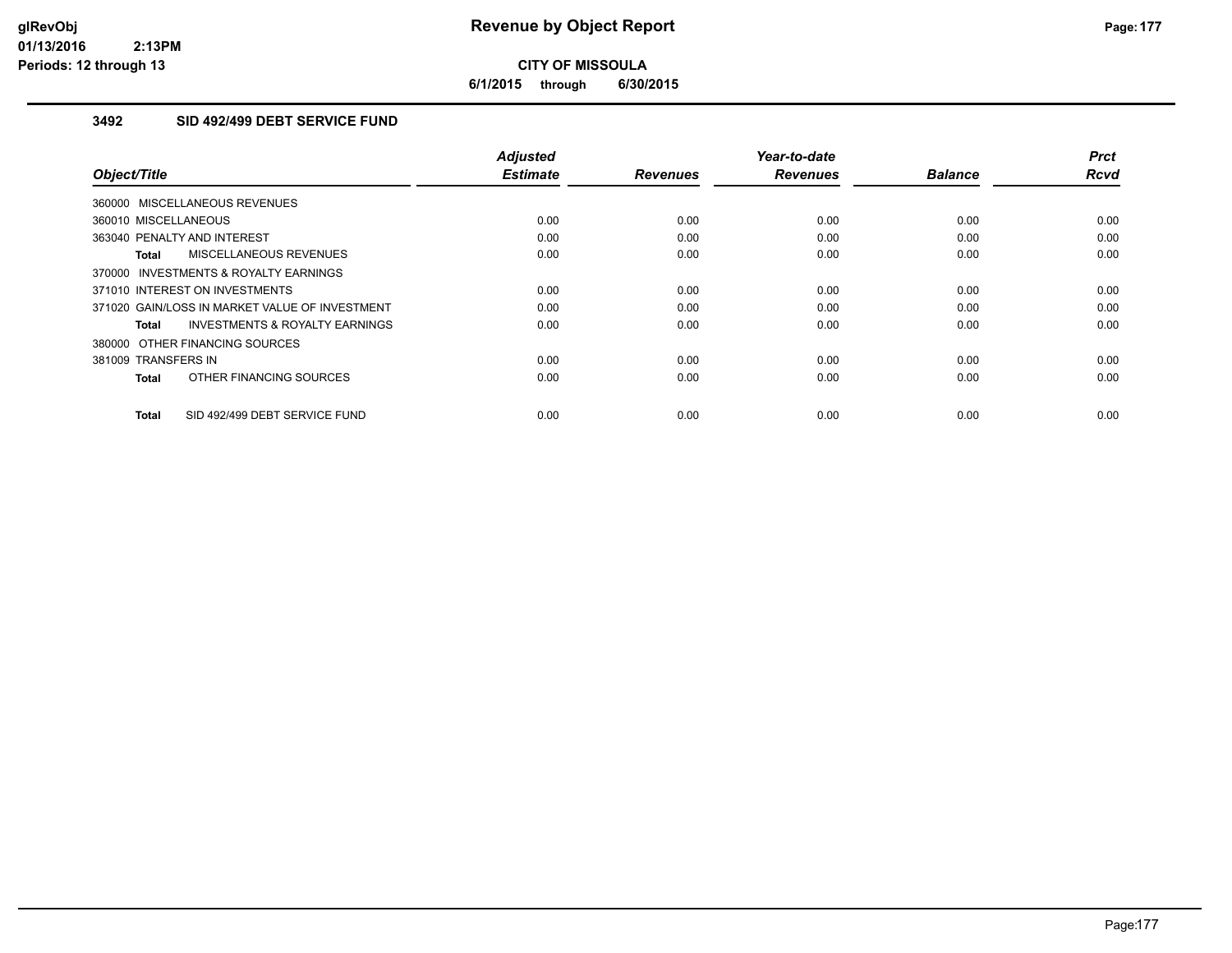**6/1/2015 through 6/30/2015**

**3494 SID 494 DEBT SERVICE**

**3494 SID 494 DEBT SERVICE**

|                                                     | <b>Adjusted</b> |                 | Year-to-date    |                | <b>Prct</b> |
|-----------------------------------------------------|-----------------|-----------------|-----------------|----------------|-------------|
| Object/Title                                        | <b>Estimate</b> | <b>Revenues</b> | <b>Revenues</b> | <b>Balance</b> | <b>Rcvd</b> |
| 310000 TAXES/ASSESSMENTS                            |                 |                 |                 |                |             |
| PENALTIES & INTEREST<br>312001                      | 0.00            | 0.00            | 0.00            | 0.00           | 0.00        |
| <b>TAXES/ASSESSMENTS</b><br><b>Total</b>            | 0.00            | 0.00            | 0.00            | 0.00           | 0.00        |
| MISCELLANEOUS REVENUES<br>360000                    |                 |                 |                 |                |             |
| 360010 MISCELLANEOUS                                | 0.00            | 0.00            | 0.00            | 0.00           | 0.00        |
| 363020 PROPERTY ASSESSMENTS                         | 0.00            | 0.00            | 0.00            | 0.00           | 0.00        |
| 363021 PAYOFF PRINCIPAL ASSESSMENTS                 | 0.00            | 0.00            | 0.00            | 0.00           | 0.00        |
| 363022 BOND INTEREST ASSESSMENTS                    | 0.00            | 0.00            | 0.00            | 0.00           | 0.00        |
| 363040 PENALTY AND INTEREST                         | 0.00            | 0.00            | 0.00            | 0.00           | 0.00        |
| MISCELLANEOUS REVENUES<br>Total                     | 0.00            | 0.00            | 0.00            | 0.00           | 0.00        |
| <b>INVESTMENTS &amp; ROYALTY EARNINGS</b><br>370000 |                 |                 |                 |                |             |
| 371010 INTEREST ON INVESTMENTS                      | 0.00            | 0.00            | 0.00            | 0.00           | 0.00        |
| 371020 GAIN/LOSS IN MARKET VALUE OF INVESTMENTS     | 0.00            | 0.00            | 0.00            | 0.00           | 0.00        |
| <b>INVESTMENTS &amp; ROYALTY EARNINGS</b><br>Total  | 0.00            | 0.00            | 0.00            | 0.00           | 0.00        |
| OTHER FINANCING SOURCES<br>380000                   |                 |                 |                 |                |             |
| 381009 TRANSFERS IN                                 | 0.00            | 0.00            | 0.00            | 0.00           | 0.00        |
| OTHER FINANCING SOURCES<br><b>Total</b>             | 0.00            | 0.00            | 0.00            | 0.00           | 0.00        |
| SID 494 DEBT SERVICE<br><b>Total</b>                | 0.00            | 0.00            | 0.00            | 0.00           | 0.00        |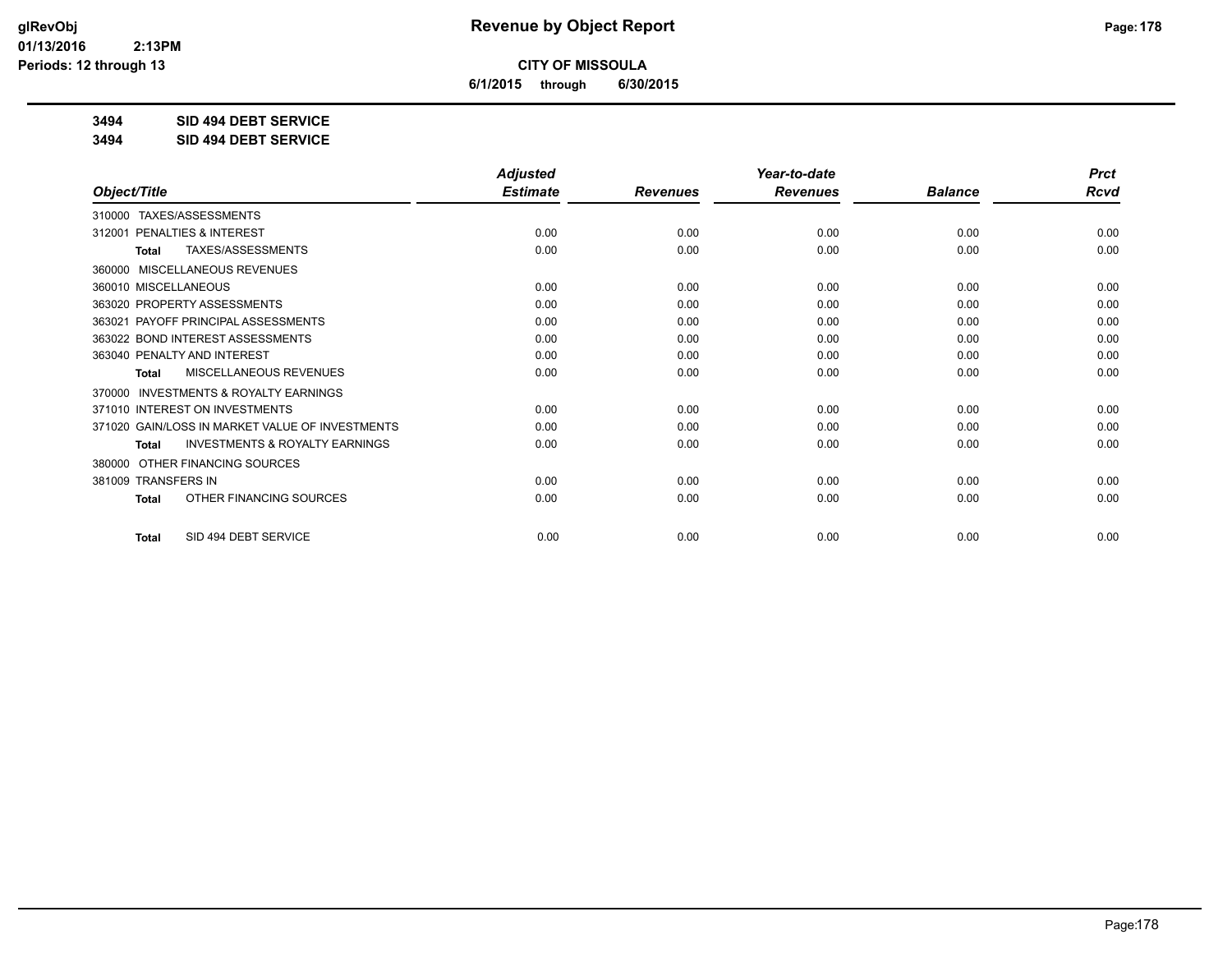**6/1/2015 through 6/30/2015**

## **3494 SID 494 DEBT SERVICE**

|                                                    | <b>Adjusted</b> |                 | Year-to-date    |                | <b>Prct</b> |
|----------------------------------------------------|-----------------|-----------------|-----------------|----------------|-------------|
| Object/Title                                       | <b>Estimate</b> | <b>Revenues</b> | <b>Revenues</b> | <b>Balance</b> | <b>Rcvd</b> |
| 310000 TAXES/ASSESSMENTS                           |                 |                 |                 |                |             |
| PENALTIES & INTEREST<br>312001                     | 0.00            | 0.00            | 0.00            | 0.00           | 0.00        |
| TAXES/ASSESSMENTS<br>Total                         | 0.00            | 0.00            | 0.00            | 0.00           | 0.00        |
| 360000 MISCELLANEOUS REVENUES                      |                 |                 |                 |                |             |
| 360010 MISCELLANEOUS                               | 0.00            | 0.00            | 0.00            | 0.00           | 0.00        |
| 363020 PROPERTY ASSESSMENTS                        | 0.00            | 0.00            | 0.00            | 0.00           | 0.00        |
| 363021 PAYOFF PRINCIPAL ASSESSMENTS                | 0.00            | 0.00            | 0.00            | 0.00           | 0.00        |
| 363022 BOND INTEREST ASSESSMENTS                   | 0.00            | 0.00            | 0.00            | 0.00           | 0.00        |
| 363040 PENALTY AND INTEREST                        | 0.00            | 0.00            | 0.00            | 0.00           | 0.00        |
| MISCELLANEOUS REVENUES<br>Total                    | 0.00            | 0.00            | 0.00            | 0.00           | 0.00        |
| 370000 INVESTMENTS & ROYALTY EARNINGS              |                 |                 |                 |                |             |
| 371010 INTEREST ON INVESTMENTS                     | 0.00            | 0.00            | 0.00            | 0.00           | 0.00        |
| 371020 GAIN/LOSS IN MARKET VALUE OF INVESTMENT     | 0.00            | 0.00            | 0.00            | 0.00           | 0.00        |
| <b>INVESTMENTS &amp; ROYALTY EARNINGS</b><br>Total | 0.00            | 0.00            | 0.00            | 0.00           | 0.00        |
| 380000 OTHER FINANCING SOURCES                     |                 |                 |                 |                |             |
| 381009 TRANSFERS IN                                | 0.00            | 0.00            | 0.00            | 0.00           | 0.00        |
| OTHER FINANCING SOURCES<br>Total                   | 0.00            | 0.00            | 0.00            | 0.00           | 0.00        |
| SID 494 DEBT SERVICE<br><b>Total</b>               | 0.00            | 0.00            | 0.00            | 0.00           | 0.00        |
|                                                    |                 |                 |                 |                |             |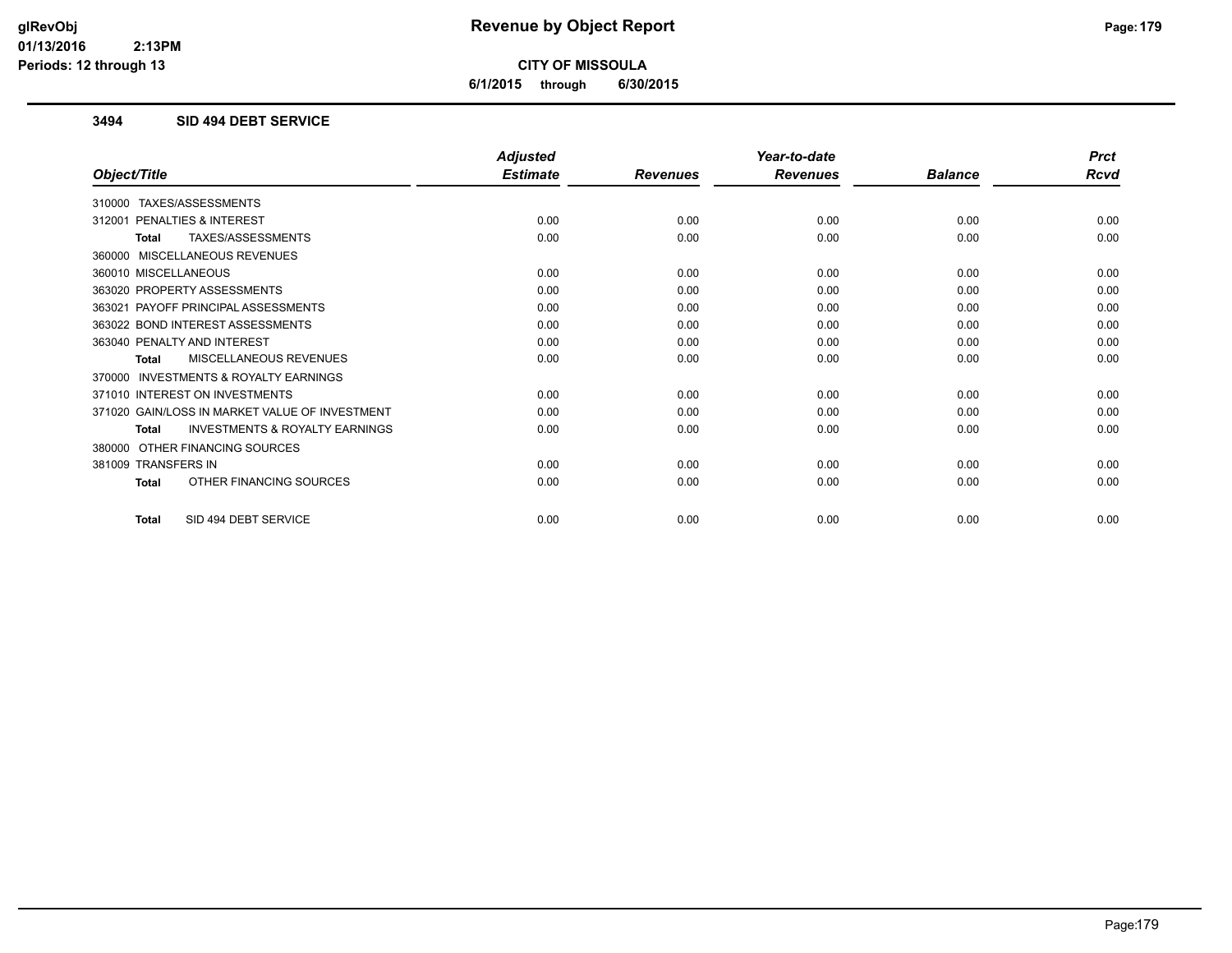**6/1/2015 through 6/30/2015**

**3495 SID 495 DEBT SERVICE FUND**

**3495 SID 495 DEBT SERVICE FUND**

|                                                           | <b>Adjusted</b> |                 | Year-to-date    |                | <b>Prct</b> |
|-----------------------------------------------------------|-----------------|-----------------|-----------------|----------------|-------------|
| Object/Title                                              | <b>Estimate</b> | <b>Revenues</b> | <b>Revenues</b> | <b>Balance</b> | <b>Rcvd</b> |
| 310000 TAXES/ASSESSMENTS                                  |                 |                 |                 |                |             |
| PENALTIES & INTEREST<br>312001                            | 0.00            | 0.00            | 0.00            | 0.00           | 0.00        |
| <b>TAXES/ASSESSMENTS</b><br><b>Total</b>                  | 0.00            | 0.00            | 0.00            | 0.00           | 0.00        |
| MISCELLANEOUS REVENUES<br>360000                          |                 |                 |                 |                |             |
| 360010 MISCELLANEOUS                                      | 0.00            | 0.00            | 0.00            | 0.00           | 0.00        |
| 363020 PROPERTY ASSESSMENTS                               | 0.00            | 0.00            | 0.00            | 0.00           | 0.00        |
| 363021 PAYOFF PRINCIPAL ASSESSMENTS                       | 0.00            | 0.00            | 0.00            | 0.00           | 0.00        |
| 363022 BOND INTEREST ASSESSMENTS                          | 0.00            | 0.00            | 0.00            | 0.00           | 0.00        |
| 363040 PENALTY AND INTEREST                               | 0.00            | 0.00            | 0.00            | 0.00           | 0.00        |
| MISCELLANEOUS REVENUES<br>Total                           | 0.00            | 0.00            | 0.00            | 0.00           | 0.00        |
| <b>INVESTMENTS &amp; ROYALTY EARNINGS</b><br>370000       |                 |                 |                 |                |             |
| 371010 INTEREST ON INVESTMENTS                            | 0.00            | 0.00            | 0.00            | 0.00           | 0.00        |
| 371020 GAIN/LOSS IN MARKET VALUE OF INVESTMENTS           | 0.00            | 0.00            | 0.00            | 0.00           | 0.00        |
| <b>INVESTMENTS &amp; ROYALTY EARNINGS</b><br><b>Total</b> | 0.00            | 0.00            | 0.00            | 0.00           | 0.00        |
| OTHER FINANCING SOURCES<br>380000                         |                 |                 |                 |                |             |
| 381009 TRANSFERS IN                                       | 0.00            | 0.00            | 0.00            | 0.00           | 0.00        |
| OTHER FINANCING SOURCES<br><b>Total</b>                   | 0.00            | 0.00            | 0.00            | 0.00           | 0.00        |
| SID 495 DEBT SERVICE FUND<br><b>Total</b>                 | 0.00            | 0.00            | 0.00            | 0.00           | 0.00        |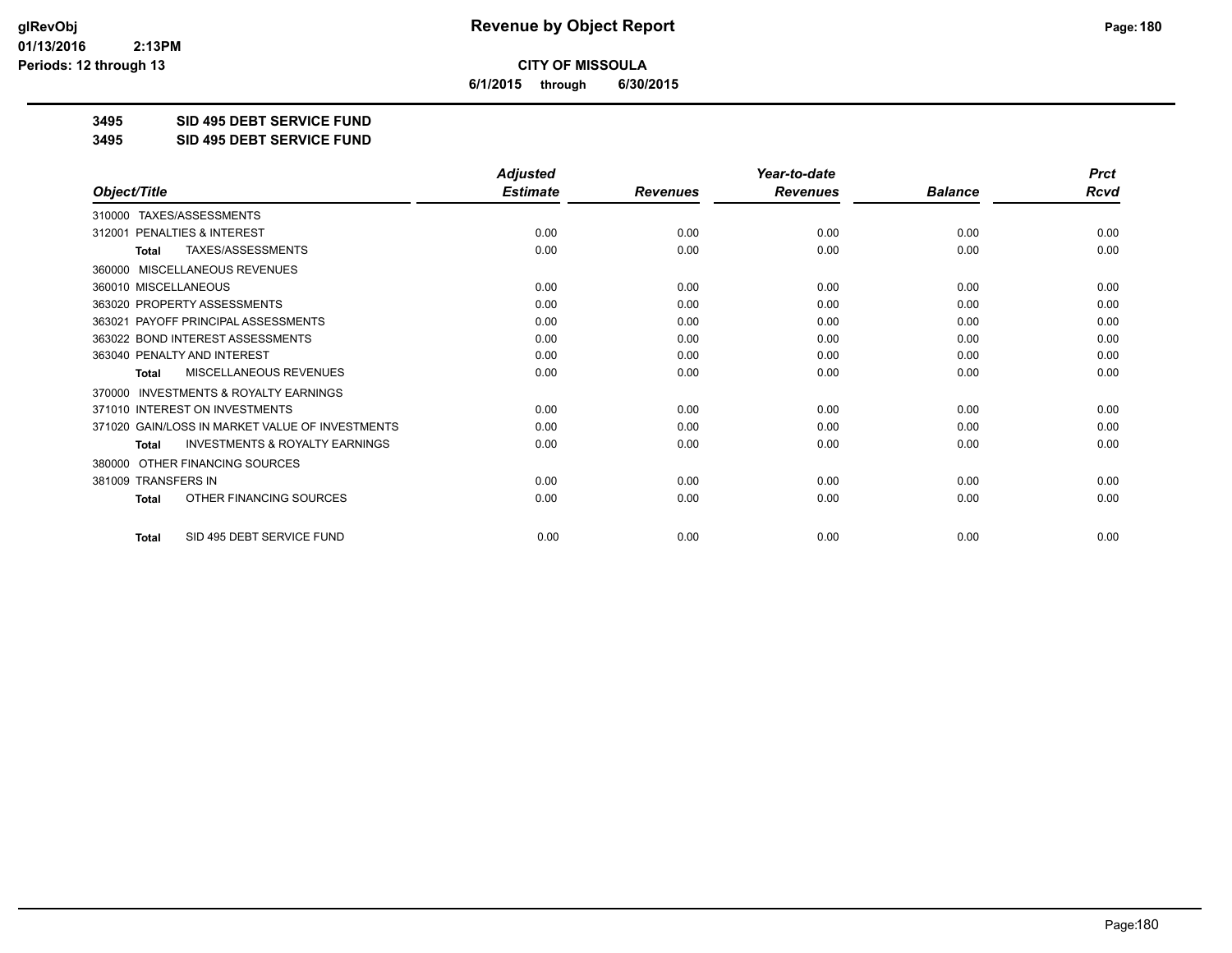**6/1/2015 through 6/30/2015**

# **3495 SID 495 DEBT SERVICE FUND**

|                                                           | <b>Adjusted</b> |                 | Year-to-date    |                | <b>Prct</b> |
|-----------------------------------------------------------|-----------------|-----------------|-----------------|----------------|-------------|
| Object/Title                                              | <b>Estimate</b> | <b>Revenues</b> | <b>Revenues</b> | <b>Balance</b> | <b>Rcvd</b> |
| 310000 TAXES/ASSESSMENTS                                  |                 |                 |                 |                |             |
| PENALTIES & INTEREST<br>312001                            | 0.00            | 0.00            | 0.00            | 0.00           | 0.00        |
| TAXES/ASSESSMENTS<br><b>Total</b>                         | 0.00            | 0.00            | 0.00            | 0.00           | 0.00        |
| 360000 MISCELLANEOUS REVENUES                             |                 |                 |                 |                |             |
| 360010 MISCELLANEOUS                                      | 0.00            | 0.00            | 0.00            | 0.00           | 0.00        |
| 363020 PROPERTY ASSESSMENTS                               | 0.00            | 0.00            | 0.00            | 0.00           | 0.00        |
| 363021 PAYOFF PRINCIPAL ASSESSMENTS                       | 0.00            | 0.00            | 0.00            | 0.00           | 0.00        |
| 363022 BOND INTEREST ASSESSMENTS                          | 0.00            | 0.00            | 0.00            | 0.00           | 0.00        |
| 363040 PENALTY AND INTEREST                               | 0.00            | 0.00            | 0.00            | 0.00           | 0.00        |
| MISCELLANEOUS REVENUES<br><b>Total</b>                    | 0.00            | 0.00            | 0.00            | 0.00           | 0.00        |
| <b>INVESTMENTS &amp; ROYALTY EARNINGS</b><br>370000       |                 |                 |                 |                |             |
| 371010 INTEREST ON INVESTMENTS                            | 0.00            | 0.00            | 0.00            | 0.00           | 0.00        |
| 371020 GAIN/LOSS IN MARKET VALUE OF INVESTMENT            | 0.00            | 0.00            | 0.00            | 0.00           | 0.00        |
| <b>INVESTMENTS &amp; ROYALTY EARNINGS</b><br><b>Total</b> | 0.00            | 0.00            | 0.00            | 0.00           | 0.00        |
| OTHER FINANCING SOURCES<br>380000                         |                 |                 |                 |                |             |
| 381009 TRANSFERS IN                                       | 0.00            | 0.00            | 0.00            | 0.00           | 0.00        |
| OTHER FINANCING SOURCES<br><b>Total</b>                   | 0.00            | 0.00            | 0.00            | 0.00           | 0.00        |
| SID 495 DEBT SERVICE FUND<br><b>Total</b>                 | 0.00            | 0.00            | 0.00            | 0.00           | 0.00        |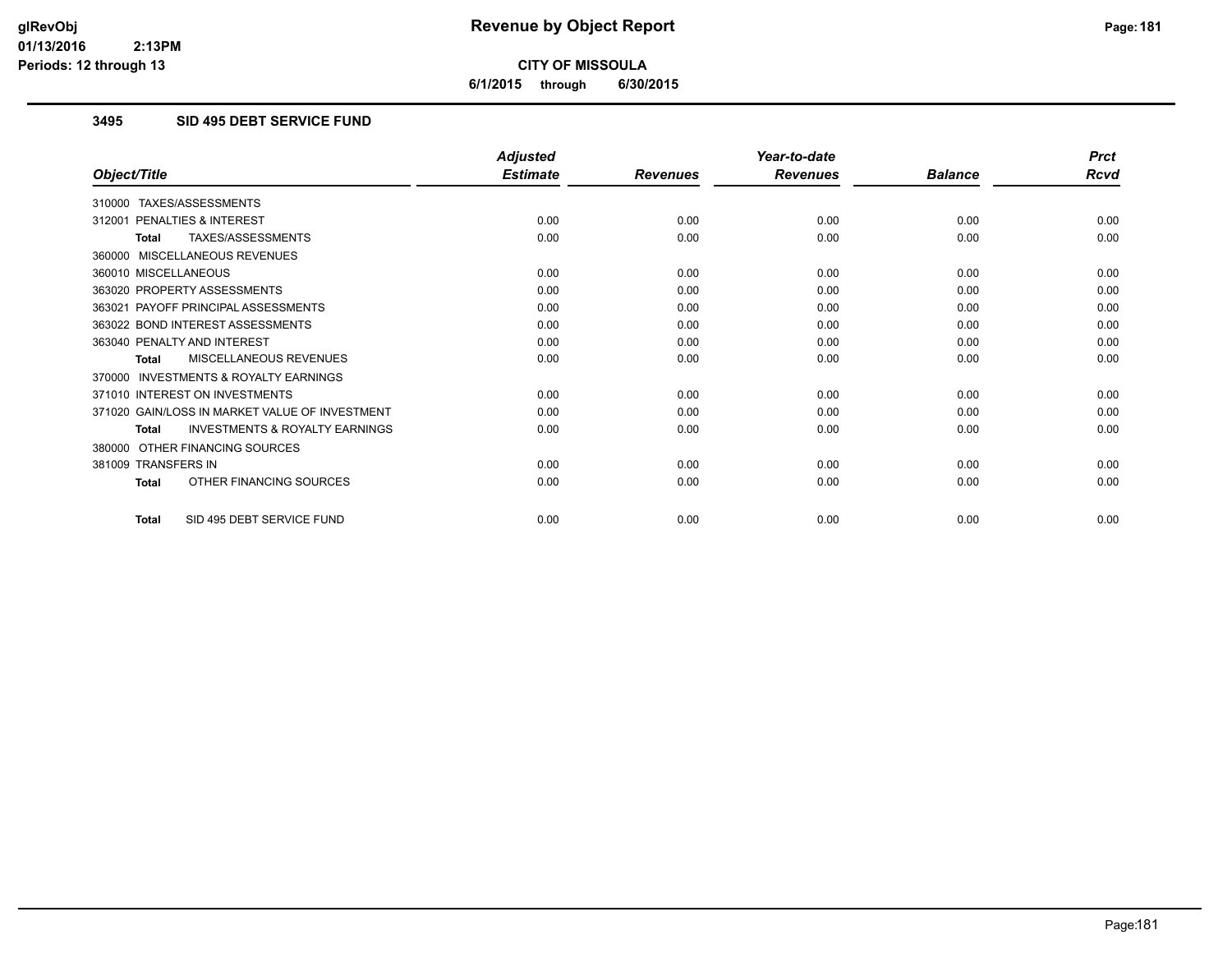**6/1/2015 through 6/30/2015**

**3496 SID 496 DEBT SERVICE FUND**

**3496 SID 496 DEBT SERVICE FUND**

|                                                     | <b>Adjusted</b> |                 | Year-to-date    |                | <b>Prct</b> |
|-----------------------------------------------------|-----------------|-----------------|-----------------|----------------|-------------|
| Object/Title                                        | <b>Estimate</b> | <b>Revenues</b> | <b>Revenues</b> | <b>Balance</b> | <b>Rcvd</b> |
| 310000 TAXES/ASSESSMENTS                            |                 |                 |                 |                |             |
| <b>PENALTIES &amp; INTEREST</b><br>312001           | 0.00            | 0.00            | 0.00            | 0.00           | 0.00        |
| TAXES/ASSESSMENTS<br><b>Total</b>                   | 0.00            | 0.00            | 0.00            | 0.00           | 0.00        |
| MISCELLANEOUS REVENUES<br>360000                    |                 |                 |                 |                |             |
| 360010 MISCELLANEOUS                                | 0.00            | 0.00            | 0.00            | 0.00           | 0.00        |
| 363020 PROPERTY ASSESSMENTS                         | 0.00            | 0.00            | 0.00            | 0.00           | 0.00        |
| 363021 PAYOFF PRINCIPAL ASSESSMENTS                 | 0.00            | 0.00            | 0.00            | 0.00           | 0.00        |
| 363022 BOND INTEREST ASSESSMENTS                    | 0.00            | 0.00            | 0.00            | 0.00           | 0.00        |
| 363040 PENALTY AND INTEREST                         | 0.00            | 0.00            | 0.00            | 0.00           | 0.00        |
| MISCELLANEOUS REVENUES<br><b>Total</b>              | 0.00            | 0.00            | 0.00            | 0.00           | 0.00        |
| <b>INVESTMENTS &amp; ROYALTY EARNINGS</b><br>370000 |                 |                 |                 |                |             |
| 371010 INTEREST ON INVESTMENTS                      | 0.00            | 0.00            | 0.00            | 0.00           | 0.00        |
| 371020 GAIN/LOSS IN MARKET VALUE OF INVESTMENTS     | 0.00            | 0.00            | 0.00            | 0.00           | 0.00        |
| <b>INVESTMENTS &amp; ROYALTY EARNINGS</b><br>Total  | 0.00            | 0.00            | 0.00            | 0.00           | 0.00        |
| OTHER FINANCING SOURCES<br>380000                   |                 |                 |                 |                |             |
| 381009 TRANSFERS IN                                 | 0.00            | 0.00            | 0.00            | 0.00           | 0.00        |
| OTHER FINANCING SOURCES<br>Total                    | 0.00            | 0.00            | 0.00            | 0.00           | 0.00        |
| SID 496 DEBT SERVICE FUND<br><b>Total</b>           | 0.00            | 0.00            | 0.00            | 0.00           | 0.00        |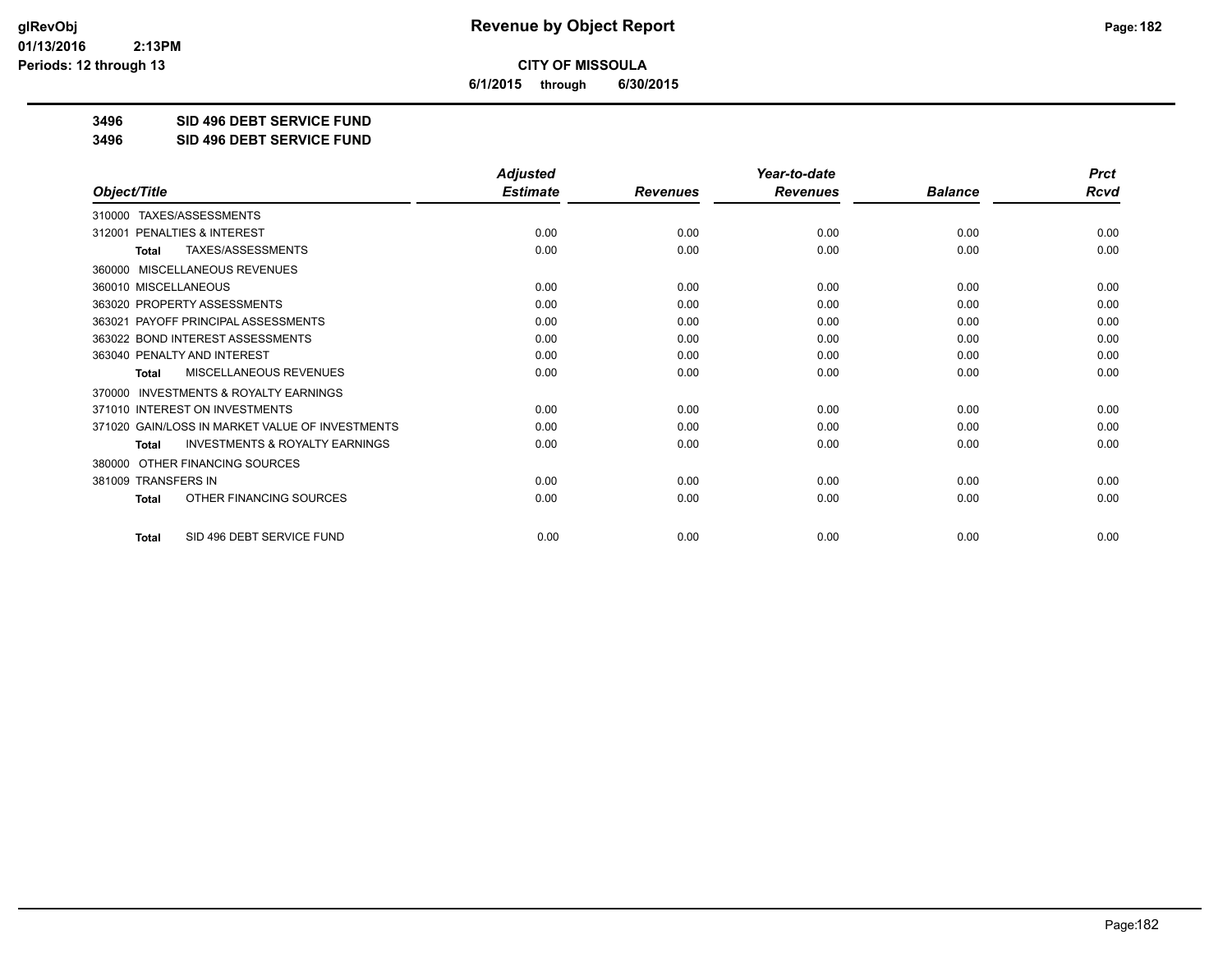**6/1/2015 through 6/30/2015**

# **3496 SID 496 DEBT SERVICE FUND**

|                                                           | <b>Adjusted</b> |                 | Year-to-date    |                | <b>Prct</b> |
|-----------------------------------------------------------|-----------------|-----------------|-----------------|----------------|-------------|
| Object/Title                                              | <b>Estimate</b> | <b>Revenues</b> | <b>Revenues</b> | <b>Balance</b> | <b>Rcvd</b> |
| 310000 TAXES/ASSESSMENTS                                  |                 |                 |                 |                |             |
| 312001 PENALTIES & INTEREST                               | 0.00            | 0.00            | 0.00            | 0.00           | 0.00        |
| <b>TAXES/ASSESSMENTS</b><br><b>Total</b>                  | 0.00            | 0.00            | 0.00            | 0.00           | 0.00        |
| 360000 MISCELLANEOUS REVENUES                             |                 |                 |                 |                |             |
| 360010 MISCELLANEOUS                                      | 0.00            | 0.00            | 0.00            | 0.00           | 0.00        |
| 363020 PROPERTY ASSESSMENTS                               | 0.00            | 0.00            | 0.00            | 0.00           | 0.00        |
| 363021 PAYOFF PRINCIPAL ASSESSMENTS                       | 0.00            | 0.00            | 0.00            | 0.00           | 0.00        |
| 363022 BOND INTEREST ASSESSMENTS                          | 0.00            | 0.00            | 0.00            | 0.00           | 0.00        |
| 363040 PENALTY AND INTEREST                               | 0.00            | 0.00            | 0.00            | 0.00           | 0.00        |
| MISCELLANEOUS REVENUES<br><b>Total</b>                    | 0.00            | 0.00            | 0.00            | 0.00           | 0.00        |
| <b>INVESTMENTS &amp; ROYALTY EARNINGS</b><br>370000       |                 |                 |                 |                |             |
| 371010 INTEREST ON INVESTMENTS                            | 0.00            | 0.00            | 0.00            | 0.00           | 0.00        |
| 371020 GAIN/LOSS IN MARKET VALUE OF INVESTMENT            | 0.00            | 0.00            | 0.00            | 0.00           | 0.00        |
| <b>INVESTMENTS &amp; ROYALTY EARNINGS</b><br><b>Total</b> | 0.00            | 0.00            | 0.00            | 0.00           | 0.00        |
| 380000 OTHER FINANCING SOURCES                            |                 |                 |                 |                |             |
| 381009 TRANSFERS IN                                       | 0.00            | 0.00            | 0.00            | 0.00           | 0.00        |
| OTHER FINANCING SOURCES<br><b>Total</b>                   | 0.00            | 0.00            | 0.00            | 0.00           | 0.00        |
| SID 496 DEBT SERVICE FUND<br>Total                        | 0.00            | 0.00            | 0.00            | 0.00           | 0.00        |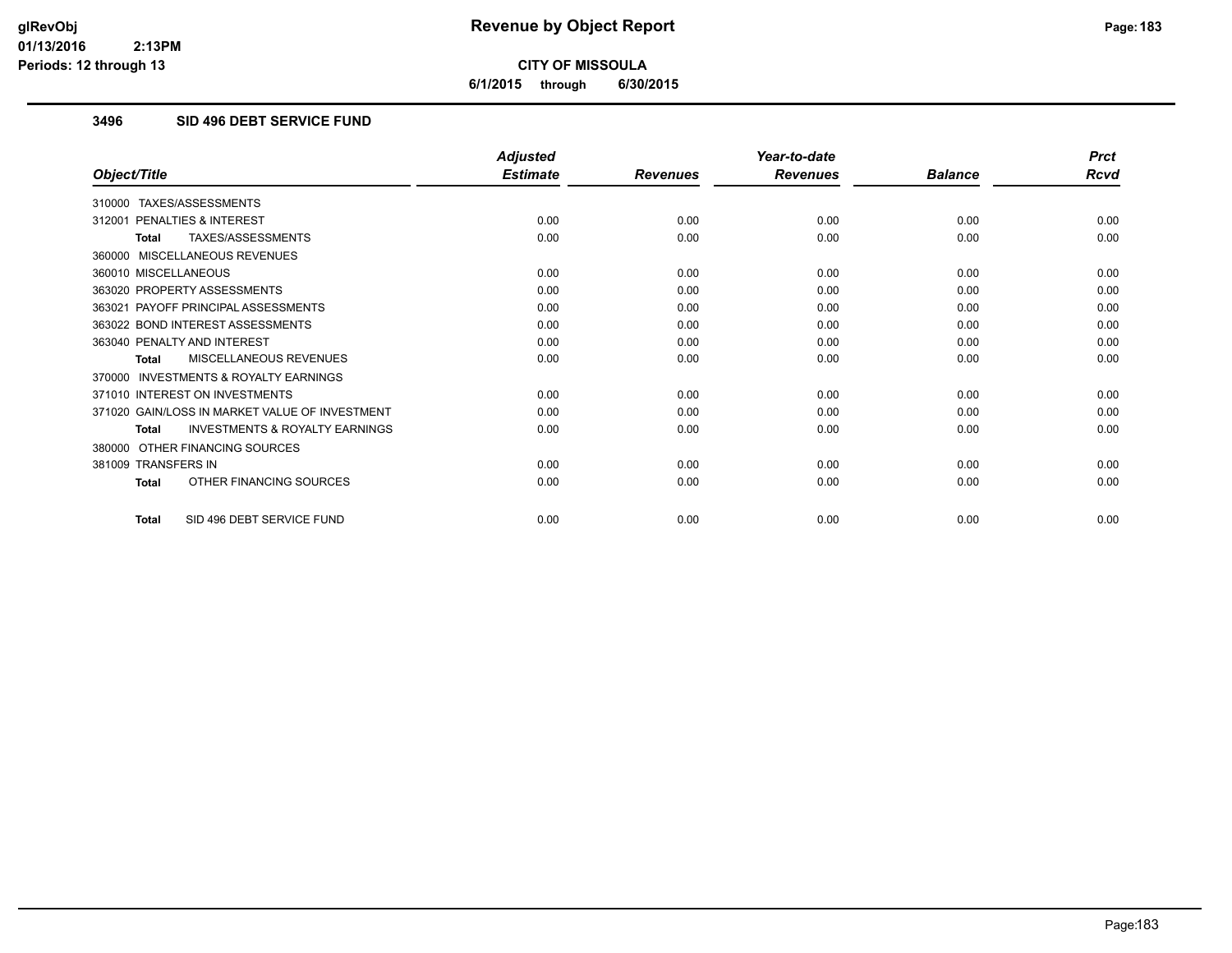**6/1/2015 through 6/30/2015**

**3497 SID 497 DEBT SERVICE FUND**

**3497 SID 497 DEBT SERVICE FUND**

|                                                           | <b>Adjusted</b> |                 | Year-to-date    |                | <b>Prct</b> |
|-----------------------------------------------------------|-----------------|-----------------|-----------------|----------------|-------------|
| Object/Title                                              | <b>Estimate</b> | <b>Revenues</b> | <b>Revenues</b> | <b>Balance</b> | Rcvd        |
| TAXES/ASSESSMENTS<br>310000                               |                 |                 |                 |                |             |
| 312001 PENALTIES & INTEREST                               | 0.00            | 0.00            | 0.00            | 0.00           | 0.00        |
| TAXES/ASSESSMENTS<br><b>Total</b>                         | 0.00            | 0.00            | 0.00            | 0.00           | 0.00        |
| MISCELLANEOUS REVENUES<br>360000                          |                 |                 |                 |                |             |
| 360010 MISCELLANEOUS                                      | 0.00            | 0.00            | 0.00            | 0.00           | 0.00        |
| 363020 PROPERTY ASSESSMENTS                               | 0.00            | 0.00            | 0.00            | 0.00           | 0.00        |
| 363021 PAYOFF PRINCIPAL ASSESSMENTS                       | 0.00            | 0.00            | 0.00            | 0.00           | 0.00        |
| 363022 BOND INTEREST ASSESSMENTS                          | 0.00            | 0.00            | 0.00            | 0.00           | 0.00        |
| 363040 PENALTY AND INTEREST                               | 0.00            | 0.00            | 0.00            | 0.00           | 0.00        |
| MISCELLANEOUS REVENUES<br><b>Total</b>                    | 0.00            | 0.00            | 0.00            | 0.00           | 0.00        |
| <b>INVESTMENTS &amp; ROYALTY EARNINGS</b><br>370000       |                 |                 |                 |                |             |
| 371010 INTEREST ON INVESTMENTS                            | 0.00            | 0.00            | 0.00            | 0.00           | 0.00        |
| 371020 GAIN/LOSS IN MARKET VALUE OF INVESTMENTS           | 0.00            | 0.00            | 0.00            | 0.00           | 0.00        |
| <b>INVESTMENTS &amp; ROYALTY EARNINGS</b><br><b>Total</b> | 0.00            | 0.00            | 0.00            | 0.00           | 0.00        |
| SID 497 DEBT SERVICE FUND<br><b>Total</b>                 | 0.00            | 0.00            | 0.00            | 0.00           | 0.00        |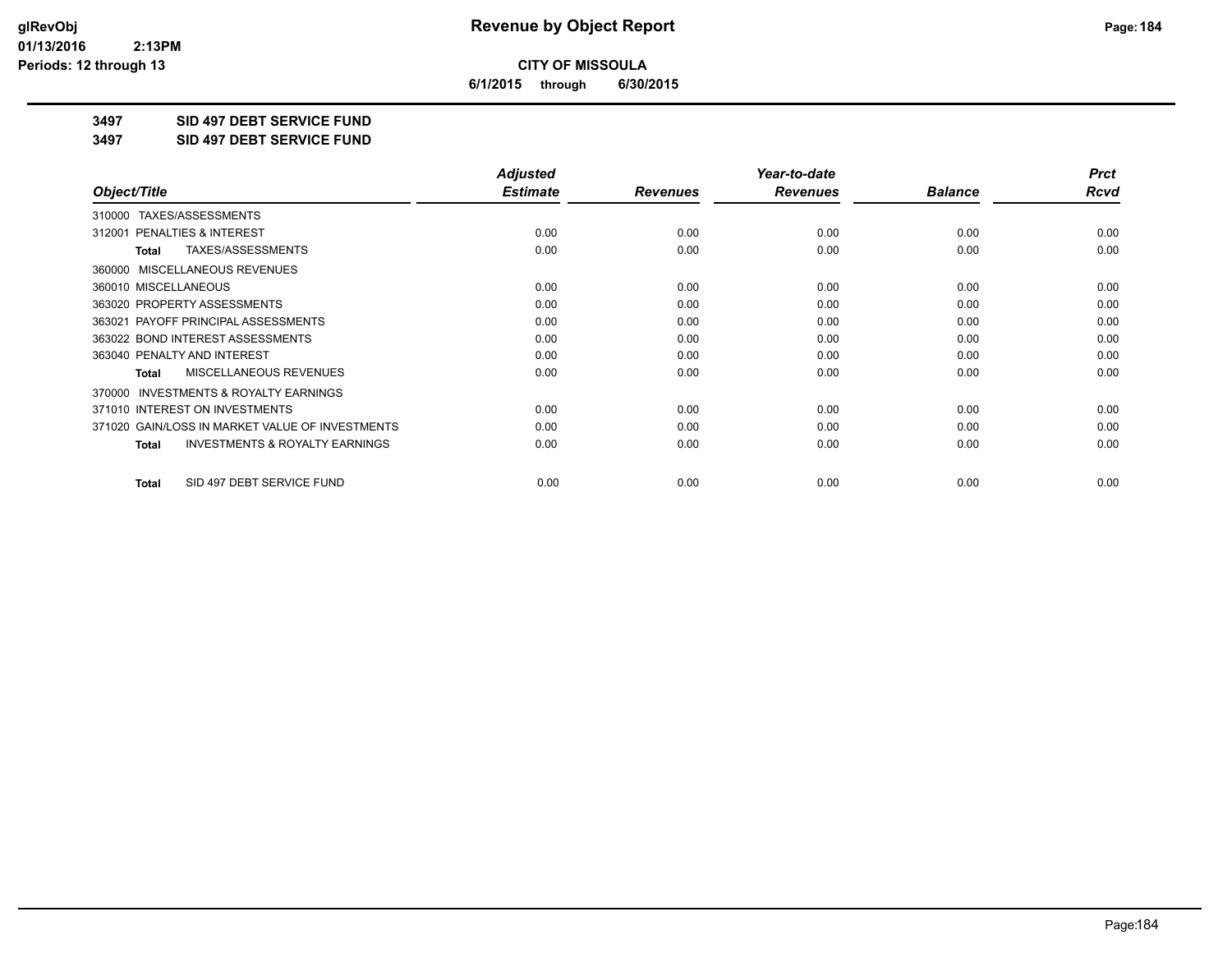**6/1/2015 through 6/30/2015**

## **3497 SID 497 DEBT SERVICE FUND**

|                                                           | <b>Adjusted</b> |                 | Year-to-date    |                | <b>Prct</b> |
|-----------------------------------------------------------|-----------------|-----------------|-----------------|----------------|-------------|
| Object/Title                                              | <b>Estimate</b> | <b>Revenues</b> | <b>Revenues</b> | <b>Balance</b> | <b>Rcvd</b> |
| 310000 TAXES/ASSESSMENTS                                  |                 |                 |                 |                |             |
| 312001 PENALTIES & INTEREST                               | 0.00            | 0.00            | 0.00            | 0.00           | 0.00        |
| TAXES/ASSESSMENTS<br><b>Total</b>                         | 0.00            | 0.00            | 0.00            | 0.00           | 0.00        |
| 360000 MISCELLANEOUS REVENUES                             |                 |                 |                 |                |             |
| 360010 MISCELLANEOUS                                      | 0.00            | 0.00            | 0.00            | 0.00           | 0.00        |
| 363020 PROPERTY ASSESSMENTS                               | 0.00            | 0.00            | 0.00            | 0.00           | 0.00        |
| 363021 PAYOFF PRINCIPAL ASSESSMENTS                       | 0.00            | 0.00            | 0.00            | 0.00           | 0.00        |
| 363022 BOND INTEREST ASSESSMENTS                          | 0.00            | 0.00            | 0.00            | 0.00           | 0.00        |
| 363040 PENALTY AND INTEREST                               | 0.00            | 0.00            | 0.00            | 0.00           | 0.00        |
| MISCELLANEOUS REVENUES<br>Total                           | 0.00            | 0.00            | 0.00            | 0.00           | 0.00        |
| <b>INVESTMENTS &amp; ROYALTY EARNINGS</b><br>370000       |                 |                 |                 |                |             |
| 371010 INTEREST ON INVESTMENTS                            | 0.00            | 0.00            | 0.00            | 0.00           | 0.00        |
| 371020 GAIN/LOSS IN MARKET VALUE OF INVESTMENT            | 0.00            | 0.00            | 0.00            | 0.00           | 0.00        |
| <b>INVESTMENTS &amp; ROYALTY EARNINGS</b><br><b>Total</b> | 0.00            | 0.00            | 0.00            | 0.00           | 0.00        |
| SID 497 DEBT SERVICE FUND<br><b>Total</b>                 | 0.00            | 0.00            | 0.00            | 0.00           | 0.00        |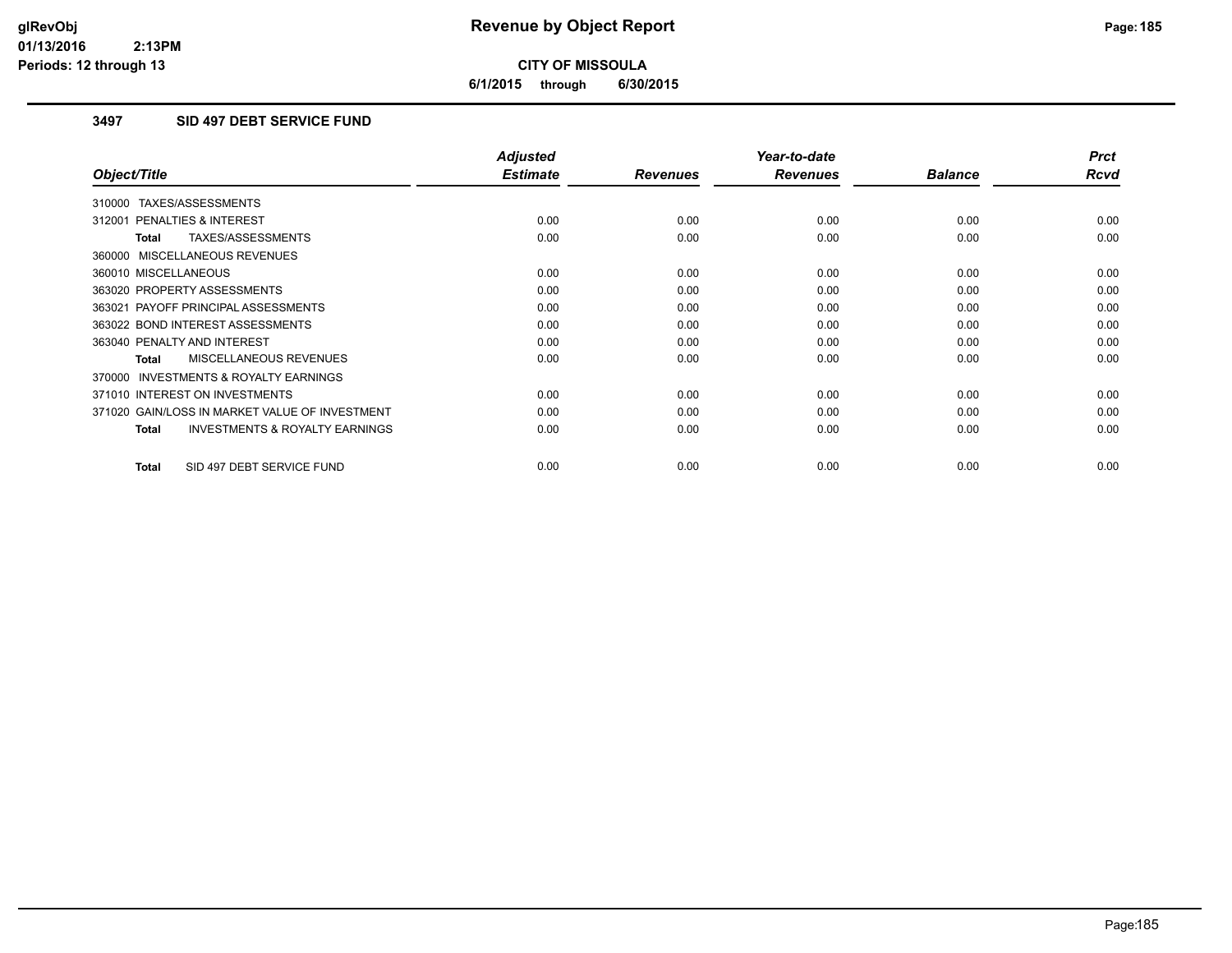**6/1/2015 through 6/30/2015**

**3498 SID 498 DEBT SERVICE FUND**

**3498 SID 498 DEBT SERVICE FUND**

|                                                           | <b>Adjusted</b> |                 | Year-to-date    |                | <b>Prct</b> |
|-----------------------------------------------------------|-----------------|-----------------|-----------------|----------------|-------------|
| Object/Title                                              | <b>Estimate</b> | <b>Revenues</b> | <b>Revenues</b> | <b>Balance</b> | <b>Rcvd</b> |
| TAXES/ASSESSMENTS<br>310000                               |                 |                 |                 |                |             |
| PENALTIES & INTEREST<br>312001                            | 0.00            | 0.00            | 0.00            | 0.00           | 0.00        |
| TAXES/ASSESSMENTS<br><b>Total</b>                         | 0.00            | 0.00            | 0.00            | 0.00           | 0.00        |
| 360000 MISCELLANEOUS REVENUES                             |                 |                 |                 |                |             |
| 360010 MISCELLANEOUS                                      | 0.00            | 0.00            | 0.00            | 0.00           | 0.00        |
| 363020 PROPERTY ASSESSMENTS                               | 0.00            | 0.00            | 0.00            | 0.00           | 0.00        |
| PAYOFF PRINCIPAL ASSESSMENTS<br>363021                    | 0.00            | 0.00            | 0.00            | 0.00           | 0.00        |
| 363022 BOND INTEREST ASSESSMENTS                          | 0.00            | 0.00            | 0.00            | 0.00           | 0.00        |
| 363040 PENALTY AND INTEREST                               | 0.00            | 0.00            | 0.00            | 0.00           | 0.00        |
| MISCELLANEOUS REVENUES<br><b>Total</b>                    | 0.00            | 0.00            | 0.00            | 0.00           | 0.00        |
| 370000 INVESTMENTS & ROYALTY EARNINGS                     |                 |                 |                 |                |             |
| 371010 INTEREST ON INVESTMENTS                            | 0.00            | 0.00            | 0.00            | 0.00           | 0.00        |
| 371020 GAIN/LOSS IN MARKET VALUE OF INVESTMENTS           | 0.00            | 0.00            | 0.00            | 0.00           | 0.00        |
| 371500 INTEREST ON INTERFUND LOAN                         | 0.00            | 0.00            | 0.00            | 0.00           | 0.00        |
| <b>INVESTMENTS &amp; ROYALTY EARNINGS</b><br><b>Total</b> | 0.00            | 0.00            | 0.00            | 0.00           | 0.00        |
| OTHER FINANCING SOURCES<br>380000                         |                 |                 |                 |                |             |
| 381009 TRANSFERS IN                                       | 0.00            | 0.00            | 0.00            | 0.00           | 0.00        |
| OTHER FINANCING SOURCES<br><b>Total</b>                   | 0.00            | 0.00            | 0.00            | 0.00           | 0.00        |
| SID 498 DEBT SERVICE FUND<br>Total                        | 0.00            | 0.00            | 0.00            | 0.00           | 0.00        |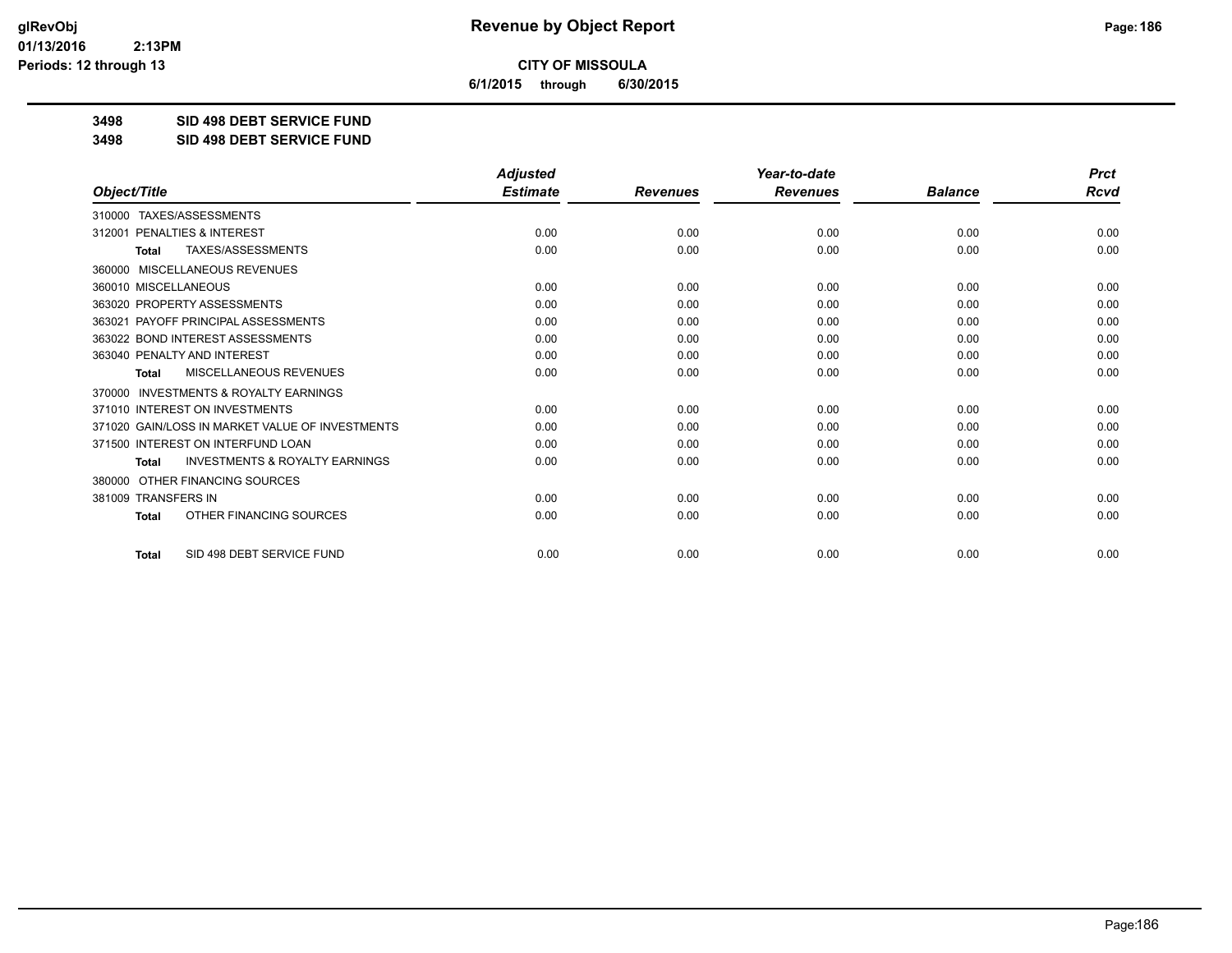**6/1/2015 through 6/30/2015**

## **3498 SID 498 DEBT SERVICE FUND**

|                                                           | <b>Adjusted</b> |                 | Year-to-date    |                | <b>Prct</b> |
|-----------------------------------------------------------|-----------------|-----------------|-----------------|----------------|-------------|
| Object/Title                                              | <b>Estimate</b> | <b>Revenues</b> | <b>Revenues</b> | <b>Balance</b> | Rcvd        |
| TAXES/ASSESSMENTS<br>310000                               |                 |                 |                 |                |             |
| 312001 PENALTIES & INTEREST                               | 0.00            | 0.00            | 0.00            | 0.00           | 0.00        |
| <b>TAXES/ASSESSMENTS</b><br><b>Total</b>                  | 0.00            | 0.00            | 0.00            | 0.00           | 0.00        |
| 360000 MISCELLANEOUS REVENUES                             |                 |                 |                 |                |             |
| 360010 MISCELLANEOUS                                      | 0.00            | 0.00            | 0.00            | 0.00           | 0.00        |
| 363020 PROPERTY ASSESSMENTS                               | 0.00            | 0.00            | 0.00            | 0.00           | 0.00        |
| 363021 PAYOFF PRINCIPAL ASSESSMENTS                       | 0.00            | 0.00            | 0.00            | 0.00           | 0.00        |
| 363022 BOND INTEREST ASSESSMENTS                          | 0.00            | 0.00            | 0.00            | 0.00           | 0.00        |
| 363040 PENALTY AND INTEREST                               | 0.00            | 0.00            | 0.00            | 0.00           | 0.00        |
| MISCELLANEOUS REVENUES<br><b>Total</b>                    | 0.00            | 0.00            | 0.00            | 0.00           | 0.00        |
| <b>INVESTMENTS &amp; ROYALTY EARNINGS</b><br>370000       |                 |                 |                 |                |             |
| 371010 INTEREST ON INVESTMENTS                            | 0.00            | 0.00            | 0.00            | 0.00           | 0.00        |
| 371020 GAIN/LOSS IN MARKET VALUE OF INVESTMENT            | 0.00            | 0.00            | 0.00            | 0.00           | 0.00        |
| 371500 INTEREST ON INTERFUND LOAN                         | 0.00            | 0.00            | 0.00            | 0.00           | 0.00        |
| <b>INVESTMENTS &amp; ROYALTY EARNINGS</b><br><b>Total</b> | 0.00            | 0.00            | 0.00            | 0.00           | 0.00        |
| OTHER FINANCING SOURCES<br>380000                         |                 |                 |                 |                |             |
| 381009 TRANSFERS IN                                       | 0.00            | 0.00            | 0.00            | 0.00           | 0.00        |
| OTHER FINANCING SOURCES<br><b>Total</b>                   | 0.00            | 0.00            | 0.00            | 0.00           | 0.00        |
| SID 498 DEBT SERVICE FUND<br><b>Total</b>                 | 0.00            | 0.00            | 0.00            | 0.00           | 0.00        |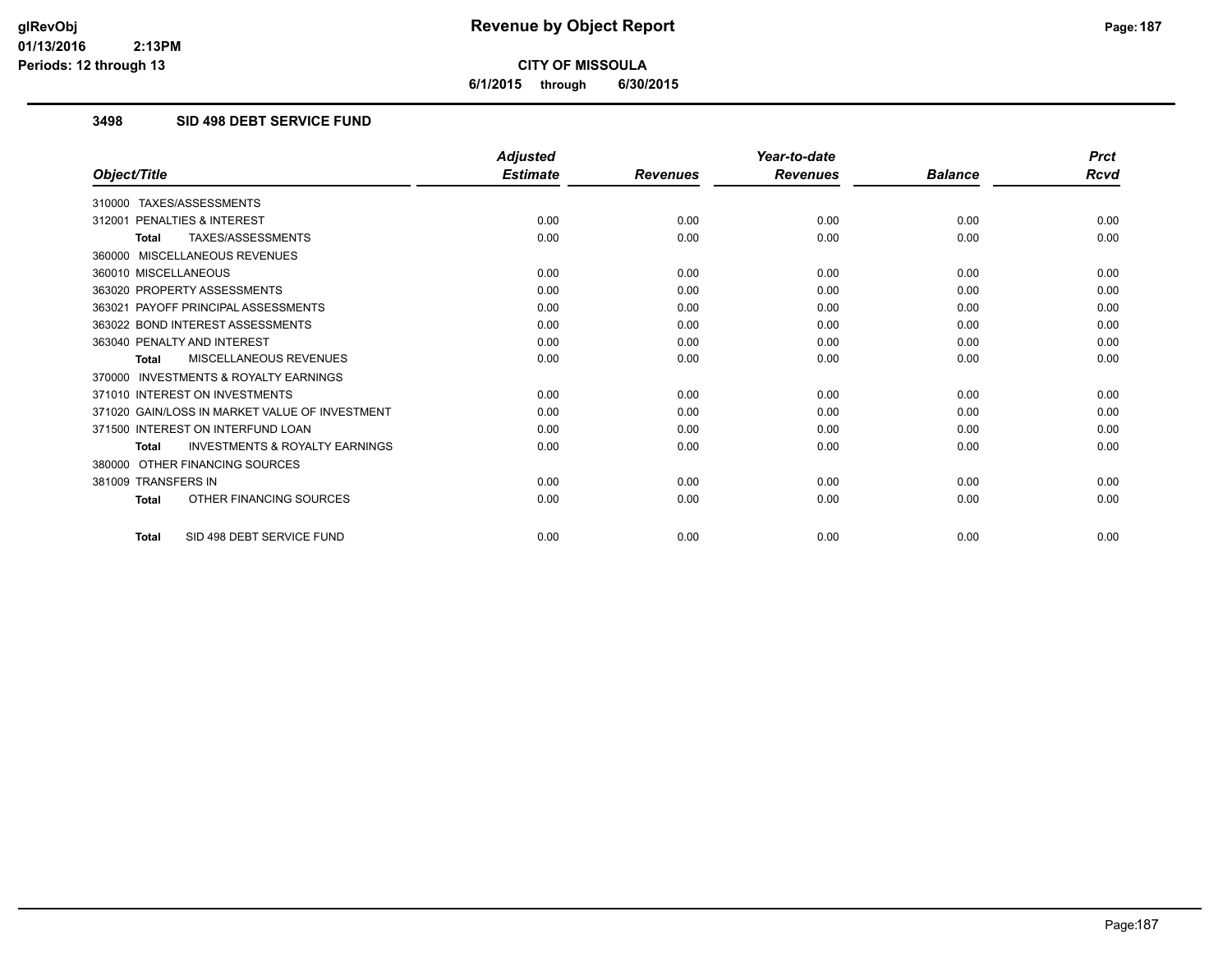**6/1/2015 through 6/30/2015**

**3500 SID 500 DEBT SERVICE FUND**

**3500 SID 500 DEBT SERVICE FUND**

|                                                    | <b>Adjusted</b> |                 | Year-to-date    |                | <b>Prct</b> |
|----------------------------------------------------|-----------------|-----------------|-----------------|----------------|-------------|
| Object/Title                                       | <b>Estimate</b> | <b>Revenues</b> | <b>Revenues</b> | <b>Balance</b> | Rcvd        |
| TAXES/ASSESSMENTS<br>310000                        |                 |                 |                 |                |             |
| <b>PENALTIES &amp; INTEREST</b><br>312001          | 0.00            | 0.00            | 0.00            | 0.00           | 0.00        |
| TAXES/ASSESSMENTS<br>Total                         | 0.00            | 0.00            | 0.00            | 0.00           | 0.00        |
| 360000 MISCELLANEOUS REVENUES                      |                 |                 |                 |                |             |
| 360010 MISCELLANEOUS                               | 0.00            | 0.00            | 0.00            | 0.00           | 0.00        |
| 363020 PROPERTY ASSESSMENTS                        | 0.00            | 0.00            | 0.00            | 0.00           | 0.00        |
| 363021 PAYOFF PRINCIPAL ASSESSMENTS                | 0.00            | 0.00            | 0.00            | 0.00           | 0.00        |
| 363022 BOND INTEREST ASSESSMENTS                   | 0.00            | 0.00            | 0.00            | 0.00           | 0.00        |
| 363040 PENALTY AND INTEREST                        | 0.00            | 0.00            | 0.00            | 0.00           | 0.00        |
| MISCELLANEOUS REVENUES<br>Total                    | 0.00            | 0.00            | 0.00            | 0.00           | 0.00        |
| 370000 INVESTMENTS & ROYALTY EARNINGS              |                 |                 |                 |                |             |
| 371010 INTEREST ON INVESTMENTS                     | 0.00            | 0.00            | 0.00            | 0.00           | 0.00        |
| 371020 GAIN/LOSS IN MARKET VALUE OF INVESTMENTS    | 0.00            | 0.00            | 0.00            | 0.00           | 0.00        |
| <b>INVESTMENTS &amp; ROYALTY EARNINGS</b><br>Total | 0.00            | 0.00            | 0.00            | 0.00           | 0.00        |
| SID 500 DEBT SERVICE FUND<br>Total                 | 0.00            | 0.00            | 0.00            | 0.00           | 0.00        |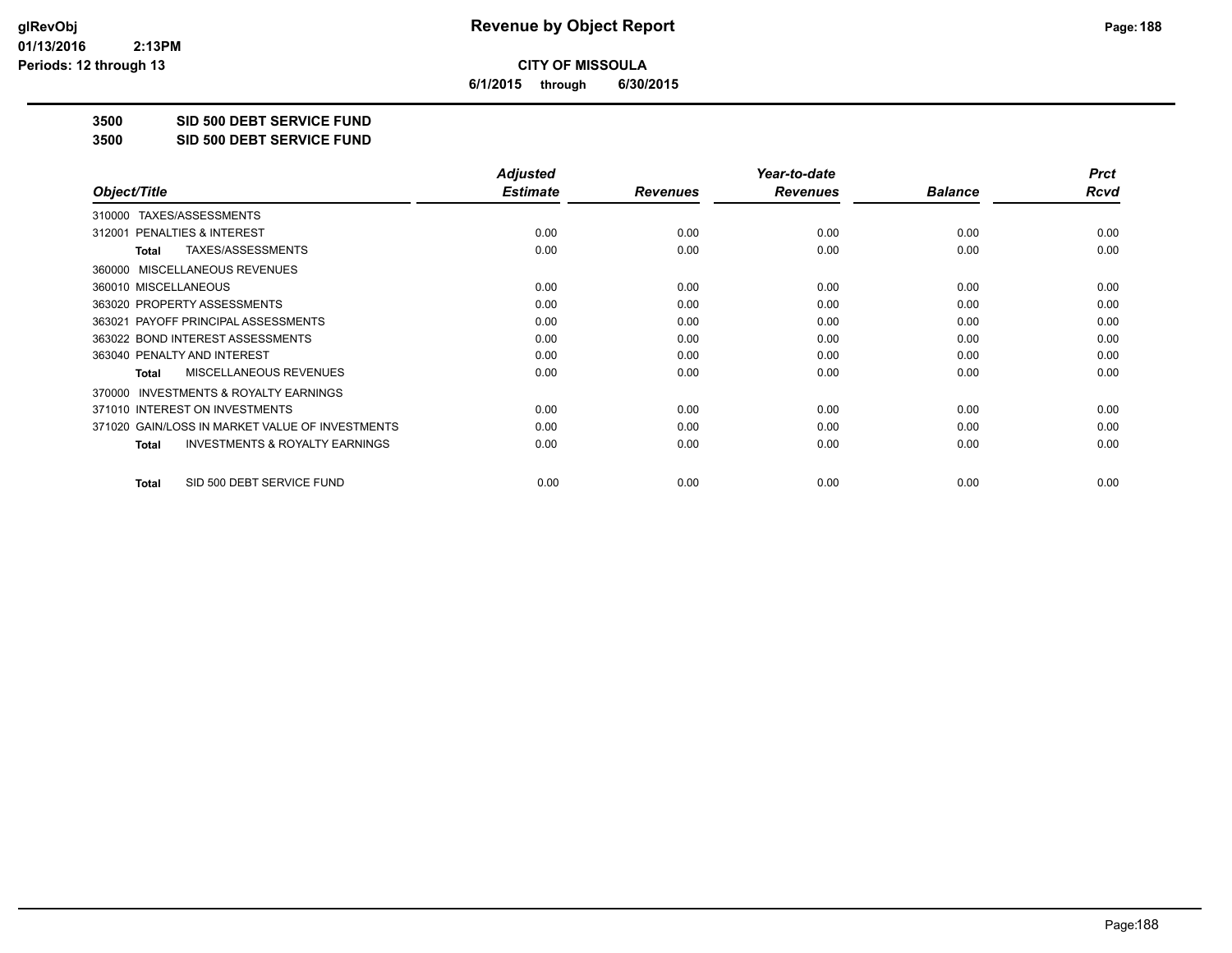**6/1/2015 through 6/30/2015**

# **3500 SID 500 DEBT SERVICE FUND**

|                                                           | <b>Adjusted</b> |                 | Year-to-date    |                | <b>Prct</b> |
|-----------------------------------------------------------|-----------------|-----------------|-----------------|----------------|-------------|
| Object/Title                                              | <b>Estimate</b> | <b>Revenues</b> | <b>Revenues</b> | <b>Balance</b> | <b>Rcvd</b> |
| 310000 TAXES/ASSESSMENTS                                  |                 |                 |                 |                |             |
| 312001 PENALTIES & INTEREST                               | 0.00            | 0.00            | 0.00            | 0.00           | 0.00        |
| TAXES/ASSESSMENTS<br><b>Total</b>                         | 0.00            | 0.00            | 0.00            | 0.00           | 0.00        |
| 360000 MISCELLANEOUS REVENUES                             |                 |                 |                 |                |             |
| 360010 MISCELLANEOUS                                      | 0.00            | 0.00            | 0.00            | 0.00           | 0.00        |
| 363020 PROPERTY ASSESSMENTS                               | 0.00            | 0.00            | 0.00            | 0.00           | 0.00        |
| 363021 PAYOFF PRINCIPAL ASSESSMENTS                       | 0.00            | 0.00            | 0.00            | 0.00           | 0.00        |
| 363022 BOND INTEREST ASSESSMENTS                          | 0.00            | 0.00            | 0.00            | 0.00           | 0.00        |
| 363040 PENALTY AND INTEREST                               | 0.00            | 0.00            | 0.00            | 0.00           | 0.00        |
| MISCELLANEOUS REVENUES<br>Total                           | 0.00            | 0.00            | 0.00            | 0.00           | 0.00        |
| <b>INVESTMENTS &amp; ROYALTY EARNINGS</b><br>370000       |                 |                 |                 |                |             |
| 371010 INTEREST ON INVESTMENTS                            | 0.00            | 0.00            | 0.00            | 0.00           | 0.00        |
| 371020 GAIN/LOSS IN MARKET VALUE OF INVESTMENT            | 0.00            | 0.00            | 0.00            | 0.00           | 0.00        |
| <b>INVESTMENTS &amp; ROYALTY EARNINGS</b><br><b>Total</b> | 0.00            | 0.00            | 0.00            | 0.00           | 0.00        |
| SID 500 DEBT SERVICE FUND<br><b>Total</b>                 | 0.00            | 0.00            | 0.00            | 0.00           | 0.00        |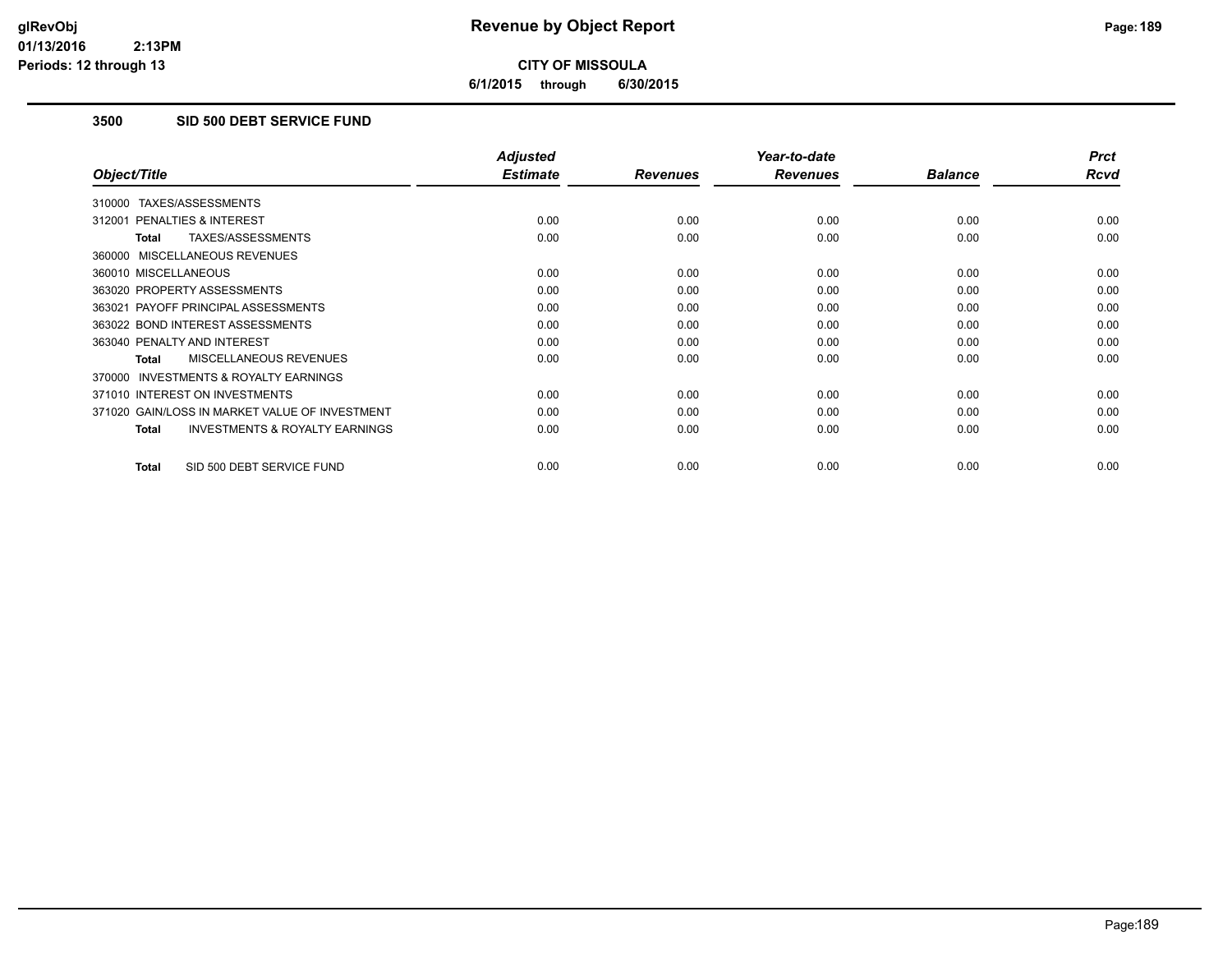**6/1/2015 through 6/30/2015**

**3501 SID 501 DEBT SERVICE FUND**

**3501 SID 501 DEBT SERVICE FUND**

|                                                           | <b>Adjusted</b> |                 | Year-to-date    |                | <b>Prct</b> |
|-----------------------------------------------------------|-----------------|-----------------|-----------------|----------------|-------------|
| Object/Title                                              | <b>Estimate</b> | <b>Revenues</b> | <b>Revenues</b> | <b>Balance</b> | Rcvd        |
| TAXES/ASSESSMENTS<br>310000                               |                 |                 |                 |                |             |
| 312001 PENALTIES & INTEREST                               | 0.00            | 0.00            | 0.00            | 0.00           | 0.00        |
| TAXES/ASSESSMENTS<br>Total                                | 0.00            | 0.00            | 0.00            | 0.00           | 0.00        |
| MISCELLANEOUS REVENUES<br>360000                          |                 |                 |                 |                |             |
| 360010 MISCELLANEOUS                                      | 0.00            | 0.00            | 0.00            | 0.00           | 0.00        |
| 363020 PROPERTY ASSESSMENTS                               | 0.00            | 0.00            | 0.00            | 0.00           | 0.00        |
| 363021 PAYOFF PRINCIPAL ASSESSMENTS                       | 0.00            | 0.00            | 0.00            | 0.00           | 0.00        |
| 363022 BOND INTEREST ASSESSMENTS                          | 0.00            | 0.00            | 0.00            | 0.00           | 0.00        |
| 363040 PENALTY AND INTEREST                               | 0.00            | 0.00            | 0.00            | 0.00           | 0.00        |
| MISCELLANEOUS REVENUES<br><b>Total</b>                    | 0.00            | 0.00            | 0.00            | 0.00           | 0.00        |
| <b>INVESTMENTS &amp; ROYALTY EARNINGS</b><br>370000       |                 |                 |                 |                |             |
| 371010 INTEREST ON INVESTMENTS                            | 0.00            | 0.01            | 0.01            | $-0.01$        | 0.00        |
| 371020 GAIN/LOSS IN MARKET VALUE OF INVESTMENTS           | 0.00            | 0.00            | 0.00            | 0.00           | 0.00        |
| <b>INVESTMENTS &amp; ROYALTY EARNINGS</b><br><b>Total</b> | 0.00            | 0.01            | 0.01            | $-0.01$        | 0.00        |
| SID 501 DEBT SERVICE FUND<br>Total                        | 0.00            | 0.01            | 0.01            | $-0.01$        | 0.00        |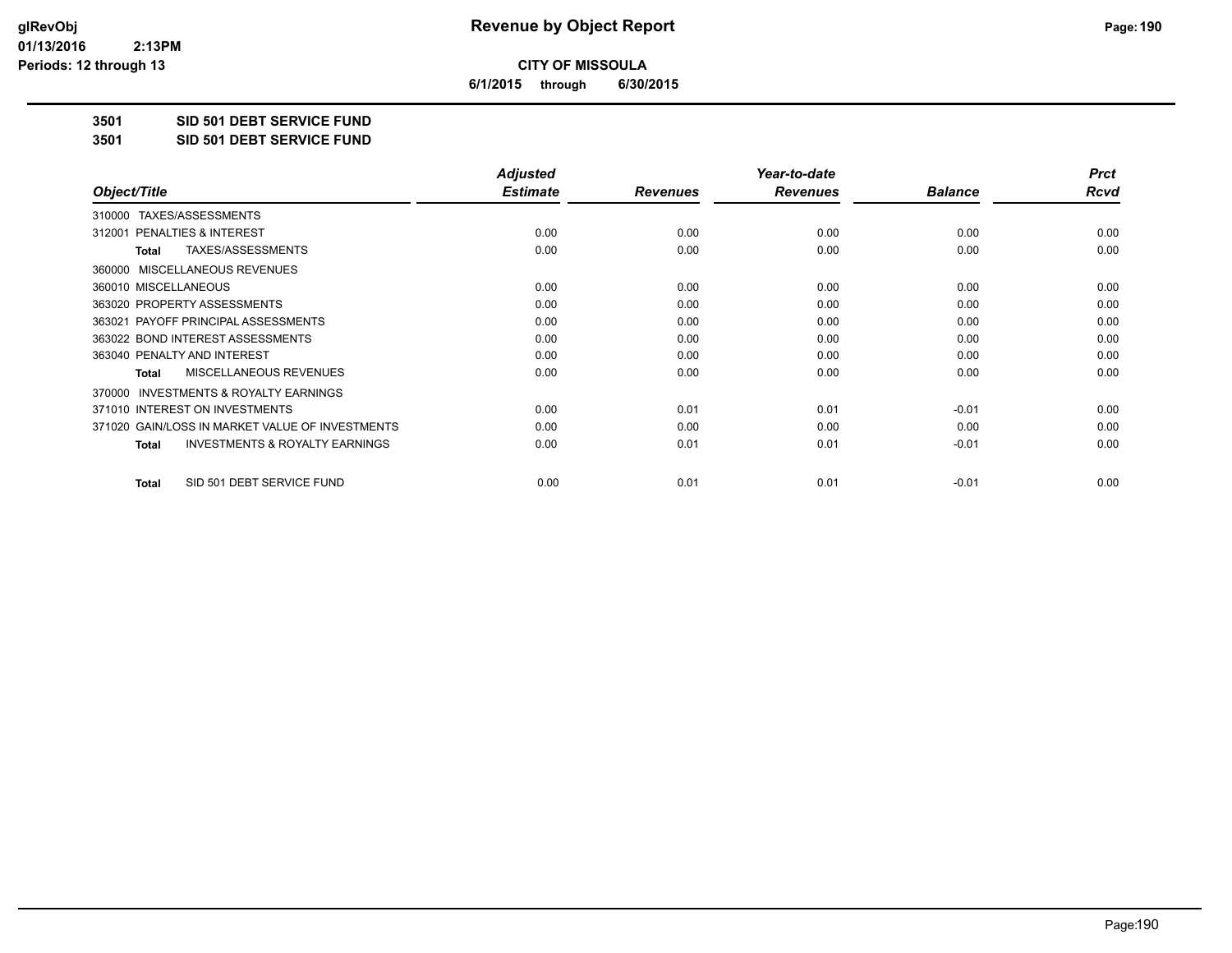**6/1/2015 through 6/30/2015**

# **3501 SID 501 DEBT SERVICE FUND**

|                                                           | <b>Adjusted</b> |                 | Year-to-date    |                | <b>Prct</b> |
|-----------------------------------------------------------|-----------------|-----------------|-----------------|----------------|-------------|
| Object/Title                                              | <b>Estimate</b> | <b>Revenues</b> | <b>Revenues</b> | <b>Balance</b> | Rcvd        |
| 310000 TAXES/ASSESSMENTS                                  |                 |                 |                 |                |             |
| 312001 PENALTIES & INTEREST                               | 0.00            | 0.00            | 0.00            | 0.00           | 0.00        |
| TAXES/ASSESSMENTS<br><b>Total</b>                         | 0.00            | 0.00            | 0.00            | 0.00           | 0.00        |
| 360000 MISCELLANEOUS REVENUES                             |                 |                 |                 |                |             |
| 360010 MISCELLANEOUS                                      | 0.00            | 0.00            | 0.00            | 0.00           | 0.00        |
| 363020 PROPERTY ASSESSMENTS                               | 0.00            | 0.00            | 0.00            | 0.00           | 0.00        |
| 363021 PAYOFF PRINCIPAL ASSESSMENTS                       | 0.00            | 0.00            | 0.00            | 0.00           | 0.00        |
| 363022 BOND INTEREST ASSESSMENTS                          | 0.00            | 0.00            | 0.00            | 0.00           | 0.00        |
| 363040 PENALTY AND INTEREST                               | 0.00            | 0.00            | 0.00            | 0.00           | 0.00        |
| MISCELLANEOUS REVENUES<br><b>Total</b>                    | 0.00            | 0.00            | 0.00            | 0.00           | 0.00        |
| <b>INVESTMENTS &amp; ROYALTY EARNINGS</b><br>370000       |                 |                 |                 |                |             |
| 371010 INTEREST ON INVESTMENTS                            | 0.00            | 0.01            | 0.01            | $-0.01$        | 0.00        |
| 371020 GAIN/LOSS IN MARKET VALUE OF INVESTMENT            | 0.00            | 0.00            | 0.00            | 0.00           | 0.00        |
| <b>INVESTMENTS &amp; ROYALTY EARNINGS</b><br><b>Total</b> | 0.00            | 0.01            | 0.01            | $-0.01$        | 0.00        |
| SID 501 DEBT SERVICE FUND<br><b>Total</b>                 | 0.00            | 0.01            | 0.01            | $-0.01$        | 0.00        |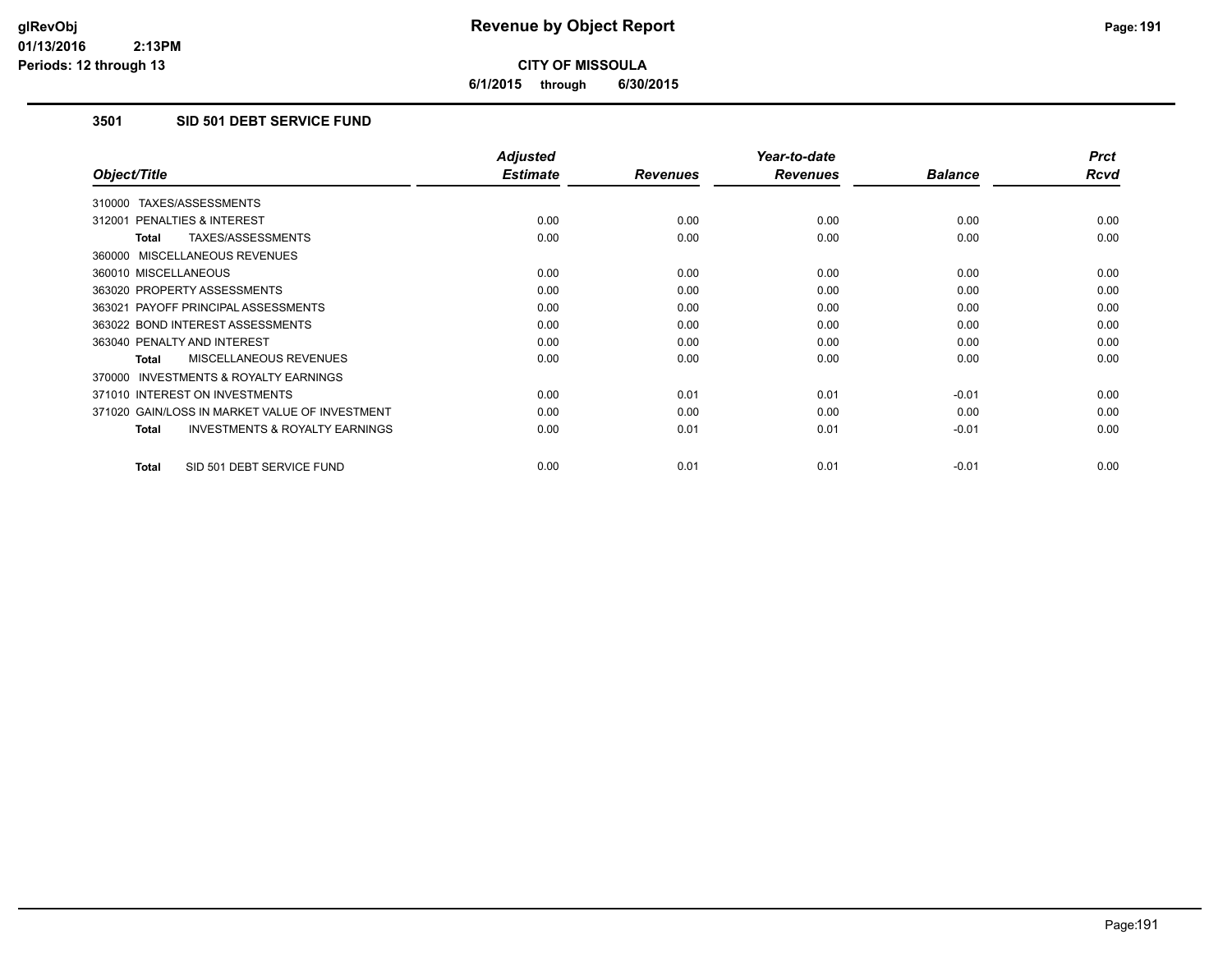**6/1/2015 through 6/30/2015**

**3502 SID 502 DEBT SERVICE FUND**

**3502 SID 502 DEBT SERVICE FUND**

|                                                           | <b>Adjusted</b> |                 | Year-to-date    |                | <b>Prct</b> |
|-----------------------------------------------------------|-----------------|-----------------|-----------------|----------------|-------------|
| Object/Title                                              | <b>Estimate</b> | <b>Revenues</b> | <b>Revenues</b> | <b>Balance</b> | Rcvd        |
| TAXES/ASSESSMENTS<br>310000                               |                 |                 |                 |                |             |
| 312001 PENALTIES & INTEREST                               | 0.00            | 0.00            | 0.00            | 0.00           | 0.00        |
| TAXES/ASSESSMENTS<br>Total                                | 0.00            | 0.00            | 0.00            | 0.00           | 0.00        |
| MISCELLANEOUS REVENUES<br>360000                          |                 |                 |                 |                |             |
| 360010 MISCELLANEOUS                                      | 0.00            | 0.00            | 0.00            | 0.00           | 0.00        |
| 363020 PROPERTY ASSESSMENTS                               | 0.00            | 0.00            | 0.00            | 0.00           | 0.00        |
| 363021 PAYOFF PRINCIPAL ASSESSMENTS                       | 0.00            | 0.00            | 0.00            | 0.00           | 0.00        |
| 363022 BOND INTEREST ASSESSMENTS                          | 0.00            | 0.00            | 0.00            | 0.00           | 0.00        |
| 363040 PENALTY AND INTEREST                               | 0.00            | 0.00            | 0.00            | 0.00           | 0.00        |
| <b>MISCELLANEOUS REVENUES</b><br>Total                    | 0.00            | 0.00            | 0.00            | 0.00           | 0.00        |
| <b>INVESTMENTS &amp; ROYALTY EARNINGS</b><br>370000       |                 |                 |                 |                |             |
| 371010 INTEREST ON INVESTMENTS                            | 0.00            | 0.00            | 0.00            | 0.00           | 0.00        |
| 371020 GAIN/LOSS IN MARKET VALUE OF INVESTMENTS           | 0.00            | 0.00            | 0.00            | 0.00           | 0.00        |
| <b>INVESTMENTS &amp; ROYALTY EARNINGS</b><br><b>Total</b> | 0.00            | 0.00            | 0.00            | 0.00           | 0.00        |
| SID 502 DEBT SERVICE FUND<br>Total                        | 0.00            | 0.00            | 0.00            | 0.00           | 0.00        |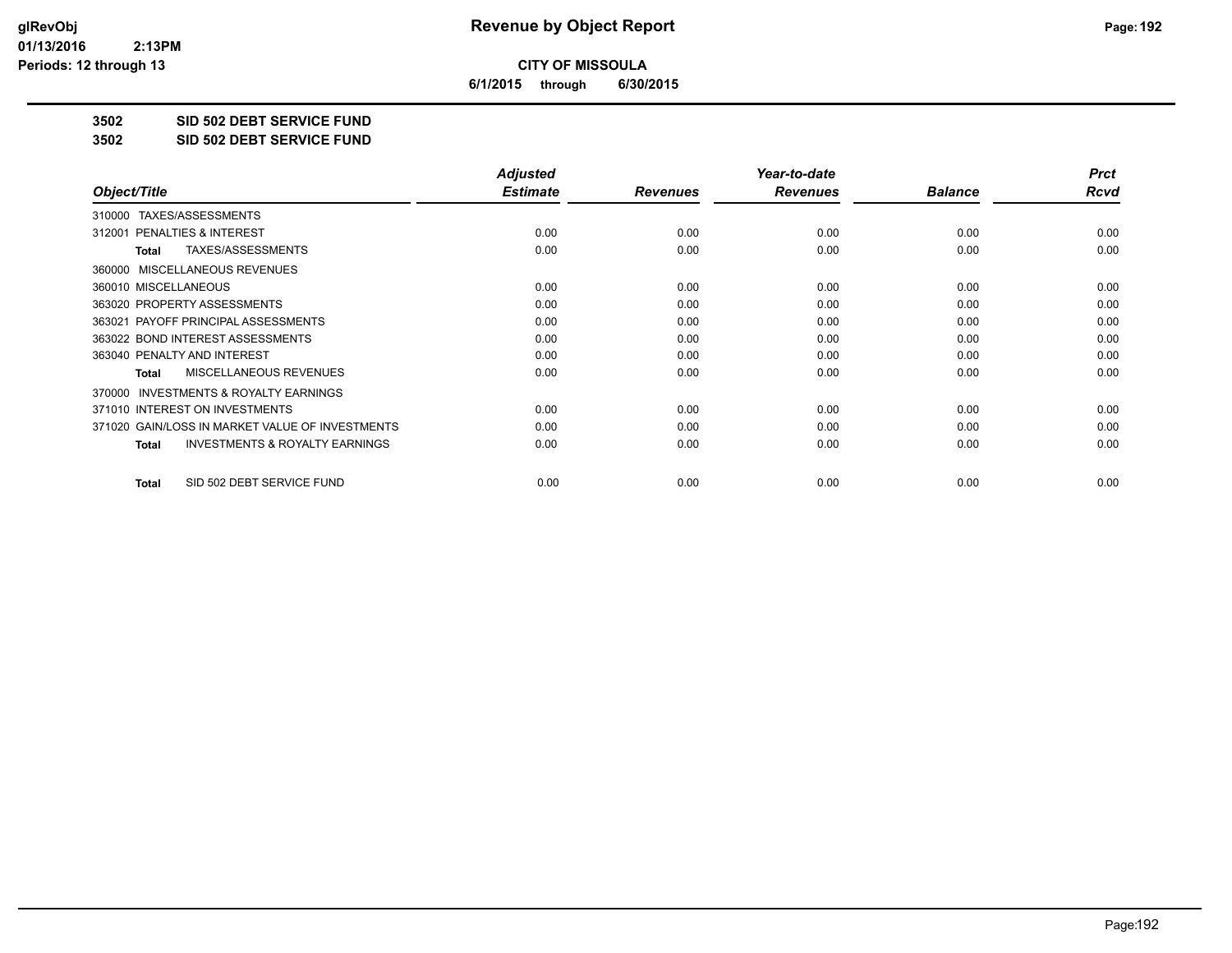**6/1/2015 through 6/30/2015**

# **3502 SID 502 DEBT SERVICE FUND**

|                                                           | <b>Adjusted</b> |                 | Year-to-date    |                | <b>Prct</b> |
|-----------------------------------------------------------|-----------------|-----------------|-----------------|----------------|-------------|
| Object/Title                                              | <b>Estimate</b> | <b>Revenues</b> | <b>Revenues</b> | <b>Balance</b> | <b>Rcvd</b> |
| 310000 TAXES/ASSESSMENTS                                  |                 |                 |                 |                |             |
| 312001 PENALTIES & INTEREST                               | 0.00            | 0.00            | 0.00            | 0.00           | 0.00        |
| TAXES/ASSESSMENTS<br><b>Total</b>                         | 0.00            | 0.00            | 0.00            | 0.00           | 0.00        |
| 360000 MISCELLANEOUS REVENUES                             |                 |                 |                 |                |             |
| 360010 MISCELLANEOUS                                      | 0.00            | 0.00            | 0.00            | 0.00           | 0.00        |
| 363020 PROPERTY ASSESSMENTS                               | 0.00            | 0.00            | 0.00            | 0.00           | 0.00        |
| 363021 PAYOFF PRINCIPAL ASSESSMENTS                       | 0.00            | 0.00            | 0.00            | 0.00           | 0.00        |
| 363022 BOND INTEREST ASSESSMENTS                          | 0.00            | 0.00            | 0.00            | 0.00           | 0.00        |
| 363040 PENALTY AND INTEREST                               | 0.00            | 0.00            | 0.00            | 0.00           | 0.00        |
| MISCELLANEOUS REVENUES<br>Total                           | 0.00            | 0.00            | 0.00            | 0.00           | 0.00        |
| <b>INVESTMENTS &amp; ROYALTY EARNINGS</b><br>370000       |                 |                 |                 |                |             |
| 371010 INTEREST ON INVESTMENTS                            | 0.00            | 0.00            | 0.00            | 0.00           | 0.00        |
| 371020 GAIN/LOSS IN MARKET VALUE OF INVESTMENT            | 0.00            | 0.00            | 0.00            | 0.00           | 0.00        |
| <b>INVESTMENTS &amp; ROYALTY EARNINGS</b><br><b>Total</b> | 0.00            | 0.00            | 0.00            | 0.00           | 0.00        |
|                                                           |                 |                 |                 |                |             |
| SID 502 DEBT SERVICE FUND<br><b>Total</b>                 | 0.00            | 0.00            | 0.00            | 0.00           | 0.00        |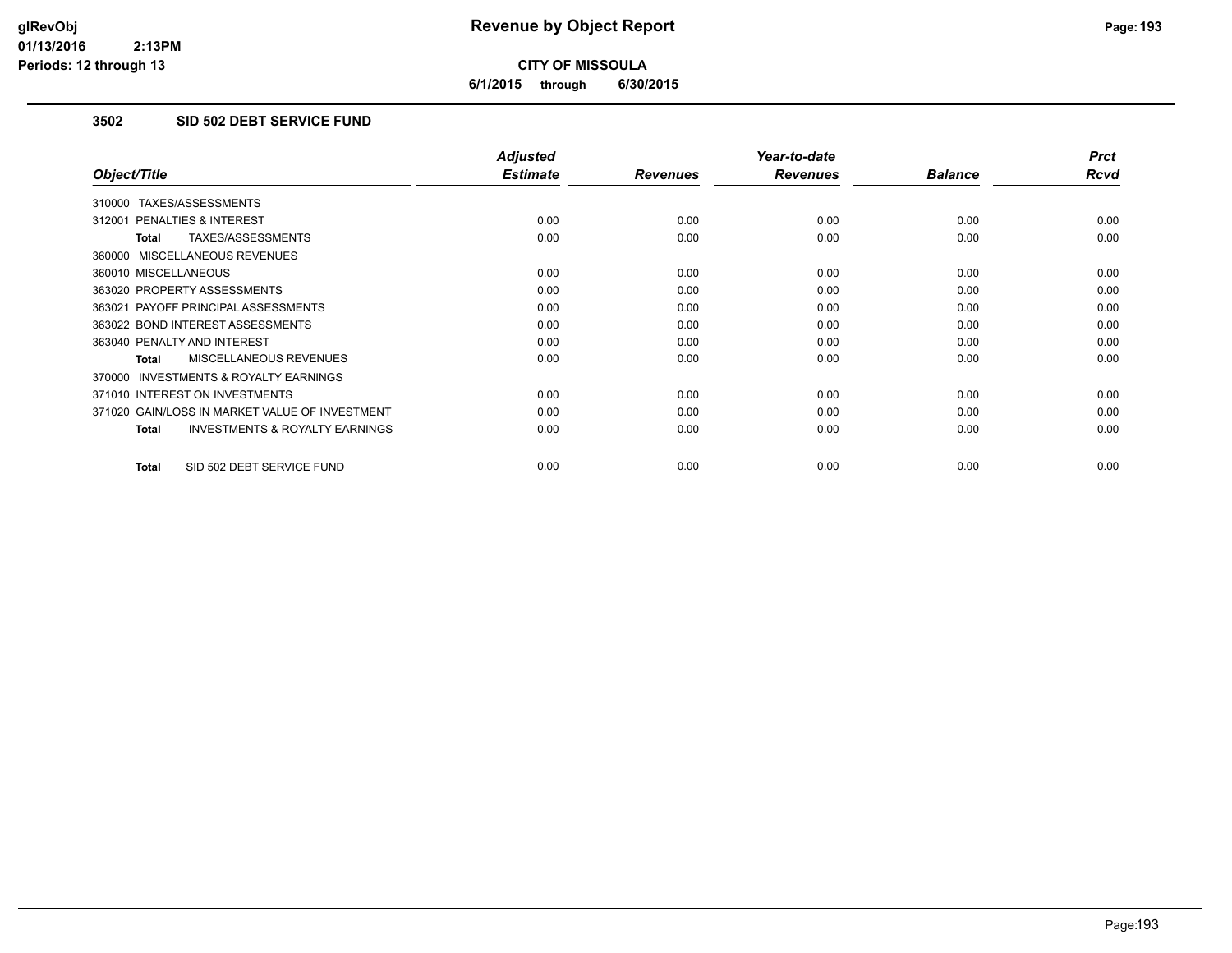**6/1/2015 through 6/30/2015**

**3503 SID 503 DEBT SERVICE FUND**

**3503 SID 503 DEBT SERVICE FUND**

|                                                           | <b>Adjusted</b> |                 | Year-to-date    |                | <b>Prct</b> |
|-----------------------------------------------------------|-----------------|-----------------|-----------------|----------------|-------------|
| Object/Title                                              | <b>Estimate</b> | <b>Revenues</b> | <b>Revenues</b> | <b>Balance</b> | Rcvd        |
| TAXES/ASSESSMENTS<br>310000                               |                 |                 |                 |                |             |
| 312001 PENALTIES & INTEREST                               | 0.00            | 0.00            | 0.00            | 0.00           | 0.00        |
| TAXES/ASSESSMENTS<br>Total                                | 0.00            | 0.00            | 0.00            | 0.00           | 0.00        |
| MISCELLANEOUS REVENUES<br>360000                          |                 |                 |                 |                |             |
| 360010 MISCELLANEOUS                                      | 0.00            | 0.00            | 0.00            | 0.00           | 0.00        |
| 363020 PROPERTY ASSESSMENTS                               | 0.00            | 0.00            | 0.00            | 0.00           | 0.00        |
| 363021 PAYOFF PRINCIPAL ASSESSMENTS                       | 0.00            | 0.00            | 0.00            | 0.00           | 0.00        |
| 363022 BOND INTEREST ASSESSMENTS                          | 0.00            | 0.00            | 0.00            | 0.00           | 0.00        |
| 363040 PENALTY AND INTEREST                               | 0.00            | 0.00            | 0.00            | 0.00           | 0.00        |
| MISCELLANEOUS REVENUES<br><b>Total</b>                    | 0.00            | 0.00            | 0.00            | 0.00           | 0.00        |
| <b>INVESTMENTS &amp; ROYALTY EARNINGS</b><br>370000       |                 |                 |                 |                |             |
| 371010 INTEREST ON INVESTMENTS                            | 0.00            | 0.07            | 0.07            | $-0.07$        | 0.00        |
| 371020 GAIN/LOSS IN MARKET VALUE OF INVESTMENTS           | 0.00            | 0.00            | 0.00            | 0.00           | 0.00        |
| <b>INVESTMENTS &amp; ROYALTY EARNINGS</b><br><b>Total</b> | 0.00            | 0.07            | 0.07            | $-0.07$        | 0.00        |
| SID 503 DEBT SERVICE FUND<br>Total                        | 0.00            | 0.07            | 0.07            | $-0.07$        | 0.00        |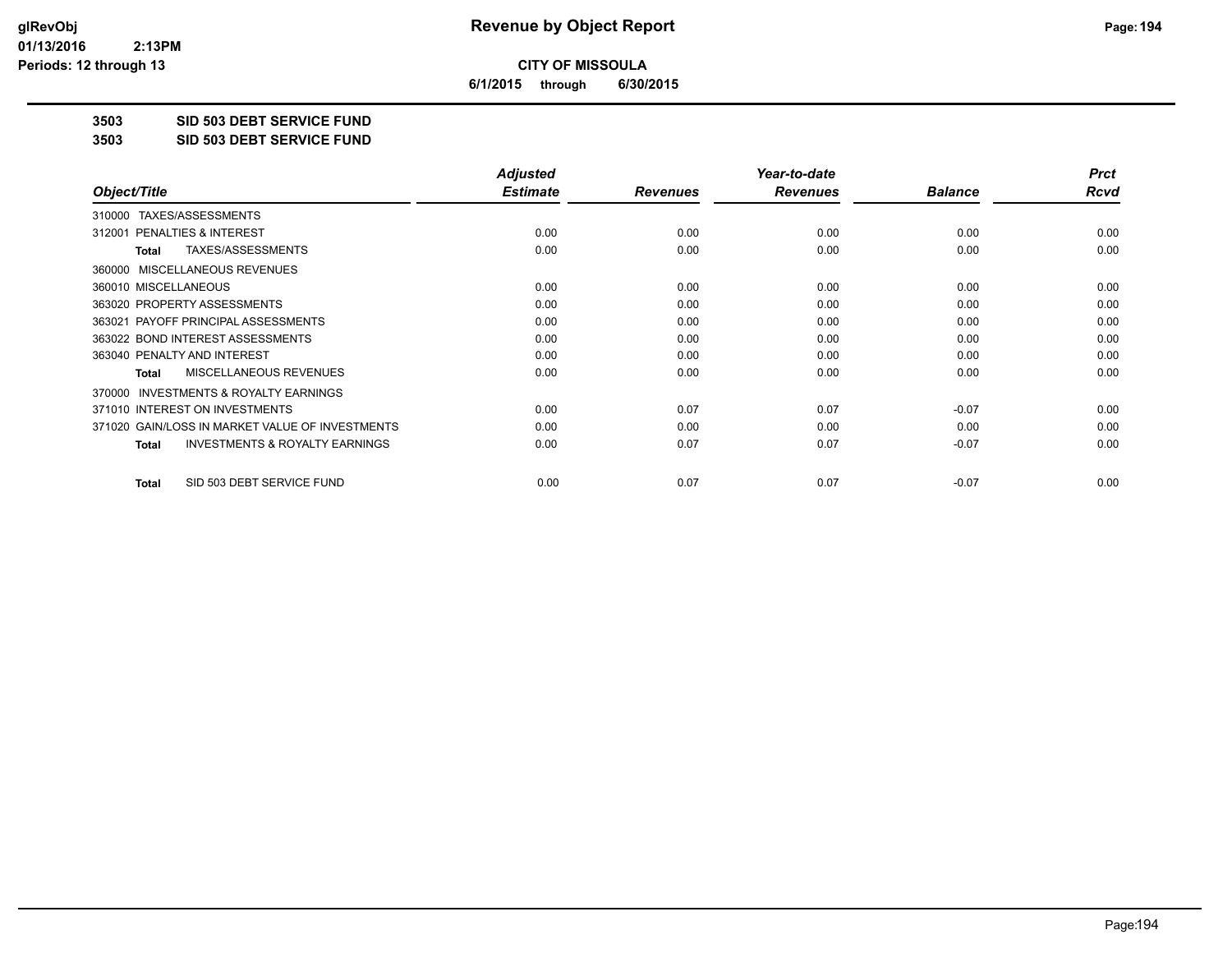**6/1/2015 through 6/30/2015**

# **3503 SID 503 DEBT SERVICE FUND**

|                                                           | <b>Adjusted</b> |                 | Year-to-date    |                | <b>Prct</b> |
|-----------------------------------------------------------|-----------------|-----------------|-----------------|----------------|-------------|
| Object/Title                                              | <b>Estimate</b> | <b>Revenues</b> | <b>Revenues</b> | <b>Balance</b> | <b>Rcvd</b> |
| 310000 TAXES/ASSESSMENTS                                  |                 |                 |                 |                |             |
| 312001 PENALTIES & INTEREST                               | 0.00            | 0.00            | 0.00            | 0.00           | 0.00        |
| TAXES/ASSESSMENTS<br><b>Total</b>                         | 0.00            | 0.00            | 0.00            | 0.00           | 0.00        |
| 360000 MISCELLANEOUS REVENUES                             |                 |                 |                 |                |             |
| 360010 MISCELLANEOUS                                      | 0.00            | 0.00            | 0.00            | 0.00           | 0.00        |
| 363020 PROPERTY ASSESSMENTS                               | 0.00            | 0.00            | 0.00            | 0.00           | 0.00        |
| 363021 PAYOFF PRINCIPAL ASSESSMENTS                       | 0.00            | 0.00            | 0.00            | 0.00           | 0.00        |
| 363022 BOND INTEREST ASSESSMENTS                          | 0.00            | 0.00            | 0.00            | 0.00           | 0.00        |
| 363040 PENALTY AND INTEREST                               | 0.00            | 0.00            | 0.00            | 0.00           | 0.00        |
| MISCELLANEOUS REVENUES<br>Total                           | 0.00            | 0.00            | 0.00            | 0.00           | 0.00        |
| <b>INVESTMENTS &amp; ROYALTY EARNINGS</b><br>370000       |                 |                 |                 |                |             |
| 371010 INTEREST ON INVESTMENTS                            | 0.00            | 0.07            | 0.07            | $-0.07$        | 0.00        |
| 371020 GAIN/LOSS IN MARKET VALUE OF INVESTMENT            | 0.00            | 0.00            | 0.00            | 0.00           | 0.00        |
| <b>INVESTMENTS &amp; ROYALTY EARNINGS</b><br><b>Total</b> | 0.00            | 0.07            | 0.07            | $-0.07$        | 0.00        |
| SID 503 DEBT SERVICE FUND<br><b>Total</b>                 | 0.00            | 0.07            | 0.07            | $-0.07$        | 0.00        |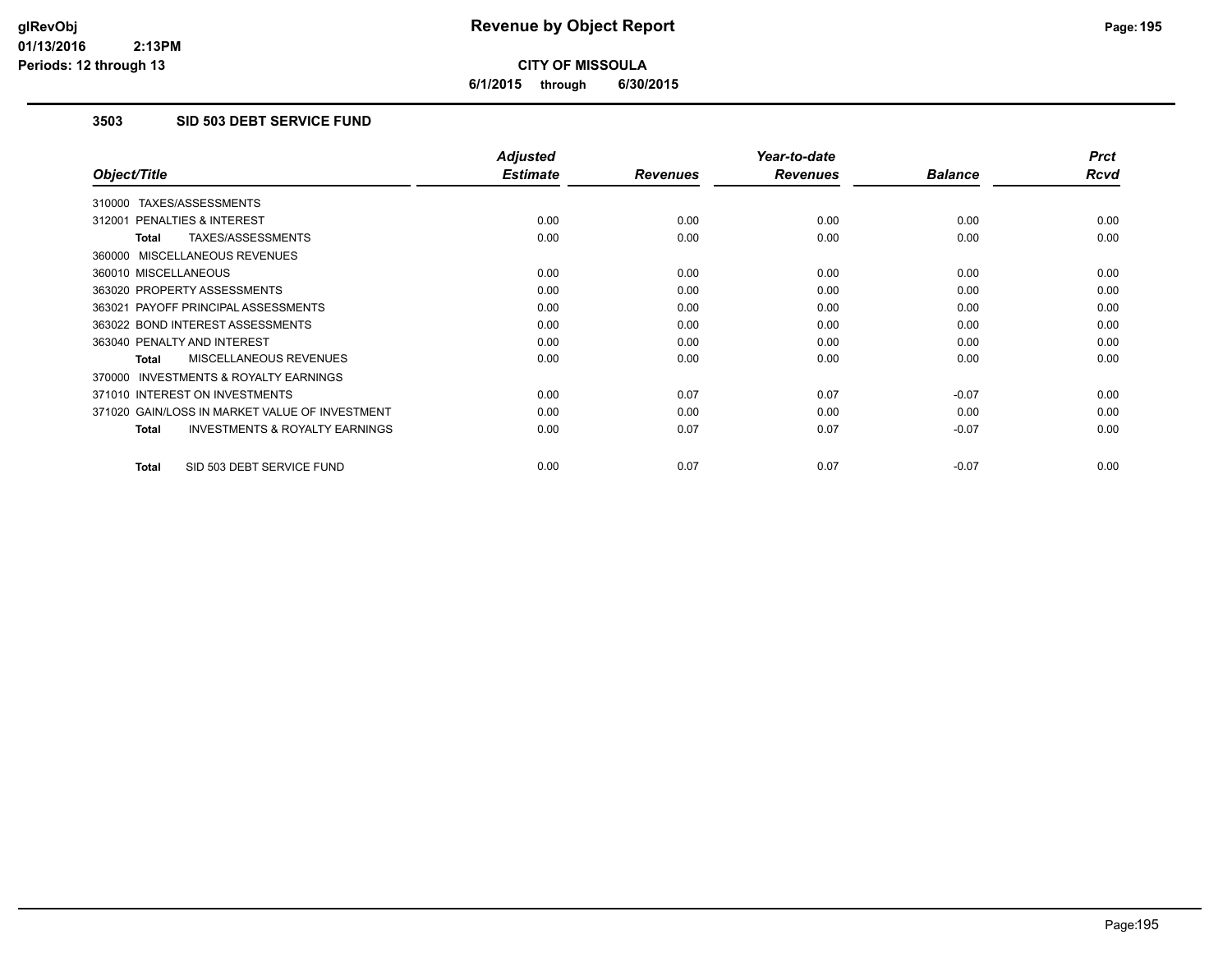**6/1/2015 through 6/30/2015**

**3504 SID 504 DEBT SERVICE FUND**

**3504 SID 504 DEBT SERVICE FUND**

|                                                           | <b>Adjusted</b> |                 | Year-to-date    |                | <b>Prct</b> |
|-----------------------------------------------------------|-----------------|-----------------|-----------------|----------------|-------------|
| Object/Title                                              | <b>Estimate</b> | <b>Revenues</b> | <b>Revenues</b> | <b>Balance</b> | Rcvd        |
| TAXES/ASSESSMENTS<br>310000                               |                 |                 |                 |                |             |
| PENALTIES & INTEREST<br>312001                            | 0.00            | 0.00            | 0.00            | 0.00           | 0.00        |
| TAXES/ASSESSMENTS<br>Total                                | 0.00            | 0.00            | 0.00            | 0.00           | 0.00        |
| MISCELLANEOUS REVENUES<br>360000                          |                 |                 |                 |                |             |
| 360010 MISCELLANEOUS                                      | 0.00            | 0.00            | 0.00            | 0.00           | 0.00        |
| 363020 PROPERTY ASSESSMENTS                               | 0.00            | 0.00            | 0.00            | 0.00           | 0.00        |
| 363021 PAYOFF PRINCIPAL ASSESSMENTS                       | 0.00            | 0.00            | 0.00            | 0.00           | 0.00        |
| 363022 BOND INTEREST ASSESSMENTS                          | 0.00            | 0.00            | 0.00            | 0.00           | 0.00        |
| 363040 PENALTY AND INTEREST                               | 0.00            | 0.00            | 0.00            | 0.00           | 0.00        |
| <b>MISCELLANEOUS REVENUES</b><br><b>Total</b>             | 0.00            | 0.00            | 0.00            | 0.00           | 0.00        |
| <b>INVESTMENTS &amp; ROYALTY EARNINGS</b><br>370000       |                 |                 |                 |                |             |
| 371010 INTEREST ON INVESTMENTS                            | 0.00            | 0.00            | 0.00            | 0.00           | 0.00        |
| 371020 GAIN/LOSS IN MARKET VALUE OF INVESTMENTS           | 0.00            | 0.00            | 0.00            | 0.00           | 0.00        |
| <b>INVESTMENTS &amp; ROYALTY EARNINGS</b><br><b>Total</b> | 0.00            | 0.00            | 0.00            | 0.00           | 0.00        |
| OTHER FINANCING SOURCES<br>380000                         |                 |                 |                 |                |             |
| 381009 TRANSFERS IN                                       | 0.00            | 0.00            | 0.00            | 0.00           | 0.00        |
| OTHER FINANCING SOURCES<br><b>Total</b>                   | 0.00            | 0.00            | 0.00            | 0.00           | 0.00        |
| SID 504 DEBT SERVICE FUND<br><b>Total</b>                 | 0.00            | 0.00            | 0.00            | 0.00           | 0.00        |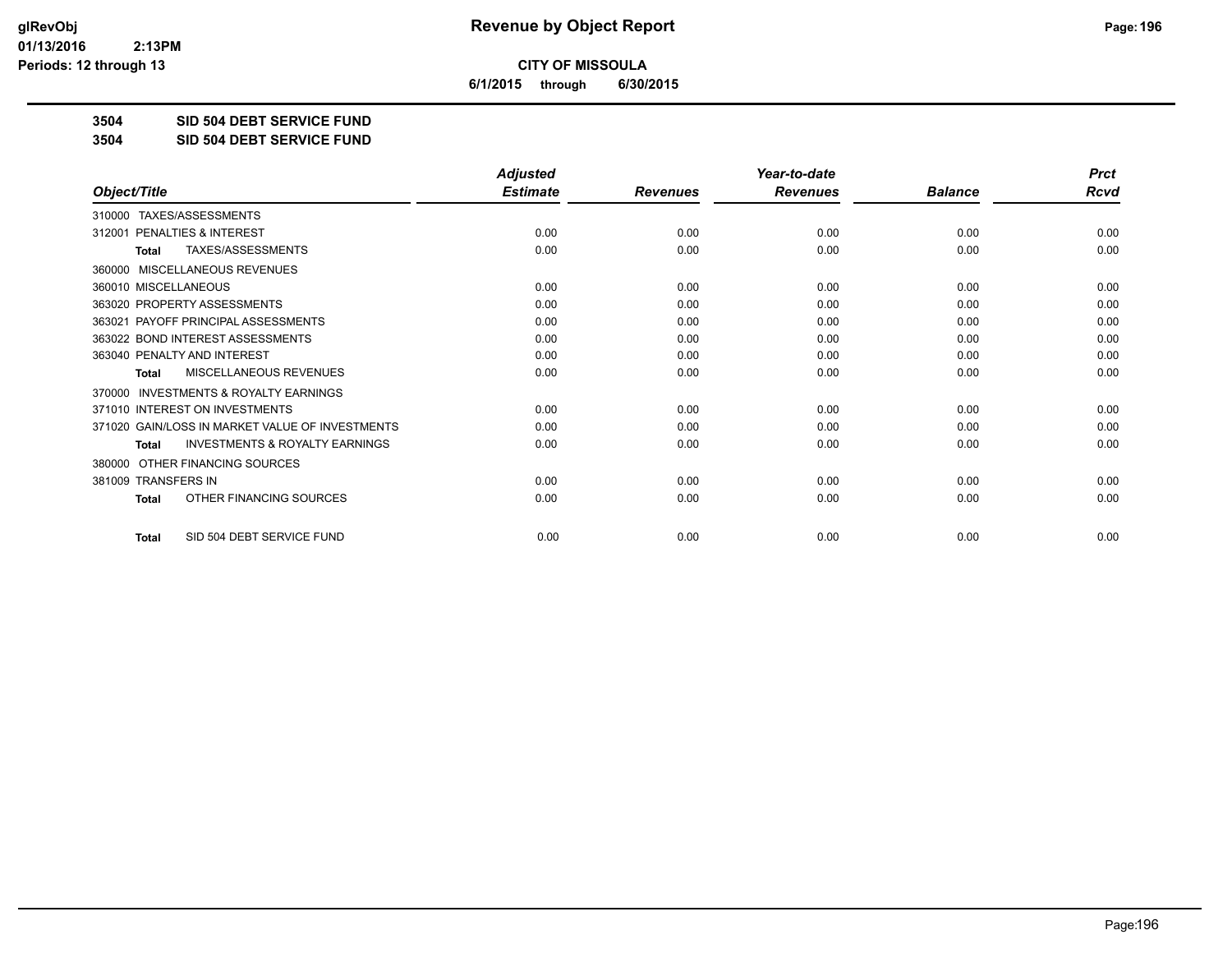**6/1/2015 through 6/30/2015**

# **3504 SID 504 DEBT SERVICE FUND**

|                                                           | <b>Adjusted</b> |                 | Year-to-date    |                | <b>Prct</b> |
|-----------------------------------------------------------|-----------------|-----------------|-----------------|----------------|-------------|
| Object/Title                                              | <b>Estimate</b> | <b>Revenues</b> | <b>Revenues</b> | <b>Balance</b> | <b>Rcvd</b> |
| 310000 TAXES/ASSESSMENTS                                  |                 |                 |                 |                |             |
| 312001 PENALTIES & INTEREST                               | 0.00            | 0.00            | 0.00            | 0.00           | 0.00        |
| TAXES/ASSESSMENTS<br><b>Total</b>                         | 0.00            | 0.00            | 0.00            | 0.00           | 0.00        |
| 360000 MISCELLANEOUS REVENUES                             |                 |                 |                 |                |             |
| 360010 MISCELLANEOUS                                      | 0.00            | 0.00            | 0.00            | 0.00           | 0.00        |
| 363020 PROPERTY ASSESSMENTS                               | 0.00            | 0.00            | 0.00            | 0.00           | 0.00        |
| 363021 PAYOFF PRINCIPAL ASSESSMENTS                       | 0.00            | 0.00            | 0.00            | 0.00           | 0.00        |
| 363022 BOND INTEREST ASSESSMENTS                          | 0.00            | 0.00            | 0.00            | 0.00           | 0.00        |
| 363040 PENALTY AND INTEREST                               | 0.00            | 0.00            | 0.00            | 0.00           | 0.00        |
| MISCELLANEOUS REVENUES<br><b>Total</b>                    | 0.00            | 0.00            | 0.00            | 0.00           | 0.00        |
| <b>INVESTMENTS &amp; ROYALTY EARNINGS</b><br>370000       |                 |                 |                 |                |             |
| 371010 INTEREST ON INVESTMENTS                            | 0.00            | 0.00            | 0.00            | 0.00           | 0.00        |
| 371020 GAIN/LOSS IN MARKET VALUE OF INVESTMENT            | 0.00            | 0.00            | 0.00            | 0.00           | 0.00        |
| <b>INVESTMENTS &amp; ROYALTY EARNINGS</b><br><b>Total</b> | 0.00            | 0.00            | 0.00            | 0.00           | 0.00        |
| 380000 OTHER FINANCING SOURCES                            |                 |                 |                 |                |             |
| 381009 TRANSFERS IN                                       | 0.00            | 0.00            | 0.00            | 0.00           | 0.00        |
| OTHER FINANCING SOURCES<br>Total                          | 0.00            | 0.00            | 0.00            | 0.00           | 0.00        |
| SID 504 DEBT SERVICE FUND<br><b>Total</b>                 | 0.00            | 0.00            | 0.00            | 0.00           | 0.00        |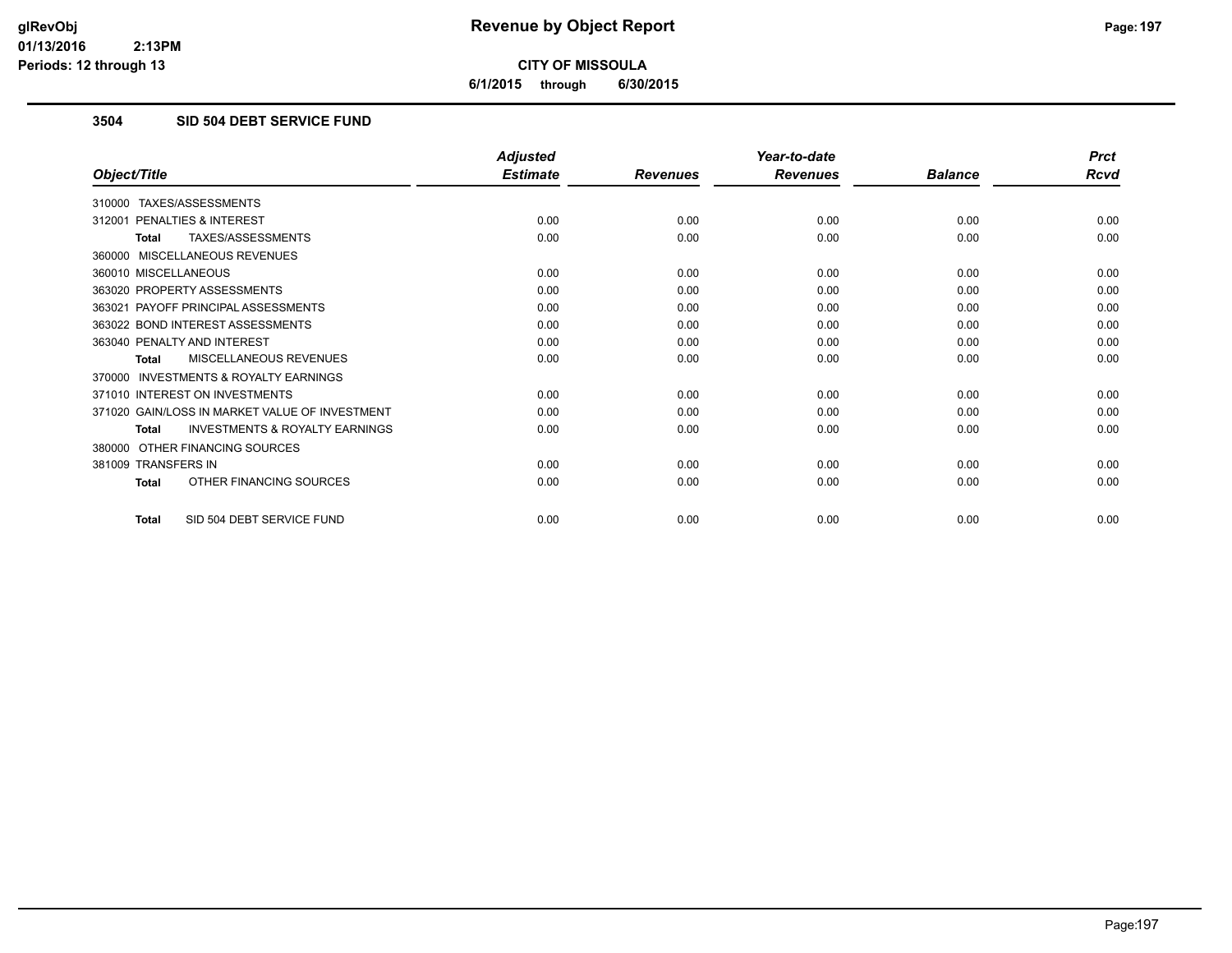**6/1/2015 through 6/30/2015**

**3505 SID 505 DEBT SERVICE FUND**

**3505 SID 505 DEBT SERVICE FUND**

|                                                           | <b>Adjusted</b> |                 | Year-to-date    |                | <b>Prct</b> |
|-----------------------------------------------------------|-----------------|-----------------|-----------------|----------------|-------------|
| Object/Title                                              | <b>Estimate</b> | <b>Revenues</b> | <b>Revenues</b> | <b>Balance</b> | Rcvd        |
| TAXES/ASSESSMENTS<br>310000                               |                 |                 |                 |                |             |
| 312001 PENALTIES & INTEREST                               | 0.00            | 0.00            | 0.00            | 0.00           | 0.00        |
| TAXES/ASSESSMENTS<br>Total                                | 0.00            | 0.00            | 0.00            | 0.00           | 0.00        |
| MISCELLANEOUS REVENUES<br>360000                          |                 |                 |                 |                |             |
| 360010 MISCELLANEOUS                                      | 0.00            | 0.00            | 0.00            | 0.00           | 0.00        |
| 363020 PROPERTY ASSESSMENTS                               | 0.00            | 0.00            | 0.00            | 0.00           | 0.00        |
| 363021 PAYOFF PRINCIPAL ASSESSMENTS                       | 0.00            | 0.00            | 0.00            | 0.00           | 0.00        |
| 363022 BOND INTEREST ASSESSMENTS                          | 0.00            | 0.00            | 0.00            | 0.00           | 0.00        |
| 363040 PENALTY AND INTEREST                               | 0.00            | 0.00            | 0.00            | 0.00           | 0.00        |
| MISCELLANEOUS REVENUES<br><b>Total</b>                    | 0.00            | 0.00            | 0.00            | 0.00           | 0.00        |
| <b>INVESTMENTS &amp; ROYALTY EARNINGS</b><br>370000       |                 |                 |                 |                |             |
| 371010 INTEREST ON INVESTMENTS                            | 0.00            | 0.00            | 0.00            | 0.00           | 0.00        |
| 371020 GAIN/LOSS IN MARKET VALUE OF INVESTMENTS           | 0.00            | 0.00            | 0.00            | 0.00           | 0.00        |
| <b>INVESTMENTS &amp; ROYALTY EARNINGS</b><br><b>Total</b> | 0.00            | 0.00            | 0.00            | 0.00           | 0.00        |
| SID 505 DEBT SERVICE FUND<br><b>Total</b>                 | 0.00            | 0.00            | 0.00            | 0.00           | 0.00        |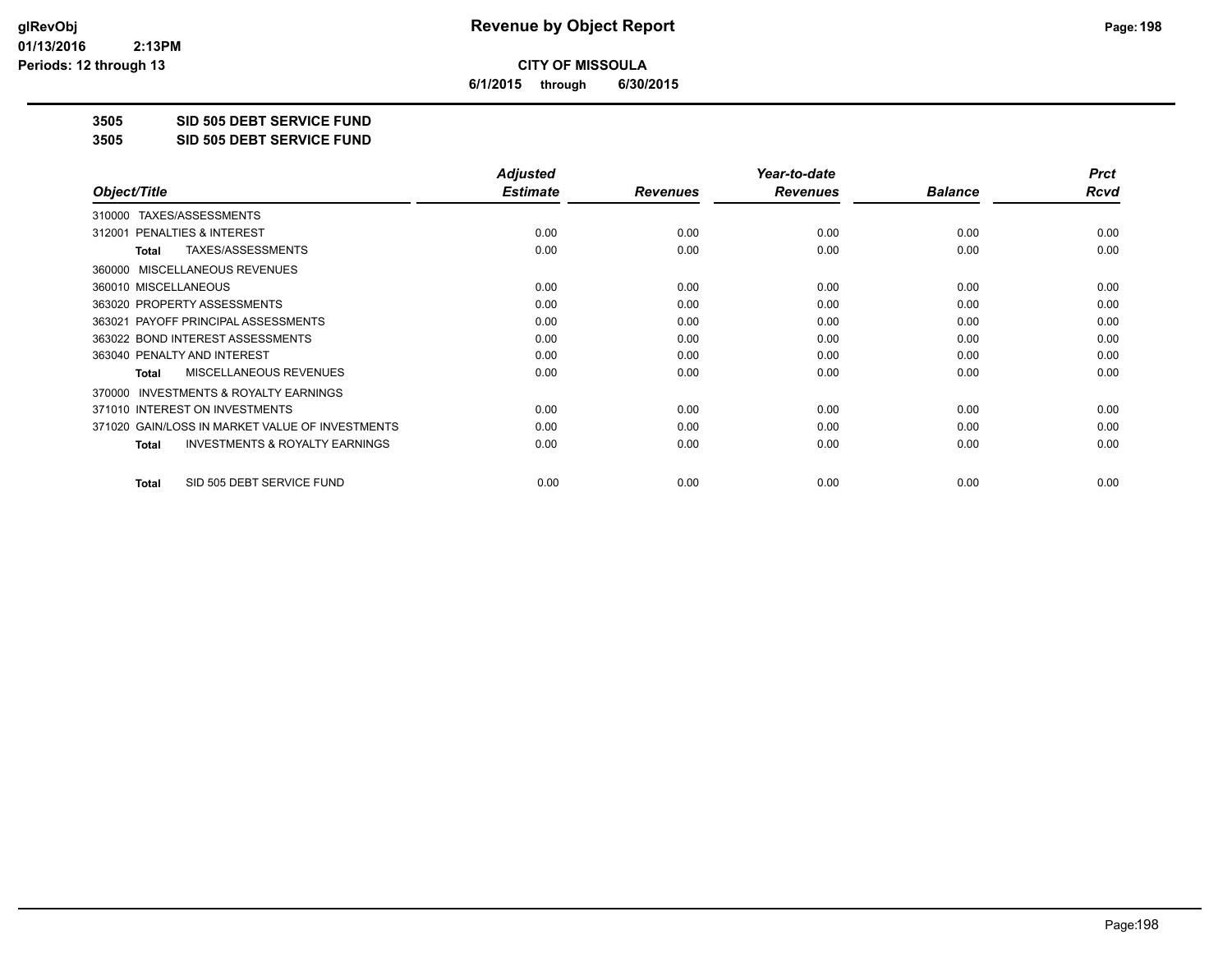**6/1/2015 through 6/30/2015**

# **3505 SID 505 DEBT SERVICE FUND**

|                                                           | <b>Adjusted</b> |                 | Year-to-date    |                | <b>Prct</b> |
|-----------------------------------------------------------|-----------------|-----------------|-----------------|----------------|-------------|
| Object/Title                                              | <b>Estimate</b> | <b>Revenues</b> | <b>Revenues</b> | <b>Balance</b> | <b>Rcvd</b> |
| 310000 TAXES/ASSESSMENTS                                  |                 |                 |                 |                |             |
| 312001 PENALTIES & INTEREST                               | 0.00            | 0.00            | 0.00            | 0.00           | 0.00        |
| TAXES/ASSESSMENTS<br><b>Total</b>                         | 0.00            | 0.00            | 0.00            | 0.00           | 0.00        |
| 360000 MISCELLANEOUS REVENUES                             |                 |                 |                 |                |             |
| 360010 MISCELLANEOUS                                      | 0.00            | 0.00            | 0.00            | 0.00           | 0.00        |
| 363020 PROPERTY ASSESSMENTS                               | 0.00            | 0.00            | 0.00            | 0.00           | 0.00        |
| 363021 PAYOFF PRINCIPAL ASSESSMENTS                       | 0.00            | 0.00            | 0.00            | 0.00           | 0.00        |
| 363022 BOND INTEREST ASSESSMENTS                          | 0.00            | 0.00            | 0.00            | 0.00           | 0.00        |
| 363040 PENALTY AND INTEREST                               | 0.00            | 0.00            | 0.00            | 0.00           | 0.00        |
| MISCELLANEOUS REVENUES<br>Total                           | 0.00            | 0.00            | 0.00            | 0.00           | 0.00        |
| <b>INVESTMENTS &amp; ROYALTY EARNINGS</b><br>370000       |                 |                 |                 |                |             |
| 371010 INTEREST ON INVESTMENTS                            | 0.00            | 0.00            | 0.00            | 0.00           | 0.00        |
| 371020 GAIN/LOSS IN MARKET VALUE OF INVESTMENT            | 0.00            | 0.00            | 0.00            | 0.00           | 0.00        |
| <b>INVESTMENTS &amp; ROYALTY EARNINGS</b><br><b>Total</b> | 0.00            | 0.00            | 0.00            | 0.00           | 0.00        |
|                                                           |                 |                 |                 |                |             |
| SID 505 DEBT SERVICE FUND<br><b>Total</b>                 | 0.00            | 0.00            | 0.00            | 0.00           | 0.00        |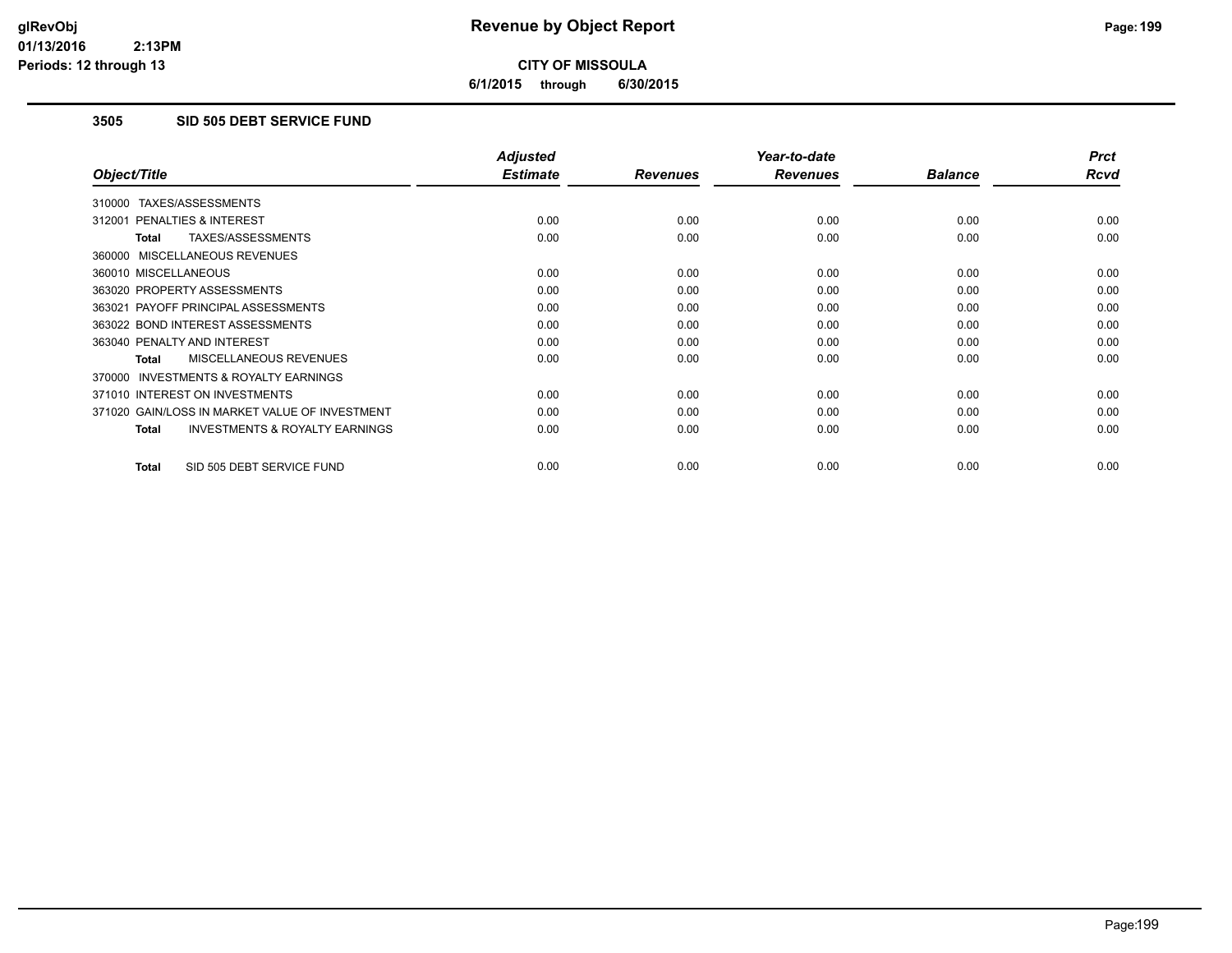**6/1/2015 through 6/30/2015**

**3506 SID 506 DEBT SERVICE FUND**

**3506 SID 506 DEBT SERVICE FUND**

|                                                           | <b>Adjusted</b> |                 | Year-to-date    |                | <b>Prct</b> |
|-----------------------------------------------------------|-----------------|-----------------|-----------------|----------------|-------------|
| Object/Title                                              | <b>Estimate</b> | <b>Revenues</b> | <b>Revenues</b> | <b>Balance</b> | <b>Rcvd</b> |
| TAXES/ASSESSMENTS<br>310000                               |                 |                 |                 |                |             |
| 312001 PENALTIES & INTEREST                               | 0.00            | 0.00            | 0.00            | 0.00           | 0.00        |
| TAXES/ASSESSMENTS<br><b>Total</b>                         | 0.00            | 0.00            | 0.00            | 0.00           | 0.00        |
| MISCELLANEOUS REVENUES<br>360000                          |                 |                 |                 |                |             |
| 360010 MISCELLANEOUS                                      | 0.00            | 0.00            | 0.00            | 0.00           | 0.00        |
| 363020 PROPERTY ASSESSMENTS                               | 0.00            | 0.00            | 0.00            | 0.00           | 0.00        |
| 363021 PAYOFF PRINCIPAL ASSESSMENTS                       | 0.00            | 0.00            | 0.00            | 0.00           | 0.00        |
| 363022 BOND INTEREST ASSESSMENTS                          | 0.00            | 0.00            | 0.00            | 0.00           | 0.00        |
| 363040 PENALTY AND INTEREST                               | 0.00            | 0.00            | 0.00            | 0.00           | 0.00        |
| <b>MISCELLANEOUS REVENUES</b><br><b>Total</b>             | 0.00            | 0.00            | 0.00            | 0.00           | 0.00        |
| <b>INVESTMENTS &amp; ROYALTY EARNINGS</b><br>370000       |                 |                 |                 |                |             |
| 371010 INTEREST ON INVESTMENTS                            | 0.00            | 0.00            | 0.00            | 0.00           | 0.00        |
| 371020 GAIN/LOSS IN MARKET VALUE OF INVESTMENTS           | 0.00            | 0.00            | 0.00            | 0.00           | 0.00        |
| <b>INVESTMENTS &amp; ROYALTY EARNINGS</b><br><b>Total</b> | 0.00            | 0.00            | 0.00            | 0.00           | 0.00        |
| OTHER FINANCING SOURCES<br>380000                         |                 |                 |                 |                |             |
| 381009 TRANSFERS IN                                       | 0.00            | 0.00            | 0.00            | 0.00           | 0.00        |
| OTHER FINANCING SOURCES<br><b>Total</b>                   | 0.00            | 0.00            | 0.00            | 0.00           | 0.00        |
| SID 506 DEBT SERVICE FUND<br><b>Total</b>                 | 0.00            | 0.00            | 0.00            | 0.00           | 0.00        |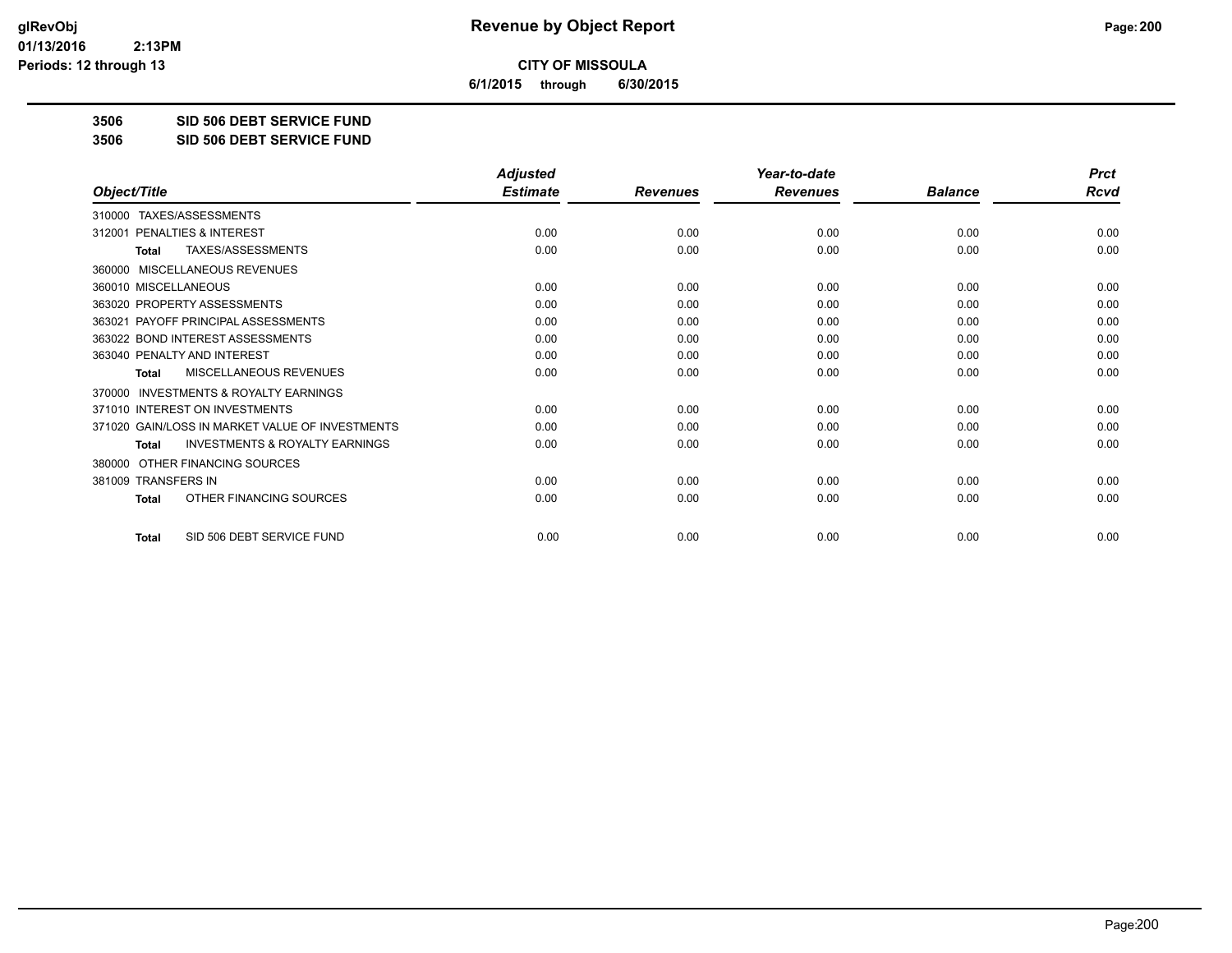**6/1/2015 through 6/30/2015**

## **3506 SID 506 DEBT SERVICE FUND**

|                                                           | <b>Adjusted</b> |                 | Year-to-date    |                | <b>Prct</b> |
|-----------------------------------------------------------|-----------------|-----------------|-----------------|----------------|-------------|
| Object/Title                                              | <b>Estimate</b> | <b>Revenues</b> | <b>Revenues</b> | <b>Balance</b> | <b>Rcvd</b> |
| 310000 TAXES/ASSESSMENTS                                  |                 |                 |                 |                |             |
| 312001 PENALTIES & INTEREST                               | 0.00            | 0.00            | 0.00            | 0.00           | 0.00        |
| <b>TAXES/ASSESSMENTS</b><br><b>Total</b>                  | 0.00            | 0.00            | 0.00            | 0.00           | 0.00        |
| 360000 MISCELLANEOUS REVENUES                             |                 |                 |                 |                |             |
| 360010 MISCELLANEOUS                                      | 0.00            | 0.00            | 0.00            | 0.00           | 0.00        |
| 363020 PROPERTY ASSESSMENTS                               | 0.00            | 0.00            | 0.00            | 0.00           | 0.00        |
| 363021 PAYOFF PRINCIPAL ASSESSMENTS                       | 0.00            | 0.00            | 0.00            | 0.00           | 0.00        |
| 363022 BOND INTEREST ASSESSMENTS                          | 0.00            | 0.00            | 0.00            | 0.00           | 0.00        |
| 363040 PENALTY AND INTEREST                               | 0.00            | 0.00            | 0.00            | 0.00           | 0.00        |
| MISCELLANEOUS REVENUES<br><b>Total</b>                    | 0.00            | 0.00            | 0.00            | 0.00           | 0.00        |
| <b>INVESTMENTS &amp; ROYALTY EARNINGS</b><br>370000       |                 |                 |                 |                |             |
| 371010 INTEREST ON INVESTMENTS                            | 0.00            | 0.00            | 0.00            | 0.00           | 0.00        |
| 371020 GAIN/LOSS IN MARKET VALUE OF INVESTMENT            | 0.00            | 0.00            | 0.00            | 0.00           | 0.00        |
| <b>INVESTMENTS &amp; ROYALTY EARNINGS</b><br><b>Total</b> | 0.00            | 0.00            | 0.00            | 0.00           | 0.00        |
| 380000 OTHER FINANCING SOURCES                            |                 |                 |                 |                |             |
| 381009 TRANSFERS IN                                       | 0.00            | 0.00            | 0.00            | 0.00           | 0.00        |
| OTHER FINANCING SOURCES<br><b>Total</b>                   | 0.00            | 0.00            | 0.00            | 0.00           | 0.00        |
| SID 506 DEBT SERVICE FUND<br><b>Total</b>                 | 0.00            | 0.00            | 0.00            | 0.00           | 0.00        |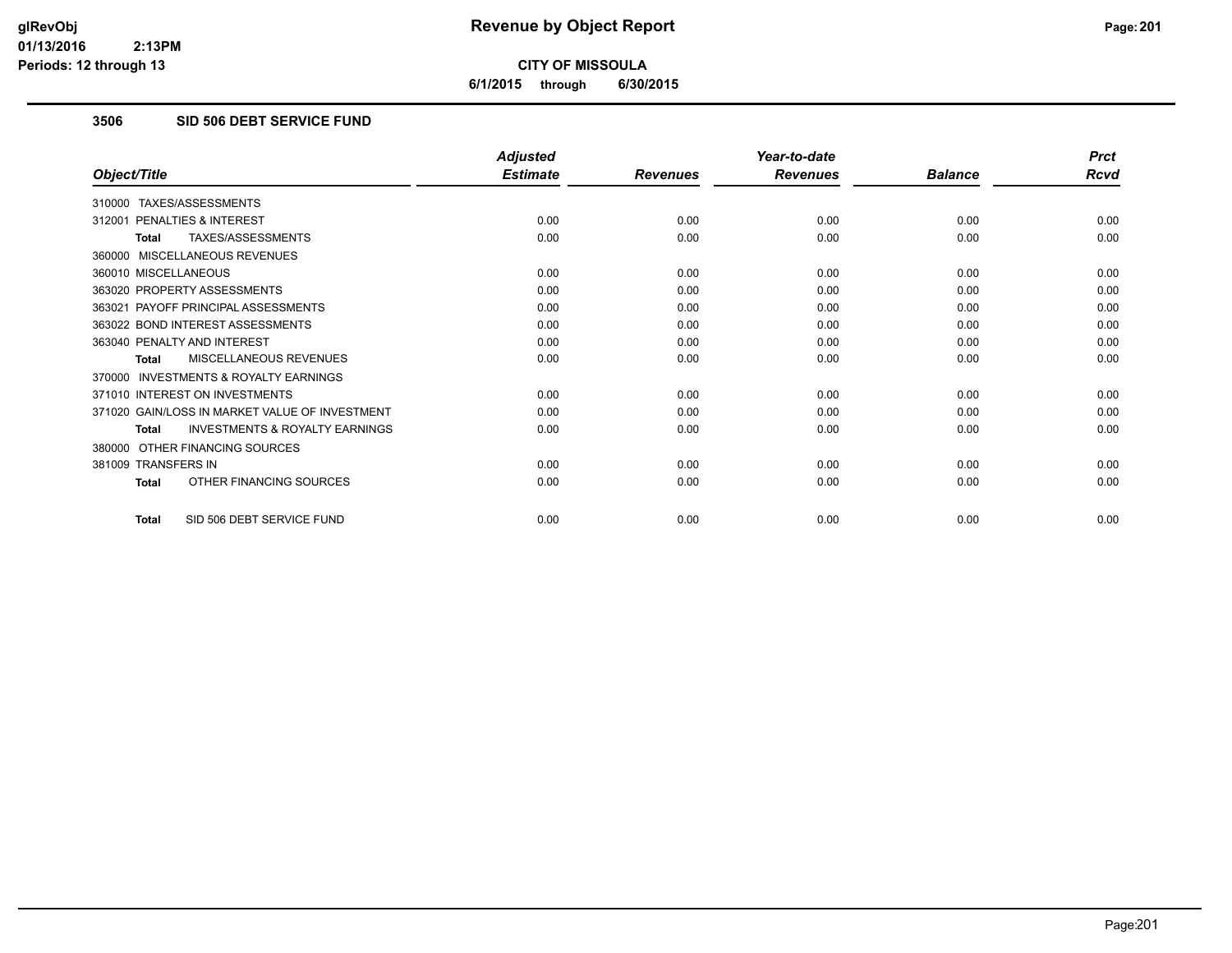**6/1/2015 through 6/30/2015**

**3507 SID 507 DEBT SERVICE FUND**

**3507 SID 507 DEBT SERVICE FUND**

|                                                           | <b>Adjusted</b> |                 | Year-to-date    |                | <b>Prct</b> |
|-----------------------------------------------------------|-----------------|-----------------|-----------------|----------------|-------------|
| Object/Title                                              | <b>Estimate</b> | <b>Revenues</b> | <b>Revenues</b> | <b>Balance</b> | <b>Rcvd</b> |
| 310000 TAXES/ASSESSMENTS                                  |                 |                 |                 |                |             |
| PENALTIES & INTEREST<br>312001                            | 0.00            | 0.00            | 0.00            | 0.00           | 0.00        |
| TAXES/ASSESSMENTS<br><b>Total</b>                         | 0.00            | 0.00            | 0.00            | 0.00           | 0.00        |
| MISCELLANEOUS REVENUES<br>360000                          |                 |                 |                 |                |             |
| 360010 MISCELLANEOUS                                      | 0.00            | 0.00            | 0.00            | 0.00           | 0.00        |
| 363020 PROPERTY ASSESSMENTS                               | 0.00            | 0.00            | 0.00            | 0.00           | 0.00        |
| PAYOFF PRINCIPAL ASSESSMENTS<br>363021                    | 0.00            | 0.00            | 0.00            | 0.00           | 0.00        |
| 363022 BOND INTEREST ASSESSMENTS                          | 0.00            | 0.00            | 0.00            | 0.00           | 0.00        |
| 363040 PENALTY AND INTEREST                               | 0.00            | 0.00            | 0.00            | 0.00           | 0.00        |
| MISCELLANEOUS REVENUES<br><b>Total</b>                    | 0.00            | 0.00            | 0.00            | 0.00           | 0.00        |
| <b>INVESTMENTS &amp; ROYALTY EARNINGS</b><br>370000       |                 |                 |                 |                |             |
| 371010 INTEREST ON INVESTMENTS                            | 0.00            | 0.00            | 0.00            | 0.00           | 0.00        |
| 371020 GAIN/LOSS IN MARKET VALUE OF INVESTMENTS           | 0.00            | 0.00            | 0.00            | 0.00           | 0.00        |
| <b>INVESTMENTS &amp; ROYALTY EARNINGS</b><br><b>Total</b> | 0.00            | 0.00            | 0.00            | 0.00           | 0.00        |
| OTHER FINANCING SOURCES<br>380000                         |                 |                 |                 |                |             |
| 381009 TRANSFERS IN                                       | 0.00            | 0.00            | 0.00            | 0.00           | 0.00        |
| OTHER FINANCING SOURCES<br><b>Total</b>                   | 0.00            | 0.00            | 0.00            | 0.00           | 0.00        |
| SID 507 DEBT SERVICE FUND<br><b>Total</b>                 | 0.00            | 0.00            | 0.00            | 0.00           | 0.00        |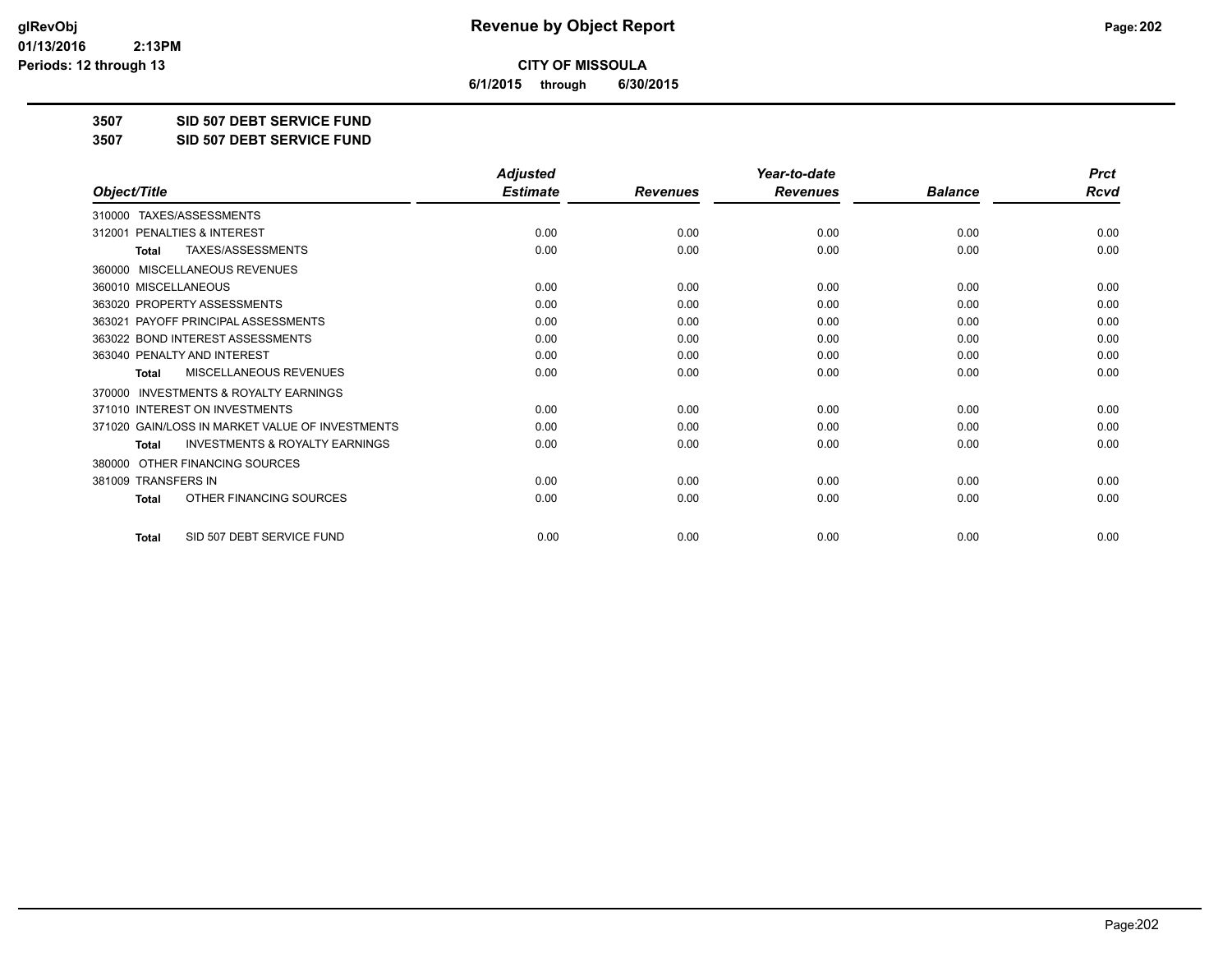**6/1/2015 through 6/30/2015**

# **3507 SID 507 DEBT SERVICE FUND**

|                                                           | <b>Adjusted</b> |                 | Year-to-date    |                | <b>Prct</b> |
|-----------------------------------------------------------|-----------------|-----------------|-----------------|----------------|-------------|
| Object/Title                                              | <b>Estimate</b> | <b>Revenues</b> | <b>Revenues</b> | <b>Balance</b> | <b>Rcvd</b> |
| 310000 TAXES/ASSESSMENTS                                  |                 |                 |                 |                |             |
| 312001 PENALTIES & INTEREST                               | 0.00            | 0.00            | 0.00            | 0.00           | 0.00        |
| TAXES/ASSESSMENTS<br><b>Total</b>                         | 0.00            | 0.00            | 0.00            | 0.00           | 0.00        |
| 360000 MISCELLANEOUS REVENUES                             |                 |                 |                 |                |             |
| 360010 MISCELLANEOUS                                      | 0.00            | 0.00            | 0.00            | 0.00           | 0.00        |
| 363020 PROPERTY ASSESSMENTS                               | 0.00            | 0.00            | 0.00            | 0.00           | 0.00        |
| 363021 PAYOFF PRINCIPAL ASSESSMENTS                       | 0.00            | 0.00            | 0.00            | 0.00           | 0.00        |
| 363022 BOND INTEREST ASSESSMENTS                          | 0.00            | 0.00            | 0.00            | 0.00           | 0.00        |
| 363040 PENALTY AND INTEREST                               | 0.00            | 0.00            | 0.00            | 0.00           | 0.00        |
| MISCELLANEOUS REVENUES<br><b>Total</b>                    | 0.00            | 0.00            | 0.00            | 0.00           | 0.00        |
| <b>INVESTMENTS &amp; ROYALTY EARNINGS</b><br>370000       |                 |                 |                 |                |             |
| 371010 INTEREST ON INVESTMENTS                            | 0.00            | 0.00            | 0.00            | 0.00           | 0.00        |
| 371020 GAIN/LOSS IN MARKET VALUE OF INVESTMENT            | 0.00            | 0.00            | 0.00            | 0.00           | 0.00        |
| <b>INVESTMENTS &amp; ROYALTY EARNINGS</b><br><b>Total</b> | 0.00            | 0.00            | 0.00            | 0.00           | 0.00        |
| 380000 OTHER FINANCING SOURCES                            |                 |                 |                 |                |             |
| 381009 TRANSFERS IN                                       | 0.00            | 0.00            | 0.00            | 0.00           | 0.00        |
| OTHER FINANCING SOURCES<br>Total                          | 0.00            | 0.00            | 0.00            | 0.00           | 0.00        |
| SID 507 DEBT SERVICE FUND<br><b>Total</b>                 | 0.00            | 0.00            | 0.00            | 0.00           | 0.00        |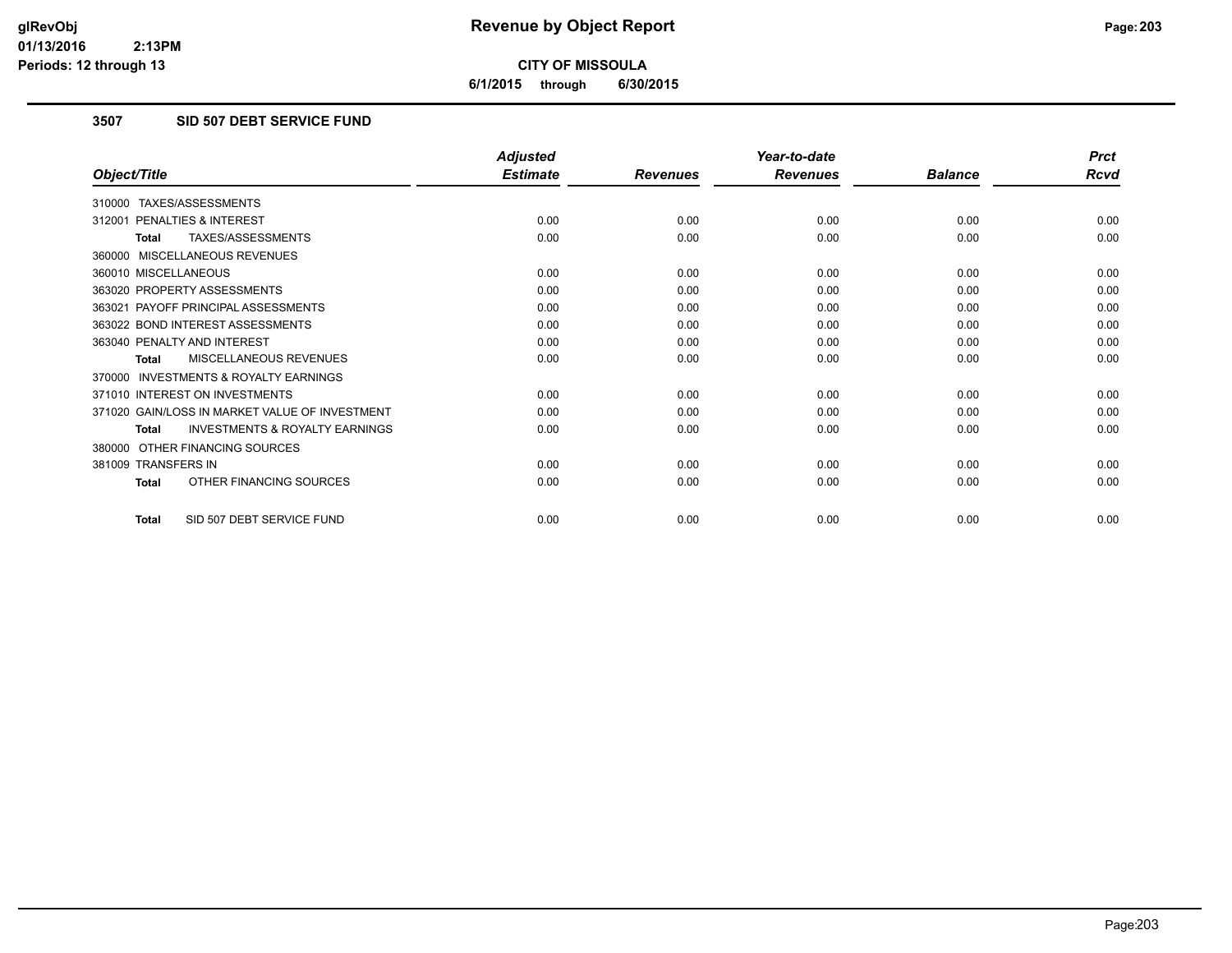**6/1/2015 through 6/30/2015**

**3508 SID 508 DEBT SERVICE FUND**

**3508 SID 508 DEBT SERVICE FUND**

|                                                           | <b>Adjusted</b> |                 | Year-to-date    |                | <b>Prct</b> |
|-----------------------------------------------------------|-----------------|-----------------|-----------------|----------------|-------------|
| Object/Title                                              | <b>Estimate</b> | <b>Revenues</b> | <b>Revenues</b> | <b>Balance</b> | <b>Rcvd</b> |
| TAXES/ASSESSMENTS<br>310000                               |                 |                 |                 |                |             |
| 312001 PENALTIES & INTEREST                               | 0.00            | 0.00            | 0.00            | 0.00           | 0.00        |
| TAXES/ASSESSMENTS<br><b>Total</b>                         | 0.00            | 0.00            | 0.00            | 0.00           | 0.00        |
| <b>MISCELLANEOUS REVENUES</b><br>360000                   |                 |                 |                 |                |             |
| 360010 MISCELLANEOUS                                      | 0.00            | 0.00            | 0.00            | 0.00           | 0.00        |
| 363020 PROPERTY ASSESSMENTS                               | 0.00            | 0.00            | 0.00            | 0.00           | 0.00        |
| 363021 PAYOFF PRINCIPAL ASSESSMENTS                       | 0.00            | 0.00            | 0.00            | 0.00           | 0.00        |
| 363022 BOND INTEREST ASSESSMENTS                          | 0.00            | 0.00            | 0.00            | 0.00           | 0.00        |
| 363040 PENALTY AND INTEREST                               | 0.00            | 0.00            | 0.00            | 0.00           | 0.00        |
| MISCELLANEOUS REVENUES<br><b>Total</b>                    | 0.00            | 0.00            | 0.00            | 0.00           | 0.00        |
| <b>INVESTMENTS &amp; ROYALTY EARNINGS</b><br>370000       |                 |                 |                 |                |             |
| 371010 INTEREST ON INVESTMENTS                            | 0.00            | 0.08            | 0.08            | $-0.08$        | 0.00        |
| 371020 GAIN/LOSS IN MARKET VALUE OF INVESTMENTS           | 0.00            | 0.00            | 0.00            | 0.00           | 0.00        |
| <b>INVESTMENTS &amp; ROYALTY EARNINGS</b><br><b>Total</b> | 0.00            | 0.08            | 0.08            | $-0.08$        | 0.00        |
| OTHER FINANCING SOURCES<br>380000                         |                 |                 |                 |                |             |
| 381009 TRANSFERS IN                                       | 0.00            | 0.00            | 0.00            | 0.00           | 0.00        |
| OTHER FINANCING SOURCES<br><b>Total</b>                   | 0.00            | 0.00            | 0.00            | 0.00           | 0.00        |
| SID 508 DEBT SERVICE FUND<br><b>Total</b>                 | 0.00            | 0.08            | 0.08            | $-0.08$        | 0.00        |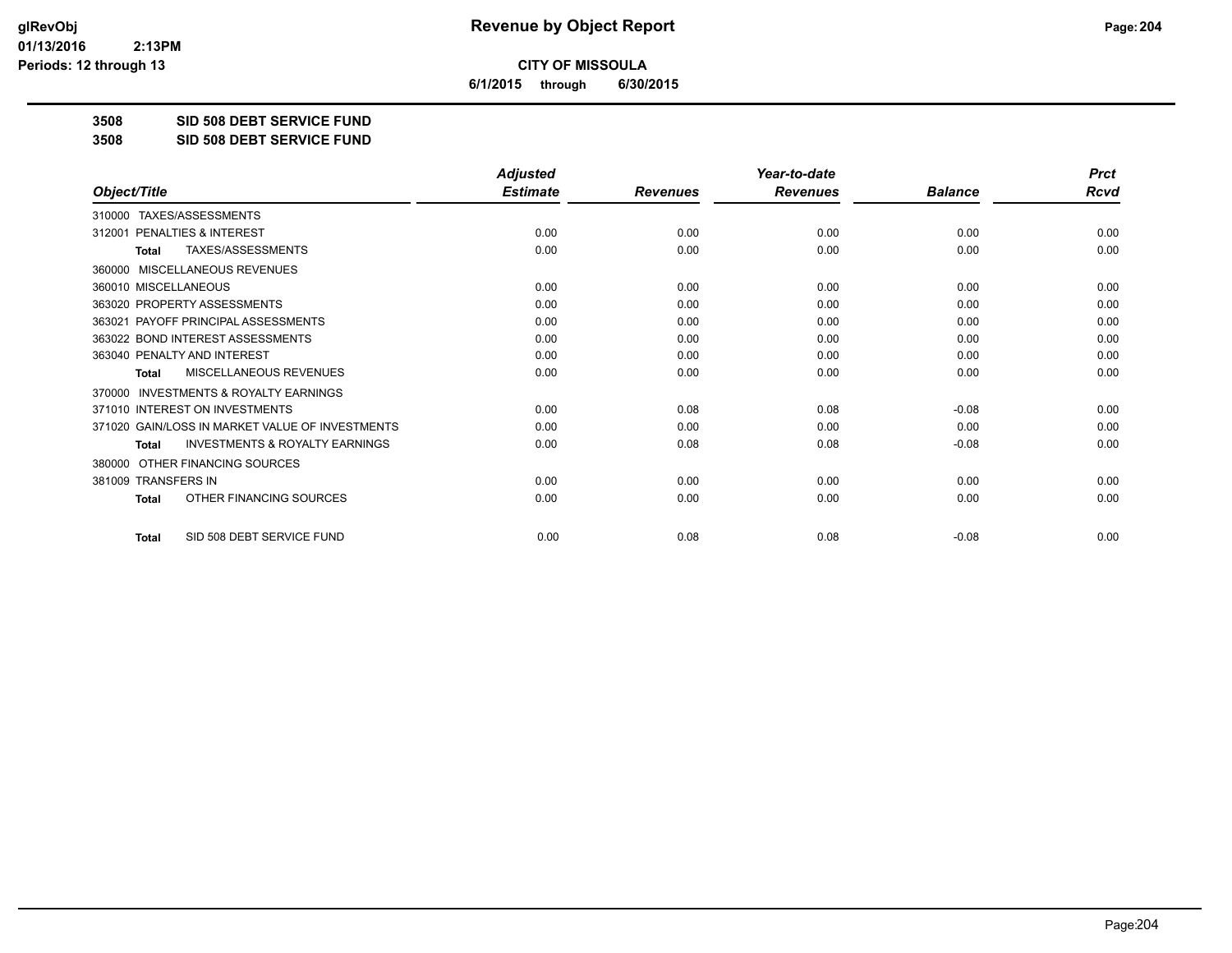**6/1/2015 through 6/30/2015**

# **3508 SID 508 DEBT SERVICE FUND**

|                                                           | <b>Adjusted</b> |                 | Year-to-date    |                | <b>Prct</b> |
|-----------------------------------------------------------|-----------------|-----------------|-----------------|----------------|-------------|
| Object/Title                                              | <b>Estimate</b> | <b>Revenues</b> | <b>Revenues</b> | <b>Balance</b> | <b>Rcvd</b> |
| 310000 TAXES/ASSESSMENTS                                  |                 |                 |                 |                |             |
| 312001 PENALTIES & INTEREST                               | 0.00            | 0.00            | 0.00            | 0.00           | 0.00        |
| TAXES/ASSESSMENTS<br><b>Total</b>                         | 0.00            | 0.00            | 0.00            | 0.00           | 0.00        |
| 360000 MISCELLANEOUS REVENUES                             |                 |                 |                 |                |             |
| 360010 MISCELLANEOUS                                      | 0.00            | 0.00            | 0.00            | 0.00           | 0.00        |
| 363020 PROPERTY ASSESSMENTS                               | 0.00            | 0.00            | 0.00            | 0.00           | 0.00        |
| 363021 PAYOFF PRINCIPAL ASSESSMENTS                       | 0.00            | 0.00            | 0.00            | 0.00           | 0.00        |
| 363022 BOND INTEREST ASSESSMENTS                          | 0.00            | 0.00            | 0.00            | 0.00           | 0.00        |
| 363040 PENALTY AND INTEREST                               | 0.00            | 0.00            | 0.00            | 0.00           | 0.00        |
| MISCELLANEOUS REVENUES<br><b>Total</b>                    | 0.00            | 0.00            | 0.00            | 0.00           | 0.00        |
| <b>INVESTMENTS &amp; ROYALTY EARNINGS</b><br>370000       |                 |                 |                 |                |             |
| 371010 INTEREST ON INVESTMENTS                            | 0.00            | 0.08            | 0.08            | $-0.08$        | 0.00        |
| 371020 GAIN/LOSS IN MARKET VALUE OF INVESTMENT            | 0.00            | 0.00            | 0.00            | 0.00           | 0.00        |
| <b>INVESTMENTS &amp; ROYALTY EARNINGS</b><br><b>Total</b> | 0.00            | 0.08            | 0.08            | $-0.08$        | 0.00        |
| 380000 OTHER FINANCING SOURCES                            |                 |                 |                 |                |             |
| 381009 TRANSFERS IN                                       | 0.00            | 0.00            | 0.00            | 0.00           | 0.00        |
| OTHER FINANCING SOURCES<br>Total                          | 0.00            | 0.00            | 0.00            | 0.00           | 0.00        |
| SID 508 DEBT SERVICE FUND<br><b>Total</b>                 | 0.00            | 0.08            | 0.08            | $-0.08$        | 0.00        |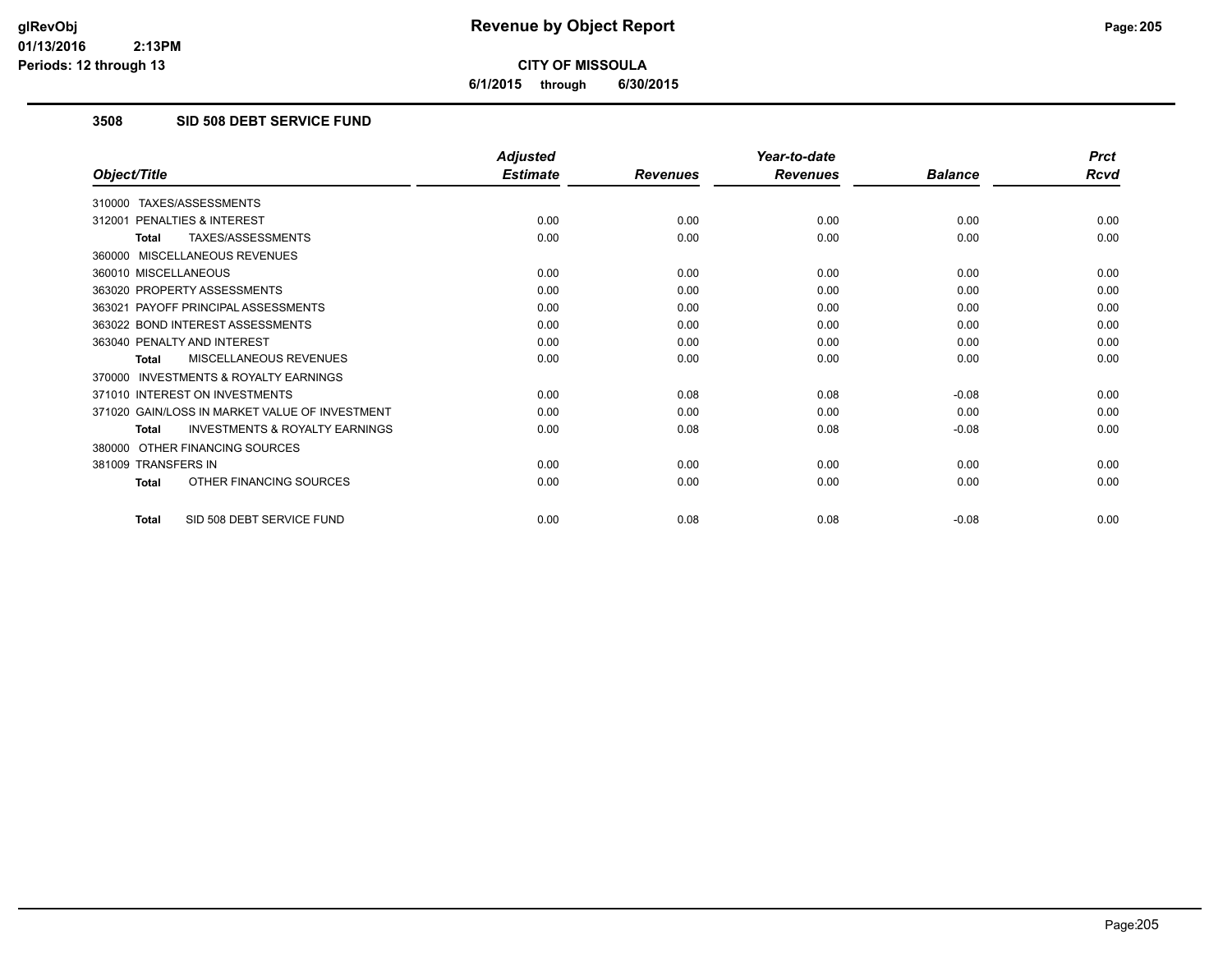**6/1/2015 through 6/30/2015**

**3510 SID 510 DEBT SERVICE FUND**

**3510 SID 510 DEBT SERVICE FUND**

|                                                           | <b>Adjusted</b> |                 | Year-to-date    |                | <b>Prct</b> |
|-----------------------------------------------------------|-----------------|-----------------|-----------------|----------------|-------------|
| Object/Title                                              | <b>Estimate</b> | <b>Revenues</b> | <b>Revenues</b> | <b>Balance</b> | <b>Rcvd</b> |
| TAXES/ASSESSMENTS<br>310000                               |                 |                 |                 |                |             |
| PENALTIES & INTEREST<br>312001                            | 0.00            | 0.00            | 0.00            | 0.00           | 0.00        |
| TAXES/ASSESSMENTS<br><b>Total</b>                         | 0.00            | 0.00            | 0.00            | 0.00           | 0.00        |
| MISCELLANEOUS REVENUES<br>360000                          |                 |                 |                 |                |             |
| 360010 MISCELLANEOUS                                      | 0.00            | 0.00            | 0.00            | 0.00           | 0.00        |
| 363020 PROPERTY ASSESSMENTS                               | 0.00            | 123.88          | 123.88          | $-123.88$      | 0.00        |
| 363021 PAYOFF PRINCIPAL ASSESSMENTS                       | 0.00            | 0.00            | 0.00            | 0.00           | 0.00        |
| 363022 BOND INTEREST ASSESSMENTS                          | 0.00            | 0.00            | 0.00            | 0.00           | 0.00        |
| 363040 PENALTY AND INTEREST                               | 0.00            | 16.14           | 16.14           | $-16.14$       | 0.00        |
| <b>MISCELLANEOUS REVENUES</b><br><b>Total</b>             | 0.00            | 140.02          | 140.02          | $-140.02$      | 0.00        |
| <b>INVESTMENTS &amp; ROYALTY EARNINGS</b><br>370000       |                 |                 |                 |                |             |
| 371010 INTEREST ON INVESTMENTS                            | 0.00            | 1,005.35        | 1,005.35        | $-1,005.35$    | 0.00        |
| 371020 GAIN/LOSS IN MARKET VALUE OF INVESTMENTS           | 0.00            | 0.00            | 0.00            | 0.00           | 0.00        |
| 371500 INTEREST ON INTERFUND LOAN                         | 0.00            | 0.00            | 0.00            | 0.00           | 0.00        |
| <b>INVESTMENTS &amp; ROYALTY EARNINGS</b><br><b>Total</b> | 0.00            | 1,005.35        | 1,005.35        | $-1,005.35$    | 0.00        |
| SID 510 DEBT SERVICE FUND<br><b>Total</b>                 | 0.00            | 1,145.37        | 1,145.37        | $-1,145.37$    | 0.00        |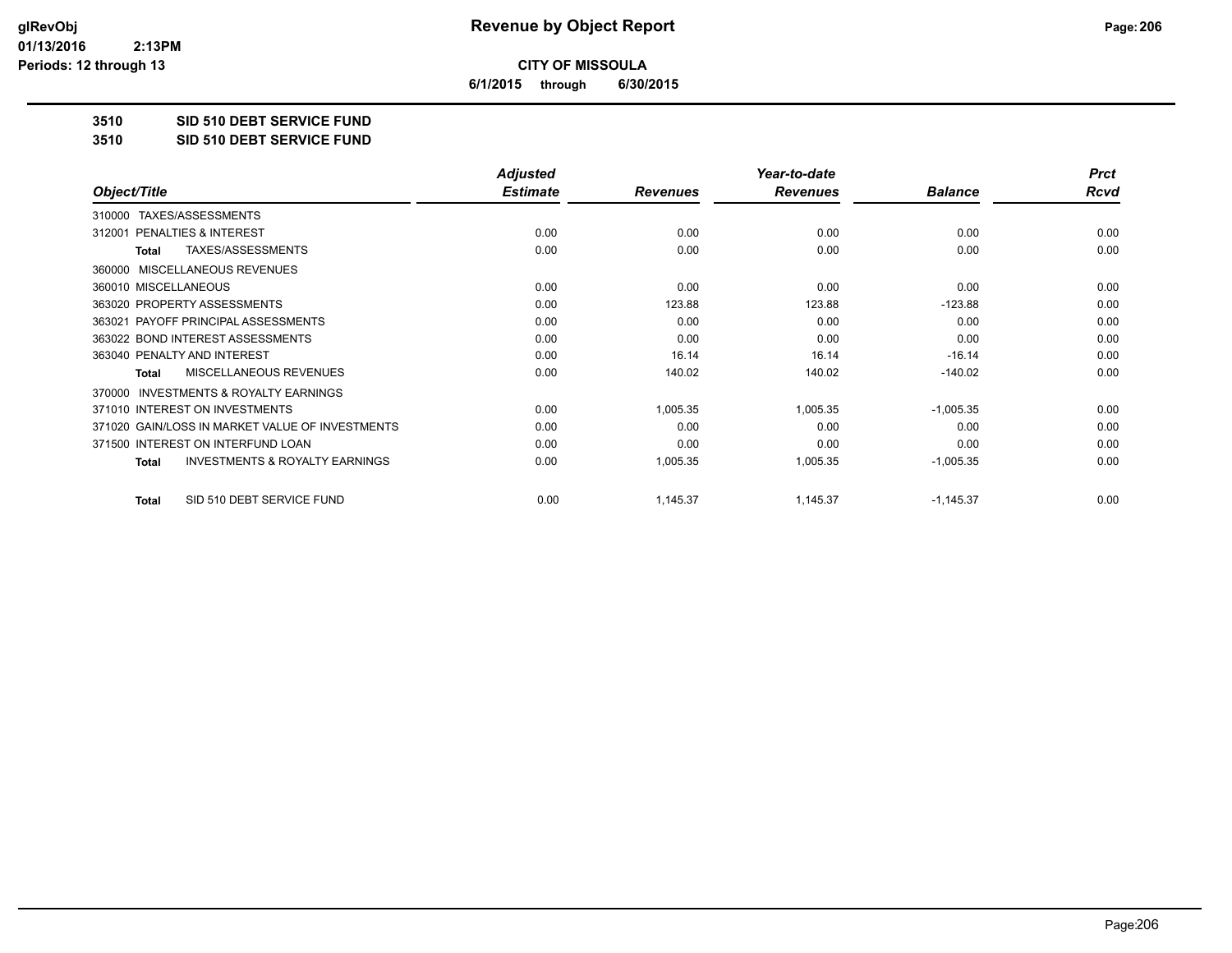**6/1/2015 through 6/30/2015**

# **3510 SID 510 DEBT SERVICE FUND**

|                                                     | <b>Adjusted</b> |                 | Year-to-date    |                | <b>Prct</b> |
|-----------------------------------------------------|-----------------|-----------------|-----------------|----------------|-------------|
| Object/Title                                        | <b>Estimate</b> | <b>Revenues</b> | <b>Revenues</b> | <b>Balance</b> | Rcvd        |
| TAXES/ASSESSMENTS<br>310000                         |                 |                 |                 |                |             |
| PENALTIES & INTEREST<br>312001                      | 0.00            | 0.00            | 0.00            | 0.00           | 0.00        |
| TAXES/ASSESSMENTS<br>Total                          | 0.00            | 0.00            | 0.00            | 0.00           | 0.00        |
| 360000 MISCELLANEOUS REVENUES                       |                 |                 |                 |                |             |
| 360010 MISCELLANEOUS                                | 0.00            | 0.00            | 0.00            | 0.00           | 0.00        |
| 363020 PROPERTY ASSESSMENTS                         | 0.00            | 123.88          | 123.88          | $-123.88$      | 0.00        |
| 363021 PAYOFF PRINCIPAL ASSESSMENTS                 | 0.00            | 0.00            | 0.00            | 0.00           | 0.00        |
| 363022 BOND INTEREST ASSESSMENTS                    | 0.00            | 0.00            | 0.00            | 0.00           | 0.00        |
| 363040 PENALTY AND INTEREST                         | 0.00            | 16.14           | 16.14           | $-16.14$       | 0.00        |
| <b>MISCELLANEOUS REVENUES</b><br><b>Total</b>       | 0.00            | 140.02          | 140.02          | $-140.02$      | 0.00        |
| <b>INVESTMENTS &amp; ROYALTY EARNINGS</b><br>370000 |                 |                 |                 |                |             |
| 371010 INTEREST ON INVESTMENTS                      | 0.00            | 1,005.35        | 1,005.35        | $-1,005.35$    | 0.00        |
| 371020 GAIN/LOSS IN MARKET VALUE OF INVESTMENT      | 0.00            | 0.00            | 0.00            | 0.00           | 0.00        |
| 371500 INTEREST ON INTERFUND LOAN                   | 0.00            | 0.00            | 0.00            | 0.00           | 0.00        |
| <b>INVESTMENTS &amp; ROYALTY EARNINGS</b><br>Total  | 0.00            | 1,005.35        | 1,005.35        | $-1,005.35$    | 0.00        |
| SID 510 DEBT SERVICE FUND<br><b>Total</b>           | 0.00            | 1,145.37        | 1,145.37        | $-1,145.37$    | 0.00        |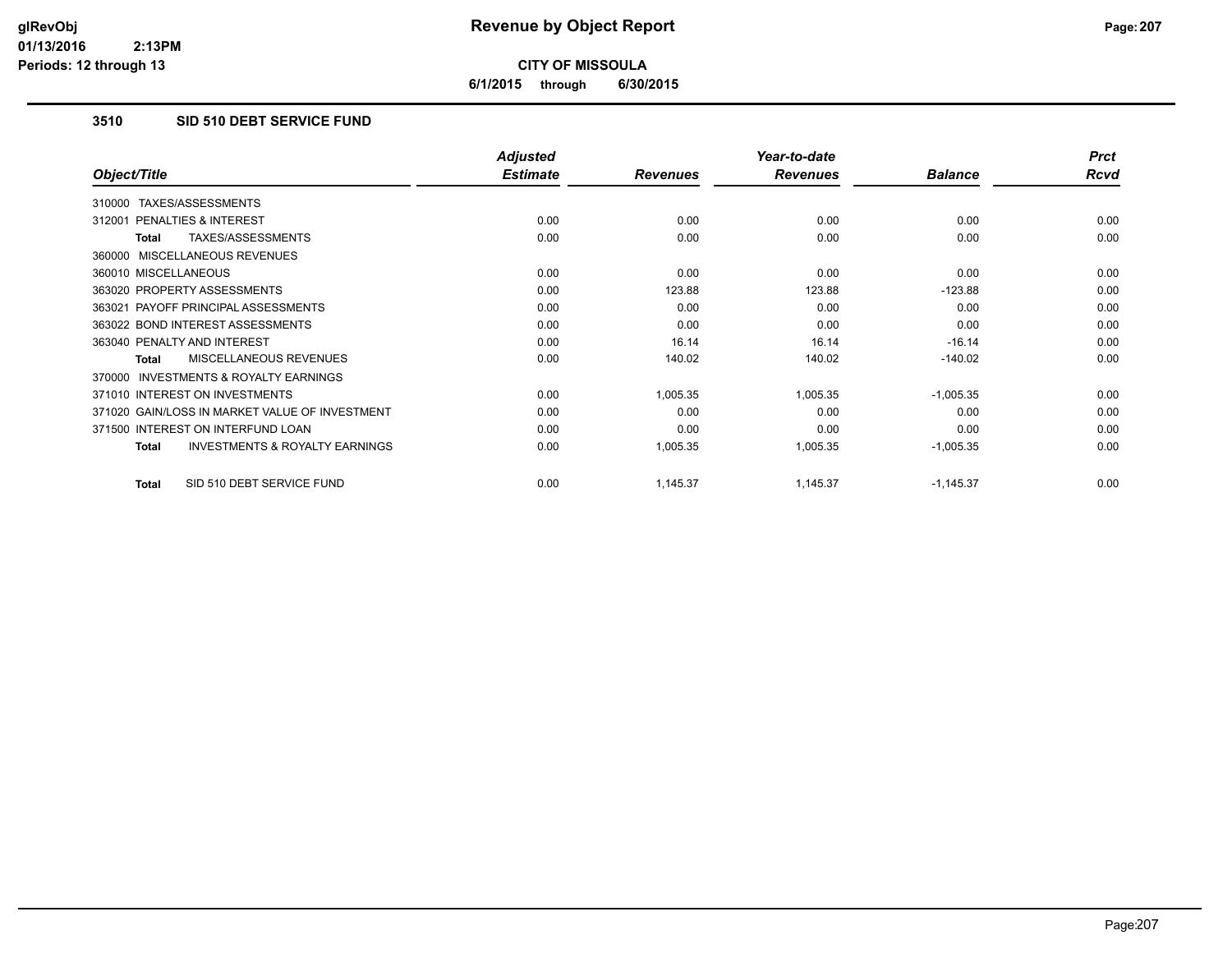**6/1/2015 through 6/30/2015**

**3511 SID 511 DEBT SERVICE FUND**

**3511 SID 511 DEBT SERVICE FUND**

|                                                           | <b>Adjusted</b> |                 | Year-to-date    |                | <b>Prct</b> |
|-----------------------------------------------------------|-----------------|-----------------|-----------------|----------------|-------------|
| Object/Title                                              | <b>Estimate</b> | <b>Revenues</b> | <b>Revenues</b> | <b>Balance</b> | Rcvd        |
| TAXES/ASSESSMENTS<br>310000                               |                 |                 |                 |                |             |
| 312001 PENALTIES & INTEREST                               | 0.00            | 0.00            | 0.00            | 0.00           | 0.00        |
| TAXES/ASSESSMENTS<br>Total                                | 0.00            | 0.00            | 0.00            | 0.00           | 0.00        |
| 360000 MISCELLANEOUS REVENUES                             |                 |                 |                 |                |             |
| 360010 MISCELLANEOUS                                      | 0.00            | 0.00            | 0.00            | 0.00           | 0.00        |
| 363020 PROPERTY ASSESSMENTS                               | 0.00            | 0.00            | 0.00            | 0.00           | 0.00        |
| 363021 PAYOFF PRINCIPAL ASSESSMENTS                       | 0.00            | 0.00            | 0.00            | 0.00           | 0.00        |
| 363022 BOND INTEREST ASSESSMENTS                          | 0.00            | 0.00            | 0.00            | 0.00           | 0.00        |
| 363040 PENALTY AND INTEREST                               | 0.00            | 0.00            | 0.00            | 0.00           | 0.00        |
| <b>MISCELLANEOUS REVENUES</b><br>Total                    | 0.00            | 0.00            | 0.00            | 0.00           | 0.00        |
| 370000 INVESTMENTS & ROYALTY EARNINGS                     |                 |                 |                 |                |             |
| 371010 INTEREST ON INVESTMENTS                            | 0.00            | 6.58            | 6.58            | $-6.58$        | 0.00        |
| 371020 GAIN/LOSS IN MARKET VALUE OF INVESTMENTS           | 0.00            | 0.00            | 0.00            | 0.00           | 0.00        |
| <b>INVESTMENTS &amp; ROYALTY EARNINGS</b><br><b>Total</b> | 0.00            | 6.58            | 6.58            | $-6.58$        | 0.00        |
| SID 511 DEBT SERVICE FUND<br><b>Total</b>                 | 0.00            | 6.58            | 6.58            | $-6.58$        | 0.00        |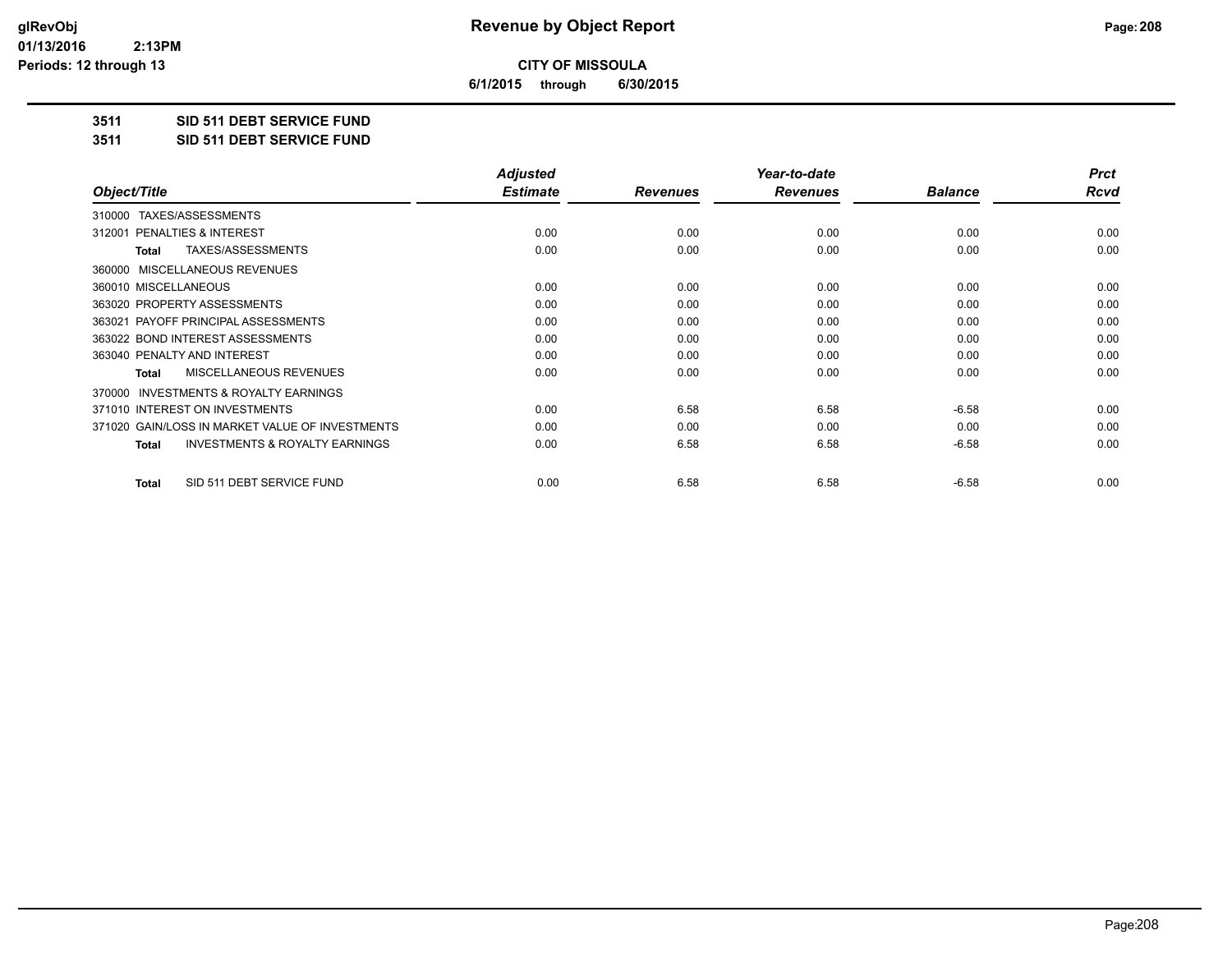**6/1/2015 through 6/30/2015**

# **3511 SID 511 DEBT SERVICE FUND**

|                                                           | <b>Adjusted</b> |                 | Year-to-date    |                | <b>Prct</b> |
|-----------------------------------------------------------|-----------------|-----------------|-----------------|----------------|-------------|
| Object/Title                                              | <b>Estimate</b> | <b>Revenues</b> | <b>Revenues</b> | <b>Balance</b> | <b>Rcvd</b> |
| 310000 TAXES/ASSESSMENTS                                  |                 |                 |                 |                |             |
| 312001 PENALTIES & INTEREST                               | 0.00            | 0.00            | 0.00            | 0.00           | 0.00        |
| TAXES/ASSESSMENTS<br><b>Total</b>                         | 0.00            | 0.00            | 0.00            | 0.00           | 0.00        |
| 360000 MISCELLANEOUS REVENUES                             |                 |                 |                 |                |             |
| 360010 MISCELLANEOUS                                      | 0.00            | 0.00            | 0.00            | 0.00           | 0.00        |
| 363020 PROPERTY ASSESSMENTS                               | 0.00            | 0.00            | 0.00            | 0.00           | 0.00        |
| 363021 PAYOFF PRINCIPAL ASSESSMENTS                       | 0.00            | 0.00            | 0.00            | 0.00           | 0.00        |
| 363022 BOND INTEREST ASSESSMENTS                          | 0.00            | 0.00            | 0.00            | 0.00           | 0.00        |
| 363040 PENALTY AND INTEREST                               | 0.00            | 0.00            | 0.00            | 0.00           | 0.00        |
| MISCELLANEOUS REVENUES<br><b>Total</b>                    | 0.00            | 0.00            | 0.00            | 0.00           | 0.00        |
| INVESTMENTS & ROYALTY EARNINGS<br>370000                  |                 |                 |                 |                |             |
| 371010 INTEREST ON INVESTMENTS                            | 0.00            | 6.58            | 6.58            | $-6.58$        | 0.00        |
| 371020 GAIN/LOSS IN MARKET VALUE OF INVESTMENT            | 0.00            | 0.00            | 0.00            | 0.00           | 0.00        |
| <b>INVESTMENTS &amp; ROYALTY EARNINGS</b><br><b>Total</b> | 0.00            | 6.58            | 6.58            | $-6.58$        | 0.00        |
| SID 511 DEBT SERVICE FUND<br><b>Total</b>                 | 0.00            | 6.58            | 6.58            | $-6.58$        | 0.00        |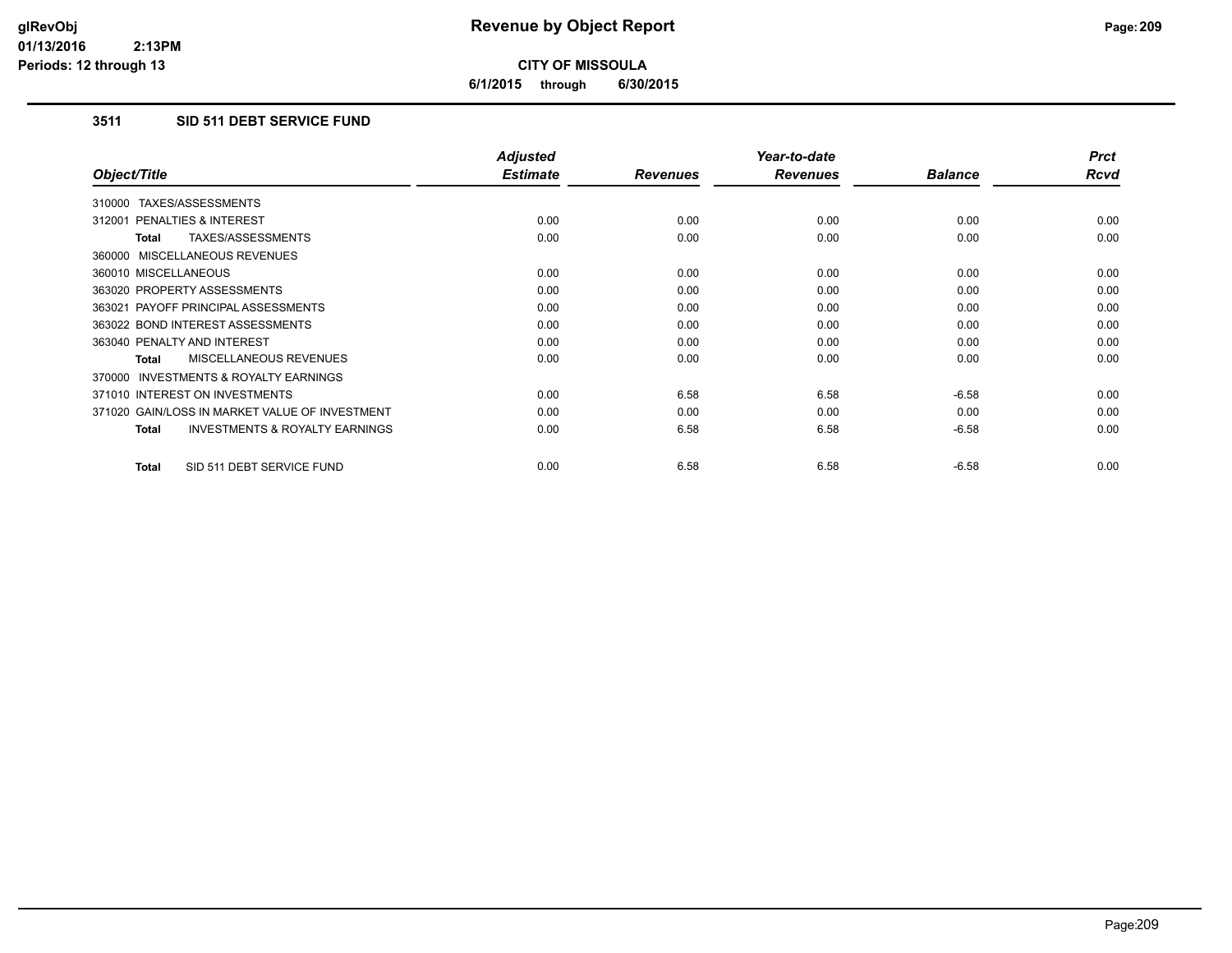**6/1/2015 through 6/30/2015**

**3512 SID 512 DEBT SERVICE FUND**

**3512 SID 512 DEBT SERVICE FUND**

|                                                    | <b>Adjusted</b> |                 | Year-to-date    |                | <b>Prct</b> |
|----------------------------------------------------|-----------------|-----------------|-----------------|----------------|-------------|
| Object/Title                                       | <b>Estimate</b> | <b>Revenues</b> | <b>Revenues</b> | <b>Balance</b> | <b>Rcvd</b> |
| TAXES/ASSESSMENTS<br>310000                        |                 |                 |                 |                |             |
| <b>PENALTIES &amp; INTEREST</b><br>312001          | 0.00            | 0.00            | 0.00            | 0.00           | 0.00        |
| TAXES/ASSESSMENTS<br><b>Total</b>                  | 0.00            | 0.00            | 0.00            | 0.00           | 0.00        |
| MISCELLANEOUS REVENUES<br>360000                   |                 |                 |                 |                |             |
| 360010 MISCELLANEOUS                               | 0.00            | 0.00            | 0.00            | 0.00           | 0.00        |
| 363020 PROPERTY ASSESSMENTS                        | 81,293.00       | 36,599.88       | 86,532.03       | $-5,239.03$    | 106.44      |
| 363021 PAYOFF PRINCIPAL ASSESSMENTS                | 0.00            | 0.00            | 659.76          | $-659.76$      | 0.00        |
| 363022 BOND INTEREST ASSESSMENTS                   | 0.00            | 0.00            | 0.00            | 0.00           | 0.00        |
| 363040 PENALTY AND INTEREST                        | 0.00            | 159.23          | 218.68          | $-218.68$      | 0.00        |
| <b>MISCELLANEOUS REVENUES</b><br>Total             | 81,293.00       | 36,759.11       | 87,410.47       | $-6,117.47$    | 107.53      |
| INVESTMENTS & ROYALTY EARNINGS<br>370000           |                 |                 |                 |                |             |
| 371010 INTEREST ON INVESTMENTS                     | 0.00            | 101.02          | 101.02          | $-101.02$      | 0.00        |
| 371020 GAIN/LOSS IN MARKET VALUE OF INVESTMENTS    | 0.00            | 0.00            | 0.00            | 0.00           | 0.00        |
| 371500 INTEREST ON INTERFUND LOAN                  | 0.00            | 0.00            | 0.00            | 0.00           | 0.00        |
| <b>INVESTMENTS &amp; ROYALTY EARNINGS</b><br>Total | 0.00            | 101.02          | 101.02          | $-101.02$      | 0.00        |
| SID 512 DEBT SERVICE FUND<br><b>Total</b>          | 81,293.00       | 36,860.13       | 87,511.49       | $-6,218.49$    | 107.65      |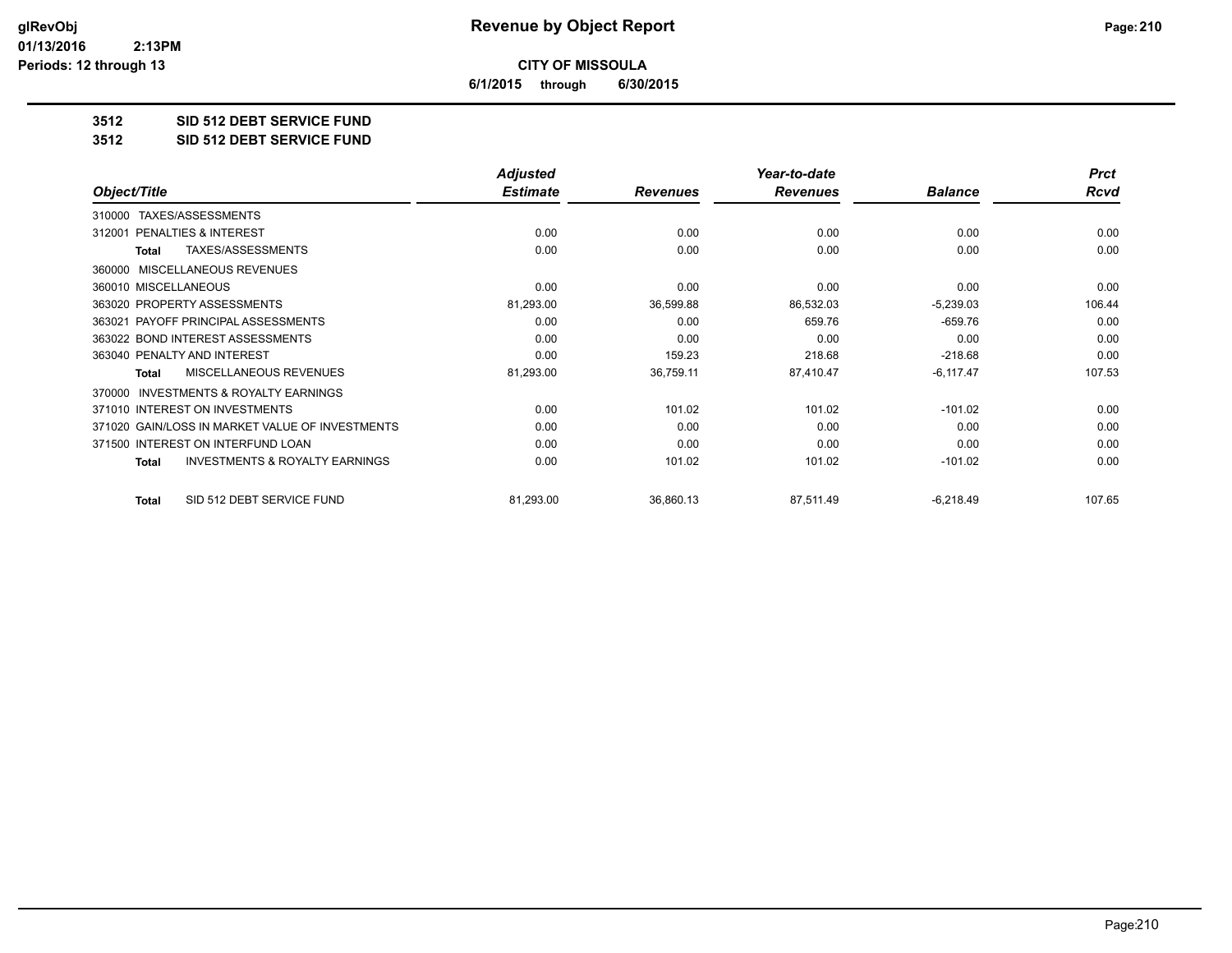**6/1/2015 through 6/30/2015**

# **3512 SID 512 DEBT SERVICE FUND**

|                                                     | <b>Adjusted</b> |                 | Year-to-date    |                | <b>Prct</b> |
|-----------------------------------------------------|-----------------|-----------------|-----------------|----------------|-------------|
| Object/Title                                        | <b>Estimate</b> | <b>Revenues</b> | <b>Revenues</b> | <b>Balance</b> | Rcvd        |
| TAXES/ASSESSMENTS<br>310000                         |                 |                 |                 |                |             |
| 312001 PENALTIES & INTEREST                         | 0.00            | 0.00            | 0.00            | 0.00           | 0.00        |
| TAXES/ASSESSMENTS<br>Total                          | 0.00            | 0.00            | 0.00            | 0.00           | 0.00        |
| 360000 MISCELLANEOUS REVENUES                       |                 |                 |                 |                |             |
| 360010 MISCELLANEOUS                                | 0.00            | 0.00            | 0.00            | 0.00           | 0.00        |
| 363020 PROPERTY ASSESSMENTS                         | 81,293.00       | 36,599.88       | 86,532.03       | $-5,239.03$    | 106.44      |
| 363021 PAYOFF PRINCIPAL ASSESSMENTS                 | 0.00            | 0.00            | 659.76          | $-659.76$      | 0.00        |
| 363022 BOND INTEREST ASSESSMENTS                    | 0.00            | 0.00            | 0.00            | 0.00           | 0.00        |
| 363040 PENALTY AND INTEREST                         | 0.00            | 159.23          | 218.68          | $-218.68$      | 0.00        |
| MISCELLANEOUS REVENUES<br>Total                     | 81,293.00       | 36,759.11       | 87,410.47       | $-6,117.47$    | 107.53      |
| <b>INVESTMENTS &amp; ROYALTY EARNINGS</b><br>370000 |                 |                 |                 |                |             |
| 371010 INTEREST ON INVESTMENTS                      | 0.00            | 101.02          | 101.02          | $-101.02$      | 0.00        |
| 371020 GAIN/LOSS IN MARKET VALUE OF INVESTMENT      | 0.00            | 0.00            | 0.00            | 0.00           | 0.00        |
| 371500 INTEREST ON INTERFUND LOAN                   | 0.00            | 0.00            | 0.00            | 0.00           | 0.00        |
| <b>INVESTMENTS &amp; ROYALTY EARNINGS</b><br>Total  | 0.00            | 101.02          | 101.02          | $-101.02$      | 0.00        |
| SID 512 DEBT SERVICE FUND<br>Total                  | 81,293.00       | 36,860.13       | 87,511.49       | $-6,218.49$    | 107.65      |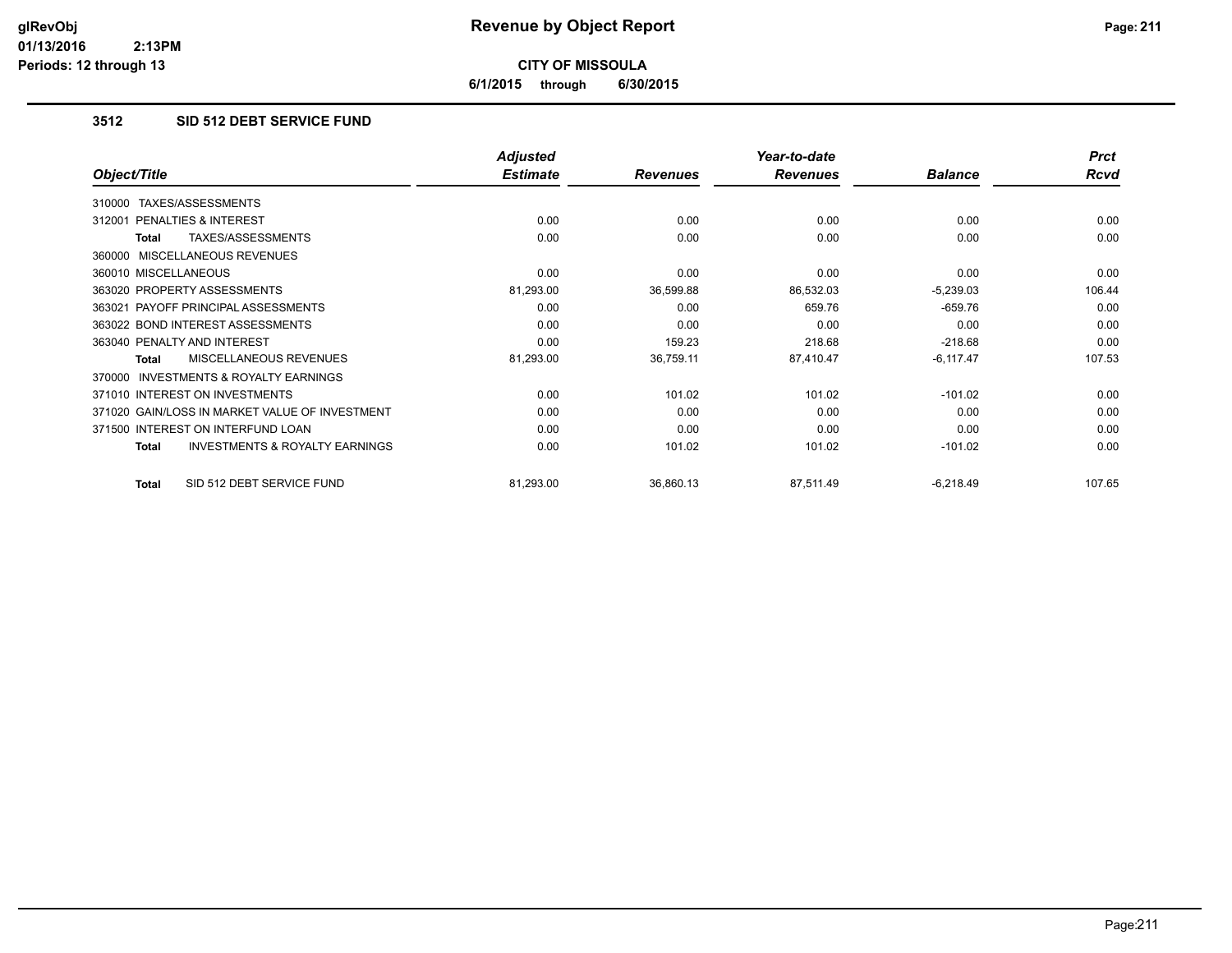**6/1/2015 through 6/30/2015**

**3513 SID 513 DEBT SERVICE FUND**

**3513 SID 513 DEBT SERVICE FUND**

|                                                           | <b>Adjusted</b> |                 | Year-to-date    |                | <b>Prct</b> |
|-----------------------------------------------------------|-----------------|-----------------|-----------------|----------------|-------------|
| Object/Title                                              | <b>Estimate</b> | <b>Revenues</b> | <b>Revenues</b> | <b>Balance</b> | <b>Rcvd</b> |
| TAXES/ASSESSMENTS<br>310000                               |                 |                 |                 |                |             |
| 312001 PENALTIES & INTEREST                               | 0.00            | 0.00            | 0.00            | 0.00           | 0.00        |
| TAXES/ASSESSMENTS<br><b>Total</b>                         | 0.00            | 0.00            | 0.00            | 0.00           | 0.00        |
| MISCELLANEOUS REVENUES<br>360000                          |                 |                 |                 |                |             |
| 360010 MISCELLANEOUS                                      | 0.00            | 0.00            | 0.00            | 0.00           | 0.00        |
| 363020 PROPERTY ASSESSMENTS                               | 0.00            | 0.00            | 0.00            | 0.00           | 0.00        |
| 363021 PAYOFF PRINCIPAL ASSESSMENTS                       | 0.00            | 0.00            | 0.00            | 0.00           | 0.00        |
| 363022 BOND INTEREST ASSESSMENTS                          | 0.00            | 0.00            | 0.00            | 0.00           | 0.00        |
| 363040 PENALTY AND INTEREST                               | 0.00            | 0.00            | 0.00            | 0.00           | 0.00        |
| <b>MISCELLANEOUS REVENUES</b><br><b>Total</b>             | 0.00            | 0.00            | 0.00            | 0.00           | 0.00        |
| <b>INVESTMENTS &amp; ROYALTY EARNINGS</b><br>370000       |                 |                 |                 |                |             |
| 371010 INTEREST ON INVESTMENTS                            | 0.00            | 0.00            | 0.00            | 0.00           | 0.00        |
| 371020 GAIN/LOSS IN MARKET VALUE OF INVESTMENTS           | 0.00            | 0.00            | 0.00            | 0.00           | 0.00        |
| <b>INVESTMENTS &amp; ROYALTY EARNINGS</b><br><b>Total</b> | 0.00            | 0.00            | 0.00            | 0.00           | 0.00        |
| OTHER FINANCING SOURCES<br>380000                         |                 |                 |                 |                |             |
| 381009 TRANSFERS IN                                       | 0.00            | 0.00            | 0.00            | 0.00           | 0.00        |
| OTHER FINANCING SOURCES<br>Total                          | 0.00            | 0.00            | 0.00            | 0.00           | 0.00        |
| SID 513 DEBT SERVICE FUND<br><b>Total</b>                 | 0.00            | 0.00            | 0.00            | 0.00           | 0.00        |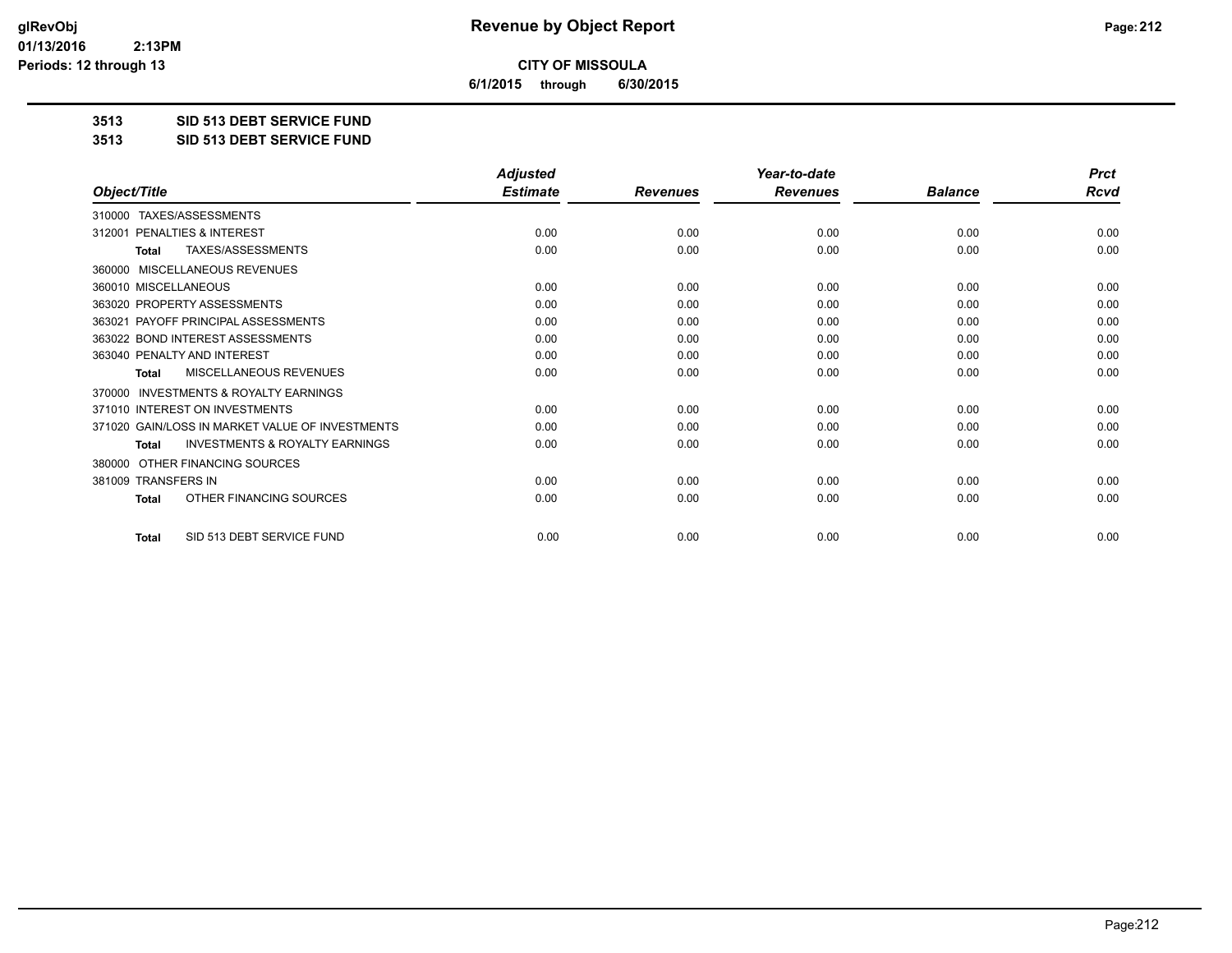**6/1/2015 through 6/30/2015**

# **3513 SID 513 DEBT SERVICE FUND**

|                                                           | <b>Adjusted</b> |                 | Year-to-date    |                | <b>Prct</b> |
|-----------------------------------------------------------|-----------------|-----------------|-----------------|----------------|-------------|
| Object/Title                                              | <b>Estimate</b> | <b>Revenues</b> | <b>Revenues</b> | <b>Balance</b> | <b>Rcvd</b> |
| 310000 TAXES/ASSESSMENTS                                  |                 |                 |                 |                |             |
| 312001 PENALTIES & INTEREST                               | 0.00            | 0.00            | 0.00            | 0.00           | 0.00        |
| <b>TAXES/ASSESSMENTS</b><br><b>Total</b>                  | 0.00            | 0.00            | 0.00            | 0.00           | 0.00        |
| 360000 MISCELLANEOUS REVENUES                             |                 |                 |                 |                |             |
| 360010 MISCELLANEOUS                                      | 0.00            | 0.00            | 0.00            | 0.00           | 0.00        |
| 363020 PROPERTY ASSESSMENTS                               | 0.00            | 0.00            | 0.00            | 0.00           | 0.00        |
| 363021 PAYOFF PRINCIPAL ASSESSMENTS                       | 0.00            | 0.00            | 0.00            | 0.00           | 0.00        |
| 363022 BOND INTEREST ASSESSMENTS                          | 0.00            | 0.00            | 0.00            | 0.00           | 0.00        |
| 363040 PENALTY AND INTEREST                               | 0.00            | 0.00            | 0.00            | 0.00           | 0.00        |
| MISCELLANEOUS REVENUES<br><b>Total</b>                    | 0.00            | 0.00            | 0.00            | 0.00           | 0.00        |
| <b>INVESTMENTS &amp; ROYALTY EARNINGS</b><br>370000       |                 |                 |                 |                |             |
| 371010 INTEREST ON INVESTMENTS                            | 0.00            | 0.00            | 0.00            | 0.00           | 0.00        |
| 371020 GAIN/LOSS IN MARKET VALUE OF INVESTMENT            | 0.00            | 0.00            | 0.00            | 0.00           | 0.00        |
| <b>INVESTMENTS &amp; ROYALTY EARNINGS</b><br><b>Total</b> | 0.00            | 0.00            | 0.00            | 0.00           | 0.00        |
| 380000 OTHER FINANCING SOURCES                            |                 |                 |                 |                |             |
| 381009 TRANSFERS IN                                       | 0.00            | 0.00            | 0.00            | 0.00           | 0.00        |
| OTHER FINANCING SOURCES<br><b>Total</b>                   | 0.00            | 0.00            | 0.00            | 0.00           | 0.00        |
| SID 513 DEBT SERVICE FUND<br><b>Total</b>                 | 0.00            | 0.00            | 0.00            | 0.00           | 0.00        |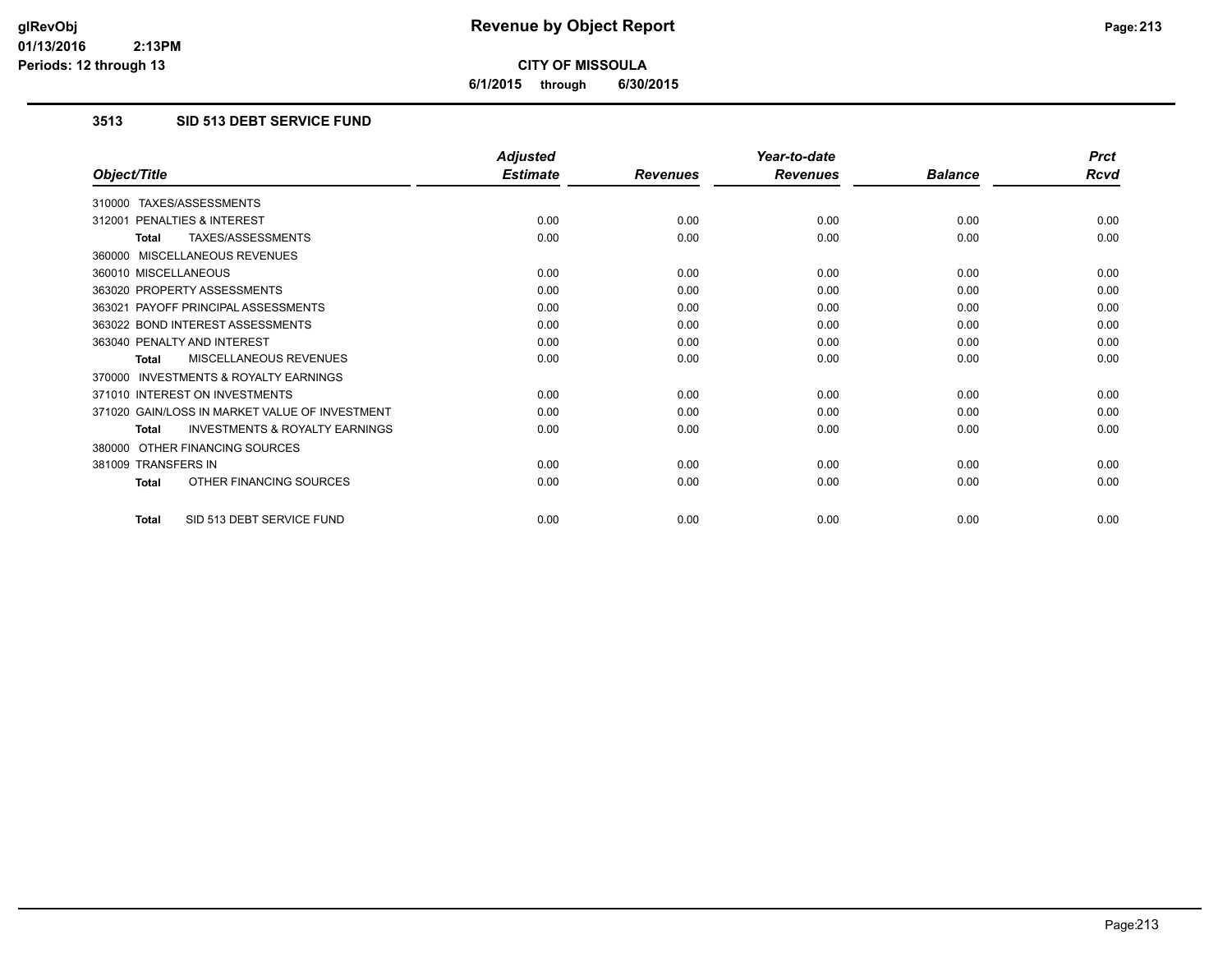**6/1/2015 through 6/30/2015**

**3514 SID 514 DEBT SERVICE FUND**

**3514 SID 514 DEBT SERVICE FUND**

|                                                           | <b>Adjusted</b> |                 | Year-to-date    |                | <b>Prct</b> |
|-----------------------------------------------------------|-----------------|-----------------|-----------------|----------------|-------------|
| Object/Title                                              | <b>Estimate</b> | <b>Revenues</b> | <b>Revenues</b> | <b>Balance</b> | <b>Rcvd</b> |
| TAXES/ASSESSMENTS<br>310000                               |                 |                 |                 |                |             |
| 312001 PENALTIES & INTEREST                               | 0.00            | 0.00            | 0.00            | 0.00           | 0.00        |
| TAXES/ASSESSMENTS<br><b>Total</b>                         | 0.00            | 0.00            | 0.00            | 0.00           | 0.00        |
| MISCELLANEOUS REVENUES<br>360000                          |                 |                 |                 |                |             |
| 360010 MISCELLANEOUS                                      | 0.00            | 0.00            | 0.00            | 0.00           | 0.00        |
| 363020 PROPERTY ASSESSMENTS                               | 0.00            | 0.00            | 0.00            | 0.00           | 0.00        |
| 363021 PAYOFF PRINCIPAL ASSESSMENTS                       | 0.00            | 0.00            | 0.00            | 0.00           | 0.00        |
| 363022 BOND INTEREST ASSESSMENTS                          | 0.00            | 0.00            | 0.00            | 0.00           | 0.00        |
| 363040 PENALTY AND INTEREST                               | 0.00            | 0.00            | 0.00            | 0.00           | 0.00        |
| <b>MISCELLANEOUS REVENUES</b><br><b>Total</b>             | 0.00            | 0.00            | 0.00            | 0.00           | 0.00        |
| <b>INVESTMENTS &amp; ROYALTY EARNINGS</b><br>370000       |                 |                 |                 |                |             |
| 371010 INTEREST ON INVESTMENTS                            | 0.00            | 0.11            | 0.11            | $-0.11$        | 0.00        |
| 371020 GAIN/LOSS IN MARKET VALUE OF INVESTMENTS           | 0.00            | 0.00            | 0.00            | 0.00           | 0.00        |
| <b>INVESTMENTS &amp; ROYALTY EARNINGS</b><br><b>Total</b> | 0.00            | 0.11            | 0.11            | $-0.11$        | 0.00        |
| OTHER FINANCING SOURCES<br>380000                         |                 |                 |                 |                |             |
| 383042 TRANSFERS FROM OTHER FUNDS                         | 0.00            | 0.00            | 0.00            | 0.00           | 0.00        |
| OTHER FINANCING SOURCES<br>Total                          | 0.00            | 0.00            | 0.00            | 0.00           | 0.00        |
| SID 514 DEBT SERVICE FUND<br><b>Total</b>                 | 0.00            | 0.11            | 0.11            | $-0.11$        | 0.00        |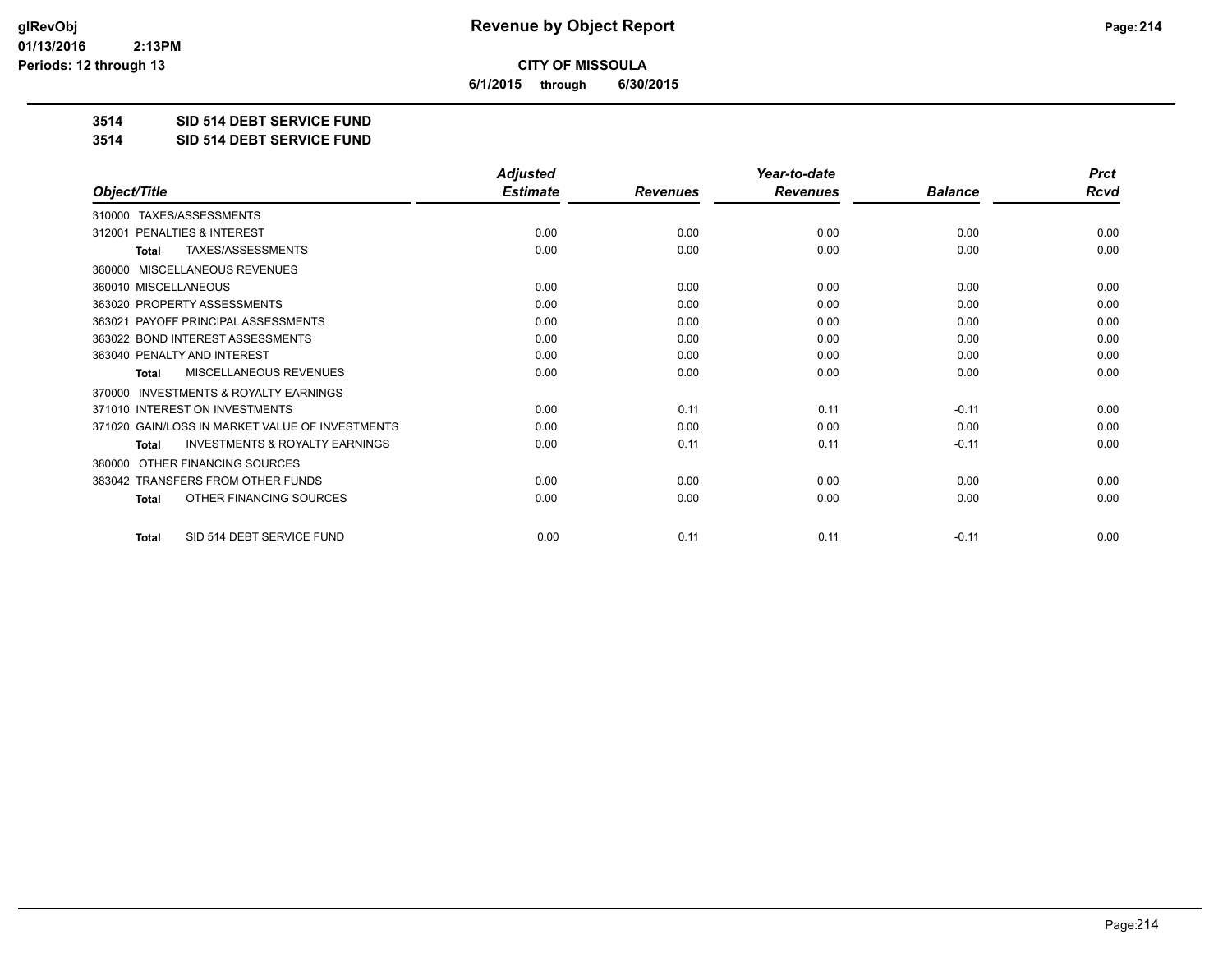**6/1/2015 through 6/30/2015**

# **3514 SID 514 DEBT SERVICE FUND**

|                                                           | <b>Adjusted</b> |                 | Year-to-date    |                | <b>Prct</b> |
|-----------------------------------------------------------|-----------------|-----------------|-----------------|----------------|-------------|
| Object/Title                                              | <b>Estimate</b> | <b>Revenues</b> | <b>Revenues</b> | <b>Balance</b> | Rcvd        |
| 310000 TAXES/ASSESSMENTS                                  |                 |                 |                 |                |             |
| 312001 PENALTIES & INTEREST                               | 0.00            | 0.00            | 0.00            | 0.00           | 0.00        |
| <b>TAXES/ASSESSMENTS</b><br><b>Total</b>                  | 0.00            | 0.00            | 0.00            | 0.00           | 0.00        |
| 360000 MISCELLANEOUS REVENUES                             |                 |                 |                 |                |             |
| 360010 MISCELLANEOUS                                      | 0.00            | 0.00            | 0.00            | 0.00           | 0.00        |
| 363020 PROPERTY ASSESSMENTS                               | 0.00            | 0.00            | 0.00            | 0.00           | 0.00        |
| 363021 PAYOFF PRINCIPAL ASSESSMENTS                       | 0.00            | 0.00            | 0.00            | 0.00           | 0.00        |
| 363022 BOND INTEREST ASSESSMENTS                          | 0.00            | 0.00            | 0.00            | 0.00           | 0.00        |
| 363040 PENALTY AND INTEREST                               | 0.00            | 0.00            | 0.00            | 0.00           | 0.00        |
| MISCELLANEOUS REVENUES<br><b>Total</b>                    | 0.00            | 0.00            | 0.00            | 0.00           | 0.00        |
| <b>INVESTMENTS &amp; ROYALTY EARNINGS</b><br>370000       |                 |                 |                 |                |             |
| 371010 INTEREST ON INVESTMENTS                            | 0.00            | 0.11            | 0.11            | $-0.11$        | 0.00        |
| 371020 GAIN/LOSS IN MARKET VALUE OF INVESTMENT            | 0.00            | 0.00            | 0.00            | 0.00           | 0.00        |
| <b>INVESTMENTS &amp; ROYALTY EARNINGS</b><br><b>Total</b> | 0.00            | 0.11            | 0.11            | $-0.11$        | 0.00        |
| OTHER FINANCING SOURCES<br>380000                         |                 |                 |                 |                |             |
| 383042 TRANSFERS FROM OTHER FUNDS                         | 0.00            | 0.00            | 0.00            | 0.00           | 0.00        |
| OTHER FINANCING SOURCES<br><b>Total</b>                   | 0.00            | 0.00            | 0.00            | 0.00           | 0.00        |
| SID 514 DEBT SERVICE FUND<br><b>Total</b>                 | 0.00            | 0.11            | 0.11            | $-0.11$        | 0.00        |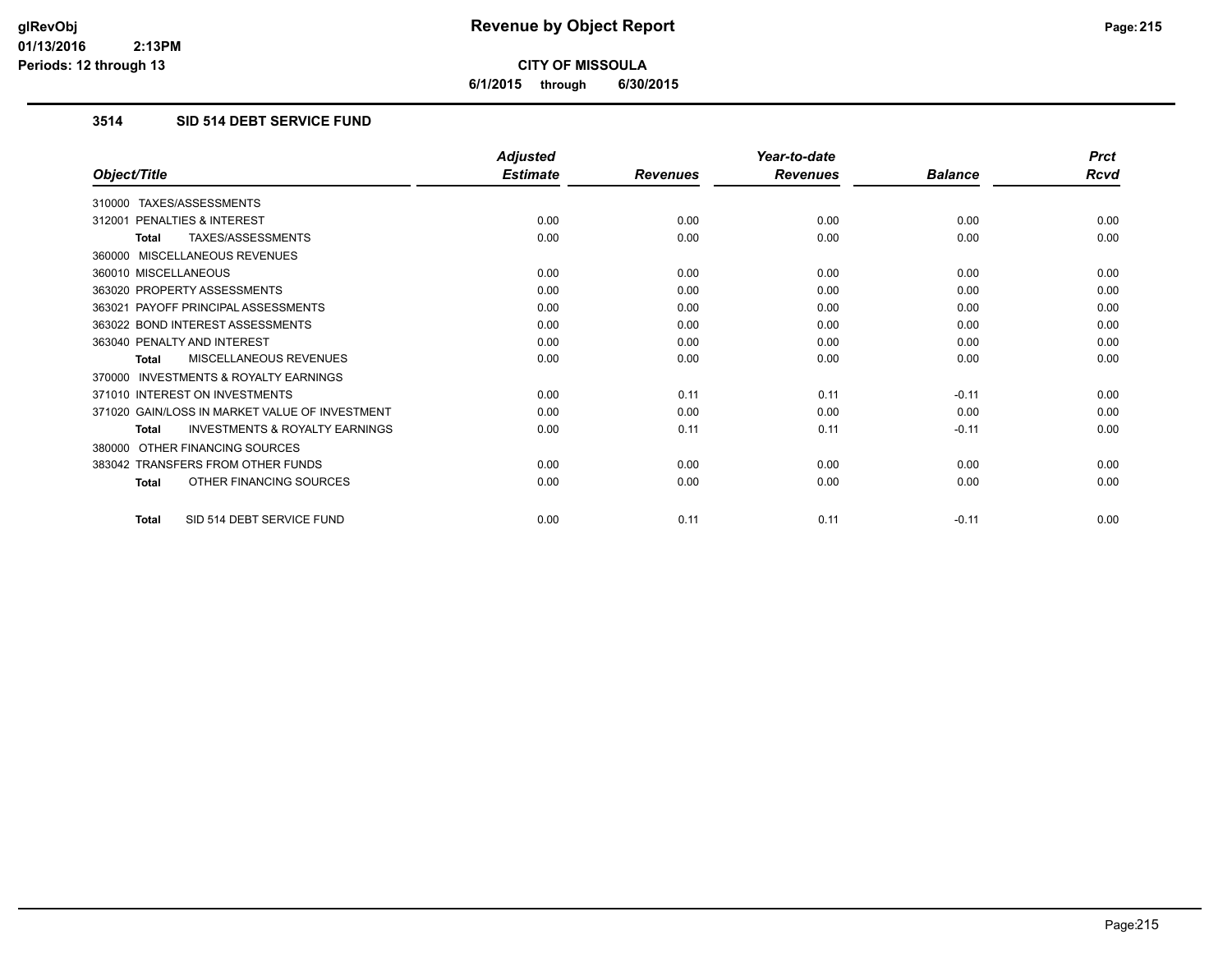**6/1/2015 through 6/30/2015**

**3515 SID 515 DEBT SERVICE FUND**

**3515 SID 515 DEBT SERVICE FUND**

|                                                     | <b>Adjusted</b> |                 | Year-to-date    |                | <b>Prct</b> |
|-----------------------------------------------------|-----------------|-----------------|-----------------|----------------|-------------|
| Object/Title                                        | <b>Estimate</b> | <b>Revenues</b> | <b>Revenues</b> | <b>Balance</b> | <b>Rcvd</b> |
| TAXES/ASSESSMENTS<br>310000                         |                 |                 |                 |                |             |
| PENALTIES & INTEREST<br>312001                      | 0.00            | 0.00            | 0.00            | 0.00           | 0.00        |
| TAXES/ASSESSMENTS<br>Total                          | 0.00            | 0.00            | 0.00            | 0.00           | 0.00        |
| MISCELLANEOUS REVENUES<br>360000                    |                 |                 |                 |                |             |
| 363020 PROPERTY ASSESSMENTS                         | 0.00            | 0.00            | 0.00            | 0.00           | 0.00        |
| 363021 PAYOFF PRINCIPAL ASSESSMENTS                 | 0.00            | 0.00            | 0.00            | 0.00           | 0.00        |
| 363022 BOND INTEREST ASSESSMENTS                    | 0.00            | 0.00            | 0.00            | 0.00           | 0.00        |
| 363040 PENALTY AND INTEREST                         | 0.00            | 0.00            | 0.00            | 0.00           | 0.00        |
| MISCELLANEOUS REVENUES<br><b>Total</b>              | 0.00            | 0.00            | 0.00            | 0.00           | 0.00        |
| <b>INVESTMENTS &amp; ROYALTY EARNINGS</b><br>370000 |                 |                 |                 |                |             |
| 371010 INTEREST ON INVESTMENTS                      | 0.00            | 0.00            | 0.00            | 0.00           | 0.00        |
| 371020 GAIN/LOSS IN MARKET VALUE OF INVESTMENTS     | 0.00            | 0.00            | 0.00            | 0.00           | 0.00        |
| <b>INVESTMENTS &amp; ROYALTY EARNINGS</b><br>Total  | 0.00            | 0.00            | 0.00            | 0.00           | 0.00        |
| OTHER FINANCING SOURCES<br>380000                   |                 |                 |                 |                |             |
| 383042 TRANSFERS FROM OTHER FUNDS                   | 0.00            | 0.00            | 0.00            | 0.00           | 0.00        |
| OTHER FINANCING SOURCES<br><b>Total</b>             | 0.00            | 0.00            | 0.00            | 0.00           | 0.00        |
|                                                     |                 |                 |                 |                |             |
| SID 515 DEBT SERVICE FUND<br><b>Total</b>           | 0.00            | 0.00            | 0.00            | 0.00           | 0.00        |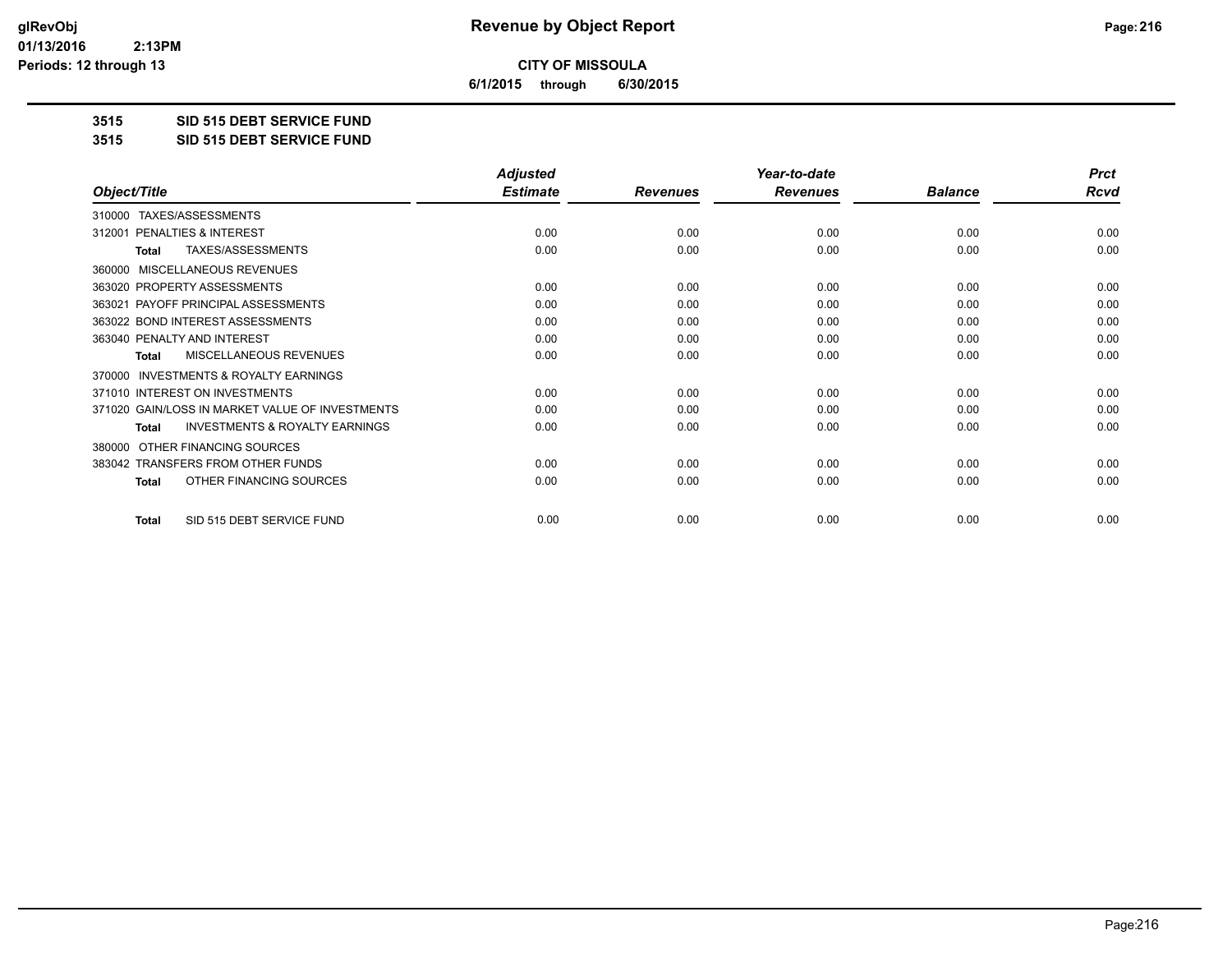**6/1/2015 through 6/30/2015**

## **3515 SID 515 DEBT SERVICE FUND**

|                                                           | <b>Adjusted</b> |                 | Year-to-date    |                | <b>Prct</b> |
|-----------------------------------------------------------|-----------------|-----------------|-----------------|----------------|-------------|
| Object/Title                                              | <b>Estimate</b> | <b>Revenues</b> | <b>Revenues</b> | <b>Balance</b> | <b>Rcvd</b> |
| TAXES/ASSESSMENTS<br>310000                               |                 |                 |                 |                |             |
| 312001 PENALTIES & INTEREST                               | 0.00            | 0.00            | 0.00            | 0.00           | 0.00        |
| TAXES/ASSESSMENTS<br><b>Total</b>                         | 0.00            | 0.00            | 0.00            | 0.00           | 0.00        |
| MISCELLANEOUS REVENUES<br>360000                          |                 |                 |                 |                |             |
| 363020 PROPERTY ASSESSMENTS                               | 0.00            | 0.00            | 0.00            | 0.00           | 0.00        |
| 363021 PAYOFF PRINCIPAL ASSESSMENTS                       | 0.00            | 0.00            | 0.00            | 0.00           | 0.00        |
| 363022 BOND INTEREST ASSESSMENTS                          | 0.00            | 0.00            | 0.00            | 0.00           | 0.00        |
| 363040 PENALTY AND INTEREST                               | 0.00            | 0.00            | 0.00            | 0.00           | 0.00        |
| MISCELLANEOUS REVENUES<br><b>Total</b>                    | 0.00            | 0.00            | 0.00            | 0.00           | 0.00        |
| <b>INVESTMENTS &amp; ROYALTY EARNINGS</b><br>370000       |                 |                 |                 |                |             |
| 371010 INTEREST ON INVESTMENTS                            | 0.00            | 0.00            | 0.00            | 0.00           | 0.00        |
| 371020 GAIN/LOSS IN MARKET VALUE OF INVESTMENT            | 0.00            | 0.00            | 0.00            | 0.00           | 0.00        |
| <b>INVESTMENTS &amp; ROYALTY EARNINGS</b><br><b>Total</b> | 0.00            | 0.00            | 0.00            | 0.00           | 0.00        |
| OTHER FINANCING SOURCES<br>380000                         |                 |                 |                 |                |             |
| 383042 TRANSFERS FROM OTHER FUNDS                         | 0.00            | 0.00            | 0.00            | 0.00           | 0.00        |
| OTHER FINANCING SOURCES<br><b>Total</b>                   | 0.00            | 0.00            | 0.00            | 0.00           | 0.00        |
| SID 515 DEBT SERVICE FUND<br>Total                        | 0.00            | 0.00            | 0.00            | 0.00           | 0.00        |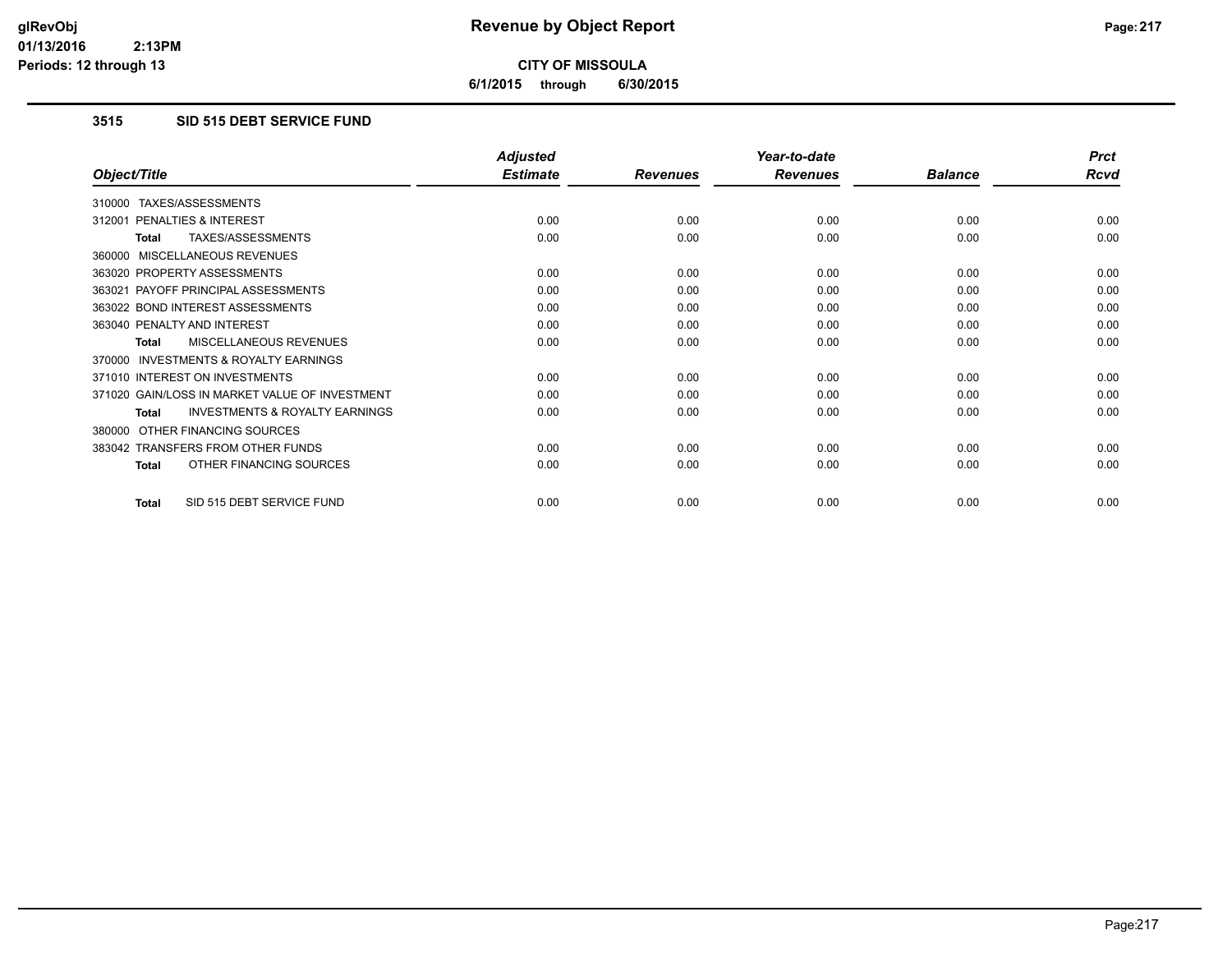**6/1/2015 through 6/30/2015**

**3517 SID 517 DEBT SERVICE FUND**

**3517 SID 517 DEBT SERVICE FUND**

|                                                           | <b>Adjusted</b> |                 | Year-to-date    |                | <b>Prct</b> |
|-----------------------------------------------------------|-----------------|-----------------|-----------------|----------------|-------------|
| Object/Title                                              | <b>Estimate</b> | <b>Revenues</b> | <b>Revenues</b> | <b>Balance</b> | Rcvd        |
| TAXES/ASSESSMENTS<br>310000                               |                 |                 |                 |                |             |
| PENALTIES & INTEREST<br>312001                            | 0.00            | 0.00            | 0.00            | 0.00           | 0.00        |
| TAXES/ASSESSMENTS<br>Total                                | 0.00            | 0.00            | 0.00            | 0.00           | 0.00        |
| MISCELLANEOUS REVENUES<br>360000                          |                 |                 |                 |                |             |
| 360010 MISCELLANEOUS                                      | 0.00            | 0.00            | 0.00            | 0.00           | 0.00        |
| 363020 PROPERTY ASSESSMENTS                               | 0.00            | 0.00            | 0.00            | 0.00           | 0.00        |
| 363021 PAYOFF PRINCIPAL ASSESSMENTS                       | 0.00            | 0.00            | 0.00            | 0.00           | 0.00        |
| 363022 BOND INTEREST ASSESSMENTS                          | 0.00            | 0.00            | 0.00            | 0.00           | 0.00        |
| 363040 PENALTY AND INTEREST                               | 0.00            | 0.00            | 0.00            | 0.00           | 0.00        |
| <b>MISCELLANEOUS REVENUES</b><br><b>Total</b>             | 0.00            | 0.00            | 0.00            | 0.00           | 0.00        |
| <b>INVESTMENTS &amp; ROYALTY EARNINGS</b><br>370000       |                 |                 |                 |                |             |
| 371010 INTEREST ON INVESTMENTS                            | 0.00            | 0.00            | 0.00            | 0.00           | 0.00        |
| 371020 GAIN/LOSS IN MARKET VALUE OF INVESTMENTS           | 0.00            | 0.00            | 0.00            | 0.00           | 0.00        |
| <b>INVESTMENTS &amp; ROYALTY EARNINGS</b><br><b>Total</b> | 0.00            | 0.00            | 0.00            | 0.00           | 0.00        |
| OTHER FINANCING SOURCES<br>380000                         |                 |                 |                 |                |             |
| 381009 TRANSFERS IN                                       | 0.00            | 0.00            | 0.00            | 0.00           | 0.00        |
| OTHER FINANCING SOURCES<br><b>Total</b>                   | 0.00            | 0.00            | 0.00            | 0.00           | 0.00        |
| SID 517 DEBT SERVICE FUND<br><b>Total</b>                 | 0.00            | 0.00            | 0.00            | 0.00           | 0.00        |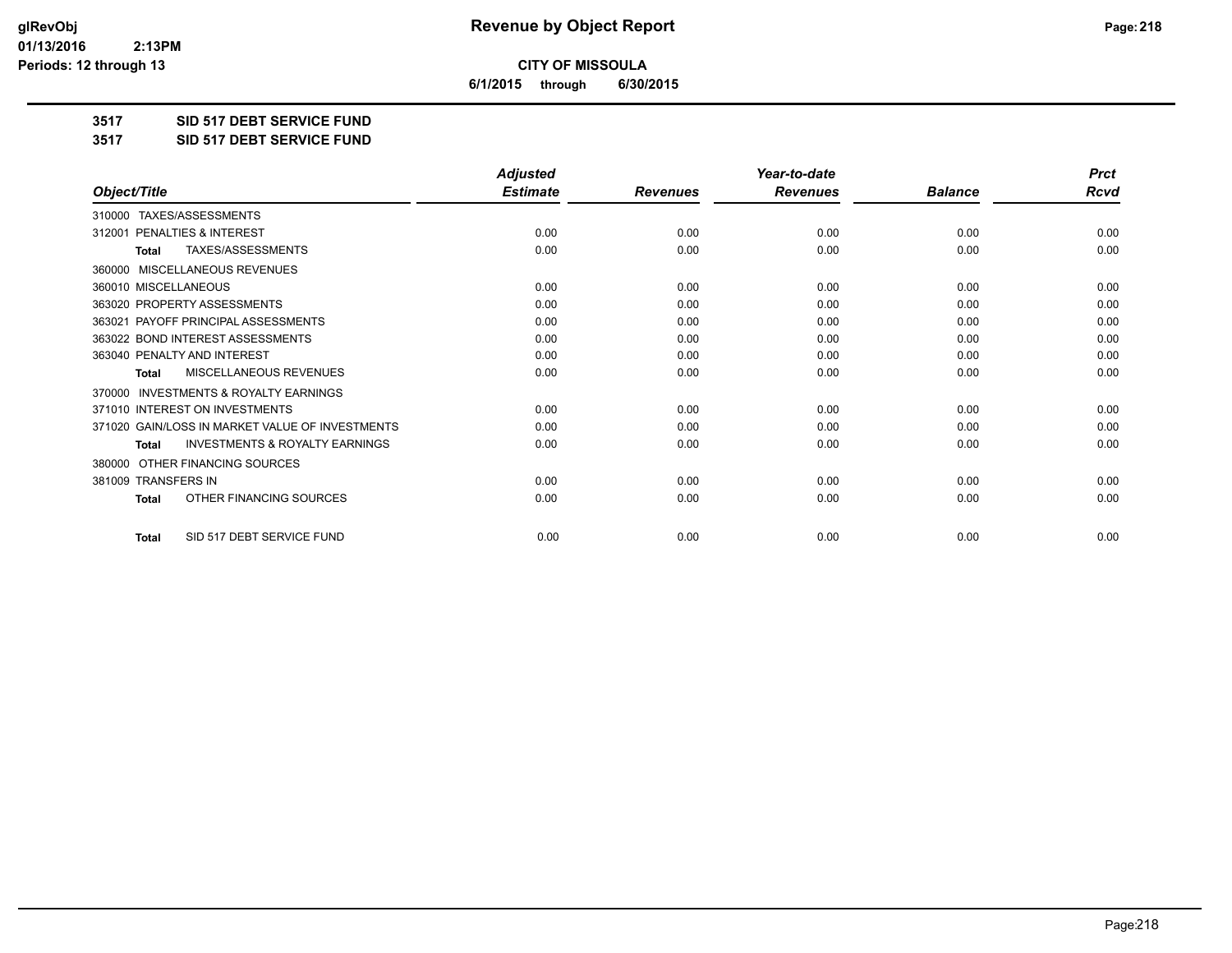**6/1/2015 through 6/30/2015**

## **3517 SID 517 DEBT SERVICE FUND**

|                                                           | <b>Adjusted</b> |                 | Year-to-date    |                | <b>Prct</b> |
|-----------------------------------------------------------|-----------------|-----------------|-----------------|----------------|-------------|
| Object/Title                                              | <b>Estimate</b> | <b>Revenues</b> | <b>Revenues</b> | <b>Balance</b> | <b>Rcvd</b> |
| 310000 TAXES/ASSESSMENTS                                  |                 |                 |                 |                |             |
| 312001 PENALTIES & INTEREST                               | 0.00            | 0.00            | 0.00            | 0.00           | 0.00        |
| TAXES/ASSESSMENTS<br><b>Total</b>                         | 0.00            | 0.00            | 0.00            | 0.00           | 0.00        |
| 360000 MISCELLANEOUS REVENUES                             |                 |                 |                 |                |             |
| 360010 MISCELLANEOUS                                      | 0.00            | 0.00            | 0.00            | 0.00           | 0.00        |
| 363020 PROPERTY ASSESSMENTS                               | 0.00            | 0.00            | 0.00            | 0.00           | 0.00        |
| 363021 PAYOFF PRINCIPAL ASSESSMENTS                       | 0.00            | 0.00            | 0.00            | 0.00           | 0.00        |
| 363022 BOND INTEREST ASSESSMENTS                          | 0.00            | 0.00            | 0.00            | 0.00           | 0.00        |
| 363040 PENALTY AND INTEREST                               | 0.00            | 0.00            | 0.00            | 0.00           | 0.00        |
| MISCELLANEOUS REVENUES<br><b>Total</b>                    | 0.00            | 0.00            | 0.00            | 0.00           | 0.00        |
| <b>INVESTMENTS &amp; ROYALTY EARNINGS</b><br>370000       |                 |                 |                 |                |             |
| 371010 INTEREST ON INVESTMENTS                            | 0.00            | 0.00            | 0.00            | 0.00           | 0.00        |
| 371020 GAIN/LOSS IN MARKET VALUE OF INVESTMENT            | 0.00            | 0.00            | 0.00            | 0.00           | 0.00        |
| <b>INVESTMENTS &amp; ROYALTY EARNINGS</b><br><b>Total</b> | 0.00            | 0.00            | 0.00            | 0.00           | 0.00        |
| 380000 OTHER FINANCING SOURCES                            |                 |                 |                 |                |             |
| 381009 TRANSFERS IN                                       | 0.00            | 0.00            | 0.00            | 0.00           | 0.00        |
| OTHER FINANCING SOURCES<br>Total                          | 0.00            | 0.00            | 0.00            | 0.00           | 0.00        |
| SID 517 DEBT SERVICE FUND<br>Total                        | 0.00            | 0.00            | 0.00            | 0.00           | 0.00        |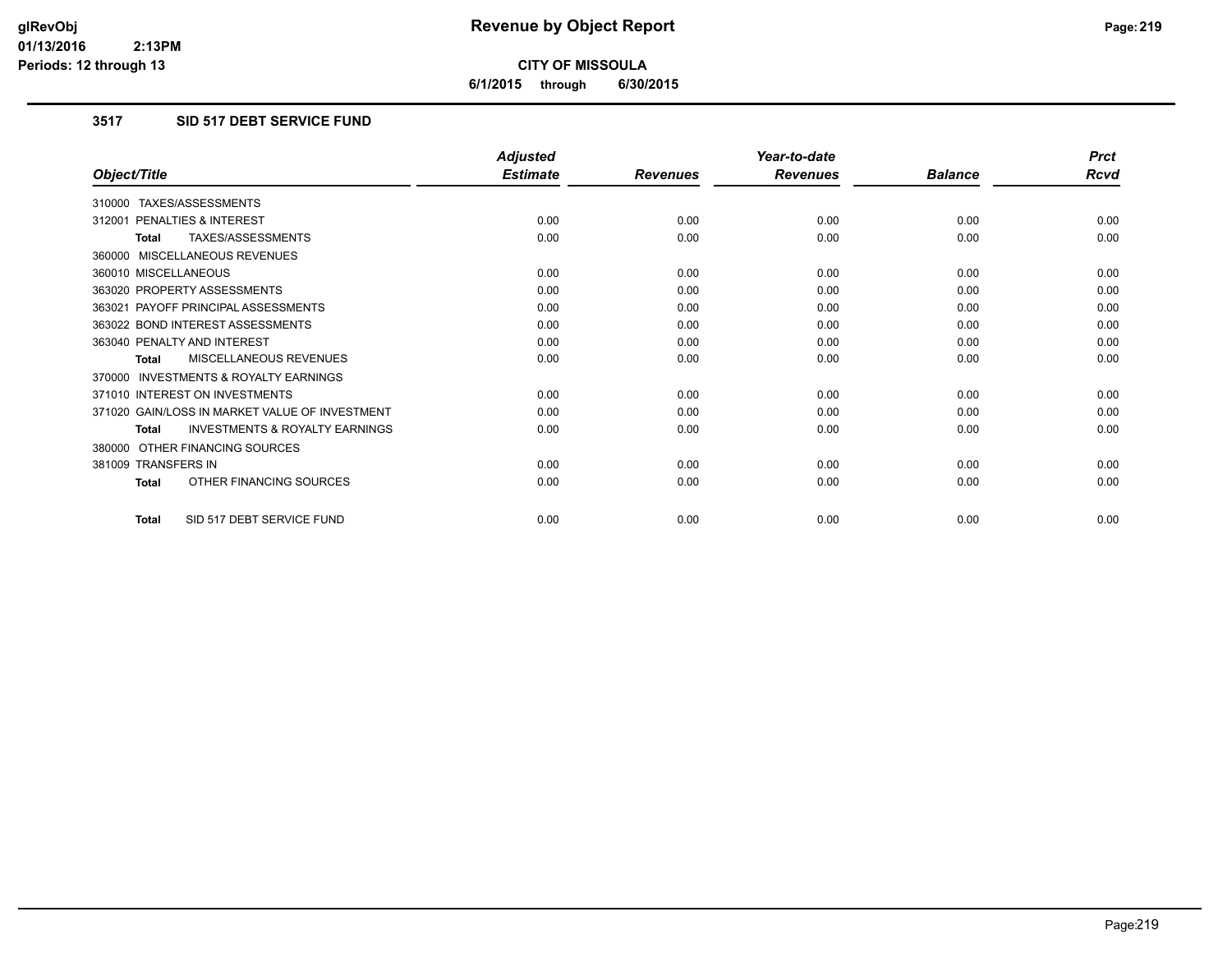**6/1/2015 through 6/30/2015**

**3518 SID 518 DEBT SERVICE FUND**

**3518 SID 518 DEBT SERVICE FUND**

|                                                           | <b>Adjusted</b> |                 | Year-to-date    |                | <b>Prct</b> |
|-----------------------------------------------------------|-----------------|-----------------|-----------------|----------------|-------------|
| Object/Title                                              | <b>Estimate</b> | <b>Revenues</b> | <b>Revenues</b> | <b>Balance</b> | <b>Rcvd</b> |
| 310000 TAXES/ASSESSMENTS                                  |                 |                 |                 |                |             |
| PENALTIES & INTEREST<br>312001                            | 0.00            | 0.00            | 0.00            | 0.00           | 0.00        |
| TAXES/ASSESSMENTS<br><b>Total</b>                         | 0.00            | 0.00            | 0.00            | 0.00           | 0.00        |
| <b>MISCELLANEOUS REVENUES</b><br>360000                   |                 |                 |                 |                |             |
| 363020 PROPERTY ASSESSMENTS                               | 0.00            | 0.00            | 0.00            | 0.00           | 0.00        |
| 363021 PAYOFF PRINCIPAL ASSESSMENTS                       | 0.00            | 0.00            | 0.00            | 0.00           | 0.00        |
| 363022 BOND INTEREST ASSESSMENTS                          | 0.00            | 0.00            | 0.00            | 0.00           | 0.00        |
| 363040 PENALTY AND INTEREST                               | 0.00            | 0.00            | 0.00            | 0.00           | 0.00        |
| <b>MISCELLANEOUS REVENUES</b><br><b>Total</b>             | 0.00            | 0.00            | 0.00            | 0.00           | 0.00        |
| <b>INVESTMENTS &amp; ROYALTY EARNINGS</b><br>370000       |                 |                 |                 |                |             |
| 371010 INTEREST ON INVESTMENTS                            | 0.00            | 0.00            | 0.00            | 0.00           | 0.00        |
| 371020 GAIN/LOSS IN MARKET VALUE OF INVESTMENTS           | 0.00            | 0.00            | 0.00            | 0.00           | 0.00        |
| <b>INVESTMENTS &amp; ROYALTY EARNINGS</b><br><b>Total</b> | 0.00            | 0.00            | 0.00            | 0.00           | 0.00        |
| OTHER FINANCING SOURCES<br>380000                         |                 |                 |                 |                |             |
| 381009 TRANSFERS IN                                       | 0.00            | 0.00            | 0.00            | 0.00           | 0.00        |
| 383000 OPERATING TRANSFERS                                | 0.00            | 0.00            | 0.00            | 0.00           | 0.00        |
| OTHER FINANCING SOURCES<br><b>Total</b>                   | 0.00            | 0.00            | 0.00            | 0.00           | 0.00        |
| SID 518 DEBT SERVICE FUND<br><b>Total</b>                 | 0.00            | 0.00            | 0.00            | 0.00           | 0.00        |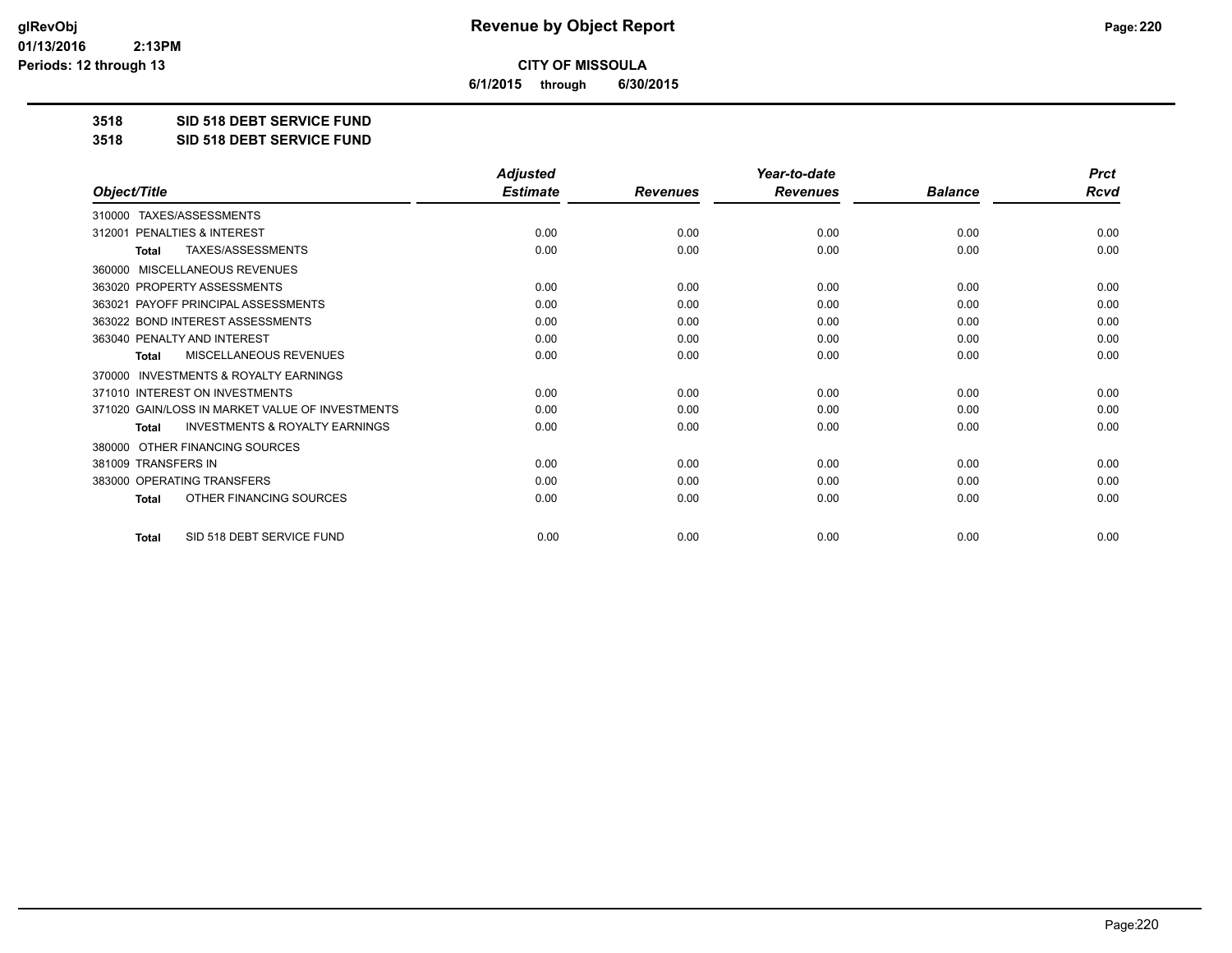**6/1/2015 through 6/30/2015**

## **3518 SID 518 DEBT SERVICE FUND**

|                                                           | <b>Adjusted</b> |                 | Year-to-date    |                | <b>Prct</b> |
|-----------------------------------------------------------|-----------------|-----------------|-----------------|----------------|-------------|
| Object/Title                                              | <b>Estimate</b> | <b>Revenues</b> | <b>Revenues</b> | <b>Balance</b> | <b>Rcvd</b> |
| 310000 TAXES/ASSESSMENTS                                  |                 |                 |                 |                |             |
| 312001 PENALTIES & INTEREST                               | 0.00            | 0.00            | 0.00            | 0.00           | 0.00        |
| <b>TAXES/ASSESSMENTS</b><br><b>Total</b>                  | 0.00            | 0.00            | 0.00            | 0.00           | 0.00        |
| 360000 MISCELLANEOUS REVENUES                             |                 |                 |                 |                |             |
| 363020 PROPERTY ASSESSMENTS                               | 0.00            | 0.00            | 0.00            | 0.00           | 0.00        |
| 363021 PAYOFF PRINCIPAL ASSESSMENTS                       | 0.00            | 0.00            | 0.00            | 0.00           | 0.00        |
| 363022 BOND INTEREST ASSESSMENTS                          | 0.00            | 0.00            | 0.00            | 0.00           | 0.00        |
| 363040 PENALTY AND INTEREST                               | 0.00            | 0.00            | 0.00            | 0.00           | 0.00        |
| MISCELLANEOUS REVENUES<br><b>Total</b>                    | 0.00            | 0.00            | 0.00            | 0.00           | 0.00        |
| <b>INVESTMENTS &amp; ROYALTY EARNINGS</b><br>370000       |                 |                 |                 |                |             |
| 371010 INTEREST ON INVESTMENTS                            | 0.00            | 0.00            | 0.00            | 0.00           | 0.00        |
| 371020 GAIN/LOSS IN MARKET VALUE OF INVESTMENT            | 0.00            | 0.00            | 0.00            | 0.00           | 0.00        |
| <b>INVESTMENTS &amp; ROYALTY EARNINGS</b><br><b>Total</b> | 0.00            | 0.00            | 0.00            | 0.00           | 0.00        |
| 380000 OTHER FINANCING SOURCES                            |                 |                 |                 |                |             |
| 381009 TRANSFERS IN                                       | 0.00            | 0.00            | 0.00            | 0.00           | 0.00        |
| 383000 OPERATING TRANSFERS                                | 0.00            | 0.00            | 0.00            | 0.00           | 0.00        |
| OTHER FINANCING SOURCES<br><b>Total</b>                   | 0.00            | 0.00            | 0.00            | 0.00           | 0.00        |
| SID 518 DEBT SERVICE FUND<br><b>Total</b>                 | 0.00            | 0.00            | 0.00            | 0.00           | 0.00        |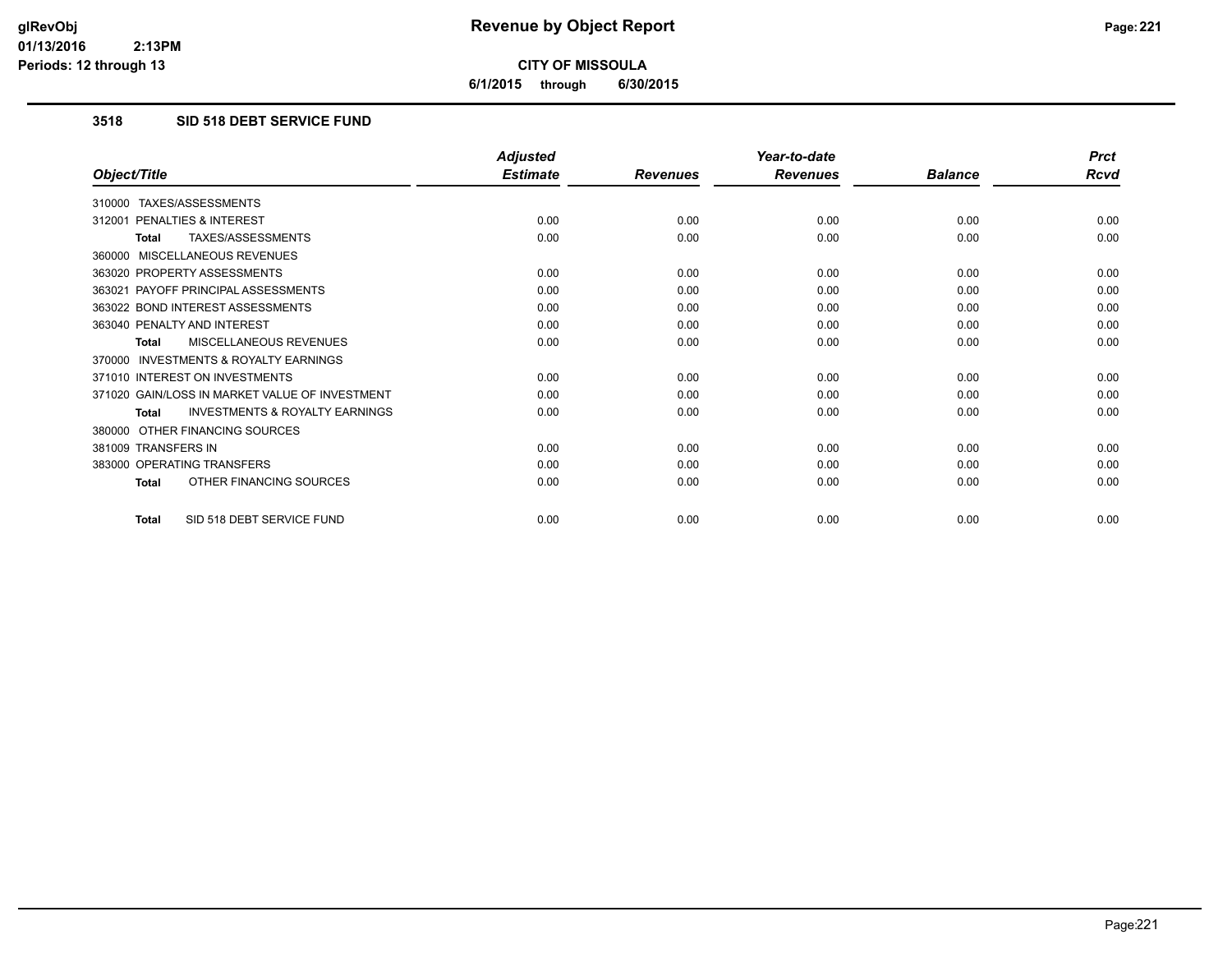**6/1/2015 through 6/30/2015**

**3519 SID 519 DEBT SERVICE FUND**

**3519 SID 519 DEBT SERVICE FUND**

|                                                           | <b>Adjusted</b> |                 | Year-to-date    |                | <b>Prct</b> |
|-----------------------------------------------------------|-----------------|-----------------|-----------------|----------------|-------------|
| Object/Title                                              | <b>Estimate</b> | <b>Revenues</b> | <b>Revenues</b> | <b>Balance</b> | <b>Rcvd</b> |
| 310000 TAXES/ASSESSMENTS                                  |                 |                 |                 |                |             |
| 312001 PENALTIES & INTEREST                               | 0.00            | 0.00            | 0.00            | 0.00           | 0.00        |
| TAXES/ASSESSMENTS<br><b>Total</b>                         | 0.00            | 0.00            | 0.00            | 0.00           | 0.00        |
| <b>MISCELLANEOUS REVENUES</b><br>360000                   |                 |                 |                 |                |             |
| 360010 MISCELLANEOUS                                      | 0.00            | 0.00            | 0.00            | 0.00           | 0.00        |
| 363020 PROPERTY ASSESSMENTS                               | 0.00            | 0.00            | 0.00            | 0.00           | 0.00        |
| 363021 PAYOFF PRINCIPAL ASSESSMENTS                       | 0.00            | 0.00            | 0.00            | 0.00           | 0.00        |
| 363022 BOND INTEREST ASSESSMENTS                          | 0.00            | 0.00            | 0.00            | 0.00           | 0.00        |
| 363040 PENALTY AND INTEREST                               | 0.00            | 0.00            | 0.00            | 0.00           | 0.00        |
| <b>MISCELLANEOUS REVENUES</b><br><b>Total</b>             | 0.00            | 0.00            | 0.00            | 0.00           | 0.00        |
| <b>INVESTMENTS &amp; ROYALTY EARNINGS</b><br>370000       |                 |                 |                 |                |             |
| 371010 INTEREST ON INVESTMENTS                            | 0.00            | 0.00            | 0.00            | 0.00           | 0.00        |
| 371020 GAIN/LOSS IN MARKET VALUE OF INVESTMENTS           | 0.00            | 0.00            | 0.00            | 0.00           | 0.00        |
| <b>INVESTMENTS &amp; ROYALTY EARNINGS</b><br><b>Total</b> | 0.00            | 0.00            | 0.00            | 0.00           | 0.00        |
| OTHER FINANCING SOURCES<br>380000                         |                 |                 |                 |                |             |
| 381009 TRANSFERS IN                                       | 0.00            | 0.00            | 0.00            | 0.00           | 0.00        |
| OTHER FINANCING SOURCES<br><b>Total</b>                   | 0.00            | 0.00            | 0.00            | 0.00           | 0.00        |
| SID 519 DEBT SERVICE FUND<br><b>Total</b>                 | 0.00            | 0.00            | 0.00            | 0.00           | 0.00        |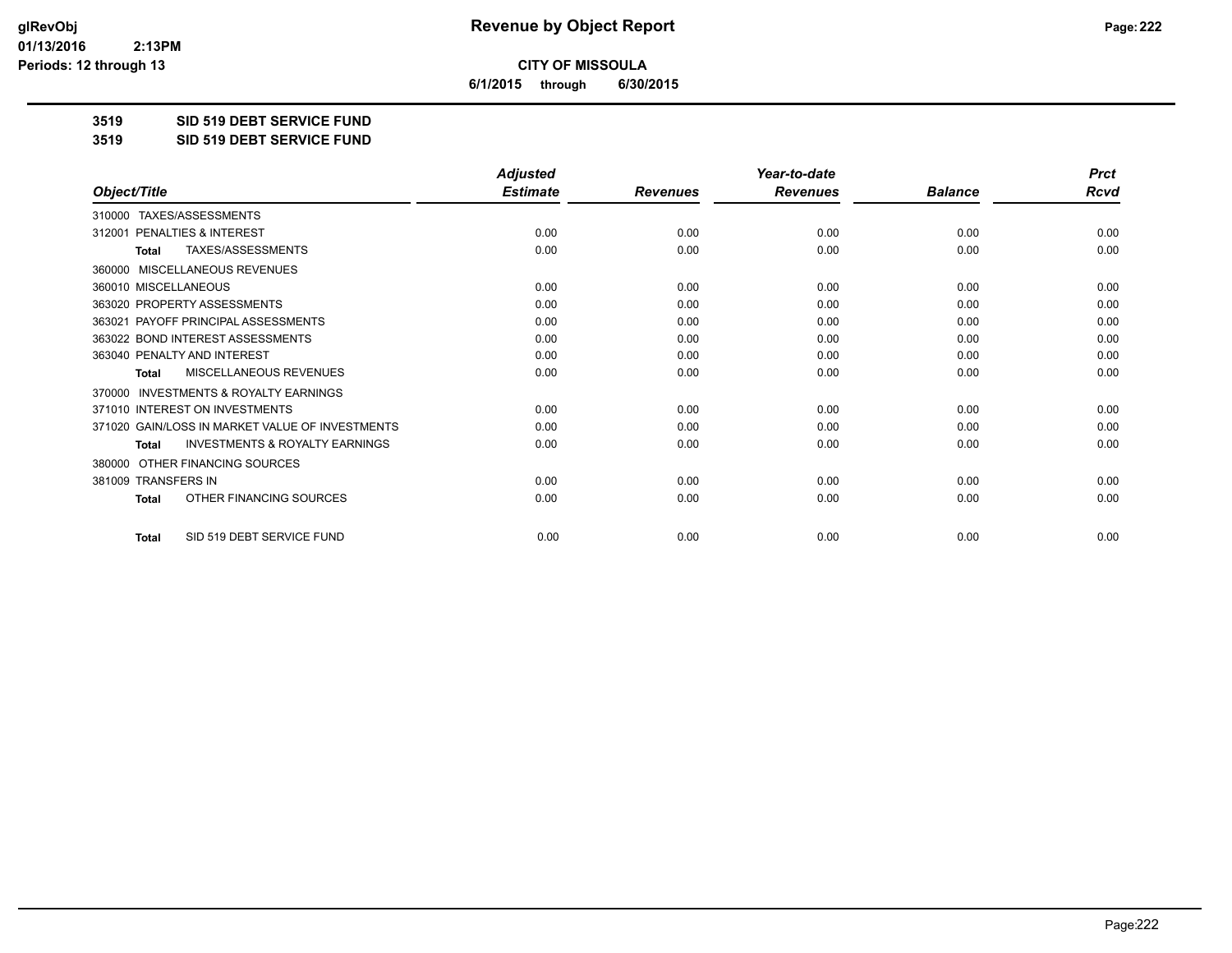**6/1/2015 through 6/30/2015**

## **3519 SID 519 DEBT SERVICE FUND**

|                                                           | <b>Adjusted</b> |                 | Year-to-date    |                | <b>Prct</b> |
|-----------------------------------------------------------|-----------------|-----------------|-----------------|----------------|-------------|
| Object/Title                                              | <b>Estimate</b> | <b>Revenues</b> | <b>Revenues</b> | <b>Balance</b> | <b>Rcvd</b> |
| 310000 TAXES/ASSESSMENTS                                  |                 |                 |                 |                |             |
| 312001 PENALTIES & INTEREST                               | 0.00            | 0.00            | 0.00            | 0.00           | 0.00        |
| TAXES/ASSESSMENTS<br><b>Total</b>                         | 0.00            | 0.00            | 0.00            | 0.00           | 0.00        |
| 360000 MISCELLANEOUS REVENUES                             |                 |                 |                 |                |             |
| 360010 MISCELLANEOUS                                      | 0.00            | 0.00            | 0.00            | 0.00           | 0.00        |
| 363020 PROPERTY ASSESSMENTS                               | 0.00            | 0.00            | 0.00            | 0.00           | 0.00        |
| 363021 PAYOFF PRINCIPAL ASSESSMENTS                       | 0.00            | 0.00            | 0.00            | 0.00           | 0.00        |
| 363022 BOND INTEREST ASSESSMENTS                          | 0.00            | 0.00            | 0.00            | 0.00           | 0.00        |
| 363040 PENALTY AND INTEREST                               | 0.00            | 0.00            | 0.00            | 0.00           | 0.00        |
| <b>MISCELLANEOUS REVENUES</b><br><b>Total</b>             | 0.00            | 0.00            | 0.00            | 0.00           | 0.00        |
| <b>INVESTMENTS &amp; ROYALTY EARNINGS</b><br>370000       |                 |                 |                 |                |             |
| 371010 INTEREST ON INVESTMENTS                            | 0.00            | 0.00            | 0.00            | 0.00           | 0.00        |
| 371020 GAIN/LOSS IN MARKET VALUE OF INVESTMENT            | 0.00            | 0.00            | 0.00            | 0.00           | 0.00        |
| <b>INVESTMENTS &amp; ROYALTY EARNINGS</b><br><b>Total</b> | 0.00            | 0.00            | 0.00            | 0.00           | 0.00        |
| 380000 OTHER FINANCING SOURCES                            |                 |                 |                 |                |             |
| 381009 TRANSFERS IN                                       | 0.00            | 0.00            | 0.00            | 0.00           | 0.00        |
| OTHER FINANCING SOURCES<br><b>Total</b>                   | 0.00            | 0.00            | 0.00            | 0.00           | 0.00        |
| SID 519 DEBT SERVICE FUND<br>Total                        | 0.00            | 0.00            | 0.00            | 0.00           | 0.00        |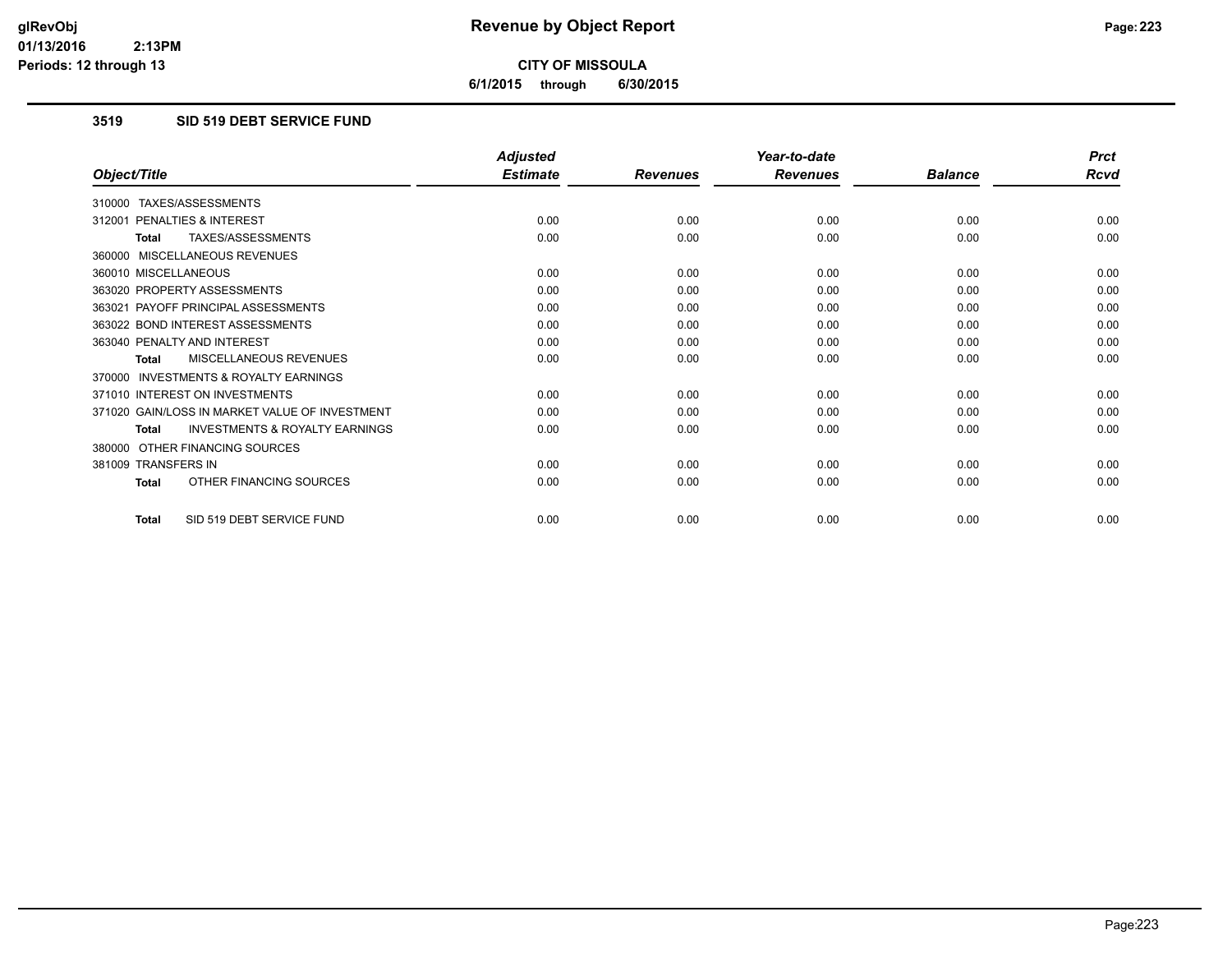**6/1/2015 through 6/30/2015**

**3520 SID 520 DEBT SERVICE FUND**

**3520 SID 520 DEBT SERVICE FUND**

|                                                           | <b>Adjusted</b> |                 | Year-to-date    |                | <b>Prct</b> |
|-----------------------------------------------------------|-----------------|-----------------|-----------------|----------------|-------------|
| Object/Title                                              | <b>Estimate</b> | <b>Revenues</b> | <b>Revenues</b> | <b>Balance</b> | <b>Rcvd</b> |
| TAXES/ASSESSMENTS<br>310000                               |                 |                 |                 |                |             |
| 312001 PENALTIES & INTEREST                               | 0.00            | 0.00            | 0.00            | 0.00           | 0.00        |
| <b>TAXES/ASSESSMENTS</b><br><b>Total</b>                  | 0.00            | 0.00            | 0.00            | 0.00           | 0.00        |
| MISCELLANEOUS REVENUES<br>360000                          |                 |                 |                 |                |             |
| 360010 MISCELLANEOUS                                      | 0.00            | 0.00            | 0.00            | 0.00           | 0.00        |
| 363020 PROPERTY ASSESSMENTS                               | 160,280.00      | 59,182.96       | 138,506.66      | 21,773.34      | 86.42       |
| 363021 PAYOFF PRINCIPAL ASSESSMENTS                       | 0.00            | 1,455.46        | 10,643.49       | $-10,643.49$   | 0.00        |
| 363022 BOND INTEREST ASSESSMENTS                          | 0.00            | 0.00            | 0.00            | 0.00           | 0.00        |
| 363040 PENALTY AND INTEREST                               | 0.00            | 354.71          | 517.23          | $-517.23$      | 0.00        |
| MISCELLANEOUS REVENUES<br><b>Total</b>                    | 160,280.00      | 60,993.13       | 149,667.38      | 10,612.62      | 93.38       |
| <b>INVESTMENTS &amp; ROYALTY EARNINGS</b><br>370000       |                 |                 |                 |                |             |
| 371010 INTEREST ON INVESTMENTS                            | 2,839.00        | 2,872.77        | 2,872.77        | $-33.77$       | 101.19      |
| 371020 GAIN/LOSS IN MARKET VALUE OF INVESTMENTS           | 0.00            | 0.00            | 0.00            | 0.00           | 0.00        |
| <b>INVESTMENTS &amp; ROYALTY EARNINGS</b><br><b>Total</b> | 2,839.00        | 2,872.77        | 2,872.77        | $-33.77$       | 101.19      |
| OTHER FINANCING SOURCES<br>380000                         |                 |                 |                 |                |             |
| 383000 OPERATING TRANSFERS                                | 0.00            | 0.00            | 0.00            | 0.00           | 0.00        |
| OTHER FINANCING SOURCES<br><b>Total</b>                   | 0.00            | 0.00            | 0.00            | 0.00           | 0.00        |
| SID 520 DEBT SERVICE FUND<br><b>Total</b>                 | 163,119.00      | 63,865.90       | 152,540.15      | 10,578.85      | 93.51       |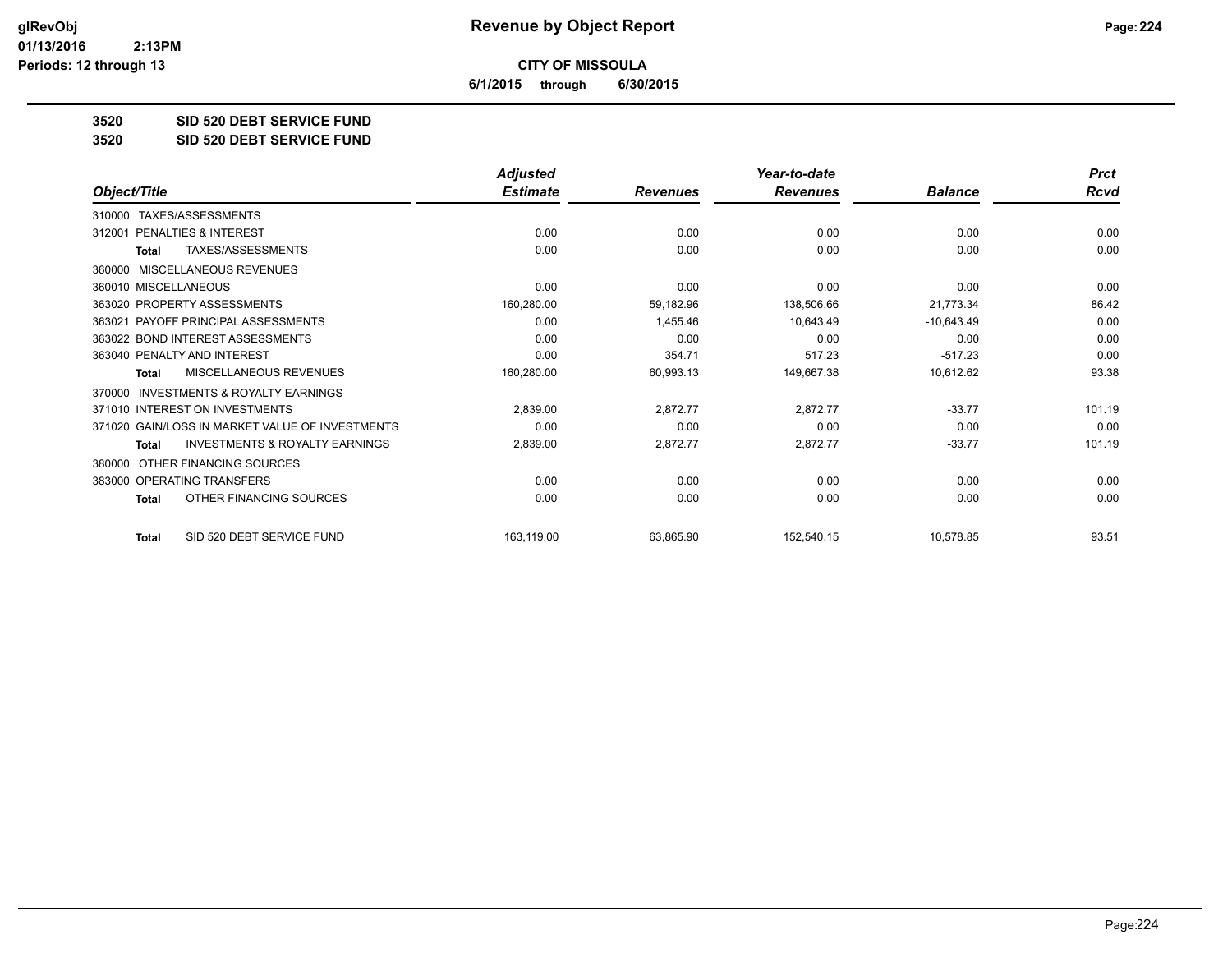**6/1/2015 through 6/30/2015**

## **3520 SID 520 DEBT SERVICE FUND**

|                                                           | <b>Adjusted</b> |                 | Year-to-date    |                | <b>Prct</b> |
|-----------------------------------------------------------|-----------------|-----------------|-----------------|----------------|-------------|
| Object/Title                                              | <b>Estimate</b> | <b>Revenues</b> | <b>Revenues</b> | <b>Balance</b> | Rcvd        |
| 310000 TAXES/ASSESSMENTS                                  |                 |                 |                 |                |             |
| PENALTIES & INTEREST<br>312001                            | 0.00            | 0.00            | 0.00            | 0.00           | 0.00        |
| TAXES/ASSESSMENTS<br><b>Total</b>                         | 0.00            | 0.00            | 0.00            | 0.00           | 0.00        |
| 360000 MISCELLANEOUS REVENUES                             |                 |                 |                 |                |             |
| 360010 MISCELLANEOUS                                      | 0.00            | 0.00            | 0.00            | 0.00           | 0.00        |
| 363020 PROPERTY ASSESSMENTS                               | 160,280.00      | 59,182.96       | 138,506.66      | 21,773.34      | 86.42       |
| 363021 PAYOFF PRINCIPAL ASSESSMENTS                       | 0.00            | 1,455.46        | 10,643.49       | $-10,643.49$   | 0.00        |
| 363022 BOND INTEREST ASSESSMENTS                          | 0.00            | 0.00            | 0.00            | 0.00           | 0.00        |
| 363040 PENALTY AND INTEREST                               | 0.00            | 354.71          | 517.23          | $-517.23$      | 0.00        |
| MISCELLANEOUS REVENUES<br><b>Total</b>                    | 160,280.00      | 60,993.13       | 149,667.38      | 10,612.62      | 93.38       |
| INVESTMENTS & ROYALTY EARNINGS<br>370000                  |                 |                 |                 |                |             |
| 371010 INTEREST ON INVESTMENTS                            | 2,839.00        | 2,872.77        | 2,872.77        | $-33.77$       | 101.19      |
| 371020 GAIN/LOSS IN MARKET VALUE OF INVESTMENT            | 0.00            | 0.00            | 0.00            | 0.00           | 0.00        |
| <b>INVESTMENTS &amp; ROYALTY EARNINGS</b><br><b>Total</b> | 2,839.00        | 2,872.77        | 2,872.77        | $-33.77$       | 101.19      |
| OTHER FINANCING SOURCES<br>380000                         |                 |                 |                 |                |             |
| 383000 OPERATING TRANSFERS                                | 0.00            | 0.00            | 0.00            | 0.00           | 0.00        |
| OTHER FINANCING SOURCES<br><b>Total</b>                   | 0.00            | 0.00            | 0.00            | 0.00           | 0.00        |
| SID 520 DEBT SERVICE FUND<br><b>Total</b>                 | 163,119.00      | 63,865.90       | 152,540.15      | 10,578.85      | 93.51       |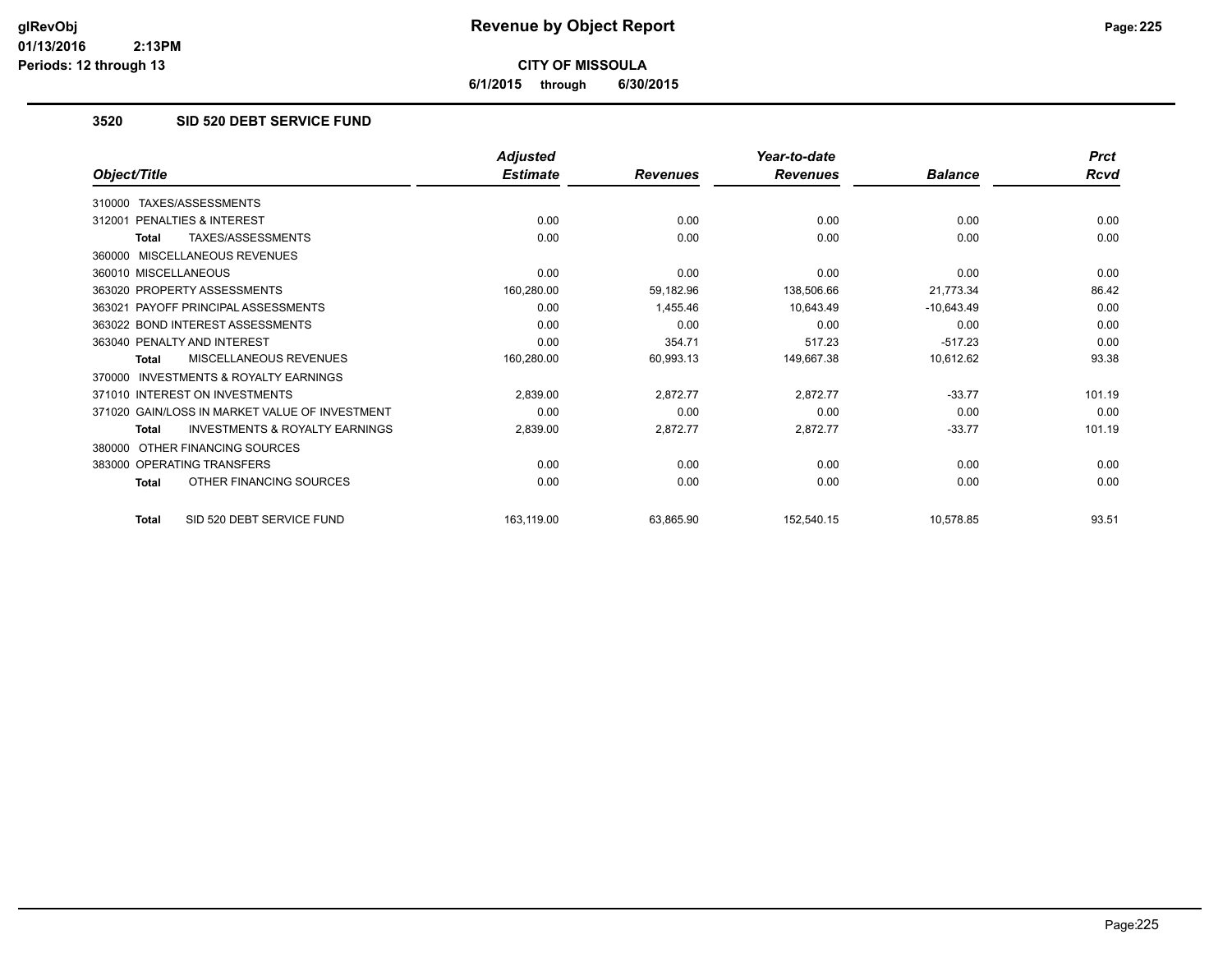**6/1/2015 through 6/30/2015**

**3521 SID 521 DEBT SERVICE FUND**

**3521 SID 521 DEBT SERVICE FUND**

|                                                           | <b>Adjusted</b> |                 | Year-to-date    |                | <b>Prct</b> |
|-----------------------------------------------------------|-----------------|-----------------|-----------------|----------------|-------------|
| Object/Title                                              | <b>Estimate</b> | <b>Revenues</b> | <b>Revenues</b> | <b>Balance</b> | Rcvd        |
| TAXES/ASSESSMENTS<br>310000                               |                 |                 |                 |                |             |
| PENALTIES & INTEREST<br>312001                            | 0.00            | 0.00            | 0.00            | 0.00           | 0.00        |
| TAXES/ASSESSMENTS<br><b>Total</b>                         | 0.00            | 0.00            | 0.00            | 0.00           | 0.00        |
| MISCELLANEOUS REVENUES<br>360000                          |                 |                 |                 |                |             |
| 360010 MISCELLANEOUS                                      | 0.00            | 0.00            | 0.00            | 0.00           | 0.00        |
| 363020 PROPERTY ASSESSMENTS                               | 720.00          | 0.00            | 0.00            | 720.00         | 0.00        |
| 363021 PAYOFF PRINCIPAL ASSESSMENTS                       | 0.00            | 0.00            | 0.00            | 0.00           | 0.00        |
| 363022 BOND INTEREST ASSESSMENTS                          | 0.00            | 0.00            | 0.00            | 0.00           | 0.00        |
| 363040 PENALTY AND INTEREST                               | 0.00            | 0.00            | 0.00            | 0.00           | 0.00        |
| <b>MISCELLANEOUS REVENUES</b><br>Total                    | 720.00          | 0.00            | 0.00            | 720.00         | 0.00        |
| <b>INVESTMENTS &amp; ROYALTY EARNINGS</b><br>370000       |                 |                 |                 |                |             |
| 371010 INTEREST ON INVESTMENTS                            | 0.00            | 0.42            | 0.42            | $-0.42$        | 0.00        |
| 371020 GAIN/LOSS IN MARKET VALUE OF INVESTMENTS           | 0.00            | 0.00            | 0.00            | 0.00           | 0.00        |
| <b>INVESTMENTS &amp; ROYALTY EARNINGS</b><br><b>Total</b> | 0.00            | 0.42            | 0.42            | $-0.42$        | 0.00        |
| OTHER FINANCING SOURCES<br>380000                         |                 |                 |                 |                |             |
| 381009 TRANSFERS IN                                       | 0.00            | 0.00            | 0.00            | 0.00           | 0.00        |
| OTHER FINANCING SOURCES<br><b>Total</b>                   | 0.00            | 0.00            | 0.00            | 0.00           | 0.00        |
| SID 521 DEBT SERVICE FUND<br><b>Total</b>                 | 720.00          | 0.42            | 0.42            | 719.58         | 0.06        |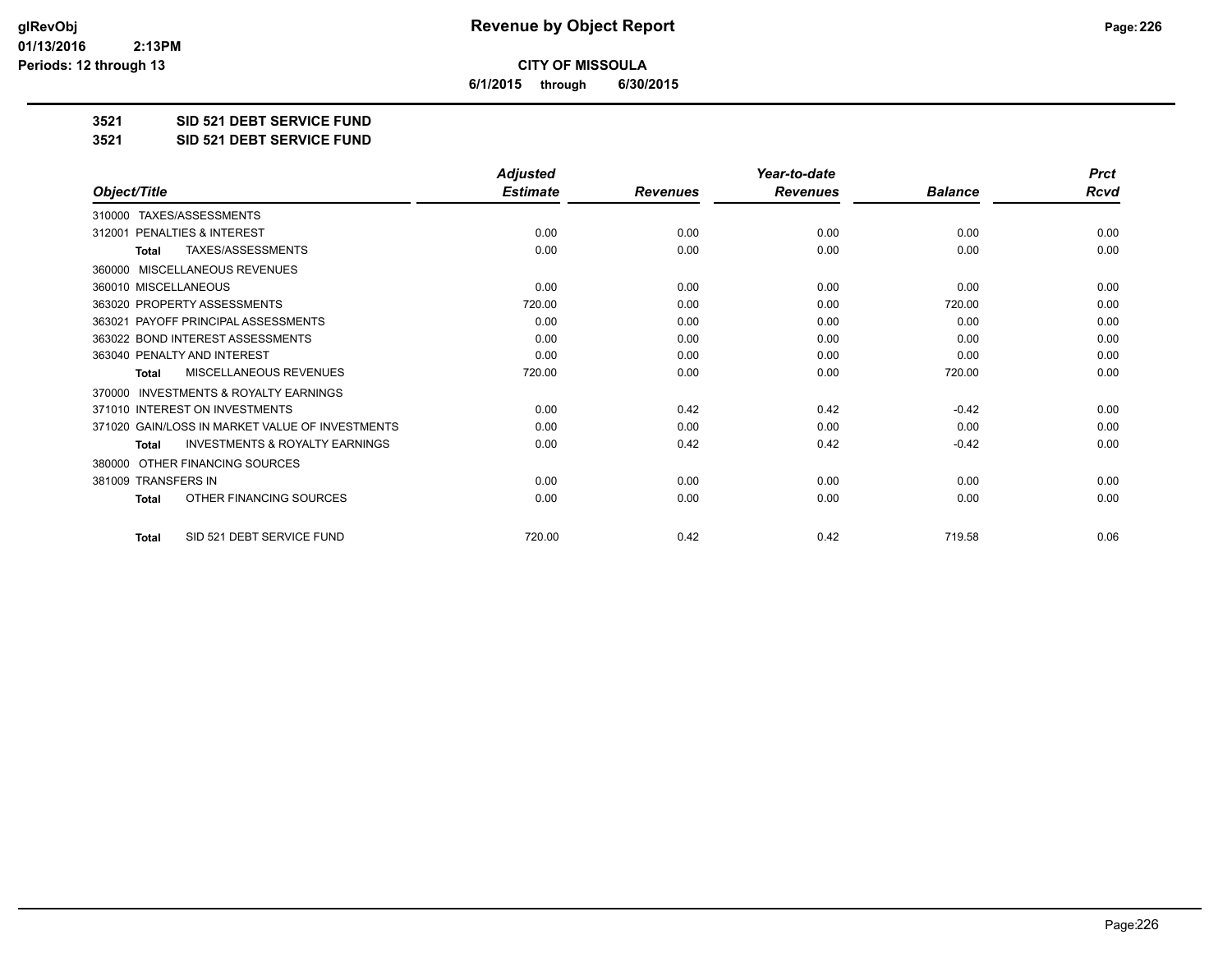**6/1/2015 through 6/30/2015**

## **3521 SID 521 DEBT SERVICE FUND**

|                                                           | <b>Adjusted</b> |                 | Year-to-date    |                | <b>Prct</b> |
|-----------------------------------------------------------|-----------------|-----------------|-----------------|----------------|-------------|
| Object/Title                                              | <b>Estimate</b> | <b>Revenues</b> | <b>Revenues</b> | <b>Balance</b> | <b>Rcvd</b> |
| 310000 TAXES/ASSESSMENTS                                  |                 |                 |                 |                |             |
| 312001 PENALTIES & INTEREST                               | 0.00            | 0.00            | 0.00            | 0.00           | 0.00        |
| <b>TAXES/ASSESSMENTS</b><br><b>Total</b>                  | 0.00            | 0.00            | 0.00            | 0.00           | 0.00        |
| 360000 MISCELLANEOUS REVENUES                             |                 |                 |                 |                |             |
| 360010 MISCELLANEOUS                                      | 0.00            | 0.00            | 0.00            | 0.00           | 0.00        |
| 363020 PROPERTY ASSESSMENTS                               | 720.00          | 0.00            | 0.00            | 720.00         | 0.00        |
| 363021 PAYOFF PRINCIPAL ASSESSMENTS                       | 0.00            | 0.00            | 0.00            | 0.00           | 0.00        |
| 363022 BOND INTEREST ASSESSMENTS                          | 0.00            | 0.00            | 0.00            | 0.00           | 0.00        |
| 363040 PENALTY AND INTEREST                               | 0.00            | 0.00            | 0.00            | 0.00           | 0.00        |
| <b>MISCELLANEOUS REVENUES</b><br><b>Total</b>             | 720.00          | 0.00            | 0.00            | 720.00         | 0.00        |
| <b>INVESTMENTS &amp; ROYALTY EARNINGS</b><br>370000       |                 |                 |                 |                |             |
| 371010 INTEREST ON INVESTMENTS                            | 0.00            | 0.42            | 0.42            | $-0.42$        | 0.00        |
| 371020 GAIN/LOSS IN MARKET VALUE OF INVESTMENT            | 0.00            | 0.00            | 0.00            | 0.00           | 0.00        |
| <b>INVESTMENTS &amp; ROYALTY EARNINGS</b><br><b>Total</b> | 0.00            | 0.42            | 0.42            | $-0.42$        | 0.00        |
| 380000 OTHER FINANCING SOURCES                            |                 |                 |                 |                |             |
| 381009 TRANSFERS IN                                       | 0.00            | 0.00            | 0.00            | 0.00           | 0.00        |
| OTHER FINANCING SOURCES<br><b>Total</b>                   | 0.00            | 0.00            | 0.00            | 0.00           | 0.00        |
| SID 521 DEBT SERVICE FUND<br>Total                        | 720.00          | 0.42            | 0.42            | 719.58         | 0.06        |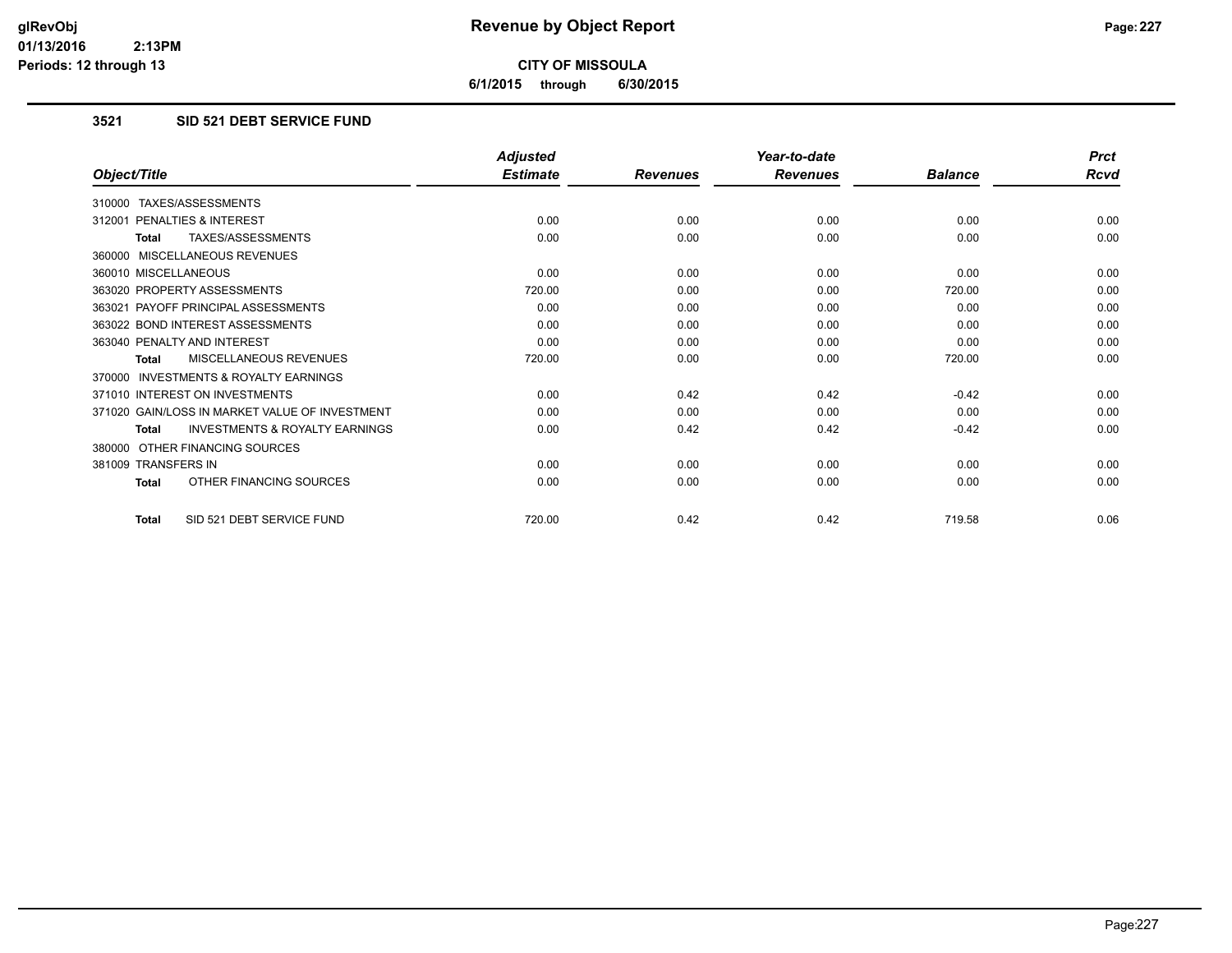**6/1/2015 through 6/30/2015**

**3522 SID 522 DEBT SERVICE FUND**

**3522 SID 522 DEBT SERVICE FUND**

|                                                    | <b>Adjusted</b> |                 | Year-to-date    |                | <b>Prct</b> |
|----------------------------------------------------|-----------------|-----------------|-----------------|----------------|-------------|
| Object/Title                                       | <b>Estimate</b> | <b>Revenues</b> | <b>Revenues</b> | <b>Balance</b> | Rcvd        |
| 310000 TAXES/ASSESSMENTS                           |                 |                 |                 |                |             |
| PENALTIES & INTEREST<br>312001                     | 0.00            | 0.00            | 0.00            | 0.00           | 0.00        |
| TAXES/ASSESSMENTS<br>Total                         | 0.00            | 0.00            | 0.00            | 0.00           | 0.00        |
| 360000 MISCELLANEOUS REVENUES                      |                 |                 |                 |                |             |
| 360010 MISCELLANEOUS                               | 0.00            | 0.00            | 0.00            | 0.00           | 0.00        |
| 363020 PROPERTY ASSESSMENTS                        | 534.00          | 0.00            | 0.00            | 534.00         | 0.00        |
| 363021 PAYOFF PRINCIPAL ASSESSMENTS                | 0.00            | 0.00            | 0.00            | 0.00           | 0.00        |
| 363022 BOND INTEREST ASSESSMENTS                   | 0.00            | 0.00            | 0.00            | 0.00           | 0.00        |
| 363040 PENALTY AND INTEREST                        | 0.00            | 0.00            | 0.00            | 0.00           | 0.00        |
| MISCELLANEOUS REVENUES<br>Total                    | 534.00          | 0.00            | 0.00            | 534.00         | 0.00        |
| 370000 INVESTMENTS & ROYALTY EARNINGS              |                 |                 |                 |                |             |
| 371010 INTEREST ON INVESTMENTS                     | 0.00            | 0.05            | 0.05            | $-0.05$        | 0.00        |
| 371020 GAIN/LOSS IN MARKET VALUE OF INVESTMENTS    | 0.00            | 0.00            | 0.00            | 0.00           | 0.00        |
| <b>INVESTMENTS &amp; ROYALTY EARNINGS</b><br>Total | 0.00            | 0.05            | 0.05            | $-0.05$        | 0.00        |
| SID 522 DEBT SERVICE FUND<br><b>Total</b>          | 534.00          | 0.05            | 0.05            | 533.95         | 0.01        |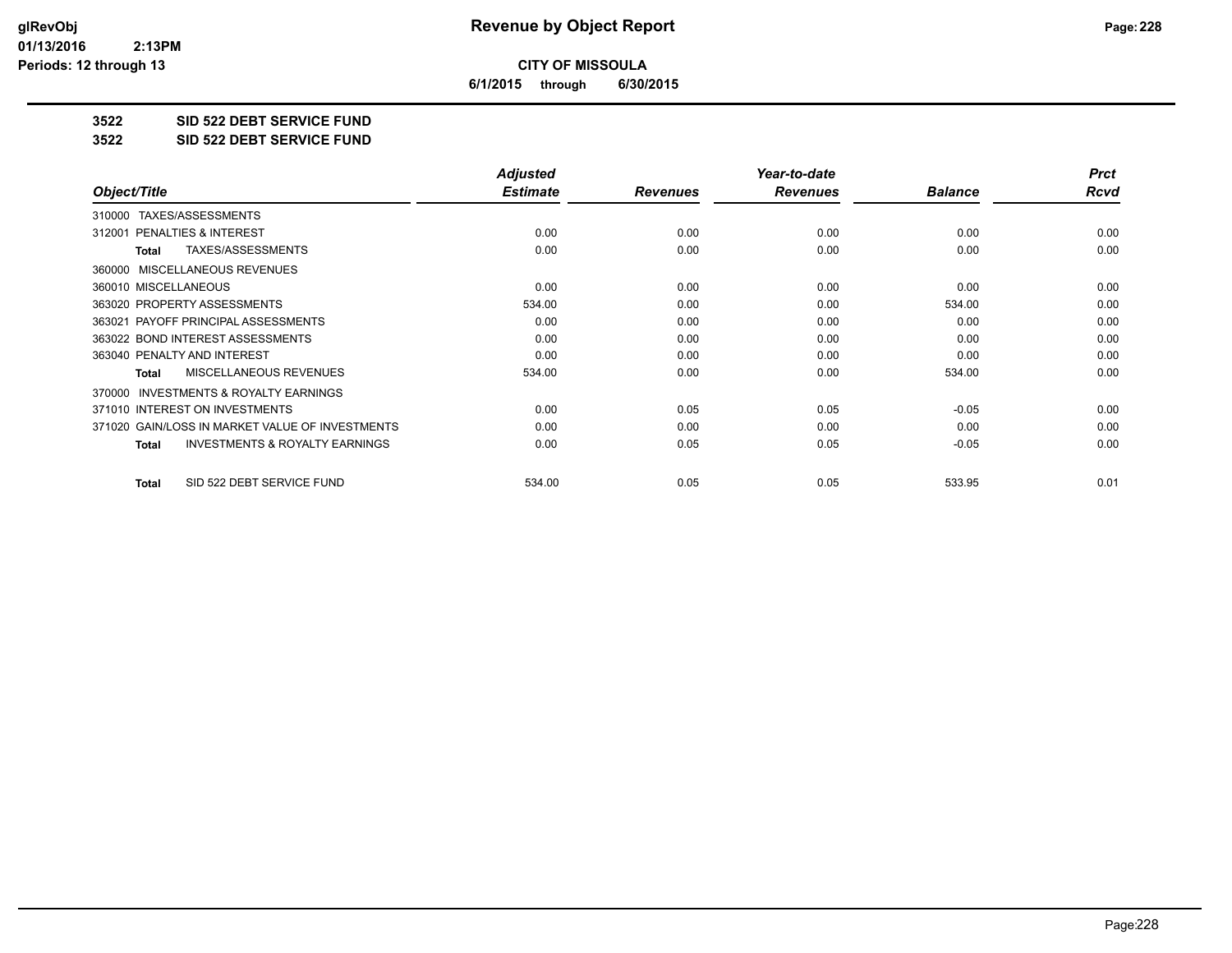**6/1/2015 through 6/30/2015**

## **3522 SID 522 DEBT SERVICE FUND**

|                                                           | <b>Adjusted</b> |                 | Year-to-date    |                | <b>Prct</b> |
|-----------------------------------------------------------|-----------------|-----------------|-----------------|----------------|-------------|
| Object/Title                                              | <b>Estimate</b> | <b>Revenues</b> | <b>Revenues</b> | <b>Balance</b> | <b>Rcvd</b> |
| 310000 TAXES/ASSESSMENTS                                  |                 |                 |                 |                |             |
| 312001 PENALTIES & INTEREST                               | 0.00            | 0.00            | 0.00            | 0.00           | 0.00        |
| TAXES/ASSESSMENTS<br><b>Total</b>                         | 0.00            | 0.00            | 0.00            | 0.00           | 0.00        |
| 360000 MISCELLANEOUS REVENUES                             |                 |                 |                 |                |             |
| 360010 MISCELLANEOUS                                      | 0.00            | 0.00            | 0.00            | 0.00           | 0.00        |
| 363020 PROPERTY ASSESSMENTS                               | 534.00          | 0.00            | 0.00            | 534.00         | 0.00        |
| 363021 PAYOFF PRINCIPAL ASSESSMENTS                       | 0.00            | 0.00            | 0.00            | 0.00           | 0.00        |
| 363022 BOND INTEREST ASSESSMENTS                          | 0.00            | 0.00            | 0.00            | 0.00           | 0.00        |
| 363040 PENALTY AND INTEREST                               | 0.00            | 0.00            | 0.00            | 0.00           | 0.00        |
| MISCELLANEOUS REVENUES<br><b>Total</b>                    | 534.00          | 0.00            | 0.00            | 534.00         | 0.00        |
| <b>INVESTMENTS &amp; ROYALTY EARNINGS</b><br>370000       |                 |                 |                 |                |             |
| 371010 INTEREST ON INVESTMENTS                            | 0.00            | 0.05            | 0.05            | $-0.05$        | 0.00        |
| 371020 GAIN/LOSS IN MARKET VALUE OF INVESTMENT            | 0.00            | 0.00            | 0.00            | 0.00           | 0.00        |
| <b>INVESTMENTS &amp; ROYALTY EARNINGS</b><br><b>Total</b> | 0.00            | 0.05            | 0.05            | $-0.05$        | 0.00        |
| SID 522 DEBT SERVICE FUND<br><b>Total</b>                 | 534.00          | 0.05            | 0.05            | 533.95         | 0.01        |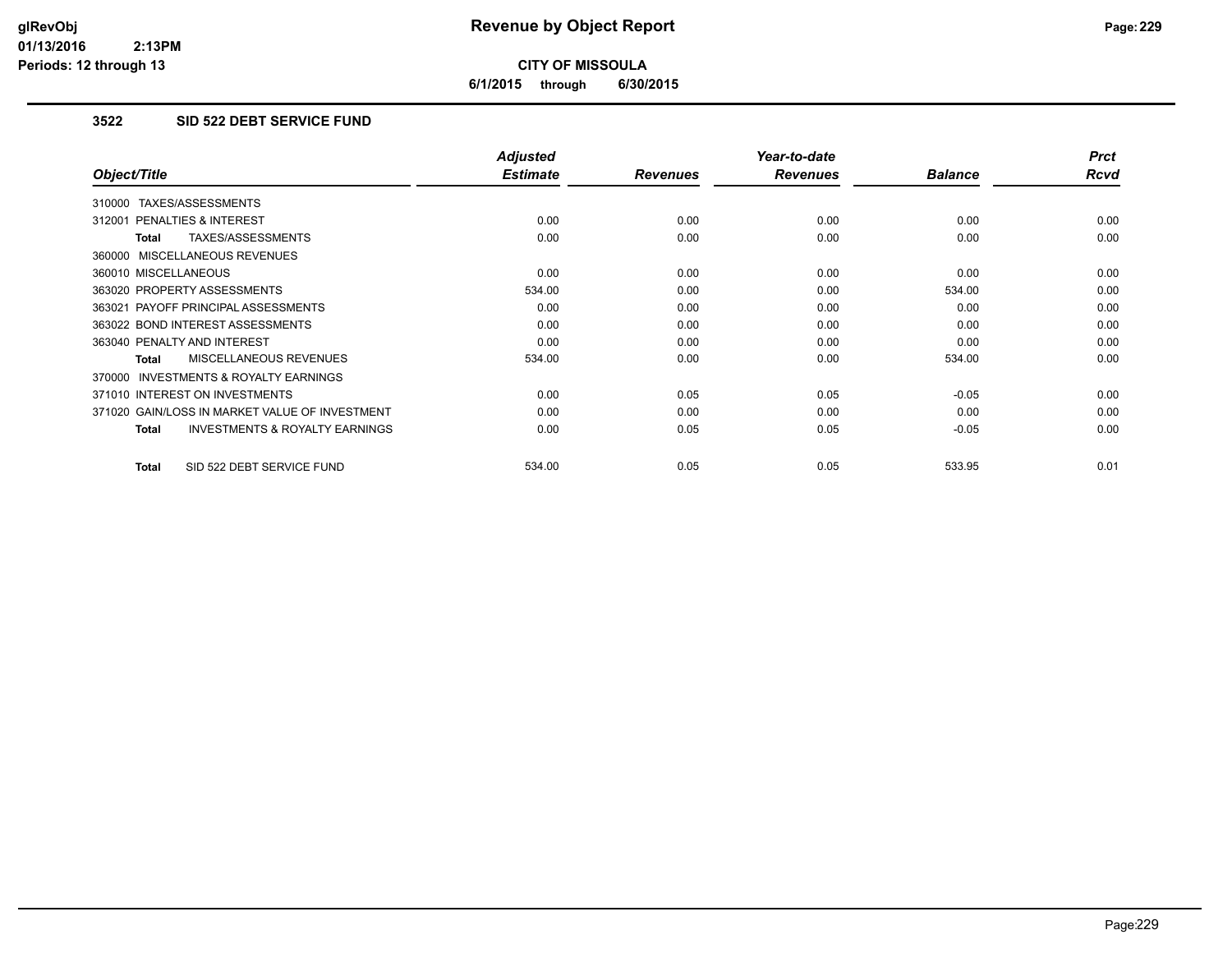**6/1/2015 through 6/30/2015**

**3524 SID 524 DEBT SERVICE FUND**

**3524 SID 524 DEBT SERVICE FUND**

|                                                     | <b>Adjusted</b> |                 | Year-to-date    |                | <b>Prct</b> |
|-----------------------------------------------------|-----------------|-----------------|-----------------|----------------|-------------|
| Object/Title                                        | <b>Estimate</b> | <b>Revenues</b> | <b>Revenues</b> | <b>Balance</b> | <b>Rcvd</b> |
| TAXES/ASSESSMENTS<br>310000                         |                 |                 |                 |                |             |
| 312001 PENALTIES & INTEREST                         | 0.00            | 0.00            | 0.00            | 0.00           | 0.00        |
| TAXES/ASSESSMENTS<br>Total                          | 0.00            | 0.00            | 0.00            | 0.00           | 0.00        |
| <b>MISCELLANEOUS REVENUES</b><br>360000             |                 |                 |                 |                |             |
| 363020 PROPERTY ASSESSMENTS                         | 306,400.00      | 118,488.49      | 266,598.78      | 39,801.22      | 87.01       |
| 363021 PAYOFF PRINCIPAL ASSESSMENTS                 | 0.00            | 4.911.36        | 15,296.05       | $-15,296.05$   | 0.00        |
| 363022 BOND INTEREST ASSESSMENTS                    | 0.00            | 0.00            | 0.00            | 0.00           | 0.00        |
| 363040 PENALTY AND INTEREST                         | 0.00            | 262.31          | 468.23          | $-468.23$      | 0.00        |
| MISCELLANEOUS REVENUES<br>Total                     | 306,400.00      | 123,662.16      | 282,363.06      | 24,036.94      | 92.16       |
| <b>INVESTMENTS &amp; ROYALTY EARNINGS</b><br>370000 |                 |                 |                 |                |             |
| 371010 INTEREST ON INVESTMENTS                      | 0.00            | 3,955.24        | 3,955.24        | $-3,955.24$    | 0.00        |
| 371020 GAIN/LOSS IN MARKET VALUE OF INVESTMENTS     | 0.00            | 0.00            | 0.00            | 0.00           | 0.00        |
| 371500 INTEREST ON INTERFUND LOAN                   | 0.00            | 0.00            | 0.00            | 0.00           | 0.00        |
| <b>INVESTMENTS &amp; ROYALTY EARNINGS</b><br>Total  | 0.00            | 3,955.24        | 3,955.24        | $-3,955.24$    | 0.00        |
| SID 524 DEBT SERVICE FUND<br><b>Total</b>           | 306,400.00      | 127,617.40      | 286,318.30      | 20,081.70      | 93.45       |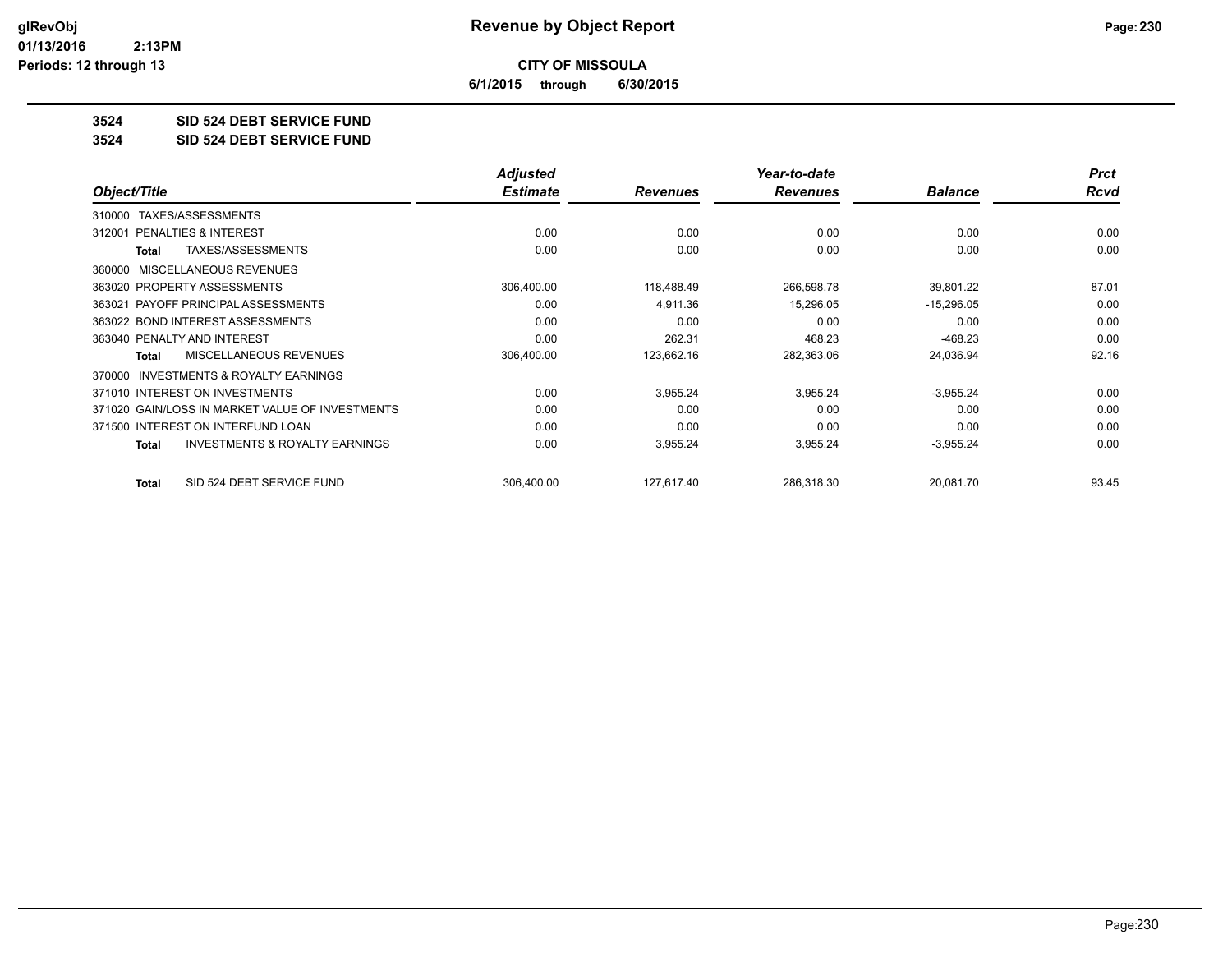**6/1/2015 through 6/30/2015**

## **3524 SID 524 DEBT SERVICE FUND**

|                                                     | <b>Adjusted</b> |                 | Year-to-date    |                | <b>Prct</b> |
|-----------------------------------------------------|-----------------|-----------------|-----------------|----------------|-------------|
| Object/Title                                        | <b>Estimate</b> | <b>Revenues</b> | <b>Revenues</b> | <b>Balance</b> | Rcvd        |
| TAXES/ASSESSMENTS<br>310000                         |                 |                 |                 |                |             |
| 312001 PENALTIES & INTEREST                         | 0.00            | 0.00            | 0.00            | 0.00           | 0.00        |
| TAXES/ASSESSMENTS<br>Total                          | 0.00            | 0.00            | 0.00            | 0.00           | 0.00        |
| 360000 MISCELLANEOUS REVENUES                       |                 |                 |                 |                |             |
| 363020 PROPERTY ASSESSMENTS                         | 306,400.00      | 118,488.49      | 266,598.78      | 39,801.22      | 87.01       |
| 363021 PAYOFF PRINCIPAL ASSESSMENTS                 | 0.00            | 4,911.36        | 15,296.05       | $-15,296.05$   | 0.00        |
| 363022 BOND INTEREST ASSESSMENTS                    | 0.00            | 0.00            | 0.00            | 0.00           | 0.00        |
| 363040 PENALTY AND INTEREST                         | 0.00            | 262.31          | 468.23          | $-468.23$      | 0.00        |
| <b>MISCELLANEOUS REVENUES</b><br><b>Total</b>       | 306,400.00      | 123,662.16      | 282,363.06      | 24,036.94      | 92.16       |
| <b>INVESTMENTS &amp; ROYALTY EARNINGS</b><br>370000 |                 |                 |                 |                |             |
| 371010 INTEREST ON INVESTMENTS                      | 0.00            | 3,955.24        | 3,955.24        | $-3,955.24$    | 0.00        |
| 371020 GAIN/LOSS IN MARKET VALUE OF INVESTMENT      | 0.00            | 0.00            | 0.00            | 0.00           | 0.00        |
| 371500 INTEREST ON INTERFUND LOAN                   | 0.00            | 0.00            | 0.00            | 0.00           | 0.00        |
| <b>INVESTMENTS &amp; ROYALTY EARNINGS</b><br>Total  | 0.00            | 3,955.24        | 3,955.24        | $-3,955.24$    | 0.00        |
| SID 524 DEBT SERVICE FUND<br>Total                  | 306.400.00      | 127,617.40      | 286,318.30      | 20.081.70      | 93.45       |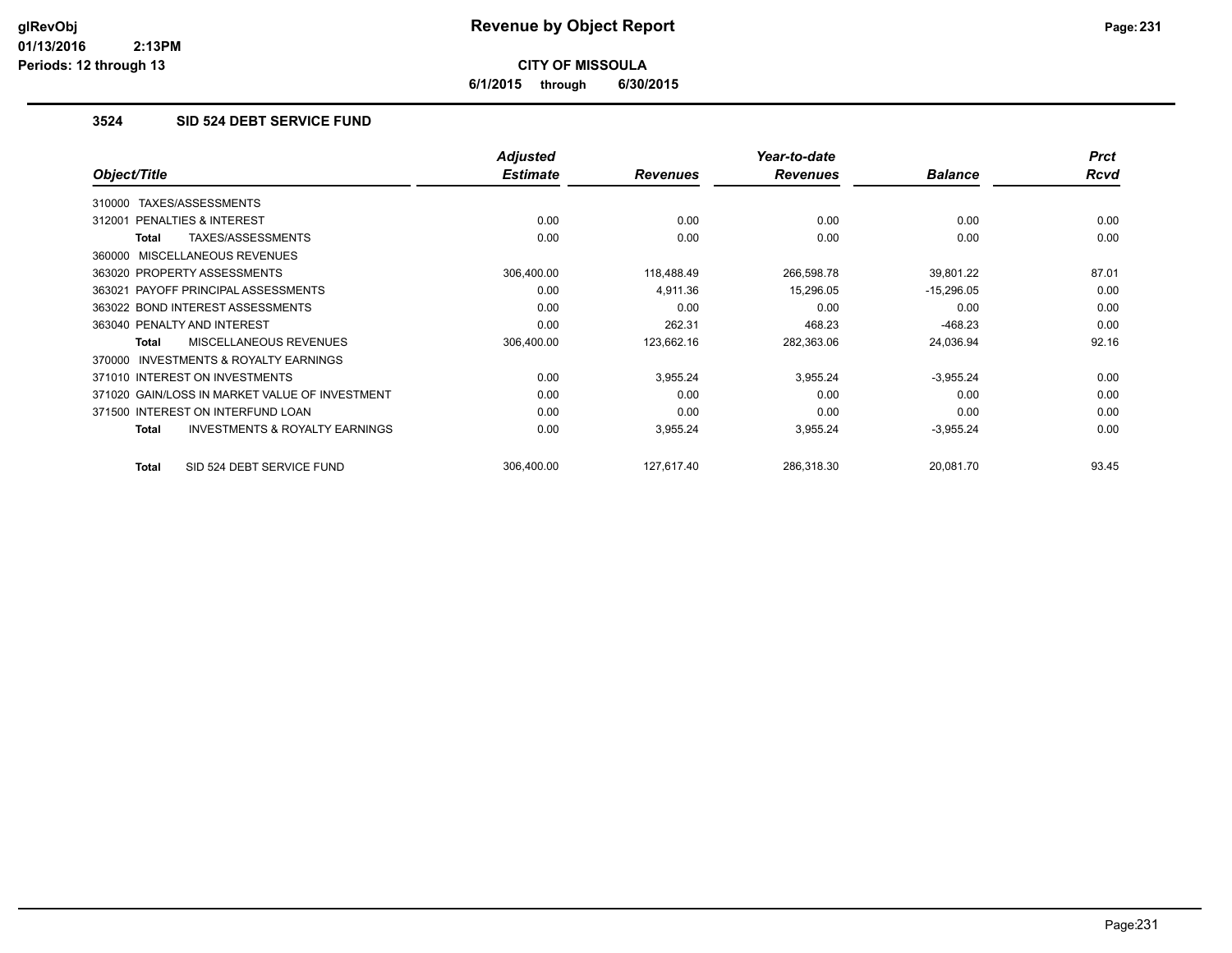**6/1/2015 through 6/30/2015**

**3525 SID 525 DEBT SERVICE FUND**

**3525 SID 525 DEBT SERVICE FUND**

|                                                           | <b>Adjusted</b> |                 | Year-to-date    |                | <b>Prct</b> |
|-----------------------------------------------------------|-----------------|-----------------|-----------------|----------------|-------------|
| Object/Title                                              | <b>Estimate</b> | <b>Revenues</b> | <b>Revenues</b> | <b>Balance</b> | <b>Rcvd</b> |
| TAXES/ASSESSMENTS<br>310000                               |                 |                 |                 |                |             |
| <b>PENALTIES &amp; INTEREST</b><br>312001                 | 0.00            | 0.00            | 0.00            | 0.00           | 0.00        |
| TAXES/ASSESSMENTS<br><b>Total</b>                         | 0.00            | 0.00            | 0.00            | 0.00           | 0.00        |
| MISCELLANEOUS REVENUES<br>360000                          |                 |                 |                 |                |             |
| 360010 MISCELLANEOUS                                      | 0.00            | 0.00            | 0.00            | 0.00           | 0.00        |
| 363020 PROPERTY ASSESSMENTS                               | 31,500.00       | 13,161.36       | 31,854.89       | $-354.89$      | 101.13      |
| 363021 PAYOFF PRINCIPAL ASSESSMENTS                       | 0.00            | 0.00            | 0.00            | 0.00           | 0.00        |
| 363022 BOND INTEREST ASSESSMENTS                          | 0.00            | 0.00            | 0.00            | 0.00           | 0.00        |
| 363040 PENALTY AND INTEREST                               | 0.00            | 51.57           | 74.03           | $-74.03$       | 0.00        |
| <b>MISCELLANEOUS REVENUES</b><br><b>Total</b>             | 31,500.00       | 13,212.93       | 31,928.92       | $-428.92$      | 101.36      |
| <b>INVESTMENTS &amp; ROYALTY EARNINGS</b><br>370000       |                 |                 |                 |                |             |
| 371010 INTEREST ON INVESTMENTS                            | 0.00            | 1,313.78        | 1,313.78        | $-1,313.78$    | 0.00        |
| 371020 GAIN/LOSS IN MARKET VALUE OF INVESTMENTS           | 0.00            | 0.00            | 0.00            | 0.00           | 0.00        |
| 371500 INTEREST ON INTERFUND LOAN                         | 0.00            | 0.00            | 0.00            | 0.00           | 0.00        |
| <b>INVESTMENTS &amp; ROYALTY EARNINGS</b><br><b>Total</b> | 0.00            | 1,313.78        | 1,313.78        | $-1,313.78$    | 0.00        |
| SID 525 DEBT SERVICE FUND<br><b>Total</b>                 | 31,500.00       | 14,526.71       | 33,242.70       | $-1,742.70$    | 105.53      |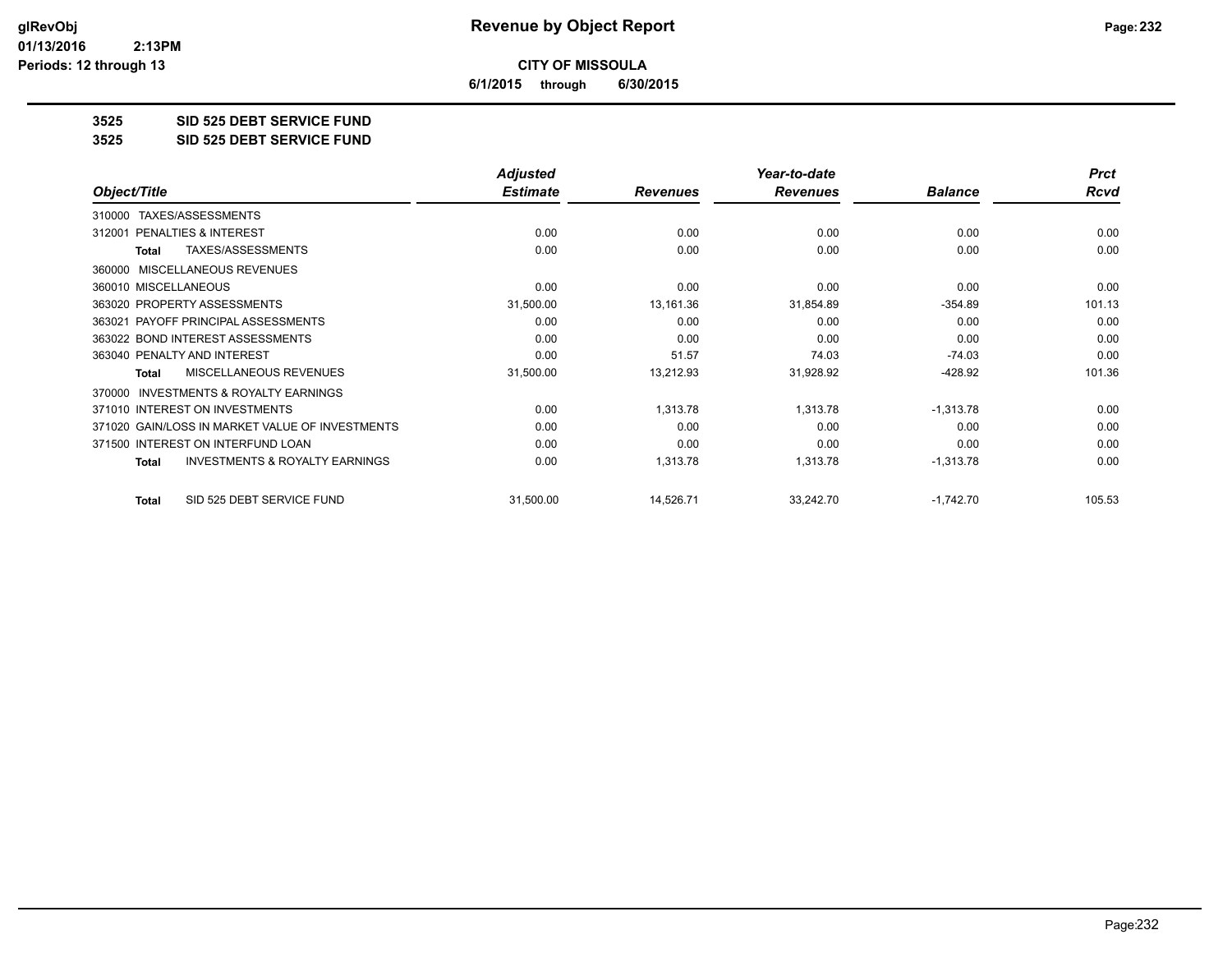**6/1/2015 through 6/30/2015**

## **3525 SID 525 DEBT SERVICE FUND**

|                                                    | <b>Adjusted</b> |                 | Year-to-date    |                | <b>Prct</b> |
|----------------------------------------------------|-----------------|-----------------|-----------------|----------------|-------------|
| Object/Title                                       | <b>Estimate</b> | <b>Revenues</b> | <b>Revenues</b> | <b>Balance</b> | Rcvd        |
| TAXES/ASSESSMENTS<br>310000                        |                 |                 |                 |                |             |
| 312001 PENALTIES & INTEREST                        | 0.00            | 0.00            | 0.00            | 0.00           | 0.00        |
| TAXES/ASSESSMENTS<br>Total                         | 0.00            | 0.00            | 0.00            | 0.00           | 0.00        |
| 360000 MISCELLANEOUS REVENUES                      |                 |                 |                 |                |             |
| 360010 MISCELLANEOUS                               | 0.00            | 0.00            | 0.00            | 0.00           | 0.00        |
| 363020 PROPERTY ASSESSMENTS                        | 31,500.00       | 13,161.36       | 31,854.89       | $-354.89$      | 101.13      |
| 363021 PAYOFF PRINCIPAL ASSESSMENTS                | 0.00            | 0.00            | 0.00            | 0.00           | 0.00        |
| 363022 BOND INTEREST ASSESSMENTS                   | 0.00            | 0.00            | 0.00            | 0.00           | 0.00        |
| 363040 PENALTY AND INTEREST                        | 0.00            | 51.57           | 74.03           | $-74.03$       | 0.00        |
| MISCELLANEOUS REVENUES<br>Total                    | 31,500.00       | 13,212.93       | 31,928.92       | $-428.92$      | 101.36      |
| 370000 INVESTMENTS & ROYALTY EARNINGS              |                 |                 |                 |                |             |
| 371010 INTEREST ON INVESTMENTS                     | 0.00            | 1,313.78        | 1,313.78        | $-1,313.78$    | 0.00        |
| 371020 GAIN/LOSS IN MARKET VALUE OF INVESTMENT     | 0.00            | 0.00            | 0.00            | 0.00           | 0.00        |
| 371500 INTEREST ON INTERFUND LOAN                  | 0.00            | 0.00            | 0.00            | 0.00           | 0.00        |
| <b>INVESTMENTS &amp; ROYALTY EARNINGS</b><br>Total | 0.00            | 1,313.78        | 1,313.78        | $-1,313.78$    | 0.00        |
| SID 525 DEBT SERVICE FUND<br>Total                 | 31,500.00       | 14,526.71       | 33,242.70       | $-1,742.70$    | 105.53      |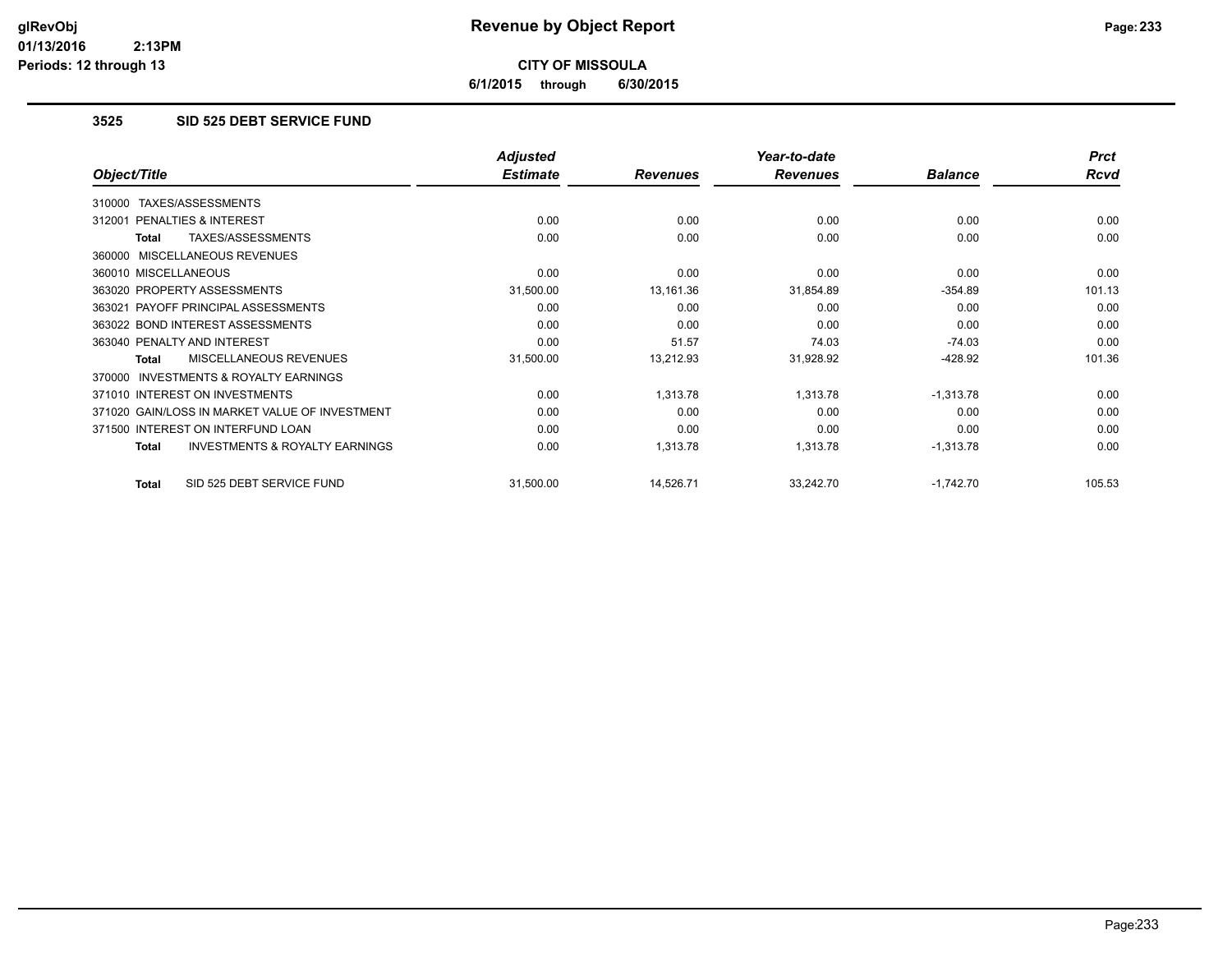**6/1/2015 through 6/30/2015**

**3526 SID 526 DEBT SERVICE FUND**

**3526 SID 526 DEBT SERVICE FUND**

|                                                           | <b>Adjusted</b> |                 | Year-to-date    |                | <b>Prct</b> |
|-----------------------------------------------------------|-----------------|-----------------|-----------------|----------------|-------------|
| Object/Title                                              | <b>Estimate</b> | <b>Revenues</b> | <b>Revenues</b> | <b>Balance</b> | <b>Rcvd</b> |
| TAXES/ASSESSMENTS<br>310000                               |                 |                 |                 |                |             |
| <b>PENALTIES &amp; INTEREST</b><br>312001                 | 0.00            | 0.00            | 0.00            | 0.00           | 0.00        |
| TAXES/ASSESSMENTS<br><b>Total</b>                         | 0.00            | 0.00            | 0.00            | 0.00           | 0.00        |
| MISCELLANEOUS REVENUES<br>360000                          |                 |                 |                 |                |             |
| 360010 MISCELLANEOUS                                      | 0.00            | 0.00            | 0.00            | 0.00           | 0.00        |
| 363020 PROPERTY ASSESSMENTS                               | 193,300.00      | 57,025.98       | 129,108.71      | 64,191.29      | 66.79       |
| 363021 PAYOFF PRINCIPAL ASSESSMENTS                       | 0.00            | 0.00            | 11.774.90       | $-11,774.90$   | 0.00        |
| 363022 BOND INTEREST ASSESSMENTS                          | 0.00            | 0.00            | 0.00            | 0.00           | 0.00        |
| 363040 PENALTY AND INTEREST                               | 0.00            | 492.60          | 2,424.00        | $-2,424.00$    | 0.00        |
| MISCELLANEOUS REVENUES<br><b>Total</b>                    | 193,300.00      | 57,518.58       | 143,307.61      | 49,992.39      | 74.14       |
| <b>INVESTMENTS &amp; ROYALTY EARNINGS</b><br>370000       |                 |                 |                 |                |             |
| 371010 INTEREST ON INVESTMENTS                            | 0.00            | 1,835.07        | 1,835.07        | $-1,835.07$    | 0.00        |
| 371020 GAIN/LOSS IN MARKET VALUE OF INVESTMENTS           | 0.00            | 0.00            | 0.00            | 0.00           | 0.00        |
| 371500 INTEREST ON INTERFUND LOAN                         | 0.00            | 0.00            | 0.00            | 0.00           | 0.00        |
| <b>INVESTMENTS &amp; ROYALTY EARNINGS</b><br><b>Total</b> | 0.00            | 1,835.07        | 1,835.07        | $-1,835.07$    | 0.00        |
| SID 526 DEBT SERVICE FUND<br><b>Total</b>                 | 193,300.00      | 59,353.65       | 145,142.68      | 48,157.32      | 75.09       |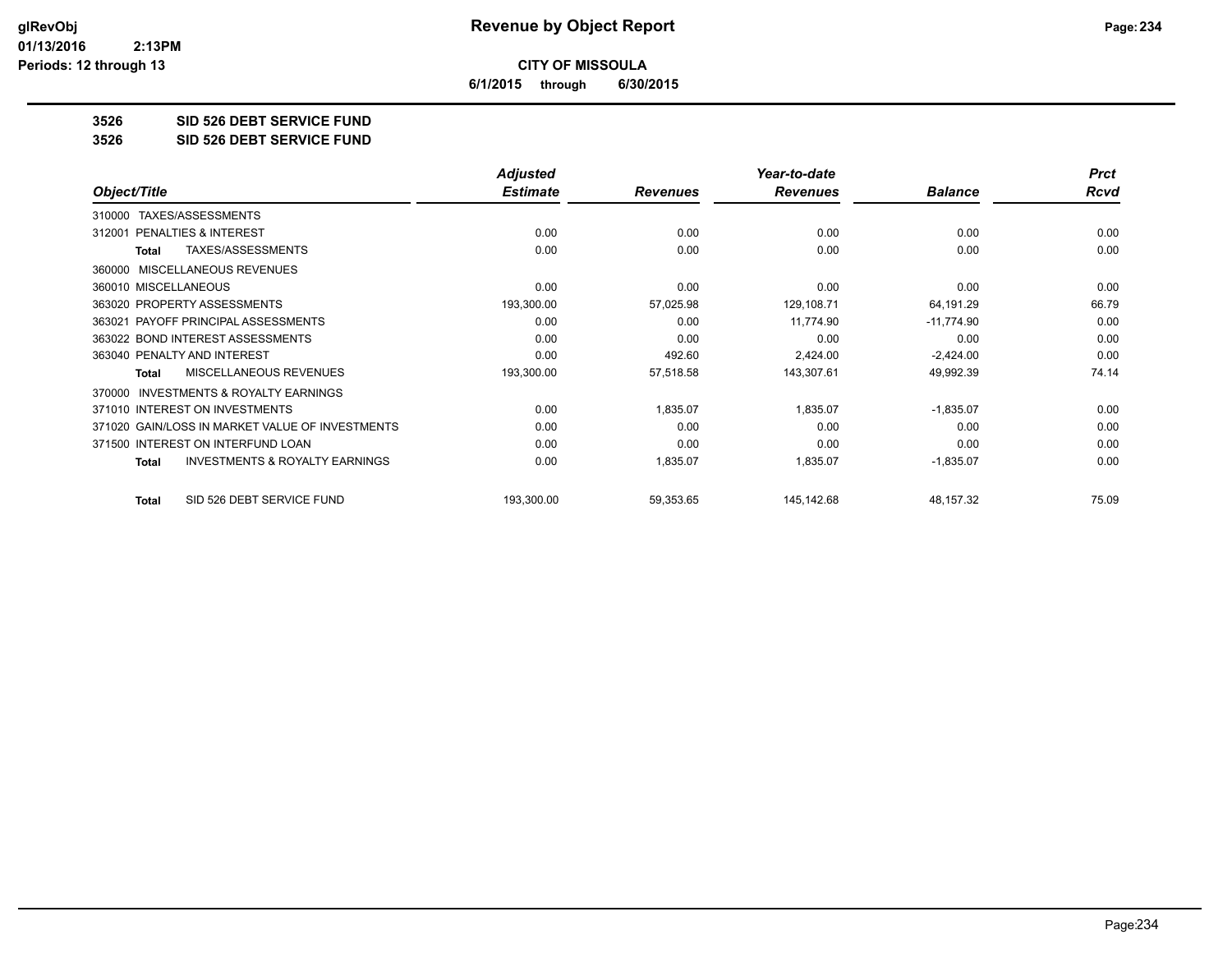**6/1/2015 through 6/30/2015**

## **3526 SID 526 DEBT SERVICE FUND**

|                                                           | <b>Adjusted</b> |                 | Year-to-date    |                | <b>Prct</b> |
|-----------------------------------------------------------|-----------------|-----------------|-----------------|----------------|-------------|
| Object/Title                                              | <b>Estimate</b> | <b>Revenues</b> | <b>Revenues</b> | <b>Balance</b> | Rcvd        |
| TAXES/ASSESSMENTS<br>310000                               |                 |                 |                 |                |             |
| <b>PENALTIES &amp; INTEREST</b><br>312001                 | 0.00            | 0.00            | 0.00            | 0.00           | 0.00        |
| TAXES/ASSESSMENTS<br><b>Total</b>                         | 0.00            | 0.00            | 0.00            | 0.00           | 0.00        |
| 360000 MISCELLANEOUS REVENUES                             |                 |                 |                 |                |             |
| 360010 MISCELLANEOUS                                      | 0.00            | 0.00            | 0.00            | 0.00           | 0.00        |
| 363020 PROPERTY ASSESSMENTS                               | 193,300.00      | 57,025.98       | 129,108.71      | 64,191.29      | 66.79       |
| 363021 PAYOFF PRINCIPAL ASSESSMENTS                       | 0.00            | 0.00            | 11,774.90       | $-11,774.90$   | 0.00        |
| 363022 BOND INTEREST ASSESSMENTS                          | 0.00            | 0.00            | 0.00            | 0.00           | 0.00        |
| 363040 PENALTY AND INTEREST                               | 0.00            | 492.60          | 2,424.00        | $-2,424.00$    | 0.00        |
| MISCELLANEOUS REVENUES<br>Total                           | 193,300.00      | 57,518.58       | 143,307.61      | 49,992.39      | 74.14       |
| <b>INVESTMENTS &amp; ROYALTY EARNINGS</b><br>370000       |                 |                 |                 |                |             |
| 371010 INTEREST ON INVESTMENTS                            | 0.00            | 1,835.07        | 1,835.07        | $-1,835.07$    | 0.00        |
| 371020 GAIN/LOSS IN MARKET VALUE OF INVESTMENT            | 0.00            | 0.00            | 0.00            | 0.00           | 0.00        |
| 371500 INTEREST ON INTERFUND LOAN                         | 0.00            | 0.00            | 0.00            | 0.00           | 0.00        |
| <b>INVESTMENTS &amp; ROYALTY EARNINGS</b><br><b>Total</b> | 0.00            | 1,835.07        | 1,835.07        | $-1,835.07$    | 0.00        |
| SID 526 DEBT SERVICE FUND<br>Total                        | 193,300.00      | 59,353.65       | 145,142.68      | 48,157.32      | 75.09       |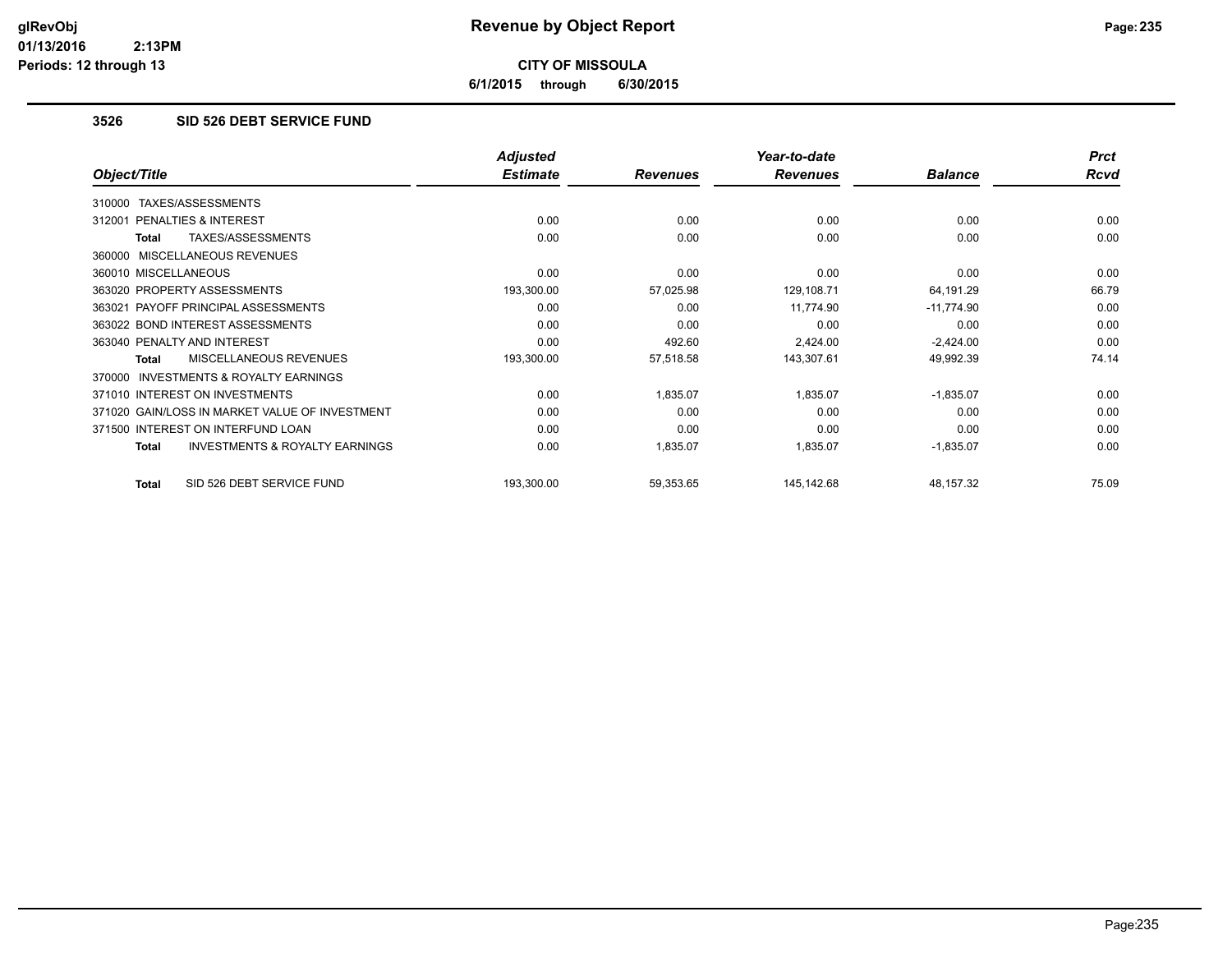**6/1/2015 through 6/30/2015**

**3527 SID 527 DEBT SERVICE FUND**

**3527 SID 527 DEBT SERVICE FUND**

|                                                           | <b>Adjusted</b> |                 | Year-to-date    |                | <b>Prct</b> |
|-----------------------------------------------------------|-----------------|-----------------|-----------------|----------------|-------------|
| Object/Title                                              | <b>Estimate</b> | <b>Revenues</b> | <b>Revenues</b> | <b>Balance</b> | <b>Rcvd</b> |
| TAXES/ASSESSMENTS<br>310000                               |                 |                 |                 |                |             |
| 312001 PENALTIES & INTEREST                               | 0.00            | 0.00            | 0.00            | 0.00           | 0.00        |
| TAXES/ASSESSMENTS<br><b>Total</b>                         | 0.00            | 0.00            | 0.00            | 0.00           | 0.00        |
| MISCELLANEOUS REVENUES<br>360000                          |                 |                 |                 |                |             |
| 360010 MISCELLANEOUS                                      | 0.00            | 0.00            | 0.00            | 0.00           | 0.00        |
| 363020 PROPERTY ASSESSMENTS                               | 0.00            | 0.00            | 0.00            | 0.00           | 0.00        |
| 363021 PAYOFF PRINCIPAL ASSESSMENTS                       | 0.00            | 0.00            | 0.00            | 0.00           | 0.00        |
| 363022 BOND INTEREST ASSESSMENTS                          | 0.00            | 0.00            | 0.00            | 0.00           | 0.00        |
| 363040 PENALTY AND INTEREST                               | 0.00            | 0.00            | 0.00            | 0.00           | 0.00        |
| <b>MISCELLANEOUS REVENUES</b><br><b>Total</b>             | 0.00            | 0.00            | 0.00            | 0.00           | 0.00        |
| <b>INVESTMENTS &amp; ROYALTY EARNINGS</b><br>370000       |                 |                 |                 |                |             |
| 371010 INTEREST ON INVESTMENTS                            | 0.00            | 0.00            | 0.00            | 0.00           | 0.00        |
| 371020 GAIN/LOSS IN MARKET VALUE OF INVESTMENTS           | 0.00            | 0.00            | 0.00            | 0.00           | 0.00        |
| <b>INVESTMENTS &amp; ROYALTY EARNINGS</b><br><b>Total</b> | 0.00            | 0.00            | 0.00            | 0.00           | 0.00        |
| OTHER FINANCING SOURCES<br>380000                         |                 |                 |                 |                |             |
| 381030 SID BONDS PROCEEDS                                 | 0.00            | 0.00            | 0.00            | 0.00           | 0.00        |
| OTHER FINANCING SOURCES<br>Total                          | 0.00            | 0.00            | 0.00            | 0.00           | 0.00        |
| SID 527 DEBT SERVICE FUND<br><b>Total</b>                 | 0.00            | 0.00            | 0.00            | 0.00           | 0.00        |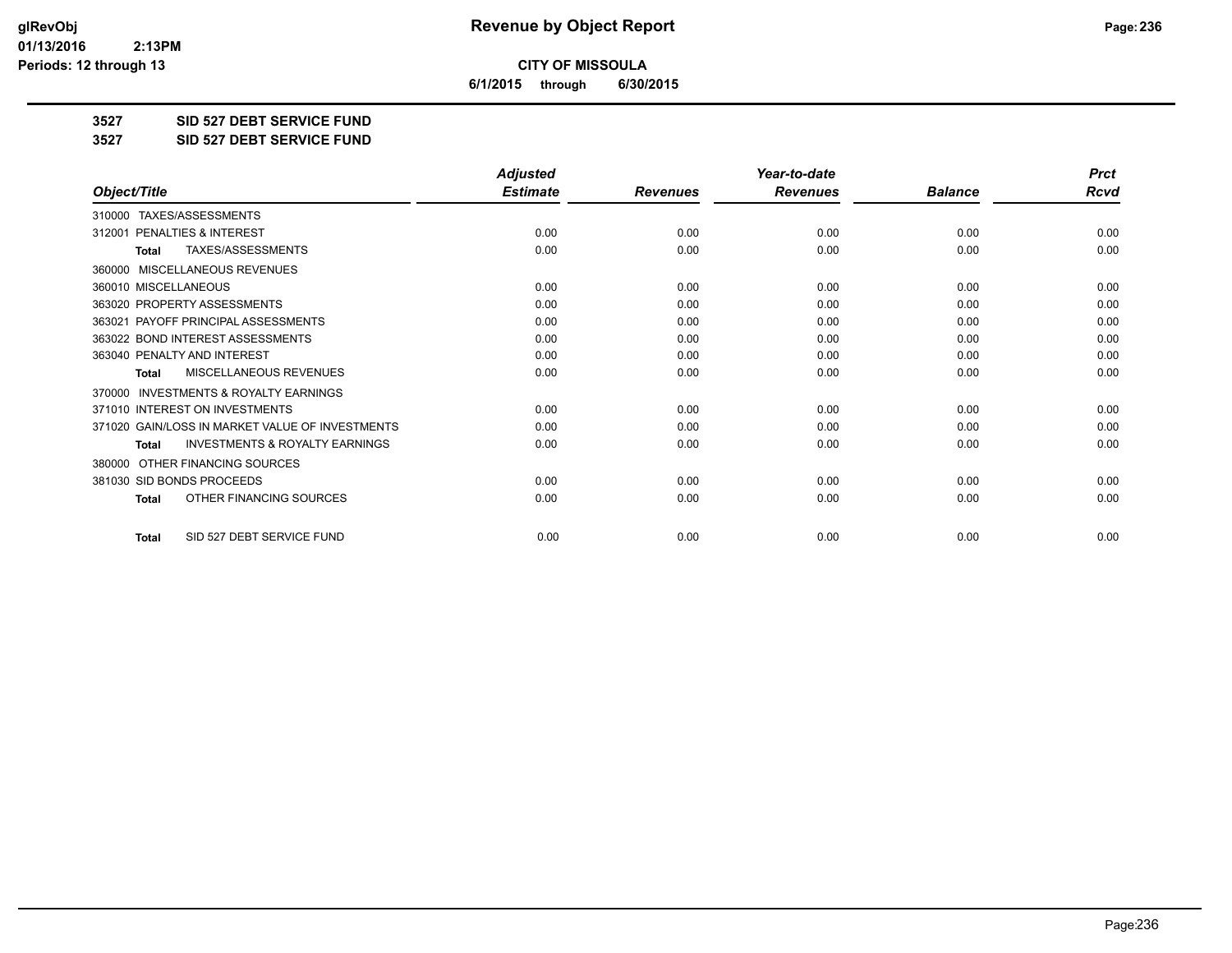**6/1/2015 through 6/30/2015**

## **3527 SID 527 DEBT SERVICE FUND**

|                                                           | <b>Adjusted</b> |                 | Year-to-date    |                | <b>Prct</b> |
|-----------------------------------------------------------|-----------------|-----------------|-----------------|----------------|-------------|
| Object/Title                                              | <b>Estimate</b> | <b>Revenues</b> | <b>Revenues</b> | <b>Balance</b> | <b>Rcvd</b> |
| 310000 TAXES/ASSESSMENTS                                  |                 |                 |                 |                |             |
| 312001 PENALTIES & INTEREST                               | 0.00            | 0.00            | 0.00            | 0.00           | 0.00        |
| TAXES/ASSESSMENTS<br><b>Total</b>                         | 0.00            | 0.00            | 0.00            | 0.00           | 0.00        |
| 360000 MISCELLANEOUS REVENUES                             |                 |                 |                 |                |             |
| 360010 MISCELLANEOUS                                      | 0.00            | 0.00            | 0.00            | 0.00           | 0.00        |
| 363020 PROPERTY ASSESSMENTS                               | 0.00            | 0.00            | 0.00            | 0.00           | 0.00        |
| 363021 PAYOFF PRINCIPAL ASSESSMENTS                       | 0.00            | 0.00            | 0.00            | 0.00           | 0.00        |
| 363022 BOND INTEREST ASSESSMENTS                          | 0.00            | 0.00            | 0.00            | 0.00           | 0.00        |
| 363040 PENALTY AND INTEREST                               | 0.00            | 0.00            | 0.00            | 0.00           | 0.00        |
| MISCELLANEOUS REVENUES<br><b>Total</b>                    | 0.00            | 0.00            | 0.00            | 0.00           | 0.00        |
| <b>INVESTMENTS &amp; ROYALTY EARNINGS</b><br>370000       |                 |                 |                 |                |             |
| 371010 INTEREST ON INVESTMENTS                            | 0.00            | 0.00            | 0.00            | 0.00           | 0.00        |
| 371020 GAIN/LOSS IN MARKET VALUE OF INVESTMENT            | 0.00            | 0.00            | 0.00            | 0.00           | 0.00        |
| <b>INVESTMENTS &amp; ROYALTY EARNINGS</b><br><b>Total</b> | 0.00            | 0.00            | 0.00            | 0.00           | 0.00        |
| OTHER FINANCING SOURCES<br>380000                         |                 |                 |                 |                |             |
| 381030 SID BONDS PROCEEDS                                 | 0.00            | 0.00            | 0.00            | 0.00           | 0.00        |
| OTHER FINANCING SOURCES<br>Total                          | 0.00            | 0.00            | 0.00            | 0.00           | 0.00        |
| SID 527 DEBT SERVICE FUND<br>Total                        | 0.00            | 0.00            | 0.00            | 0.00           | 0.00        |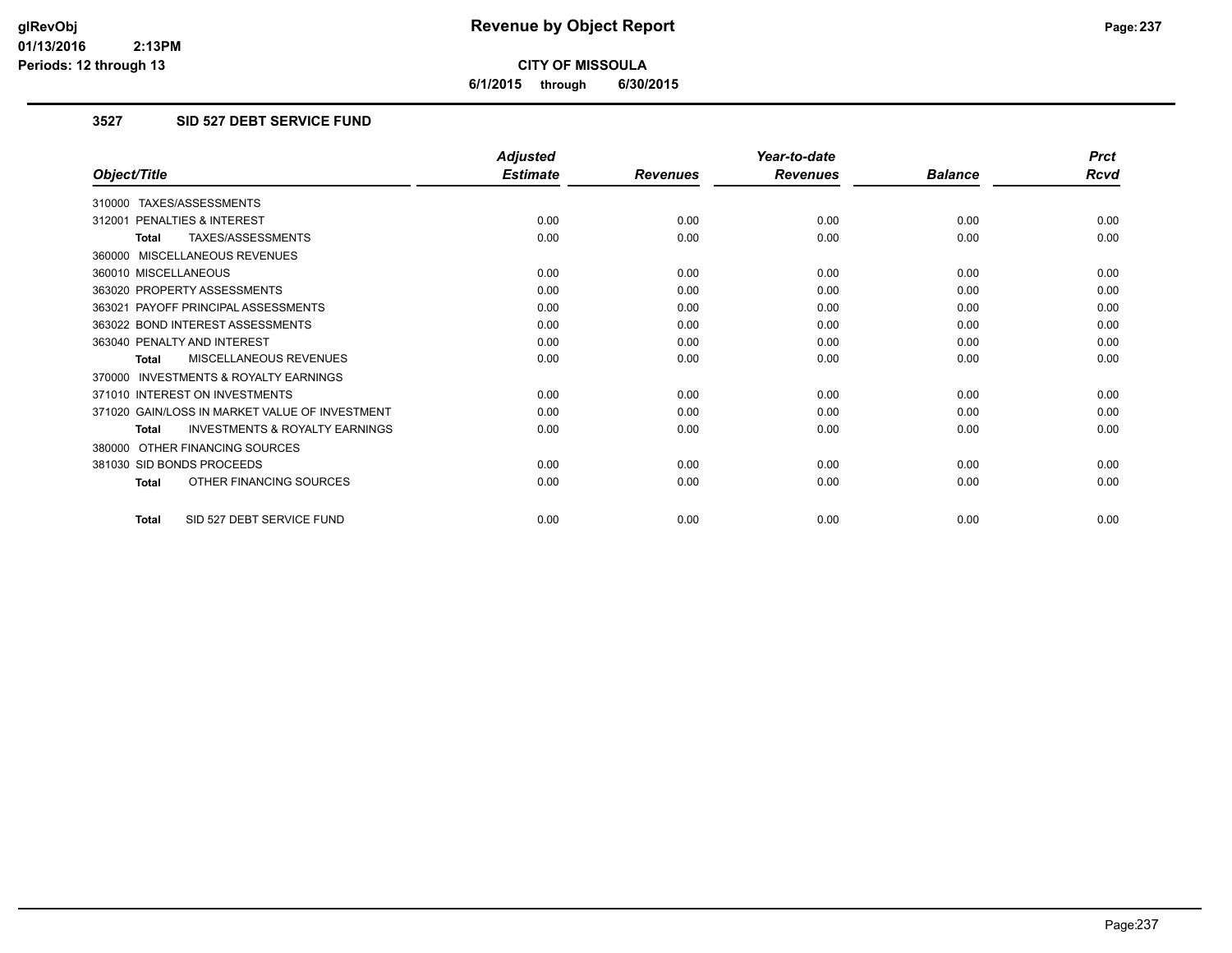**6/1/2015 through 6/30/2015**

**3530 SID 530 DEBT SERVICE FUND**

**3530 SID 530 DEBT SERVICE FUND**

|                                                           | <b>Adjusted</b> |                 | Year-to-date    |                | <b>Prct</b> |
|-----------------------------------------------------------|-----------------|-----------------|-----------------|----------------|-------------|
| Object/Title                                              | <b>Estimate</b> | <b>Revenues</b> | <b>Revenues</b> | <b>Balance</b> | <b>Rcvd</b> |
| TAXES/ASSESSMENTS<br>310000                               |                 |                 |                 |                |             |
| 312001 PENALTIES & INTEREST                               | 0.00            | 0.00            | 0.00            | 0.00           | 0.00        |
| TAXES/ASSESSMENTS<br>Total                                | 0.00            | 0.00            | 0.00            | 0.00           | 0.00        |
| MISCELLANEOUS REVENUES<br>360000                          |                 |                 |                 |                |             |
| 360010 MISCELLANEOUS                                      | 0.00            | 0.00            | 0.00            | 0.00           | 0.00        |
| 363020 PROPERTY ASSESSMENTS                               | 680.00          | 0.00            | 0.00            | 680.00         | 0.00        |
| 363021 PAYOFF PRINCIPAL ASSESSMENTS                       | 0.00            | 0.00            | 0.00            | 0.00           | 0.00        |
| 363022 BOND INTEREST ASSESSMENTS                          | 0.00            | 0.00            | 0.00            | 0.00           | 0.00        |
| 363040 PENALTY AND INTEREST                               | 0.00            | 0.00            | 0.00            | 0.00           | 0.00        |
| MISCELLANEOUS REVENUES<br><b>Total</b>                    | 680.00          | 0.00            | 0.00            | 680.00         | 0.00        |
| <b>INVESTMENTS &amp; ROYALTY EARNINGS</b><br>370000       |                 |                 |                 |                |             |
| 371010 INTEREST ON INVESTMENTS                            | 0.00            | $-0.18$         | $-0.18$         | 0.18           | 0.00        |
| 371020 GAIN/LOSS IN MARKET VALUE OF INVESTMENTS           | 0.00            | 0.00            | 0.00            | 0.00           | 0.00        |
| <b>INVESTMENTS &amp; ROYALTY EARNINGS</b><br><b>Total</b> | 0.00            | $-0.18$         | $-0.18$         | 0.18           | 0.00        |
| SID 530 DEBT SERVICE FUND<br><b>Total</b>                 | 680.00          | $-0.18$         | $-0.18$         | 680.18         | $-0.03$     |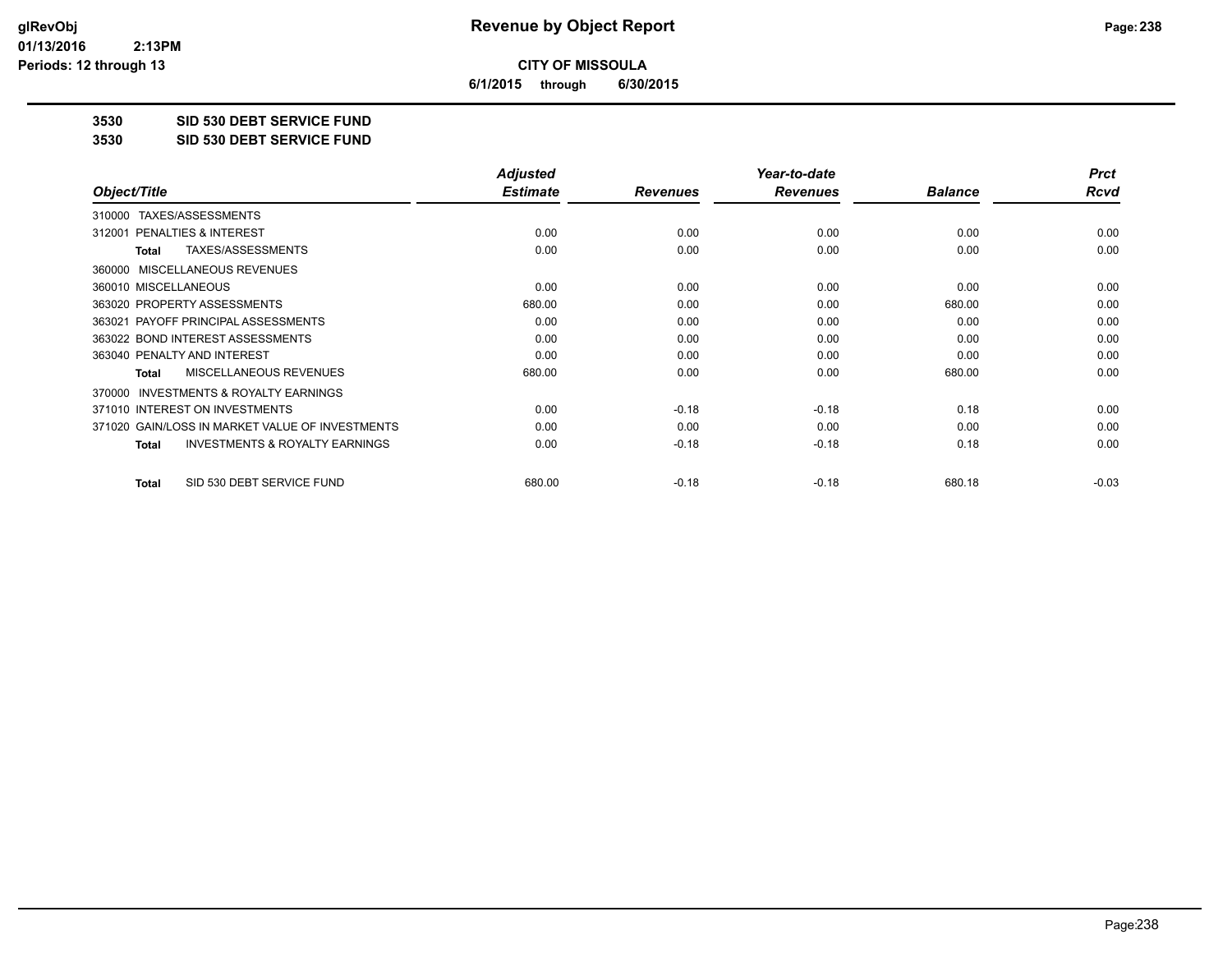**6/1/2015 through 6/30/2015**

## **3530 SID 530 DEBT SERVICE FUND**

|                                                           | <b>Adjusted</b> |                 | Year-to-date    |                | <b>Prct</b> |
|-----------------------------------------------------------|-----------------|-----------------|-----------------|----------------|-------------|
| Object/Title                                              | <b>Estimate</b> | <b>Revenues</b> | <b>Revenues</b> | <b>Balance</b> | <b>Rcvd</b> |
| 310000 TAXES/ASSESSMENTS                                  |                 |                 |                 |                |             |
| 312001 PENALTIES & INTEREST                               | 0.00            | 0.00            | 0.00            | 0.00           | 0.00        |
| <b>TAXES/ASSESSMENTS</b><br><b>Total</b>                  | 0.00            | 0.00            | 0.00            | 0.00           | 0.00        |
| 360000 MISCELLANEOUS REVENUES                             |                 |                 |                 |                |             |
| 360010 MISCELLANEOUS                                      | 0.00            | 0.00            | 0.00            | 0.00           | 0.00        |
| 363020 PROPERTY ASSESSMENTS                               | 680.00          | 0.00            | 0.00            | 680.00         | 0.00        |
| 363021 PAYOFF PRINCIPAL ASSESSMENTS                       | 0.00            | 0.00            | 0.00            | 0.00           | 0.00        |
| 363022 BOND INTEREST ASSESSMENTS                          | 0.00            | 0.00            | 0.00            | 0.00           | 0.00        |
| 363040 PENALTY AND INTEREST                               | 0.00            | 0.00            | 0.00            | 0.00           | 0.00        |
| MISCELLANEOUS REVENUES<br><b>Total</b>                    | 680.00          | 0.00            | 0.00            | 680.00         | 0.00        |
| <b>INVESTMENTS &amp; ROYALTY EARNINGS</b><br>370000       |                 |                 |                 |                |             |
| 371010 INTEREST ON INVESTMENTS                            | 0.00            | $-0.18$         | $-0.18$         | 0.18           | 0.00        |
| 371020 GAIN/LOSS IN MARKET VALUE OF INVESTMENT            | 0.00            | 0.00            | 0.00            | 0.00           | 0.00        |
| <b>INVESTMENTS &amp; ROYALTY EARNINGS</b><br><b>Total</b> | 0.00            | $-0.18$         | $-0.18$         | 0.18           | 0.00        |
| SID 530 DEBT SERVICE FUND<br><b>Total</b>                 | 680.00          | $-0.18$         | $-0.18$         | 680.18         | $-0.03$     |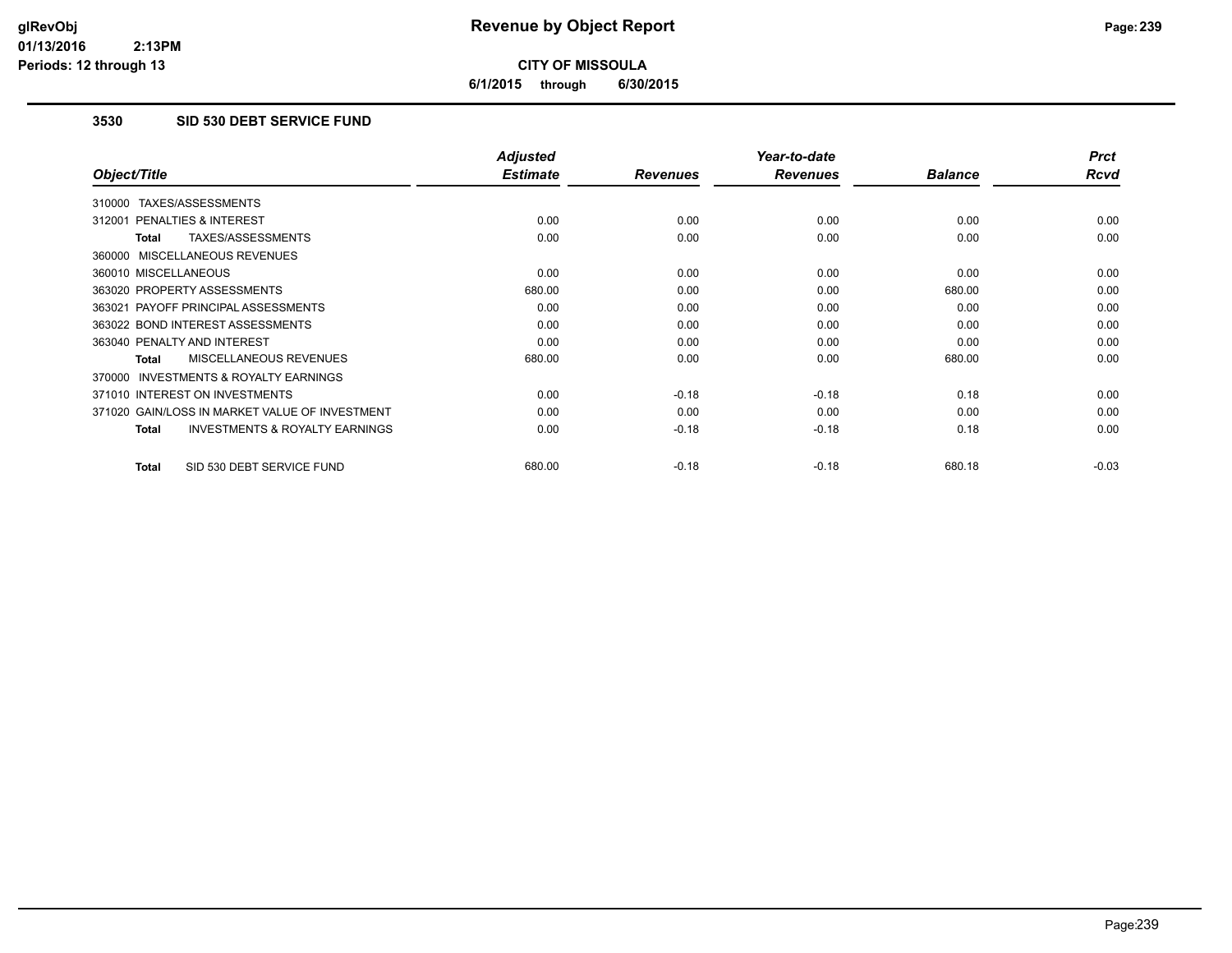**6/1/2015 through 6/30/2015**

#### **3531 SID 531 HICKORY ST CALMING**

#### **3531 SID 531 HICKORY ST CALMING**

|                                                    | <b>Adjusted</b> |                 | Year-to-date    |                | <b>Prct</b> |
|----------------------------------------------------|-----------------|-----------------|-----------------|----------------|-------------|
| Object/Title                                       | <b>Estimate</b> | <b>Revenues</b> | <b>Revenues</b> | <b>Balance</b> | Rcvd        |
| TAXES/ASSESSMENTS<br>310000                        |                 |                 |                 |                |             |
| PENALTIES & INTEREST<br>312001                     | 0.00            | 0.00            | 0.00            | 0.00           | 0.00        |
| TAXES/ASSESSMENTS<br><b>Total</b>                  | 0.00            | 0.00            | 0.00            | 0.00           | 0.00        |
| MISCELLANEOUS REVENUES<br>360000                   |                 |                 |                 |                |             |
| 360010 MISCELLANEOUS                               | 0.00            | 0.00            | 0.00            | 0.00           | 0.00        |
| 363020 PROPERTY ASSESSMENTS                        | 0.00            | 1,251.36        | 2,867.70        | $-2,867.70$    | 0.00        |
| 363021 PAYOFF PRINCIPAL ASSESSMENTS                | 0.00            | 0.00            | 0.00            | 0.00           | 0.00        |
| 363022 BOND INTEREST ASSESSMENTS                   | 0.00            | 0.00            | 0.00            | 0.00           | 0.00        |
| 363040 PENALTY AND INTEREST                        | 0.00            | 4.44            | 4.97            | $-4.97$        | 0.00        |
| MISCELLANEOUS REVENUES<br>Total                    | 0.00            | 1,255.80        | 2,872.67        | $-2,872.67$    | 0.00        |
| INVESTMENTS & ROYALTY EARNINGS<br>370000           |                 |                 |                 |                |             |
| 371010 INTEREST ON INVESTMENTS                     | 0.00            | 0.56            | 0.56            | $-0.56$        | 0.00        |
| 371020 GAIN/LOSS IN MARKET VALUE OF INVESTMENTS    | 0.00            | 0.00            | 0.00            | 0.00           | 0.00        |
| <b>INVESTMENTS &amp; ROYALTY EARNINGS</b><br>Total | 0.00            | 0.56            | 0.56            | $-0.56$        | 0.00        |
| OTHER FINANCING SOURCES<br>380000                  |                 |                 |                 |                |             |
| 383000 OPERATING TRANSFERS                         | 0.00            | 0.00            | 0.00            | 0.00           | 0.00        |
| OTHER FINANCING SOURCES<br>Total                   | 0.00            | 0.00            | 0.00            | 0.00           | 0.00        |
| SID 531 HICKORY ST CALMING<br><b>Total</b>         | 0.00            | 1,256.36        | 2,873.23        | $-2,873.23$    | 0.00        |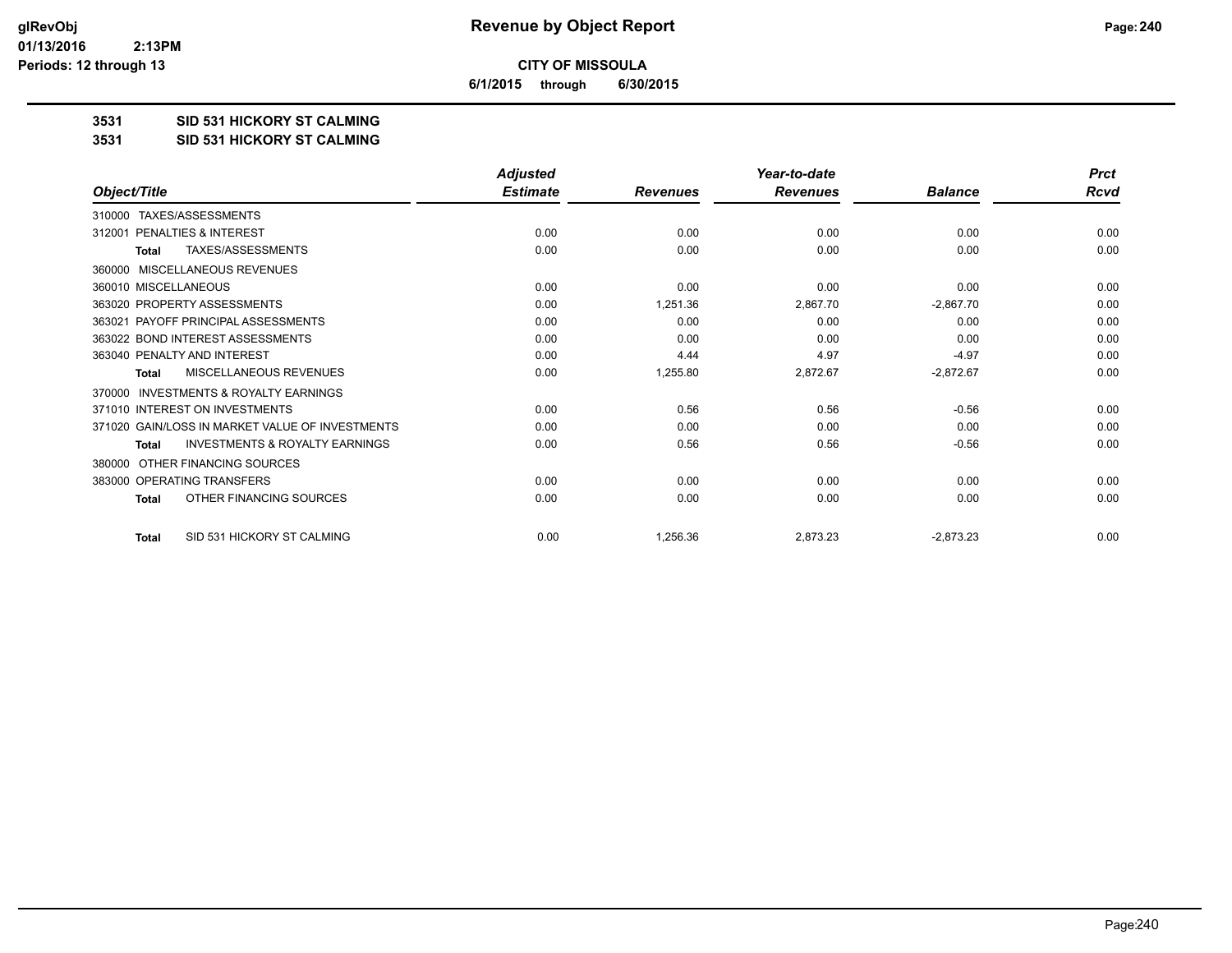**6/1/2015 through 6/30/2015**

## **3531 SID 531 HICKORY ST CALMING**

|                                                           | <b>Adjusted</b> |                 | Year-to-date    |                | <b>Prct</b> |
|-----------------------------------------------------------|-----------------|-----------------|-----------------|----------------|-------------|
| Object/Title                                              | <b>Estimate</b> | <b>Revenues</b> | <b>Revenues</b> | <b>Balance</b> | <b>Rcvd</b> |
| 310000 TAXES/ASSESSMENTS                                  |                 |                 |                 |                |             |
| PENALTIES & INTEREST<br>312001                            | 0.00            | 0.00            | 0.00            | 0.00           | 0.00        |
| TAXES/ASSESSMENTS<br><b>Total</b>                         | 0.00            | 0.00            | 0.00            | 0.00           | 0.00        |
| 360000 MISCELLANEOUS REVENUES                             |                 |                 |                 |                |             |
| 360010 MISCELLANEOUS                                      | 0.00            | 0.00            | 0.00            | 0.00           | 0.00        |
| 363020 PROPERTY ASSESSMENTS                               | 0.00            | 1,251.36        | 2,867.70        | $-2,867.70$    | 0.00        |
| 363021 PAYOFF PRINCIPAL ASSESSMENTS                       | 0.00            | 0.00            | 0.00            | 0.00           | 0.00        |
| 363022 BOND INTEREST ASSESSMENTS                          | 0.00            | 0.00            | 0.00            | 0.00           | 0.00        |
| 363040 PENALTY AND INTEREST                               | 0.00            | 4.44            | 4.97            | $-4.97$        | 0.00        |
| MISCELLANEOUS REVENUES<br><b>Total</b>                    | 0.00            | 1,255.80        | 2,872.67        | $-2,872.67$    | 0.00        |
| <b>INVESTMENTS &amp; ROYALTY EARNINGS</b><br>370000       |                 |                 |                 |                |             |
| 371010 INTEREST ON INVESTMENTS                            | 0.00            | 0.56            | 0.56            | $-0.56$        | 0.00        |
| 371020 GAIN/LOSS IN MARKET VALUE OF INVESTMENT            | 0.00            | 0.00            | 0.00            | 0.00           | 0.00        |
| <b>INVESTMENTS &amp; ROYALTY EARNINGS</b><br><b>Total</b> | 0.00            | 0.56            | 0.56            | $-0.56$        | 0.00        |
| OTHER FINANCING SOURCES<br>380000                         |                 |                 |                 |                |             |
| 383000 OPERATING TRANSFERS                                | 0.00            | 0.00            | 0.00            | 0.00           | 0.00        |
| OTHER FINANCING SOURCES<br><b>Total</b>                   | 0.00            | 0.00            | 0.00            | 0.00           | 0.00        |
| SID 531 HICKORY ST CALMING<br><b>Total</b>                | 0.00            | 1,256.36        | 2,873.23        | $-2,873.23$    | 0.00        |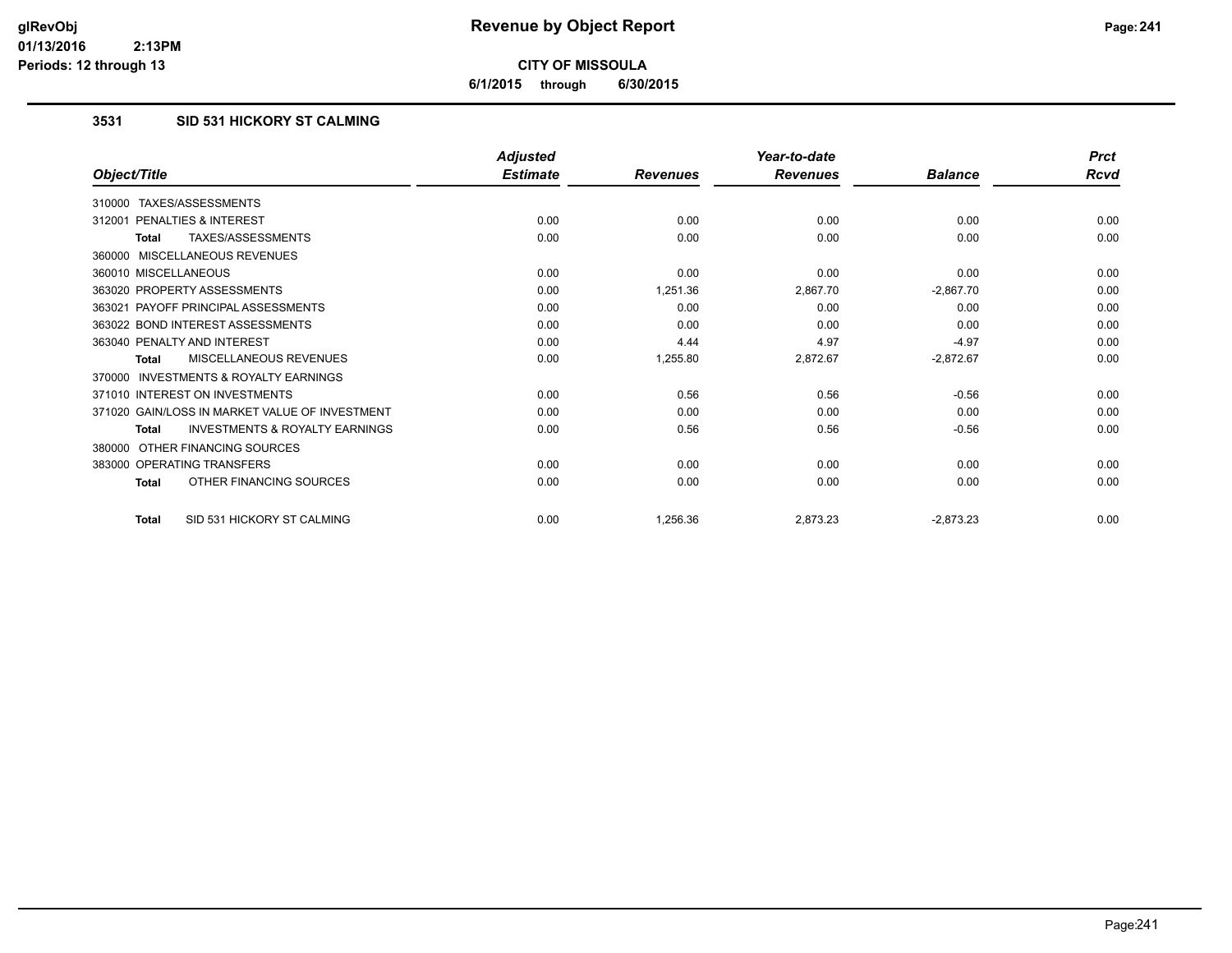**6/1/2015 through 6/30/2015**

**3532 SID 532 DEBT SERVICE FUND**

**3532 SID 532 DEBT SERVICE FUND**

|                                                           | <b>Adjusted</b> |                 | Year-to-date    |                | <b>Prct</b> |
|-----------------------------------------------------------|-----------------|-----------------|-----------------|----------------|-------------|
| Object/Title                                              | <b>Estimate</b> | <b>Revenues</b> | <b>Revenues</b> | <b>Balance</b> | <b>Rcvd</b> |
| 360000 MISCELLANEOUS REVENUES                             |                 |                 |                 |                |             |
| 363020 PROPERTY ASSESSMENTS                               | 43,363.00       | 16.842.29       | 35,167.10       | 8,195.90       | 81.10       |
| 363021 PAYOFF PRINCIPAL ASSESSMENTS                       | 0.00            | 0.00            | 0.00            | 0.00           | 0.00        |
| 363022 BOND INTEREST ASSESSMENTS                          | 0.00            | 0.00            | 0.00            | 0.00           | 0.00        |
| 363040 PENALTY AND INTEREST                               | 0.00            | 18.86           | 20.76           | $-20.76$       | 0.00        |
| MISCELLANEOUS REVENUES<br>Total                           | 43,363.00       | 16.861.15       | 35.187.86       | 8.175.14       | 81.15       |
| 370000 INVESTMENTS & ROYALTY EARNINGS                     |                 |                 |                 |                |             |
| 371010 INTEREST ON INVESTMENTS                            | 0.00            | 12.62           | 12.62           | $-12.62$       | 0.00        |
| 371020 GAIN/LOSS IN MARKET VALUE OF INVESTMENTS           | 0.00            | 0.00            | 0.00            | 0.00           | 0.00        |
| <b>INVESTMENTS &amp; ROYALTY EARNINGS</b><br><b>Total</b> | 0.00            | 12.62           | 12.62           | $-12.62$       | 0.00        |
| SID 532 DEBT SERVICE FUND<br>Total                        | 43,363.00       | 16.873.77       | 35,200.48       | 8,162.52       | 81.18       |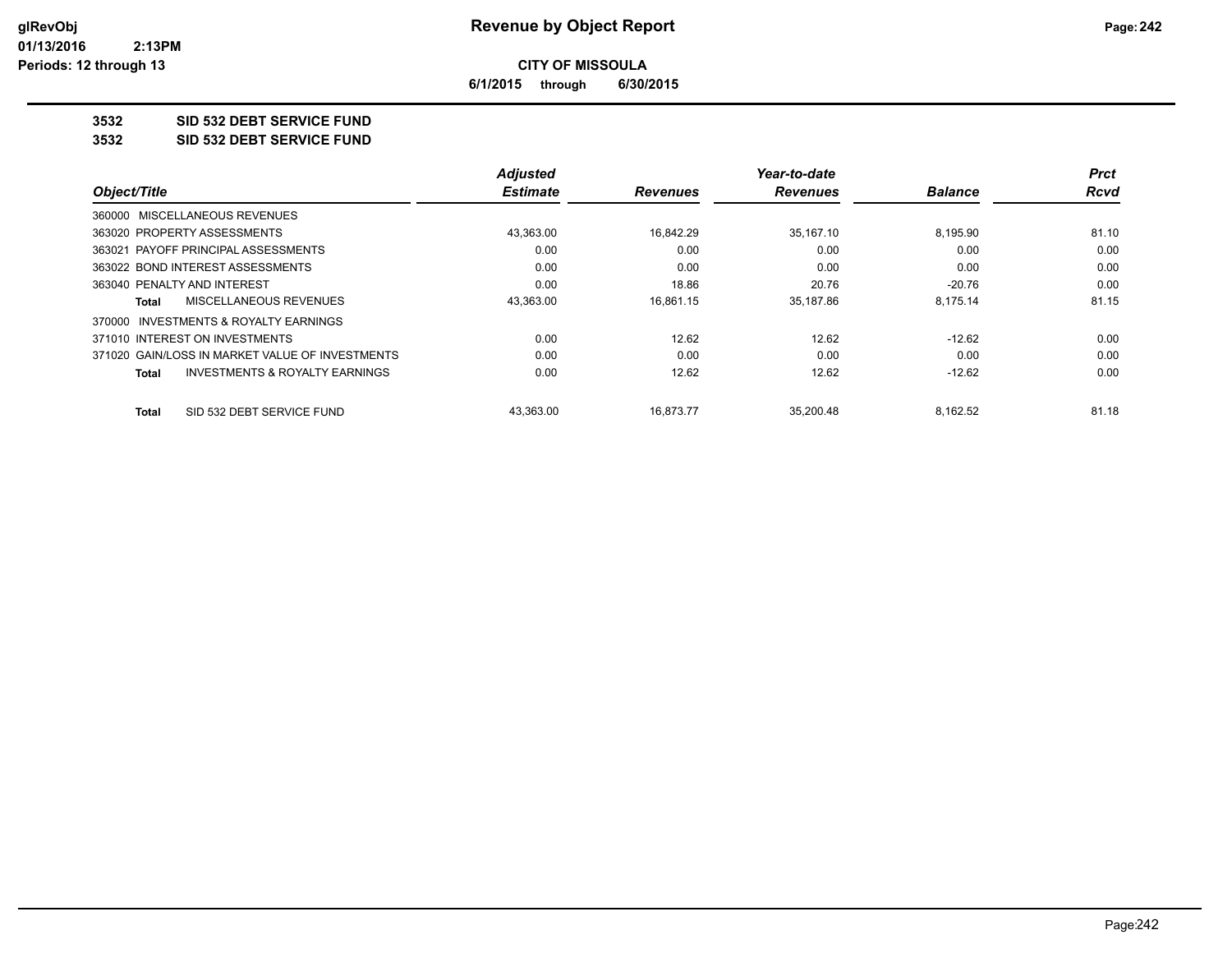**6/1/2015 through 6/30/2015**

### **3532 SID 532 DEBT SERVICE FUND**

|                                                           | <b>Adjusted</b> |                 | Year-to-date    |                | <b>Prct</b> |
|-----------------------------------------------------------|-----------------|-----------------|-----------------|----------------|-------------|
| Object/Title                                              | <b>Estimate</b> | <b>Revenues</b> | <b>Revenues</b> | <b>Balance</b> | <b>Rcvd</b> |
| 360000 MISCELLANEOUS REVENUES                             |                 |                 |                 |                |             |
| 363020 PROPERTY ASSESSMENTS                               | 43.363.00       | 16.842.29       | 35.167.10       | 8.195.90       | 81.10       |
| 363021 PAYOFF PRINCIPAL ASSESSMENTS                       | 0.00            | 0.00            | 0.00            | 0.00           | 0.00        |
| 363022 BOND INTEREST ASSESSMENTS                          | 0.00            | 0.00            | 0.00            | 0.00           | 0.00        |
| 363040 PENALTY AND INTEREST                               | 0.00            | 18.86           | 20.76           | $-20.76$       | 0.00        |
| MISCELLANEOUS REVENUES<br><b>Total</b>                    | 43,363.00       | 16,861.15       | 35,187.86       | 8,175.14       | 81.15       |
| <b>INVESTMENTS &amp; ROYALTY EARNINGS</b><br>370000       |                 |                 |                 |                |             |
| 371010 INTEREST ON INVESTMENTS                            | 0.00            | 12.62           | 12.62           | $-12.62$       | 0.00        |
| 371020 GAIN/LOSS IN MARKET VALUE OF INVESTMENT            | 0.00            | 0.00            | 0.00            | 0.00           | 0.00        |
| <b>INVESTMENTS &amp; ROYALTY EARNINGS</b><br><b>Total</b> | 0.00            | 12.62           | 12.62           | $-12.62$       | 0.00        |
| SID 532 DEBT SERVICE FUND<br><b>Total</b>                 | 43.363.00       | 16.873.77       | 35.200.48       | 8.162.52       | 81.18       |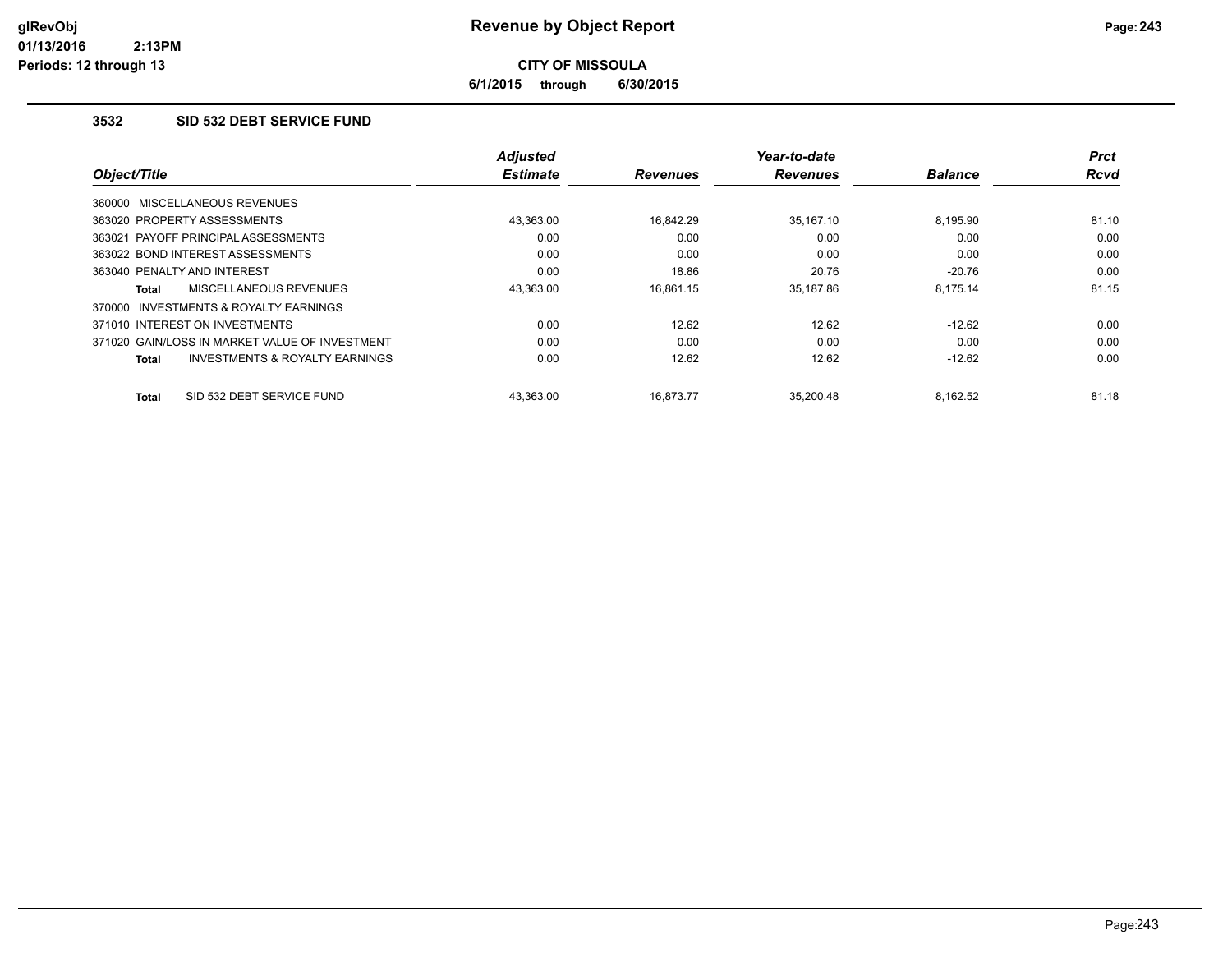**6/1/2015 through 6/30/2015**

## **3533 GILBERT ST SEWER SID DEBT FUND**

#### **3533 GILBERT ST SEWER SID DEBT FUND**

|                                                     | <b>Adjusted</b> |                 | Year-to-date    |                | <b>Prct</b> |
|-----------------------------------------------------|-----------------|-----------------|-----------------|----------------|-------------|
| Object/Title                                        | <b>Estimate</b> | <b>Revenues</b> | <b>Revenues</b> | <b>Balance</b> | Rcvd        |
| TAXES/ASSESSMENTS<br>310000                         |                 |                 |                 |                |             |
| PENALTIES & INTEREST<br>312001                      | 0.00            | 0.00            | 0.00            | 0.00           | 0.00        |
| <b>TAXES/ASSESSMENTS</b><br>Total                   | 0.00            | 0.00            | 0.00            | 0.00           | 0.00        |
| <b>MISCELLANEOUS REVENUES</b><br>360000             |                 |                 |                 |                |             |
| 363020 PROPERTY ASSESSMENTS                         | 17,775.00       | 5,847.36        | 13,203.42       | 4,571.58       | 74.28       |
| 363021 PAYOFF PRINCIPAL ASSESSMENTS                 | 0.00            | 0.00            | 0.00            | 0.00           | 0.00        |
| 363022 BOND INTEREST ASSESSMENTS                    | 0.00            | 0.00            | 0.00            | 0.00           | 0.00        |
| 363040 PENALTY AND INTEREST                         | 0.00            | 31.77           | 41.04           | $-41.04$       | 0.00        |
| <b>MISCELLANEOUS REVENUES</b><br><b>Total</b>       | 17,775.00       | 5,879.13        | 13,244.46       | 4,530.54       | 74.51       |
| <b>INVESTMENTS &amp; ROYALTY EARNINGS</b><br>370000 |                 |                 |                 |                |             |
| 371010 INTEREST ON INVESTMENTS                      | 0.00            | 8.66            | 8.66            | $-8.66$        | 0.00        |
| 371020 GAIN/LOSS IN MARKET VALUE OF INVESTMENTS     | 0.00            | 0.00            | 0.00            | 0.00           | 0.00        |
| <b>INVESTMENTS &amp; ROYALTY EARNINGS</b><br>Total  | 0.00            | 8.66            | 8.66            | $-8.66$        | 0.00        |
| OTHER FINANCING SOURCES<br>380000                   |                 |                 |                 |                |             |
| 381009 TRANSFERS IN                                 | 0.00            | 0.00            | 0.00            | 0.00           | 0.00        |
| OTHER FINANCING SOURCES<br><b>Total</b>             | 0.00            | 0.00            | 0.00            | 0.00           | 0.00        |
| GILBERT ST SEWER SID DEBT FUND<br><b>Total</b>      | 17,775.00       | 5,887.79        | 13,253.12       | 4,521.88       | 74.56       |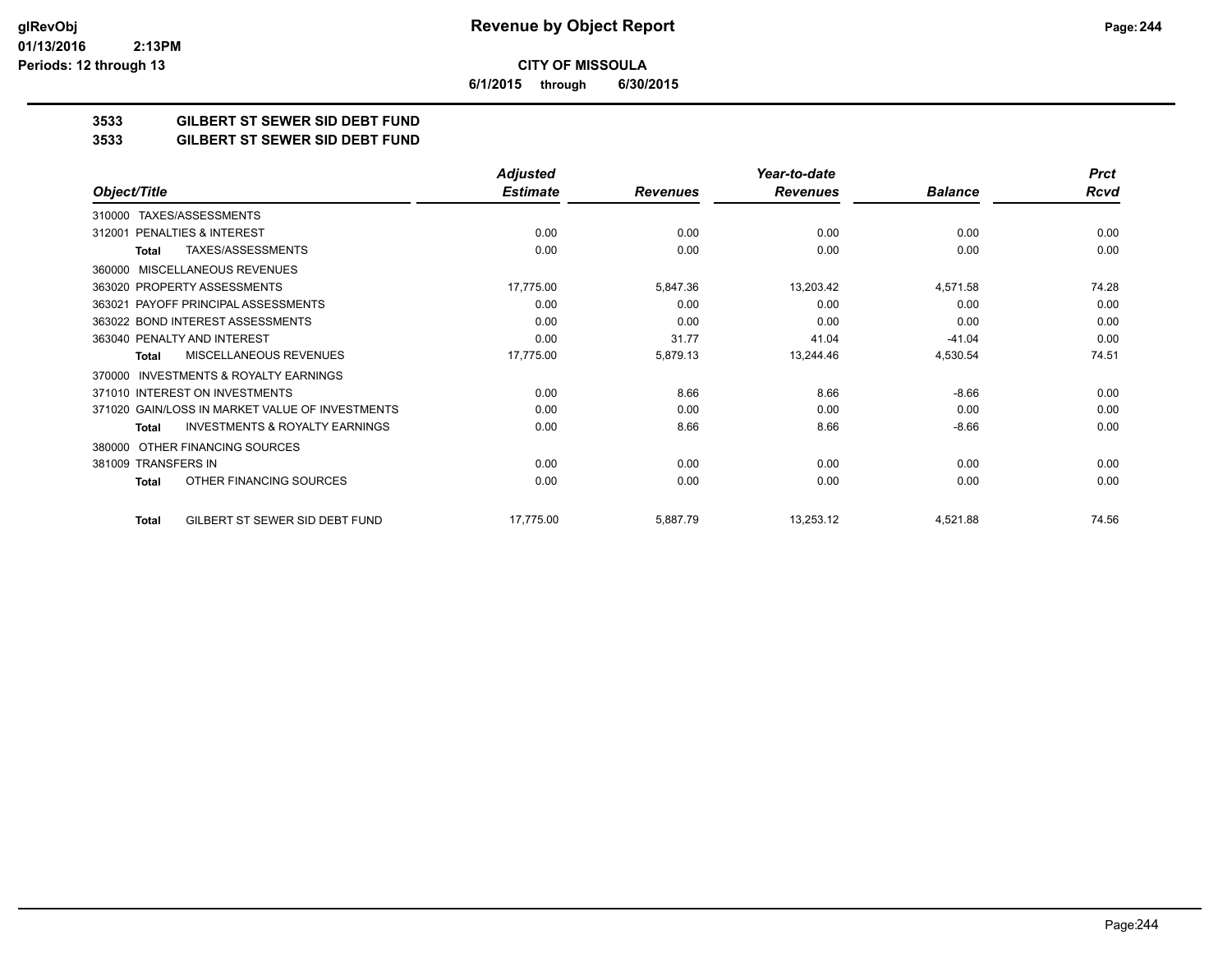**6/1/2015 through 6/30/2015**

## **3533 GILBERT ST SEWER SID DEBT FUND**

|                                                           | <b>Adjusted</b> |                 | Year-to-date    |                | <b>Prct</b> |
|-----------------------------------------------------------|-----------------|-----------------|-----------------|----------------|-------------|
| Object/Title                                              | <b>Estimate</b> | <b>Revenues</b> | <b>Revenues</b> | <b>Balance</b> | <b>Rcvd</b> |
| TAXES/ASSESSMENTS<br>310000                               |                 |                 |                 |                |             |
| <b>PENALTIES &amp; INTEREST</b><br>312001                 | 0.00            | 0.00            | 0.00            | 0.00           | 0.00        |
| TAXES/ASSESSMENTS<br><b>Total</b>                         | 0.00            | 0.00            | 0.00            | 0.00           | 0.00        |
| MISCELLANEOUS REVENUES<br>360000                          |                 |                 |                 |                |             |
| 363020 PROPERTY ASSESSMENTS                               | 17,775.00       | 5,847.36        | 13,203.42       | 4,571.58       | 74.28       |
| PAYOFF PRINCIPAL ASSESSMENTS<br>363021                    | 0.00            | 0.00            | 0.00            | 0.00           | 0.00        |
| 363022 BOND INTEREST ASSESSMENTS                          | 0.00            | 0.00            | 0.00            | 0.00           | 0.00        |
| 363040 PENALTY AND INTEREST                               | 0.00            | 31.77           | 41.04           | $-41.04$       | 0.00        |
| <b>MISCELLANEOUS REVENUES</b><br>Total                    | 17,775.00       | 5,879.13        | 13,244.46       | 4,530.54       | 74.51       |
| INVESTMENTS & ROYALTY EARNINGS<br>370000                  |                 |                 |                 |                |             |
| 371010 INTEREST ON INVESTMENTS                            | 0.00            | 8.66            | 8.66            | $-8.66$        | 0.00        |
| 371020 GAIN/LOSS IN MARKET VALUE OF INVESTMENT            | 0.00            | 0.00            | 0.00            | 0.00           | 0.00        |
| <b>INVESTMENTS &amp; ROYALTY EARNINGS</b><br><b>Total</b> | 0.00            | 8.66            | 8.66            | $-8.66$        | 0.00        |
| OTHER FINANCING SOURCES<br>380000                         |                 |                 |                 |                |             |
| 381009 TRANSFERS IN                                       | 0.00            | 0.00            | 0.00            | 0.00           | 0.00        |
| OTHER FINANCING SOURCES<br>Total                          | 0.00            | 0.00            | 0.00            | 0.00           | 0.00        |
| GILBERT ST SEWER SID DEBT FUND<br><b>Total</b>            | 17,775.00       | 5,887.79        | 13,253.12       | 4,521.88       | 74.56       |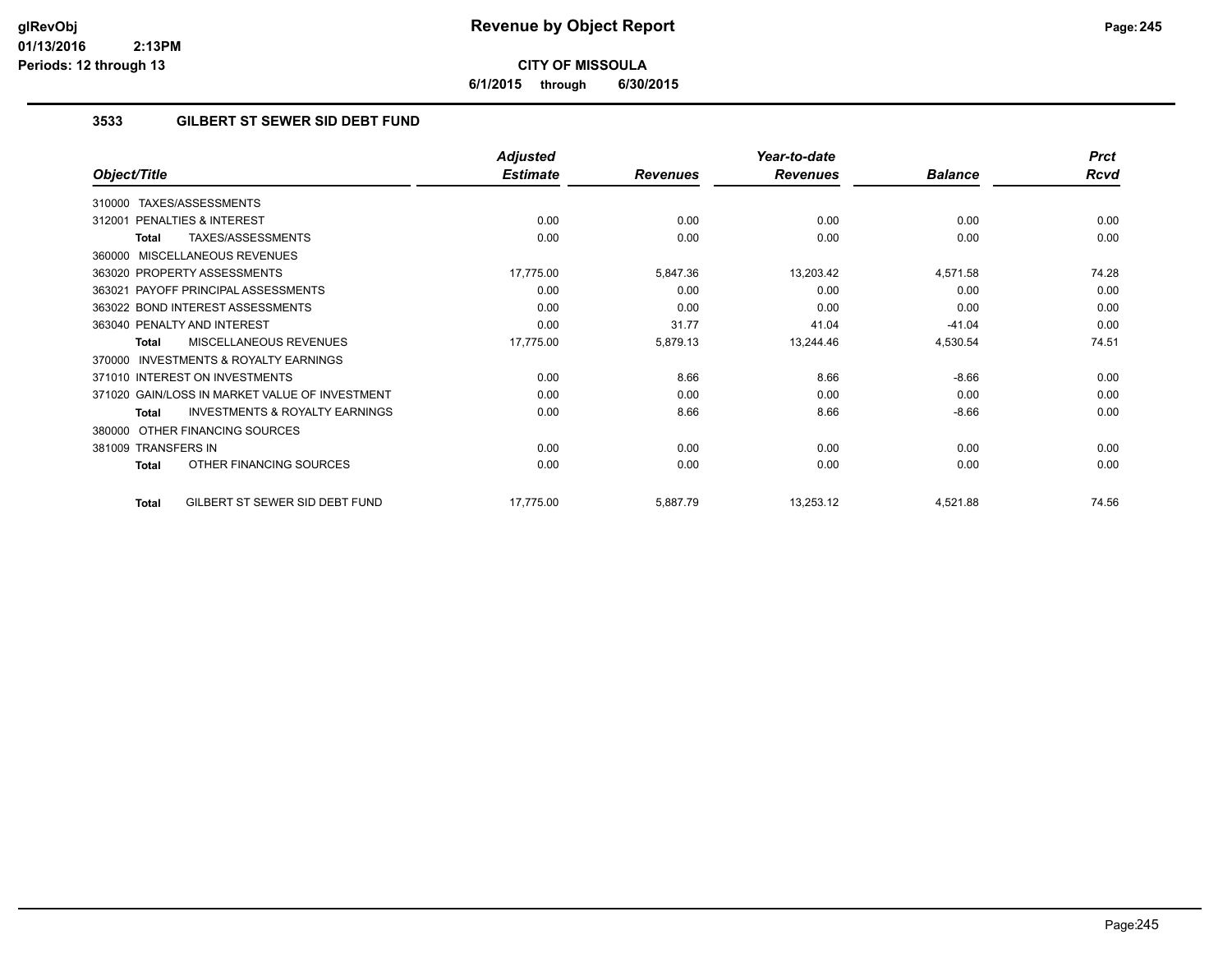**6/1/2015 through 6/30/2015**

## **3534 LINCOLNWOOD SEWER PHASE I**

#### **3534 LINCOLNWOOD SEWER PHASE I**

|                                                    | <b>Adjusted</b> |                 | Year-to-date    |                | <b>Prct</b> |
|----------------------------------------------------|-----------------|-----------------|-----------------|----------------|-------------|
| Object/Title                                       | <b>Estimate</b> | <b>Revenues</b> | <b>Revenues</b> | <b>Balance</b> | Rcvd        |
| TAXES/ASSESSMENTS<br>310000                        |                 |                 |                 |                |             |
| PENALTIES & INTEREST<br>312001                     | 0.00            | 0.00            | 0.00            | 0.00           | 0.00        |
| TAXES/ASSESSMENTS<br>Total                         | 0.00            | 0.00            | 0.00            | 0.00           | 0.00        |
| MISCELLANEOUS REVENUES<br>360000                   |                 |                 |                 |                |             |
| 363020 PROPERTY ASSESSMENTS                        | 18.413.00       | 7.054.10        | 16,112.38       | 2,300.62       | 87.51       |
| 363021 PAYOFF PRINCIPAL ASSESSMENTS                | 0.00            | 0.00            | $-4,276.80$     | 4,276.80       | 0.00        |
| 363022 BOND INTEREST ASSESSMENTS                   | 0.00            | 0.00            | 0.00            | 0.00           | 0.00        |
| 363040 PENALTY AND INTEREST                        | 0.00            | 11.13           | 28.41           | $-28.41$       | 0.00        |
| <b>MISCELLANEOUS REVENUES</b><br>Total             | 18,413.00       | 7,065.23        | 11,863.99       | 6,549.01       | 64.43       |
| INVESTMENTS & ROYALTY EARNINGS<br>370000           |                 |                 |                 |                |             |
| 371010 INTEREST ON INVESTMENTS                     | 0.00            | 14.55           | 14.55           | $-14.55$       | 0.00        |
| 371020 GAIN/LOSS IN MARKET VALUE OF INVESTMENTS    | 0.00            | 0.00            | 0.00            | 0.00           | 0.00        |
| <b>INVESTMENTS &amp; ROYALTY EARNINGS</b><br>Total | 0.00            | 14.55           | 14.55           | $-14.55$       | 0.00        |
| LINCOLNWOOD SEWER PHASE I<br>Total                 | 18,413.00       | 7.079.78        | 11,878.54       | 6,534.46       | 64.51       |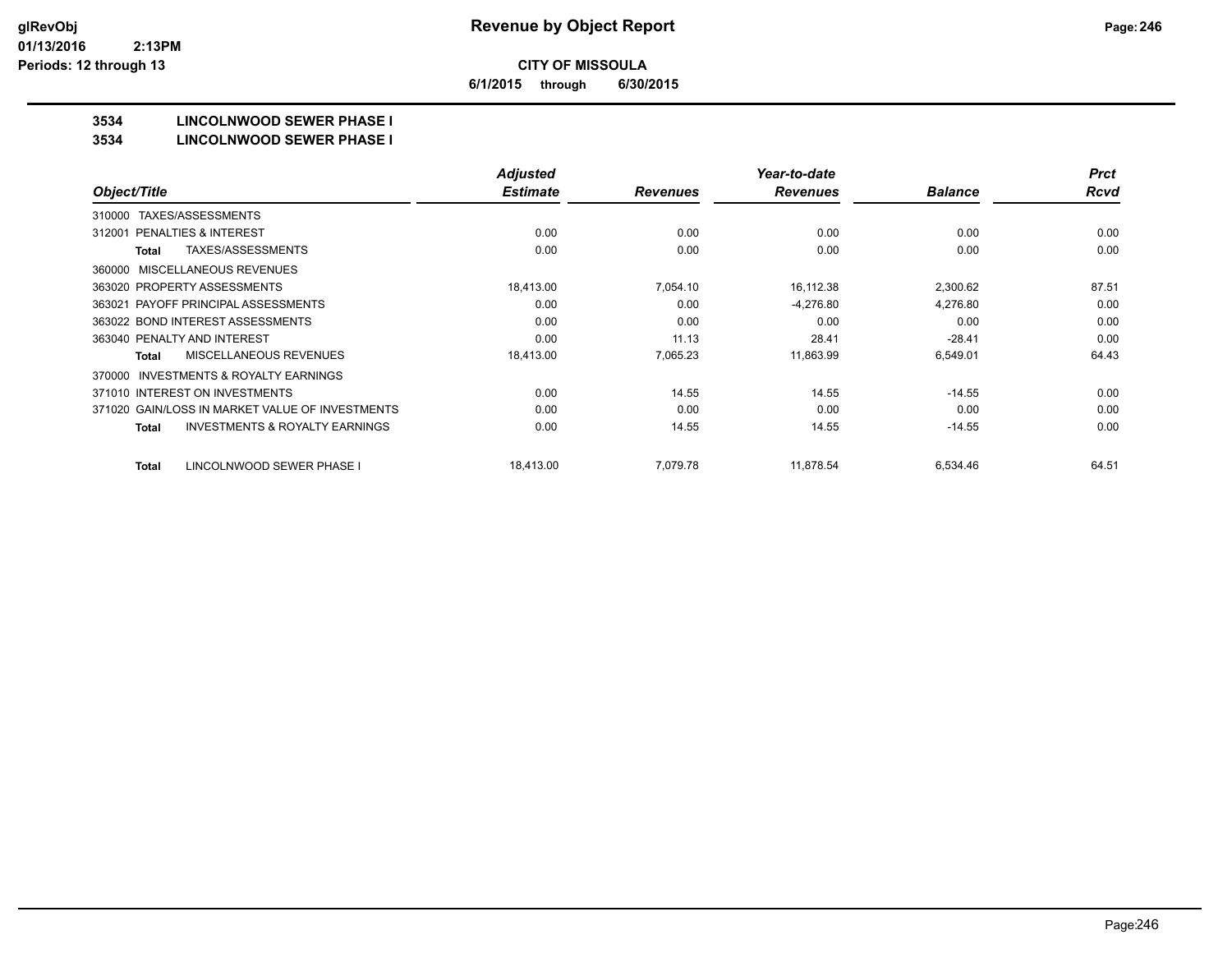**6/1/2015 through 6/30/2015**

## **3534 LINCOLNWOOD SEWER PHASE I**

| Object/Title                                        | <b>Adjusted</b><br><b>Estimate</b> | <b>Revenues</b> | Year-to-date<br><b>Revenues</b> | <b>Balance</b> | <b>Prct</b><br><b>Rcvd</b> |
|-----------------------------------------------------|------------------------------------|-----------------|---------------------------------|----------------|----------------------------|
|                                                     |                                    |                 |                                 |                |                            |
| TAXES/ASSESSMENTS<br>310000                         |                                    |                 |                                 |                |                            |
| <b>PENALTIES &amp; INTEREST</b><br>312001           | 0.00                               | 0.00            | 0.00                            | 0.00           | 0.00                       |
| TAXES/ASSESSMENTS<br>Total                          | 0.00                               | 0.00            | 0.00                            | 0.00           | 0.00                       |
| 360000 MISCELLANEOUS REVENUES                       |                                    |                 |                                 |                |                            |
| 363020 PROPERTY ASSESSMENTS                         | 18,413.00                          | 7,054.10        | 16,112.38                       | 2,300.62       | 87.51                      |
| 363021 PAYOFF PRINCIPAL ASSESSMENTS                 | 0.00                               | 0.00            | $-4,276.80$                     | 4,276.80       | 0.00                       |
| 363022 BOND INTEREST ASSESSMENTS                    | 0.00                               | 0.00            | 0.00                            | 0.00           | 0.00                       |
| 363040 PENALTY AND INTEREST                         | 0.00                               | 11.13           | 28.41                           | $-28.41$       | 0.00                       |
| MISCELLANEOUS REVENUES<br>Total                     | 18,413.00                          | 7,065.23        | 11,863.99                       | 6,549.01       | 64.43                      |
| <b>INVESTMENTS &amp; ROYALTY EARNINGS</b><br>370000 |                                    |                 |                                 |                |                            |
| 371010 INTEREST ON INVESTMENTS                      | 0.00                               | 14.55           | 14.55                           | $-14.55$       | 0.00                       |
| 371020 GAIN/LOSS IN MARKET VALUE OF INVESTMENT      | 0.00                               | 0.00            | 0.00                            | 0.00           | 0.00                       |
| <b>INVESTMENTS &amp; ROYALTY EARNINGS</b><br>Total  | 0.00                               | 14.55           | 14.55                           | $-14.55$       | 0.00                       |
|                                                     |                                    |                 |                                 |                |                            |
| LINCOLNWOOD SEWER PHASE I<br>Total                  | 18,413.00                          | 7,079.78        | 11,878.54                       | 6,534.46       | 64.51                      |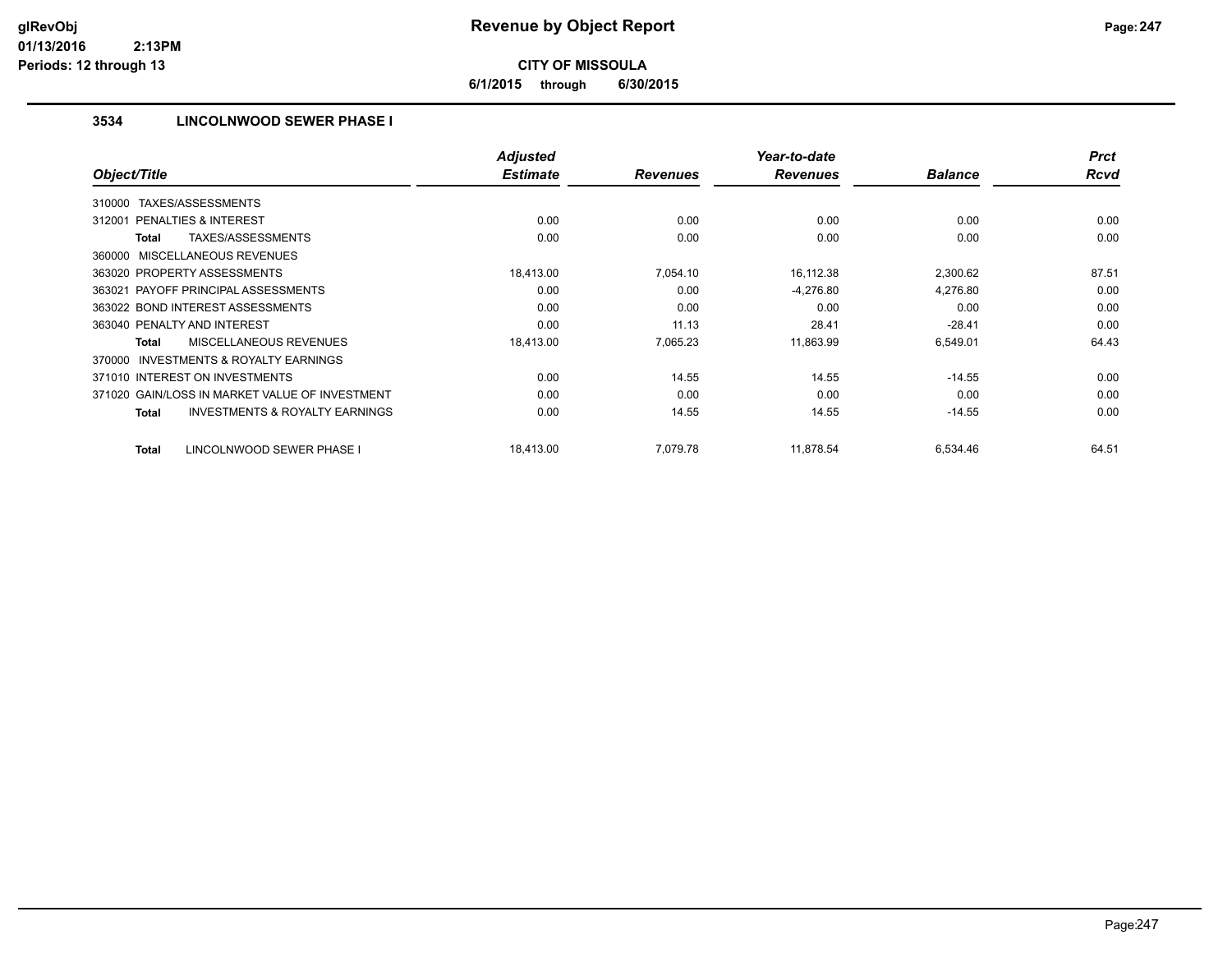**6/1/2015 through 6/30/2015**

## **3535 SLANT STREET TRAFFIC CALMING**

#### **3535 SLANT STREET TRAFFIC CALMING**

|                                                           | <b>Adjusted</b> |                 | Year-to-date    |                | <b>Prct</b> |
|-----------------------------------------------------------|-----------------|-----------------|-----------------|----------------|-------------|
| Object/Title                                              | <b>Estimate</b> | <b>Revenues</b> | <b>Revenues</b> | <b>Balance</b> | Rcvd        |
| TAXES/ASSESSMENTS<br>310000                               |                 |                 |                 |                |             |
| PENALTIES & INTEREST<br>312001                            | 0.00            | 0.00            | 0.00            | 0.00           | 0.00        |
| <b>TAXES/ASSESSMENTS</b><br><b>Total</b>                  | 0.00            | 0.00            | 0.00            | 0.00           | 0.00        |
| <b>MISCELLANEOUS REVENUES</b><br>360000                   |                 |                 |                 |                |             |
| 360010 MISCELLANEOUS                                      | 0.00            | 0.00            | 0.00            | 0.00           | 0.00        |
| 363020 PROPERTY ASSESSMENTS                               | 0.00            | 2,028.44        | 4,441.74        | $-4,441.74$    | 0.00        |
| 363021 PAYOFF PRINCIPAL ASSESSMENTS                       | 0.00            | 0.00            | 19.24           | $-19.24$       | 0.00        |
| 363022 BOND INTEREST ASSESSMENTS                          | 0.00            | 0.00            | 0.00            | 0.00           | 0.00        |
| 363040 PENALTY AND INTEREST                               | 0.00            | 7.83            | 11.16           | $-11.16$       | 0.00        |
| MISCELLANEOUS REVENUES<br><b>Total</b>                    | 0.00            | 2,036.27        | 4,472.14        | $-4,472.14$    | 0.00        |
| INVESTMENTS & ROYALTY EARNINGS<br>370000                  |                 |                 |                 |                |             |
| 371010 INTEREST ON INVESTMENTS                            | 0.00            | 0.82            | 0.82            | $-0.82$        | 0.00        |
| 371020 GAIN/LOSS IN MARKET VALUE OF INVESTMENTS           | 0.00            | 0.00            | 0.00            | 0.00           | 0.00        |
| <b>INVESTMENTS &amp; ROYALTY EARNINGS</b><br><b>Total</b> | 0.00            | 0.82            | 0.82            | $-0.82$        | 0.00        |
| OTHER FINANCING SOURCES<br>380000                         |                 |                 |                 |                |             |
| 383000 OPERATING TRANSFERS                                | 0.00            | 0.00            | 0.00            | 0.00           | 0.00        |
| OTHER FINANCING SOURCES<br><b>Total</b>                   | 0.00            | 0.00            | 0.00            | 0.00           | 0.00        |
| SLANT STREET TRAFFIC CALMING<br><b>Total</b>              | 0.00            | 2,037.09        | 4.472.96        | $-4,472.96$    | 0.00        |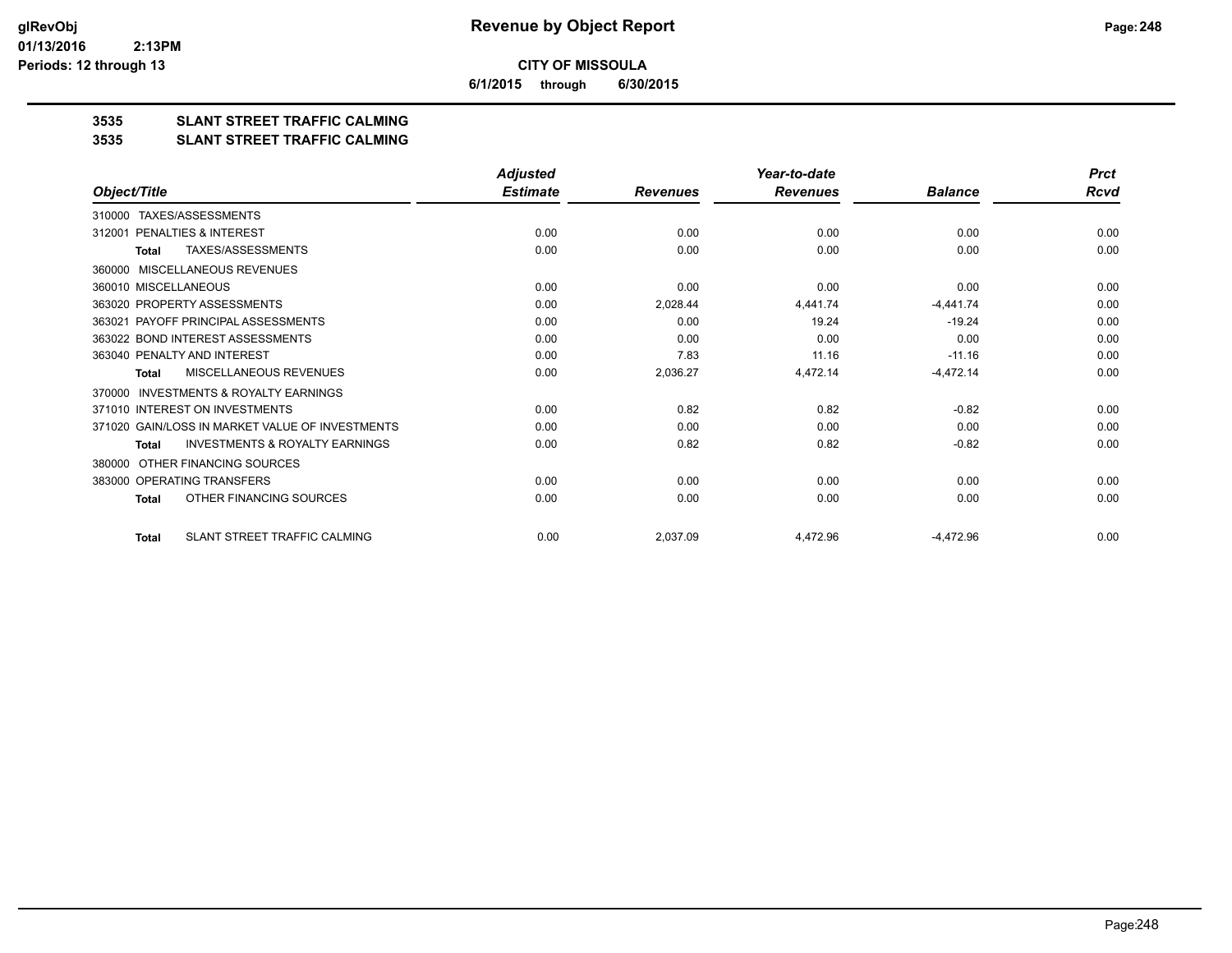**6/1/2015 through 6/30/2015**

## **3535 SLANT STREET TRAFFIC CALMING**

|                                                           | <b>Adjusted</b> |                 | Year-to-date    |                | <b>Prct</b> |
|-----------------------------------------------------------|-----------------|-----------------|-----------------|----------------|-------------|
| Object/Title                                              | <b>Estimate</b> | <b>Revenues</b> | <b>Revenues</b> | <b>Balance</b> | Rcvd        |
| 310000 TAXES/ASSESSMENTS                                  |                 |                 |                 |                |             |
| PENALTIES & INTEREST<br>312001                            | 0.00            | 0.00            | 0.00            | 0.00           | 0.00        |
| TAXES/ASSESSMENTS<br><b>Total</b>                         | 0.00            | 0.00            | 0.00            | 0.00           | 0.00        |
| MISCELLANEOUS REVENUES<br>360000                          |                 |                 |                 |                |             |
| 360010 MISCELLANEOUS                                      | 0.00            | 0.00            | 0.00            | 0.00           | 0.00        |
| 363020 PROPERTY ASSESSMENTS                               | 0.00            | 2,028.44        | 4,441.74        | $-4,441.74$    | 0.00        |
| 363021 PAYOFF PRINCIPAL ASSESSMENTS                       | 0.00            | 0.00            | 19.24           | $-19.24$       | 0.00        |
| 363022 BOND INTEREST ASSESSMENTS                          | 0.00            | 0.00            | 0.00            | 0.00           | 0.00        |
| 363040 PENALTY AND INTEREST                               | 0.00            | 7.83            | 11.16           | $-11.16$       | 0.00        |
| MISCELLANEOUS REVENUES<br><b>Total</b>                    | 0.00            | 2,036.27        | 4,472.14        | $-4,472.14$    | 0.00        |
| INVESTMENTS & ROYALTY EARNINGS<br>370000                  |                 |                 |                 |                |             |
| 371010 INTEREST ON INVESTMENTS                            | 0.00            | 0.82            | 0.82            | $-0.82$        | 0.00        |
| 371020 GAIN/LOSS IN MARKET VALUE OF INVESTMENT            | 0.00            | 0.00            | 0.00            | 0.00           | 0.00        |
| <b>INVESTMENTS &amp; ROYALTY EARNINGS</b><br><b>Total</b> | 0.00            | 0.82            | 0.82            | $-0.82$        | 0.00        |
| OTHER FINANCING SOURCES<br>380000                         |                 |                 |                 |                |             |
| 383000 OPERATING TRANSFERS                                | 0.00            | 0.00            | 0.00            | 0.00           | 0.00        |
| OTHER FINANCING SOURCES<br><b>Total</b>                   | 0.00            | 0.00            | 0.00            | 0.00           | 0.00        |
| SLANT STREET TRAFFIC CALMING<br><b>Total</b>              | 0.00            | 2,037.09        | 4,472.96        | $-4,472.96$    | 0.00        |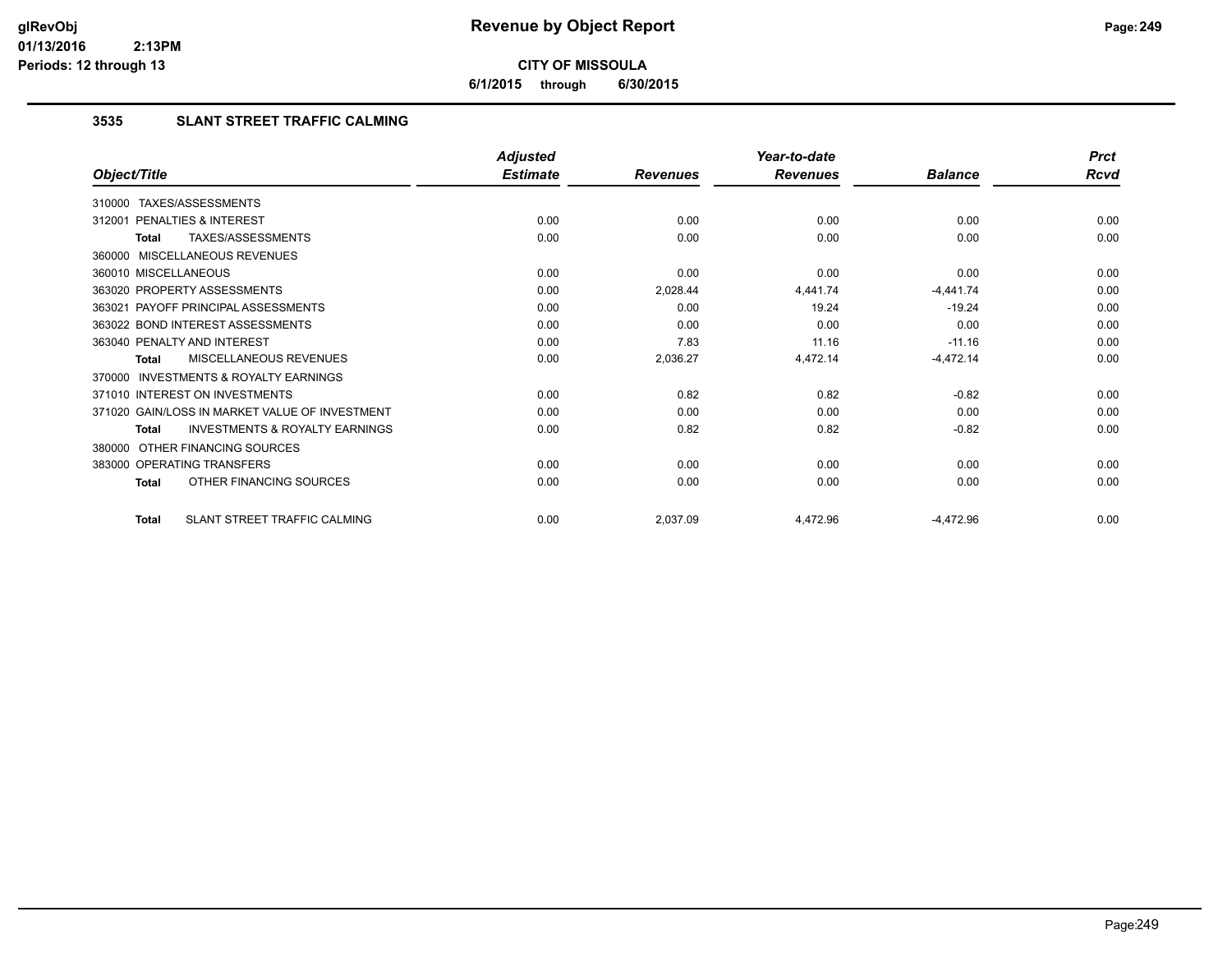**6/1/2015 through 6/30/2015**

## **3536 LINCOLNWOOD SEWER PHASE II**

#### **3536 LINCOLNWOOD SEWER PHASE II**

|                                                    | <b>Adjusted</b> |                 | Year-to-date    |                | <b>Prct</b> |
|----------------------------------------------------|-----------------|-----------------|-----------------|----------------|-------------|
| Object/Title                                       | <b>Estimate</b> | <b>Revenues</b> | <b>Revenues</b> | <b>Balance</b> | <b>Rcvd</b> |
| TAXES/ASSESSMENTS<br>310000                        |                 |                 |                 |                |             |
| PENALTIES & INTEREST<br>312001                     | 0.00            | 0.00            | 0.00            | 0.00           | 0.00        |
| TAXES/ASSESSMENTS<br>Total                         | 0.00            | 0.00            | 0.00            | 0.00           | 0.00        |
| MISCELLANEOUS REVENUES<br>360000                   |                 |                 |                 |                |             |
| 363020 PROPERTY ASSESSMENTS                        | 31,100.00       | 13,214.02       | 28,651.03       | 2,448.97       | 92.13       |
| 363021 PAYOFF PRINCIPAL ASSESSMENTS                | 0.00            | 0.00            | 0.00            | 0.00           | 0.00        |
| 363022 BOND INTEREST ASSESSMENTS                   | 0.00            | 0.00            | 0.00            | 0.00           | 0.00        |
| 363040 PENALTY AND INTEREST                        | 0.00            | 59.52           | 78.36           | $-78.36$       | 0.00        |
| MISCELLANEOUS REVENUES<br>Total                    | 31,100.00       | 13,273.54       | 28,729.39       | 2.370.61       | 92.38       |
| INVESTMENTS & ROYALTY EARNINGS<br>370000           |                 |                 |                 |                |             |
| 371010 INTEREST ON INVESTMENTS                     | 0.00            | 20.90           | 20.90           | $-20.90$       | 0.00        |
| 371020 GAIN/LOSS IN MARKET VALUE OF INVESTMENTS    | 0.00            | 0.00            | 0.00            | 0.00           | 0.00        |
| <b>INVESTMENTS &amp; ROYALTY EARNINGS</b><br>Total | 0.00            | 20.90           | 20.90           | $-20.90$       | 0.00        |
|                                                    |                 |                 |                 |                |             |
| LINCOLNWOOD SEWER PHASE II<br>Total                | 31,100.00       | 13,294.44       | 28,750.29       | 2,349.71       | 92.44       |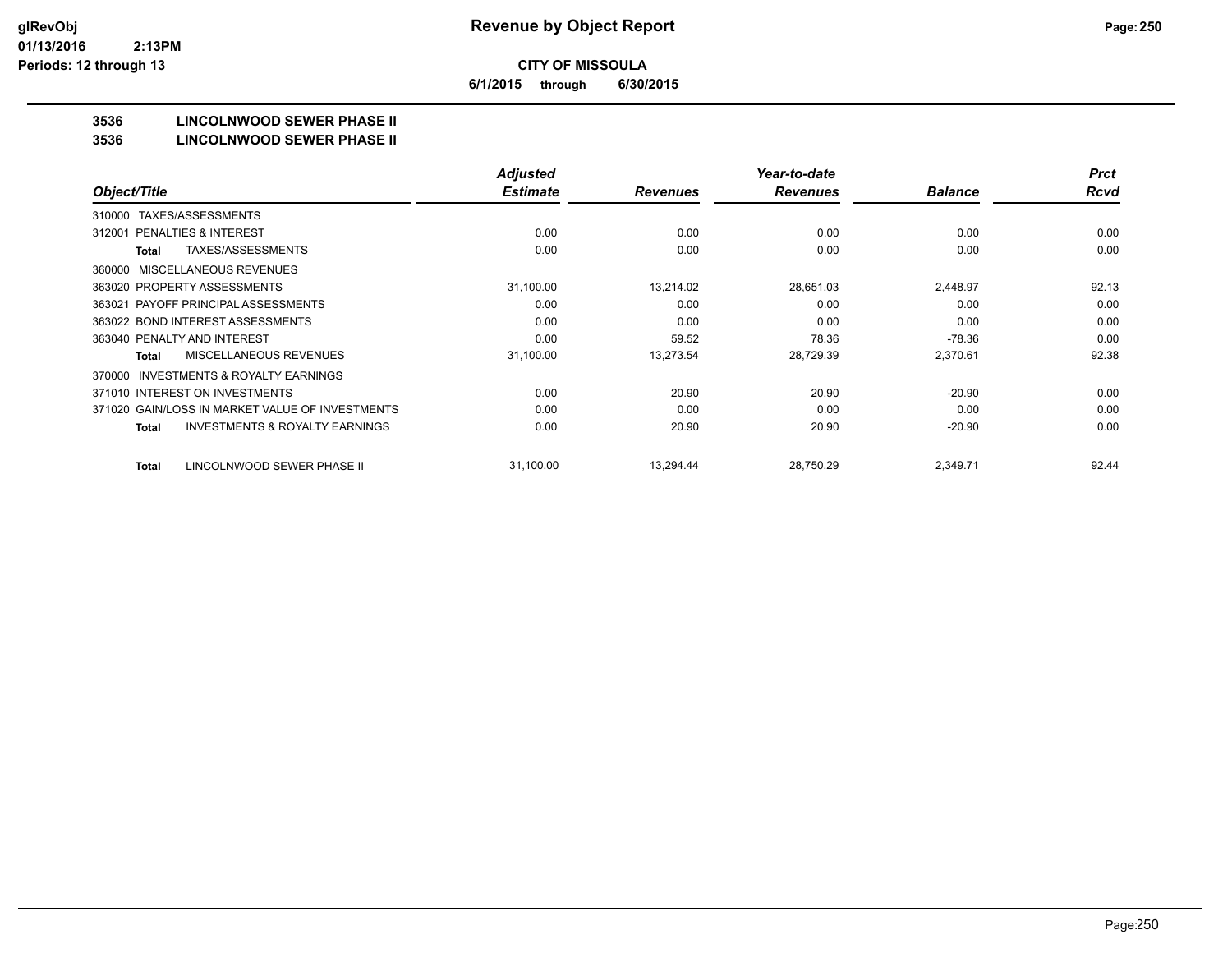**6/1/2015 through 6/30/2015**

## **3536 LINCOLNWOOD SEWER PHASE II**

|                                                           | <b>Adjusted</b> |                 | Year-to-date    |                | <b>Prct</b> |
|-----------------------------------------------------------|-----------------|-----------------|-----------------|----------------|-------------|
| Object/Title                                              | <b>Estimate</b> | <b>Revenues</b> | <b>Revenues</b> | <b>Balance</b> | <b>Rcvd</b> |
| TAXES/ASSESSMENTS<br>310000                               |                 |                 |                 |                |             |
| 312001 PENALTIES & INTEREST                               | 0.00            | 0.00            | 0.00            | 0.00           | 0.00        |
| TAXES/ASSESSMENTS<br>Total                                | 0.00            | 0.00            | 0.00            | 0.00           | 0.00        |
| 360000 MISCELLANEOUS REVENUES                             |                 |                 |                 |                |             |
| 363020 PROPERTY ASSESSMENTS                               | 31,100.00       | 13,214.02       | 28,651.03       | 2,448.97       | 92.13       |
| 363021 PAYOFF PRINCIPAL ASSESSMENTS                       | 0.00            | 0.00            | 0.00            | 0.00           | 0.00        |
| 363022 BOND INTEREST ASSESSMENTS                          | 0.00            | 0.00            | 0.00            | 0.00           | 0.00        |
| 363040 PENALTY AND INTEREST                               | 0.00            | 59.52           | 78.36           | $-78.36$       | 0.00        |
| MISCELLANEOUS REVENUES<br>Total                           | 31,100.00       | 13,273.54       | 28,729.39       | 2,370.61       | 92.38       |
| <b>INVESTMENTS &amp; ROYALTY EARNINGS</b><br>370000       |                 |                 |                 |                |             |
| 371010 INTEREST ON INVESTMENTS                            | 0.00            | 20.90           | 20.90           | $-20.90$       | 0.00        |
| 371020 GAIN/LOSS IN MARKET VALUE OF INVESTMENT            | 0.00            | 0.00            | 0.00            | 0.00           | 0.00        |
| <b>INVESTMENTS &amp; ROYALTY EARNINGS</b><br><b>Total</b> | 0.00            | 20.90           | 20.90           | $-20.90$       | 0.00        |
| LINCOLNWOOD SEWER PHASE II<br><b>Total</b>                | 31,100.00       | 13,294.44       | 28,750.29       | 2,349.71       | 92.44       |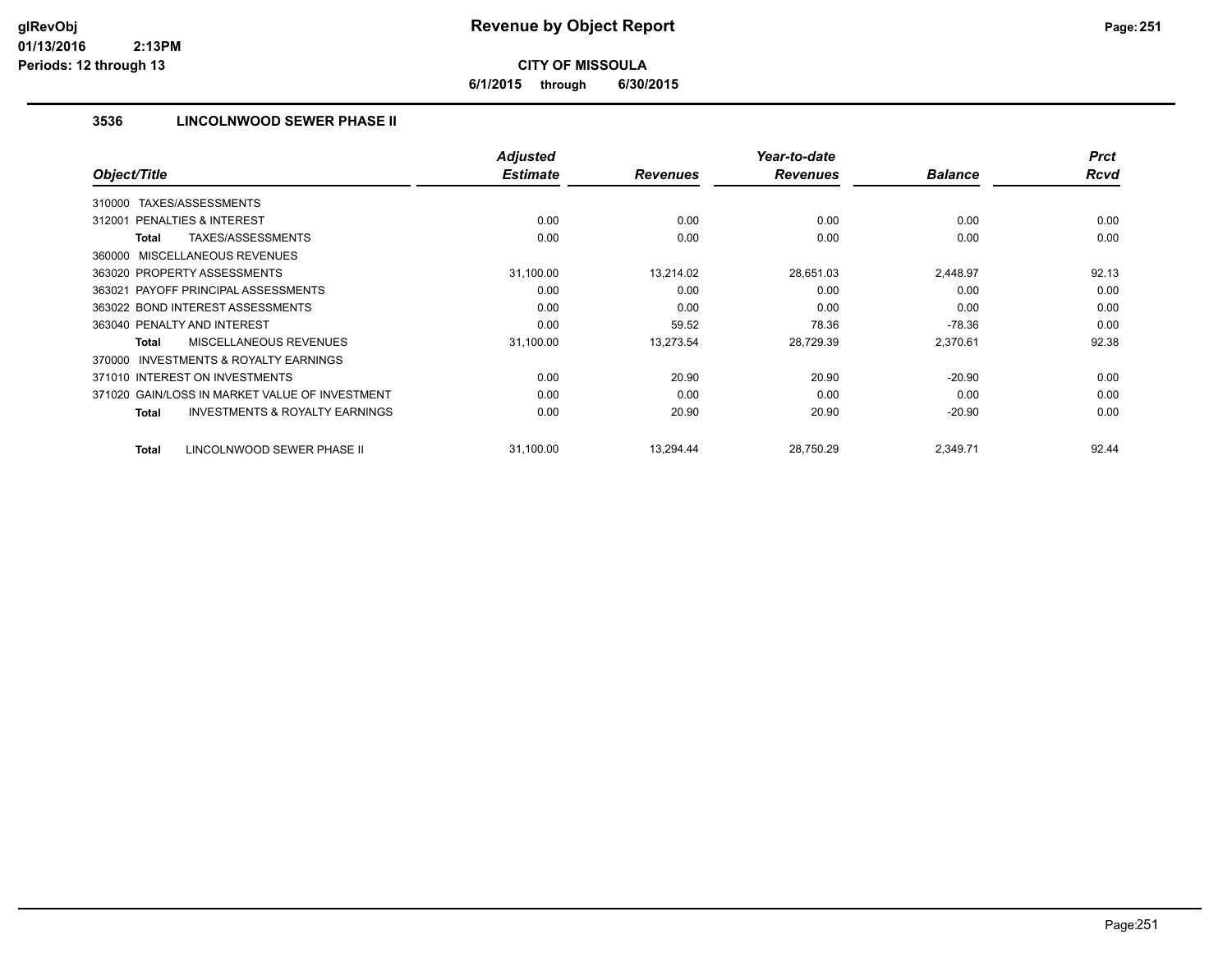**6/1/2015 through 6/30/2015**

### **3539 SOUTH 4TH STREET W TRAFFIC**

#### **3539 SOUTH 4TH STREET W TRAFFIC**

|                                                     | <b>Adjusted</b> |                 | Year-to-date    |                | <b>Prct</b> |
|-----------------------------------------------------|-----------------|-----------------|-----------------|----------------|-------------|
| Object/Title                                        | <b>Estimate</b> | <b>Revenues</b> | <b>Revenues</b> | <b>Balance</b> | Rcvd        |
| TAXES/ASSESSMENTS<br>310000                         |                 |                 |                 |                |             |
| PENALTIES & INTEREST<br>312001                      | 0.00            | 0.00            | 0.00            | 0.00           | 0.00        |
| TAXES/ASSESSMENTS<br><b>Total</b>                   | 0.00            | 0.00            | 0.00            | 0.00           | 0.00        |
| MISCELLANEOUS REVENUES<br>360000                    |                 |                 |                 |                |             |
| 360010 MISCELLANEOUS                                | 0.00            | 0.00            | 0.00            | 0.00           | 0.00        |
| 363020 PROPERTY ASSESSMENTS                         | 0.00            | 807.45          | 1,614.90        | $-1,614.90$    | 0.00        |
| 363021 PAYOFF PRINCIPAL ASSESSMENTS                 | 0.00            | 0.00            | 0.00            | 0.00           | 0.00        |
| 363022 BOND INTEREST ASSESSMENTS                    | 0.00            | 0.00            | 0.00            | 0.00           | 0.00        |
| 363040 PENALTY AND INTEREST                         | 0.00            | 3.99            | 4.83            | $-4.83$        | 0.00        |
| MISCELLANEOUS REVENUES<br>Total                     | 0.00            | 811.44          | 1,619.73        | $-1,619.73$    | 0.00        |
| <b>INVESTMENTS &amp; ROYALTY EARNINGS</b><br>370000 |                 |                 |                 |                |             |
| 371010 INTEREST ON INVESTMENTS                      | 0.00            | 0.29            | 0.29            | $-0.29$        | 0.00        |
| 371020 GAIN/LOSS IN MARKET VALUE OF INVESTMENTS     | 0.00            | 0.00            | 0.00            | 0.00           | 0.00        |
| <b>INVESTMENTS &amp; ROYALTY EARNINGS</b><br>Total  | 0.00            | 0.29            | 0.29            | $-0.29$        | 0.00        |
| OTHER FINANCING SOURCES<br>380000                   |                 |                 |                 |                |             |
| 383000 OPERATING TRANSFERS                          | 0.00            | 0.00            | 0.00            | 0.00           | 0.00        |
| OTHER FINANCING SOURCES<br><b>Total</b>             | 0.00            | 0.00            | 0.00            | 0.00           | 0.00        |
| SOUTH 4TH STREET W TRAFFIC<br><b>Total</b>          | 0.00            | 811.73          | 1,620.02        | $-1,620.02$    | 0.00        |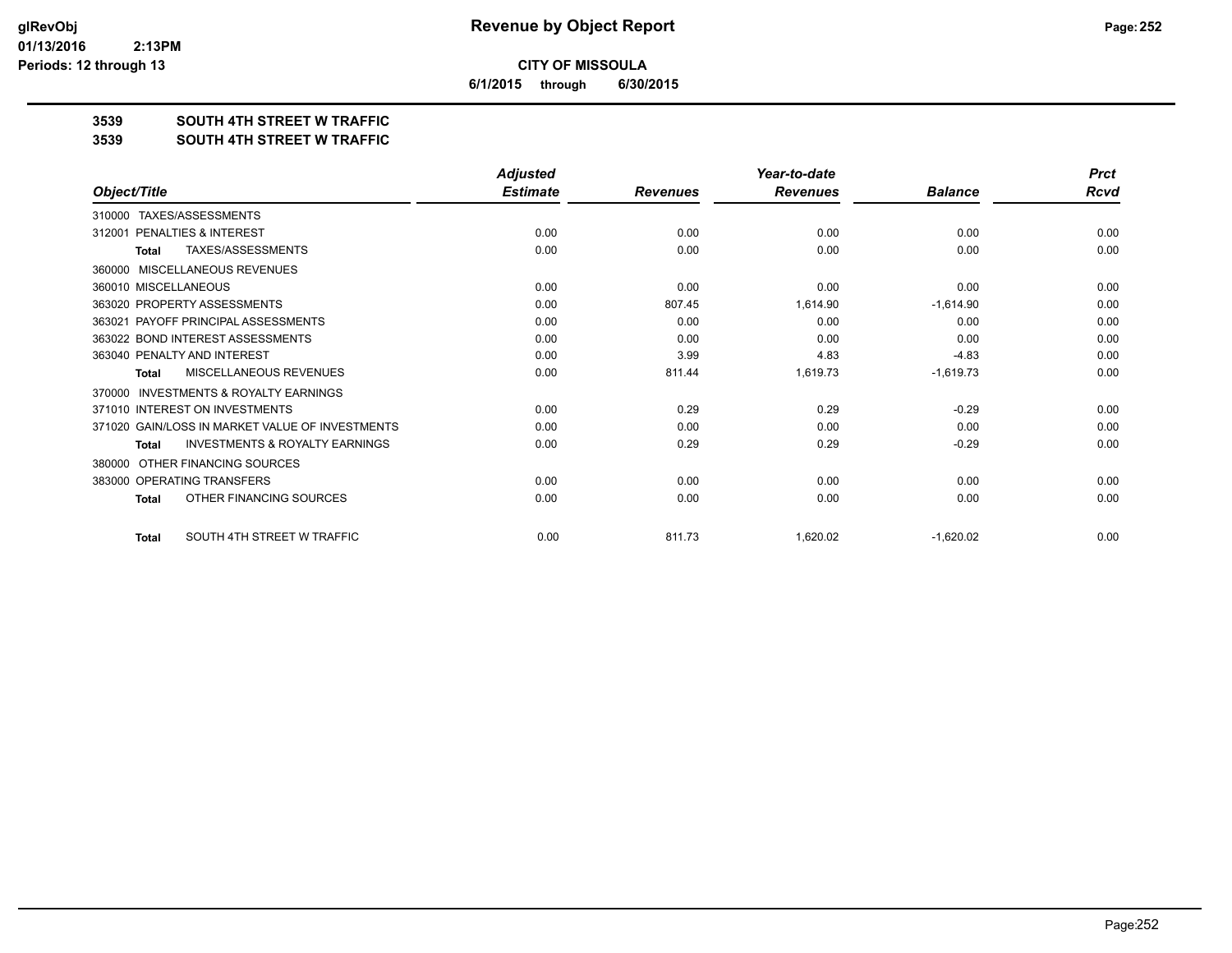**6/1/2015 through 6/30/2015**

## **3539 SOUTH 4TH STREET W TRAFFIC**

|                                                           | <b>Adjusted</b> |                 | Year-to-date    |                | <b>Prct</b> |
|-----------------------------------------------------------|-----------------|-----------------|-----------------|----------------|-------------|
| Object/Title                                              | <b>Estimate</b> | <b>Revenues</b> | <b>Revenues</b> | <b>Balance</b> | Rcvd        |
| TAXES/ASSESSMENTS<br>310000                               |                 |                 |                 |                |             |
| PENALTIES & INTEREST<br>312001                            | 0.00            | 0.00            | 0.00            | 0.00           | 0.00        |
| TAXES/ASSESSMENTS<br><b>Total</b>                         | 0.00            | 0.00            | 0.00            | 0.00           | 0.00        |
| MISCELLANEOUS REVENUES<br>360000                          |                 |                 |                 |                |             |
| 360010 MISCELLANEOUS                                      | 0.00            | 0.00            | 0.00            | 0.00           | 0.00        |
| 363020 PROPERTY ASSESSMENTS                               | 0.00            | 807.45          | 1,614.90        | $-1,614.90$    | 0.00        |
| 363021 PAYOFF PRINCIPAL ASSESSMENTS                       | 0.00            | 0.00            | 0.00            | 0.00           | 0.00        |
| 363022 BOND INTEREST ASSESSMENTS                          | 0.00            | 0.00            | 0.00            | 0.00           | 0.00        |
| 363040 PENALTY AND INTEREST                               | 0.00            | 3.99            | 4.83            | $-4.83$        | 0.00        |
| MISCELLANEOUS REVENUES<br><b>Total</b>                    | 0.00            | 811.44          | 1,619.73        | $-1,619.73$    | 0.00        |
| <b>INVESTMENTS &amp; ROYALTY EARNINGS</b><br>370000       |                 |                 |                 |                |             |
| 371010 INTEREST ON INVESTMENTS                            | 0.00            | 0.29            | 0.29            | $-0.29$        | 0.00        |
| 371020 GAIN/LOSS IN MARKET VALUE OF INVESTMENT            | 0.00            | 0.00            | 0.00            | 0.00           | 0.00        |
| <b>INVESTMENTS &amp; ROYALTY EARNINGS</b><br><b>Total</b> | 0.00            | 0.29            | 0.29            | $-0.29$        | 0.00        |
| OTHER FINANCING SOURCES<br>380000                         |                 |                 |                 |                |             |
| 383000 OPERATING TRANSFERS                                | 0.00            | 0.00            | 0.00            | 0.00           | 0.00        |
| OTHER FINANCING SOURCES<br><b>Total</b>                   | 0.00            | 0.00            | 0.00            | 0.00           | 0.00        |
| SOUTH 4TH STREET W TRAFFIC<br><b>Total</b>                | 0.00            | 811.73          | 1,620.02        | $-1,620.02$    | 0.00        |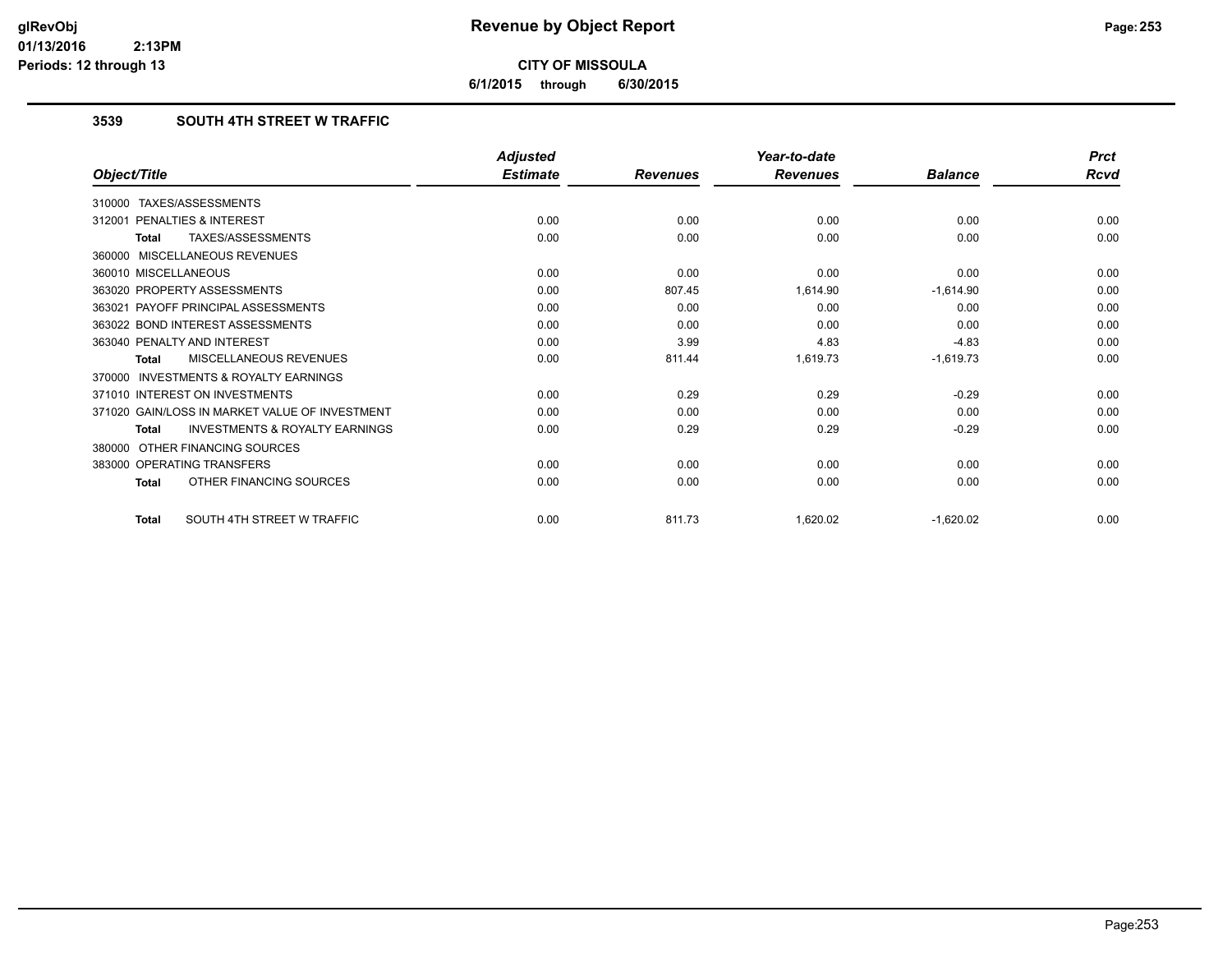**6/1/2015 through 6/30/2015**

**3540 SID 540 DEBT SERVICE FUND**

**3540 SID 540 DEBT SERVICE FUND**

|                                                    | <b>Adjusted</b> |                 | Year-to-date    |                | <b>Prct</b> |
|----------------------------------------------------|-----------------|-----------------|-----------------|----------------|-------------|
| Object/Title                                       | <b>Estimate</b> | <b>Revenues</b> | <b>Revenues</b> | <b>Balance</b> | Rcvd        |
| 360000 MISCELLANEOUS REVENUES                      |                 |                 |                 |                |             |
| 363020 PROPERTY ASSESSMENTS                        | 122.098.00      | 43.996.45       | 117.834.27      | 4.263.73       | 96.51       |
| 363021 PAYOFF PRINCIPAL ASSESSMENTS                | 0.00            | 0.00            | 10.270.65       | $-10.270.65$   | 0.00        |
| 363040 PENALTY AND INTEREST                        | 0.00            | 131.06          | 195.06          | $-195.06$      | 0.00        |
| MISCELLANEOUS REVENUES<br>Total                    | 122,098.00      | 44.127.51       | 128,299.98      | $-6.201.98$    | 105.08      |
| 370000 INVESTMENTS & ROYALTY EARNINGS              |                 |                 |                 |                |             |
| 371010 INTEREST ON INVESTMENTS                     | 0.00            | 673.56          | 673.56          | $-673.56$      | 0.00        |
| 371500 INTEREST ON INTERFUND LOAN                  | 0.00            | 0.00            | 0.00            | 0.00           | 0.00        |
| <b>INVESTMENTS &amp; ROYALTY EARNINGS</b><br>Total | 0.00            | 673.56          | 673.56          | $-673.56$      | 0.00        |
| SID 540 DEBT SERVICE FUND<br>Total                 | 122.098.00      | 44.801.07       | 128.973.54      | $-6.875.54$    | 105.63      |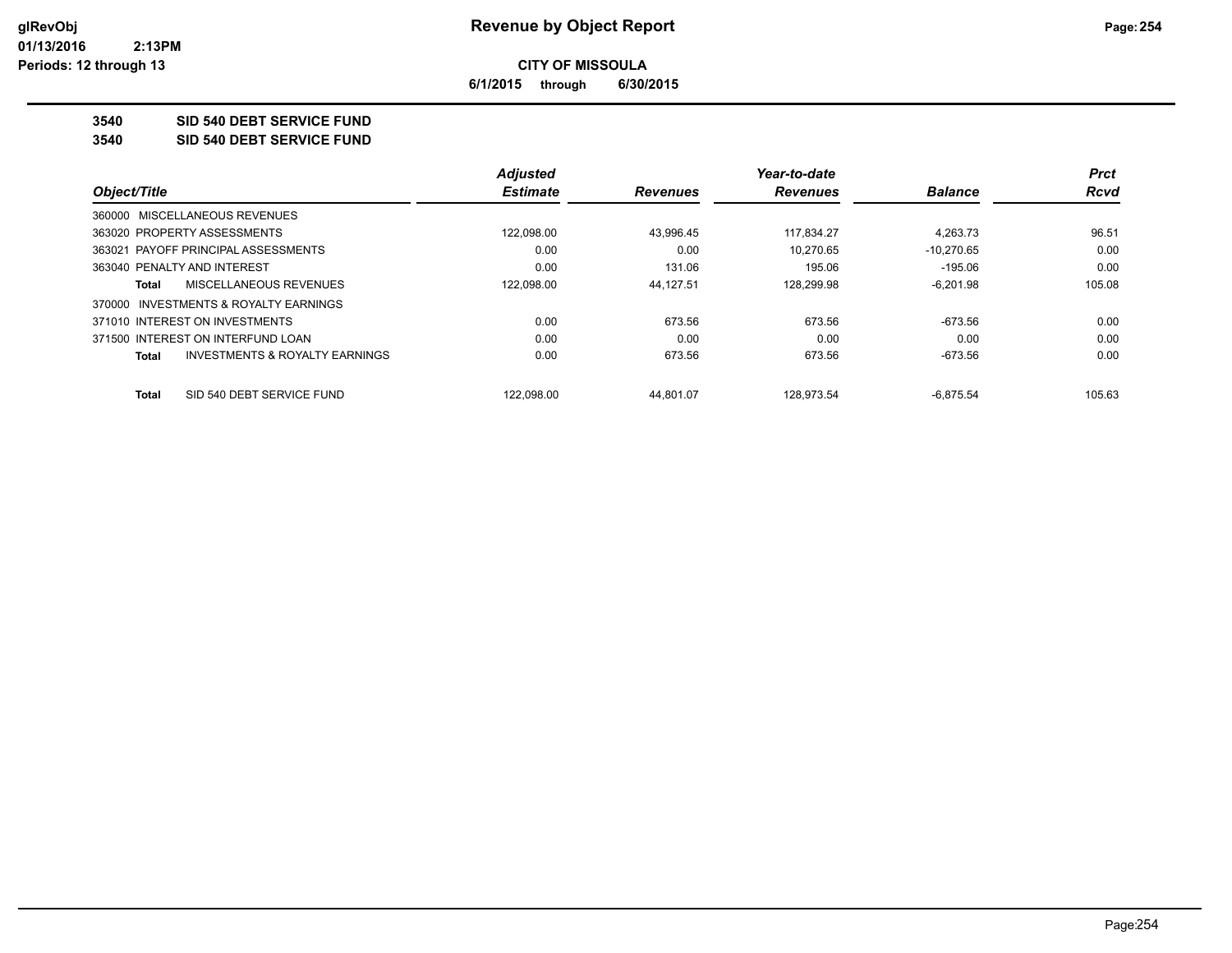**6/1/2015 through 6/30/2015**

## **3540 SID 540 DEBT SERVICE FUND**

| Object/Title                |                                           | <b>Adjusted</b><br><b>Estimate</b> | <b>Revenues</b> | Year-to-date<br><b>Revenues</b> | <b>Balance</b> | <b>Prct</b><br><b>Rcvd</b> |
|-----------------------------|-------------------------------------------|------------------------------------|-----------------|---------------------------------|----------------|----------------------------|
|                             | 360000 MISCELLANEOUS REVENUES             |                                    |                 |                                 |                |                            |
|                             | 363020 PROPERTY ASSESSMENTS               | 122.098.00                         | 43.996.45       | 117.834.27                      | 4.263.73       | 96.51                      |
|                             | 363021 PAYOFF PRINCIPAL ASSESSMENTS       | 0.00                               | 0.00            | 10.270.65                       | $-10.270.65$   | 0.00                       |
| 363040 PENALTY AND INTEREST |                                           | 0.00                               | 131.06          | 195.06                          | $-195.06$      | 0.00                       |
| <b>Total</b>                | <b>MISCELLANEOUS REVENUES</b>             | 122.098.00                         | 44.127.51       | 128.299.98                      | $-6.201.98$    | 105.08                     |
|                             | 370000 INVESTMENTS & ROYALTY EARNINGS     |                                    |                 |                                 |                |                            |
|                             | 371010 INTEREST ON INVESTMENTS            | 0.00                               | 673.56          | 673.56                          | $-673.56$      | 0.00                       |
|                             | 371500 INTEREST ON INTERFUND LOAN         | 0.00                               | 0.00            | 0.00                            | 0.00           | 0.00                       |
| <b>Total</b>                | <b>INVESTMENTS &amp; ROYALTY EARNINGS</b> | 0.00                               | 673.56          | 673.56                          | $-673.56$      | 0.00                       |
| <b>Total</b>                | SID 540 DEBT SERVICE FUND                 | 122.098.00                         | 44.801.07       | 128.973.54                      | $-6.875.54$    | 105.63                     |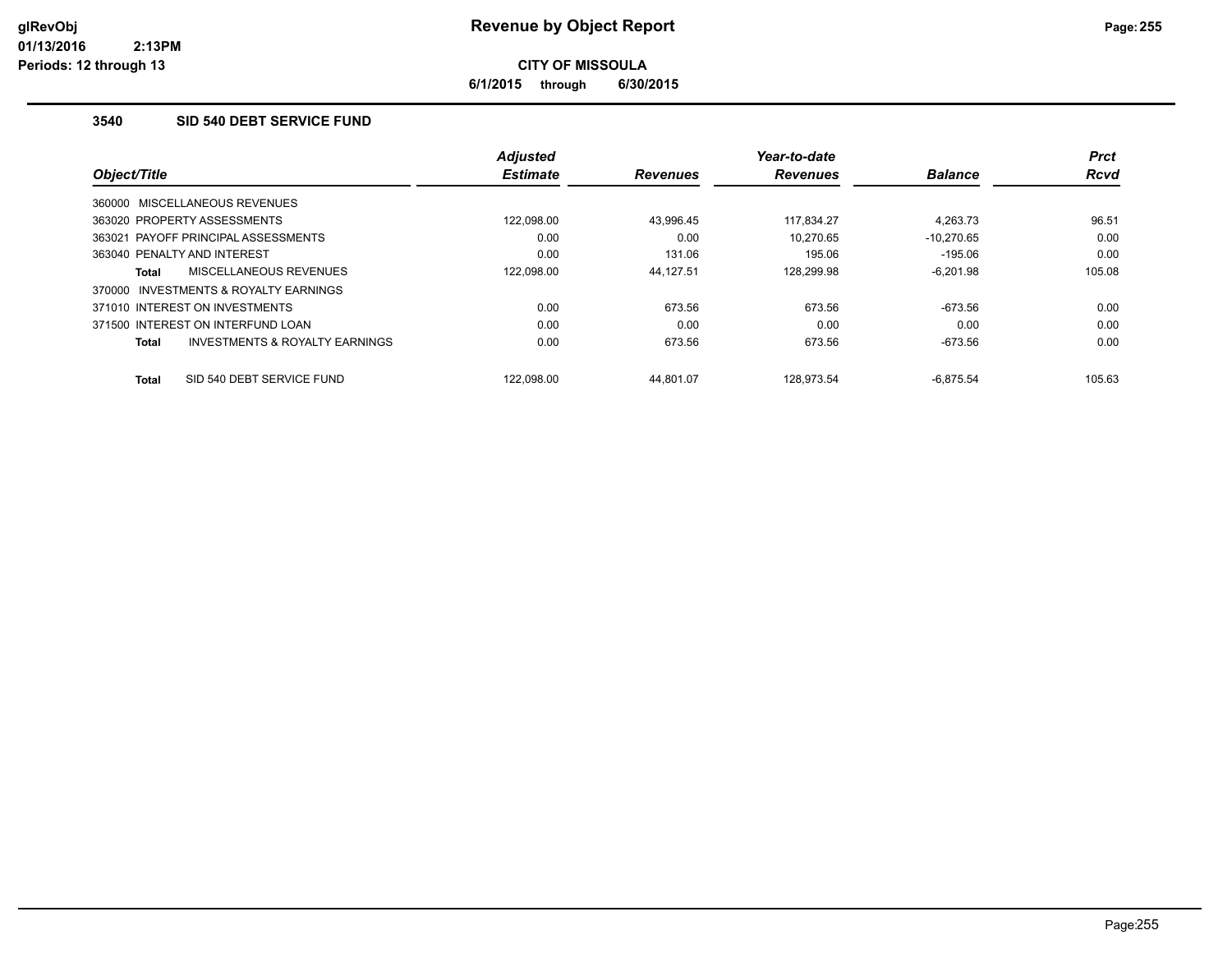**6/1/2015 through 6/30/2015**

### **3541 SID 541 DEBT SERVICE**

**3541 SID 541 DEBT SERVICE**

|                                         | <b>Adjusted</b> |                 | Year-to-date    |                | <b>Prct</b> |
|-----------------------------------------|-----------------|-----------------|-----------------|----------------|-------------|
| Object/Title                            | <b>Estimate</b> | <b>Revenues</b> | <b>Revenues</b> | <b>Balance</b> | <b>Rcvd</b> |
| 360000 MISCELLANEOUS REVENUES           |                 |                 |                 |                |             |
| 363020 PROPERTY ASSESSMENTS             | 60,383.00       | 23,579.71       | 54,492.91       | 5,890.09       | 90.25       |
| 363021 PAYOFF PRINCIPAL ASSESSMENTS     | 0.00            | 386.24          | 3.917.73        | $-3,917.73$    | 0.00        |
| 363040 PENALTY AND INTEREST             | 0.00            | 74.61           | 103.24          | $-103.24$      | 0.00        |
| MISCELLANEOUS REVENUES<br>Total         | 60,383.00       | 24,040.56       | 58,513.88       | 1,869.12       | 96.90       |
| 370000 INVESTMENTS & ROYALTY EARNINGS   |                 |                 |                 |                |             |
| 371010 INTEREST ON INVESTMENTS          | 0.00            | 300.23          | 300.23          | $-300.23$      | 0.00        |
| INVESTMENTS & ROYALTY EARNINGS<br>Total | 0.00            | 300.23          | 300.23          | $-300.23$      | 0.00        |
| 380000 OTHER FINANCING SOURCES          |                 |                 |                 |                |             |
| 381030 SID BONDS PROCEEDS               | 0.00            | 0.00            | 0.00            | 0.00           | 0.00        |
| OTHER FINANCING SOURCES<br>Total        | 0.00            | 0.00            | 0.00            | 0.00           | 0.00        |
| SID 541 DEBT SERVICE<br>Total           | 60.383.00       | 24.340.79       | 58.814.11       | 1,568.89       | 97.40       |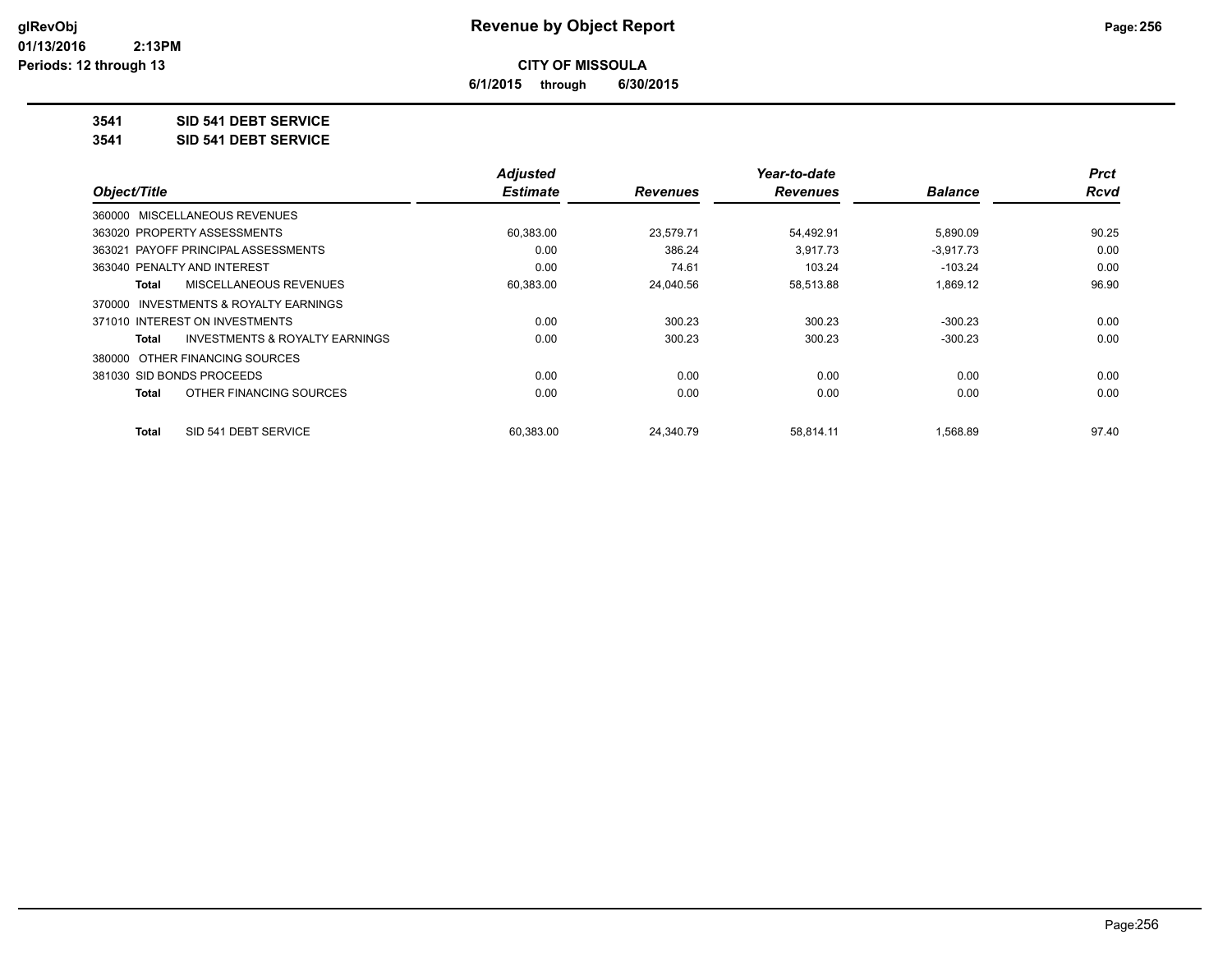**6/1/2015 through 6/30/2015**

#### **3541 SID 541 DEBT SERVICE**

| Object/Title                                       | <b>Adjusted</b><br><b>Estimate</b> | <b>Revenues</b> | Year-to-date<br><b>Revenues</b> | <b>Balance</b> | <b>Prct</b><br><b>Rcvd</b> |
|----------------------------------------------------|------------------------------------|-----------------|---------------------------------|----------------|----------------------------|
|                                                    |                                    |                 |                                 |                |                            |
| 360000 MISCELLANEOUS REVENUES                      |                                    |                 |                                 |                |                            |
| 363020 PROPERTY ASSESSMENTS                        | 60,383.00                          | 23.579.71       | 54.492.91                       | 5,890.09       | 90.25                      |
| 363021 PAYOFF PRINCIPAL ASSESSMENTS                | 0.00                               | 386.24          | 3.917.73                        | $-3.917.73$    | 0.00                       |
| 363040 PENALTY AND INTEREST                        | 0.00                               | 74.61           | 103.24                          | $-103.24$      | 0.00                       |
| MISCELLANEOUS REVENUES<br>Total                    | 60,383.00                          | 24.040.56       | 58.513.88                       | 1,869.12       | 96.90                      |
| INVESTMENTS & ROYALTY EARNINGS<br>370000           |                                    |                 |                                 |                |                            |
| 371010 INTEREST ON INVESTMENTS                     | 0.00                               | 300.23          | 300.23                          | $-300.23$      | 0.00                       |
| <b>INVESTMENTS &amp; ROYALTY EARNINGS</b><br>Total | 0.00                               | 300.23          | 300.23                          | $-300.23$      | 0.00                       |
| 380000 OTHER FINANCING SOURCES                     |                                    |                 |                                 |                |                            |
| 381030 SID BONDS PROCEEDS                          | 0.00                               | 0.00            | 0.00                            | 0.00           | 0.00                       |
| OTHER FINANCING SOURCES<br><b>Total</b>            | 0.00                               | 0.00            | 0.00                            | 0.00           | 0.00                       |
| SID 541 DEBT SERVICE<br><b>Total</b>               | 60,383.00                          | 24,340.79       | 58,814.11                       | 1,568.89       | 97.40                      |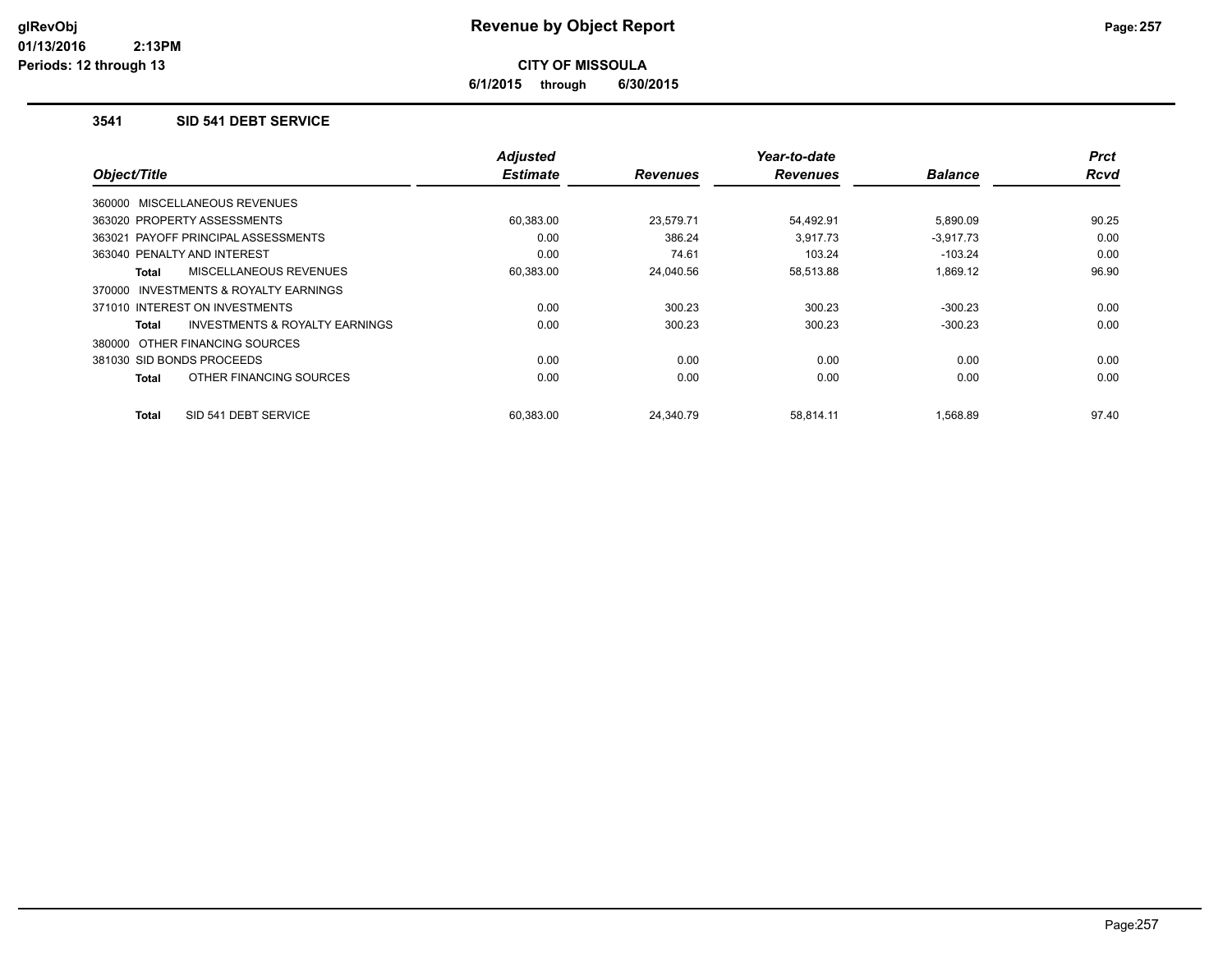**6/1/2015 through 6/30/2015**

**3543 SID 543 DEBT SERVICE**

**3543 SID 543 DEBT SERVICE**

|                             |                                       | <b>Adjusted</b> |                 | Year-to-date    |                | <b>Prct</b> |
|-----------------------------|---------------------------------------|-----------------|-----------------|-----------------|----------------|-------------|
| Object/Title                |                                       | <b>Estimate</b> | <b>Revenues</b> | <b>Revenues</b> | <b>Balance</b> | <b>Rcvd</b> |
|                             | 360000 MISCELLANEOUS REVENUES         |                 |                 |                 |                |             |
|                             | 363020 PROPERTY ASSESSMENTS           | 0.00            | 4.177.60        | 9,250.40        | $-9,250.40$    | 0.00        |
|                             | 363021 PAYOFF PRINCIPAL ASSESSMENTS   | 0.00            | 0.00            | 527.49          | $-527.49$      | 0.00        |
| 363040 PENALTY AND INTEREST |                                       | 0.00            | 16.19           | 21.25           | $-21.25$       | 0.00        |
| Total                       | MISCELLANEOUS REVENUES                | 0.00            | 4.193.79        | 9.799.14        | $-9.799.14$    | 0.00        |
|                             | 370000 INVESTMENTS & ROYALTY EARNINGS |                 |                 |                 |                |             |
|                             | 371010 INTEREST ON INVESTMENTS        | 0.00            | 1.85            | 1.85            | $-1.85$        | 0.00        |
| Total                       | INVESTMENTS & ROYALTY EARNINGS        | 0.00            | 1.85            | 1.85            | $-1.85$        | 0.00        |
| <b>Total</b>                | SID 543 DEBT SERVICE                  | 0.00            | 4.195.64        | 9.800.99        | $-9.800.99$    | 0.00        |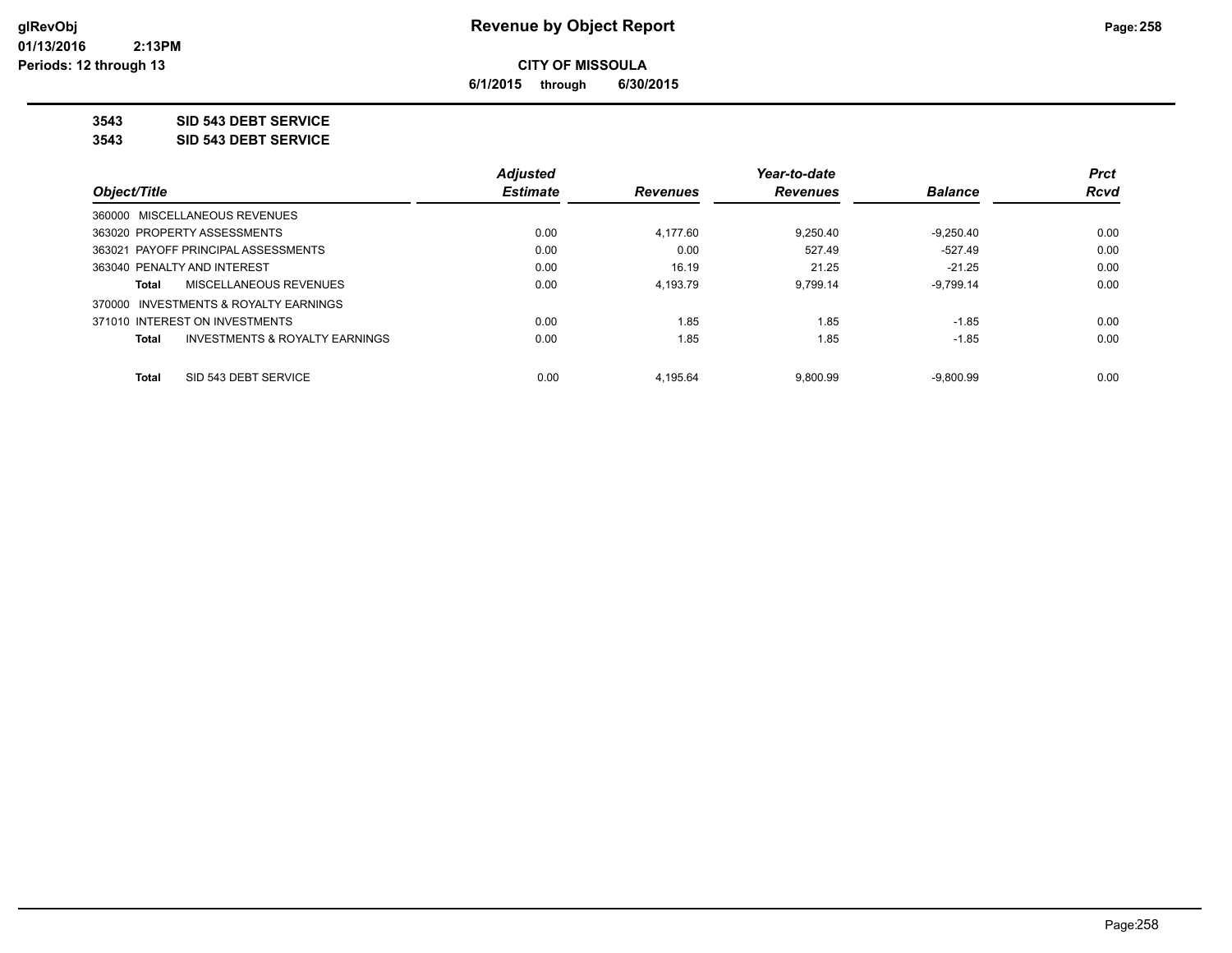**6/1/2015 through 6/30/2015**

#### **3543 SID 543 DEBT SERVICE**

|                                                    | <b>Adjusted</b> |                 | Year-to-date    |                | <b>Prct</b> |
|----------------------------------------------------|-----------------|-----------------|-----------------|----------------|-------------|
| <i><b>Object/Title</b></i>                         | <b>Estimate</b> | <b>Revenues</b> | <b>Revenues</b> | <b>Balance</b> | <b>Rcvd</b> |
| 360000 MISCELLANEOUS REVENUES                      |                 |                 |                 |                |             |
| 363020 PROPERTY ASSESSMENTS                        | 0.00            | 4.177.60        | 9,250.40        | $-9,250.40$    | 0.00        |
| 363021 PAYOFF PRINCIPAL ASSESSMENTS                | 0.00            | 0.00            | 527.49          | $-527.49$      | 0.00        |
| 363040 PENALTY AND INTEREST                        | 0.00            | 16.19           | 21.25           | $-21.25$       | 0.00        |
| MISCELLANEOUS REVENUES<br>Total                    | 0.00            | 4.193.79        | 9.799.14        | $-9.799.14$    | 0.00        |
| INVESTMENTS & ROYALTY EARNINGS<br>370000           |                 |                 |                 |                |             |
| 371010 INTEREST ON INVESTMENTS                     | 0.00            | 1.85            | 1.85            | $-1.85$        | 0.00        |
| <b>INVESTMENTS &amp; ROYALTY EARNINGS</b><br>Total | 0.00            | 1.85            | 1.85            | $-1.85$        | 0.00        |
| SID 543 DEBT SERVICE<br><b>Total</b>               | 0.00            | 4.195.64        | 9.800.99        | $-9.800.99$    | 0.00        |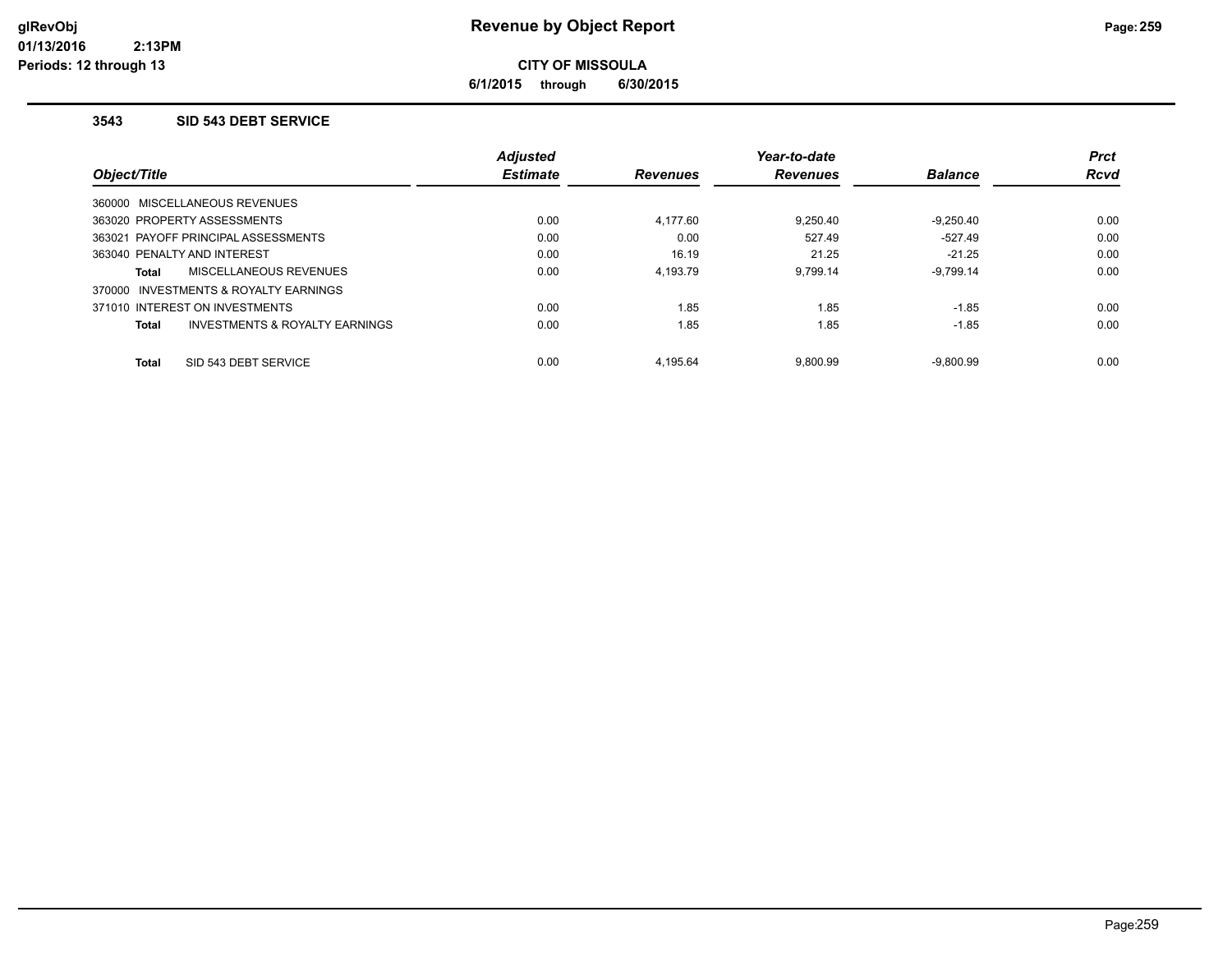**6/1/2015 through 6/30/2015**

# **3544 SID 544 RATTLESNAKE DEBT SERVICE**

**3544 SID 544 RATTLESNAKE DEBT SERVICE**

|                                           | <b>Adjusted</b> |                 | Year-to-date    |                | <b>Prct</b> |
|-------------------------------------------|-----------------|-----------------|-----------------|----------------|-------------|
|                                           | <b>Estimate</b> | <b>Revenues</b> | <b>Revenues</b> | <b>Balance</b> | Rcvd        |
| 360000 MISCELLANEOUS REVENUES             |                 |                 |                 |                |             |
| 363020 PROPERTY ASSESSMENTS               | 140.176.00      | 67.197.50       | 152.964.05      | $-12.788.05$   | 109.12      |
| 363021 PAYOFF PRINCIPAL ASSESSMENTS       | 0.00            | 0.00            | 4.032.77        | $-4.032.77$    | 0.00        |
| 363040 PENALTY AND INTEREST               | 0.00            | 199.83          | 354.08          | $-354.08$      | 0.00        |
| MISCELLANEOUS REVENUES                    | 140,176.00      | 67.397.33       | 157,350.90      | $-17.174.90$   | 112.25      |
| 370000 INVESTMENTS & ROYALTY EARNINGS     |                 |                 |                 |                |             |
| 371010 INTEREST ON INVESTMENTS            | 0.00            | 853.72          | 853.72          | $-853.72$      | 0.00        |
| <b>INVESTMENTS &amp; ROYALTY EARNINGS</b> | 0.00            | 853.72          | 853.72          | $-853.72$      | 0.00        |
| SID 544 RATTLESNAKE DEBT SERVICE          | 140.176.00      | 68.251.05       | 158.204.62      | $-18.028.62$   | 112.86      |
|                                           |                 |                 |                 |                |             |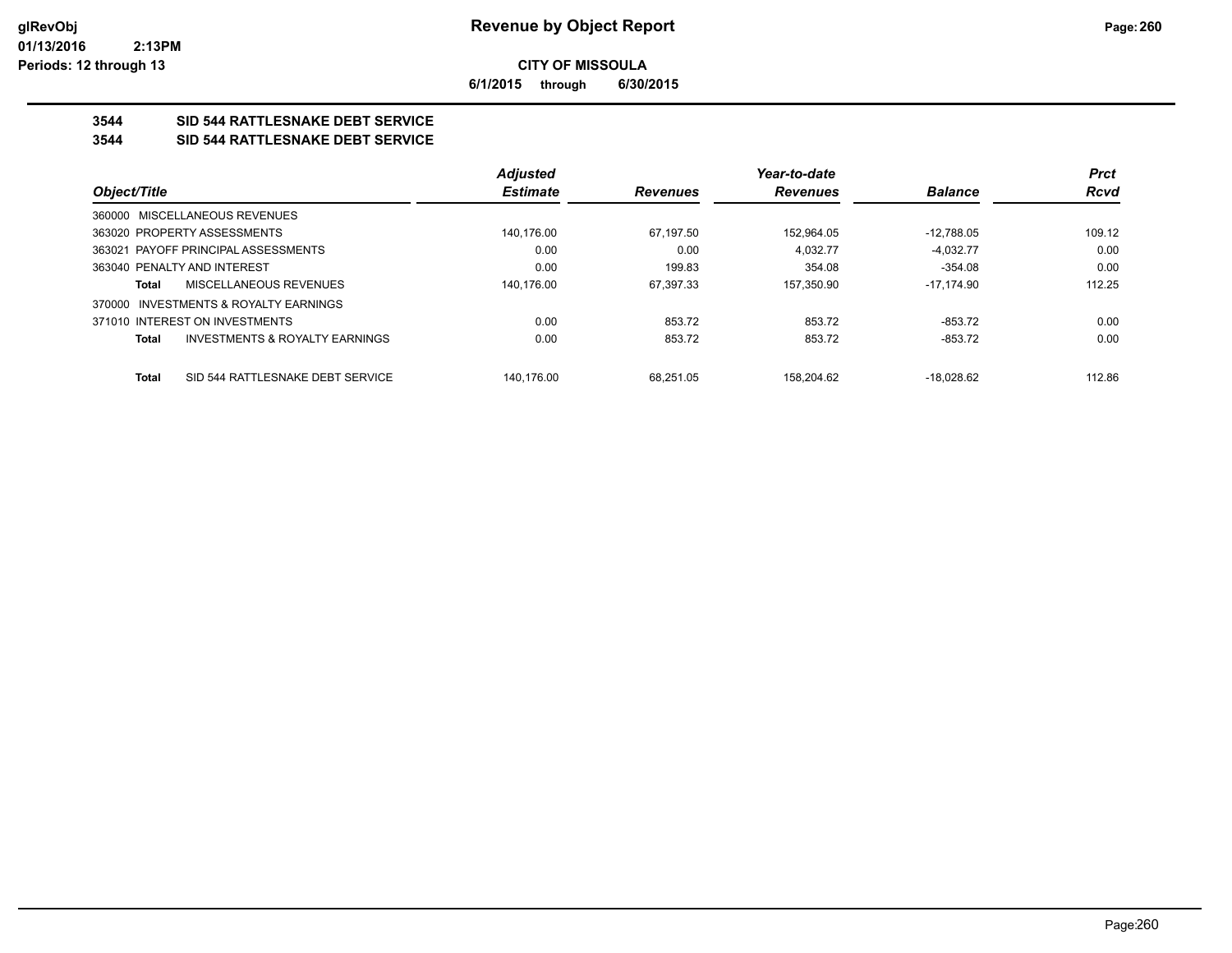**6/1/2015 through 6/30/2015**

## **3544 SID 544 RATTLESNAKE DEBT SERVICE**

|              |                                       | <b>Adjusted</b> |                 | Year-to-date    |                | <b>Prct</b> |
|--------------|---------------------------------------|-----------------|-----------------|-----------------|----------------|-------------|
| Object/Title |                                       | <b>Estimate</b> | <b>Revenues</b> | <b>Revenues</b> | <b>Balance</b> | <b>Rcvd</b> |
|              | 360000 MISCELLANEOUS REVENUES         |                 |                 |                 |                |             |
|              | 363020 PROPERTY ASSESSMENTS           | 140.176.00      | 67.197.50       | 152,964.05      | $-12.788.05$   | 109.12      |
|              | 363021 PAYOFF PRINCIPAL ASSESSMENTS   | 0.00            | 0.00            | 4.032.77        | $-4.032.77$    | 0.00        |
|              | 363040 PENALTY AND INTEREST           | 0.00            | 199.83          | 354.08          | $-354.08$      | 0.00        |
| <b>Total</b> | MISCELLANEOUS REVENUES                | 140.176.00      | 67,397.33       | 157,350.90      | $-17.174.90$   | 112.25      |
|              | 370000 INVESTMENTS & ROYALTY EARNINGS |                 |                 |                 |                |             |
|              | 371010 INTEREST ON INVESTMENTS        | 0.00            | 853.72          | 853.72          | $-853.72$      | 0.00        |
| Total        | INVESTMENTS & ROYALTY EARNINGS        | 0.00            | 853.72          | 853.72          | $-853.72$      | 0.00        |
| <b>Total</b> | SID 544 RATTLESNAKE DEBT SERVICE      | 140.176.00      | 68.251.05       | 158.204.62      | $-18.028.62$   | 112.86      |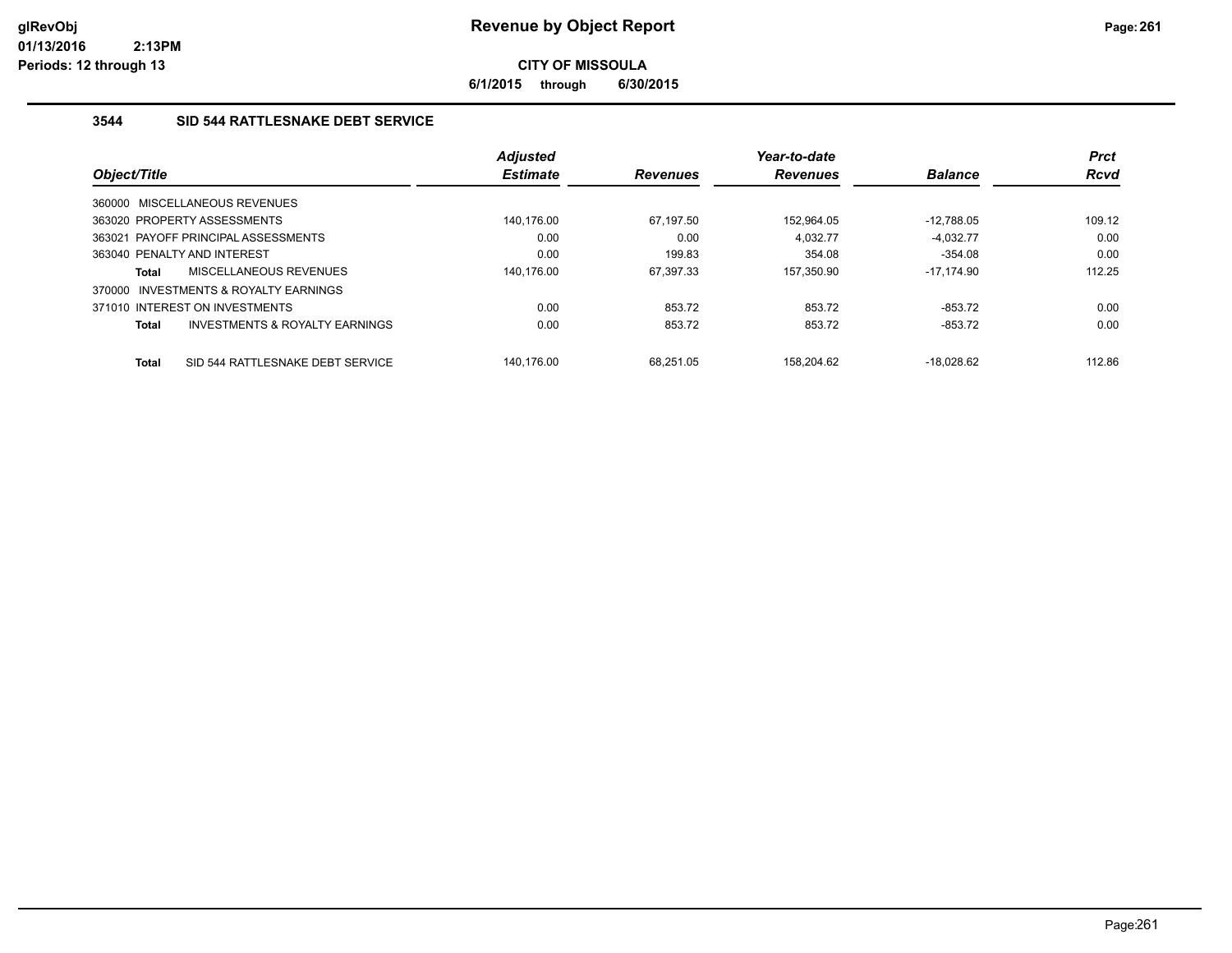**6/1/2015 through 6/30/2015**

**3545 SID 545 DEBT SERVICE**

**3545 SID 545 DEBT SERVICE**

|                                                | <b>Adjusted</b> |                 | Year-to-date    |                | <b>Prct</b> |
|------------------------------------------------|-----------------|-----------------|-----------------|----------------|-------------|
| Object/Title                                   | <b>Estimate</b> | <b>Revenues</b> | <b>Revenues</b> | <b>Balance</b> | Rcvd        |
| 360000 MISCELLANEOUS REVENUES                  |                 |                 |                 |                |             |
| 363020 PROPERTY ASSESSMENTS                    | 0.00            | 933.26          | 1,980.29        | $-1,980.29$    | 0.00        |
| 363021 PAYOFF PRINCIPAL ASSESSMENTS            | 0.00            | 0.00            | 0.00            | 0.00           | 0.00        |
| 363040 PENALTY AND INTEREST                    | 0.00            | 5.80            | 7.15            | $-7.15$        | 0.00        |
| MISCELLANEOUS REVENUES<br>Total                | 0.00            | 939.06          | 1.987.44        | $-1.987.44$    | 0.00        |
| 370000 INVESTMENTS & ROYALTY EARNINGS          |                 |                 |                 |                |             |
| 371010 INTEREST ON INVESTMENTS                 | 0.00            | 0.41            | 0.41            | $-0.41$        | 0.00        |
| INVESTMENTS & ROYALTY EARNINGS<br><b>Total</b> | 0.00            | 0.41            | 0.41            | $-0.41$        | 0.00        |
| SID 545 DEBT SERVICE<br><b>Total</b>           | 0.00            | 939.47          | 1.987.85        | $-1.987.85$    | 0.00        |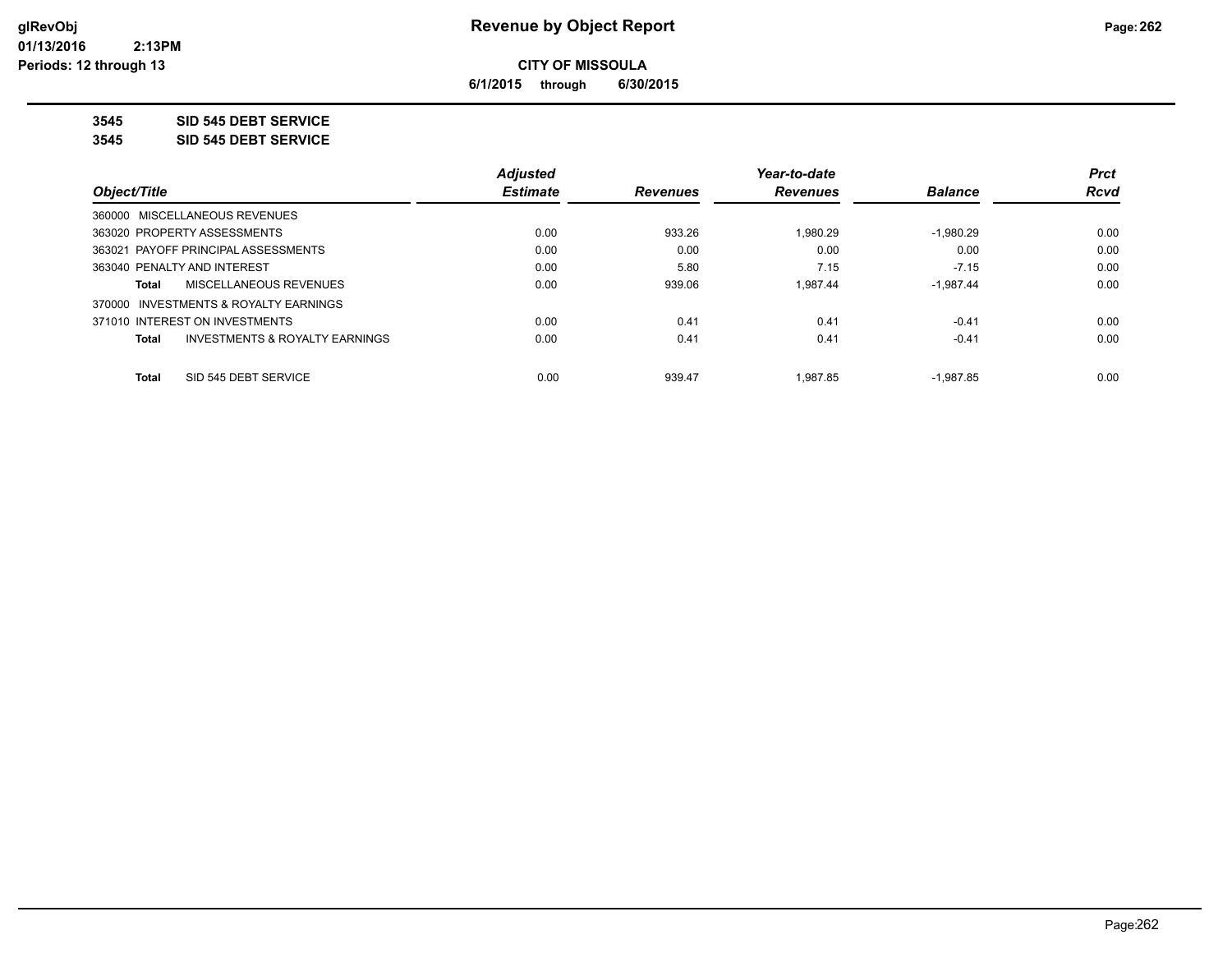**6/1/2015 through 6/30/2015**

#### **3545 SID 545 DEBT SERVICE**

|                                          |                                           | <b>Adjusted</b> |                 | Year-to-date    |                | <b>Prct</b> |
|------------------------------------------|-------------------------------------------|-----------------|-----------------|-----------------|----------------|-------------|
| <i><b>Object/Title</b></i>               |                                           | <b>Estimate</b> | <b>Revenues</b> | <b>Revenues</b> | <b>Balance</b> | <b>Rcvd</b> |
| 360000 MISCELLANEOUS REVENUES            |                                           |                 |                 |                 |                |             |
| 363020 PROPERTY ASSESSMENTS              |                                           | 0.00            | 933.26          | 1.980.29        | $-1,980.29$    | 0.00        |
| 363021 PAYOFF PRINCIPAL ASSESSMENTS      |                                           | 0.00            | 0.00            | 0.00            | 0.00           | 0.00        |
| 363040 PENALTY AND INTEREST              |                                           | 0.00            | 5.80            | 7.15            | $-7.15$        | 0.00        |
| Total                                    | MISCELLANEOUS REVENUES                    | 0.00            | 939.06          | 1.987.44        | $-1.987.44$    | 0.00        |
| INVESTMENTS & ROYALTY EARNINGS<br>370000 |                                           |                 |                 |                 |                |             |
| 371010 INTEREST ON INVESTMENTS           |                                           | 0.00            | 0.41            | 0.41            | $-0.41$        | 0.00        |
| Total                                    | <b>INVESTMENTS &amp; ROYALTY EARNINGS</b> | 0.00            | 0.41            | 0.41            | $-0.41$        | 0.00        |
| <b>Total</b>                             | SID 545 DEBT SERVICE                      | 0.00            | 939.47          | 1.987.85        | $-1.987.85$    | 0.00        |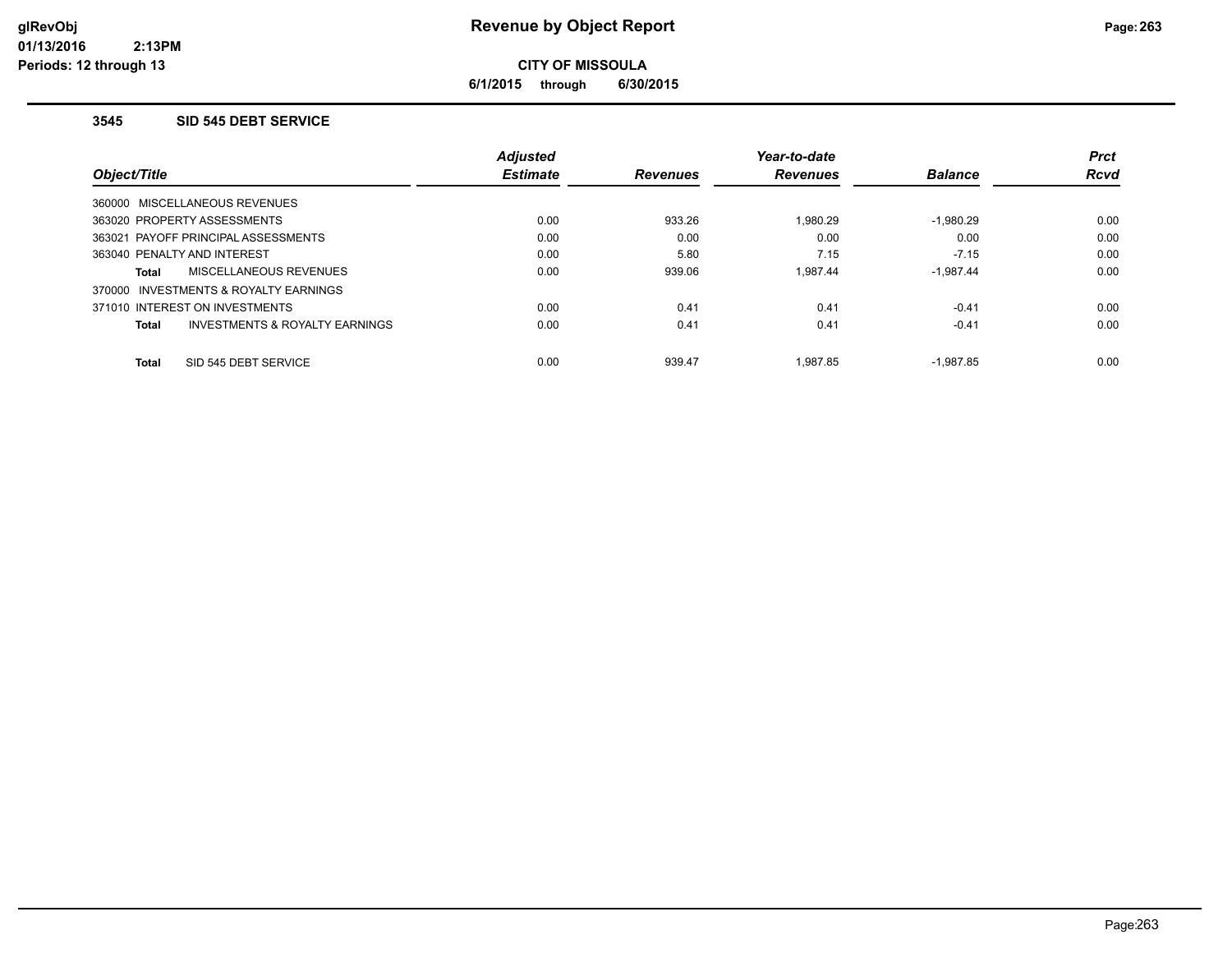**6/1/2015 through 6/30/2015**

**3546 SID 546 DEBT SERVICE**

**3546 SID 546 DEBT SERVICE**

|                                                | <b>Adjusted</b> |                 | Year-to-date    |                | <b>Prct</b> |
|------------------------------------------------|-----------------|-----------------|-----------------|----------------|-------------|
| Object/Title                                   | <b>Estimate</b> | <b>Revenues</b> | <b>Revenues</b> | <b>Balance</b> | Rcvd        |
| 360000 MISCELLANEOUS REVENUES                  |                 |                 |                 |                |             |
| 363020 PROPERTY ASSESSMENTS                    | 0.00            | 746.35          | 1,670.85        | $-1,670.85$    | 0.00        |
| 363021 PAYOFF PRINCIPAL ASSESSMENTS            | 0.00            | 0.00            | 0.00            | 0.00           | 0.00        |
| 363040 PENALTY AND INTEREST                    | 0.00            | 4.46            | 5.22            | $-5.22$        | 0.00        |
| MISCELLANEOUS REVENUES<br>Total                | 0.00            | 750.81          | 1.676.07        | $-1.676.07$    | 0.00        |
| 370000 INVESTMENTS & ROYALTY EARNINGS          |                 |                 |                 |                |             |
| 371010 INTEREST ON INVESTMENTS                 | 0.00            | 0.32            | 0.32            | $-0.32$        | 0.00        |
| INVESTMENTS & ROYALTY EARNINGS<br><b>Total</b> | 0.00            | 0.32            | 0.32            | $-0.32$        | 0.00        |
| SID 546 DEBT SERVICE<br>Total                  | 0.00            | 751.13          | 1.676.39        | $-1.676.39$    | 0.00        |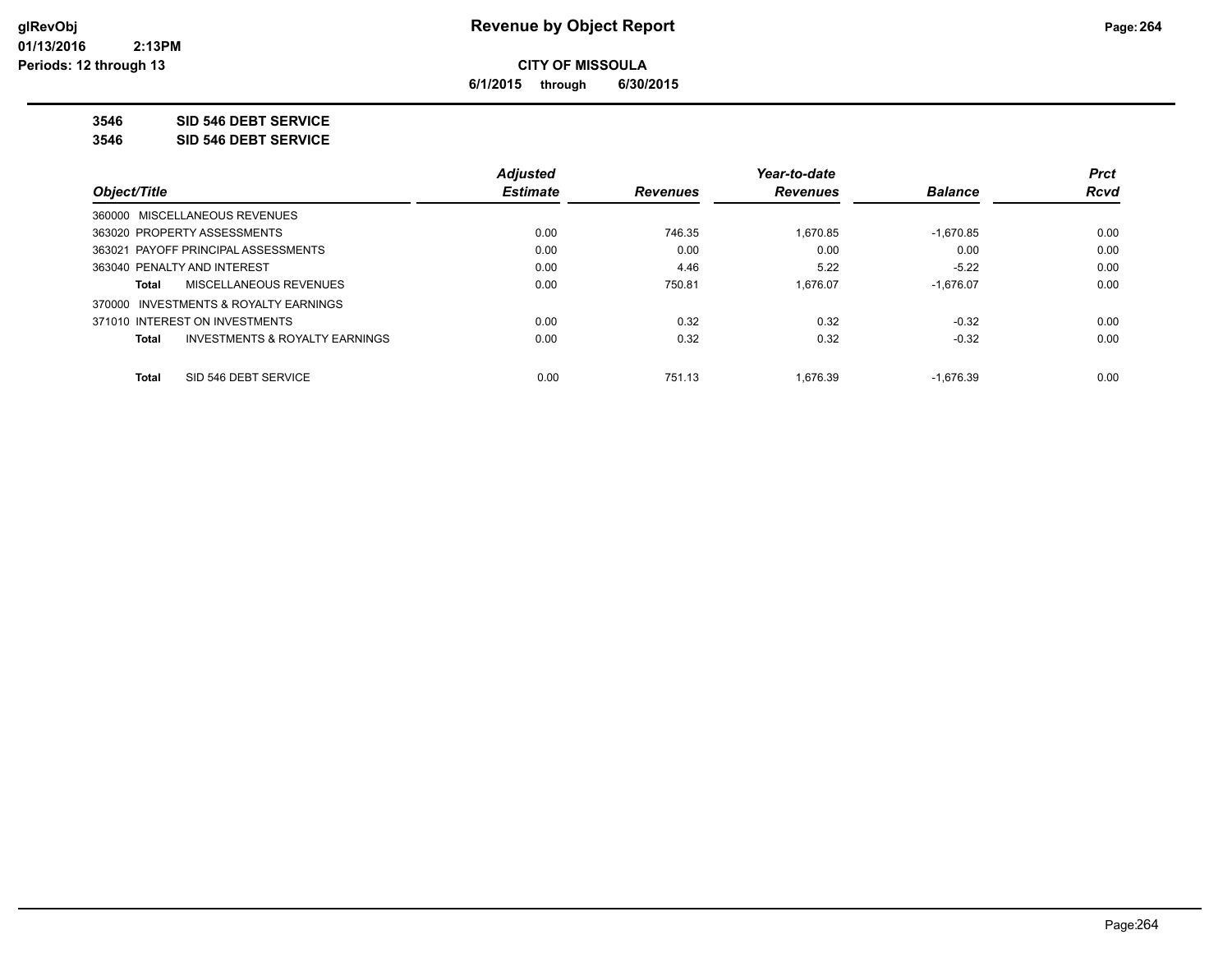**6/1/2015 through 6/30/2015**

#### **3546 SID 546 DEBT SERVICE**

|                                     |                                | <b>Adiusted</b> |                 | Year-to-date    |                | <b>Prct</b> |
|-------------------------------------|--------------------------------|-----------------|-----------------|-----------------|----------------|-------------|
| Object/Title                        |                                | <b>Estimate</b> | <b>Revenues</b> | <b>Revenues</b> | <b>Balance</b> | <b>Rcvd</b> |
| 360000 MISCELLANEOUS REVENUES       |                                |                 |                 |                 |                |             |
| 363020 PROPERTY ASSESSMENTS         |                                | 0.00            | 746.35          | 1.670.85        | $-1.670.85$    | 0.00        |
| 363021 PAYOFF PRINCIPAL ASSESSMENTS |                                | 0.00            | 0.00            | 0.00            | 0.00           | 0.00        |
| 363040 PENALTY AND INTEREST         |                                | 0.00            | 4.46            | 5.22            | $-5.22$        | 0.00        |
| Total                               | MISCELLANEOUS REVENUES         | 0.00            | 750.81          | 1.676.07        | $-1.676.07$    | 0.00        |
| 370000                              | INVESTMENTS & ROYALTY EARNINGS |                 |                 |                 |                |             |
| 371010 INTEREST ON INVESTMENTS      |                                | 0.00            | 0.32            | 0.32            | $-0.32$        | 0.00        |
| Total                               | INVESTMENTS & ROYALTY EARNINGS | 0.00            | 0.32            | 0.32            | $-0.32$        | 0.00        |
| <b>Total</b>                        | SID 546 DEBT SERVICE           | 0.00            | 751.13          | 1.676.39        | $-1.676.39$    | 0.00        |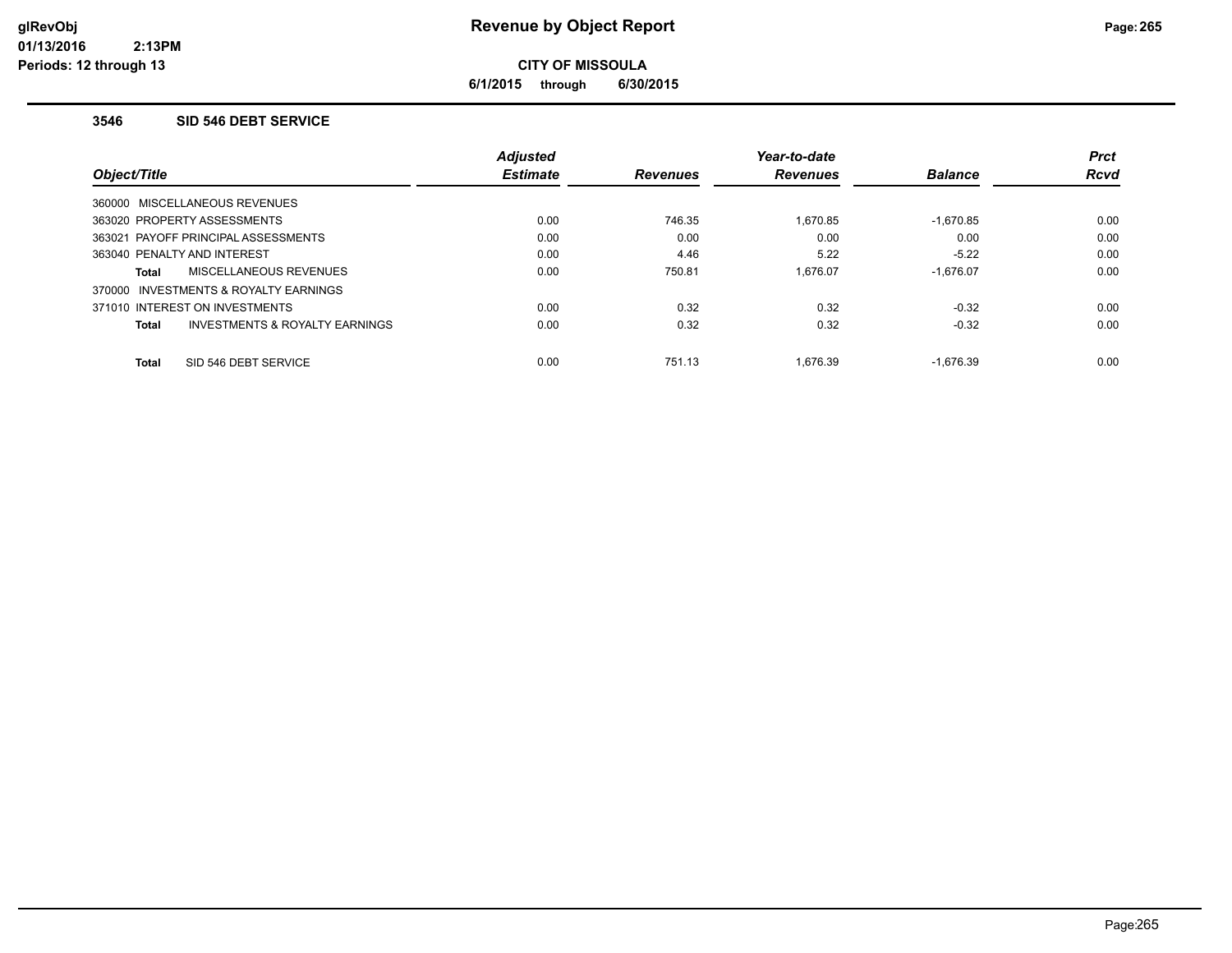**6/1/2015 through 6/30/2015**

**3548 SID 548-5TH, 6TH & ARTHUR**

**3548 SID 548-5TH, 6TH & ARTHUR**

|                                                           | <b>Adjusted</b> |                 | Year-to-date    |                | <b>Prct</b> |
|-----------------------------------------------------------|-----------------|-----------------|-----------------|----------------|-------------|
| Object/Title                                              | <b>Estimate</b> | <b>Revenues</b> | <b>Revenues</b> | <b>Balance</b> | Rcvd        |
| 360000 MISCELLANEOUS REVENUES                             |                 |                 |                 |                |             |
| 363020 PROPERTY ASSESSMENTS                               | 113.475.00      | 0.00            | 119.875.00      | $-6.400.00$    | 105.64      |
| 363021 PAYOFF PRINCIPAL ASSESSMENTS                       | 0.00            | 0.00            | 0.00            | 0.00           | 0.00        |
| 363040 PENALTY AND INTEREST                               | 0.00            | 0.00            | 0.00            | 0.00           | 0.00        |
| MISCELLANEOUS REVENUES<br>Total                           | 113.475.00      | 0.00            | 119.875.00      | $-6.400.00$    | 105.64      |
| 370000 INVESTMENTS & ROYALTY EARNINGS                     |                 |                 |                 |                |             |
| 371010 INTEREST ON INVESTMENTS                            | 0.00            | 12.80           | 12.80           | $-12.80$       | 0.00        |
| <b>INVESTMENTS &amp; ROYALTY EARNINGS</b><br><b>Total</b> | 0.00            | 12.80           | 12.80           | $-12.80$       | 0.00        |
|                                                           |                 |                 |                 |                |             |
| SID 548-5TH, 6TH & ARTHUR<br>Total                        | 113.475.00      | 12.80           | 119.887.80      | $-6.412.80$    | 105.65      |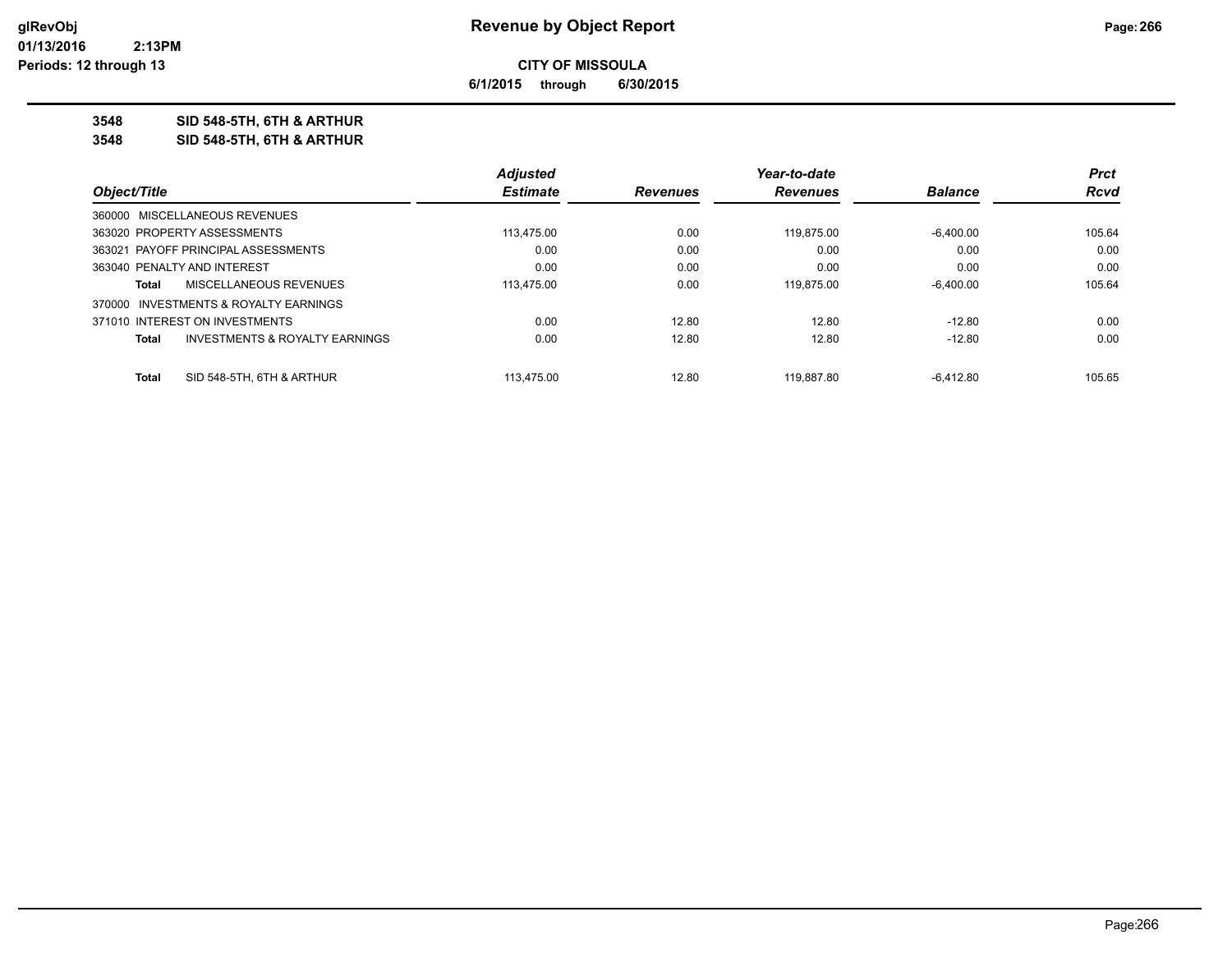**6/1/2015 through 6/30/2015**

## **3548 SID 548-5TH, 6TH & ARTHUR**

|              |                                           | <b>Adjusted</b> |                 | Year-to-date    |                | <b>Prct</b> |
|--------------|-------------------------------------------|-----------------|-----------------|-----------------|----------------|-------------|
| Object/Title |                                           | <b>Estimate</b> | <b>Revenues</b> | <b>Revenues</b> | <b>Balance</b> | <b>Rcvd</b> |
|              | 360000 MISCELLANEOUS REVENUES             |                 |                 |                 |                |             |
|              | 363020 PROPERTY ASSESSMENTS               | 113.475.00      | 0.00            | 119.875.00      | $-6,400.00$    | 105.64      |
|              | 363021 PAYOFF PRINCIPAL ASSESSMENTS       | 0.00            | 0.00            | 0.00            | 0.00           | 0.00        |
|              | 363040 PENALTY AND INTEREST               | 0.00            | 0.00            | 0.00            | 0.00           | 0.00        |
| Total        | MISCELLANEOUS REVENUES                    | 113.475.00      | 0.00            | 119.875.00      | $-6.400.00$    | 105.64      |
| 370000       | INVESTMENTS & ROYALTY EARNINGS            |                 |                 |                 |                |             |
|              | 371010 INTEREST ON INVESTMENTS            | 0.00            | 12.80           | 12.80           | $-12.80$       | 0.00        |
| <b>Total</b> | <b>INVESTMENTS &amp; ROYALTY EARNINGS</b> | 0.00            | 12.80           | 12.80           | $-12.80$       | 0.00        |
| <b>Total</b> | SID 548-5TH, 6TH & ARTHUR                 | 113.475.00      | 12.80           | 119.887.80      | $-6.412.80$    | 105.65      |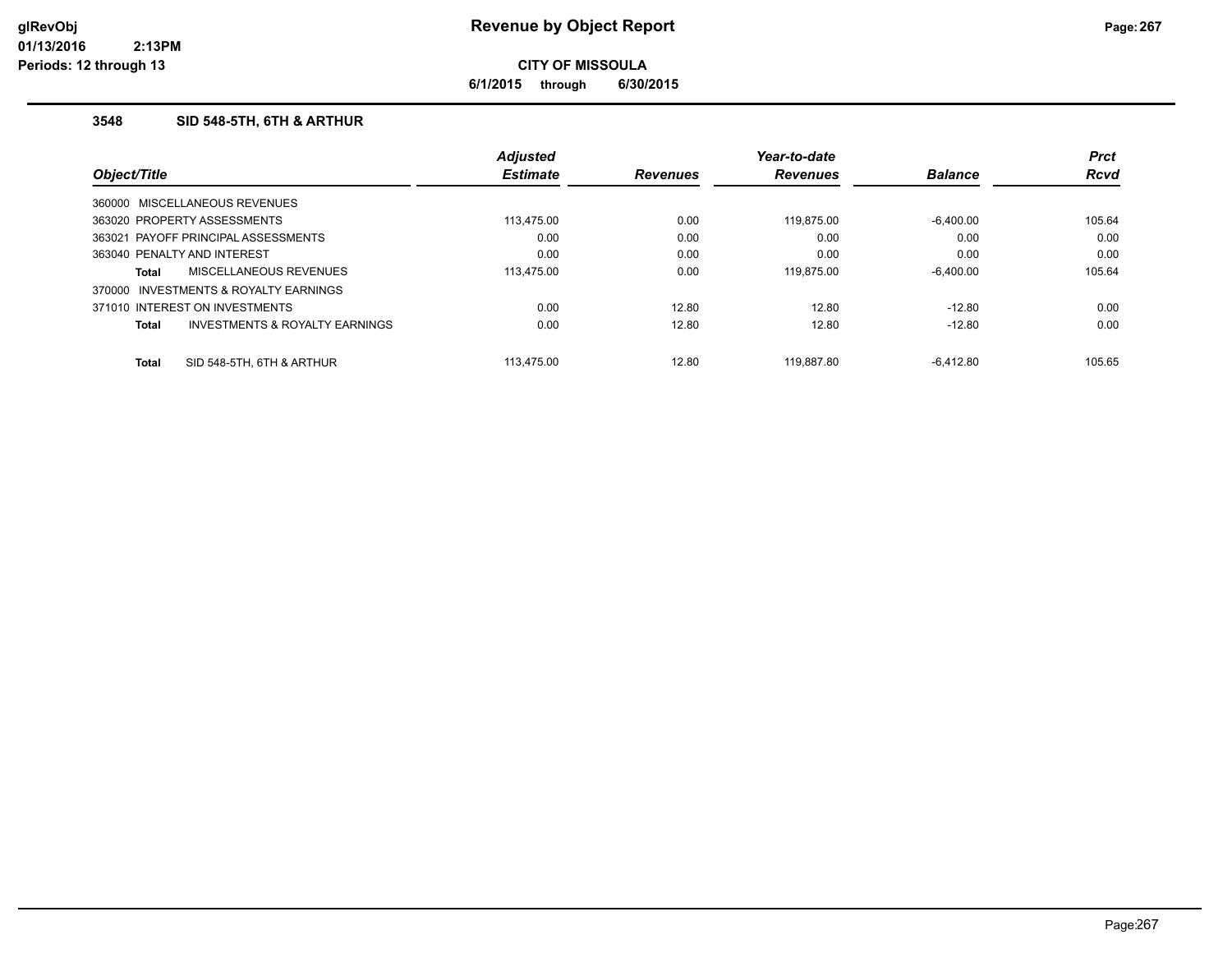**6/1/2015 through 6/30/2015**

## **3549 SID 549 HILLVIEW WAY**

**3549 SID 549 HILLVIEW WAY**

|                                         | <b>Adjusted</b> |                 | Year-to-date    |                | <b>Prct</b> |
|-----------------------------------------|-----------------|-----------------|-----------------|----------------|-------------|
| Object/Title                            | <b>Estimate</b> | <b>Revenues</b> | <b>Revenues</b> | <b>Balance</b> | <b>Rcvd</b> |
| 360000 MISCELLANEOUS REVENUES           |                 |                 |                 |                |             |
| 363020 PROPERTY ASSESSMENTS             | 0.00            | 0.00            | 0.00            | 0.00           | 0.00        |
| 363021 PAYOFF PRINCIPAL ASSESSMENTS     | 0.00            | 0.00            | 0.00            | 0.00           | 0.00        |
| 363040 PENALTY AND INTEREST             | 0.00            | 0.00            | 0.00            | 0.00           | 0.00        |
| MISCELLANEOUS REVENUES<br>Total         | 0.00            | 0.00            | 0.00            | 0.00           | 0.00        |
| 370000 INVESTMENTS & ROYALTY EARNINGS   |                 |                 |                 |                |             |
| 371010 INTEREST ON INVESTMENTS          | 0.00            | 0.00            | 0.00            | 0.00           | 0.00        |
| INVESTMENTS & ROYALTY EARNINGS<br>Total | 0.00            | 0.00            | 0.00            | 0.00           | 0.00        |
| SID 549 HILLVIEW WAY<br>Total           | 0.00            | 0.00            | 0.00            | 0.00           | 0.00        |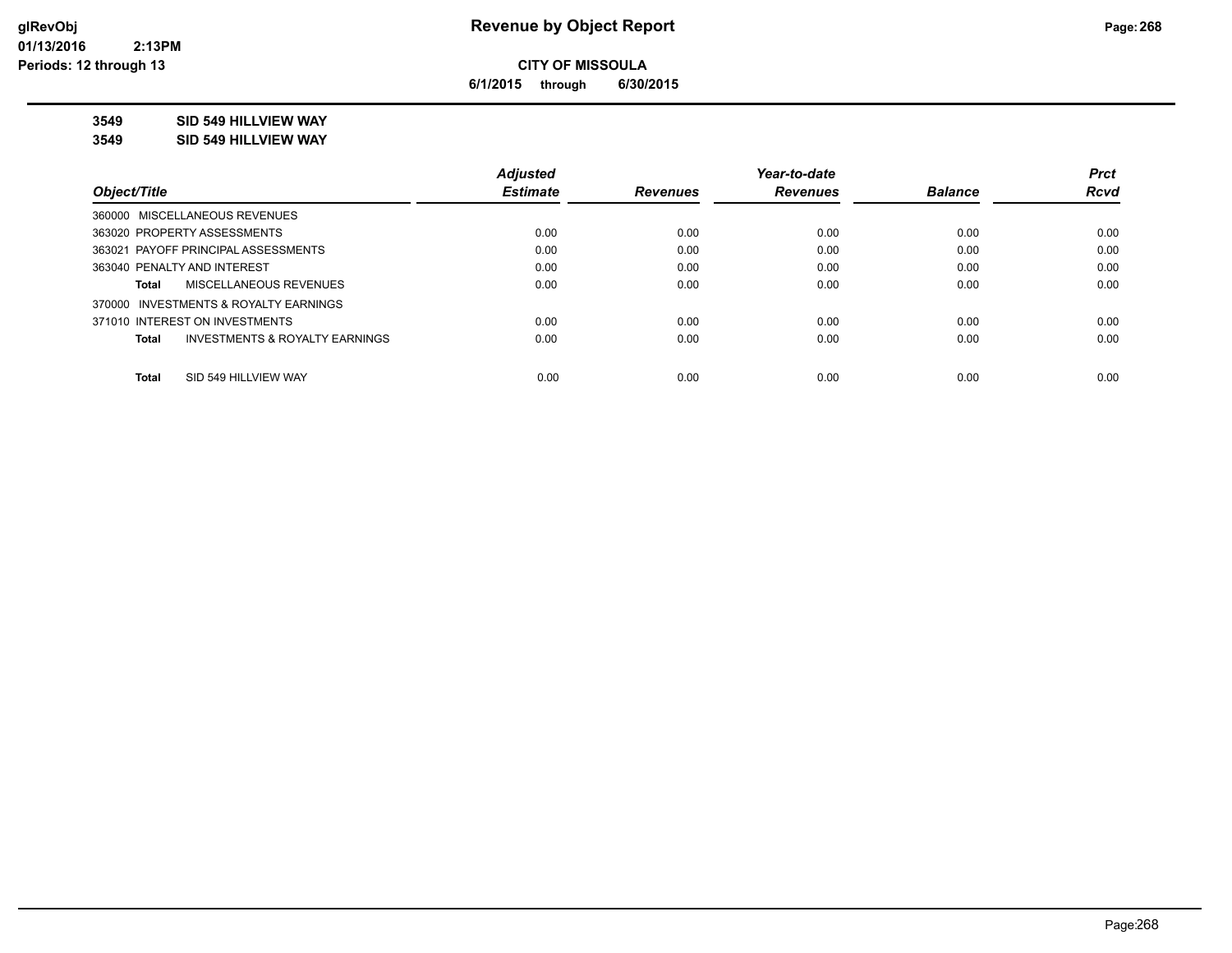**6/1/2015 through 6/30/2015**

#### **3549 SID 549 HILLVIEW WAY**

|                                          | Adjusted        |                 | Year-to-date    |                | <b>Prct</b> |
|------------------------------------------|-----------------|-----------------|-----------------|----------------|-------------|
| Object/Title                             | <b>Estimate</b> | <b>Revenues</b> | <b>Revenues</b> | <b>Balance</b> | <b>Rcvd</b> |
| 360000 MISCELLANEOUS REVENUES            |                 |                 |                 |                |             |
| 363020 PROPERTY ASSESSMENTS              | 0.00            | 0.00            | 0.00            | 0.00           | 0.00        |
| 363021 PAYOFF PRINCIPAL ASSESSMENTS      | 0.00            | 0.00            | 0.00            | 0.00           | 0.00        |
| 363040 PENALTY AND INTEREST              | 0.00            | 0.00            | 0.00            | 0.00           | 0.00        |
| MISCELLANEOUS REVENUES<br>Total          | 0.00            | 0.00            | 0.00            | 0.00           | 0.00        |
| INVESTMENTS & ROYALTY EARNINGS<br>370000 |                 |                 |                 |                |             |
| 371010 INTEREST ON INVESTMENTS           | 0.00            | 0.00            | 0.00            | 0.00           | 0.00        |
| INVESTMENTS & ROYALTY EARNINGS<br>Total  | 0.00            | 0.00            | 0.00            | 0.00           | 0.00        |
| SID 549 HILLVIEW WAY<br><b>Total</b>     | 0.00            | 0.00            | 0.00            | 0.00           | 0.00        |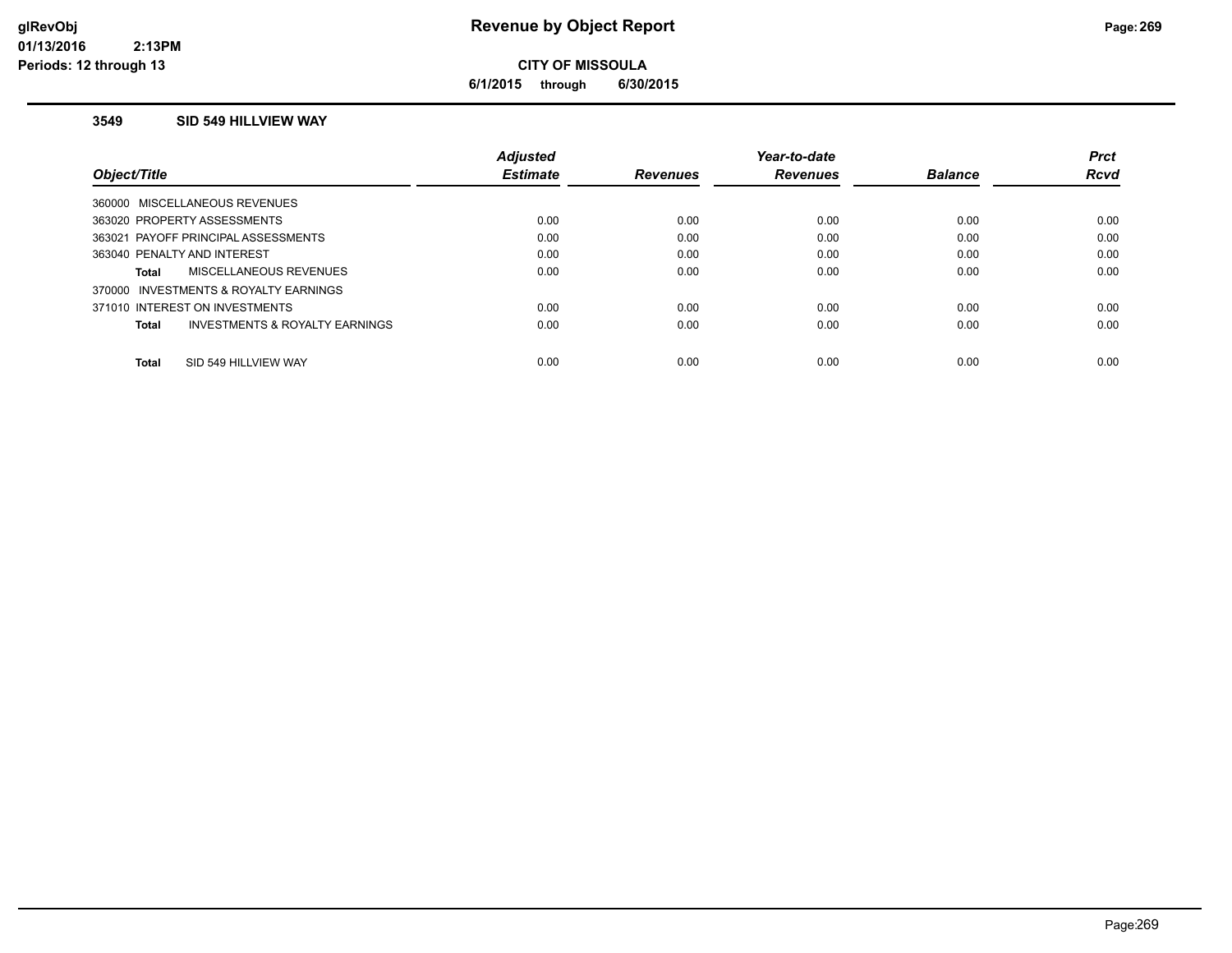**6/1/2015 through 6/30/2015**

## **4060 CAPITAL IMPROVEMENT PROGRAM FUND**

|                                                           | <b>Adjusted</b> |                 | Year-to-date    |                | <b>Prct</b> |
|-----------------------------------------------------------|-----------------|-----------------|-----------------|----------------|-------------|
| Object/Title                                              | <b>Estimate</b> | <b>Revenues</b> | <b>Revenues</b> | <b>Balance</b> | Rcvd        |
| 330000 INTERGOVERNMENTAL REVENUES                         |                 |                 |                 |                |             |
| 331001 GRANTS                                             | 0.00            | 0.00            | 0.00            | 0.00           | 0.00        |
| 331002 COUNTY ASSISTANCE CIP PROJECTS                     | 0.00            | 0.00            | 0.00            | 0.00           | 0.00        |
| 331003 STATE HOME PROGRAM INCOME                          | 0.00            | 0.00            | 0.00            | 0.00           | 0.00        |
| 331004 CITY ASSESSMENTS                                   | 0.00            | 0.00            | 0.00            | 0.00           | 0.00        |
| 334040 GAS TAX APPORTIONMENT                              | 0.00            | 0.00            | 0.00            | 0.00           | 0.00        |
| 334061 IMPACT FEES-CLEARING ACCOUNT                       | 0.00            | 0.00            | 0.00            | 0.00           | 0.00        |
| 334120 TSEP GRANT                                         | 0.00            | 0.00            | 0.00            | 0.00           | 0.00        |
| 334121 DNRC GRANT                                         | 0.00            | 0.00            | 0.00            | 0.00           | 0.00        |
| 334123 MAQI FEDERAL ASSISTANCE                            | 0.00            | 566,797.72      | 566,797.72      | -566,797.72    | 0.00        |
| 334124 GRANTS-CIP                                         | 0.00            | 0.00            | 0.00            | 0.00           | 0.00        |
| 334125 FIRE FIGHTER GRANT                                 | 0.00            | 0.00            | 0.00            | 0.00           | 0.00        |
| 334126 DEVELOPER ASSESSMENTS                              | 0.00            | 0.00            | 0.00            | 0.00           | 0.00        |
| 334127 TONKIN TRAIL - FISH WILDLIFE PARKS                 | 0.00            | 0.00            | 0.00            | 0.00           | 0.00        |
| 334128 CDBG FIRE HYDRANT GRANT                            | 0.00            | 0.00            | 0.00            | 0.00           | 0.00        |
| 334143 MONTANA TOURISM GRANT                              | 50,000.00       | 50,000.00       | 50.000.00       | 0.00           | 100.00      |
| 339000 PAYMENT IN LIEU OF TAXES                           | 0.00            | 0.00            | 0.00            | 0.00           | 0.00        |
| <b>INTERGOVERNMENTAL REVENUES</b><br><b>Total</b>         | 50,000.00       | 616,797.72      | 616,797.72      | -566,797.72    | 1,233.60    |
| 360000 MISCELLANEOUS REVENUES                             |                 |                 |                 |                |             |
| 360010 MISCELLANEOUS                                      | 0.00            | 0.00            | 0.00            | 0.00           | 0.00        |
| 360011 YOUTH COUNCIL FUNDS                                | 9,010.00        | 0.00            | 9,339.65        | $-329.65$      | 103.66      |
| 360012 SEWER GRANT REPAYMENTS                             | 0.00            | 0.00            | 0.00            | 0.00           | 0.00        |
| 360016 MRA SHARE OF CIVIC STADIUM PARKING                 | 0.00            | 0.00            | 0.00            | 0.00           | 0.00        |
| 362000 OTHER MISCELLANEOUS REVENUE                        | 0.00            | 0.00            | 0.00            | 0.00           | 0.00        |
| 365000 DONATIONS                                          | 0.00            | 0.00            | 0.00            | 0.00           | 0.00        |
| 365001 GRANTS & DONATIONS                                 | 0.00            | 0.00            | 0.00            | 0.00           | 0.00        |
| 365030 WHITE PINE PARK DONATION-ZIP BEVERAGE              | 0.00            | 0.00            | 0.00            | 0.00           | 0.00        |
| MISCELLANEOUS REVENUES<br><b>Total</b>                    | 9,010.00        | 0.00            | 9,339.65        | $-329.65$      | 103.66      |
| 370000 INVESTMENTS & ROYALTY EARNINGS                     |                 |                 |                 |                |             |
| 371010 INTEREST ON INVESTMENTS                            | 0.00            | $-1,934.44$     | $-1,934.44$     | 1,934.44       | 0.00        |
| 371020 GAIN/LOSS IN MARKET VALUE OF INVESTMENTS           | 0.00            | 0.00            | 0.00            | 0.00           | 0.00        |
| <b>INVESTMENTS &amp; ROYALTY EARNINGS</b><br><b>Total</b> | 0.00            | $-1,934.44$     | $-1,934.44$     | 1,934.44       | 0.00        |
| 380000 OTHER FINANCING SOURCES                            |                 |                 |                 |                |             |
| 381000 LOAN PROCEEDS                                      | 0.00            | 0.00            | 0.00            | 0.00           | 0.00        |
| 381010 BOND PROCEEDS                                      | 0.00            | 0.00            | 0.00            | 0.00           | 0.00        |
| 381011 \$1,860,000 General Fund Obligation Bond           | 0.00            | 0.00            | 0.00            | 0.00           | 0.00        |
| 381012 \$680,000 FIRE GF DEBT                             | 0.00            | 0.00            | 0.00            | 0.00           | 0.00        |
| 381015 \$1,010,000 LIMITED TAX GO BONDS 2010C             | 0.00            | 0.00            | 0.00            | 0.00           | 0.00        |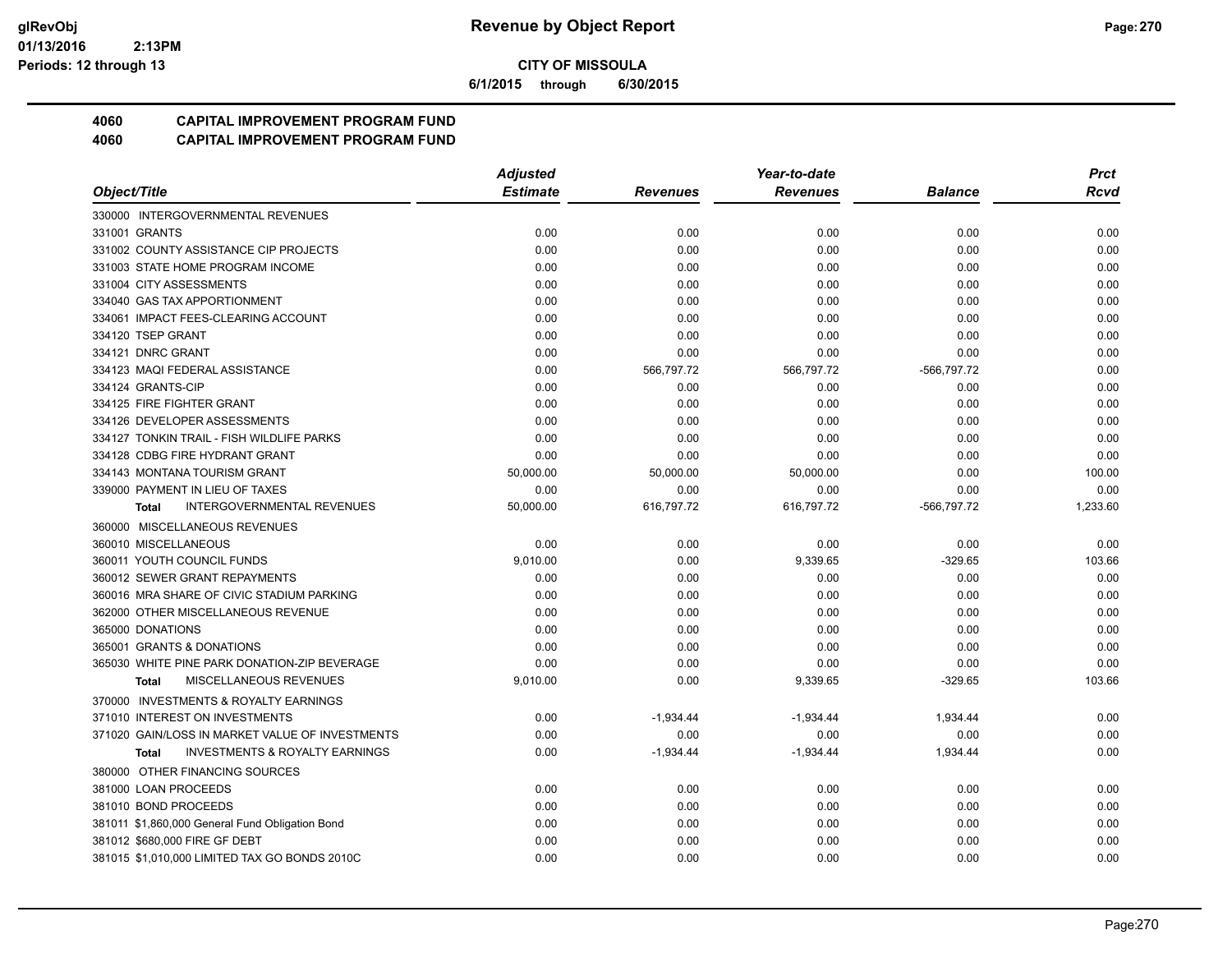**6/1/2015 through 6/30/2015**

# **4060 CAPITAL IMPROVEMENT PROGRAM FUND**

|                                                  | <b>Adjusted</b> |                 | Year-to-date    |                | <b>Prct</b> |
|--------------------------------------------------|-----------------|-----------------|-----------------|----------------|-------------|
| Object/Title                                     | <b>Estimate</b> | <b>Revenues</b> | <b>Revenues</b> | <b>Balance</b> | Rcvd        |
| 381090 PROCEEDS FROM CAPITAL LEASE               | 1,534,597.00    | 0.00            | 1,534,597.24    | $-0.24$        | 100.00      |
| 382010 SALE OF FIXED ASSETS                      | 0.00            | 0.00            | 0.00            | 0.00           | 0.00        |
| 383009 TRANS FR TITLE I                          | 0.00            | 0.00            | 0.00            | 0.00           | 0.00        |
| 383010 TRANS FR CIP                              | 0.00            | 0.00            | 0.00            | 0.00           | 0.00        |
| 383014 TRANS FR MRA                              | 0.00            | 0.00            | 0.00            | 0.00           | 0.00        |
| 383015 TRANS FR MPC                              | 0.00            | 0.00            | 0.00            | 0.00           | 0.00        |
| 383017 TRANS FR BUILDING                         | 0.00            | 0.00            | 0.00            | 0.00           | 0.00        |
| 383020 TRANS FR CEMETERY CARE                    | 0.00            | 0.00            | 0.00            | 0.00           | 0.00        |
| 383025 TRANS FR SEWER R & D                      | 0.00            | 0.00            | 0.00            | 0.00           | 0.00        |
| 383029 TRANS FR GENERAL                          | 913,831.00      | 913,831.00      | 913,831.00      | 0.00           | 100.00      |
| 383041 TRANS FR CDBG                             | 0.00            | 0.00            | 0.00            | 0.00           | 0.00        |
| 383042 TRANSFERS FROM OTHER FUNDS                | 0.00            | 0.00            | 0.00            | 0.00           | 0.00        |
| 383043 TRANSFERS FROM IMPACT FEES                | 0.00            | 0.00            | 0.00            | 0.00           | 0.00        |
| 383044 TRANSFER FROM PYMT IN LIEU OF PARKS       | 0.00            | 0.00            | 0.00            | 0.00           | 0.00        |
| 383045 TRANSFER FROM PARK ENTERPRISE             | 0.00            | 0.00            | 0.00            | 0.00           | 0.00        |
| OTHER FINANCING SOURCES<br>Total                 | 2,448,428.00    | 913,831.00      | 2,448,428.24    | $-0.24$        | 100.00      |
| CAPITAL IMPROVEMENT PROGRAM FUND<br><b>Total</b> | 2,507,438.00    | 1,528,694.28    | 3,072,631.17    | $-565, 193.17$ | 122.54      |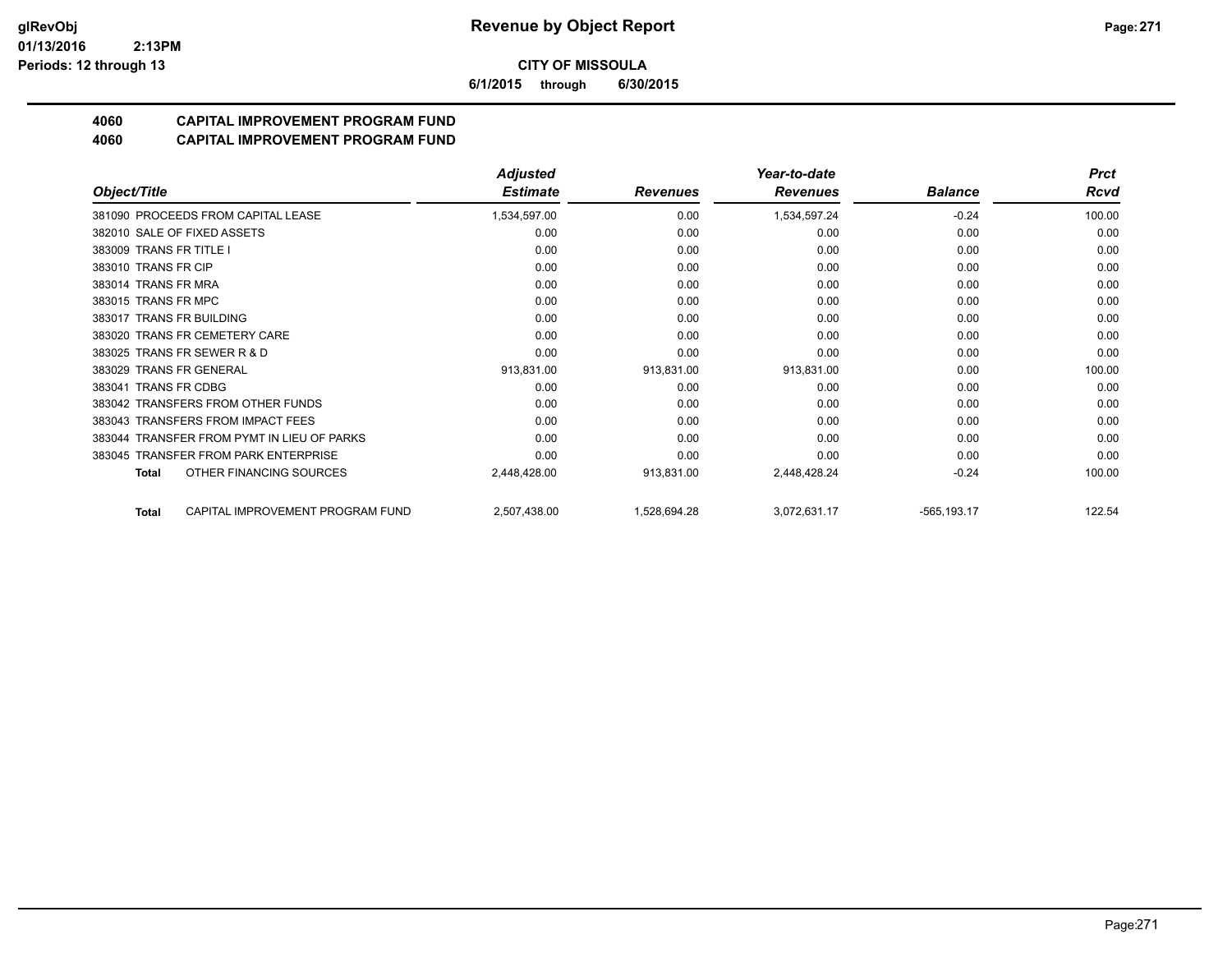**6/1/2015 through 6/30/2015**

|                                                    | <b>Adjusted</b> |                 | Year-to-date    |                |             |
|----------------------------------------------------|-----------------|-----------------|-----------------|----------------|-------------|
| Object/Title                                       | <b>Estimate</b> | <b>Revenues</b> | <b>Revenues</b> | <b>Balance</b> | <b>Rcvd</b> |
| 330000 INTERGOVERNMENTAL REVENUES                  |                 |                 |                 |                |             |
| 331001 GRANTS                                      | 0.00            | 0.00            | 0.00            | 0.00           | 0.00        |
| 331002 COUNTY ASSISTANCE CIP PROJECTS              | 0.00            | 0.00            | 0.00            | 0.00           | 0.00        |
| 331003 STATE HOME PROGRAM INCOME                   | 0.00            | 0.00            | 0.00            | 0.00           | 0.00        |
| 331004 CITY ASSESSMENTS                            | 0.00            | 0.00            | 0.00            | 0.00           | 0.00        |
| 334040 GAS TAX APPORTIONMENT                       | 0.00            | 0.00            | 0.00            | 0.00           | 0.00        |
| 334061 IMPACT FEES-CLEARING ACCOUNT                | 0.00            | 0.00            | 0.00            | 0.00           | 0.00        |
| 334120 TSEP GRANT                                  | 0.00            | 0.00            | 0.00            | 0.00           | 0.00        |
| 334121 DNRC GRANT                                  | 0.00            | 0.00            | 0.00            | 0.00           | 0.00        |
| 334123 MAQI FEDERAL ASSISTANCE                     | 0.00            | 566,797.72      | 566,797.72      | -566,797.72    | 0.00        |
| 334124 GRANTS-CIP                                  | 0.00            | 0.00            | 0.00            | 0.00           | 0.00        |
| 334125 FIRE FIGHTER GRANT                          | 0.00            | 0.00            | 0.00            | 0.00           | 0.00        |
| 334126 DEVELOPER ASSESSMENTS                       | 0.00            | 0.00            | 0.00            | 0.00           | 0.00        |
| 334127 TONKIN TRAIL - FISH WILDLIFE PARKS          | 0.00            | 0.00            | 0.00            | 0.00           | 0.00        |
| 334128 CDBG FIRE HYDRANT GRANT                     | 0.00            | 0.00            | 0.00            | 0.00           | 0.00        |
| 334143 MONTANA TOURISM GRANT                       | 50,000.00       | 50,000.00       | 50,000.00       | 0.00           | 100.00      |
| 339000 PAYMENT IN LIEU OF TAXES                    | 0.00            | 0.00            | 0.00            | 0.00           | 0.00        |
| <b>INTERGOVERNMENTAL REVENUES</b><br>Total         | 50,000.00       | 616,797.72      | 616,797.72      | $-566,797.72$  | 1,233.60    |
| 360000 MISCELLANEOUS REVENUES                      |                 |                 |                 |                |             |
| 360010 MISCELLANEOUS                               | 0.00            | 0.00            | 0.00            | 0.00           | 0.00        |
| 360011 YOUTH COUNCIL FUNDS                         | 9,010.00        | 0.00            | 9,339.65        | $-329.65$      | 103.66      |
| 360012 SEWER GRANT REPAYMENTS                      | 0.00            | 0.00            | 0.00            | 0.00           | 0.00        |
| 360016 MRA SHARE OF CIVIC STADIUM PARKING          | 0.00            | 0.00            | 0.00            | 0.00           | 0.00        |
| 362000 OTHER MISCELLANEOUS REVENUE                 | 0.00            | 0.00            | 0.00            | 0.00           | 0.00        |
| 365000 DONATIONS                                   | 0.00            | 0.00            | 0.00            | 0.00           | 0.00        |
| 365001 GRANTS & DONATIONS                          | 0.00            | 0.00            | 0.00            | 0.00           | 0.00        |
| 365030 WHITE PINE PARK DONATION-ZIP BEVERAGE       | 0.00            | 0.00            | 0.00            | 0.00           | 0.00        |
| MISCELLANEOUS REVENUES<br>Total                    | 9,010.00        | 0.00            | 9,339.65        | $-329.65$      | 103.66      |
| 370000 INVESTMENTS & ROYALTY EARNINGS              |                 |                 |                 |                |             |
| 371010 INTEREST ON INVESTMENTS                     | 0.00            | $-1,934.44$     | $-1,934.44$     | 1,934.44       | 0.00        |
| 371020 GAIN/LOSS IN MARKET VALUE OF INVESTMENT     | 0.00            | 0.00            | 0.00            | 0.00           | 0.00        |
| <b>INVESTMENTS &amp; ROYALTY EARNINGS</b><br>Total | 0.00            | $-1,934.44$     | $-1,934.44$     | 1,934.44       | 0.00        |
| 380000 OTHER FINANCING SOURCES                     |                 |                 |                 |                |             |
| 381000 LOAN PROCEEDS                               | 0.00            | 0.00            | 0.00            | 0.00           | 0.00        |
| 381010 BOND PROCEEDS                               | 0.00            | 0.00            | 0.00            | 0.00           | 0.00        |
| 381011 \$1,860,000 General Fund Obligation Bond    | 0.00            | 0.00            | 0.00            | 0.00           | 0.00        |
| 381012 \$680,000 FIRE GF DEBT                      | 0.00            | 0.00            | 0.00            | 0.00           | 0.00        |
| 381015 \$1,010,000 LIMITED TAX GO BONDS 2010C      | 0.00            | 0.00            | 0.00            | 0.00           | 0.00        |
| 381090 PROCEEDS FROM CAPITAL LEASE                 | 1,534,597.00    | 0.00            | 1,534,597.24    | $-0.24$        | 100.00      |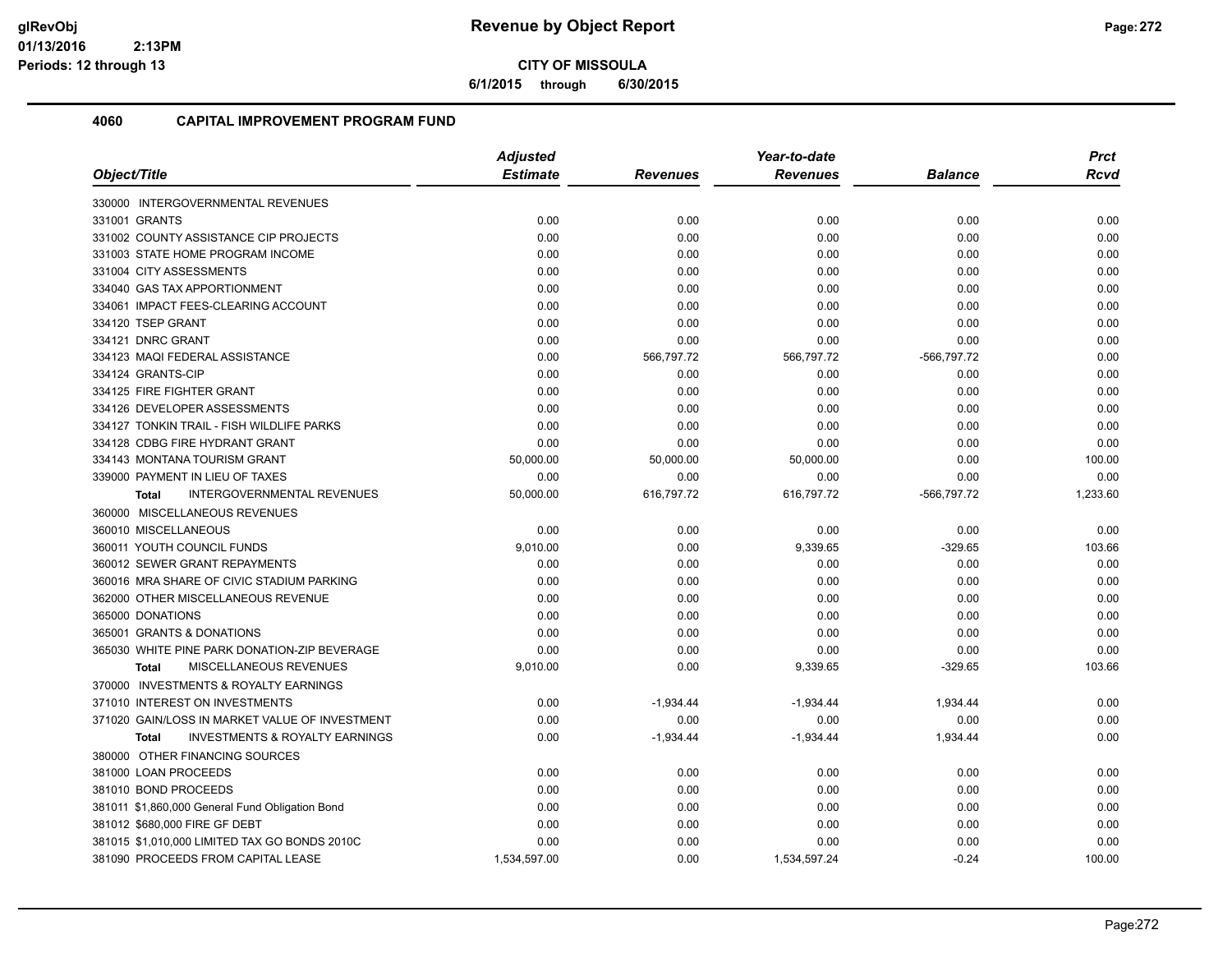**6/1/2015 through 6/30/2015**

|                                            | <b>Adjusted</b> |                 | Year-to-date    |                | <b>Prct</b> |
|--------------------------------------------|-----------------|-----------------|-----------------|----------------|-------------|
| Object/Title                               | <b>Estimate</b> | <b>Revenues</b> | <b>Revenues</b> | <b>Balance</b> | <b>Rcvd</b> |
| 382010 SALE OF FIXED ASSETS                | 0.00            | 0.00            | 0.00            | 0.00           | 0.00        |
| 383009 TRANS FR TITLE I                    | 0.00            | 0.00            | 0.00            | 0.00           | 0.00        |
| 383010 TRANS FR CIP                        | 0.00            | 0.00            | 0.00            | 0.00           | 0.00        |
| 383014 TRANS FR MRA                        | 0.00            | 0.00            | 0.00            | 0.00           | 0.00        |
| 383015 TRANS FR MPC                        | 0.00            | 0.00            | 0.00            | 0.00           | 0.00        |
| 383017 TRANS FR BUILDING                   | 0.00            | 0.00            | 0.00            | 0.00           | 0.00        |
| 383020 TRANS FR CEMETERY CARE              | 0.00            | 0.00            | 0.00            | 0.00           | 0.00        |
| 383025 TRANS FR SEWER R & D                | 0.00            | 0.00            | 0.00            | 0.00           | 0.00        |
| 383029 TRANS FR GENERAL                    | 913,831.00      | 913,831.00      | 913,831.00      | 0.00           | 100.00      |
| <b>TRANS FR CDBG</b><br>383041             | 0.00            | 0.00            | 0.00            | 0.00           | 0.00        |
| 383042 TRANSFERS FROM OTHER FUNDS          | 0.00            | 0.00            | 0.00            | 0.00           | 0.00        |
| 383043 TRANSFERS FROM IMPACT FEES          | 0.00            | 0.00            | 0.00            | 0.00           | 0.00        |
| 383044 TRANSFER FROM PYMT IN LIEU OF PARKS | 0.00            | 0.00            | 0.00            | 0.00           | 0.00        |
| 383045 TRANSFER FROM PARK ENTERPRISE       | 0.00            | 0.00            | 0.00            | 0.00           | 0.00        |
| OTHER FINANCING SOURCES<br>Total           | 2,448,428.00    | 913,831.00      | 2,448,428.24    | $-0.24$        | 100.00      |
| CAPITAL IMPROVEMENT PROGRAM FUND<br>Total  | 2,507,438.00    | 1,528,694.28    | 3,072,631.17    | $-565, 193.17$ | 122.54      |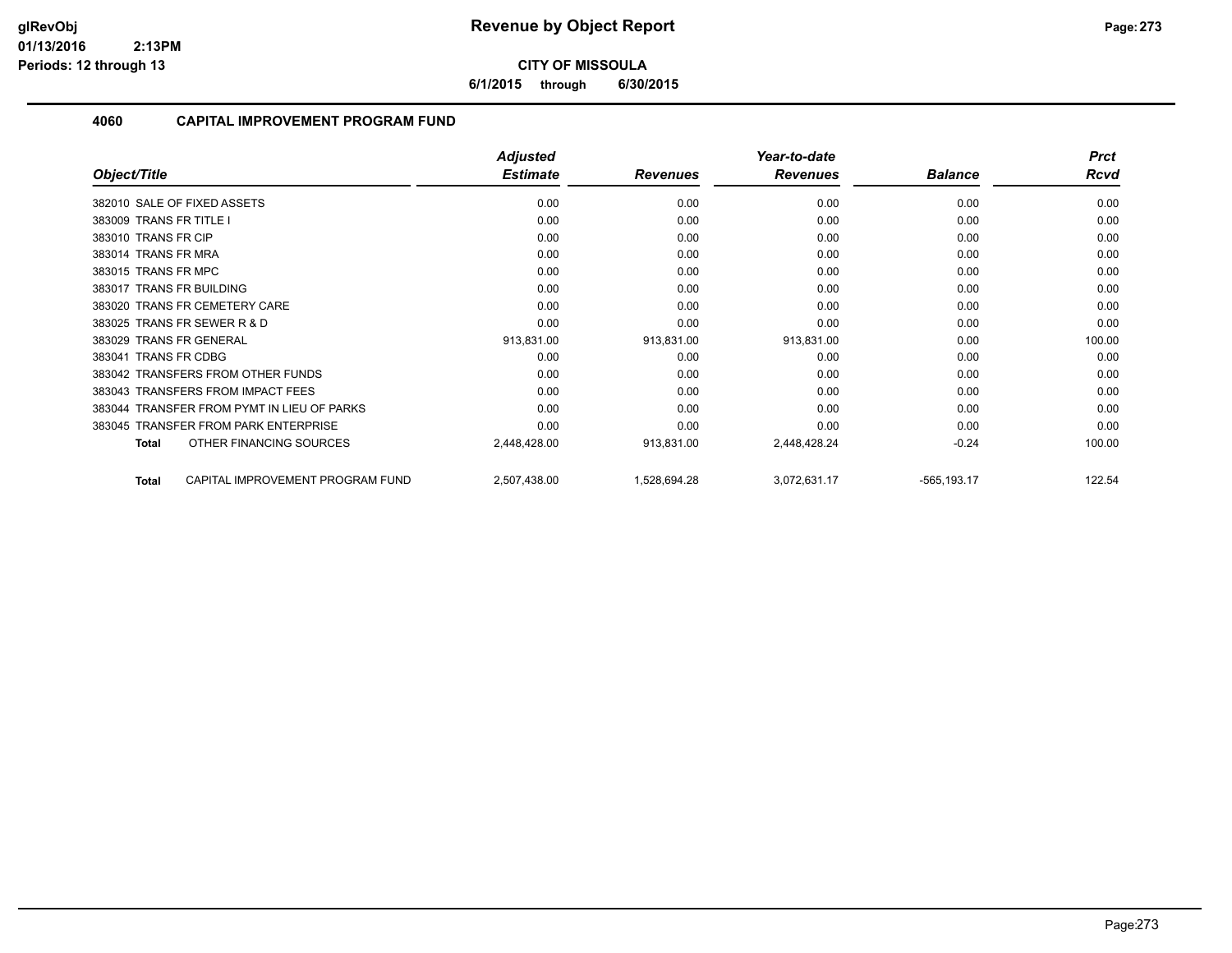**6/1/2015 through 6/30/2015**

# **4130 1997 G O BOND OPEN SPACE PURCHASE FUND**

## **4130 1997 G O BOND OPEN SPACE PURCHASE FUND**

|                                                           | <b>Adjusted</b> |                 | Year-to-date    |                | <b>Prct</b> |
|-----------------------------------------------------------|-----------------|-----------------|-----------------|----------------|-------------|
| Object/Title                                              | <b>Estimate</b> | <b>Revenues</b> | <b>Revenues</b> | <b>Balance</b> | Rcvd        |
| 330000 INTERGOVERNMENTAL REVENUES                         |                 |                 |                 |                |             |
| 331156 CTEP GRANT - S HILLS TRAIL SYSTEM                  | 0.00            | 0.00            | 0.00            | 0.00           | 0.00        |
| 334014 *** Title Not Found ***                            | 0.00            | 0.00            | 0.00            | 0.00           | 0.00        |
| <b>INTERGOVERNMENTAL REVENUES</b><br><b>Total</b>         | 0.00            | 0.00            | 0.00            | 0.00           | 0.00        |
| 340000 CHARGES FOR SERVICES                               |                 |                 |                 |                |             |
| 343065 BUILDING RENTALS                                   | 0.00            | 0.00            | 0.00            | 0.00           | 0.00        |
| <b>CHARGES FOR SERVICES</b><br><b>Total</b>               | 0.00            | 0.00            | 0.00            | 0.00           | 0.00        |
| 360000 MISCELLANEOUS REVENUES                             |                 |                 |                 |                |             |
| 360010 MISCELLANEOUS                                      | 0.00            | 0.00            | 0.00            | 0.00           | 0.00        |
| 365000 DONATIONS                                          | 0.00            | 0.00            | 0.00            | 0.00           | 0.00        |
| <b>MISCELLANEOUS REVENUES</b><br><b>Total</b>             | 0.00            | 0.00            | 0.00            | 0.00           | 0.00        |
| 370000 INVESTMENTS & ROYALTY EARNINGS                     |                 |                 |                 |                |             |
| 371010 INTEREST ON INVESTMENTS                            | 0.00            | 0.00            | 0.00            | 0.00           | 0.00        |
| 371020 GAIN/LOSS IN MARKET VALUE OF INVESTMENTS           | 0.00            | 0.00            | 0.00            | 0.00           | 0.00        |
| <b>INVESTMENTS &amp; ROYALTY EARNINGS</b><br><b>Total</b> | 0.00            | 0.00            | 0.00            | 0.00           | 0.00        |
| 380000 OTHER FINANCING SOURCES                            |                 |                 |                 |                |             |
| 382010 SALE OF FIXED ASSETS                               | 0.00            | 0.00            | 0.00            | 0.00           | 0.00        |
| 383000 OPERATING TRANSFERS                                | 0.00            | 0.00            | 0.00            | 0.00           | 0.00        |
| OTHER FINANCING SOURCES<br><b>Total</b>                   | 0.00            | 0.00            | 0.00            | 0.00           | 0.00        |
| 1997 G O BOND OPEN SPACE PURCHASE FU<br><b>Total</b>      | 0.00            | 0.00            | 0.00            | 0.00           | 0.00        |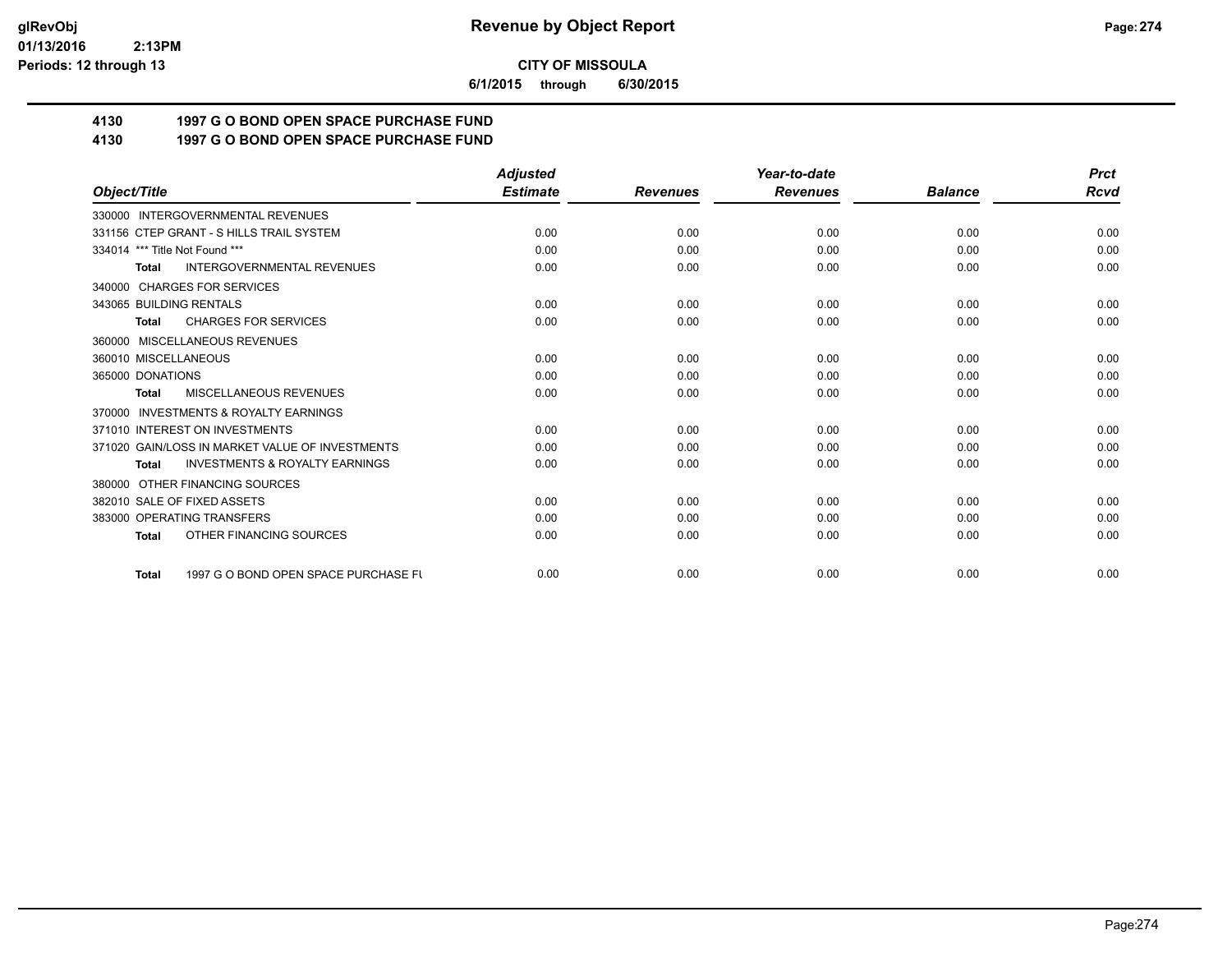**6/1/2015 through 6/30/2015**

### **4130 1997 G O BOND OPEN SPACE PURCHASE FUND**

|                                                           | <b>Adjusted</b> |                 | Year-to-date    |                | <b>Prct</b> |
|-----------------------------------------------------------|-----------------|-----------------|-----------------|----------------|-------------|
| Object/Title                                              | <b>Estimate</b> | <b>Revenues</b> | <b>Revenues</b> | <b>Balance</b> | <b>Rcvd</b> |
| 330000 INTERGOVERNMENTAL REVENUES                         |                 |                 |                 |                |             |
| 331156 CTEP GRANT - S HILLS TRAIL SYSTEM                  | 0.00            | 0.00            | 0.00            | 0.00           | 0.00        |
| 334014 *** Title Not Found ***                            | 0.00            | 0.00            | 0.00            | 0.00           | 0.00        |
| <b>INTERGOVERNMENTAL REVENUES</b><br><b>Total</b>         | 0.00            | 0.00            | 0.00            | 0.00           | 0.00        |
| 340000 CHARGES FOR SERVICES                               |                 |                 |                 |                |             |
| 343065 BUILDING RENTALS                                   | 0.00            | 0.00            | 0.00            | 0.00           | 0.00        |
| <b>CHARGES FOR SERVICES</b><br><b>Total</b>               | 0.00            | 0.00            | 0.00            | 0.00           | 0.00        |
| 360000 MISCELLANEOUS REVENUES                             |                 |                 |                 |                |             |
| 360010 MISCELLANEOUS                                      | 0.00            | 0.00            | 0.00            | 0.00           | 0.00        |
| 365000 DONATIONS                                          | 0.00            | 0.00            | 0.00            | 0.00           | 0.00        |
| MISCELLANEOUS REVENUES<br><b>Total</b>                    | 0.00            | 0.00            | 0.00            | 0.00           | 0.00        |
| <b>INVESTMENTS &amp; ROYALTY EARNINGS</b><br>370000       |                 |                 |                 |                |             |
| 371010 INTEREST ON INVESTMENTS                            | 0.00            | 0.00            | 0.00            | 0.00           | 0.00        |
| 371020 GAIN/LOSS IN MARKET VALUE OF INVESTMENT            | 0.00            | 0.00            | 0.00            | 0.00           | 0.00        |
| <b>INVESTMENTS &amp; ROYALTY EARNINGS</b><br><b>Total</b> | 0.00            | 0.00            | 0.00            | 0.00           | 0.00        |
| 380000 OTHER FINANCING SOURCES                            |                 |                 |                 |                |             |
| 382010 SALE OF FIXED ASSETS                               | 0.00            | 0.00            | 0.00            | 0.00           | 0.00        |
| 383000 OPERATING TRANSFERS                                | 0.00            | 0.00            | 0.00            | 0.00           | 0.00        |
| OTHER FINANCING SOURCES<br><b>Total</b>                   | 0.00            | 0.00            | 0.00            | 0.00           | 0.00        |
| 1997 G O BOND OPEN SPACE PURCHASE F<br><b>Total</b>       | 0.00            | 0.00            | 0.00            | 0.00           | 0.00        |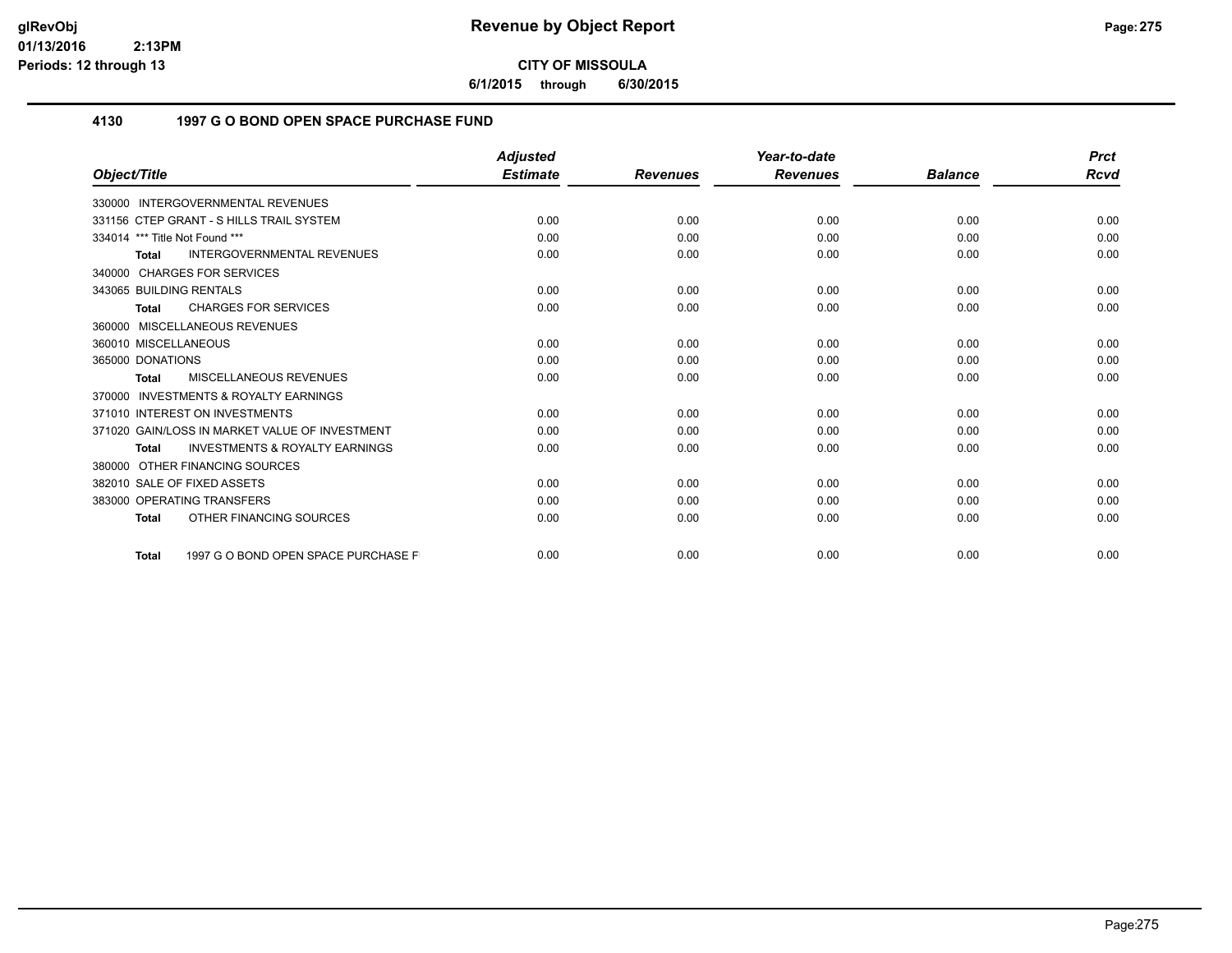**6/1/2015 through 6/30/2015**

#### **4196 NEW FIRE STATION GO BOND**

#### **4196 NEW FIRE STATION GO BOND**

|                                                    | <b>Adjusted</b> |                 | Year-to-date    |                | <b>Prct</b> |
|----------------------------------------------------|-----------------|-----------------|-----------------|----------------|-------------|
| Object/Title                                       | <b>Estimate</b> | <b>Revenues</b> | <b>Revenues</b> | <b>Balance</b> | <b>Rcvd</b> |
| 360000 MISCELLANEOUS REVENUES                      |                 |                 |                 |                |             |
| 365023 NORTHWESTERN ENERGY GRANT                   | 0.00            | 0.00            | 0.00            | 0.00           | 0.00        |
| MISCELLANEOUS REVENUES<br>Total                    | 0.00            | 0.00            | 0.00            | 0.00           | 0.00        |
| 370000 INVESTMENTS & ROYALTY EARNINGS              |                 |                 |                 |                |             |
| 371010 INTEREST ON INVESTMENTS                     | 0.00            | 0.00            | 0.00            | 0.00           | 0.00        |
| 371020 GAIN/LOSS IN MARKET VALUE OF INVESTMENTS    | 0.00            | 0.00            | 0.00            | 0.00           | 0.00        |
| <b>INVESTMENTS &amp; ROYALTY EARNINGS</b><br>Total | 0.00            | 0.00            | 0.00            | 0.00           | 0.00        |
| 380000 OTHER FINANCING SOURCES                     |                 |                 |                 |                |             |
| 381010 BOND PROCEEDS                               | 0.00            | 0.00            | 0.00            | 0.00           | 0.00        |
| 383000 OPERATING TRANSFERS                         | 0.00            | 0.00            | 0.00            | 0.00           | 0.00        |
| OTHER FINANCING SOURCES<br>Total                   | 0.00            | 0.00            | 0.00            | 0.00           | 0.00        |
| NEW FIRE STATION GO BOND<br>Total                  | 0.00            | 0.00            | 0.00            | 0.00           | 0.00        |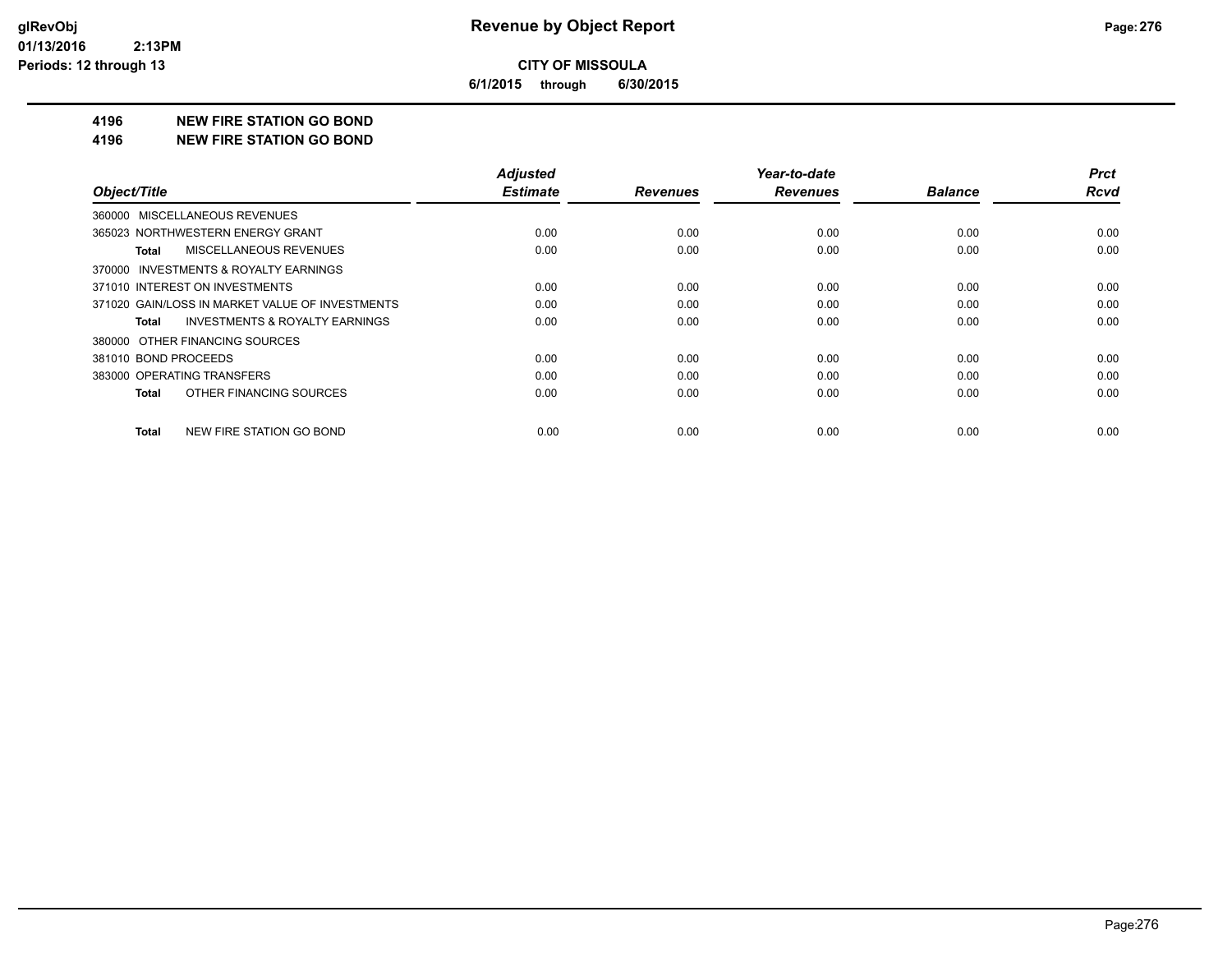**6/1/2015 through 6/30/2015**

## **4196 NEW FIRE STATION GO BOND**

| Object/Title                                       | <b>Adjusted</b><br><b>Estimate</b> | <b>Revenues</b> | Year-to-date<br><b>Revenues</b> | <b>Balance</b> | <b>Prct</b><br>Rcvd |
|----------------------------------------------------|------------------------------------|-----------------|---------------------------------|----------------|---------------------|
| 360000 MISCELLANEOUS REVENUES                      |                                    |                 |                                 |                |                     |
| 365023 NORTHWESTERN ENERGY GRANT                   | 0.00                               | 0.00            | 0.00                            | 0.00           | 0.00                |
| MISCELLANEOUS REVENUES<br><b>Total</b>             | 0.00                               | 0.00            | 0.00                            | 0.00           | 0.00                |
| 370000 INVESTMENTS & ROYALTY EARNINGS              |                                    |                 |                                 |                |                     |
| 371010 INTEREST ON INVESTMENTS                     | 0.00                               | 0.00            | 0.00                            | 0.00           | 0.00                |
| 371020 GAIN/LOSS IN MARKET VALUE OF INVESTMENT     | 0.00                               | 0.00            | 0.00                            | 0.00           | 0.00                |
| <b>INVESTMENTS &amp; ROYALTY EARNINGS</b><br>Total | 0.00                               | 0.00            | 0.00                            | 0.00           | 0.00                |
| 380000 OTHER FINANCING SOURCES                     |                                    |                 |                                 |                |                     |
| 381010 BOND PROCEEDS                               | 0.00                               | 0.00            | 0.00                            | 0.00           | 0.00                |
| 383000 OPERATING TRANSFERS                         | 0.00                               | 0.00            | 0.00                            | 0.00           | 0.00                |
| OTHER FINANCING SOURCES<br><b>Total</b>            | 0.00                               | 0.00            | 0.00                            | 0.00           | 0.00                |
| <b>NEW FIRE STATION GO BOND</b><br><b>Total</b>    | 0.00                               | 0.00            | 0.00                            | 0.00           | 0.00                |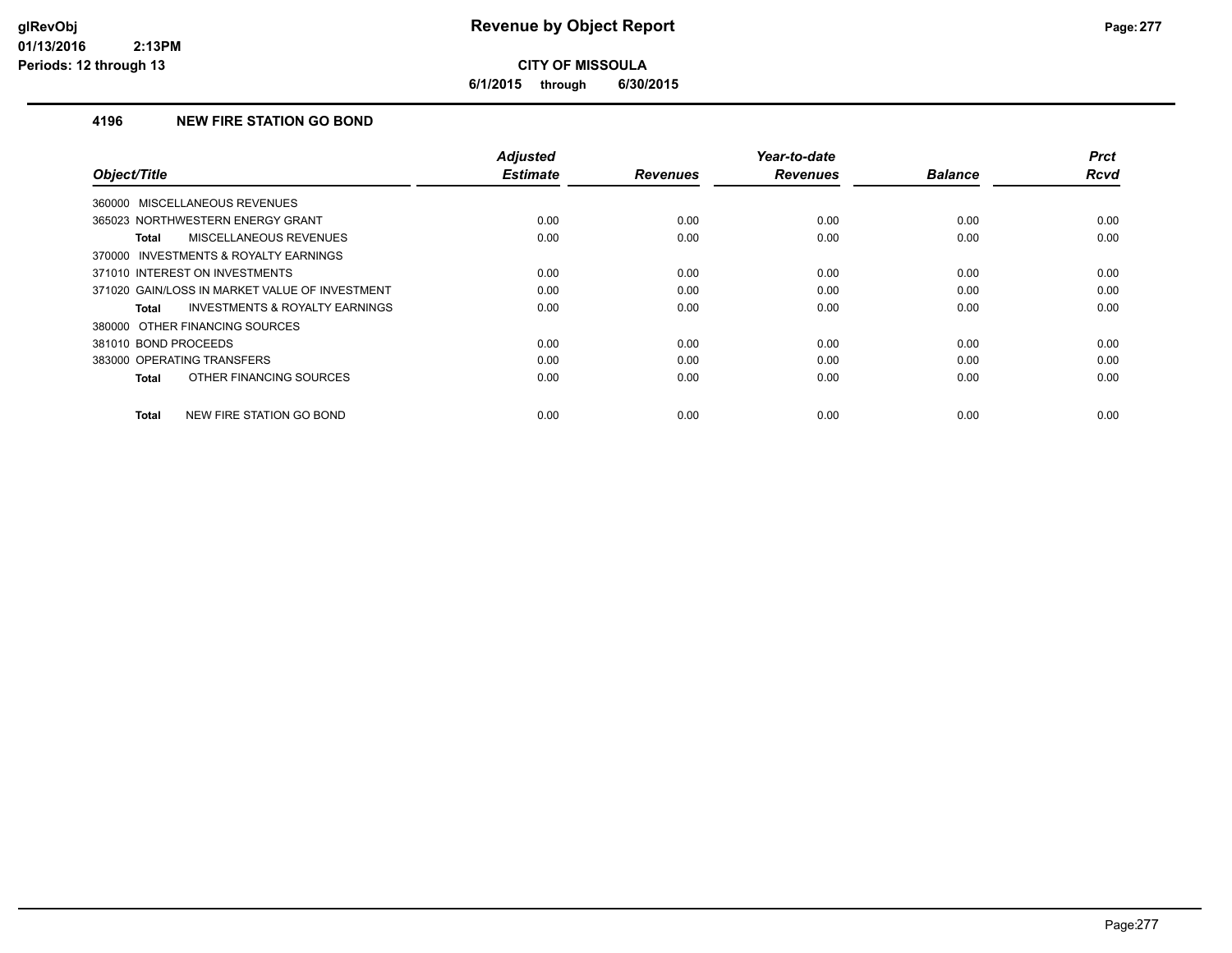**6/1/2015 through 6/30/2015**

# **4450 S/C CONSTRUCTION FUND FOR FY06**

**4450 S/C CONSTRUCTION FUND FOR FY06**

|                                                           | <b>Adjusted</b> |                 | Year-to-date    |                | <b>Prct</b> |
|-----------------------------------------------------------|-----------------|-----------------|-----------------|----------------|-------------|
| Object/Title                                              | <b>Estimate</b> | <b>Revenues</b> | <b>Revenues</b> | <b>Balance</b> | Rcvd        |
| 370000 INVESTMENTS & ROYALTY EARNINGS                     |                 |                 |                 |                |             |
| 371010 INTEREST ON INVESTMENTS                            | 0.00            | 0.00            | 0.00            | 0.00           | 0.00        |
| 371020 GAIN/LOSS IN MARKET VALUE OF INVESTMENTS           | 0.00            | 0.00            | 0.00            | 0.00           | 0.00        |
| <b>INVESTMENTS &amp; ROYALTY EARNINGS</b><br><b>Total</b> | 0.00            | 0.00            | 0.00            | 0.00           | 0.00        |
| S/C CONSTRUCTION FUND FOR FY06<br><b>Total</b>            | 0.00            | 0.00            | 0.00            | 0.00           | 0.00        |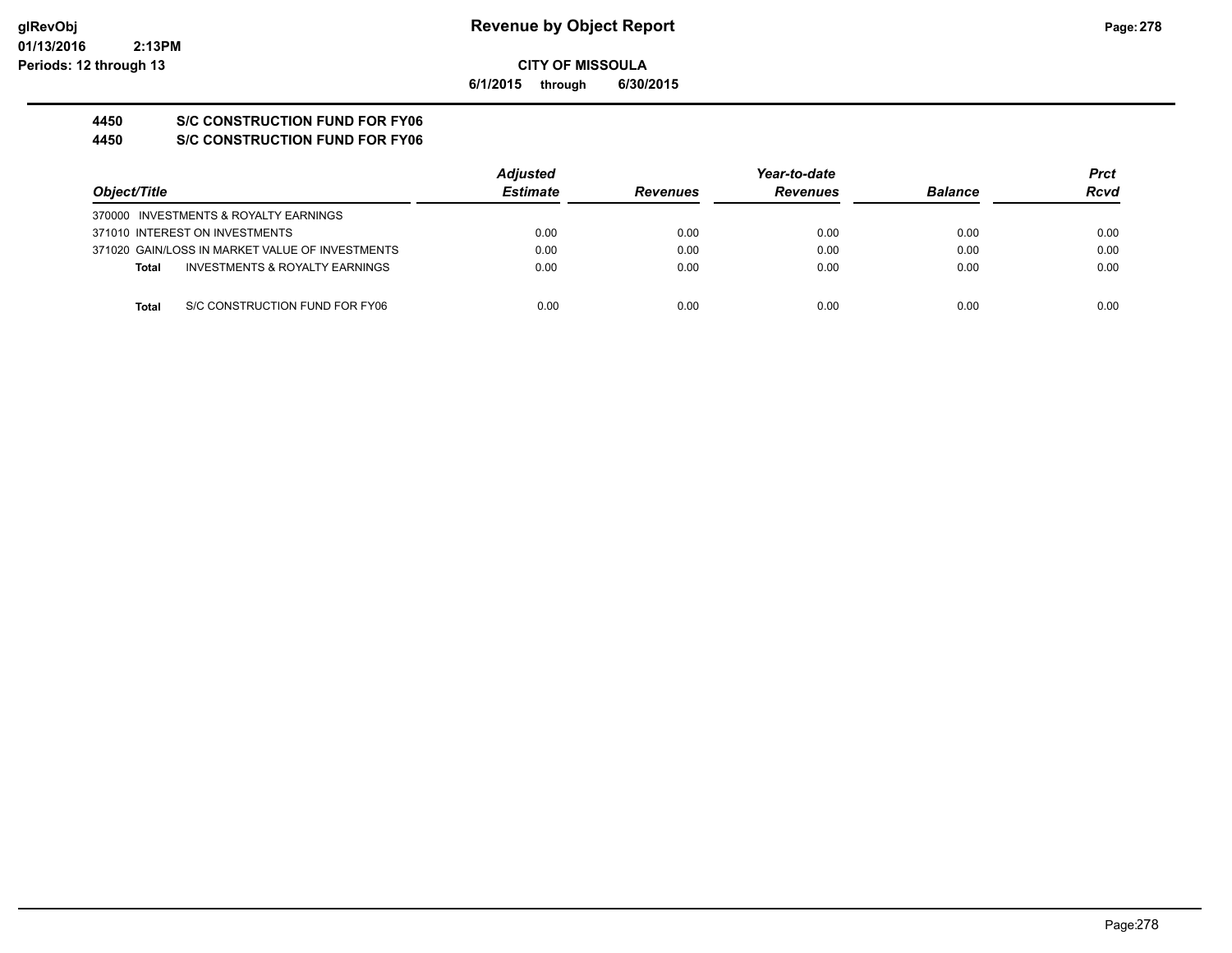**6/1/2015 through 6/30/2015**

### **4450 S/C CONSTRUCTION FUND FOR FY06**

| Object/Title |                                                | <b>Adiusted</b><br><b>Estimate</b> | <b>Revenues</b> | Year-to-date<br><b>Revenues</b> | <b>Balance</b> | <b>Prct</b><br><b>Rcvd</b> |
|--------------|------------------------------------------------|------------------------------------|-----------------|---------------------------------|----------------|----------------------------|
|              | 370000 INVESTMENTS & ROYALTY EARNINGS          |                                    |                 |                                 |                |                            |
|              | 371010 INTEREST ON INVESTMENTS                 | 0.00                               | 0.00            | 0.00                            | 0.00           | 0.00                       |
|              | 371020 GAIN/LOSS IN MARKET VALUE OF INVESTMENT | 0.00                               | 0.00            | 0.00                            | 0.00           | 0.00                       |
| <b>Total</b> | INVESTMENTS & ROYALTY EARNINGS                 | 0.00                               | 0.00            | 0.00                            | 0.00           | 0.00                       |
|              |                                                |                                    |                 |                                 |                |                            |
| Total        | S/C CONSTRUCTION FUND FOR FY06                 | 0.00                               | 0.00            | 0.00                            | 0.00           | 0.00                       |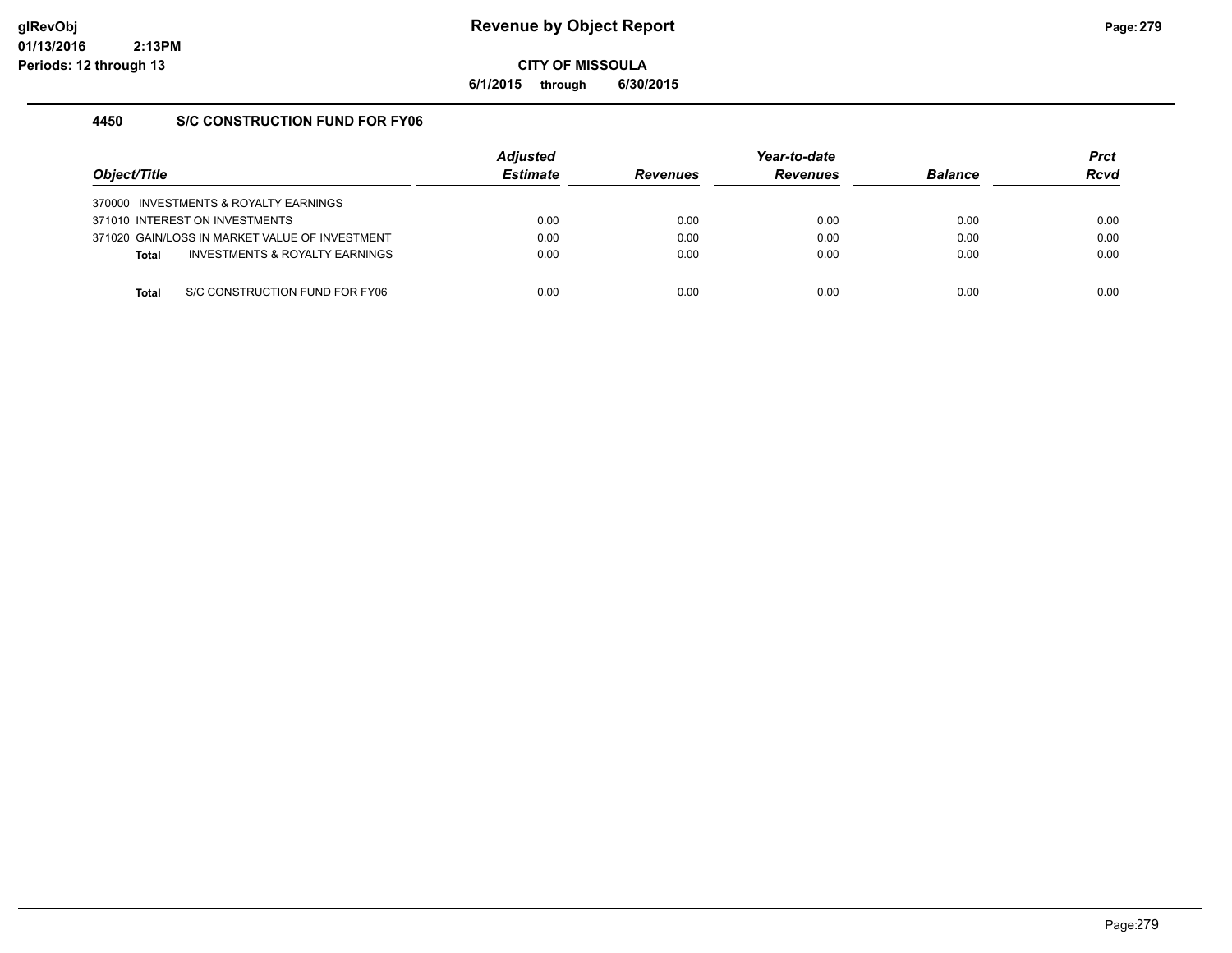**6/1/2015 through 6/30/2015**

**4451 FY07 S/C BOND FUND**

**4451 FY07 S/C BOND FUND**

|                                                    | <b>Adjusted</b> |                 | Year-to-date    |                | <b>Prct</b> |
|----------------------------------------------------|-----------------|-----------------|-----------------|----------------|-------------|
| Object/Title                                       | <b>Estimate</b> | <b>Revenues</b> | <b>Revenues</b> | <b>Balance</b> | <b>Rcvd</b> |
| 360000 MISCELLANEOUS REVENUES                      |                 |                 |                 |                |             |
| 360010 MISCELLANEOUS                               | 0.00            | 0.00            | 0.00            | 0.00           | 0.00        |
| MISCELLANEOUS REVENUES<br><b>Total</b>             | 0.00            | 0.00            | 0.00            | 0.00           | 0.00        |
| 370000 INVESTMENTS & ROYALTY EARNINGS              |                 |                 |                 |                |             |
| 371010 INTEREST ON INVESTMENTS                     | 0.00            | 0.01            | 0.01            | $-0.01$        | 0.00        |
| 371020 GAIN/LOSS IN MARKET VALUE OF INVESTMENTS    | 0.00            | 0.00            | 0.00            | 0.00           | 0.00        |
| <b>INVESTMENTS &amp; ROYALTY EARNINGS</b><br>Total | 0.00            | 0.01            | 0.01            | $-0.01$        | 0.00        |
| 380000 OTHER FINANCING SOURCES                     |                 |                 |                 |                |             |
| 381030 SID BONDS PROCEEDS                          | 0.00            | 0.00            | 0.00            | 0.00           | 0.00        |
| OTHER FINANCING SOURCES<br><b>Total</b>            | 0.00            | 0.00            | 0.00            | 0.00           | 0.00        |
| FY07 S/C BOND FUND<br><b>Total</b>                 | 0.00            | 0.01            | 0.01            | $-0.01$        | 0.00        |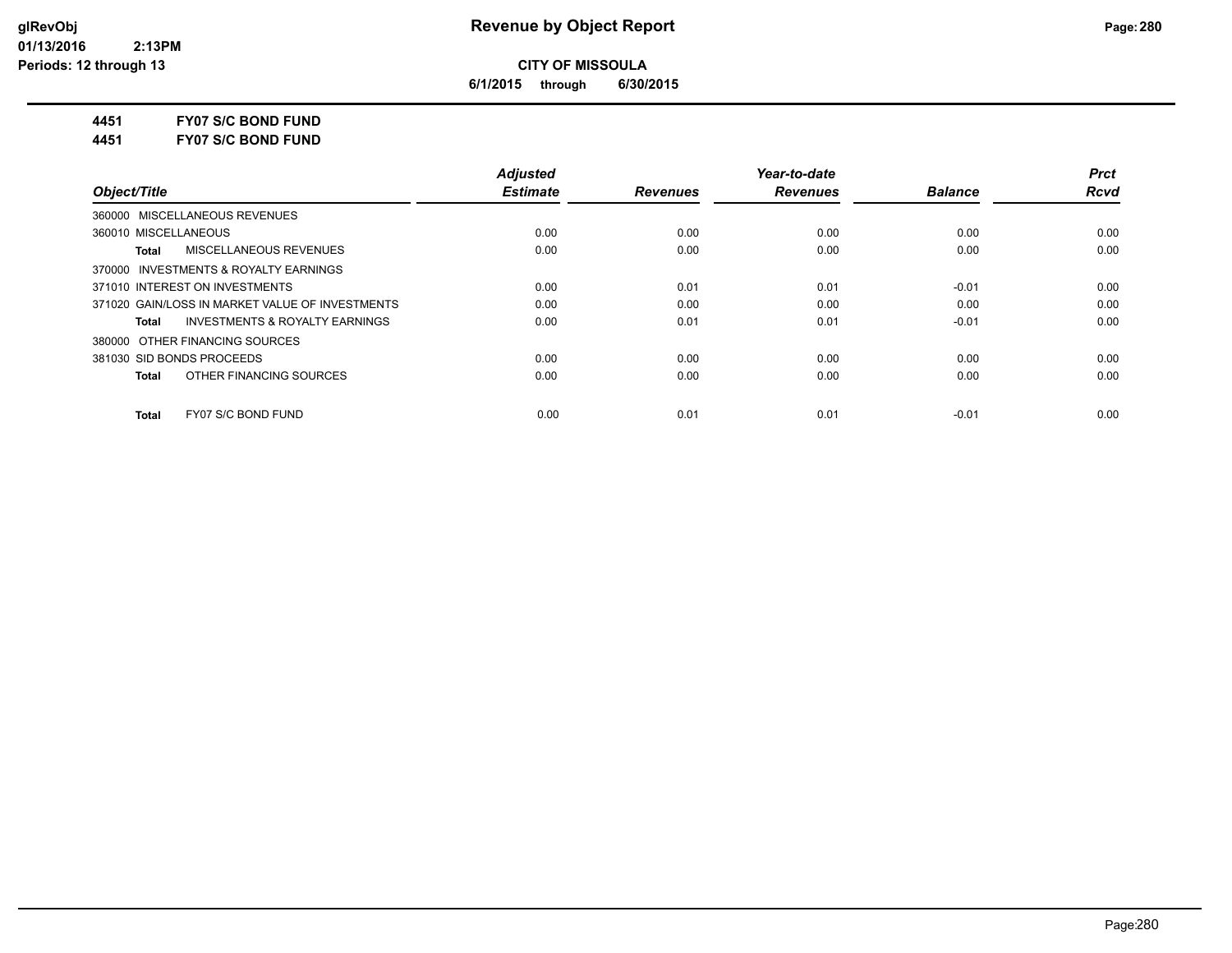**6/1/2015 through 6/30/2015**

#### **4451 FY07 S/C BOND FUND**

| Object/Title                                              | <b>Adjusted</b><br><b>Estimate</b> | <b>Revenues</b> | Year-to-date<br><b>Revenues</b> | <b>Balance</b> | <b>Prct</b><br>Rcvd |
|-----------------------------------------------------------|------------------------------------|-----------------|---------------------------------|----------------|---------------------|
| 360000 MISCELLANEOUS REVENUES                             |                                    |                 |                                 |                |                     |
| 360010 MISCELLANEOUS                                      | 0.00                               | 0.00            | 0.00                            | 0.00           | 0.00                |
| <b>MISCELLANEOUS REVENUES</b><br><b>Total</b>             | 0.00                               | 0.00            | 0.00                            | 0.00           | 0.00                |
| 370000 INVESTMENTS & ROYALTY EARNINGS                     |                                    |                 |                                 |                |                     |
| 371010 INTEREST ON INVESTMENTS                            | 0.00                               | 0.01            | 0.01                            | $-0.01$        | 0.00                |
| 371020 GAIN/LOSS IN MARKET VALUE OF INVESTMENT            | 0.00                               | 0.00            | 0.00                            | 0.00           | 0.00                |
| <b>INVESTMENTS &amp; ROYALTY EARNINGS</b><br><b>Total</b> | 0.00                               | 0.01            | 0.01                            | $-0.01$        | 0.00                |
| 380000 OTHER FINANCING SOURCES                            |                                    |                 |                                 |                |                     |
| 381030 SID BONDS PROCEEDS                                 | 0.00                               | 0.00            | 0.00                            | 0.00           | 0.00                |
| OTHER FINANCING SOURCES<br><b>Total</b>                   | 0.00                               | 0.00            | 0.00                            | 0.00           | 0.00                |
| FY07 S/C BOND FUND<br><b>Total</b>                        | 0.00                               | 0.01            | 0.01                            | $-0.01$        | 0.00                |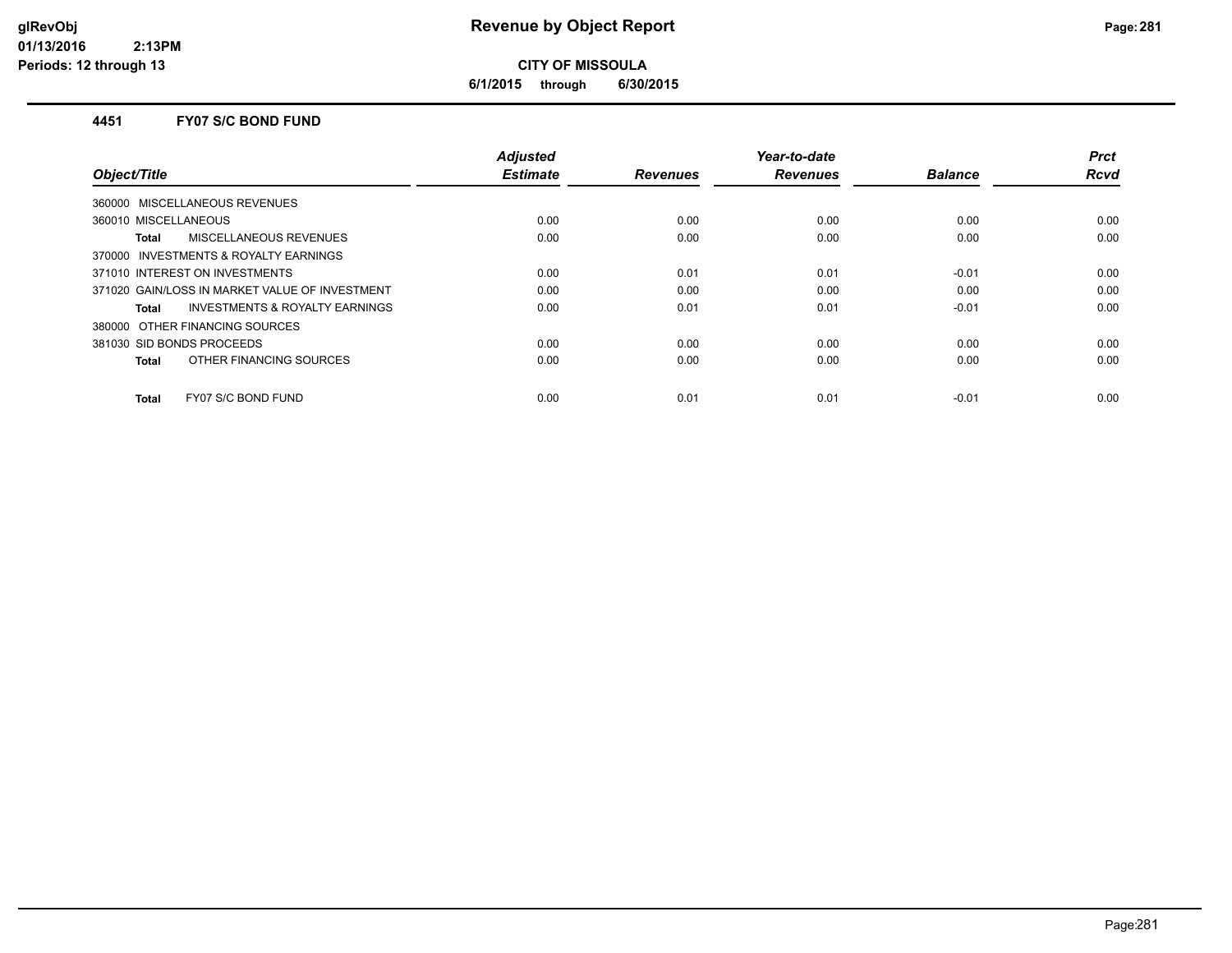**6/1/2015 through 6/30/2015**

# **4452 S/C CONSTRUCTION FUND FOR FY 08 BOND SAL**

**4452 S/C CONSTRUCTION FUND FOR FY 08 BOND SAL**

|                                                      | <b>Adjusted</b> |                 | Year-to-date    |                | <b>Prct</b> |
|------------------------------------------------------|-----------------|-----------------|-----------------|----------------|-------------|
| Object/Title                                         | <b>Estimate</b> | <b>Revenues</b> | <b>Revenues</b> | <b>Balance</b> | <b>Rcvd</b> |
| 360000 MISCELLANEOUS REVENUES                        |                 |                 |                 |                |             |
| 360010 MISCELLANEOUS                                 | 0.00            | 0.00            | 0.00            | 0.00           | 0.00        |
| 362000 OTHER MISCELLANEOUS REVENUE                   | 0.00            | 0.00            | 0.00            | 0.00           | 0.00        |
| <b>MISCELLANEOUS REVENUES</b><br>Total               | 0.00            | 0.00            | 0.00            | 0.00           | 0.00        |
| 370000 INVESTMENTS & ROYALTY EARNINGS                |                 |                 |                 |                |             |
| 371010 INTEREST ON INVESTMENTS                       | 0.00            | 0.00            | 0.00            | 0.00           | 0.00        |
| 371020 GAIN/LOSS IN MARKET VALUE OF INVESTMENTS      | 0.00            | 0.00            | 0.00            | 0.00           | 0.00        |
| <b>INVESTMENTS &amp; ROYALTY EARNINGS</b><br>Total   | 0.00            | 0.00            | 0.00            | 0.00           | 0.00        |
| 380000 OTHER FINANCING SOURCES                       |                 |                 |                 |                |             |
| 381000 LOAN PROCEEDS                                 | 0.00            | 0.00            | 0.00            | 0.00           | 0.00        |
| 383042 TRANSFERS FROM OTHER FUNDS                    | 0.00            | 0.00            | 0.00            | 0.00           | 0.00        |
| OTHER FINANCING SOURCES<br>Total                     | 0.00            | 0.00            | 0.00            | 0.00           | 0.00        |
| S/C CONSTRUCTION FUND FOR FY 08 BONE<br><b>Total</b> | 0.00            | 0.00            | 0.00            | 0.00           | 0.00        |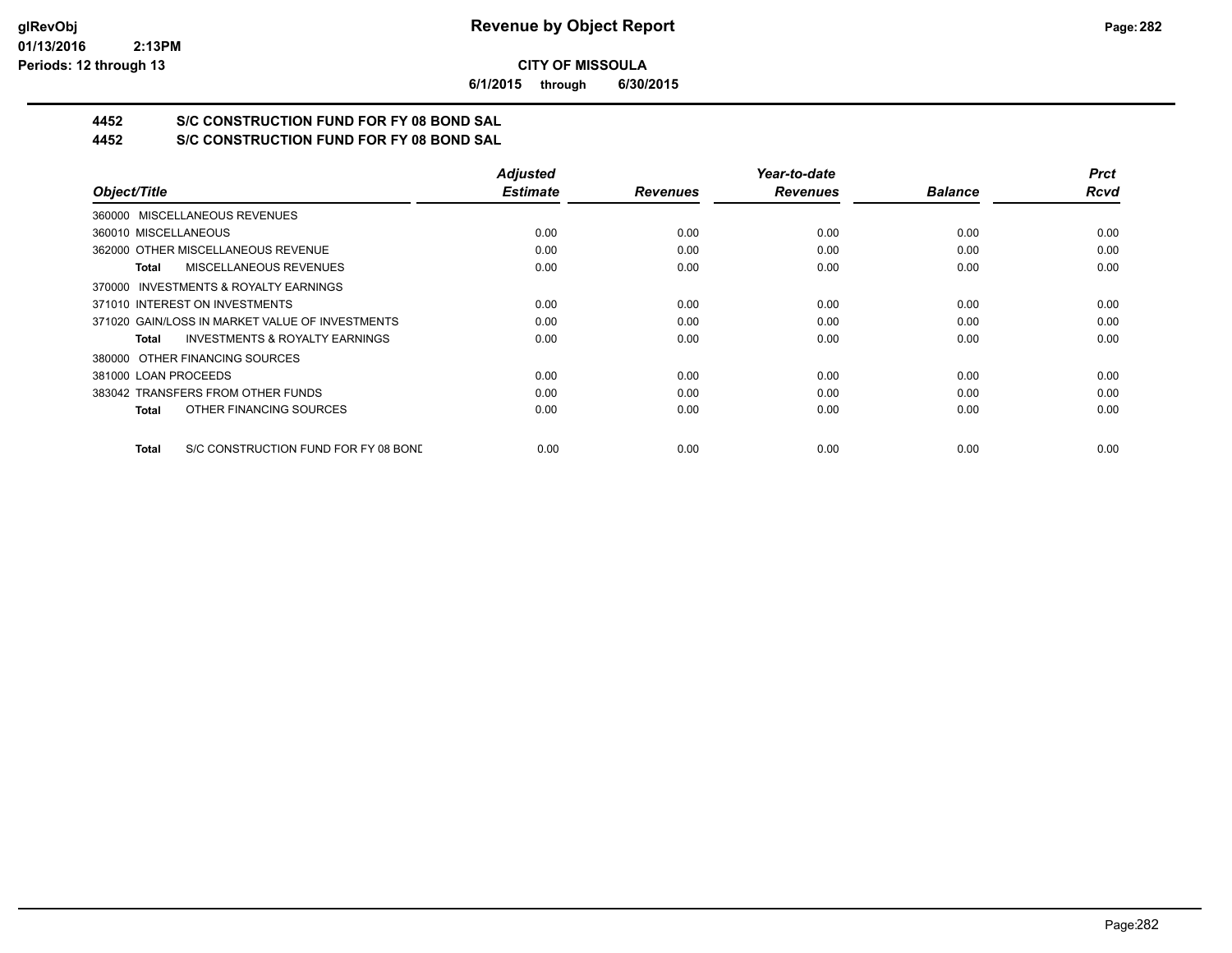**6/1/2015 through 6/30/2015**

## **4452 S/C CONSTRUCTION FUND FOR FY 08 BOND SAL**

|                                                      | <b>Adjusted</b><br><b>Estimate</b> | <b>Revenues</b> | Year-to-date<br><b>Revenues</b> | <b>Balance</b> | <b>Prct</b><br><b>Rcvd</b> |
|------------------------------------------------------|------------------------------------|-----------------|---------------------------------|----------------|----------------------------|
| Object/Title                                         |                                    |                 |                                 |                |                            |
| 360000 MISCELLANEOUS REVENUES                        |                                    |                 |                                 |                |                            |
| 360010 MISCELLANEOUS                                 | 0.00                               | 0.00            | 0.00                            | 0.00           | 0.00                       |
| 362000 OTHER MISCELLANEOUS REVENUE                   | 0.00                               | 0.00            | 0.00                            | 0.00           | 0.00                       |
| MISCELLANEOUS REVENUES<br>Total                      | 0.00                               | 0.00            | 0.00                            | 0.00           | 0.00                       |
| <b>INVESTMENTS &amp; ROYALTY EARNINGS</b><br>370000  |                                    |                 |                                 |                |                            |
| 371010 INTEREST ON INVESTMENTS                       | 0.00                               | 0.00            | 0.00                            | 0.00           | 0.00                       |
| 371020 GAIN/LOSS IN MARKET VALUE OF INVESTMENT       | 0.00                               | 0.00            | 0.00                            | 0.00           | 0.00                       |
| <b>INVESTMENTS &amp; ROYALTY EARNINGS</b><br>Total   | 0.00                               | 0.00            | 0.00                            | 0.00           | 0.00                       |
| 380000 OTHER FINANCING SOURCES                       |                                    |                 |                                 |                |                            |
| 381000 LOAN PROCEEDS                                 | 0.00                               | 0.00            | 0.00                            | 0.00           | 0.00                       |
| 383042 TRANSFERS FROM OTHER FUNDS                    | 0.00                               | 0.00            | 0.00                            | 0.00           | 0.00                       |
| OTHER FINANCING SOURCES<br>Total                     | 0.00                               | 0.00            | 0.00                            | 0.00           | 0.00                       |
|                                                      |                                    |                 |                                 |                |                            |
| S/C CONSTRUCTION FUND FOR FY 08 BONI<br><b>Total</b> | 0.00                               | 0.00            | 0.00                            | 0.00           | 0.00                       |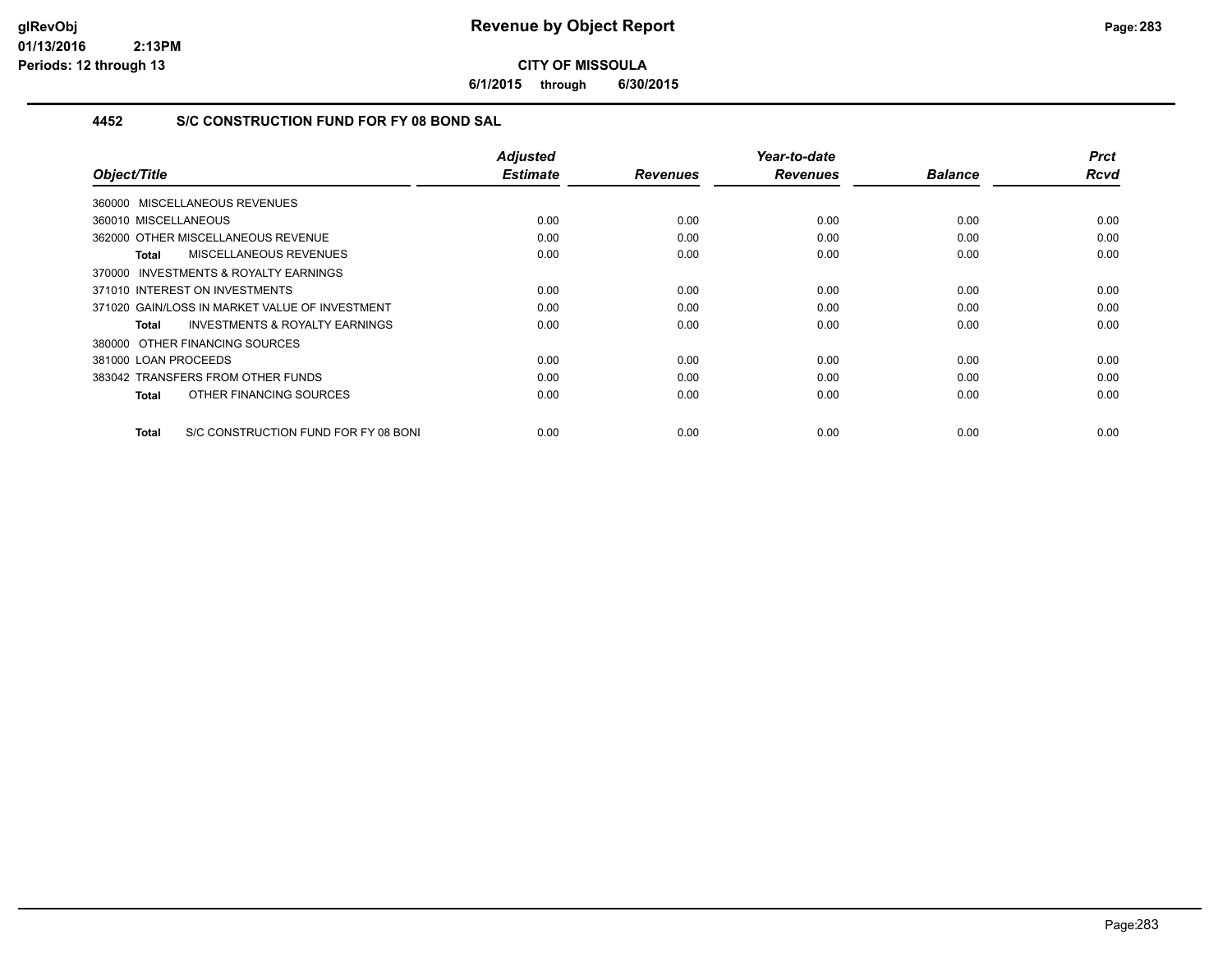**6/1/2015 through 6/30/2015**

## **4453 S/C CONSTRUCTION FUND FY09 BOND**

**4453 S/C CONSTRUCTION FUND FY09 BOND**

|                                                    | <b>Adjusted</b> |                 | Year-to-date    |                | <b>Prct</b> |
|----------------------------------------------------|-----------------|-----------------|-----------------|----------------|-------------|
| Object/Title                                       | <b>Estimate</b> | <b>Revenues</b> | <b>Revenues</b> | <b>Balance</b> | <b>Rcvd</b> |
| 360000 MISCELLANEOUS REVENUES                      |                 |                 |                 |                |             |
| 360010 MISCELLANEOUS                               | 0.00            | 0.00            | 0.00            | 0.00           | 0.00        |
| 362000 OTHER MISCELLANEOUS REVENUE                 | 0.00            | 0.00            | 0.00            | 0.00           | 0.00        |
| MISCELLANEOUS REVENUES<br>Total                    | 0.00            | 0.00            | 0.00            | 0.00           | 0.00        |
| 370000 INVESTMENTS & ROYALTY EARNINGS              |                 |                 |                 |                |             |
| 371010 INTEREST ON INVESTMENTS                     | 0.00            | 0.00            | 0.00            | 0.00           | 0.00        |
| <b>INVESTMENTS &amp; ROYALTY EARNINGS</b><br>Total | 0.00            | 0.00            | 0.00            | 0.00           | 0.00        |
| 380000 OTHER FINANCING SOURCES                     |                 |                 |                 |                |             |
| 381030 SID BONDS PROCEEDS                          | 0.00            | 0.00            | 0.00            | 0.00           | 0.00        |
| 383000 OPERATING TRANSFERS                         | 0.00            | 0.00            | 0.00            | 0.00           | 0.00        |
| OTHER FINANCING SOURCES<br>Total                   | 0.00            | 0.00            | 0.00            | 0.00           | 0.00        |
| S/C CONSTRUCTION FUND FY09 BOND<br>Total           | 0.00            | 0.00            | 0.00            | 0.00           | 0.00        |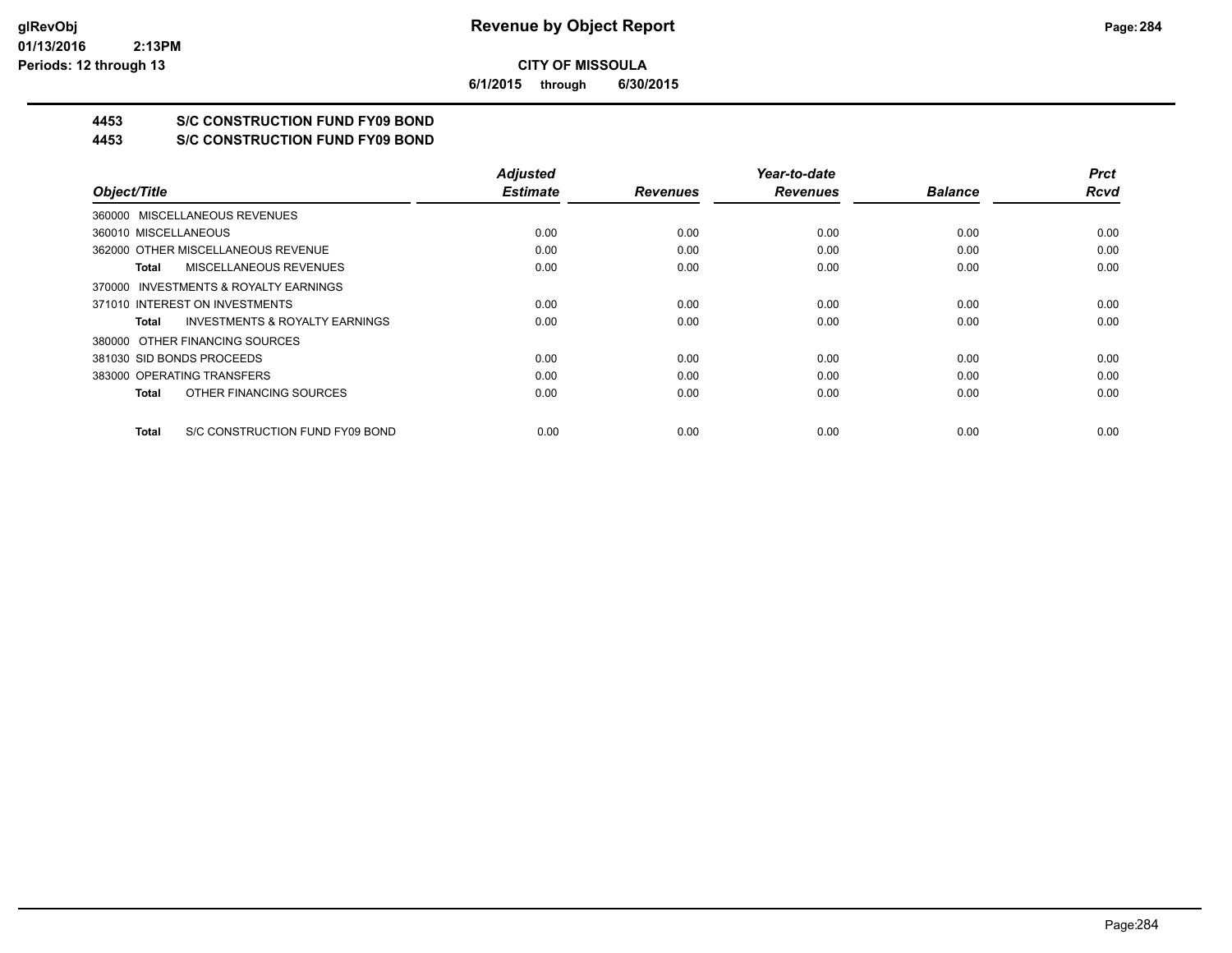**6/1/2015 through 6/30/2015**

## **4453 S/C CONSTRUCTION FUND FY09 BOND**

|                                                    | <b>Adjusted</b><br><b>Estimate</b> |                 | Year-to-date    |                | <b>Prct</b><br><b>Rcvd</b> |
|----------------------------------------------------|------------------------------------|-----------------|-----------------|----------------|----------------------------|
| Object/Title                                       |                                    | <b>Revenues</b> | <b>Revenues</b> | <b>Balance</b> |                            |
| 360000 MISCELLANEOUS REVENUES                      |                                    |                 |                 |                |                            |
| 360010 MISCELLANEOUS                               | 0.00                               | 0.00            | 0.00            | 0.00           | 0.00                       |
| 362000 OTHER MISCELLANEOUS REVENUE                 | 0.00                               | 0.00            | 0.00            | 0.00           | 0.00                       |
| MISCELLANEOUS REVENUES<br>Total                    | 0.00                               | 0.00            | 0.00            | 0.00           | 0.00                       |
| 370000 INVESTMENTS & ROYALTY EARNINGS              |                                    |                 |                 |                |                            |
| 371010 INTEREST ON INVESTMENTS                     | 0.00                               | 0.00            | 0.00            | 0.00           | 0.00                       |
| <b>INVESTMENTS &amp; ROYALTY EARNINGS</b><br>Total | 0.00                               | 0.00            | 0.00            | 0.00           | 0.00                       |
| 380000 OTHER FINANCING SOURCES                     |                                    |                 |                 |                |                            |
| 381030 SID BONDS PROCEEDS                          | 0.00                               | 0.00            | 0.00            | 0.00           | 0.00                       |
| 383000 OPERATING TRANSFERS                         | 0.00                               | 0.00            | 0.00            | 0.00           | 0.00                       |
| OTHER FINANCING SOURCES<br>Total                   | 0.00                               | 0.00            | 0.00            | 0.00           | 0.00                       |
| S/C CONSTRUCTION FUND FY09 BOND<br><b>Total</b>    | 0.00                               | 0.00            | 0.00            | 0.00           | 0.00                       |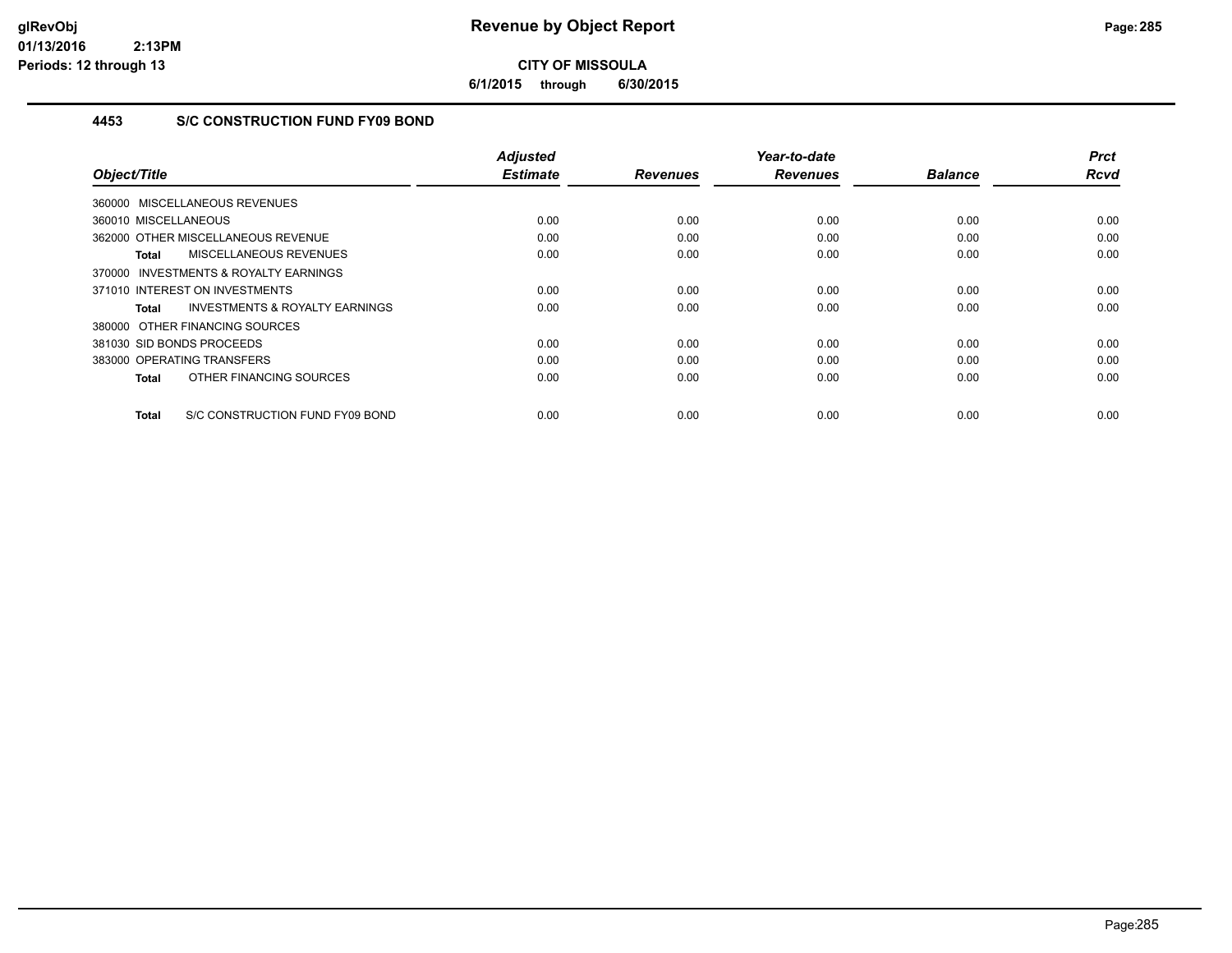**6/1/2015 through 6/30/2015**

# **4454 S/C CONSTRUCTION FUND FOR FY10**

**4454 S/C CONSTRUCTION FUND FOR FY10**

|                                                    | <b>Adjusted</b> |                 | Year-to-date    |                | <b>Prct</b> |
|----------------------------------------------------|-----------------|-----------------|-----------------|----------------|-------------|
| Object/Title                                       | <b>Estimate</b> | <b>Revenues</b> | <b>Revenues</b> | <b>Balance</b> | Rcvd        |
| 360000 MISCELLANEOUS REVENUES                      |                 |                 |                 |                |             |
| 360010 MISCELLANEOUS                               | 0.00            | -48.471.62      | 0.00            | 0.00           | 0.00        |
| 362000 OTHER MISCELLANEOUS REVENUE                 | 0.00            | 0.00            | 0.00            | 0.00           | 0.00        |
| MISCELLANEOUS REVENUES<br>Total                    | 0.00            | -48.471.62      | 0.00            | 0.00           | 0.00        |
| 370000 INVESTMENTS & ROYALTY EARNINGS              |                 |                 |                 |                |             |
| 371010 INTEREST ON INVESTMENTS                     | 0.00            | 12.11           | 12.11           | $-12.11$       | 0.00        |
| <b>INVESTMENTS &amp; ROYALTY EARNINGS</b><br>Total | 0.00            | 12.11           | 12.11           | $-12.11$       | 0.00        |
| 380000 OTHER FINANCING SOURCES                     |                 |                 |                 |                |             |
| 381030 SID BONDS PROCEEDS                          | 0.00            | 0.00            | 0.00            | 0.00           | 0.00        |
| OTHER FINANCING SOURCES<br>Total                   | 0.00            | 0.00            | 0.00            | 0.00           | 0.00        |
| S/C CONSTRUCTION FUND FOR FY10<br><b>Total</b>     | 0.00            | $-48.459.51$    | 12.11           | $-12.11$       | 0.00        |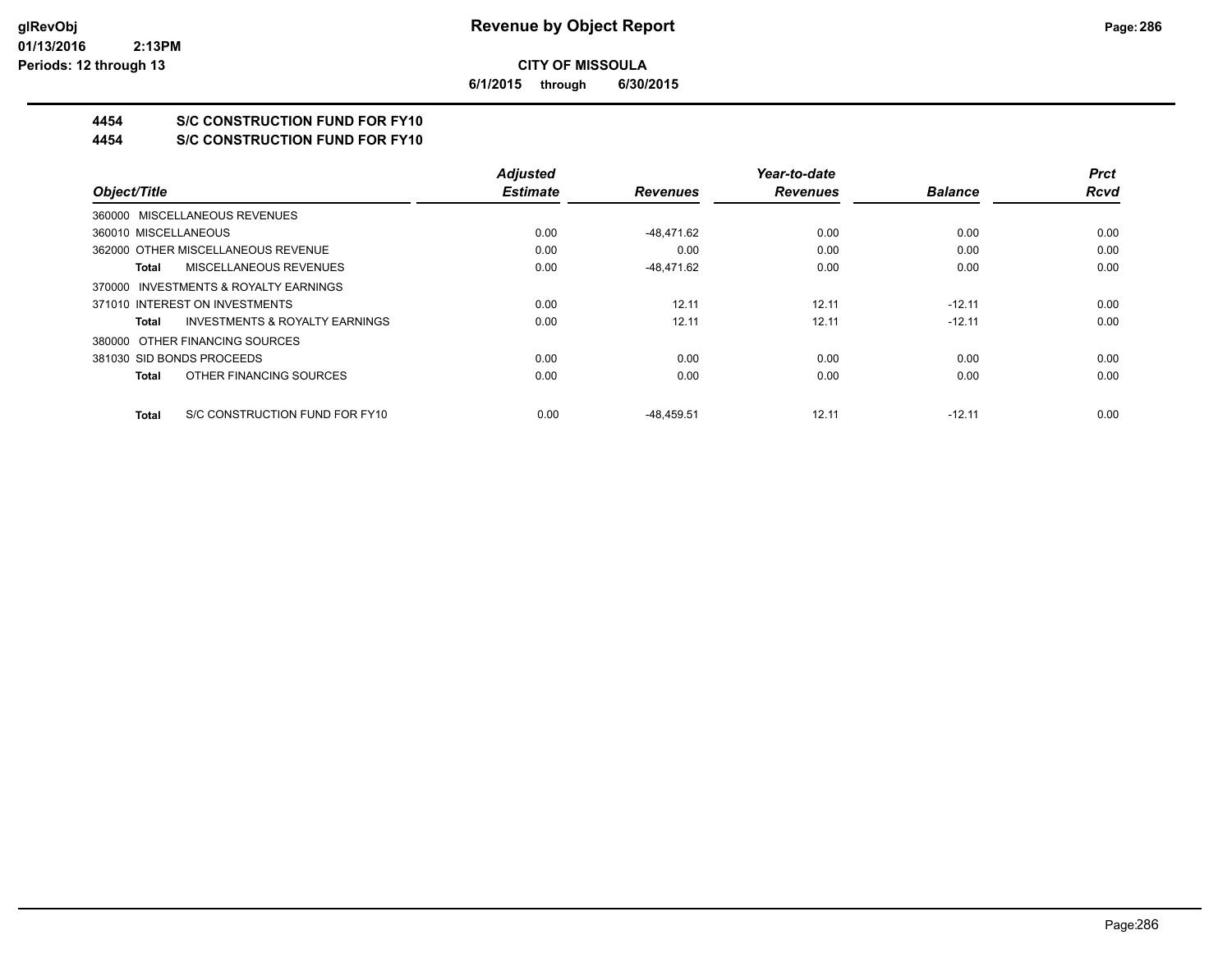**6/1/2015 through 6/30/2015**

## **4454 S/C CONSTRUCTION FUND FOR FY10**

| Object/Title                                   | <b>Adjusted</b><br><b>Estimate</b> | <b>Revenues</b> | Year-to-date<br><b>Revenues</b> | <b>Balance</b> | <b>Prct</b><br><b>Rcvd</b> |
|------------------------------------------------|------------------------------------|-----------------|---------------------------------|----------------|----------------------------|
|                                                |                                    |                 |                                 |                |                            |
| 360000 MISCELLANEOUS REVENUES                  |                                    |                 |                                 |                |                            |
| 360010 MISCELLANEOUS                           | 0.00                               | -48.471.62      | 0.00                            | 0.00           | 0.00                       |
| 362000 OTHER MISCELLANEOUS REVENUE             | 0.00                               | 0.00            | 0.00                            | 0.00           | 0.00                       |
| MISCELLANEOUS REVENUES<br><b>Total</b>         | 0.00                               | $-48,471.62$    | 0.00                            | 0.00           | 0.00                       |
| INVESTMENTS & ROYALTY EARNINGS<br>370000       |                                    |                 |                                 |                |                            |
| 371010 INTEREST ON INVESTMENTS                 | 0.00                               | 12.11           | 12.11                           | $-12.11$       | 0.00                       |
| INVESTMENTS & ROYALTY EARNINGS<br>Total        | 0.00                               | 12.11           | 12.11                           | $-12.11$       | 0.00                       |
| 380000 OTHER FINANCING SOURCES                 |                                    |                 |                                 |                |                            |
| 381030 SID BONDS PROCEEDS                      | 0.00                               | 0.00            | 0.00                            | 0.00           | 0.00                       |
| OTHER FINANCING SOURCES<br><b>Total</b>        | 0.00                               | 0.00            | 0.00                            | 0.00           | 0.00                       |
| S/C CONSTRUCTION FUND FOR FY10<br><b>Total</b> | 0.00                               | $-48.459.51$    | 12.11                           | $-12.11$       | 0.00                       |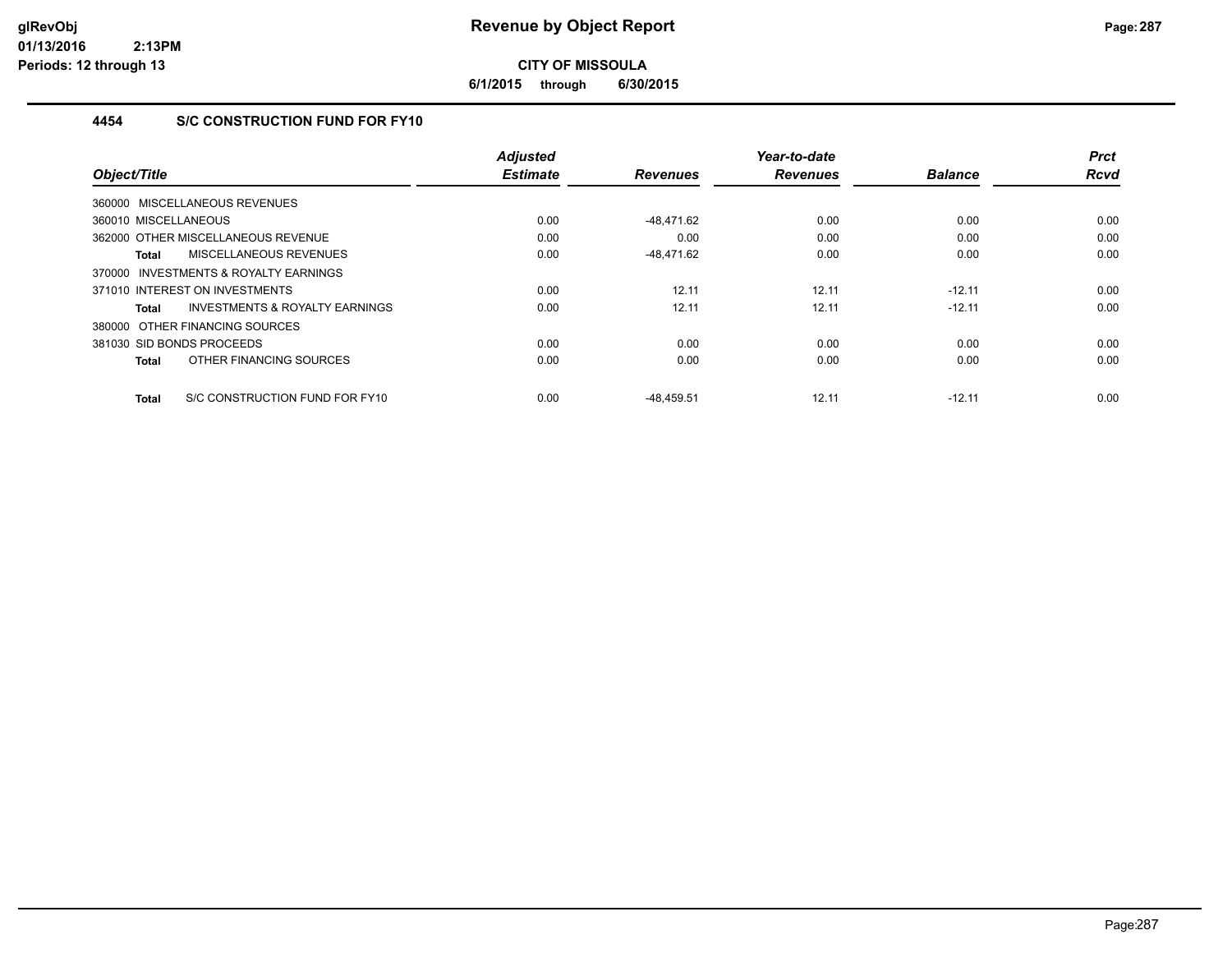**6/1/2015 through 6/30/2015**

### **4455 FY11 S/C CONSTRUCTION FUND**

**4455 FY11 S/C CONSTRUCTION FUND**

|                                                    | <b>Adjusted</b> |                 | Year-to-date    | <b>Prct</b>    |      |
|----------------------------------------------------|-----------------|-----------------|-----------------|----------------|------|
| Object/Title                                       | <b>Estimate</b> | <b>Revenues</b> | <b>Revenues</b> | <b>Balance</b> | Rcvd |
| 360000 MISCELLANEOUS REVENUES                      |                 |                 |                 |                |      |
| 360010 MISCELLANEOUS                               | 0.00            | 0.00            | 0.00            | 0.00           | 0.00 |
| MISCELLANEOUS REVENUES<br><b>Total</b>             | 0.00            | 0.00            | 0.00            | 0.00           | 0.00 |
| 370000 INVESTMENTS & ROYALTY EARNINGS              |                 |                 |                 |                |      |
| 371010 INTEREST ON INVESTMENTS                     | 0.00            | 0.14            | 0.14            | $-0.14$        | 0.00 |
| <b>INVESTMENTS &amp; ROYALTY EARNINGS</b><br>Total | 0.00            | 0.14            | 0.14            | $-0.14$        | 0.00 |
| 380000 OTHER FINANCING SOURCES                     |                 |                 |                 |                |      |
| 381030 SID BONDS PROCEEDS                          | 0.00            | 0.00            | 0.00            | 0.00           | 0.00 |
| OTHER FINANCING SOURCES<br><b>Total</b>            | 0.00            | 0.00            | 0.00            | 0.00           | 0.00 |
| <b>FY11 S/C CONSTRUCTION FUND</b><br><b>Total</b>  | 0.00            | 0.14            | 0.14            | $-0.14$        | 0.00 |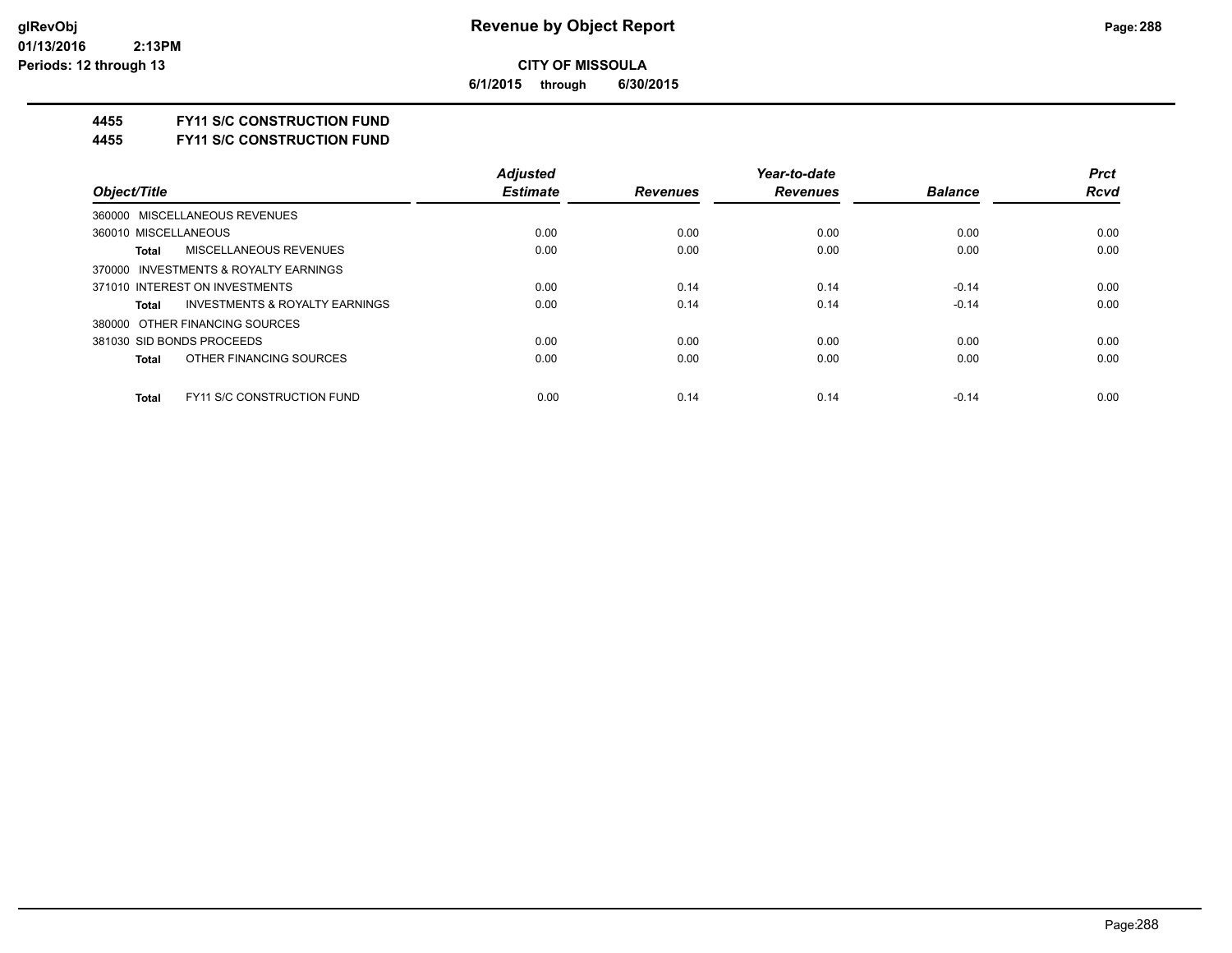**6/1/2015 through 6/30/2015**

#### **4455 FY11 S/C CONSTRUCTION FUND**

| Object/Title                                        | <b>Adjusted</b><br><b>Estimate</b> | <b>Revenues</b> | Year-to-date<br><b>Revenues</b> | <b>Balance</b> | <b>Prct</b><br><b>Rcvd</b> |
|-----------------------------------------------------|------------------------------------|-----------------|---------------------------------|----------------|----------------------------|
|                                                     |                                    |                 |                                 |                |                            |
| MISCELLANEOUS REVENUES<br>360000                    |                                    |                 |                                 |                |                            |
| 360010 MISCELLANEOUS                                | 0.00                               | 0.00            | 0.00                            | 0.00           | 0.00                       |
| MISCELLANEOUS REVENUES<br>Total                     | 0.00                               | 0.00            | 0.00                            | 0.00           | 0.00                       |
| <b>INVESTMENTS &amp; ROYALTY EARNINGS</b><br>370000 |                                    |                 |                                 |                |                            |
| 371010 INTEREST ON INVESTMENTS                      | 0.00                               | 0.14            | 0.14                            | $-0.14$        | 0.00                       |
| INVESTMENTS & ROYALTY EARNINGS<br><b>Total</b>      | 0.00                               | 0.14            | 0.14                            | $-0.14$        | 0.00                       |
| OTHER FINANCING SOURCES<br>380000                   |                                    |                 |                                 |                |                            |
| 381030 SID BONDS PROCEEDS                           | 0.00                               | 0.00            | 0.00                            | 0.00           | 0.00                       |
| OTHER FINANCING SOURCES<br><b>Total</b>             | 0.00                               | 0.00            | 0.00                            | 0.00           | 0.00                       |
| FY11 S/C CONSTRUCTION FUND<br><b>Total</b>          | 0.00                               | 0.14            | 0.14                            | $-0.14$        | 0.00                       |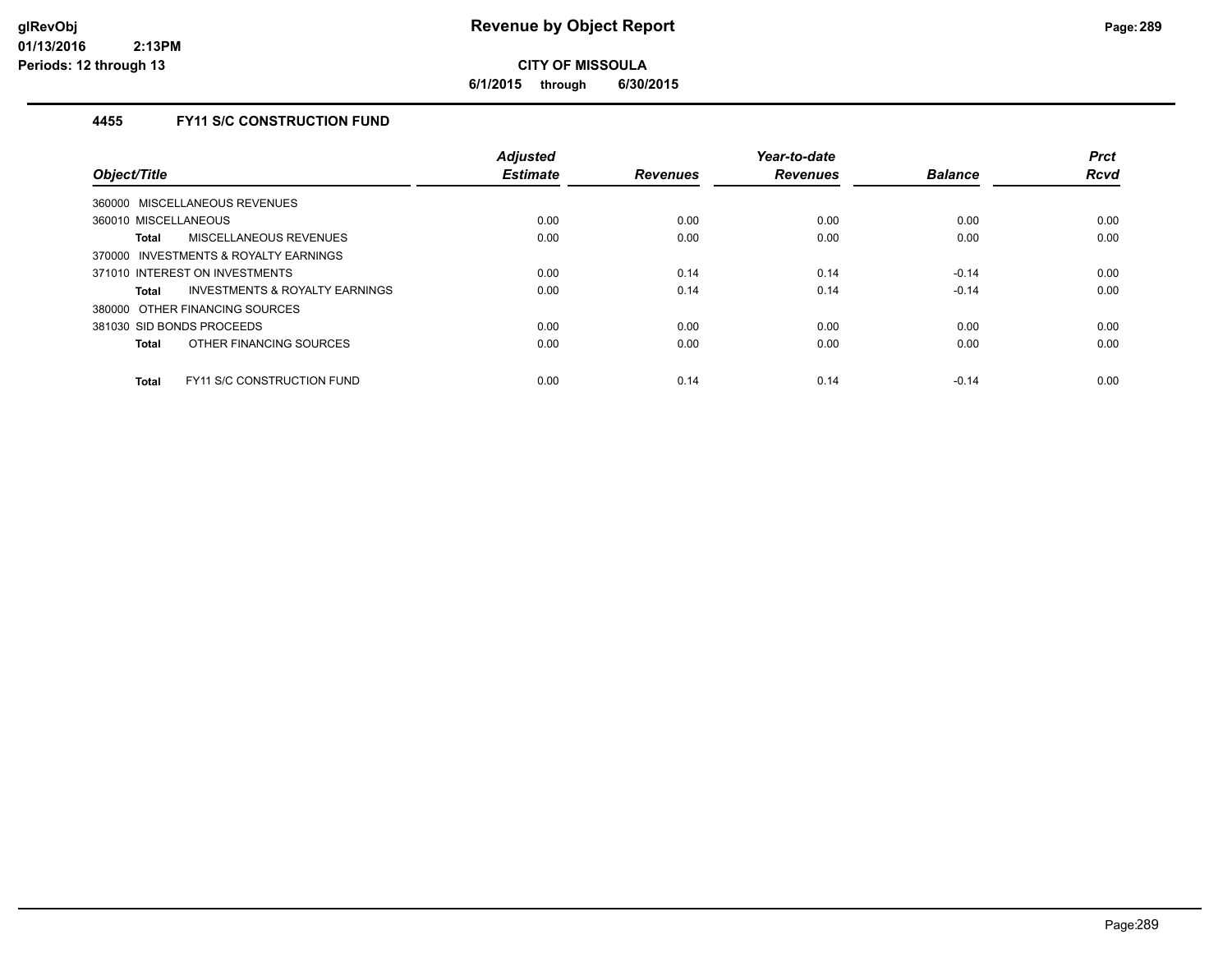**6/1/2015 through 6/30/2015**

#### **4456 FY12 S/C CONSTRUCTION FUND**

**4456 FY12 S/C CONSTRUCTION FUND**

|                                                   | <b>Adjusted</b> |                 | Year-to-date    |                | <b>Prct</b> |
|---------------------------------------------------|-----------------|-----------------|-----------------|----------------|-------------|
| Object/Title                                      | <b>Estimate</b> | <b>Revenues</b> | <b>Revenues</b> | <b>Balance</b> | <b>Rcvd</b> |
| 360000 MISCELLANEOUS REVENUES                     |                 |                 |                 |                |             |
| 360010 MISCELLANEOUS                              | 0.00            | 0.00            | 0.00            | 0.00           | 0.00        |
| 362000 OTHER MISCELLANEOUS REVENUE                | 0.00            | 0.00            | 0.00            | 0.00           | 0.00        |
| MISCELLANEOUS REVENUES<br>Total                   | 0.00            | 0.00            | 0.00            | 0.00           | 0.00        |
| 370000 INVESTMENTS & ROYALTY EARNINGS             |                 |                 |                 |                |             |
| 371010 INTEREST ON INVESTMENTS                    | 0.00            | 13.13           | 13.13           | $-13.13$       | 0.00        |
| INVESTMENTS & ROYALTY EARNINGS<br>Total           | 0.00            | 13.13           | 13.13           | $-13.13$       | 0.00        |
| 380000 OTHER FINANCING SOURCES                    |                 |                 |                 |                |             |
| 381030 SID BONDS PROCEEDS                         | 0.00            | 0.00            | 0.00            | 0.00           | 0.00        |
| OTHER FINANCING SOURCES<br>Total                  | 0.00            | 0.00            | 0.00            | 0.00           | 0.00        |
| <b>FY12 S/C CONSTRUCTION FUND</b><br><b>Total</b> | 0.00            | 13.13           | 13.13           | $-13.13$       | 0.00        |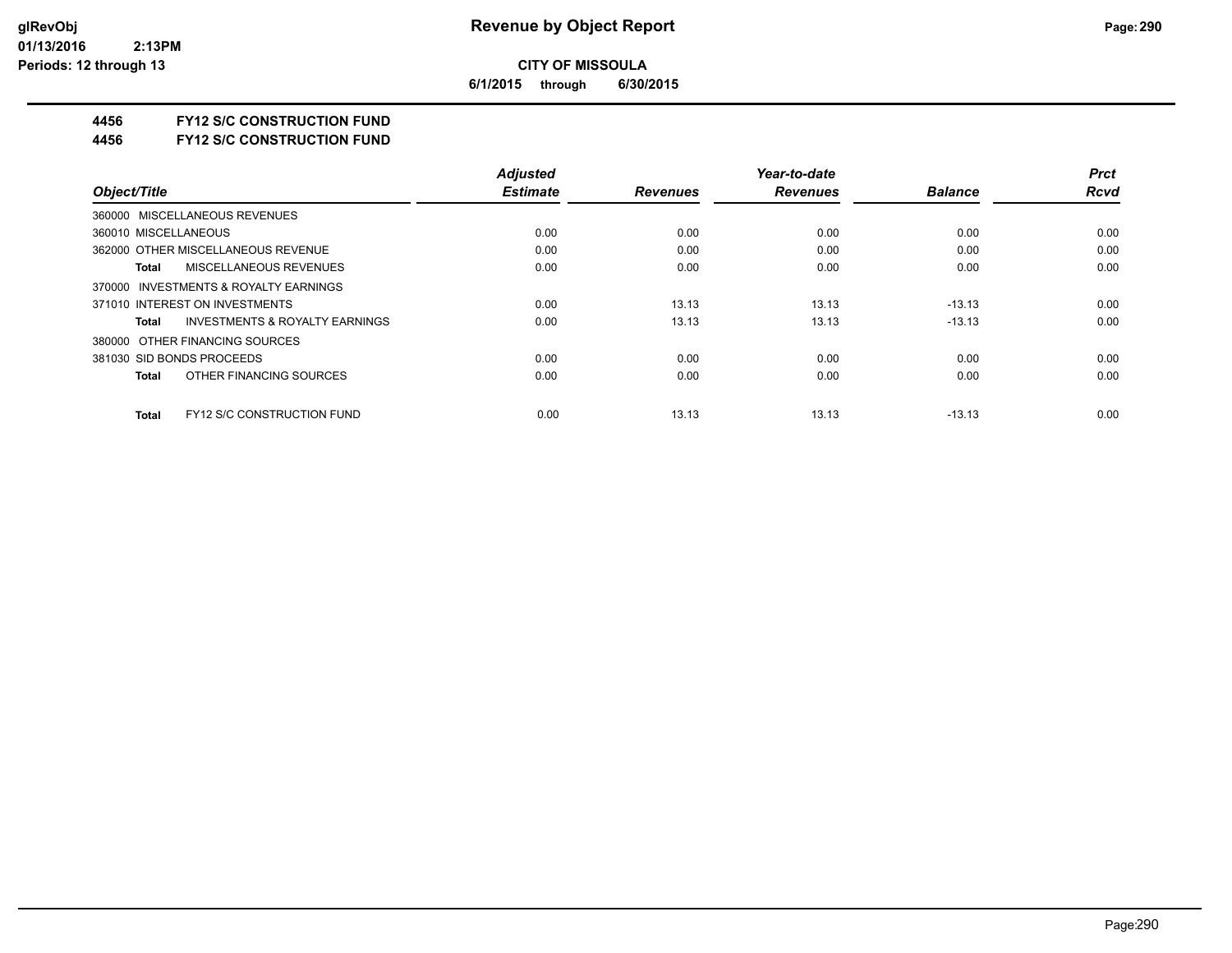**6/1/2015 through 6/30/2015**

#### **4456 FY12 S/C CONSTRUCTION FUND**

|                                                    | <b>Adjusted</b> |                 | Year-to-date    |                | <b>Prct</b> |
|----------------------------------------------------|-----------------|-----------------|-----------------|----------------|-------------|
| Object/Title                                       | <b>Estimate</b> | <b>Revenues</b> | <b>Revenues</b> | <b>Balance</b> | <b>Rcvd</b> |
| 360000 MISCELLANEOUS REVENUES                      |                 |                 |                 |                |             |
| 360010 MISCELLANEOUS                               | 0.00            | 0.00            | 0.00            | 0.00           | 0.00        |
| 362000 OTHER MISCELLANEOUS REVENUE                 | 0.00            | 0.00            | 0.00            | 0.00           | 0.00        |
| MISCELLANEOUS REVENUES<br>Total                    | 0.00            | 0.00            | 0.00            | 0.00           | 0.00        |
| INVESTMENTS & ROYALTY EARNINGS<br>370000           |                 |                 |                 |                |             |
| 371010 INTEREST ON INVESTMENTS                     | 0.00            | 13.13           | 13.13           | $-13.13$       | 0.00        |
| <b>INVESTMENTS &amp; ROYALTY EARNINGS</b><br>Total | 0.00            | 13.13           | 13.13           | $-13.13$       | 0.00        |
| 380000 OTHER FINANCING SOURCES                     |                 |                 |                 |                |             |
| 381030 SID BONDS PROCEEDS                          | 0.00            | 0.00            | 0.00            | 0.00           | 0.00        |
| OTHER FINANCING SOURCES<br>Total                   | 0.00            | 0.00            | 0.00            | 0.00           | 0.00        |
| <b>FY12 S/C CONSTRUCTION FUND</b><br>Total         | 0.00            | 13.13           | 13.13           | $-13.13$       | 0.00        |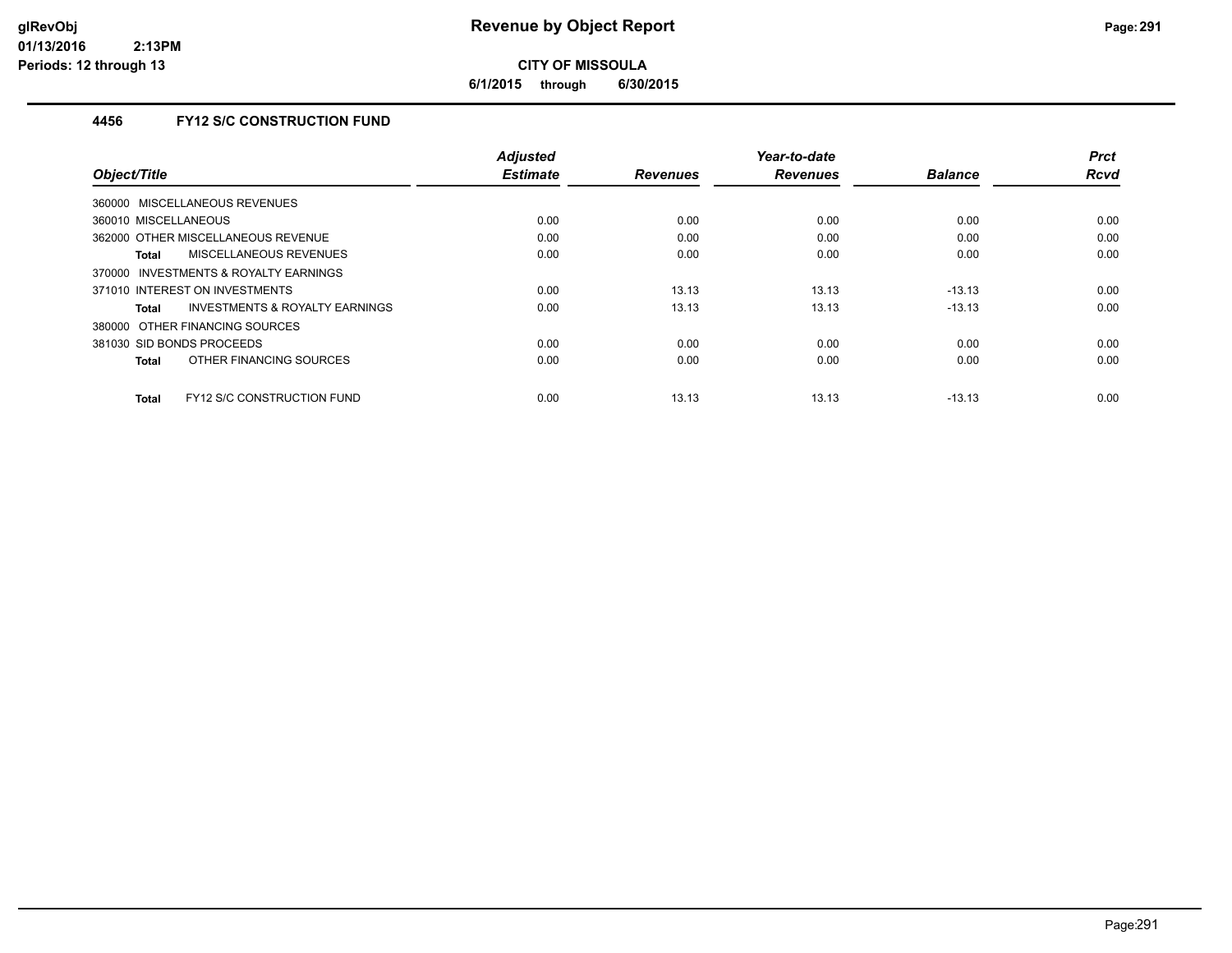**6/1/2015 through 6/30/2015**

#### **4457 FY13 SIDEWALK/CURB CONSTRUCTION**

**4457 FY13 SIDEWALK/CURB CONSTRUCTION**

|                                                    | <b>Adjusted</b> |                 | Year-to-date    |                | <b>Prct</b> |
|----------------------------------------------------|-----------------|-----------------|-----------------|----------------|-------------|
| Object/Title                                       | <b>Estimate</b> | <b>Revenues</b> | <b>Revenues</b> | <b>Balance</b> | Rcvd        |
| 360000 MISCELLANEOUS REVENUES                      |                 |                 |                 |                |             |
| 360010 MISCELLANEOUS                               | 0.00            | 0.00            | 0.00            | 0.00           | 0.00        |
| MISCELLANEOUS REVENUES<br>Total                    | 0.00            | 0.00            | 0.00            | 0.00           | 0.00        |
| 370000 INVESTMENTS & ROYALTY EARNINGS              |                 |                 |                 |                |             |
| 371010 INTEREST ON INVESTMENTS                     | 0.00            | 0.00            | 0.00            | 0.00           | 0.00        |
| <b>INVESTMENTS &amp; ROYALTY EARNINGS</b><br>Total | 0.00            | 0.00            | 0.00            | 0.00           | 0.00        |
| 380000 OTHER FINANCING SOURCES                     |                 |                 |                 |                |             |
| 381030 SID BONDS PROCEEDS                          | 0.00            | 0.00            | 0.00            | 0.00           | 0.00        |
| 383000 OPERATING TRANSFERS                         | 0.00            | 376.702.85      | 376.702.85      | -376.702.85    | 0.00        |
| OTHER FINANCING SOURCES<br>Total                   | 0.00            | 376,702.85      | 376,702.85      | -376,702.85    | 0.00        |
| <b>FY13 SIDEWALK/CURB CONSTRUCTION</b><br>Total    | 0.00            | 376.702.85      | 376.702.85      | -376.702.85    | 0.00        |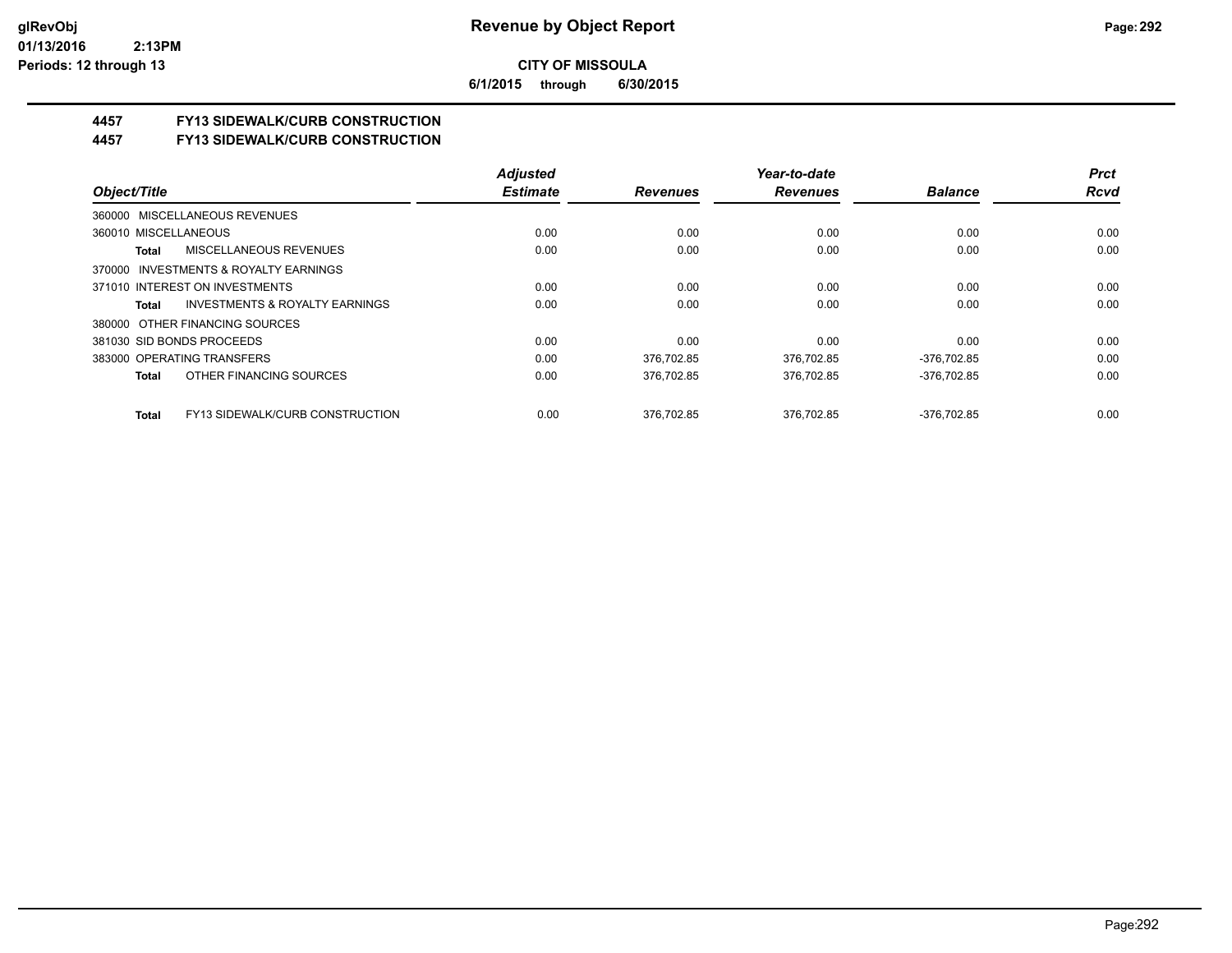**6/1/2015 through 6/30/2015**

#### **4457 FY13 SIDEWALK/CURB CONSTRUCTION**

| Object/Title                                           | <b>Adjusted</b><br><b>Estimate</b> | <b>Revenues</b> | Year-to-date<br><b>Revenues</b> | <b>Balance</b> | <b>Prct</b><br><b>Rcvd</b> |
|--------------------------------------------------------|------------------------------------|-----------------|---------------------------------|----------------|----------------------------|
|                                                        |                                    |                 |                                 |                |                            |
| 360000 MISCELLANEOUS REVENUES                          |                                    |                 |                                 |                |                            |
| 360010 MISCELLANEOUS                                   | 0.00                               | 0.00            | 0.00                            | 0.00           | 0.00                       |
| MISCELLANEOUS REVENUES<br>Total                        | 0.00                               | 0.00            | 0.00                            | 0.00           | 0.00                       |
| 370000 INVESTMENTS & ROYALTY EARNINGS                  |                                    |                 |                                 |                |                            |
| 371010 INTEREST ON INVESTMENTS                         | 0.00                               | 0.00            | 0.00                            | 0.00           | 0.00                       |
| INVESTMENTS & ROYALTY EARNINGS<br>Total                | 0.00                               | 0.00            | 0.00                            | 0.00           | 0.00                       |
| 380000 OTHER FINANCING SOURCES                         |                                    |                 |                                 |                |                            |
| 381030 SID BONDS PROCEEDS                              | 0.00                               | 0.00            | 0.00                            | 0.00           | 0.00                       |
| 383000 OPERATING TRANSFERS                             | 0.00                               | 376.702.85      | 376.702.85                      | -376.702.85    | 0.00                       |
| OTHER FINANCING SOURCES<br><b>Total</b>                | 0.00                               | 376,702.85      | 376,702.85                      | $-376,702.85$  | 0.00                       |
| <b>FY13 SIDEWALK/CURB CONSTRUCTION</b><br><b>Total</b> | 0.00                               | 376.702.85      | 376.702.85                      | $-376.702.85$  | 0.00                       |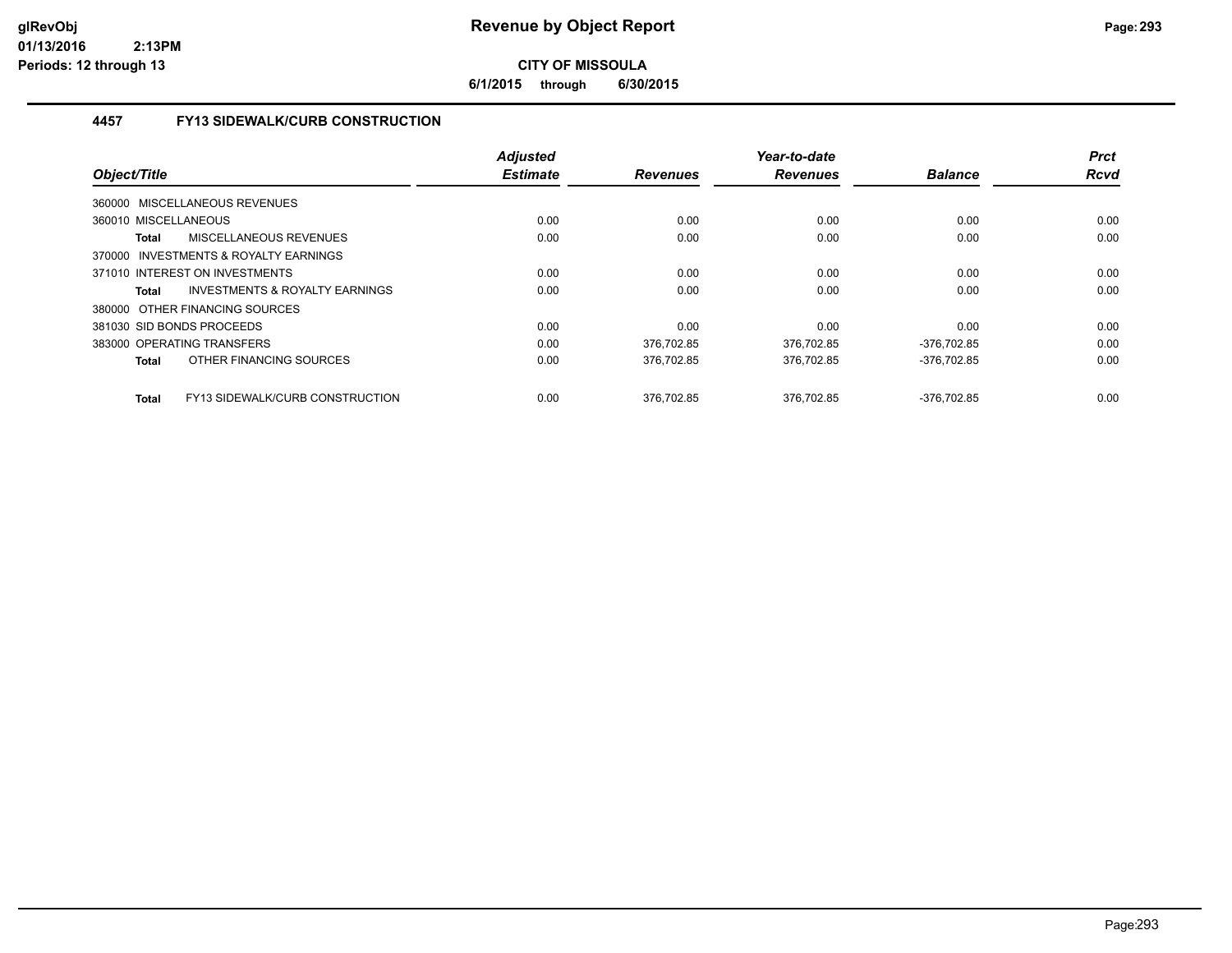**6/1/2015 through 6/30/2015**

## **4458 FY14 SIDEWALK & CURB CONSTRUCTION**

**4458 FY14 SIDEWALK & CURB CONSTRUCTION**

|                                                              | <b>Adjusted</b> |                 | Year-to-date    |                | <b>Prct</b> |
|--------------------------------------------------------------|-----------------|-----------------|-----------------|----------------|-------------|
| Object/Title                                                 | <b>Estimate</b> | <b>Revenues</b> | <b>Revenues</b> | <b>Balance</b> | <b>Rcvd</b> |
| 360000 MISCELLANEOUS REVENUES                                |                 |                 |                 |                |             |
| 360010 MISCELLANEOUS                                         | 0.00            | 0.00            | 0.00            | 0.00           | 0.00        |
| MISCELLANEOUS REVENUES<br>Total                              | 0.00            | 0.00            | 0.00            | 0.00           | 0.00        |
| 370000 INVESTMENTS & ROYALTY EARNINGS                        |                 |                 |                 |                |             |
| 371010 INTEREST ON INVESTMENTS                               | 0.00            | 0.00            | 0.00            | 0.00           | 0.00        |
| INVESTMENTS & ROYALTY EARNINGS<br>Total                      | 0.00            | 0.00            | 0.00            | 0.00           | 0.00        |
| 380000 OTHER FINANCING SOURCES                               |                 |                 |                 |                |             |
| 381030 SID BONDS PROCEEDS                                    | 0.00            | 0.00            | 0.00            | 0.00           | 0.00        |
| OTHER FINANCING SOURCES<br><b>Total</b>                      | 0.00            | 0.00            | 0.00            | 0.00           | 0.00        |
|                                                              |                 |                 |                 |                |             |
| <b>FY14 SIDEWALK &amp; CURB CONSTRUCTION</b><br><b>Total</b> | 0.00            | 0.00            | 0.00            | 0.00           | 0.00        |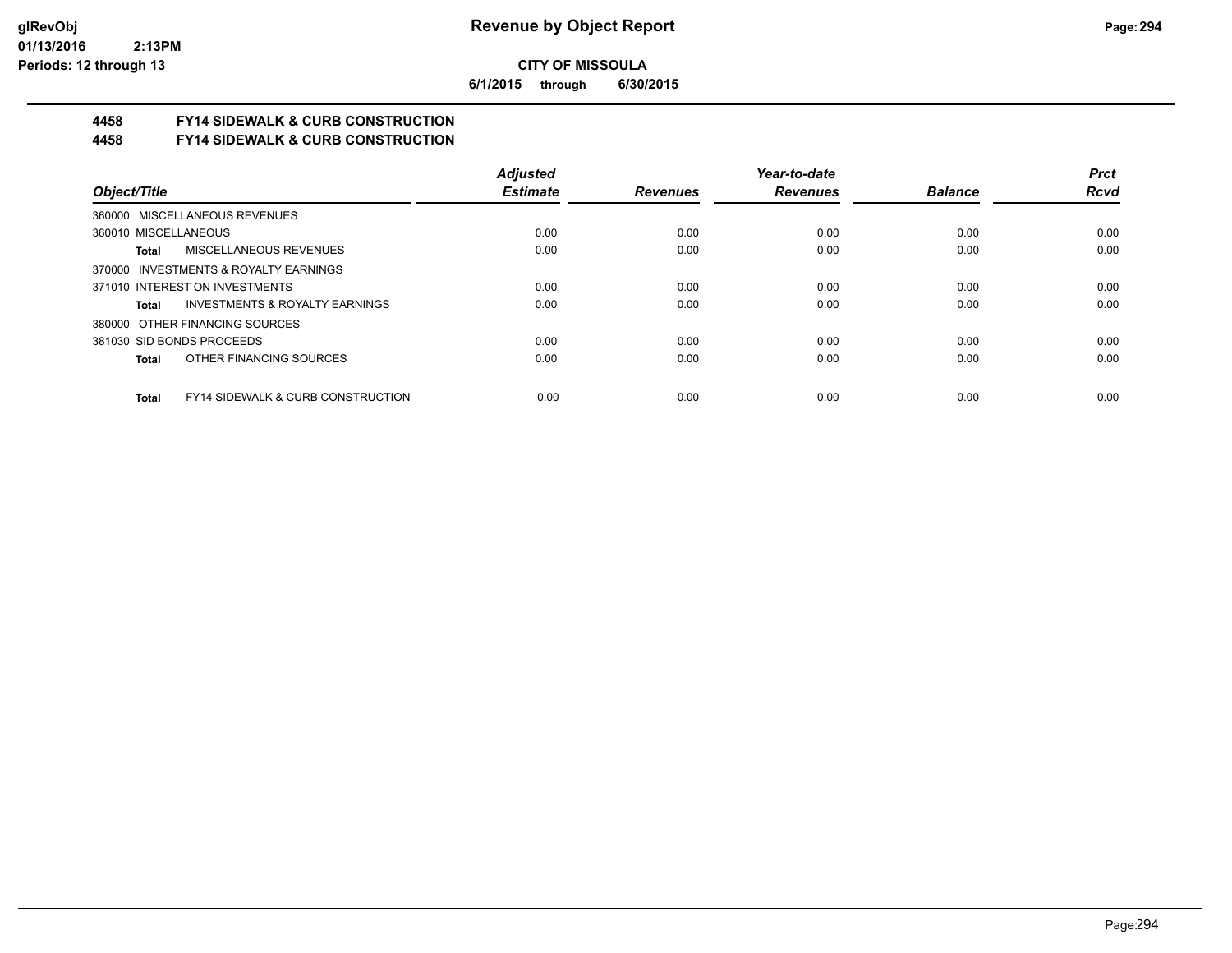**6/1/2015 through 6/30/2015**

#### **4458 FY14 SIDEWALK & CURB CONSTRUCTION**

| Object/Title                                                 | <b>Adjusted</b><br><b>Estimate</b> | <b>Revenues</b> | Year-to-date<br><b>Revenues</b> | <b>Balance</b> | <b>Prct</b><br><b>Rcvd</b> |
|--------------------------------------------------------------|------------------------------------|-----------------|---------------------------------|----------------|----------------------------|
| 360000 MISCELLANEOUS REVENUES                                |                                    |                 |                                 |                |                            |
| 360010 MISCELLANEOUS                                         | 0.00                               | 0.00            | 0.00                            | 0.00           | 0.00                       |
| MISCELLANEOUS REVENUES<br><b>Total</b>                       | 0.00                               | 0.00            | 0.00                            | 0.00           | 0.00                       |
| 370000 INVESTMENTS & ROYALTY EARNINGS                        |                                    |                 |                                 |                |                            |
| 371010 INTEREST ON INVESTMENTS                               | 0.00                               | 0.00            | 0.00                            | 0.00           | 0.00                       |
| INVESTMENTS & ROYALTY EARNINGS<br><b>Total</b>               | 0.00                               | 0.00            | 0.00                            | 0.00           | 0.00                       |
| 380000 OTHER FINANCING SOURCES                               |                                    |                 |                                 |                |                            |
| 381030 SID BONDS PROCEEDS                                    | 0.00                               | 0.00            | 0.00                            | 0.00           | 0.00                       |
| OTHER FINANCING SOURCES<br><b>Total</b>                      | 0.00                               | 0.00            | 0.00                            | 0.00           | 0.00                       |
| <b>FY14 SIDEWALK &amp; CURB CONSTRUCTION</b><br><b>Total</b> | 0.00                               | 0.00            | 0.00                            | 0.00           | 0.00                       |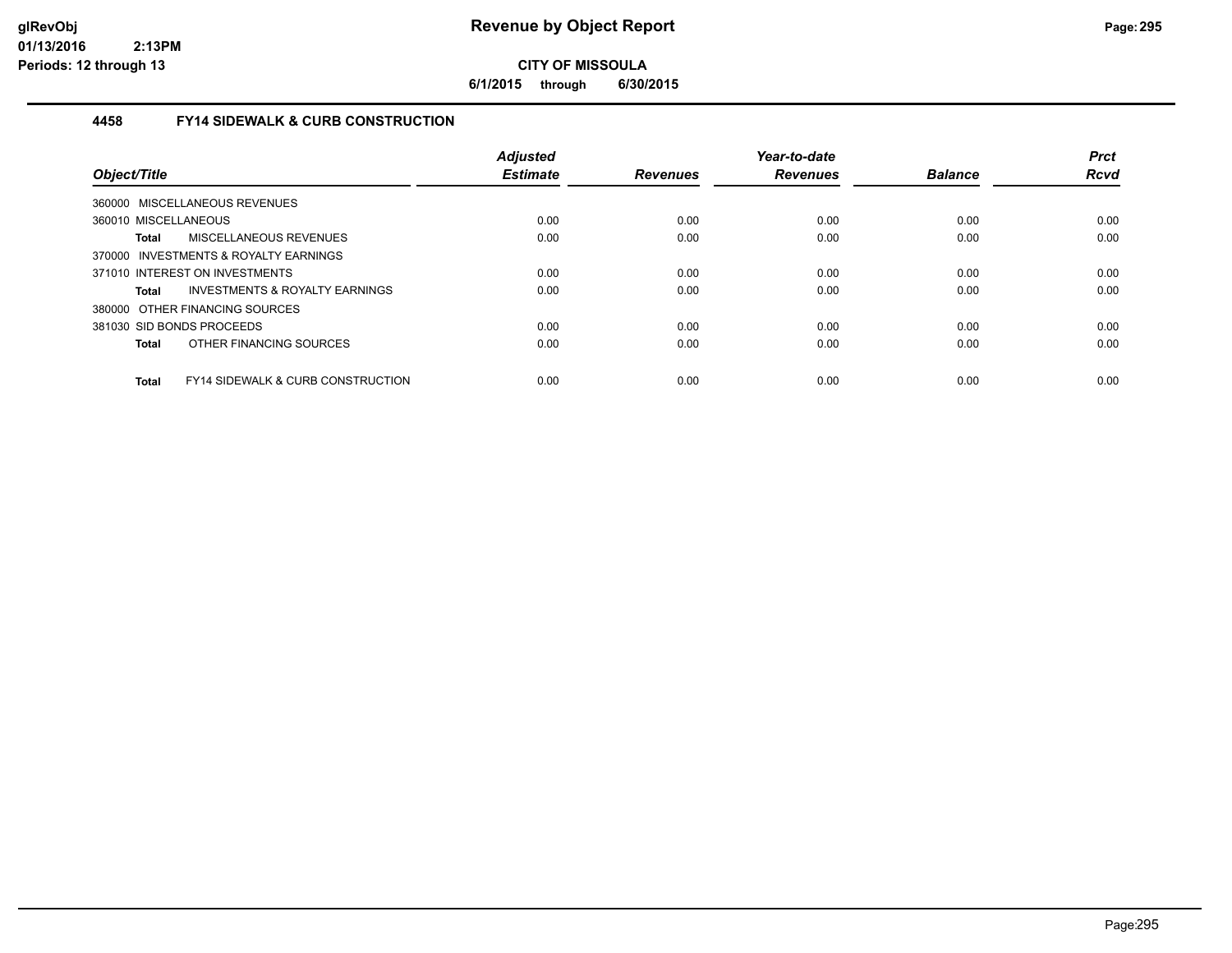**6/1/2015 through 6/30/2015**

## **4459 FY15 SIDEWALK/CURB CONSTRUCTION**

**4459 FY15 SIDEWALK/CURB CONSTRUCTION**

|                      |                                        | <b>Adjusted</b> |                 | Year-to-date    |                | <b>Prct</b> |
|----------------------|----------------------------------------|-----------------|-----------------|-----------------|----------------|-------------|
| Object/Title         |                                        | <b>Estimate</b> | <b>Revenues</b> | <b>Revenues</b> | <b>Balance</b> | <b>Rcvd</b> |
|                      | 330000 INTERGOVERNMENTAL REVENUES      |                 |                 |                 |                |             |
| 331156 CTEP GRANTS   |                                        | 0.00            | 0.00            | 0.00            | 0.00           | 0.00        |
| Total                | INTERGOVERNMENTAL REVENUES             | 0.00            | 0.00            | 0.00            | 0.00           | 0.00        |
|                      | 360000 MISCELLANEOUS REVENUES          |                 |                 |                 |                |             |
| 360010 MISCELLANEOUS |                                        | 0.00            | 48.835.61       | 86.220.96       | $-86.220.96$   | 0.00        |
| Total                | <b>MISCELLANEOUS REVENUES</b>          | 0.00            | 48,835.61       | 86,220.96       | -86,220.96     | 0.00        |
|                      | 380000 OTHER FINANCING SOURCES         |                 |                 |                 |                |             |
|                      | 381030 SID BONDS PROCEEDS              | 0.00            | 0.00            | 0.00            | 0.00           | 0.00        |
| Total                | OTHER FINANCING SOURCES                | 0.00            | 0.00            | 0.00            | 0.00           | 0.00        |
| Total                | <b>FY15 SIDEWALK/CURB CONSTRUCTION</b> | 0.00            | 48.835.61       | 86.220.96       | $-86.220.96$   | 0.00        |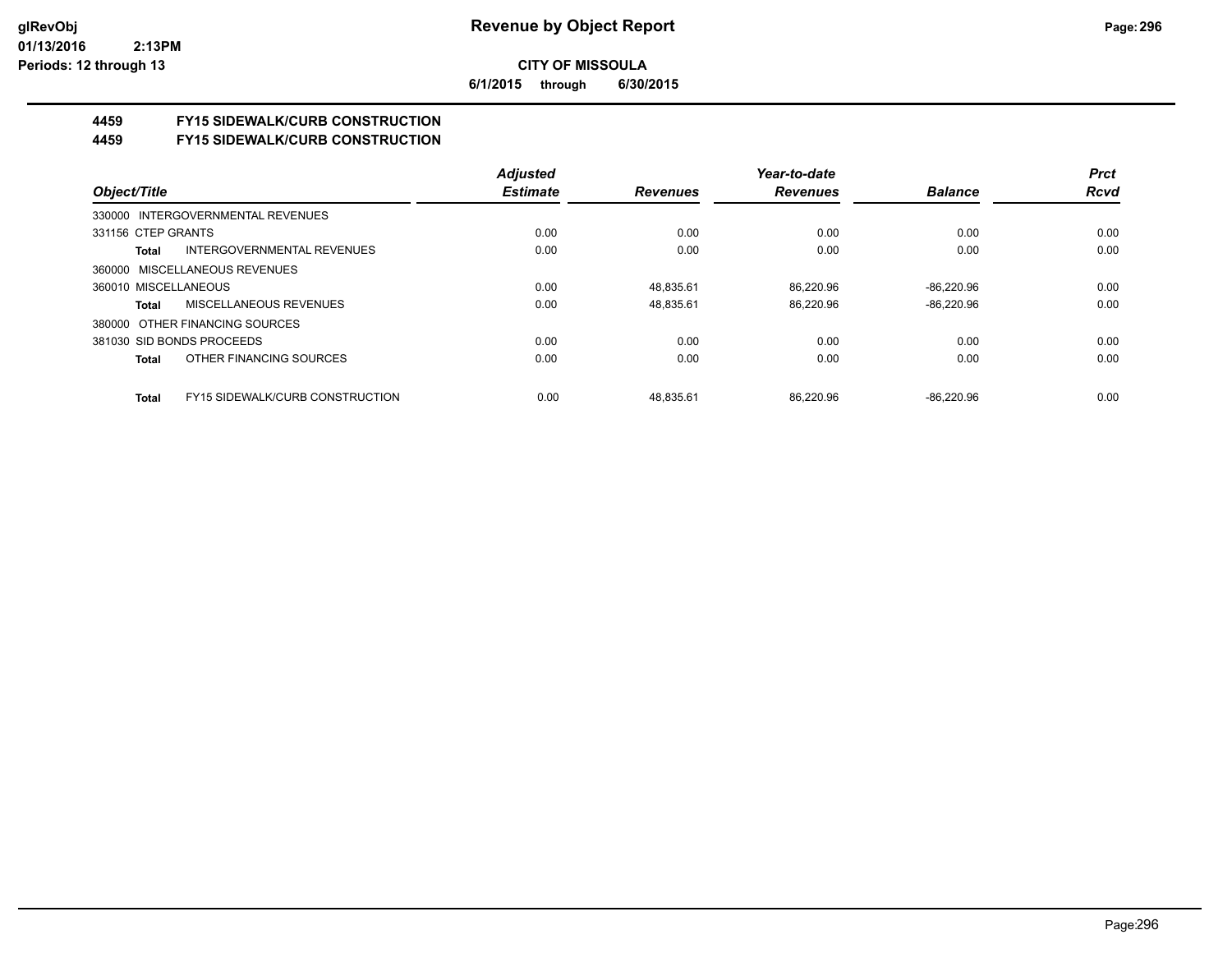**6/1/2015 through 6/30/2015**

#### **4459 FY15 SIDEWALK/CURB CONSTRUCTION**

| Object/Title         |                                        | <b>Adjusted</b><br><b>Estimate</b> | <b>Revenues</b> | Year-to-date<br><b>Revenues</b> | <b>Balance</b> | <b>Prct</b><br><b>Rcvd</b> |
|----------------------|----------------------------------------|------------------------------------|-----------------|---------------------------------|----------------|----------------------------|
|                      | 330000 INTERGOVERNMENTAL REVENUES      |                                    |                 |                                 |                |                            |
| 331156 CTEP GRANTS   |                                        | 0.00                               | 0.00            | 0.00                            | 0.00           | 0.00                       |
| Total                | INTERGOVERNMENTAL REVENUES             | 0.00                               | 0.00            | 0.00                            | 0.00           | 0.00                       |
|                      | 360000 MISCELLANEOUS REVENUES          |                                    |                 |                                 |                |                            |
| 360010 MISCELLANEOUS |                                        | 0.00                               | 48.835.61       | 86.220.96                       | $-86.220.96$   | 0.00                       |
| Total                | MISCELLANEOUS REVENUES                 | 0.00                               | 48,835.61       | 86,220.96                       | $-86,220.96$   | 0.00                       |
|                      | 380000 OTHER FINANCING SOURCES         |                                    |                 |                                 |                |                            |
|                      | 381030 SID BONDS PROCEEDS              | 0.00                               | 0.00            | 0.00                            | 0.00           | 0.00                       |
| Total                | OTHER FINANCING SOURCES                | 0.00                               | 0.00            | 0.00                            | 0.00           | 0.00                       |
| <b>Total</b>         | <b>FY15 SIDEWALK/CURB CONSTRUCTION</b> | 0.00                               | 48.835.61       | 86.220.96                       | $-86.220.96$   | 0.00                       |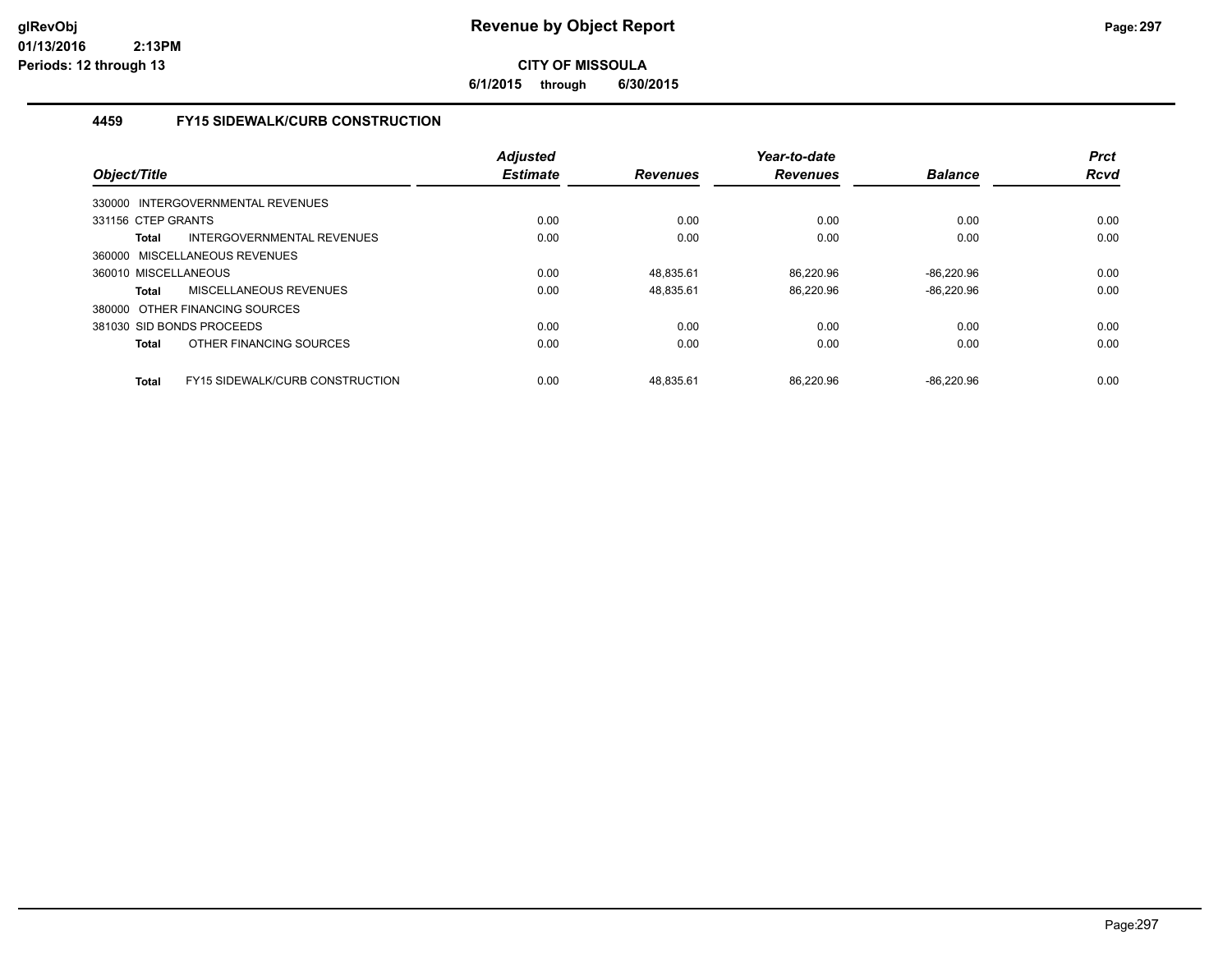**6/1/2015 through 6/30/2015**

## **4460 FY16 SIDEWALK/CURB CONSTRUCTION**

**4460 FY16 SIDEWALK/CURB CONSTRUCTION**

| <b>Adjusted</b> |                 | Year-to-date    |                | <b>Prct</b>  |
|-----------------|-----------------|-----------------|----------------|--------------|
| <b>Estimate</b> | <b>Revenues</b> | <b>Revenues</b> | <b>Balance</b> | <b>Rcvd</b>  |
|                 |                 |                 |                |              |
| 0.00            | 79,956.69       | 79,956.69       | $-79,956.69$   | 0.00         |
| 0.00            | 79,956.69       | 79,956.69       | $-79,956.69$   | 0.00         |
|                 |                 |                 |                |              |
| 0.00            | 247.23          | 247.23          | $-247.23$      | 0.00         |
| 0.00            | 247.23          | 247.23          | $-247.23$      | 0.00         |
|                 |                 |                 |                |              |
| 0.00            | $-17.76$        | $-17.76$        | 17.76          | 0.00         |
| 0.00            | $-17.76$        | $-17.76$        | 17.76          | 0.00         |
|                 |                 |                 |                |              |
| 0.00            | 0.00            | 0.00            | 0.00           | 0.00         |
| 0.00            | 0.00            | 0.00            | 0.00           | 0.00         |
|                 |                 |                 |                | 0.00         |
|                 | 0.00            | 80,186.16       | 80,186.16      | $-80,186.16$ |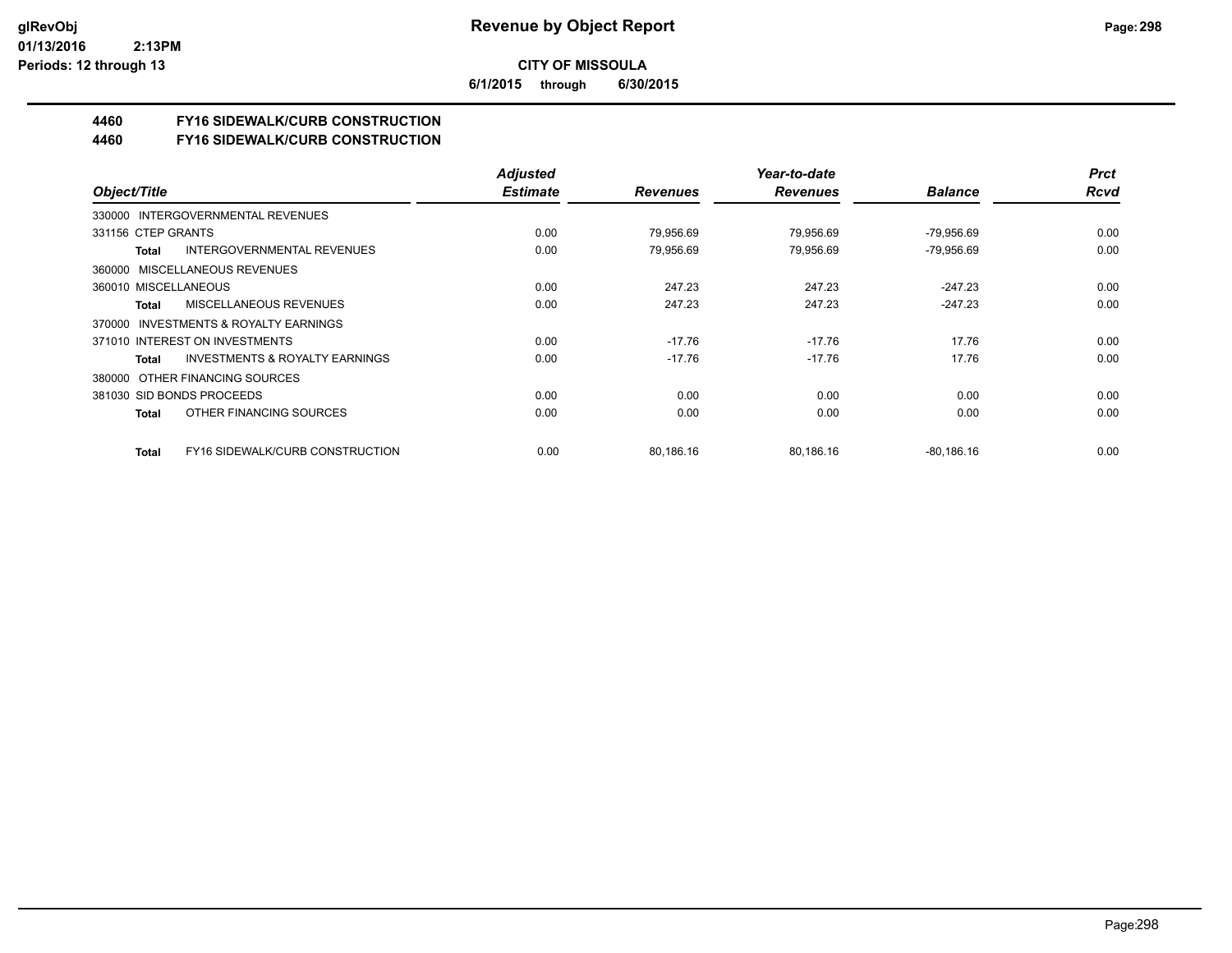**6/1/2015 through 6/30/2015**

#### **4460 FY16 SIDEWALK/CURB CONSTRUCTION**

| Object/Title                                       | <b>Adjusted</b><br><b>Estimate</b> | <b>Revenues</b> | Year-to-date<br><b>Revenues</b> | <b>Balance</b> | <b>Prct</b><br><b>Rcvd</b> |
|----------------------------------------------------|------------------------------------|-----------------|---------------------------------|----------------|----------------------------|
|                                                    |                                    |                 |                                 |                |                            |
| 330000 INTERGOVERNMENTAL REVENUES                  |                                    |                 |                                 |                |                            |
| 331156 CTEP GRANTS                                 | 0.00                               | 79,956.69       | 79,956.69                       | -79,956.69     | 0.00                       |
| INTERGOVERNMENTAL REVENUES<br><b>Total</b>         | 0.00                               | 79,956.69       | 79,956.69                       | -79,956.69     | 0.00                       |
| 360000 MISCELLANEOUS REVENUES                      |                                    |                 |                                 |                |                            |
| 360010 MISCELLANEOUS                               | 0.00                               | 247.23          | 247.23                          | $-247.23$      | 0.00                       |
| MISCELLANEOUS REVENUES<br><b>Total</b>             | 0.00                               | 247.23          | 247.23                          | $-247.23$      | 0.00                       |
| 370000 INVESTMENTS & ROYALTY EARNINGS              |                                    |                 |                                 |                |                            |
| 371010 INTEREST ON INVESTMENTS                     | 0.00                               | $-17.76$        | $-17.76$                        | 17.76          | 0.00                       |
| <b>INVESTMENTS &amp; ROYALTY EARNINGS</b><br>Total | 0.00                               | $-17.76$        | $-17.76$                        | 17.76          | 0.00                       |
| 380000 OTHER FINANCING SOURCES                     |                                    |                 |                                 |                |                            |
| 381030 SID BONDS PROCEEDS                          | 0.00                               | 0.00            | 0.00                            | 0.00           | 0.00                       |
| OTHER FINANCING SOURCES<br>Total                   | 0.00                               | 0.00            | 0.00                            | 0.00           | 0.00                       |
| FY16 SIDEWALK/CURB CONSTRUCTION<br><b>Total</b>    | 0.00                               | 80,186.16       | 80,186.16                       | $-80,186.16$   | 0.00                       |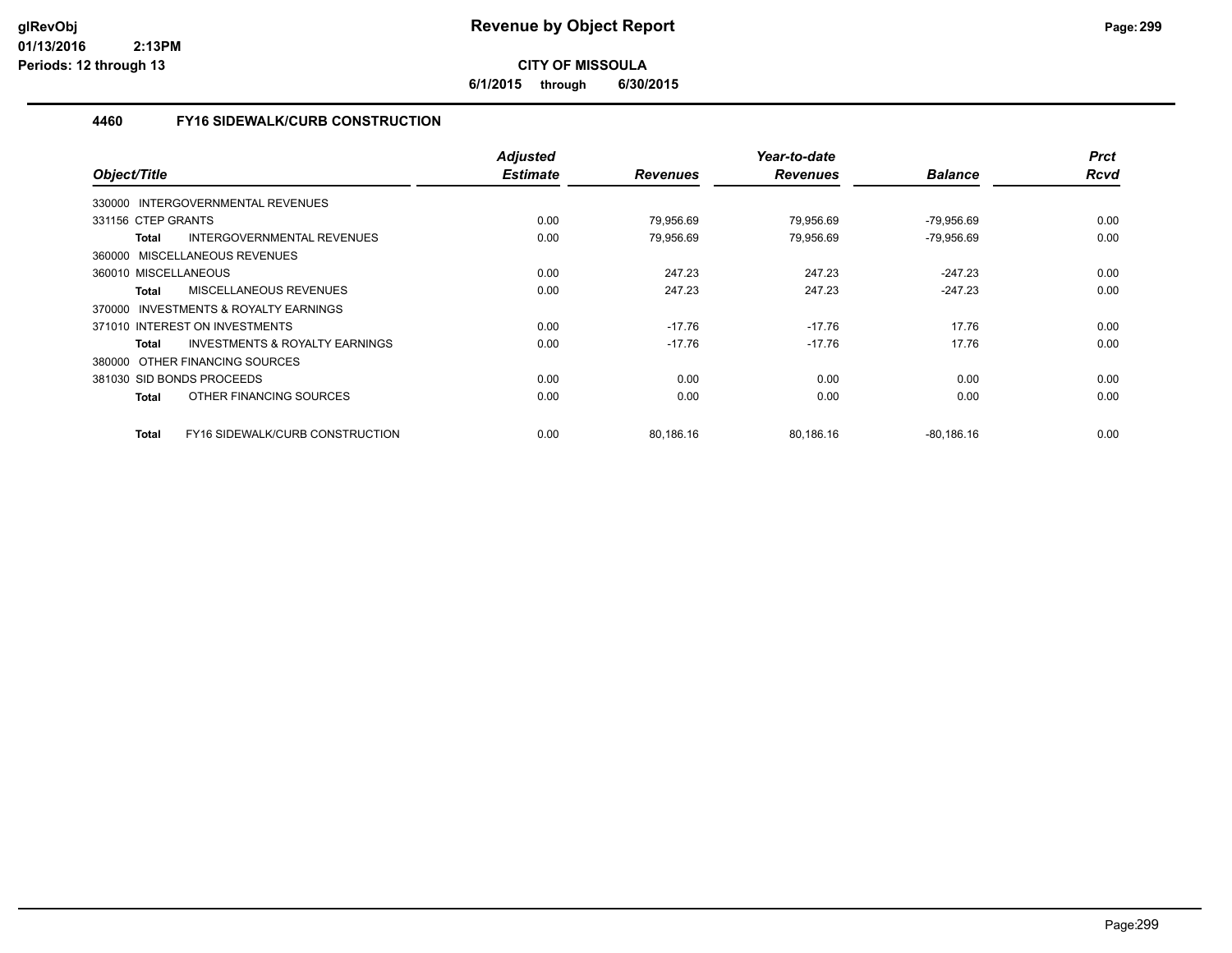**6/1/2015 through 6/30/2015**

# **4529 SID 529 CHRISTIAN DR TRAFFIC CALMING**

## **4529 SID 529 CHRISTIAN DR TRAFFIC CALMING**

|                                                      | <b>Adjusted</b> |                 | Year-to-date    |                | <b>Prct</b> |
|------------------------------------------------------|-----------------|-----------------|-----------------|----------------|-------------|
| Object/Title                                         | <b>Estimate</b> | <b>Revenues</b> | <b>Revenues</b> | <b>Balance</b> | <b>Rcvd</b> |
| 370000 INVESTMENTS & ROYALTY EARNINGS                |                 |                 |                 |                |             |
| 371010 INTEREST ON INVESTMENTS                       | 0.00            | 0.00            | 0.00            | 0.00           | 0.00        |
| 371020 GAIN/LOSS IN MARKET VALUE OF INVESTMENTS      | 0.00            | 0.00            | 0.00            | 0.00           | 0.00        |
| <b>INVESTMENTS &amp; ROYALTY EARNINGS</b><br>Total   | 0.00            | 0.00            | 0.00            | 0.00           | 0.00        |
| 380000 OTHER FINANCING SOURCES                       |                 |                 |                 |                |             |
| 381000 LOAN PROCEEDS                                 | 0.00            | 0.00            | 0.00            | 0.00           | 0.00        |
| 381002 SRF LOAN                                      | 0.00            | 0.00            | 0.00            | 0.00           | 0.00        |
| 381030 SID BONDS PROCEEDS                            | 0.00            | 0.00            | 0.00            | 0.00           | 0.00        |
| OTHER FINANCING SOURCES<br>Total                     | 0.00            | 0.00            | 0.00            | 0.00           | 0.00        |
|                                                      |                 |                 |                 |                |             |
| SID 529 CHRISTIAN DR TRAFFIC CALMING<br><b>Total</b> | 0.00            | 0.00            | 0.00            | 0.00           | 0.00        |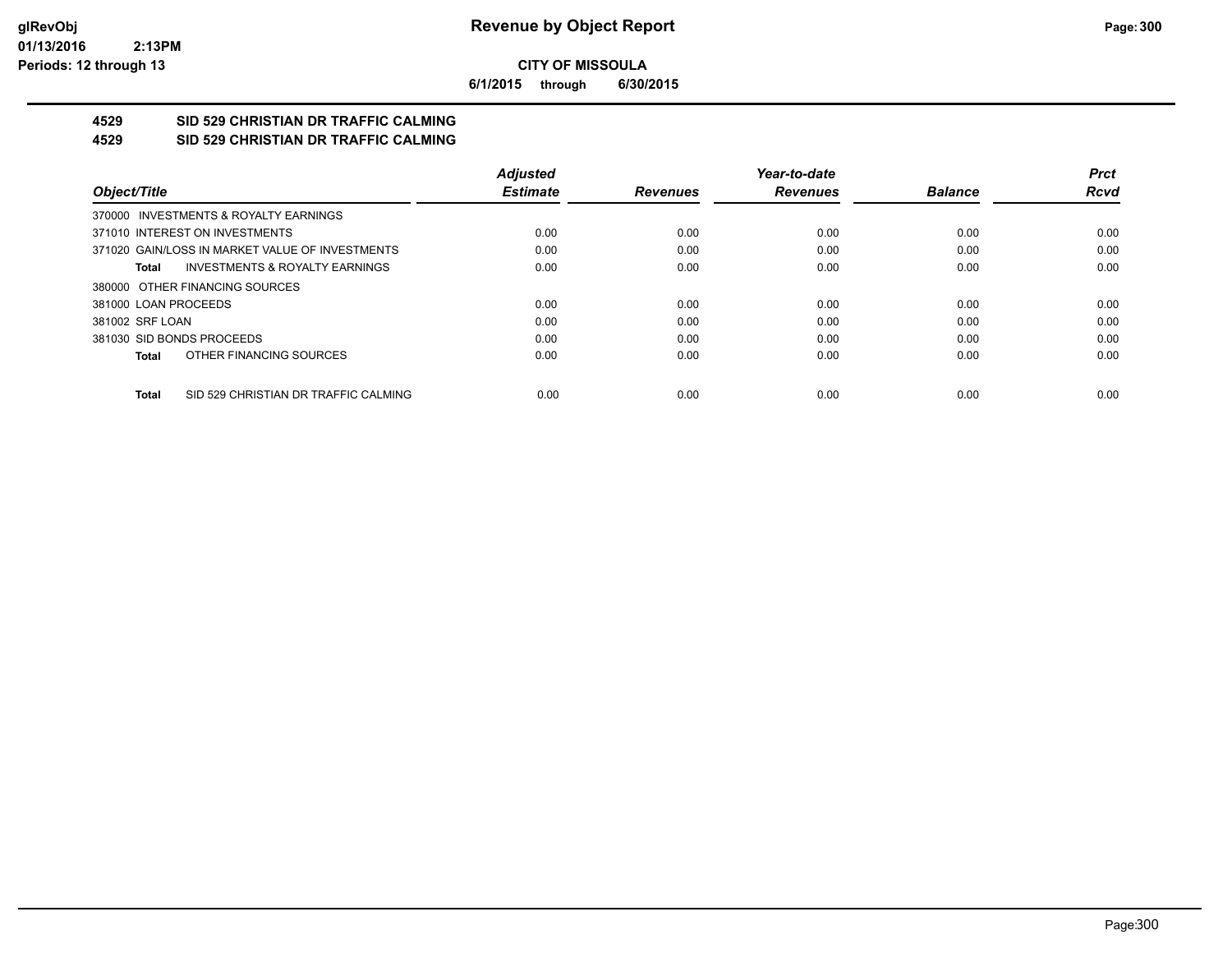**6/1/2015 through 6/30/2015**

#### **4529 SID 529 CHRISTIAN DR TRAFFIC CALMING**

| Object/Title                                         | <b>Adjusted</b><br><b>Estimate</b> | <b>Revenues</b> | Year-to-date<br><b>Revenues</b> | <b>Balance</b> | <b>Prct</b><br>Rcvd |
|------------------------------------------------------|------------------------------------|-----------------|---------------------------------|----------------|---------------------|
| 370000 INVESTMENTS & ROYALTY EARNINGS                |                                    |                 |                                 |                |                     |
| 371010 INTEREST ON INVESTMENTS                       | 0.00                               | 0.00            | 0.00                            | 0.00           | 0.00                |
| 371020 GAIN/LOSS IN MARKET VALUE OF INVESTMENT       | 0.00                               | 0.00            | 0.00                            | 0.00           | 0.00                |
| <b>INVESTMENTS &amp; ROYALTY EARNINGS</b><br>Total   | 0.00                               | 0.00            | 0.00                            | 0.00           | 0.00                |
| 380000 OTHER FINANCING SOURCES                       |                                    |                 |                                 |                |                     |
| 381000 LOAN PROCEEDS                                 | 0.00                               | 0.00            | 0.00                            | 0.00           | 0.00                |
| 381002 SRF LOAN                                      | 0.00                               | 0.00            | 0.00                            | 0.00           | 0.00                |
| 381030 SID BONDS PROCEEDS                            | 0.00                               | 0.00            | 0.00                            | 0.00           | 0.00                |
| OTHER FINANCING SOURCES<br>Total                     | 0.00                               | 0.00            | 0.00                            | 0.00           | 0.00                |
| SID 529 CHRISTIAN DR TRAFFIC CALMING<br><b>Total</b> | 0.00                               | 0.00            | 0.00                            | 0.00           | 0.00                |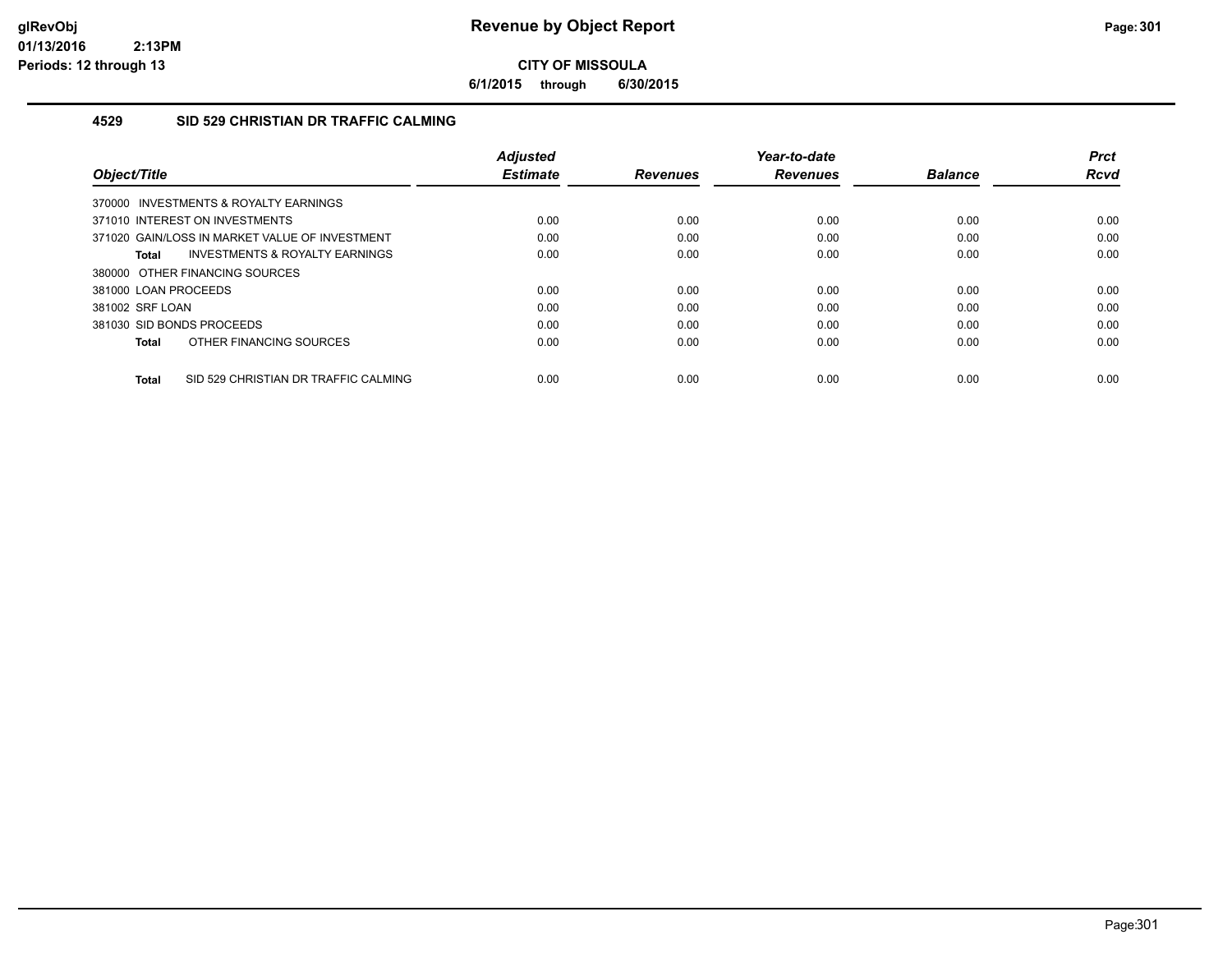**6/1/2015 through 6/30/2015**

## **4530 SID 530 CHRISTIAN DR CALMING**

**4530 SID 530 CHRISTIAN DR CALMING**

|                                                    | <b>Adjusted</b> |                 | Year-to-date    |                | <b>Prct</b> |
|----------------------------------------------------|-----------------|-----------------|-----------------|----------------|-------------|
| Object/Title                                       | <b>Estimate</b> | <b>Revenues</b> | <b>Revenues</b> | <b>Balance</b> | Rcvd        |
| 370000 INVESTMENTS & ROYALTY EARNINGS              |                 |                 |                 |                |             |
| 371010 INTEREST ON INVESTMENTS                     | 0.00            | 0.00            | 0.00            | 0.00           | 0.00        |
| 371020 GAIN/LOSS IN MARKET VALUE OF INVESTMENTS    | 0.00            | 0.00            | 0.00            | 0.00           | 0.00        |
| <b>INVESTMENTS &amp; ROYALTY EARNINGS</b><br>Total | 0.00            | 0.00            | 0.00            | 0.00           | 0.00        |
| 380000 OTHER FINANCING SOURCES                     |                 |                 |                 |                |             |
| 381000 LOAN PROCEEDS                               | 0.00            | 0.00            | 0.00            | 0.00           | 0.00        |
| 381002 SRF LOAN                                    | 0.00            | 0.00            | 0.00            | 0.00           | 0.00        |
| 381030 SID BONDS PROCEEDS                          | 0.00            | 0.00            | 0.00            | 0.00           | 0.00        |
| OTHER FINANCING SOURCES<br>Total                   | 0.00            | 0.00            | 0.00            | 0.00           | 0.00        |
| SID 530 CHRISTIAN DR CALMING<br>Total              | 0.00            | 0.00            | 0.00            | 0.00           | 0.00        |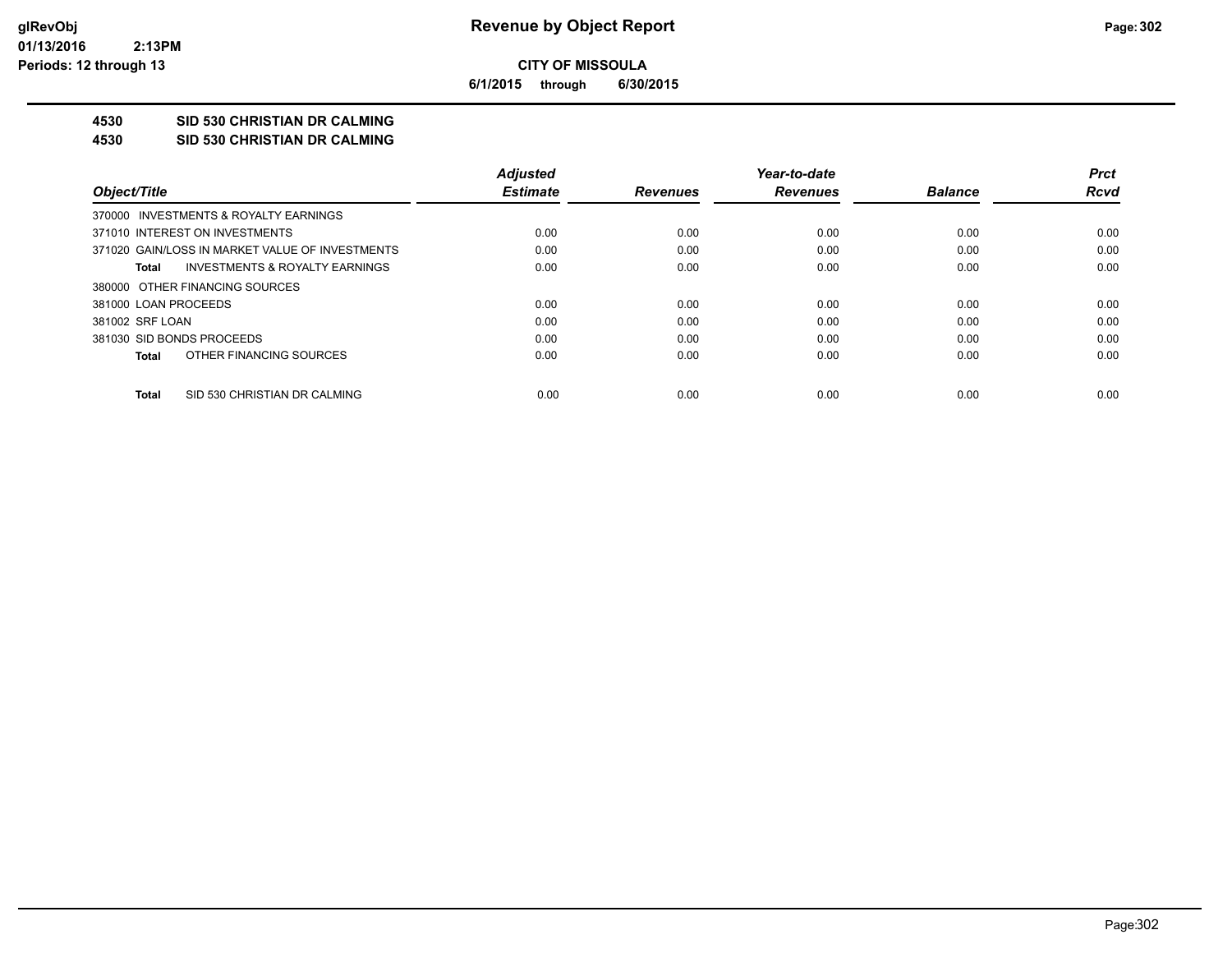**6/1/2015 through 6/30/2015**

#### **4530 SID 530 CHRISTIAN DR CALMING**

| Object/Title                                   | <b>Adjusted</b><br><b>Estimate</b> | <b>Revenues</b> | Year-to-date<br><b>Revenues</b> | <b>Balance</b> | <b>Prct</b><br><b>Rcvd</b> |
|------------------------------------------------|------------------------------------|-----------------|---------------------------------|----------------|----------------------------|
| 370000 INVESTMENTS & ROYALTY EARNINGS          |                                    |                 |                                 |                |                            |
| 371010 INTEREST ON INVESTMENTS                 | 0.00                               | 0.00            | 0.00                            | 0.00           | 0.00                       |
| 371020 GAIN/LOSS IN MARKET VALUE OF INVESTMENT | 0.00                               | 0.00            | 0.00                            | 0.00           | 0.00                       |
| INVESTMENTS & ROYALTY EARNINGS<br>Total        | 0.00                               | 0.00            | 0.00                            | 0.00           | 0.00                       |
| 380000 OTHER FINANCING SOURCES                 |                                    |                 |                                 |                |                            |
| 381000 LOAN PROCEEDS                           | 0.00                               | 0.00            | 0.00                            | 0.00           | 0.00                       |
| 381002 SRF LOAN                                | 0.00                               | 0.00            | 0.00                            | 0.00           | 0.00                       |
| 381030 SID BONDS PROCEEDS                      | 0.00                               | 0.00            | 0.00                            | 0.00           | 0.00                       |
| OTHER FINANCING SOURCES<br>Total               | 0.00                               | 0.00            | 0.00                            | 0.00           | 0.00                       |
| SID 530 CHRISTIAN DR CALMING<br>Total          | 0.00                               | 0.00            | 0.00                            | 0.00           | 0.00                       |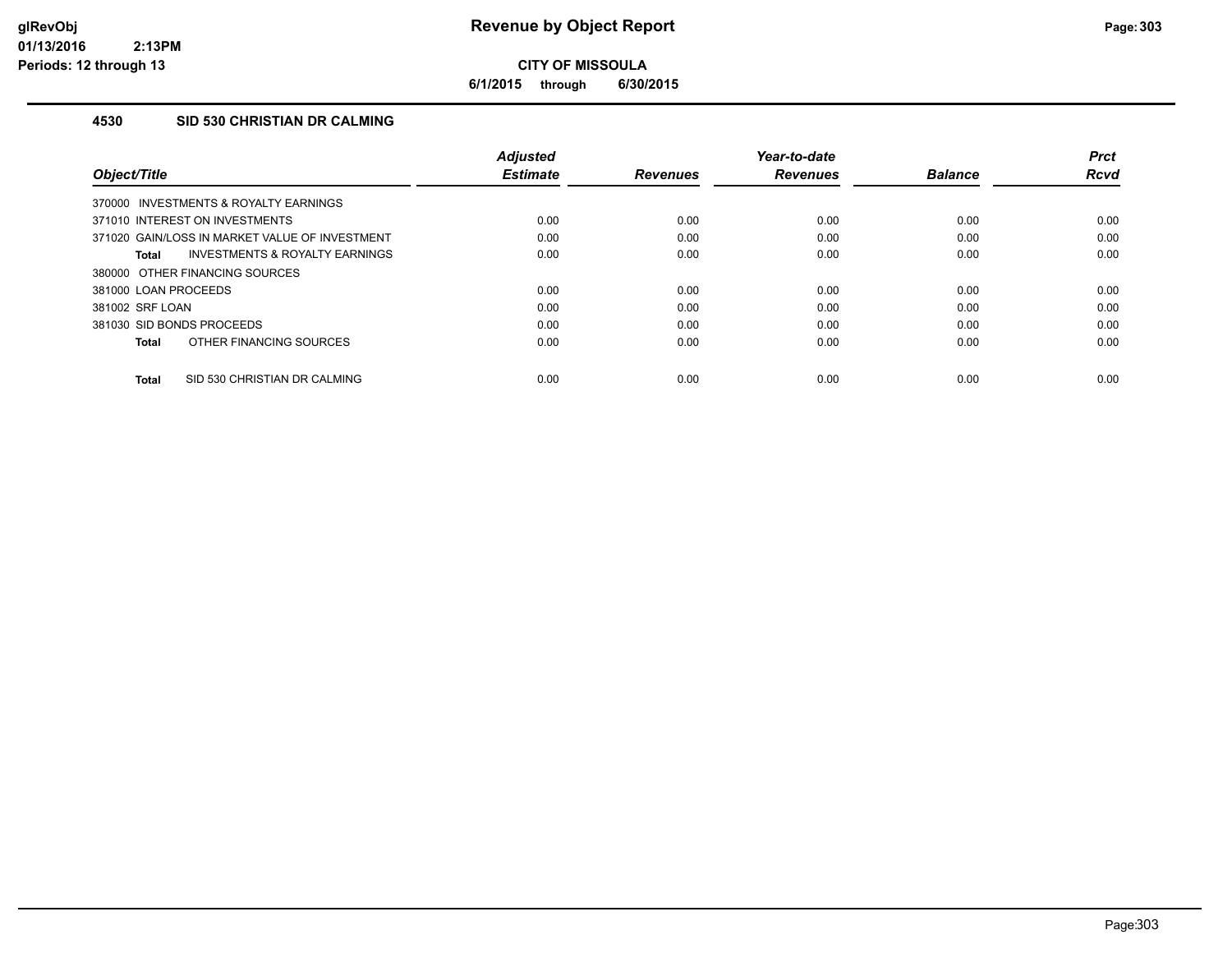**6/1/2015 through 6/30/2015**

#### **4531 SID 531 TRAFFIC CALMING**

**4531 SID 531 TRAFFIC CALMING**

|              |                                                 | <b>Adjusted</b> |                 | Year-to-date    |                | <b>Prct</b> |
|--------------|-------------------------------------------------|-----------------|-----------------|-----------------|----------------|-------------|
| Object/Title |                                                 | <b>Estimate</b> | <b>Revenues</b> | <b>Revenues</b> | <b>Balance</b> | <b>Rcvd</b> |
|              | 370000 INVESTMENTS & ROYALTY EARNINGS           |                 |                 |                 |                |             |
|              | 371010 INTEREST ON INVESTMENTS                  | 0.00            | 0.00            | 0.00            | 0.00           | 0.00        |
|              | 371020 GAIN/LOSS IN MARKET VALUE OF INVESTMENTS | 0.00            | 0.00            | 0.00            | 0.00           | 0.00        |
| Total        | INVESTMENTS & ROYALTY EARNINGS                  | 0.00            | 0.00            | 0.00            | 0.00           | 0.00        |
|              | 380000 OTHER FINANCING SOURCES                  |                 |                 |                 |                |             |
|              | 383000 OPERATING TRANSFERS                      | 2.984.00        | 2.984.41        | 2.984.41        | $-0.41$        | 100.01      |
| <b>Total</b> | OTHER FINANCING SOURCES                         | 2.984.00        | 2.984.41        | 2.984.41        | $-0.41$        | 100.01      |
| <b>Total</b> | SID 531 TRAFFIC CALMING                         | 2.984.00        | 2.984.41        | 2.984.41        | $-0.41$        | 100.01      |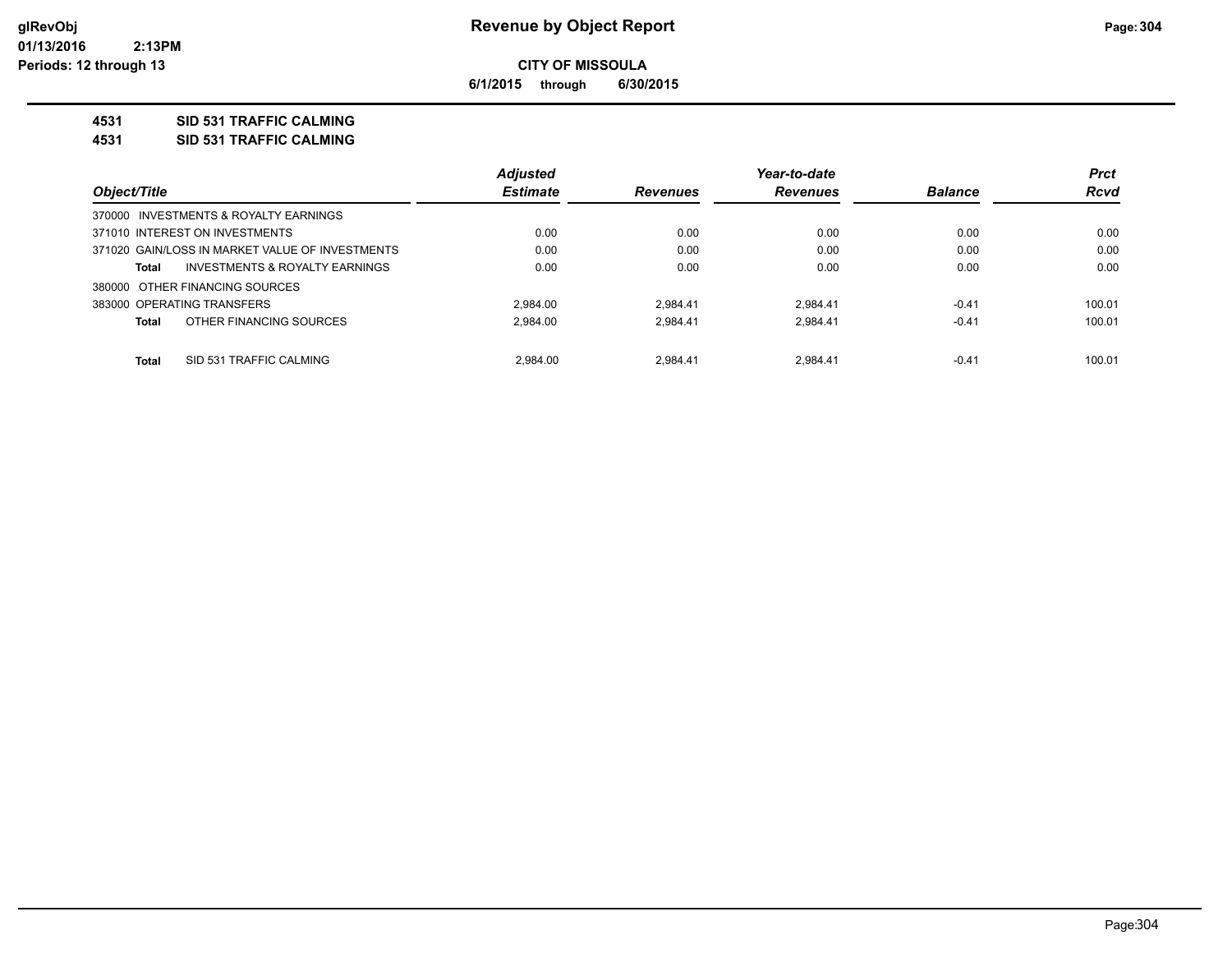**6/1/2015 through 6/30/2015**

#### **4531 SID 531 TRAFFIC CALMING**

|              |                                                | <b>Adjusted</b> |                 | Year-to-date    |                | <b>Prct</b> |
|--------------|------------------------------------------------|-----------------|-----------------|-----------------|----------------|-------------|
| Object/Title |                                                | <b>Estimate</b> | <b>Revenues</b> | <b>Revenues</b> | <b>Balance</b> | <b>Rcvd</b> |
|              | 370000 INVESTMENTS & ROYALTY EARNINGS          |                 |                 |                 |                |             |
|              | 371010 INTEREST ON INVESTMENTS                 | 0.00            | 0.00            | 0.00            | 0.00           | 0.00        |
|              | 371020 GAIN/LOSS IN MARKET VALUE OF INVESTMENT | 0.00            | 0.00            | 0.00            | 0.00           | 0.00        |
| Total        | INVESTMENTS & ROYALTY EARNINGS                 | 0.00            | 0.00            | 0.00            | 0.00           | 0.00        |
|              | 380000 OTHER FINANCING SOURCES                 |                 |                 |                 |                |             |
|              | 383000 OPERATING TRANSFERS                     | 2.984.00        | 2.984.41        | 2.984.41        | $-0.41$        | 100.01      |
| Total        | OTHER FINANCING SOURCES                        | 2.984.00        | 2.984.41        | 2.984.41        | $-0.41$        | 100.01      |
| <b>Total</b> | SID 531 TRAFFIC CALMING                        | 2.984.00        | 2.984.41        | 2.984.41        | $-0.41$        | 100.01      |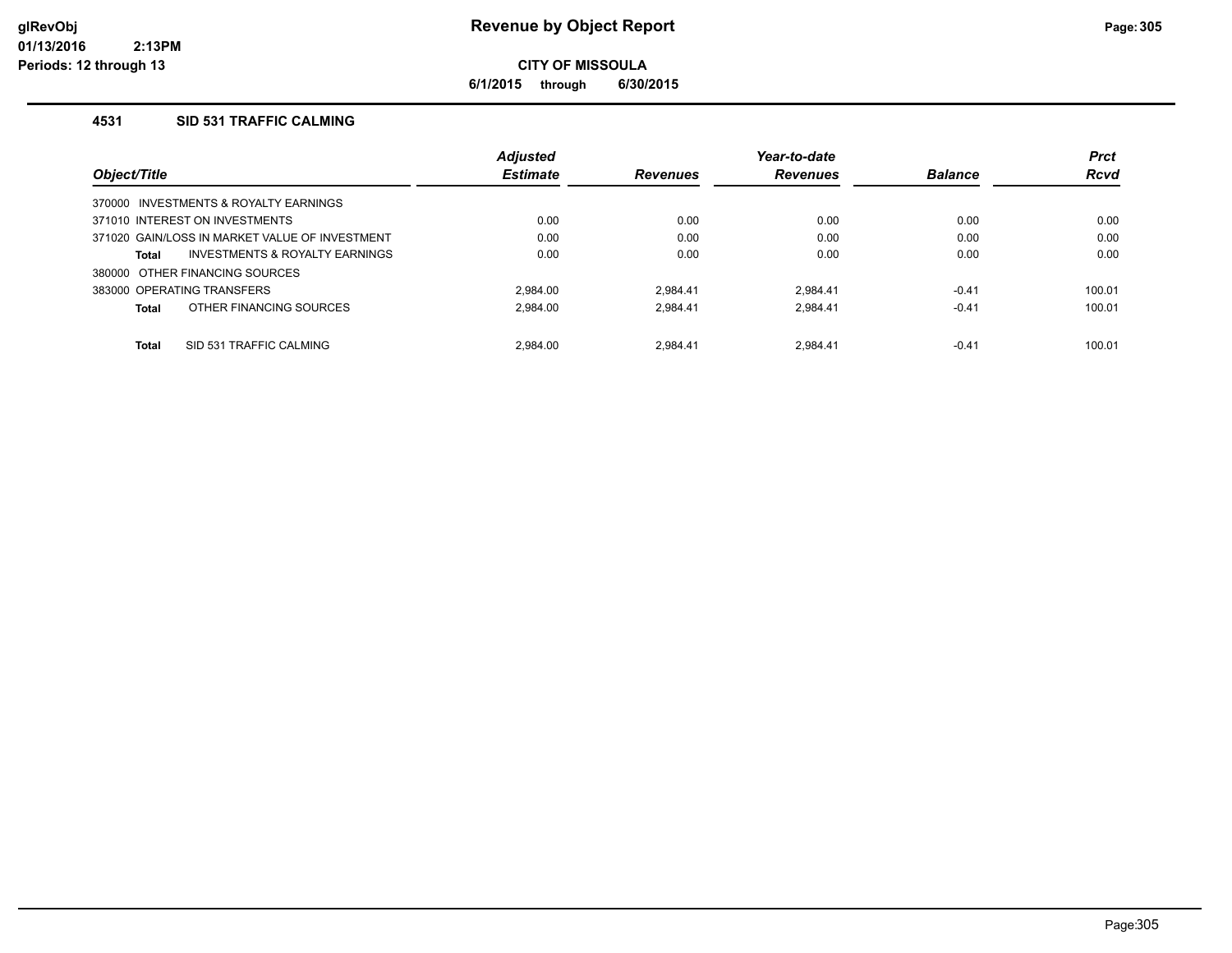**6/1/2015 through 6/30/2015**

**4532 MALONEY RANCH SID**

**4532 MALONEY RANCH SID**

|                                                    | <b>Adjusted</b> |                 | Year-to-date    |                | <b>Prct</b> |
|----------------------------------------------------|-----------------|-----------------|-----------------|----------------|-------------|
| Object/Title                                       | <b>Estimate</b> | <b>Revenues</b> | <b>Revenues</b> | <b>Balance</b> | <b>Rcvd</b> |
| 370000 INVESTMENTS & ROYALTY EARNINGS              |                 |                 |                 |                |             |
| 371010 INTEREST ON INVESTMENTS                     | 0.00            | 0.21            | 0.21            | $-0.21$        | 0.00        |
| 371020 GAIN/LOSS IN MARKET VALUE OF INVESTMENTS    | 0.00            | 0.00            | 0.00            | 0.00           | 0.00        |
| <b>INVESTMENTS &amp; ROYALTY EARNINGS</b><br>Total | 0.00            | 0.21            | 0.21            | $-0.21$        | 0.00        |
| 380000 OTHER FINANCING SOURCES                     |                 |                 |                 |                |             |
| 381030 SID BONDS PROCEEDS                          | 0.00            | 0.00            | 0.00            | 0.00           | 0.00        |
| OTHER FINANCING SOURCES<br><b>Total</b>            | 0.00            | 0.00            | 0.00            | 0.00           | 0.00        |
| <b>Total</b><br><b>MALONEY RANCH SID</b>           | 0.00            | 0.21            | 0.21            | $-0.21$        | 0.00        |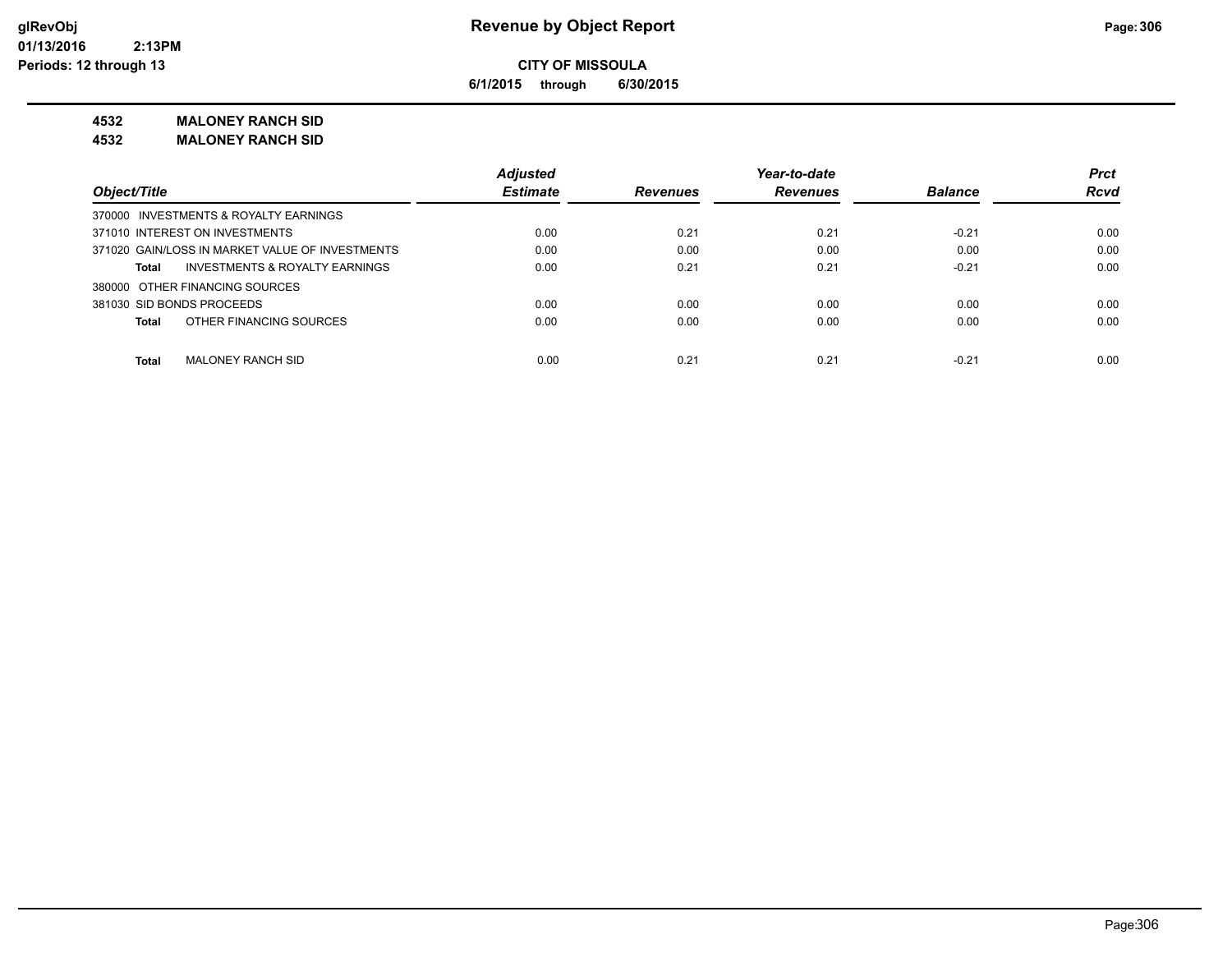#### **glRevObj Revenue by Object Report Page:307**

**CITY OF MISSOULA**

**6/1/2015 through 6/30/2015**

#### **4532 MALONEY RANCH SID**

|                                                | <b>Adjusted</b> |                 | Year-to-date    |                | <b>Prct</b> |
|------------------------------------------------|-----------------|-----------------|-----------------|----------------|-------------|
| Object/Title                                   | <b>Estimate</b> | <b>Revenues</b> | <b>Revenues</b> | <b>Balance</b> | <b>Rcvd</b> |
| 370000 INVESTMENTS & ROYALTY EARNINGS          |                 |                 |                 |                |             |
| 371010 INTEREST ON INVESTMENTS                 | 0.00            | 0.21            | 0.21            | $-0.21$        | 0.00        |
| 371020 GAIN/LOSS IN MARKET VALUE OF INVESTMENT | 0.00            | 0.00            | 0.00            | 0.00           | 0.00        |
| INVESTMENTS & ROYALTY EARNINGS<br>Total        | 0.00            | 0.21            | 0.21            | $-0.21$        | 0.00        |
| 380000 OTHER FINANCING SOURCES                 |                 |                 |                 |                |             |
| 381030 SID BONDS PROCEEDS                      | 0.00            | 0.00            | 0.00            | 0.00           | 0.00        |
| OTHER FINANCING SOURCES<br>Total               | 0.00            | 0.00            | 0.00            | 0.00           | 0.00        |
| <b>Total</b><br><b>MALONEY RANCH SID</b>       | 0.00            | 0.21            | 0.21            | $-0.21$        | 0.00        |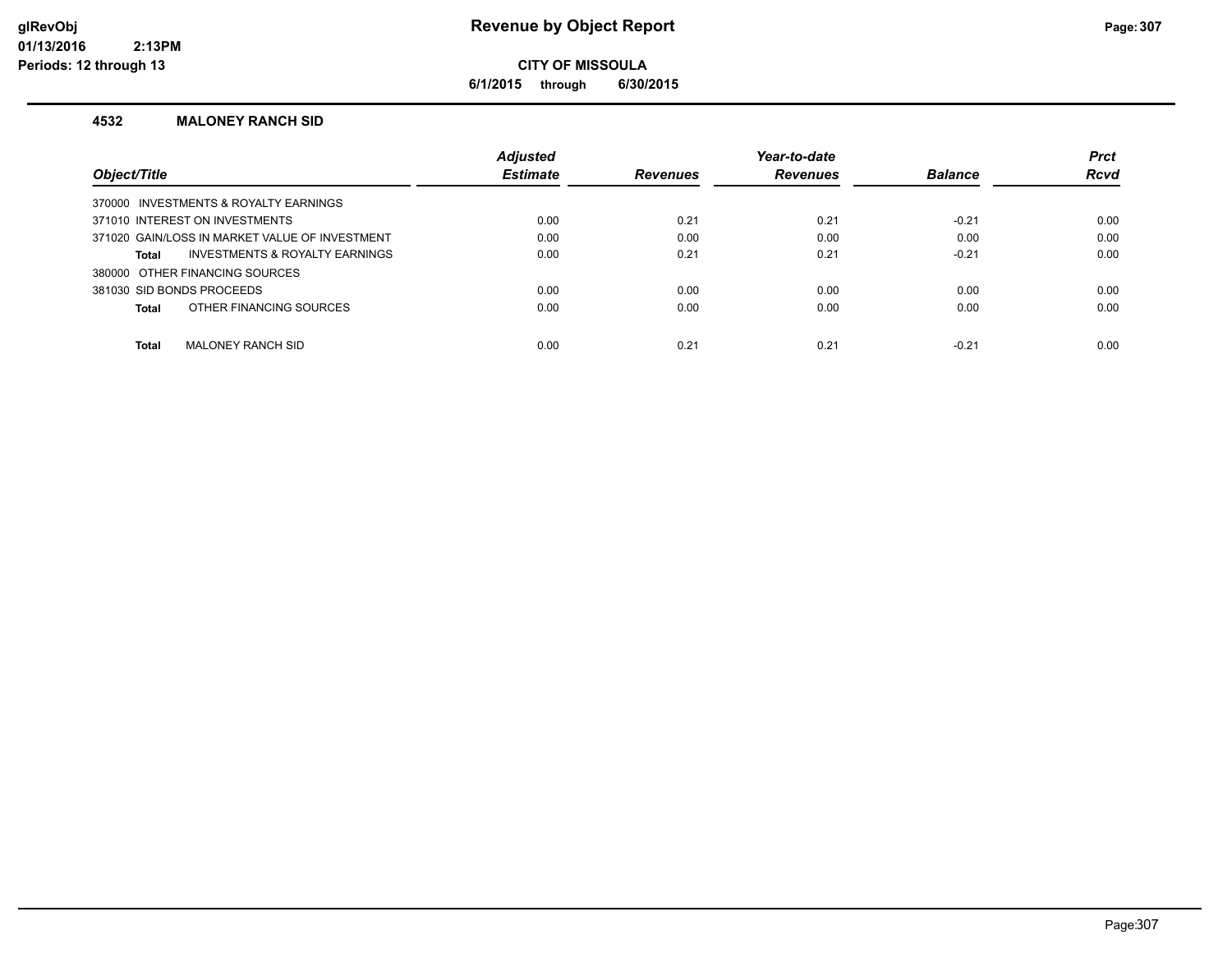**6/1/2015 through 6/30/2015**

#### **4533 RATTLESNAKE SEWER SID**

**4533 RATTLESNAKE SEWER SID**

|                                                 | <b>Adjusted</b> |                 | Year-to-date    |                | <b>Prct</b> |
|-------------------------------------------------|-----------------|-----------------|-----------------|----------------|-------------|
| Object/Title                                    | <b>Estimate</b> | <b>Revenues</b> | <b>Revenues</b> | <b>Balance</b> | <b>Rcvd</b> |
| 330000 INTERGOVERNMENTAL REVENUES               |                 |                 |                 |                |             |
| 334121 DNRC GRANT                               | 0.00            | 0.00            | 0.00            | 0.00           | 0.00        |
| INTERGOVERNMENTAL REVENUES<br>Total             | 0.00            | 0.00            | 0.00            | 0.00           | 0.00        |
| 370000 INVESTMENTS & ROYALTY EARNINGS           |                 |                 |                 |                |             |
| 371010 INTEREST ON INVESTMENTS                  | 0.00            | 0.00            | 0.00            | 0.00           | 0.00        |
| 371020 GAIN/LOSS IN MARKET VALUE OF INVESTMENTS | 0.00            | 0.00            | 0.00            | 0.00           | 0.00        |
| INVESTMENTS & ROYALTY EARNINGS<br>Total         | 0.00            | 0.00            | 0.00            | 0.00           | 0.00        |
| 380000 OTHER FINANCING SOURCES                  |                 |                 |                 |                |             |
| 381002 SRF LOAN                                 | 0.00            | 0.00            | 0.00            | 0.00           | 0.00        |
| OTHER FINANCING SOURCES<br><b>Total</b>         | 0.00            | 0.00            | 0.00            | 0.00           | 0.00        |
| RATTLESNAKE SEWER SID<br><b>Total</b>           | 0.00            | 0.00            | 0.00            | 0.00           | 0.00        |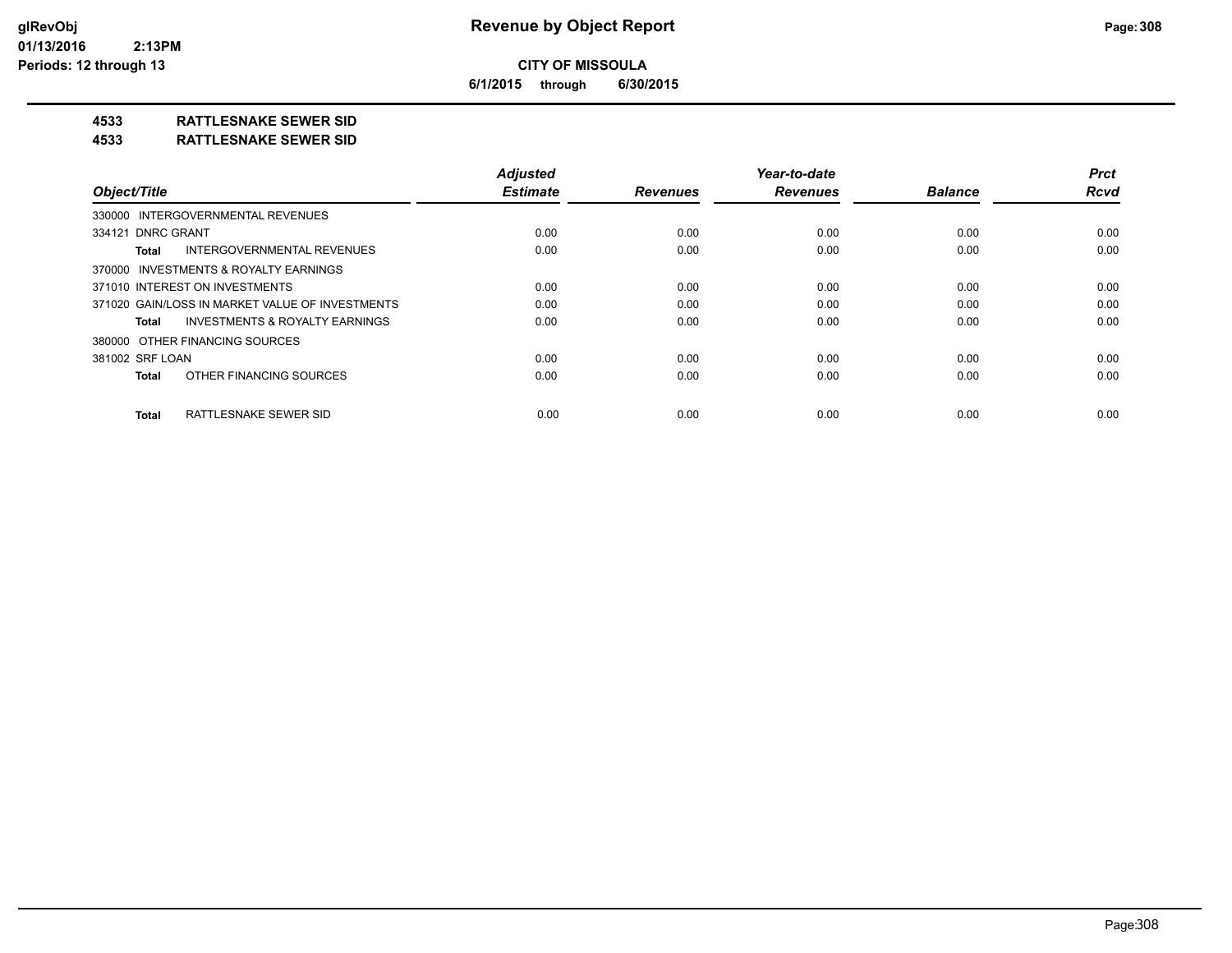**6/1/2015 through 6/30/2015**

#### **4533 RATTLESNAKE SEWER SID**

| Object/Title                                   | <b>Adjusted</b><br><b>Estimate</b> | <b>Revenues</b> | Year-to-date<br><b>Revenues</b> | <b>Balance</b> | <b>Prct</b><br><b>Rcvd</b> |
|------------------------------------------------|------------------------------------|-----------------|---------------------------------|----------------|----------------------------|
| INTERGOVERNMENTAL REVENUES<br>330000           |                                    |                 |                                 |                |                            |
| 334121 DNRC GRANT                              | 0.00                               | 0.00            | 0.00                            | 0.00           | 0.00                       |
| INTERGOVERNMENTAL REVENUES<br>Total            | 0.00                               | 0.00            | 0.00                            | 0.00           | 0.00                       |
| 370000 INVESTMENTS & ROYALTY EARNINGS          |                                    |                 |                                 |                |                            |
| 371010 INTEREST ON INVESTMENTS                 | 0.00                               | 0.00            | 0.00                            | 0.00           | 0.00                       |
| 371020 GAIN/LOSS IN MARKET VALUE OF INVESTMENT | 0.00                               | 0.00            | 0.00                            | 0.00           | 0.00                       |
| INVESTMENTS & ROYALTY EARNINGS<br>Total        | 0.00                               | 0.00            | 0.00                            | 0.00           | 0.00                       |
| 380000 OTHER FINANCING SOURCES                 |                                    |                 |                                 |                |                            |
| 381002 SRF LOAN                                | 0.00                               | 0.00            | 0.00                            | 0.00           | 0.00                       |
| OTHER FINANCING SOURCES<br><b>Total</b>        | 0.00                               | 0.00            | 0.00                            | 0.00           | 0.00                       |
| RATTLESNAKE SEWER SID<br><b>Total</b>          | 0.00                               | 0.00            | 0.00                            | 0.00           | 0.00                       |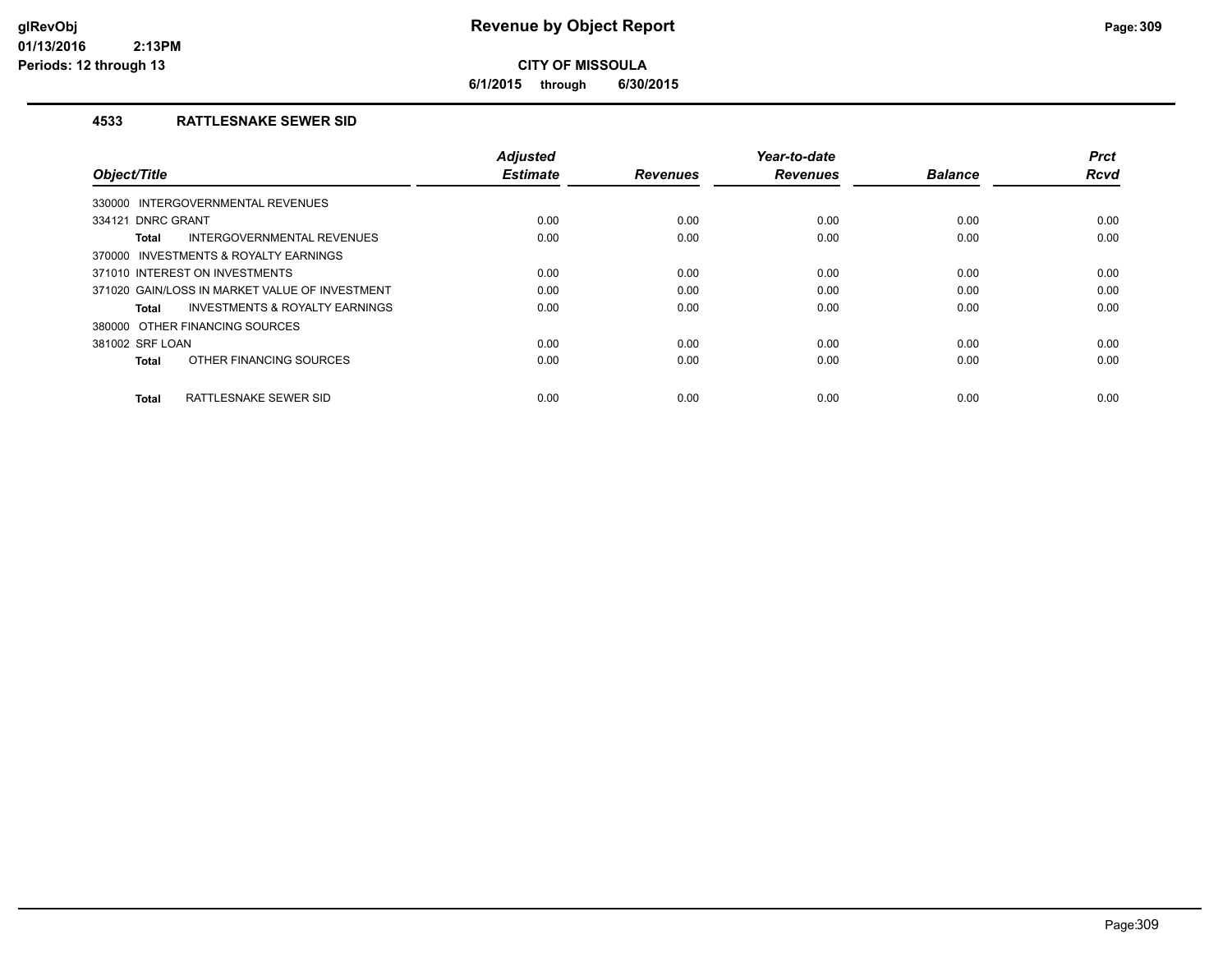**6/1/2015 through 6/30/2015**

#### **4534 SID 534 LINCOLNWOOD**

#### **4534 SID 534 LINCOLNWOOD**

|                                                    | <b>Adjusted</b> |                 | Year-to-date    |                | <b>Prct</b> |
|----------------------------------------------------|-----------------|-----------------|-----------------|----------------|-------------|
| Object/Title                                       | <b>Estimate</b> | <b>Revenues</b> | <b>Revenues</b> | <b>Balance</b> | <b>Rcvd</b> |
| 330000 INTERGOVERNMENTAL REVENUES                  |                 |                 |                 |                |             |
| 334121 DNRC GRANT                                  | 0.00            | 0.00            | 0.00            | 0.00           | 0.00        |
| INTERGOVERNMENTAL REVENUES<br>Total                | 0.00            | 0.00            | 0.00            | 0.00           | 0.00        |
| 370000 INVESTMENTS & ROYALTY EARNINGS              |                 |                 |                 |                |             |
| 371010 INTEREST ON INVESTMENTS                     | 0.00            | 0.00            | 0.00            | 0.00           | 0.00        |
| 371020 GAIN/LOSS IN MARKET VALUE OF INVESTMENTS    | 0.00            | 0.00            | 0.00            | 0.00           | 0.00        |
| <b>INVESTMENTS &amp; ROYALTY EARNINGS</b><br>Total | 0.00            | 0.00            | 0.00            | 0.00           | 0.00        |
| 380000 OTHER FINANCING SOURCES                     |                 |                 |                 |                |             |
| 381002 SRF LOAN                                    | 0.00            | 0.00            | 0.00            | 0.00           | 0.00        |
| OTHER FINANCING SOURCES<br>Total                   | 0.00            | 0.00            | 0.00            | 0.00           | 0.00        |
| SID 534 LINCOLNWOOD<br>Total                       | 0.00            | 0.00            | 0.00            | 0.00           | 0.00        |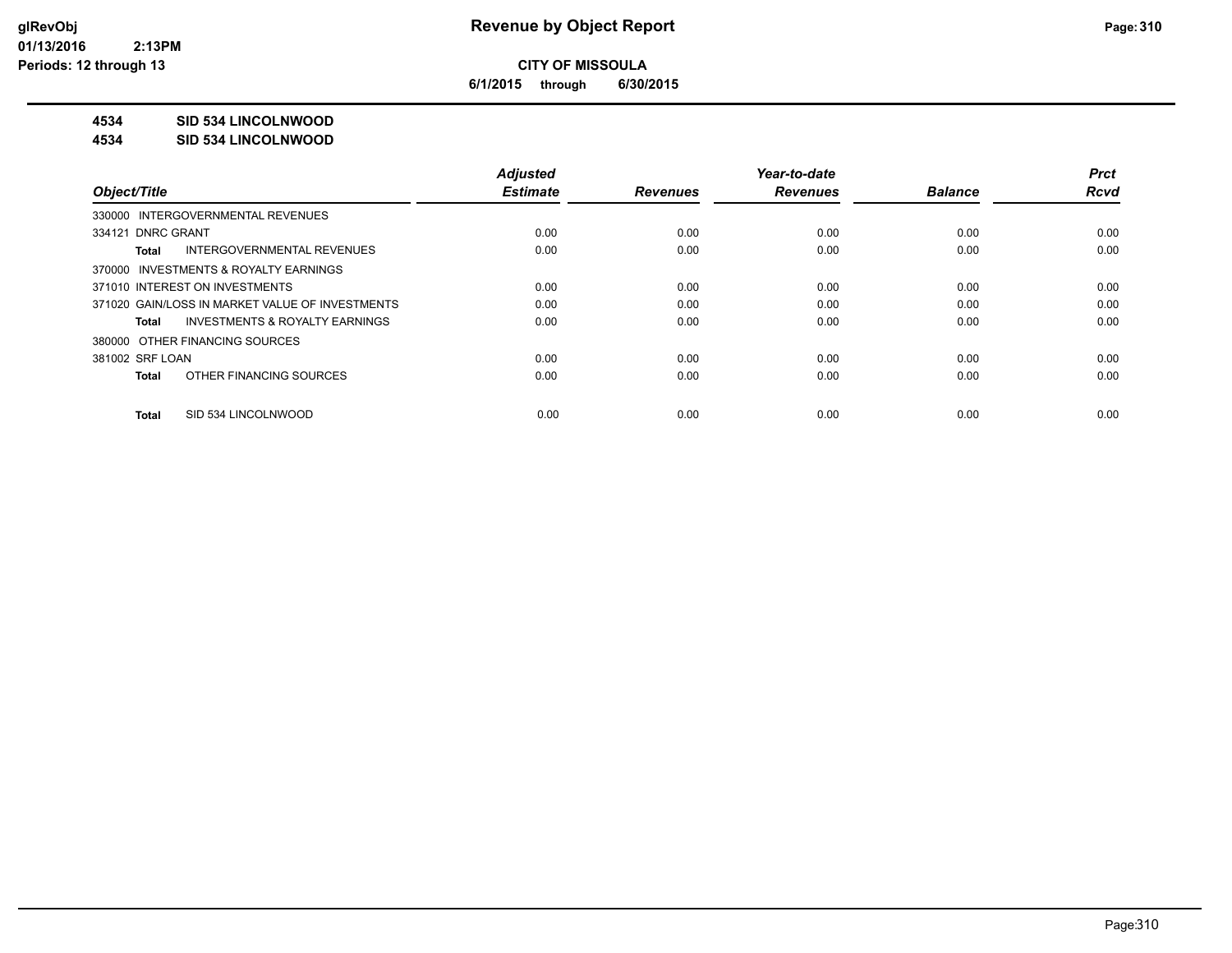**6/1/2015 through 6/30/2015**

#### **4534 SID 534 LINCOLNWOOD**

|                                                | <b>Adjusted</b> |                 | Year-to-date    |                | <b>Prct</b> |
|------------------------------------------------|-----------------|-----------------|-----------------|----------------|-------------|
| Object/Title                                   | <b>Estimate</b> | <b>Revenues</b> | <b>Revenues</b> | <b>Balance</b> | <b>Rcvd</b> |
| 330000 INTERGOVERNMENTAL REVENUES              |                 |                 |                 |                |             |
| 334121 DNRC GRANT                              | 0.00            | 0.00            | 0.00            | 0.00           | 0.00        |
| INTERGOVERNMENTAL REVENUES<br>Total            | 0.00            | 0.00            | 0.00            | 0.00           | 0.00        |
| 370000 INVESTMENTS & ROYALTY EARNINGS          |                 |                 |                 |                |             |
| 371010 INTEREST ON INVESTMENTS                 | 0.00            | 0.00            | 0.00            | 0.00           | 0.00        |
| 371020 GAIN/LOSS IN MARKET VALUE OF INVESTMENT | 0.00            | 0.00            | 0.00            | 0.00           | 0.00        |
| INVESTMENTS & ROYALTY EARNINGS<br>Total        | 0.00            | 0.00            | 0.00            | 0.00           | 0.00        |
| 380000 OTHER FINANCING SOURCES                 |                 |                 |                 |                |             |
| 381002 SRF LOAN                                | 0.00            | 0.00            | 0.00            | 0.00           | 0.00        |
| OTHER FINANCING SOURCES<br>Total               | 0.00            | 0.00            | 0.00            | 0.00           | 0.00        |
|                                                |                 |                 |                 |                |             |
| SID 534 LINCOLNWOOD<br><b>Total</b>            | 0.00            | 0.00            | 0.00            | 0.00           | 0.00        |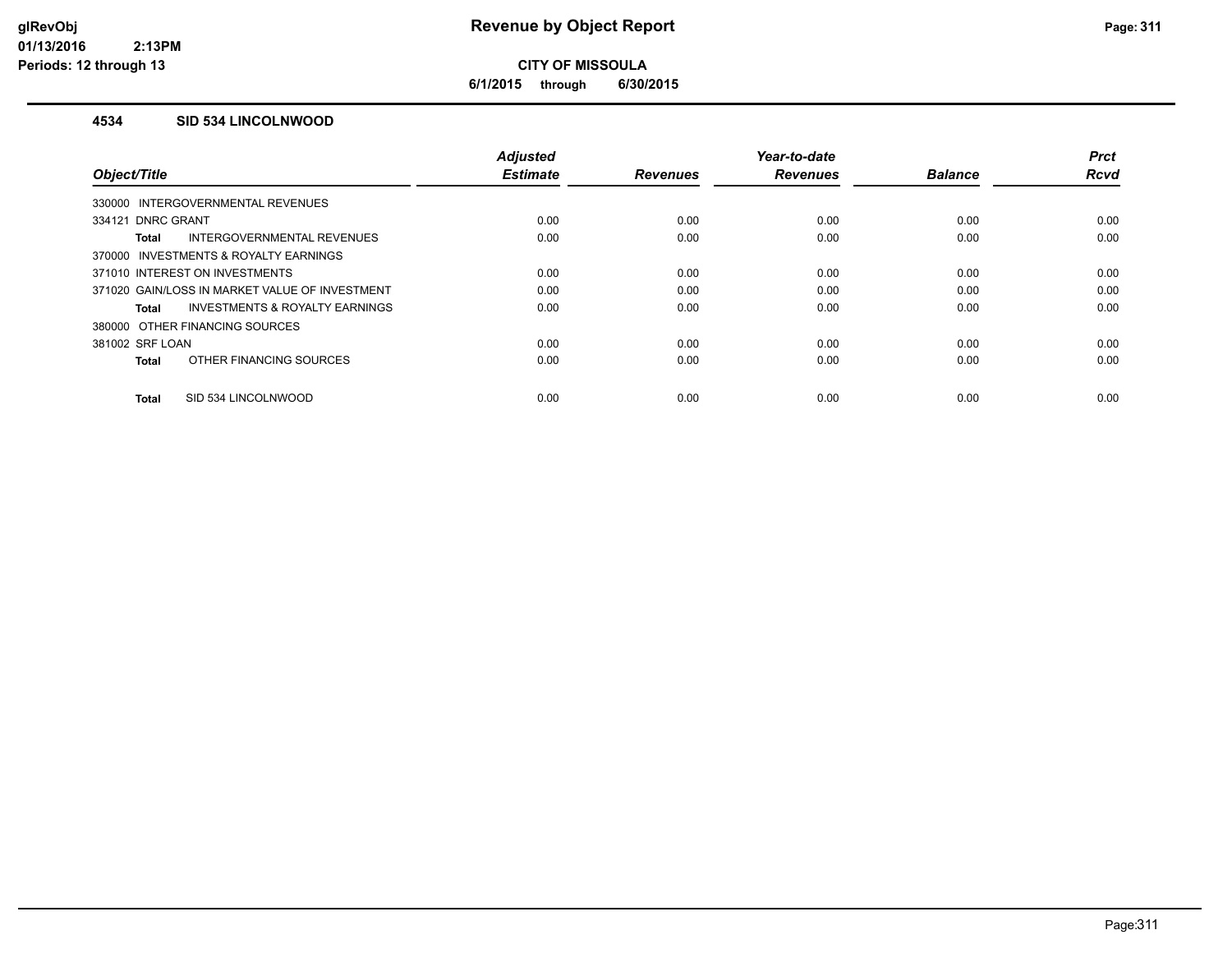**6/1/2015 through 6/30/2015**

### **4535 SLANT STREET TRAFFIC CALMING**

#### **4535 SLANT STREET TRAFFIC CALMING**

|                                                    | <b>Adjusted</b> |                 | Year-to-date    |                | <b>Prct</b> |
|----------------------------------------------------|-----------------|-----------------|-----------------|----------------|-------------|
| Object/Title                                       | <b>Estimate</b> | <b>Revenues</b> | <b>Revenues</b> | <b>Balance</b> | <b>Rcvd</b> |
| 370000 INVESTMENTS & ROYALTY EARNINGS              |                 |                 |                 |                |             |
| 371010 INTEREST ON INVESTMENTS                     | 0.00            | 0.00            | 0.00            | 0.00           | 0.00        |
| 371020 GAIN/LOSS IN MARKET VALUE OF INVESTMENTS    | 0.00            | 0.00            | 0.00            | 0.00           | 0.00        |
| <b>INVESTMENTS &amp; ROYALTY EARNINGS</b><br>Total | 0.00            | 0.00            | 0.00            | 0.00           | 0.00        |
| 380000 OTHER FINANCING SOURCES                     |                 |                 |                 |                |             |
| 383000 OPERATING TRANSFERS                         | 4.408.00        | 4.408.08        | 4.408.08        | $-0.08$        | 100.00      |
| OTHER FINANCING SOURCES<br>Total                   | 4.408.00        | 4.408.08        | 4.408.08        | $-0.08$        | 100.00      |
|                                                    |                 |                 |                 |                |             |
| Total<br>SLANT STREET TRAFFIC CALMING              | 4.408.00        | 4.408.08        | 4.408.08        | $-0.08$        | 100.00      |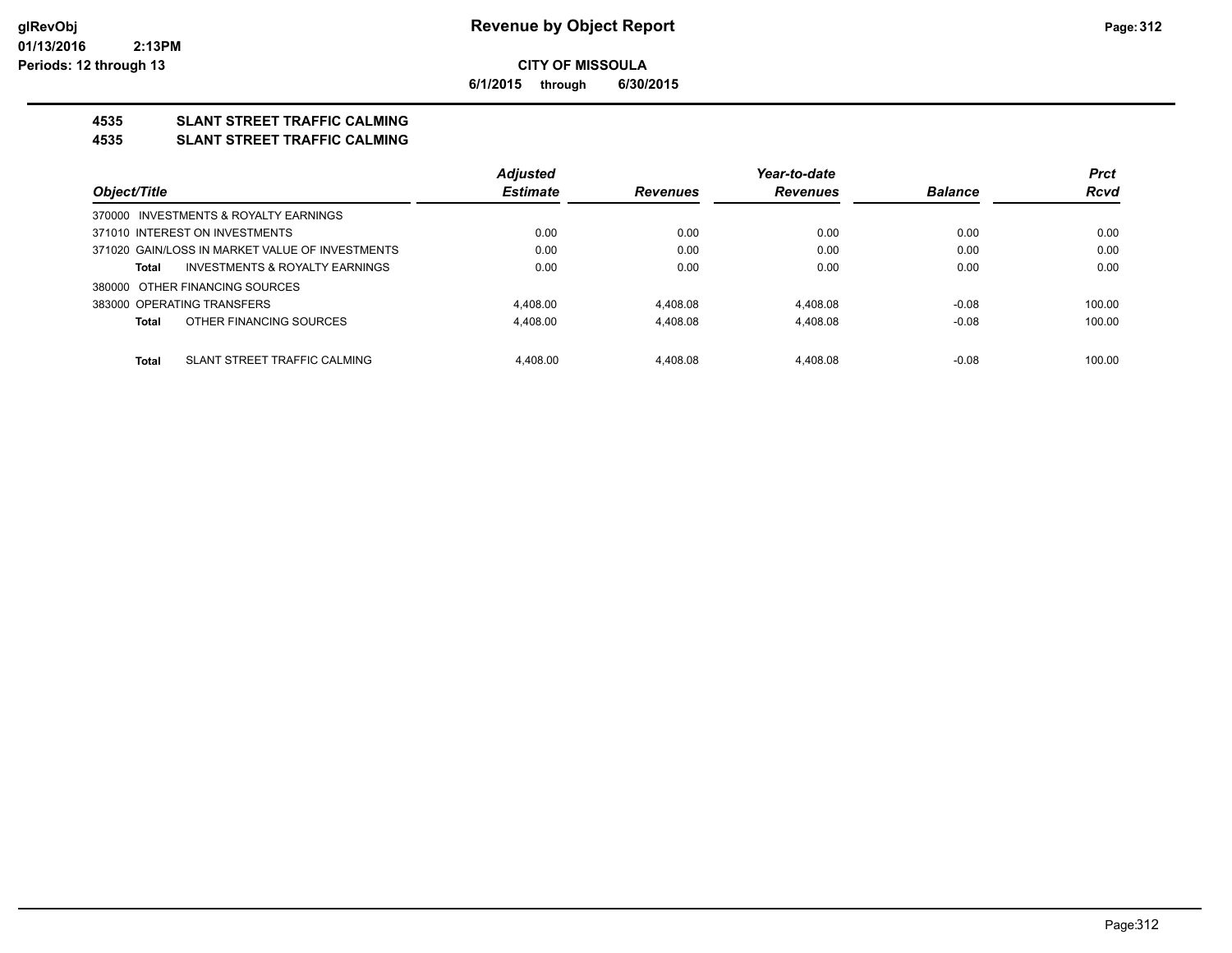**6/1/2015 through 6/30/2015**

#### **4535 SLANT STREET TRAFFIC CALMING**

|                                                | <b>Adjusted</b> |                 | Year-to-date    |                | <b>Prct</b> |
|------------------------------------------------|-----------------|-----------------|-----------------|----------------|-------------|
| Object/Title                                   | <b>Estimate</b> | <b>Revenues</b> | <b>Revenues</b> | <b>Balance</b> | <b>Rcvd</b> |
| 370000 INVESTMENTS & ROYALTY EARNINGS          |                 |                 |                 |                |             |
| 371010 INTEREST ON INVESTMENTS                 | 0.00            | 0.00            | 0.00            | 0.00           | 0.00        |
| 371020 GAIN/LOSS IN MARKET VALUE OF INVESTMENT | 0.00            | 0.00            | 0.00            | 0.00           | 0.00        |
| INVESTMENTS & ROYALTY EARNINGS<br>Total        | 0.00            | 0.00            | 0.00            | 0.00           | 0.00        |
| 380000 OTHER FINANCING SOURCES                 |                 |                 |                 |                |             |
| 383000 OPERATING TRANSFERS                     | 4.408.00        | 4.408.08        | 4.408.08        | $-0.08$        | 100.00      |
| OTHER FINANCING SOURCES<br>Total               | 4.408.00        | 4.408.08        | 4.408.08        | $-0.08$        | 100.00      |
|                                                |                 |                 |                 |                |             |
| Total<br>SLANT STREET TRAFFIC CALMING          | 4.408.00        | 4.408.08        | 4.408.08        | $-0.08$        | 100.00      |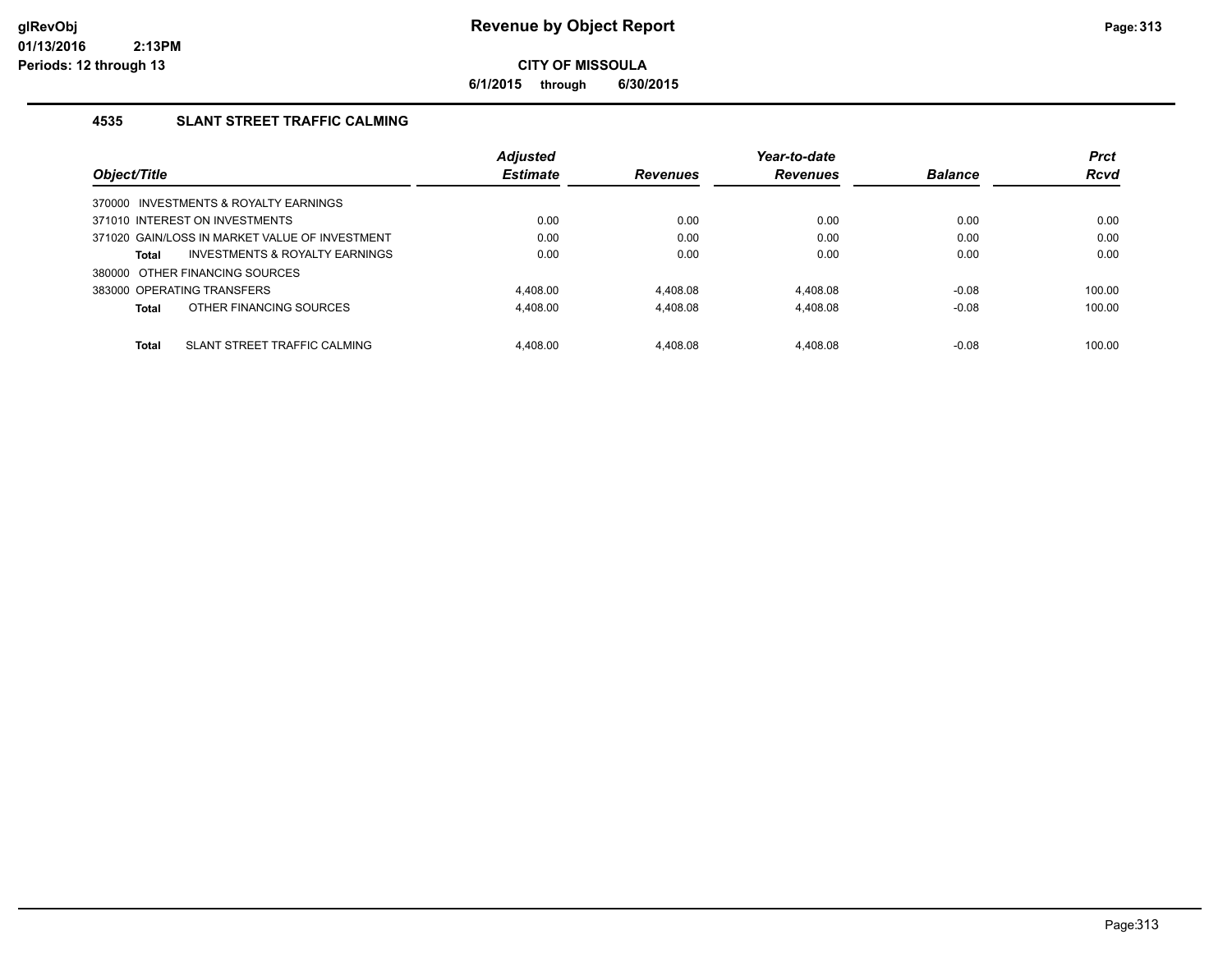**6/1/2015 through 6/30/2015**

## **4536 SID536 LINCOLNWOOD SWR PH2**

#### **4536 SID536 LINCOLNWOOD SWR PH2**

|                                                     | <b>Adjusted</b> |                 | Year-to-date    |                | <b>Prct</b> |
|-----------------------------------------------------|-----------------|-----------------|-----------------|----------------|-------------|
| Object/Title                                        | <b>Estimate</b> | <b>Revenues</b> | <b>Revenues</b> | <b>Balance</b> | Rcvd        |
| 330000 INTERGOVERNMENTAL REVENUES                   |                 |                 |                 |                |             |
| 334121 DNRC GRANT                                   | 0.00            | 0.00            | 0.00            | 0.00           | 0.00        |
| INTERGOVERNMENTAL REVENUES<br>Total                 | 0.00            | 0.00            | 0.00            | 0.00           | 0.00        |
| 360000 MISCELLANEOUS REVENUES                       |                 |                 |                 |                |             |
| 365001 GRANTS & DONATIONS                           | 0.00            | 0.00            | 0.00            | 0.00           | 0.00        |
| <b>MISCELLANEOUS REVENUES</b><br>Total              | 0.00            | 0.00            | 0.00            | 0.00           | 0.00        |
| <b>INVESTMENTS &amp; ROYALTY EARNINGS</b><br>370000 |                 |                 |                 |                |             |
| 371010 INTEREST ON INVESTMENTS                      | 0.00            | 0.60            | 0.60            | $-0.60$        | 0.00        |
| 371020 GAIN/LOSS IN MARKET VALUE OF INVESTMENTS     | 0.00            | 0.00            | 0.00            | 0.00           | 0.00        |
| <b>INVESTMENTS &amp; ROYALTY EARNINGS</b><br>Total  | 0.00            | 0.60            | 0.60            | $-0.60$        | 0.00        |
| 380000 OTHER FINANCING SOURCES                      |                 |                 |                 |                |             |
| 381030 SID BONDS PROCEEDS                           | 0.00            | 0.00            | 0.00            | 0.00           | 0.00        |
| OTHER FINANCING SOURCES<br>Total                    | 0.00            | 0.00            | 0.00            | 0.00           | 0.00        |
|                                                     |                 |                 |                 |                |             |
| SID536 LINCOLNWOOD SWR PH2<br><b>Total</b>          | 0.00            | 0.60            | 0.60            | $-0.60$        | 0.00        |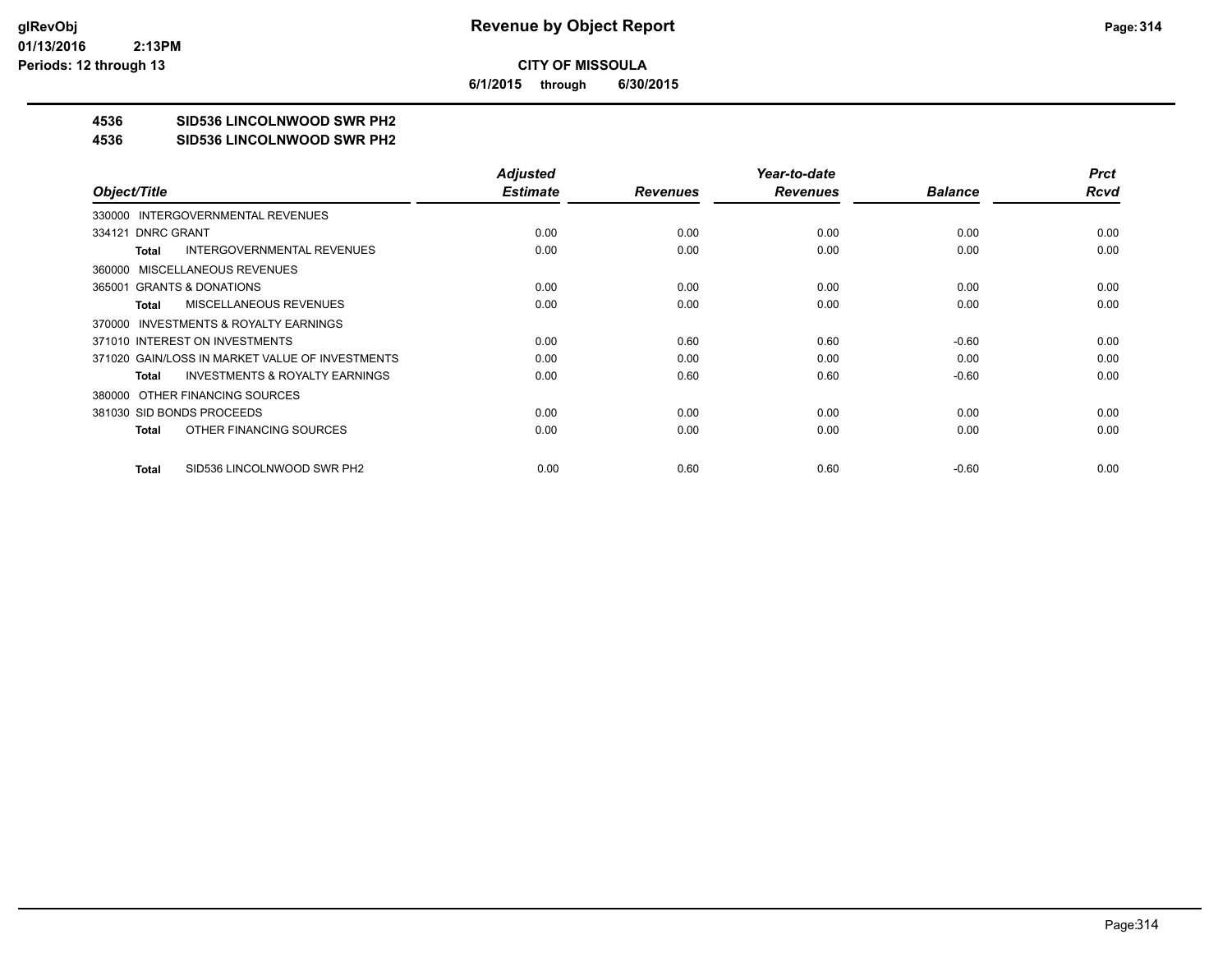**6/1/2015 through 6/30/2015**

#### **4536 SID536 LINCOLNWOOD SWR PH2**

| Object/Title                                              | <b>Adjusted</b><br><b>Estimate</b> | <b>Revenues</b> | Year-to-date<br><b>Revenues</b> | <b>Balance</b> | <b>Prct</b><br><b>Rcvd</b> |
|-----------------------------------------------------------|------------------------------------|-----------------|---------------------------------|----------------|----------------------------|
| INTERGOVERNMENTAL REVENUES<br>330000                      |                                    |                 |                                 |                |                            |
| 334121 DNRC GRANT                                         | 0.00                               | 0.00            | 0.00                            | 0.00           | 0.00                       |
|                                                           |                                    |                 |                                 |                |                            |
| INTERGOVERNMENTAL REVENUES<br><b>Total</b>                | 0.00                               | 0.00            | 0.00                            | 0.00           | 0.00                       |
| <b>MISCELLANEOUS REVENUES</b><br>360000                   |                                    |                 |                                 |                |                            |
| 365001 GRANTS & DONATIONS                                 | 0.00                               | 0.00            | 0.00                            | 0.00           | 0.00                       |
| MISCELLANEOUS REVENUES<br><b>Total</b>                    | 0.00                               | 0.00            | 0.00                            | 0.00           | 0.00                       |
| INVESTMENTS & ROYALTY EARNINGS<br>370000                  |                                    |                 |                                 |                |                            |
| 371010 INTEREST ON INVESTMENTS                            | 0.00                               | 0.60            | 0.60                            | $-0.60$        | 0.00                       |
| 371020 GAIN/LOSS IN MARKET VALUE OF INVESTMENT            | 0.00                               | 0.00            | 0.00                            | 0.00           | 0.00                       |
| <b>INVESTMENTS &amp; ROYALTY EARNINGS</b><br><b>Total</b> | 0.00                               | 0.60            | 0.60                            | $-0.60$        | 0.00                       |
| 380000 OTHER FINANCING SOURCES                            |                                    |                 |                                 |                |                            |
| 381030 SID BONDS PROCEEDS                                 | 0.00                               | 0.00            | 0.00                            | 0.00           | 0.00                       |
| OTHER FINANCING SOURCES<br><b>Total</b>                   | 0.00                               | 0.00            | 0.00                            | 0.00           | 0.00                       |
| SID536 LINCOLNWOOD SWR PH2<br><b>Total</b>                | 0.00                               | 0.60            | 0.60                            | $-0.60$        | 0.00                       |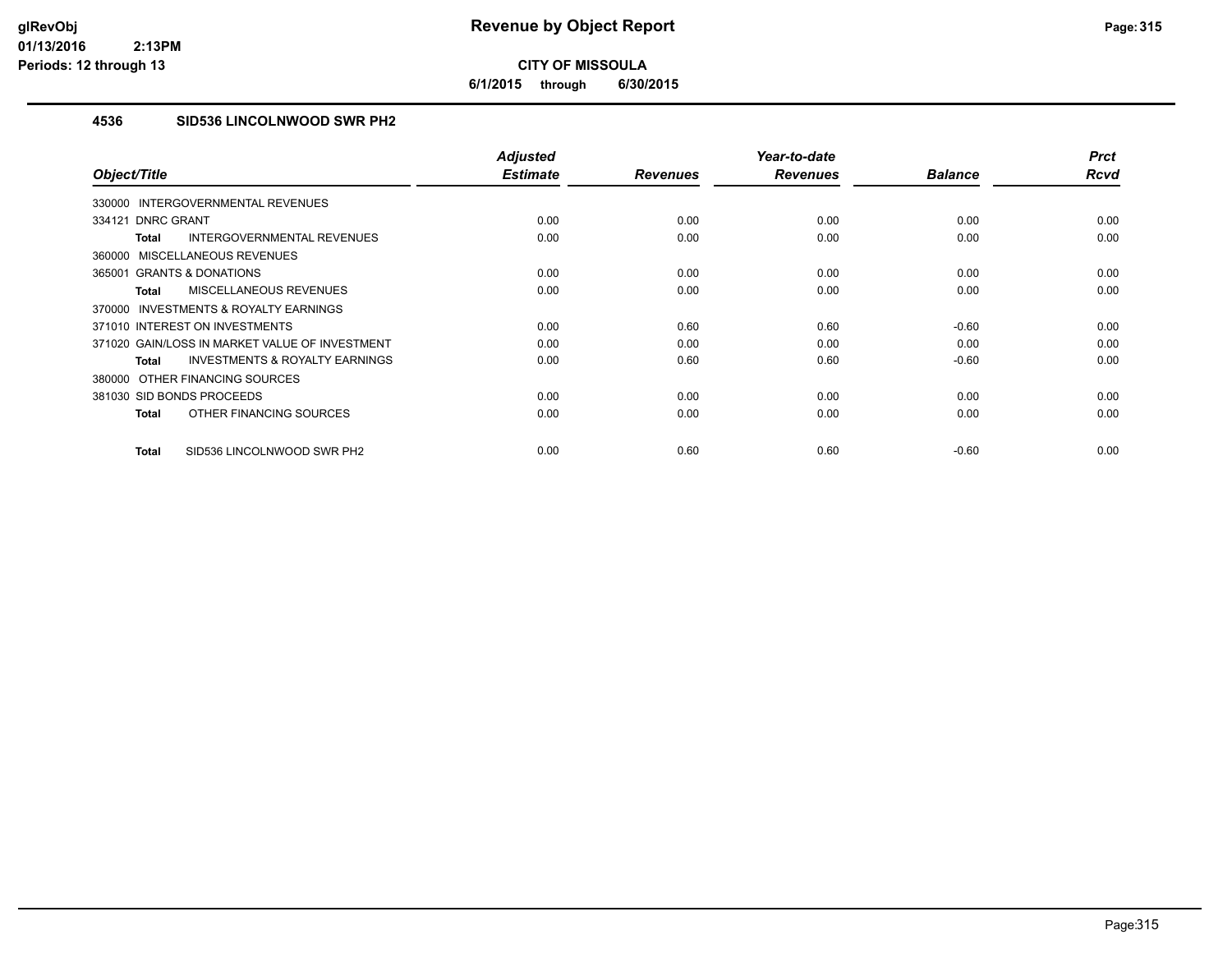**6/1/2015 through 6/30/2015**

#### **4538 SID 538 HILLVIEW WAY**

**4538 SID 538 HILLVIEW WAY**

|                                                    | <b>Adjusted</b> |                 | Year-to-date    |                | <b>Prct</b> |
|----------------------------------------------------|-----------------|-----------------|-----------------|----------------|-------------|
| Object/Title                                       | <b>Estimate</b> | <b>Revenues</b> | <b>Revenues</b> | <b>Balance</b> | <b>Rcvd</b> |
| 370000 INVESTMENTS & ROYALTY EARNINGS              |                 |                 |                 |                |             |
| 371010 INTEREST ON INVESTMENTS                     | 0.00            | 0.00            | 0.00            | 0.00           | 0.00        |
| 371020 GAIN/LOSS IN MARKET VALUE OF INVESTMENTS    | 0.00            | 0.00            | 0.00            | 0.00           | 0.00        |
| <b>INVESTMENTS &amp; ROYALTY EARNINGS</b><br>Total | 0.00            | 0.00            | 0.00            | 0.00           | 0.00        |
| 380000 OTHER FINANCING SOURCES                     |                 |                 |                 |                |             |
| 383000 OPERATING TRANSFERS                         | 0.00            | 0.00            | 0.00            | 0.00           | 0.00        |
| OTHER FINANCING SOURCES<br><b>Total</b>            | 0.00            | 0.00            | 0.00            | 0.00           | 0.00        |
|                                                    |                 |                 |                 |                |             |
| <b>Total</b><br>SID 538 HILLVIEW WAY               | 0.00            | 0.00            | 0.00            | 0.00           | 0.00        |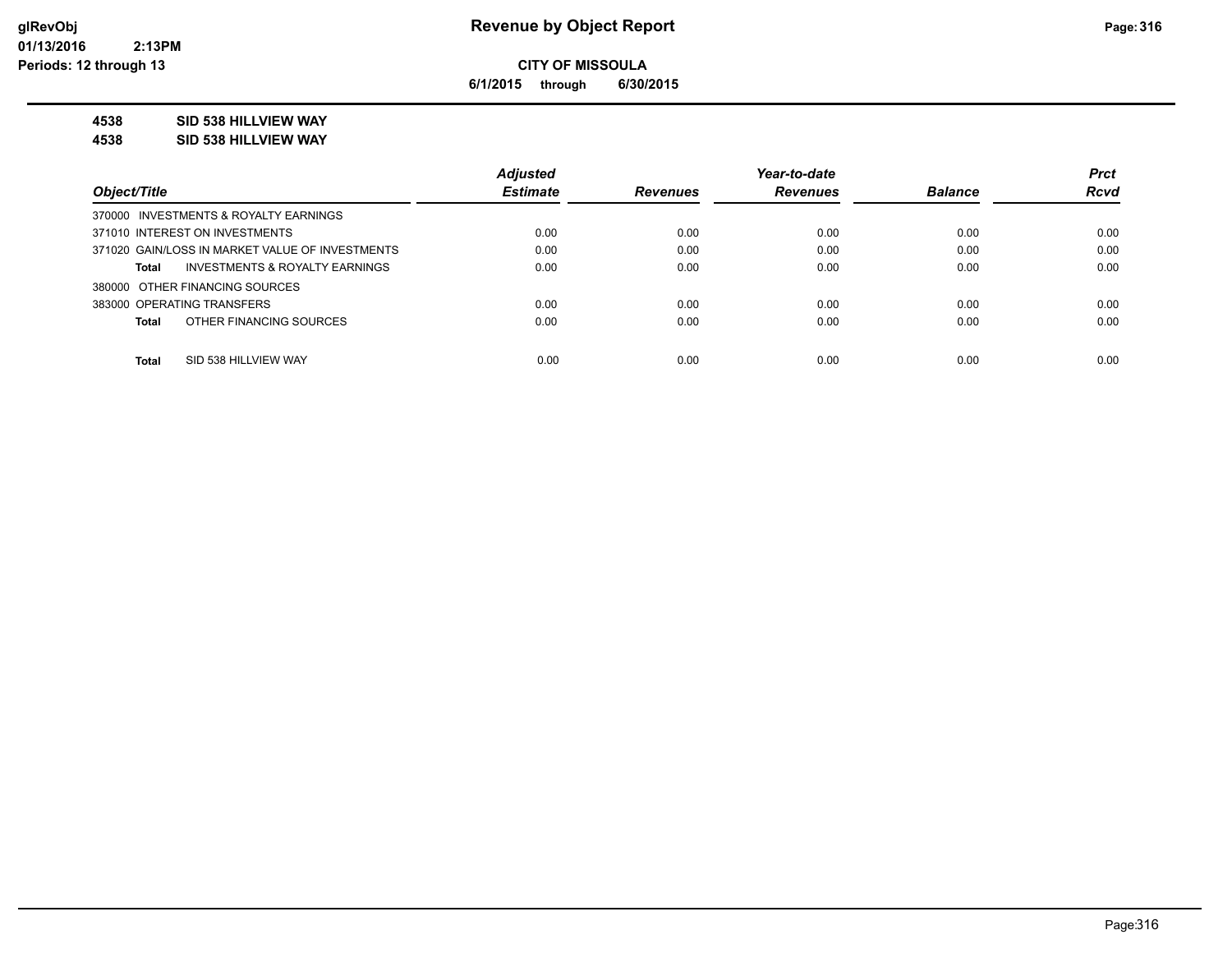**6/1/2015 through 6/30/2015**

#### **4538 SID 538 HILLVIEW WAY**

|                                                | <b>Adjusted</b> |                 | Year-to-date    |                | <b>Prct</b> |
|------------------------------------------------|-----------------|-----------------|-----------------|----------------|-------------|
| Object/Title                                   | <b>Estimate</b> | <b>Revenues</b> | <b>Revenues</b> | <b>Balance</b> | <b>Rcvd</b> |
| 370000 INVESTMENTS & ROYALTY EARNINGS          |                 |                 |                 |                |             |
| 371010 INTEREST ON INVESTMENTS                 | 0.00            | 0.00            | 0.00            | 0.00           | 0.00        |
| 371020 GAIN/LOSS IN MARKET VALUE OF INVESTMENT | 0.00            | 0.00            | 0.00            | 0.00           | 0.00        |
| INVESTMENTS & ROYALTY EARNINGS<br>Total        | 0.00            | 0.00            | 0.00            | 0.00           | 0.00        |
| 380000 OTHER FINANCING SOURCES                 |                 |                 |                 |                |             |
| 383000 OPERATING TRANSFERS                     | 0.00            | 0.00            | 0.00            | 0.00           | 0.00        |
| OTHER FINANCING SOURCES<br>Total               | 0.00            | 0.00            | 0.00            | 0.00           | 0.00        |
|                                                |                 |                 |                 |                |             |
| Total<br>SID 538 HILLVIEW WAY                  | 0.00            | 0.00            | 0.00            | 0.00           | 0.00        |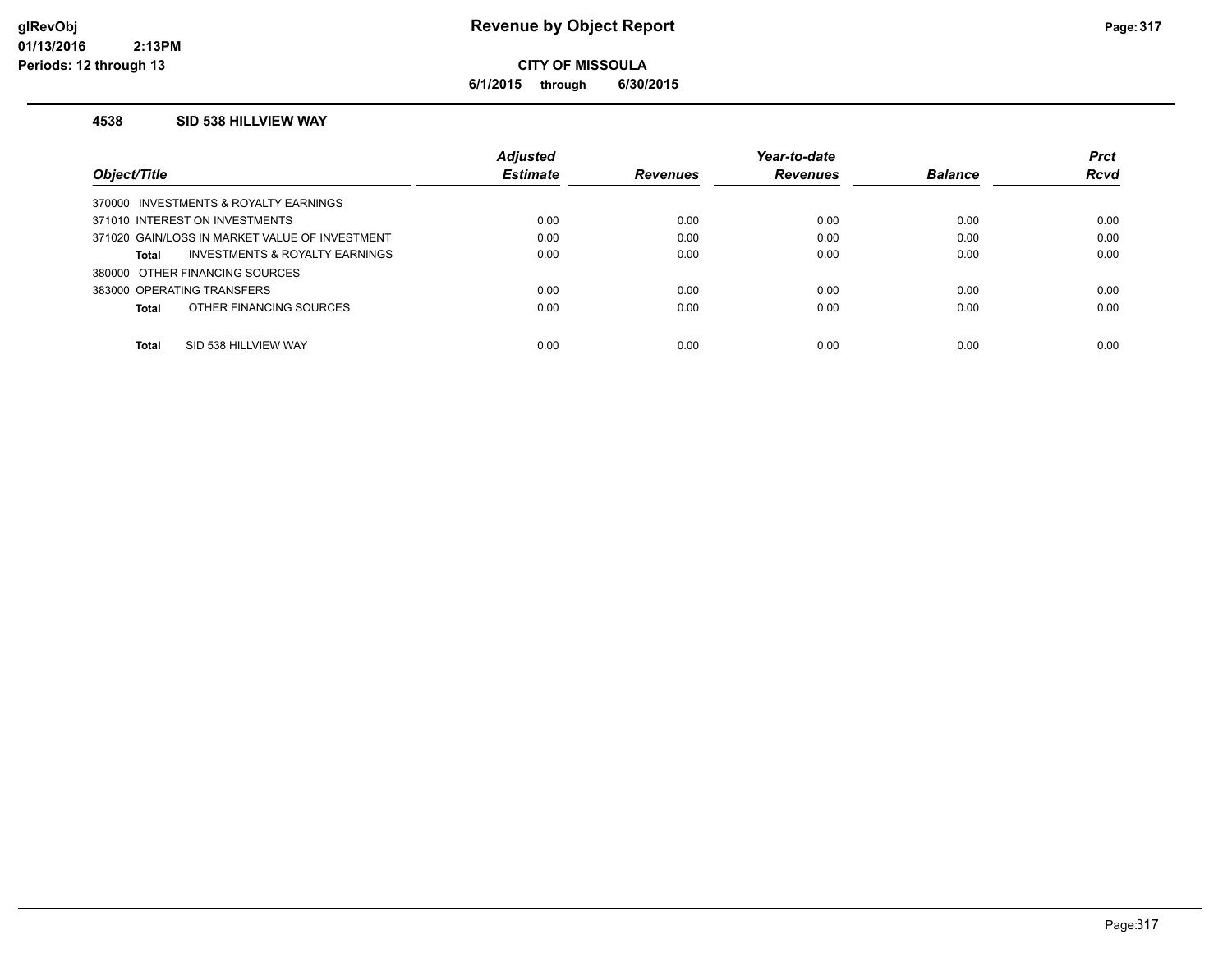**6/1/2015 through 6/30/2015**

**4539 SID 539 4th STREET**

**4539 SID 539 4th STREET**

|                                                           | <b>Adjusted</b> |                 | Year-to-date    |                | <b>Prct</b> |
|-----------------------------------------------------------|-----------------|-----------------|-----------------|----------------|-------------|
| Object/Title                                              | <b>Estimate</b> | <b>Revenues</b> | <b>Revenues</b> | <b>Balance</b> | <b>Rcvd</b> |
| 370000 INVESTMENTS & ROYALTY EARNINGS                     |                 |                 |                 |                |             |
| 371010 INTEREST ON INVESTMENTS                            | 0.00            | 0.00            | 0.00            | 0.00           | 0.00        |
| <b>INVESTMENTS &amp; ROYALTY EARNINGS</b><br><b>Total</b> | 0.00            | 0.00            | 0.00            | 0.00           | 0.00        |
| 380000 OTHER FINANCING SOURCES                            |                 |                 |                 |                |             |
| 383000 OPERATING TRANSFERS                                | 1.602.00        | 1.601.60        | 1.601.60        | 0.40           | 99.98       |
| OTHER FINANCING SOURCES<br><b>Total</b>                   | 1.602.00        | 1.601.60        | 1.601.60        | 0.40           | 99.98       |
|                                                           |                 |                 |                 |                |             |
| SID 539 4th STREET<br><b>Total</b>                        | 1.602.00        | 1.601.60        | 1.601.60        | 0.40           | 99.98       |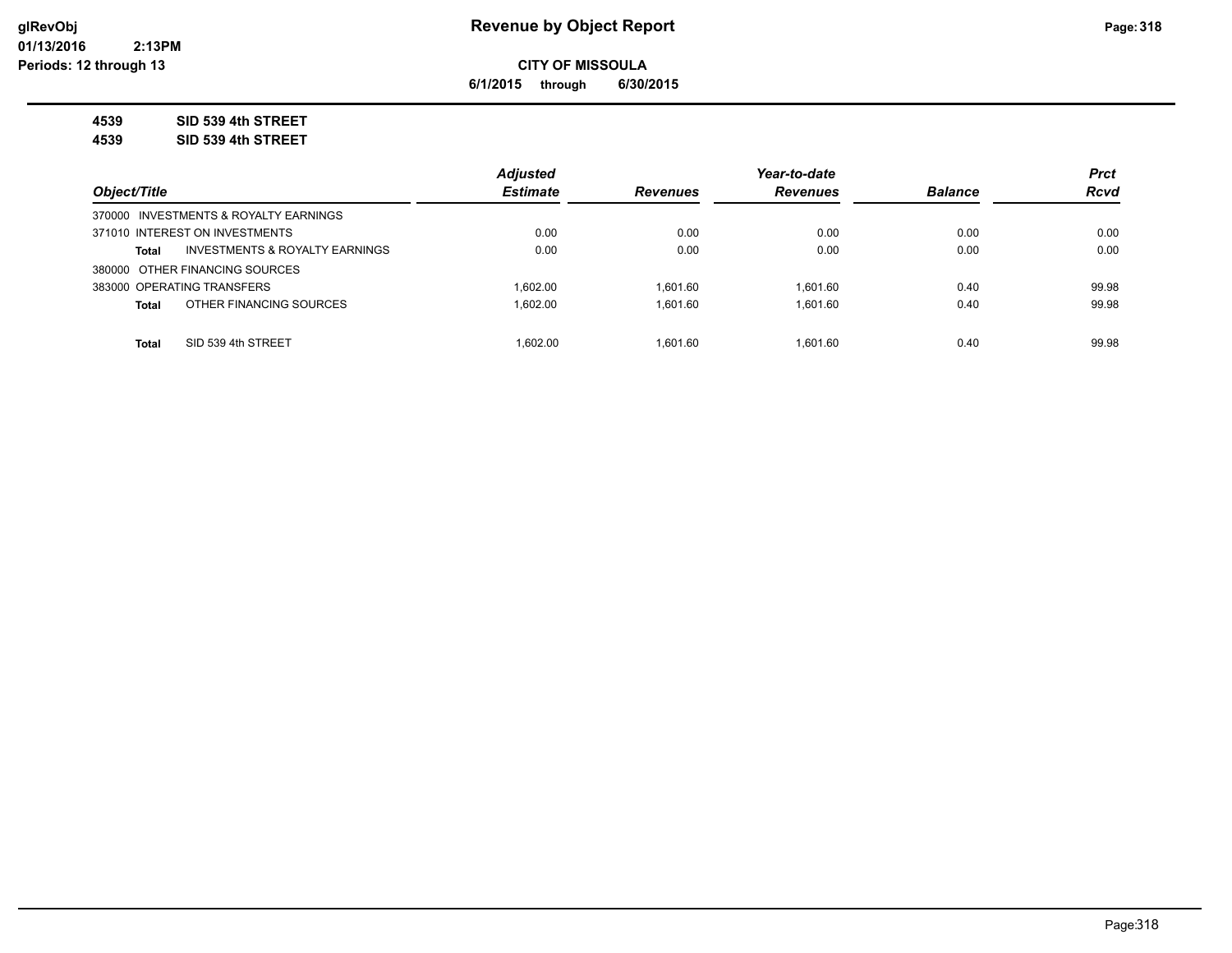**6/1/2015 through 6/30/2015**

#### **4539 SID 539 4th STREET**

| Object/Title                                   | <b>Adjusted</b><br><b>Estimate</b> | <b>Revenues</b> | Year-to-date<br><b>Revenues</b> | <b>Balance</b> | <b>Prct</b><br><b>Rcvd</b> |
|------------------------------------------------|------------------------------------|-----------------|---------------------------------|----------------|----------------------------|
| 370000 INVESTMENTS & ROYALTY EARNINGS          |                                    |                 |                                 |                |                            |
| 371010 INTEREST ON INVESTMENTS                 | 0.00                               | 0.00            | 0.00                            | 0.00           | 0.00                       |
| INVESTMENTS & ROYALTY EARNINGS<br><b>Total</b> | 0.00                               | 0.00            | 0.00                            | 0.00           | 0.00                       |
| 380000 OTHER FINANCING SOURCES                 |                                    |                 |                                 |                |                            |
| 383000 OPERATING TRANSFERS                     | 1.602.00                           | 1.601.60        | 1.601.60                        | 0.40           | 99.98                      |
| OTHER FINANCING SOURCES<br><b>Total</b>        | 1.602.00                           | 1.601.60        | 1.601.60                        | 0.40           | 99.98                      |
|                                                |                                    |                 |                                 |                |                            |
| SID 539 4th STREET<br><b>Total</b>             | 1.602.00                           | 1.601.60        | 1.601.60                        | 0.40           | 99.98                      |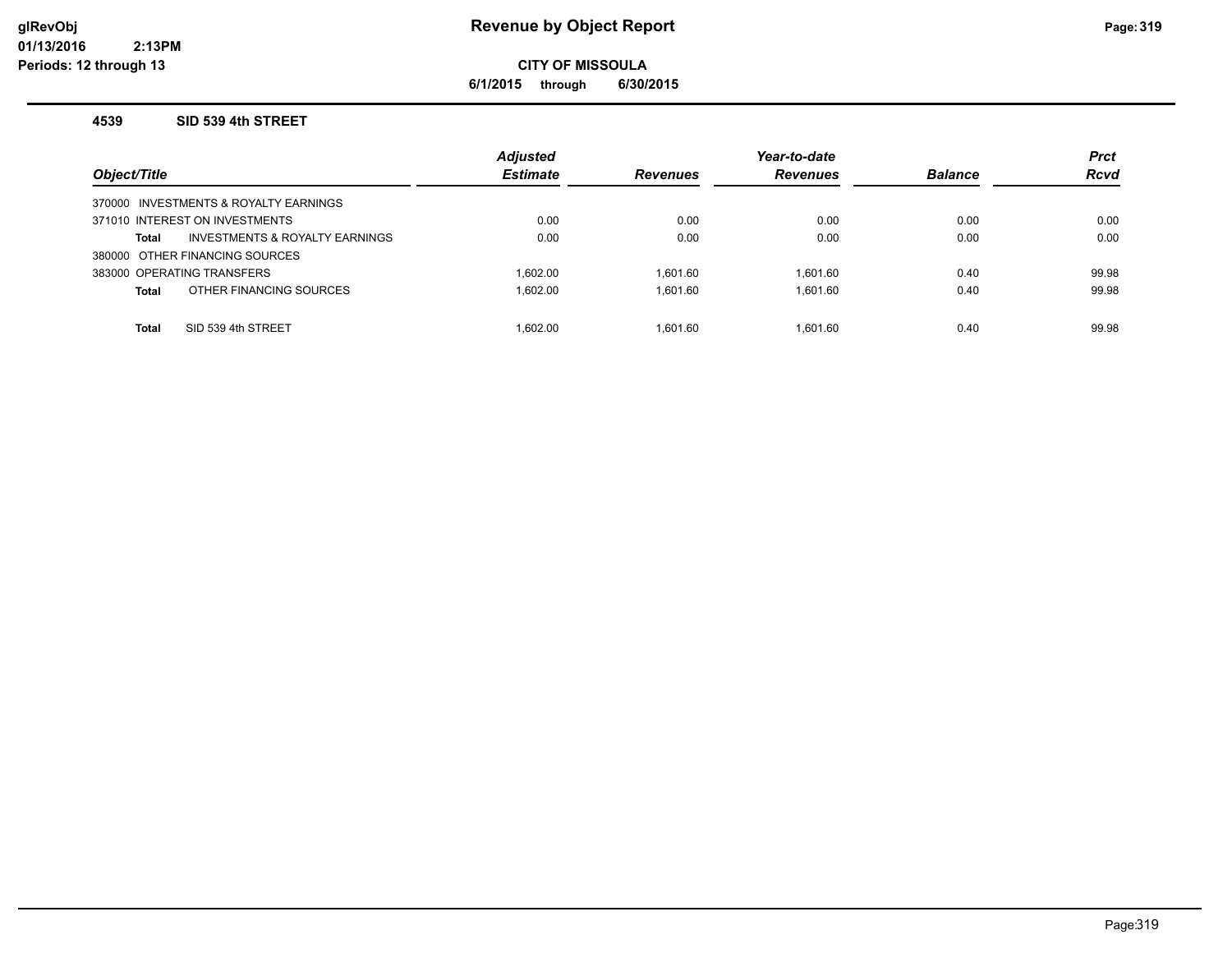**6/1/2015 through 6/30/2015**

**4540 SID 540 ENGLAND BLVD**

**4540 SID 540 ENGLAND BLVD**

|                                                           | <b>Adjusted</b> |                 | Year-to-date    |                | <b>Prct</b> |
|-----------------------------------------------------------|-----------------|-----------------|-----------------|----------------|-------------|
| Object/Title                                              | <b>Estimate</b> | <b>Revenues</b> | <b>Revenues</b> | <b>Balance</b> | <b>Rcvd</b> |
| TAXES/ASSESSMENTS<br>310000                               |                 |                 |                 |                |             |
| PENALTIES & INTEREST<br>312001                            | 0.00            | 0.00            | 0.00            | 0.00           | 0.00        |
| TAXES/ASSESSMENTS<br><b>Total</b>                         | 0.00            | 0.00            | 0.00            | 0.00           | 0.00        |
| MISCELLANEOUS REVENUES<br>360000                          |                 |                 |                 |                |             |
| 363020 PROPERTY ASSESSMENTS                               | 0.00            | 0.00            | 0.00            | 0.00           | 0.00        |
| PAYOFF PRINCIPAL ASSESSMENTS<br>363021                    | 0.00            | 0.00            | 0.00            | 0.00           | 0.00        |
| 363022 BOND INTEREST ASSESSMENTS                          | 0.00            | 0.00            | 0.00            | 0.00           | 0.00        |
| 363040 PENALTY AND INTEREST                               | 0.00            | 0.00            | 0.00            | 0.00           | 0.00        |
| MISCELLANEOUS REVENUES<br><b>Total</b>                    | 0.00            | 0.00            | 0.00            | 0.00           | 0.00        |
| INVESTMENTS & ROYALTY EARNINGS<br>370000                  |                 |                 |                 |                |             |
| 371010 INTEREST ON INVESTMENTS                            | 0.00            | 29.54           | 29.54           | $-29.54$       | 0.00        |
| 371020 GAIN/LOSS IN MARKET VALUE OF INVESTMENTS           | 0.00            | 0.00            | 0.00            | 0.00           | 0.00        |
| <b>INVESTMENTS &amp; ROYALTY EARNINGS</b><br><b>Total</b> | 0.00            | 29.54           | 29.54           | $-29.54$       | 0.00        |
| OTHER FINANCING SOURCES<br>380000                         |                 |                 |                 |                |             |
| 381030 SID BONDS PROCEEDS                                 | 0.00            | 0.00            | 0.00            | 0.00           | 0.00        |
| OTHER FINANCING SOURCES<br><b>Total</b>                   | 0.00            | 0.00            | 0.00            | 0.00           | 0.00        |
| SID 540 ENGLAND BLVD<br><b>Total</b>                      | 0.00            | 29.54           | 29.54           | $-29.54$       | 0.00        |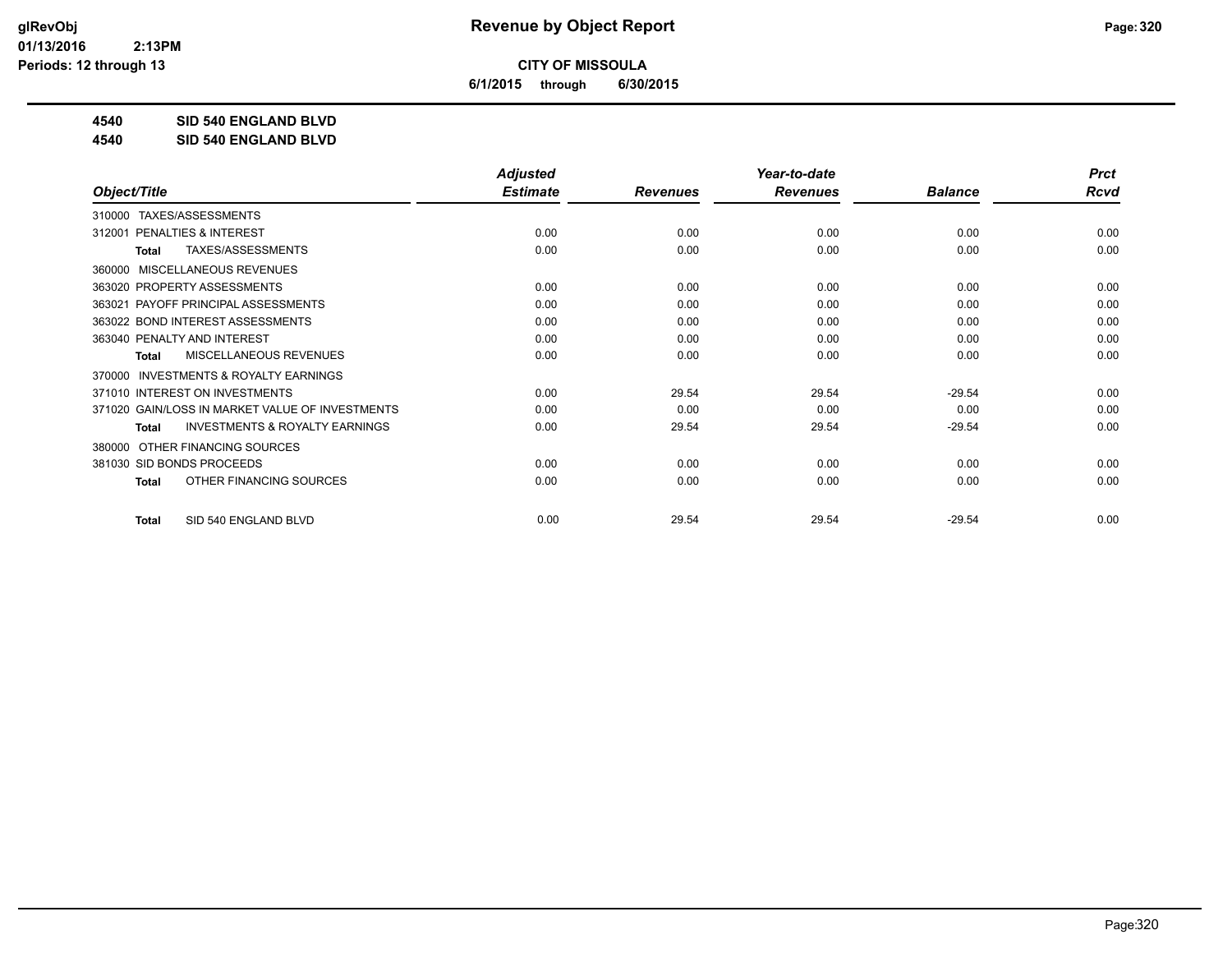**6/1/2015 through 6/30/2015**

#### **4540 SID 540 ENGLAND BLVD**

|                                                           | <b>Adjusted</b> |                 | Year-to-date    |                | <b>Prct</b> |
|-----------------------------------------------------------|-----------------|-----------------|-----------------|----------------|-------------|
| Object/Title                                              | <b>Estimate</b> | <b>Revenues</b> | <b>Revenues</b> | <b>Balance</b> | <b>Rcvd</b> |
| TAXES/ASSESSMENTS<br>310000                               |                 |                 |                 |                |             |
| 312001 PENALTIES & INTEREST                               | 0.00            | 0.00            | 0.00            | 0.00           | 0.00        |
| TAXES/ASSESSMENTS<br><b>Total</b>                         | 0.00            | 0.00            | 0.00            | 0.00           | 0.00        |
| 360000 MISCELLANEOUS REVENUES                             |                 |                 |                 |                |             |
| 363020 PROPERTY ASSESSMENTS                               | 0.00            | 0.00            | 0.00            | 0.00           | 0.00        |
| 363021 PAYOFF PRINCIPAL ASSESSMENTS                       | 0.00            | 0.00            | 0.00            | 0.00           | 0.00        |
| 363022 BOND INTEREST ASSESSMENTS                          | 0.00            | 0.00            | 0.00            | 0.00           | 0.00        |
| 363040 PENALTY AND INTEREST                               | 0.00            | 0.00            | 0.00            | 0.00           | 0.00        |
| MISCELLANEOUS REVENUES<br>Total                           | 0.00            | 0.00            | 0.00            | 0.00           | 0.00        |
| 370000 INVESTMENTS & ROYALTY EARNINGS                     |                 |                 |                 |                |             |
| 371010 INTEREST ON INVESTMENTS                            | 0.00            | 29.54           | 29.54           | $-29.54$       | 0.00        |
| 371020 GAIN/LOSS IN MARKET VALUE OF INVESTMENT            | 0.00            | 0.00            | 0.00            | 0.00           | 0.00        |
| <b>INVESTMENTS &amp; ROYALTY EARNINGS</b><br><b>Total</b> | 0.00            | 29.54           | 29.54           | $-29.54$       | 0.00        |
| 380000 OTHER FINANCING SOURCES                            |                 |                 |                 |                |             |
| 381030 SID BONDS PROCEEDS                                 | 0.00            | 0.00            | 0.00            | 0.00           | 0.00        |
| OTHER FINANCING SOURCES<br>Total                          | 0.00            | 0.00            | 0.00            | 0.00           | 0.00        |
| SID 540 ENGLAND BLVD<br>Total                             | 0.00            | 29.54           | 29.54           | $-29.54$       | 0.00        |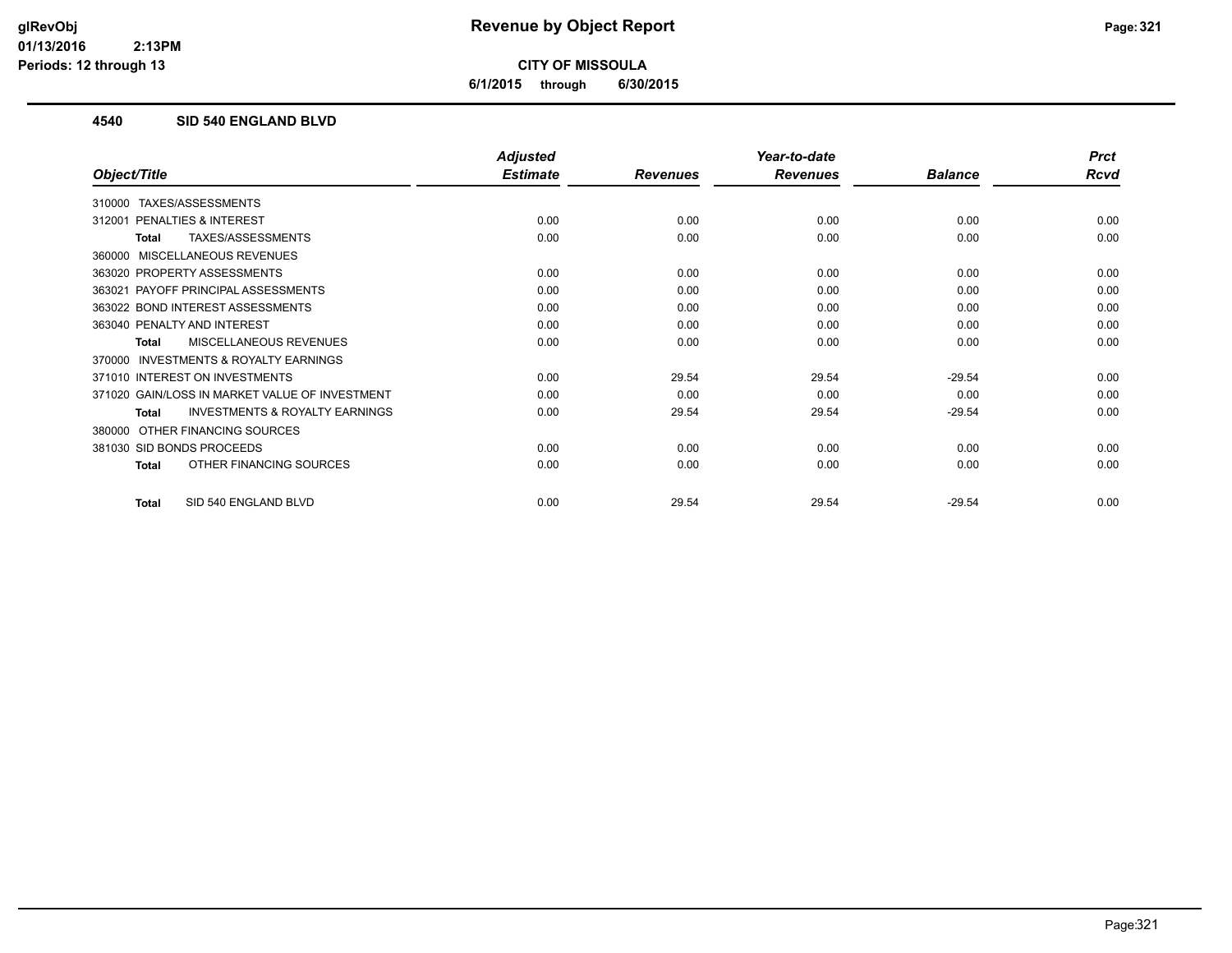**6/1/2015 through 6/30/2015**

#### **4541 SID 541 PINEVIEW PARK**

**4541 SID 541 PINEVIEW PARK**

|                                                           | <b>Adjusted</b> |                 | Year-to-date    |                | <b>Prct</b> |
|-----------------------------------------------------------|-----------------|-----------------|-----------------|----------------|-------------|
| Object/Title                                              | <b>Estimate</b> | <b>Revenues</b> | <b>Revenues</b> | <b>Balance</b> | <b>Rcvd</b> |
| TAXES/ASSESSMENTS<br>310000                               |                 |                 |                 |                |             |
| PENALTIES & INTEREST<br>312001                            | 0.00            | 0.00            | 0.00            | 0.00           | 0.00        |
| TAXES/ASSESSMENTS<br><b>Total</b>                         | 0.00            | 0.00            | 0.00            | 0.00           | 0.00        |
| MISCELLANEOUS REVENUES<br>360000                          |                 |                 |                 |                |             |
| 363020 PROPERTY ASSESSMENTS                               | 0.00            | 0.00            | 0.00            | 0.00           | 0.00        |
| PAYOFF PRINCIPAL ASSESSMENTS<br>363021                    | 0.00            | 0.00            | 0.00            | 0.00           | 0.00        |
| 363022 BOND INTEREST ASSESSMENTS                          | 0.00            | 0.00            | 0.00            | 0.00           | 0.00        |
| 363040 PENALTY AND INTEREST                               | 0.00            | 0.00            | 0.00            | 0.00           | 0.00        |
| MISCELLANEOUS REVENUES<br><b>Total</b>                    | 0.00            | 0.00            | 0.00            | 0.00           | 0.00        |
| <b>INVESTMENTS &amp; ROYALTY EARNINGS</b><br>370000       |                 |                 |                 |                |             |
| 371010 INTEREST ON INVESTMENTS                            | 0.00            | 6.34            | 6.34            | $-6.34$        | 0.00        |
| 371020 GAIN/LOSS IN MARKET VALUE OF INVESTMENTS           | 0.00            | 0.00            | 0.00            | 0.00           | 0.00        |
| <b>INVESTMENTS &amp; ROYALTY EARNINGS</b><br><b>Total</b> | 0.00            | 6.34            | 6.34            | $-6.34$        | 0.00        |
| OTHER FINANCING SOURCES<br>380000                         |                 |                 |                 |                |             |
| 381030 SID BONDS PROCEEDS                                 | 0.00            | 0.00            | 0.00            | 0.00           | 0.00        |
| OTHER FINANCING SOURCES<br><b>Total</b>                   | 0.00            | 0.00            | 0.00            | 0.00           | 0.00        |
| SID 541 PINEVIEW PARK<br><b>Total</b>                     | 0.00            | 6.34            | 6.34            | $-6.34$        | 0.00        |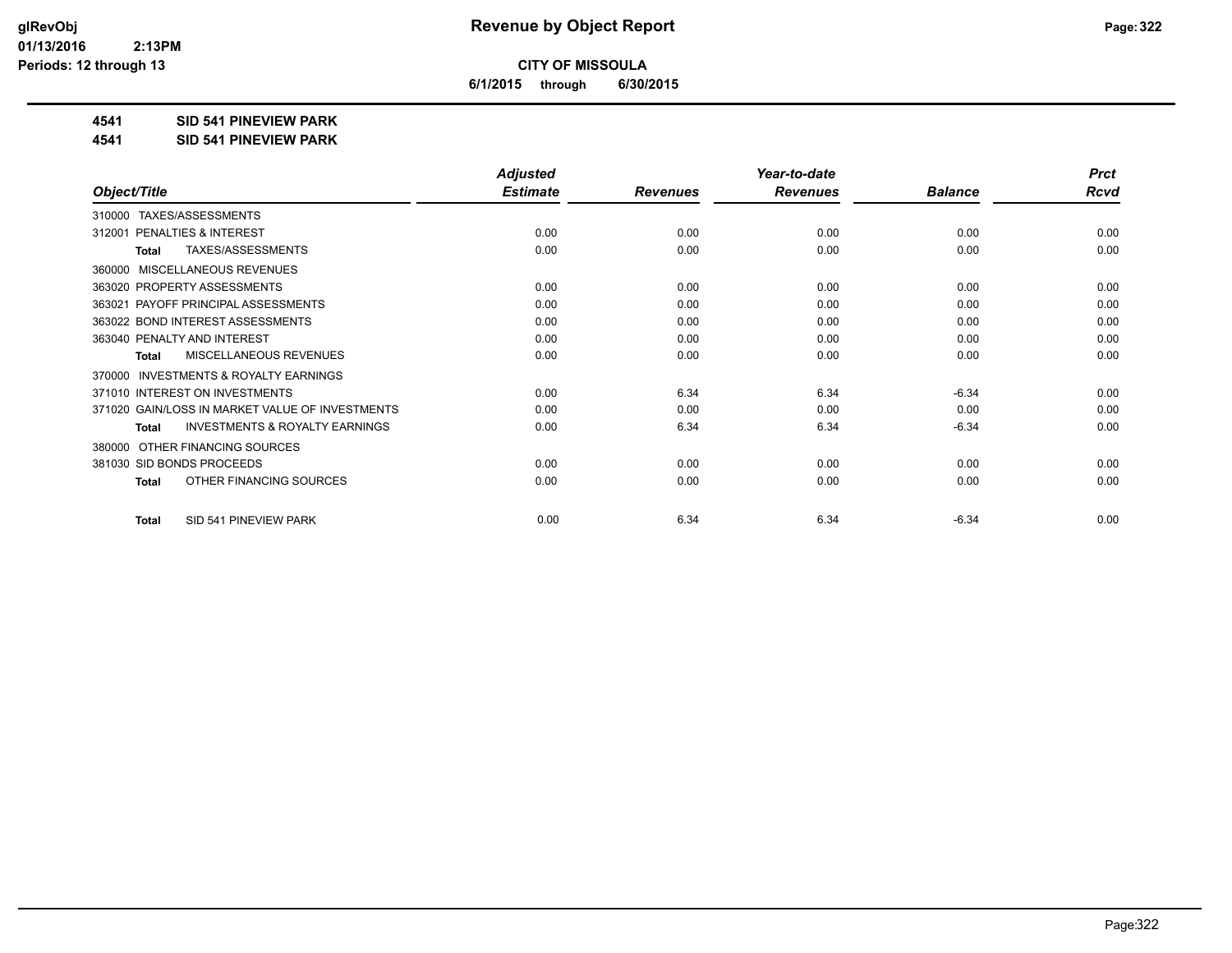**6/1/2015 through 6/30/2015**

#### **4541 SID 541 PINEVIEW PARK**

|                                                    | <b>Adjusted</b> |                 | Year-to-date    |                | <b>Prct</b> |
|----------------------------------------------------|-----------------|-----------------|-----------------|----------------|-------------|
| Object/Title                                       | <b>Estimate</b> | <b>Revenues</b> | <b>Revenues</b> | <b>Balance</b> | Rcvd        |
| TAXES/ASSESSMENTS<br>310000                        |                 |                 |                 |                |             |
| 312001 PENALTIES & INTEREST                        | 0.00            | 0.00            | 0.00            | 0.00           | 0.00        |
| TAXES/ASSESSMENTS<br><b>Total</b>                  | 0.00            | 0.00            | 0.00            | 0.00           | 0.00        |
| 360000 MISCELLANEOUS REVENUES                      |                 |                 |                 |                |             |
| 363020 PROPERTY ASSESSMENTS                        | 0.00            | 0.00            | 0.00            | 0.00           | 0.00        |
| 363021 PAYOFF PRINCIPAL ASSESSMENTS                | 0.00            | 0.00            | 0.00            | 0.00           | 0.00        |
| 363022 BOND INTEREST ASSESSMENTS                   | 0.00            | 0.00            | 0.00            | 0.00           | 0.00        |
| 363040 PENALTY AND INTEREST                        | 0.00            | 0.00            | 0.00            | 0.00           | 0.00        |
| MISCELLANEOUS REVENUES<br>Total                    | 0.00            | 0.00            | 0.00            | 0.00           | 0.00        |
| 370000 INVESTMENTS & ROYALTY EARNINGS              |                 |                 |                 |                |             |
| 371010 INTEREST ON INVESTMENTS                     | 0.00            | 6.34            | 6.34            | $-6.34$        | 0.00        |
| 371020 GAIN/LOSS IN MARKET VALUE OF INVESTMENT     | 0.00            | 0.00            | 0.00            | 0.00           | 0.00        |
| <b>INVESTMENTS &amp; ROYALTY EARNINGS</b><br>Total | 0.00            | 6.34            | 6.34            | $-6.34$        | 0.00        |
| 380000 OTHER FINANCING SOURCES                     |                 |                 |                 |                |             |
| 381030 SID BONDS PROCEEDS                          | 0.00            | 0.00            | 0.00            | 0.00           | 0.00        |
| OTHER FINANCING SOURCES<br>Total                   | 0.00            | 0.00            | 0.00            | 0.00           | 0.00        |
| SID 541 PINEVIEW PARK<br>Total                     | 0.00            | 6.34            | 6.34            | $-6.34$        | 0.00        |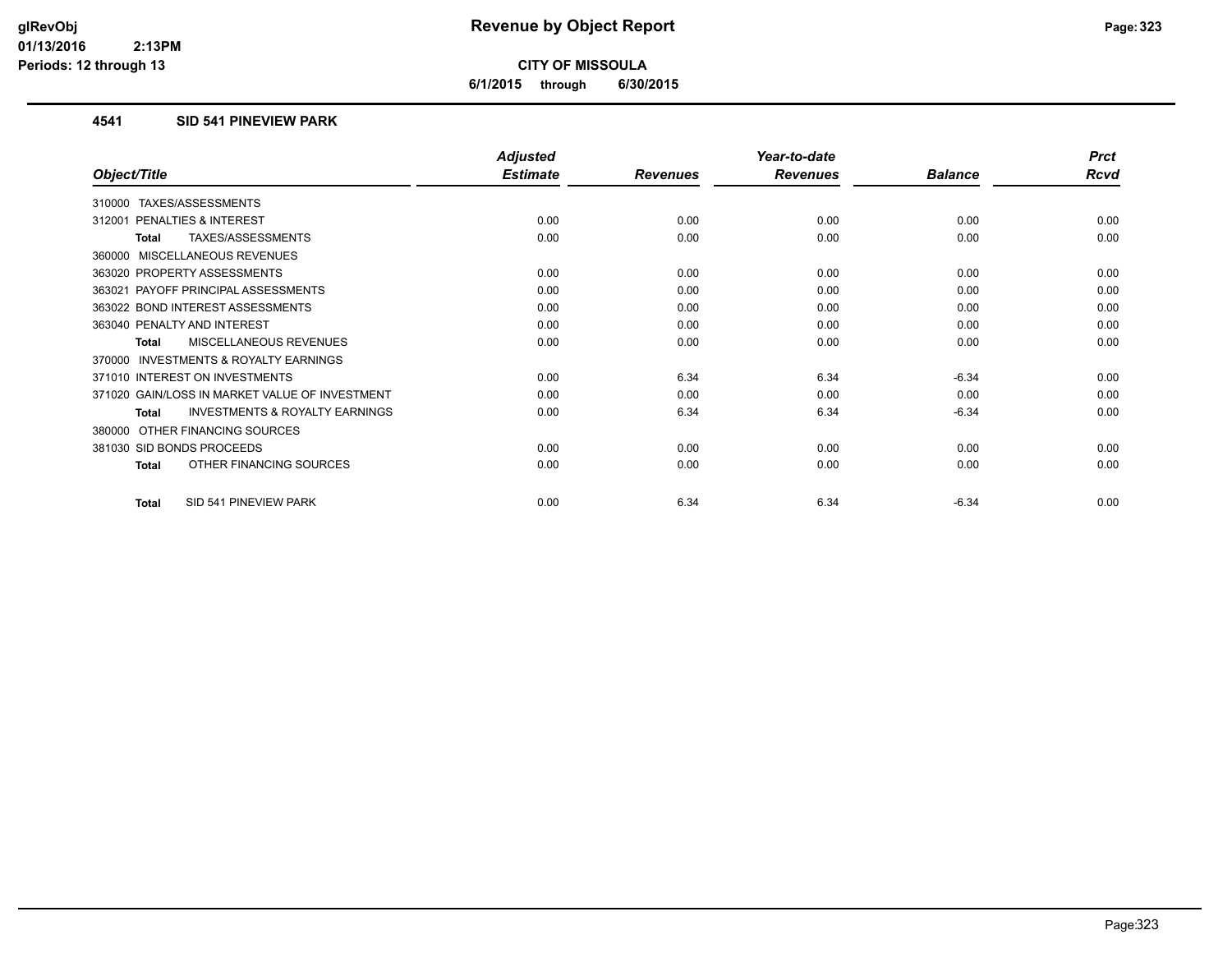**6/1/2015 through 6/30/2015**

#### **4542 SID 542 HILLVIEW WAY**

#### **4542 SID 542 HILLVIEW WAY**

|                                                    | <b>Adjusted</b> |                 | Year-to-date    |                | <b>Prct</b> |
|----------------------------------------------------|-----------------|-----------------|-----------------|----------------|-------------|
| Object/Title                                       | <b>Estimate</b> | <b>Revenues</b> | <b>Revenues</b> | <b>Balance</b> | <b>Rcvd</b> |
| 370000 INVESTMENTS & ROYALTY EARNINGS              |                 |                 |                 |                |             |
| 371010 INTEREST ON INVESTMENTS                     | 0.00            | $-17.87$        | $-17.87$        | 17.87          | 0.00        |
| 371020 GAIN/LOSS IN MARKET VALUE OF INVESTMENTS    | 0.00            | 0.00            | 0.00            | 0.00           | 0.00        |
| <b>INVESTMENTS &amp; ROYALTY EARNINGS</b><br>Total | 0.00            | $-17.87$        | $-17.87$        | 17.87          | 0.00        |
| 380000 OTHER FINANCING SOURCES                     |                 |                 |                 |                |             |
| 381030 SID BONDS PROCEEDS                          | 0.00            | 0.00            | 0.00            | 0.00           | 0.00        |
| 383000 OPERATING TRANSFERS                         | 0.00            | 0.00            | 0.00            | 0.00           | 0.00        |
| OTHER FINANCING SOURCES<br>Total                   | 0.00            | 0.00            | 0.00            | 0.00           | 0.00        |
|                                                    |                 |                 |                 |                |             |
| SID 542 HILLVIEW WAY<br>Total                      | 0.00            | $-17.87$        | $-17.87$        | 17.87          | 0.00        |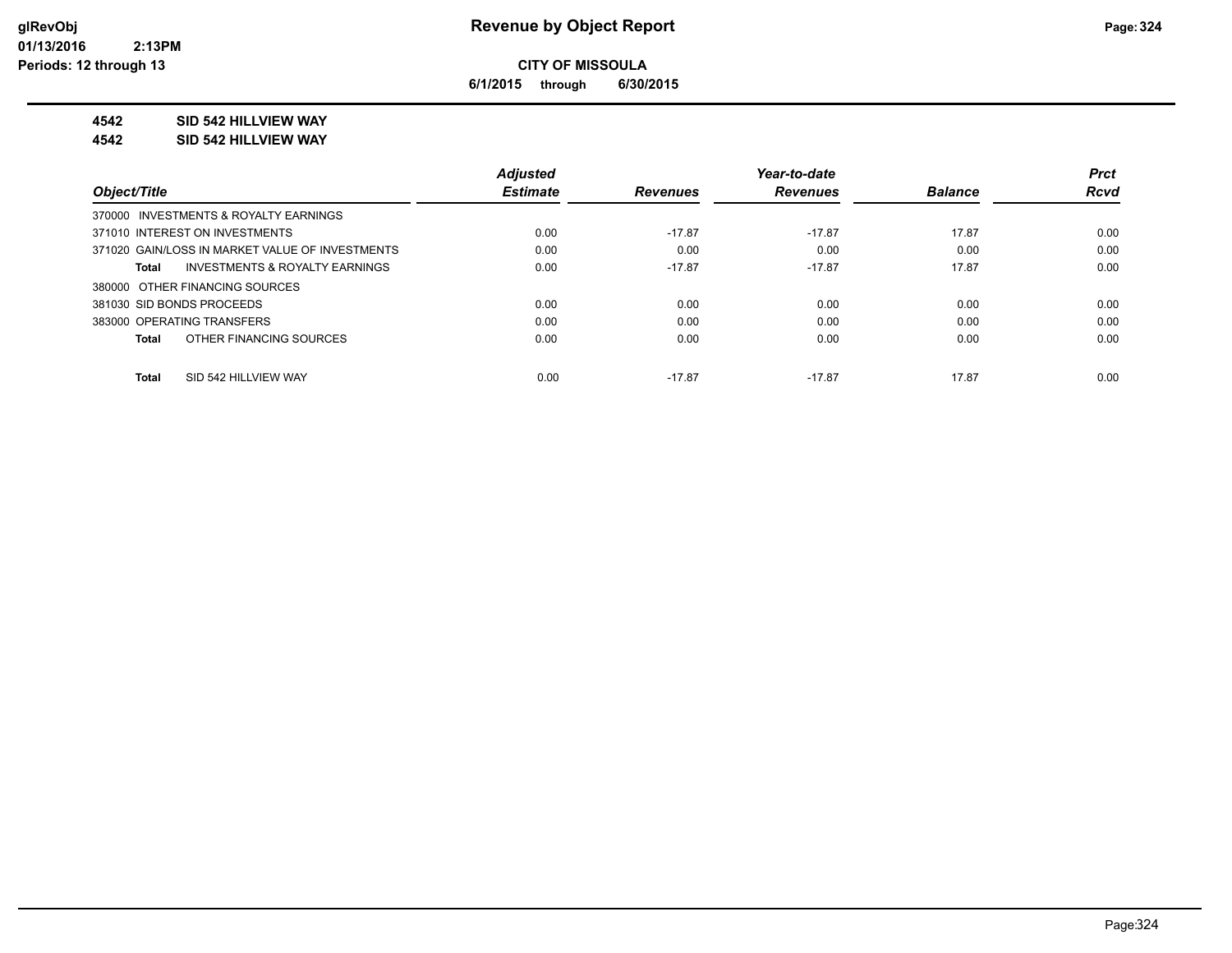**6/1/2015 through 6/30/2015**

### **4542 SID 542 HILLVIEW WAY**

|                                                | Adjusted        |                 | Year-to-date    |                | <b>Prct</b> |
|------------------------------------------------|-----------------|-----------------|-----------------|----------------|-------------|
| Object/Title                                   | <b>Estimate</b> | <b>Revenues</b> | <b>Revenues</b> | <b>Balance</b> | <b>Rcvd</b> |
| 370000 INVESTMENTS & ROYALTY EARNINGS          |                 |                 |                 |                |             |
| 371010 INTEREST ON INVESTMENTS                 | 0.00            | $-17.87$        | $-17.87$        | 17.87          | 0.00        |
| 371020 GAIN/LOSS IN MARKET VALUE OF INVESTMENT | 0.00            | 0.00            | 0.00            | 0.00           | 0.00        |
| INVESTMENTS & ROYALTY EARNINGS<br>Total        | 0.00            | $-17.87$        | $-17.87$        | 17.87          | 0.00        |
| 380000 OTHER FINANCING SOURCES                 |                 |                 |                 |                |             |
| 381030 SID BONDS PROCEEDS                      | 0.00            | 0.00            | 0.00            | 0.00           | 0.00        |
| 383000 OPERATING TRANSFERS                     | 0.00            | 0.00            | 0.00            | 0.00           | 0.00        |
| OTHER FINANCING SOURCES<br>Total               | 0.00            | 0.00            | 0.00            | 0.00           | 0.00        |
| SID 542 HILLVIEW WAY<br><b>Total</b>           | 0.00            | $-17.87$        | $-17.87$        | 17.87          | 0.00        |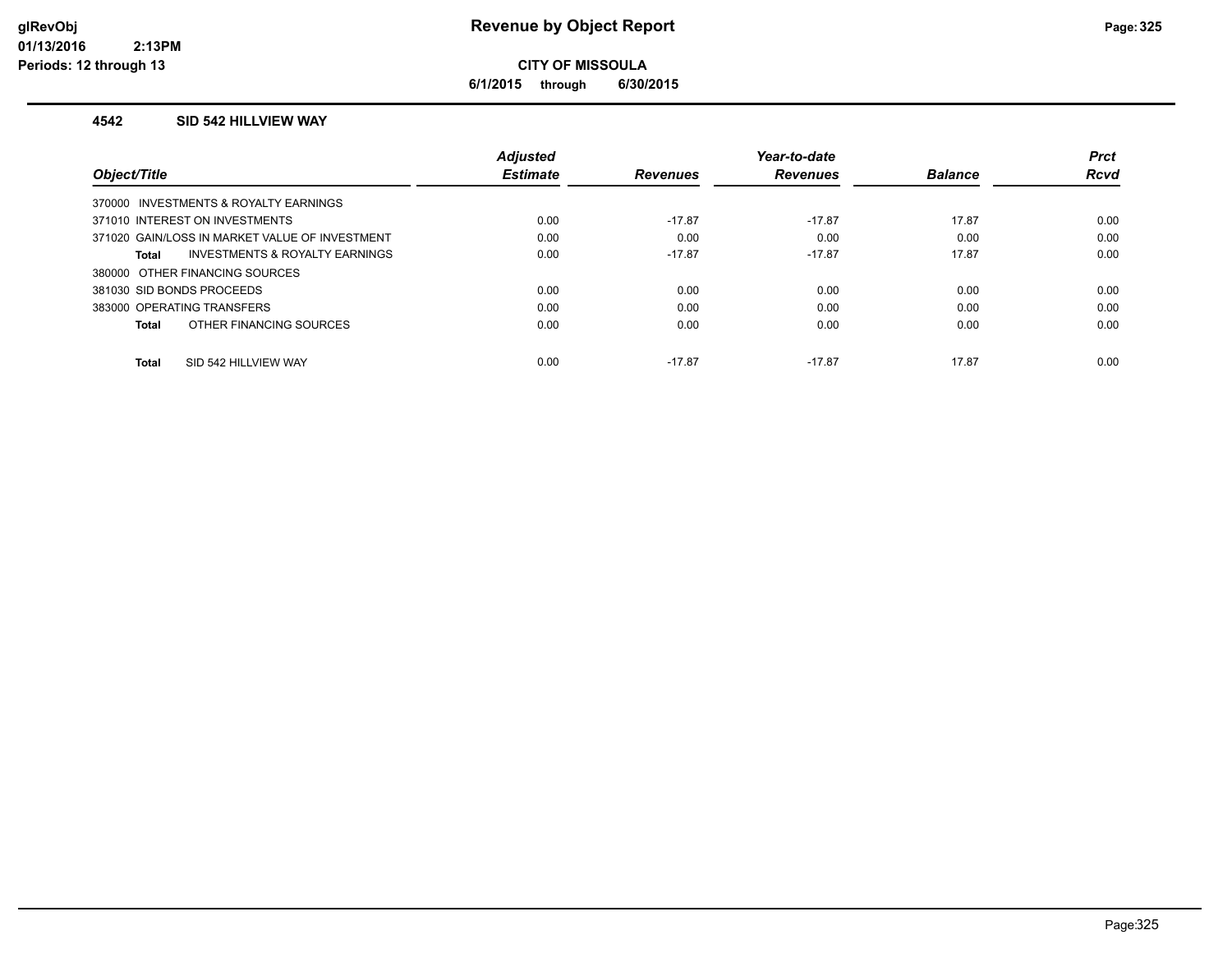**6/1/2015 through 6/30/2015**

## **4543 SID 543 TRAFFIC CALMING**

**4543 SID 543 TRAFFIC CALMING**

|                                                           | <b>Adjusted</b> |                 | Year-to-date    |                | <b>Prct</b> |
|-----------------------------------------------------------|-----------------|-----------------|-----------------|----------------|-------------|
| Object/Title                                              | <b>Estimate</b> | <b>Revenues</b> | <b>Revenues</b> | <b>Balance</b> | <b>Rcvd</b> |
| 370000 INVESTMENTS & ROYALTY EARNINGS                     |                 |                 |                 |                |             |
| 371010 INTEREST ON INVESTMENTS                            | 0.00            | 0.00            | 0.00            | 0.00           | 0.00        |
| <b>INVESTMENTS &amp; ROYALTY EARNINGS</b><br><b>Total</b> | 0.00            | 0.00            | 0.00            | 0.00           | 0.00        |
| 380000 OTHER FINANCING SOURCES                            |                 |                 |                 |                |             |
| 383000 OPERATING TRANSFERS                                | 9.674.00        | 9.673.96        | 9.673.96        | 0.04           | 100.00      |
| OTHER FINANCING SOURCES<br><b>Total</b>                   | 9.674.00        | 9.673.96        | 9.673.96        | 0.04           | 100.00      |
|                                                           |                 |                 |                 |                |             |
| SID 543 TRAFFIC CALMING<br><b>Total</b>                   | 9.674.00        | 9.673.96        | 9.673.96        | 0.04           | 100.00      |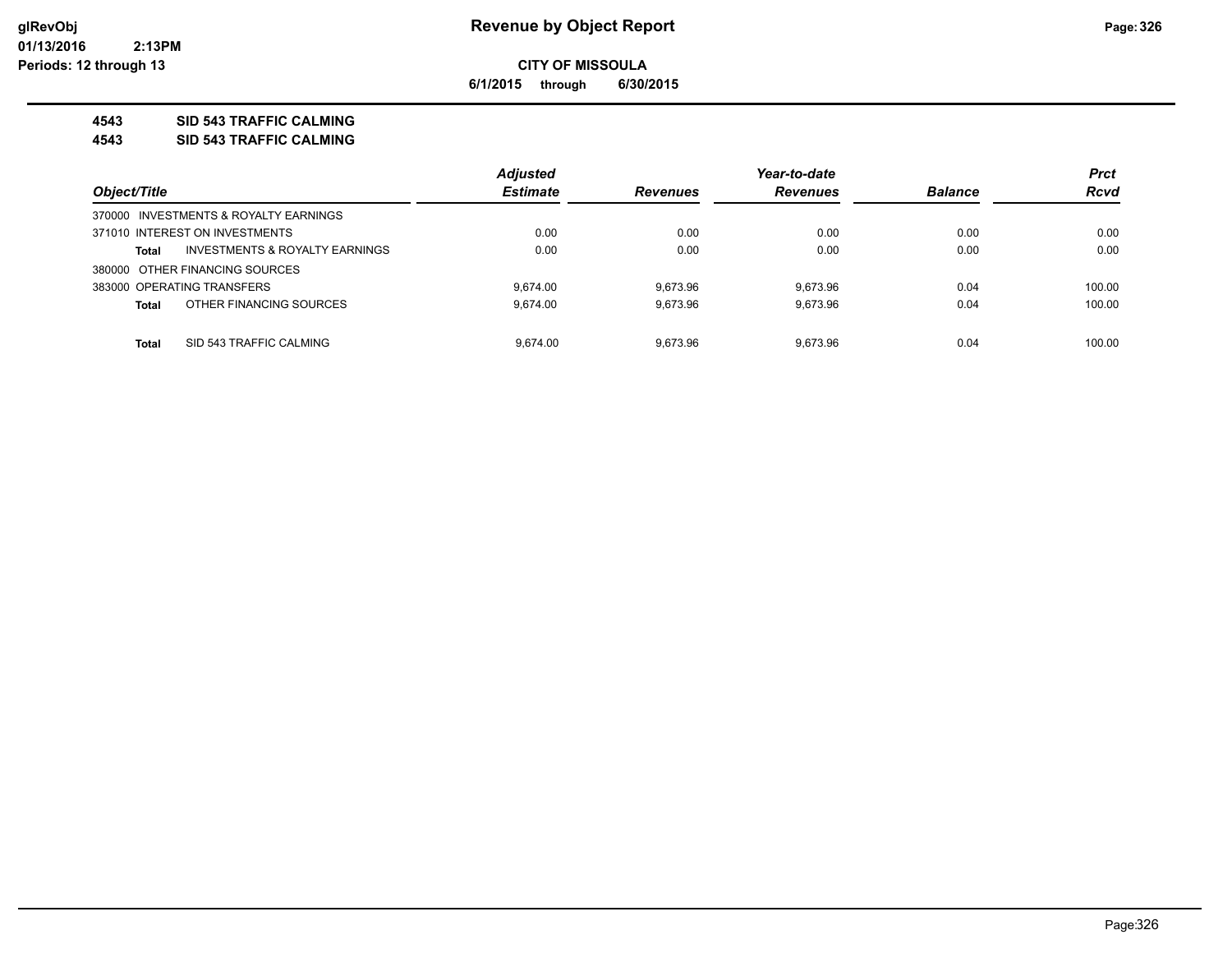**6/1/2015 through 6/30/2015**

# **4543 SID 543 TRAFFIC CALMING**

| Object/Title |                                           | <b>Adjusted</b><br><b>Estimate</b> | <b>Revenues</b> | Year-to-date<br><b>Revenues</b> | <b>Balance</b> | <b>Prct</b><br><b>Rcvd</b> |
|--------------|-------------------------------------------|------------------------------------|-----------------|---------------------------------|----------------|----------------------------|
|              | 370000 INVESTMENTS & ROYALTY EARNINGS     |                                    |                 |                                 |                |                            |
|              | 371010 INTEREST ON INVESTMENTS            | 0.00                               | 0.00            | 0.00                            | 0.00           | 0.00                       |
| Total        | <b>INVESTMENTS &amp; ROYALTY EARNINGS</b> | 0.00                               | 0.00            | 0.00                            | 0.00           | 0.00                       |
|              | 380000 OTHER FINANCING SOURCES            |                                    |                 |                                 |                |                            |
|              | 383000 OPERATING TRANSFERS                | 9.674.00                           | 9.673.96        | 9.673.96                        | 0.04           | 100.00                     |
| Total        | OTHER FINANCING SOURCES                   | 9.674.00                           | 9.673.96        | 9.673.96                        | 0.04           | 100.00                     |
|              |                                           |                                    |                 |                                 |                |                            |
| <b>Total</b> | SID 543 TRAFFIC CALMING                   | 9.674.00                           | 9.673.96        | 9.673.96                        | 0.04           | 100.00                     |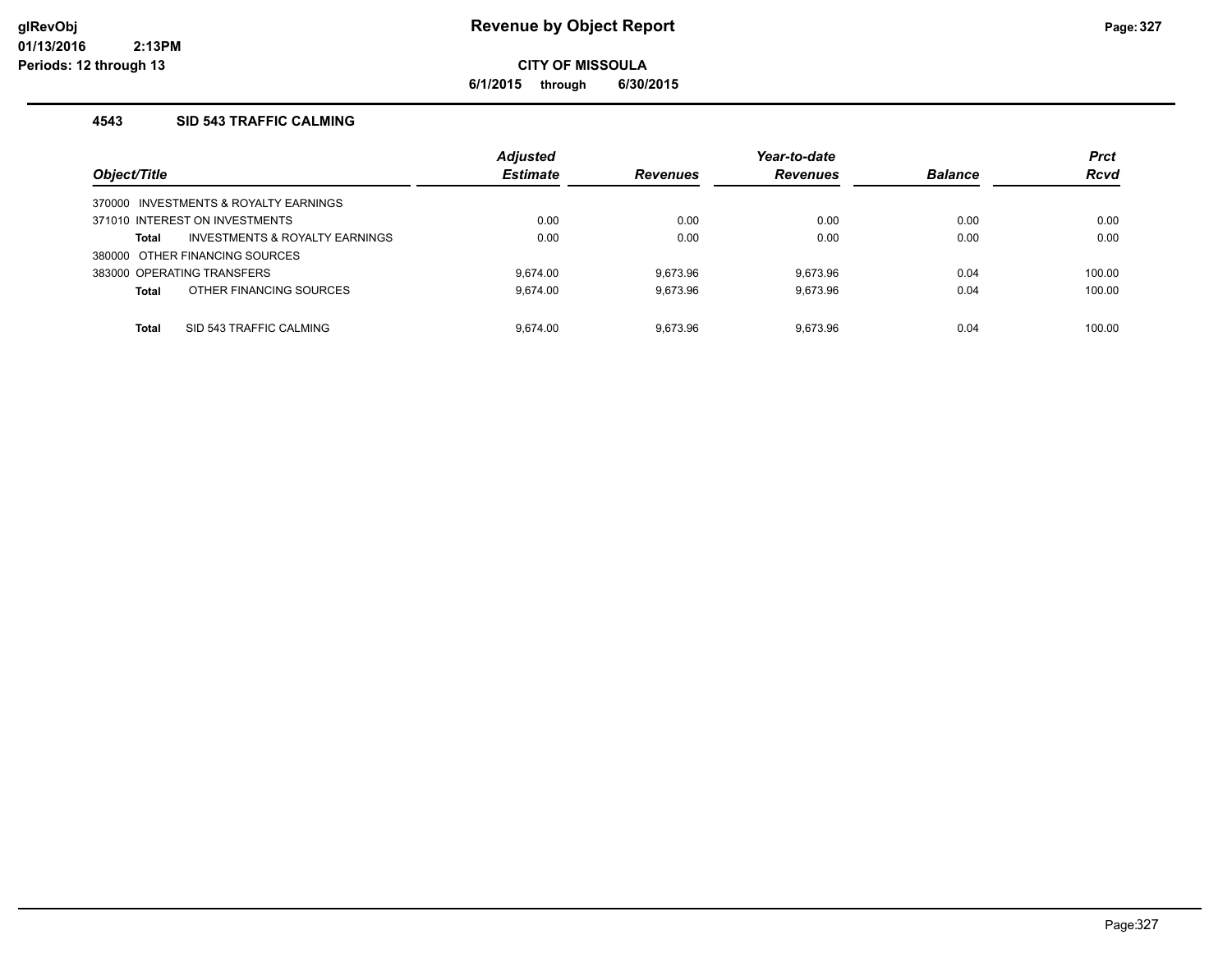**6/1/2015 through 6/30/2015**

# **4544 MILLER CREEK MITIGATION FUND**

#### **4544 MILLER CREEK MITIGATION FUND**

|                                                    | <b>Adjusted</b> |                 | Year-to-date    |                | <b>Prct</b> |
|----------------------------------------------------|-----------------|-----------------|-----------------|----------------|-------------|
| Object/Title                                       | <b>Estimate</b> | <b>Revenues</b> | <b>Revenues</b> | <b>Balance</b> | <b>Rcvd</b> |
| TAXES/ASSESSMENTS<br>310000                        |                 |                 |                 |                |             |
| 312001 PENALTIES & INTEREST                        | 0.00            | 0.00            | 0.00            | 0.00           | 0.00        |
| TAXES/ASSESSMENTS<br>Total                         | 0.00            | 0.00            | 0.00            | 0.00           | 0.00        |
| 370000 INVESTMENTS & ROYALTY EARNINGS              |                 |                 |                 |                |             |
| 371010 INTEREST ON INVESTMENTS                     | 0.00            | 0.95            | 0.95            | $-0.95$        | 0.00        |
| 371020 GAIN/LOSS IN MARKET VALUE OF INVESTMENTS    | 0.00            | 0.00            | 0.00            | 0.00           | 0.00        |
| <b>INVESTMENTS &amp; ROYALTY EARNINGS</b><br>Total | 0.00            | 0.95            | 0.95            | $-0.95$        | 0.00        |
| OTHER FINANCING SOURCES<br>380000                  |                 |                 |                 |                |             |
| 381030 SID BONDS PROCEEDS                          | 0.00            | 0.00            | 0.00            | 0.00           | 0.00        |
| OTHER FINANCING SOURCES<br><b>Total</b>            | 0.00            | 0.00            | 0.00            | 0.00           | 0.00        |
| MILLER CREEK MITIGATION FUND<br><b>Total</b>       | 0.00            | 0.95            | 0.95            | $-0.95$        | 0.00        |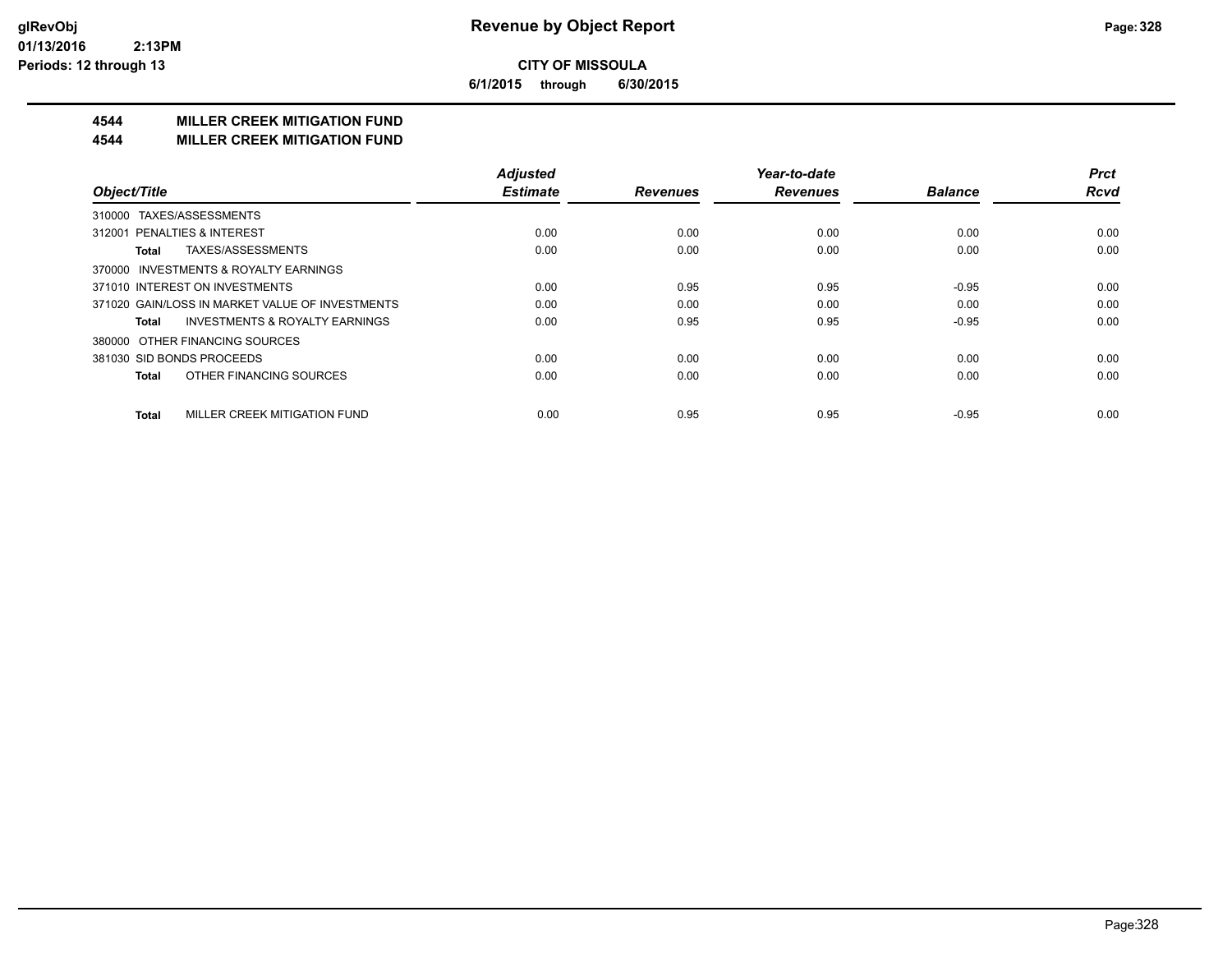**6/1/2015 through 6/30/2015**

# **4544 MILLER CREEK MITIGATION FUND**

| Object/Title                                              | <b>Adiusted</b><br><b>Estimate</b> | <b>Revenues</b> | Year-to-date<br><b>Revenues</b> | <b>Balance</b> | <b>Prct</b><br><b>Rcvd</b> |
|-----------------------------------------------------------|------------------------------------|-----------------|---------------------------------|----------------|----------------------------|
|                                                           |                                    |                 |                                 |                |                            |
| 310000 TAXES/ASSESSMENTS                                  |                                    |                 |                                 |                |                            |
| 312001 PENALTIES & INTEREST                               | 0.00                               | 0.00            | 0.00                            | 0.00           | 0.00                       |
| TAXES/ASSESSMENTS<br>Total                                | 0.00                               | 0.00            | 0.00                            | 0.00           | 0.00                       |
| 370000 INVESTMENTS & ROYALTY EARNINGS                     |                                    |                 |                                 |                |                            |
| 371010 INTEREST ON INVESTMENTS                            | 0.00                               | 0.95            | 0.95                            | $-0.95$        | 0.00                       |
| 371020 GAIN/LOSS IN MARKET VALUE OF INVESTMENT            | 0.00                               | 0.00            | 0.00                            | 0.00           | 0.00                       |
| <b>INVESTMENTS &amp; ROYALTY EARNINGS</b><br><b>Total</b> | 0.00                               | 0.95            | 0.95                            | $-0.95$        | 0.00                       |
| 380000 OTHER FINANCING SOURCES                            |                                    |                 |                                 |                |                            |
| 381030 SID BONDS PROCEEDS                                 | 0.00                               | 0.00            | 0.00                            | 0.00           | 0.00                       |
| OTHER FINANCING SOURCES<br><b>Total</b>                   | 0.00                               | 0.00            | 0.00                            | 0.00           | 0.00                       |
| MILLER CREEK MITIGATION FUND<br><b>Total</b>              | 0.00                               | 0.95            | 0.95                            | $-0.95$        | 0.00                       |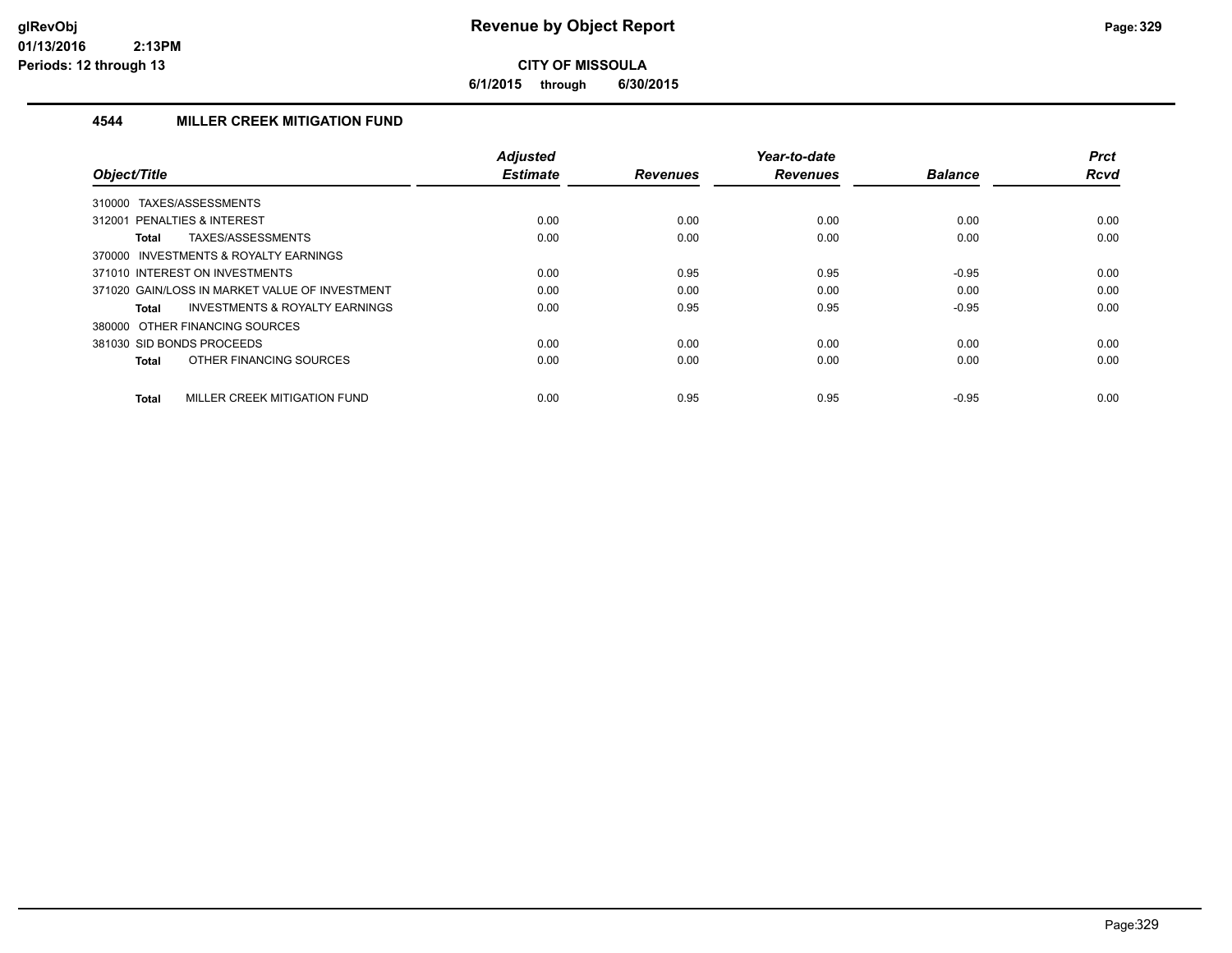**6/1/2015 through 6/30/2015**

# **4545 MILLER CREEK TWITE CONSTRUCTION**

## **4545 MILLER CREEK TWITE CONSTRUCTION**

|                                                     | <b>Adjusted</b> |                 | Year-to-date    |                | <b>Prct</b> |
|-----------------------------------------------------|-----------------|-----------------|-----------------|----------------|-------------|
| Object/Title                                        | <b>Estimate</b> | <b>Revenues</b> | <b>Revenues</b> | <b>Balance</b> | <b>Rcvd</b> |
| TAXES/ASSESSMENTS<br>310000                         |                 |                 |                 |                |             |
| 312001 PENALTIES & INTEREST                         | 0.00            | 0.00            | 0.00            | 0.00           | 0.00        |
| TAXES/ASSESSMENTS<br>Total                          | 0.00            | 0.00            | 0.00            | 0.00           | 0.00        |
| <b>INVESTMENTS &amp; ROYALTY EARNINGS</b><br>370000 |                 |                 |                 |                |             |
| 371010 INTEREST ON INVESTMENTS                      | 0.00            | 0.38            | 0.38            | $-0.38$        | 0.00        |
| 371020 GAIN/LOSS IN MARKET VALUE OF INVESTMENTS     | 0.00            | 0.00            | 0.00            | 0.00           | 0.00        |
| <b>INVESTMENTS &amp; ROYALTY EARNINGS</b><br>Total  | 0.00            | 0.38            | 0.38            | $-0.38$        | 0.00        |
| 380000 OTHER FINANCING SOURCES                      |                 |                 |                 |                |             |
| 381030 SID BONDS PROCEEDS                           | 0.00            | 0.00            | 0.00            | 0.00           | 0.00        |
| OTHER FINANCING SOURCES<br>Total                    | 0.00            | 0.00            | 0.00            | 0.00           | 0.00        |
| <b>MILLER CREEK</b><br>430000                       |                 |                 |                 |                |             |
| 430230 MILLER CR TWITE CONSTRUCTION                 | 0.00            | 0.00            | 0.00            | 0.00           | 0.00        |
| <b>MILLER CREEK</b><br>Total                        | 0.00            | 0.00            | 0.00            | 0.00           | 0.00        |
|                                                     |                 |                 |                 |                |             |
| MILLER CREEK TWITE CONSTRUCTION<br><b>Total</b>     | 0.00            | 0.38            | 0.38            | $-0.38$        | 0.00        |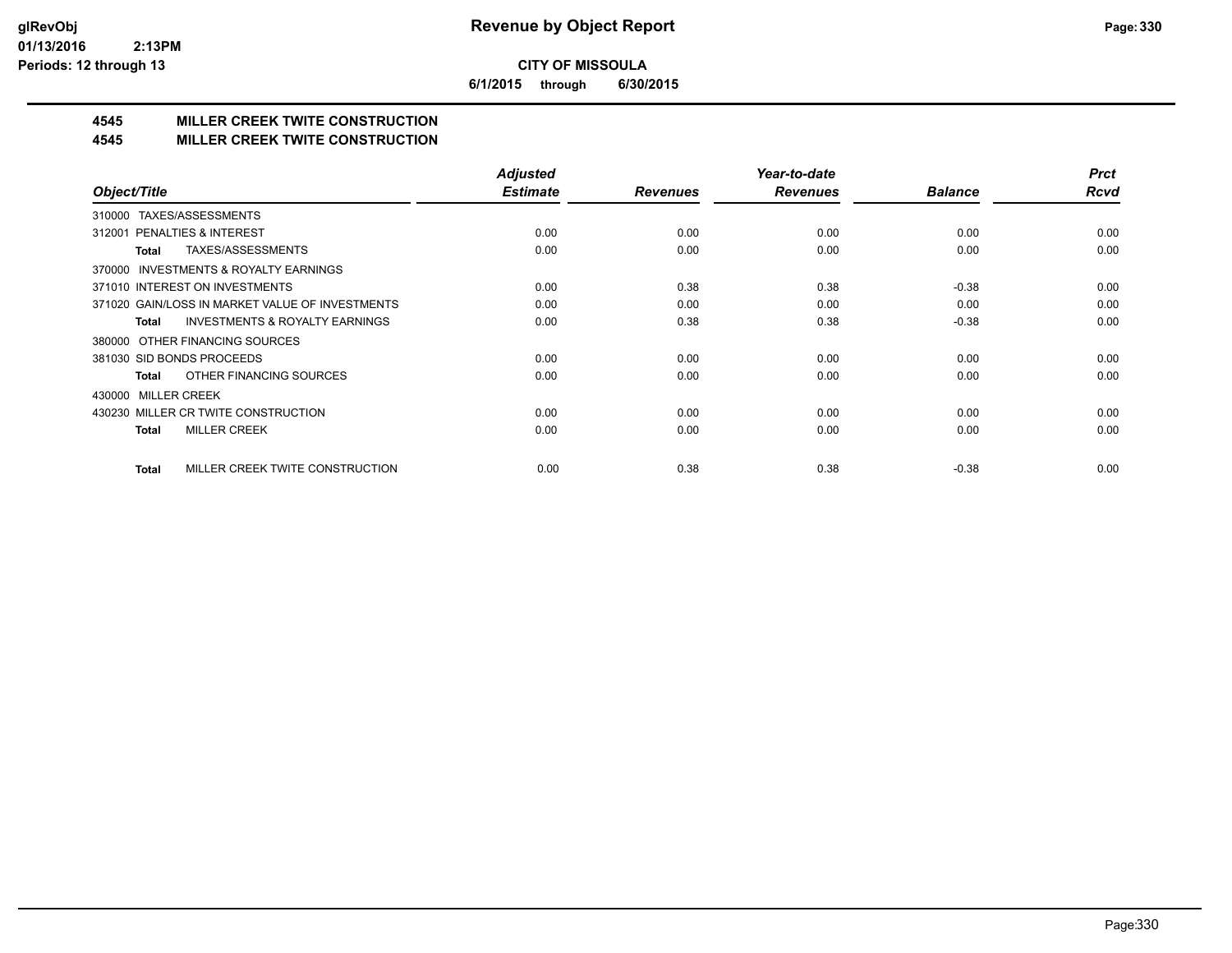**6/1/2015 through 6/30/2015**

# **4545 MILLER CREEK TWITE CONSTRUCTION**

| Object/Title                                              | <b>Adjusted</b><br><b>Estimate</b> | <b>Revenues</b> | Year-to-date<br><b>Revenues</b> | <b>Balance</b> | <b>Prct</b><br><b>Rcvd</b> |
|-----------------------------------------------------------|------------------------------------|-----------------|---------------------------------|----------------|----------------------------|
| TAXES/ASSESSMENTS<br>310000                               |                                    |                 |                                 |                |                            |
| 312001 PENALTIES & INTEREST                               | 0.00                               | 0.00            | 0.00                            | 0.00           | 0.00                       |
| TAXES/ASSESSMENTS<br><b>Total</b>                         | 0.00                               | 0.00            | 0.00                            | 0.00           | 0.00                       |
| INVESTMENTS & ROYALTY EARNINGS<br>370000                  |                                    |                 |                                 |                |                            |
| 371010 INTEREST ON INVESTMENTS                            | 0.00                               | 0.38            | 0.38                            | $-0.38$        | 0.00                       |
| 371020 GAIN/LOSS IN MARKET VALUE OF INVESTMENT            | 0.00                               | 0.00            | 0.00                            | 0.00           | 0.00                       |
| <b>INVESTMENTS &amp; ROYALTY EARNINGS</b><br><b>Total</b> | 0.00                               | 0.38            | 0.38                            | $-0.38$        | 0.00                       |
| 380000 OTHER FINANCING SOURCES                            |                                    |                 |                                 |                |                            |
| 381030 SID BONDS PROCEEDS                                 | 0.00                               | 0.00            | 0.00                            | 0.00           | 0.00                       |
| OTHER FINANCING SOURCES<br>Total                          | 0.00                               | 0.00            | 0.00                            | 0.00           | 0.00                       |
| 430000 MILLER CREEK                                       |                                    |                 |                                 |                |                            |
| 430230 MILLER CR TWITE CONSTRUCTION                       | 0.00                               | 0.00            | 0.00                            | 0.00           | 0.00                       |
| <b>MILLER CREEK</b><br><b>Total</b>                       | 0.00                               | 0.00            | 0.00                            | 0.00           | 0.00                       |
| MILLER CREEK TWITE CONSTRUCTION<br><b>Total</b>           | 0.00                               | 0.38            | 0.38                            | $-0.38$        | 0.00                       |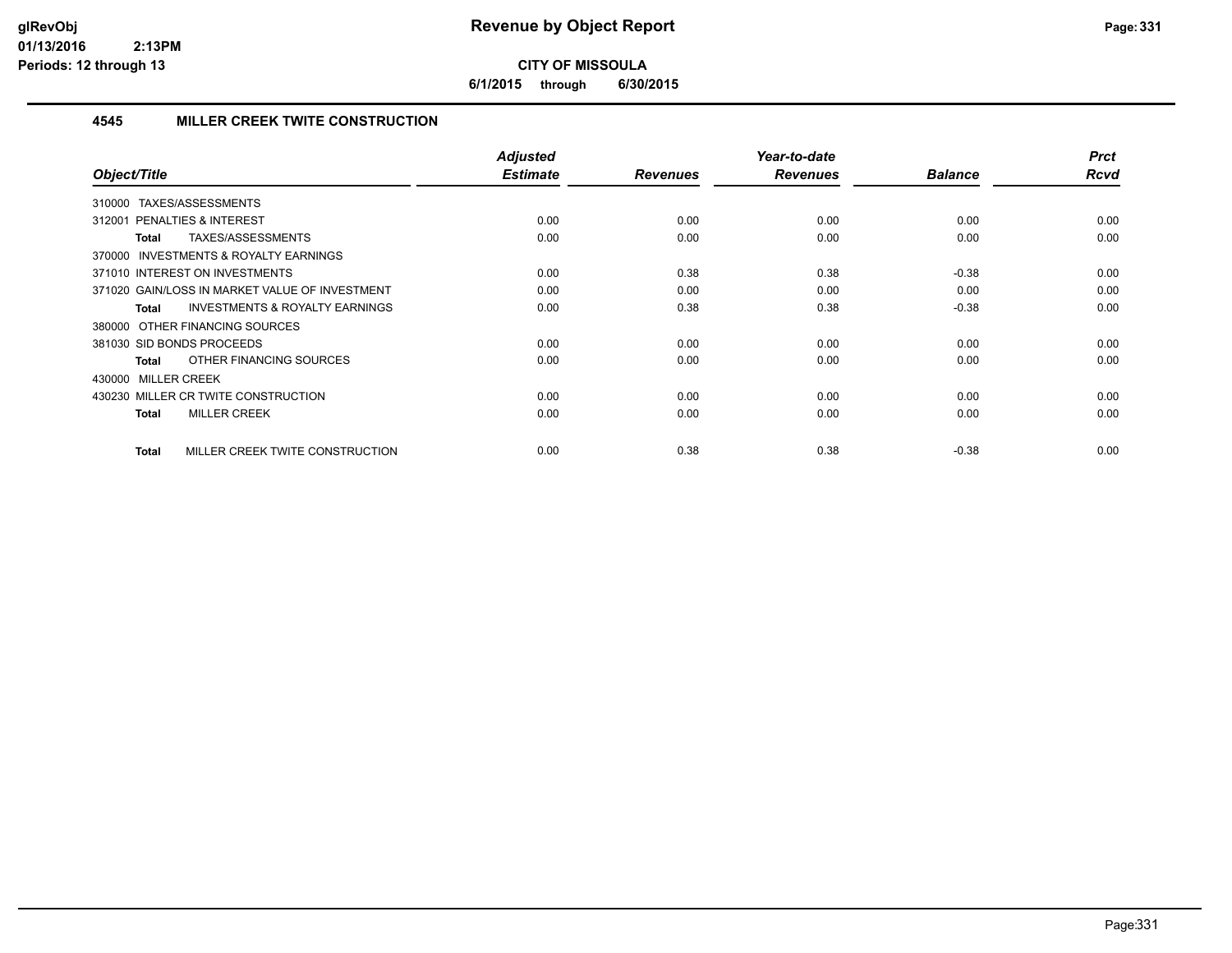**6/1/2015 through 6/30/2015**

# **4546 MILLER CREEK MALOHNEY CONSTRUCTION**

# **4546 MILLER CREEK MALOHNEY CONSTRUCTION**

|                                                           | <b>Adjusted</b> |                 | Year-to-date    |                | <b>Prct</b> |
|-----------------------------------------------------------|-----------------|-----------------|-----------------|----------------|-------------|
| Object/Title                                              | <b>Estimate</b> | <b>Revenues</b> | <b>Revenues</b> | <b>Balance</b> | <b>Rcvd</b> |
| TAXES/ASSESSMENTS<br>310000                               |                 |                 |                 |                |             |
| PENALTIES & INTEREST<br>312001                            | 0.00            | 0.00            | 0.00            | 0.00           | 0.00        |
| TAXES/ASSESSMENTS<br><b>Total</b>                         | 0.00            | 0.00            | 0.00            | 0.00           | 0.00        |
| 360000 MISCELLANEOUS REVENUES                             |                 |                 |                 |                |             |
| 365000 DONATIONS                                          | 0.00            | 0.00            | 0.00            | 0.00           | 0.00        |
| <b>MISCELLANEOUS REVENUES</b><br><b>Total</b>             | 0.00            | 0.00            | 0.00            | 0.00           | 0.00        |
| <b>INVESTMENTS &amp; ROYALTY EARNINGS</b><br>370000       |                 |                 |                 |                |             |
| 371010 INTEREST ON INVESTMENTS                            | 0.00            | 2.70            | 2.70            | $-2.70$        | 0.00        |
| 371020 GAIN/LOSS IN MARKET VALUE OF INVESTMENTS           | 0.00            | 0.00            | 0.00            | 0.00           | 0.00        |
| <b>INVESTMENTS &amp; ROYALTY EARNINGS</b><br><b>Total</b> | 0.00            | 2.70            | 2.70            | $-2.70$        | 0.00        |
| OTHER FINANCING SOURCES<br>380000                         |                 |                 |                 |                |             |
| 381030 SID BONDS PROCEEDS                                 | 0.00            | 0.00            | 0.00            | 0.00           | 0.00        |
| OTHER FINANCING SOURCES<br><b>Total</b>                   | 0.00            | 0.00            | 0.00            | 0.00           | 0.00        |
| 430000 MILLER CREEK                                       |                 |                 |                 |                |             |
| 430230 MILLER CR TWITE CONSTRUCTION                       | 0.00            | 0.00            | 0.00            | 0.00           | 0.00        |
| <b>MILLER CREEK</b><br><b>Total</b>                       | 0.00            | 0.00            | 0.00            | 0.00           | 0.00        |
|                                                           |                 |                 |                 |                |             |
| MILLER CREEK MALOHNEY CONSTRUCTION<br><b>Total</b>        | 0.00            | 2.70            | 2.70            | $-2.70$        | 0.00        |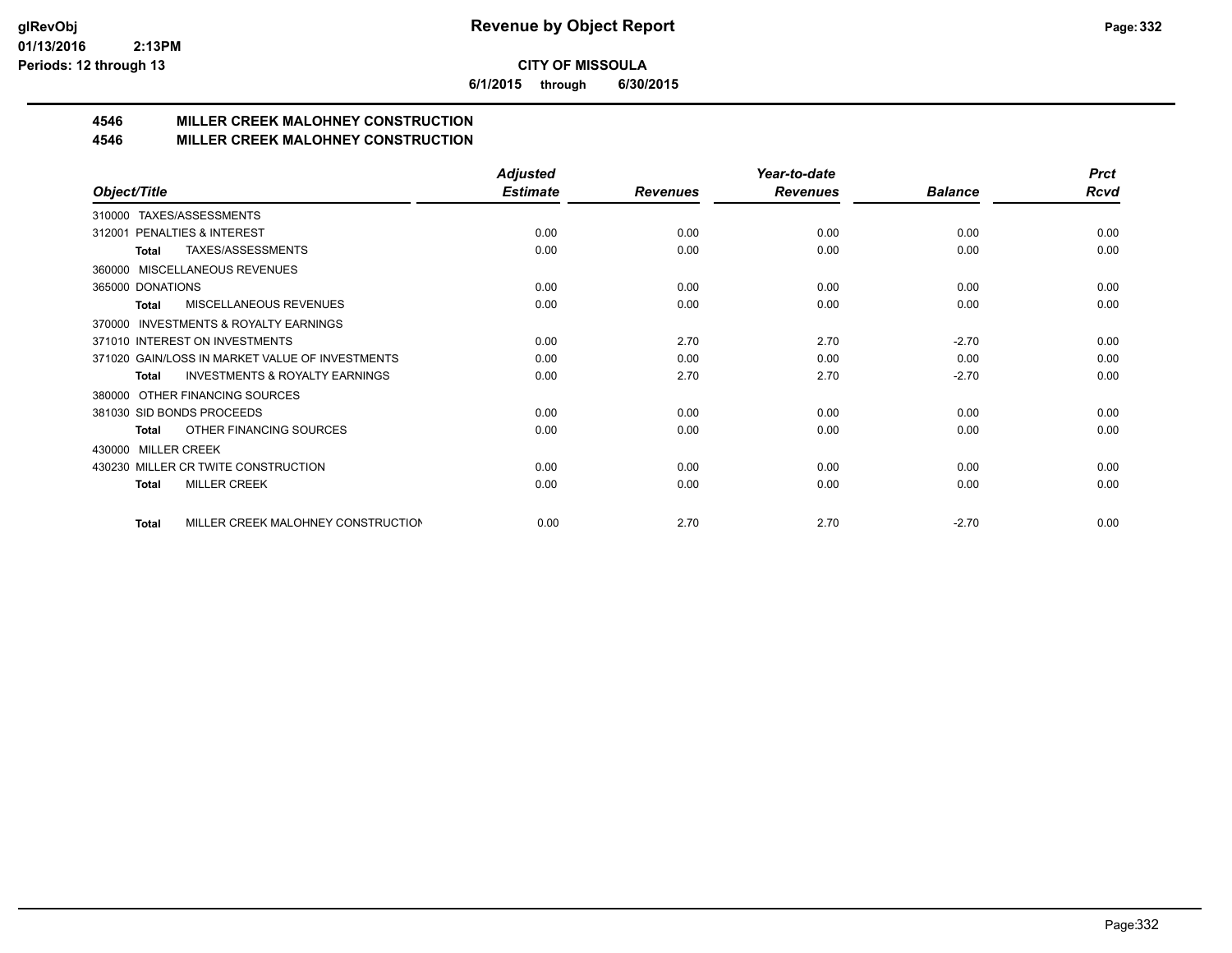**6/1/2015 through 6/30/2015**

# **4546 MILLER CREEK MALOHNEY CONSTRUCTION**

|                                                           | <b>Adjusted</b> |                 | Year-to-date    |                | <b>Prct</b> |
|-----------------------------------------------------------|-----------------|-----------------|-----------------|----------------|-------------|
| Object/Title                                              | <b>Estimate</b> | <b>Revenues</b> | <b>Revenues</b> | <b>Balance</b> | <b>Rcvd</b> |
| TAXES/ASSESSMENTS<br>310000                               |                 |                 |                 |                |             |
| PENALTIES & INTEREST<br>312001                            | 0.00            | 0.00            | 0.00            | 0.00           | 0.00        |
| TAXES/ASSESSMENTS<br><b>Total</b>                         | 0.00            | 0.00            | 0.00            | 0.00           | 0.00        |
| 360000 MISCELLANEOUS REVENUES                             |                 |                 |                 |                |             |
| 365000 DONATIONS                                          | 0.00            | 0.00            | 0.00            | 0.00           | 0.00        |
| <b>MISCELLANEOUS REVENUES</b><br>Total                    | 0.00            | 0.00            | 0.00            | 0.00           | 0.00        |
| INVESTMENTS & ROYALTY EARNINGS<br>370000                  |                 |                 |                 |                |             |
| 371010 INTEREST ON INVESTMENTS                            | 0.00            | 2.70            | 2.70            | $-2.70$        | 0.00        |
| 371020 GAIN/LOSS IN MARKET VALUE OF INVESTMENT            | 0.00            | 0.00            | 0.00            | 0.00           | 0.00        |
| <b>INVESTMENTS &amp; ROYALTY EARNINGS</b><br><b>Total</b> | 0.00            | 2.70            | 2.70            | $-2.70$        | 0.00        |
| OTHER FINANCING SOURCES<br>380000                         |                 |                 |                 |                |             |
| 381030 SID BONDS PROCEEDS                                 | 0.00            | 0.00            | 0.00            | 0.00           | 0.00        |
| OTHER FINANCING SOURCES<br>Total                          | 0.00            | 0.00            | 0.00            | 0.00           | 0.00        |
| <b>MILLER CREEK</b><br>430000                             |                 |                 |                 |                |             |
| 430230 MILLER CR TWITE CONSTRUCTION                       | 0.00            | 0.00            | 0.00            | 0.00           | 0.00        |
| <b>MILLER CREEK</b><br><b>Total</b>                       | 0.00            | 0.00            | 0.00            | 0.00           | 0.00        |
|                                                           |                 |                 |                 |                |             |
| MILLER CREEK MALOHNEY CONSTRUCTIOI<br><b>Total</b>        | 0.00            | 2.70            | 2.70            | $-2.70$        | 0.00        |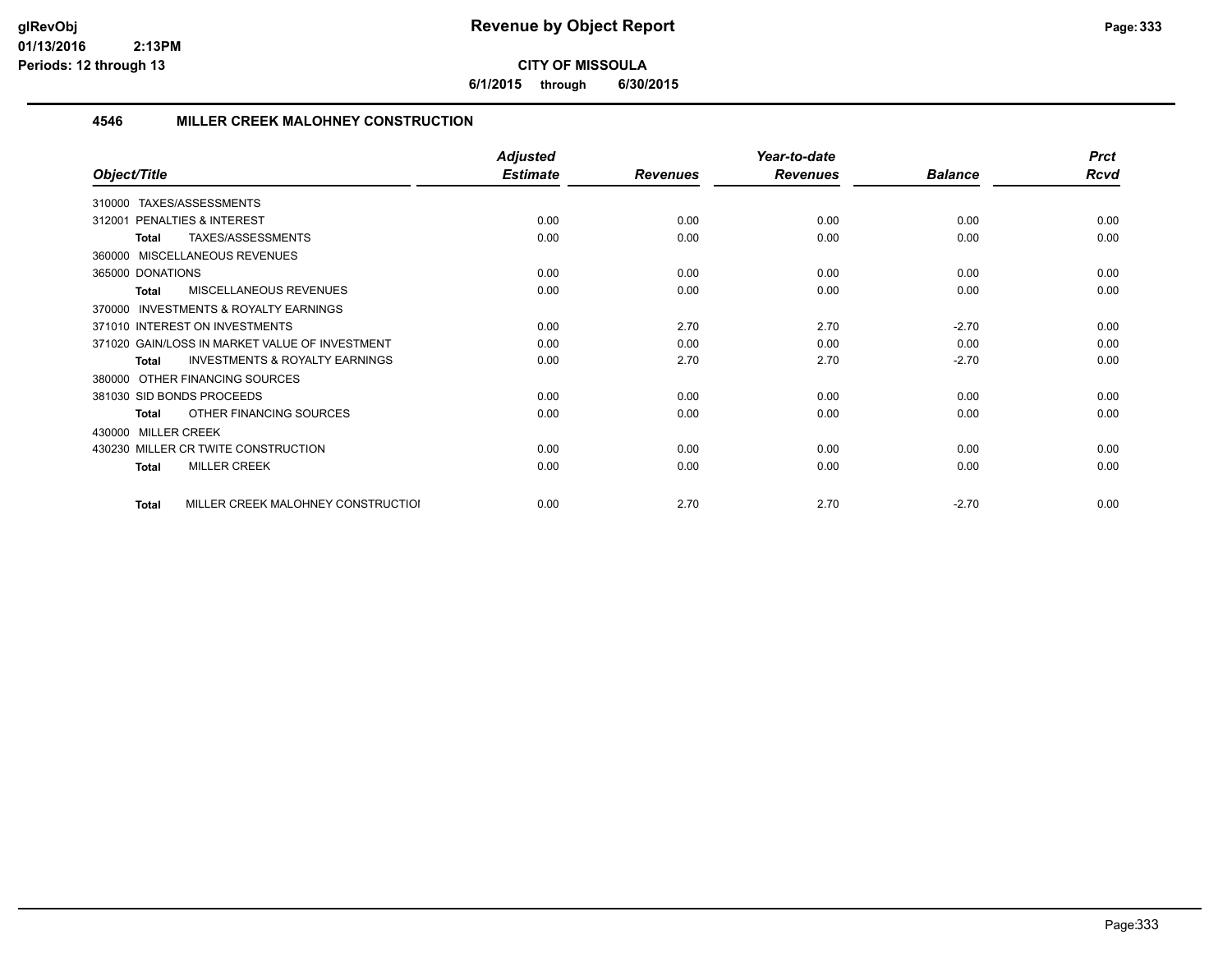**6/1/2015 through 6/30/2015**

# **4547 MILLER CREEK MCCARTHY CONSTRUCTION**

# **4547 MILLER CREEK MCCARTHY CONSTRUCTION**

|                                                           | <b>Adjusted</b> |                 | Year-to-date    |                | <b>Prct</b> |
|-----------------------------------------------------------|-----------------|-----------------|-----------------|----------------|-------------|
| Object/Title                                              | <b>Estimate</b> | <b>Revenues</b> | <b>Revenues</b> | <b>Balance</b> | <b>Rcvd</b> |
| TAXES/ASSESSMENTS<br>310000                               |                 |                 |                 |                |             |
| PENALTIES & INTEREST<br>312001                            | 0.00            | 0.00            | 0.00            | 0.00           | 0.00        |
| TAXES/ASSESSMENTS<br>Total                                | 0.00            | 0.00            | 0.00            | 0.00           | 0.00        |
| INVESTMENTS & ROYALTY EARNINGS<br>370000                  |                 |                 |                 |                |             |
| 371010 INTEREST ON INVESTMENTS                            | 0.00            | 5.02            | 5.02            | $-5.02$        | 0.00        |
| 371020 GAIN/LOSS IN MARKET VALUE OF INVESTMENTS           | 0.00            | 0.00            | 0.00            | 0.00           | 0.00        |
| <b>INVESTMENTS &amp; ROYALTY EARNINGS</b><br><b>Total</b> | 0.00            | 5.02            | 5.02            | $-5.02$        | 0.00        |
| OTHER FINANCING SOURCES<br>380000                         |                 |                 |                 |                |             |
| 381030 SID BONDS PROCEEDS                                 | 0.00            | 0.00            | 0.00            | 0.00           | 0.00        |
| OTHER FINANCING SOURCES<br>Total                          | 0.00            | 0.00            | 0.00            | 0.00           | 0.00        |
| <b>MILLER CREEK</b><br>430000                             |                 |                 |                 |                |             |
| 430230 MILLER CR TWITE CONSTRUCTION                       | 0.00            | 0.00            | 0.00            | 0.00           | 0.00        |
| <b>MILLER CREEK</b><br>Total                              | 0.00            | 0.00            | 0.00            | 0.00           | 0.00        |
|                                                           |                 |                 |                 |                |             |
| MILLER CREEK MCCARTHY CONSTRUCTION<br><b>Total</b>        | 0.00            | 5.02            | 5.02            | $-5.02$        | 0.00        |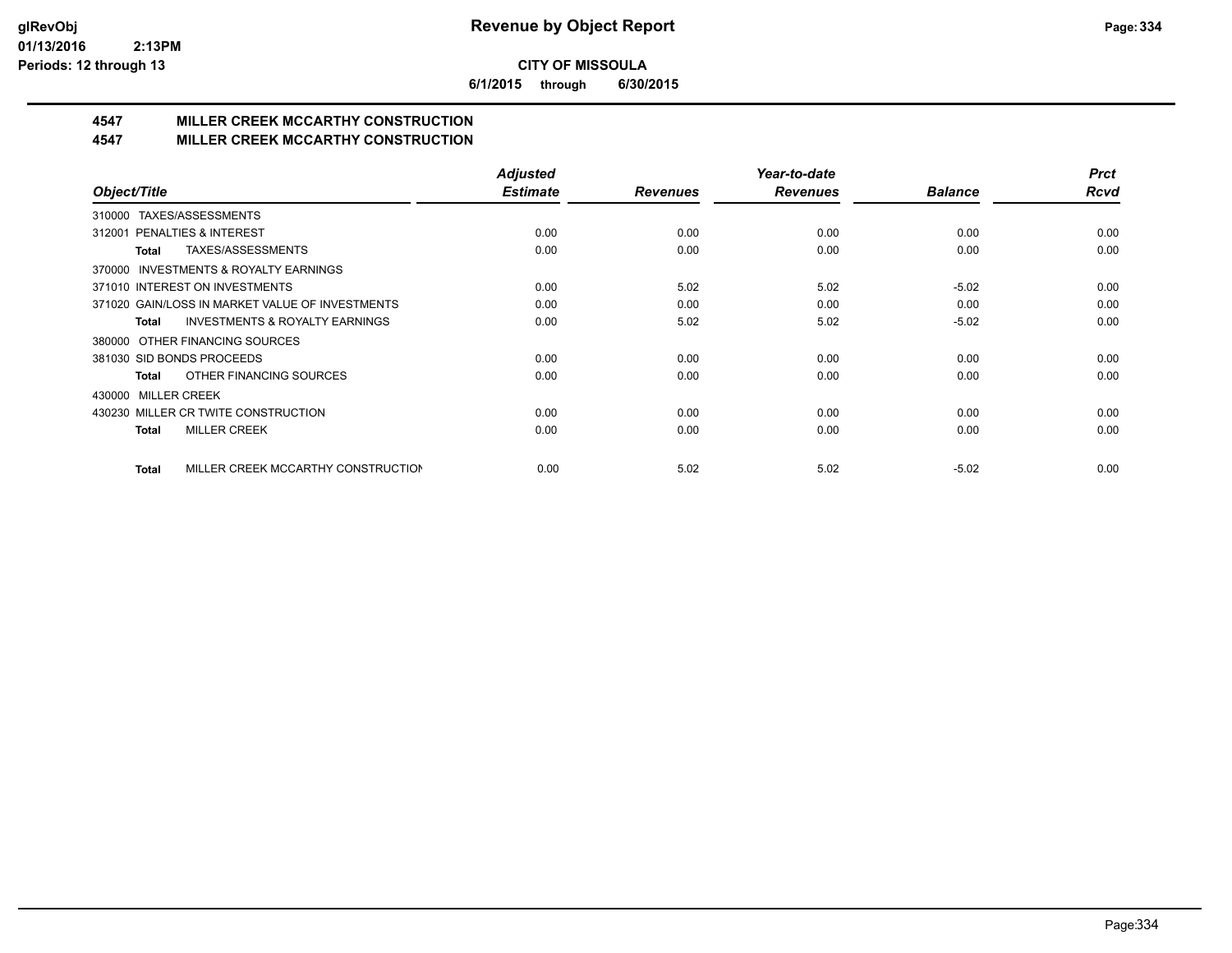**6/1/2015 through 6/30/2015**

# **4547 MILLER CREEK MCCARTHY CONSTRUCTION**

| Object/Title                                              | <b>Adjusted</b><br><b>Estimate</b> | <b>Revenues</b> | Year-to-date<br><b>Revenues</b> | <b>Balance</b> | <b>Prct</b><br><b>Rcvd</b> |
|-----------------------------------------------------------|------------------------------------|-----------------|---------------------------------|----------------|----------------------------|
| TAXES/ASSESSMENTS<br>310000                               |                                    |                 |                                 |                |                            |
| 312001 PENALTIES & INTEREST                               | 0.00                               | 0.00            | 0.00                            | 0.00           | 0.00                       |
| TAXES/ASSESSMENTS<br><b>Total</b>                         | 0.00                               | 0.00            | 0.00                            | 0.00           | 0.00                       |
| <b>INVESTMENTS &amp; ROYALTY EARNINGS</b><br>370000       |                                    |                 |                                 |                |                            |
| 371010 INTEREST ON INVESTMENTS                            | 0.00                               | 5.02            | 5.02                            | $-5.02$        | 0.00                       |
| 371020 GAIN/LOSS IN MARKET VALUE OF INVESTMENT            | 0.00                               | 0.00            | 0.00                            | 0.00           | 0.00                       |
| <b>INVESTMENTS &amp; ROYALTY EARNINGS</b><br><b>Total</b> | 0.00                               | 5.02            | 5.02                            | $-5.02$        | 0.00                       |
| 380000 OTHER FINANCING SOURCES                            |                                    |                 |                                 |                |                            |
| 381030 SID BONDS PROCEEDS                                 | 0.00                               | 0.00            | 0.00                            | 0.00           | 0.00                       |
| OTHER FINANCING SOURCES<br><b>Total</b>                   | 0.00                               | 0.00            | 0.00                            | 0.00           | 0.00                       |
| 430000 MILLER CREEK                                       |                                    |                 |                                 |                |                            |
| 430230 MILLER CR TWITE CONSTRUCTION                       | 0.00                               | 0.00            | 0.00                            | 0.00           | 0.00                       |
| <b>MILLER CREEK</b><br><b>Total</b>                       | 0.00                               | 0.00            | 0.00                            | 0.00           | 0.00                       |
|                                                           |                                    |                 |                                 |                |                            |
| MILLER CREEK MCCARTHY CONSTRUCTIOI<br><b>Total</b>        | 0.00                               | 5.02            | 5.02                            | $-5.02$        | 0.00                       |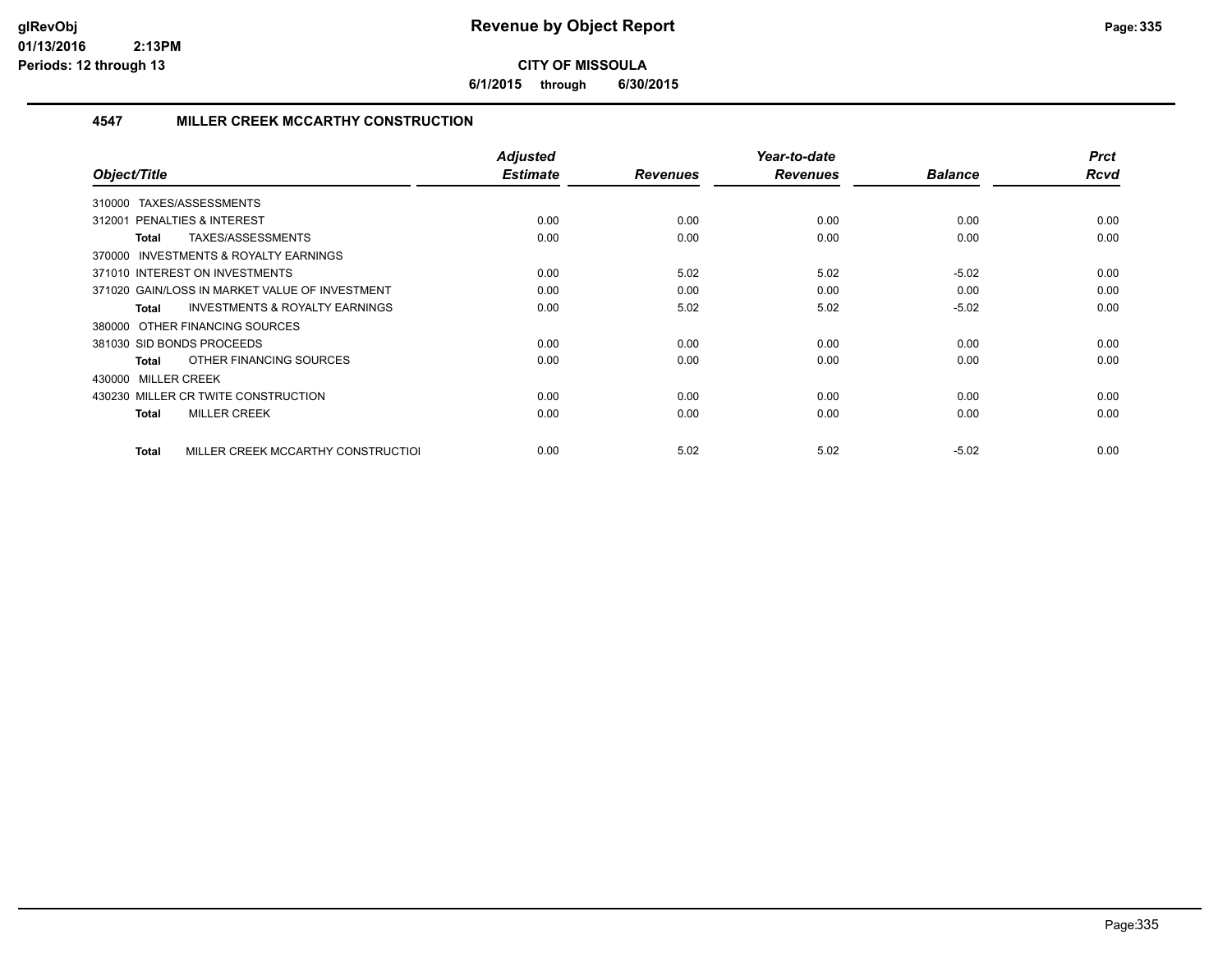**6/1/2015 through 6/30/2015**

# **4548 5TH,6TH & ARTHUR ROAD IMPROVEMENTS**

# **4548 5TH,6TH & ARTHUR ROAD IMPROVEMENTS**

|                                                     | <b>Adjusted</b> |                 | Year-to-date    |                | <b>Prct</b> |
|-----------------------------------------------------|-----------------|-----------------|-----------------|----------------|-------------|
| Object/Title                                        | <b>Estimate</b> | <b>Revenues</b> | <b>Revenues</b> | <b>Balance</b> | <b>Rcvd</b> |
| 330000 INTERGOVERNMENTAL REVENUES                   |                 |                 |                 |                |             |
| <b>MDT REIMBURSEMENTS</b><br>336001                 | 0.00            | 0.00            | 0.00            | 0.00           | 0.00        |
| <b>INTERGOVERNMENTAL REVENUES</b><br>Total          | 0.00            | 0.00            | 0.00            | 0.00           | 0.00        |
| 360000 MISCELLANEOUS REVENUES                       |                 |                 |                 |                |             |
| 363020 PROPERTY ASSESSMENTS                         | 0.00            | 0.00            | 0.00            | 0.00           | 0.00        |
| MISCELLANEOUS REVENUES<br>Total                     | 0.00            | 0.00            | 0.00            | 0.00           | 0.00        |
| 370000 INVESTMENTS & ROYALTY EARNINGS               |                 |                 |                 |                |             |
| 371010 INTEREST ON INVESTMENTS                      | 0.00            | 37.39           | 37.39           | $-37.39$       | 0.00        |
| <b>INVESTMENTS &amp; ROYALTY EARNINGS</b><br>Total  | 0.00            | 37.39           | 37.39           | $-37.39$       | 0.00        |
| 380000 OTHER FINANCING SOURCES                      |                 |                 |                 |                |             |
| 381010 BOND PROCEEDS                                | 0.00            | 0.00            | 0.00            | 0.00           | 0.00        |
| 381030 SID BONDS PROCEEDS                           | 0.00            | 0.00            | 0.00            | 0.00           | 0.00        |
| OTHER FINANCING SOURCES<br>Total                    | 0.00            | 0.00            | 0.00            | 0.00           | 0.00        |
|                                                     |                 |                 |                 |                |             |
| 5TH, 6TH & ARTHUR ROAD IMPROVEMENTS<br><b>Total</b> | 0.00            | 37.39           | 37.39           | $-37.39$       | 0.00        |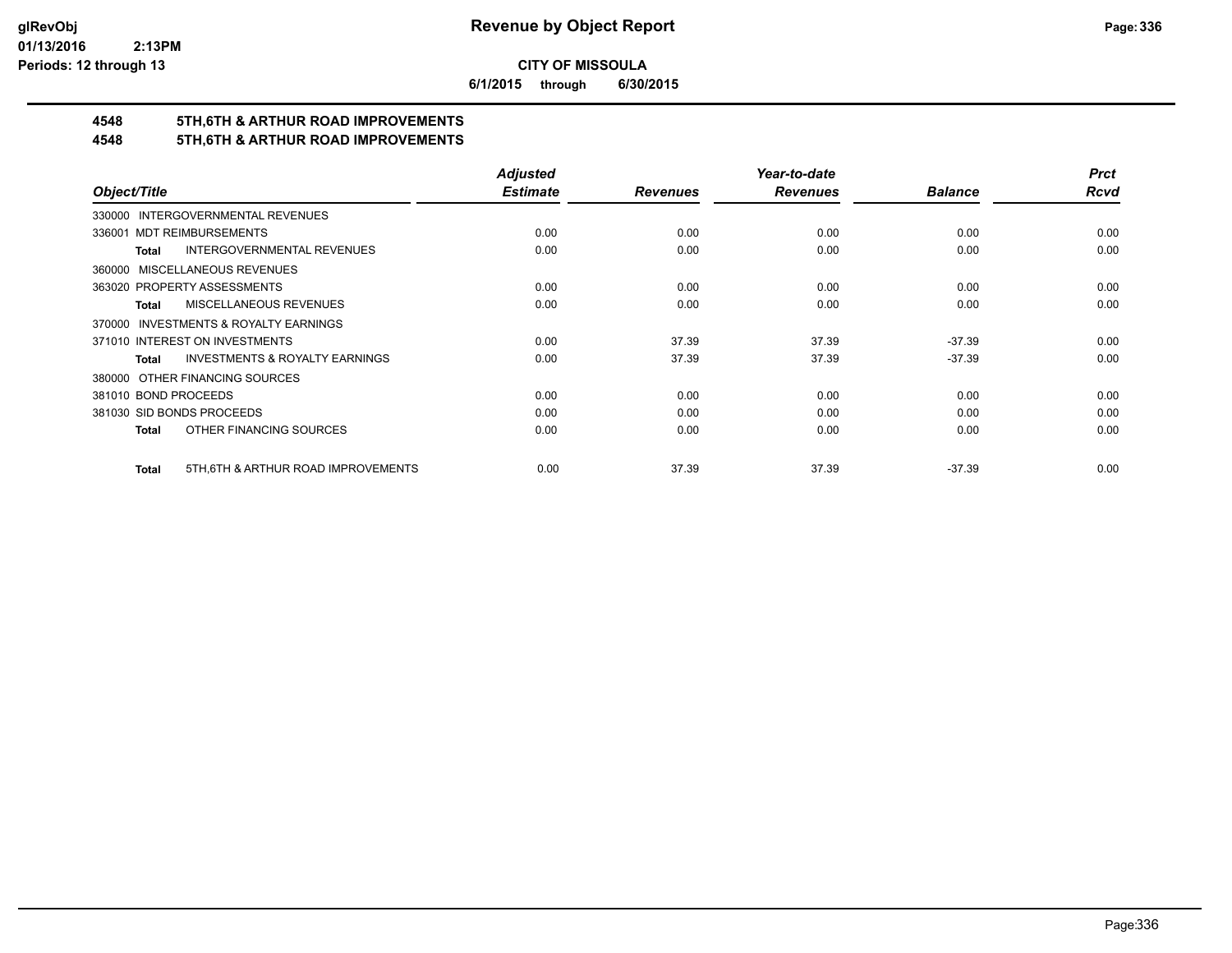**6/1/2015 through 6/30/2015**

# **4548 5TH,6TH & ARTHUR ROAD IMPROVEMENTS**

| Object/Title                                              | <b>Adjusted</b><br><b>Estimate</b> | <b>Revenues</b> | Year-to-date<br><b>Revenues</b> | <b>Balance</b> | <b>Prct</b><br><b>Rcvd</b> |
|-----------------------------------------------------------|------------------------------------|-----------------|---------------------------------|----------------|----------------------------|
|                                                           |                                    |                 |                                 |                |                            |
| INTERGOVERNMENTAL REVENUES<br>330000                      |                                    |                 |                                 |                |                            |
| 336001 MDT REIMBURSEMENTS                                 | 0.00                               | 0.00            | 0.00                            | 0.00           | 0.00                       |
| <b>INTERGOVERNMENTAL REVENUES</b><br>Total                | 0.00                               | 0.00            | 0.00                            | 0.00           | 0.00                       |
| MISCELLANEOUS REVENUES<br>360000                          |                                    |                 |                                 |                |                            |
| 363020 PROPERTY ASSESSMENTS                               | 0.00                               | 0.00            | 0.00                            | 0.00           | 0.00                       |
| MISCELLANEOUS REVENUES<br><b>Total</b>                    | 0.00                               | 0.00            | 0.00                            | 0.00           | 0.00                       |
| <b>INVESTMENTS &amp; ROYALTY EARNINGS</b><br>370000       |                                    |                 |                                 |                |                            |
| 371010 INTEREST ON INVESTMENTS                            | 0.00                               | 37.39           | 37.39                           | $-37.39$       | 0.00                       |
| <b>INVESTMENTS &amp; ROYALTY EARNINGS</b><br><b>Total</b> | 0.00                               | 37.39           | 37.39                           | $-37.39$       | 0.00                       |
| 380000 OTHER FINANCING SOURCES                            |                                    |                 |                                 |                |                            |
| 381010 BOND PROCEEDS                                      | 0.00                               | 0.00            | 0.00                            | 0.00           | 0.00                       |
| 381030 SID BONDS PROCEEDS                                 | 0.00                               | 0.00            | 0.00                            | 0.00           | 0.00                       |
| OTHER FINANCING SOURCES<br><b>Total</b>                   | 0.00                               | 0.00            | 0.00                            | 0.00           | 0.00                       |
| 5TH, 6TH & ARTHUR ROAD IMPROVEMENTS<br><b>Total</b>       | 0.00                               | 37.39           | 37.39                           | $-37.39$       | 0.00                       |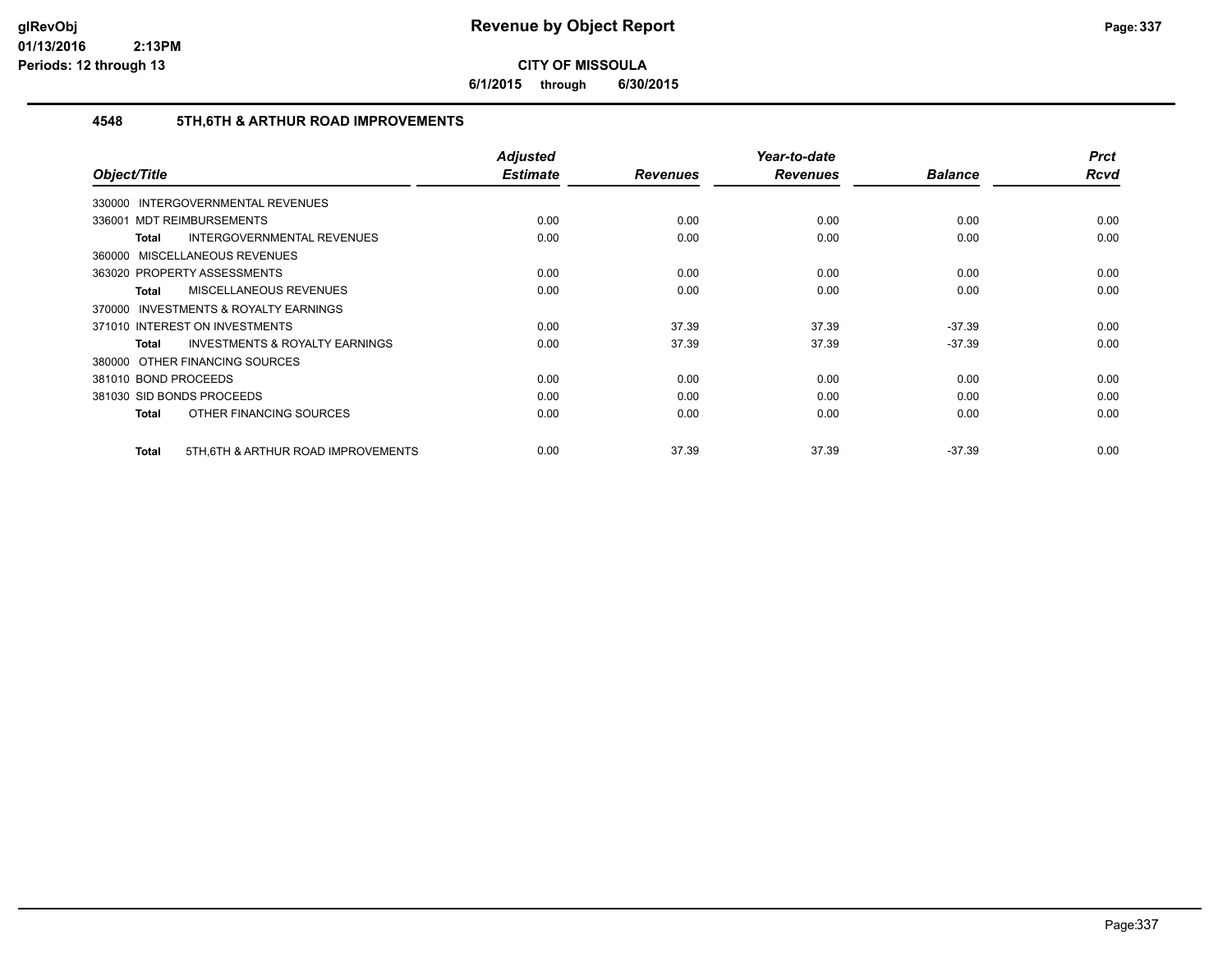**6/1/2015 through 6/30/2015**

# **4745 MALONEY/TWITE MILLER CR \$1.2M CONTRIB**

**4745 MALONEY/TWITE MILLER CR \$1.2M CONTRIB**

|                                                       | <b>Adjusted</b> |                 | Year-to-date    |                | <b>Prct</b> |
|-------------------------------------------------------|-----------------|-----------------|-----------------|----------------|-------------|
| Object/Title                                          | <b>Estimate</b> | <b>Revenues</b> | <b>Revenues</b> | <b>Balance</b> | <b>Rcvd</b> |
| 310000 TAXES/ASSESSMENTS                              |                 |                 |                 |                |             |
| 312001 PENALTIES & INTEREST                           | 0.00            | 0.00            | 0.00            | 0.00           | 0.00        |
| TAXES/ASSESSMENTS<br>Total                            | 0.00            | 0.00            | 0.00            | 0.00           | 0.00        |
| 360000 MISCELLANEOUS REVENUES                         |                 |                 |                 |                |             |
| 365000 DONATIONS                                      | 0.00            | 0.00            | 0.00            | 0.00           | 0.00        |
| MISCELLANEOUS REVENUES<br>Total                       | 0.00            | 0.00            | 0.00            | 0.00           | 0.00        |
| 370000 INVESTMENTS & ROYALTY EARNINGS                 |                 |                 |                 |                |             |
| 371010 INTEREST ON INVESTMENTS                        | 0.00            | 0.35            | 0.35            | $-0.35$        | 0.00        |
| 371020 GAIN/LOSS IN MARKET VALUE OF INVESTMENTS       | 0.00            | 0.00            | 0.00            | 0.00           | 0.00        |
| <b>INVESTMENTS &amp; ROYALTY EARNINGS</b><br>Total    | 0.00            | 0.35            | 0.35            | $-0.35$        | 0.00        |
| MALONEY/TWITE MILLER CR \$1.2M CONTRI<br><b>Total</b> | 0.00            | 0.35            | 0.35            | $-0.35$        | 0.00        |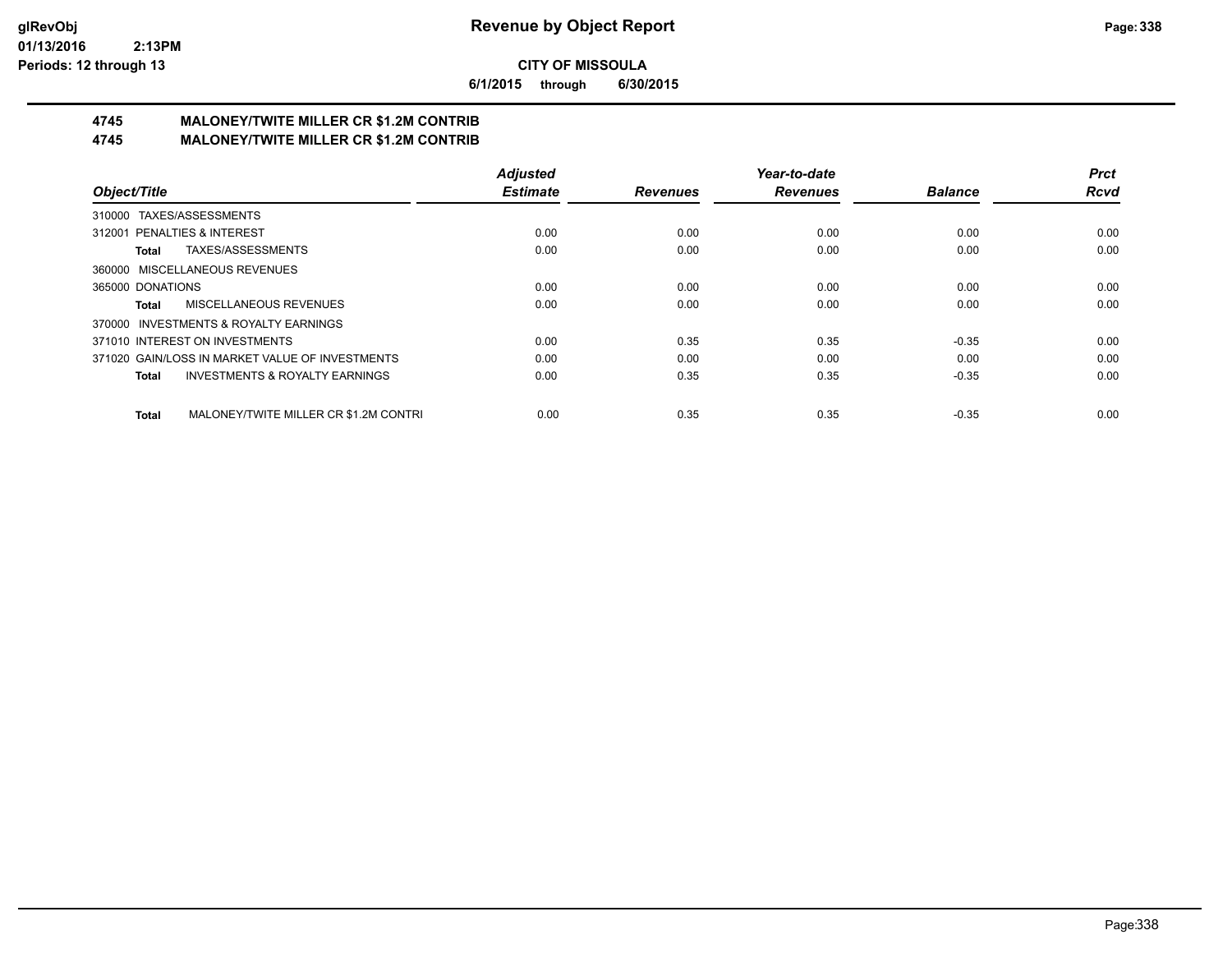**6/1/2015 through 6/30/2015**

# **4745 MALONEY/TWITE MILLER CR \$1.2M CONTRIB**

| Object/Title                                              | <b>Adjusted</b><br><b>Estimate</b> | <b>Revenues</b> | Year-to-date<br><b>Revenues</b> | <b>Balance</b> | <b>Prct</b><br><b>Rcvd</b> |
|-----------------------------------------------------------|------------------------------------|-----------------|---------------------------------|----------------|----------------------------|
|                                                           |                                    |                 |                                 |                |                            |
| 310000 TAXES/ASSESSMENTS                                  |                                    |                 |                                 |                |                            |
| 312001 PENALTIES & INTEREST                               | 0.00                               | 0.00            | 0.00                            | 0.00           | 0.00                       |
| TAXES/ASSESSMENTS<br>Total                                | 0.00                               | 0.00            | 0.00                            | 0.00           | 0.00                       |
| 360000 MISCELLANEOUS REVENUES                             |                                    |                 |                                 |                |                            |
| 365000 DONATIONS                                          | 0.00                               | 0.00            | 0.00                            | 0.00           | 0.00                       |
| MISCELLANEOUS REVENUES<br>Total                           | 0.00                               | 0.00            | 0.00                            | 0.00           | 0.00                       |
| 370000 INVESTMENTS & ROYALTY EARNINGS                     |                                    |                 |                                 |                |                            |
| 371010 INTEREST ON INVESTMENTS                            | 0.00                               | 0.35            | 0.35                            | $-0.35$        | 0.00                       |
| 371020 GAIN/LOSS IN MARKET VALUE OF INVESTMENT            | 0.00                               | 0.00            | 0.00                            | 0.00           | 0.00                       |
| <b>INVESTMENTS &amp; ROYALTY EARNINGS</b><br><b>Total</b> | 0.00                               | 0.35            | 0.35                            | $-0.35$        | 0.00                       |
| MALONEY/TWITE MILLER CR \$1.2M CONTR<br>Total             | 0.00                               | 0.35            | 0.35                            | $-0.35$        | 0.00                       |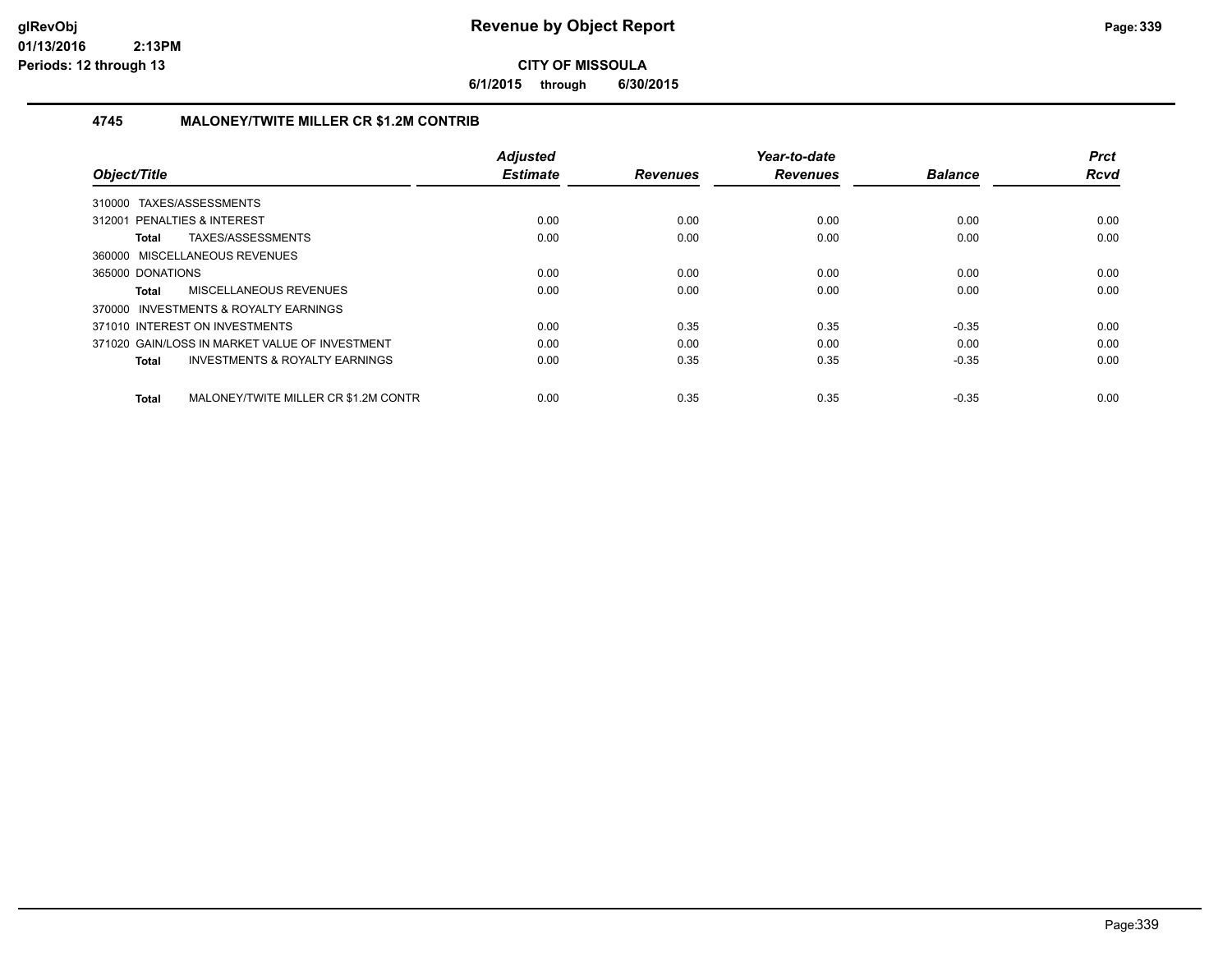**6/1/2015 through 6/30/2015**

# **4941 HILLVIEW WAY CONSTRUCTION**

#### **4941 HILLVIEW WAY CONSTRUCTION**

|              |                                       | <b>Adjusted</b> |                 |                 | <b>Prct</b>    |             |
|--------------|---------------------------------------|-----------------|-----------------|-----------------|----------------|-------------|
| Object/Title |                                       | <b>Estimate</b> | <b>Revenues</b> | <b>Revenues</b> | <b>Balance</b> | <b>Rcvd</b> |
|              | 370000 INVESTMENTS & ROYALTY EARNINGS |                 |                 |                 |                |             |
|              | 371010 INTEREST ON INVESTMENTS        | 0.00            | $-12.73$        | $-12.73$        | 12.73          | 0.00        |
| Total        | INVESTMENTS & ROYALTY EARNINGS        | 0.00            | $-12.73$        | $-12.73$        | 12.73          | 0.00        |
| <b>Total</b> | HILLVIEW WAY CONSTRUCTION             | 0.00            | $-12.73$        | $-12.73$        | 12.73          | 0.00        |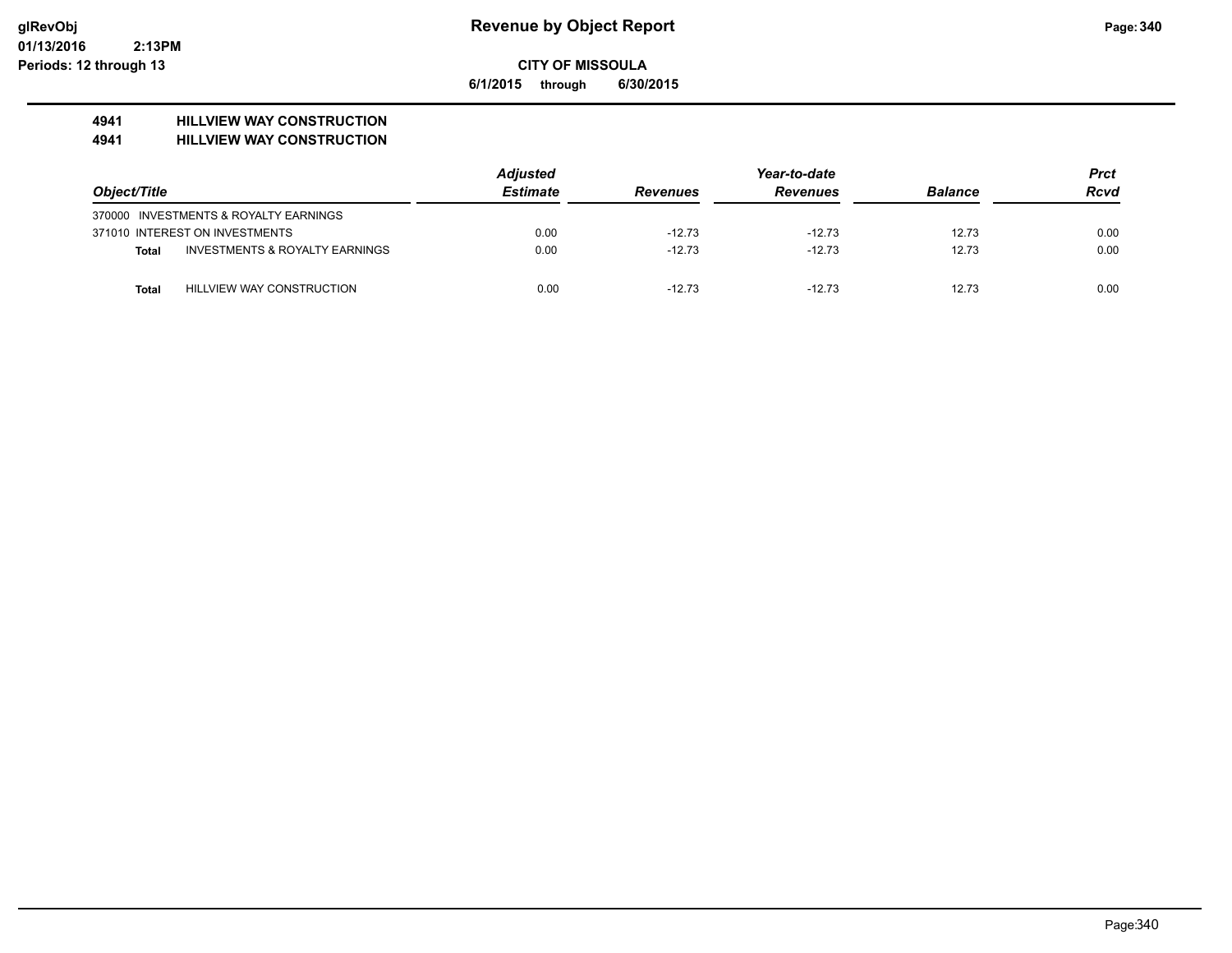**6/1/2015 through 6/30/2015**

# **4941 HILLVIEW WAY CONSTRUCTION**

|              |                                       | <b>Adjusted</b> |                 | Year-to-date    |                | <b>Prct</b> |
|--------------|---------------------------------------|-----------------|-----------------|-----------------|----------------|-------------|
| Object/Title |                                       | <b>Estimate</b> | <b>Revenues</b> | <b>Revenues</b> | <b>Balance</b> | Rcvd        |
|              | 370000 INVESTMENTS & ROYALTY EARNINGS |                 |                 |                 |                |             |
|              | 371010 INTEREST ON INVESTMENTS        | 0.00            | $-12.73$        | $-12.73$        | 12.73          | 0.00        |
| <b>Total</b> | INVESTMENTS & ROYALTY EARNINGS        | 0.00            | $-12.73$        | $-12.73$        | 12.73          | 0.00        |
| Total        | HILLVIEW WAY CONSTRUCTION             | 0.00            | $-12.73$        | $-12.73$        | 12.73          | 0.00        |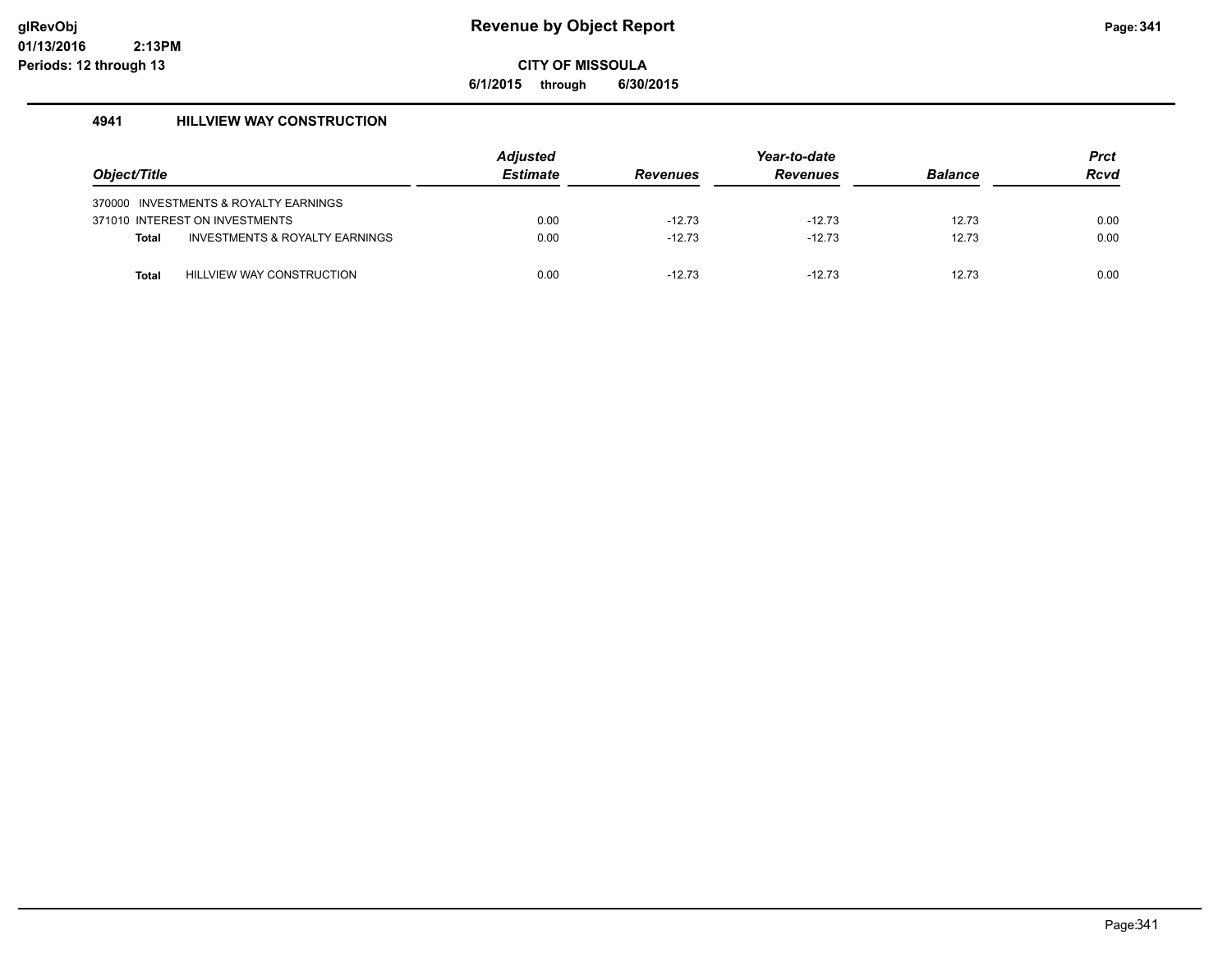**6/1/2015 through 6/30/2015**

# **4944 RATTLESNAKE SEWER COLLECTION (544)**

# **4944 RATTLESNAKE SEWER COLLECTION (544)**

|                                                    | <b>Adjusted</b> |                 | Year-to-date    |                | <b>Prct</b> |
|----------------------------------------------------|-----------------|-----------------|-----------------|----------------|-------------|
| Object/Title                                       | <b>Estimate</b> | <b>Revenues</b> | <b>Revenues</b> | <b>Balance</b> | <b>Rcvd</b> |
| 330000 INTERGOVERNMENTAL REVENUES                  |                 |                 |                 |                |             |
| 331090 EPA GRANT                                   | 0.00            | 0.00            | 0.00            | 0.00           | 0.00        |
| 334120 TSEP GRANT                                  | 0.00            | 0.00            | 0.00            | 0.00           | 0.00        |
| 334121 DNRC GRANT                                  | 0.00            | 0.00            | 0.00            | 0.00           | 0.00        |
| 334990 ARRA FUNDING                                | 0.00            | 0.00            | 0.00            | 0.00           | 0.00        |
| 334992 ARRA LOAN                                   | 0.00            | 0.00            | 0.00            | 0.00           | 0.00        |
| <b>INTERGOVERNMENTAL REVENUES</b><br>Total         | 0.00            | 0.00            | 0.00            | 0.00           | 0.00        |
| 370000 INVESTMENTS & ROYALTY EARNINGS              |                 |                 |                 |                |             |
| 371010 INTEREST ON INVESTMENTS                     | 0.00            | 0.07            | 0.07            | $-0.07$        | 0.00        |
| <b>INVESTMENTS &amp; ROYALTY EARNINGS</b><br>Total | 0.00            | 0.07            | 0.07            | $-0.07$        | 0.00        |
| 380000 OTHER FINANCING SOURCES                     |                 |                 |                 |                |             |
| 381010 BOND PROCEEDS                               | 0.00            | 0.00            | 0.00            | 0.00           | 0.00        |
| 381020 REVENUE BONDS                               | 0.00            | 0.00            | 0.00            | 0.00           | 0.00        |
| 381030 SID BONDS PROCEEDS                          | 0.00            | 0.00            | 0.00            | 0.00           | 0.00        |
| OTHER FINANCING SOURCES<br>Total                   | 0.00            | 0.00            | 0.00            | 0.00           | 0.00        |
| RATTLESNAKE SEWER COLLECTION (544)<br>Total        | 0.00            | 0.07            | 0.07            | $-0.07$        | 0.00        |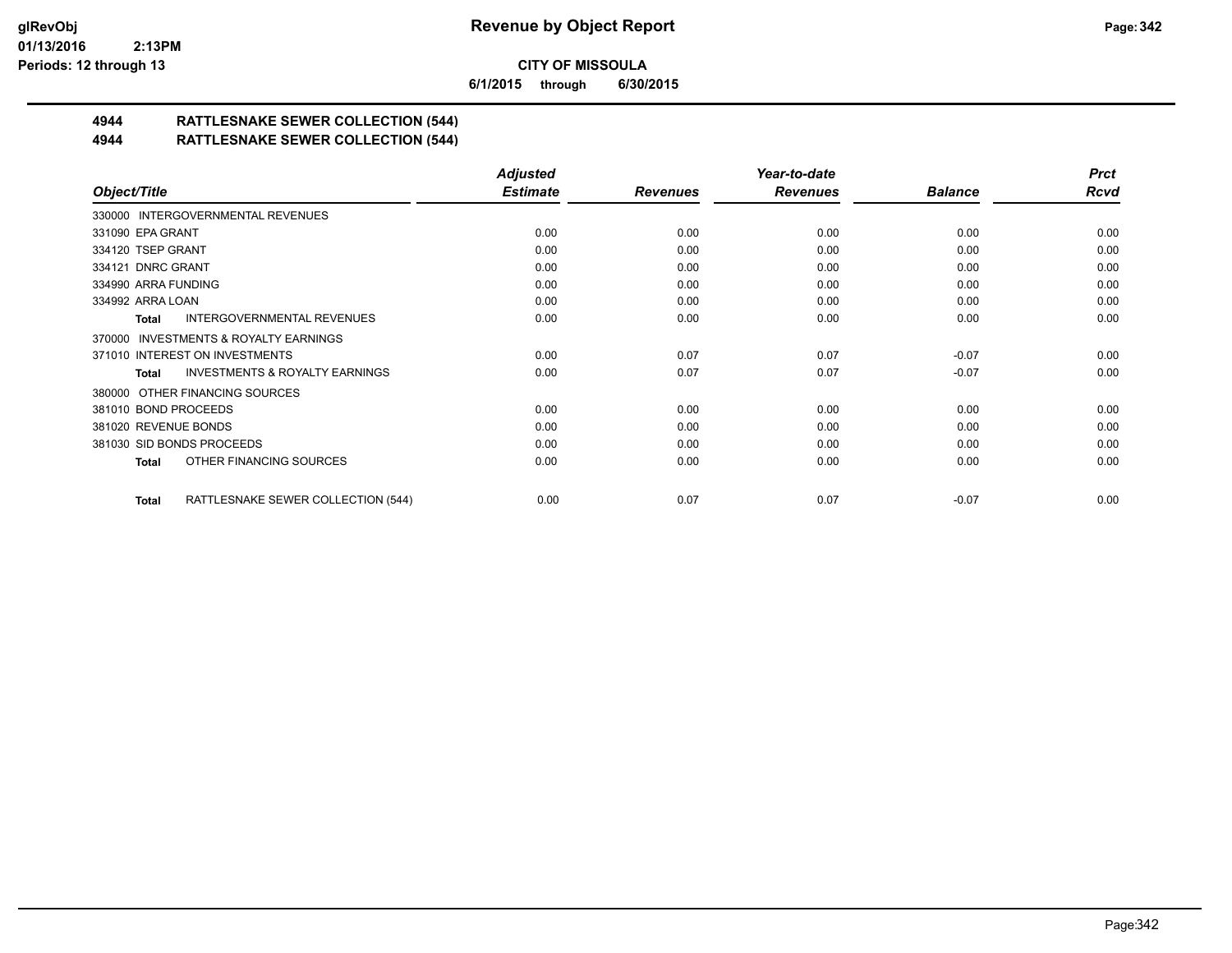**6/1/2015 through 6/30/2015**

# **4944 RATTLESNAKE SEWER COLLECTION (544)**

|                                                           | <b>Adjusted</b> |                 | Year-to-date    |                | <b>Prct</b> |
|-----------------------------------------------------------|-----------------|-----------------|-----------------|----------------|-------------|
| Object/Title                                              | <b>Estimate</b> | <b>Revenues</b> | <b>Revenues</b> | <b>Balance</b> | <b>Rcvd</b> |
| 330000 INTERGOVERNMENTAL REVENUES                         |                 |                 |                 |                |             |
| 331090 EPA GRANT                                          | 0.00            | 0.00            | 0.00            | 0.00           | 0.00        |
| 334120 TSEP GRANT                                         | 0.00            | 0.00            | 0.00            | 0.00           | 0.00        |
| 334121 DNRC GRANT                                         | 0.00            | 0.00            | 0.00            | 0.00           | 0.00        |
| 334990 ARRA FUNDING                                       | 0.00            | 0.00            | 0.00            | 0.00           | 0.00        |
| 334992 ARRA LOAN                                          | 0.00            | 0.00            | 0.00            | 0.00           | 0.00        |
| <b>INTERGOVERNMENTAL REVENUES</b><br><b>Total</b>         | 0.00            | 0.00            | 0.00            | 0.00           | 0.00        |
| <b>INVESTMENTS &amp; ROYALTY EARNINGS</b><br>370000       |                 |                 |                 |                |             |
| 371010 INTEREST ON INVESTMENTS                            | 0.00            | 0.07            | 0.07            | $-0.07$        | 0.00        |
| <b>INVESTMENTS &amp; ROYALTY EARNINGS</b><br><b>Total</b> | 0.00            | 0.07            | 0.07            | $-0.07$        | 0.00        |
| 380000 OTHER FINANCING SOURCES                            |                 |                 |                 |                |             |
| 381010 BOND PROCEEDS                                      | 0.00            | 0.00            | 0.00            | 0.00           | 0.00        |
| 381020 REVENUE BONDS                                      | 0.00            | 0.00            | 0.00            | 0.00           | 0.00        |
| 381030 SID BONDS PROCEEDS                                 | 0.00            | 0.00            | 0.00            | 0.00           | 0.00        |
| OTHER FINANCING SOURCES<br><b>Total</b>                   | 0.00            | 0.00            | 0.00            | 0.00           | 0.00        |
| RATTLESNAKE SEWER COLLECTION (544)<br><b>Total</b>        | 0.00            | 0.07            | 0.07            | $-0.07$        | 0.00        |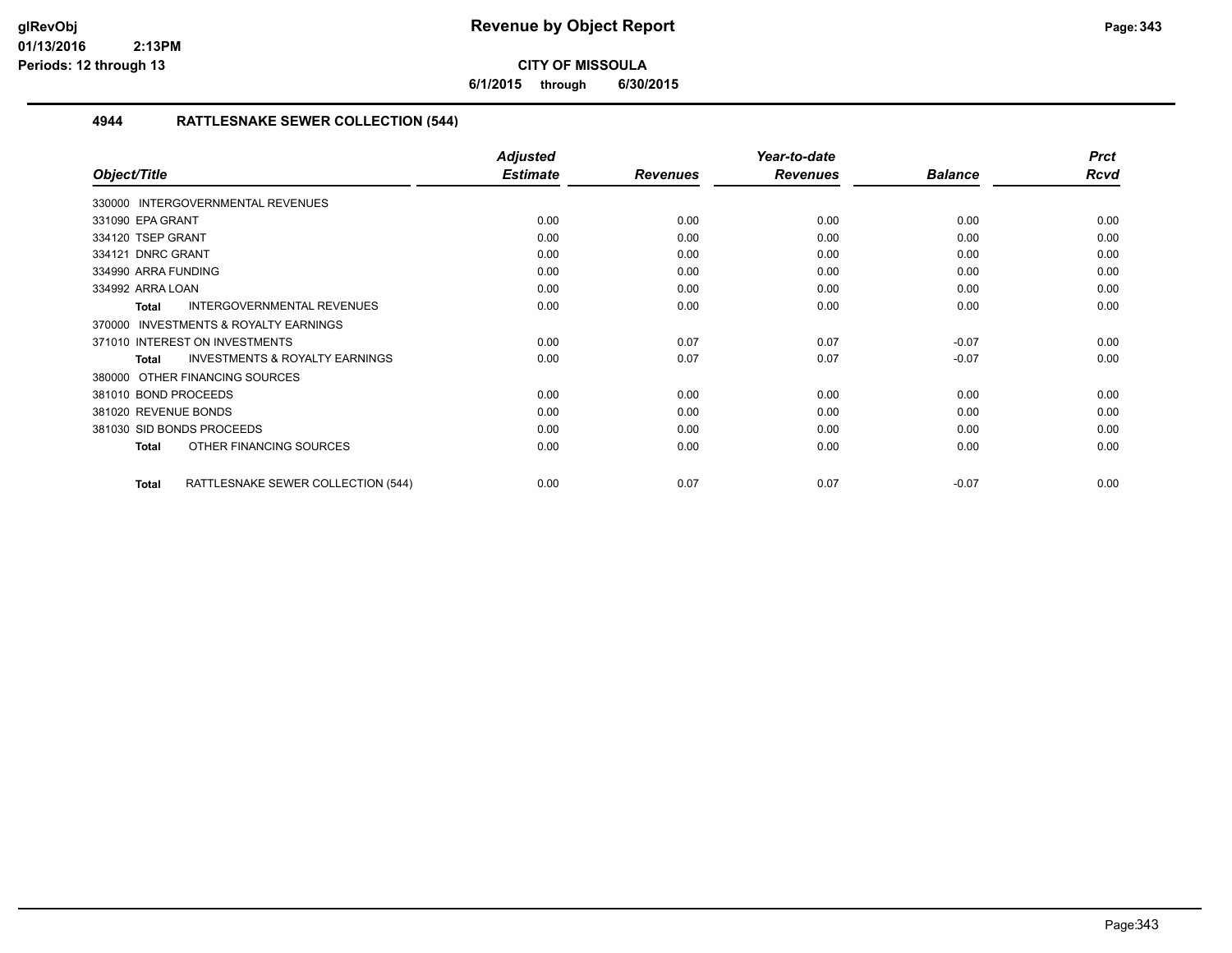**6/1/2015 through 6/30/2015**

# **4945 PHILLIPS ST TRAFFIC CALMING**

**4945 PHILLIPS ST TRAFFIC CALMING**

|                                                           | <b>Adjusted</b> |                 | Year-to-date    |                | <b>Prct</b> |
|-----------------------------------------------------------|-----------------|-----------------|-----------------|----------------|-------------|
| Object/Title                                              | <b>Estimate</b> | <b>Revenues</b> | <b>Revenues</b> | <b>Balance</b> | <b>Rcvd</b> |
| 370000 INVESTMENTS & ROYALTY EARNINGS                     |                 |                 |                 |                |             |
| 371010 INTEREST ON INVESTMENTS                            | 0.00            | 0.00            | 0.00            | 0.00           | 0.00        |
| <b>INVESTMENTS &amp; ROYALTY EARNINGS</b><br><b>Total</b> | 0.00            | 0.00            | 0.00            | 0.00           | 0.00        |
| 380000 OTHER FINANCING SOURCES                            |                 |                 |                 |                |             |
| 381030 SID BONDS PROCEEDS                                 | 0.00            | 0.00            | 0.00            | 0.00           | 0.00        |
| 383000 OPERATING TRANSFERS                                | 2.124.00        | 2.123.84        | 2.123.84        | 0.16           | 99.99       |
| OTHER FINANCING SOURCES<br><b>Total</b>                   | 2.124.00        | 2.123.84        | 2.123.84        | 0.16           | 99.99       |
| <b>Total</b><br>PHILLIPS ST TRAFFIC CALMING               | 2.124.00        | 2.123.84        | 2.123.84        | 0.16           | 99.99       |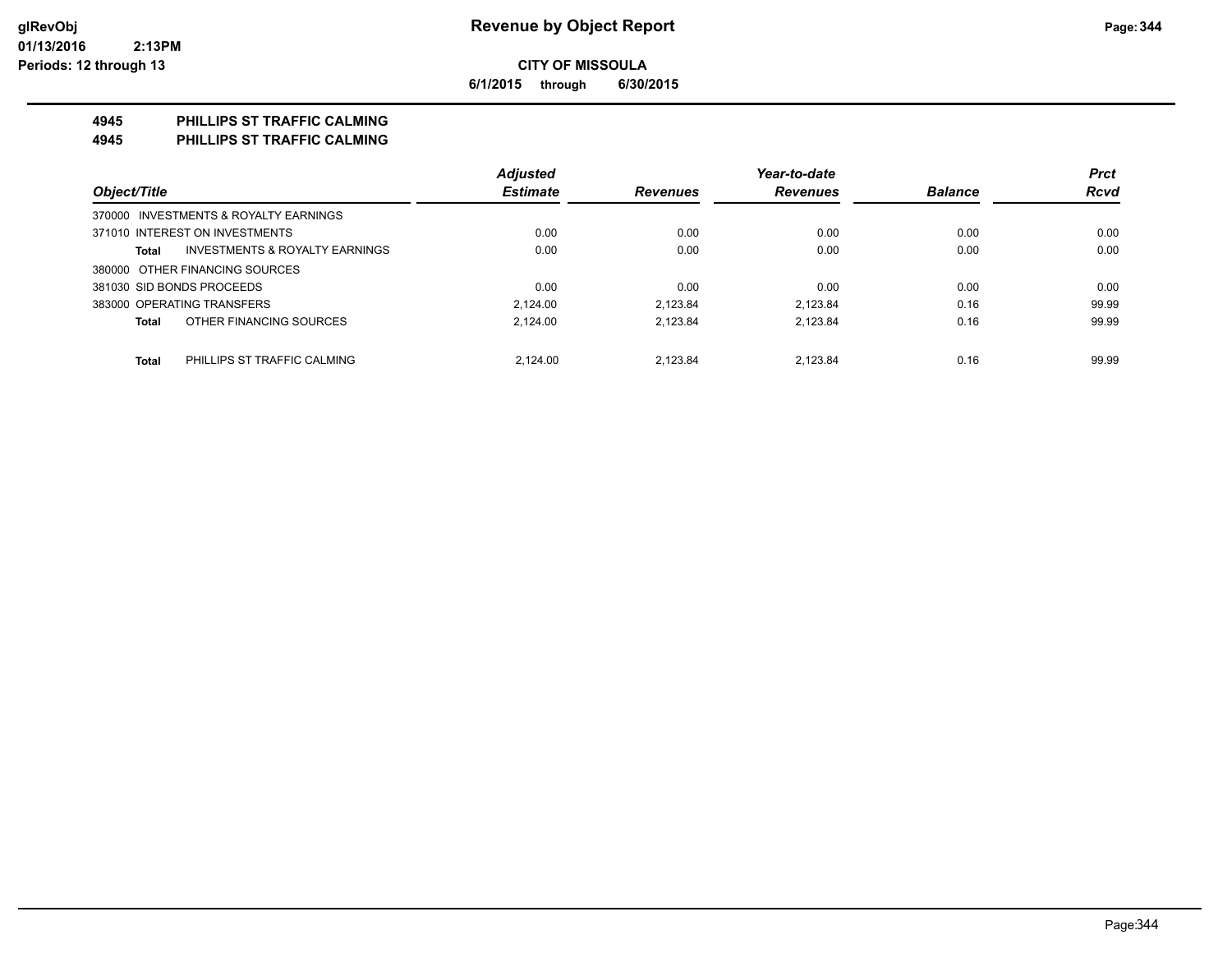**6/1/2015 through 6/30/2015**

# **4945 PHILLIPS ST TRAFFIC CALMING**

|              |                                           | <b>Adjusted</b> |                 | Year-to-date    |                | <b>Prct</b> |
|--------------|-------------------------------------------|-----------------|-----------------|-----------------|----------------|-------------|
| Object/Title |                                           | <b>Estimate</b> | <b>Revenues</b> | <b>Revenues</b> | <b>Balance</b> | <b>Rcvd</b> |
|              | 370000 INVESTMENTS & ROYALTY EARNINGS     |                 |                 |                 |                |             |
|              | 371010 INTEREST ON INVESTMENTS            | 0.00            | 0.00            | 0.00            | 0.00           | 0.00        |
| Total        | <b>INVESTMENTS &amp; ROYALTY EARNINGS</b> | 0.00            | 0.00            | 0.00            | 0.00           | 0.00        |
|              | 380000 OTHER FINANCING SOURCES            |                 |                 |                 |                |             |
|              | 381030 SID BONDS PROCEEDS                 | 0.00            | 0.00            | 0.00            | 0.00           | 0.00        |
|              | 383000 OPERATING TRANSFERS                | 2.124.00        | 2.123.84        | 2.123.84        | 0.16           | 99.99       |
| <b>Total</b> | OTHER FINANCING SOURCES                   | 2.124.00        | 2.123.84        | 2.123.84        | 0.16           | 99.99       |
| <b>Total</b> | PHILLIPS ST TRAFFIC CALMING               | 2.124.00        | 2.123.84        | 2.123.84        | 0.16           | 99.99       |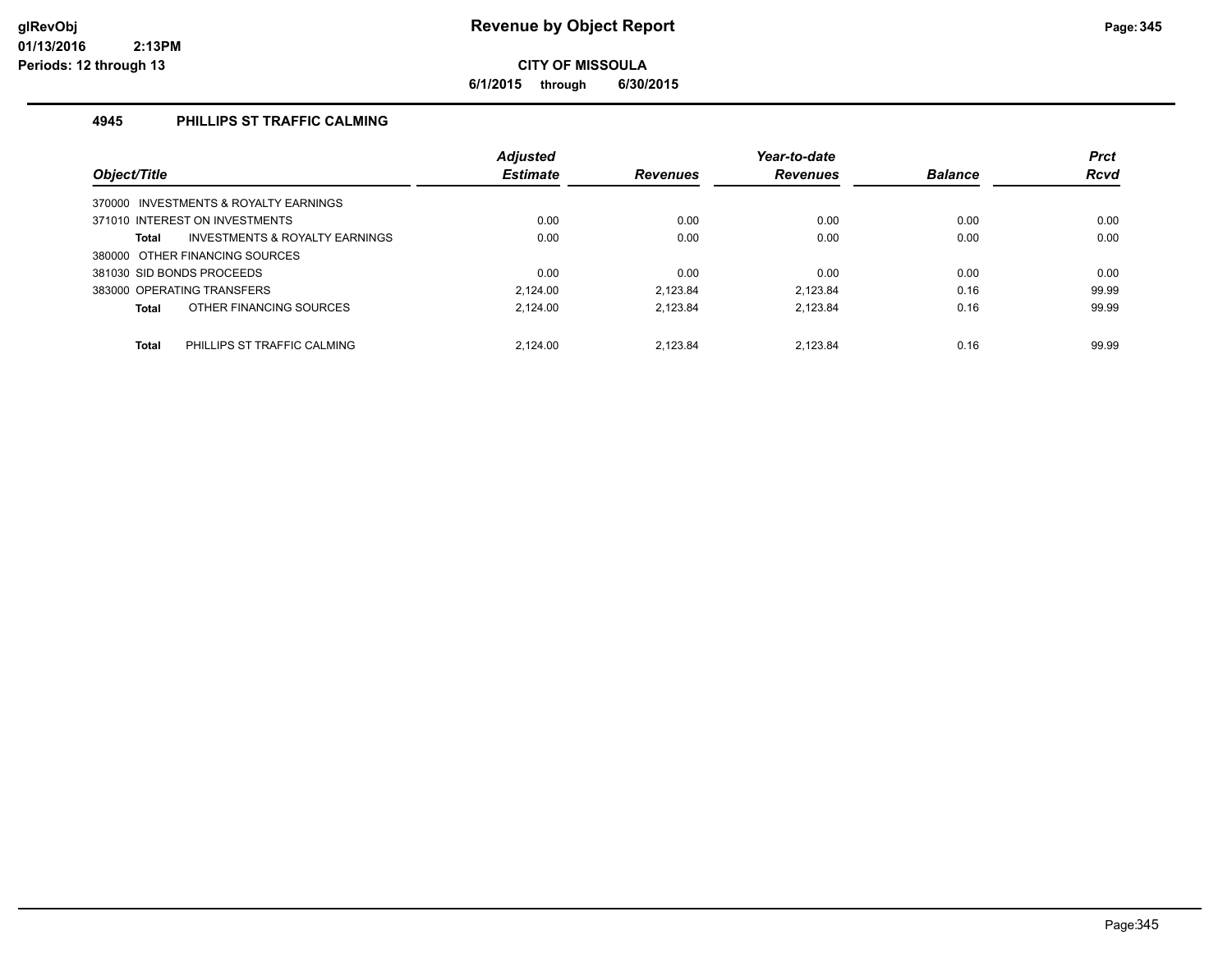**6/1/2015 through 6/30/2015**

# **4946 PATTEE CREEK DR. TRAFFIC CALMING**

**4946 PATTEE CREEK DR. TRAFFIC CALMING**

|                                                    | <b>Adjusted</b> |                 | Year-to-date    |                | <b>Prct</b> |
|----------------------------------------------------|-----------------|-----------------|-----------------|----------------|-------------|
| Object/Title                                       | <b>Estimate</b> | <b>Revenues</b> | <b>Revenues</b> | <b>Balance</b> | <b>Rcvd</b> |
| 370000 INVESTMENTS & ROYALTY EARNINGS              |                 |                 |                 |                |             |
| 371010 INTEREST ON INVESTMENTS                     | 0.00            | 0.00            | 0.00            | 0.00           | 0.00        |
| <b>INVESTMENTS &amp; ROYALTY EARNINGS</b><br>Total | 0.00            | 0.00            | 0.00            | 0.00           | 0.00        |
| 380000 OTHER FINANCING SOURCES                     |                 |                 |                 |                |             |
| 381030 SID BONDS PROCEEDS                          | 0.00            | 0.00            | 0.00            | 0.00           | 0.00        |
| 383000 OPERATING TRANSFERS                         | 1.657.00        | 1.656.90        | 1.656.90        | 0.10           | 99.99       |
| OTHER FINANCING SOURCES<br>Total                   | 1.657.00        | 1.656.90        | 1,656.90        | 0.10           | 99.99       |
|                                                    |                 |                 |                 |                |             |
| PATTEE CREEK DR. TRAFFIC CALMING<br>Total          | 1.657.00        | 1.656.90        | 1.656.90        | 0.10           | 99.99       |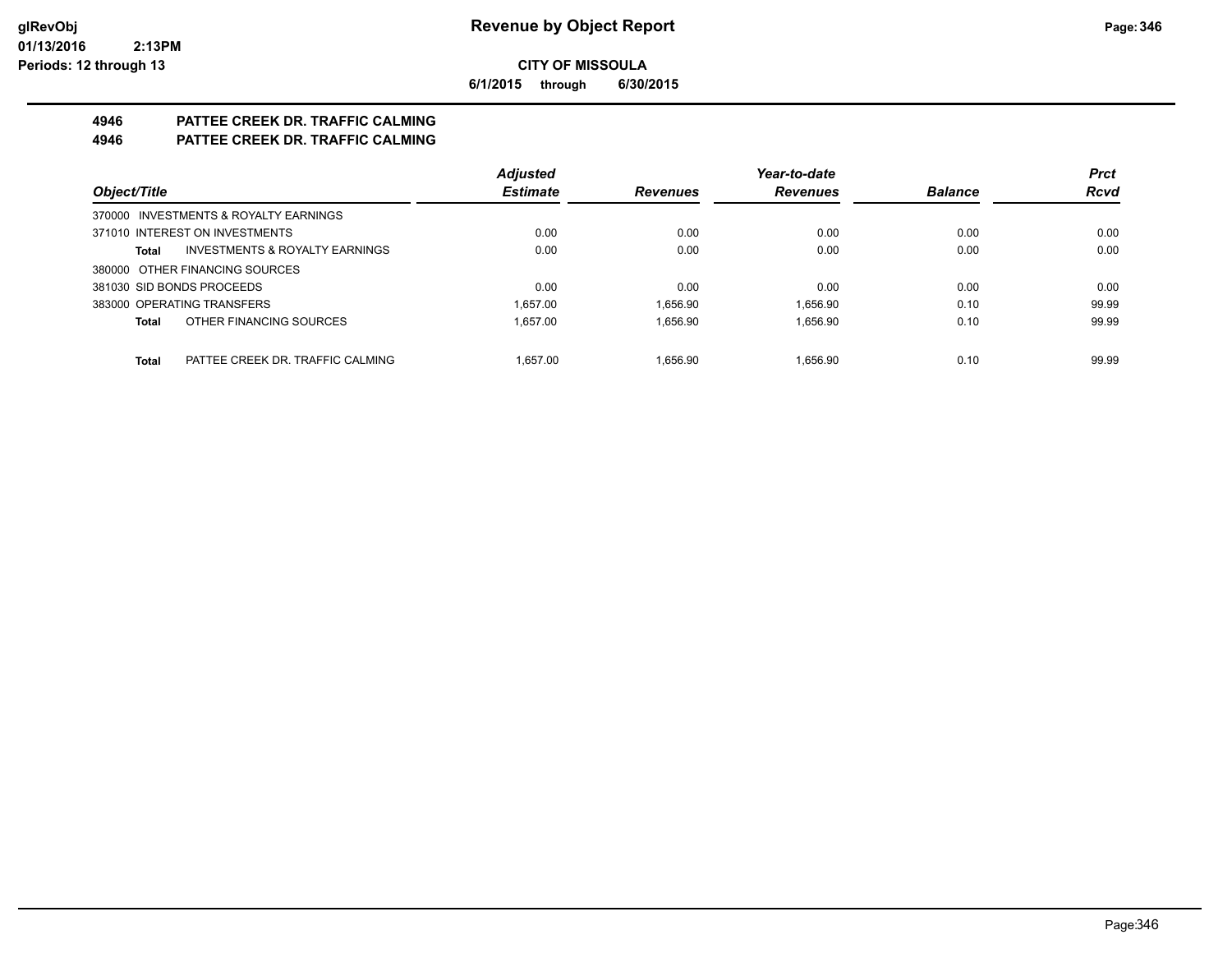**6/1/2015 through 6/30/2015**

# **4946 PATTEE CREEK DR. TRAFFIC CALMING**

|                                                  | <b>Adjusted</b> |                 | Year-to-date    |                | <b>Prct</b> |
|--------------------------------------------------|-----------------|-----------------|-----------------|----------------|-------------|
| Object/Title                                     | <b>Estimate</b> | <b>Revenues</b> | <b>Revenues</b> | <b>Balance</b> | <b>Rcvd</b> |
| 370000 INVESTMENTS & ROYALTY EARNINGS            |                 |                 |                 |                |             |
| 371010 INTEREST ON INVESTMENTS                   | 0.00            | 0.00            | 0.00            | 0.00           | 0.00        |
| INVESTMENTS & ROYALTY EARNINGS<br><b>Total</b>   | 0.00            | 0.00            | 0.00            | 0.00           | 0.00        |
| 380000 OTHER FINANCING SOURCES                   |                 |                 |                 |                |             |
| 381030 SID BONDS PROCEEDS                        | 0.00            | 0.00            | 0.00            | 0.00           | 0.00        |
| 383000 OPERATING TRANSFERS                       | 1.657.00        | 1.656.90        | 1.656.90        | 0.10           | 99.99       |
| OTHER FINANCING SOURCES<br><b>Total</b>          | 1.657.00        | 1.656.90        | 1.656.90        | 0.10           | 99.99       |
|                                                  |                 |                 |                 |                |             |
| <b>Total</b><br>PATTEE CREEK DR. TRAFFIC CALMING | 1.657.00        | 1.656.90        | 1.656.90        | 0.10           | 99.99       |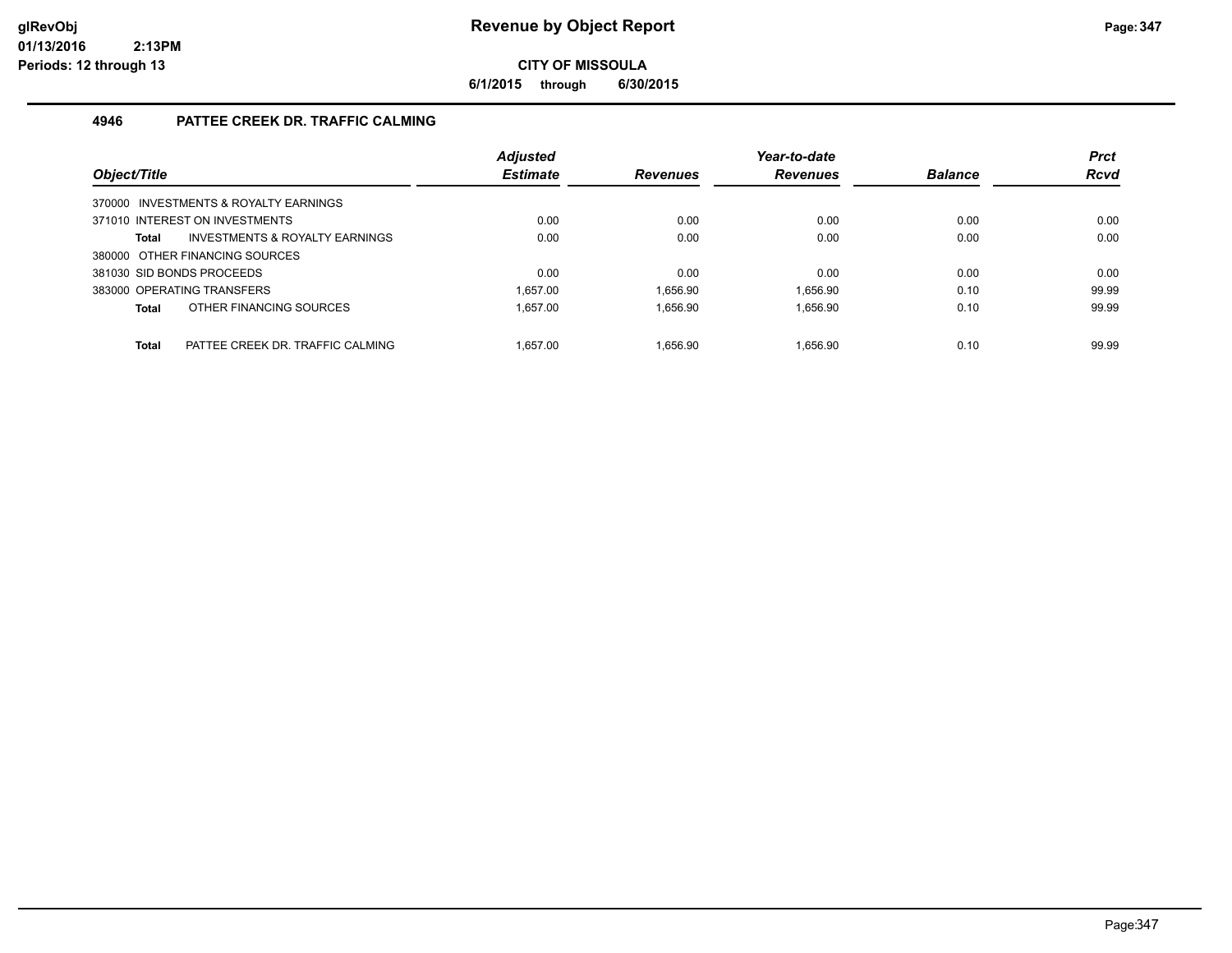**6/1/2015 through 6/30/2015**

# **4948 STORMWATER OUTFALL RETROFITS**

## **4948 STORMWATER OUTFALL RETROFITS**

|                   |                                     | Adjusted        |                 | <b>Prct</b>     |                |             |
|-------------------|-------------------------------------|-----------------|-----------------|-----------------|----------------|-------------|
| Object/Title      |                                     | <b>Estimate</b> | <b>Revenues</b> | <b>Revenues</b> | <b>Balance</b> | <b>Rcvd</b> |
|                   | 330000 INTERGOVERNMENTAL REVENUES   |                 |                 |                 |                |             |
| 334121 DNRC GRANT |                                     | 0.00            | 0.00            | 0.00            | 0.00           | 0.00        |
|                   | 337003 HEALTH DEPT-STORM WATER MGMT | 0.00            | 0.00            | 0.00            | 0.00           | 0.00        |
| Total             | INTERGOVERNMENTAL REVENUES          | 0.00            | 0.00            | 0.00            | 0.00           | 0.00        |
|                   |                                     |                 |                 |                 |                |             |
| Total             | STORMWATER OUTFALL RETROFITS        | 0.00            | 0.00            | 0.00            | 0.00           | 0.00        |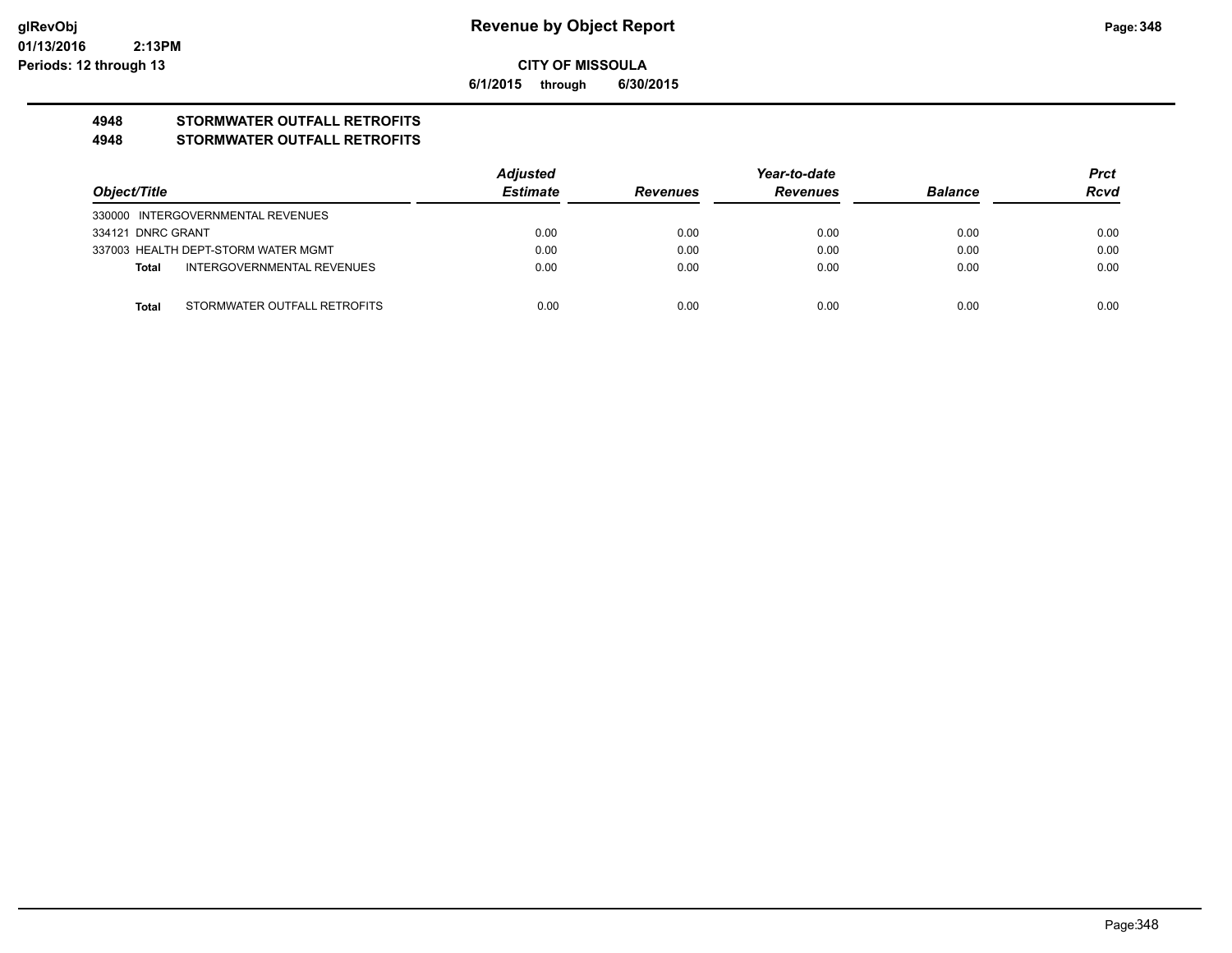**6/1/2015 through 6/30/2015**

# **4948 STORMWATER OUTFALL RETROFITS**

| Object/Title                               | <b>Adjusted</b><br><b>Estimate</b> | <b>Revenues</b> | Year-to-date<br><b>Revenues</b> | <b>Balance</b> | <b>Prct</b><br><b>Rcvd</b> |
|--------------------------------------------|------------------------------------|-----------------|---------------------------------|----------------|----------------------------|
| 330000 INTERGOVERNMENTAL REVENUES          |                                    |                 |                                 |                |                            |
| 334121 DNRC GRANT                          | 0.00                               | 0.00            | 0.00                            | 0.00           | 0.00                       |
| 337003 HEALTH DEPT-STORM WATER MGMT        | 0.00                               | 0.00            | 0.00                            | 0.00           | 0.00                       |
| INTERGOVERNMENTAL REVENUES<br><b>Total</b> | 0.00                               | 0.00            | 0.00                            | 0.00           | 0.00                       |
|                                            |                                    |                 |                                 |                |                            |
| STORMWATER OUTFALL RETROFITS<br>Total      | 0.00                               | 0.00            | 0.00                            | 0.00           | 0.00                       |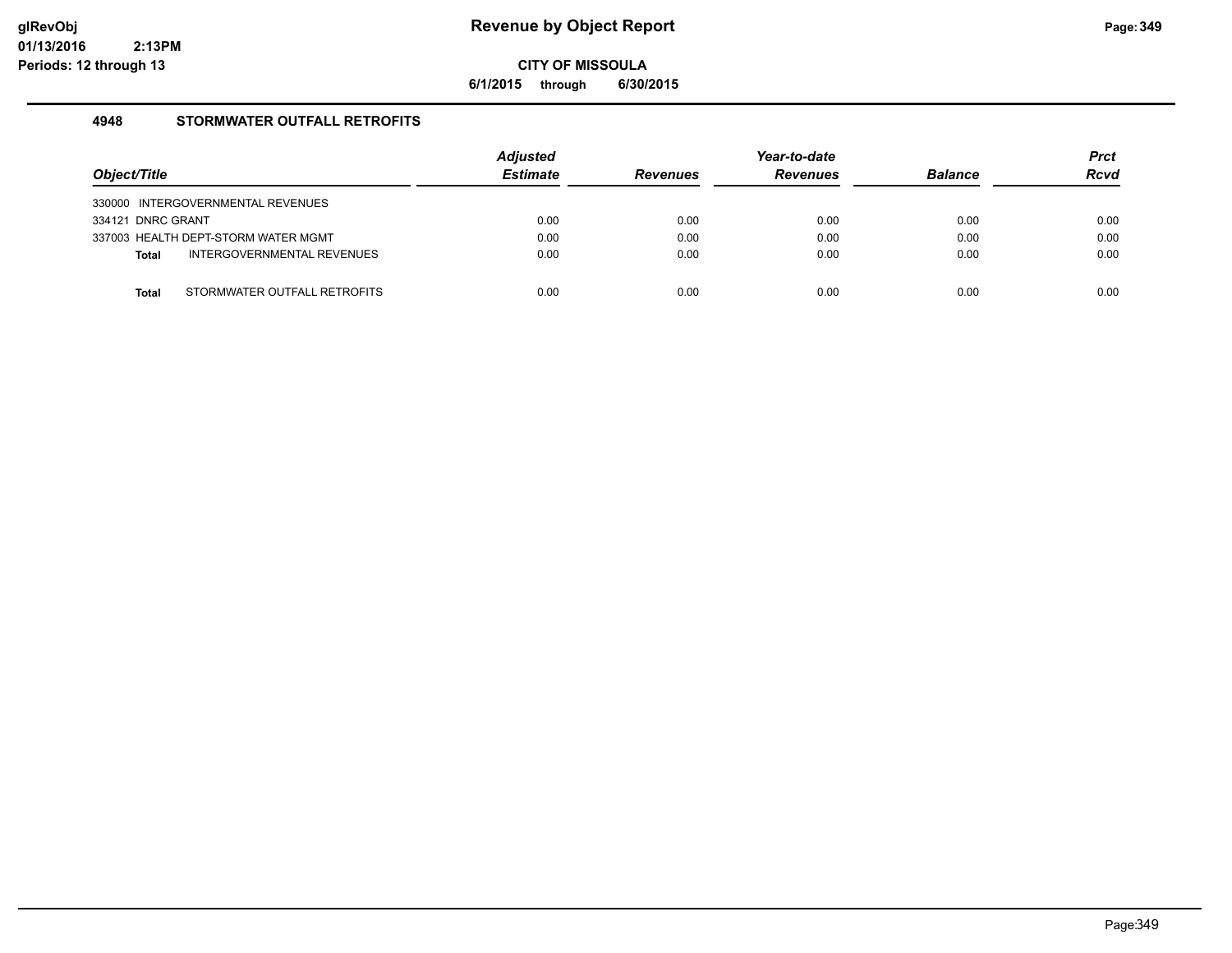**6/1/2015 through 6/30/2015**

**4949 WAYFINDING PROJECT**

| 4949 | <b>WAYFINDING PROJECT</b> |  |
|------|---------------------------|--|
|------|---------------------------|--|

|                                                    | <b>Adjusted</b> |                 | Year-to-date    |                | <b>Prct</b> |
|----------------------------------------------------|-----------------|-----------------|-----------------|----------------|-------------|
| Object/Title                                       | <b>Estimate</b> | <b>Revenues</b> | <b>Revenues</b> | <b>Balance</b> | <b>Rcvd</b> |
| 360000 MISCELLANEOUS REVENUES                      |                 |                 |                 |                |             |
| 365000 DONATIONS                                   | 0.00            | 0.00            | 0.00            | 0.00           | 0.00        |
| MISCELLANEOUS REVENUES<br>Total                    | 0.00            | 0.00            | 0.00            | 0.00           | 0.00        |
| 370000 INVESTMENTS & ROYALTY EARNINGS              |                 |                 |                 |                |             |
| 371010 INTEREST ON INVESTMENTS                     | 0.00            | 0.00            | 0.00            | 0.00           | 0.00        |
| <b>INVESTMENTS &amp; ROYALTY EARNINGS</b><br>Total | 0.00            | 0.00            | 0.00            | 0.00           | 0.00        |
| 380000 OTHER FINANCING SOURCES                     |                 |                 |                 |                |             |
| 383042 TRANSFERS FROM OTHER FUNDS                  | 0.00            | 0.00            | 0.00            | 0.00           | 0.00        |
| OTHER FINANCING SOURCES<br>Total                   | 0.00            | 0.00            | 0.00            | 0.00           | 0.00        |
| <b>WAYFINDING PROJECT</b><br>Total                 | 0.00            | 0.00            | 0.00            | 0.00           | 0.00        |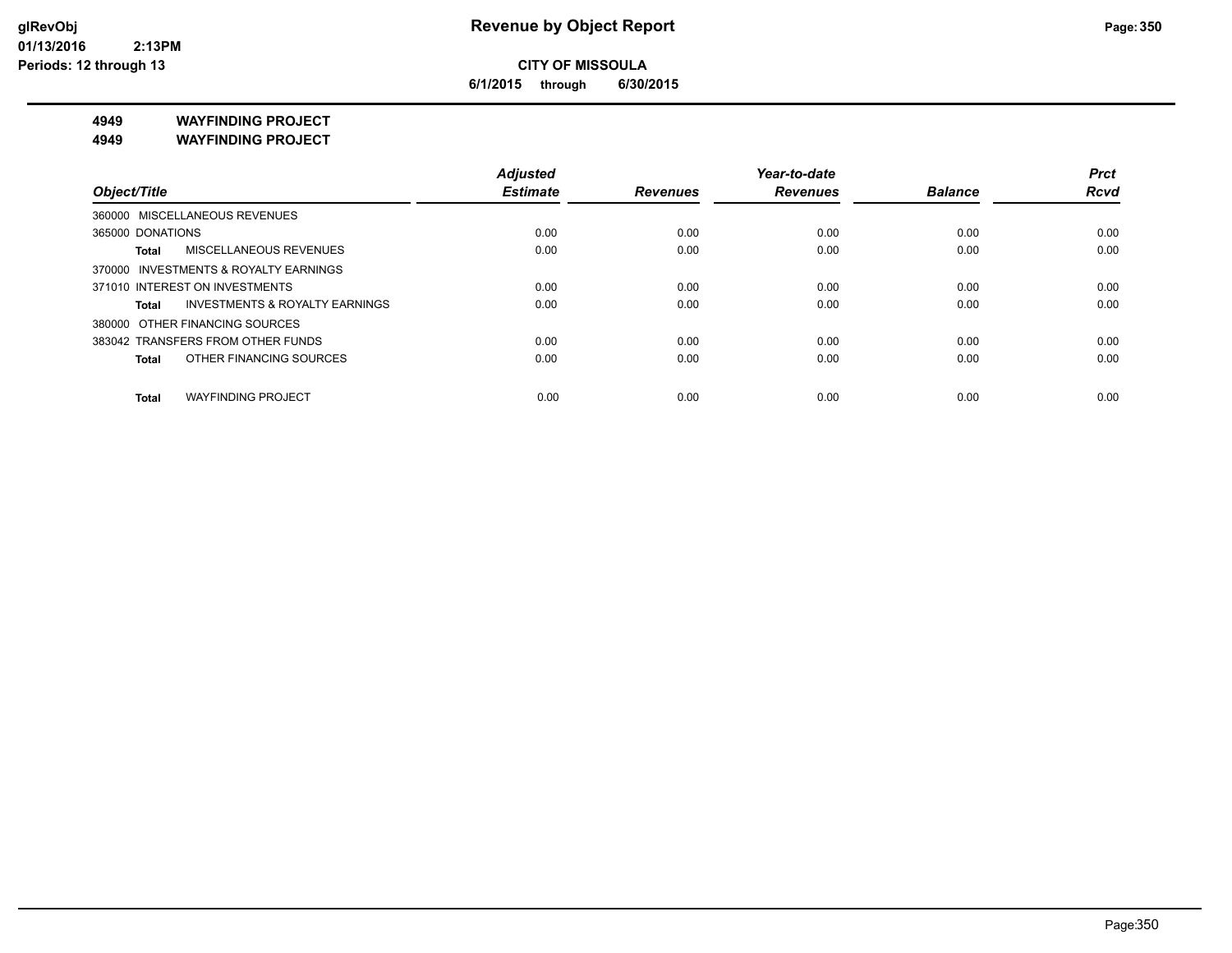**6/1/2015 through 6/30/2015**

### **4949 WAYFINDING PROJECT**

| Object/Title                                              | <b>Adjusted</b><br><b>Estimate</b> | <b>Revenues</b> | Year-to-date<br><b>Revenues</b> | <b>Balance</b> | <b>Prct</b><br>Rcvd |
|-----------------------------------------------------------|------------------------------------|-----------------|---------------------------------|----------------|---------------------|
| 360000 MISCELLANEOUS REVENUES                             |                                    |                 |                                 |                |                     |
| 365000 DONATIONS                                          | 0.00                               | 0.00            | 0.00                            | 0.00           | 0.00                |
| MISCELLANEOUS REVENUES<br><b>Total</b>                    | 0.00                               | 0.00            | 0.00                            | 0.00           | 0.00                |
| 370000 INVESTMENTS & ROYALTY EARNINGS                     |                                    |                 |                                 |                |                     |
| 371010 INTEREST ON INVESTMENTS                            | 0.00                               | 0.00            | 0.00                            | 0.00           | 0.00                |
| <b>INVESTMENTS &amp; ROYALTY EARNINGS</b><br><b>Total</b> | 0.00                               | 0.00            | 0.00                            | 0.00           | 0.00                |
| 380000 OTHER FINANCING SOURCES                            |                                    |                 |                                 |                |                     |
| 383042 TRANSFERS FROM OTHER FUNDS                         | 0.00                               | 0.00            | 0.00                            | 0.00           | 0.00                |
| OTHER FINANCING SOURCES<br><b>Total</b>                   | 0.00                               | 0.00            | 0.00                            | 0.00           | 0.00                |
| <b>WAYFINDING PROJECT</b><br><b>Total</b>                 | 0.00                               | 0.00            | 0.00                            | 0.00           | 0.00                |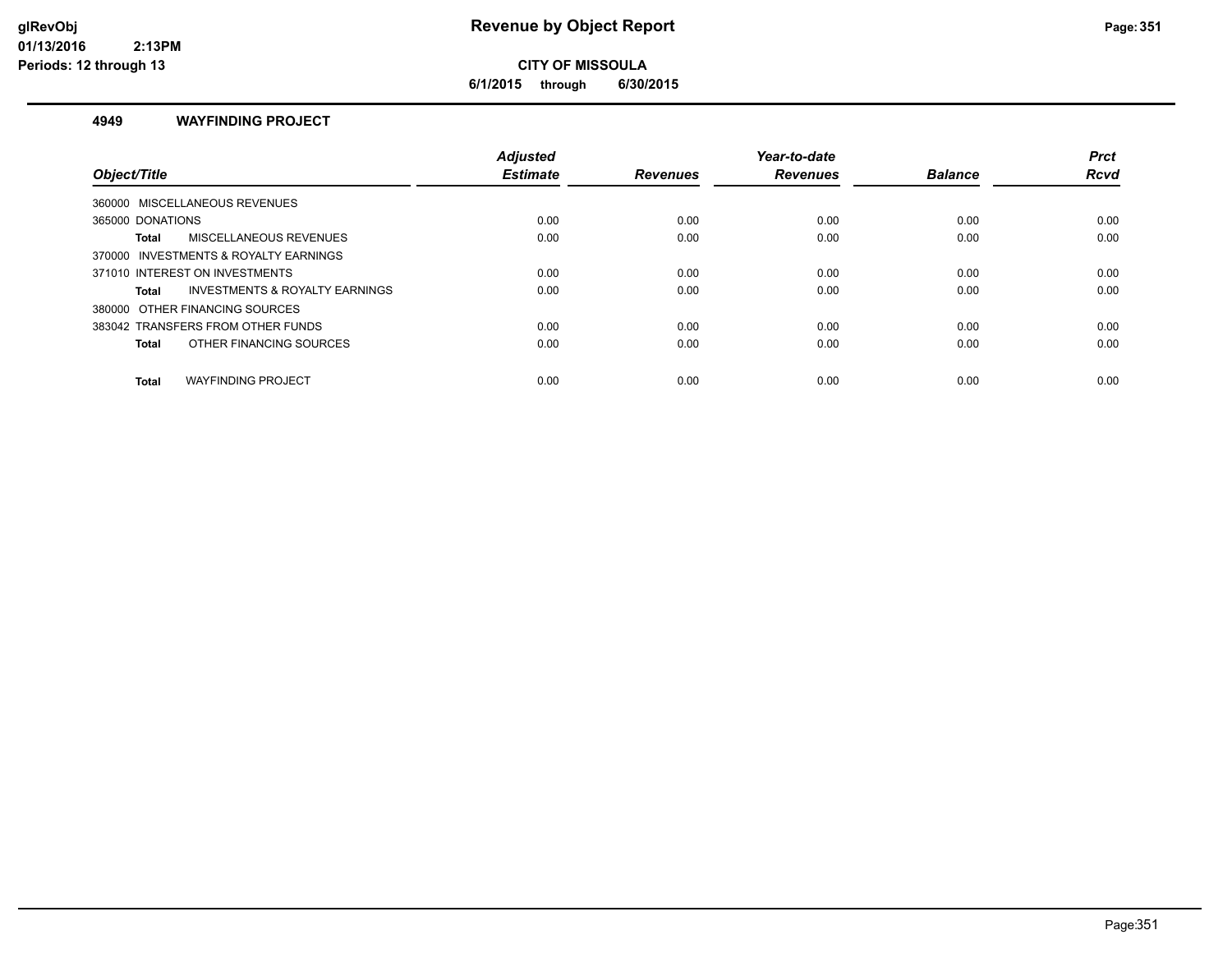**6/1/2015 through 6/30/2015**

# **4990 ARRA ENHANCEMENTS**

**4990 ARRA ENHANCEMENTS**

|                                                           | <b>Adjusted</b> |                 | Year-to-date |                | <b>Prct</b> |
|-----------------------------------------------------------|-----------------|-----------------|--------------|----------------|-------------|
| Object/Title                                              | <b>Estimate</b> | <b>Revenues</b> | Revenues     | <b>Balance</b> | <b>Rcvd</b> |
| 330000 INTERGOVERNMENTAL REVENUES                         |                 |                 |              |                |             |
| 334990 ARRA FUNDING                                       | 0.00            | 0.00            | 0.00         | 0.00           | 0.00        |
| <b>INTERGOVERNMENTAL REVENUES</b><br><b>Total</b>         | 0.00            | 0.00            | 0.00         | 0.00           | 0.00        |
| 370000 INVESTMENTS & ROYALTY EARNINGS                     |                 |                 |              |                |             |
| 371010 INTEREST ON INVESTMENTS                            | 0.00            | $-0.67$         | $-0.67$      | 0.67           | 0.00        |
| <b>INVESTMENTS &amp; ROYALTY EARNINGS</b><br><b>Total</b> | 0.00            | $-0.67$         | $-0.67$      | 0.67           | 0.00        |
|                                                           |                 |                 |              |                |             |
| ARRA ENHANCEMENTS<br>Total                                | 0.00            | $-0.67$         | $-0.67$      | 0.67           | 0.00        |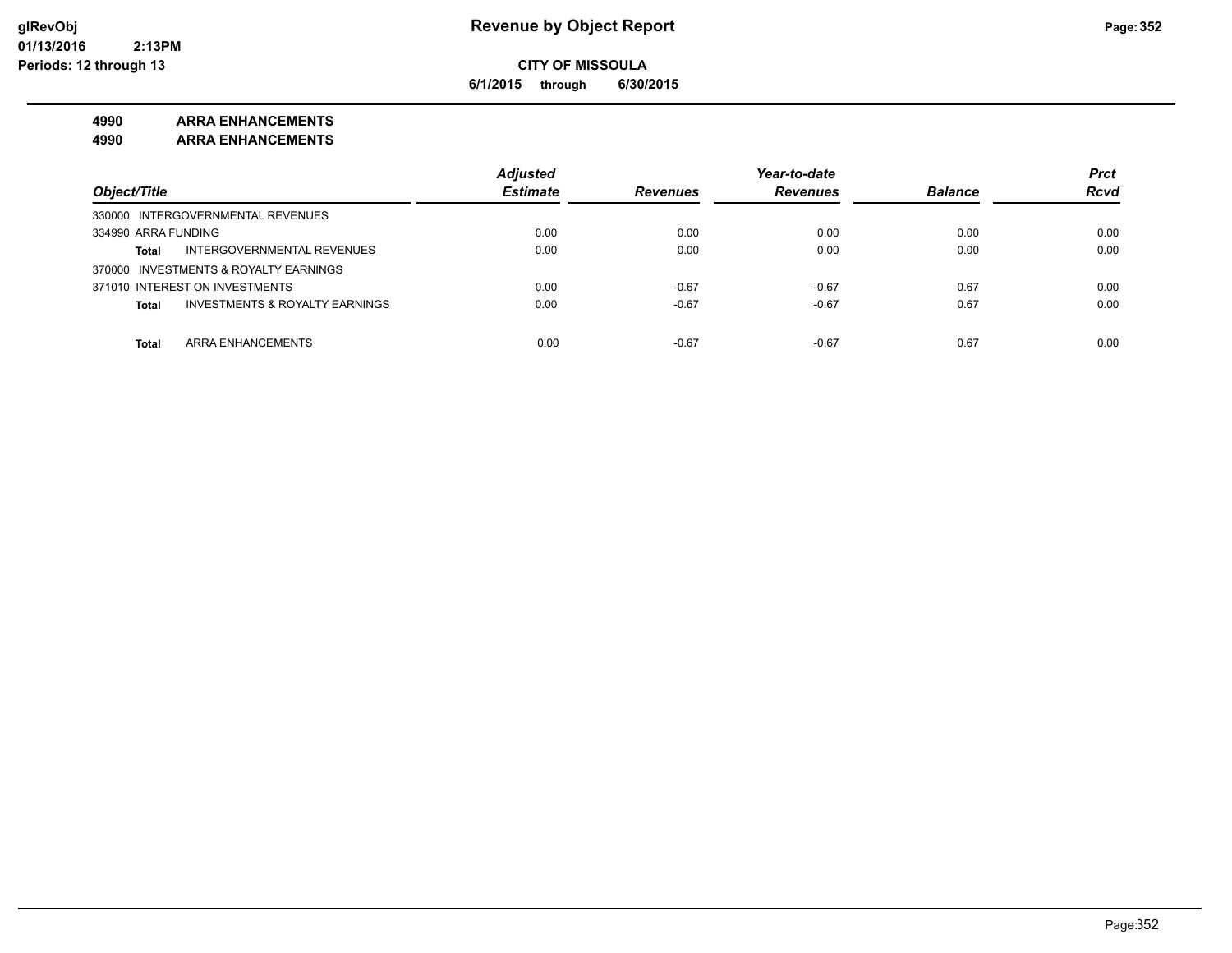**6/1/2015 through 6/30/2015**

### **4990 ARRA ENHANCEMENTS**

| Object/Title                                   | <b>Adjusted</b><br><b>Estimate</b> | <b>Revenues</b> | Year-to-date<br><b>Revenues</b> | <b>Balance</b> | <b>Prct</b><br><b>Rcvd</b> |
|------------------------------------------------|------------------------------------|-----------------|---------------------------------|----------------|----------------------------|
| 330000 INTERGOVERNMENTAL REVENUES              |                                    |                 |                                 |                |                            |
| 334990 ARRA FUNDING                            | 0.00                               | 0.00            | 0.00                            | 0.00           | 0.00                       |
| INTERGOVERNMENTAL REVENUES<br>Total            | 0.00                               | 0.00            | 0.00                            | 0.00           | 0.00                       |
| 370000 INVESTMENTS & ROYALTY EARNINGS          |                                    |                 |                                 |                |                            |
| 371010 INTEREST ON INVESTMENTS                 | 0.00                               | $-0.67$         | $-0.67$                         | 0.67           | 0.00                       |
| INVESTMENTS & ROYALTY EARNINGS<br><b>Total</b> | 0.00                               | $-0.67$         | $-0.67$                         | 0.67           | 0.00                       |
|                                                |                                    |                 |                                 |                |                            |
| ARRA ENHANCEMENTS<br><b>Total</b>              | 0.00                               | $-0.67$         | $-0.67$                         | 0.67           | 0.00                       |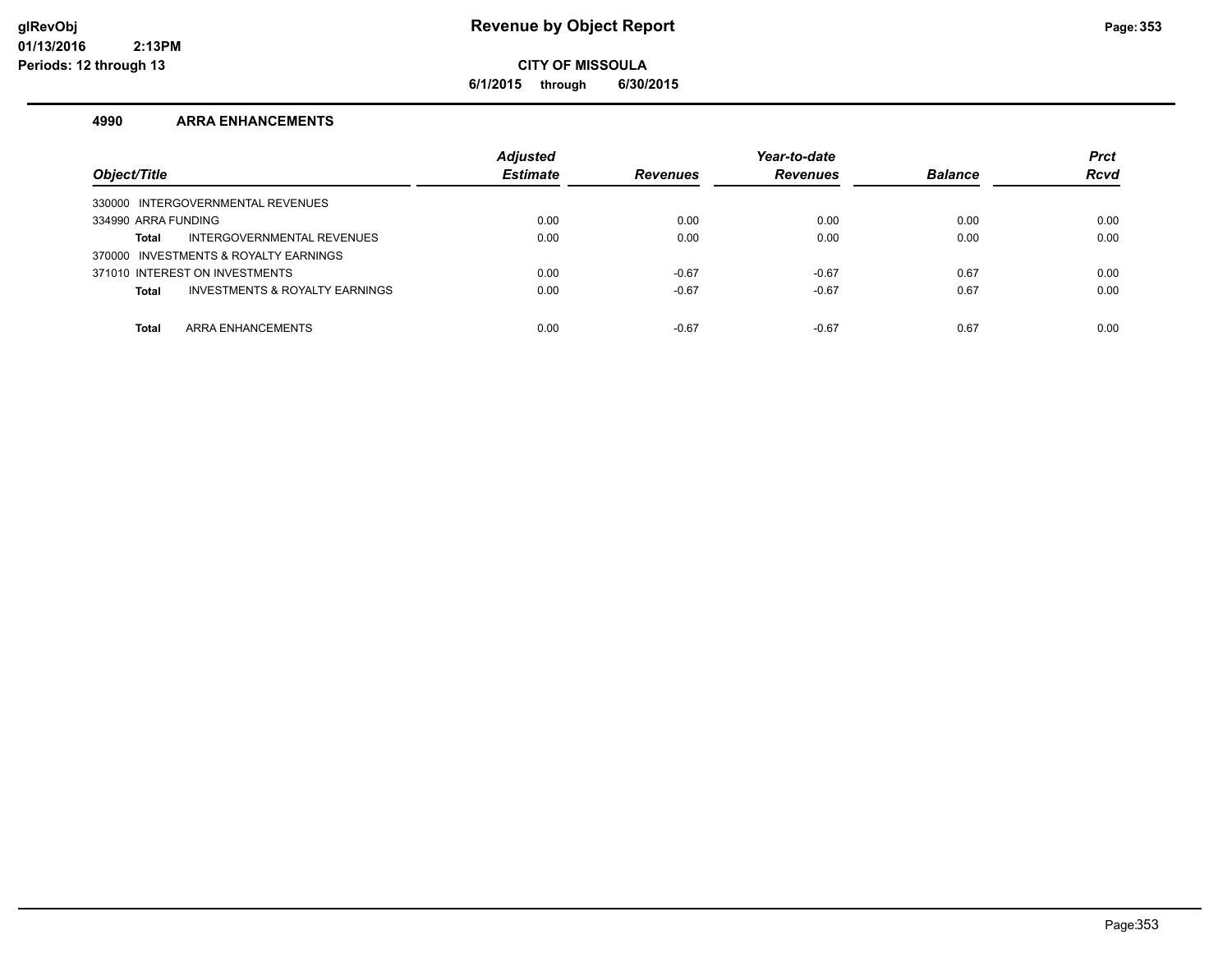**6/1/2015 through 6/30/2015**

## **4991 ARRA HB645**

**4991 ARRA HB645**

|                                                           | <b>Adjusted</b> |                 | Year-to-date    |                | <b>Prct</b> |
|-----------------------------------------------------------|-----------------|-----------------|-----------------|----------------|-------------|
| Object/Title                                              | <b>Estimate</b> | <b>Revenues</b> | <b>Revenues</b> | <b>Balance</b> | Rcvd        |
| 330000 INTERGOVERNMENTAL REVENUES                         |                 |                 |                 |                |             |
| 334991 ARRA HB645 FUNDING                                 | 0.00            | 0.00            | 0.00            | 0.00           | 0.00        |
| 336023 STATE CONTRIB. - PERS                              | 0.00            | 0.00            | 0.00            | 0.00           | 0.00        |
| INTERGOVERNMENTAL REVENUES<br><b>Total</b>                | 0.00            | 0.00            | 0.00            | 0.00           | 0.00        |
| 340000 CHARGES FOR SERVICES                               |                 |                 |                 |                |             |
| 343005 NON-ARRA MOUNTAIN WATER CONTRACT                   | 0.00            | 0.00            | 0.00            | 0.00           | 0.00        |
| <b>CHARGES FOR SERVICES</b><br><b>Total</b>               | 0.00            | 0.00            | 0.00            | 0.00           | 0.00        |
| 360000 MISCELLANEOUS REVENUES                             |                 |                 |                 |                |             |
| 360000 MISCELLANEOUS REVENUES                             | 0.00            | 0.00            | 0.00            | 0.00           | 0.00        |
| <b>MISCELLANEOUS REVENUES</b><br><b>Total</b>             | 0.00            | 0.00            | 0.00            | 0.00           | 0.00        |
| <b>INVESTMENTS &amp; ROYALTY EARNINGS</b><br>370000       |                 |                 |                 |                |             |
| 371010 INTEREST ON INVESTMENTS                            | 0.00            | $-6.36$         | $-6.36$         | 6.36           | 0.00        |
| <b>INVESTMENTS &amp; ROYALTY EARNINGS</b><br><b>Total</b> | 0.00            | $-6.36$         | $-6.36$         | 6.36           | 0.00        |
|                                                           |                 |                 |                 |                |             |
| ARRA HB645<br><b>Total</b>                                | 0.00            | $-6.36$         | $-6.36$         | 6.36           | 0.00        |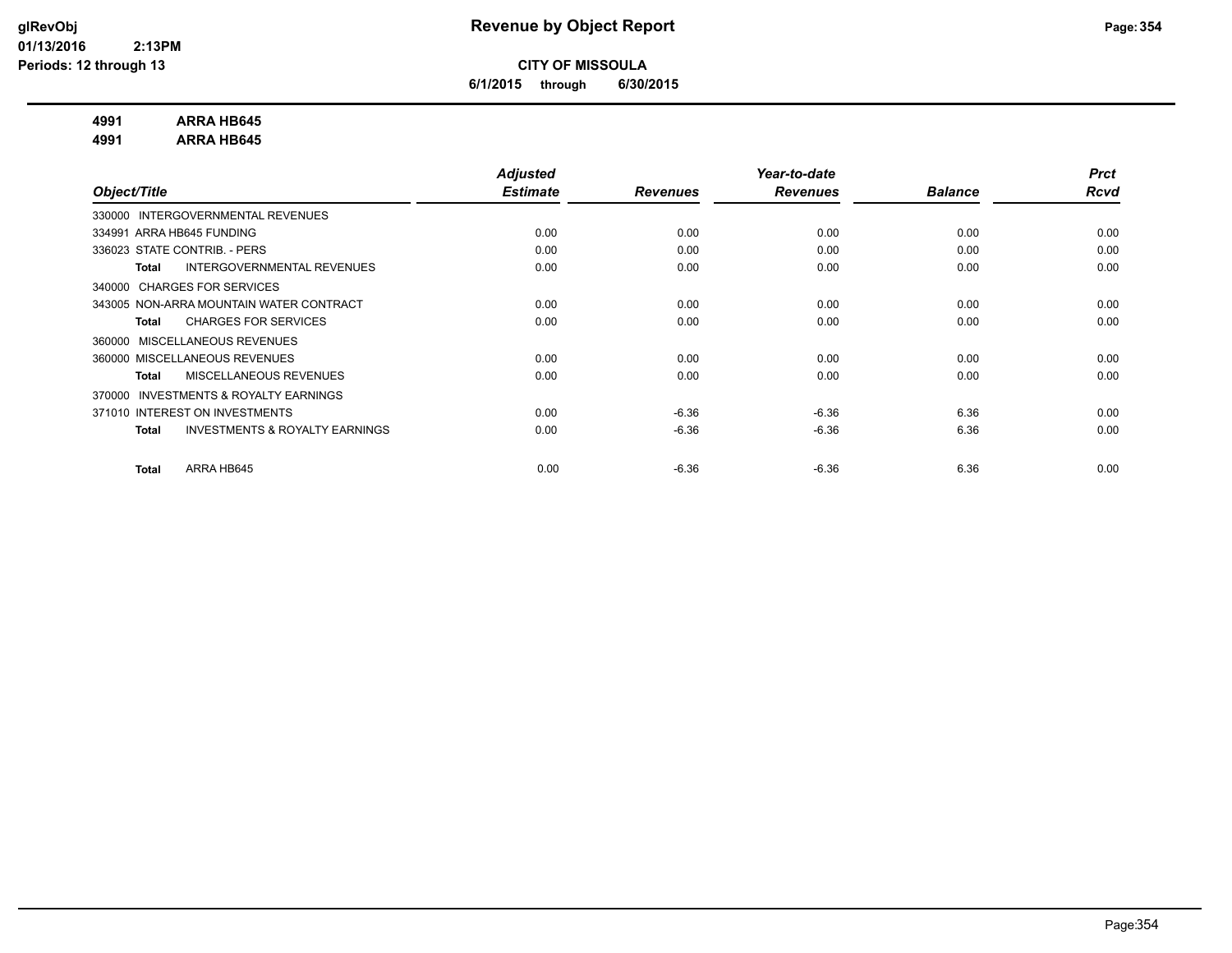**6/1/2015 through 6/30/2015**

#### **4991 ARRA HB645**

| Object/Title                                              | <b>Adjusted</b><br><b>Estimate</b> | <b>Revenues</b> | Year-to-date<br><b>Revenues</b> | <b>Balance</b> | <b>Prct</b><br>Rcvd |
|-----------------------------------------------------------|------------------------------------|-----------------|---------------------------------|----------------|---------------------|
|                                                           |                                    |                 |                                 |                |                     |
| 330000 INTERGOVERNMENTAL REVENUES                         |                                    |                 |                                 |                |                     |
| 334991 ARRA HB645 FUNDING                                 | 0.00                               | 0.00            | 0.00                            | 0.00           | 0.00                |
| 336023 STATE CONTRIB. - PERS                              | 0.00                               | 0.00            | 0.00                            | 0.00           | 0.00                |
| INTERGOVERNMENTAL REVENUES<br><b>Total</b>                | 0.00                               | 0.00            | 0.00                            | 0.00           | 0.00                |
| 340000 CHARGES FOR SERVICES                               |                                    |                 |                                 |                |                     |
| 343005 NON-ARRA MOUNTAIN WATER CONTRACT                   | 0.00                               | 0.00            | 0.00                            | 0.00           | 0.00                |
| <b>CHARGES FOR SERVICES</b><br><b>Total</b>               | 0.00                               | 0.00            | 0.00                            | 0.00           | 0.00                |
| 360000 MISCELLANEOUS REVENUES                             |                                    |                 |                                 |                |                     |
| 360000 MISCELLANEOUS REVENUES                             | 0.00                               | 0.00            | 0.00                            | 0.00           | 0.00                |
| <b>MISCELLANEOUS REVENUES</b><br><b>Total</b>             | 0.00                               | 0.00            | 0.00                            | 0.00           | 0.00                |
| <b>INVESTMENTS &amp; ROYALTY EARNINGS</b><br>370000       |                                    |                 |                                 |                |                     |
| 371010 INTEREST ON INVESTMENTS                            | 0.00                               | $-6.36$         | $-6.36$                         | 6.36           | 0.00                |
| <b>INVESTMENTS &amp; ROYALTY EARNINGS</b><br><b>Total</b> | 0.00                               | $-6.36$         | $-6.36$                         | 6.36           | 0.00                |
| ARRA HB645<br>Total                                       | 0.00                               | $-6.36$         | $-6.36$                         | 6.36           | 0.00                |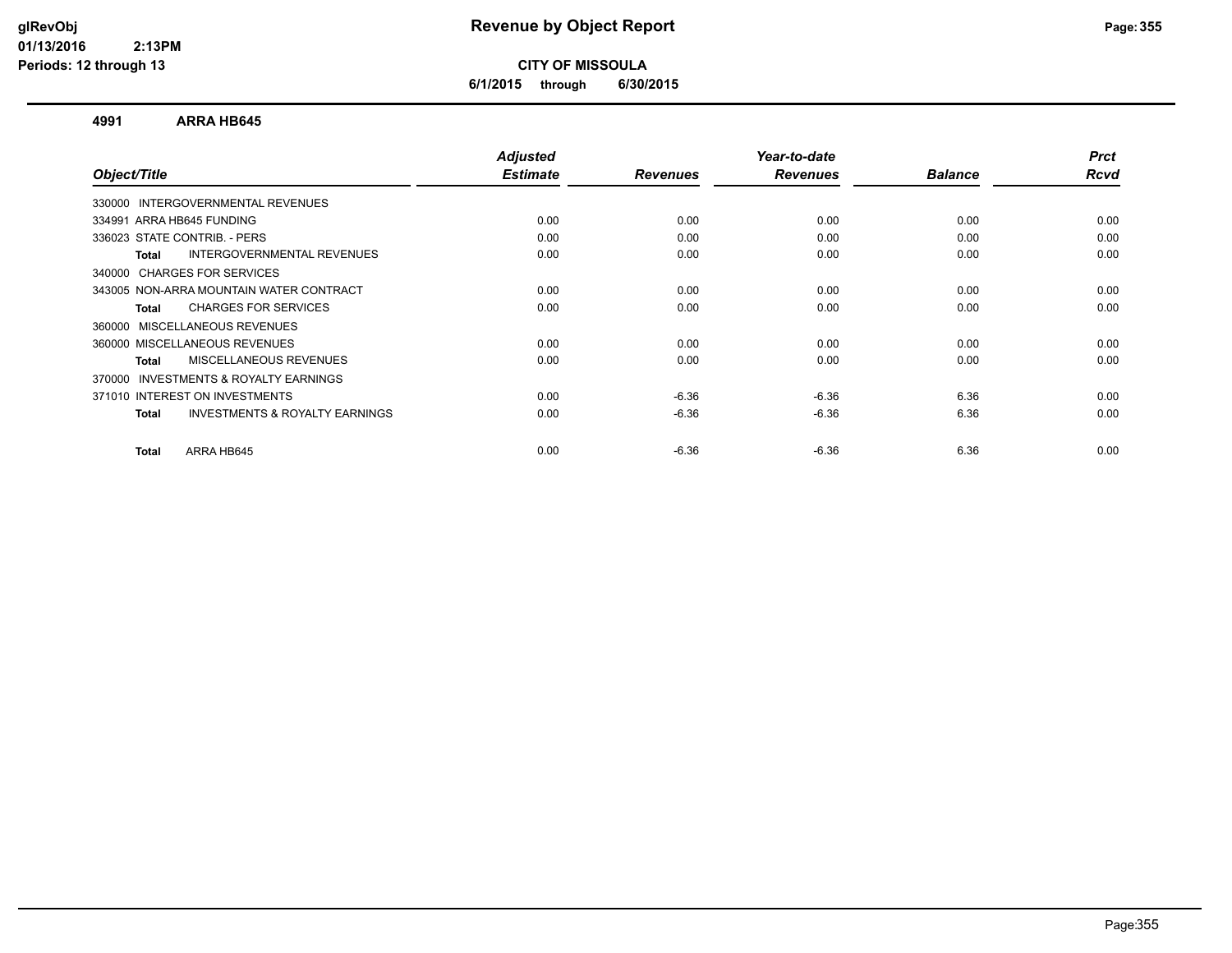**6/1/2015 through 6/30/2015**

# **4992 WFL MILLER CREEK ROAD**

**4992 WFL MILLER CREEK ROAD**

|                                                    | <b>Adiusted</b> |                 | Year-to-date    |                | <b>Prct</b> |
|----------------------------------------------------|-----------------|-----------------|-----------------|----------------|-------------|
| Object/Title                                       | <b>Estimate</b> | <b>Revenues</b> | <b>Revenues</b> | <b>Balance</b> | <b>Rcvd</b> |
| 330000 INTERGOVERNMENTAL REVENUES                  |                 |                 |                 |                |             |
| 334990 ARRA FUNDING                                | 0.00            | 0.00            | 0.00            | 0.00           | 0.00        |
| INTERGOVERNMENTAL REVENUES<br>Total                | 0.00            | 0.00            | 0.00            | 0.00           | 0.00        |
| 370000 INVESTMENTS & ROYALTY EARNINGS              |                 |                 |                 |                |             |
| 371010 INTEREST ON INVESTMENTS                     | 0.00            | $-0.01$         | $-0.01$         | 0.01           | 0.00        |
| <b>INVESTMENTS &amp; ROYALTY EARNINGS</b><br>Total | 0.00            | $-0.01$         | $-0.01$         | 0.01           | 0.00        |
|                                                    |                 |                 |                 |                |             |
| WFL MILLER CREEK ROAD<br>Total                     | 0.00            | $-0.01$         | $-0.01$         | 0.01           | 0.00        |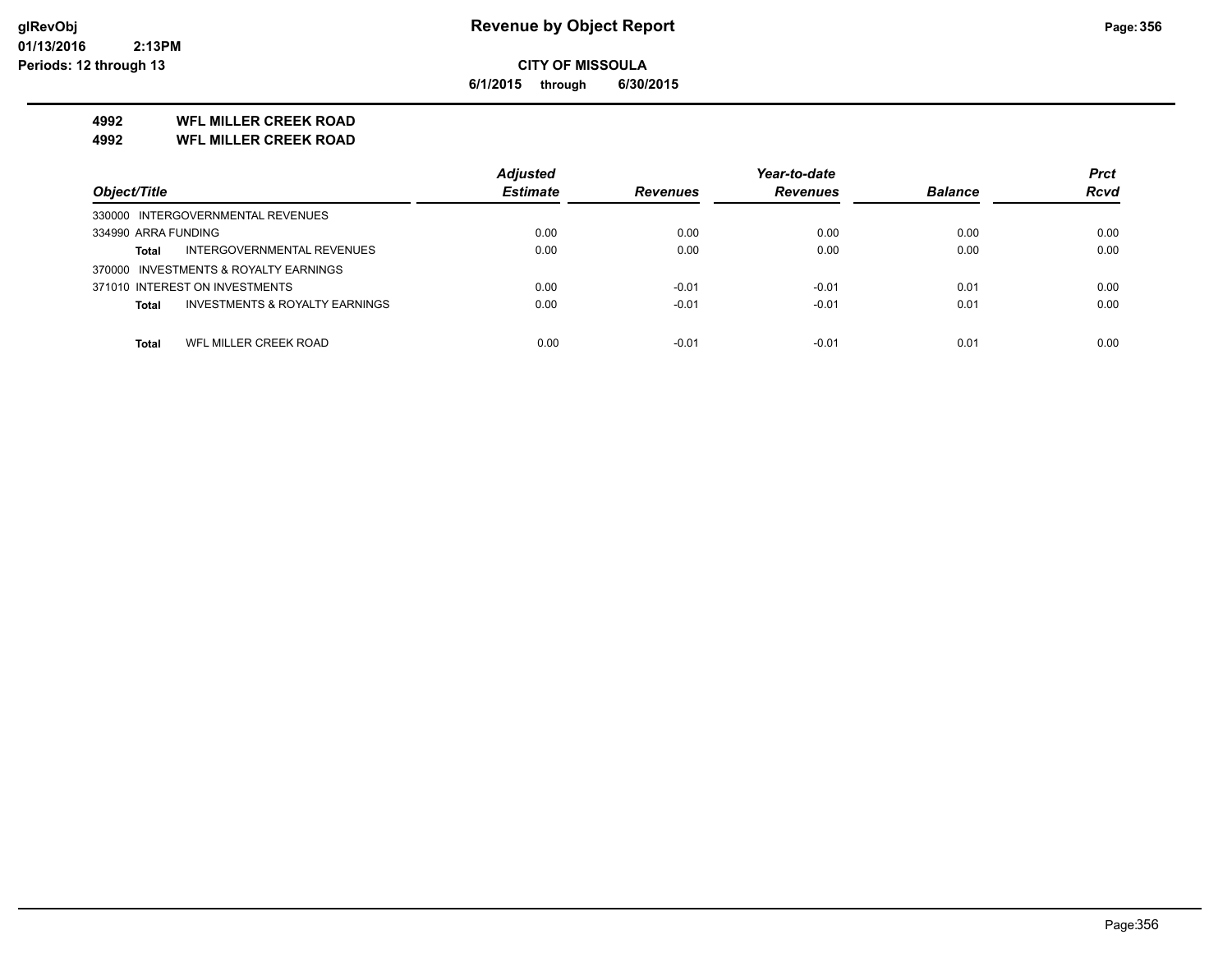**6/1/2015 through 6/30/2015**

# **4992 WFL MILLER CREEK ROAD**

| Object/Title                                              | <b>Adjusted</b><br><b>Estimate</b> | <b>Revenues</b> | Year-to-date<br><b>Revenues</b> | <b>Balance</b> | <b>Prct</b><br><b>Rcvd</b> |
|-----------------------------------------------------------|------------------------------------|-----------------|---------------------------------|----------------|----------------------------|
| 330000 INTERGOVERNMENTAL REVENUES                         |                                    |                 |                                 |                |                            |
| 334990 ARRA FUNDING                                       | 0.00                               | 0.00            | 0.00                            | 0.00           | 0.00                       |
| INTERGOVERNMENTAL REVENUES<br>Total                       | 0.00                               | 0.00            | 0.00                            | 0.00           | 0.00                       |
| 370000 INVESTMENTS & ROYALTY EARNINGS                     |                                    |                 |                                 |                |                            |
| 371010 INTEREST ON INVESTMENTS                            | 0.00                               | $-0.01$         | $-0.01$                         | 0.01           | 0.00                       |
| <b>INVESTMENTS &amp; ROYALTY EARNINGS</b><br><b>Total</b> | 0.00                               | $-0.01$         | $-0.01$                         | 0.01           | 0.00                       |
| WFL MILLER CREEK ROAD<br>Total                            | 0.00                               | $-0.01$         | $-0.01$                         | 0.01           | 0.00                       |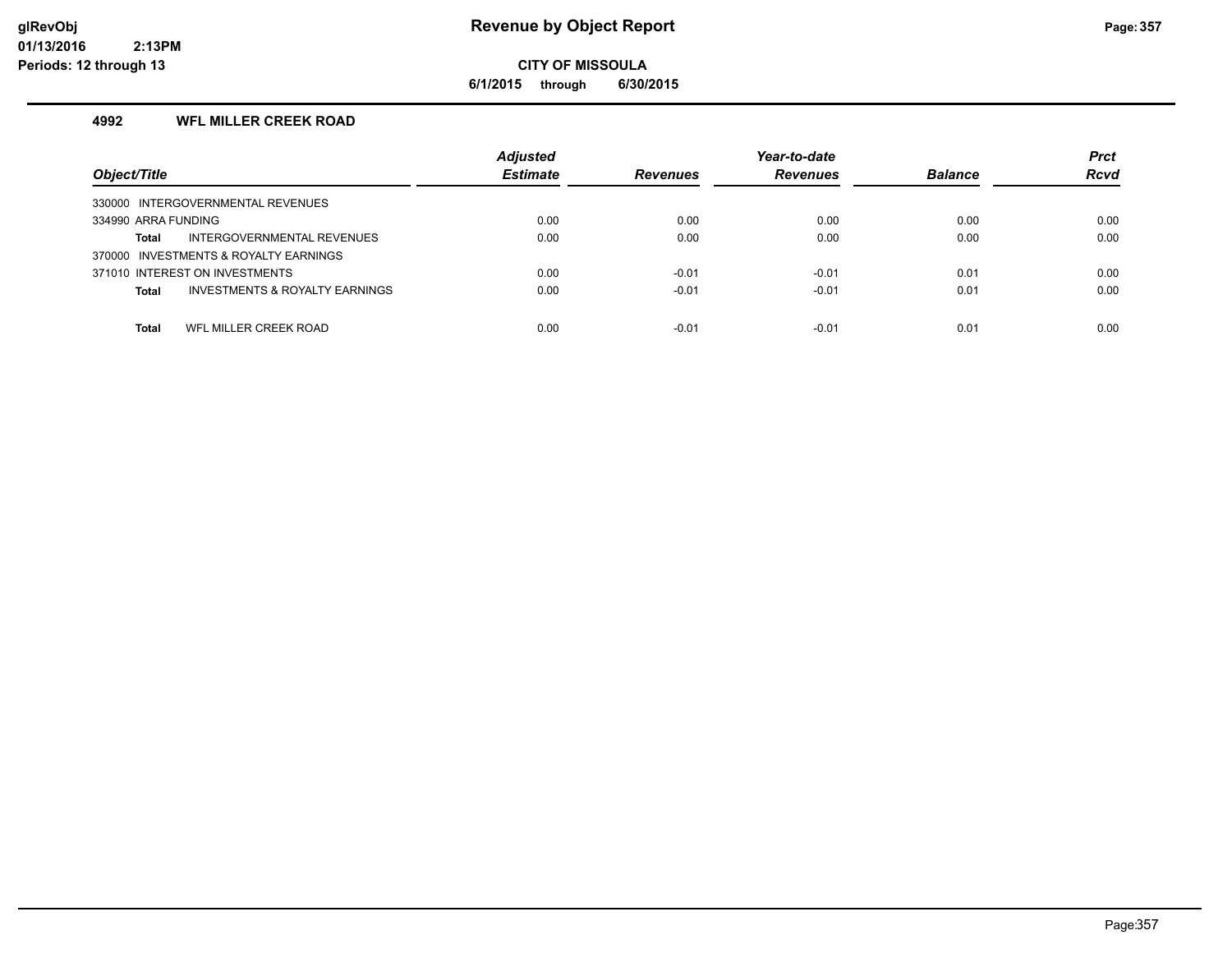**6/1/2015 through 6/30/2015**

**4993 WESTERN FEDERAL LANDS**

**4993 WESTERN FEDERAL LANDS**

|                                                | <b>Adjusted</b> |                 | Year-to-date    |                | <b>Prct</b> |
|------------------------------------------------|-----------------|-----------------|-----------------|----------------|-------------|
| Object/Title                                   | <b>Estimate</b> | <b>Revenues</b> | <b>Revenues</b> | <b>Balance</b> | <b>Rcvd</b> |
| 330000 INTERGOVERNMENTAL REVENUES              |                 |                 |                 |                |             |
| 331005 WESTERN FEDERAL LANDS GRANT             | 0.00            | 0.00            | 0.00            | 0.00           | 0.00        |
| 334125 FWP GRANT                               | 0.00            | 0.00            | 73.578.10       | $-73.578.10$   | 0.00        |
| <b>INTERGOVERNMENTAL REVENUES</b><br>Total     | 0.00            | 0.00            | 73,578.10       | $-73,578.10$   | 0.00        |
| 360000 MISCELLANEOUS REVENUES                  |                 |                 |                 |                |             |
| 365010 FRIENDS OF MISSOULA PARKS DONATION      | 0.00            | 0.00            | 0.00            | 0.00           | 0.00        |
| MISCELLANEOUS REVENUES<br>Total                | 0.00            | 0.00            | 0.00            | 0.00           | 0.00        |
| INVESTMENTS & ROYALTY EARNINGS<br>370000       |                 |                 |                 |                |             |
| 371010 INTEREST ON INVESTMENTS                 | 0.00            | $-1.85$         | $-1.85$         | 1.85           | 0.00        |
| INVESTMENTS & ROYALTY EARNINGS<br><b>Total</b> | 0.00            | $-1.85$         | $-1.85$         | 1.85           | 0.00        |
| <b>WESTERN FEDERAL LANDS</b><br><b>Total</b>   | 0.00            | $-1.85$         | 73.576.25       | $-73.576.25$   | 0.00        |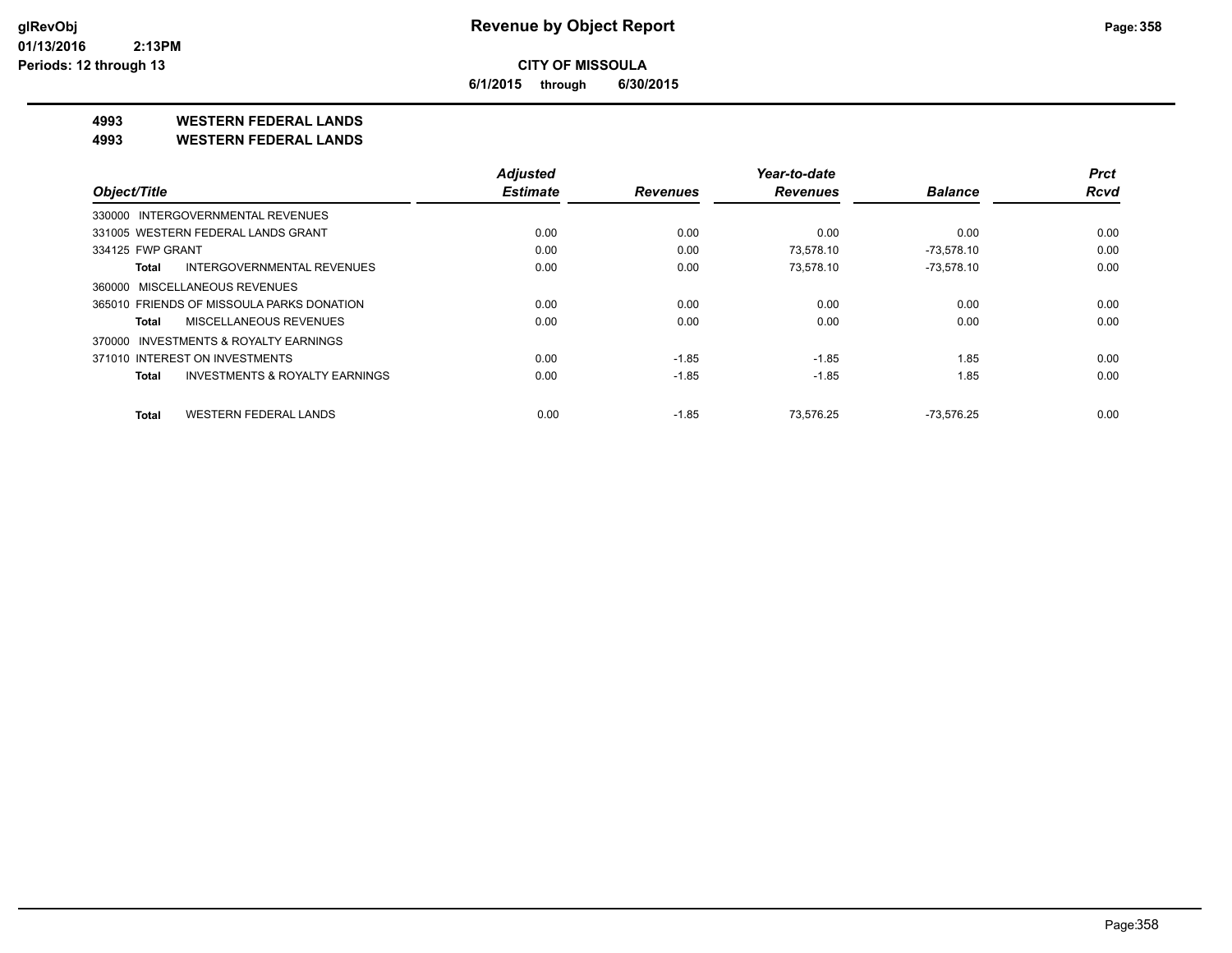**6/1/2015 through 6/30/2015**

# **4993 WESTERN FEDERAL LANDS**

|                                                           | <b>Adjusted</b> |                 | Year-to-date    |                | <b>Prct</b> |
|-----------------------------------------------------------|-----------------|-----------------|-----------------|----------------|-------------|
| Object/Title                                              | <b>Estimate</b> | <b>Revenues</b> | <b>Revenues</b> | <b>Balance</b> | <b>Rcvd</b> |
| 330000 INTERGOVERNMENTAL REVENUES                         |                 |                 |                 |                |             |
| 331005 WESTERN FEDERAL LANDS GRANT                        | 0.00            | 0.00            | 0.00            | 0.00           | 0.00        |
| 334125 FWP GRANT                                          | 0.00            | 0.00            | 73.578.10       | $-73.578.10$   | 0.00        |
| INTERGOVERNMENTAL REVENUES<br><b>Total</b>                | 0.00            | 0.00            | 73,578.10       | $-73,578.10$   | 0.00        |
| 360000 MISCELLANEOUS REVENUES                             |                 |                 |                 |                |             |
| 365010 FRIENDS OF MISSOULA PARKS DONATION                 | 0.00            | 0.00            | 0.00            | 0.00           | 0.00        |
| MISCELLANEOUS REVENUES<br>Total                           | 0.00            | 0.00            | 0.00            | 0.00           | 0.00        |
| 370000 INVESTMENTS & ROYALTY EARNINGS                     |                 |                 |                 |                |             |
| 371010 INTEREST ON INVESTMENTS                            | 0.00            | $-1.85$         | $-1.85$         | 1.85           | 0.00        |
| <b>INVESTMENTS &amp; ROYALTY EARNINGS</b><br><b>Total</b> | 0.00            | $-1.85$         | $-1.85$         | 1.85           | 0.00        |
|                                                           |                 |                 |                 |                |             |
| <b>WESTERN FEDERAL LANDS</b><br><b>Total</b>              | 0.00            | $-1.85$         | 73.576.25       | $-73.576.25$   | 0.00        |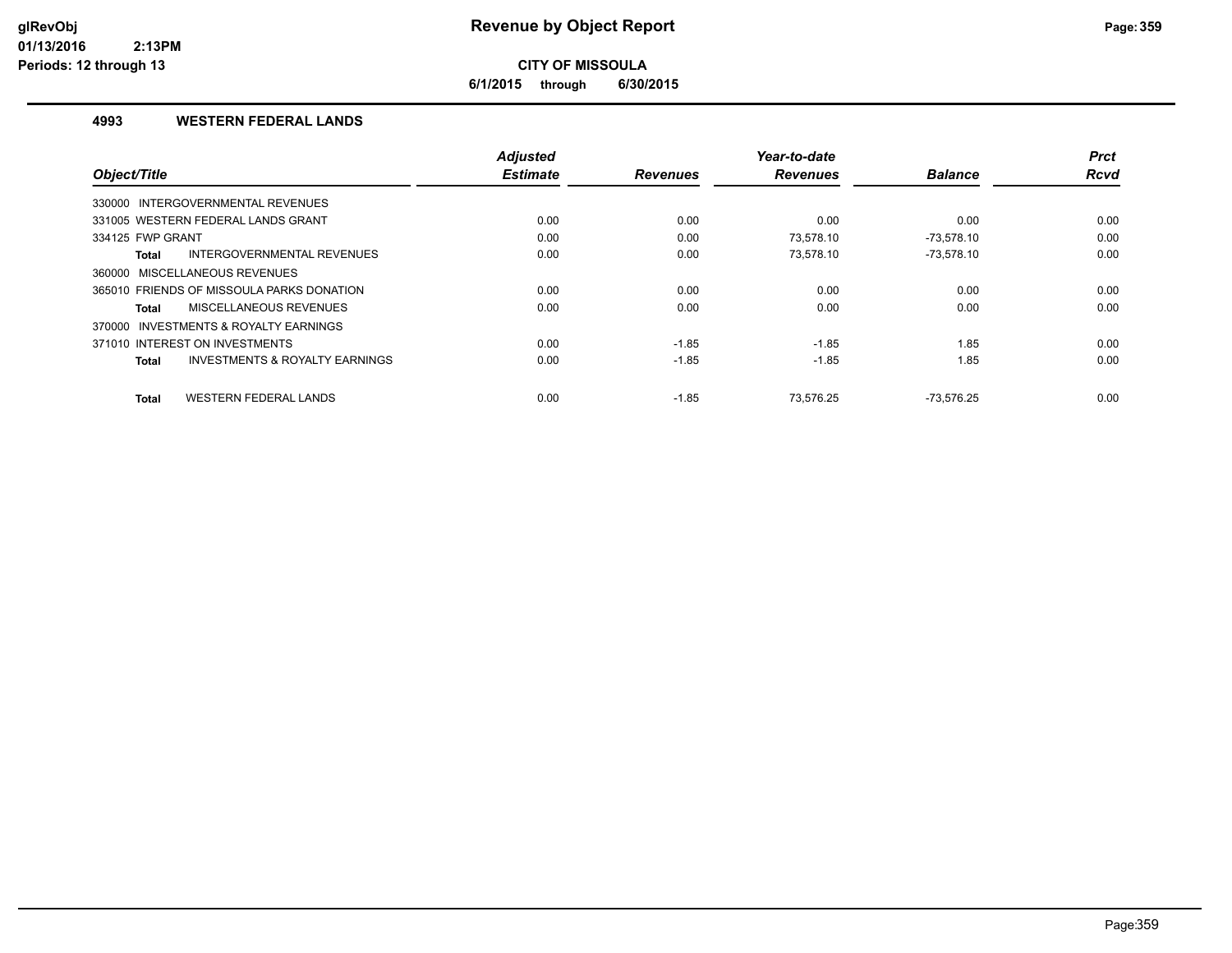**6/1/2015 through 6/30/2015**

**5020 CIVIC STADIUM**

**5020 CIVIC STADIUM**

|                                                           | <b>Adjusted</b> |                 | Year-to-date    |                | <b>Prct</b> |
|-----------------------------------------------------------|-----------------|-----------------|-----------------|----------------|-------------|
| Object/Title                                              | <b>Estimate</b> | <b>Revenues</b> | <b>Revenues</b> | <b>Balance</b> | <b>Rcvd</b> |
| INTERGOVERNMENTAL REVENUES<br>330000                      |                 |                 |                 |                |             |
| 336023 STATE CONTRIB. - PERS                              | 0.00            | 0.00            | 0.00            | 0.00           | 0.00        |
| <b>INTERGOVERNMENTAL REVENUES</b><br><b>Total</b>         | 0.00            | 0.00            | 0.00            | 0.00           | 0.00        |
| MISCELLANEOUS REVENUES<br>360000                          |                 |                 |                 |                |             |
| 360010 MISCELLANEOUS                                      | 0.00            | 0.00            | 0.00            | 0.00           | 0.00        |
| 361010 RENTAL REVENUE                                     | 120,000.00      | 90,000.00       | 120,000.00      | 0.00           | 100.00      |
| 362003 US BANK FEE REIMBURSEMENT                          | 0.00            | 0.00            | 0.00            | 0.00           | 0.00        |
| 365030 DONATIONS STADIUM R&D                              | 0.00            | 0.00            | 4,000.00        | $-4,000.00$    | 0.00        |
| MISCELLANEOUS REVENUES<br><b>Total</b>                    | 120,000.00      | 90,000.00       | 124,000.00      | $-4,000.00$    | 103.33      |
| 370000 INVESTMENTS & ROYALTY EARNINGS                     |                 |                 |                 |                |             |
| 371010 INTEREST ON INVESTMENTS                            | 0.00            | 10.92           | 10.92           | $-10.92$       | 0.00        |
| <b>INVESTMENTS &amp; ROYALTY EARNINGS</b><br><b>Total</b> | 0.00            | 10.92           | 10.92           | $-10.92$       | 0.00        |
| OTHER FINANCING SOURCES<br>380000                         |                 |                 |                 |                |             |
| 383000 OPERATING TRANSFERS                                | 0.00            | 0.00            | 0.00            | 0.00           | 0.00        |
| 383400 CAPITAL CONTRIBUTION                               | 0.00            | 0.00            | 0.00            | 0.00           | 0.00        |
| OTHER FINANCING SOURCES<br><b>Total</b>                   | 0.00            | 0.00            | 0.00            | 0.00           | 0.00        |
| <b>CIVIC STADIUM</b><br><b>Total</b>                      | 120,000.00      | 90,010.92       | 124,010.92      | $-4,010.92$    | 103.34      |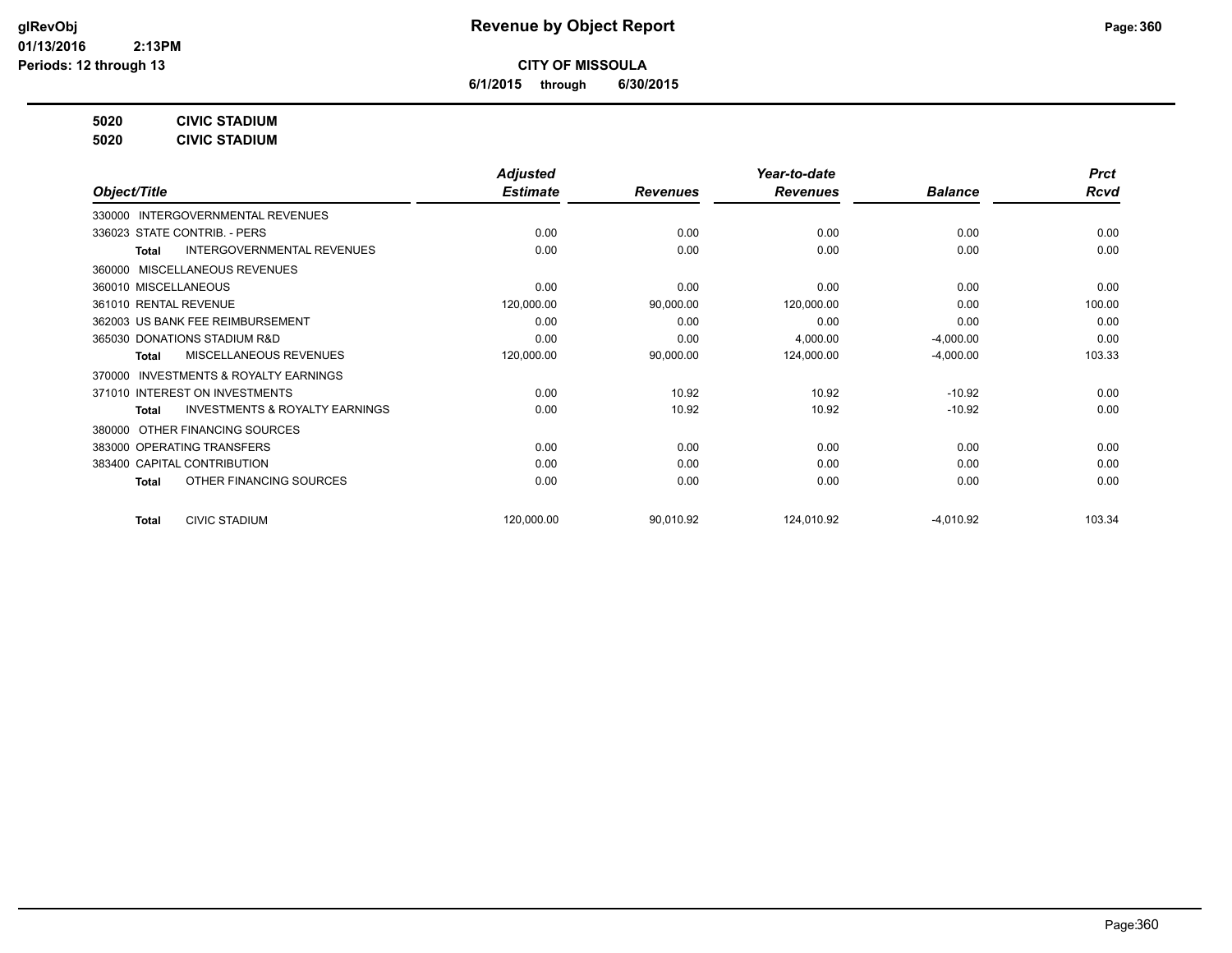**6/1/2015 through 6/30/2015**

### **5020 CIVIC STADIUM**

|                                                    | <b>Adjusted</b> |                 | Year-to-date    |                | <b>Prct</b> |
|----------------------------------------------------|-----------------|-----------------|-----------------|----------------|-------------|
| Object/Title                                       | <b>Estimate</b> | <b>Revenues</b> | <b>Revenues</b> | <b>Balance</b> | <b>Rcvd</b> |
| INTERGOVERNMENTAL REVENUES<br>330000               |                 |                 |                 |                |             |
| 336023 STATE CONTRIB. - PERS                       | 0.00            | 0.00            | 0.00            | 0.00           | 0.00        |
| <b>INTERGOVERNMENTAL REVENUES</b><br>Total         | 0.00            | 0.00            | 0.00            | 0.00           | 0.00        |
| MISCELLANEOUS REVENUES<br>360000                   |                 |                 |                 |                |             |
| 360010 MISCELLANEOUS                               | 0.00            | 0.00            | 0.00            | 0.00           | 0.00        |
| 361010 RENTAL REVENUE                              | 120,000.00      | 90,000.00       | 120,000.00      | 0.00           | 100.00      |
| 362003 US BANK FEE REIMBURSEMENT                   | 0.00            | 0.00            | 0.00            | 0.00           | 0.00        |
| 365030 DONATIONS STADIUM R&D                       | 0.00            | 0.00            | 4,000.00        | $-4,000.00$    | 0.00        |
| <b>MISCELLANEOUS REVENUES</b><br>Total             | 120,000.00      | 90,000.00       | 124,000.00      | $-4,000.00$    | 103.33      |
| INVESTMENTS & ROYALTY EARNINGS<br>370000           |                 |                 |                 |                |             |
| 371010 INTEREST ON INVESTMENTS                     | 0.00            | 10.92           | 10.92           | $-10.92$       | 0.00        |
| <b>INVESTMENTS &amp; ROYALTY EARNINGS</b><br>Total | 0.00            | 10.92           | 10.92           | $-10.92$       | 0.00        |
| OTHER FINANCING SOURCES<br>380000                  |                 |                 |                 |                |             |
| 383000 OPERATING TRANSFERS                         | 0.00            | 0.00            | 0.00            | 0.00           | 0.00        |
| 383400 CAPITAL CONTRIBUTION                        | 0.00            | 0.00            | 0.00            | 0.00           | 0.00        |
| OTHER FINANCING SOURCES<br><b>Total</b>            | 0.00            | 0.00            | 0.00            | 0.00           | 0.00        |
| <b>CIVIC STADIUM</b><br><b>Total</b>               | 120,000.00      | 90,010.92       | 124,010.92      | $-4,010.92$    | 103.34      |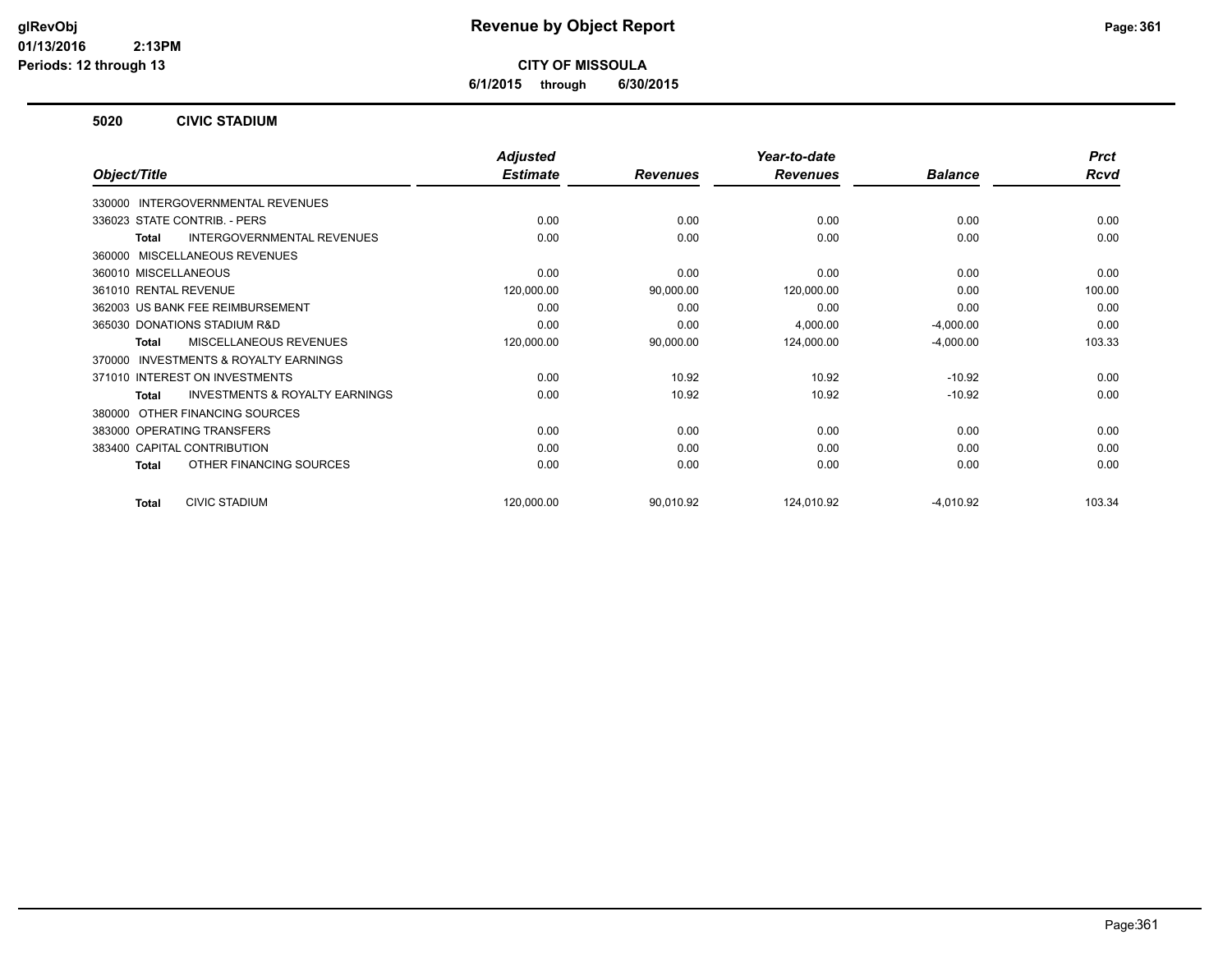**6/1/2015 through 6/30/2015**

### **5210 WATER 5210 WATER**

|                                         | <b>Adjusted</b> |                 | Year-to-date    |                | <b>Prct</b><br><b>Rcvd</b> |
|-----------------------------------------|-----------------|-----------------|-----------------|----------------|----------------------------|
| Object/Title                            | <b>Estimate</b> | <b>Revenues</b> | <b>Revenues</b> | <b>Balance</b> |                            |
| 370000 INVESTMENTS & ROYALTY EARNINGS   |                 |                 |                 |                |                            |
| 371010 INTEREST ON INVESTMENTS          | 0.00            | $-767.43$       | $-767.43$       | 767.43         | 0.00                       |
| INVESTMENTS & ROYALTY EARNINGS<br>Total | 0.00            | $-767.43$       | $-767.43$       | 767.43         | 0.00                       |
| <b>WATER</b><br>Total                   | 0.00            | $-767.43$       | -767.43         | 767.43         | 0.00                       |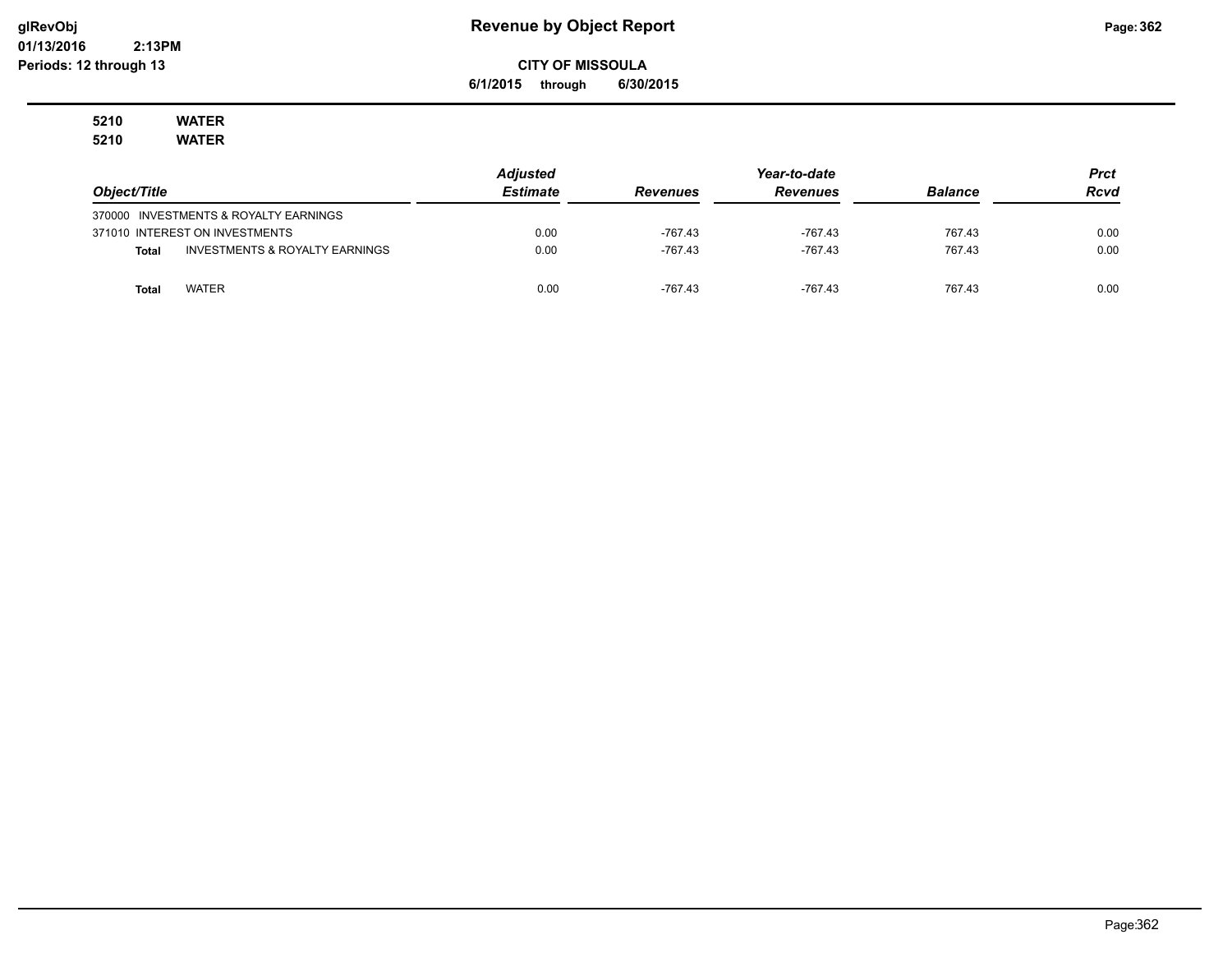# **glRevObj Revenue by Object Report Page:363**

**CITY OF MISSOULA**

**6/1/2015 through 6/30/2015**

### **5210 WATER**

| Object/Title |                                       | <b>Adjusted</b><br><b>Estimate</b> | <b>Revenues</b> | Year-to-date<br><b>Revenues</b> | <b>Balance</b> | <b>Prct</b><br><b>Rcvd</b> |
|--------------|---------------------------------------|------------------------------------|-----------------|---------------------------------|----------------|----------------------------|
|              |                                       |                                    |                 |                                 |                |                            |
|              | 370000 INVESTMENTS & ROYALTY EARNINGS |                                    |                 |                                 |                |                            |
|              | 371010 INTEREST ON INVESTMENTS        | 0.00                               | $-767.43$       | $-767.43$                       | 767.43         | 0.00                       |
| <b>Total</b> | INVESTMENTS & ROYALTY EARNINGS        | 0.00                               | $-767.43$       | $-767.43$                       | 767.43         | 0.00                       |
|              |                                       |                                    |                 |                                 |                |                            |
| <b>Total</b> | <b>WATER</b>                          | 0.00                               | $-767.43$       | $-767.43$                       | 767.43         | 0.00                       |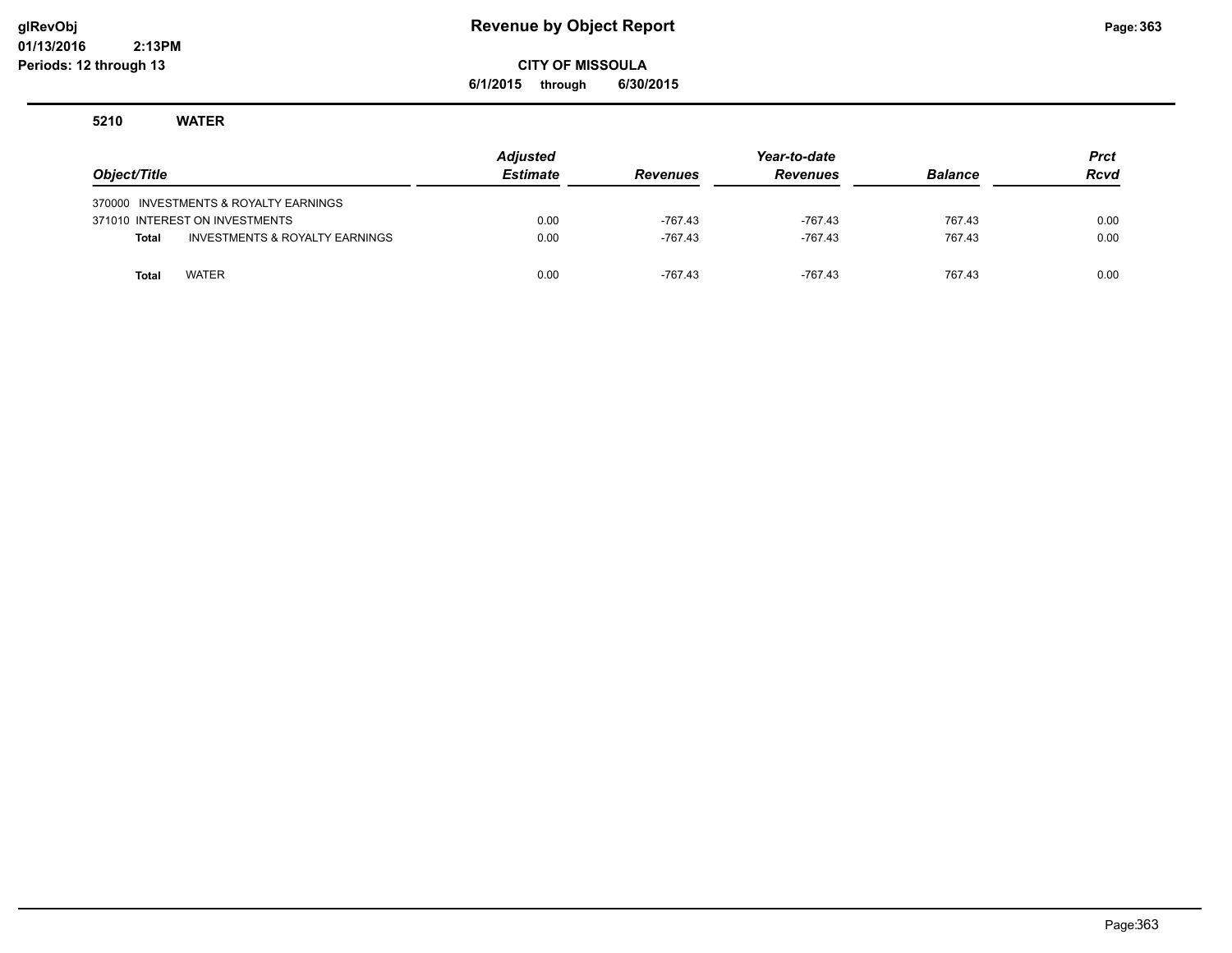**6/1/2015 through 6/30/2015**

# **5310 SEWER OPERATING BUDGET FUND**

#### **5310 SEWER OPERATING BUDGET FUND**

|                                                    | <b>Adjusted</b> |                 | Year-to-date    |                | <b>Prct</b> |
|----------------------------------------------------|-----------------|-----------------|-----------------|----------------|-------------|
| Object/Title                                       | <b>Estimate</b> | <b>Revenues</b> | <b>Revenues</b> | <b>Balance</b> | <b>Rcvd</b> |
| 320000 LICENSES & PERMITS                          |                 |                 |                 |                |             |
| 323027 HAULER PERMITS                              | 0.00            | 0.00            | 1,386.00        | $-1,386.00$    | 0.00        |
| <b>LICENSES &amp; PERMITS</b><br><b>Total</b>      | 0.00            | 0.00            | 1,386.00        | $-1,386.00$    | 0.00        |
| <b>INTERGOVERNMENTAL REVENUES</b><br>330000        |                 |                 |                 |                |             |
| 334071 DEQ/RIVER WATER SAMPLING                    | 0.00            | 0.00            | 0.00            | 0.00           | 0.00        |
| 336020 STATE PENSION CONTRIBUTION                  | 0.00            | 31,266.12       | 31,266.12       | $-31,266.12$   | 0.00        |
| 336023 STATE CONTRIB. - PERS                       | 0.00            | 135.61          | 1,311.14        | $-1,311.14$    | 0.00        |
| <b>INTERGOVERNMENTAL REVENUES</b><br>Total         | 0.00            | 31,401.73       | 32,577.26       | $-32,577.26$   | 0.00        |
| 340000 CHARGES FOR SERVICES                        |                 |                 |                 |                |             |
| 343031 SEWER SERVICE CHARGES                       | 0.00            | 0.00            | 0.00            | 0.00           | 0.00        |
| 343032 SEWER INSTALLATION CHARGES                  | 76,000.00       | 0.00            | 0.00            | 76,000.00      | 0.00        |
| 343035 SALE OF SEWER MATERIALS AND SUPPLIES        | 0.00            | 0.00            | 0.00            | 0.00           | 0.00        |
| 343039 DISPOSAL FEES                               | 0.00            | 5,286.72        | 32,615.84       | $-32,615.84$   | 0.00        |
| <b>CHARGES FOR SERVICES</b><br>Total               | 76,000.00       | 5,286.72        | 32,615.84       | 43,384.16      | 42.92       |
| 360000 MISCELLANEOUS REVENUES                      |                 |                 |                 |                |             |
| 360010 MISCELLANEOUS                               | 0.00            | 79,963.42       | 79,963.42       | $-79,963.42$   | 0.00        |
| 360030 CONTRIBUTIONS FROM PROPERTY OWNERS          | 0.00            | 85,001.00       | 85,001.00       | $-85,001.00$   | 0.00        |
| 363040 PENALTY AND INTEREST                        | 0.00            | 300.53          | 1,272.26        | $-1,272.26$    | 0.00        |
| 364012 SALE OF SURPLUS PROPERTY                    | 0.00            | 279.00          | 279.00          | $-279.00$      | 0.00        |
| MISCELLANEOUS REVENUES<br>Total                    | 0.00            | 165,543.95      | 166,515.68      | $-166,515.68$  | 0.00        |
| 370000 INVESTMENTS & ROYALTY EARNINGS              |                 |                 |                 |                |             |
| 371010 INTEREST ON INVESTMENTS                     | 0.00            | 1.243.48        | 1,243.48        | $-1,243.48$    | 0.00        |
| 371020 GAIN/LOSS IN MARKET VALUE OF INVESTMENTS    | 0.00            | 0.00            | 0.00            | 0.00           | 0.00        |
| <b>INVESTMENTS &amp; ROYALTY EARNINGS</b><br>Total | 0.00            | 1,243.48        | 1,243.48        | $-1,243.48$    | 0.00        |
| 380000 OTHER FINANCING SOURCES                     |                 |                 |                 |                |             |
| 381090 PROCEEDS FROM CAPITAL LEASE                 | 0.00            | 0.00            | 0.00            | 0.00           | 0.00        |
| 382010 SALE OF FIXED ASSETS                        | 0.00            | 8,000.00        | 8,000.00        | $-8,000.00$    | 0.00        |
| 383024 TRANS FR SEWER CLEARING                     | 4,458,965.00    | 4,758,113.95    | 4,758,113.95    | $-299, 148.95$ | 106.71      |
| OTHER FINANCING SOURCES<br><b>Total</b>            | 4,458,965.00    | 4,766,113.95    | 4,766,113.95    | $-307,148.95$  | 106.89      |
| SEWER OPERATING BUDGET FUND<br>Total               | 4.534.965.00    | 4.969.589.83    | 5.000.452.21    | -465.487.21    | 110.26      |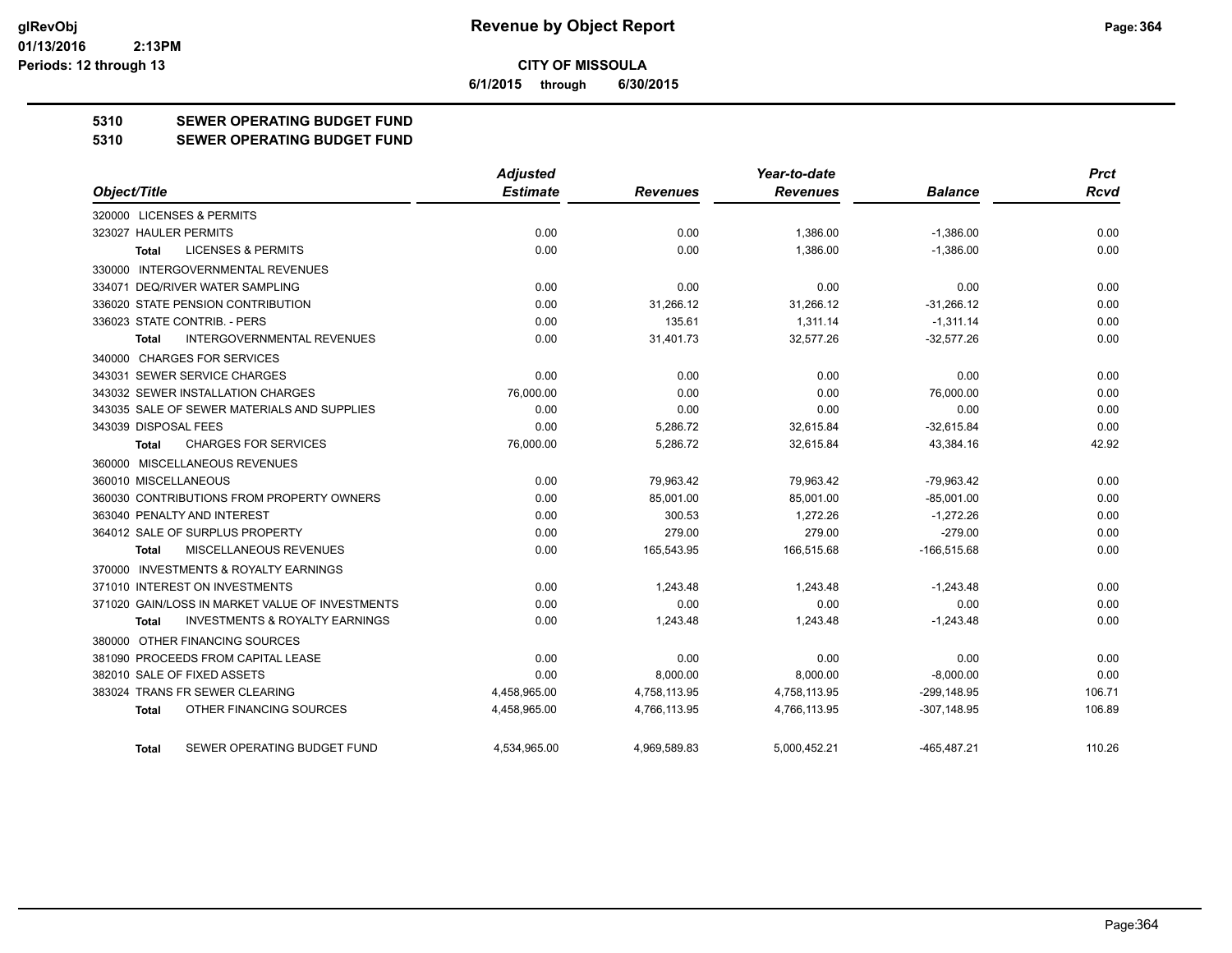**6/1/2015 through 6/30/2015**

# **5310 SEWER OPERATING BUDGET FUND**

|                                                    | <b>Adjusted</b> |                 | Year-to-date    |                | <b>Prct</b> |
|----------------------------------------------------|-----------------|-----------------|-----------------|----------------|-------------|
| Object/Title                                       | <b>Estimate</b> | <b>Revenues</b> | <b>Revenues</b> | <b>Balance</b> | <b>Rcvd</b> |
| 320000 LICENSES & PERMITS                          |                 |                 |                 |                |             |
| 323027 HAULER PERMITS                              | 0.00            | 0.00            | 1,386.00        | $-1,386.00$    | 0.00        |
| <b>LICENSES &amp; PERMITS</b><br>Total             | 0.00            | 0.00            | 1,386.00        | $-1,386.00$    | 0.00        |
| 330000 INTERGOVERNMENTAL REVENUES                  |                 |                 |                 |                |             |
| 334071 DEQ/RIVER WATER SAMPLING                    | 0.00            | 0.00            | 0.00            | 0.00           | 0.00        |
| 336020 STATE PENSION CONTRIBUTION                  | 0.00            | 31,266.12       | 31,266.12       | $-31,266.12$   | 0.00        |
| 336023 STATE CONTRIB. - PERS                       | 0.00            | 135.61          | 1.311.14        | $-1.311.14$    | 0.00        |
| <b>INTERGOVERNMENTAL REVENUES</b><br>Total         | 0.00            | 31,401.73       | 32,577.26       | $-32,577.26$   | 0.00        |
| 340000 CHARGES FOR SERVICES                        |                 |                 |                 |                |             |
| 343031 SEWER SERVICE CHARGES                       | 0.00            | 0.00            | 0.00            | 0.00           | 0.00        |
| 343032 SEWER INSTALLATION CHARGES                  | 76,000.00       | 0.00            | 0.00            | 76,000.00      | 0.00        |
| 343035 SALE OF SEWER MATERIALS AND SUPPLIES        | 0.00            | 0.00            | 0.00            | 0.00           | 0.00        |
| 343039 DISPOSAL FEES                               | 0.00            | 5,286.72        | 32,615.84       | $-32,615.84$   | 0.00        |
| <b>CHARGES FOR SERVICES</b><br><b>Total</b>        | 76,000.00       | 5,286.72        | 32,615.84       | 43,384.16      | 42.92       |
| 360000 MISCELLANEOUS REVENUES                      |                 |                 |                 |                |             |
| 360010 MISCELLANEOUS                               | 0.00            | 79,963.42       | 79,963.42       | $-79,963.42$   | 0.00        |
| 360030 CONTRIBUTIONS FROM PROPERTY OWNERS          | 0.00            | 85,001.00       | 85.001.00       | $-85.001.00$   | 0.00        |
| 363040 PENALTY AND INTEREST                        | 0.00            | 300.53          | 1,272.26        | $-1,272.26$    | 0.00        |
| 364012 SALE OF SURPLUS PROPERTY                    | 0.00            | 279.00          | 279.00          | $-279.00$      | 0.00        |
| MISCELLANEOUS REVENUES<br>Total                    | 0.00            | 165,543.95      | 166,515.68      | $-166,515.68$  | 0.00        |
| 370000 INVESTMENTS & ROYALTY EARNINGS              |                 |                 |                 |                |             |
| 371010 INTEREST ON INVESTMENTS                     | 0.00            | 1,243.48        | 1,243.48        | $-1,243.48$    | 0.00        |
| 371020 GAIN/LOSS IN MARKET VALUE OF INVESTMENT     | 0.00            | 0.00            | 0.00            | 0.00           | 0.00        |
| <b>INVESTMENTS &amp; ROYALTY EARNINGS</b><br>Total | 0.00            | 1,243.48        | 1,243.48        | $-1,243.48$    | 0.00        |
| 380000 OTHER FINANCING SOURCES                     |                 |                 |                 |                |             |
| 381090 PROCEEDS FROM CAPITAL LEASE                 | 0.00            | 0.00            | 0.00            | 0.00           | 0.00        |
| 382010 SALE OF FIXED ASSETS                        | 0.00            | 8,000.00        | 8,000.00        | $-8,000.00$    | 0.00        |
| 383024 TRANS FR SEWER CLEARING                     | 4,458,965.00    | 4,758,113.95    | 4,758,113.95    | $-299,148.95$  | 106.71      |
| OTHER FINANCING SOURCES<br>Total                   | 4,458,965.00    | 4,766,113.95    | 4,766,113.95    | $-307,148.95$  | 106.89      |
| SEWER OPERATING BUDGET FUND<br>Total               | 4,534,965.00    | 4,969,589.83    | 5,000,452.21    | -465,487.21    | 110.26      |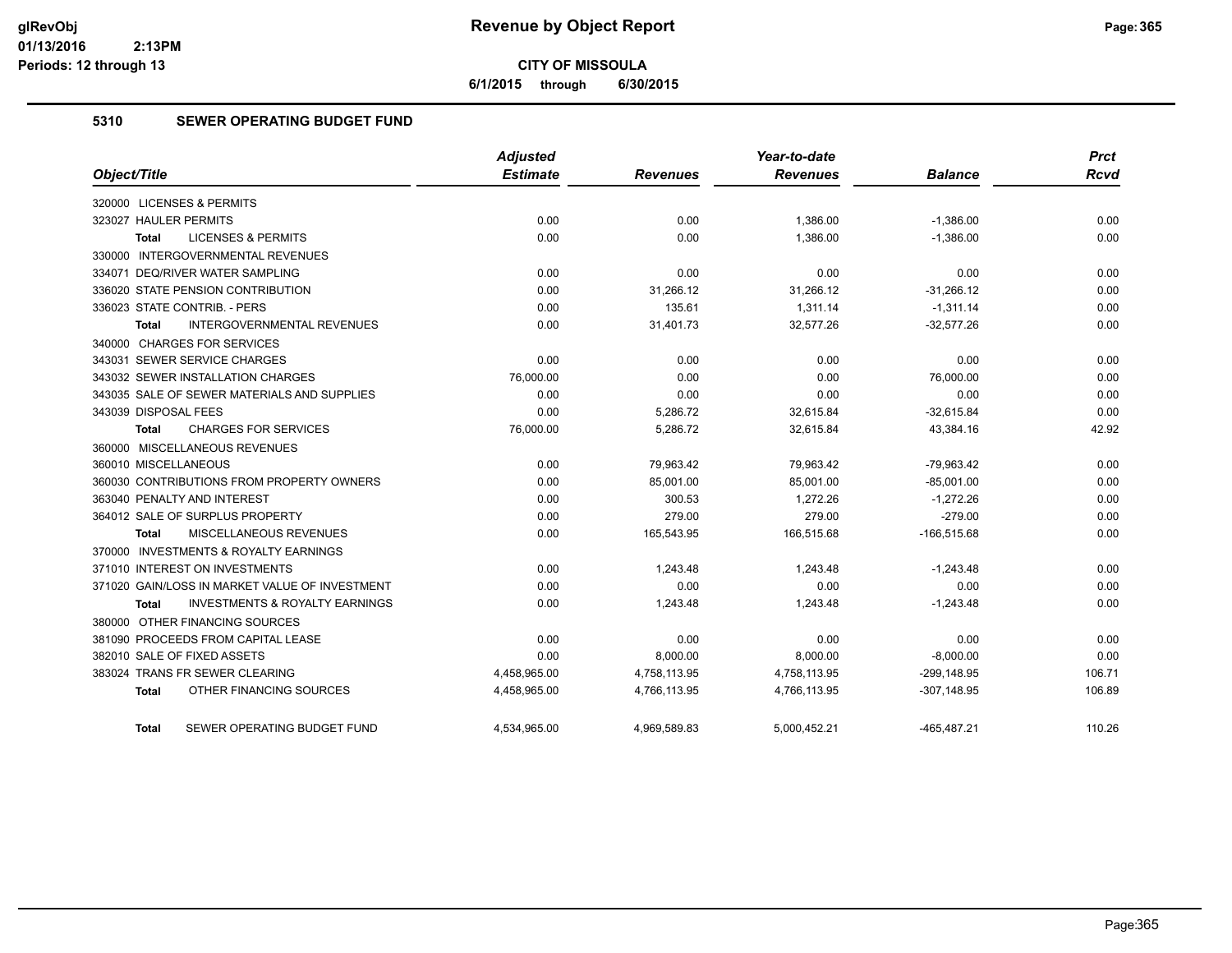**6/1/2015 through 6/30/2015**

# **5311 SEWER REVENUE COLLECTION & CLEARING FUND**

**5311 SEWER REVENUE COLLECTION & CLEARING FUND**

|                                                     | <b>Adjusted</b> |                 | Year-to-date    |                | <b>Prct</b> |
|-----------------------------------------------------|-----------------|-----------------|-----------------|----------------|-------------|
| Object/Title                                        | <b>Estimate</b> | <b>Revenues</b> | <b>Revenues</b> | <b>Balance</b> | <b>Rcvd</b> |
| 330000 INTERGOVERNMENTAL REVENUES                   |                 |                 |                 |                |             |
| 331992 FEDERAL ARRA GRANTS                          | 0.00            | 0.00            | 0.00            | 0.00           | 0.00        |
| <b>INTERGOVERNMENTAL REVENUES</b><br><b>Total</b>   | 0.00            | 0.00            | 0.00            | 0.00           | 0.00        |
| 340000 CHARGES FOR SERVICES                         |                 |                 |                 |                |             |
| 343032 SEWER INSTALLATION CHARGES                   | 0.00            | 0.00            | 0.00            | 0.00           | 0.00        |
| 343034 TREATMENT FACILITIES FEES                    | 7,200,001.00    | 3,183.54        | 7,283,426.20    | $-83,425.20$   | 101.16      |
| 343037 DELINQUENT SEWER FEES                        | 0.00            | 0.00            | 0.00            | 0.00           | 0.00        |
| 343038 P & I TAX LIENS                              | 0.00            | 1,845.76        | 8,095.67        | $-8,095.67$    | 0.00        |
| <b>CHARGES FOR SERVICES</b><br><b>Total</b>         | 7,200,001.00    | 5,029.30        | 7,291,521.87    | $-91,520.87$   | 101.27      |
| 360000 MISCELLANEOUS REVENUES                       |                 |                 |                 |                |             |
| 360010 MISCELLANEOUS                                | 0.00            | 0.00            | 0.00            | 0.00           | 0.00        |
| 361200 RADIO TOWER LEASE PAYMENTS                   | 0.00            | 0.00            | 2,850.00        | $-2,850.00$    | 0.00        |
| 361201 EKO LAND LEASE                               | 0.00            | 12,293.18       | 49,172.72       | $-49,172.72$   | 0.00        |
| 365023 NORTHWESTERN ENERGY GRANT                    | 0.00            | 0.00            | 0.00            | 0.00           | 0.00        |
| MISCELLANEOUS REVENUES<br>Total                     | 0.00            | 12,293.18       | 52,022.72       | $-52,022.72$   | 0.00        |
| <b>INVESTMENTS &amp; ROYALTY EARNINGS</b><br>370000 |                 |                 |                 |                |             |
| 371010 INTEREST ON INVESTMENTS                      | 0.00            | 0.00            | 0.00            | 0.00           | 0.00        |
| 371020 GAIN/LOSS IN MARKET VALUE OF INVESTMENTS     | 0.00            | 0.00            | 0.00            | 0.00           | 0.00        |
| <b>INVESTMENTS &amp; ROYALTY EARNINGS</b><br>Total  | 0.00            | 0.00            | 0.00            | 0.00           | 0.00        |
| OTHER FINANCING SOURCES<br>380000                   |                 |                 |                 |                |             |
| 383034 TRANS FR 01 SERIES DEBT SERVICE              | 0.00            | 0.00            | 0.00            | 0.00           | 0.00        |
| 383042 TRANSFERS FROM OTHER FUNDS                   | 0.00            | 0.00            | 0.00            | 0.00           | 0.00        |
| OTHER FINANCING SOURCES<br><b>Total</b>             | 0.00            | 0.00            | 0.00            | 0.00           | 0.00        |
| SEWER REVENUE COLLECTION & CLEARING<br><b>Total</b> | 7,200,001.00    | 17,322.48       | 7,343,544.59    | $-143,543.59$  | 101.99      |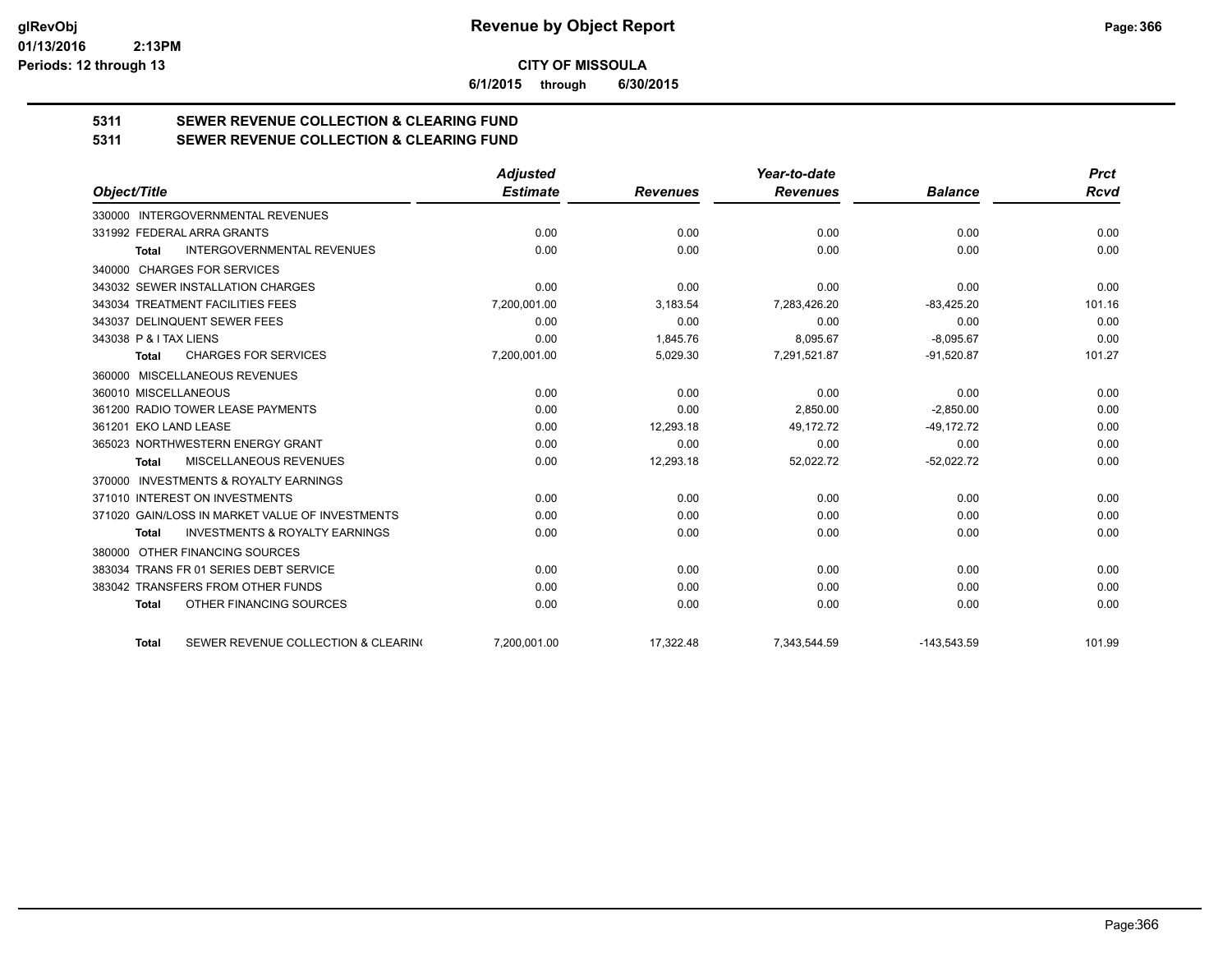**6/1/2015 through 6/30/2015**

# **5311 SEWER REVENUE COLLECTION & CLEARING FUND**

|                                                           | <b>Adjusted</b> |                 | Year-to-date    |                | <b>Prct</b> |
|-----------------------------------------------------------|-----------------|-----------------|-----------------|----------------|-------------|
| Object/Title                                              | <b>Estimate</b> | <b>Revenues</b> | <b>Revenues</b> | <b>Balance</b> | <b>Rcvd</b> |
| INTERGOVERNMENTAL REVENUES<br>330000                      |                 |                 |                 |                |             |
| 331992 FEDERAL ARRA GRANTS                                | 0.00            | 0.00            | 0.00            | 0.00           | 0.00        |
| <b>INTERGOVERNMENTAL REVENUES</b><br>Total                | 0.00            | 0.00            | 0.00            | 0.00           | 0.00        |
| 340000 CHARGES FOR SERVICES                               |                 |                 |                 |                |             |
| 343032 SEWER INSTALLATION CHARGES                         | 0.00            | 0.00            | 0.00            | 0.00           | 0.00        |
| 343034 TREATMENT FACILITIES FEES                          | 7,200,001.00    | 3,183.54        | 7,283,426.20    | $-83,425.20$   | 101.16      |
| 343037 DELINQUENT SEWER FEES                              | 0.00            | 0.00            | 0.00            | 0.00           | 0.00        |
| 343038 P & I TAX LIENS                                    | 0.00            | 1.845.76        | 8.095.67        | $-8.095.67$    | 0.00        |
| <b>CHARGES FOR SERVICES</b><br>Total                      | 7,200,001.00    | 5,029.30        | 7,291,521.87    | $-91,520.87$   | 101.27      |
| 360000 MISCELLANEOUS REVENUES                             |                 |                 |                 |                |             |
| 360010 MISCELLANEOUS                                      | 0.00            | 0.00            | 0.00            | 0.00           | 0.00        |
| 361200 RADIO TOWER LEASE PAYMENTS                         | 0.00            | 0.00            | 2,850.00        | $-2,850.00$    | 0.00        |
| 361201 EKO LAND LEASE                                     | 0.00            | 12.293.18       | 49.172.72       | $-49,172.72$   | 0.00        |
| 365023 NORTHWESTERN ENERGY GRANT                          | 0.00            | 0.00            | 0.00            | 0.00           | 0.00        |
| MISCELLANEOUS REVENUES<br><b>Total</b>                    | 0.00            | 12,293.18       | 52,022.72       | $-52,022.72$   | 0.00        |
| 370000 INVESTMENTS & ROYALTY EARNINGS                     |                 |                 |                 |                |             |
| 371010 INTEREST ON INVESTMENTS                            | 0.00            | 0.00            | 0.00            | 0.00           | 0.00        |
| 371020 GAIN/LOSS IN MARKET VALUE OF INVESTMENT            | 0.00            | 0.00            | 0.00            | 0.00           | 0.00        |
| <b>INVESTMENTS &amp; ROYALTY EARNINGS</b><br><b>Total</b> | 0.00            | 0.00            | 0.00            | 0.00           | 0.00        |
| OTHER FINANCING SOURCES<br>380000                         |                 |                 |                 |                |             |
| 383034 TRANS FR 01 SERIES DEBT SERVICE                    | 0.00            | 0.00            | 0.00            | 0.00           | 0.00        |
| 383042 TRANSFERS FROM OTHER FUNDS                         | 0.00            | 0.00            | 0.00            | 0.00           | 0.00        |
| OTHER FINANCING SOURCES<br><b>Total</b>                   | 0.00            | 0.00            | 0.00            | 0.00           | 0.00        |
| SEWER REVENUE COLLECTION & CLEARIN<br><b>Total</b>        | 7,200,001.00    | 17,322.48       | 7,343,544.59    | $-143,543.59$  | 101.99      |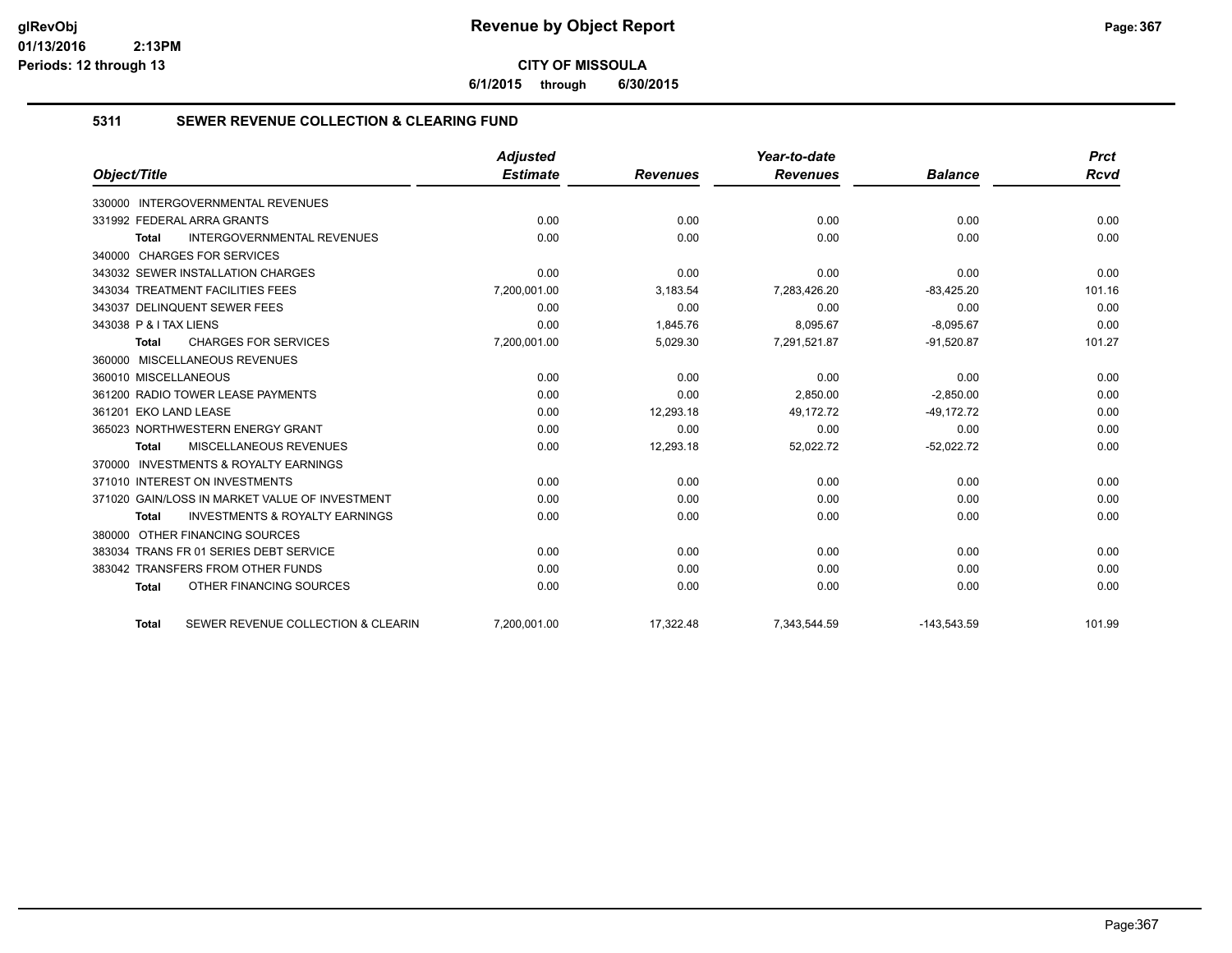**6/1/2015 through 6/30/2015**

**5315 SEWER LOAN FUND**

**5315 SEWER LOAN FUND**

|                                                           | <b>Adjusted</b> |                 | Year-to-date    |                | <b>Prct</b> |
|-----------------------------------------------------------|-----------------|-----------------|-----------------|----------------|-------------|
| Object/Title                                              | <b>Estimate</b> | <b>Revenues</b> | <b>Revenues</b> | <b>Balance</b> | <b>Rcvd</b> |
| <b>CHARGES FOR SERVICES</b><br>340000                     |                 |                 |                 |                |             |
| 343032 SEWER INSTALLATION CHARGES                         | 0.00            | 0.00            | 14,642.26       | $-14,642.26$   | 0.00        |
| 343035 SALE OF SEWER MATERIALS AND SUPPLIES               | 0.00            | 21,784.48       | 3,545.28        | $-3,545.28$    | 0.00        |
| 343037 GREASE INTERCEPTOR LOANS                           | 0.00            | 0.00            | 0.00            | 0.00           | 0.00        |
| <b>CHARGES FOR SERVICES</b><br><b>Total</b>               | 0.00            | 21,784.48       | 18,187.54       | $-18,187.54$   | 0.00        |
| MISCELLANEOUS REVENUES<br>360000                          |                 |                 |                 |                |             |
| 360010 MISCELLANEOUS                                      | 0.00            | 0.00            | 25.00           | $-25.00$       | 0.00        |
| MISCELLANEOUS REVENUES<br><b>Total</b>                    | 0.00            | 0.00            | 25.00           | $-25.00$       | 0.00        |
| INVESTMENTS & ROYALTY EARNINGS<br>370000                  |                 |                 |                 |                |             |
| 371010 INTEREST ON INVESTMENTS                            | 0.00            | 0.00            | 0.00            | 0.00           | 0.00        |
| 371020 GAIN/LOSS IN MARKET VALUE OF INVESTMENTS           | 0.00            | 0.00            | 0.00            | 0.00           | 0.00        |
| <b>INVESTMENTS &amp; ROYALTY EARNINGS</b><br><b>Total</b> | 0.00            | 0.00            | 0.00            | 0.00           | 0.00        |
| OTHER FINANCING SOURCES<br>380000                         |                 |                 |                 |                |             |
| 383024 TRANS FR SEWER CLEARING                            | 0.00            | 2,758.39        | 2,758.39        | $-2,758.39$    | 0.00        |
| 383025 TRANS FR SEWER R & D                               | 0.00            | 0.00            | 0.00            | 0.00           | 0.00        |
| OTHER FINANCING SOURCES<br><b>Total</b>                   | 0.00            | 2,758.39        | 2,758.39        | $-2,758.39$    | 0.00        |
| <b>SEWER LOAN FUND</b><br><b>Total</b>                    | 0.00            | 24,542.87       | 20,970.93       | $-20,970.93$   | 0.00        |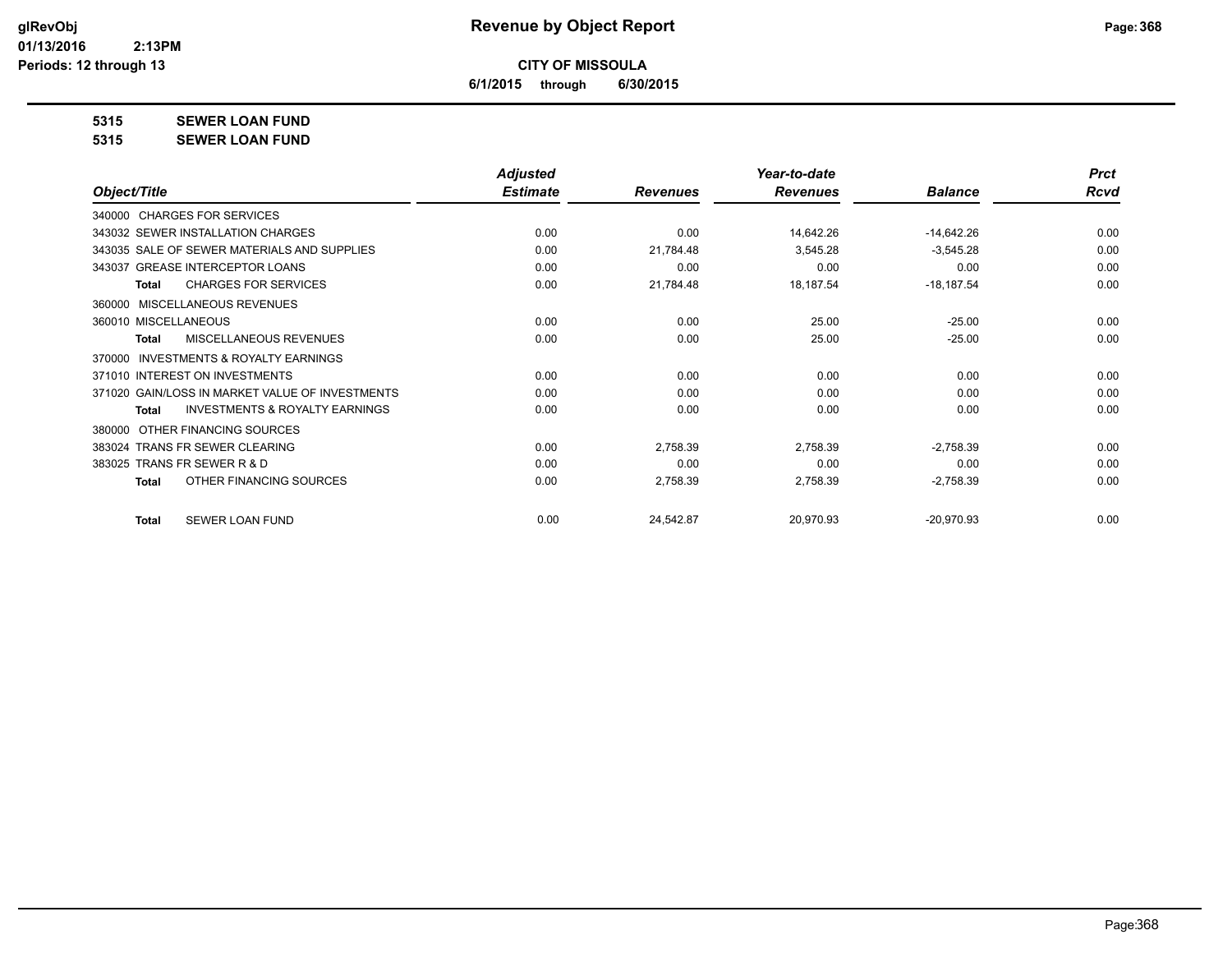**6/1/2015 through 6/30/2015**

### **5315 SEWER LOAN FUND**

|                                                     | <b>Adjusted</b> |                 | Year-to-date    |                | <b>Prct</b> |
|-----------------------------------------------------|-----------------|-----------------|-----------------|----------------|-------------|
| Object/Title                                        | <b>Estimate</b> | <b>Revenues</b> | <b>Revenues</b> | <b>Balance</b> | <b>Rcvd</b> |
| 340000 CHARGES FOR SERVICES                         |                 |                 |                 |                |             |
| 343032 SEWER INSTALLATION CHARGES                   | 0.00            | 0.00            | 14,642.26       | $-14,642.26$   | 0.00        |
| 343035 SALE OF SEWER MATERIALS AND SUPPLIES         | 0.00            | 21,784.48       | 3,545.28        | $-3,545.28$    | 0.00        |
| 343037 GREASE INTERCEPTOR LOANS                     | 0.00            | 0.00            | 0.00            | 0.00           | 0.00        |
| <b>CHARGES FOR SERVICES</b><br>Total                | 0.00            | 21,784.48       | 18,187.54       | $-18,187.54$   | 0.00        |
| 360000 MISCELLANEOUS REVENUES                       |                 |                 |                 |                |             |
| 360010 MISCELLANEOUS                                | 0.00            | 0.00            | 25.00           | $-25.00$       | 0.00        |
| MISCELLANEOUS REVENUES<br><b>Total</b>              | 0.00            | 0.00            | 25.00           | $-25.00$       | 0.00        |
| <b>INVESTMENTS &amp; ROYALTY EARNINGS</b><br>370000 |                 |                 |                 |                |             |
| 371010 INTEREST ON INVESTMENTS                      | 0.00            | 0.00            | 0.00            | 0.00           | 0.00        |
| 371020 GAIN/LOSS IN MARKET VALUE OF INVESTMENT      | 0.00            | 0.00            | 0.00            | 0.00           | 0.00        |
| <b>INVESTMENTS &amp; ROYALTY EARNINGS</b><br>Total  | 0.00            | 0.00            | 0.00            | 0.00           | 0.00        |
| 380000 OTHER FINANCING SOURCES                      |                 |                 |                 |                |             |
| 383024 TRANS FR SEWER CLEARING                      | 0.00            | 2,758.39        | 2,758.39        | $-2,758.39$    | 0.00        |
| 383025 TRANS FR SEWER R & D                         | 0.00            | 0.00            | 0.00            | 0.00           | 0.00        |
| OTHER FINANCING SOURCES<br><b>Total</b>             | 0.00            | 2,758.39        | 2,758.39        | $-2,758.39$    | 0.00        |
|                                                     |                 |                 |                 |                |             |
| SEWER LOAN FUND<br>Total                            | 0.00            | 24,542.87       | 20,970.93       | $-20,970.93$   | 0.00        |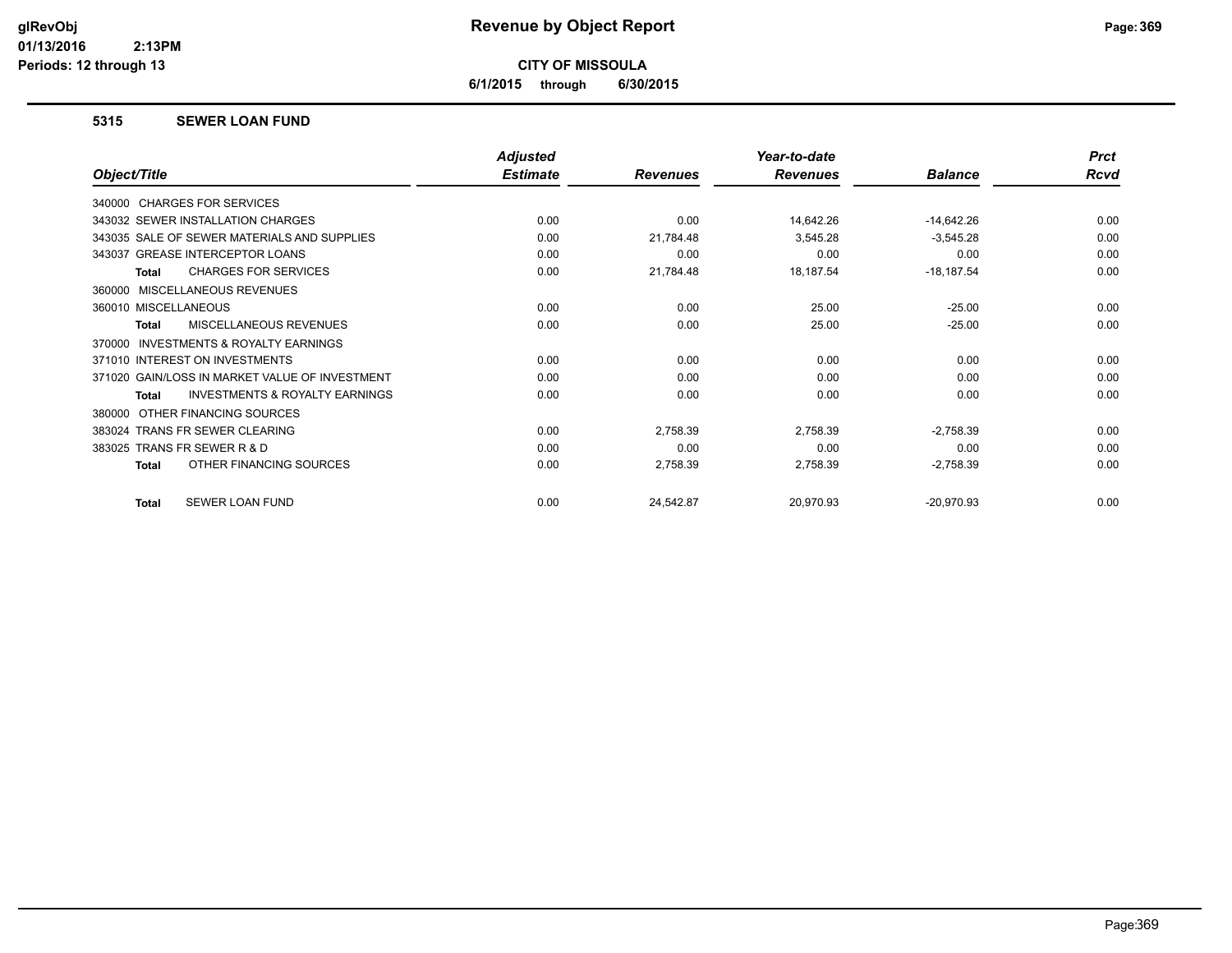**6/1/2015 through 6/30/2015**

# **5320 SEWER REPLACEMENT & DEPRECIATION FUND**

**5320 SEWER REPLACEMENT & DEPRECIATION FUND**

|                                                           | <b>Adjusted</b> |                 | Year-to-date    |                | <b>Prct</b> |
|-----------------------------------------------------------|-----------------|-----------------|-----------------|----------------|-------------|
| Object/Title                                              | <b>Estimate</b> | <b>Revenues</b> | <b>Revenues</b> | <b>Balance</b> | Rcvd        |
| 330000 INTERGOVERNMENTAL REVENUES                         |                 |                 |                 |                |             |
| 337010 COUNTY REIMBURSEMENT-DEANOS                        | 0.00            | 0.00            | 0.00            | 0.00           | 0.00        |
| <b>INTERGOVERNMENTAL REVENUES</b><br><b>Total</b>         | 0.00            | 0.00            | 0.00            | 0.00           | 0.00        |
| 340000 CHARGES FOR SERVICES                               |                 |                 |                 |                |             |
| 343032 SEWER INSTALLATION CHARGES                         | 0.00            | 13,675.00       | 35,202.50       | $-35,202.50$   | 0.00        |
| <b>CHARGES FOR SERVICES</b><br><b>Total</b>               | 0.00            | 13,675.00       | 35,202.50       | $-35,202.50$   | 0.00        |
| 360000 MISCELLANEOUS REVENUES                             |                 |                 |                 |                |             |
| 360000 MISCELLANEOUS REVENUES                             | 0.00            | 0.00            | 0.00            | 0.00           | 0.00        |
| 360010 MISCELLANEOUS                                      | 0.00            | 0.00            | 0.00            | 0.00           | 0.00        |
| 362006 GAIC INSURANCE SETTLEMENT                          | 0.00            | 0.00            | 0.00            | 0.00           | 0.00        |
| MISCELLANEOUS REVENUES<br><b>Total</b>                    | 0.00            | 0.00            | 0.00            | 0.00           | 0.00        |
| 370000 INVESTMENTS & ROYALTY EARNINGS                     |                 |                 |                 |                |             |
| 371010 INTEREST ON INVESTMENTS                            | 0.00            | 0.00            | 0.00            | 0.00           | 0.00        |
| 371020 GAIN/LOSS IN MARKET VALUE OF INVESTMENTS           | 0.00            | 0.00            | 0.00            | 0.00           | 0.00        |
| <b>INVESTMENTS &amp; ROYALTY EARNINGS</b><br><b>Total</b> | 0.00            | 0.00            | 0.00            | 0.00           | 0.00        |
| 380000 OTHER FINANCING SOURCES                            |                 |                 |                 |                |             |
| 381002 SRF LOAN                                           | 0.00            | 0.00            | 0.00            | 0.00           | 0.00        |
| 381020 REVENUE BONDS                                      | 0.00            | 0.00            | 0.00            | 0.00           | 0.00        |
| 383000 OPERATING TRANSFERS                                | 0.00            | 0.00            | 0.00            | 0.00           | 0.00        |
| 383024 TRANS FR SEWER CLEARING                            | 829,473.00      | 758,605.93      | 758,605.93      | 70,867.07      | 91.46       |
| 383042 TRANSFERS FROM OTHER FUNDS                         | 0.00            | 0.00            | 0.00            | 0.00           | 0.00        |
| OTHER FINANCING SOURCES<br><b>Total</b>                   | 829,473.00      | 758,605.93      | 758,605.93      | 70,867.07      | 91.46       |
| SEWER REPLACEMENT & DEPRECIATION FU<br><b>Total</b>       | 829,473.00      | 772,280.93      | 793,808.43      | 35,664.57      | 95.70       |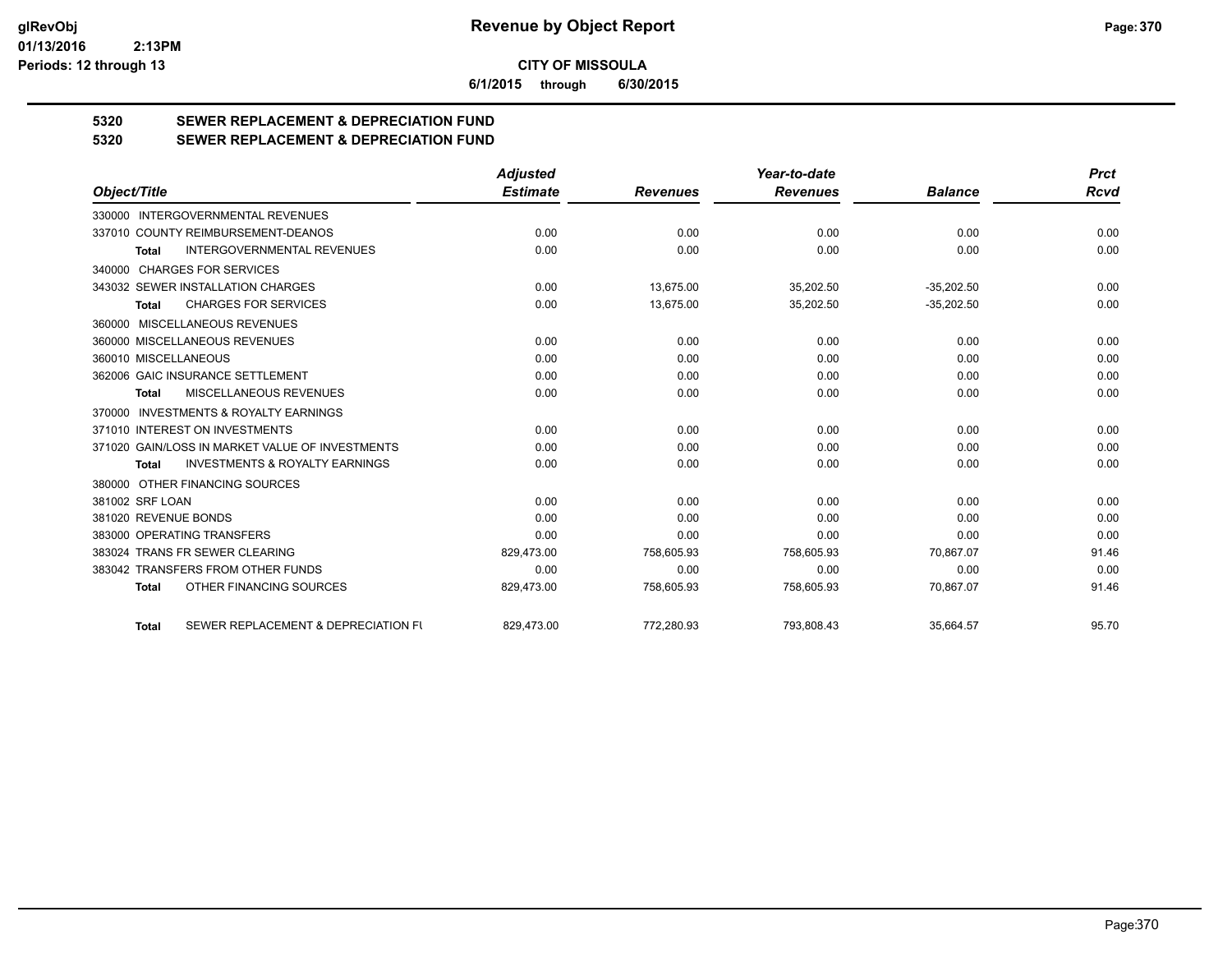**6/1/2015 through 6/30/2015**

# **5320 SEWER REPLACEMENT & DEPRECIATION FUND**

|                                                           | <b>Adjusted</b> |                 | Year-to-date    |                | <b>Prct</b> |
|-----------------------------------------------------------|-----------------|-----------------|-----------------|----------------|-------------|
| Object/Title                                              | <b>Estimate</b> | <b>Revenues</b> | <b>Revenues</b> | <b>Balance</b> | Rcvd        |
| 330000 INTERGOVERNMENTAL REVENUES                         |                 |                 |                 |                |             |
| 337010 COUNTY REIMBURSEMENT-DEANOS                        | 0.00            | 0.00            | 0.00            | 0.00           | 0.00        |
| INTERGOVERNMENTAL REVENUES<br><b>Total</b>                | 0.00            | 0.00            | 0.00            | 0.00           | 0.00        |
| 340000 CHARGES FOR SERVICES                               |                 |                 |                 |                |             |
| 343032 SEWER INSTALLATION CHARGES                         | 0.00            | 13,675.00       | 35,202.50       | $-35,202.50$   | 0.00        |
| <b>CHARGES FOR SERVICES</b><br><b>Total</b>               | 0.00            | 13,675.00       | 35,202.50       | $-35,202.50$   | 0.00        |
| 360000 MISCELLANEOUS REVENUES                             |                 |                 |                 |                |             |
| 360000 MISCELLANEOUS REVENUES                             | 0.00            | 0.00            | 0.00            | 0.00           | 0.00        |
| 360010 MISCELLANEOUS                                      | 0.00            | 0.00            | 0.00            | 0.00           | 0.00        |
| 362006 GAIC INSURANCE SETTLEMENT                          | 0.00            | 0.00            | 0.00            | 0.00           | 0.00        |
| <b>MISCELLANEOUS REVENUES</b><br><b>Total</b>             | 0.00            | 0.00            | 0.00            | 0.00           | 0.00        |
| 370000 INVESTMENTS & ROYALTY EARNINGS                     |                 |                 |                 |                |             |
| 371010 INTEREST ON INVESTMENTS                            | 0.00            | 0.00            | 0.00            | 0.00           | 0.00        |
| 371020 GAIN/LOSS IN MARKET VALUE OF INVESTMENT            | 0.00            | 0.00            | 0.00            | 0.00           | 0.00        |
| <b>INVESTMENTS &amp; ROYALTY EARNINGS</b><br><b>Total</b> | 0.00            | 0.00            | 0.00            | 0.00           | 0.00        |
| 380000 OTHER FINANCING SOURCES                            |                 |                 |                 |                |             |
| 381002 SRF LOAN                                           | 0.00            | 0.00            | 0.00            | 0.00           | 0.00        |
| 381020 REVENUE BONDS                                      | 0.00            | 0.00            | 0.00            | 0.00           | 0.00        |
| 383000 OPERATING TRANSFERS                                | 0.00            | 0.00            | 0.00            | 0.00           | 0.00        |
| 383024 TRANS FR SEWER CLEARING                            | 829,473.00      | 758,605.93      | 758,605.93      | 70,867.07      | 91.46       |
| 383042 TRANSFERS FROM OTHER FUNDS                         | 0.00            | 0.00            | 0.00            | 0.00           | 0.00        |
| OTHER FINANCING SOURCES<br><b>Total</b>                   | 829,473.00      | 758,605.93      | 758,605.93      | 70,867.07      | 91.46       |
| SEWER REPLACEMENT & DEPRECIATION F<br><b>Total</b>        | 829.473.00      | 772.280.93      | 793.808.43      | 35.664.57      | 95.70       |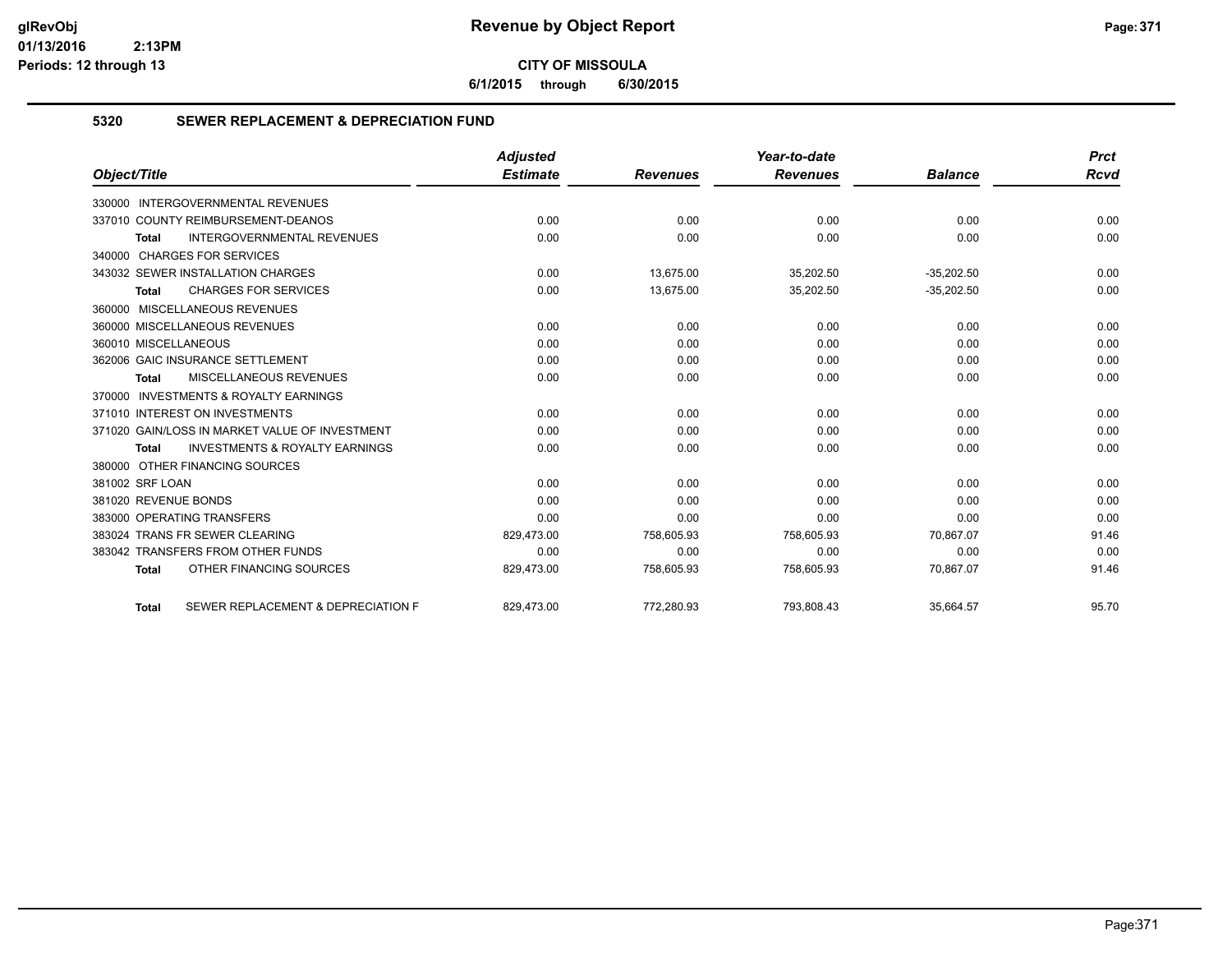**6/1/2015 through 6/30/2015**

# **5325 SEWER DEVELOPMENT FEE FUND**

#### **5325 SEWER DEVELOPMENT FEE FUND**

|                                                           | <b>Adjusted</b> |                 | Year-to-date    |                | <b>Prct</b> |
|-----------------------------------------------------------|-----------------|-----------------|-----------------|----------------|-------------|
| Object/Title                                              | <b>Estimate</b> | <b>Revenues</b> | <b>Revenues</b> | <b>Balance</b> | <b>Rcvd</b> |
| <b>INTERGOVERNMENTAL REVENUES</b><br>330000               |                 |                 |                 |                |             |
| 334120 TSEP GRANT                                         | 0.00            | 0.00            | 0.00            | 0.00           | 0.00        |
| <b>INTERGOVERNMENTAL REVENUES</b><br><b>Total</b>         | 0.00            | 0.00            | 0.00            | 0.00           | 0.00        |
| 340000 CHARGES FOR SERVICES                               |                 |                 |                 |                |             |
| 343032 SEWER INSTALLATION CHARGES                         | 0.00            | 0.00            | 0.00            | 0.00           | 0.00        |
| 343034 TREATMENT FACILITIES FEES                          | 624,906.00      | 68,800.00       | 692,300.94      | $-67,394.94$   | 110.78      |
| 343036 *** Title Not Found ***                            | 0.00            | 0.00            | 0.00            | 0.00           | 0.00        |
| <b>CHARGES FOR SERVICES</b><br><b>Total</b>               | 624,906.00      | 68,800.00       | 692,300.94      | $-67,394.94$   | 110.78      |
| 360000 MISCELLANEOUS REVENUES                             |                 |                 |                 |                |             |
| 360010 MISCELLANEOUS                                      | 0.00            | 0.00            | 0.00            | 0.00           | 0.00        |
| 360030 CONTRIBUTIONS FROM PROPERTY OWNERS                 | 0.00            | 0.00            | 0.00            | 0.00           | 0.00        |
| 362000 OTHER MISCELLANEOUS REVENUE                        | 0.00            | $-32,310.55$    | 0.00            | 0.00           | 0.00        |
| MISCELLANEOUS REVENUES<br><b>Total</b>                    | 0.00            | $-32,310.55$    | 0.00            | 0.00           | 0.00        |
| <b>INVESTMENTS &amp; ROYALTY EARNINGS</b><br>370000       |                 |                 |                 |                |             |
| 371010 INTEREST ON INVESTMENTS                            | 0.00            | 0.00            | 0.00            | 0.00           | 0.00        |
| 371020 GAIN/LOSS IN MARKET VALUE OF INVESTMENTS           | 0.00            | 0.00            | 0.00            | 0.00           | 0.00        |
| <b>INVESTMENTS &amp; ROYALTY EARNINGS</b><br><b>Total</b> | 0.00            | 0.00            | 0.00            | 0.00           | 0.00        |
| 380000 OTHER FINANCING SOURCES                            |                 |                 |                 |                |             |
| 383042 TRANSFERS FROM OTHER FUNDS                         | 0.00            | 0.00            | 0.00            | 0.00           | 0.00        |
| OTHER FINANCING SOURCES<br><b>Total</b>                   | 0.00            | 0.00            | 0.00            | 0.00           | 0.00        |
| SEWER DEVELOPMENT FEE FUND<br><b>Total</b>                | 624.906.00      | 36,489.45       | 692.300.94      | $-67,394.94$   | 110.78      |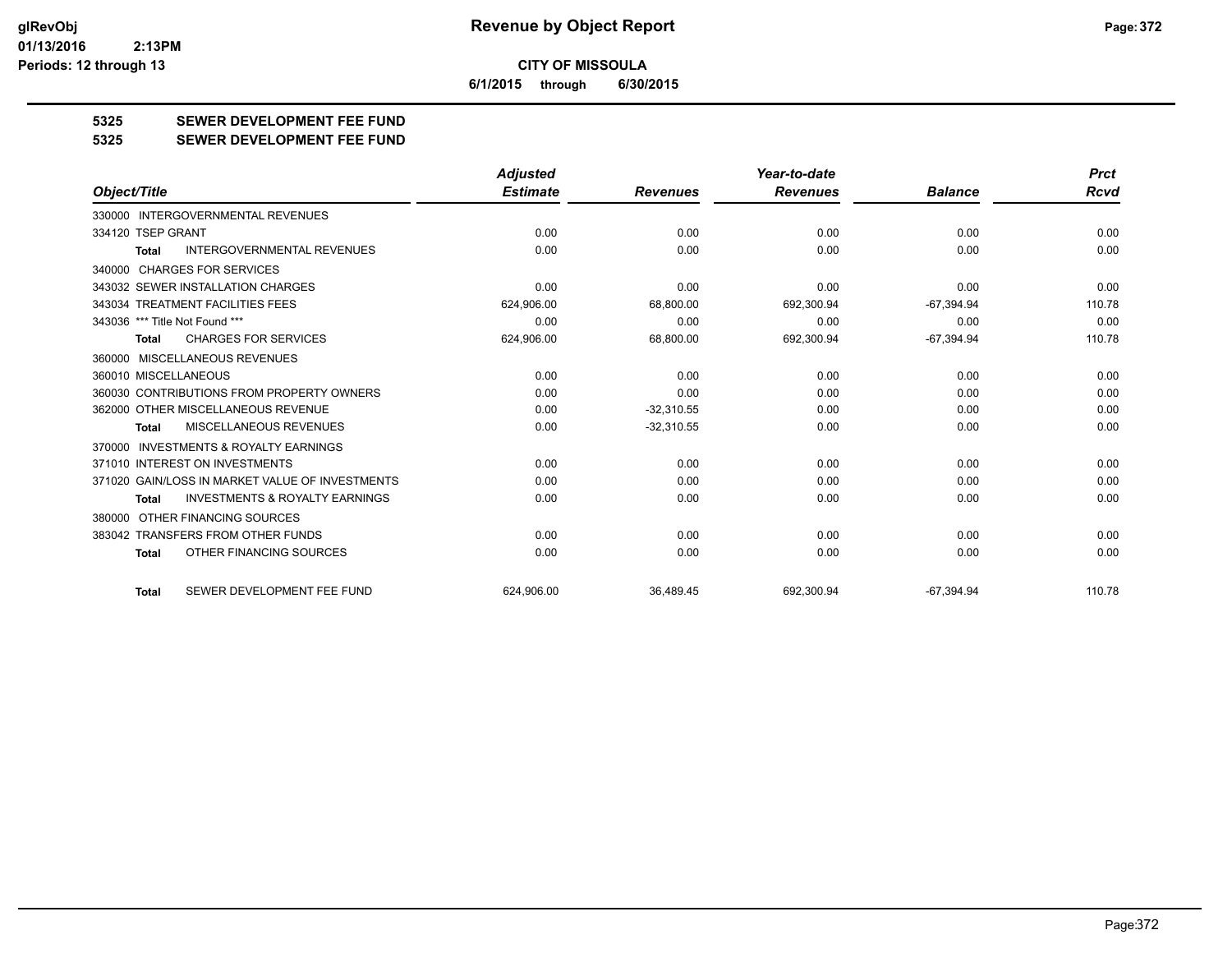**6/1/2015 through 6/30/2015**

# **5325 SEWER DEVELOPMENT FEE FUND**

|                                                    | <b>Adjusted</b> |                 | Year-to-date    |                | <b>Prct</b> |
|----------------------------------------------------|-----------------|-----------------|-----------------|----------------|-------------|
| Object/Title                                       | <b>Estimate</b> | <b>Revenues</b> | <b>Revenues</b> | <b>Balance</b> | Rcvd        |
| 330000 INTERGOVERNMENTAL REVENUES                  |                 |                 |                 |                |             |
| 334120 TSEP GRANT                                  | 0.00            | 0.00            | 0.00            | 0.00           | 0.00        |
| <b>INTERGOVERNMENTAL REVENUES</b><br>Total         | 0.00            | 0.00            | 0.00            | 0.00           | 0.00        |
| 340000 CHARGES FOR SERVICES                        |                 |                 |                 |                |             |
| 343032 SEWER INSTALLATION CHARGES                  | 0.00            | 0.00            | 0.00            | 0.00           | 0.00        |
| 343034 TREATMENT FACILITIES FEES                   | 624.906.00      | 68,800.00       | 692,300.94      | $-67,394.94$   | 110.78      |
| 343036 *** Title Not Found ***                     | 0.00            | 0.00            | 0.00            | 0.00           | 0.00        |
| <b>CHARGES FOR SERVICES</b><br><b>Total</b>        | 624,906.00      | 68,800.00       | 692,300.94      | $-67,394.94$   | 110.78      |
| 360000 MISCELLANEOUS REVENUES                      |                 |                 |                 |                |             |
| 360010 MISCELLANEOUS                               | 0.00            | 0.00            | 0.00            | 0.00           | 0.00        |
| 360030 CONTRIBUTIONS FROM PROPERTY OWNERS          | 0.00            | 0.00            | 0.00            | 0.00           | 0.00        |
| 362000 OTHER MISCELLANEOUS REVENUE                 | 0.00            | $-32.310.55$    | 0.00            | 0.00           | 0.00        |
| <b>MISCELLANEOUS REVENUES</b><br><b>Total</b>      | 0.00            | $-32,310.55$    | 0.00            | 0.00           | 0.00        |
| 370000 INVESTMENTS & ROYALTY EARNINGS              |                 |                 |                 |                |             |
| 371010 INTEREST ON INVESTMENTS                     | 0.00            | 0.00            | 0.00            | 0.00           | 0.00        |
| 371020 GAIN/LOSS IN MARKET VALUE OF INVESTMENT     | 0.00            | 0.00            | 0.00            | 0.00           | 0.00        |
| <b>INVESTMENTS &amp; ROYALTY EARNINGS</b><br>Total | 0.00            | 0.00            | 0.00            | 0.00           | 0.00        |
| 380000 OTHER FINANCING SOURCES                     |                 |                 |                 |                |             |
| 383042 TRANSFERS FROM OTHER FUNDS                  | 0.00            | 0.00            | 0.00            | 0.00           | 0.00        |
| OTHER FINANCING SOURCES<br><b>Total</b>            | 0.00            | 0.00            | 0.00            | 0.00           | 0.00        |
| SEWER DEVELOPMENT FEE FUND<br><b>Total</b>         | 624.906.00      | 36,489.45       | 692.300.94      | $-67.394.94$   | 110.78      |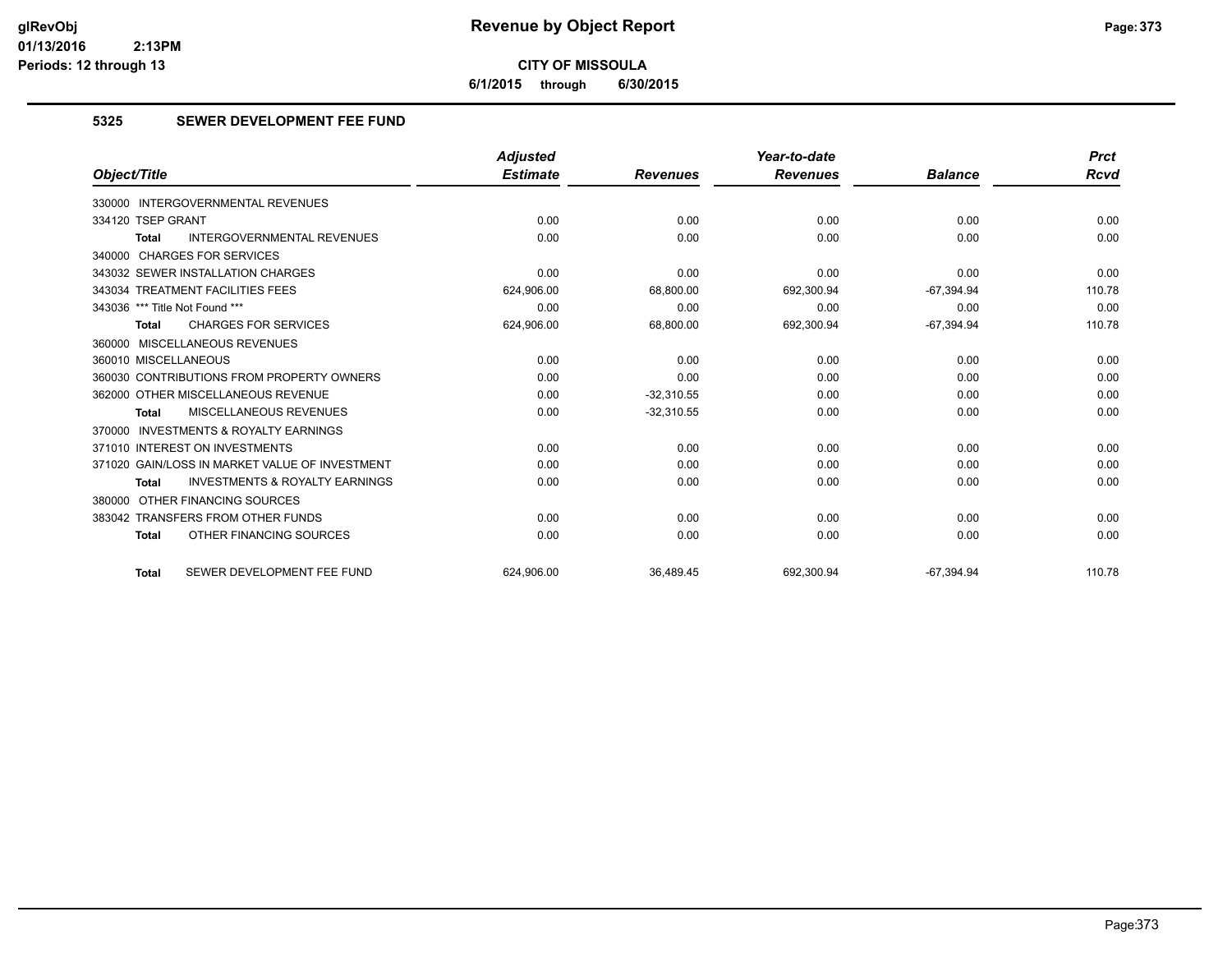**6/1/2015 through 6/30/2015**

### **5340 SEWER CONSTRUCTION FUND**

**5340 SEWER CONSTRUCTION FUND**

|                                                     | <b>Adjusted</b> |                 | Year-to-date    |                | <b>Prct</b> |
|-----------------------------------------------------|-----------------|-----------------|-----------------|----------------|-------------|
| Object/Title                                        | <b>Estimate</b> | <b>Revenues</b> | <b>Revenues</b> | <b>Balance</b> | <b>Rcvd</b> |
| 330000 INTERGOVERNMENTAL REVENUES                   |                 |                 |                 |                |             |
| 331090 EPA GRANT                                    | 0.00            | 0.00            | 0.00            | 0.00           | 0.00        |
| 334120 TSEP GRANT                                   | 0.00            | 0.00            | 0.00            | 0.00           | 0.00        |
| 334140 DNRC GRANT                                   | 0.00            | 0.00            | 0.00            | 0.00           | 0.00        |
| 337000 LOCAL GRANTS                                 | 0.00            | 0.00            | 0.00            | 0.00           | 0.00        |
| <b>INTERGOVERNMENTAL REVENUES</b><br><b>Total</b>   | 0.00            | 0.00            | 0.00            | 0.00           | 0.00        |
| 340000 CHARGES FOR SERVICES                         |                 |                 |                 |                |             |
| 343032 SEWER INSTALLATION CHARGES                   | 0.00            | 0.00            | 2,526.00        | $-2,526.00$    | 0.00        |
| <b>CHARGES FOR SERVICES</b><br>Total                | 0.00            | 0.00            | 2,526.00        | $-2,526.00$    | 0.00        |
| 360000 MISCELLANEOUS REVENUES                       |                 |                 |                 |                |             |
| 360030 CONTRIBUTIONS FROM PROPERTY OWNERS           | 0.00            | 0.00            | 0.00            | 0.00           | 0.00        |
| 363020 PROPERTY ASSESSMENTS                         | 0.00            | 0.00            | 0.00            | 0.00           | 0.00        |
| 365000 DONATIONS                                    | 0.00            | 0.00            | 0.00            | 0.00           | 0.00        |
| MISCELLANEOUS REVENUES<br>Total                     | 0.00            | 0.00            | 0.00            | 0.00           | 0.00        |
| <b>INVESTMENTS &amp; ROYALTY EARNINGS</b><br>370000 |                 |                 |                 |                |             |
| 371010 INTEREST ON INVESTMENTS                      | 0.00            | 0.00            | 0.00            | 0.00           | 0.00        |
| 371020 GAIN/LOSS IN MARKET VALUE OF INVESTMENTS     | 0.00            | 0.00            | 0.00            | 0.00           | 0.00        |
| <b>INVESTMENTS &amp; ROYALTY EARNINGS</b><br>Total  | 0.00            | 0.00            | 0.00            | 0.00           | 0.00        |
| 380000 OTHER FINANCING SOURCES                      |                 |                 |                 |                |             |
| 381002 SRF LOAN                                     | 0.00            | 0.00            | 0.00            | 0.00           | 0.00        |
| 381020 REVENUE BONDS                                | 920,000.00      | 0.00            | 0.00            | 920,000.00     | 0.00        |
| 383011 TRANS FR SID REVOLVING                       | 0.00            | 0.00            | 0.00            | 0.00           | 0.00        |
| 383024 TRANS FR SEWER CLEARING                      | 0.00            | 76,960.45       | 76,960.45       | $-76,960.45$   | 0.00        |
| 383025 TRANS FR SEWER R & D                         | 0.00            | 0.00            | 0.00            | 0.00           | 0.00        |
| 383026 TRANS FR CDBG                                | 0.00            | 0.00            | 0.00            | 0.00           | 0.00        |
| 383040 TRANSFER FROM CITY GRANTS                    | 0.00            | 0.00            | 0.00            | 0.00           | 0.00        |
| OTHER FINANCING SOURCES<br><b>Total</b>             | 920,000.00      | 76,960.45       | 76,960.45       | 843,039.55     | 8.37        |
| SEWER CONSTRUCTION FUND<br>Total                    | 920,000.00      | 76.960.45       | 79.486.45       | 840.513.55     | 8.64        |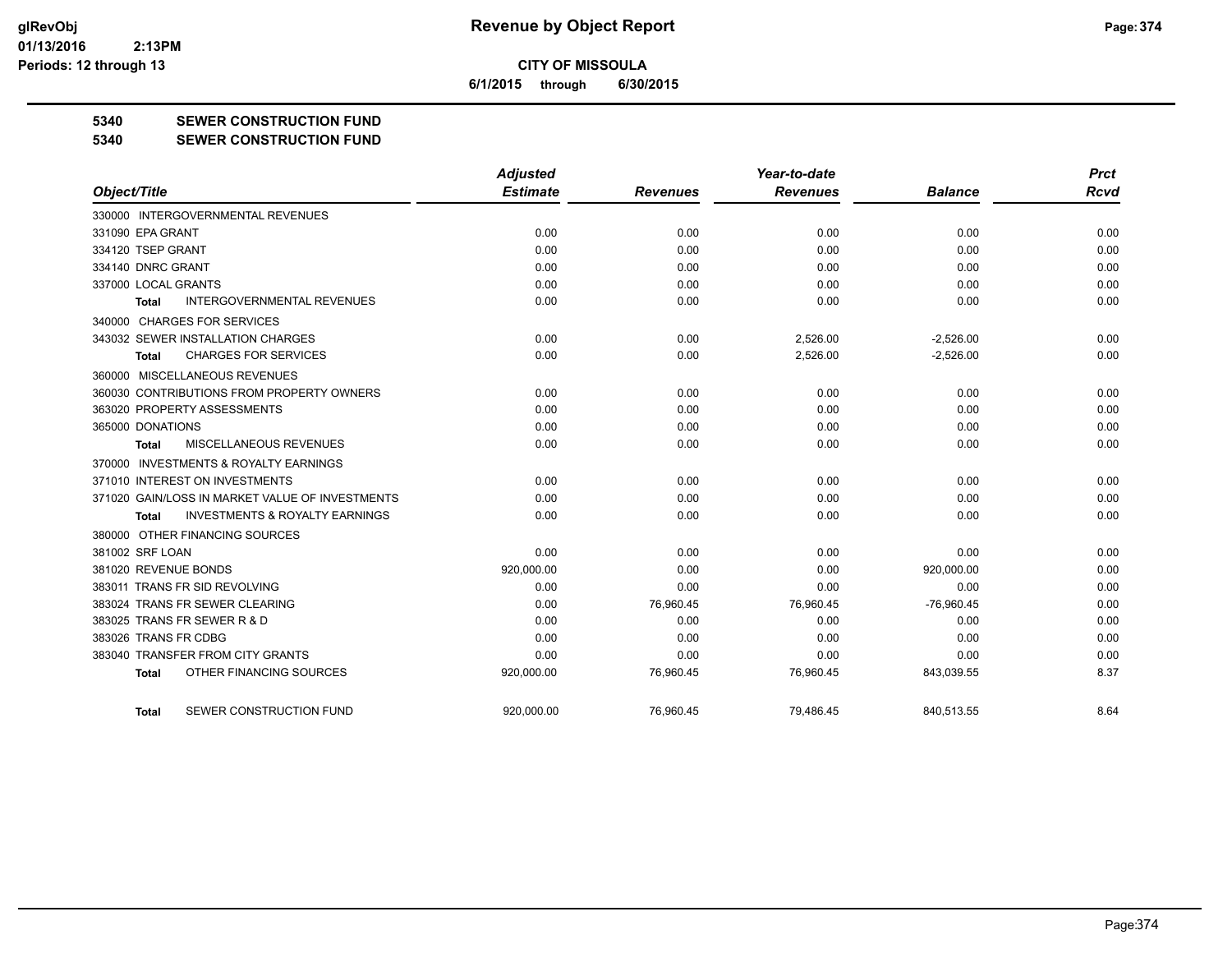**6/1/2015 through 6/30/2015**

# **5340 SEWER CONSTRUCTION FUND**

|                                                           | <b>Adjusted</b> |                 | Year-to-date    |                | <b>Prct</b> |
|-----------------------------------------------------------|-----------------|-----------------|-----------------|----------------|-------------|
| Object/Title                                              | <b>Estimate</b> | <b>Revenues</b> | <b>Revenues</b> | <b>Balance</b> | <b>Rcvd</b> |
| 330000 INTERGOVERNMENTAL REVENUES                         |                 |                 |                 |                |             |
| 331090 EPA GRANT                                          | 0.00            | 0.00            | 0.00            | 0.00           | 0.00        |
| 334120 TSEP GRANT                                         | 0.00            | 0.00            | 0.00            | 0.00           | 0.00        |
| 334140 DNRC GRANT                                         | 0.00            | 0.00            | 0.00            | 0.00           | 0.00        |
| 337000 LOCAL GRANTS                                       | 0.00            | 0.00            | 0.00            | 0.00           | 0.00        |
| <b>INTERGOVERNMENTAL REVENUES</b><br><b>Total</b>         | 0.00            | 0.00            | 0.00            | 0.00           | 0.00        |
| 340000 CHARGES FOR SERVICES                               |                 |                 |                 |                |             |
| 343032 SEWER INSTALLATION CHARGES                         | 0.00            | 0.00            | 2,526.00        | $-2,526.00$    | 0.00        |
| <b>CHARGES FOR SERVICES</b><br><b>Total</b>               | 0.00            | 0.00            | 2,526.00        | $-2,526.00$    | 0.00        |
| 360000 MISCELLANEOUS REVENUES                             |                 |                 |                 |                |             |
| 360030 CONTRIBUTIONS FROM PROPERTY OWNERS                 | 0.00            | 0.00            | 0.00            | 0.00           | 0.00        |
| 363020 PROPERTY ASSESSMENTS                               | 0.00            | 0.00            | 0.00            | 0.00           | 0.00        |
| 365000 DONATIONS                                          | 0.00            | 0.00            | 0.00            | 0.00           | 0.00        |
| MISCELLANEOUS REVENUES<br>Total                           | 0.00            | 0.00            | 0.00            | 0.00           | 0.00        |
| 370000 INVESTMENTS & ROYALTY EARNINGS                     |                 |                 |                 |                |             |
| 371010 INTEREST ON INVESTMENTS                            | 0.00            | 0.00            | 0.00            | 0.00           | 0.00        |
| 371020 GAIN/LOSS IN MARKET VALUE OF INVESTMENT            | 0.00            | 0.00            | 0.00            | 0.00           | 0.00        |
| <b>INVESTMENTS &amp; ROYALTY EARNINGS</b><br><b>Total</b> | 0.00            | 0.00            | 0.00            | 0.00           | 0.00        |
| 380000 OTHER FINANCING SOURCES                            |                 |                 |                 |                |             |
| 381002 SRF LOAN                                           | 0.00            | 0.00            | 0.00            | 0.00           | 0.00        |
| 381020 REVENUE BONDS                                      | 920,000.00      | 0.00            | 0.00            | 920,000.00     | 0.00        |
| 383011 TRANS FR SID REVOLVING                             | 0.00            | 0.00            | 0.00            | 0.00           | 0.00        |
| 383024 TRANS FR SEWER CLEARING                            | 0.00            | 76,960.45       | 76,960.45       | $-76,960.45$   | 0.00        |
| 383025 TRANS FR SEWER R & D                               | 0.00            | 0.00            | 0.00            | 0.00           | 0.00        |
| 383026 TRANS FR CDBG                                      | 0.00            | 0.00            | 0.00            | 0.00           | 0.00        |
| 383040 TRANSFER FROM CITY GRANTS                          | 0.00            | 0.00            | 0.00            | 0.00           | 0.00        |
| OTHER FINANCING SOURCES<br><b>Total</b>                   | 920,000.00      | 76,960.45       | 76,960.45       | 843,039.55     | 8.37        |
| SEWER CONSTRUCTION FUND<br><b>Total</b>                   | 920,000.00      | 76,960.45       | 79,486.45       | 840,513.55     | 8.64        |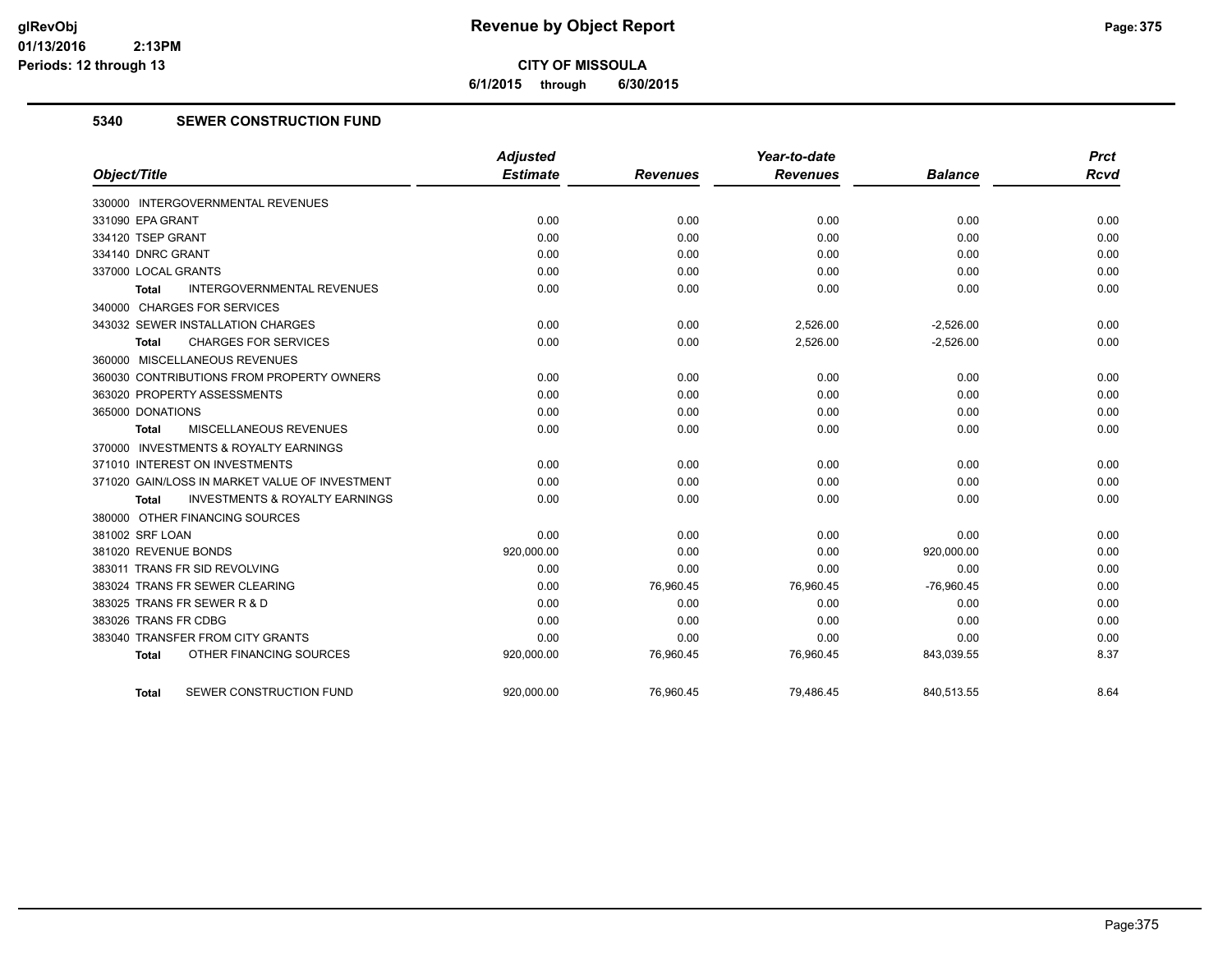**6/1/2015 through 6/30/2015**

# **5361 2001 SEWER REVENUE BONDS-DEBT SERVICE**

**5361 2001 SEWER REVENUE BONDS-DEBT SERVICE**

|                                                     | <b>Adjusted</b> |                 | Year-to-date    |                | <b>Prct</b> |
|-----------------------------------------------------|-----------------|-----------------|-----------------|----------------|-------------|
| Object/Title                                        | <b>Estimate</b> | <b>Revenues</b> | <b>Revenues</b> | <b>Balance</b> | Rcvd        |
| 340000 CHARGES FOR SERVICES                         |                 |                 |                 |                |             |
| <b>SEWER SERVICE CHARGES</b><br>343031              | 0.00            | 0.00            | 0.00            | 0.00           | 0.00        |
| 343032 SEWER INSTALLATION CHARGES                   | 0.00            | 0.00            | 0.00            | 0.00           | 0.00        |
| 343035 SALE OF SEWER MATERIALS AND SUPPLIES         | 0.00            | 0.00            | 0.00            | 0.00           | 0.00        |
| <b>CHARGES FOR SERVICES</b><br>Total                | 0.00            | 0.00            | 0.00            | 0.00           | 0.00        |
| MISCELLANEOUS REVENUES<br>360000                    |                 |                 |                 |                |             |
| 360010 MISCELLANEOUS                                | 0.00            | 0.00            | 0.00            | 0.00           | 0.00        |
| MISCELLANEOUS REVENUES<br>Total                     | 0.00            | 0.00            | 0.00            | 0.00           | 0.00        |
| <b>INVESTMENTS &amp; ROYALTY EARNINGS</b><br>370000 |                 |                 |                 |                |             |
| 371010 INTEREST ON INVESTMENTS                      | 0.00            | 0.00            | 0.00            | 0.00           | 0.00        |
| 371020 GAIN/LOSS IN MARKET VALUE OF INVESTMENTS     | 0.00            | 0.00            | 0.00            | 0.00           | 0.00        |
| <b>INVESTMENTS &amp; ROYALTY EARNINGS</b><br>Total  | 0.00            | 0.00            | 0.00            | 0.00           | 0.00        |
| OTHER FINANCING SOURCES<br>380000                   |                 |                 |                 |                |             |
| 382010 SALE OF FIXED ASSETS                         | 0.00            | 0.00            | 0.00            | 0.00           | 0.00        |
| 383024 TRANS FR SEWER CLEARING                      | 30,590.00       | 30,590.00       | 30,590.00       | 0.00           | 100.00      |
| OTHER FINANCING SOURCES<br><b>Total</b>             | 30,590.00       | 30,590.00       | 30,590.00       | 0.00           | 100.00      |
| 2001 SEWER REVENUE BONDS-DEBT SERVI<br>Total        | 30,590.00       | 30,590.00       | 30,590.00       | 0.00           | 100.00      |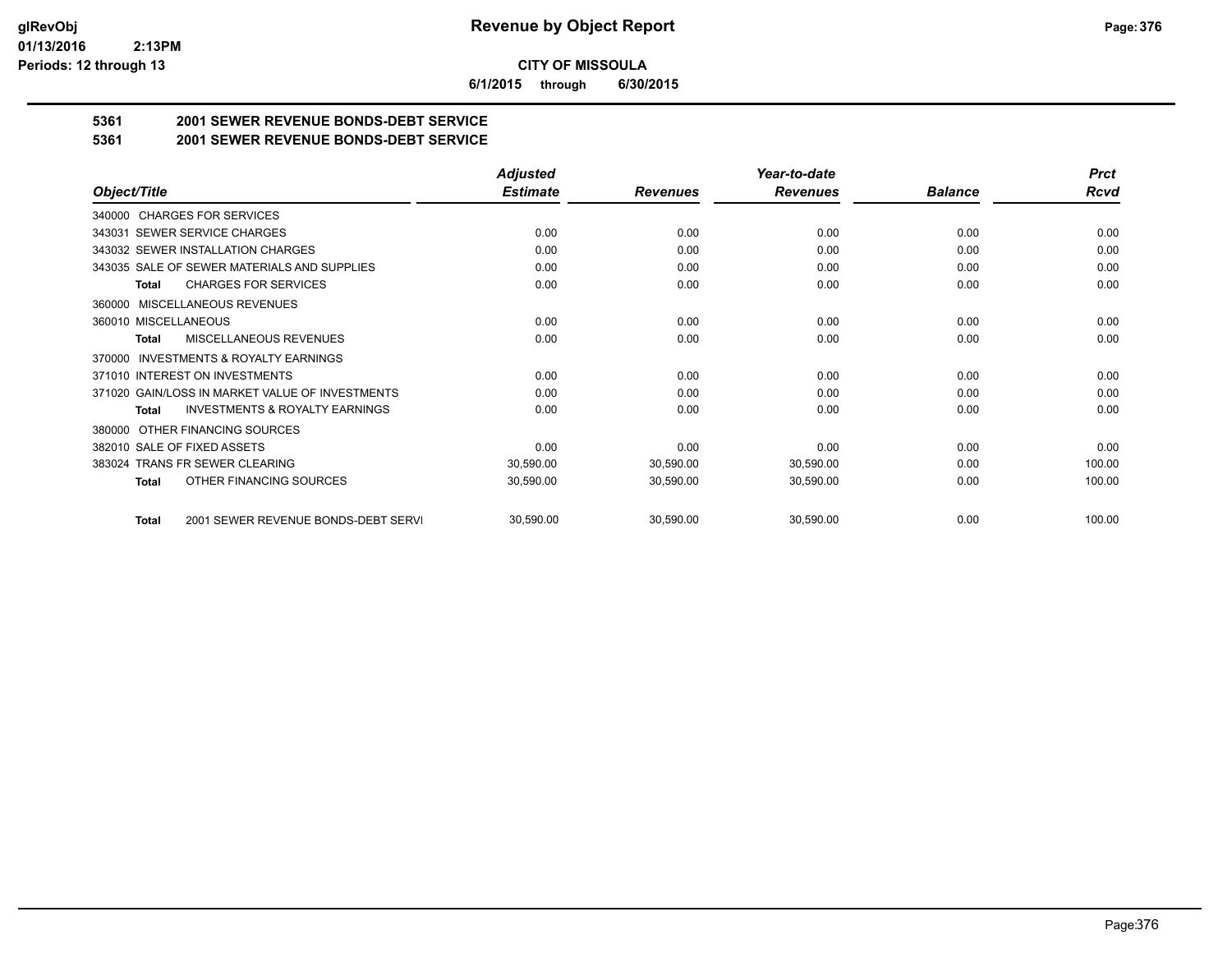**6/1/2015 through 6/30/2015**

### **5361 2001 SEWER REVENUE BONDS-DEBT SERVICE**

|                                                           | <b>Adjusted</b> |                 | Year-to-date    |                | <b>Prct</b> |
|-----------------------------------------------------------|-----------------|-----------------|-----------------|----------------|-------------|
| Object/Title                                              | <b>Estimate</b> | <b>Revenues</b> | <b>Revenues</b> | <b>Balance</b> | <b>Rcvd</b> |
| 340000 CHARGES FOR SERVICES                               |                 |                 |                 |                |             |
| <b>SEWER SERVICE CHARGES</b><br>343031                    | 0.00            | 0.00            | 0.00            | 0.00           | 0.00        |
| 343032 SEWER INSTALLATION CHARGES                         | 0.00            | 0.00            | 0.00            | 0.00           | 0.00        |
| 343035 SALE OF SEWER MATERIALS AND SUPPLIES               | 0.00            | 0.00            | 0.00            | 0.00           | 0.00        |
| <b>CHARGES FOR SERVICES</b><br>Total                      | 0.00            | 0.00            | 0.00            | 0.00           | 0.00        |
| MISCELLANEOUS REVENUES<br>360000                          |                 |                 |                 |                |             |
| 360010 MISCELLANEOUS                                      | 0.00            | 0.00            | 0.00            | 0.00           | 0.00        |
| MISCELLANEOUS REVENUES<br><b>Total</b>                    | 0.00            | 0.00            | 0.00            | 0.00           | 0.00        |
| INVESTMENTS & ROYALTY EARNINGS<br>370000                  |                 |                 |                 |                |             |
| 371010 INTEREST ON INVESTMENTS                            | 0.00            | 0.00            | 0.00            | 0.00           | 0.00        |
| 371020 GAIN/LOSS IN MARKET VALUE OF INVESTMENT            | 0.00            | 0.00            | 0.00            | 0.00           | 0.00        |
| <b>INVESTMENTS &amp; ROYALTY EARNINGS</b><br><b>Total</b> | 0.00            | 0.00            | 0.00            | 0.00           | 0.00        |
| OTHER FINANCING SOURCES<br>380000                         |                 |                 |                 |                |             |
| 382010 SALE OF FIXED ASSETS                               | 0.00            | 0.00            | 0.00            | 0.00           | 0.00        |
| <b>TRANS FR SEWER CLEARING</b><br>383024                  | 30,590.00       | 30,590.00       | 30,590.00       | 0.00           | 100.00      |
| OTHER FINANCING SOURCES<br><b>Total</b>                   | 30,590.00       | 30,590.00       | 30,590.00       | 0.00           | 100.00      |
| 2001 SEWER REVENUE BONDS-DEBT SERV<br><b>Total</b>        | 30,590.00       | 30,590.00       | 30,590.00       | 0.00           | 100.00      |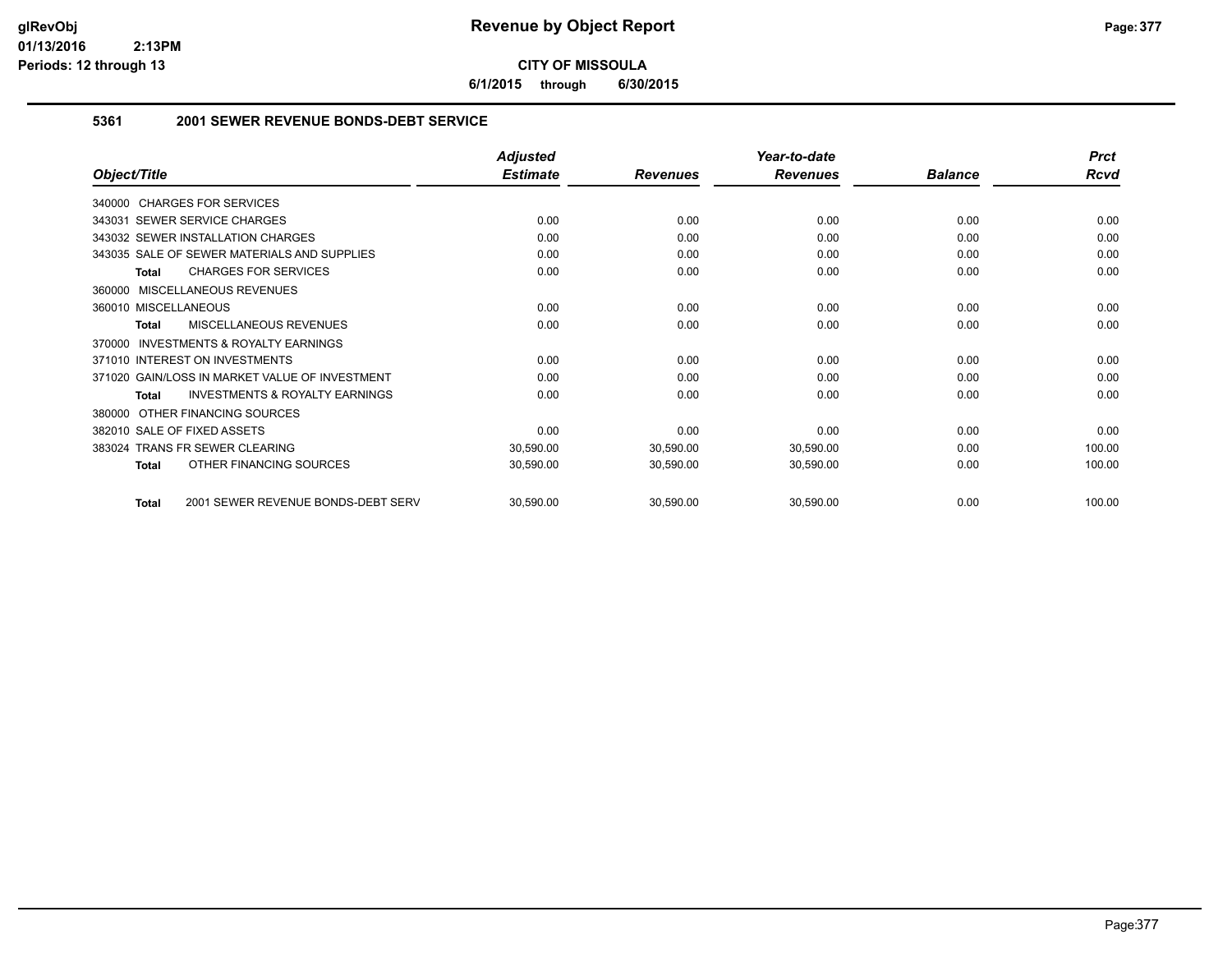**6/1/2015 through 6/30/2015**

# **5362 00 SEWER REVENUE BOND - SERIES B DEBT SE**

**5362 00 SEWER REVENUE BOND - SERIES B DEBT SE**

|                                                      | <b>Adjusted</b> |                 | Year-to-date    |                | <b>Prct</b> |
|------------------------------------------------------|-----------------|-----------------|-----------------|----------------|-------------|
| Object/Title                                         | <b>Estimate</b> | <b>Revenues</b> | <b>Revenues</b> | <b>Balance</b> | <b>Rcvd</b> |
| 340000 CHARGES FOR SERVICES                          |                 |                 |                 |                |             |
| 343032 SEWER INSTALLATION CHARGES                    | 0.00            | 0.00            | 0.00            | 0.00           | 0.00        |
| <b>CHARGES FOR SERVICES</b><br>Total                 | 0.00            | 0.00            | 0.00            | 0.00           | 0.00        |
| 360000 MISCELLANEOUS REVENUES                        |                 |                 |                 |                |             |
| 360010 MISCELLANEOUS                                 | 0.00            | 0.00            | 0.00            | 0.00           | 0.00        |
| <b>MISCELLANEOUS REVENUES</b><br>Total               | 0.00            | 0.00            | 0.00            | 0.00           | 0.00        |
| 370000 INVESTMENTS & ROYALTY EARNINGS                |                 |                 |                 |                |             |
| 371010 INTEREST ON INVESTMENTS                       | 0.00            | 0.00            | 0.00            | 0.00           | 0.00        |
| 371020 GAIN/LOSS IN MARKET VALUE OF INVESTMENTS      | 0.00            | 0.00            | 0.00            | 0.00           | 0.00        |
| <b>INVESTMENTS &amp; ROYALTY EARNINGS</b><br>Total   | 0.00            | 0.00            | 0.00            | 0.00           | 0.00        |
| 380000 OTHER FINANCING SOURCES                       |                 |                 |                 |                |             |
| 383024 TRANS FR SEWER CLEARING                       | 49,240.00       | 49,240.00       | 49,240.00       | 0.00           | 100.00      |
| OTHER FINANCING SOURCES<br><b>Total</b>              | 49,240.00       | 49,240.00       | 49,240.00       | 0.00           | 100.00      |
| 00 SEWER REVENUE BOND - SERIES B DEB<br><b>Total</b> | 49,240.00       | 49,240.00       | 49,240.00       | 0.00           | 100.00      |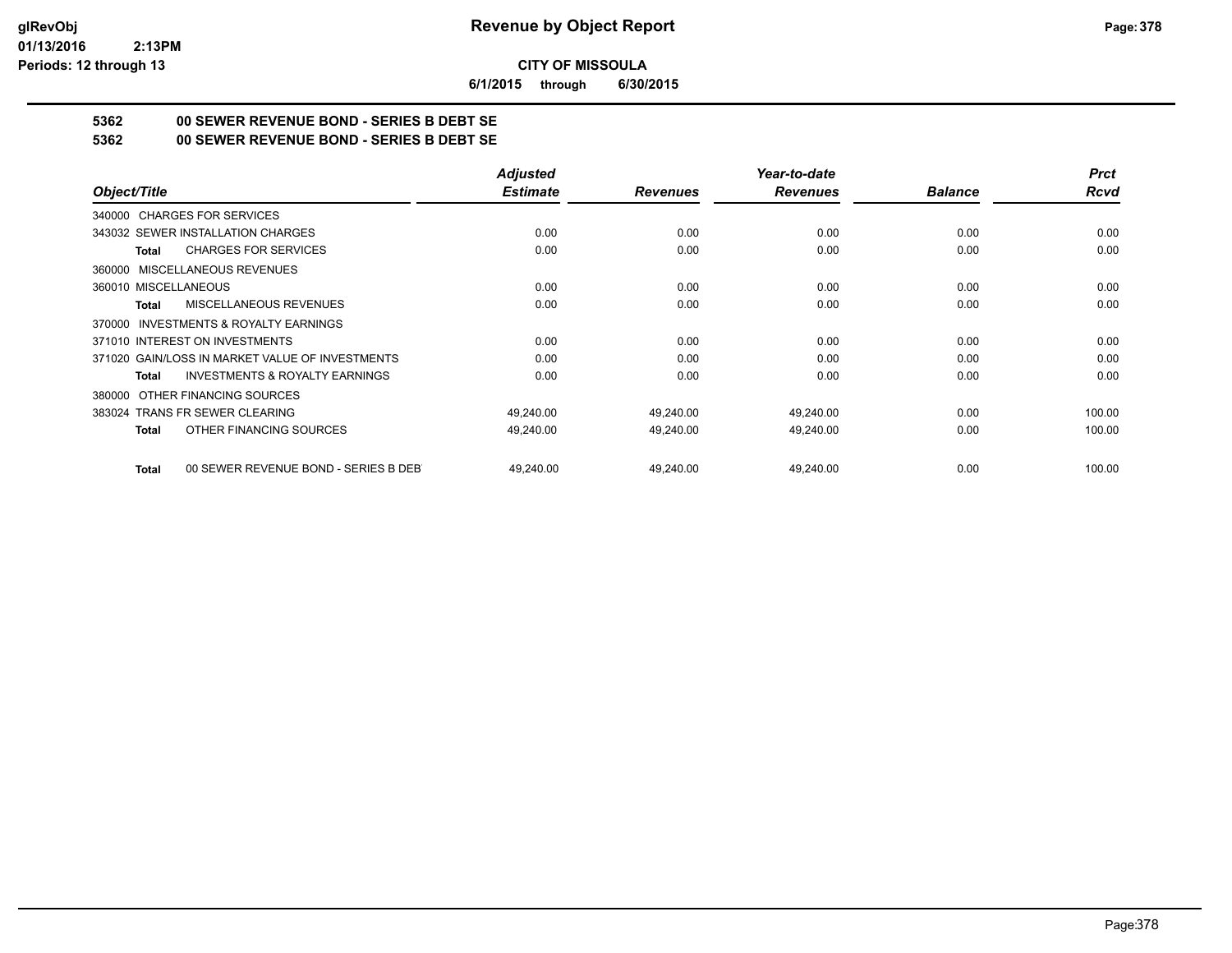**6/1/2015 through 6/30/2015**

# **5362 00 SEWER REVENUE BOND - SERIES B DEBT SE**

| Object/Title                                              | <b>Adjusted</b><br><b>Estimate</b> | <b>Revenues</b> | Year-to-date<br><b>Revenues</b> | <b>Balance</b> | <b>Prct</b><br><b>Rcvd</b> |
|-----------------------------------------------------------|------------------------------------|-----------------|---------------------------------|----------------|----------------------------|
| 340000 CHARGES FOR SERVICES                               |                                    |                 |                                 |                |                            |
| 343032 SEWER INSTALLATION CHARGES                         | 0.00                               | 0.00            | 0.00                            | 0.00           | 0.00                       |
| <b>CHARGES FOR SERVICES</b><br>Total                      | 0.00                               | 0.00            | 0.00                            | 0.00           | 0.00                       |
| MISCELLANEOUS REVENUES<br>360000                          |                                    |                 |                                 |                |                            |
| 360010 MISCELLANEOUS                                      | 0.00                               | 0.00            | 0.00                            | 0.00           | 0.00                       |
| MISCELLANEOUS REVENUES<br><b>Total</b>                    | 0.00                               | 0.00            | 0.00                            | 0.00           | 0.00                       |
| <b>INVESTMENTS &amp; ROYALTY EARNINGS</b><br>370000       |                                    |                 |                                 |                |                            |
| 371010 INTEREST ON INVESTMENTS                            | 0.00                               | 0.00            | 0.00                            | 0.00           | 0.00                       |
| 371020 GAIN/LOSS IN MARKET VALUE OF INVESTMENT            | 0.00                               | 0.00            | 0.00                            | 0.00           | 0.00                       |
| <b>INVESTMENTS &amp; ROYALTY EARNINGS</b><br><b>Total</b> | 0.00                               | 0.00            | 0.00                            | 0.00           | 0.00                       |
| OTHER FINANCING SOURCES<br>380000                         |                                    |                 |                                 |                |                            |
| 383024 TRANS FR SEWER CLEARING                            | 49,240.00                          | 49,240.00       | 49,240.00                       | 0.00           | 100.00                     |
| OTHER FINANCING SOURCES<br>Total                          | 49,240.00                          | 49,240.00       | 49,240.00                       | 0.00           | 100.00                     |
| 00 SEWER REVENUE BOND - SERIES B DEE<br><b>Total</b>      | 49.240.00                          | 49.240.00       | 49,240.00                       | 0.00           | 100.00                     |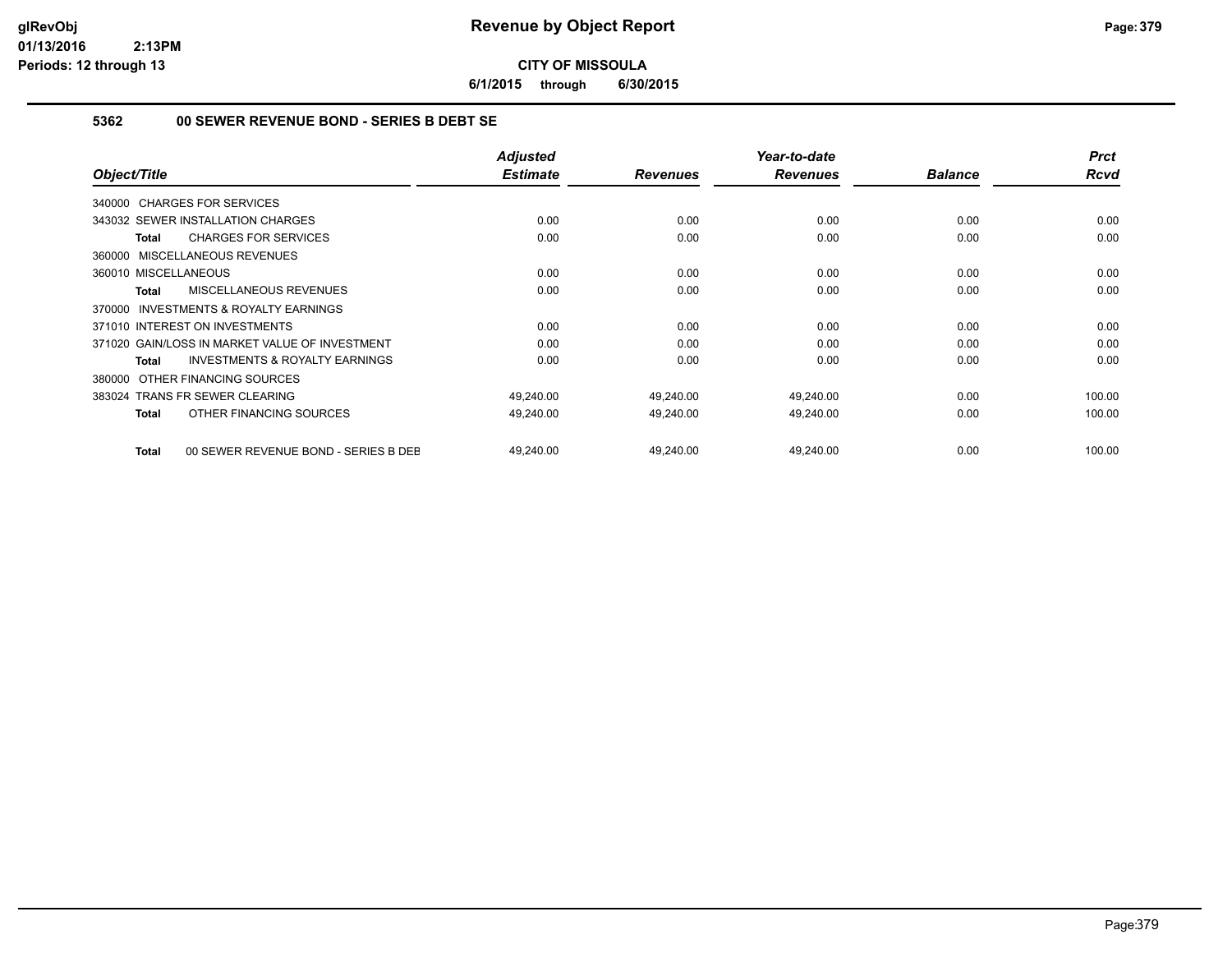**6/1/2015 through 6/30/2015**

# **5363 92 SEWER REVENUE BOND SERIES A DEBT SERV**

**5363 92 SEWER REVENUE BOND SERIES A DEBT SERV**

|                                                     | <b>Adjusted</b> |                 | Year-to-date    |                | <b>Prct</b> |
|-----------------------------------------------------|-----------------|-----------------|-----------------|----------------|-------------|
| Object/Title                                        | <b>Estimate</b> | <b>Revenues</b> | <b>Revenues</b> | <b>Balance</b> | <b>Rcvd</b> |
| 340000 CHARGES FOR SERVICES                         |                 |                 |                 |                |             |
| 343032 SEWER INSTALLATION CHARGES                   | 0.00            | 0.00            | 0.00            | 0.00           | 0.00        |
| <b>CHARGES FOR SERVICES</b><br>Total                | 0.00            | 0.00            | 0.00            | 0.00           | 0.00        |
| 370000 INVESTMENTS & ROYALTY EARNINGS               |                 |                 |                 |                |             |
| 371010 INTEREST ON INVESTMENTS                      | 0.00            | 0.00            | 0.00            | 0.00           | 0.00        |
| 371020 GAIN/LOSS IN MARKET VALUE OF INVESTMENTS     | 0.00            | 0.00            | 0.00            | 0.00           | 0.00        |
| <b>INVESTMENTS &amp; ROYALTY EARNINGS</b><br>Total  | 0.00            | 0.00            | 0.00            | 0.00           | 0.00        |
| 380000 OTHER FINANCING SOURCES                      |                 |                 |                 |                |             |
| 383024 TRANS FR SEWER CLEARING                      | 0.00            | 0.00            | 0.00            | 0.00           | 0.00        |
| 383042 TRANSFERS FROM OTHER FUNDS                   | 0.00            | 0.00            | 0.00            | 0.00           | 0.00        |
| OTHER FINANCING SOURCES<br><b>Total</b>             | 0.00            | 0.00            | 0.00            | 0.00           | 0.00        |
| 92 SEWER REVENUE BOND SERIES A DEBT<br><b>Total</b> | 0.00            | 0.00            | 0.00            | 0.00           | 0.00        |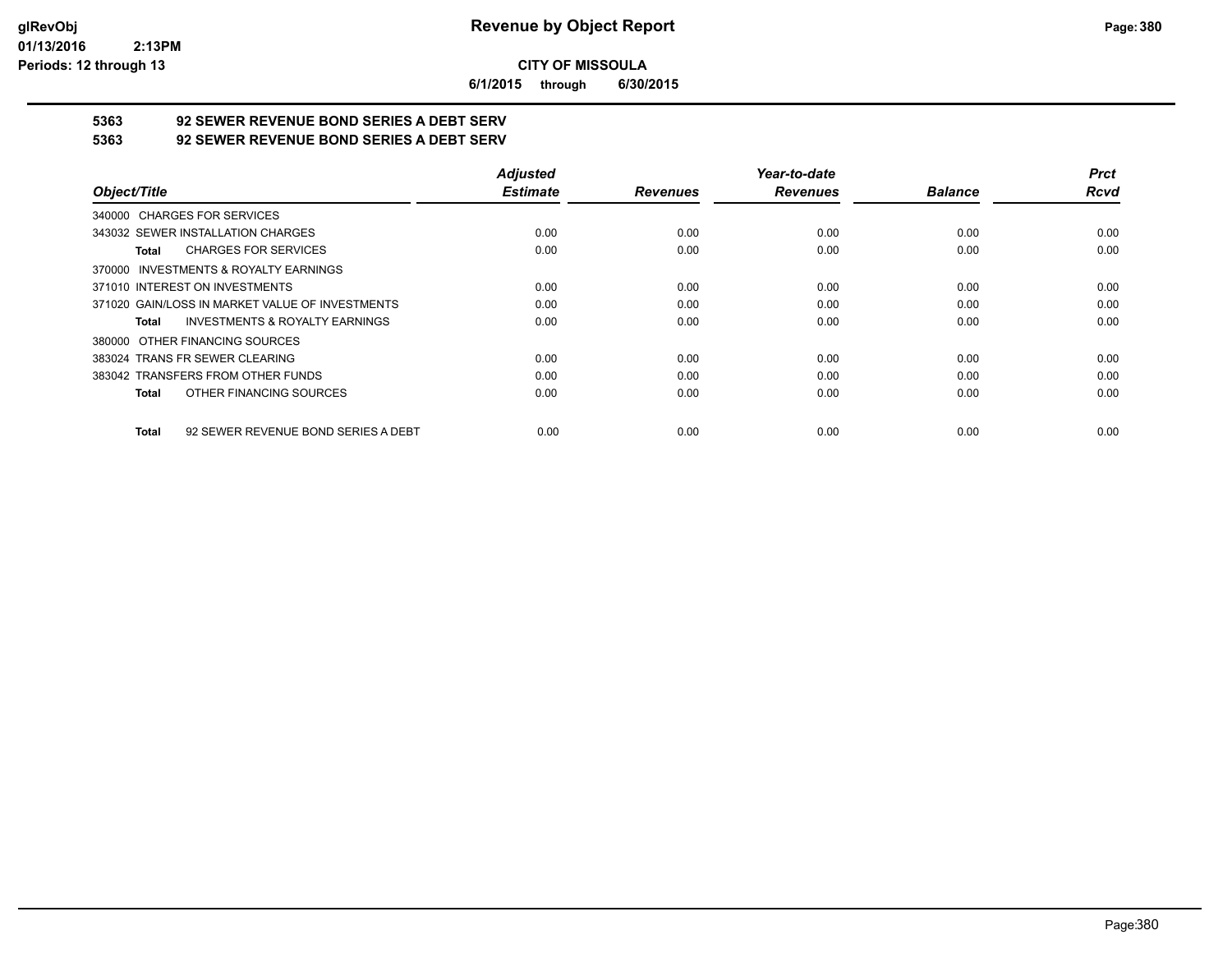**6/1/2015 through 6/30/2015**

# **5363 92 SEWER REVENUE BOND SERIES A DEBT SERV**

| Object/Title                                        | <b>Adjusted</b><br><b>Estimate</b> | <b>Revenues</b> | Year-to-date<br><b>Revenues</b> | <b>Balance</b> | <b>Prct</b><br>Rcvd |
|-----------------------------------------------------|------------------------------------|-----------------|---------------------------------|----------------|---------------------|
| 340000 CHARGES FOR SERVICES                         |                                    |                 |                                 |                |                     |
| 343032 SEWER INSTALLATION CHARGES                   | 0.00                               | 0.00            | 0.00                            | 0.00           | 0.00                |
| <b>CHARGES FOR SERVICES</b><br>Total                | 0.00                               | 0.00            | 0.00                            | 0.00           | 0.00                |
| INVESTMENTS & ROYALTY EARNINGS<br>370000            |                                    |                 |                                 |                |                     |
| 371010 INTEREST ON INVESTMENTS                      | 0.00                               | 0.00            | 0.00                            | 0.00           | 0.00                |
| 371020 GAIN/LOSS IN MARKET VALUE OF INVESTMENT      | 0.00                               | 0.00            | 0.00                            | 0.00           | 0.00                |
| <b>INVESTMENTS &amp; ROYALTY EARNINGS</b><br>Total  | 0.00                               | 0.00            | 0.00                            | 0.00           | 0.00                |
| 380000 OTHER FINANCING SOURCES                      |                                    |                 |                                 |                |                     |
| 383024 TRANS FR SEWER CLEARING                      | 0.00                               | 0.00            | 0.00                            | 0.00           | 0.00                |
| 383042 TRANSFERS FROM OTHER FUNDS                   | 0.00                               | 0.00            | 0.00                            | 0.00           | 0.00                |
| OTHER FINANCING SOURCES<br><b>Total</b>             | 0.00                               | 0.00            | 0.00                            | 0.00           | 0.00                |
| <b>Total</b><br>92 SEWER REVENUE BOND SERIES A DEBT | 0.00                               | 0.00            | 0.00                            | 0.00           | 0.00                |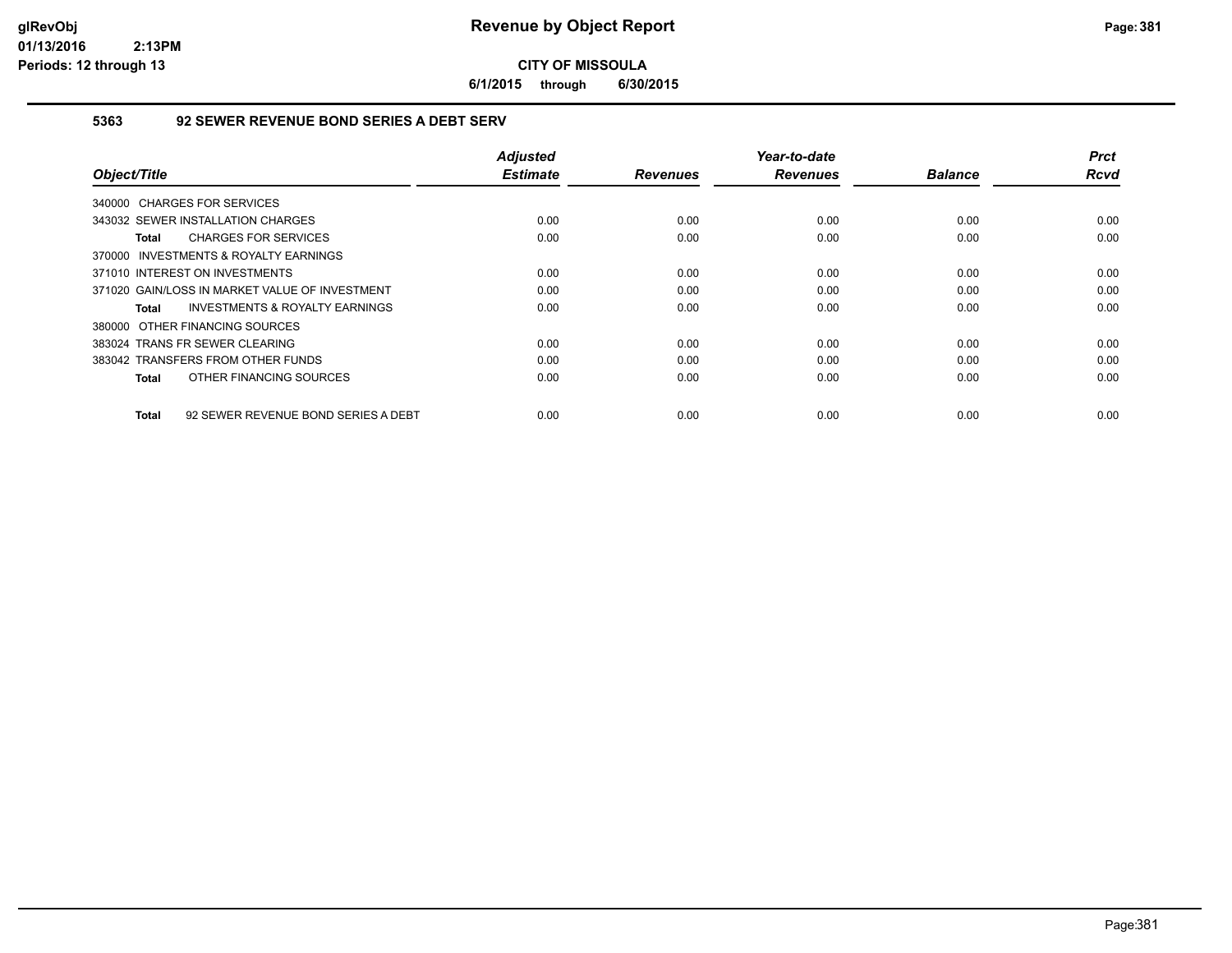**6/1/2015 through 6/30/2015**

# **5364 92 SEWER REVENUE BOND - SERIES B DEBT S**

**5364 92 SEWER REVENUE BOND - SERIES B DEBT S**

|                                                    | <b>Adjusted</b> |                 | Year-to-date    |                | <b>Prct</b> |
|----------------------------------------------------|-----------------|-----------------|-----------------|----------------|-------------|
| Object/Title                                       | <b>Estimate</b> | <b>Revenues</b> | <b>Revenues</b> | <b>Balance</b> | <b>Rcvd</b> |
| 340000 CHARGES FOR SERVICES                        |                 |                 |                 |                |             |
| 343032 SEWER INSTALLATION CHARGES                  | 0.00            | 0.00            | 0.00            | 0.00           | 0.00        |
| <b>CHARGES FOR SERVICES</b><br>Total               | 0.00            | 0.00            | 0.00            | 0.00           | 0.00        |
| 370000 INVESTMENTS & ROYALTY EARNINGS              |                 |                 |                 |                |             |
| 371010 INTEREST ON INVESTMENTS                     | 0.00            | 0.00            | 0.00            | 0.00           | 0.00        |
| 371020 GAIN/LOSS IN MARKET VALUE OF INVESTMENTS    | 0.00            | 0.00            | 0.00            | 0.00           | 0.00        |
| <b>INVESTMENTS &amp; ROYALTY EARNINGS</b><br>Total | 0.00            | 0.00            | 0.00            | 0.00           | 0.00        |
| 380000 OTHER FINANCING SOURCES                     |                 |                 |                 |                |             |
| 383024 TRANS FR SEWER CLEARING                     | 0.00            | 0.00            | 0.00            | 0.00           | 0.00        |
| 383042 TRANSFERS FROM OTHER FUNDS                  | 0.00            | 0.00            | 0.00            | 0.00           | 0.00        |
| OTHER FINANCING SOURCES<br>Total                   | 0.00            | 0.00            | 0.00            | 0.00           | 0.00        |
| 92 SEWER REVENUE BOND - SERIES B DEE<br>Total      | 0.00            | 0.00            | 0.00            | 0.00           | 0.00        |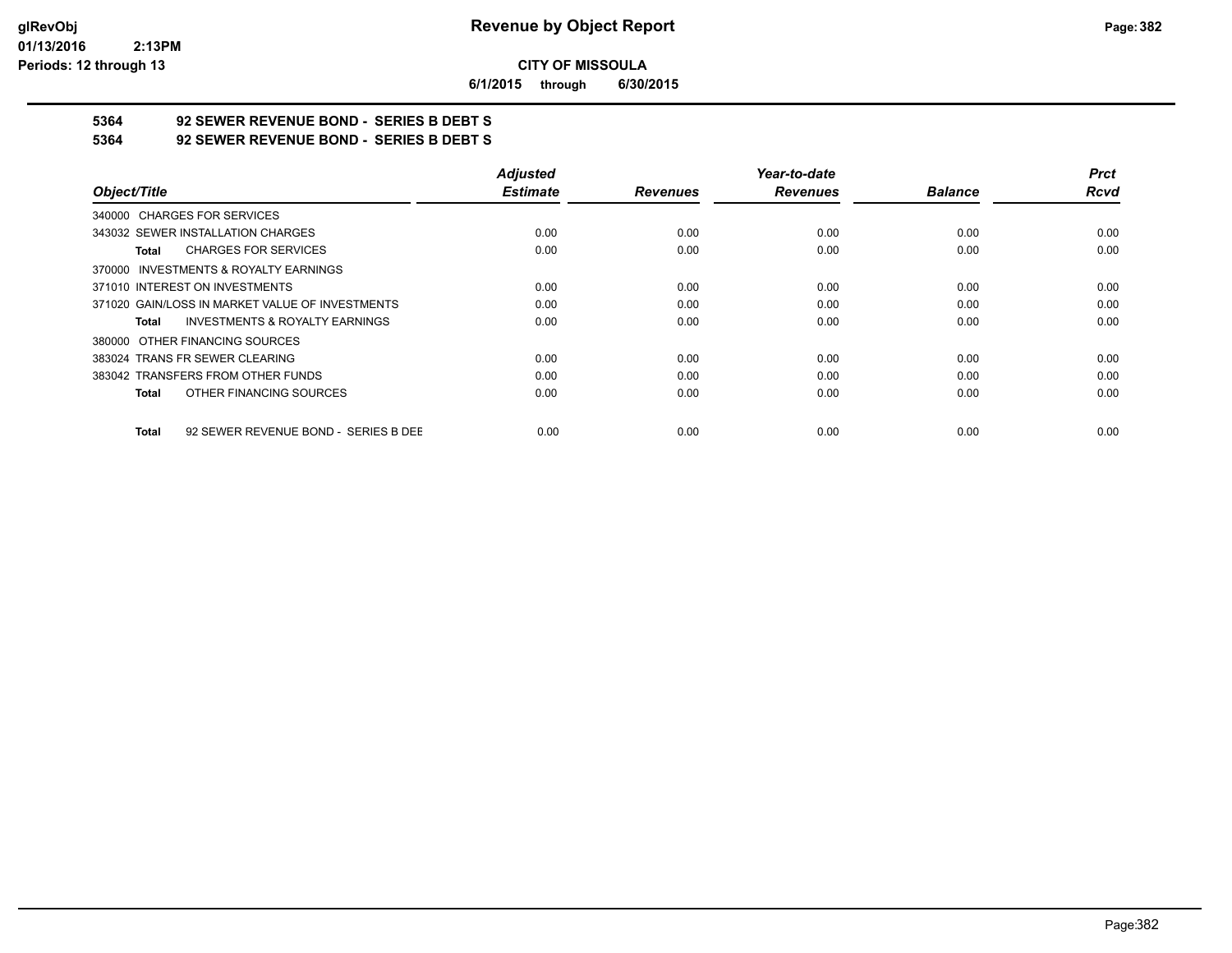**6/1/2015 through 6/30/2015**

## **5364 92 SEWER REVENUE BOND - SERIES B DEBT S**

| Object/Title                                         | <b>Adjusted</b><br><b>Estimate</b> | <b>Revenues</b> | Year-to-date<br><b>Revenues</b> | <b>Balance</b> | <b>Prct</b><br>Rcvd |
|------------------------------------------------------|------------------------------------|-----------------|---------------------------------|----------------|---------------------|
|                                                      |                                    |                 |                                 |                |                     |
| 340000 CHARGES FOR SERVICES                          |                                    |                 |                                 |                |                     |
| 343032 SEWER INSTALLATION CHARGES                    | 0.00                               | 0.00            | 0.00                            | 0.00           | 0.00                |
| <b>CHARGES FOR SERVICES</b><br>Total                 | 0.00                               | 0.00            | 0.00                            | 0.00           | 0.00                |
| 370000 INVESTMENTS & ROYALTY EARNINGS                |                                    |                 |                                 |                |                     |
| 371010 INTEREST ON INVESTMENTS                       | 0.00                               | 0.00            | 0.00                            | 0.00           | 0.00                |
| 371020 GAIN/LOSS IN MARKET VALUE OF INVESTMENT       | 0.00                               | 0.00            | 0.00                            | 0.00           | 0.00                |
| <b>INVESTMENTS &amp; ROYALTY EARNINGS</b><br>Total   | 0.00                               | 0.00            | 0.00                            | 0.00           | 0.00                |
| 380000 OTHER FINANCING SOURCES                       |                                    |                 |                                 |                |                     |
| 383024 TRANS FR SEWER CLEARING                       | 0.00                               | 0.00            | 0.00                            | 0.00           | 0.00                |
| 383042 TRANSFERS FROM OTHER FUNDS                    | 0.00                               | 0.00            | 0.00                            | 0.00           | 0.00                |
| OTHER FINANCING SOURCES<br>Total                     | 0.00                               | 0.00            | 0.00                            | 0.00           | 0.00                |
| 92 SEWER REVENUE BOND - SERIES B DEI<br><b>Total</b> | 0.00                               | 0.00            | 0.00                            | 0.00           | 0.00                |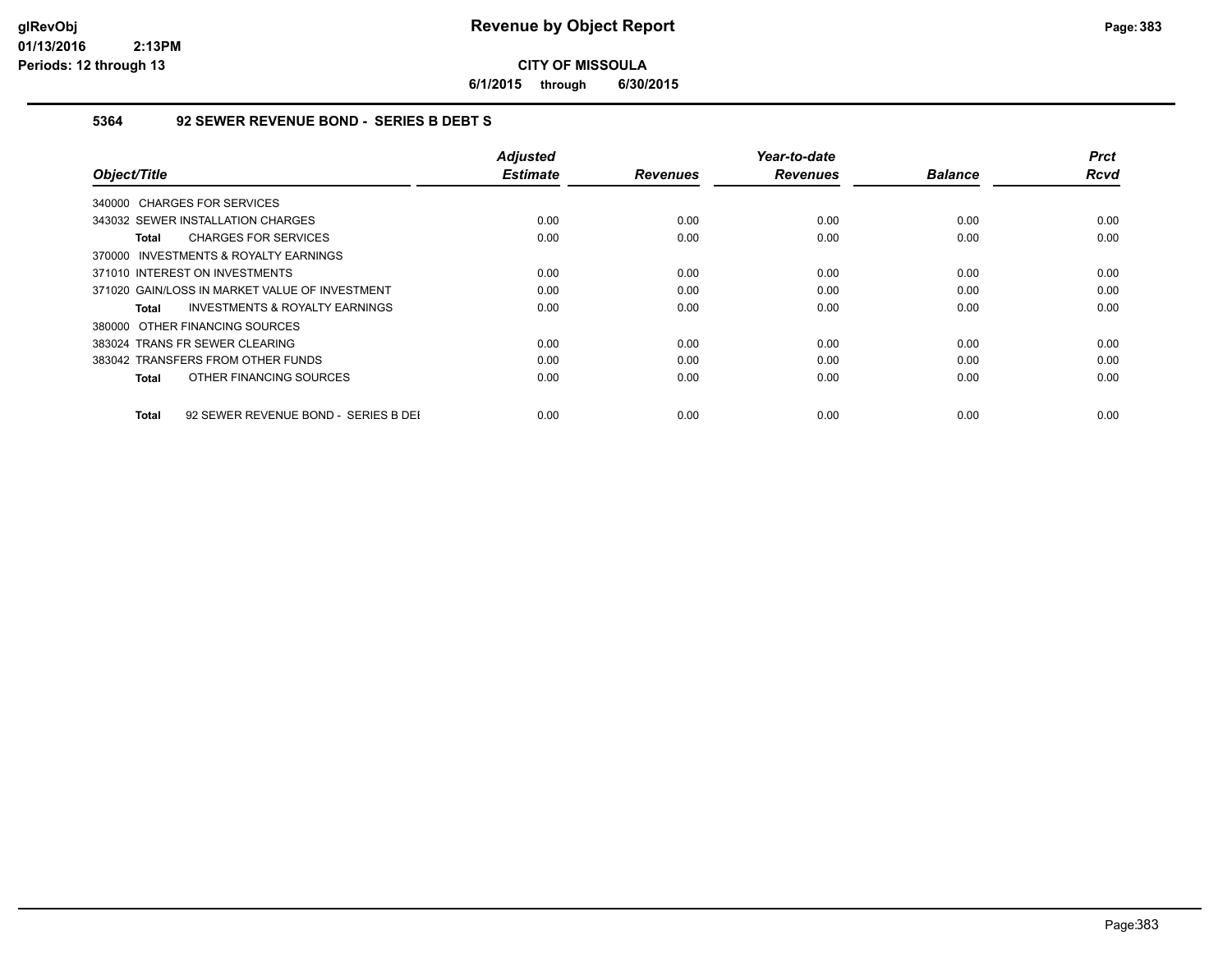**6/1/2015 through 6/30/2015**

# **5365 99 SEWER REVENUE BONDS DEBT SERVICE FUND**

**5365 99 SEWER REVENUE BONDS DEBT SERVICE FUND**

|                                                     | <b>Adjusted</b> |                 | Year-to-date    |                | <b>Prct</b> |
|-----------------------------------------------------|-----------------|-----------------|-----------------|----------------|-------------|
| Object/Title                                        | <b>Estimate</b> | <b>Revenues</b> | <b>Revenues</b> | <b>Balance</b> | <b>Rcvd</b> |
| 340000 CHARGES FOR SERVICES                         |                 |                 |                 |                |             |
| 343032 SEWER INSTALLATION CHARGES                   | 0.00            | 0.00            | 0.00            | 0.00           | 0.00        |
| <b>CHARGES FOR SERVICES</b><br>Total                | 0.00            | 0.00            | 0.00            | 0.00           | 0.00        |
| INVESTMENTS & ROYALTY EARNINGS<br>370000            |                 |                 |                 |                |             |
| 371010 INTEREST ON INVESTMENTS                      | 0.00            | 0.00            | 0.00            | 0.00           | 0.00        |
| 371020 GAIN/LOSS IN MARKET VALUE OF INVESTMENTS     | 0.00            | 0.00            | 0.00            | 0.00           | 0.00        |
| <b>INVESTMENTS &amp; ROYALTY EARNINGS</b><br>Total  | 0.00            | 0.00            | 0.00            | 0.00           | 0.00        |
| OTHER FINANCING SOURCES<br>380000                   |                 |                 |                 |                |             |
| 383024 TRANS FR SEWER CLEARING                      | 124.180.00      | 124.180.00      | 124.180.00      | 0.00           | 100.00      |
| OTHER FINANCING SOURCES<br><b>Total</b>             | 124.180.00      | 124.180.00      | 124.180.00      | 0.00           | 100.00      |
| 99 SEWER REVENUE BONDS DEBT SERVICE<br><b>Total</b> | 124.180.00      | 124.180.00      | 124.180.00      | 0.00           | 100.00      |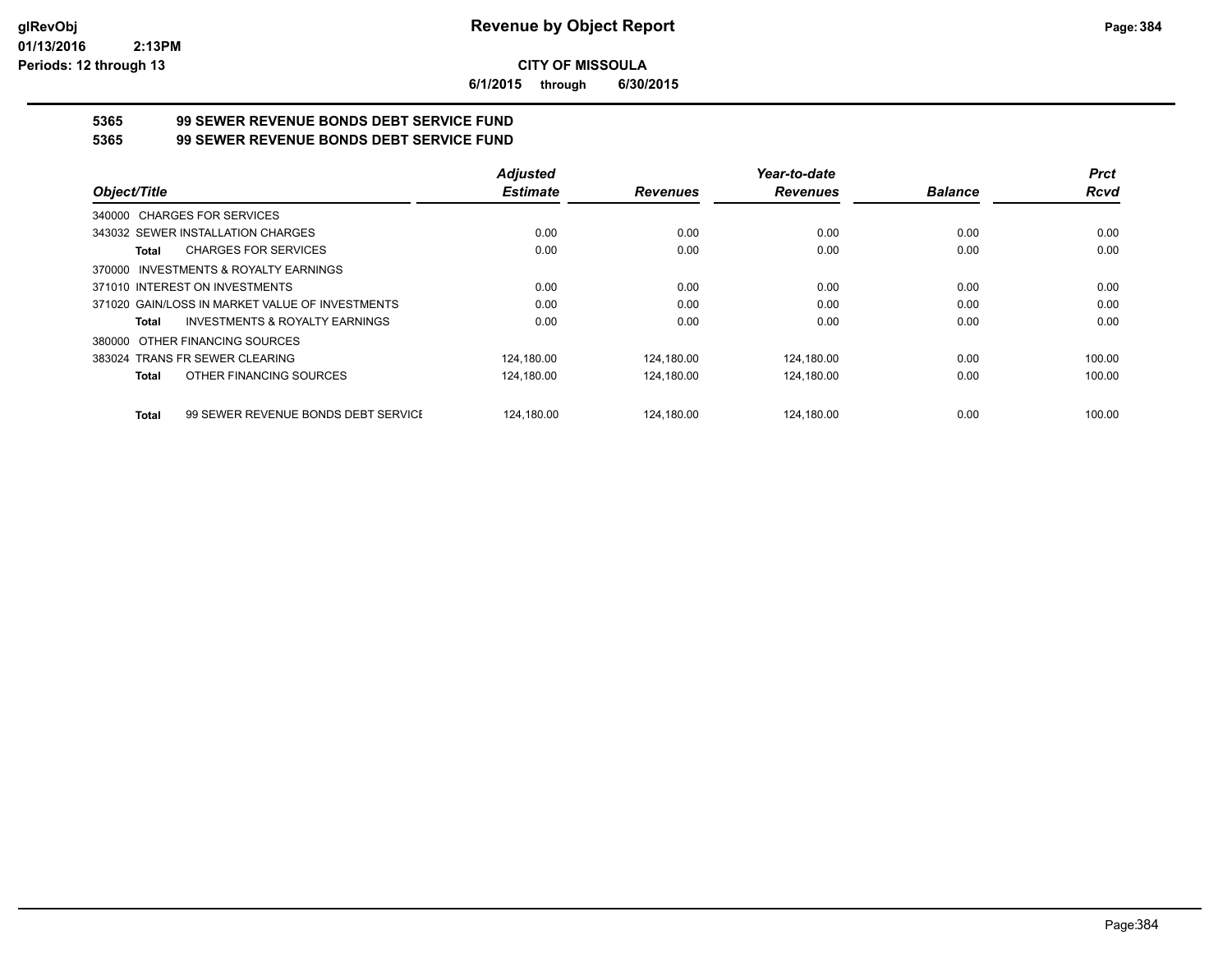**6/1/2015 through 6/30/2015**

### **5365 99 SEWER REVENUE BONDS DEBT SERVICE FUND**

|                                                           | <b>Adjusted</b> |                 | Year-to-date    |                | <b>Prct</b> |
|-----------------------------------------------------------|-----------------|-----------------|-----------------|----------------|-------------|
| Object/Title                                              | <b>Estimate</b> | <b>Revenues</b> | <b>Revenues</b> | <b>Balance</b> | <b>Rcvd</b> |
| 340000 CHARGES FOR SERVICES                               |                 |                 |                 |                |             |
| 343032 SEWER INSTALLATION CHARGES                         | 0.00            | 0.00            | 0.00            | 0.00           | 0.00        |
| <b>CHARGES FOR SERVICES</b><br><b>Total</b>               | 0.00            | 0.00            | 0.00            | 0.00           | 0.00        |
| INVESTMENTS & ROYALTY EARNINGS<br>370000                  |                 |                 |                 |                |             |
| 371010 INTEREST ON INVESTMENTS                            | 0.00            | 0.00            | 0.00            | 0.00           | 0.00        |
| 371020 GAIN/LOSS IN MARKET VALUE OF INVESTMENT            | 0.00            | 0.00            | 0.00            | 0.00           | 0.00        |
| <b>INVESTMENTS &amp; ROYALTY EARNINGS</b><br><b>Total</b> | 0.00            | 0.00            | 0.00            | 0.00           | 0.00        |
| 380000 OTHER FINANCING SOURCES                            |                 |                 |                 |                |             |
| 383024 TRANS FR SEWER CLEARING                            | 124,180.00      | 124,180.00      | 124,180.00      | 0.00           | 100.00      |
| OTHER FINANCING SOURCES<br><b>Total</b>                   | 124,180.00      | 124,180.00      | 124,180.00      | 0.00           | 100.00      |
| 99 SEWER REVENUE BONDS DEBT SERVIC<br><b>Total</b>        | 124.180.00      | 124.180.00      | 124.180.00      | 0.00           | 100.00      |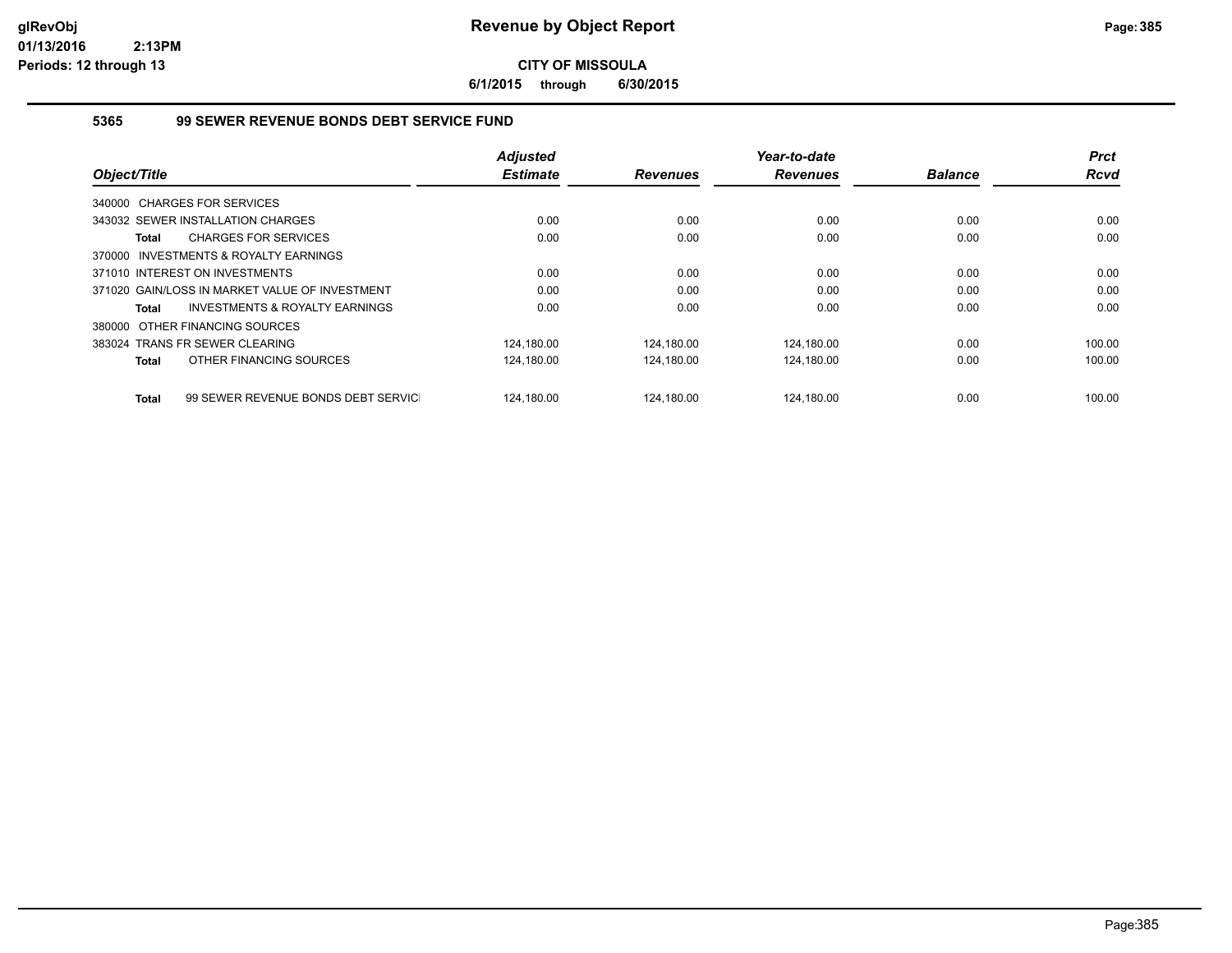**6/1/2015 through 6/30/2015**

# **5366 92 SEWER REVENUE BOND - SERIES A BOND RE**

**5366 92 SEWER REVENUE BOND - SERIES A BOND RE**

|                                                    | <b>Adjusted</b> |                 | Year-to-date    |                | <b>Prct</b> |
|----------------------------------------------------|-----------------|-----------------|-----------------|----------------|-------------|
| Object/Title                                       | <b>Estimate</b> | <b>Revenues</b> | <b>Revenues</b> | <b>Balance</b> | <b>Rcvd</b> |
| 370000 INVESTMENTS & ROYALTY EARNINGS              |                 |                 |                 |                |             |
| 371010 INTEREST ON INVESTMENTS                     | 0.00            | 0.00            | 0.00            | 0.00           | 0.00        |
| 371020 GAIN/LOSS IN MARKET VALUE OF INVESTMENTS    | 0.00            | 0.00            | 0.00            | 0.00           | 0.00        |
| <b>INVESTMENTS &amp; ROYALTY EARNINGS</b><br>Total | 0.00            | 0.00            | 0.00            | 0.00           | 0.00        |
| 380000 OTHER FINANCING SOURCES                     |                 |                 |                 |                |             |
| 383024 TRANS FR SEWER CLEARING                     | 0.00            | 0.00            | 0.00            | 0.00           | 0.00        |
| 383042 TRANSFERS FROM OTHER FUNDS                  | 0.00            | 0.00            | 0.00            | 0.00           | 0.00        |
| OTHER FINANCING SOURCES<br>Total                   | 0.00            | 0.00            | 0.00            | 0.00           | 0.00        |
| 92 SEWER REVENUE BOND - SERIES A BON<br>Total      | 0.00            | 0.00            | 0.00            | 0.00           | 0.00        |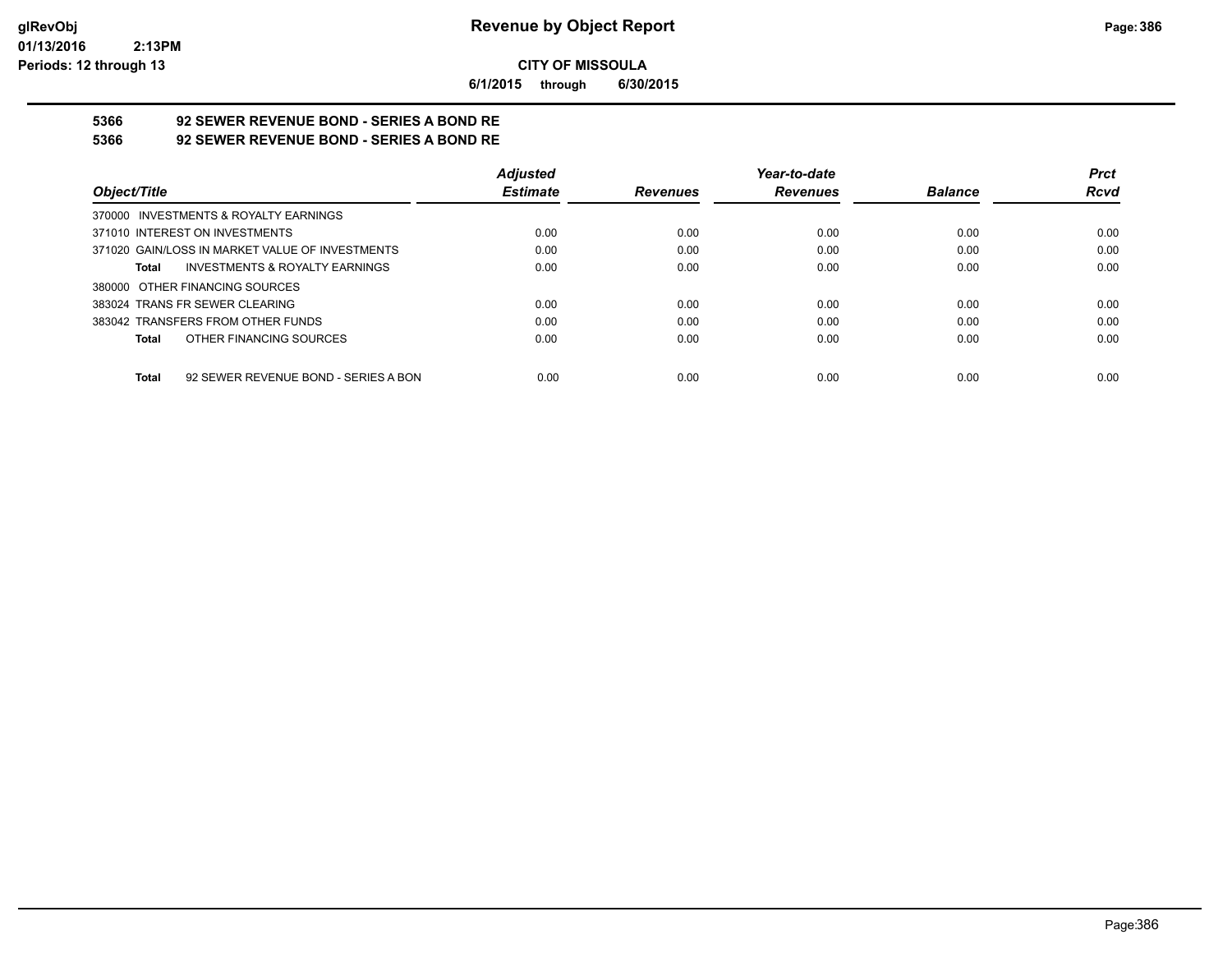**6/1/2015 through 6/30/2015**

## **5366 92 SEWER REVENUE BOND - SERIES A BOND RE**

|                                                      | <b>Adiusted</b> |                 | Year-to-date    |                | <b>Prct</b> |
|------------------------------------------------------|-----------------|-----------------|-----------------|----------------|-------------|
| Object/Title                                         | <b>Estimate</b> | <b>Revenues</b> | <b>Revenues</b> | <b>Balance</b> | Rcvd        |
| 370000 INVESTMENTS & ROYALTY EARNINGS                |                 |                 |                 |                |             |
| 371010 INTEREST ON INVESTMENTS                       | 0.00            | 0.00            | 0.00            | 0.00           | 0.00        |
| 371020 GAIN/LOSS IN MARKET VALUE OF INVESTMENT       | 0.00            | 0.00            | 0.00            | 0.00           | 0.00        |
| INVESTMENTS & ROYALTY EARNINGS<br><b>Total</b>       | 0.00            | 0.00            | 0.00            | 0.00           | 0.00        |
| 380000 OTHER FINANCING SOURCES                       |                 |                 |                 |                |             |
| 383024 TRANS FR SEWER CLEARING                       | 0.00            | 0.00            | 0.00            | 0.00           | 0.00        |
| 383042 TRANSFERS FROM OTHER FUNDS                    | 0.00            | 0.00            | 0.00            | 0.00           | 0.00        |
| OTHER FINANCING SOURCES<br><b>Total</b>              | 0.00            | 0.00            | 0.00            | 0.00           | 0.00        |
|                                                      |                 |                 |                 |                |             |
| 92 SEWER REVENUE BOND - SERIES A BON<br><b>Total</b> | 0.00            | 0.00            | 0.00            | 0.00           | 0.00        |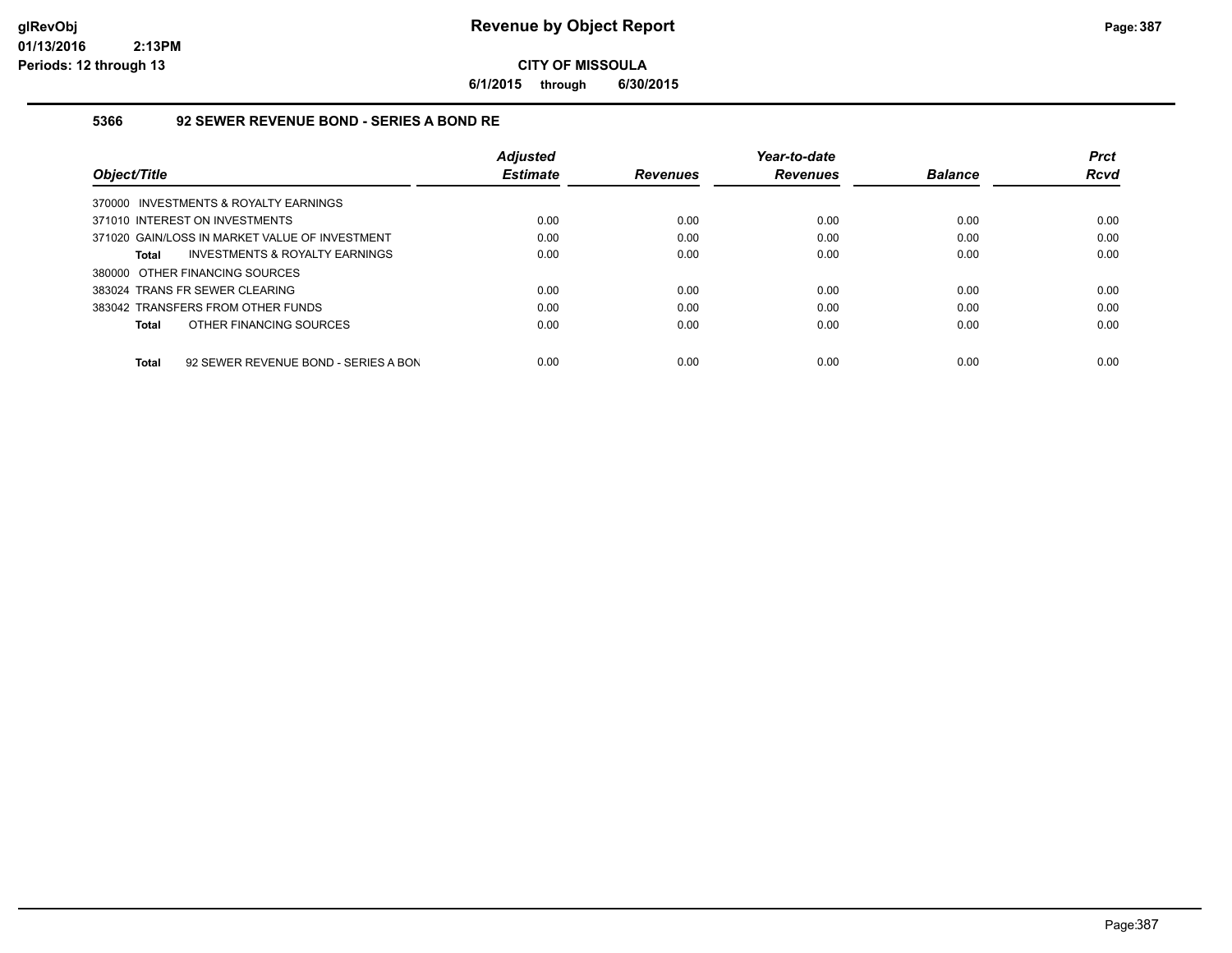**6/1/2015 through 6/30/2015**

# **5367 92 SEWER REVENUE BOND - SERIES B BOND RE**

**5367 92 SEWER REVENUE BOND - SERIES B BOND RE**

|                                                      | <b>Adjusted</b> |                 | Year-to-date    |                | <b>Prct</b> |
|------------------------------------------------------|-----------------|-----------------|-----------------|----------------|-------------|
| Object/Title                                         | <b>Estimate</b> | <b>Revenues</b> | <b>Revenues</b> | <b>Balance</b> | <b>Rcvd</b> |
| 370000 INVESTMENTS & ROYALTY EARNINGS                |                 |                 |                 |                |             |
| 371010 INTEREST ON INVESTMENTS                       | 0.00            | 0.00            | 0.00            | 0.00           | 0.00        |
| 371020 GAIN/LOSS IN MARKET VALUE OF INVESTMENTS      | 0.00            | 0.00            | 0.00            | 0.00           | 0.00        |
| <b>INVESTMENTS &amp; ROYALTY EARNINGS</b><br>Total   | 0.00            | 0.00            | 0.00            | 0.00           | 0.00        |
| 380000 OTHER FINANCING SOURCES                       |                 |                 |                 |                |             |
| 383042 TRANSFERS FROM OTHER FUNDS                    | 0.00            | 0.00            | 0.00            | 0.00           | 0.00        |
| OTHER FINANCING SOURCES<br>Total                     | 0.00            | 0.00            | 0.00            | 0.00           | 0.00        |
|                                                      |                 |                 |                 |                |             |
| 92 SEWER REVENUE BOND - SERIES B BON<br><b>Total</b> | 0.00            | 0.00            | 0.00            | 0.00           | 0.00        |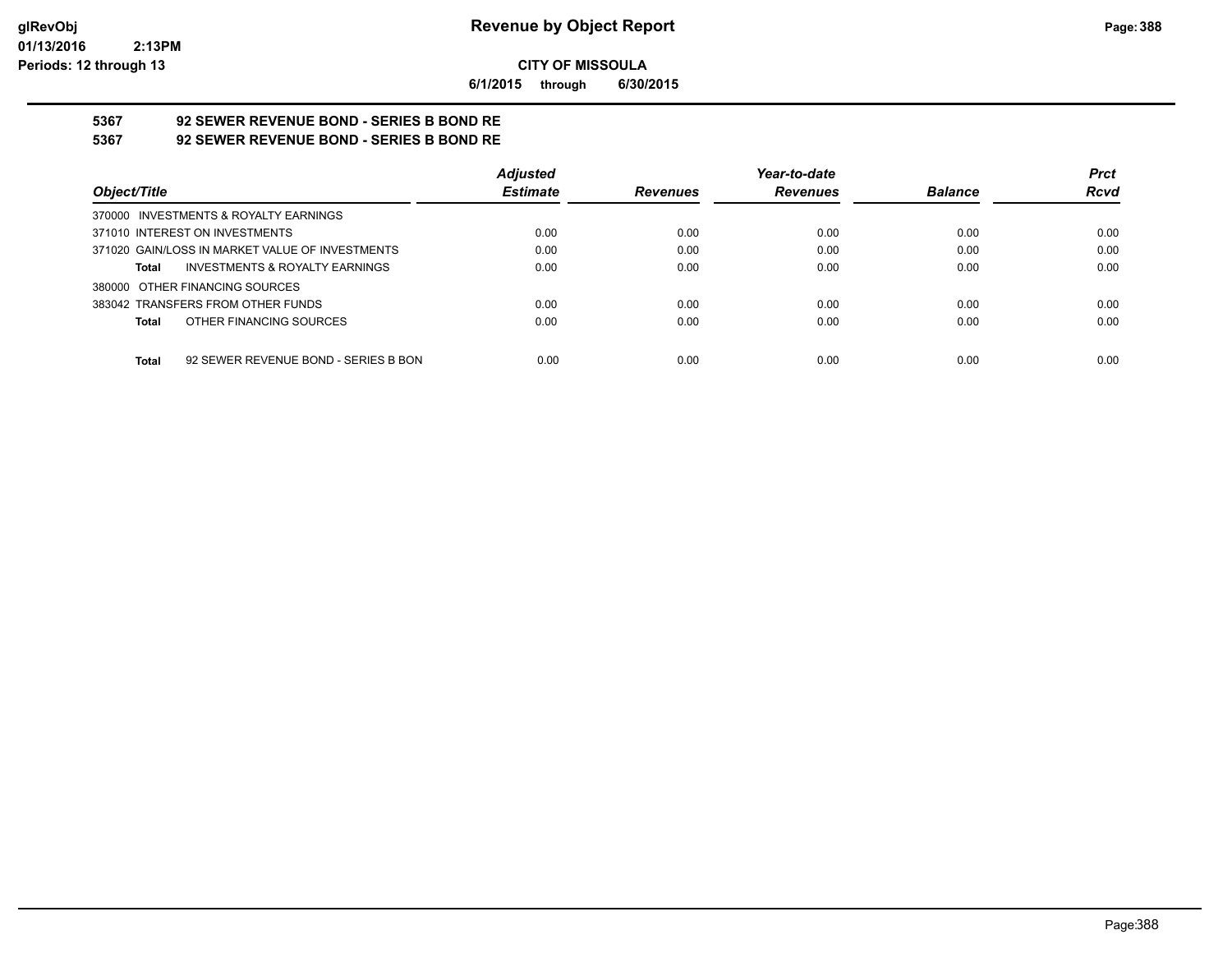**6/1/2015 through 6/30/2015**

## **5367 92 SEWER REVENUE BOND - SERIES B BOND RE**

|                                                      | <b>Adjusted</b> |                 | Year-to-date    |                | <b>Prct</b> |
|------------------------------------------------------|-----------------|-----------------|-----------------|----------------|-------------|
| Object/Title                                         | <b>Estimate</b> | <b>Revenues</b> | <b>Revenues</b> | <b>Balance</b> | <b>Rcvd</b> |
| 370000 INVESTMENTS & ROYALTY EARNINGS                |                 |                 |                 |                |             |
| 371010 INTEREST ON INVESTMENTS                       | 0.00            | 0.00            | 0.00            | 0.00           | 0.00        |
| 371020 GAIN/LOSS IN MARKET VALUE OF INVESTMENT       | 0.00            | 0.00            | 0.00            | 0.00           | 0.00        |
| INVESTMENTS & ROYALTY EARNINGS<br>Total              | 0.00            | 0.00            | 0.00            | 0.00           | 0.00        |
| 380000 OTHER FINANCING SOURCES                       |                 |                 |                 |                |             |
| 383042 TRANSFERS FROM OTHER FUNDS                    | 0.00            | 0.00            | 0.00            | 0.00           | 0.00        |
| OTHER FINANCING SOURCES<br>Total                     | 0.00            | 0.00            | 0.00            | 0.00           | 0.00        |
| 92 SEWER REVENUE BOND - SERIES B BON<br><b>Total</b> | 0.00            | 0.00            | 0.00            | 0.00           | 0.00        |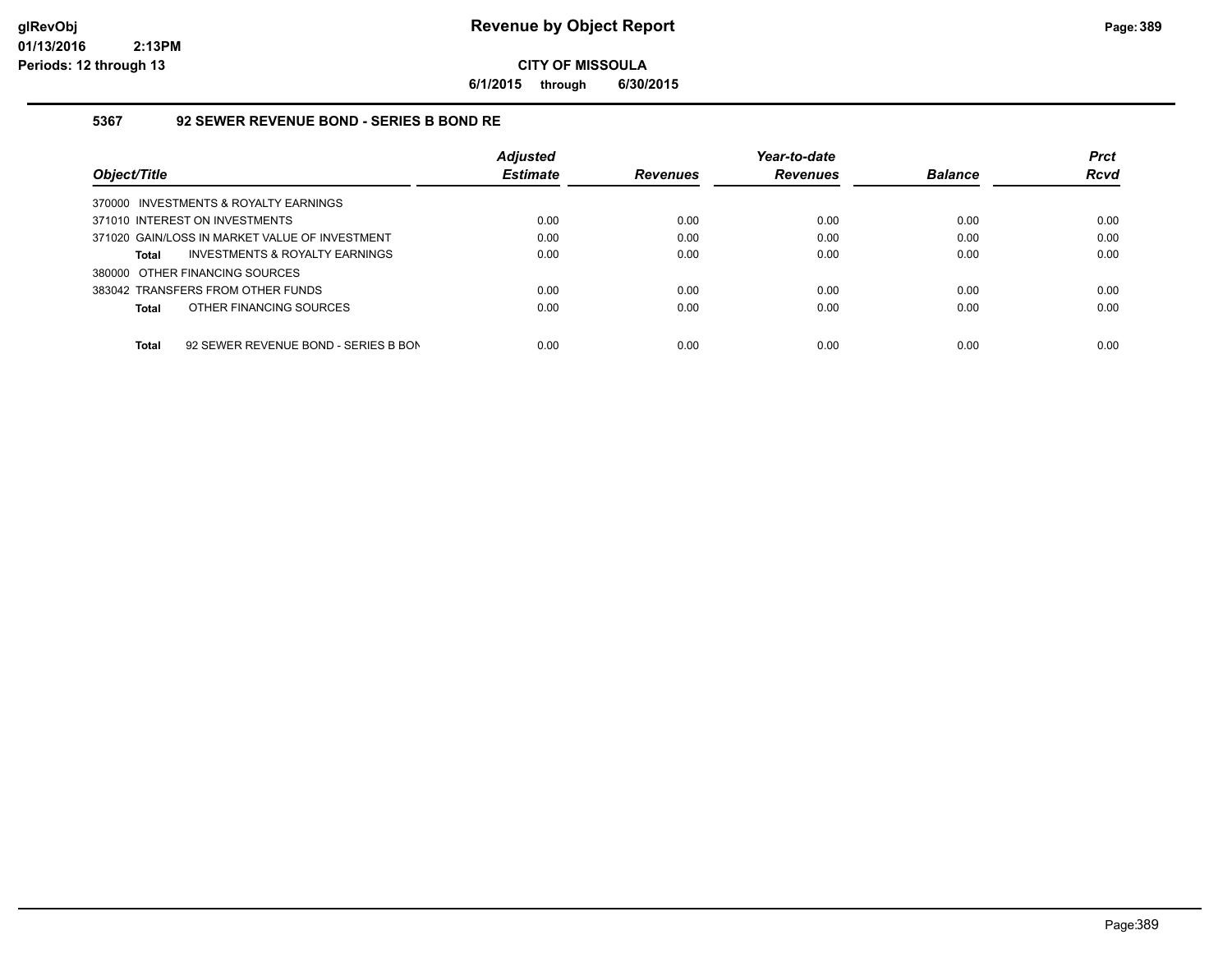**6/1/2015 through 6/30/2015**

# **5368 00 SEWER REVENUE BOND RESERVE FUND**

# **5368 00 SEWER REVENUE BOND RESERVE FUND**

|                                                    | <b>Adjusted</b> |                 | Year-to-date    |                | <b>Prct</b> |
|----------------------------------------------------|-----------------|-----------------|-----------------|----------------|-------------|
| Object/Title                                       | <b>Estimate</b> | <b>Revenues</b> | <b>Revenues</b> | <b>Balance</b> | <b>Rcvd</b> |
| 370000 INVESTMENTS & ROYALTY EARNINGS              |                 |                 |                 |                |             |
| 371010 INTEREST ON INVESTMENTS                     | 0.00            | 0.00            | 0.00            | 0.00           | 0.00        |
| 371020 GAIN/LOSS IN MARKET VALUE OF INVESTMENTS    | 0.00            | 0.00            | 0.00            | 0.00           | 0.00        |
| <b>INVESTMENTS &amp; ROYALTY EARNINGS</b><br>Total | 0.00            | 0.00            | 0.00            | 0.00           | 0.00        |
| 380000 OTHER FINANCING SOURCES                     |                 |                 |                 |                |             |
| 383042 TRANSFERS FROM OTHER FUNDS                  | 0.00            | 0.00            | 0.00            | 0.00           | 0.00        |
| OTHER FINANCING SOURCES<br>Total                   | 0.00            | 0.00            | 0.00            | 0.00           | 0.00        |
|                                                    |                 |                 |                 |                |             |
| <b>Total</b><br>00 SEWER REVENUE BOND RESERVE FUND | 0.00            | 0.00            | 0.00            | 0.00           | 0.00        |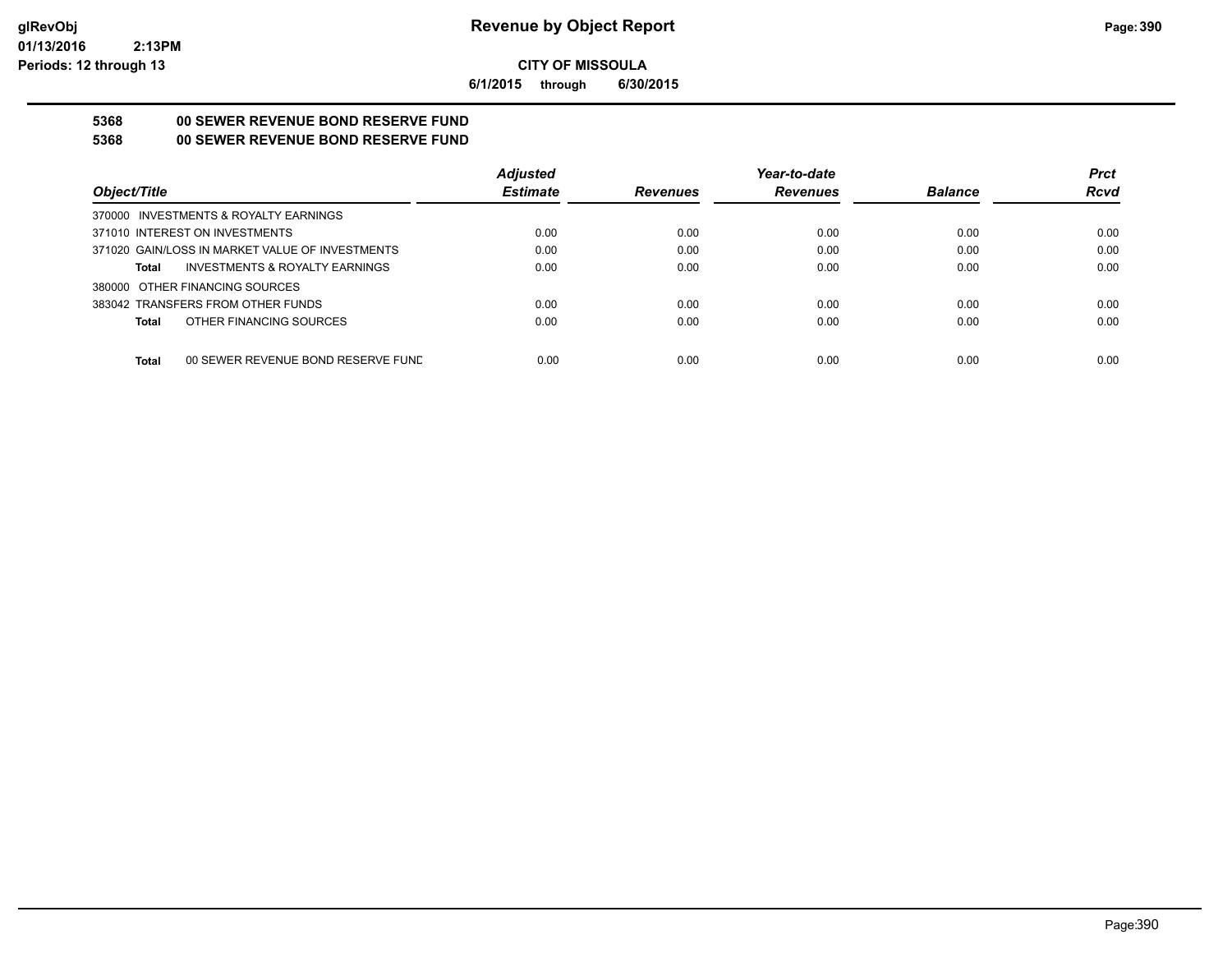**6/1/2015 through 6/30/2015**

## **5368 00 SEWER REVENUE BOND RESERVE FUND**

| Object/Title                                       | <b>Adjusted</b><br><b>Estimate</b> | <b>Revenues</b> | Year-to-date<br><b>Revenues</b> | <b>Balance</b> | <b>Prct</b><br><b>Rcvd</b> |
|----------------------------------------------------|------------------------------------|-----------------|---------------------------------|----------------|----------------------------|
| 370000 INVESTMENTS & ROYALTY EARNINGS              |                                    |                 |                                 |                |                            |
| 371010 INTEREST ON INVESTMENTS                     | 0.00                               | 0.00            | 0.00                            | 0.00           | 0.00                       |
| 371020 GAIN/LOSS IN MARKET VALUE OF INVESTMENT     | 0.00                               | 0.00            | 0.00                            | 0.00           | 0.00                       |
| INVESTMENTS & ROYALTY EARNINGS<br>Total            | 0.00                               | 0.00            | 0.00                            | 0.00           | 0.00                       |
| 380000 OTHER FINANCING SOURCES                     |                                    |                 |                                 |                |                            |
| 383042 TRANSFERS FROM OTHER FUNDS                  | 0.00                               | 0.00            | 0.00                            | 0.00           | 0.00                       |
| OTHER FINANCING SOURCES<br>Total                   | 0.00                               | 0.00            | 0.00                            | 0.00           | 0.00                       |
|                                                    |                                    |                 |                                 |                |                            |
| 00 SEWER REVENUE BOND RESERVE FUNI<br><b>Total</b> | 0.00                               | 0.00            | 0.00                            | 0.00           | 0.00                       |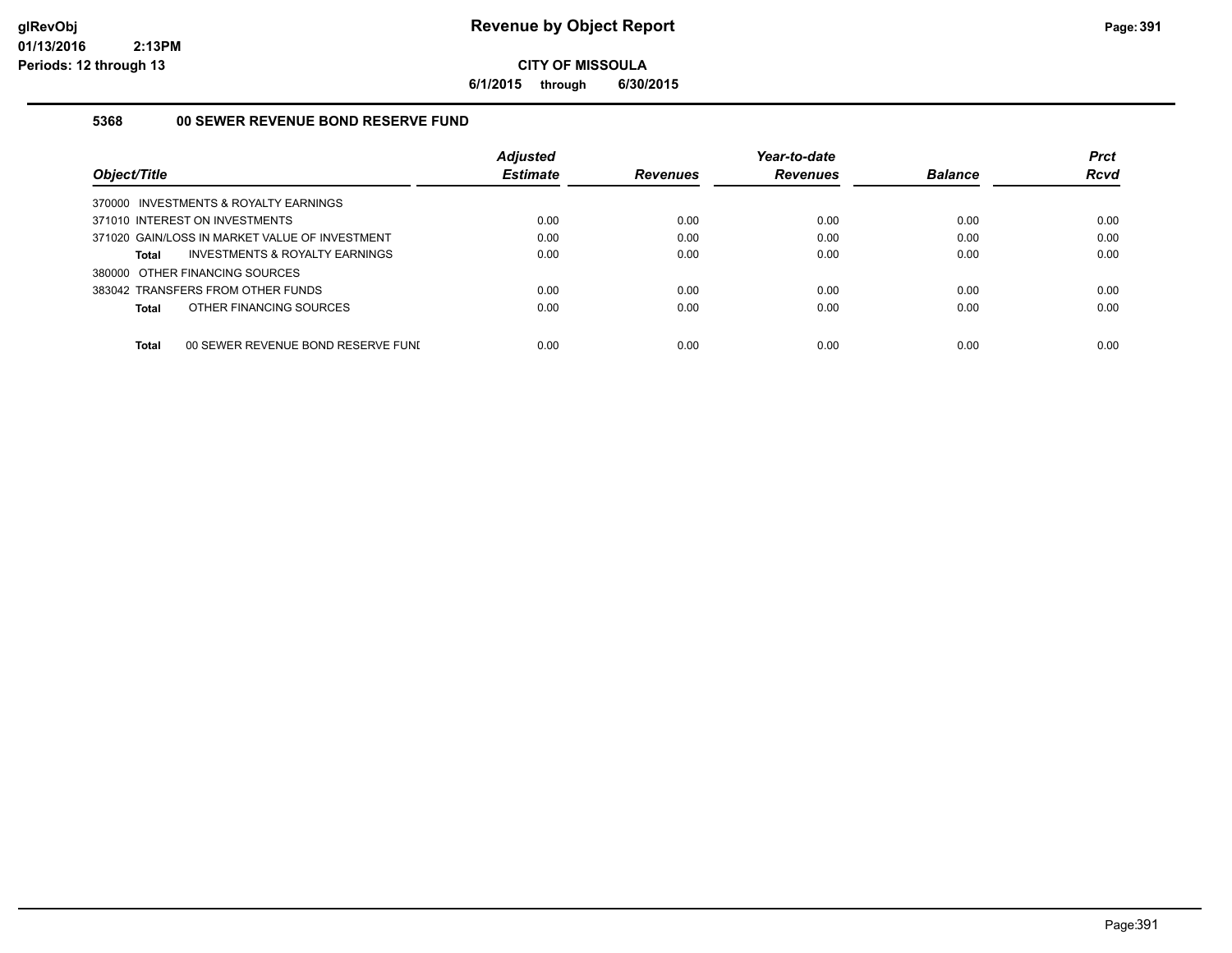**6/1/2015 through 6/30/2015**

### **5369 2001 SEWER REVENUE BOND**

**5369 2001 SEWER REVENUE BOND**

|                                                    | <b>Adiusted</b> |                 | Year-to-date    |                | <b>Prct</b> |
|----------------------------------------------------|-----------------|-----------------|-----------------|----------------|-------------|
| Object/Title                                       | <b>Estimate</b> | <b>Revenues</b> | <b>Revenues</b> | <b>Balance</b> | <b>Rcvd</b> |
| 370000 INVESTMENTS & ROYALTY EARNINGS              |                 |                 |                 |                |             |
| 371010 INTEREST ON INVESTMENTS                     | 0.00            | 0.00            | 0.00            | 0.00           | 0.00        |
| 371020 GAIN/LOSS IN MARKET VALUE OF INVESTMENTS    | 0.00            | 0.00            | 0.00            | 0.00           | 0.00        |
| <b>INVESTMENTS &amp; ROYALTY EARNINGS</b><br>Total | 0.00            | 0.00            | 0.00            | 0.00           | 0.00        |
| 380000 OTHER FINANCING SOURCES                     |                 |                 |                 |                |             |
| 383024 TRANS FR SEWER CLEARING                     | 0.00            | 30.00           | 30.00           | $-30.00$       | 0.00        |
| 383042 TRANSFERS FROM OTHER FUNDS                  | 0.00            | 0.00            | 0.00            | 0.00           | 0.00        |
| OTHER FINANCING SOURCES<br>Total                   | 0.00            | 30.00           | 30.00           | $-30.00$       | 0.00        |
|                                                    |                 |                 |                 |                |             |
| 2001 SEWER REVENUE BOND<br><b>Total</b>            | 0.00            | 30.00           | 30.00           | $-30.00$       | 0.00        |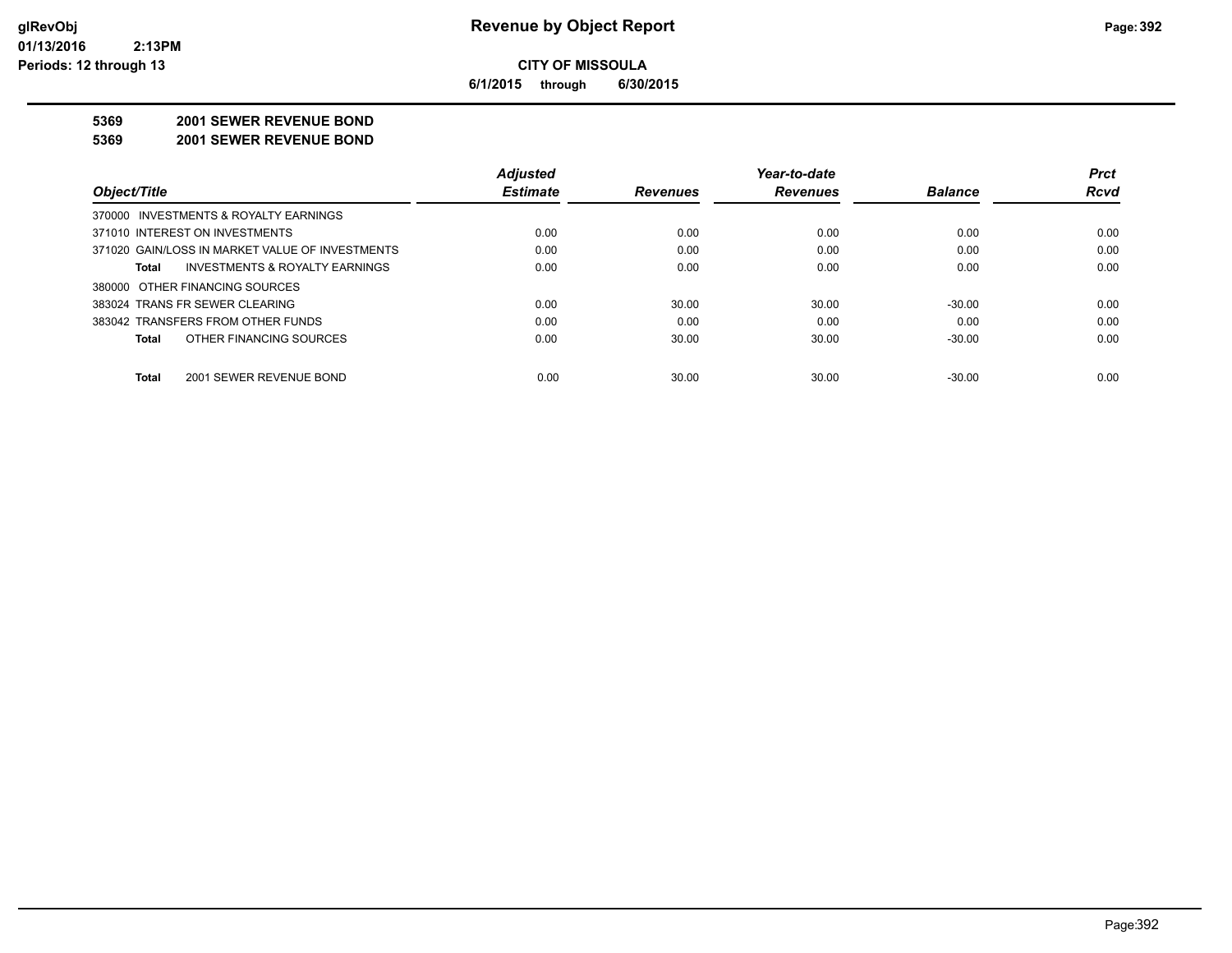**6/1/2015 through 6/30/2015**

# **5369 2001 SEWER REVENUE BOND**

|                                                | <b>Adjusted</b> |                 | Year-to-date    |                | <b>Prct</b> |
|------------------------------------------------|-----------------|-----------------|-----------------|----------------|-------------|
| Object/Title                                   | <b>Estimate</b> | <b>Revenues</b> | <b>Revenues</b> | <b>Balance</b> | <b>Rcvd</b> |
| 370000 INVESTMENTS & ROYALTY EARNINGS          |                 |                 |                 |                |             |
| 371010 INTEREST ON INVESTMENTS                 | 0.00            | 0.00            | 0.00            | 0.00           | 0.00        |
| 371020 GAIN/LOSS IN MARKET VALUE OF INVESTMENT | 0.00            | 0.00            | 0.00            | 0.00           | 0.00        |
| INVESTMENTS & ROYALTY EARNINGS<br>Total        | 0.00            | 0.00            | 0.00            | 0.00           | 0.00        |
| OTHER FINANCING SOURCES<br>380000              |                 |                 |                 |                |             |
| 383024 TRANS FR SEWER CLEARING                 | 0.00            | 30.00           | 30.00           | $-30.00$       | 0.00        |
| 383042 TRANSFERS FROM OTHER FUNDS              | 0.00            | 0.00            | 0.00            | 0.00           | 0.00        |
| OTHER FINANCING SOURCES<br><b>Total</b>        | 0.00            | 30.00           | 30.00           | $-30.00$       | 0.00        |
| 2001 SEWER REVENUE BOND<br><b>Total</b>        | 0.00            | 30.00           | 30.00           | $-30.00$       | 0.00        |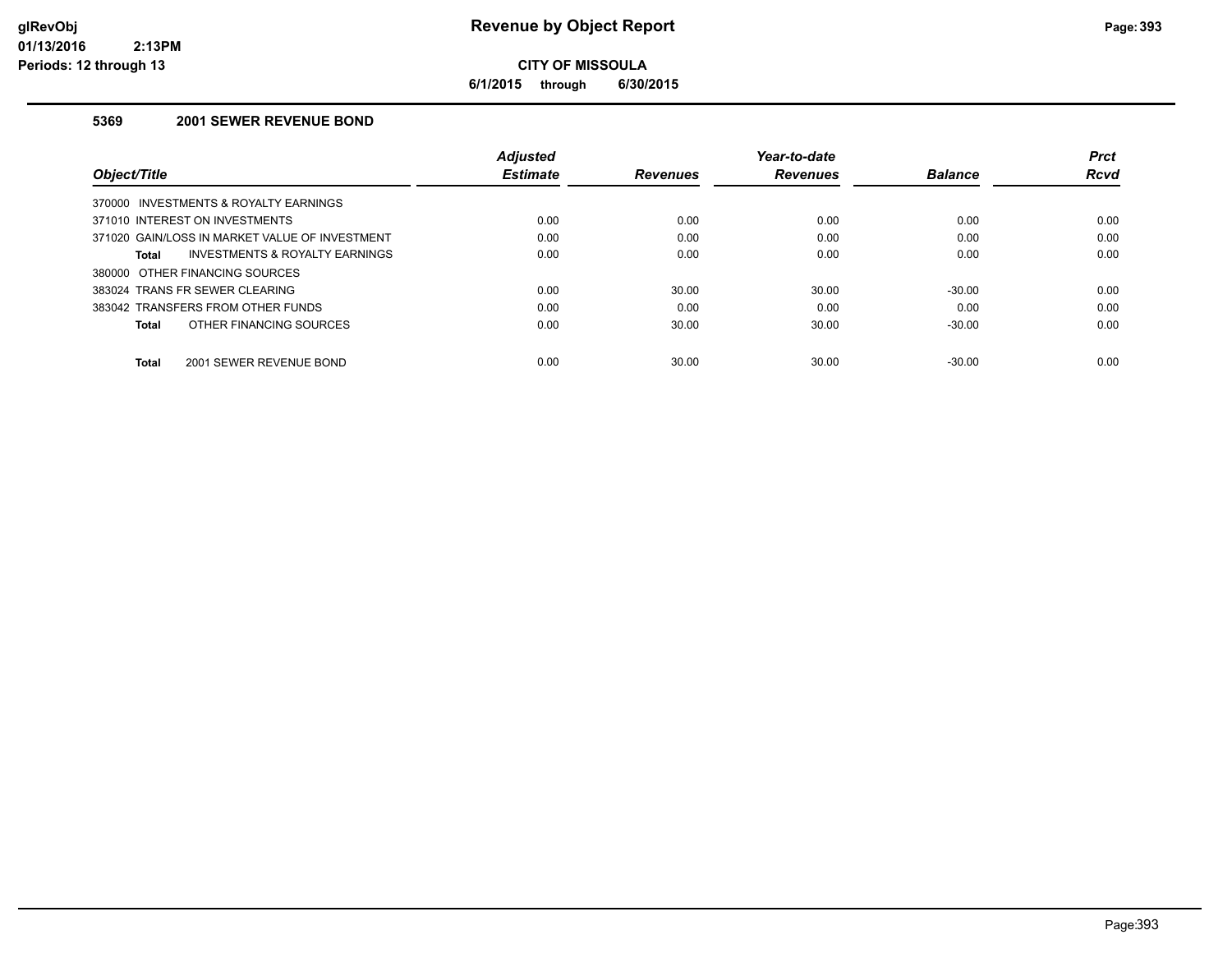**6/1/2015 through 6/30/2015**

# **5370 99 SEWER REVENUE BOND RESERVE FUND**

### **5370 99 SEWER REVENUE BOND RESERVE FUND**

|                                                    | <b>Adjusted</b> |                 | Year-to-date    |                | <b>Prct</b> |
|----------------------------------------------------|-----------------|-----------------|-----------------|----------------|-------------|
| Object/Title                                       | <b>Estimate</b> | <b>Revenues</b> | <b>Revenues</b> | <b>Balance</b> | <b>Rcvd</b> |
| 360000 MISCELLANEOUS REVENUES                      |                 |                 |                 |                |             |
| 360010 MISCELLANEOUS                               | 0.00            | 0.00            | 0.00            | 0.00           | 0.00        |
| MISCELLANEOUS REVENUES<br>Total                    | 0.00            | 0.00            | 0.00            | 0.00           | 0.00        |
| 370000 INVESTMENTS & ROYALTY EARNINGS              |                 |                 |                 |                |             |
| 371010 INTEREST ON INVESTMENTS                     | 0.00            | 0.00            | 0.00            | 0.00           | 0.00        |
| 371020 GAIN/LOSS IN MARKET VALUE OF INVESTMENTS    | 0.00            | 0.00            | 0.00            | 0.00           | 0.00        |
| <b>INVESTMENTS &amp; ROYALTY EARNINGS</b><br>Total | 0.00            | 0.00            | 0.00            | 0.00           | 0.00        |
| 380000 OTHER FINANCING SOURCES                     |                 |                 |                 |                |             |
| 383024 TRANS FR SEWER CLEARING                     | 0.00            | 790.00          | 790.00          | $-790.00$      | 0.00        |
| 383042 TRANSFERS FROM OTHER FUNDS                  | 0.00            | 0.00            | 0.00            | 0.00           | 0.00        |
| OTHER FINANCING SOURCES<br><b>Total</b>            | 0.00            | 790.00          | 790.00          | -790.00        | 0.00        |
| 99 SEWER REVENUE BOND RESERVE FUND<br><b>Total</b> | 0.00            | 790.00          | 790.00          | $-790.00$      | 0.00        |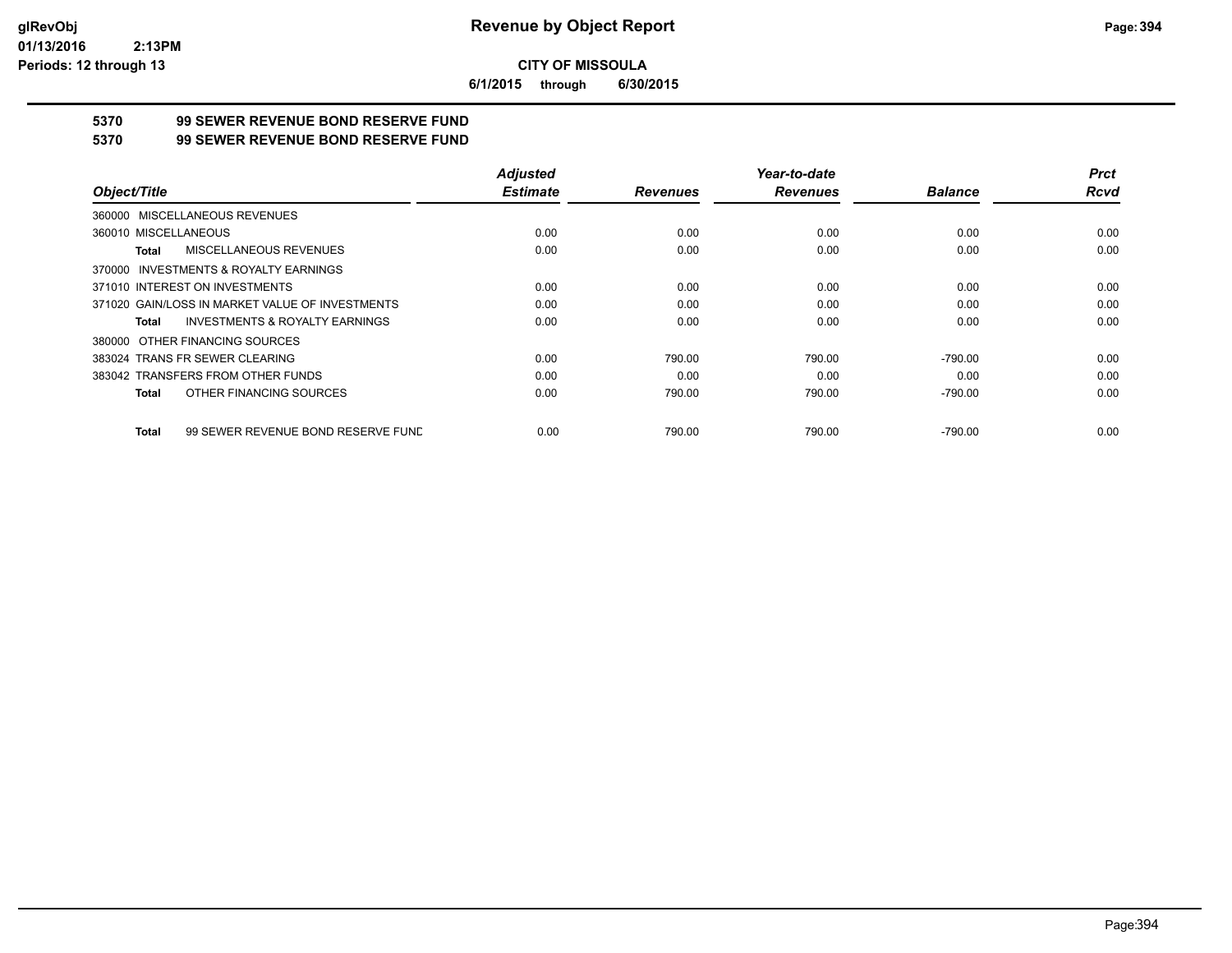**6/1/2015 through 6/30/2015**

# **5370 99 SEWER REVENUE BOND RESERVE FUND**

| Object/Title                                       | <b>Adjusted</b><br><b>Estimate</b> | <b>Revenues</b> | Year-to-date<br><b>Revenues</b> | <b>Balance</b> | <b>Prct</b><br><b>Rcvd</b> |
|----------------------------------------------------|------------------------------------|-----------------|---------------------------------|----------------|----------------------------|
| 360000 MISCELLANEOUS REVENUES                      |                                    |                 |                                 |                |                            |
| 360010 MISCELLANEOUS                               | 0.00                               | 0.00            | 0.00                            | 0.00           | 0.00                       |
| MISCELLANEOUS REVENUES<br>Total                    | 0.00                               | 0.00            | 0.00                            | 0.00           | 0.00                       |
| 370000 INVESTMENTS & ROYALTY EARNINGS              |                                    |                 |                                 |                |                            |
| 371010 INTEREST ON INVESTMENTS                     | 0.00                               | 0.00            | 0.00                            | 0.00           | 0.00                       |
| 371020 GAIN/LOSS IN MARKET VALUE OF INVESTMENT     | 0.00                               | 0.00            | 0.00                            | 0.00           | 0.00                       |
| <b>INVESTMENTS &amp; ROYALTY EARNINGS</b><br>Total | 0.00                               | 0.00            | 0.00                            | 0.00           | 0.00                       |
| 380000 OTHER FINANCING SOURCES                     |                                    |                 |                                 |                |                            |
| 383024 TRANS FR SEWER CLEARING                     | 0.00                               | 790.00          | 790.00                          | $-790.00$      | 0.00                       |
| 383042 TRANSFERS FROM OTHER FUNDS                  | 0.00                               | 0.00            | 0.00                            | 0.00           | 0.00                       |
| OTHER FINANCING SOURCES<br>Total                   | 0.00                               | 790.00          | 790.00                          | $-790.00$      | 0.00                       |
| 99 SEWER REVENUE BOND RESERVE FUNI<br><b>Total</b> | 0.00                               | 790.00          | 790.00                          | $-790.00$      | 0.00                       |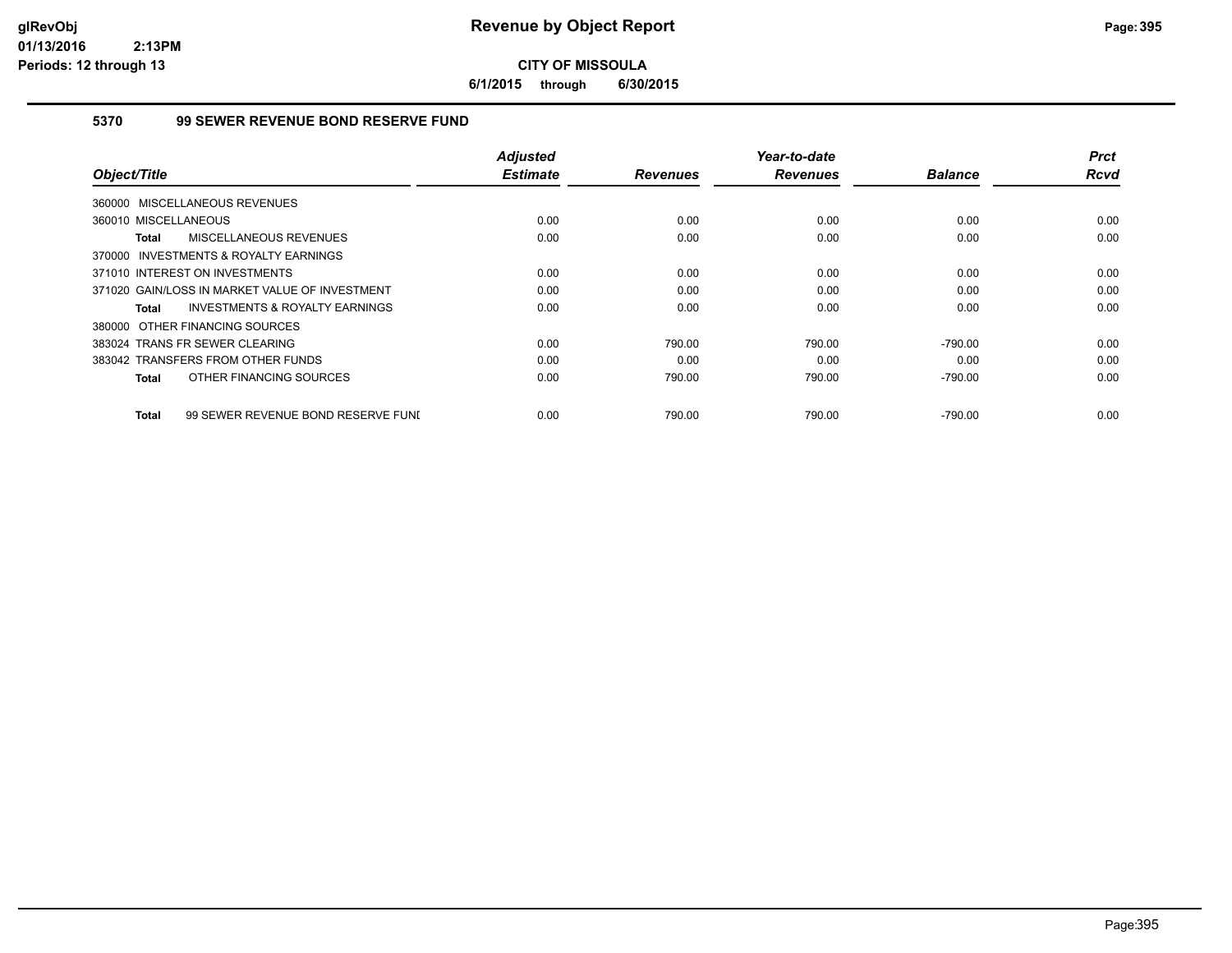**6/1/2015 through 6/30/2015**

**5371 2002 SEWER BONDS**

**5371 2002 SEWER BONDS**

|                                                    | <b>Adjusted</b> |                 | Year-to-date    |                | <b>Prct</b> |
|----------------------------------------------------|-----------------|-----------------|-----------------|----------------|-------------|
| Object/Title                                       | <b>Estimate</b> | <b>Revenues</b> | <b>Revenues</b> | <b>Balance</b> | <b>Rcvd</b> |
| 370000 INVESTMENTS & ROYALTY EARNINGS              |                 |                 |                 |                |             |
| 371010 INTEREST ON INVESTMENTS                     | 0.00            | 0.00            | 0.00            | 0.00           | 0.00        |
| 371020 GAIN/LOSS IN MARKET VALUE OF INVESTMENTS    | 0.00            | 0.00            | 0.00            | 0.00           | 0.00        |
| <b>INVESTMENTS &amp; ROYALTY EARNINGS</b><br>Total | 0.00            | 0.00            | 0.00            | 0.00           | 0.00        |
| 380000 OTHER FINANCING SOURCES                     |                 |                 |                 |                |             |
| 383024 TRANS FR SEWER CLEARING                     | 85.410.00       | 85.410.00       | 85.410.00       | 0.00           | 100.00      |
| OTHER FINANCING SOURCES<br>Total                   | 85.410.00       | 85.410.00       | 85.410.00       | 0.00           | 100.00      |
| 2002 SEWER BONDS<br>Total                          | 85.410.00       | 85.410.00       | 85.410.00       | 0.00           | 100.00      |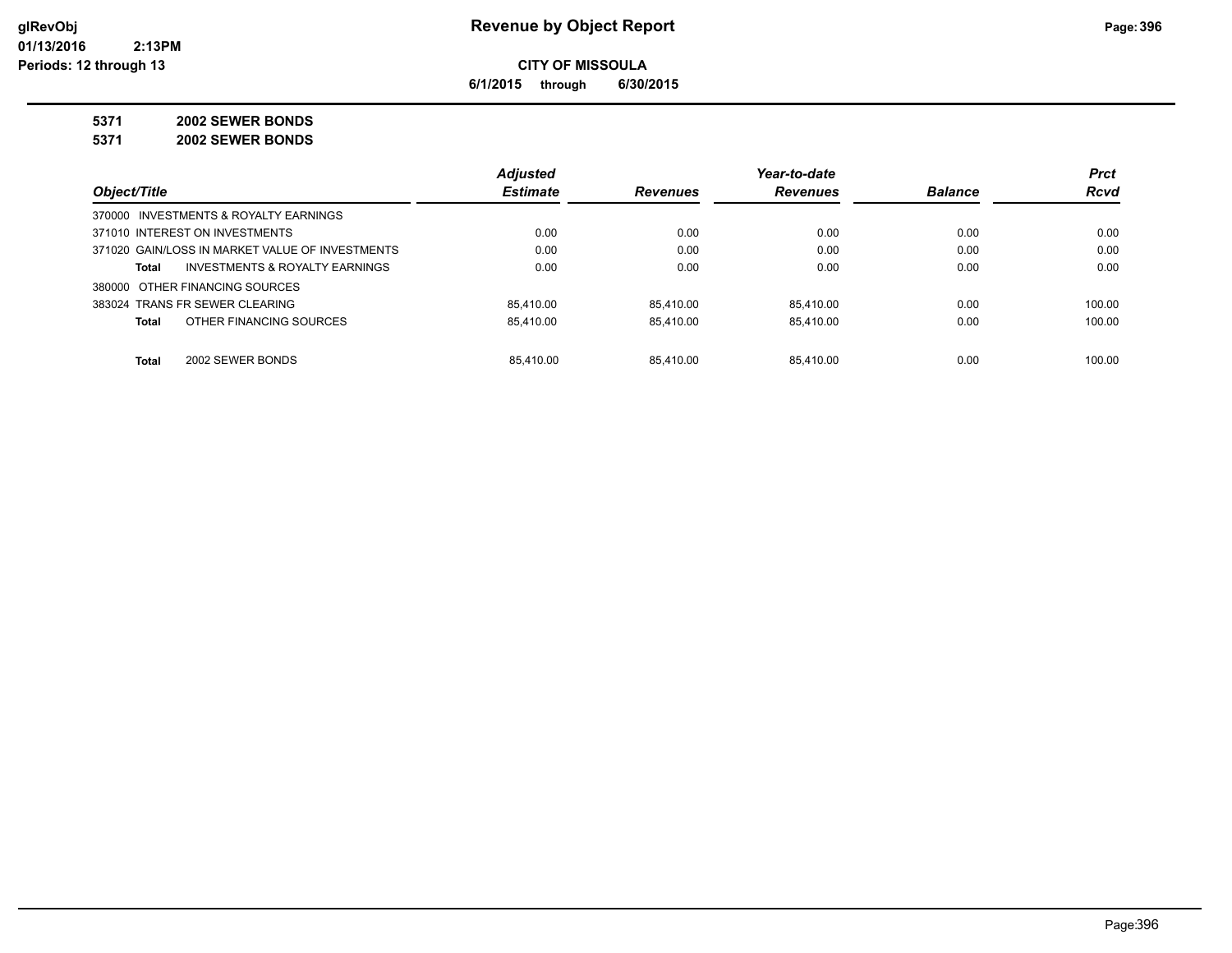**6/1/2015 through 6/30/2015**

#### **5371 2002 SEWER BONDS**

|                                                    | <b>Adjusted</b> |                 | Year-to-date    |                | <b>Prct</b> |
|----------------------------------------------------|-----------------|-----------------|-----------------|----------------|-------------|
| Object/Title                                       | <b>Estimate</b> | <b>Revenues</b> | <b>Revenues</b> | <b>Balance</b> | Rcvd        |
| 370000 INVESTMENTS & ROYALTY EARNINGS              |                 |                 |                 |                |             |
| 371010 INTEREST ON INVESTMENTS                     | 0.00            | 0.00            | 0.00            | 0.00           | 0.00        |
| 371020 GAIN/LOSS IN MARKET VALUE OF INVESTMENT     | 0.00            | 0.00            | 0.00            | 0.00           | 0.00        |
| <b>INVESTMENTS &amp; ROYALTY EARNINGS</b><br>Total | 0.00            | 0.00            | 0.00            | 0.00           | 0.00        |
| 380000 OTHER FINANCING SOURCES                     |                 |                 |                 |                |             |
| 383024 TRANS FR SEWER CLEARING                     | 85.410.00       | 85.410.00       | 85.410.00       | 0.00           | 100.00      |
| OTHER FINANCING SOURCES<br>Total                   | 85.410.00       | 85.410.00       | 85.410.00       | 0.00           | 100.00      |
|                                                    |                 |                 |                 |                |             |
| <b>Total</b><br>2002 SEWER BONDS                   | 85.410.00       | 85.410.00       | 85.410.00       | 0.00           | 100.00      |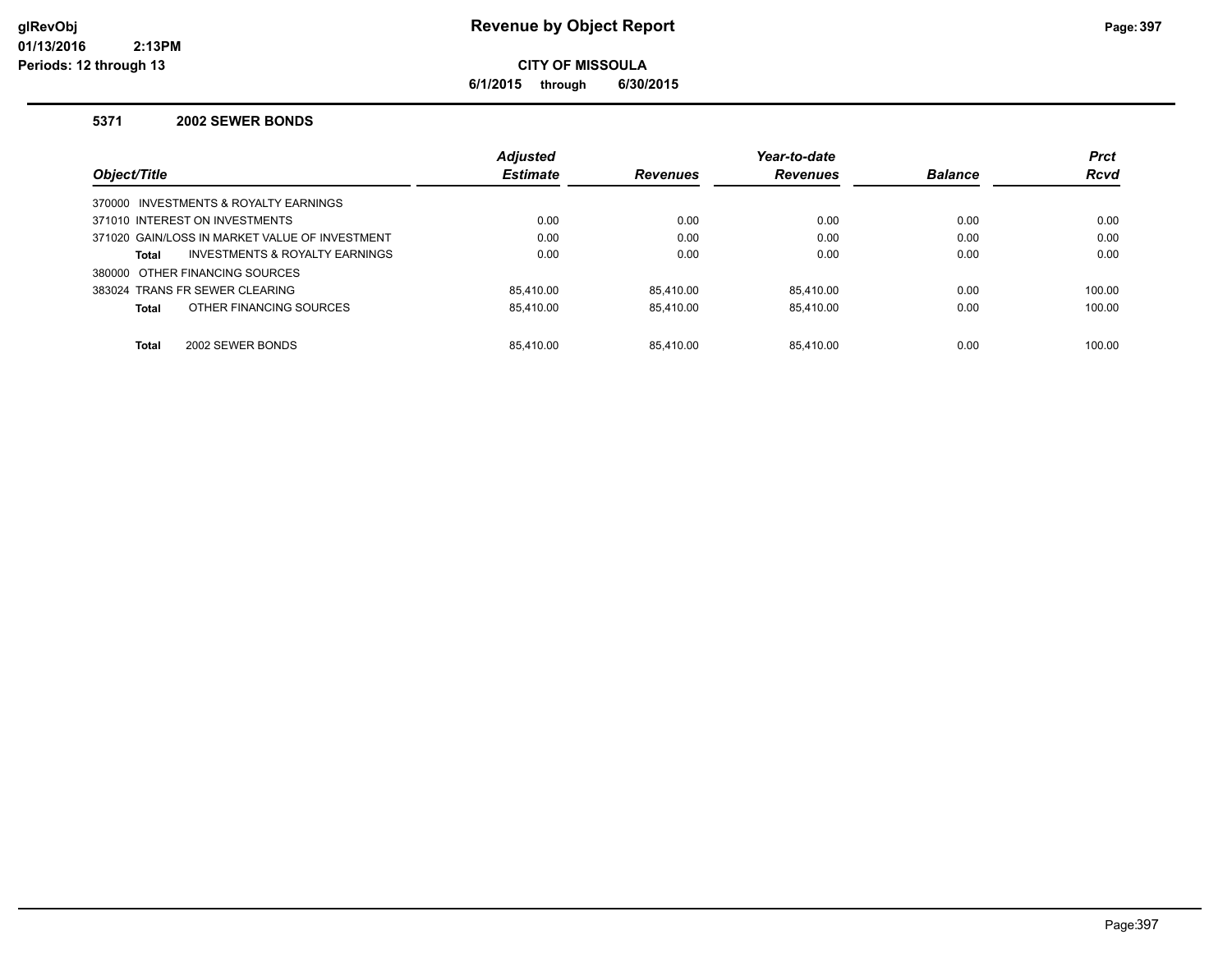**6/1/2015 through 6/30/2015**

#### **5372 2002 SEWER REVENUE BOND**

#### **5372 2002 SEWER REVENUE BOND**

|                                                    | <b>Adjusted</b> |                 | Year-to-date    |                | <b>Prct</b> |
|----------------------------------------------------|-----------------|-----------------|-----------------|----------------|-------------|
| Object/Title                                       | <b>Estimate</b> | <b>Revenues</b> | <b>Revenues</b> | <b>Balance</b> | <b>Rcvd</b> |
| 360000 MISCELLANEOUS REVENUES                      |                 |                 |                 |                |             |
| 360000 MISCELLANEOUS REVENUES                      | 0.00            | 0.00            | 0.00            | 0.00           | 0.00        |
| MISCELLANEOUS REVENUES<br>Total                    | 0.00            | 0.00            | 0.00            | 0.00           | 0.00        |
| INVESTMENTS & ROYALTY EARNINGS<br>370000           |                 |                 |                 |                |             |
| 371010 INTEREST ON INVESTMENTS                     | 0.00            | 0.00            | 0.00            | 0.00           | 0.00        |
| 371020 GAIN/LOSS IN MARKET VALUE OF INVESTMENTS    | 0.00            | 0.00            | 0.00            | 0.00           | 0.00        |
| <b>INVESTMENTS &amp; ROYALTY EARNINGS</b><br>Total | 0.00            | 0.00            | 0.00            | 0.00           | 0.00        |
| 380000 OTHER FINANCING SOURCES                     |                 |                 |                 |                |             |
| 383024 TRANS FR SEWER CLEARING                     | 0.00            | 60.00           | 60.00           | -60.00         | 0.00        |
| 383042 TRANSFERS FROM OTHER FUNDS                  | 0.00            | 0.00            | 0.00            | 0.00           | 0.00        |
| OTHER FINANCING SOURCES<br>Total                   | 0.00            | 60.00           | 60.00           | $-60.00$       | 0.00        |
| 2002 SEWER REVENUE BOND<br><b>Total</b>            | 0.00            | 60.00           | 60.00           | $-60.00$       | 0.00        |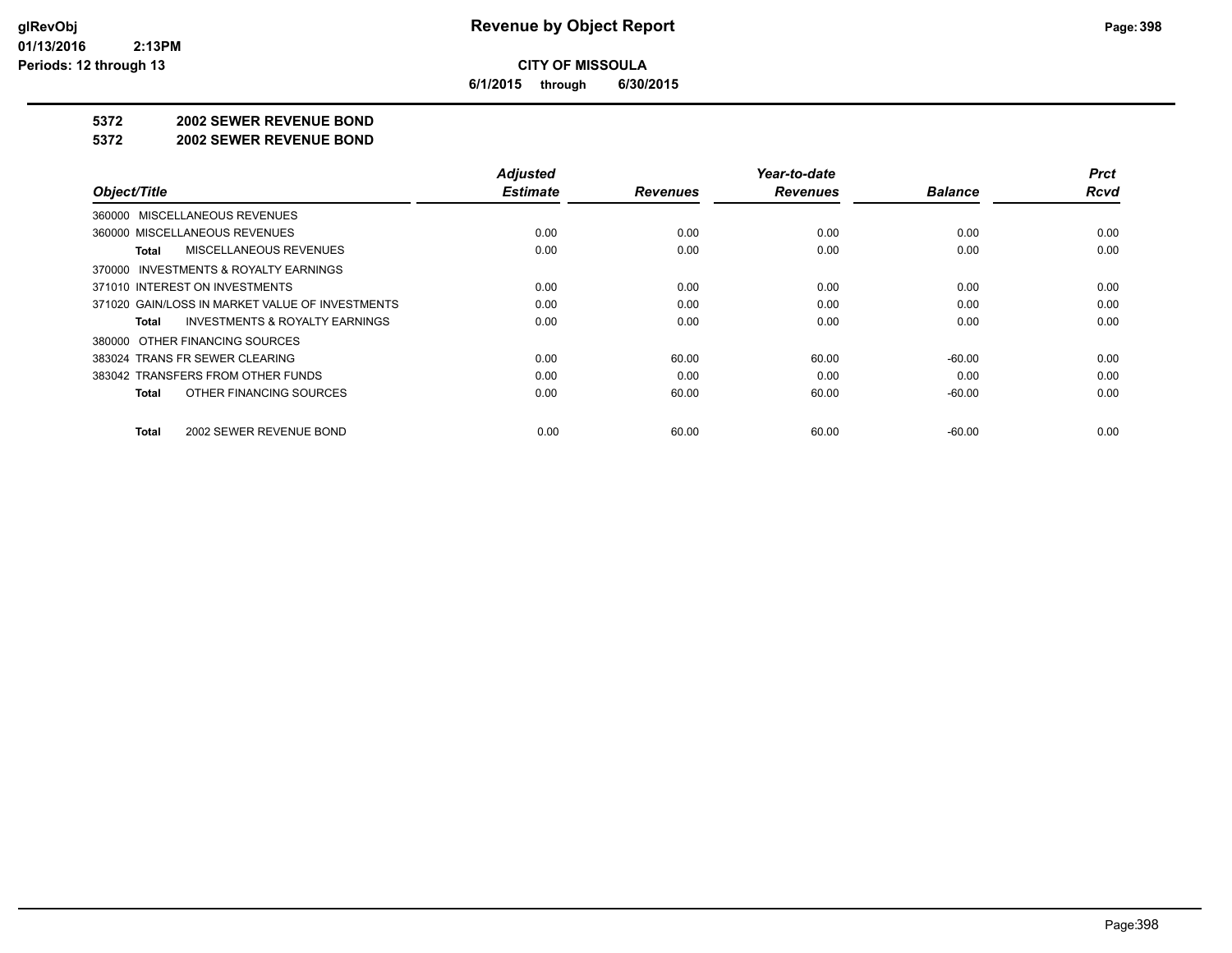**6/1/2015 through 6/30/2015**

### **5372 2002 SEWER REVENUE BOND**

| Object/Title                                       | <b>Adjusted</b><br><b>Estimate</b> | <b>Revenues</b> | Year-to-date<br><b>Revenues</b> | <b>Balance</b> | <b>Prct</b><br><b>Rcvd</b> |
|----------------------------------------------------|------------------------------------|-----------------|---------------------------------|----------------|----------------------------|
| 360000 MISCELLANEOUS REVENUES                      |                                    |                 |                                 |                |                            |
| 360000 MISCELLANEOUS REVENUES                      | 0.00                               | 0.00            | 0.00                            | 0.00           | 0.00                       |
| MISCELLANEOUS REVENUES<br>Total                    | 0.00                               | 0.00            | 0.00                            | 0.00           | 0.00                       |
| 370000 INVESTMENTS & ROYALTY EARNINGS              |                                    |                 |                                 |                |                            |
| 371010 INTEREST ON INVESTMENTS                     | 0.00                               | 0.00            | 0.00                            | 0.00           | 0.00                       |
| 371020 GAIN/LOSS IN MARKET VALUE OF INVESTMENT     | 0.00                               | 0.00            | 0.00                            | 0.00           | 0.00                       |
| <b>INVESTMENTS &amp; ROYALTY EARNINGS</b><br>Total | 0.00                               | 0.00            | 0.00                            | 0.00           | 0.00                       |
| 380000 OTHER FINANCING SOURCES                     |                                    |                 |                                 |                |                            |
| 383024 TRANS FR SEWER CLEARING                     | 0.00                               | 60.00           | 60.00                           | $-60.00$       | 0.00                       |
| 383042 TRANSFERS FROM OTHER FUNDS                  | 0.00                               | 0.00            | 0.00                            | 0.00           | 0.00                       |
| OTHER FINANCING SOURCES<br>Total                   | 0.00                               | 60.00           | 60.00                           | $-60.00$       | 0.00                       |
| 2002 SEWER REVENUE BOND<br>Total                   | 0.00                               | 60.00           | 60.00                           | $-60.00$       | 0.00                       |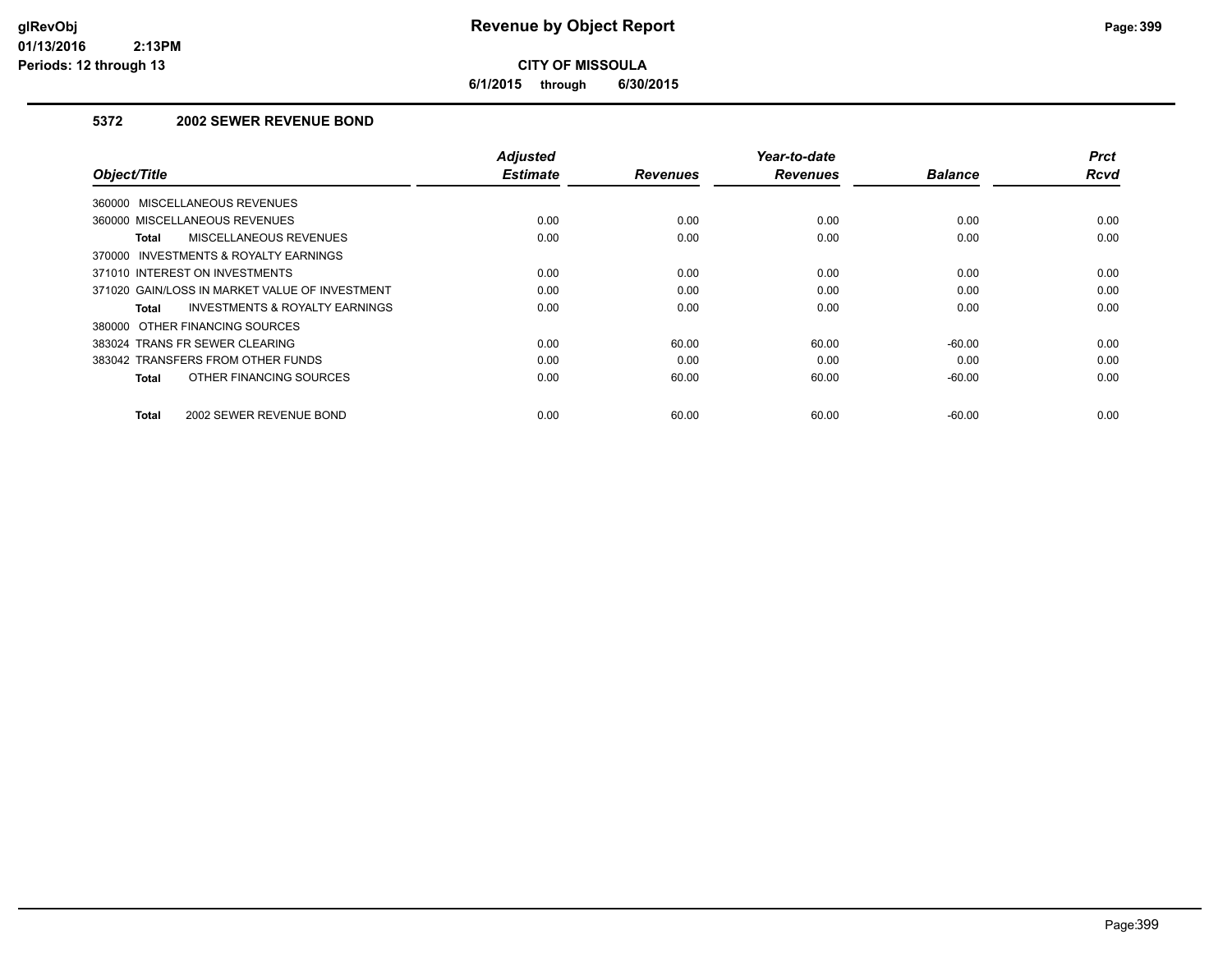**6/1/2015 through 6/30/2015**

# **5373 2002 WWTP UPGRADE REVENUE BOND**

### **5373 2002 WWTP UPGRADE REVENUE BOND**

|                                                 | <b>Adjusted</b> |                 | Year-to-date    |                | <b>Prct</b> |
|-------------------------------------------------|-----------------|-----------------|-----------------|----------------|-------------|
| Object/Title                                    | <b>Estimate</b> | <b>Revenues</b> | <b>Revenues</b> | <b>Balance</b> | <b>Rcvd</b> |
| 370000 INVESTMENTS & ROYALTY EARNINGS           |                 |                 |                 |                |             |
| 371010 INTEREST ON INVESTMENTS                  | 0.00            | 0.00            | 0.00            | 0.00           | 0.00        |
| 371020 GAIN/LOSS IN MARKET VALUE OF INVESTMENTS | 0.00            | 0.00            | 0.00            | 0.00           | 0.00        |
| INVESTMENTS & ROYALTY EARNINGS<br>Total         | 0.00            | 0.00            | 0.00            | 0.00           | 0.00        |
| 380000 OTHER FINANCING SOURCES                  |                 |                 |                 |                |             |
| 383024 TRANS FR SEWER CLEARING                  | 331.350.00      | 331.350.00      | 331.350.00      | 0.00           | 100.00      |
| OTHER FINANCING SOURCES<br><b>Total</b>         | 331.350.00      | 331.350.00      | 331,350.00      | 0.00           | 100.00      |
|                                                 |                 |                 |                 |                |             |
| <b>Total</b><br>2002 WWTP UPGRADE REVENUE BOND  | 331.350.00      | 331.350.00      | 331.350.00      | 0.00           | 100.00      |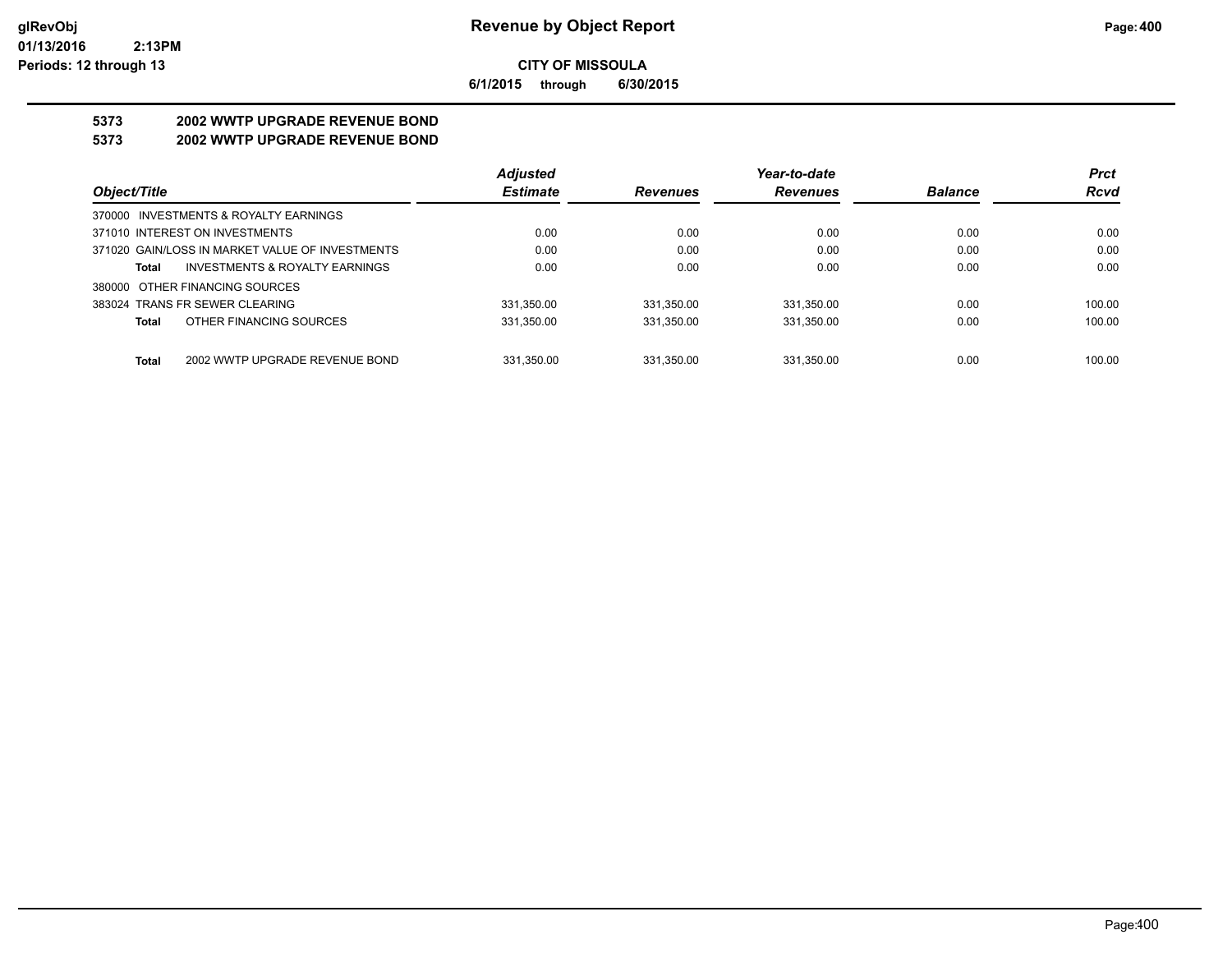**6/1/2015 through 6/30/2015**

#### **5373 2002 WWTP UPGRADE REVENUE BOND**

|                                       |                                                | <b>Adjusted</b> |                 | Year-to-date    |                | <b>Prct</b> |
|---------------------------------------|------------------------------------------------|-----------------|-----------------|-----------------|----------------|-------------|
| Object/Title                          |                                                | <b>Estimate</b> | <b>Revenues</b> | <b>Revenues</b> | <b>Balance</b> | <b>Rcvd</b> |
| 370000 INVESTMENTS & ROYALTY EARNINGS |                                                |                 |                 |                 |                |             |
| 371010 INTEREST ON INVESTMENTS        |                                                | 0.00            | 0.00            | 0.00            | 0.00           | 0.00        |
|                                       | 371020 GAIN/LOSS IN MARKET VALUE OF INVESTMENT | 0.00            | 0.00            | 0.00            | 0.00           | 0.00        |
| Total                                 | INVESTMENTS & ROYALTY EARNINGS                 | 0.00            | 0.00            | 0.00            | 0.00           | 0.00        |
| 380000 OTHER FINANCING SOURCES        |                                                |                 |                 |                 |                |             |
| 383024 TRANS FR SEWER CLEARING        |                                                | 331.350.00      | 331.350.00      | 331.350.00      | 0.00           | 100.00      |
| Total                                 | OTHER FINANCING SOURCES                        | 331.350.00      | 331.350.00      | 331.350.00      | 0.00           | 100.00      |
| <b>Total</b>                          | 2002 WWTP UPGRADE REVENUE BOND                 | 331.350.00      | 331.350.00      | 331.350.00      | 0.00           | 100.00      |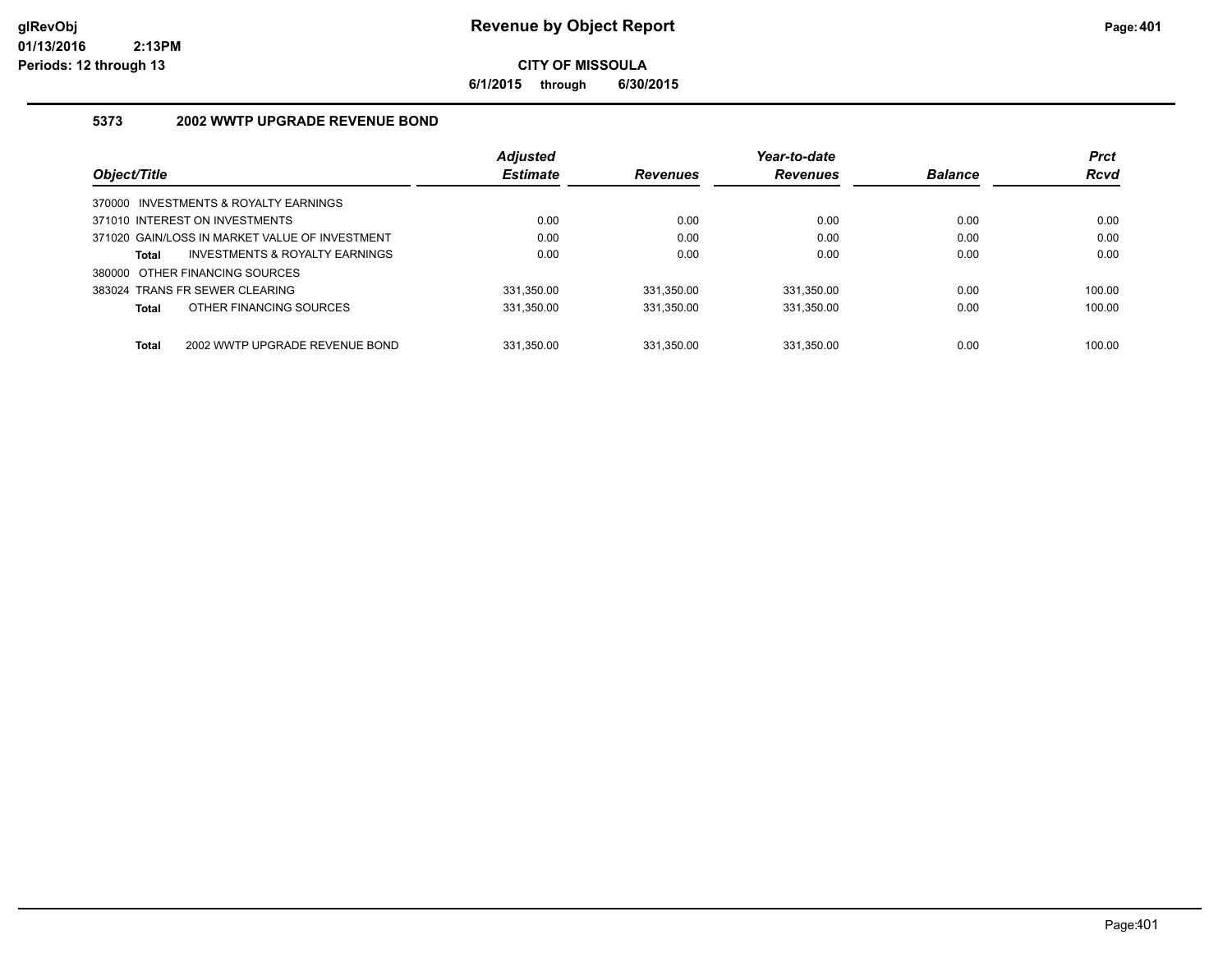**6/1/2015 through 6/30/2015**

#### **5374 2002 WWTP UPGRADE RESERVE**

#### **5374 2002 WWTP UPGRADE RESERVE**

|                                                    | <b>Adjusted</b> |                 | Year-to-date    |                | <b>Prct</b> |
|----------------------------------------------------|-----------------|-----------------|-----------------|----------------|-------------|
| Object/Title                                       | <b>Estimate</b> | <b>Revenues</b> | <b>Revenues</b> | <b>Balance</b> | <b>Rcvd</b> |
| 360000 MISCELLANEOUS REVENUES                      |                 |                 |                 |                |             |
| 360000 MISCELLANEOUS REVENUES                      | 0.00            | 0.00            | 0.00            | 0.00           | 0.00        |
| MISCELLANEOUS REVENUES<br>Total                    | 0.00            | 0.00            | 0.00            | 0.00           | 0.00        |
| 370000 INVESTMENTS & ROYALTY EARNINGS              |                 |                 |                 |                |             |
| 371010 INTEREST ON INVESTMENTS                     | 0.00            | 0.00            | 0.00            | 0.00           | 0.00        |
| 371020 GAIN/LOSS IN MARKET VALUE OF INVESTMENTS    | 0.00            | 0.00            | 0.00            | 0.00           | 0.00        |
| <b>INVESTMENTS &amp; ROYALTY EARNINGS</b><br>Total | 0.00            | 0.00            | 0.00            | 0.00           | 0.00        |
| 380000 OTHER FINANCING SOURCES                     |                 |                 |                 |                |             |
| 381002 SRF LOAN                                    | 0.00            | 0.00            | 0.00            | 0.00           | 0.00        |
| 383024 TRANS FR SEWER CLEARING                     | 0.00            | 180.00          | 180.00          | $-180.00$      | 0.00        |
| 383042 TRANSFERS FROM OTHER FUNDS                  | 0.00            | 0.00            | 0.00            | 0.00           | 0.00        |
| OTHER FINANCING SOURCES<br>Total                   | 0.00            | 180.00          | 180.00          | $-180.00$      | 0.00        |
| 2002 WWTP UPGRADE RESERVE<br>Total                 | 0.00            | 180.00          | 180.00          | $-180.00$      | 0.00        |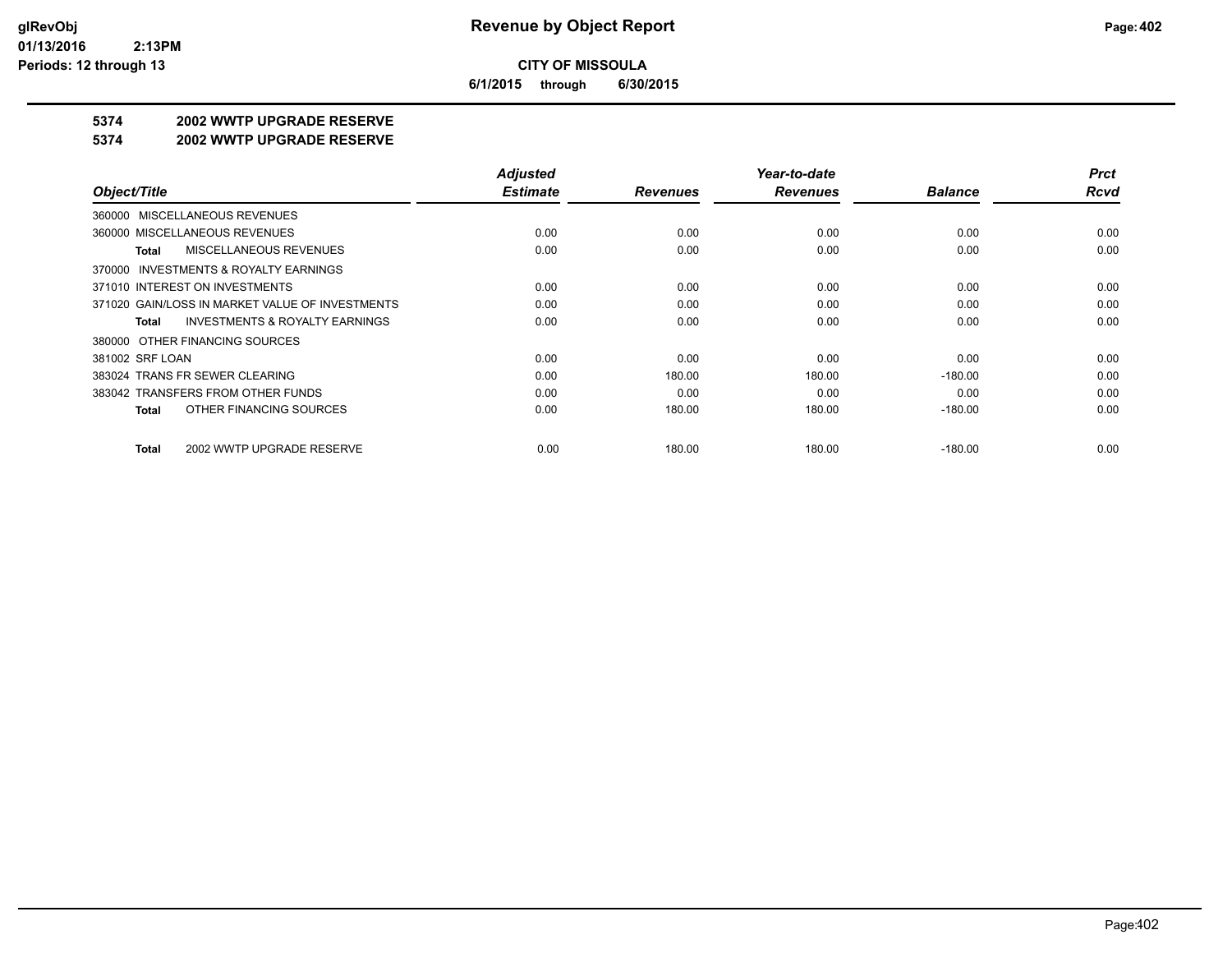**6/1/2015 through 6/30/2015**

#### **5374 2002 WWTP UPGRADE RESERVE**

| Object/Title                                              | <b>Adjusted</b><br><b>Estimate</b> | <b>Revenues</b> | Year-to-date<br><b>Revenues</b> | <b>Balance</b> | <b>Prct</b><br><b>Rcvd</b> |
|-----------------------------------------------------------|------------------------------------|-----------------|---------------------------------|----------------|----------------------------|
| <b>MISCELLANEOUS REVENUES</b><br>360000                   |                                    |                 |                                 |                |                            |
| 360000 MISCELLANEOUS REVENUES                             | 0.00                               | 0.00            | 0.00                            | 0.00           | 0.00                       |
| MISCELLANEOUS REVENUES<br><b>Total</b>                    | 0.00                               | 0.00            | 0.00                            | 0.00           | 0.00                       |
| INVESTMENTS & ROYALTY EARNINGS<br>370000                  |                                    |                 |                                 |                |                            |
| 371010 INTEREST ON INVESTMENTS                            | 0.00                               | 0.00            | 0.00                            | 0.00           | 0.00                       |
| 371020 GAIN/LOSS IN MARKET VALUE OF INVESTMENT            | 0.00                               | 0.00            | 0.00                            | 0.00           | 0.00                       |
| <b>INVESTMENTS &amp; ROYALTY EARNINGS</b><br><b>Total</b> | 0.00                               | 0.00            | 0.00                            | 0.00           | 0.00                       |
| 380000 OTHER FINANCING SOURCES                            |                                    |                 |                                 |                |                            |
| 381002 SRF LOAN                                           | 0.00                               | 0.00            | 0.00                            | 0.00           | 0.00                       |
| 383024 TRANS FR SEWER CLEARING                            | 0.00                               | 180.00          | 180.00                          | $-180.00$      | 0.00                       |
| 383042 TRANSFERS FROM OTHER FUNDS                         | 0.00                               | 0.00            | 0.00                            | 0.00           | 0.00                       |
| OTHER FINANCING SOURCES<br><b>Total</b>                   | 0.00                               | 180.00          | 180.00                          | $-180.00$      | 0.00                       |
|                                                           |                                    |                 |                                 |                |                            |
| 2002 WWTP UPGRADE RESERVE<br><b>Total</b>                 | 0.00                               | 180.00          | 180.00                          | $-180.00$      | 0.00                       |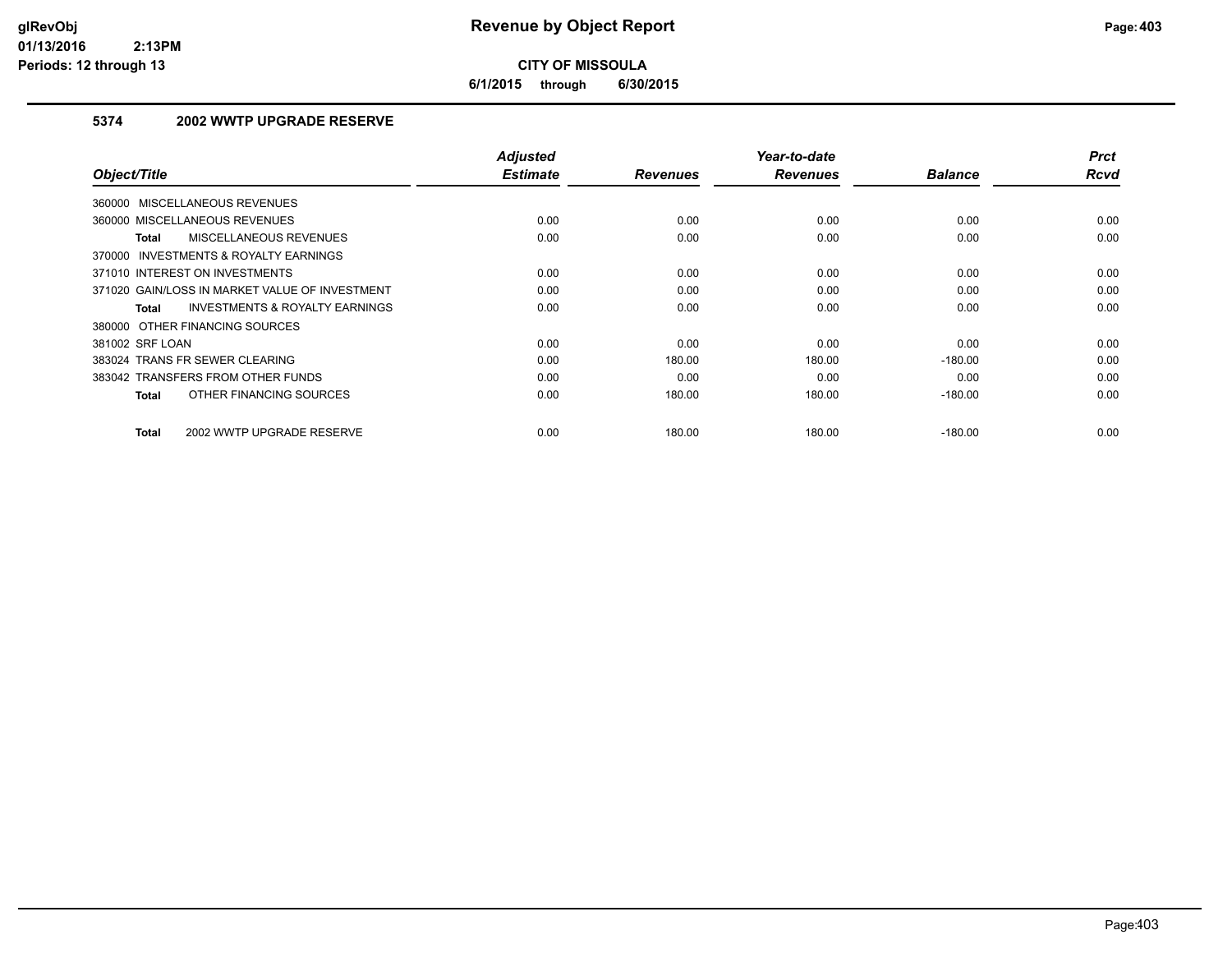**6/1/2015 through 6/30/2015**

### **5375 2003 WWTP SRF \$3.8M EPA DEBT**

**5375 2003 WWTP SRF \$3.8M EPA DEBT**

|                                                    | <b>Adjusted</b> |                 | Year-to-date    |                | <b>Prct</b> |
|----------------------------------------------------|-----------------|-----------------|-----------------|----------------|-------------|
| Object/Title                                       | <b>Estimate</b> | <b>Revenues</b> | <b>Revenues</b> | <b>Balance</b> | Rcvd        |
| 340000 CHARGES FOR SERVICES                        |                 |                 |                 |                |             |
| 343032 SEWER INSTALLATION CHARGES                  | 0.00            | 0.00            | 0.00            | 0.00           | 0.00        |
| <b>CHARGES FOR SERVICES</b><br>Total               | 0.00            | 0.00            | 0.00            | 0.00           | 0.00        |
| 370000 INVESTMENTS & ROYALTY EARNINGS              |                 |                 |                 |                |             |
| 371010 INTEREST ON INVESTMENTS                     | 0.00            | 0.00            | 0.00            | 0.00           | 0.00        |
| 371020 GAIN/LOSS IN MARKET VALUE OF INVESTMENTS    | 0.00            | 0.00            | 0.00            | 0.00           | 0.00        |
| <b>INVESTMENTS &amp; ROYALTY EARNINGS</b><br>Total | 0.00            | 0.00            | 0.00            | 0.00           | 0.00        |
| 380000 OTHER FINANCING SOURCES                     |                 |                 |                 |                |             |
| 383024 TRANS FR SEWER CLEARING                     | 250,595.00      | 250,595.00      | 250,595.00      | 0.00           | 100.00      |
| OTHER FINANCING SOURCES<br>Total                   | 250,595.00      | 250,595.00      | 250,595.00      | 0.00           | 100.00      |
| 2003 WWTP SRF \$3.8M EPA DEBT<br>Total             | 250.595.00      | 250.595.00      | 250.595.00      | 0.00           | 100.00      |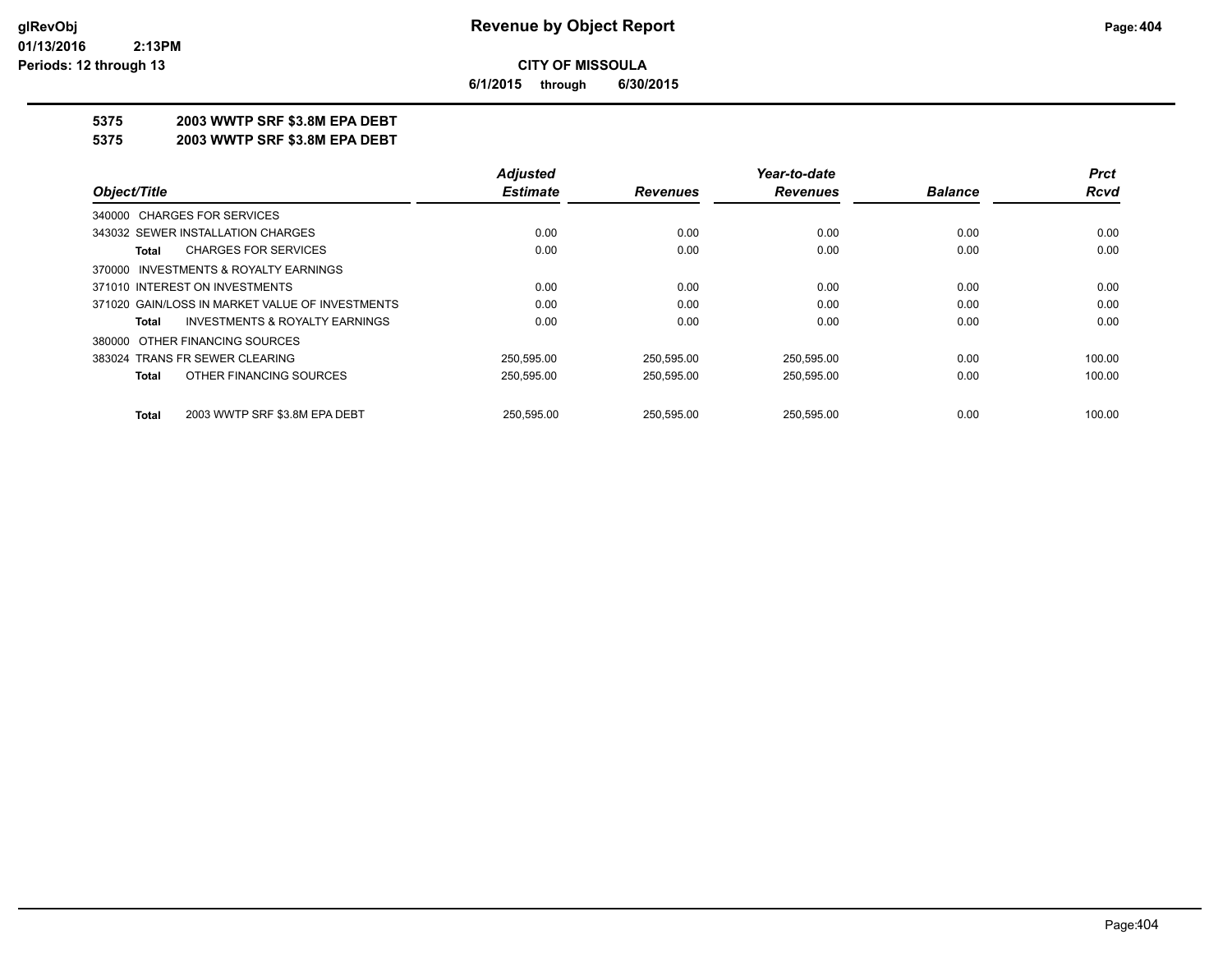**6/1/2015 through 6/30/2015**

### **5375 2003 WWTP SRF \$3.8M EPA DEBT**

| Object/Title                                       | <b>Adjusted</b><br><b>Estimate</b> | <b>Revenues</b> | Year-to-date<br><b>Revenues</b> | <b>Balance</b> | <b>Prct</b><br><b>Rcvd</b> |
|----------------------------------------------------|------------------------------------|-----------------|---------------------------------|----------------|----------------------------|
| 340000 CHARGES FOR SERVICES                        |                                    |                 |                                 |                |                            |
|                                                    |                                    |                 |                                 |                |                            |
| 343032 SEWER INSTALLATION CHARGES                  | 0.00                               | 0.00            | 0.00                            | 0.00           | 0.00                       |
| <b>CHARGES FOR SERVICES</b><br>Total               | 0.00                               | 0.00            | 0.00                            | 0.00           | 0.00                       |
| 370000 INVESTMENTS & ROYALTY EARNINGS              |                                    |                 |                                 |                |                            |
| 371010 INTEREST ON INVESTMENTS                     | 0.00                               | 0.00            | 0.00                            | 0.00           | 0.00                       |
| 371020 GAIN/LOSS IN MARKET VALUE OF INVESTMENT     | 0.00                               | 0.00            | 0.00                            | 0.00           | 0.00                       |
| <b>INVESTMENTS &amp; ROYALTY EARNINGS</b><br>Total | 0.00                               | 0.00            | 0.00                            | 0.00           | 0.00                       |
| 380000 OTHER FINANCING SOURCES                     |                                    |                 |                                 |                |                            |
| 383024 TRANS FR SEWER CLEARING                     | 250,595.00                         | 250,595.00      | 250,595.00                      | 0.00           | 100.00                     |
| OTHER FINANCING SOURCES<br>Total                   | 250,595.00                         | 250,595.00      | 250,595.00                      | 0.00           | 100.00                     |
| 2003 WWTP SRF \$3.8M EPA DEBT<br>Total             | 250.595.00                         | 250.595.00      | 250.595.00                      | 0.00           | 100.00                     |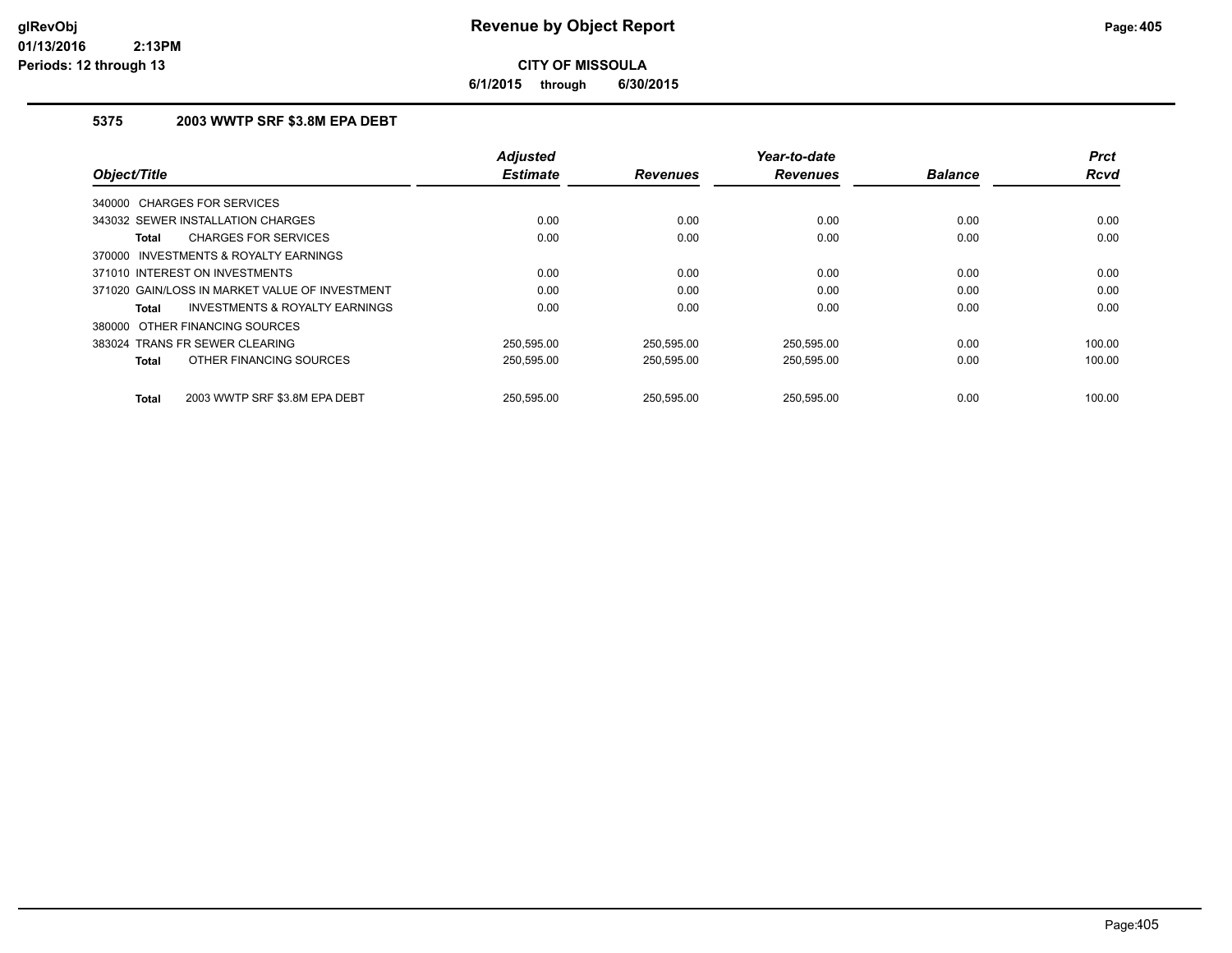**6/1/2015 through 6/30/2015**

### **5376 2003 WWTP SRF \$3.8M EPA RESERVE**

#### **5376 2003 WWTP SRF \$3.8M EPA RESERVE**

|                                                 | <b>Adjusted</b> |                 | Year-to-date    |                | <b>Prct</b> |
|-------------------------------------------------|-----------------|-----------------|-----------------|----------------|-------------|
| Object/Title                                    | <b>Estimate</b> | <b>Revenues</b> | <b>Revenues</b> | <b>Balance</b> | <b>Rcvd</b> |
| 360000 MISCELLANEOUS REVENUES                   |                 |                 |                 |                |             |
| 360010 MISCELLANEOUS                            | 0.00            | 0.00            | 0.00            | 0.00           | 0.00        |
| MISCELLANEOUS REVENUES<br>Total                 | 0.00            | 0.00            | 0.00            | 0.00           | 0.00        |
| 370000 INVESTMENTS & ROYALTY EARNINGS           |                 |                 |                 |                |             |
| 371010 INTEREST ON INVESTMENTS                  | 0.00            | 0.00            | 0.00            | 0.00           | 0.00        |
| 371020 GAIN/LOSS IN MARKET VALUE OF INVESTMENTS | 0.00            | 0.00            | 0.00            | 0.00           | 0.00        |
| INVESTMENTS & ROYALTY EARNINGS<br>Total         | 0.00            | 0.00            | 0.00            | 0.00           | 0.00        |
| 380000 OTHER FINANCING SOURCES                  |                 |                 |                 |                |             |
| 383042 TRANSFERS FROM OTHER FUNDS               | 0.00            | 0.00            | 0.00            | 0.00           | 0.00        |
| OTHER FINANCING SOURCES<br>Total                | 0.00            | 0.00            | 0.00            | 0.00           | 0.00        |
| 2003 WWTP SRF \$3.8M EPA RESERVE<br>Total       | 0.00            | 0.00            | 0.00            | 0.00           | 0.00        |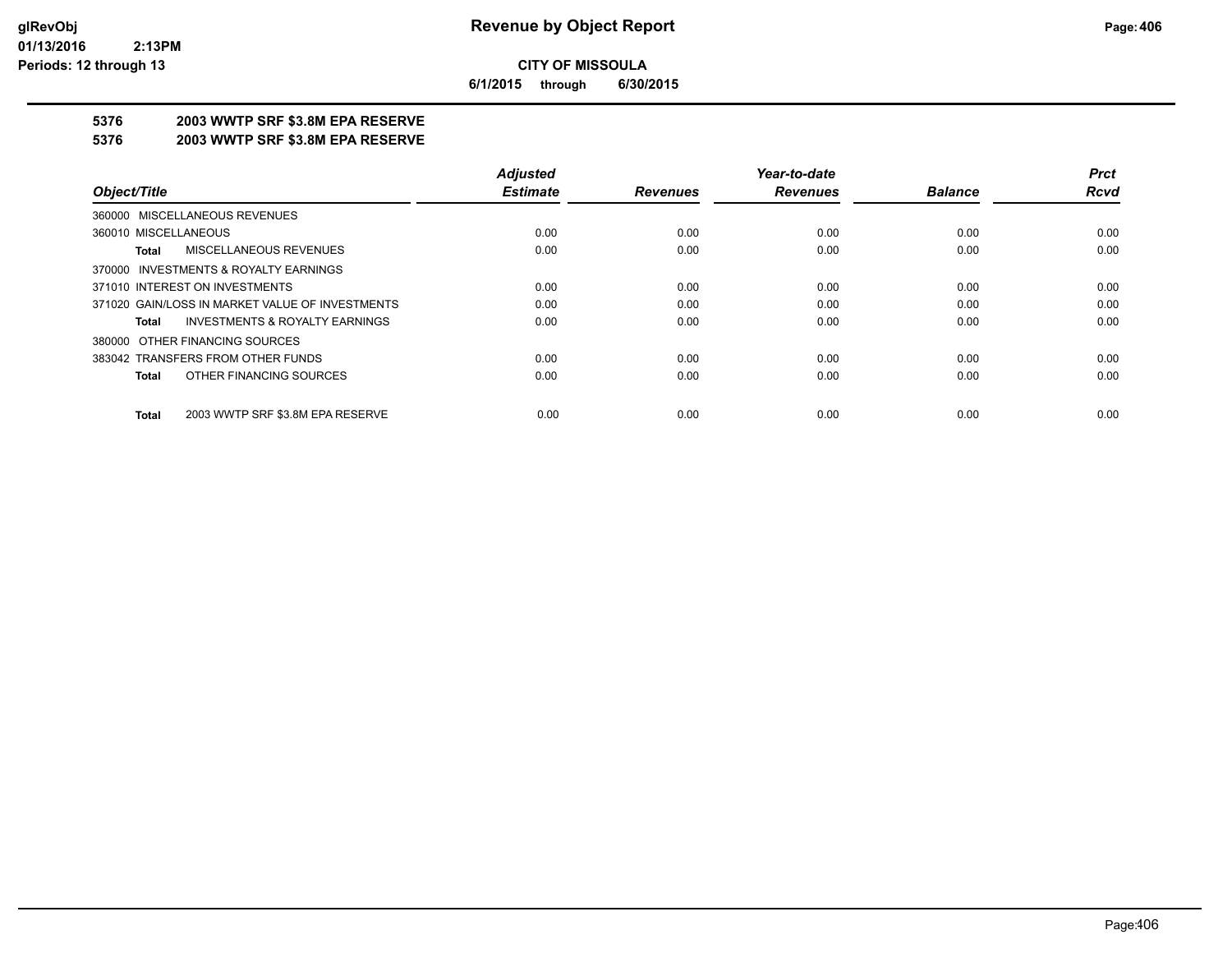**6/1/2015 through 6/30/2015**

#### **5376 2003 WWTP SRF \$3.8M EPA RESERVE**

| Object/Title                                       | <b>Adjusted</b><br><b>Estimate</b> | <b>Revenues</b> | Year-to-date<br><b>Revenues</b> | <b>Balance</b> | <b>Prct</b><br><b>Rcvd</b> |
|----------------------------------------------------|------------------------------------|-----------------|---------------------------------|----------------|----------------------------|
| 360000 MISCELLANEOUS REVENUES                      |                                    |                 |                                 |                |                            |
| 360010 MISCELLANEOUS                               | 0.00                               | 0.00            | 0.00                            | 0.00           | 0.00                       |
| <b>MISCELLANEOUS REVENUES</b><br>Total             | 0.00                               | 0.00            | 0.00                            | 0.00           | 0.00                       |
| 370000 INVESTMENTS & ROYALTY EARNINGS              |                                    |                 |                                 |                |                            |
| 371010 INTEREST ON INVESTMENTS                     | 0.00                               | 0.00            | 0.00                            | 0.00           | 0.00                       |
| 371020 GAIN/LOSS IN MARKET VALUE OF INVESTMENT     | 0.00                               | 0.00            | 0.00                            | 0.00           | 0.00                       |
| <b>INVESTMENTS &amp; ROYALTY EARNINGS</b><br>Total | 0.00                               | 0.00            | 0.00                            | 0.00           | 0.00                       |
| 380000 OTHER FINANCING SOURCES                     |                                    |                 |                                 |                |                            |
| 383042 TRANSFERS FROM OTHER FUNDS                  | 0.00                               | 0.00            | 0.00                            | 0.00           | 0.00                       |
| OTHER FINANCING SOURCES<br>Total                   | 0.00                               | 0.00            | 0.00                            | 0.00           | 0.00                       |
| 2003 WWTP SRF \$3.8M EPA RESERVE<br><b>Total</b>   | 0.00                               | 0.00            | 0.00                            | 0.00           | 0.00                       |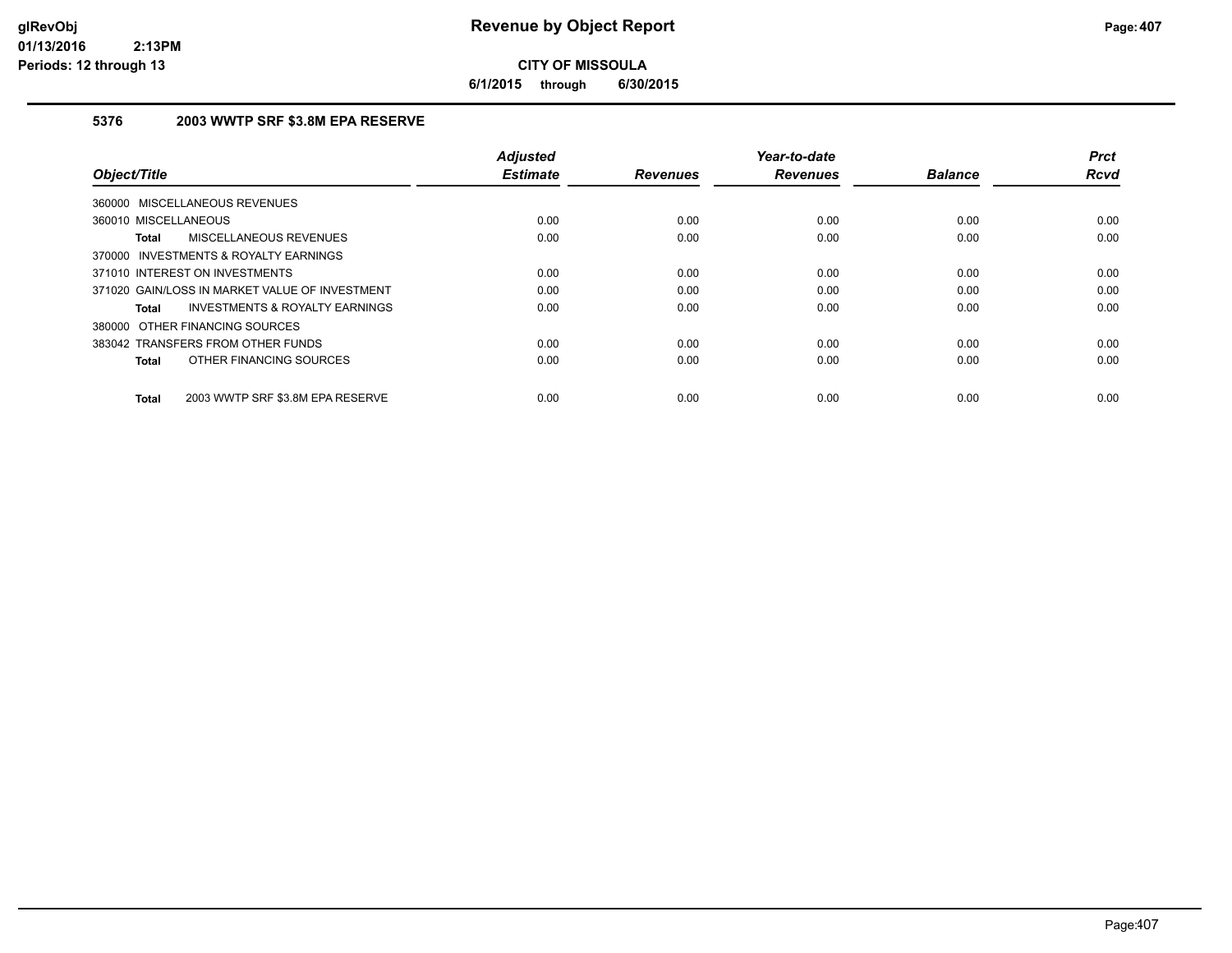**6/1/2015 through 6/30/2015**

# **5377 2004 WWTP \$3.023 LOAN DEBT SERVICE**

### **5377 2004 WWTP \$3.023 LOAN DEBT SERVICE**

|                                                     | <b>Adjusted</b> |                 | Year-to-date    |                | <b>Prct</b> |
|-----------------------------------------------------|-----------------|-----------------|-----------------|----------------|-------------|
| Object/Title                                        | <b>Estimate</b> | <b>Revenues</b> | <b>Revenues</b> | <b>Balance</b> | Rcvd        |
| 340000 CHARGES FOR SERVICES                         |                 |                 |                 |                |             |
| 343032 SEWER INSTALLATION CHARGES                   | 0.00            | 0.00            | 0.00            | 0.00           | 0.00        |
| <b>CHARGES FOR SERVICES</b><br>Total                | 0.00            | 0.00            | 0.00            | 0.00           | 0.00        |
| 370000 INVESTMENTS & ROYALTY EARNINGS               |                 |                 |                 |                |             |
| 371010 INTEREST ON INVESTMENTS                      | 0.00            | 0.00            | 0.00            | 0.00           | 0.00        |
| 371020 GAIN/LOSS IN MARKET VALUE OF INVESTMENTS     | 0.00            | 0.00            | 0.00            | 0.00           | 0.00        |
| <b>INVESTMENTS &amp; ROYALTY EARNINGS</b><br>Total  | 0.00            | 0.00            | 0.00            | 0.00           | 0.00        |
| OTHER FINANCING SOURCES<br>380000                   |                 |                 |                 |                |             |
| 383024 TRANS FR SEWER CLEARING                      | 0.00            | 242.472.50      | 242.472.50      | -242.472.50    | 0.00        |
| OTHER FINANCING SOURCES<br>Total                    | 0.00            | 242,472.50      | 242.472.50      | -242.472.50    | 0.00        |
| 2004 WWTP \$3.023 LOAN DEBT SERVICE<br><b>Total</b> | 0.00            | 242.472.50      | 242.472.50      | $-242.472.50$  | 0.00        |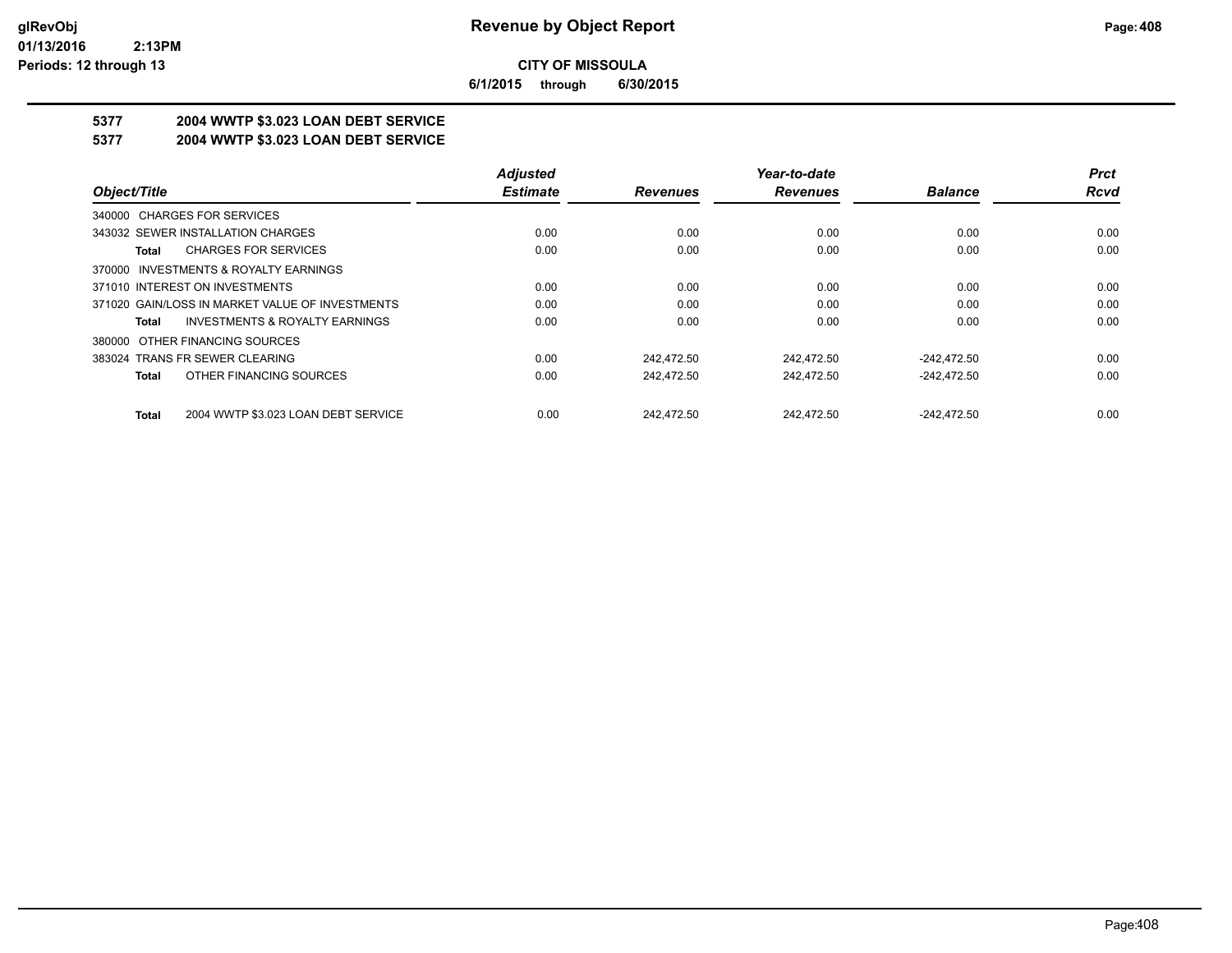**6/1/2015 through 6/30/2015**

#### **5377 2004 WWTP \$3.023 LOAN DEBT SERVICE**

| Object/Title                                        | <b>Adjusted</b><br><b>Estimate</b> | <b>Revenues</b> | Year-to-date<br><b>Revenues</b> | <b>Balance</b> | <b>Prct</b><br><b>Rcvd</b> |
|-----------------------------------------------------|------------------------------------|-----------------|---------------------------------|----------------|----------------------------|
| 340000 CHARGES FOR SERVICES                         |                                    |                 |                                 |                |                            |
| 343032 SEWER INSTALLATION CHARGES                   | 0.00                               | 0.00            | 0.00                            | 0.00           | 0.00                       |
| <b>CHARGES FOR SERVICES</b><br><b>Total</b>         | 0.00                               | 0.00            | 0.00                            | 0.00           | 0.00                       |
| 370000 INVESTMENTS & ROYALTY EARNINGS               |                                    |                 |                                 |                |                            |
| 371010 INTEREST ON INVESTMENTS                      | 0.00                               | 0.00            | 0.00                            | 0.00           | 0.00                       |
| 371020 GAIN/LOSS IN MARKET VALUE OF INVESTMENT      | 0.00                               | 0.00            | 0.00                            | 0.00           | 0.00                       |
| INVESTMENTS & ROYALTY EARNINGS<br><b>Total</b>      | 0.00                               | 0.00            | 0.00                            | 0.00           | 0.00                       |
| 380000 OTHER FINANCING SOURCES                      |                                    |                 |                                 |                |                            |
| 383024 TRANS FR SEWER CLEARING                      | 0.00                               | 242.472.50      | 242.472.50                      | $-242.472.50$  | 0.00                       |
| OTHER FINANCING SOURCES<br><b>Total</b>             | 0.00                               | 242.472.50      | 242.472.50                      | $-242.472.50$  | 0.00                       |
| 2004 WWTP \$3.023 LOAN DEBT SERVICE<br><b>Total</b> | 0.00                               | 242.472.50      | 242.472.50                      | $-242.472.50$  | 0.00                       |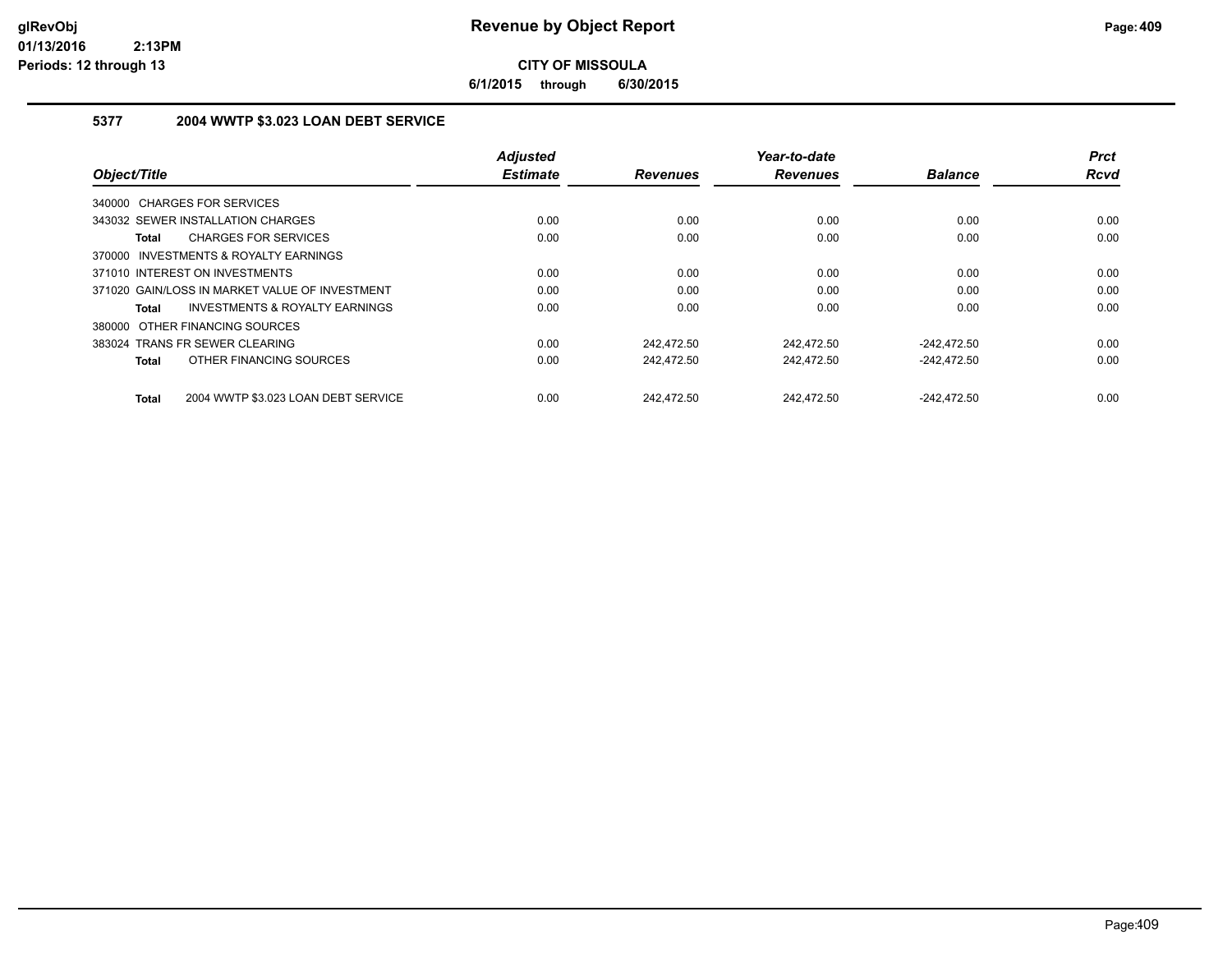**6/1/2015 through 6/30/2015**

### **5378 2004 WWTP \$3.023 LOAN RESERVE**

#### **5378 2004 WWTP \$3.023 LOAN RESERVE**

|                                                    | <b>Adjusted</b> |                 | Year-to-date    |                | <b>Prct</b> |
|----------------------------------------------------|-----------------|-----------------|-----------------|----------------|-------------|
| Object/Title                                       | <b>Estimate</b> | <b>Revenues</b> | <b>Revenues</b> | <b>Balance</b> | <b>Rcvd</b> |
| 360000 MISCELLANEOUS REVENUES                      |                 |                 |                 |                |             |
| 360000 MISCELLANEOUS REVENUES                      | 0.00            | 0.00            | 0.00            | 0.00           | 0.00        |
| <b>MISCELLANEOUS REVENUES</b><br>Total             | 0.00            | 0.00            | 0.00            | 0.00           | 0.00        |
| 370000 INVESTMENTS & ROYALTY EARNINGS              |                 |                 |                 |                |             |
| 371010 INTEREST ON INVESTMENTS                     | 0.00            | 0.00            | 0.00            | 0.00           | 0.00        |
| 371020 GAIN/LOSS IN MARKET VALUE OF INVESTMENTS    | 0.00            | 0.00            | 0.00            | 0.00           | 0.00        |
| <b>INVESTMENTS &amp; ROYALTY EARNINGS</b><br>Total | 0.00            | 0.00            | 0.00            | 0.00           | 0.00        |
| 380000 OTHER FINANCING SOURCES                     |                 |                 |                 |                |             |
| 381002 SRF LOAN                                    | 0.00            | 0.00            | 0.00            | 0.00           | 0.00        |
| 383024 TRANS FR SEWER CLEARING                     | 242.473.00      | 232.00          | 232.00          | 242.241.00     | 0.10        |
| 383042 TRANSFERS FROM OTHER FUNDS                  | 0.00            | 0.00            | 0.00            | 0.00           | 0.00        |
| OTHER FINANCING SOURCES<br>Total                   | 242,473.00      | 232.00          | 232.00          | 242,241.00     | 0.10        |
|                                                    |                 |                 |                 |                |             |
| 2004 WWTP \$3.023 LOAN RESERVE<br>Total            | 242.473.00      | 232.00          | 232.00          | 242.241.00     | 0.10        |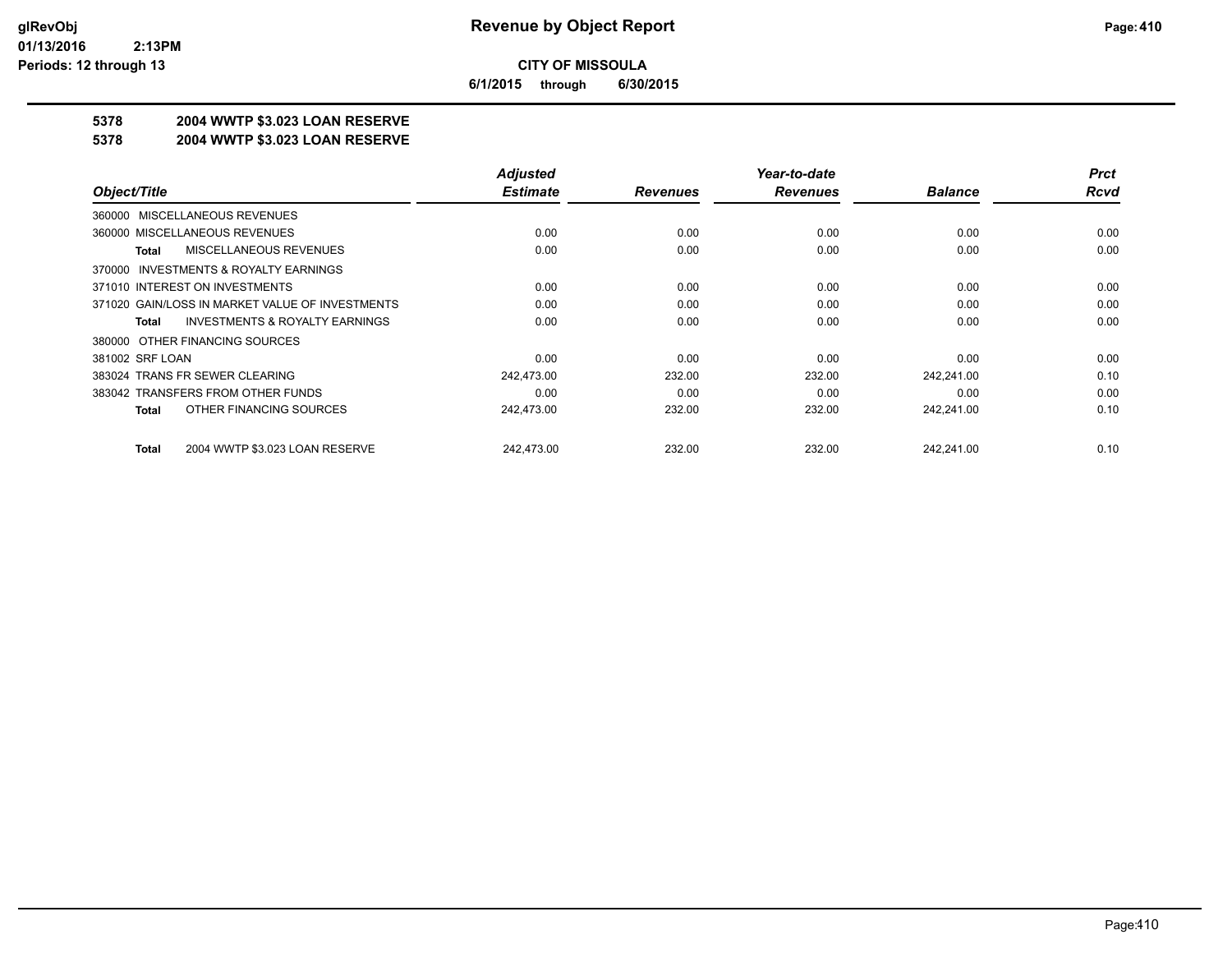**6/1/2015 through 6/30/2015**

#### **5378 2004 WWTP \$3.023 LOAN RESERVE**

|                                                           | <b>Adjusted</b> |                 | Year-to-date    |                | <b>Prct</b> |
|-----------------------------------------------------------|-----------------|-----------------|-----------------|----------------|-------------|
| Object/Title                                              | <b>Estimate</b> | <b>Revenues</b> | <b>Revenues</b> | <b>Balance</b> | <b>Rcvd</b> |
| 360000 MISCELLANEOUS REVENUES                             |                 |                 |                 |                |             |
| 360000 MISCELLANEOUS REVENUES                             | 0.00            | 0.00            | 0.00            | 0.00           | 0.00        |
| MISCELLANEOUS REVENUES<br><b>Total</b>                    | 0.00            | 0.00            | 0.00            | 0.00           | 0.00        |
| INVESTMENTS & ROYALTY EARNINGS<br>370000                  |                 |                 |                 |                |             |
| 371010 INTEREST ON INVESTMENTS                            | 0.00            | 0.00            | 0.00            | 0.00           | 0.00        |
| 371020 GAIN/LOSS IN MARKET VALUE OF INVESTMENT            | 0.00            | 0.00            | 0.00            | 0.00           | 0.00        |
| <b>INVESTMENTS &amp; ROYALTY EARNINGS</b><br><b>Total</b> | 0.00            | 0.00            | 0.00            | 0.00           | 0.00        |
| 380000 OTHER FINANCING SOURCES                            |                 |                 |                 |                |             |
| 381002 SRF LOAN                                           | 0.00            | 0.00            | 0.00            | 0.00           | 0.00        |
| 383024 TRANS FR SEWER CLEARING                            | 242.473.00      | 232.00          | 232.00          | 242,241.00     | 0.10        |
| 383042 TRANSFERS FROM OTHER FUNDS                         | 0.00            | 0.00            | 0.00            | 0.00           | 0.00        |
| OTHER FINANCING SOURCES<br><b>Total</b>                   | 242,473.00      | 232.00          | 232.00          | 242,241.00     | 0.10        |
| 2004 WWTP \$3.023 LOAN RESERVE<br><b>Total</b>            | 242.473.00      | 232.00          | 232.00          | 242.241.00     | 0.10        |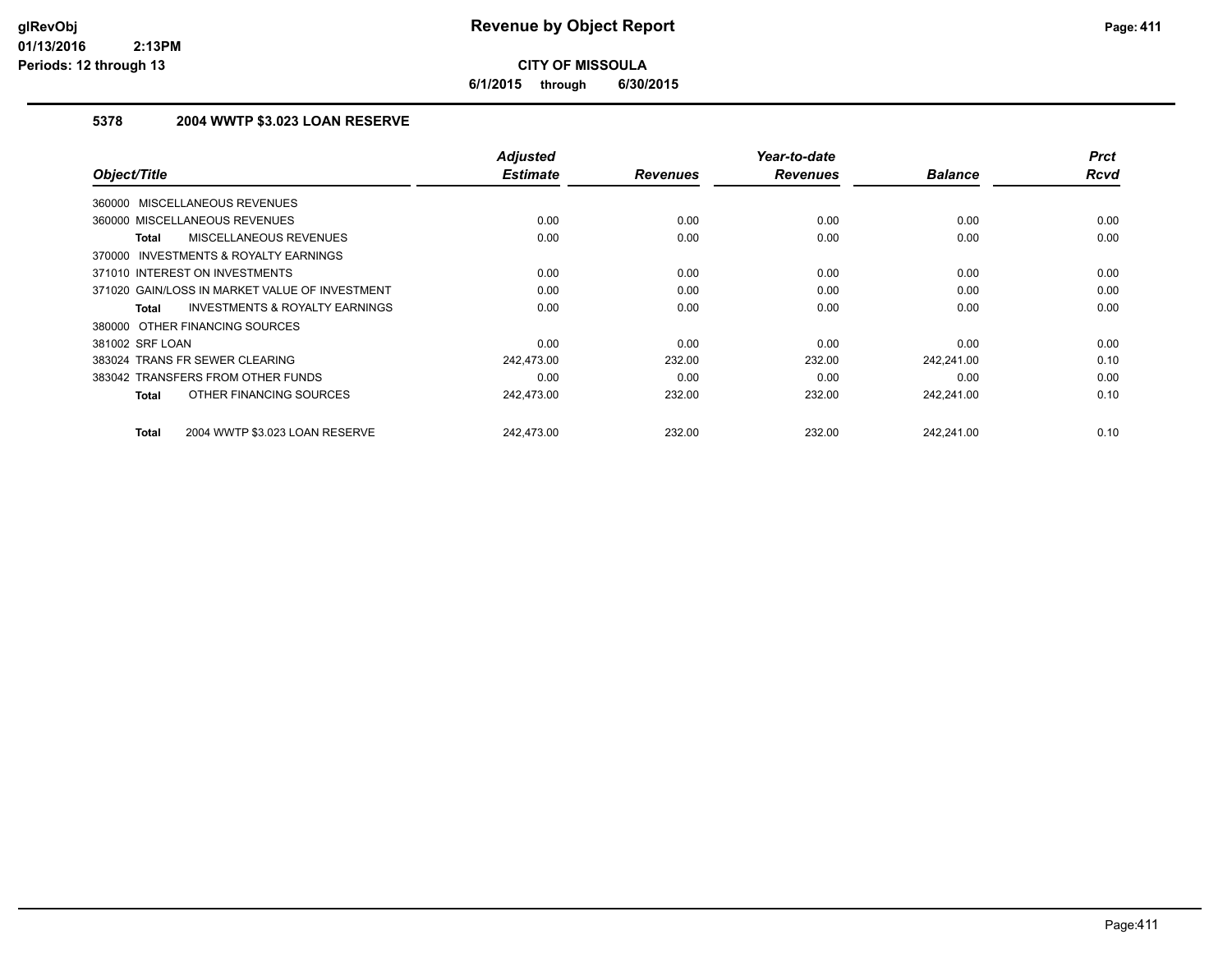**6/1/2015 through 6/30/2015**

### **5379 2005 BRICH/BRDY/LIN/GIL SRF DEBT**

**5379 2005 BRICH/BRDY/LIN/GIL SRF DEBT**

|                                                           | <b>Adjusted</b> |                 | Year-to-date    |                | <b>Prct</b> |
|-----------------------------------------------------------|-----------------|-----------------|-----------------|----------------|-------------|
| Object/Title                                              | <b>Estimate</b> | <b>Revenues</b> | <b>Revenues</b> | <b>Balance</b> | <b>Rcvd</b> |
| 370000 INVESTMENTS & ROYALTY EARNINGS                     |                 |                 |                 |                |             |
| 371010 INTEREST ON INVESTMENTS                            | 0.00            | 0.00            | 0.00            | 0.00           | 0.00        |
| 371020 GAIN/LOSS IN MARKET VALUE OF INVESTMENTS           | 0.00            | 0.00            | 0.00            | 0.00           | 0.00        |
| <b>INVESTMENTS &amp; ROYALTY EARNINGS</b><br><b>Total</b> | 0.00            | 0.00            | 0.00            | 0.00           | 0.00        |
| 380000 OTHER FINANCING SOURCES                            |                 |                 |                 |                |             |
| 383024 TRANS FR SEWER CLEARING                            | 109.389.00      | 109.388.75      | 109.388.75      | 0.25           | 100.00      |
| OTHER FINANCING SOURCES<br><b>Total</b>                   | 109.389.00      | 109.388.75      | 109.388.75      | 0.25           | 100.00      |
| <b>Total</b><br>2005 BRICH/BRDY/LIN/GIL SRF DEBT          | 109.389.00      | 109.388.75      | 109.388.75      | 0.25           | 100.00      |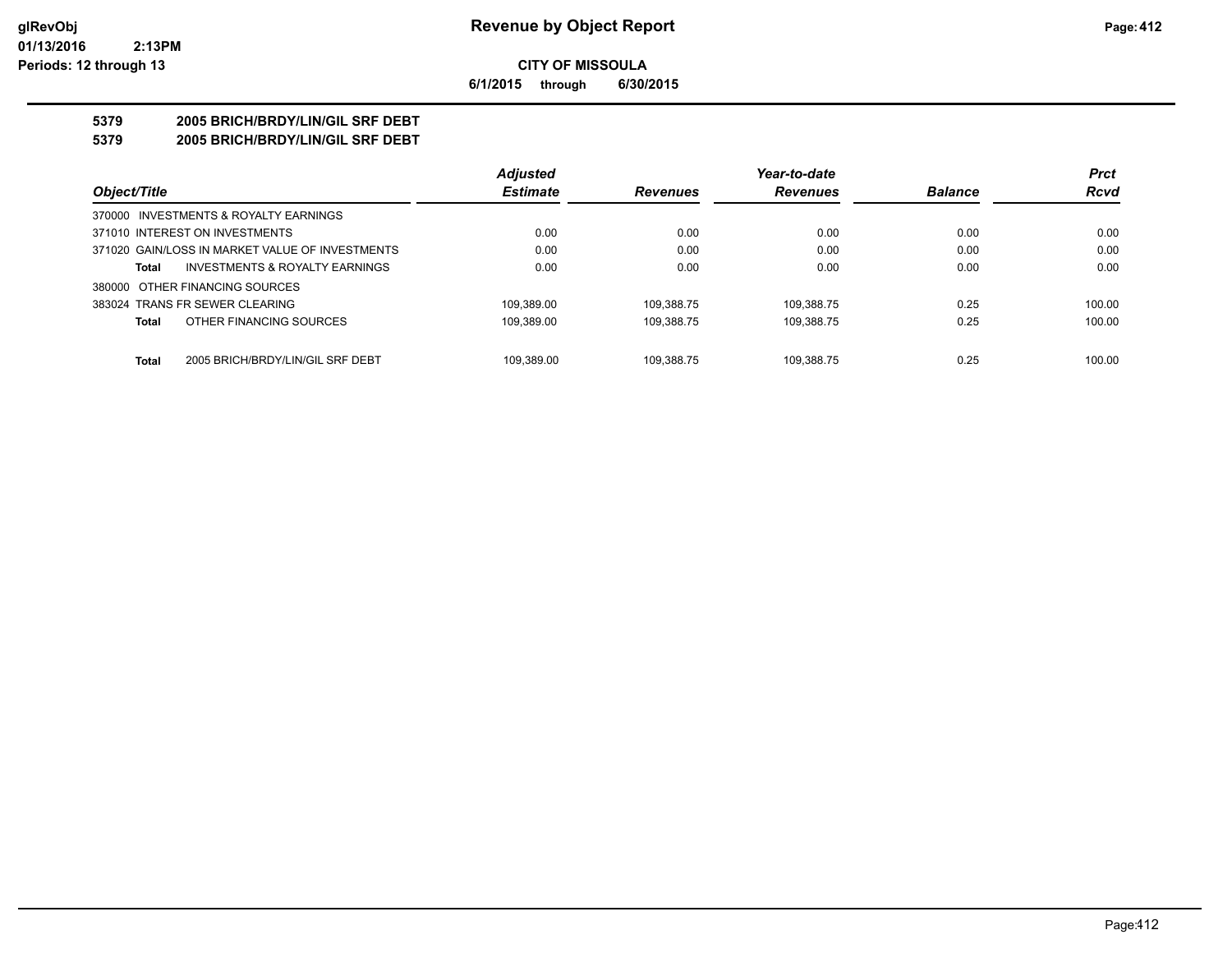**6/1/2015 through 6/30/2015**

#### **5379 2005 BRICH/BRDY/LIN/GIL SRF DEBT**

|                                                  | <b>Adjusted</b> |                 | Year-to-date    |                | <b>Prct</b> |
|--------------------------------------------------|-----------------|-----------------|-----------------|----------------|-------------|
| Object/Title                                     | <b>Estimate</b> | <b>Revenues</b> | <b>Revenues</b> | <b>Balance</b> | <b>Rcvd</b> |
| 370000 INVESTMENTS & ROYALTY EARNINGS            |                 |                 |                 |                |             |
| 371010 INTEREST ON INVESTMENTS                   | 0.00            | 0.00            | 0.00            | 0.00           | 0.00        |
| 371020 GAIN/LOSS IN MARKET VALUE OF INVESTMENT   | 0.00            | 0.00            | 0.00            | 0.00           | 0.00        |
| INVESTMENTS & ROYALTY EARNINGS<br><b>Total</b>   | 0.00            | 0.00            | 0.00            | 0.00           | 0.00        |
| 380000 OTHER FINANCING SOURCES                   |                 |                 |                 |                |             |
| 383024 TRANS FR SEWER CLEARING                   | 109.389.00      | 109.388.75      | 109.388.75      | 0.25           | 100.00      |
| OTHER FINANCING SOURCES<br><b>Total</b>          | 109.389.00      | 109.388.75      | 109.388.75      | 0.25           | 100.00      |
|                                                  |                 |                 |                 |                |             |
| <b>Total</b><br>2005 BRICH/BRDY/LIN/GIL SRF DEBT | 109.389.00      | 109.388.75      | 109.388.75      | 0.25           | 100.00      |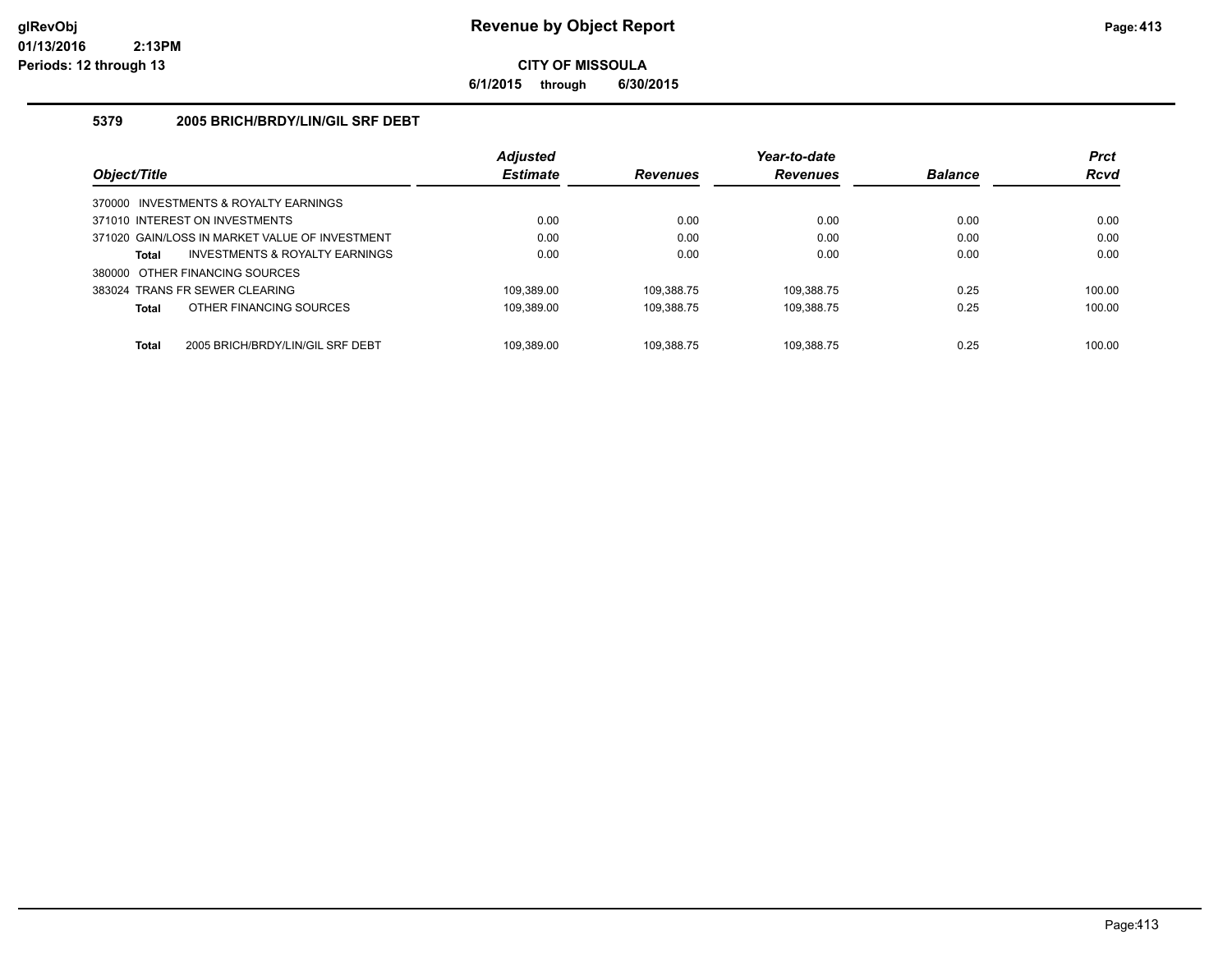**6/1/2015 through 6/30/2015**

#### **5380 BRDWY/BIRCH/GILBERT/LINCOLNWOOD 5380 BRDWY/BIRCH/GILBERT/LINCOLNWOOD**

|                                                    | <b>Adjusted</b> |                 | Year-to-date    |                | <b>Prct</b> |
|----------------------------------------------------|-----------------|-----------------|-----------------|----------------|-------------|
| Object/Title                                       | <b>Estimate</b> | <b>Revenues</b> | <b>Revenues</b> | <b>Balance</b> | <b>Rcvd</b> |
| 370000 INVESTMENTS & ROYALTY EARNINGS              |                 |                 |                 |                |             |
| 371010 INTEREST ON INVESTMENTS                     | 0.00            | 0.00            | 0.00            | 0.00           | 0.00        |
| 371020 GAIN/LOSS IN MARKET VALUE OF INVESTMENTS    | 0.00            | 0.00            | 0.00            | 0.00           | 0.00        |
| <b>INVESTMENTS &amp; ROYALTY EARNINGS</b><br>Total | 0.00            | 0.00            | 0.00            | 0.00           | 0.00        |
| 380000 OTHER FINANCING SOURCES                     |                 |                 |                 |                |             |
| 381002 SRF LOAN                                    | 0.00            | 0.00            | 0.00            | 0.00           | 0.00        |
| 383042 TRANSFERS FROM OTHER FUNDS                  | 0.00            | 0.00            | 0.00            | 0.00           | 0.00        |
| OTHER FINANCING SOURCES<br><b>Total</b>            | 0.00            | 0.00            | 0.00            | 0.00           | 0.00        |
|                                                    |                 |                 |                 |                |             |
| BRDWY/BIRCH/GILBERT/LINCOLNWOOD<br><b>Total</b>    | 0.00            | 0.00            | 0.00            | 0.00           | 0.00        |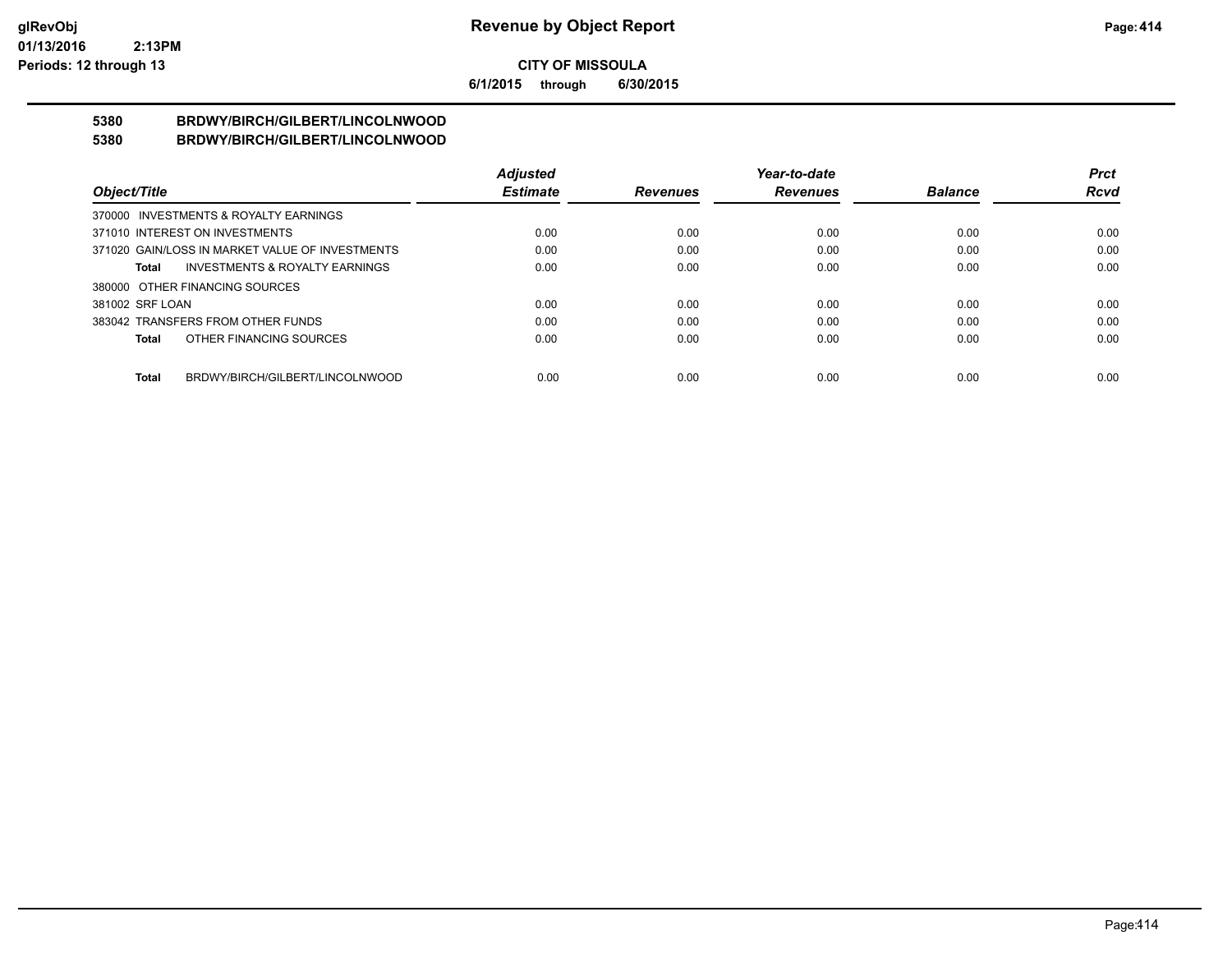**6/1/2015 through 6/30/2015**

#### **5380 BRDWY/BIRCH/GILBERT/LINCOLNWOOD**

|                                |                                                | <b>Adjusted</b> |                 | Year-to-date    |                | <b>Prct</b> |
|--------------------------------|------------------------------------------------|-----------------|-----------------|-----------------|----------------|-------------|
| Object/Title                   |                                                | <b>Estimate</b> | <b>Revenues</b> | <b>Revenues</b> | <b>Balance</b> | Rcvd        |
|                                | 370000 INVESTMENTS & ROYALTY EARNINGS          |                 |                 |                 |                |             |
| 371010 INTEREST ON INVESTMENTS |                                                | 0.00            | 0.00            | 0.00            | 0.00           | 0.00        |
|                                | 371020 GAIN/LOSS IN MARKET VALUE OF INVESTMENT | 0.00            | 0.00            | 0.00            | 0.00           | 0.00        |
| Total                          | INVESTMENTS & ROYALTY EARNINGS                 | 0.00            | 0.00            | 0.00            | 0.00           | 0.00        |
| 380000 OTHER FINANCING SOURCES |                                                |                 |                 |                 |                |             |
| 381002 SRF LOAN                |                                                | 0.00            | 0.00            | 0.00            | 0.00           | 0.00        |
|                                | 383042 TRANSFERS FROM OTHER FUNDS              | 0.00            | 0.00            | 0.00            | 0.00           | 0.00        |
| <b>Total</b>                   | OTHER FINANCING SOURCES                        | 0.00            | 0.00            | 0.00            | 0.00           | 0.00        |
| <b>Total</b>                   | BRDWY/BIRCH/GILBERT/LINCOLNWOOD                | 0.00            | 0.00            | 0.00            | 0.00           | 0.00        |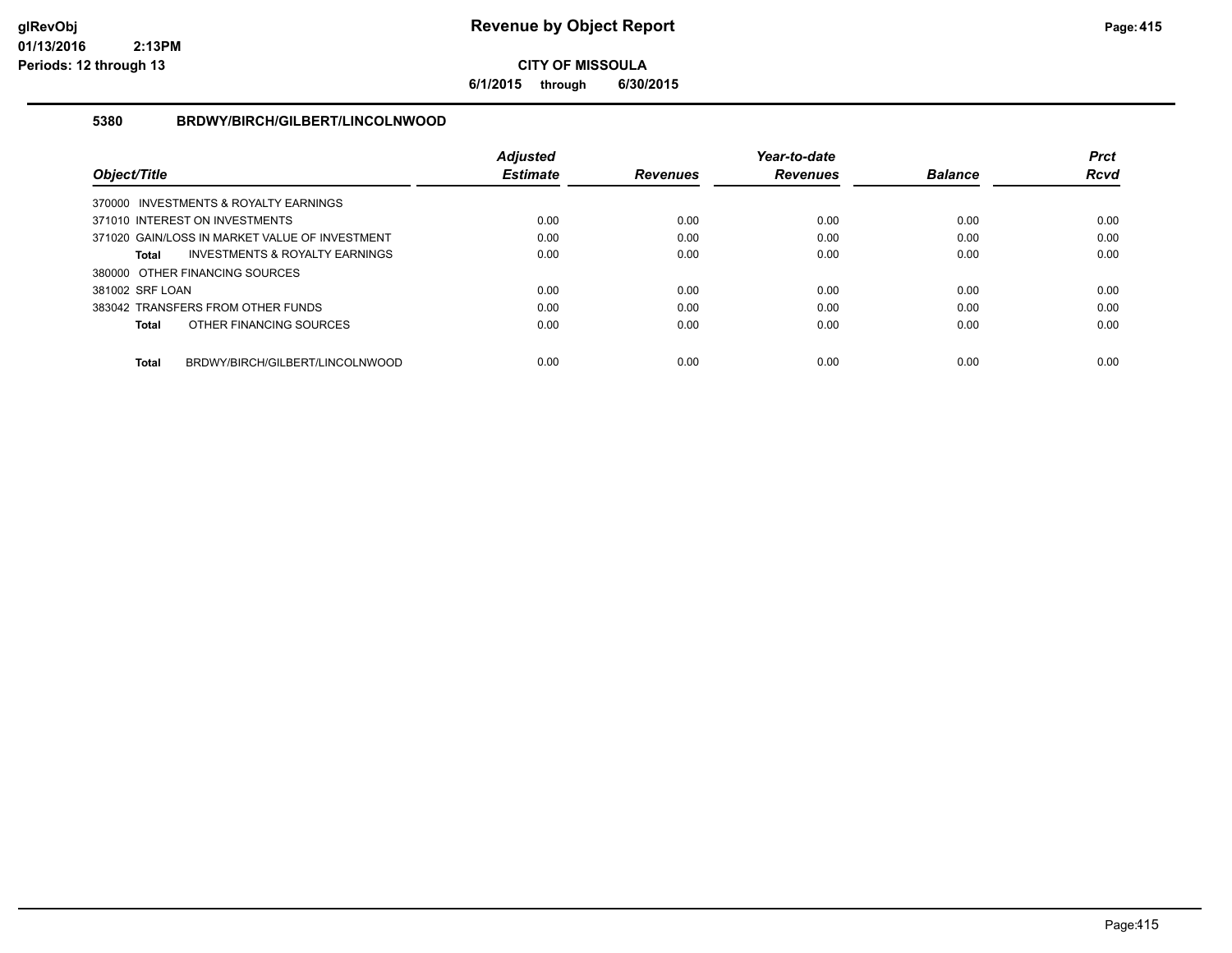**6/1/2015 through 6/30/2015**

## **5381 LINCOLNWOOD PH2 DEBT SERVICE**

**5381 LINCOLNWOOD PH2 DEBT SERVICE**

|                                                 | <b>Adjusted</b> |                 | Year-to-date    |                | <b>Prct</b> |
|-------------------------------------------------|-----------------|-----------------|-----------------|----------------|-------------|
| Object/Title                                    | <b>Estimate</b> | <b>Revenues</b> | <b>Revenues</b> | <b>Balance</b> | <b>Rcvd</b> |
| 370000 INVESTMENTS & ROYALTY EARNINGS           |                 |                 |                 |                |             |
| 371010 INTEREST ON INVESTMENTS                  | 0.00            | 0.00            | 0.00            | 0.00           | 0.00        |
| 371020 GAIN/LOSS IN MARKET VALUE OF INVESTMENTS | 0.00            | 0.00            | 0.00            | 0.00           | 0.00        |
| INVESTMENTS & ROYALTY EARNINGS<br>Total         | 0.00            | 0.00            | 0.00            | 0.00           | 0.00        |
| 380000 OTHER FINANCING SOURCES                  |                 |                 |                 |                |             |
| 383024 TRANS FR SEWER CLEARING                  | 0.00            | 0.00            | 0.00            | 0.00           | 0.00        |
| OTHER FINANCING SOURCES<br>Total                | 0.00            | 0.00            | 0.00            | 0.00           | 0.00        |
|                                                 |                 |                 |                 |                |             |
| Total<br>LINCOLNWOOD PH2 DEBT SERVICE           | 0.00            | 0.00            | 0.00            | 0.00           | 0.00        |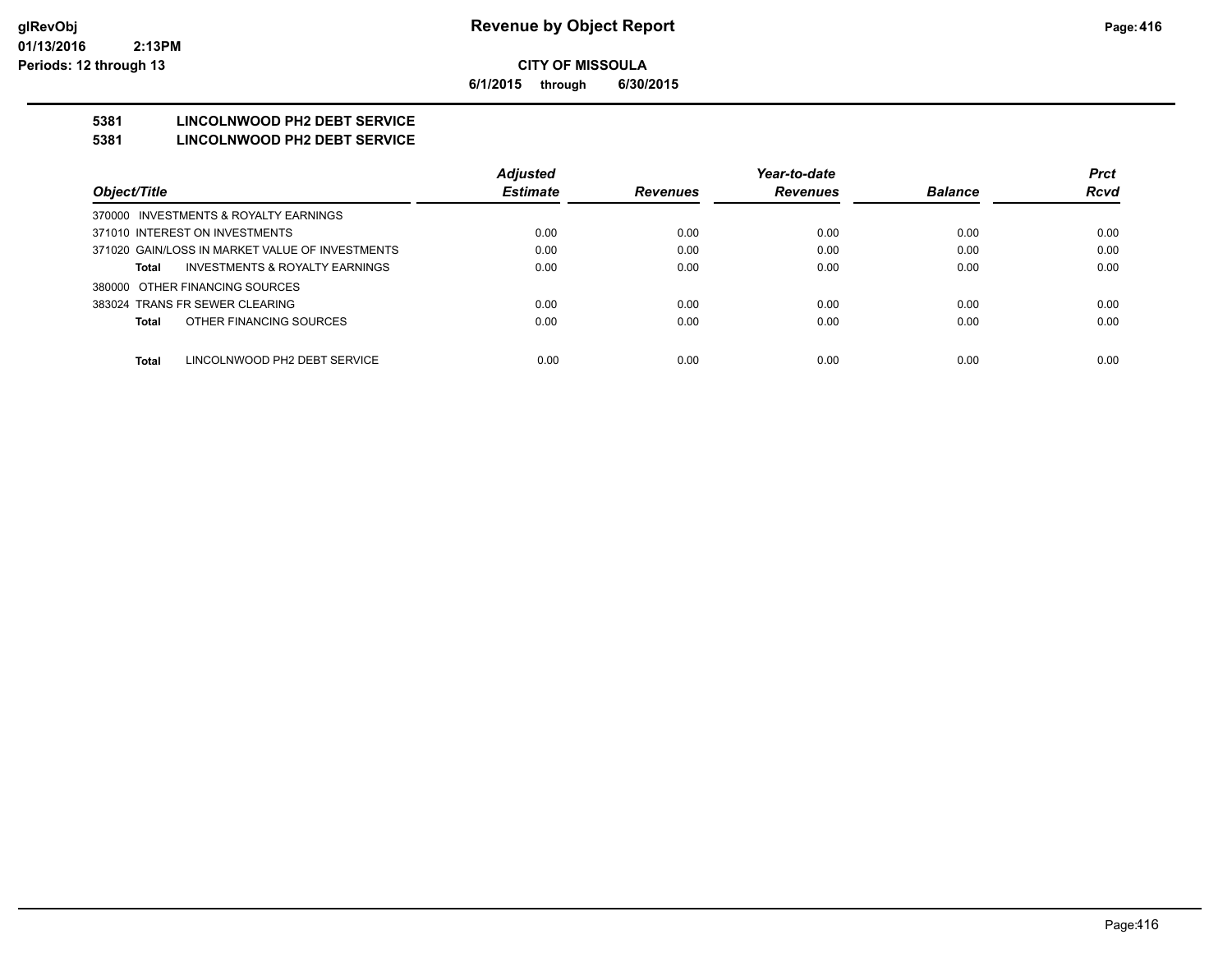**6/1/2015 through 6/30/2015**

#### **5381 LINCOLNWOOD PH2 DEBT SERVICE**

|                                                | <b>Adjusted</b> |                 | Year-to-date    |                | <b>Prct</b> |
|------------------------------------------------|-----------------|-----------------|-----------------|----------------|-------------|
| Object/Title                                   | <b>Estimate</b> | <b>Revenues</b> | <b>Revenues</b> | <b>Balance</b> | <b>Rcvd</b> |
| 370000 INVESTMENTS & ROYALTY EARNINGS          |                 |                 |                 |                |             |
| 371010 INTEREST ON INVESTMENTS                 | 0.00            | 0.00            | 0.00            | 0.00           | 0.00        |
| 371020 GAIN/LOSS IN MARKET VALUE OF INVESTMENT | 0.00            | 0.00            | 0.00            | 0.00           | 0.00        |
| INVESTMENTS & ROYALTY EARNINGS<br>Total        | 0.00            | 0.00            | 0.00            | 0.00           | 0.00        |
| 380000 OTHER FINANCING SOURCES                 |                 |                 |                 |                |             |
| 383024 TRANS FR SEWER CLEARING                 | 0.00            | 0.00            | 0.00            | 0.00           | 0.00        |
| OTHER FINANCING SOURCES<br>Total               | 0.00            | 0.00            | 0.00            | 0.00           | 0.00        |
|                                                |                 |                 |                 |                |             |
| Total<br>LINCOLNWOOD PH2 DEBT SERVICE          | 0.00            | 0.00            | 0.00            | 0.00           | 0.00        |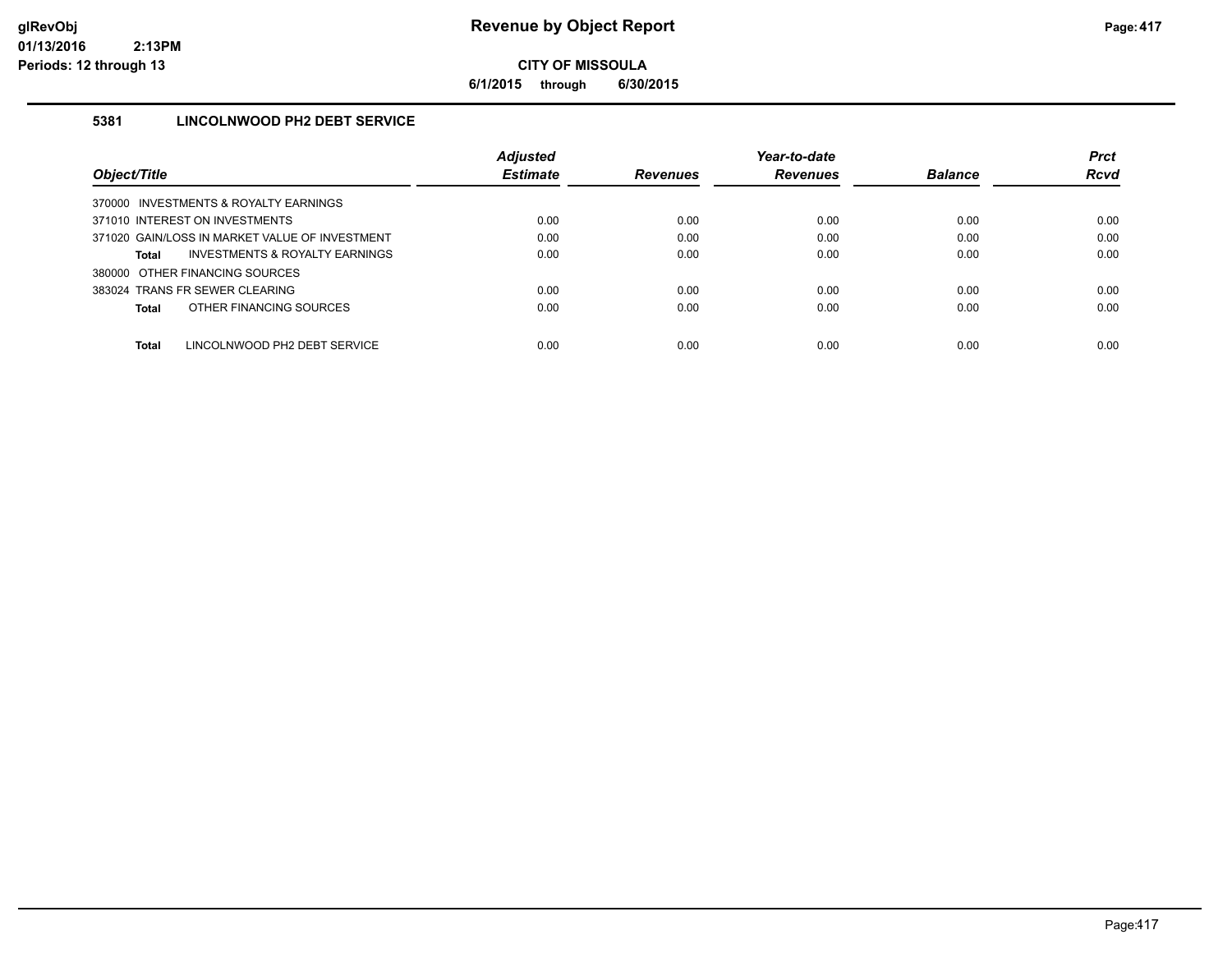**6/1/2015 through 6/30/2015**

## **5382 LINCOLNWOOD PH2 RESERVE FUND**

#### **5382 LINCOLNWOOD PH2 RESERVE FUND**

|                                                    | <b>Adjusted</b> |                 | Year-to-date    |                | <b>Prct</b> |
|----------------------------------------------------|-----------------|-----------------|-----------------|----------------|-------------|
| Object/Title                                       | <b>Estimate</b> | <b>Revenues</b> | <b>Revenues</b> | <b>Balance</b> | <b>Rcvd</b> |
| 370000 INVESTMENTS & ROYALTY EARNINGS              |                 |                 |                 |                |             |
| 371010 INTEREST ON INVESTMENTS                     | 0.00            | 0.00            | 0.00            | 0.00           | 0.00        |
| 371020 GAIN/LOSS IN MARKET VALUE OF INVESTMENTS    | 0.00            | 0.00            | 0.00            | 0.00           | 0.00        |
| <b>INVESTMENTS &amp; ROYALTY EARNINGS</b><br>Total | 0.00            | 0.00            | 0.00            | 0.00           | 0.00        |
| 380000 OTHER FINANCING SOURCES                     |                 |                 |                 |                |             |
| 381002 SRF LOAN                                    | 0.00            | 0.00            | 0.00            | 0.00           | 0.00        |
| 381030 SID BONDS PROCEEDS                          | 0.00            | 0.00            | 0.00            | 0.00           | 0.00        |
| 383024 TRANS FR SEWER CLEARING                     | 0.00            | 0.00            | 0.00            | 0.00           | 0.00        |
| 383042 TRANSFERS FROM OTHER FUNDS                  | 0.00            | 0.00            | 0.00            | 0.00           | 0.00        |
| OTHER FINANCING SOURCES<br>Total                   | 0.00            | 0.00            | 0.00            | 0.00           | 0.00        |
| LINCOLNWOOD PH2 RESERVE FUND<br><b>Total</b>       | 0.00            | 0.00            | 0.00            | 0.00           | 0.00        |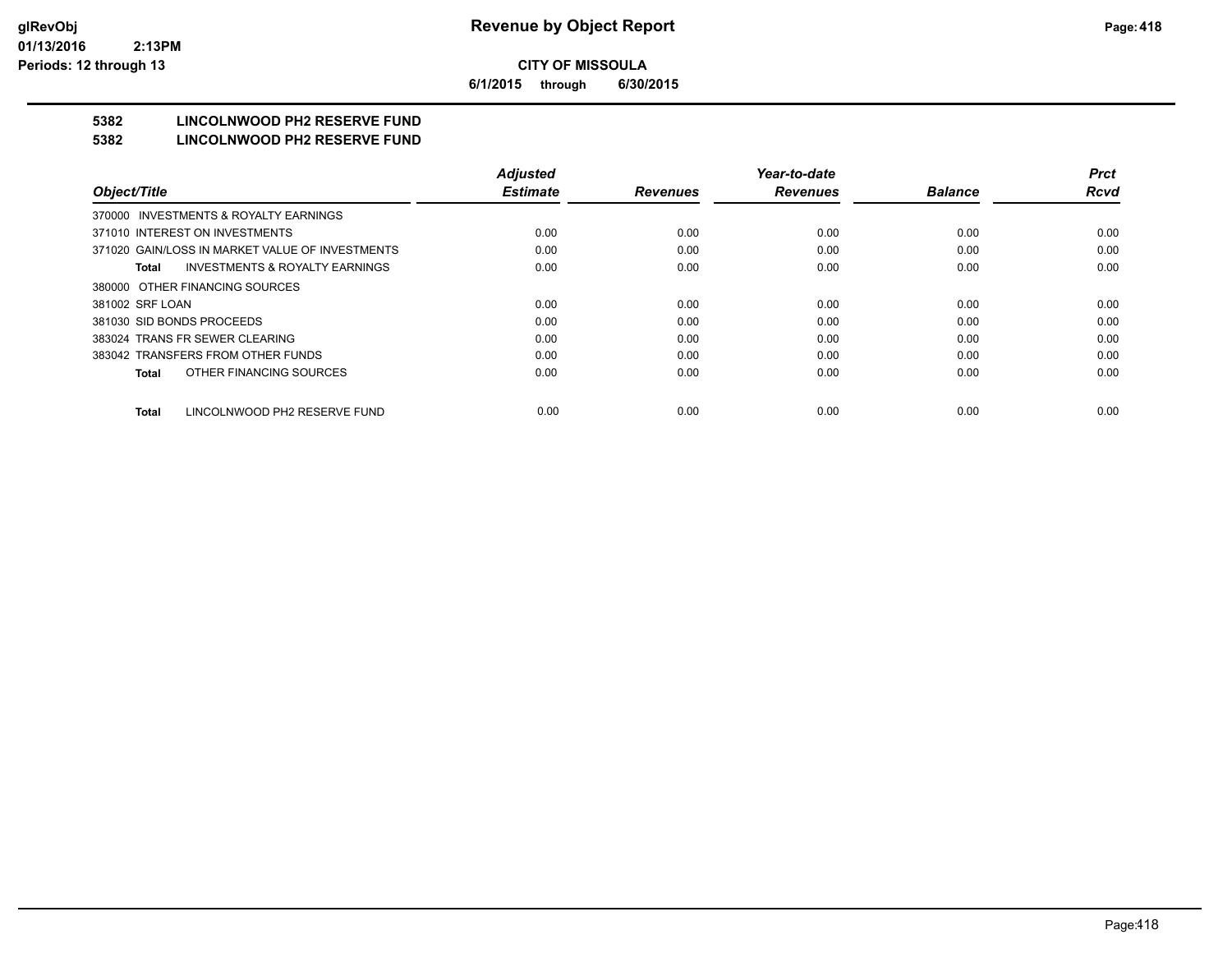**6/1/2015 through 6/30/2015**

### **5382 LINCOLNWOOD PH2 RESERVE FUND**

|                                                    | <b>Adjusted</b> |                 | Year-to-date    |                | <b>Prct</b> |
|----------------------------------------------------|-----------------|-----------------|-----------------|----------------|-------------|
| Object/Title                                       | <b>Estimate</b> | <b>Revenues</b> | <b>Revenues</b> | <b>Balance</b> | Rcvd        |
| 370000 INVESTMENTS & ROYALTY EARNINGS              |                 |                 |                 |                |             |
| 371010 INTEREST ON INVESTMENTS                     | 0.00            | 0.00            | 0.00            | 0.00           | 0.00        |
| 371020 GAIN/LOSS IN MARKET VALUE OF INVESTMENT     | 0.00            | 0.00            | 0.00            | 0.00           | 0.00        |
| <b>INVESTMENTS &amp; ROYALTY EARNINGS</b><br>Total | 0.00            | 0.00            | 0.00            | 0.00           | 0.00        |
| 380000 OTHER FINANCING SOURCES                     |                 |                 |                 |                |             |
| 381002 SRF LOAN                                    | 0.00            | 0.00            | 0.00            | 0.00           | 0.00        |
| 381030 SID BONDS PROCEEDS                          | 0.00            | 0.00            | 0.00            | 0.00           | 0.00        |
| 383024 TRANS FR SEWER CLEARING                     | 0.00            | 0.00            | 0.00            | 0.00           | 0.00        |
| 383042 TRANSFERS FROM OTHER FUNDS                  | 0.00            | 0.00            | 0.00            | 0.00           | 0.00        |
| OTHER FINANCING SOURCES<br><b>Total</b>            | 0.00            | 0.00            | 0.00            | 0.00           | 0.00        |
| LINCOLNWOOD PH2 RESERVE FUND<br><b>Total</b>       | 0.00            | 0.00            | 0.00            | 0.00           | 0.00        |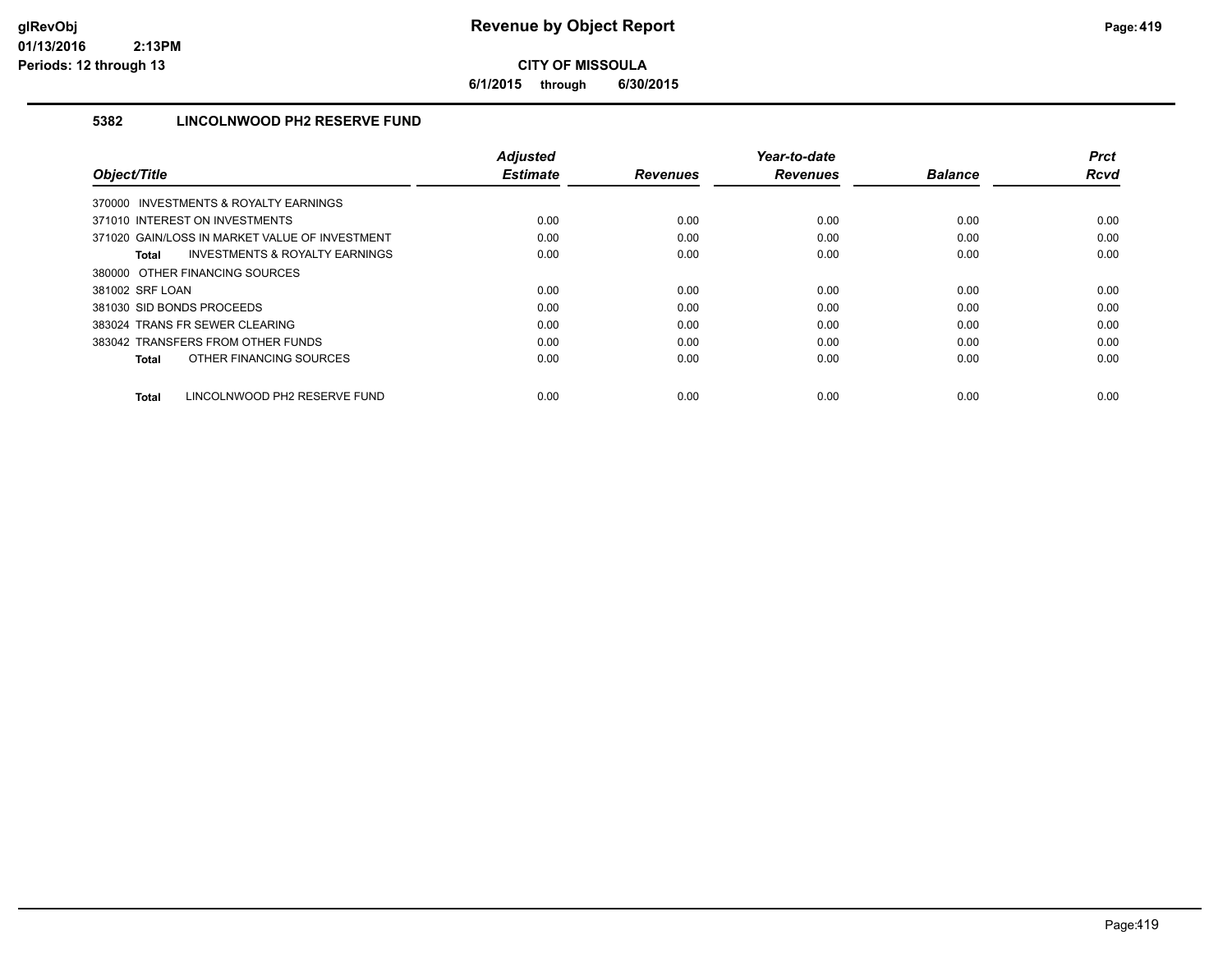**6/1/2015 through 6/30/2015**

## **5383 FY09 RATTLESNAKE SEWER DEBT SVS**

**5383 FY09 RATTLESNAKE SEWER DEBT SVS**

|                                                           | <b>Adjusted</b> |                 | Year-to-date    |                | <b>Prct</b> |
|-----------------------------------------------------------|-----------------|-----------------|-----------------|----------------|-------------|
| Object/Title                                              | <b>Estimate</b> | <b>Revenues</b> | <b>Revenues</b> | <b>Balance</b> | <b>Rcvd</b> |
| 340000 CHARGES FOR SERVICES                               |                 |                 |                 |                |             |
| 343032 SEWER INSTALLATION CHARGES                         | 0.00            | 0.00            | 0.00            | 0.00           | 0.00        |
| <b>CHARGES FOR SERVICES</b><br><b>Total</b>               | 0.00            | 0.00            | 0.00            | 0.00           | 0.00        |
| <b>INVESTMENTS &amp; ROYALTY EARNINGS</b><br>370000       |                 |                 |                 |                |             |
| 371010 INTEREST ON INVESTMENTS                            | 0.00            | 0.00            | 0.00            | 0.00           | 0.00        |
| 371020 GAIN/LOSS IN MARKET VALUE OF INVESTMENTS           | 0.00            | 0.00            | 0.00            | 0.00           | 0.00        |
| <b>INVESTMENTS &amp; ROYALTY EARNINGS</b><br><b>Total</b> | 0.00            | 0.00            | 0.00            | 0.00           | 0.00        |
| OTHER FINANCING SOURCES<br>380000                         |                 |                 |                 |                |             |
| 381002 SRF LOAN                                           | 0.00            | 0.00            | 0.00            | 0.00           | 0.00        |
| 381020 REVENUE BONDS                                      | 0.00            | 0.00            | 0.00            | 0.00           | 0.00        |
| 383024 TRANS FR SEWER CLEARING                            | 31,550.00       | 31,550.00       | 31,550.00       | 0.00           | 100.00      |
| 383042 TRANSFERS FROM OTHER FUNDS                         | 0.00            | 0.00            | 0.00            | 0.00           | 0.00        |
| OTHER FINANCING SOURCES<br><b>Total</b>                   | 31,550.00       | 31,550.00       | 31,550.00       | 0.00           | 100.00      |
| <b>FY09 RATTLESNAKE SEWER DEBT SVS</b><br><b>Total</b>    | 31,550.00       | 31,550.00       | 31,550.00       | 0.00           | 100.00      |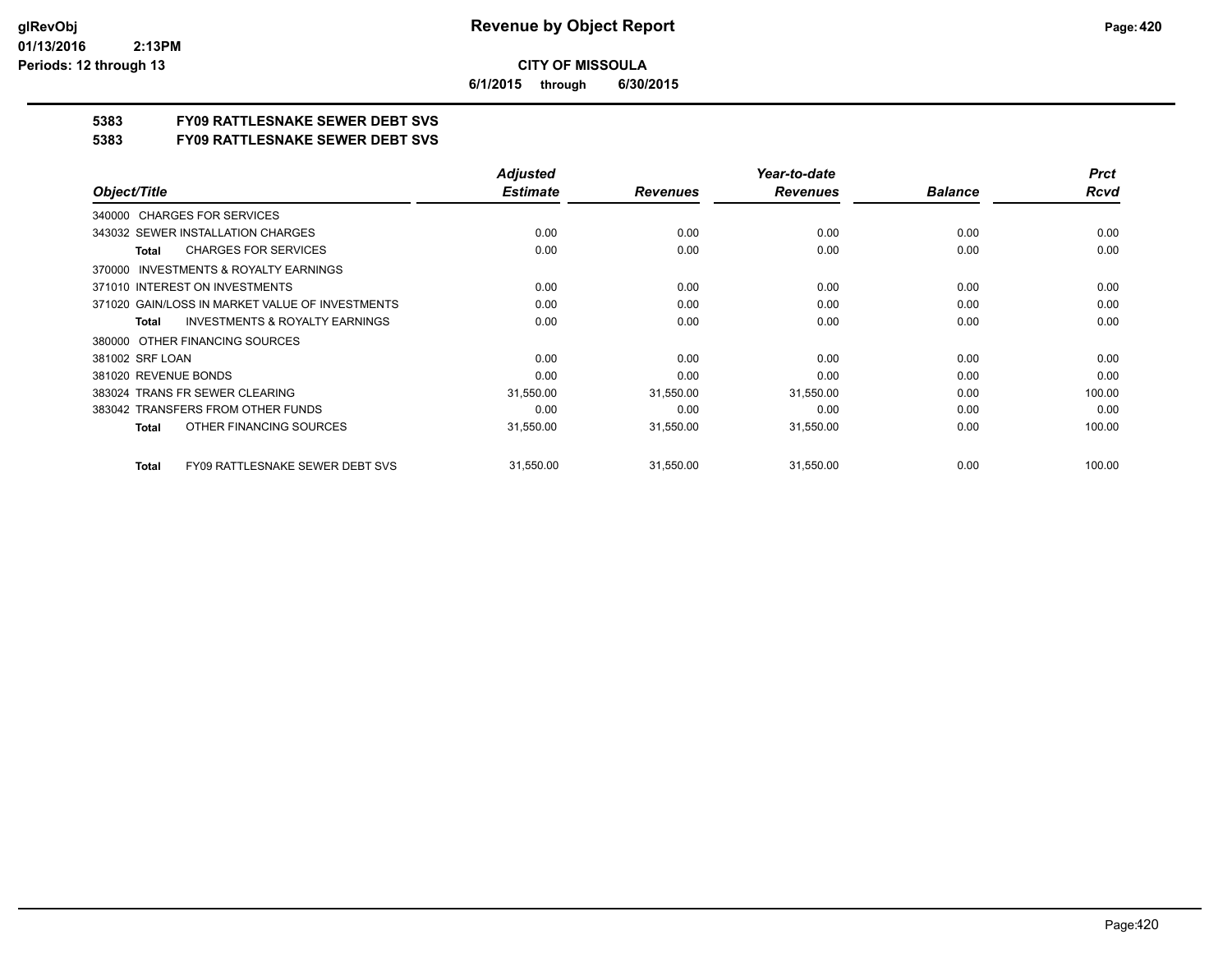**6/1/2015 through 6/30/2015**

#### **5383 FY09 RATTLESNAKE SEWER DEBT SVS**

| Object/Title                                           | <b>Adjusted</b><br><b>Estimate</b> | <b>Revenues</b> | Year-to-date<br><b>Revenues</b> | <b>Balance</b> | <b>Prct</b><br><b>Rcvd</b> |
|--------------------------------------------------------|------------------------------------|-----------------|---------------------------------|----------------|----------------------------|
| 340000 CHARGES FOR SERVICES                            |                                    |                 |                                 |                |                            |
|                                                        |                                    |                 |                                 |                |                            |
| 343032 SEWER INSTALLATION CHARGES                      | 0.00                               | 0.00            | 0.00                            | 0.00           | 0.00                       |
| <b>CHARGES FOR SERVICES</b><br>Total                   | 0.00                               | 0.00            | 0.00                            | 0.00           | 0.00                       |
| <b>INVESTMENTS &amp; ROYALTY EARNINGS</b><br>370000    |                                    |                 |                                 |                |                            |
| 371010 INTEREST ON INVESTMENTS                         | 0.00                               | 0.00            | 0.00                            | 0.00           | 0.00                       |
| 371020 GAIN/LOSS IN MARKET VALUE OF INVESTMENT         | 0.00                               | 0.00            | 0.00                            | 0.00           | 0.00                       |
| <b>INVESTMENTS &amp; ROYALTY EARNINGS</b><br>Total     | 0.00                               | 0.00            | 0.00                            | 0.00           | 0.00                       |
| 380000 OTHER FINANCING SOURCES                         |                                    |                 |                                 |                |                            |
| 381002 SRF LOAN                                        | 0.00                               | 0.00            | 0.00                            | 0.00           | 0.00                       |
| 381020 REVENUE BONDS                                   | 0.00                               | 0.00            | 0.00                            | 0.00           | 0.00                       |
| 383024 TRANS FR SEWER CLEARING                         | 31,550.00                          | 31,550.00       | 31,550.00                       | 0.00           | 100.00                     |
| 383042 TRANSFERS FROM OTHER FUNDS                      | 0.00                               | 0.00            | 0.00                            | 0.00           | 0.00                       |
| OTHER FINANCING SOURCES<br>Total                       | 31,550.00                          | 31,550.00       | 31,550.00                       | 0.00           | 100.00                     |
| <b>FY09 RATTLESNAKE SEWER DEBT SVS</b><br><b>Total</b> | 31,550.00                          | 31,550.00       | 31,550.00                       | 0.00           | 100.00                     |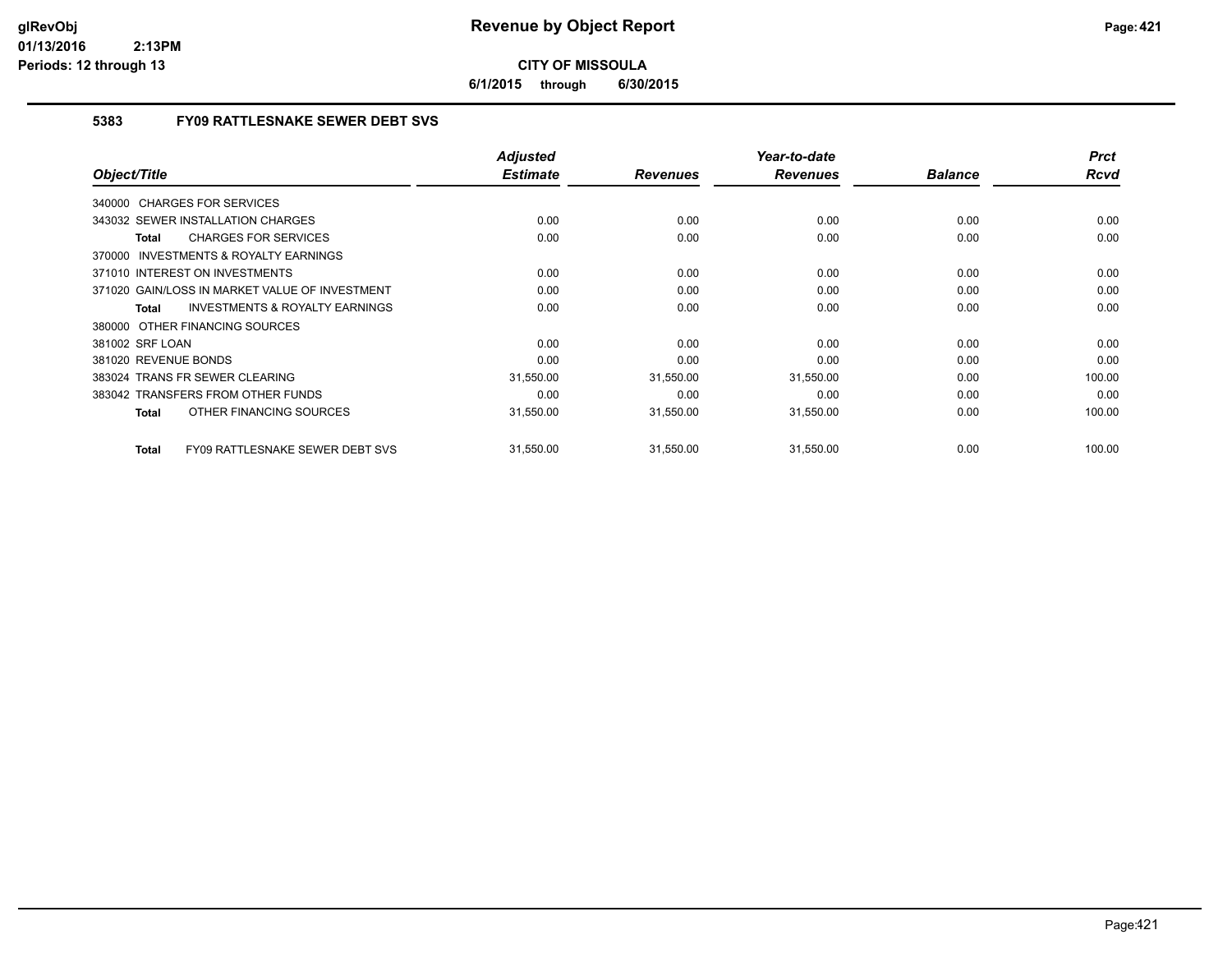**6/1/2015 through 6/30/2015**

#### **5384 09 LOLO BOND RESERVE**

**5384 09 LOLO BOND RESERVE**

|                                                 | <b>Adjusted</b> |                 | Year-to-date    |                | <b>Prct</b> |
|-------------------------------------------------|-----------------|-----------------|-----------------|----------------|-------------|
| Object/Title                                    | <b>Estimate</b> | <b>Revenues</b> | <b>Revenues</b> | <b>Balance</b> | <b>Rcvd</b> |
| 370000 INVESTMENTS & ROYALTY EARNINGS           |                 |                 |                 |                |             |
| 371010 INTEREST ON INVESTMENTS                  | 0.00            | 0.00            | 0.00            | 0.00           | 0.00        |
| 371020 GAIN/LOSS IN MARKET VALUE OF INVESTMENTS | 0.00            | 0.00            | 0.00            | 0.00           | 0.00        |
| INVESTMENTS & ROYALTY EARNINGS<br>Total         | 0.00            | 0.00            | 0.00            | 0.00           | 0.00        |
| 380000 OTHER FINANCING SOURCES                  |                 |                 |                 |                |             |
| 381002 SRF LOAN                                 | 0.00            | 0.00            | 0.00            | 0.00           | 0.00        |
| 383024 TRANS FR SEWER CLEARING                  | 245,500.00      | 185.00          | 185.00          | 245,315.00     | 0.08        |
| OTHER FINANCING SOURCES<br>Total                | 245.500.00      | 185.00          | 185.00          | 245.315.00     | 0.08        |
|                                                 |                 |                 |                 |                |             |
| 09 LOLO BOND RESERVE<br>Total                   | 245.500.00      | 185.00          | 185.00          | 245.315.00     | 0.08        |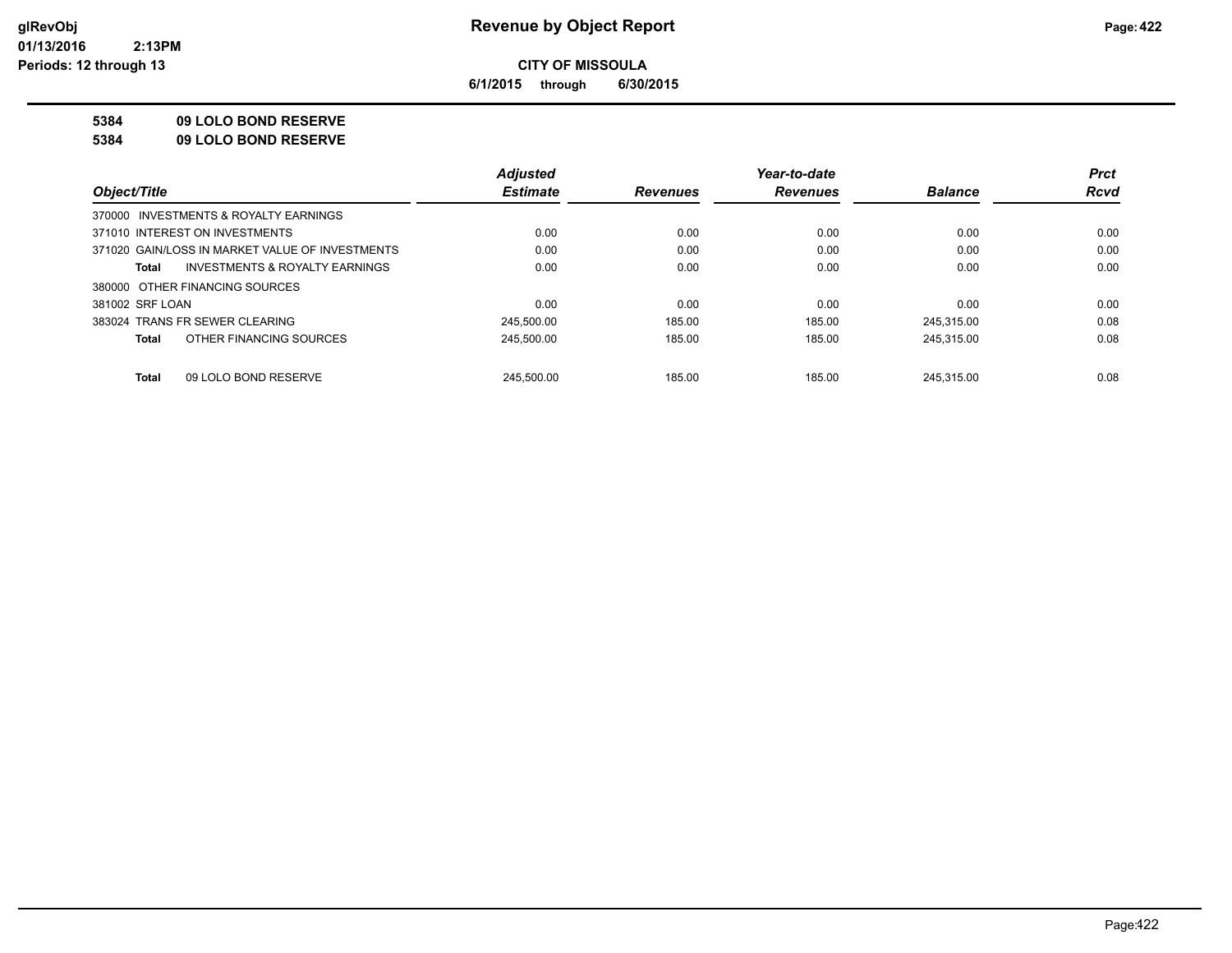**6/1/2015 through 6/30/2015**

#### **5384 09 LOLO BOND RESERVE**

|                                                | <b>Adjusted</b> |                 | Year-to-date    |                | <b>Prct</b> |
|------------------------------------------------|-----------------|-----------------|-----------------|----------------|-------------|
| Object/Title                                   | <b>Estimate</b> | <b>Revenues</b> | <b>Revenues</b> | <b>Balance</b> | <b>Rcvd</b> |
| 370000 INVESTMENTS & ROYALTY EARNINGS          |                 |                 |                 |                |             |
| 371010 INTEREST ON INVESTMENTS                 | 0.00            | 0.00            | 0.00            | 0.00           | 0.00        |
| 371020 GAIN/LOSS IN MARKET VALUE OF INVESTMENT | 0.00            | 0.00            | 0.00            | 0.00           | 0.00        |
| INVESTMENTS & ROYALTY EARNINGS<br>Total        | 0.00            | 0.00            | 0.00            | 0.00           | 0.00        |
| 380000 OTHER FINANCING SOURCES                 |                 |                 |                 |                |             |
| 381002 SRF LOAN                                | 0.00            | 0.00            | 0.00            | 0.00           | 0.00        |
| 383024 TRANS FR SEWER CLEARING                 | 245.500.00      | 185.00          | 185.00          | 245.315.00     | 0.08        |
| OTHER FINANCING SOURCES<br>Total               | 245,500.00      | 185.00          | 185.00          | 245.315.00     | 0.08        |
| 09 LOLO BOND RESERVE<br><b>Total</b>           | 245.500.00      | 185.00          | 185.00          | 245.315.00     | 0.08        |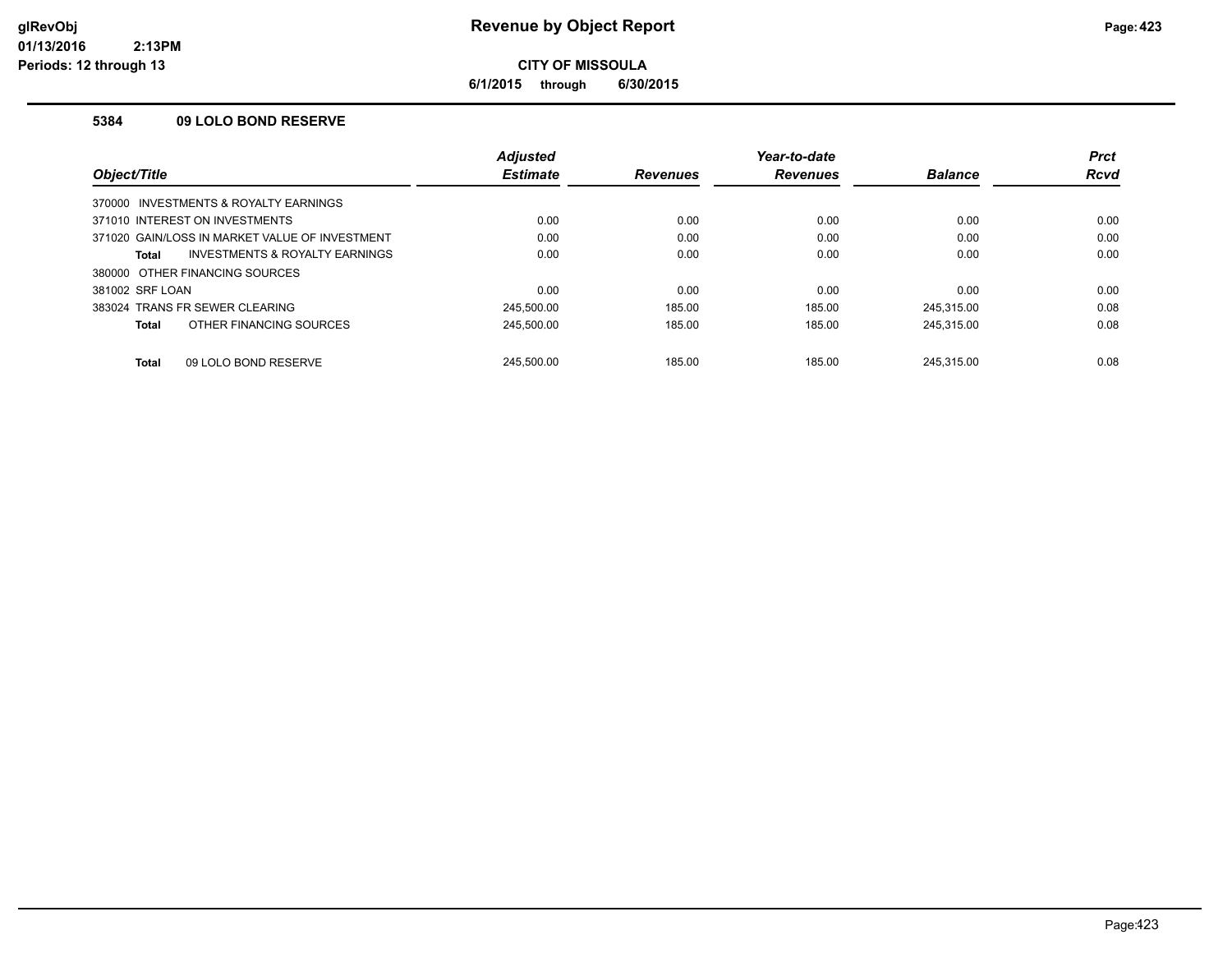**6/1/2015 through 6/30/2015**

# **5385 HEADWORKS 2010 BOND RESERVE**

#### **5385 HEADWORKS 2010 BOND RESERVE**

|                 |                                    | <b>Adjusted</b> |                 |                 | <b>Prct</b>    |             |
|-----------------|------------------------------------|-----------------|-----------------|-----------------|----------------|-------------|
| Object/Title    |                                    | <b>Estimate</b> | <b>Revenues</b> | <b>Revenues</b> | <b>Balance</b> | <b>Rcvd</b> |
|                 | 380000 OTHER FINANCING SOURCES     |                 |                 |                 |                |             |
| 381002 SRF LOAN |                                    | 0.00            | 0.00            | 0.00            | 0.00           | 0.00        |
| Total           | OTHER FINANCING SOURCES            | 0.00            | 0.00            | 0.00            | 0.00           | 0.00        |
| <b>Total</b>    | <b>HEADWORKS 2010 BOND RESERVE</b> | 0.00            | 0.00            | 0.00            | 0.00           | 0.00        |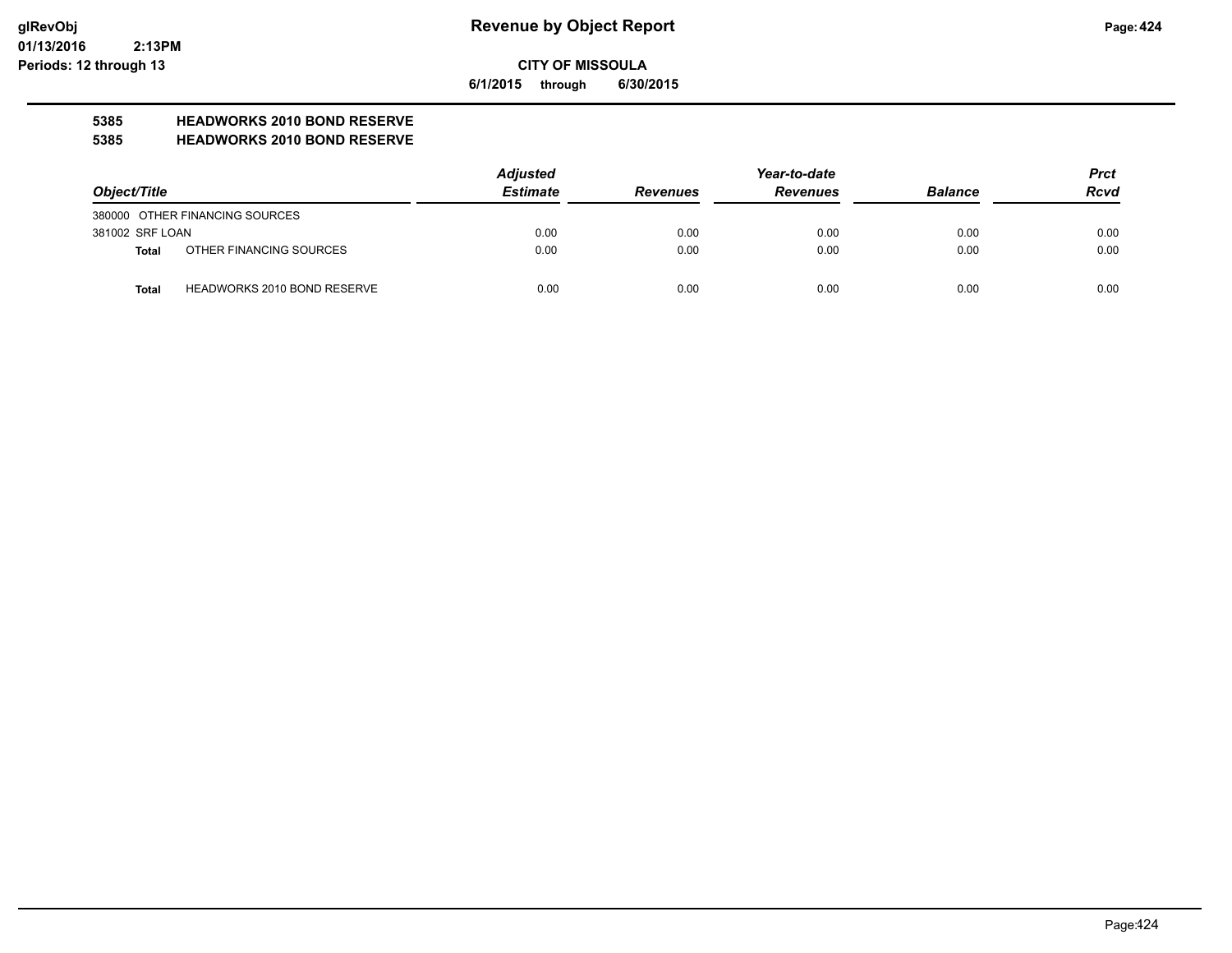**6/1/2015 through 6/30/2015**

#### **5385 HEADWORKS 2010 BOND RESERVE**

| Object/Title    |                                    | <b>Adjusted</b><br><b>Estimate</b> | <b>Revenues</b> | Year-to-date<br><b>Revenues</b> | <b>Balance</b> | <b>Prct</b><br><b>Rcvd</b> |
|-----------------|------------------------------------|------------------------------------|-----------------|---------------------------------|----------------|----------------------------|
|                 | 380000 OTHER FINANCING SOURCES     |                                    |                 |                                 |                |                            |
| 381002 SRF LOAN |                                    | 0.00                               | 0.00            | 0.00                            | 0.00           | 0.00                       |
| <b>Total</b>    | OTHER FINANCING SOURCES            | 0.00                               | 0.00            | 0.00                            | 0.00           | 0.00                       |
| Total           | <b>HEADWORKS 2010 BOND RESERVE</b> | 0.00                               | 0.00            | 0.00                            | 0.00           | 0.00                       |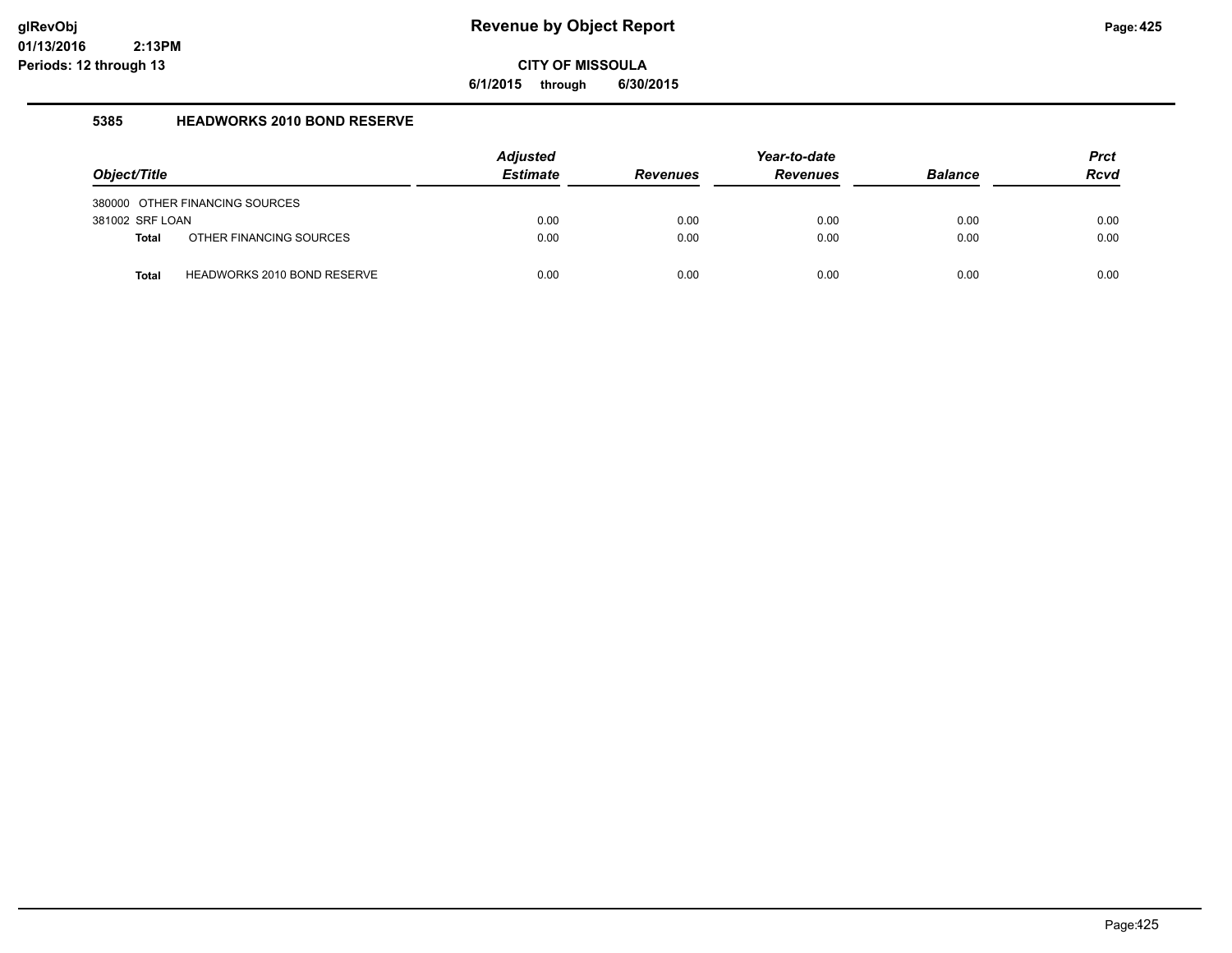**6/1/2015 through 6/30/2015**

#### **5386 FY10 HEADWORKS DEBT SERVICE**

#### **5386 FY10 HEADWORKS DEBT SERVICE**

|                                            | <b>Adjusted</b> |                 | Year-to-date    |                | <b>Prct</b> |
|--------------------------------------------|-----------------|-----------------|-----------------|----------------|-------------|
| Object/Title                               | <b>Estimate</b> | <b>Revenues</b> | <b>Revenues</b> | <b>Balance</b> | <b>Rcvd</b> |
| 330000 INTERGOVERNMENTAL REVENUES          |                 |                 |                 |                |             |
| 331990 IRS REIMB/DEBT SVS INTEREST         | 254.857.00      | 118.126.16      | 236.252.32      | 18.604.68      | 92.70       |
| <b>INTERGOVERNMENTAL REVENUES</b><br>Total | 254.857.00      | 118.126.16      | 236.252.32      | 18.604.68      | 92.70       |
| 380000 OTHER FINANCING SOURCES             |                 |                 |                 |                |             |
| 381002 SRF LOAN                            | 0.00            | 0.00            | 0.00            | 0.00           | 0.00        |
| 383024 TRANS FR SEWER CLEARING             | 442.092.00      | 460.796.36      | 460.796.36      | $-18.704.36$   | 104.23      |
| OTHER FINANCING SOURCES<br>Total           | 442.092.00      | 460.796.36      | 460.796.36      | $-18.704.36$   | 104.23      |
| FY10 HEADWORKS DEBT SERVICE<br>Total       | 696.949.00      | 578.922.52      | 697.048.68      | $-99.68$       | 100.01      |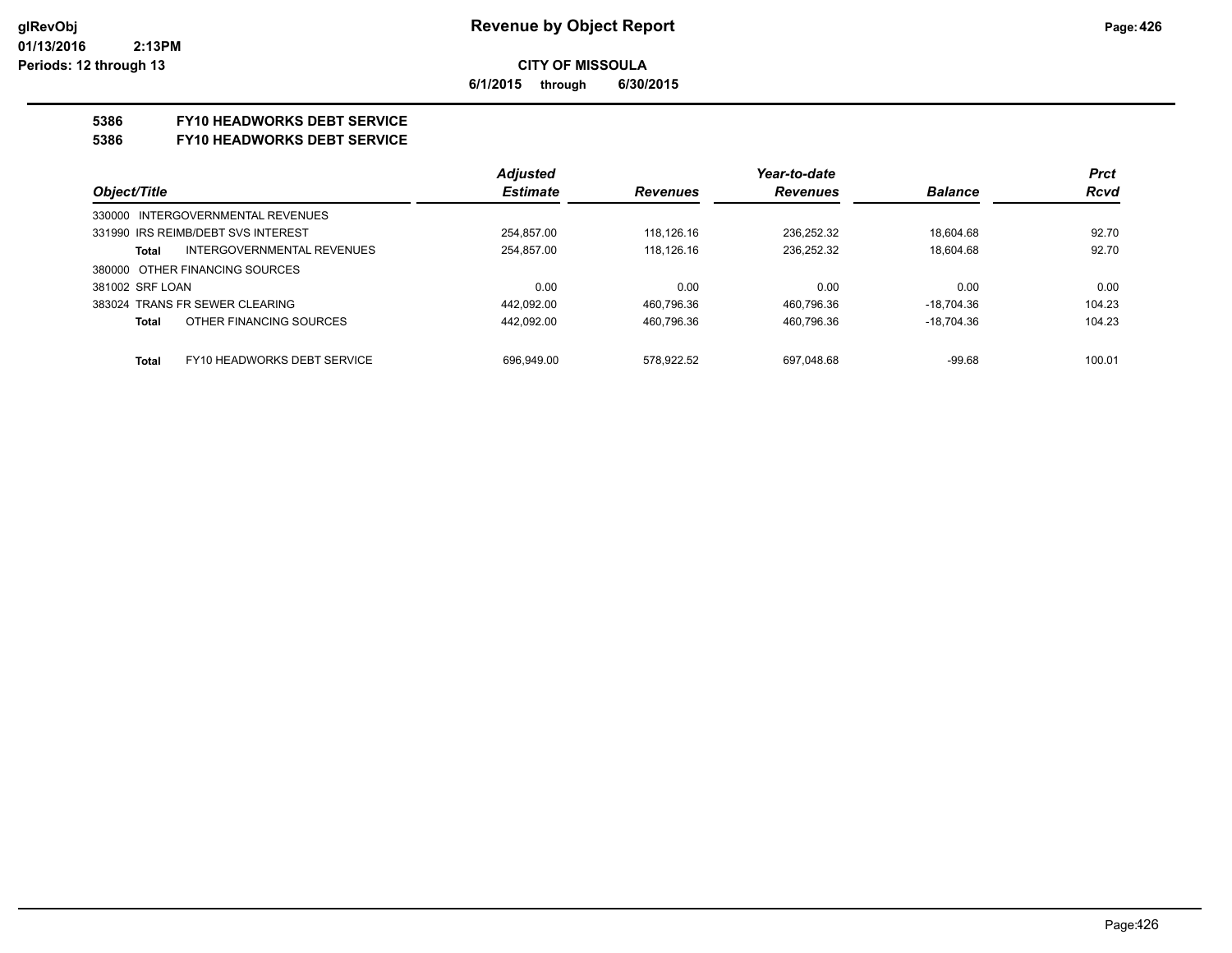**6/1/2015 through 6/30/2015**

#### **5386 FY10 HEADWORKS DEBT SERVICE**

|                 |                                    | <b>Adjusted</b> |                 | Year-to-date    |                | <b>Prct</b> |
|-----------------|------------------------------------|-----------------|-----------------|-----------------|----------------|-------------|
| Object/Title    |                                    | <b>Estimate</b> | <b>Revenues</b> | <b>Revenues</b> | <b>Balance</b> | <b>Rcvd</b> |
| 330000          | INTERGOVERNMENTAL REVENUES         |                 |                 |                 |                |             |
|                 | 331990 IRS REIMB/DEBT SVS INTEREST | 254.857.00      | 118.126.16      | 236.252.32      | 18.604.68      | 92.70       |
| <b>Total</b>    | INTERGOVERNMENTAL REVENUES         | 254.857.00      | 118.126.16      | 236.252.32      | 18.604.68      | 92.70       |
|                 | 380000 OTHER FINANCING SOURCES     |                 |                 |                 |                |             |
| 381002 SRF LOAN |                                    | 0.00            | 0.00            | 0.00            | 0.00           | 0.00        |
|                 | 383024 TRANS FR SEWER CLEARING     | 442.092.00      | 460.796.36      | 460.796.36      | $-18.704.36$   | 104.23      |
| Total           | OTHER FINANCING SOURCES            | 442.092.00      | 460.796.36      | 460.796.36      | $-18.704.36$   | 104.23      |
|                 |                                    |                 |                 |                 |                |             |
| <b>Total</b>    | <b>FY10 HEADWORKS DEBT SERVICE</b> | 696.949.00      | 578.922.52      | 697.048.68      | $-99.68$       | 100.01      |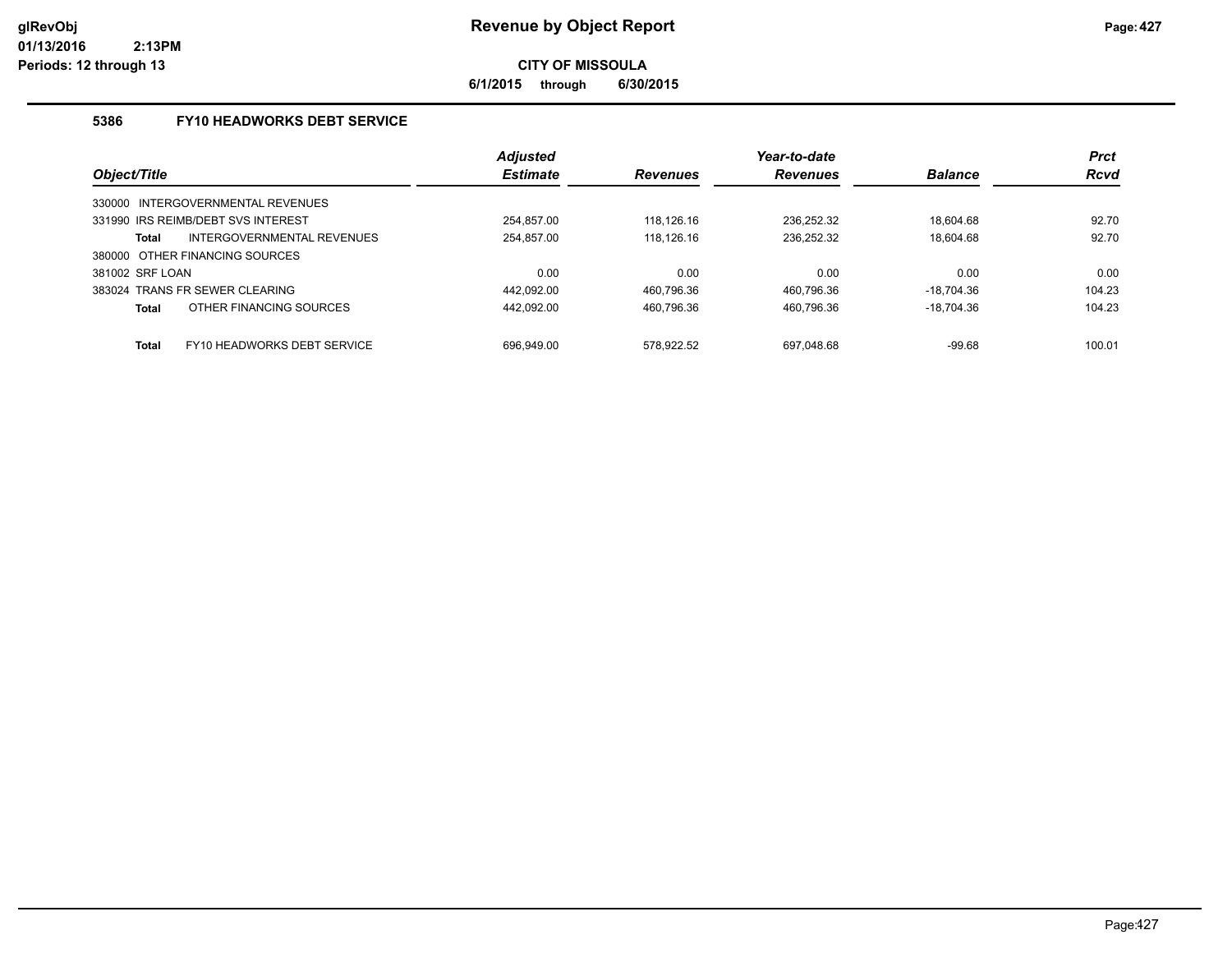**6/1/2015 through 6/30/2015**

# **5387 FY11 SEWER \$1.29M BOND DEBT SERVICE**

### **5387 FY11 SEWER \$1.29M BOND DEBT SERVICE**

|                                                      | <b>Adjusted</b> |                 | Year-to-date    |                | <b>Prct</b> |
|------------------------------------------------------|-----------------|-----------------|-----------------|----------------|-------------|
| Object/Title                                         | <b>Estimate</b> | <b>Revenues</b> | <b>Revenues</b> | <b>Balance</b> | <b>Rcvd</b> |
| 370000 INVESTMENTS & ROYALTY EARNINGS                |                 |                 |                 |                |             |
| 371010 INTEREST ON INVESTMENTS                       | 0.00            | 0.00            | 0.00            | 0.00           | 0.00        |
| 371020 GAIN/LOSS IN MARKET VALUE OF INVESTMENTS      | 0.00            | 0.00            | 0.00            | 0.00           | 0.00        |
| INVESTMENTS & ROYALTY EARNINGS<br>Total              | 0.00            | 0.00            | 0.00            | 0.00           | 0.00        |
| 380000 OTHER FINANCING SOURCES                       |                 |                 |                 |                |             |
| 383024 TRANS FR SEWER CLEARING                       | 103.430.00      | 103.430.00      | 103.430.00      | 0.00           | 100.00      |
| OTHER FINANCING SOURCES<br><b>Total</b>              | 103.430.00      | 103.430.00      | 103.430.00      | 0.00           | 100.00      |
| FY11 SEWER \$1.29M BOND DEBT SERVICE<br><b>Total</b> | 103.430.00      | 103.430.00      | 103.430.00      | 0.00           | 100.00      |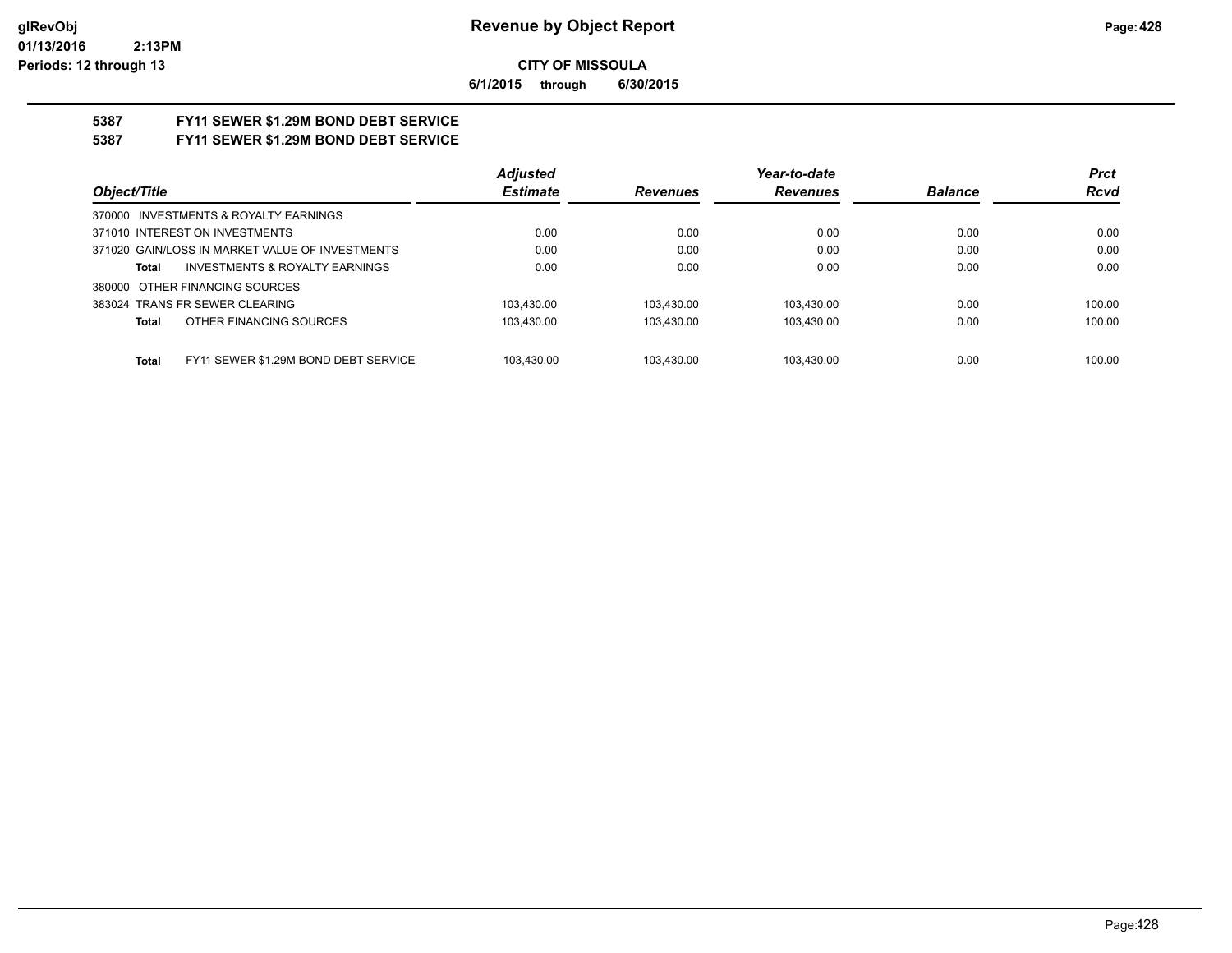**6/1/2015 through 6/30/2015**

#### **5387 FY11 SEWER \$1.29M BOND DEBT SERVICE**

|                                                           | <b>Adjusted</b> |                 | Year-to-date    |                | <b>Prct</b> |
|-----------------------------------------------------------|-----------------|-----------------|-----------------|----------------|-------------|
| Object/Title                                              | <b>Estimate</b> | <b>Revenues</b> | <b>Revenues</b> | <b>Balance</b> | <b>Rcvd</b> |
| 370000 INVESTMENTS & ROYALTY EARNINGS                     |                 |                 |                 |                |             |
| 371010 INTEREST ON INVESTMENTS                            | 0.00            | 0.00            | 0.00            | 0.00           | 0.00        |
| 371020 GAIN/LOSS IN MARKET VALUE OF INVESTMENT            | 0.00            | 0.00            | 0.00            | 0.00           | 0.00        |
| <b>INVESTMENTS &amp; ROYALTY EARNINGS</b><br><b>Total</b> | 0.00            | 0.00            | 0.00            | 0.00           | 0.00        |
| 380000 OTHER FINANCING SOURCES                            |                 |                 |                 |                |             |
| 383024 TRANS FR SEWER CLEARING                            | 103.430.00      | 103.430.00      | 103.430.00      | 0.00           | 100.00      |
| OTHER FINANCING SOURCES<br><b>Total</b>                   | 103.430.00      | 103.430.00      | 103.430.00      | 0.00           | 100.00      |
| <b>Total</b><br>FY11 SEWER \$1.29M BOND DEBT SERVICE      | 103.430.00      | 103.430.00      | 103.430.00      | 0.00           | 100.00      |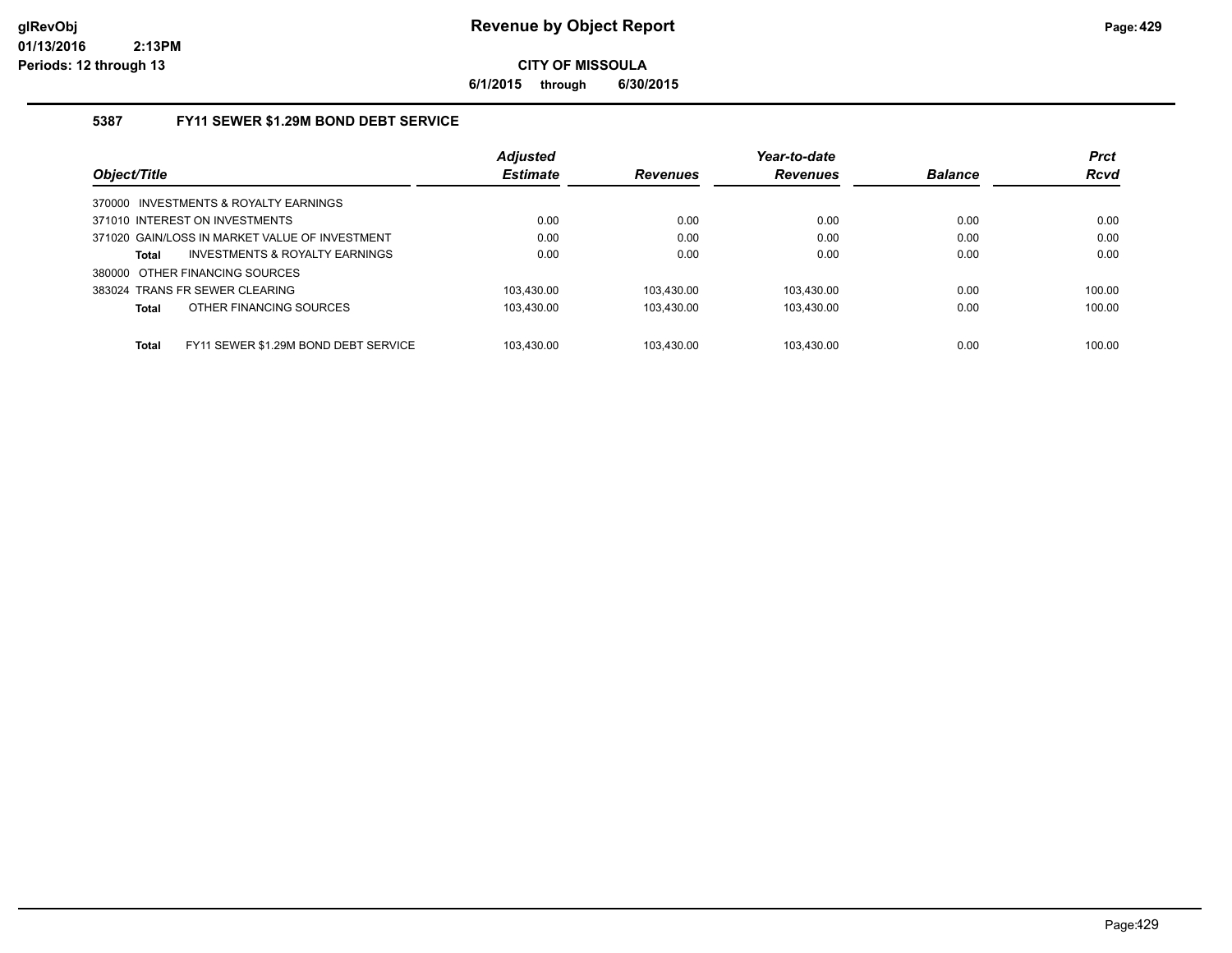**6/1/2015 through 6/30/2015**

### **5388 FY11 \$1.29M SEWER BOND RESERVE**

**5388 FY11 \$1.29M SEWER BOND RESERVE**

|                                                 | <b>Adjusted</b> |                 | Year-to-date    |                | <b>Prct</b> |
|-------------------------------------------------|-----------------|-----------------|-----------------|----------------|-------------|
| Object/Title                                    | <b>Estimate</b> | <b>Revenues</b> | <b>Revenues</b> | <b>Balance</b> | <b>Rcvd</b> |
| 370000 INVESTMENTS & ROYALTY EARNINGS           |                 |                 |                 |                |             |
| 371010 INTEREST ON INVESTMENTS                  | 0.00            | 0.00            | 0.00            | 0.00           | 0.00        |
| 371020 GAIN/LOSS IN MARKET VALUE OF INVESTMENTS | 0.00            | 0.00            | 0.00            | 0.00           | 0.00        |
| INVESTMENTS & ROYALTY EARNINGS<br>Total         | 0.00            | 0.00            | 0.00            | 0.00           | 0.00        |
| 380000 OTHER FINANCING SOURCES                  |                 |                 |                 |                |             |
| 383024 TRANS FR SEWER CLEARING                  | 0.00            | 0.00            | 0.00            | 0.00           | 0.00        |
| 383042 TRANSFERS FROM OTHER FUNDS               | 0.00            | 0.00            | 0.00            | 0.00           | 0.00        |
| OTHER FINANCING SOURCES<br>Total                | 0.00            | 0.00            | 0.00            | 0.00           | 0.00        |
|                                                 |                 |                 |                 |                |             |
| FY11 \$1.29M SEWER BOND RESERVE<br>Total        | 0.00            | 0.00            | 0.00            | 0.00           | 0.00        |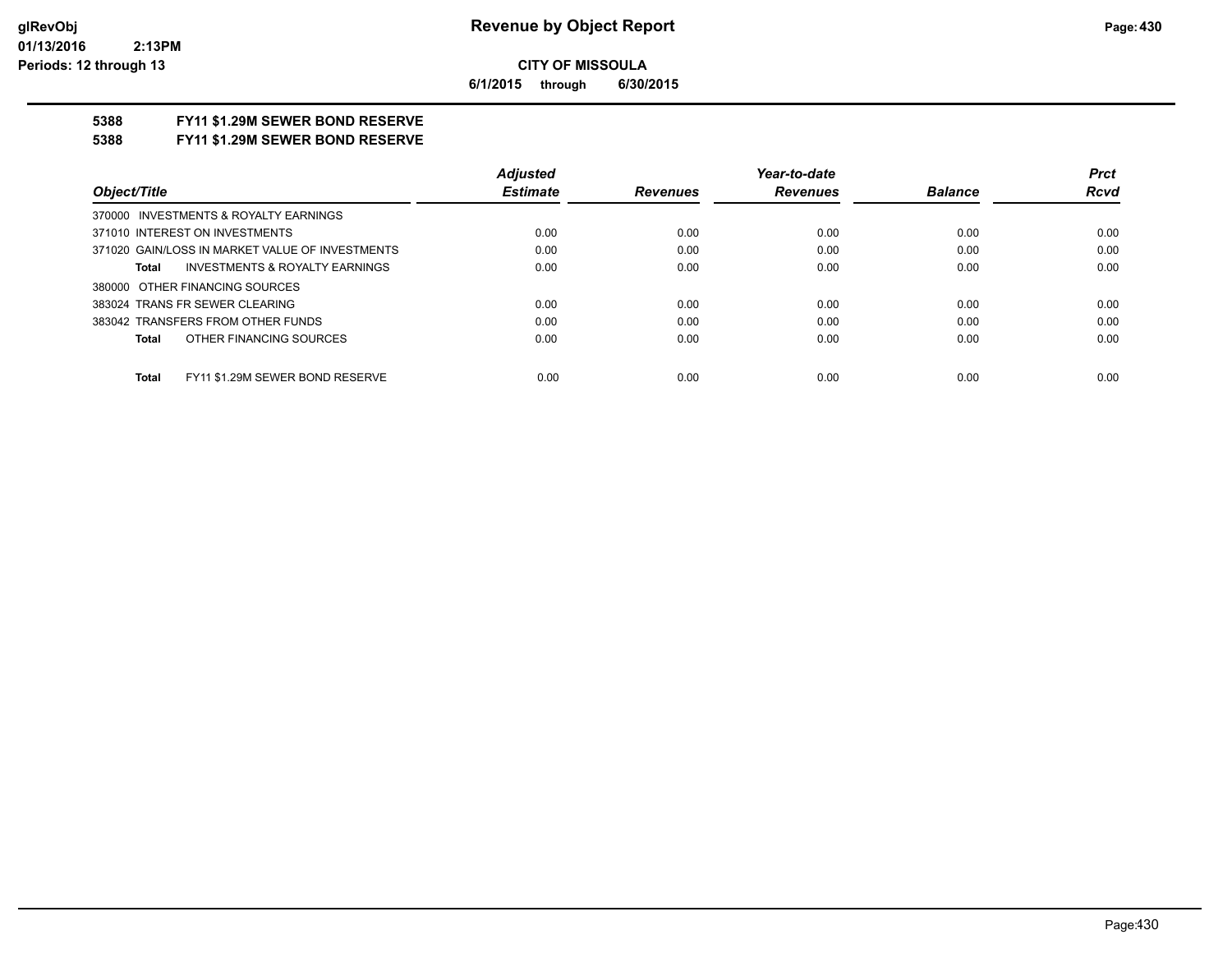**6/1/2015 through 6/30/2015**

#### **5388 FY11 \$1.29M SEWER BOND RESERVE**

|                                                    | <b>Adjusted</b> |                 | Year-to-date    |                | <b>Prct</b> |
|----------------------------------------------------|-----------------|-----------------|-----------------|----------------|-------------|
| Object/Title                                       | <b>Estimate</b> | <b>Revenues</b> | <b>Revenues</b> | <b>Balance</b> | <b>Rcvd</b> |
| 370000 INVESTMENTS & ROYALTY EARNINGS              |                 |                 |                 |                |             |
| 371010 INTEREST ON INVESTMENTS                     | 0.00            | 0.00            | 0.00            | 0.00           | 0.00        |
| 371020 GAIN/LOSS IN MARKET VALUE OF INVESTMENT     | 0.00            | 0.00            | 0.00            | 0.00           | 0.00        |
| <b>INVESTMENTS &amp; ROYALTY EARNINGS</b><br>Total | 0.00            | 0.00            | 0.00            | 0.00           | 0.00        |
| 380000 OTHER FINANCING SOURCES                     |                 |                 |                 |                |             |
| 383024 TRANS FR SEWER CLEARING                     | 0.00            | 0.00            | 0.00            | 0.00           | 0.00        |
| 383042 TRANSFERS FROM OTHER FUNDS                  | 0.00            | 0.00            | 0.00            | 0.00           | 0.00        |
| OTHER FINANCING SOURCES<br>Total                   | 0.00            | 0.00            | 0.00            | 0.00           | 0.00        |
| FY11 \$1.29M SEWER BOND RESERVE<br><b>Total</b>    | 0.00            | 0.00            | 0.00            | 0.00           | 0.00        |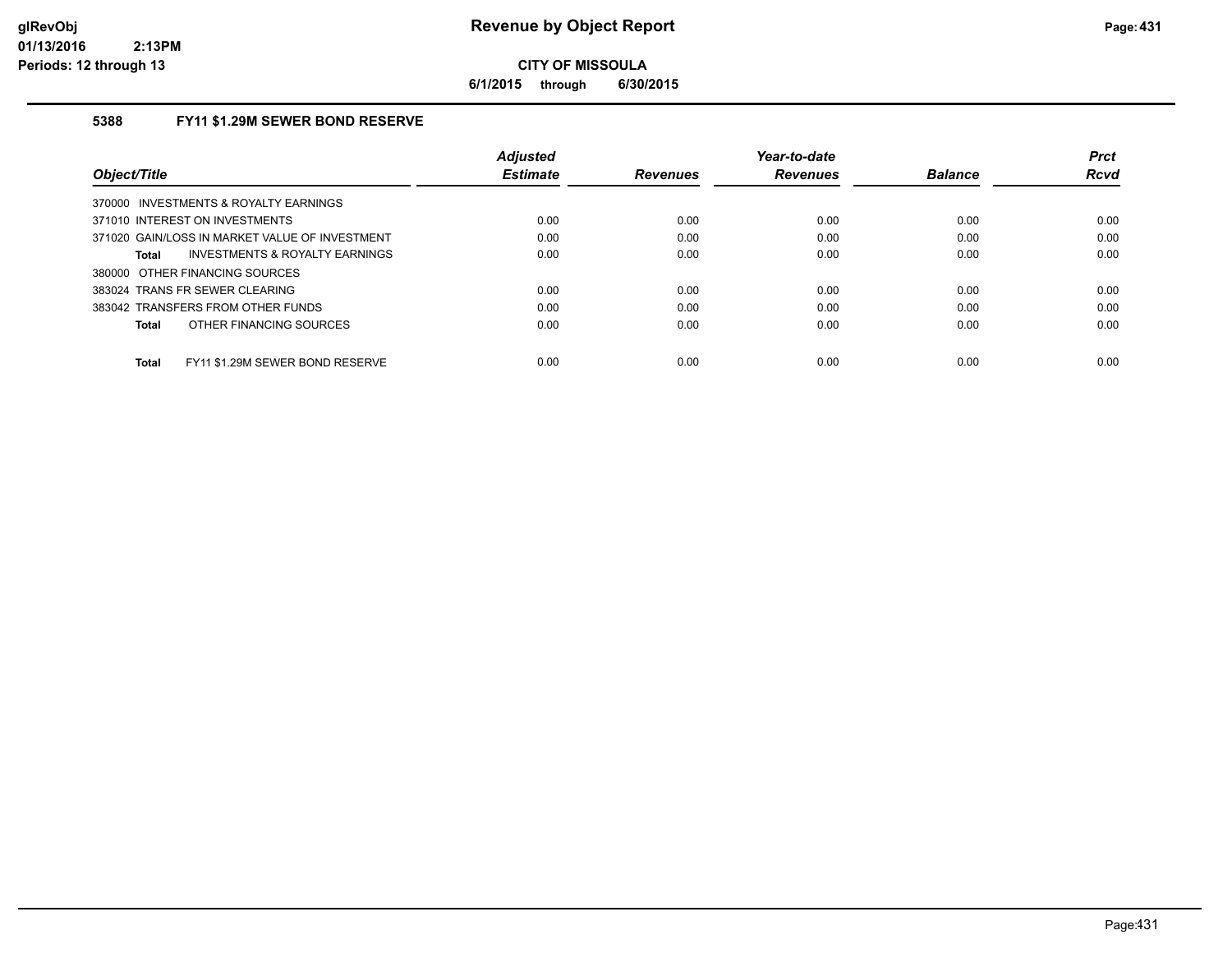**6/1/2015 through 6/30/2015**

# **5389 FY15 SEWER REVENUE BOND DEBT SVS**

### **5389 FY15 SEWER REVENUE BOND DEBT SVS**

|                                                    | <b>Adjusted</b> |                 | Year-to-date    |                | <b>Prct</b> |
|----------------------------------------------------|-----------------|-----------------|-----------------|----------------|-------------|
| Object/Title                                       | <b>Estimate</b> | <b>Revenues</b> | <b>Revenues</b> | <b>Balance</b> | <b>Rcvd</b> |
| 370000 INVESTMENTS & ROYALTY EARNINGS              |                 |                 |                 |                |             |
| 371010 INTEREST ON INVESTMENTS                     | 0.00            | 0.00            | 0.00            | 0.00           | 0.00        |
| 371020 GAIN/LOSS IN MARKET VALUE OF INVESTMENTS    | 0.00            | 0.00            | 0.00            | 0.00           | 0.00        |
| <b>INVESTMENTS &amp; ROYALTY EARNINGS</b><br>Total | 0.00            | 0.00            | 0.00            | 0.00           | 0.00        |
| 380000 OTHER FINANCING SOURCES                     |                 |                 |                 |                |             |
| 383024 TRANS FR SEWER CLEARING                     | 0.00            | 0.00            | 0.00            | 0.00           | 0.00        |
| OTHER FINANCING SOURCES<br>Total                   | 0.00            | 0.00            | 0.00            | 0.00           | 0.00        |
|                                                    |                 |                 |                 |                |             |
| FY15 SEWER REVENUE BOND DEBT SVS<br>Total          | 0.00            | 0.00            | 0.00            | 0.00           | 0.00        |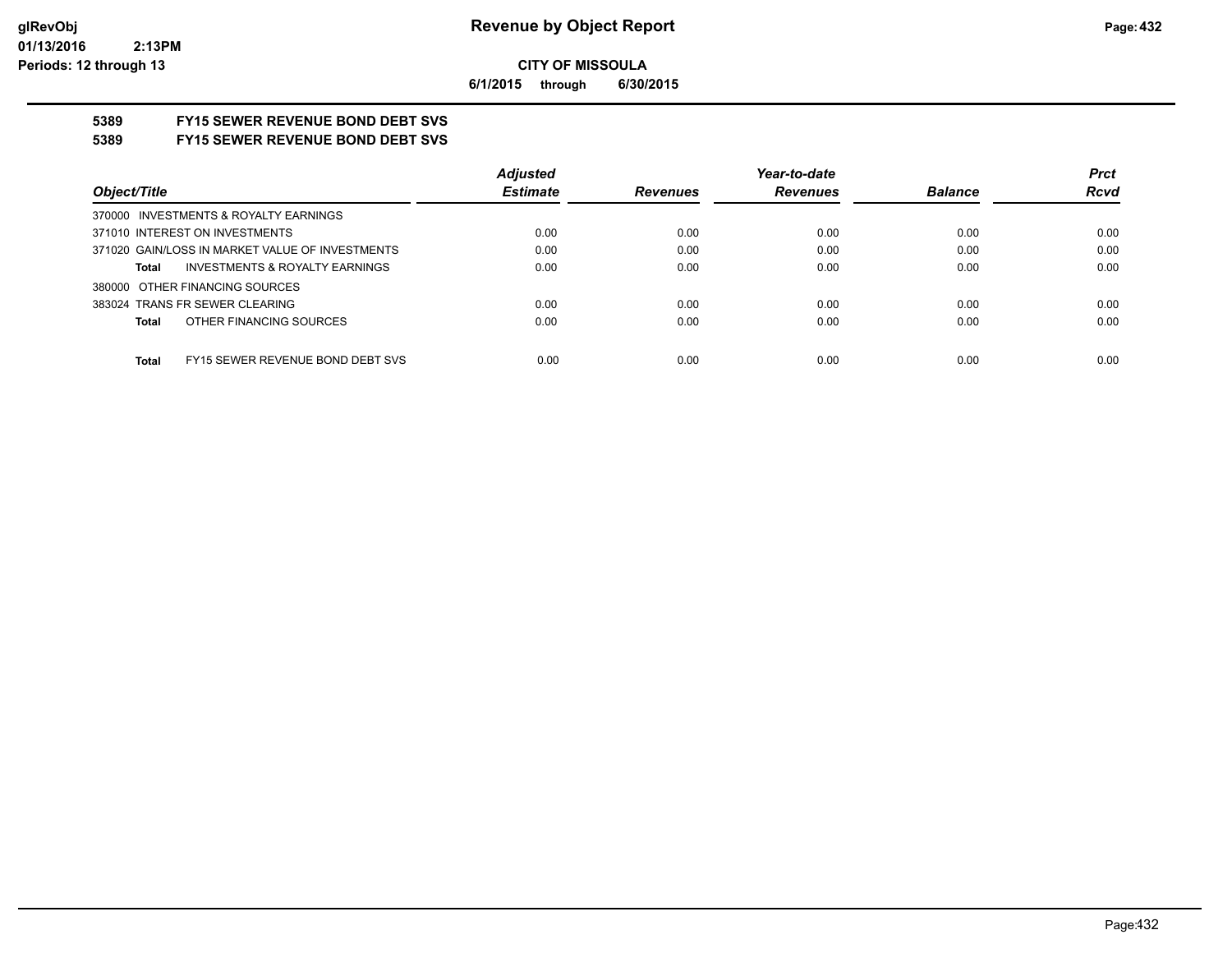**6/1/2015 through 6/30/2015**

## **5389 FY15 SEWER REVENUE BOND DEBT SVS**

|                                                  | <b>Adjusted</b> |                 | Year-to-date    |                | <b>Prct</b> |
|--------------------------------------------------|-----------------|-----------------|-----------------|----------------|-------------|
| Object/Title                                     | <b>Estimate</b> | <b>Revenues</b> | <b>Revenues</b> | <b>Balance</b> | <b>Rcvd</b> |
| 370000 INVESTMENTS & ROYALTY EARNINGS            |                 |                 |                 |                |             |
| 371010 INTEREST ON INVESTMENTS                   | 0.00            | 0.00            | 0.00            | 0.00           | 0.00        |
| 371020 GAIN/LOSS IN MARKET VALUE OF INVESTMENT   | 0.00            | 0.00            | 0.00            | 0.00           | 0.00        |
| INVESTMENTS & ROYALTY EARNINGS<br>Total          | 0.00            | 0.00            | 0.00            | 0.00           | 0.00        |
| 380000 OTHER FINANCING SOURCES                   |                 |                 |                 |                |             |
| 383024 TRANS FR SEWER CLEARING                   | 0.00            | 0.00            | 0.00            | 0.00           | 0.00        |
| OTHER FINANCING SOURCES<br><b>Total</b>          | 0.00            | 0.00            | 0.00            | 0.00           | 0.00        |
|                                                  |                 |                 |                 |                |             |
| FY15 SEWER REVENUE BOND DEBT SVS<br><b>Total</b> | 0.00            | 0.00            | 0.00            | 0.00           | 0.00        |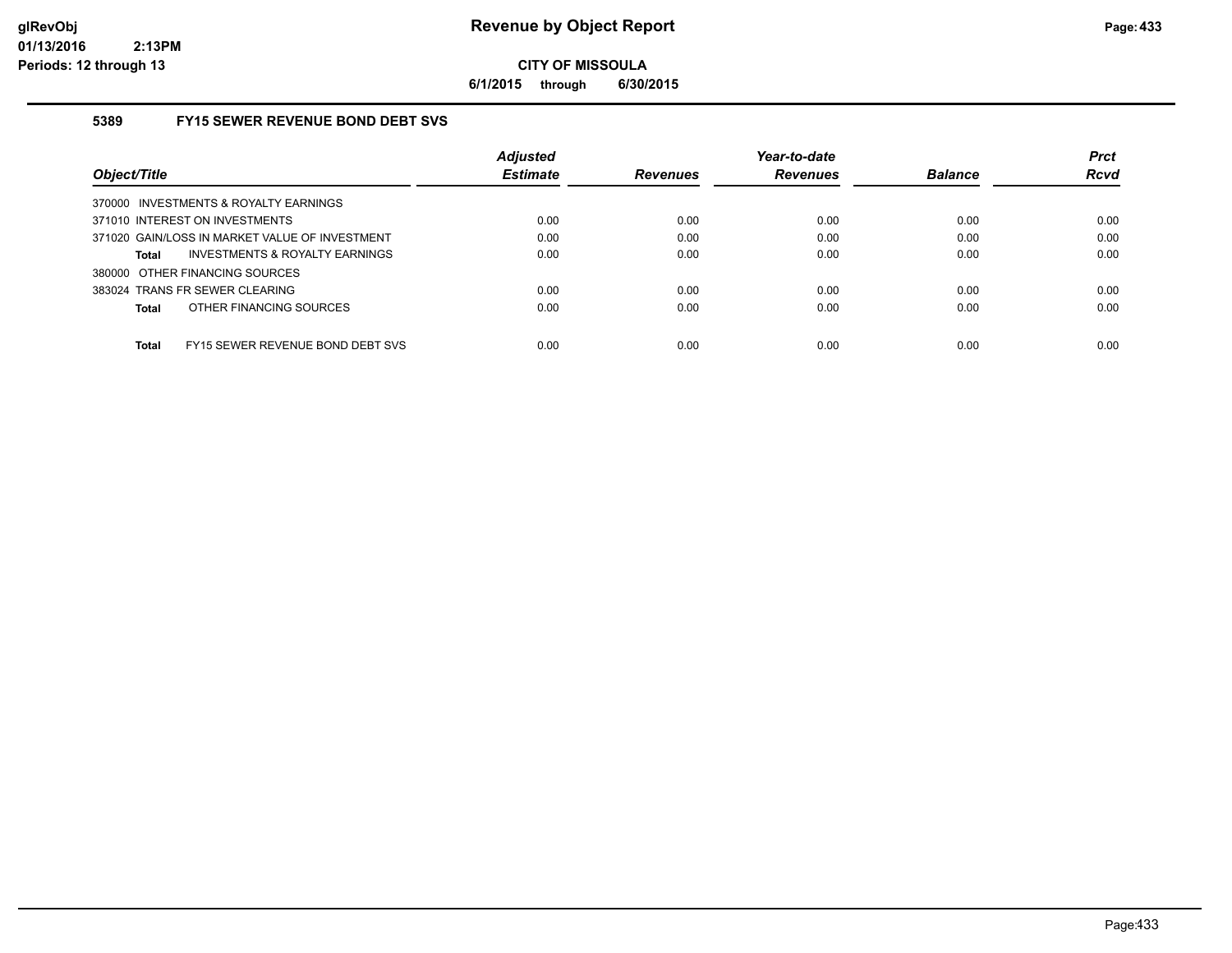**6/1/2015 through 6/30/2015**

#### **5390 FY15 SEWER BOND RESERVE**

#### **5390 FY15 SEWER BOND RESERVE**

|                                                    | <b>Adiusted</b> |                 | Year-to-date    |                | <b>Prct</b> |
|----------------------------------------------------|-----------------|-----------------|-----------------|----------------|-------------|
| Object/Title                                       | <b>Estimate</b> | <b>Revenues</b> | <b>Revenues</b> | <b>Balance</b> | <b>Rcvd</b> |
| 370000 INVESTMENTS & ROYALTY EARNINGS              |                 |                 |                 |                |             |
| 371010 INTEREST ON INVESTMENTS                     | 0.00            | 0.00            | 0.00            | 0.00           | 0.00        |
| 371020 GAIN/LOSS IN MARKET VALUE OF INVESTMENTS    | 0.00            | 0.00            | 0.00            | 0.00           | 0.00        |
| <b>INVESTMENTS &amp; ROYALTY EARNINGS</b><br>Total | 0.00            | 0.00            | 0.00            | 0.00           | 0.00        |
| 380000 OTHER FINANCING SOURCES                     |                 |                 |                 |                |             |
| 383024 TRANS FR SEWER CLEARING                     | 0.00            | 0.00            | 0.00            | 0.00           | 0.00        |
| 383042 TRANSFERS FROM OTHER FUNDS                  | 0.00            | 0.00            | 0.00            | 0.00           | 0.00        |
| OTHER FINANCING SOURCES<br>Total                   | 0.00            | 0.00            | 0.00            | 0.00           | 0.00        |
|                                                    |                 |                 |                 |                |             |
| <b>FY15 SEWER BOND RESERVE</b><br>Total            | 0.00            | 0.00            | 0.00            | 0.00           | 0.00        |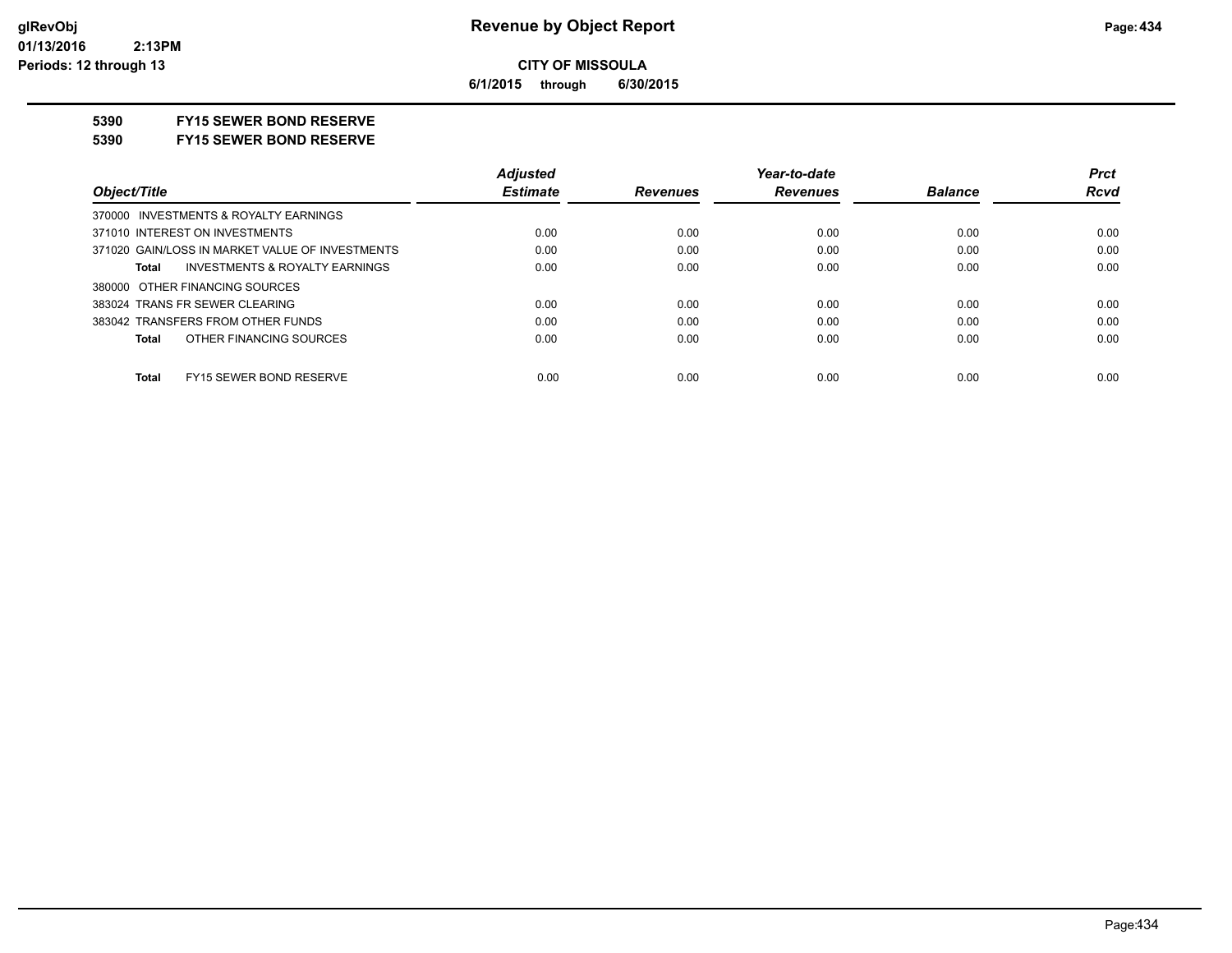**6/1/2015 through 6/30/2015**

## **5390 FY15 SEWER BOND RESERVE**

|                                                    | <b>Adjusted</b> |                 | Year-to-date    |                | <b>Prct</b> |
|----------------------------------------------------|-----------------|-----------------|-----------------|----------------|-------------|
| Object/Title                                       | <b>Estimate</b> | <b>Revenues</b> | <b>Revenues</b> | <b>Balance</b> | <b>Rcvd</b> |
| INVESTMENTS & ROYALTY EARNINGS<br>370000           |                 |                 |                 |                |             |
| 371010 INTEREST ON INVESTMENTS                     | 0.00            | 0.00            | 0.00            | 0.00           | 0.00        |
| 371020 GAIN/LOSS IN MARKET VALUE OF INVESTMENT     | 0.00            | 0.00            | 0.00            | 0.00           | 0.00        |
| <b>INVESTMENTS &amp; ROYALTY EARNINGS</b><br>Total | 0.00            | 0.00            | 0.00            | 0.00           | 0.00        |
| OTHER FINANCING SOURCES<br>380000                  |                 |                 |                 |                |             |
| 383024 TRANS FR SEWER CLEARING                     | 0.00            | 0.00            | 0.00            | 0.00           | 0.00        |
| 383042 TRANSFERS FROM OTHER FUNDS                  | 0.00            | 0.00            | 0.00            | 0.00           | 0.00        |
| OTHER FINANCING SOURCES<br><b>Total</b>            | 0.00            | 0.00            | 0.00            | 0.00           | 0.00        |
| <b>FY15 SEWER BOND RESERVE</b><br>Total            | 0.00            | 0.00            | 0.00            | 0.00           | 0.00        |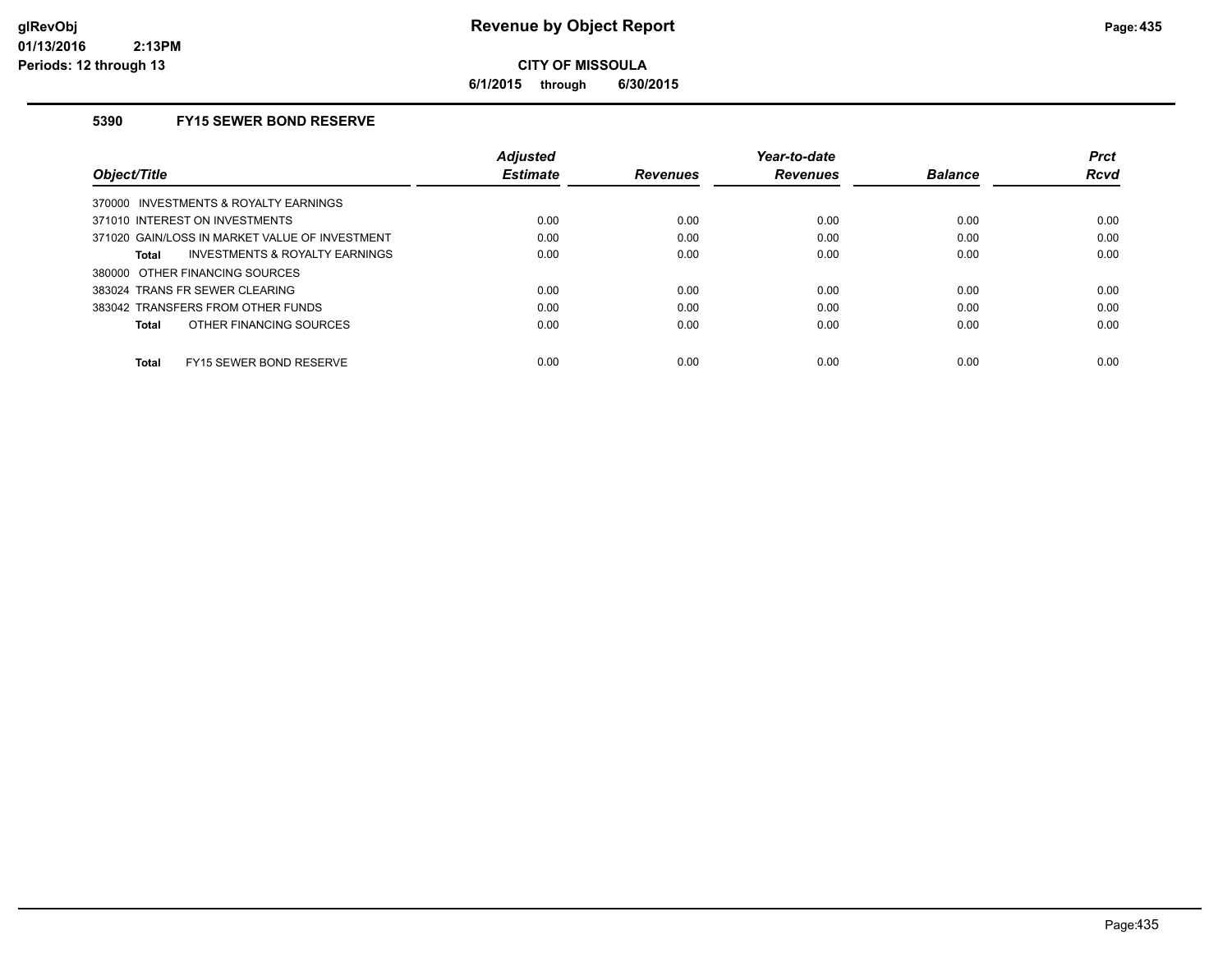**6/1/2015 through 6/30/2015**

## **5711 AQUATICS**

**5711 AQUATICS**

|                                                     | <b>Adjusted</b> |                 | Year-to-date    |                | <b>Prct</b> |
|-----------------------------------------------------|-----------------|-----------------|-----------------|----------------|-------------|
| Object/Title                                        | <b>Estimate</b> | <b>Revenues</b> | <b>Revenues</b> | <b>Balance</b> | <b>Rcvd</b> |
| 330000 INTERGOVERNMENTAL REVENUES                   |                 |                 |                 |                |             |
| 336020 STATE PENSION CONTRIBUTION                   | 0.00            | 5,868.11        | 5,868.11        | $-5,868.11$    | 0.00        |
| 336023 STATE CONTRIB. - PERS                        | 0.00            | 92.88           | 690.14          | $-690.14$      | 0.00        |
| <b>INTERGOVERNMENTAL REVENUES</b><br><b>Total</b>   | 0.00            | 5,960.99        | 6,558.25        | $-6,558.25$    | 0.00        |
| <b>CHARGES FOR SERVICES</b><br>340000               |                 |                 |                 |                |             |
| 340051 GRILL VAN CONCESSIONS                        | 0.00            | 9.005.50        | 34,002.50       | $-34,002.50$   | 0.00        |
| 346030 SWIMMING POOL FEES                           | 1,045,954.00    | 174.008.84      | 587,328.96      | 458.625.04     | 56.15       |
| 346060 CURRENTS SWIMMING FACILITY                   | 0.00            | 42,055.66       | 423,565.37      | -423,565.37    | 0.00        |
| 346061 CURRENTS ENTERPRISE                          | 0.00            | 0.00            | 0.00            | 0.00           | 0.00        |
| 346062 SPLASH ENTERPRISE                            | 0.00            | 0.00            | 0.00            | 0.00           | 0.00        |
| <b>CHARGES FOR SERVICES</b><br><b>Total</b>         | 1,045,954.00    | 225,070.00      | 1,044,896.83    | 1,057.17       | 99.90       |
| 360000 MISCELLANEOUS REVENUES                       |                 |                 |                 |                |             |
| 360010 MISCELLANEOUS                                | 0.00            | 0.00            | 0.00            | 0.00           | 0.00        |
| 365000 DONATIONS                                    | 0.00            | 0.00            | 0.00            | 0.00           | 0.00        |
| 365019 AQUATICS DONATIONS & GRANTS                  | 150,000.00      | 0.00            | 0.00            | 150,000.00     | 0.00        |
| <b>MISCELLANEOUS REVENUES</b><br><b>Total</b>       | 150,000.00      | 0.00            | 0.00            | 150,000.00     | 0.00        |
| <b>INVESTMENTS &amp; ROYALTY EARNINGS</b><br>370000 |                 |                 |                 |                |             |
| 371010 INTEREST ON INVESTMENTS                      | 0.00            | $-2.36$         | $-2.36$         | 2.36           | 0.00        |
| <b>INVESTMENTS &amp; ROYALTY EARNINGS</b><br>Total  | 0.00            | $-2.36$         | $-2.36$         | 2.36           | 0.00        |
| OTHER FINANCING SOURCES<br>380000                   |                 |                 |                 |                |             |
| 383029 TRANS FR GENERAL                             | 203,000.00      | 203,000.00      | 203,000.00      | 0.00           | 100.00      |
| 383043 TRANSFERS FROM IMPACT FEES                   | 0.00            | 0.00            | 0.00            | 0.00           | 0.00        |
| 383400 CAPITAL CONTRIBUTION                         | 0.00            | 0.00            | 0.00            | 0.00           | 0.00        |
| OTHER FINANCING SOURCES<br><b>Total</b>             | 203,000.00      | 203,000.00      | 203,000.00      | 0.00           | 100.00      |
|                                                     |                 |                 |                 |                |             |
| <b>AQUATICS</b><br><b>Total</b>                     | 1.398.954.00    | 434.028.63      | 1,254,452.72    | 144,501.28     | 89.67       |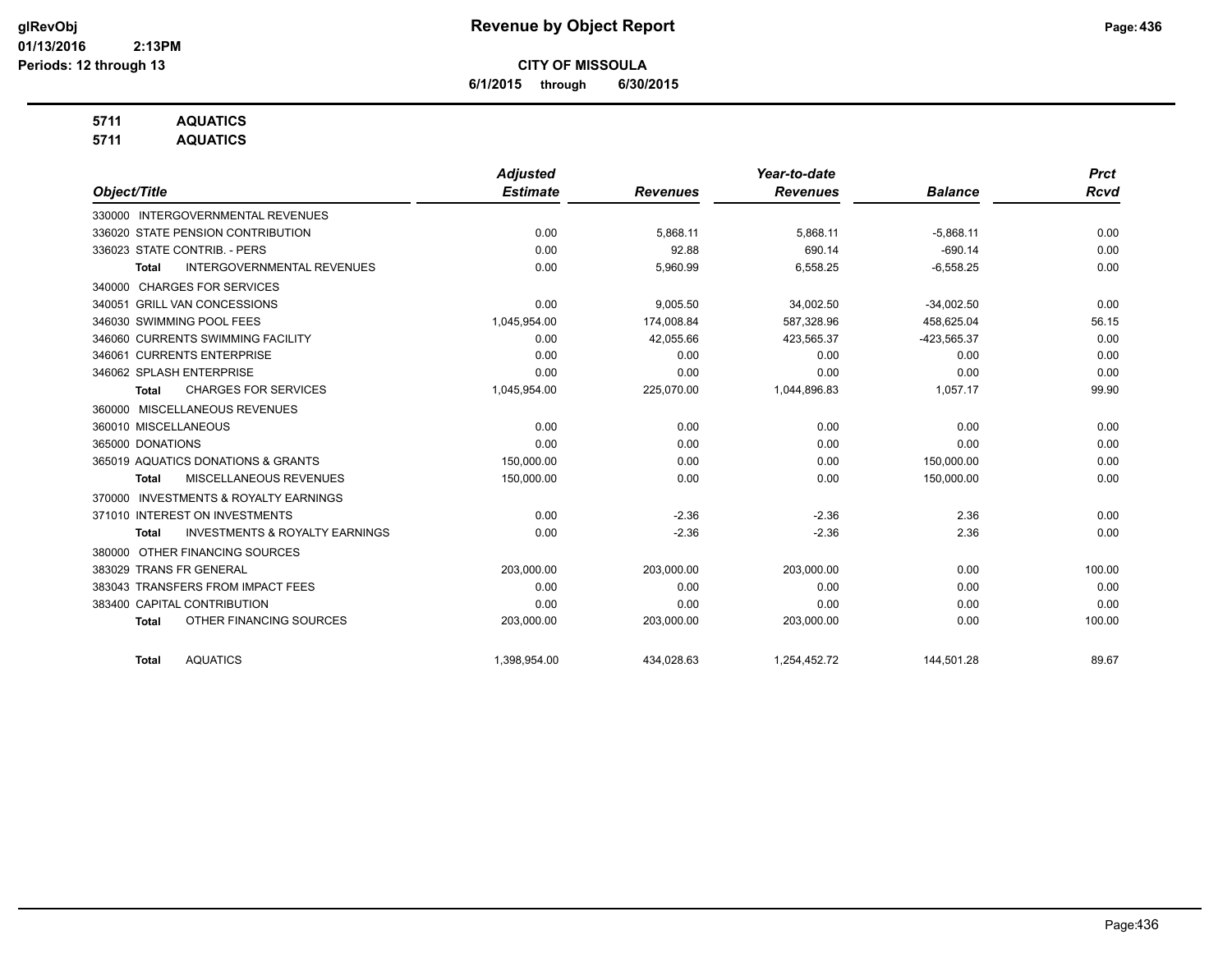**6/1/2015 through 6/30/2015**

#### **5711 AQUATICS**

|                                                           | <b>Adjusted</b> |                 | Year-to-date    |                | <b>Prct</b> |
|-----------------------------------------------------------|-----------------|-----------------|-----------------|----------------|-------------|
| Object/Title                                              | <b>Estimate</b> | <b>Revenues</b> | <b>Revenues</b> | <b>Balance</b> | <b>Rcvd</b> |
| <b>INTERGOVERNMENTAL REVENUES</b><br>330000               |                 |                 |                 |                |             |
| 336020 STATE PENSION CONTRIBUTION                         | 0.00            | 5.868.11        | 5.868.11        | $-5.868.11$    | 0.00        |
| 336023 STATE CONTRIB. - PERS                              | 0.00            | 92.88           | 690.14          | $-690.14$      | 0.00        |
| <b>INTERGOVERNMENTAL REVENUES</b><br><b>Total</b>         | 0.00            | 5,960.99        | 6,558.25        | $-6,558.25$    | 0.00        |
| <b>CHARGES FOR SERVICES</b><br>340000                     |                 |                 |                 |                |             |
| 340051 GRILL VAN CONCESSIONS                              | 0.00            | 9.005.50        | 34,002.50       | $-34,002.50$   | 0.00        |
| 346030 SWIMMING POOL FEES                                 | 1,045,954.00    | 174,008.84      | 587,328.96      | 458,625.04     | 56.15       |
| 346060 CURRENTS SWIMMING FACILITY                         | 0.00            | 42,055.66       | 423,565.37      | -423,565.37    | 0.00        |
| 346061 CURRENTS ENTERPRISE                                | 0.00            | 0.00            | 0.00            | 0.00           | 0.00        |
| 346062 SPLASH ENTERPRISE                                  | 0.00            | 0.00            | 0.00            | 0.00           | 0.00        |
| <b>CHARGES FOR SERVICES</b><br><b>Total</b>               | 1,045,954.00    | 225,070.00      | 1,044,896.83    | 1,057.17       | 99.90       |
| MISCELLANEOUS REVENUES<br>360000                          |                 |                 |                 |                |             |
| 360010 MISCELLANEOUS                                      | 0.00            | 0.00            | 0.00            | 0.00           | 0.00        |
| 365000 DONATIONS                                          | 0.00            | 0.00            | 0.00            | 0.00           | 0.00        |
| 365019 AQUATICS DONATIONS & GRANTS                        | 150,000.00      | 0.00            | 0.00            | 150,000.00     | 0.00        |
| MISCELLANEOUS REVENUES<br><b>Total</b>                    | 150,000.00      | 0.00            | 0.00            | 150,000.00     | 0.00        |
| <b>INVESTMENTS &amp; ROYALTY EARNINGS</b><br>370000       |                 |                 |                 |                |             |
| 371010 INTEREST ON INVESTMENTS                            | 0.00            | $-2.36$         | $-2.36$         | 2.36           | 0.00        |
| <b>INVESTMENTS &amp; ROYALTY EARNINGS</b><br><b>Total</b> | 0.00            | $-2.36$         | $-2.36$         | 2.36           | 0.00        |
| OTHER FINANCING SOURCES<br>380000                         |                 |                 |                 |                |             |
| 383029 TRANS FR GENERAL                                   | 203,000.00      | 203,000.00      | 203,000.00      | 0.00           | 100.00      |
| 383043 TRANSFERS FROM IMPACT FEES                         | 0.00            | 0.00            | 0.00            | 0.00           | 0.00        |
| 383400 CAPITAL CONTRIBUTION                               | 0.00            | 0.00            | 0.00            | 0.00           | 0.00        |
| OTHER FINANCING SOURCES<br><b>Total</b>                   | 203,000.00      | 203,000.00      | 203,000.00      | 0.00           | 100.00      |
| <b>AQUATICS</b><br><b>Total</b>                           | 1,398,954.00    | 434,028.63      | 1,254,452.72    | 144,501.28     | 89.67       |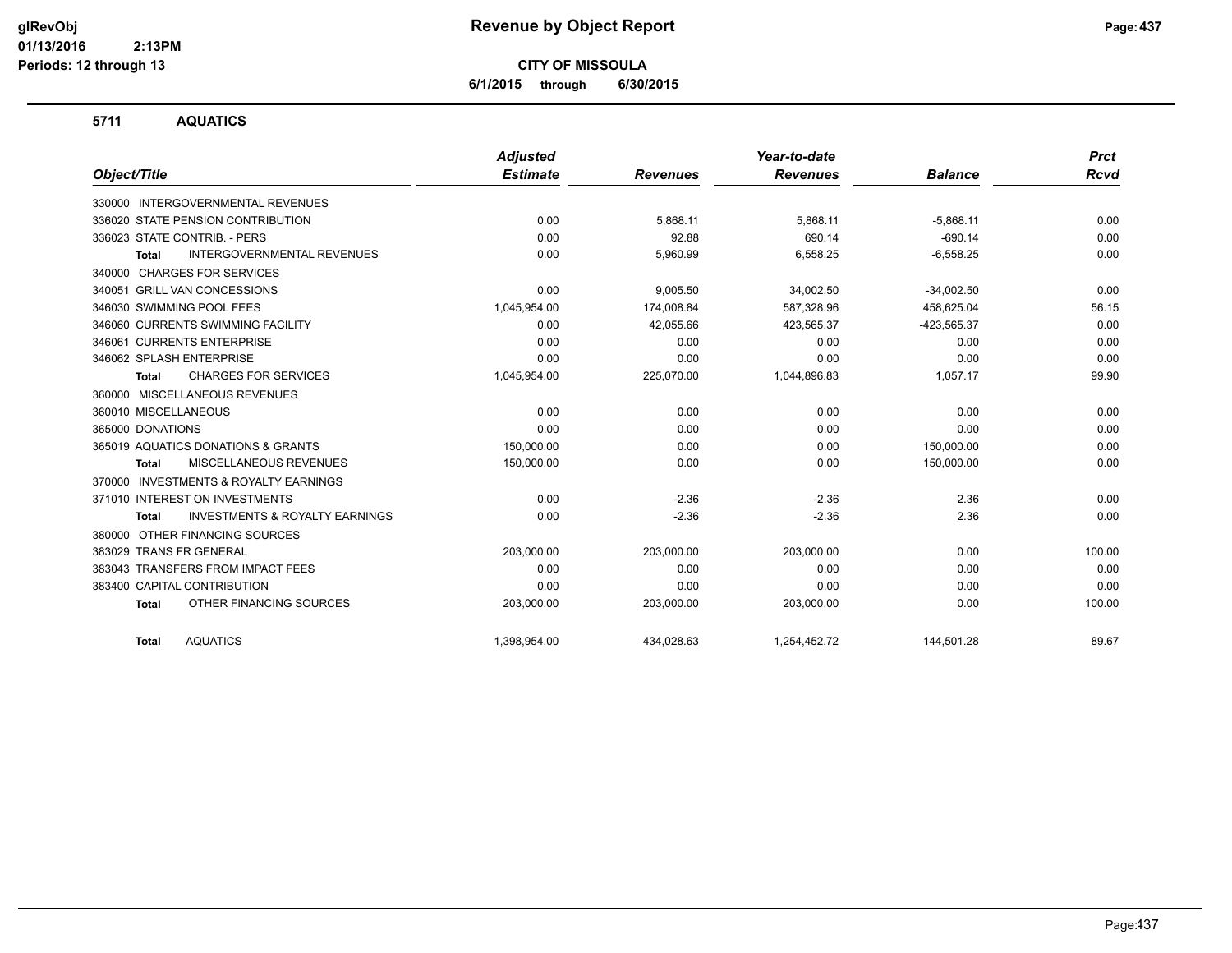**6/1/2015 through 6/30/2015**

# **6050 EMPLOYEE BENEFIT PLAN FUND**

#### **6050 EMPLOYEE BENEFIT PLAN FUND**

|                                                           | <b>Adjusted</b> |                 | Year-to-date    |                 | <b>Prct</b> |
|-----------------------------------------------------------|-----------------|-----------------|-----------------|-----------------|-------------|
| Object/Title                                              | <b>Estimate</b> | <b>Revenues</b> | <b>Revenues</b> | <b>Balance</b>  | Rcvd        |
| 330000 INTERGOVERNMENTAL REVENUES                         |                 |                 |                 |                 |             |
| 334112 WELLNESS GRANT                                     | 0.00            | 0.00            | 0.00            | 0.00            | 0.00        |
| <b>INTERGOVERNMENTAL REVENUES</b><br><b>Total</b>         | 0.00            | 0.00            | 0.00            | 0.00            | 0.00        |
| 360000 MISCELLANEOUS REVENUES                             |                 |                 |                 |                 |             |
| 360010 MISCELLANEOUS                                      | 0.00            | 0.00            | 213.81          | $-213.81$       | 0.00        |
| <b>MISCELLANEOUS REVENUES</b><br>Total                    | 0.00            | 0.00            | 213.81          | $-213.81$       | 0.00        |
| 370000 INVESTMENTS & ROYALTY EARNINGS                     |                 |                 |                 |                 |             |
| 371010 INTEREST ON INVESTMENTS                            | 0.00            | 612.38          | 612.38          | $-612.38$       | 0.00        |
| <b>INVESTMENTS &amp; ROYALTY EARNINGS</b><br><b>Total</b> | 0.00            | 612.38          | 612.38          | $-612.38$       | 0.00        |
| 380000 OTHER FINANCING SOURCES                            |                 |                 |                 |                 |             |
| 383000 OPERATING TRANSFERS                                | 0.00            | 0.00            | 0.00            | 0.00            | 0.00        |
| 383028 TRANS FROM GF FOR HEALTH RESERVE                   | 0.00            | 50,000.00       | 600,000.00      | $-600,000.00$   | 0.00        |
| 383029 TRANS FR GENERAL                                   | 692,000.00      | 13,158.00       | 91,999.67       | 600,000.33      | 13.29       |
| OTHER FINANCING SOURCES<br><b>Total</b>                   | 692,000.00      | 63,158.00       | 691,999.67      | 0.33            | 100.00      |
| 390000 INTERNAL SERVICES                                  |                 |                 |                 |                 |             |
| 396001 INSURANCE REIMBURSEMENTS                           | 0.00            | 11,470.11       | 11,470.11       | $-11,470.11$    | 0.00        |
| 396002 CITY CONTRIBUTIONS                                 | 3,932,896.00    | $-357,264.02$   | 2,692,573.29    | 1,240,322.71    | 68.46       |
| 396003 EMPLOYEE DEDUCTION CONTRIBUTIONS                   | 845,040.00      | $-196,006.12$   | 709,572.47      | 135,467.53      | 83.97       |
| 396004 RETIREE CONTRIBUTIONS                              | 468,413.00      | $-391,327.98$   | 0.00            | 468,413.00      | 0.00        |
| 396005 FIRE + POLICE ADDTL HEALTH CONTRIB                 | 0.00            | $-52.751.00$    | 1,261,193.00    | $-1,261,193.00$ | 0.00        |
| 396006 RX REBATES                                         | 0.00            | 0.00            | 26.205.27       | $-26,205.27$    | 0.00        |
| 396007 OTHER PARTICIPANT HEALTH PREM CONTRIB              | 0.00            | 0.00            | 215.00          | $-215.00$       | 0.00        |
| 396008 COBRA CONTRIBUTIONS                                | 0.00            | 204.06          | 6,158.92        | $-6, 158.92$    | 0.00        |
| 396009 WELLNESS PROGRAM CONTRIBUTIONS                     | 0.00            | 0.00            | 0.00            | 0.00            | 0.00        |
| 396010 EMPLOYEE SUPPLI LIFE INSURANCE CONTRI              | 0.00            | 4,616.78        | 33,648.61       | $-33,648.61$    | 0.00        |
| 396011 EMPLOYEE VISION INSURANCE CONTRIBUTIONS            | 0.00            | 56.05           | 1,770.86        | $-1,770.86$     | 0.00        |
| <b>INTERNAL SERVICES</b><br><b>Total</b>                  | 5,246,349.00    | $-981,002.12$   | 4,742,807.53    | 503,541.47      | 90.40       |
| <b>EMPLOYEE BENEFIT PLAN FUND</b><br><b>Total</b>         | 5.938.349.00    | $-917,231.74$   | 5,435,633.39    | 502.715.61      | 91.53       |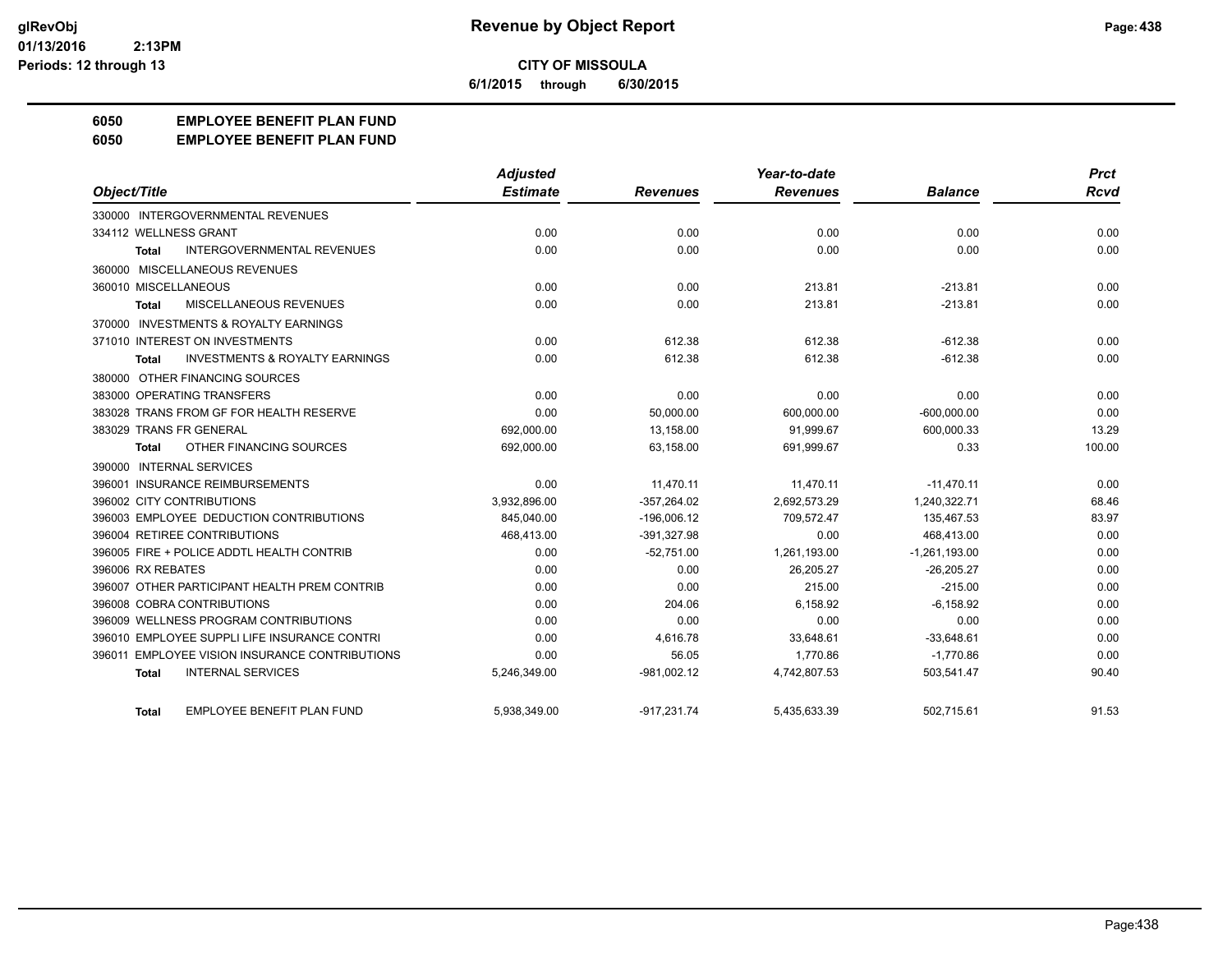**6/1/2015 through 6/30/2015**

# **6050 EMPLOYEE BENEFIT PLAN FUND**

|                                                           | <b>Adjusted</b> |                 | Year-to-date    |                 | <b>Prct</b> |
|-----------------------------------------------------------|-----------------|-----------------|-----------------|-----------------|-------------|
| Object/Title                                              | <b>Estimate</b> | <b>Revenues</b> | <b>Revenues</b> | <b>Balance</b>  | <b>Rcvd</b> |
| 330000 INTERGOVERNMENTAL REVENUES                         |                 |                 |                 |                 |             |
| 334112 WELLNESS GRANT                                     | 0.00            | 0.00            | 0.00            | 0.00            | 0.00        |
| <b>INTERGOVERNMENTAL REVENUES</b><br><b>Total</b>         | 0.00            | 0.00            | 0.00            | 0.00            | 0.00        |
| 360000 MISCELLANEOUS REVENUES                             |                 |                 |                 |                 |             |
| 360010 MISCELLANEOUS                                      | 0.00            | 0.00            | 213.81          | $-213.81$       | 0.00        |
| <b>MISCELLANEOUS REVENUES</b><br><b>Total</b>             | 0.00            | 0.00            | 213.81          | $-213.81$       | 0.00        |
| 370000 INVESTMENTS & ROYALTY EARNINGS                     |                 |                 |                 |                 |             |
| 371010 INTEREST ON INVESTMENTS                            | 0.00            | 612.38          | 612.38          | $-612.38$       | 0.00        |
| <b>INVESTMENTS &amp; ROYALTY EARNINGS</b><br><b>Total</b> | 0.00            | 612.38          | 612.38          | $-612.38$       | 0.00        |
| 380000 OTHER FINANCING SOURCES                            |                 |                 |                 |                 |             |
| 383000 OPERATING TRANSFERS                                | 0.00            | 0.00            | 0.00            | 0.00            | 0.00        |
| 383028 TRANS FROM GF FOR HEALTH RESERVE                   | 0.00            | 50,000.00       | 600,000.00      | $-600,000.00$   | 0.00        |
| 383029 TRANS FR GENERAL                                   | 692,000.00      | 13,158.00       | 91,999.67       | 600,000.33      | 13.29       |
| OTHER FINANCING SOURCES<br><b>Total</b>                   | 692,000.00      | 63,158.00       | 691,999.67      | 0.33            | 100.00      |
| 390000 INTERNAL SERVICES                                  |                 |                 |                 |                 |             |
| 396001 INSURANCE REIMBURSEMENTS                           | 0.00            | 11,470.11       | 11,470.11       | $-11,470.11$    | 0.00        |
| 396002 CITY CONTRIBUTIONS                                 | 3.932.896.00    | $-357,264.02$   | 2,692,573.29    | 1,240,322.71    | 68.46       |
| 396003 EMPLOYEE DEDUCTION CONTRIBUTIONS                   | 845,040.00      | $-196,006.12$   | 709,572.47      | 135,467.53      | 83.97       |
| 396004 RETIREE CONTRIBUTIONS                              | 468,413.00      | $-391,327.98$   | 0.00            | 468,413.00      | 0.00        |
| 396005 FIRE + POLICE ADDTL HEALTH CONTRIB                 | 0.00            | $-52,751.00$    | 1,261,193.00    | $-1,261,193.00$ | 0.00        |
| 396006 RX REBATES                                         | 0.00            | 0.00            | 26,205.27       | $-26,205.27$    | 0.00        |
| 396007 OTHER PARTICIPANT HEALTH PREM CONTRIB              | 0.00            | 0.00            | 215.00          | $-215.00$       | 0.00        |
| 396008 COBRA CONTRIBUTIONS                                | 0.00            | 204.06          | 6.158.92        | $-6, 158.92$    | 0.00        |
| 396009 WELLNESS PROGRAM CONTRIBUTIONS                     | 0.00            | 0.00            | 0.00            | 0.00            | 0.00        |
| 396010 EMPLOYEE SUPPLI LIFE INSURANCE CONTRI              | 0.00            | 4,616.78        | 33,648.61       | $-33,648.61$    | 0.00        |
| 396011 EMPLOYEE VISION INSURANCE CONTRIBUTION             | 0.00            | 56.05           | 1,770.86        | $-1,770.86$     | 0.00        |
| <b>INTERNAL SERVICES</b><br><b>Total</b>                  | 5,246,349.00    | $-981,002.12$   | 4,742,807.53    | 503,541.47      | 90.40       |
| EMPLOYEE BENEFIT PLAN FUND<br><b>Total</b>                | 5,938,349.00    | $-917,231.74$   | 5,435,633.39    | 502,715.61      | 91.53       |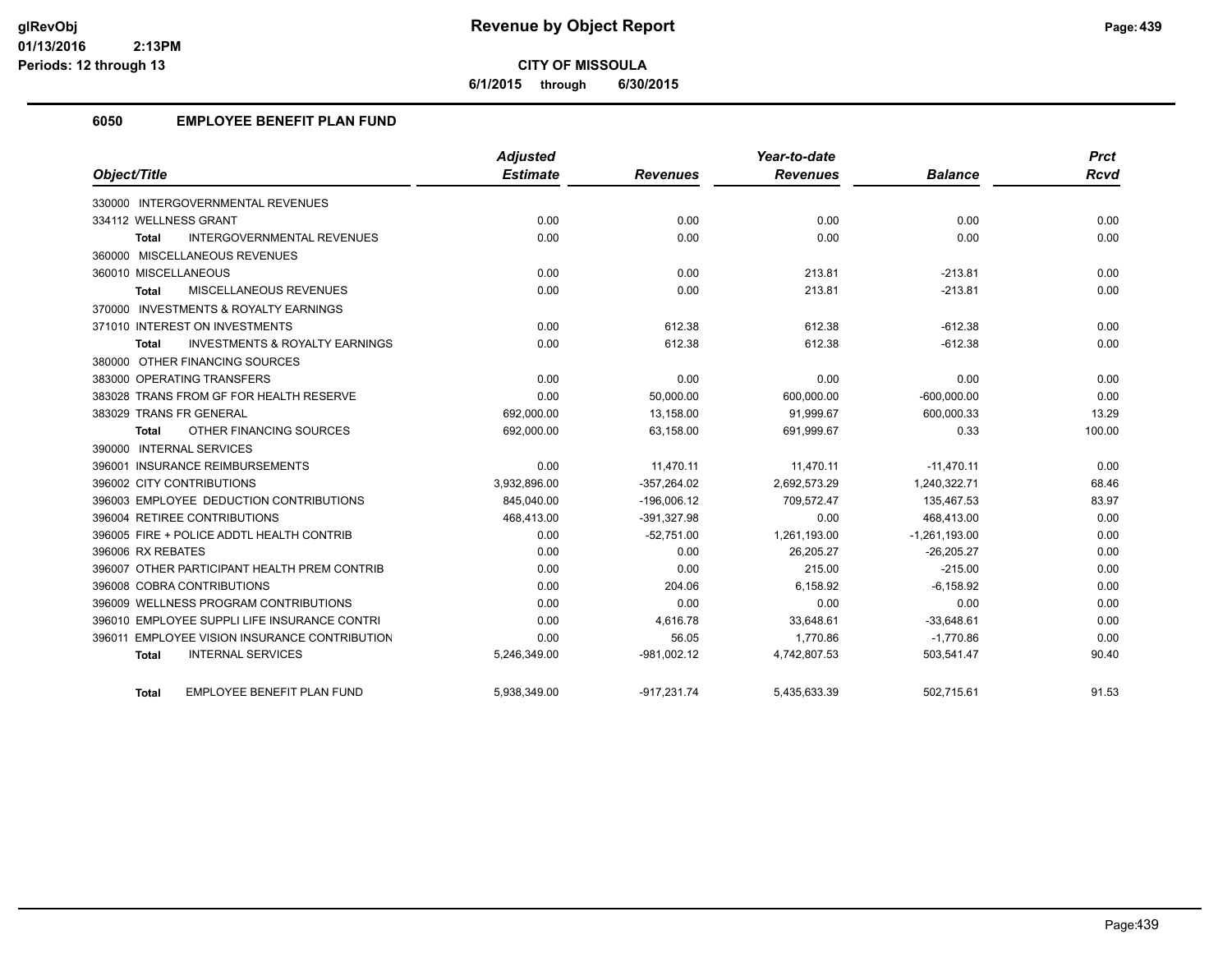**6/1/2015 through 6/30/2015**

**7370 PARKING COMMISSION FUND**

**7370 PARKING COMMISSION FUND**

|                                                           | <b>Adjusted</b> |                 | Year-to-date    |                | <b>Prct</b> |
|-----------------------------------------------------------|-----------------|-----------------|-----------------|----------------|-------------|
| Object/Title                                              | <b>Estimate</b> | <b>Revenues</b> | <b>Revenues</b> | <b>Balance</b> | Rcvd        |
| 330000 INTERGOVERNMENTAL REVENUES                         |                 |                 |                 |                |             |
| 336020 STATE PENSION CONTRIBUTION                         | 0.00            | 0.00            | 0.00            | 0.00           | 0.00        |
| 336023 STATE CONTRIB. - PERS                              | 0.00            | 50.09           | 497.66          | $-497.66$      | 0.00        |
| <b>INTERGOVERNMENTAL REVENUES</b><br><b>Total</b>         | 0.00            | 50.09           | 497.66          | -497.66        | 0.00        |
| 340000 CHARGES FOR SERVICES                               |                 |                 |                 |                |             |
| 343009 TOW CHARGES                                        | 0.00            | 0.00            | 0.00            | 0.00           | 0.00        |
| 343015 PARKING                                            | 1,405,905.00    | 0.00            | 0.00            | 1,405,905.00   | 0.00        |
| 343016 METER MONEY                                        | 0.00            | 57,134.24       | 560,402.02      | $-560,402.02$  | 0.00        |
| 343017 PARKING LEASE REVENUE                              | 0.00            | 91,625.00       | 699,107.56      | $-699, 107.56$ | 0.00        |
| 343018 CENTRAL PARK REVENUE                               | 0.00            | 13,267.25       | 104,679.20      | $-104,679.20$  | 0.00        |
| 343301 BOOT REMOVAL                                       | 0.00            | 650.00          | 7,479.01        | $-7,479.01$    | 0.00        |
| <b>CHARGES FOR SERVICES</b><br><b>Total</b>               | 1,405,905.00    | 162,676.49      | 1,371,667.79    | 34,237.21      | 97.56       |
| 350000 FINES & FORFEITURES                                |                 |                 |                 |                |             |
| 352000 TICKETS                                            | 0.00            | 0.00            | 0.00            | 0.00           | 0.00        |
| 352001 PARKING TICKET REVENUE                             | 270,000.00      | 16,092.90       | 210,786.41      | 59,213.59      | 78.07       |
| 352002 PARKING FINES                                      | 0.00            | $-65.00$        | $-420.00$       | 420.00         | 0.00        |
| <b>FINES &amp; FORFEITURES</b><br>Total                   | 270,000.00      | 16,027.90       | 210,366.41      | 59,633.59      | 77.91       |
| 360000 MISCELLANEOUS REVENUES                             |                 |                 |                 |                |             |
| 360010 MISCELLANEOUS                                      | 0.00            | 9,830.84        | 47,420.87       | -47,420.87     | 0.00        |
| 360018 MARKET ON FRONT UTILITY PAYMENTS                   | 0.00            | 393.90          | 2,088.63        | $-2,088.63$    | 0.00        |
| 360019 GARBAGE-MARKET ON FRONT                            | 0.00            | 402.80          | 1,477.58        | $-1,477.58$    | 0.00        |
| 362002 BAD CHECK CHARGES                                  | 0.00            | 0.00            | 25.00           | $-25.00$       | 0.00        |
| 362005 LEASE LATE PAYMENT PENALTY                         | 0.00            | 0.00            | 0.00            | 0.00           | 0.00        |
| 362008 RESTITUTION                                        | 0.00            | 0.00            | 0.00            | 0.00           | 0.00        |
| 364040 INSURANCE AND DAMAGE RECOVERY                      | 0.00            | 0.00            | 0.00            | 0.00           | 0.00        |
| MISCELLANEOUS REVENUES<br><b>Total</b>                    | 0.00            | 10,627.54       | 51,012.08       | $-51,012.08$   | 0.00        |
| 370000 INVESTMENTS & ROYALTY EARNINGS                     |                 |                 |                 |                |             |
| 371010 INTEREST ON INVESTMENTS                            | 20,000.00       | 209.75          | 209.75          | 19,790.25      | 1.05        |
| 371020 GAIN/LOSS IN MARKET VALUE OF INVESTMENTS           | 0.00            | 0.00            | 0.00            | 0.00           | 0.00        |
| <b>INVESTMENTS &amp; ROYALTY EARNINGS</b><br><b>Total</b> | 20,000.00       | 209.75          | 209.75          | 19,790.25      | 1.05        |
| 380000 OTHER FINANCING SOURCES                            |                 |                 |                 |                |             |
| 381010 BOND PROCEEDS                                      | 0.00            | 0.00            | 0.00            | 0.00           | 0.00        |
| 382010 SALE OF FIXED ASSETS                               | 0.00            | 0.00            | 0.00            | 0.00           | 0.00        |
| 383013 TRANS FR SID DEBT SERVICE                          | 0.00            | 0.00            | 0.00            | 0.00           | 0.00        |
| 383400 CAPITAL CONTRIBUTION                               | 0.00            | 0.00            | 0.00            | 0.00           | 0.00        |
| OTHER FINANCING SOURCES<br><b>Total</b>                   | 0.00            | 0.00            | 0.00            | 0.00           | 0.00        |
| PARKING COMMISSION FUND<br><b>Total</b>                   | 1,695,905.00    | 189,591.77      | 1,633,753.69    | 62.151.31      | 96.34       |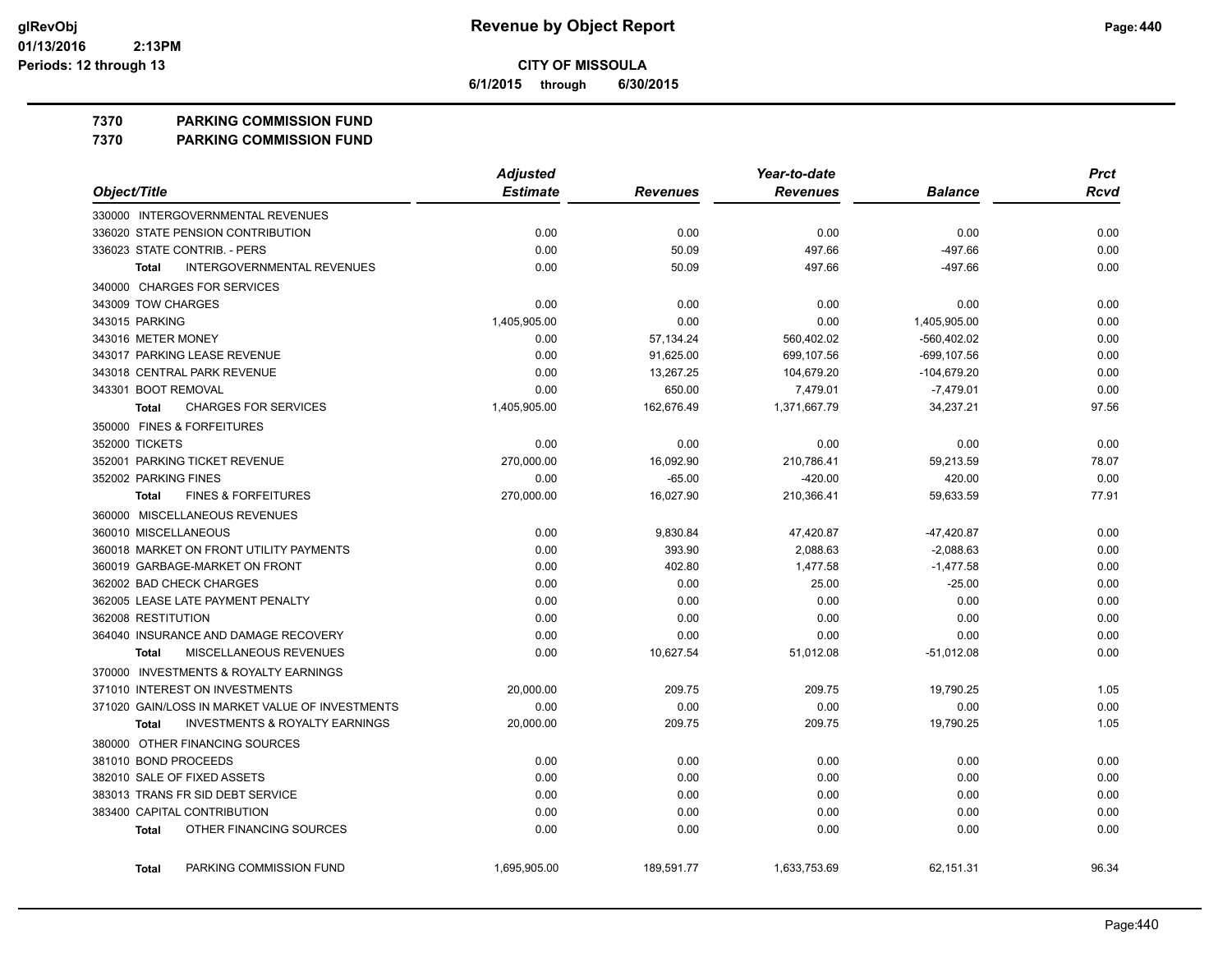**6/1/2015 through 6/30/2015**

**CITY OF MISSOULA**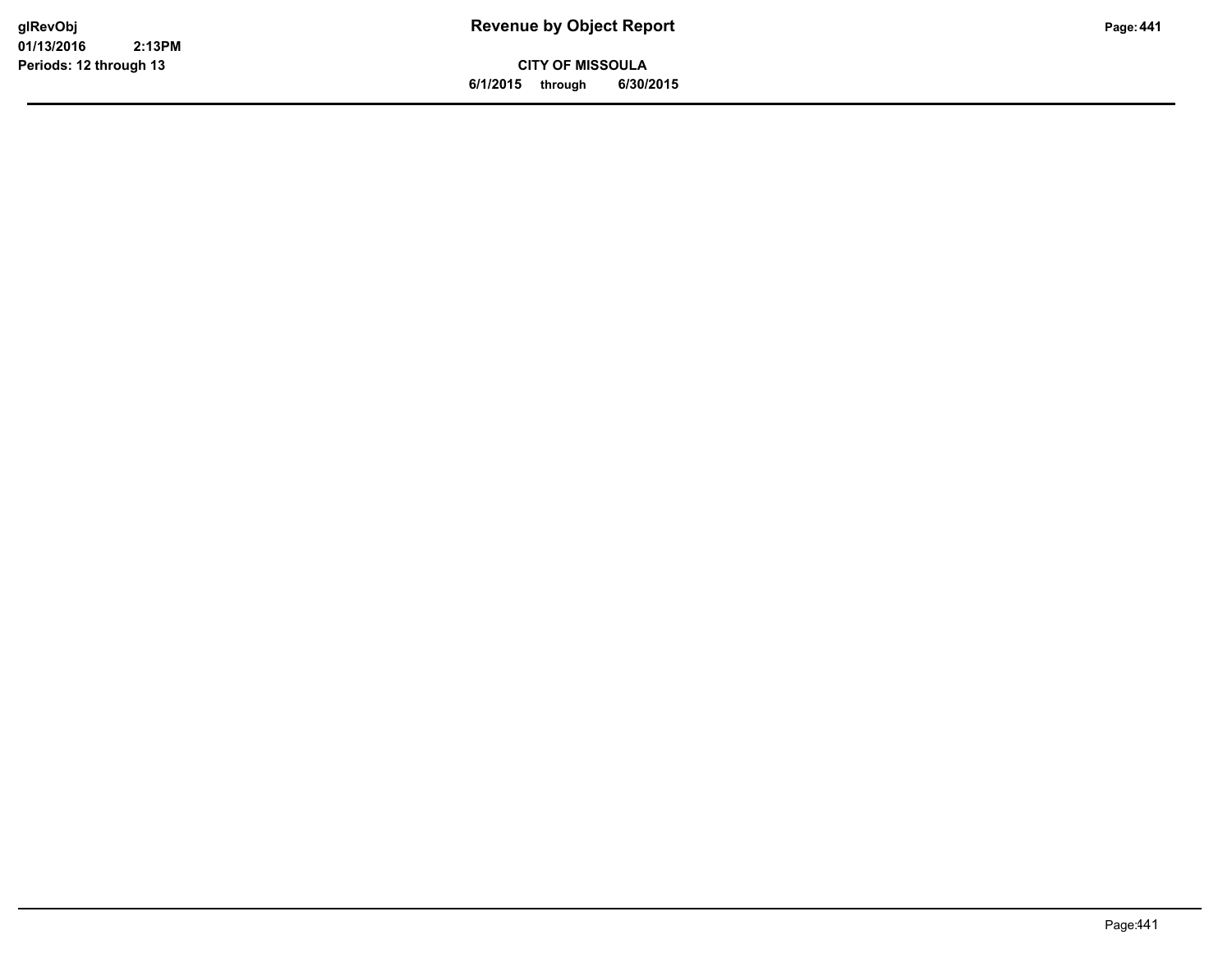**6/1/2015 through 6/30/2015**

#### **7370 PARKING COMMISSION FUND**

|                                                           | <b>Adjusted</b> |                 | Year-to-date    |                | <b>Prct</b> |
|-----------------------------------------------------------|-----------------|-----------------|-----------------|----------------|-------------|
| Object/Title                                              | <b>Estimate</b> | <b>Revenues</b> | <b>Revenues</b> | <b>Balance</b> | Rcvd        |
| 330000 INTERGOVERNMENTAL REVENUES                         |                 |                 |                 |                |             |
| 336020 STATE PENSION CONTRIBUTION                         | 0.00            | 0.00            | 0.00            | 0.00           | 0.00        |
| 336023 STATE CONTRIB. - PERS                              | 0.00            | 50.09           | 497.66          | $-497.66$      | 0.00        |
| <b>INTERGOVERNMENTAL REVENUES</b><br><b>Total</b>         | 0.00            | 50.09           | 497.66          | $-497.66$      | 0.00        |
| 340000 CHARGES FOR SERVICES                               |                 |                 |                 |                |             |
| 343009 TOW CHARGES                                        | 0.00            | 0.00            | 0.00            | 0.00           | 0.00        |
| 343015 PARKING                                            | 1,405,905.00    | 0.00            | 0.00            | 1,405,905.00   | 0.00        |
| 343016 METER MONEY                                        | 0.00            | 57,134.24       | 560,402.02      | $-560,402.02$  | 0.00        |
| 343017 PARKING LEASE REVENUE                              | 0.00            | 91,625.00       | 699,107.56      | $-699, 107.56$ | 0.00        |
| 343018 CENTRAL PARK REVENUE                               | 0.00            | 13,267.25       | 104,679.20      | $-104,679.20$  | 0.00        |
| 343301 BOOT REMOVAL                                       | 0.00            | 650.00          | 7.479.01        | $-7,479.01$    | 0.00        |
| <b>CHARGES FOR SERVICES</b><br><b>Total</b>               | 1,405,905.00    | 162,676.49      | 1,371,667.79    | 34,237.21      | 97.56       |
| 350000 FINES & FORFEITURES                                |                 |                 |                 |                |             |
| 352000 TICKETS                                            | 0.00            | 0.00            | 0.00            | 0.00           | 0.00        |
| 352001 PARKING TICKET REVENUE                             | 270,000.00      | 16,092.90       | 210,786.41      | 59,213.59      | 78.07       |
| 352002 PARKING FINES                                      | 0.00            | $-65.00$        | $-420.00$       | 420.00         | 0.00        |
| <b>FINES &amp; FORFEITURES</b><br><b>Total</b>            | 270,000.00      | 16,027.90       | 210,366.41      | 59,633.59      | 77.91       |
| 360000 MISCELLANEOUS REVENUES                             |                 |                 |                 |                |             |
| 360010 MISCELLANEOUS                                      | 0.00            | 9,830.84        | 47,420.87       | -47,420.87     | 0.00        |
| 360018 MARKET ON FRONT UTILITY PAYMENTS                   | 0.00            | 393.90          | 2,088.63        | $-2,088.63$    | 0.00        |
| 360019 GARBAGE-MARKET ON FRONT                            | 0.00            | 402.80          | 1,477.58        | $-1,477.58$    | 0.00        |
| 362002 BAD CHECK CHARGES                                  | 0.00            | 0.00            | 25.00           | $-25.00$       | 0.00        |
| 362005 LEASE LATE PAYMENT PENALTY                         | 0.00            | 0.00            | 0.00            | 0.00           | 0.00        |
| 362008 RESTITUTION                                        | 0.00            | 0.00            | 0.00            | 0.00           | 0.00        |
| 364040 INSURANCE AND DAMAGE RECOVERY                      | 0.00            | 0.00            | 0.00            | 0.00           | 0.00        |
| MISCELLANEOUS REVENUES<br>Total                           | 0.00            | 10,627.54       | 51,012.08       | $-51,012.08$   | 0.00        |
| 370000 INVESTMENTS & ROYALTY EARNINGS                     |                 |                 |                 |                |             |
| 371010 INTEREST ON INVESTMENTS                            | 20,000.00       | 209.75          | 209.75          | 19,790.25      | 1.05        |
| 371020 GAIN/LOSS IN MARKET VALUE OF INVESTMENT            | 0.00            | 0.00            | 0.00            | 0.00           | 0.00        |
| <b>INVESTMENTS &amp; ROYALTY EARNINGS</b><br><b>Total</b> | 20,000.00       | 209.75          | 209.75          | 19,790.25      | 1.05        |
| 380000 OTHER FINANCING SOURCES                            |                 |                 |                 |                |             |
| 381010 BOND PROCEEDS                                      | 0.00            | 0.00            | 0.00            | 0.00           | 0.00        |
| 382010 SALE OF FIXED ASSETS                               | 0.00            | 0.00            | 0.00            | 0.00           | 0.00        |
| 383013 TRANS FR SID DEBT SERVICE                          | 0.00            | 0.00            | 0.00            | 0.00           | 0.00        |
| 383400 CAPITAL CONTRIBUTION                               | 0.00            | 0.00            | 0.00            | 0.00           | 0.00        |
| OTHER FINANCING SOURCES<br><b>Total</b>                   | 0.00            | 0.00            | 0.00            | 0.00           | 0.00        |
| PARKING COMMISSION FUND<br><b>Total</b>                   | 1.695.905.00    | 189.591.77      | 1.633.753.69    | 62.151.31      | 96.34       |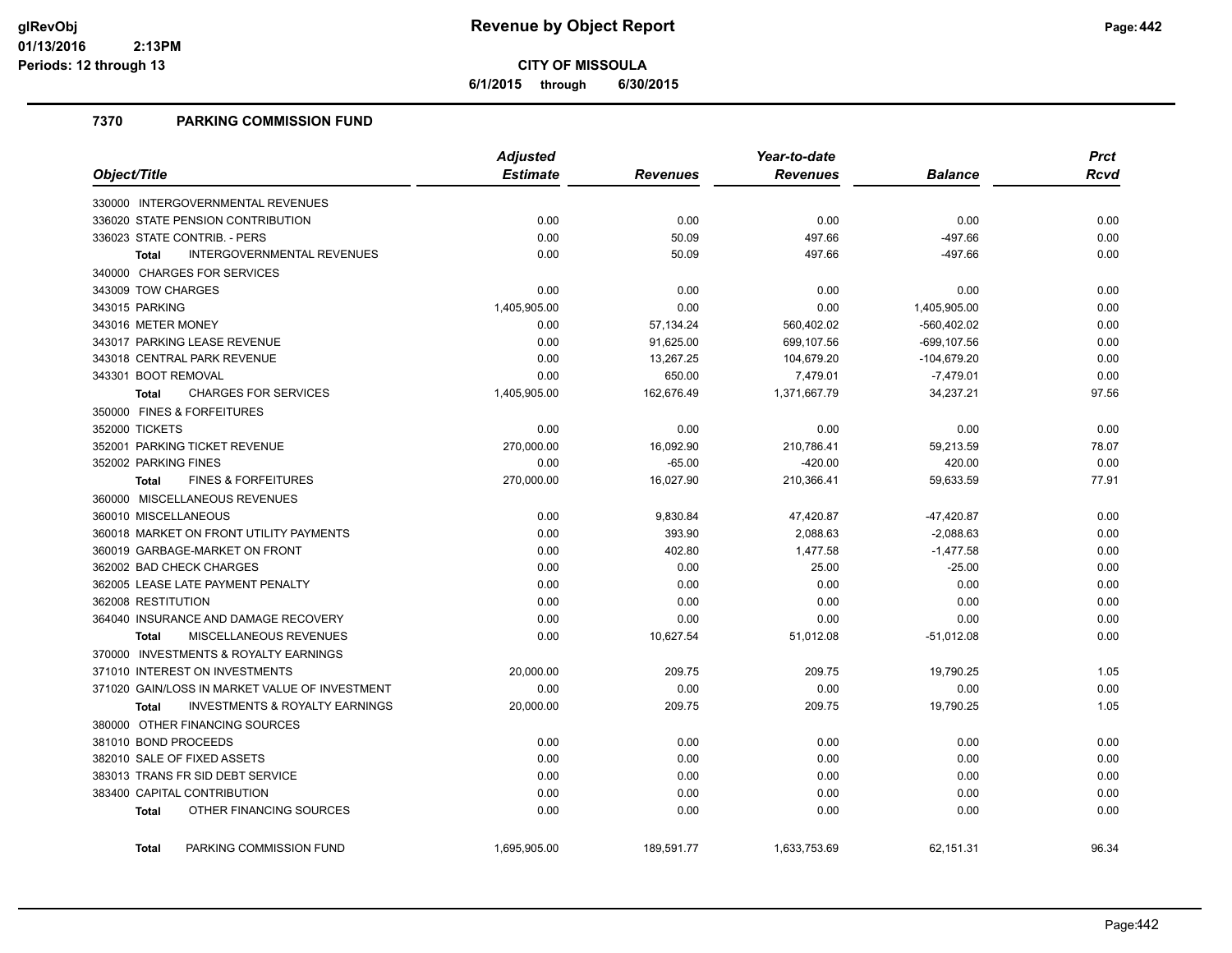**6/1/2015 through 6/30/2015**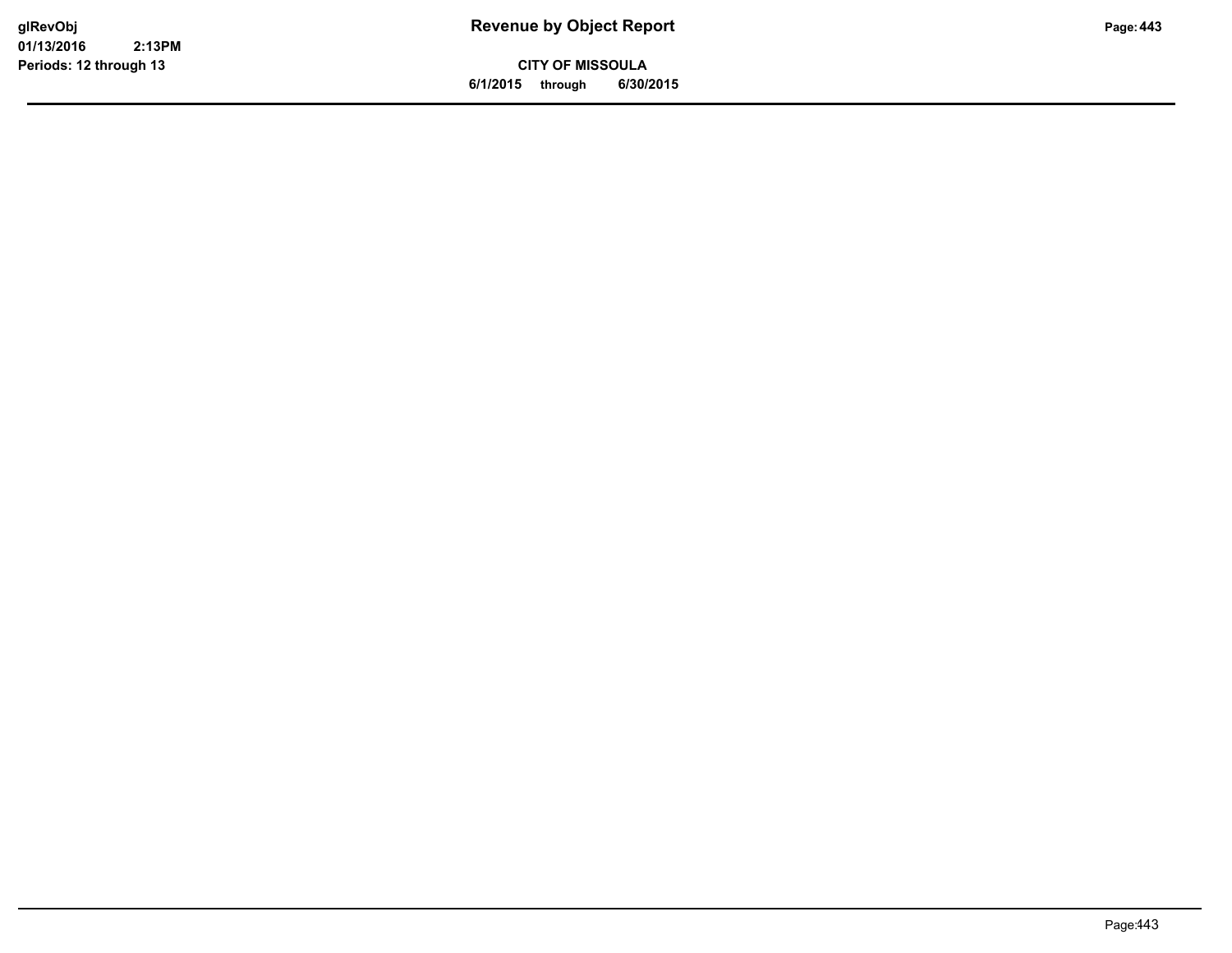**6/1/2015 through 6/30/2015**

# **7371 FRONT STREET PARKING BONDS**

**7371 FRONT STREET PARKING BONDS**

|                                                           | <b>Adjusted</b> |                 | Year-to-date    |                | <b>Prct</b> |
|-----------------------------------------------------------|-----------------|-----------------|-----------------|----------------|-------------|
| Object/Title                                              | <b>Estimate</b> | <b>Revenues</b> | <b>Revenues</b> | <b>Balance</b> | <b>Rcvd</b> |
| 330000 INTERGOVERNMENTAL REVENUES                         |                 |                 |                 |                |             |
| 331990 IRS REIMB/DEBT SVS INTEREST                        | 0.00            | 0.00            | 0.00            | 0.00           | 0.00        |
| 338000 LOCAL SHARING OF TAX INCREMENT                     | 0.00            | 0.00            | 0.00            | 0.00           | 0.00        |
| <b>INTERGOVERNMENTAL REVENUES</b><br><b>Total</b>         | 0.00            | 0.00            | 0.00            | 0.00           | 0.00        |
| 360000 MISCELLANEOUS REVENUES                             |                 |                 |                 |                |             |
| 360010 MISCELLANEOUS                                      | 0.00            | 0.00            | 0.00            | 0.00           | 0.00        |
| MISCELLANEOUS REVENUES<br><b>Total</b>                    | 0.00            | 0.00            | 0.00            | 0.00           | 0.00        |
| INVESTMENTS & ROYALTY EARNINGS<br>370000                  |                 |                 |                 |                |             |
| 371010 INTEREST ON INVESTMENTS                            | 0.00            | 0.00            | 0.00            | 0.00           | 0.00        |
| <b>INVESTMENTS &amp; ROYALTY EARNINGS</b><br><b>Total</b> | 0.00            | 0.00            | 0.00            | 0.00           | 0.00        |
| OTHER FINANCING SOURCES<br>380000                         |                 |                 |                 |                |             |
| 381009 TRANSFERS IN                                       | 269,059.00      | 66,669.81       | 66,669.81       | 202,389.19     | 24.78       |
| 381010 BOND PROCEEDS                                      | 0.00            | 0.00            | 0.00            | 0.00           | 0.00        |
| 383000 OPERATING TRANSFERS                                | 0.00            | 13,721.25       | 202,389.09      | $-202,389.09$  | 0.00        |
| OTHER FINANCING SOURCES<br>Total                          | 269,059.00      | 80,391.06       | 269,058.90      | 0.10           | 100.00      |
| FRONT STREET PARKING BONDS<br><b>Total</b>                | 269,059.00      | 80,391.06       | 269,058.90      | 0.10           | 100.00      |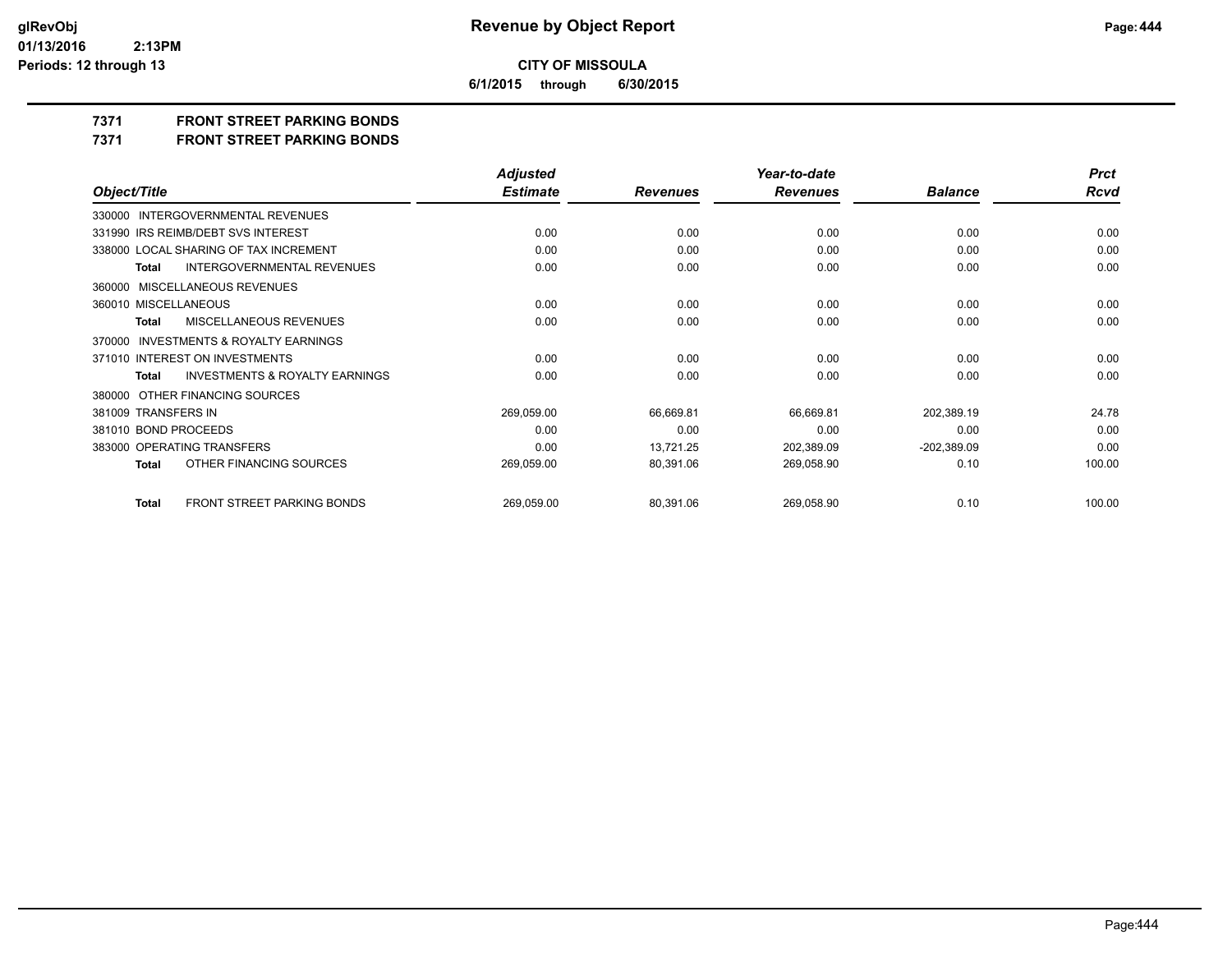**6/1/2015 through 6/30/2015**

# **7371 FRONT STREET PARKING BONDS**

|                                                           | <b>Adjusted</b> |                 | Year-to-date    |                | <b>Prct</b> |
|-----------------------------------------------------------|-----------------|-----------------|-----------------|----------------|-------------|
| Object/Title                                              | <b>Estimate</b> | <b>Revenues</b> | <b>Revenues</b> | <b>Balance</b> | <b>Rcvd</b> |
| <b>INTERGOVERNMENTAL REVENUES</b><br>330000               |                 |                 |                 |                |             |
| 331990 IRS REIMB/DEBT SVS INTEREST                        | 0.00            | 0.00            | 0.00            | 0.00           | 0.00        |
| 338000 LOCAL SHARING OF TAX INCREMENT                     | 0.00            | 0.00            | 0.00            | 0.00           | 0.00        |
| INTERGOVERNMENTAL REVENUES<br><b>Total</b>                | 0.00            | 0.00            | 0.00            | 0.00           | 0.00        |
| 360000 MISCELLANEOUS REVENUES                             |                 |                 |                 |                |             |
| 360010 MISCELLANEOUS                                      | 0.00            | 0.00            | 0.00            | 0.00           | 0.00        |
| MISCELLANEOUS REVENUES<br><b>Total</b>                    | 0.00            | 0.00            | 0.00            | 0.00           | 0.00        |
| 370000 INVESTMENTS & ROYALTY EARNINGS                     |                 |                 |                 |                |             |
| 371010 INTEREST ON INVESTMENTS                            | 0.00            | 0.00            | 0.00            | 0.00           | 0.00        |
| <b>INVESTMENTS &amp; ROYALTY EARNINGS</b><br><b>Total</b> | 0.00            | 0.00            | 0.00            | 0.00           | 0.00        |
| 380000 OTHER FINANCING SOURCES                            |                 |                 |                 |                |             |
| 381009 TRANSFERS IN                                       | 269,059.00      | 66,669.81       | 66,669.81       | 202,389.19     | 24.78       |
| 381010 BOND PROCEEDS                                      | 0.00            | 0.00            | 0.00            | 0.00           | 0.00        |
| 383000 OPERATING TRANSFERS                                | 0.00            | 13,721.25       | 202,389.09      | $-202,389.09$  | 0.00        |
| OTHER FINANCING SOURCES<br><b>Total</b>                   | 269,059.00      | 80,391.06       | 269,058.90      | 0.10           | 100.00      |
| <b>FRONT STREET PARKING BONDS</b><br><b>Total</b>         | 269,059.00      | 80,391.06       | 269,058.90      | 0.10           | 100.00      |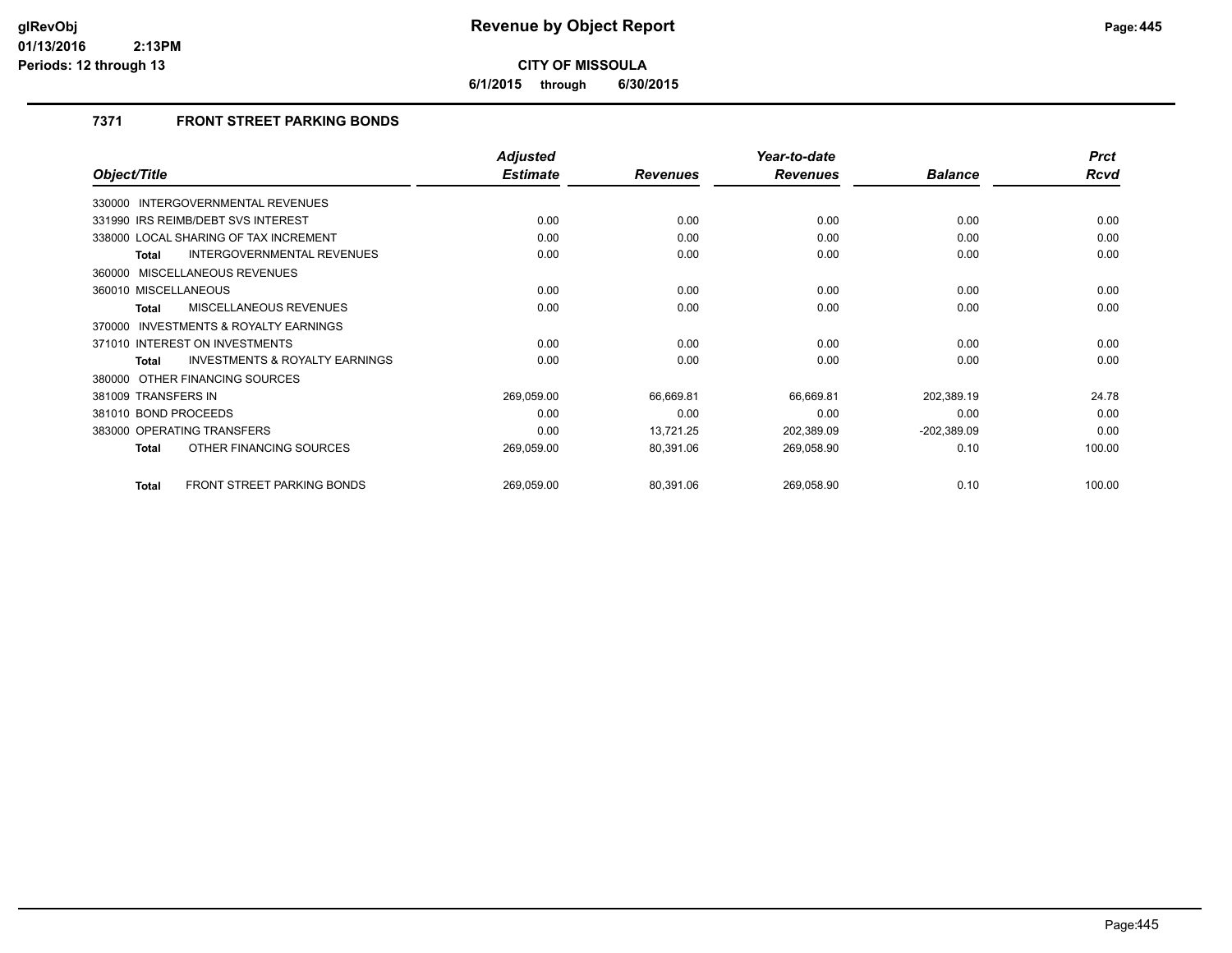**6/1/2015 through 6/30/2015**

# **7372 SINKING FUND/FRONT ST PARKING BONDS**

**7372 SINKING FUND/FRONT ST PARKING BONDS**

|                            |                                           | <b>Adjusted</b> |                 | Year-to-date    |                | <b>Prct</b> |
|----------------------------|-------------------------------------------|-----------------|-----------------|-----------------|----------------|-------------|
| Object/Title               |                                           | <b>Estimate</b> | <b>Revenues</b> | <b>Revenues</b> | <b>Balance</b> | <b>Rcvd</b> |
|                            | 330000 INTERGOVERNMENTAL REVENUES         |                 |                 |                 |                |             |
|                            | 338000 LOCAL SHARING OF TAX INCREMENT     | 0.00            | 0.00            | 0.00            | 0.00           | 0.00        |
| Total                      | INTERGOVERNMENTAL REVENUES                | 0.00            | 0.00            | 0.00            | 0.00           | 0.00        |
|                            | 370000 INVESTMENTS & ROYALTY EARNINGS     |                 |                 |                 |                |             |
|                            | 371010 INTEREST ON INVESTMENTS            | 0.00            | 0.00            | 0.00            | 0.00           | 0.00        |
| Total                      | <b>INVESTMENTS &amp; ROYALTY EARNINGS</b> | 0.00            | 0.00            | 0.00            | 0.00           | 0.00        |
|                            | 380000 OTHER FINANCING SOURCES            |                 |                 |                 |                |             |
| 381009 TRANSFERS IN        |                                           | 40,000.00       | 0.00            | 0.00            | 40.000.00      | 0.00        |
| 381010 BOND PROCEEDS       |                                           | 0.00            | 0.00            | 0.00            | 0.00           | 0.00        |
| 383000 OPERATING TRANSFERS |                                           | 0.00            | 9,250.00        | 107,250.00      | $-107,250.00$  | 0.00        |
| Total                      | OTHER FINANCING SOURCES                   | 40,000.00       | 9,250.00        | 107,250.00      | $-67,250.00$   | 268.13      |
| Total                      | SINKING FUND/FRONT ST PARKING BONDS       | 40.000.00       | 9.250.00        | 107.250.00      | $-67.250.00$   | 268.13      |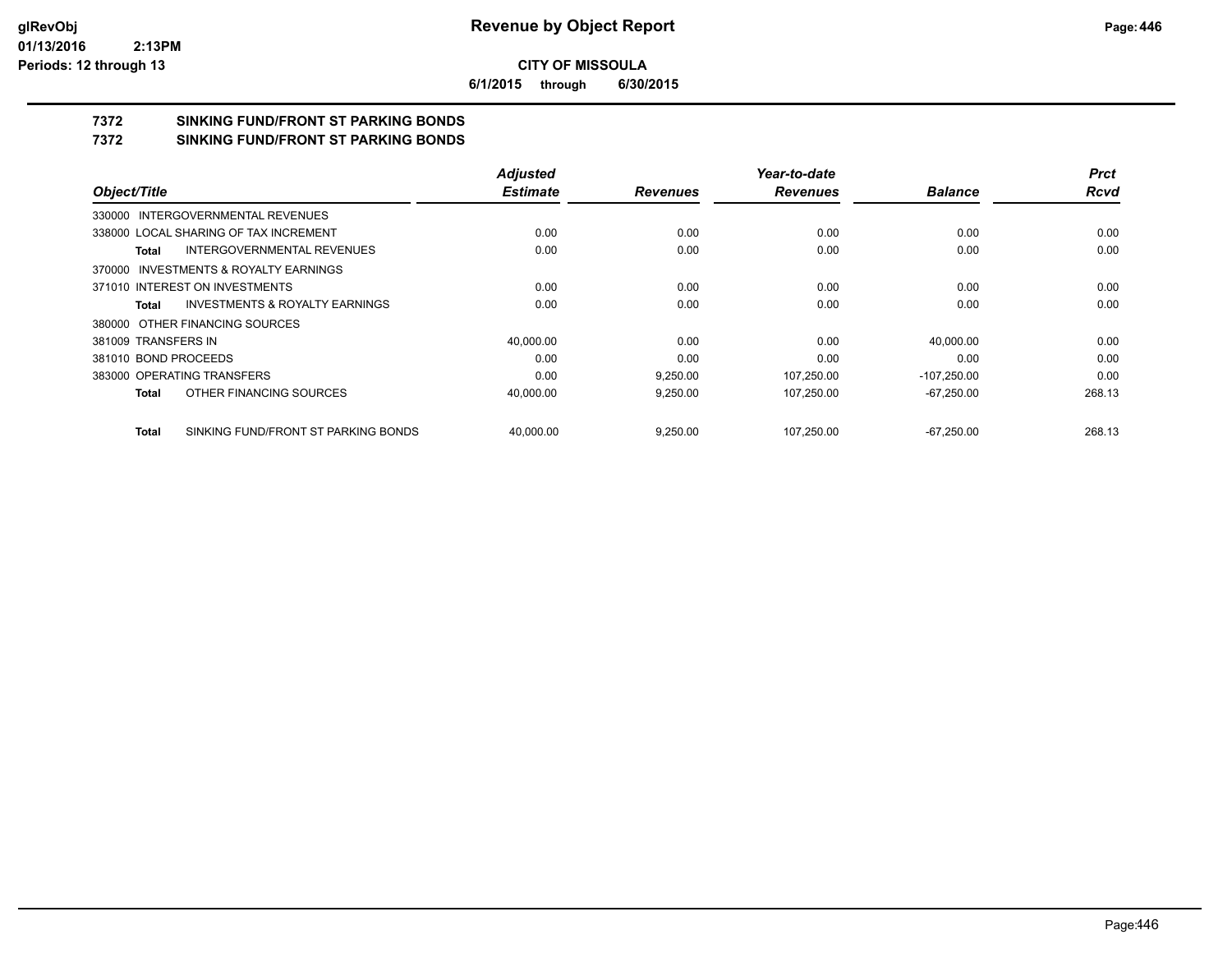**6/1/2015 through 6/30/2015**

#### **7372 SINKING FUND/FRONT ST PARKING BONDS**

| Object/Title                                        | <b>Adjusted</b><br><b>Estimate</b> | <b>Revenues</b> | Year-to-date<br><b>Revenues</b> | <b>Balance</b> | <b>Prct</b><br>Rcvd |
|-----------------------------------------------------|------------------------------------|-----------------|---------------------------------|----------------|---------------------|
|                                                     |                                    |                 |                                 |                |                     |
| 330000 INTERGOVERNMENTAL REVENUES                   |                                    |                 |                                 |                |                     |
| 338000 LOCAL SHARING OF TAX INCREMENT               | 0.00                               | 0.00            | 0.00                            | 0.00           | 0.00                |
| <b>INTERGOVERNMENTAL REVENUES</b><br>Total          | 0.00                               | 0.00            | 0.00                            | 0.00           | 0.00                |
| 370000 INVESTMENTS & ROYALTY EARNINGS               |                                    |                 |                                 |                |                     |
| 371010 INTEREST ON INVESTMENTS                      | 0.00                               | 0.00            | 0.00                            | 0.00           | 0.00                |
| INVESTMENTS & ROYALTY EARNINGS<br>Total             | 0.00                               | 0.00            | 0.00                            | 0.00           | 0.00                |
| 380000 OTHER FINANCING SOURCES                      |                                    |                 |                                 |                |                     |
| 381009 TRANSFERS IN                                 | 40.000.00                          | 0.00            | 0.00                            | 40,000.00      | 0.00                |
| 381010 BOND PROCEEDS                                | 0.00                               | 0.00            | 0.00                            | 0.00           | 0.00                |
| 383000 OPERATING TRANSFERS                          | 0.00                               | 9,250.00        | 107,250.00                      | $-107.250.00$  | 0.00                |
| OTHER FINANCING SOURCES<br>Total                    | 40.000.00                          | 9,250.00        | 107,250.00                      | $-67,250.00$   | 268.13              |
| SINKING FUND/FRONT ST PARKING BONDS<br><b>Total</b> | 40.000.00                          | 9.250.00        | 107.250.00                      | $-67,250.00$   | 268.13              |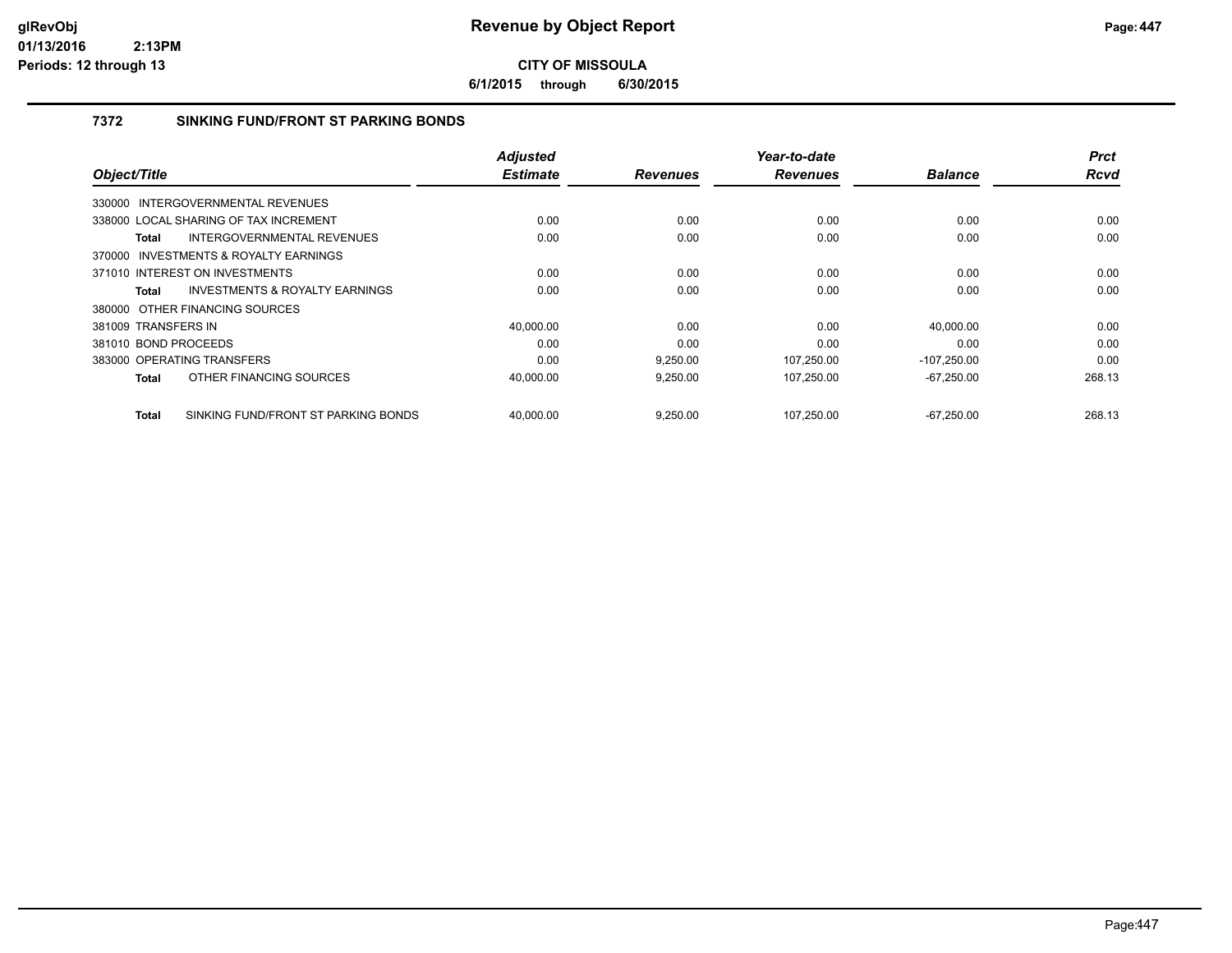**6/1/2015 through 6/30/2015**

# **7373 MPC SERIES 2010B CONSTRUCTION**

#### **7373 MPC SERIES 2010B CONSTRUCTION**

|                                                           | <b>Adjusted</b> |                 | Year-to-date    |                | <b>Prct</b> |
|-----------------------------------------------------------|-----------------|-----------------|-----------------|----------------|-------------|
| Object/Title                                              | <b>Estimate</b> | <b>Revenues</b> | <b>Revenues</b> | <b>Balance</b> | <b>Rcvd</b> |
| TAXES/ASSESSMENTS<br>310000                               |                 |                 |                 |                |             |
| PENALTIES & INTEREST<br>312001                            | 0.00            | 0.00            | 0.00            | 0.00           | 0.00        |
| <b>TAXES/ASSESSMENTS</b><br><b>Total</b>                  | 0.00            | 0.00            | 0.00            | 0.00           | 0.00        |
| <b>MISCELLANEOUS REVENUES</b><br>360000                   |                 |                 |                 |                |             |
| 360010 MISCELLANEOUS                                      | 0.00            | 0.00            | 0.00            | 0.00           | 0.00        |
| <b>MISCELLANEOUS REVENUES</b><br><b>Total</b>             | 0.00            | 0.00            | 0.00            | 0.00           | 0.00        |
| <b>INVESTMENTS &amp; ROYALTY EARNINGS</b><br>370000       |                 |                 |                 |                |             |
| 371010 INTEREST ON INVESTMENTS                            | 0.00            | 107,483.56      | 107,483.56      | $-107,483.56$  | 0.00        |
| <b>INVESTMENTS &amp; ROYALTY EARNINGS</b><br><b>Total</b> | 0.00            | 107,483.56      | 107,483.56      | $-107,483.56$  | 0.00        |
| OTHER FINANCING SOURCES<br>380000                         |                 |                 |                 |                |             |
| 381010 BOND PROCEEDS                                      | 0.00            | 0.00            | 0.00            | 0.00           | 0.00        |
| 383000 OPERATING TRANSFERS                                | 0.00            | 0.00            | 0.00            | 0.00           | 0.00        |
| 383042 TRANSFERS FROM OTHER FUNDS                         | 0.00            | 0.00            | 0.00            | 0.00           | 0.00        |
| 383400 CAPITAL CONTRIBUTION                               | 0.00            | 0.00            | 0.00            | 0.00           | 0.00        |
| OTHER FINANCING SOURCES<br><b>Total</b>                   | 0.00            | 0.00            | 0.00            | 0.00           | 0.00        |
| MPC SERIES 2010B CONSTRUCTION<br><b>Total</b>             | 0.00            | 107,483.56      | 107,483.56      | $-107,483.56$  | 0.00        |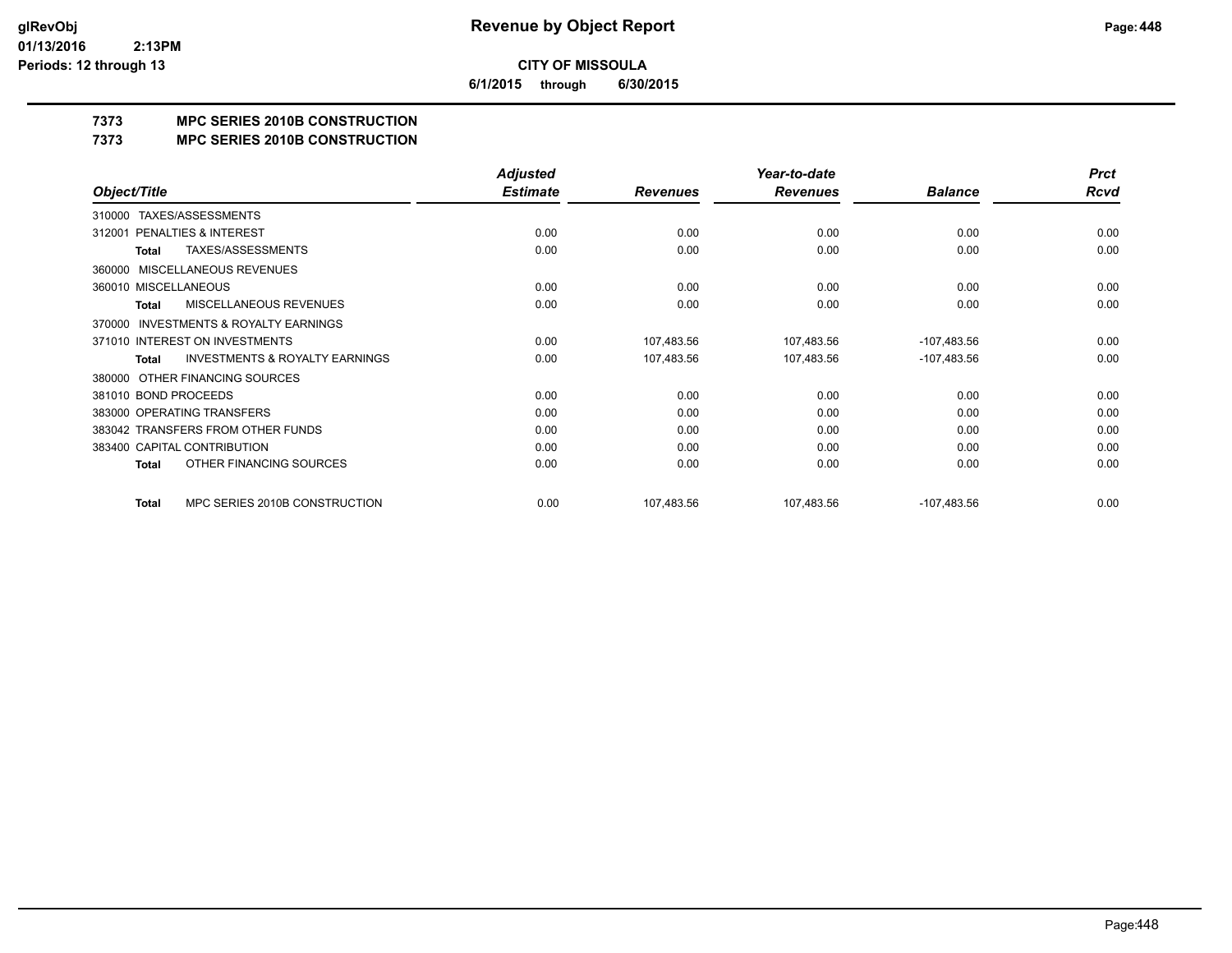**6/1/2015 through 6/30/2015**

## **7373 MPC SERIES 2010B CONSTRUCTION**

|                                                    | <b>Adjusted</b> |                 | Year-to-date    |                | <b>Prct</b> |
|----------------------------------------------------|-----------------|-----------------|-----------------|----------------|-------------|
| Object/Title                                       | <b>Estimate</b> | <b>Revenues</b> | <b>Revenues</b> | <b>Balance</b> | Rcvd        |
| TAXES/ASSESSMENTS<br>310000                        |                 |                 |                 |                |             |
| PENALTIES & INTEREST<br>312001                     | 0.00            | 0.00            | 0.00            | 0.00           | 0.00        |
| TAXES/ASSESSMENTS<br><b>Total</b>                  | 0.00            | 0.00            | 0.00            | 0.00           | 0.00        |
| 360000 MISCELLANEOUS REVENUES                      |                 |                 |                 |                |             |
| 360010 MISCELLANEOUS                               | 0.00            | 0.00            | 0.00            | 0.00           | 0.00        |
| <b>MISCELLANEOUS REVENUES</b><br>Total             | 0.00            | 0.00            | 0.00            | 0.00           | 0.00        |
| 370000 INVESTMENTS & ROYALTY EARNINGS              |                 |                 |                 |                |             |
| 371010 INTEREST ON INVESTMENTS                     | 0.00            | 107,483.56      | 107,483.56      | $-107,483.56$  | 0.00        |
| <b>INVESTMENTS &amp; ROYALTY EARNINGS</b><br>Total | 0.00            | 107,483.56      | 107,483.56      | $-107,483.56$  | 0.00        |
| OTHER FINANCING SOURCES<br>380000                  |                 |                 |                 |                |             |
| 381010 BOND PROCEEDS                               | 0.00            | 0.00            | 0.00            | 0.00           | 0.00        |
| 383000 OPERATING TRANSFERS                         | 0.00            | 0.00            | 0.00            | 0.00           | 0.00        |
| 383042 TRANSFERS FROM OTHER FUNDS                  | 0.00            | 0.00            | 0.00            | 0.00           | 0.00        |
| 383400 CAPITAL CONTRIBUTION                        | 0.00            | 0.00            | 0.00            | 0.00           | 0.00        |
| OTHER FINANCING SOURCES<br><b>Total</b>            | 0.00            | 0.00            | 0.00            | 0.00           | 0.00        |
| MPC SERIES 2010B CONSTRUCTION<br><b>Total</b>      | 0.00            | 107,483.56      | 107,483.56      | $-107,483.56$  | 0.00        |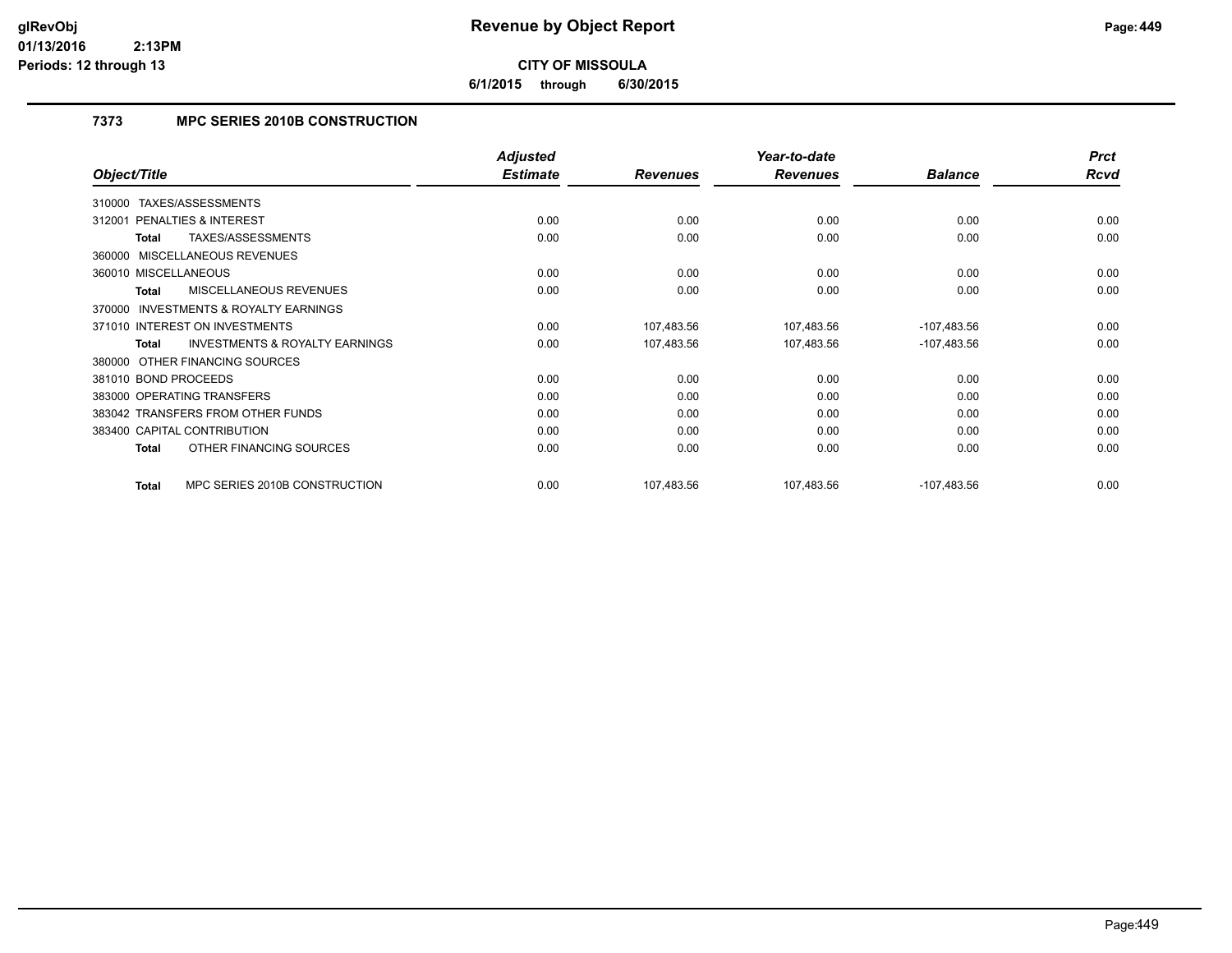**6/1/2015 through 6/30/2015**

## **7374 RESERVE FUND-PARKING BONDS**

#### **7374 RESERVE FUND-PARKING BONDS**

|                      |                                       | <b>Adjusted</b> |                 | Year-to-date    |                | <b>Prct</b> |
|----------------------|---------------------------------------|-----------------|-----------------|-----------------|----------------|-------------|
| Object/Title         |                                       | <b>Estimate</b> | <b>Revenues</b> | <b>Revenues</b> | <b>Balance</b> | <b>Rcvd</b> |
|                      | 370000 INVESTMENTS & ROYALTY EARNINGS |                 |                 |                 |                |             |
|                      | 371010 INTEREST ON INVESTMENTS        | 0.00            | 0.00            | 0.00            | 0.00           | 0.00        |
| Total                | INVESTMENTS & ROYALTY EARNINGS        | 0.00            | 0.00            | 0.00            | 0.00           | 0.00        |
|                      | 380000 OTHER FINANCING SOURCES        |                 |                 |                 |                |             |
| 381009 TRANSFERS IN  |                                       | 0.00            | 0.00            | 0.00            | 0.00           | 0.00        |
| 381010 BOND PROCEEDS |                                       | 0.00            | 0.00            | 0.00            | 0.00           | 0.00        |
|                      | 383000 OPERATING TRANSFERS            | 0.00            | 0.00            | 0.00            | 0.00           | 0.00        |
| <b>Total</b>         | OTHER FINANCING SOURCES               | 0.00            | 0.00            | 0.00            | 0.00           | 0.00        |
|                      |                                       |                 |                 |                 |                |             |
| <b>Total</b>         | RESERVE FUND-PARKING BONDS            | 0.00            | 0.00            | 0.00            | 0.00           | 0.00        |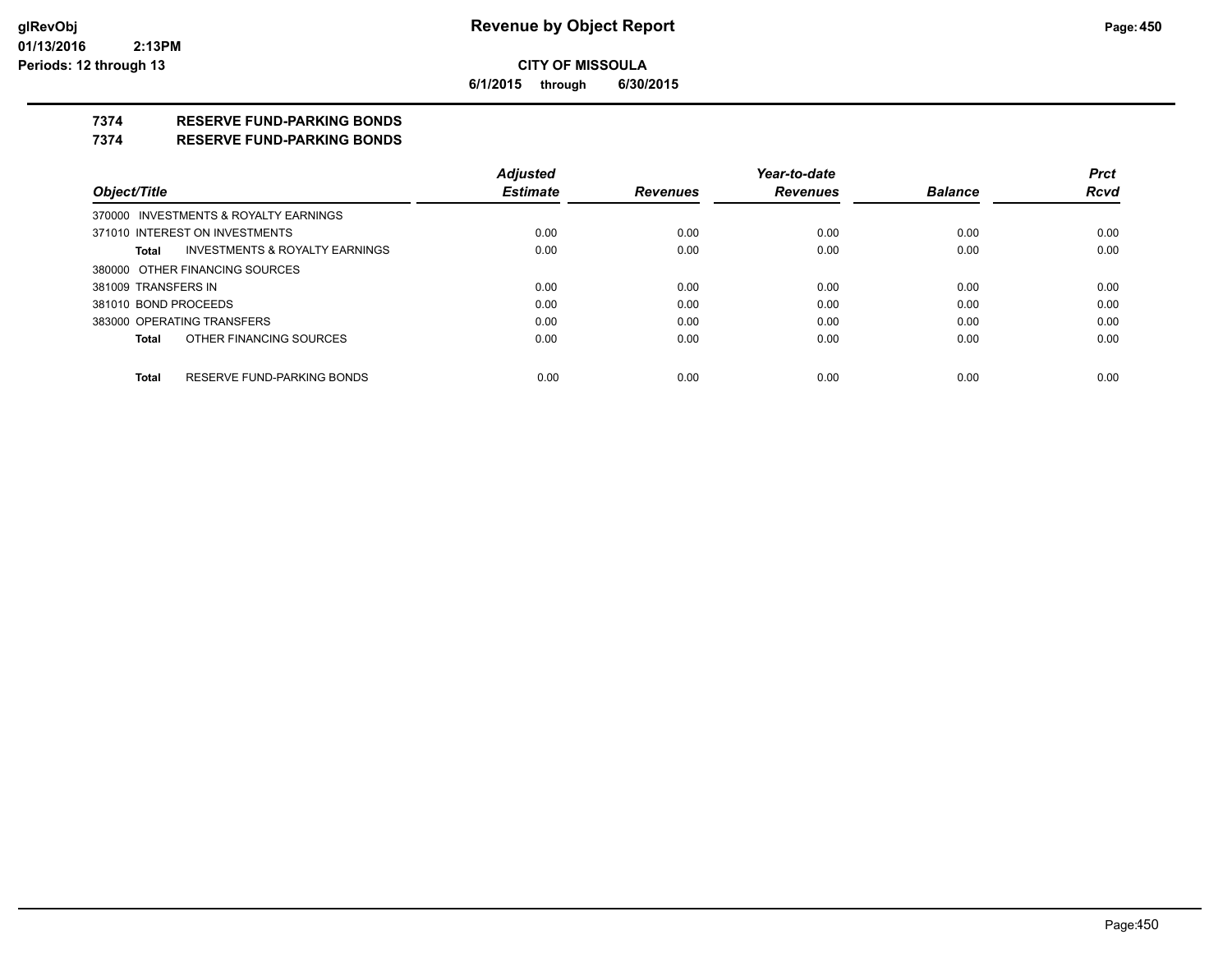**6/1/2015 through 6/30/2015**

## **7374 RESERVE FUND-PARKING BONDS**

|                                                    | <b>Adiusted</b> |                 | Year-to-date    |                | <b>Prct</b> |
|----------------------------------------------------|-----------------|-----------------|-----------------|----------------|-------------|
| Object/Title                                       | <b>Estimate</b> | <b>Revenues</b> | <b>Revenues</b> | <b>Balance</b> | <b>Rcvd</b> |
| 370000 INVESTMENTS & ROYALTY EARNINGS              |                 |                 |                 |                |             |
| 371010 INTEREST ON INVESTMENTS                     | 0.00            | 0.00            | 0.00            | 0.00           | 0.00        |
| <b>INVESTMENTS &amp; ROYALTY EARNINGS</b><br>Total | 0.00            | 0.00            | 0.00            | 0.00           | 0.00        |
| 380000 OTHER FINANCING SOURCES                     |                 |                 |                 |                |             |
| 381009 TRANSFERS IN                                | 0.00            | 0.00            | 0.00            | 0.00           | 0.00        |
| 381010 BOND PROCEEDS                               | 0.00            | 0.00            | 0.00            | 0.00           | 0.00        |
| 383000 OPERATING TRANSFERS                         | 0.00            | 0.00            | 0.00            | 0.00           | 0.00        |
| OTHER FINANCING SOURCES<br>Total                   | 0.00            | 0.00            | 0.00            | 0.00           | 0.00        |
| RESERVE FUND-PARKING BONDS<br><b>Total</b>         | 0.00            | 0.00            | 0.00            | 0.00           | 0.00        |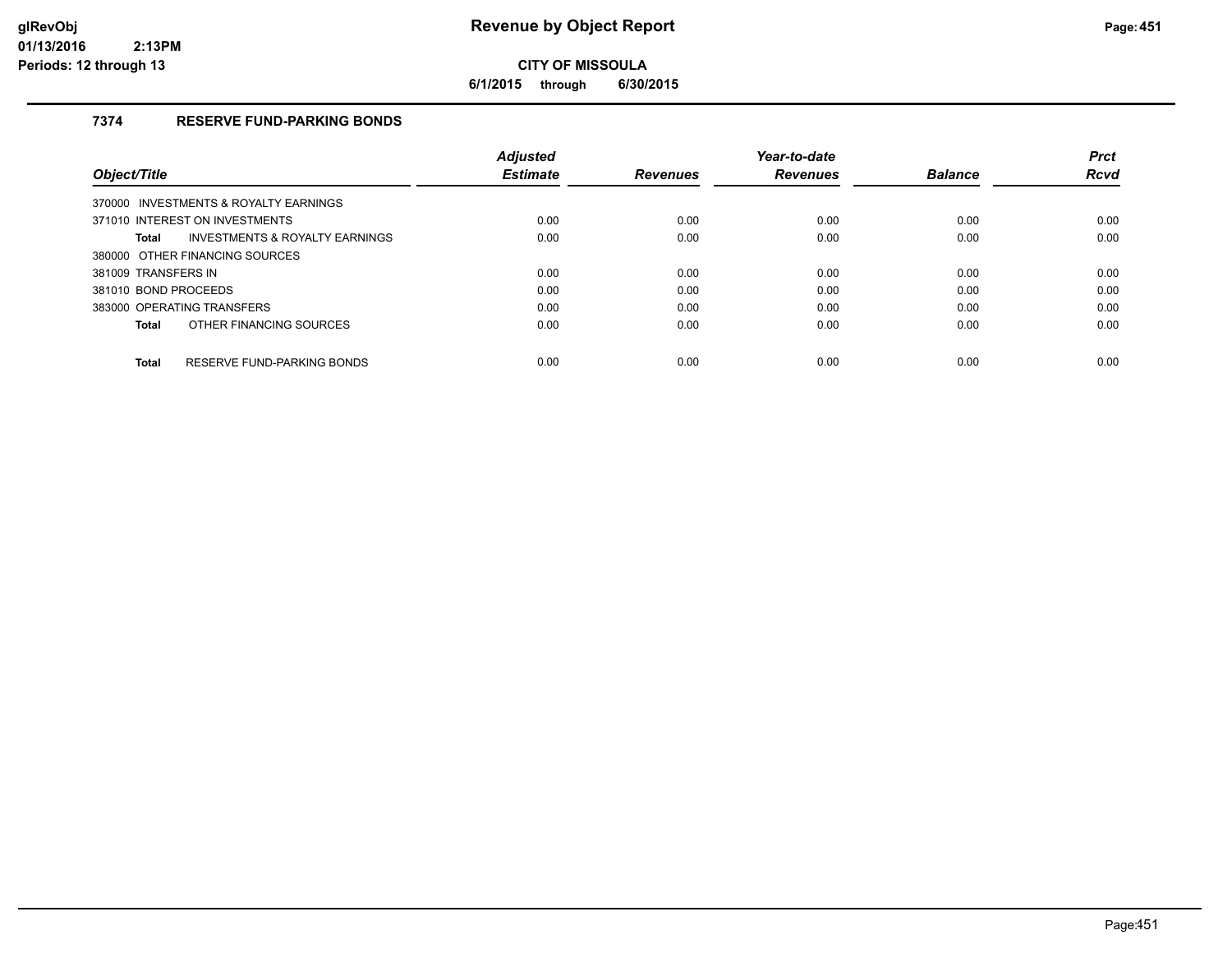**6/1/2015 through 6/30/2015**

# **7375 PLEDGED TAX INCREMENT-2010B BOND**

# **7375 PLEDGED TAX INCREMENT-2010B BOND**

|                                                    | <b>Adjusted</b> |                 | Year-to-date    |                | <b>Prct</b> |
|----------------------------------------------------|-----------------|-----------------|-----------------|----------------|-------------|
| Object/Title                                       | <b>Estimate</b> | <b>Revenues</b> | <b>Revenues</b> | <b>Balance</b> | <b>Rcvd</b> |
| 330000 INTERGOVERNMENTAL REVENUES                  |                 |                 |                 |                |             |
| 338000 LOCAL SHARING OF TAX INCREMENT              | 268.162.00      | $-202.023.85$   | 64.826.73       | 203.335.27     | 24.17       |
| INTERGOVERNMENTAL REVENUES<br>Total                | 268.162.00      | $-202.023.85$   | 64.826.73       | 203.335.27     | 24.17       |
| 370000 INVESTMENTS & ROYALTY EARNINGS              |                 |                 |                 |                |             |
| 371010 INTEREST ON INVESTMENTS                     | 0.00            | 27.195.32       | 2.549.14        | $-2.549.14$    | 0.00        |
| <b>INVESTMENTS &amp; ROYALTY EARNINGS</b><br>Total | 0.00            | 27.195.32       | 2.549.14        | $-2.549.14$    | 0.00        |
| 380000 OTHER FINANCING SOURCES                     |                 |                 |                 |                |             |
| 383000 OPERATING TRANSFERS                         | 0.00            | 0.00            | 0.00            | 0.00           | 0.00        |
| OTHER FINANCING SOURCES<br>Total                   | 0.00            | 0.00            | 0.00            | 0.00           | 0.00        |
| PLEDGED TAX INCREMENT-2010B BOND<br><b>Total</b>   | 268.162.00      | $-174.828.53$   | 67.375.87       | 200.786.13     | 25.13       |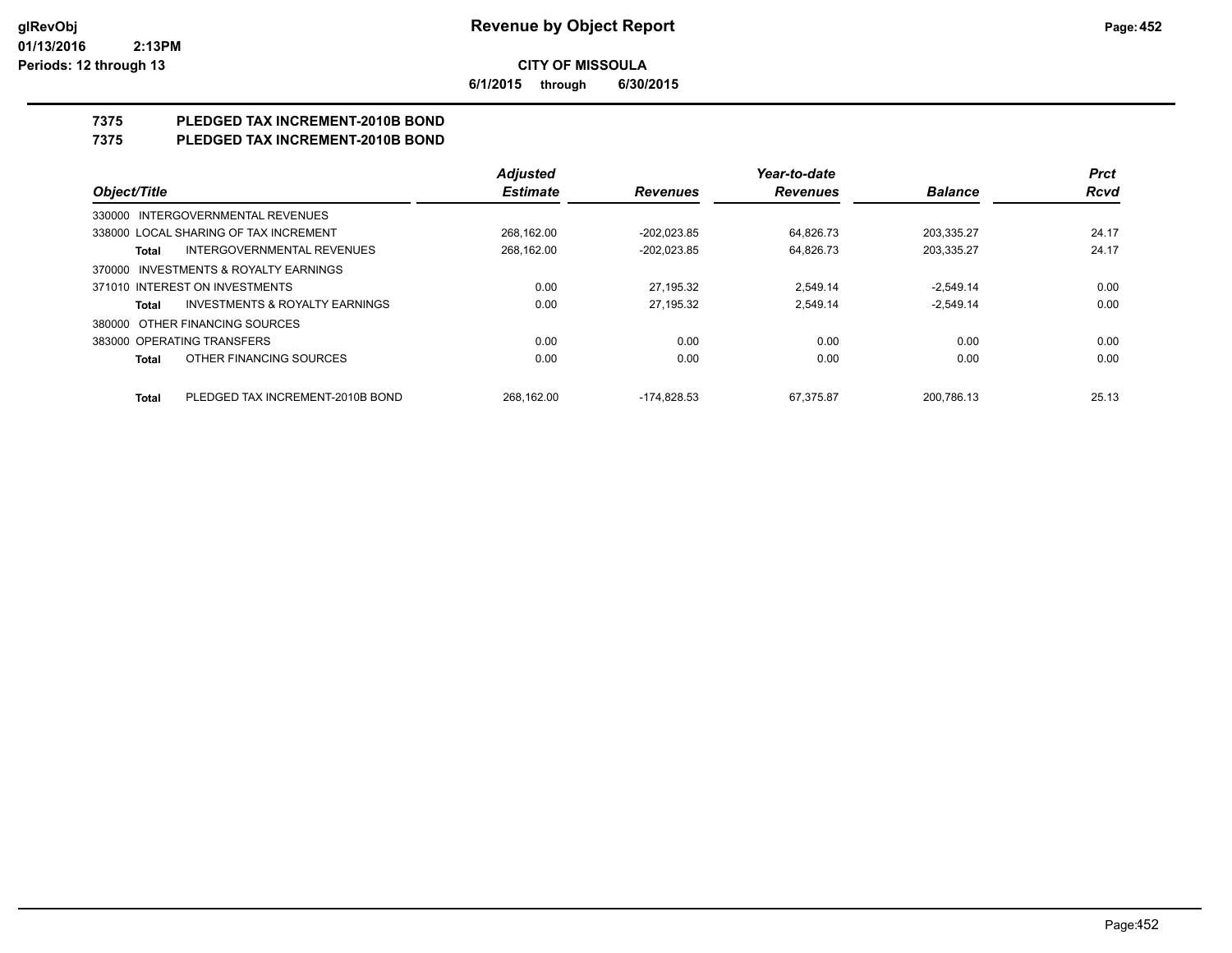**6/1/2015 through 6/30/2015**

## **7375 PLEDGED TAX INCREMENT-2010B BOND**

| Object/Title                                     | <b>Adjusted</b><br><b>Estimate</b> | <b>Revenues</b> | Year-to-date<br><b>Revenues</b> | <b>Balance</b> | <b>Prct</b><br>Rcvd |
|--------------------------------------------------|------------------------------------|-----------------|---------------------------------|----------------|---------------------|
| INTERGOVERNMENTAL REVENUES<br>330000             |                                    |                 |                                 |                |                     |
| 338000 LOCAL SHARING OF TAX INCREMENT            | 268.162.00                         | -202.023.85     | 64.826.73                       | 203.335.27     | 24.17               |
| <b>INTERGOVERNMENTAL REVENUES</b><br>Total       | 268,162.00                         | $-202,023.85$   | 64,826.73                       | 203,335.27     | 24.17               |
| INVESTMENTS & ROYALTY EARNINGS<br>370000         |                                    |                 |                                 |                |                     |
| 371010 INTEREST ON INVESTMENTS                   | 0.00                               | 27,195.32       | 2.549.14                        | $-2.549.14$    | 0.00                |
| INVESTMENTS & ROYALTY EARNINGS<br>Total          | 0.00                               | 27,195.32       | 2.549.14                        | $-2.549.14$    | 0.00                |
| 380000 OTHER FINANCING SOURCES                   |                                    |                 |                                 |                |                     |
| 383000 OPERATING TRANSFERS                       | 0.00                               | 0.00            | 0.00                            | 0.00           | 0.00                |
| OTHER FINANCING SOURCES<br><b>Total</b>          | 0.00                               | 0.00            | 0.00                            | 0.00           | 0.00                |
| PLEDGED TAX INCREMENT-2010B BOND<br><b>Total</b> | 268.162.00                         | $-174.828.53$   | 67.375.87                       | 200.786.13     | 25.13               |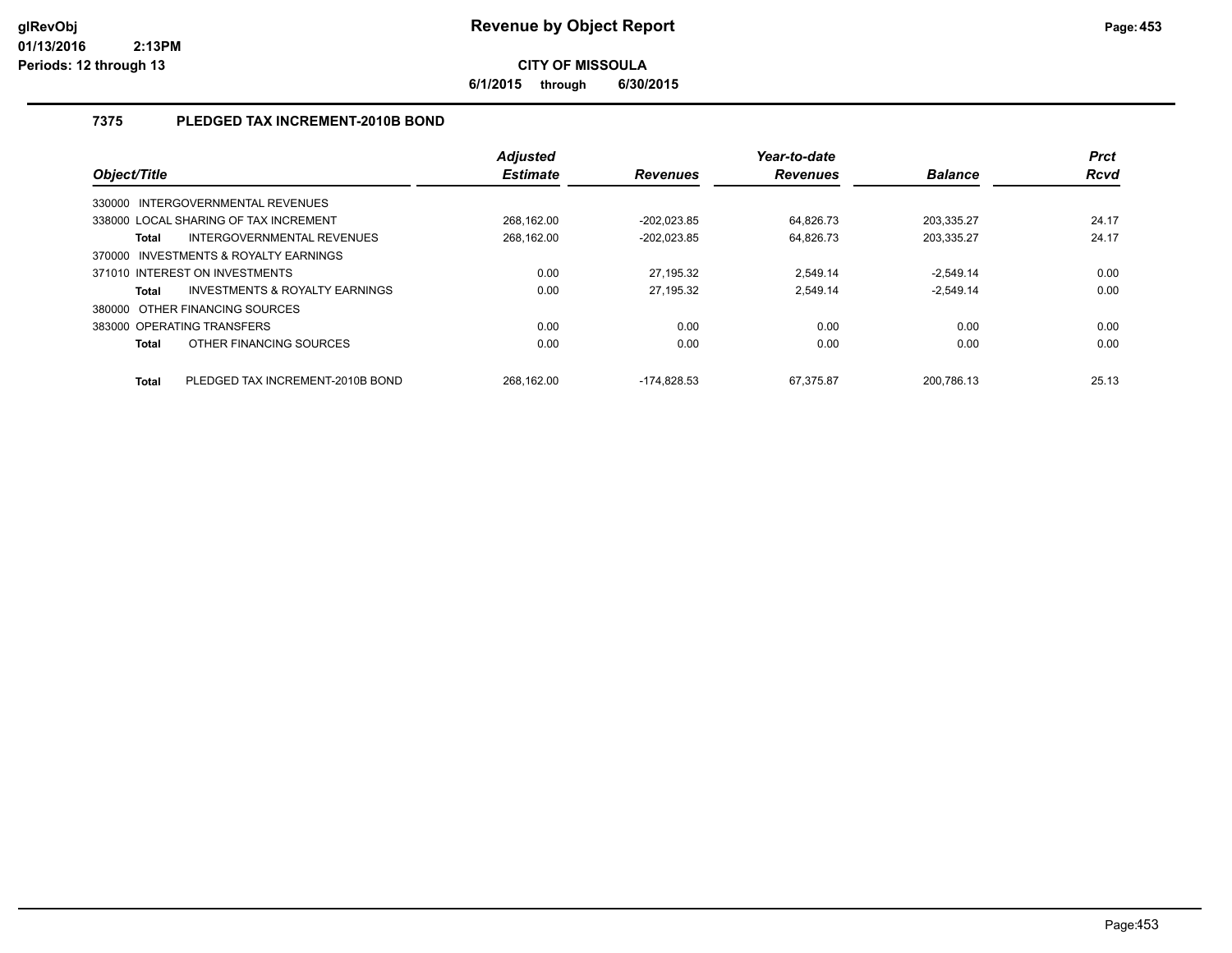**6/1/2015 through 6/30/2015**

## **7376 MPC 2010A BONDS DEBT INTEREST**

#### **7376 MPC 2010A BONDS DEBT INTEREST**

|                      |                                       | <b>Adjusted</b> |                 | Year-to-date    |                | <b>Prct</b> |
|----------------------|---------------------------------------|-----------------|-----------------|-----------------|----------------|-------------|
| Object/Title         |                                       | <b>Estimate</b> | <b>Revenues</b> | <b>Revenues</b> | <b>Balance</b> | <b>Rcvd</b> |
|                      | 370000 INVESTMENTS & ROYALTY EARNINGS |                 |                 |                 |                |             |
|                      | 371010 INTEREST ON INVESTMENTS        | 0.00            | 0.00            | 0.00            | 0.00           | 0.00        |
| Total                | INVESTMENTS & ROYALTY EARNINGS        | 0.00            | 0.00            | 0.00            | 0.00           | 0.00        |
|                      | 380000 OTHER FINANCING SOURCES        |                 |                 |                 |                |             |
| 381009 TRANSFERS IN  |                                       | 0.00            | 0.00            | 0.00            | 0.00           | 0.00        |
| 381010 BOND PROCEEDS |                                       | 0.00            | 0.00            | 0.00            | 0.00           | 0.00        |
|                      | 383000 OPERATING TRANSFERS            | 0.00            | 0.00            | 0.00            | 0.00           | 0.00        |
| Total                | OTHER FINANCING SOURCES               | 0.00            | 0.00            | 0.00            | 0.00           | 0.00        |
|                      |                                       |                 |                 |                 |                |             |
| Total                | MPC 2010A BONDS DEBT INTEREST         | 0.00            | 0.00            | 0.00            | 0.00           | 0.00        |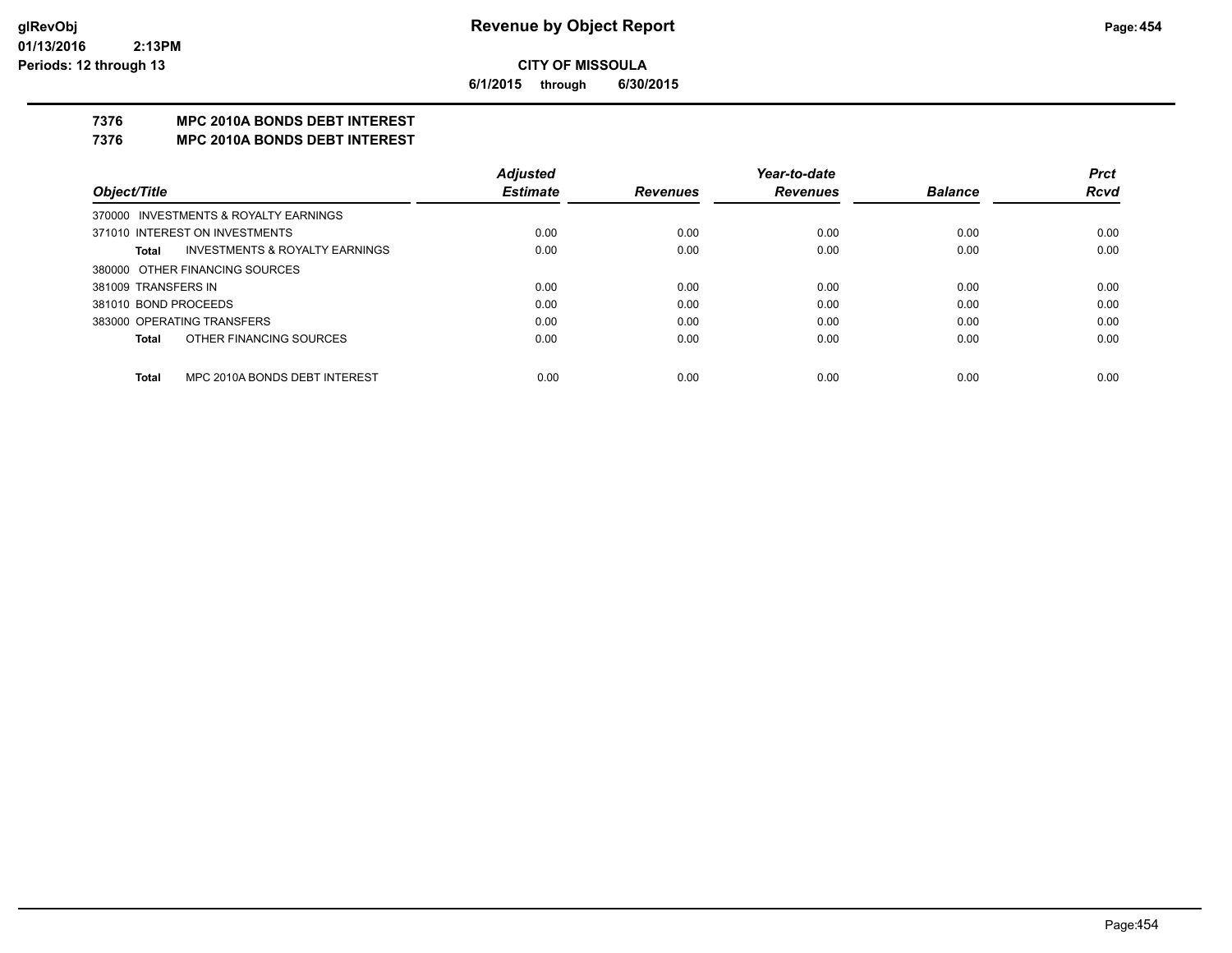**6/1/2015 through 6/30/2015**

## **7376 MPC 2010A BONDS DEBT INTEREST**

|                                       |                                           | <b>Adiusted</b> |                 | Year-to-date    |                | <b>Prct</b> |
|---------------------------------------|-------------------------------------------|-----------------|-----------------|-----------------|----------------|-------------|
| Object/Title                          |                                           | <b>Estimate</b> | <b>Revenues</b> | <b>Revenues</b> | <b>Balance</b> | <b>Rcvd</b> |
| 370000 INVESTMENTS & ROYALTY EARNINGS |                                           |                 |                 |                 |                |             |
| 371010 INTEREST ON INVESTMENTS        |                                           | 0.00            | 0.00            | 0.00            | 0.00           | 0.00        |
| Total                                 | <b>INVESTMENTS &amp; ROYALTY EARNINGS</b> | 0.00            | 0.00            | 0.00            | 0.00           | 0.00        |
| 380000 OTHER FINANCING SOURCES        |                                           |                 |                 |                 |                |             |
| 381009 TRANSFERS IN                   |                                           | 0.00            | 0.00            | 0.00            | 0.00           | 0.00        |
| 381010 BOND PROCEEDS                  |                                           | 0.00            | 0.00            | 0.00            | 0.00           | 0.00        |
| 383000 OPERATING TRANSFERS            |                                           | 0.00            | 0.00            | 0.00            | 0.00           | 0.00        |
| Total                                 | OTHER FINANCING SOURCES                   | 0.00            | 0.00            | 0.00            | 0.00           | 0.00        |
| <b>Total</b>                          | MPC 2010A BONDS DEBT INTEREST             | 0.00            | 0.00            | 0.00            | 0.00           | 0.00        |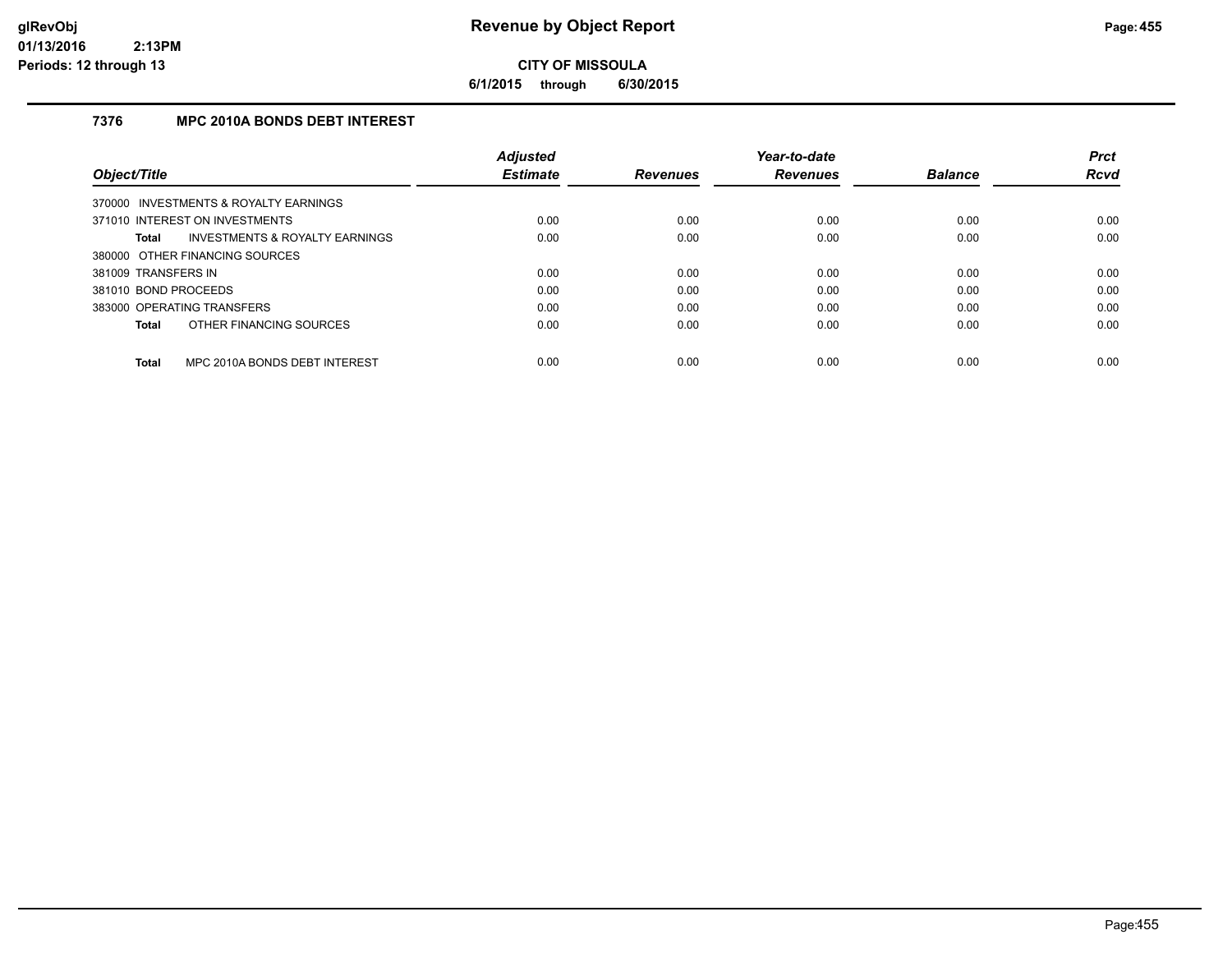**6/1/2015 through 6/30/2015**

# **7377 MPC 2010A BONDS SINKING FUND**

**7377 MPC 2010A BONDS SINKING FUND**

|                      |                                           | <b>Adjusted</b> |                 | Year-to-date    |                | <b>Prct</b> |
|----------------------|-------------------------------------------|-----------------|-----------------|-----------------|----------------|-------------|
| Object/Title         |                                           | <b>Estimate</b> | <b>Revenues</b> | <b>Revenues</b> | <b>Balance</b> | Rcvd        |
|                      | 370000 INVESTMENTS & ROYALTY EARNINGS     |                 |                 |                 |                |             |
|                      | 371010 INTEREST ON INVESTMENTS            | 0.00            | 0.00            | 0.00            | 0.00           | 0.00        |
| Total                | <b>INVESTMENTS &amp; ROYALTY EARNINGS</b> | 0.00            | 0.00            | 0.00            | 0.00           | 0.00        |
|                      | 380000 OTHER FINANCING SOURCES            |                 |                 |                 |                |             |
| 381009 TRANSFERS IN  |                                           | 0.00            | 0.00            | 0.00            | 0.00           | 0.00        |
| 381010 BOND PROCEEDS |                                           | 0.00            | 0.00            | 0.00            | 0.00           | 0.00        |
|                      | 383000 OPERATING TRANSFERS                | 0.00            | 0.00            | 0.00            | 0.00           | 0.00        |
| Total                | OTHER FINANCING SOURCES                   | 0.00            | 0.00            | 0.00            | 0.00           | 0.00        |
| <b>Total</b>         | MPC 2010A BONDS SINKING FUND              | 0.00            | 0.00            | 0.00            | 0.00           | 0.00        |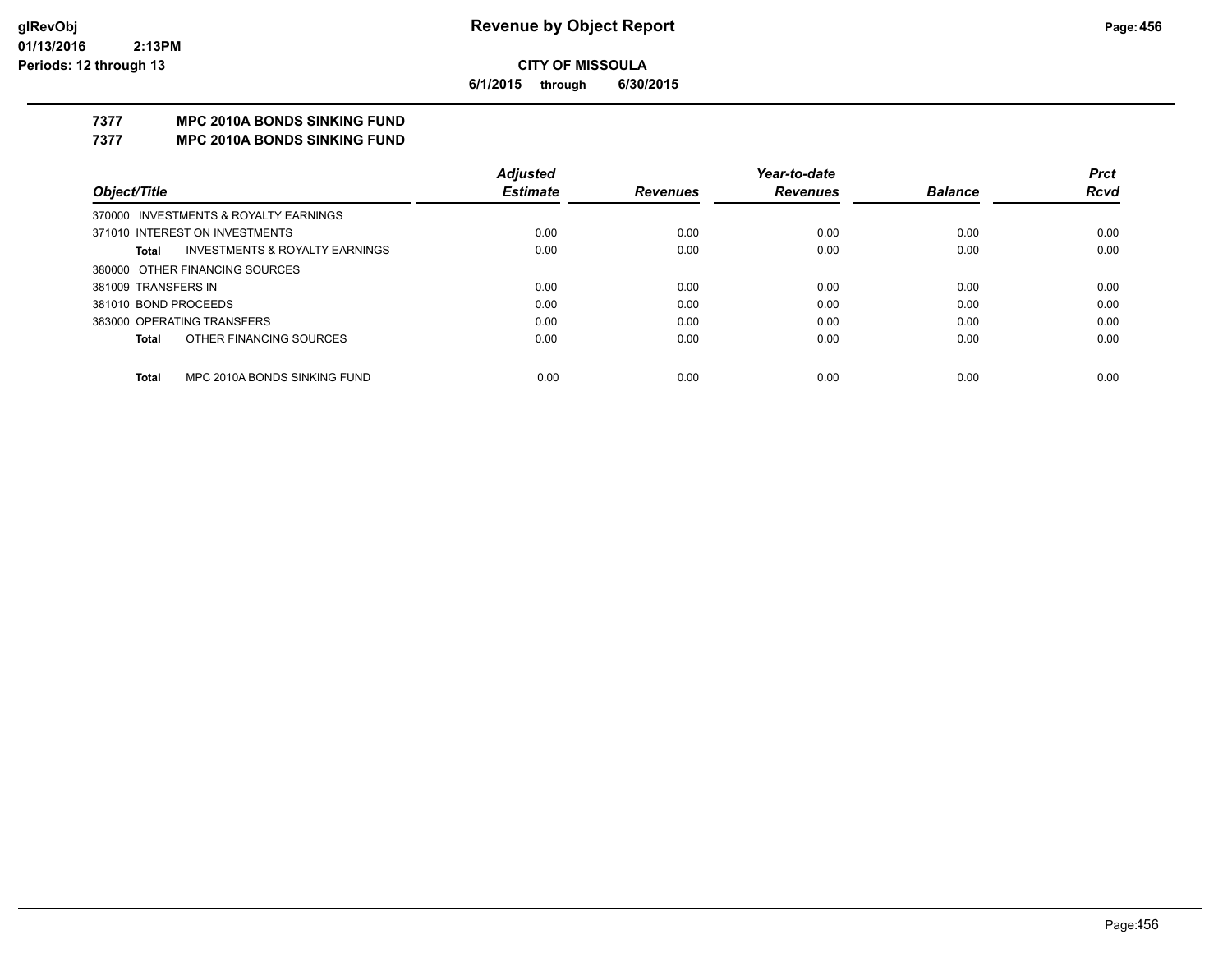**6/1/2015 through 6/30/2015**

## **7377 MPC 2010A BONDS SINKING FUND**

|                                                    | <b>Adiusted</b> |                 | Year-to-date    |                | <b>Prct</b> |
|----------------------------------------------------|-----------------|-----------------|-----------------|----------------|-------------|
| Object/Title                                       | <b>Estimate</b> | <b>Revenues</b> | <b>Revenues</b> | <b>Balance</b> | <b>Rcvd</b> |
| 370000 INVESTMENTS & ROYALTY EARNINGS              |                 |                 |                 |                |             |
| 371010 INTEREST ON INVESTMENTS                     | 0.00            | 0.00            | 0.00            | 0.00           | 0.00        |
| <b>INVESTMENTS &amp; ROYALTY EARNINGS</b><br>Total | 0.00            | 0.00            | 0.00            | 0.00           | 0.00        |
| 380000 OTHER FINANCING SOURCES                     |                 |                 |                 |                |             |
| 381009 TRANSFERS IN                                | 0.00            | 0.00            | 0.00            | 0.00           | 0.00        |
| 381010 BOND PROCEEDS                               | 0.00            | 0.00            | 0.00            | 0.00           | 0.00        |
| 383000 OPERATING TRANSFERS                         | 0.00            | 0.00            | 0.00            | 0.00           | 0.00        |
| OTHER FINANCING SOURCES<br>Total                   | 0.00            | 0.00            | 0.00            | 0.00           | 0.00        |
| MPC 2010A BONDS SINKING FUND<br><b>Total</b>       | 0.00            | 0.00            | 0.00            | 0.00           | 0.00        |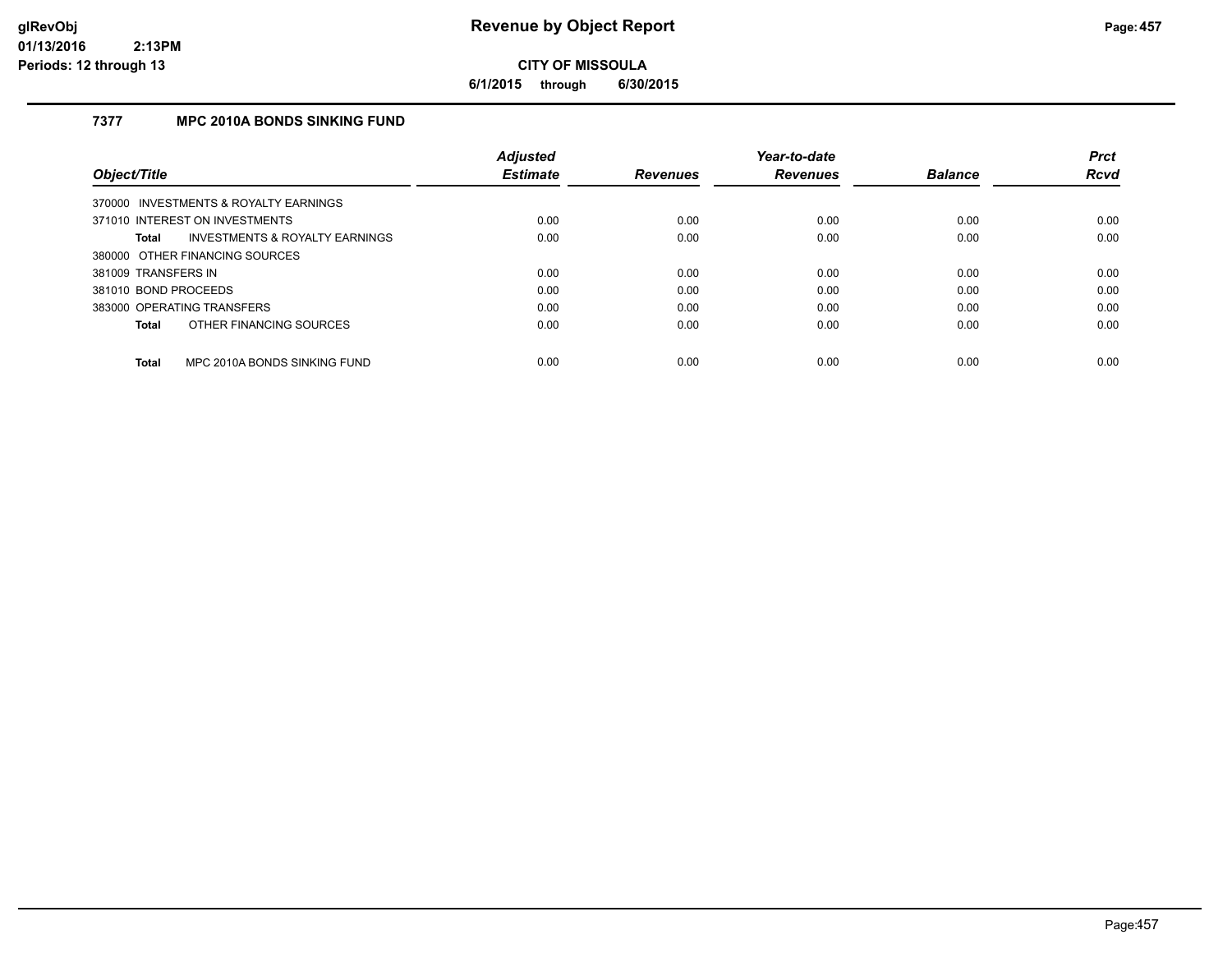**6/1/2015 through 6/30/2015**

#### **7378 MPC 2010A BOND RESERVE**

**7378 MPC 2010A BOND RESERVE**

|                                       |                                           | <b>Adjusted</b> |                 | Year-to-date    |                | <b>Prct</b> |
|---------------------------------------|-------------------------------------------|-----------------|-----------------|-----------------|----------------|-------------|
| Object/Title                          |                                           | <b>Estimate</b> | <b>Revenues</b> | <b>Revenues</b> | <b>Balance</b> | <b>Rcvd</b> |
| 370000 INVESTMENTS & ROYALTY EARNINGS |                                           |                 |                 |                 |                |             |
| 371010 INTEREST ON INVESTMENTS        |                                           | 0.00            | 0.00            | 0.00            | 0.00           | 0.00        |
| <b>Total</b>                          | <b>INVESTMENTS &amp; ROYALTY EARNINGS</b> | 0.00            | 0.00            | 0.00            | 0.00           | 0.00        |
| 380000 OTHER FINANCING SOURCES        |                                           |                 |                 |                 |                |             |
| 381009 TRANSFERS IN                   |                                           | 0.00            | 0.00            | 0.00            | 0.00           | 0.00        |
| 381010 BOND PROCEEDS                  |                                           | 0.00            | 0.00            | 0.00            | 0.00           | 0.00        |
| 383000 OPERATING TRANSFERS            |                                           | 0.00            | 0.00            | 0.00            | 0.00           | 0.00        |
| <b>Total</b>                          | OTHER FINANCING SOURCES                   | 0.00            | 0.00            | 0.00            | 0.00           | 0.00        |
| <b>Total</b>                          | MPC 2010A BOND RESERVE                    | 0.00            | 0.00            | 0.00            | 0.00           | 0.00        |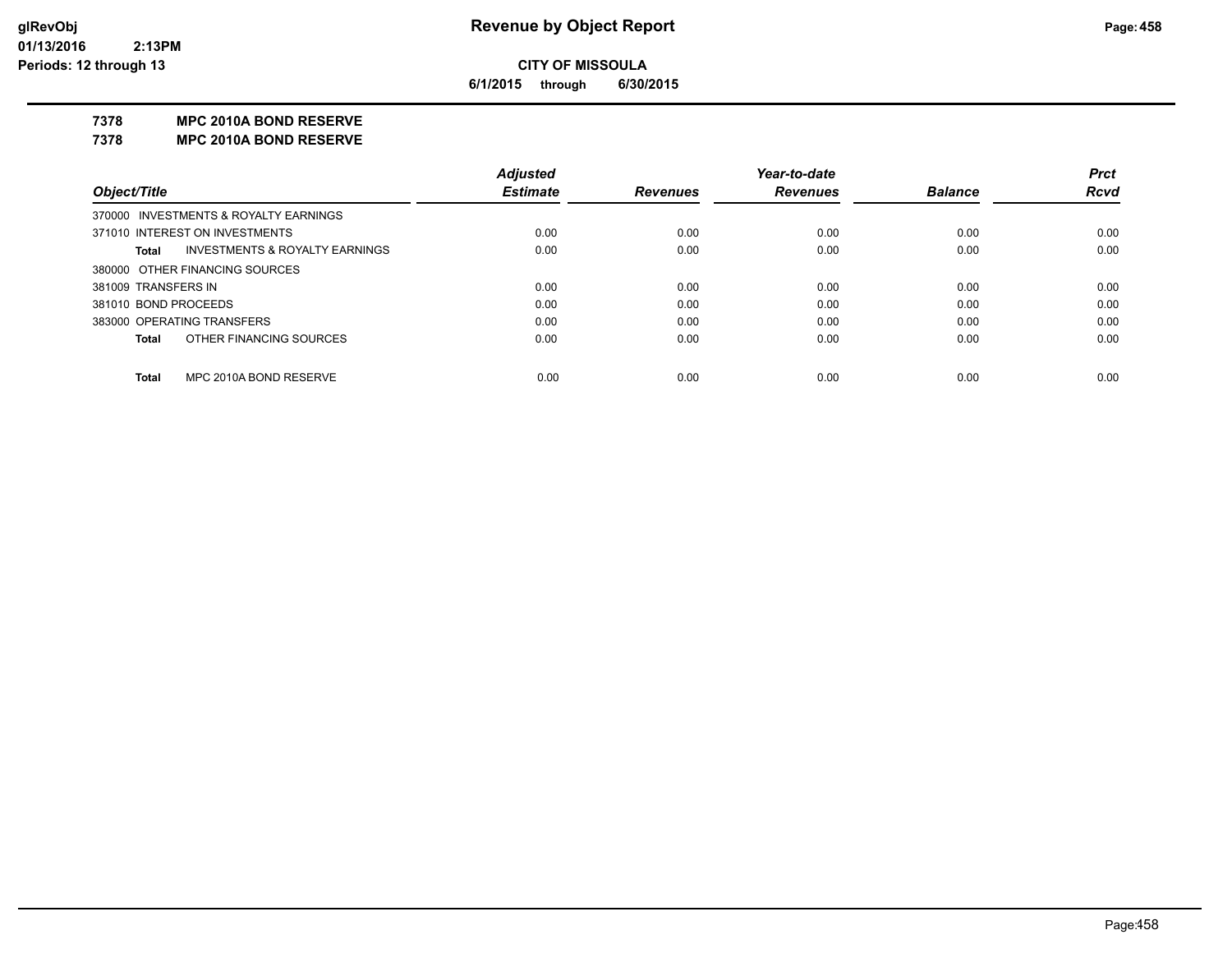**6/1/2015 through 6/30/2015**

## **7378 MPC 2010A BOND RESERVE**

|                                         | <b>Adjusted</b> |                 | Year-to-date    |                | <b>Prct</b> |
|-----------------------------------------|-----------------|-----------------|-----------------|----------------|-------------|
| Object/Title                            | <b>Estimate</b> | <b>Revenues</b> | <b>Revenues</b> | <b>Balance</b> | <b>Rcvd</b> |
| 370000 INVESTMENTS & ROYALTY EARNINGS   |                 |                 |                 |                |             |
| 371010 INTEREST ON INVESTMENTS          | 0.00            | 0.00            | 0.00            | 0.00           | 0.00        |
| INVESTMENTS & ROYALTY EARNINGS<br>Total | 0.00            | 0.00            | 0.00            | 0.00           | 0.00        |
| 380000 OTHER FINANCING SOURCES          |                 |                 |                 |                |             |
| 381009 TRANSFERS IN                     | 0.00            | 0.00            | 0.00            | 0.00           | 0.00        |
| 381010 BOND PROCEEDS                    | 0.00            | 0.00            | 0.00            | 0.00           | 0.00        |
| 383000 OPERATING TRANSFERS              | 0.00            | 0.00            | 0.00            | 0.00           | 0.00        |
| OTHER FINANCING SOURCES<br>Total        | 0.00            | 0.00            | 0.00            | 0.00           | 0.00        |
| MPC 2010A BOND RESERVE<br><b>Total</b>  | 0.00            | 0.00            | 0.00            | 0.00           | 0.00        |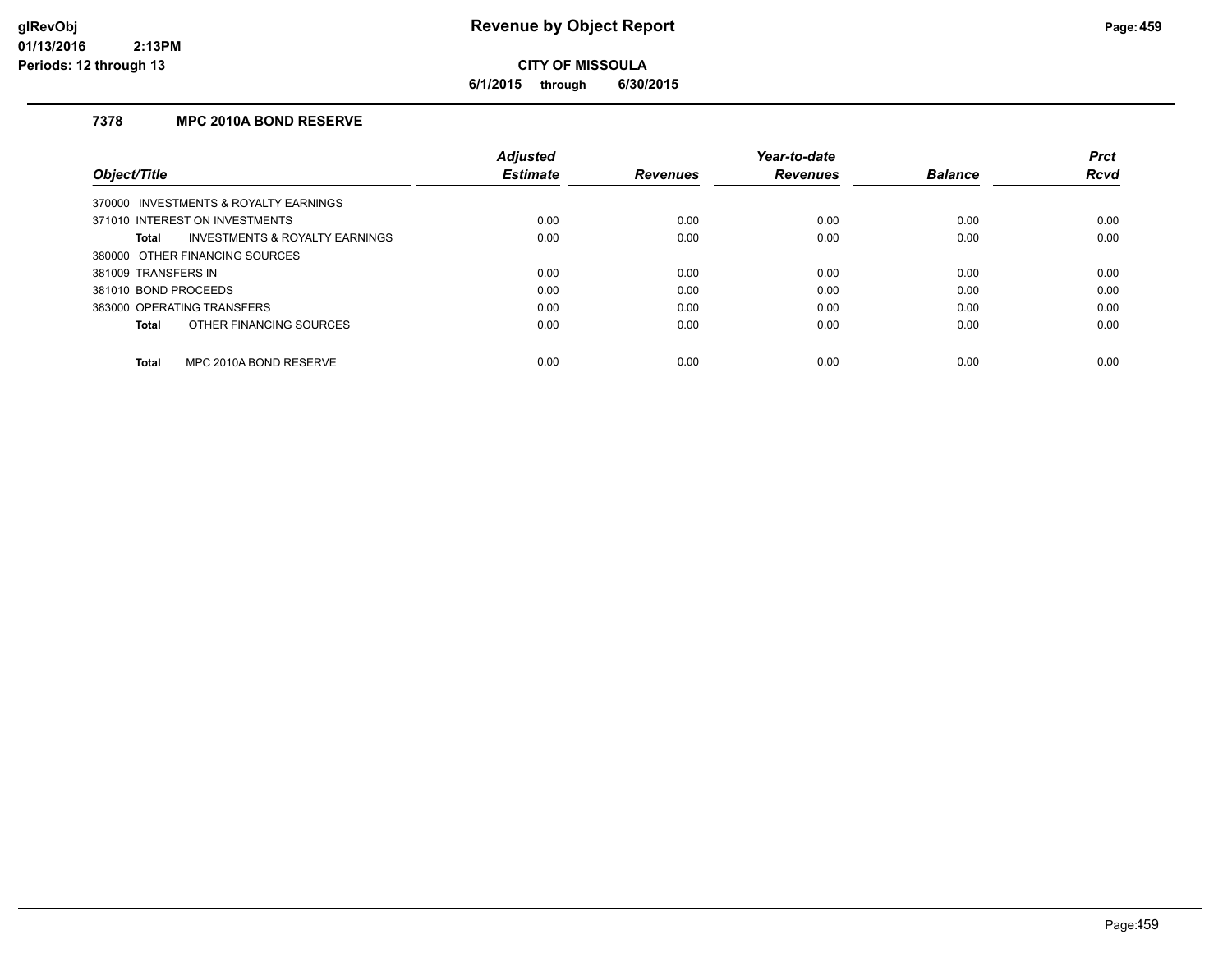**6/1/2015 through 6/30/2015**

# **7379 MPC 2010A BOND CONSTRUCTION**

#### **7379 MPC 2010A BOND CONSTRUCTION**

|                                |                                       | <b>Adjusted</b> |                 | Year-to-date    |                | <b>Prct</b> |
|--------------------------------|---------------------------------------|-----------------|-----------------|-----------------|----------------|-------------|
| Object/Title                   |                                       | <b>Estimate</b> | <b>Revenues</b> | <b>Revenues</b> | <b>Balance</b> | <b>Rcvd</b> |
|                                | 370000 INVESTMENTS & ROYALTY EARNINGS |                 |                 |                 |                |             |
| 371010 INTEREST ON INVESTMENTS |                                       | 0.00            | 0.00            | 0.00            | 0.00           | 0.00        |
| Total                          | INVESTMENTS & ROYALTY EARNINGS        | 0.00            | 0.00            | 0.00            | 0.00           | 0.00        |
| 380000 OTHER FINANCING SOURCES |                                       |                 |                 |                 |                |             |
| 381009 TRANSFERS IN            |                                       | 0.00            | 0.00            | 0.00            | 0.00           | 0.00        |
| 381010 BOND PROCEEDS           |                                       | 0.00            | 0.00            | 0.00            | 0.00           | 0.00        |
| 383000 OPERATING TRANSFERS     |                                       | 0.00            | 0.00            | 0.00            | 0.00           | 0.00        |
| Total                          | OTHER FINANCING SOURCES               | 0.00            | 0.00            | 0.00            | 0.00           | 0.00        |
|                                |                                       |                 |                 |                 |                |             |
| <b>Total</b>                   | MPC 2010A BOND CONSTRUCTION           | 0.00            | 0.00            | 0.00            | 0.00           | 0.00        |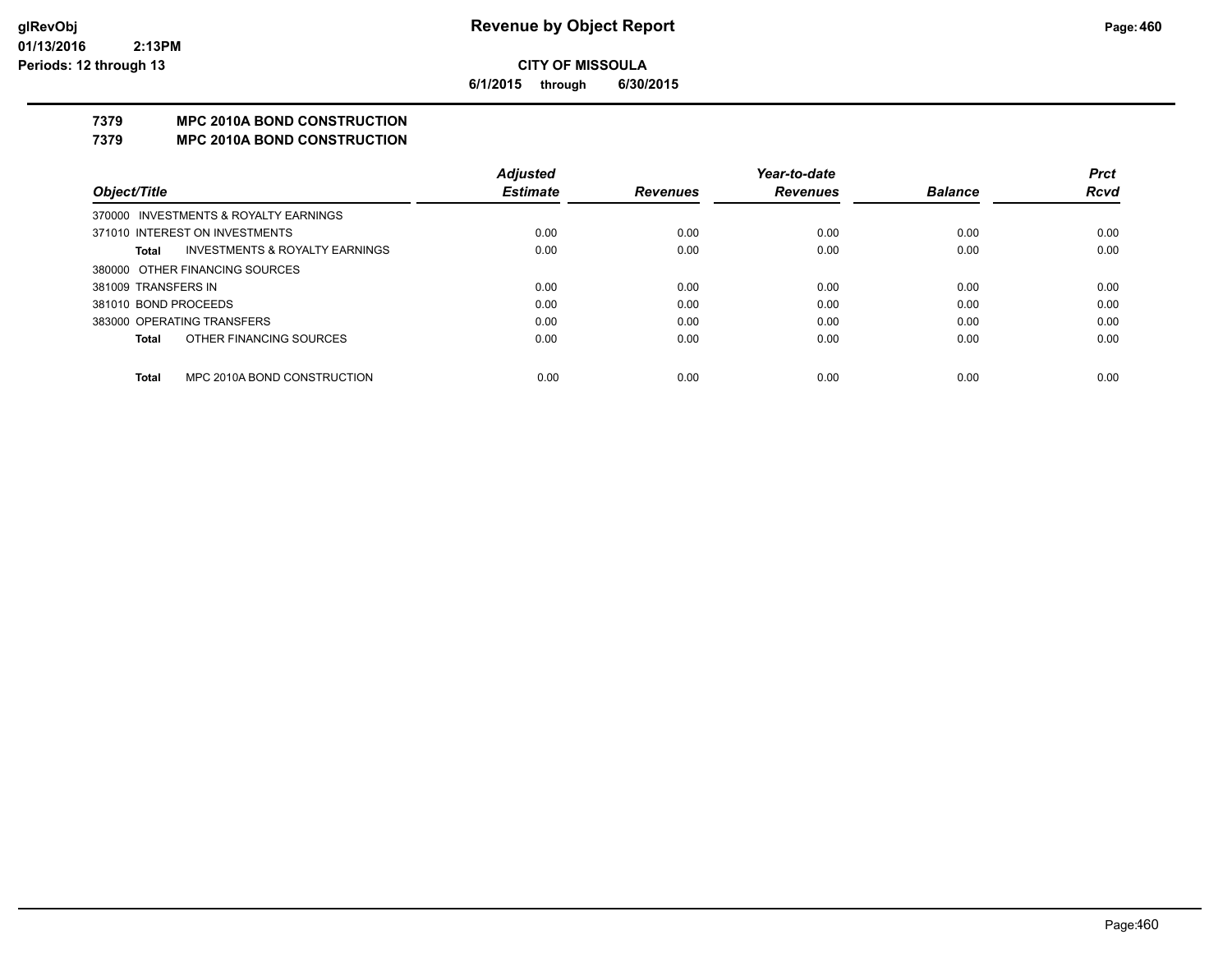**6/1/2015 through 6/30/2015**

# **7379 MPC 2010A BOND CONSTRUCTION**

|                      |                                           | <b>Adjusted</b> |                 | Year-to-date    |                | <b>Prct</b> |
|----------------------|-------------------------------------------|-----------------|-----------------|-----------------|----------------|-------------|
| Object/Title         |                                           | <b>Estimate</b> | <b>Revenues</b> | <b>Revenues</b> | <b>Balance</b> | <b>Rcvd</b> |
|                      | 370000 INVESTMENTS & ROYALTY EARNINGS     |                 |                 |                 |                |             |
|                      | 371010 INTEREST ON INVESTMENTS            | 0.00            | 0.00            | 0.00            | 0.00           | 0.00        |
| Total                | <b>INVESTMENTS &amp; ROYALTY EARNINGS</b> | 0.00            | 0.00            | 0.00            | 0.00           | 0.00        |
|                      | 380000 OTHER FINANCING SOURCES            |                 |                 |                 |                |             |
| 381009 TRANSFERS IN  |                                           | 0.00            | 0.00            | 0.00            | 0.00           | 0.00        |
| 381010 BOND PROCEEDS |                                           | 0.00            | 0.00            | 0.00            | 0.00           | 0.00        |
|                      | 383000 OPERATING TRANSFERS                | 0.00            | 0.00            | 0.00            | 0.00           | 0.00        |
| Total                | OTHER FINANCING SOURCES                   | 0.00            | 0.00            | 0.00            | 0.00           | 0.00        |
| <b>Total</b>         | MPC 2010A BOND CONSTRUCTION               | 0.00            | 0.00            | 0.00            | 0.00           | 0.00        |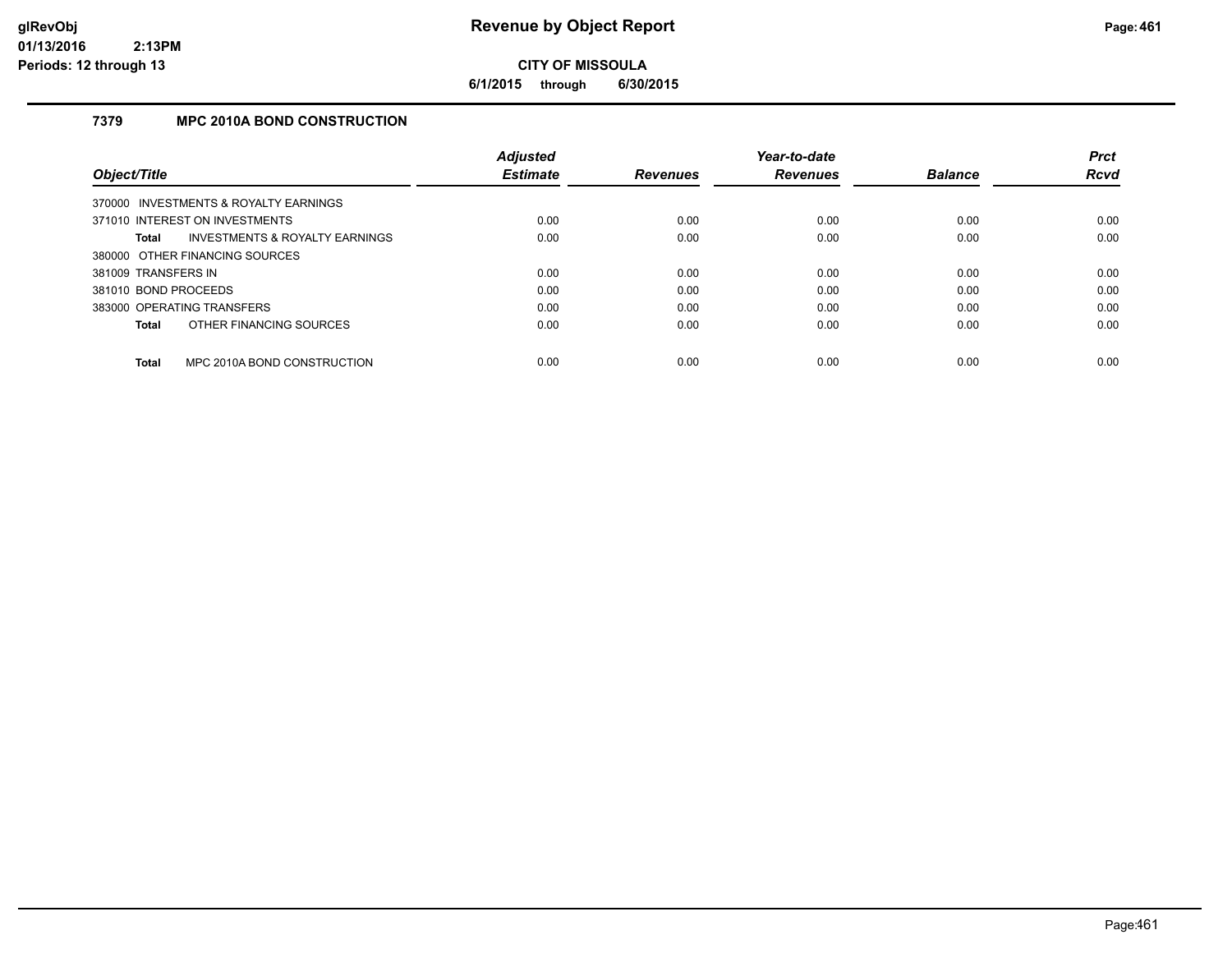**6/1/2015 through 6/30/2015**

## **7380 BUSINESS IMPROVEMENT DISTRICT**

#### **7380 BUSINESS IMPROVEMENT DISTRICT**

|                                                     | <b>Adjusted</b> |                 | Year-to-date    |                | <b>Prct</b> |
|-----------------------------------------------------|-----------------|-----------------|-----------------|----------------|-------------|
| Object/Title                                        | <b>Estimate</b> | <b>Revenues</b> | <b>Revenues</b> | <b>Balance</b> | Rcvd        |
| TAXES/ASSESSMENTS<br>310000                         |                 |                 |                 |                |             |
| 311011 TAX INCREMENT                                | 364,322.00      | 131,649.39      | 326,836.07      | 37,485.93      | 89.71       |
| <b>PENALTIES &amp; INTEREST</b><br>312001           | 0.00            | 361.27          | 989.02          | $-989.02$      | 0.00        |
| <b>TAXES/ASSESSMENTS</b><br>Total                   | 364,322.00      | 132,010.66      | 327,825.09      | 36,496.91      | 89.98       |
| <b>CHARGES FOR SERVICES</b><br>340000               |                 |                 |                 |                |             |
| <b>GARBAGE COLLECTION SERVICES</b><br>343041        | 5,000.00        | 1,953.17        | 20,141.04       | $-15,141.04$   | 402.82      |
| <b>CHARGES FOR SERVICES</b><br><b>Total</b>         | 5,000.00        | 1,953.17        | 20,141.04       | $-15,141.04$   | 402.82      |
| <b>MISCELLANEOUS REVENUES</b><br>360000             |                 |                 |                 |                |             |
| 363010 LIGHTING ASSESSMENTS                         | 0.00            | 0.00            | 0.00            | 0.00           | 0.00        |
| 363020 PROPERTY ASSESSMENTS                         | 0.00            | 0.00            | 0.00            | 0.00           | 0.00        |
| MISCELLANEOUS REVENUES<br>Total                     | 0.00            | 0.00            | 0.00            | 0.00           | 0.00        |
| <b>INVESTMENTS &amp; ROYALTY EARNINGS</b><br>370000 |                 |                 |                 |                |             |
| 371010 INTEREST ON INVESTMENTS                      | 0.00            | 0.00            | 0.00            | 0.00           | 0.00        |
| 371020 GAIN/LOSS IN MARKET VALUE OF INVESTMENTS     | 0.00            | 0.00            | 0.00            | 0.00           | 0.00        |
| <b>INVESTMENTS &amp; ROYALTY EARNINGS</b><br>Total  | 0.00            | 0.00            | 0.00            | 0.00           | 0.00        |
| <b>BUSINESS IMPROVEMENT DISTRICT</b><br>Total       | 369,322.00      | 133,963.83      | 347,966.13      | 21,355.87      | 94.22       |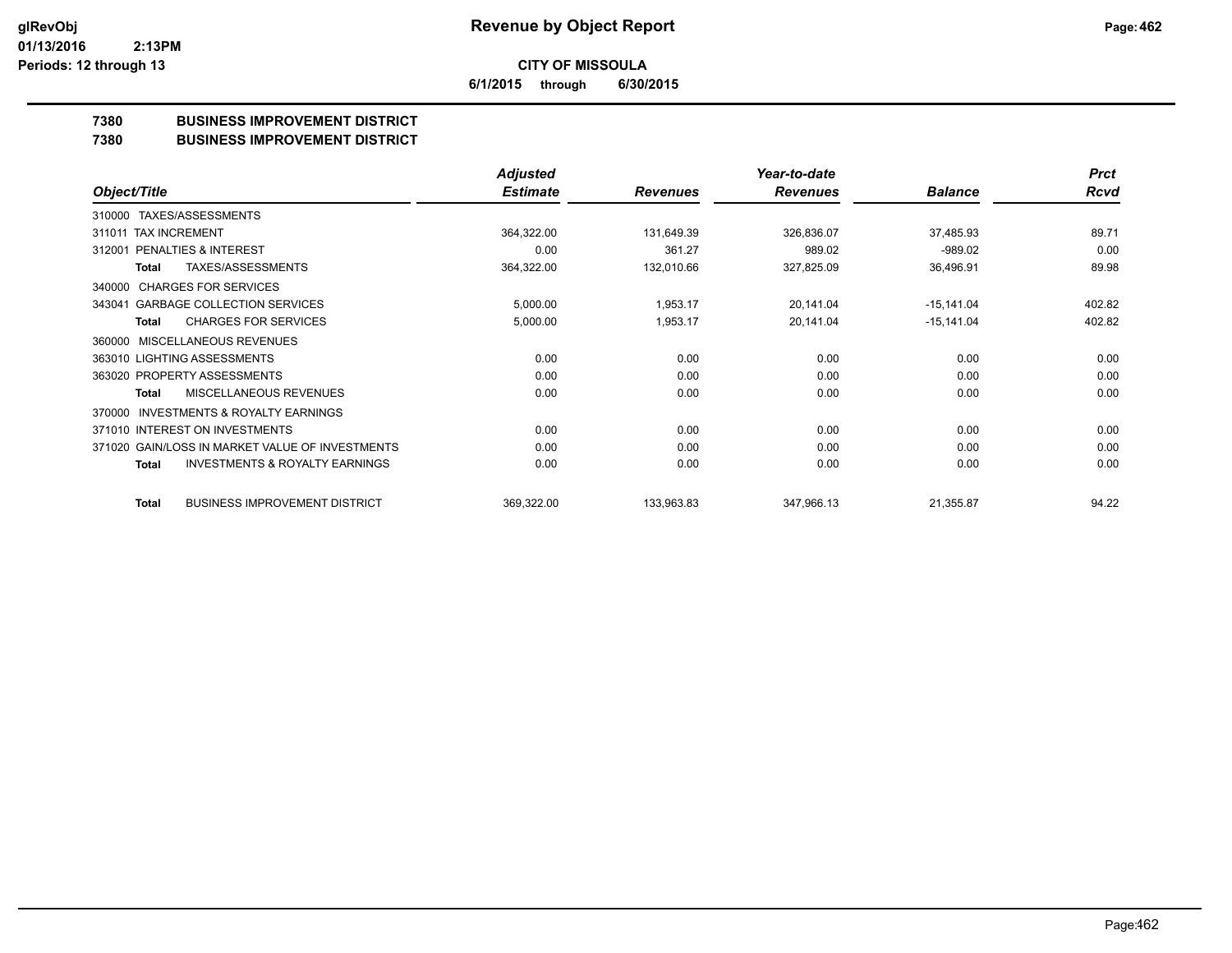**6/1/2015 through 6/30/2015**

## **7380 BUSINESS IMPROVEMENT DISTRICT**

|                                                           | <b>Adjusted</b> |                 | Year-to-date    |                | <b>Prct</b> |
|-----------------------------------------------------------|-----------------|-----------------|-----------------|----------------|-------------|
| Object/Title                                              | <b>Estimate</b> | <b>Revenues</b> | <b>Revenues</b> | <b>Balance</b> | <b>Rcvd</b> |
| 310000 TAXES/ASSESSMENTS                                  |                 |                 |                 |                |             |
| 311011 TAX INCREMENT                                      | 364,322.00      | 131,649.39      | 326,836.07      | 37,485.93      | 89.71       |
| <b>PENALTIES &amp; INTEREST</b><br>312001                 | 0.00            | 361.27          | 989.02          | $-989.02$      | 0.00        |
| TAXES/ASSESSMENTS<br>Total                                | 364,322.00      | 132,010.66      | 327,825.09      | 36,496.91      | 89.98       |
| 340000 CHARGES FOR SERVICES                               |                 |                 |                 |                |             |
| 343041 GARBAGE COLLECTION SERVICES                        | 5,000.00        | 1,953.17        | 20,141.04       | $-15,141.04$   | 402.82      |
| <b>CHARGES FOR SERVICES</b><br><b>Total</b>               | 5,000.00        | 1,953.17        | 20,141.04       | $-15,141.04$   | 402.82      |
| MISCELLANEOUS REVENUES<br>360000                          |                 |                 |                 |                |             |
| 363010 LIGHTING ASSESSMENTS                               | 0.00            | 0.00            | 0.00            | 0.00           | 0.00        |
| 363020 PROPERTY ASSESSMENTS                               | 0.00            | 0.00            | 0.00            | 0.00           | 0.00        |
| <b>MISCELLANEOUS REVENUES</b><br>Total                    | 0.00            | 0.00            | 0.00            | 0.00           | 0.00        |
| <b>INVESTMENTS &amp; ROYALTY EARNINGS</b><br>370000       |                 |                 |                 |                |             |
| 371010 INTEREST ON INVESTMENTS                            | 0.00            | 0.00            | 0.00            | 0.00           | 0.00        |
| 371020 GAIN/LOSS IN MARKET VALUE OF INVESTMENT            | 0.00            | 0.00            | 0.00            | 0.00           | 0.00        |
| <b>INVESTMENTS &amp; ROYALTY EARNINGS</b><br><b>Total</b> | 0.00            | 0.00            | 0.00            | 0.00           | 0.00        |
| <b>BUSINESS IMPROVEMENT DISTRICT</b><br><b>Total</b>      | 369,322.00      | 133,963.83      | 347,966.13      | 21,355.87      | 94.22       |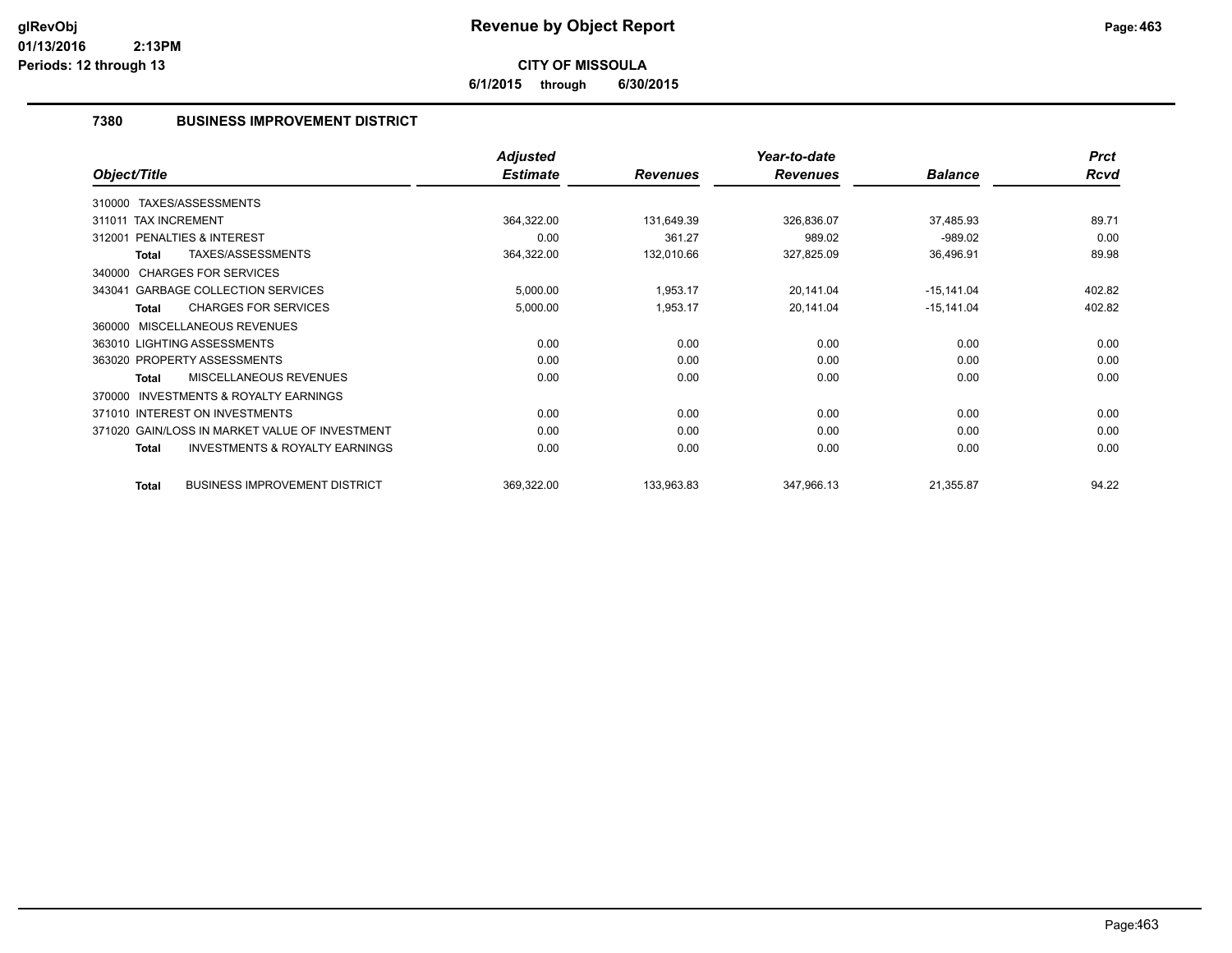**6/1/2015 through 6/30/2015**

# **7381 TOURISM BUSINESS IMPROVEMENT DISTRICT**

# **7381 TOURISM BUSINESS IMPROVEMENT DISTRICT**

|                                                    | <b>Adjusted</b> |                 | Year-to-date    |                | <b>Prct</b> |
|----------------------------------------------------|-----------------|-----------------|-----------------|----------------|-------------|
| Object/Title                                       | <b>Estimate</b> | <b>Revenues</b> | <b>Revenues</b> | <b>Balance</b> | <b>Rcvd</b> |
| 310000 TAXES/ASSESSMENTS                           |                 |                 |                 |                |             |
| 314100 TBID REVENUE                                | 620.494.00      | $-39.111.00$    | $-39.111.00$    | 659.605.00     | $-6.30$     |
| TAXES/ASSESSMENTS<br>Total                         | 620.494.00      | $-39.111.00$    | $-39.111.00$    | 659.605.00     | $-6.30$     |
| 370000 INVESTMENTS & ROYALTY EARNINGS              |                 |                 |                 |                |             |
| 371010 INTEREST ON INVESTMENTS                     | 0.00            | 1.77            | 1.77            | $-1.77$        | 0.00        |
| <b>INVESTMENTS &amp; ROYALTY EARNINGS</b><br>Total | 0.00            | 1.77            | 1.77            | $-1.77$        | 0.00        |
| TOURISM BUSINESS IMPROVEMENT DISTRI<br>Total       | 620.494.00      | $-39.109.23$    | $-39.109.23$    | 659.603.23     | -6.30       |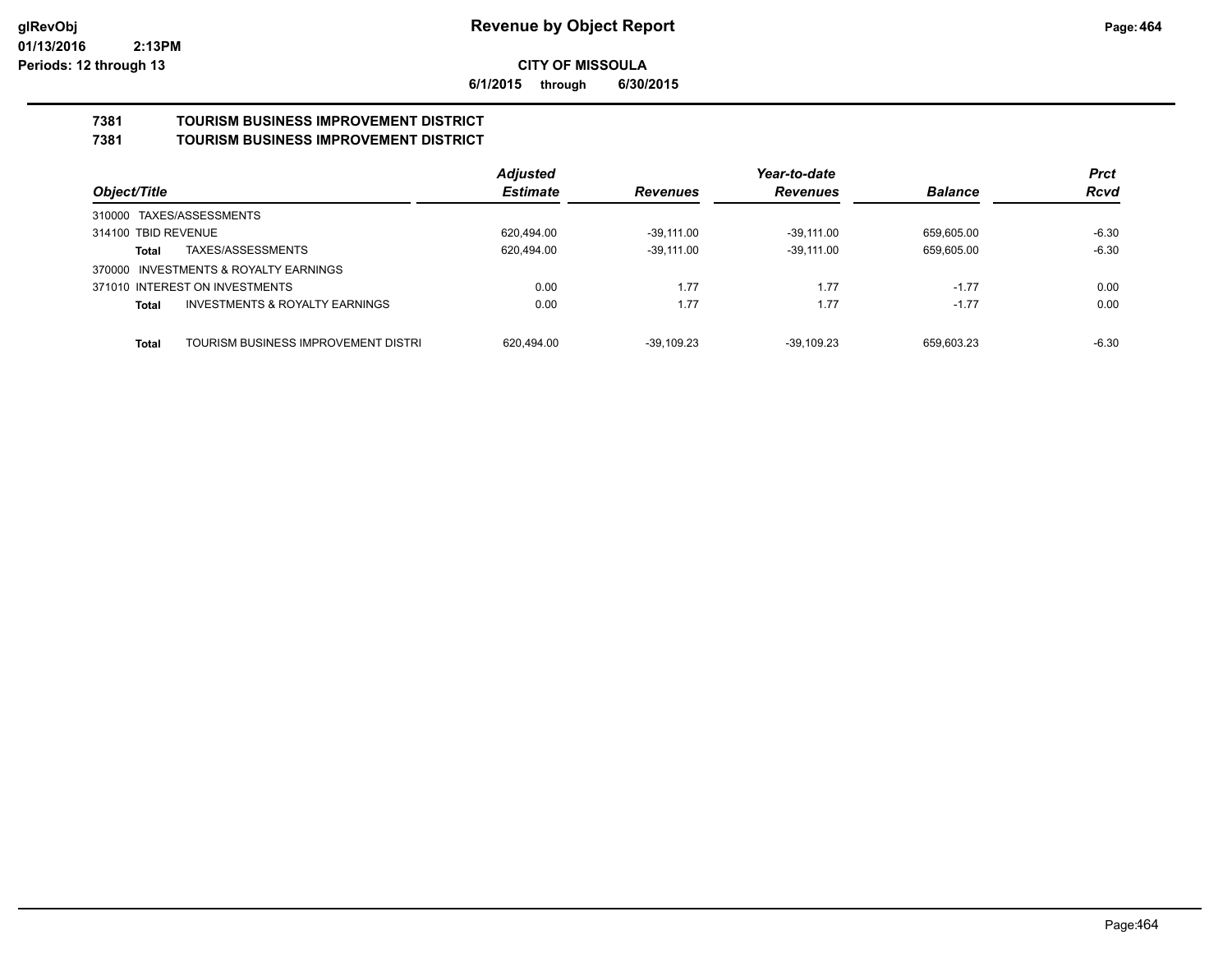**6/1/2015 through 6/30/2015**

## **7381 TOURISM BUSINESS IMPROVEMENT DISTRICT**

| Object/Title                                       | <b>Adjusted</b><br><b>Estimate</b> | <b>Revenues</b> | Year-to-date<br><b>Revenues</b> | <b>Balance</b> | <b>Prct</b><br><b>Rcvd</b> |
|----------------------------------------------------|------------------------------------|-----------------|---------------------------------|----------------|----------------------------|
| 310000 TAXES/ASSESSMENTS                           |                                    |                 |                                 |                |                            |
| 314100 TBID REVENUE                                | 620.494.00                         | $-39.111.00$    | $-39.111.00$                    | 659.605.00     | $-6.30$                    |
| TAXES/ASSESSMENTS<br><b>Total</b>                  | 620,494.00                         | $-39.111.00$    | $-39.111.00$                    | 659,605.00     | $-6.30$                    |
| 370000 INVESTMENTS & ROYALTY EARNINGS              |                                    |                 |                                 |                |                            |
| 371010 INTEREST ON INVESTMENTS                     | 0.00                               | 1.77            | 1.77                            | $-1.77$        | 0.00                       |
| INVESTMENTS & ROYALTY EARNINGS<br><b>Total</b>     | 0.00                               | 1.77            | 1.77                            | $-1.77$        | 0.00                       |
|                                                    |                                    |                 |                                 |                |                            |
| TOURISM BUSINESS IMPROVEMENT DISTR<br><b>Total</b> | 620.494.00                         | $-39.109.23$    | $-39.109.23$                    | 659.603.23     | $-6.30$                    |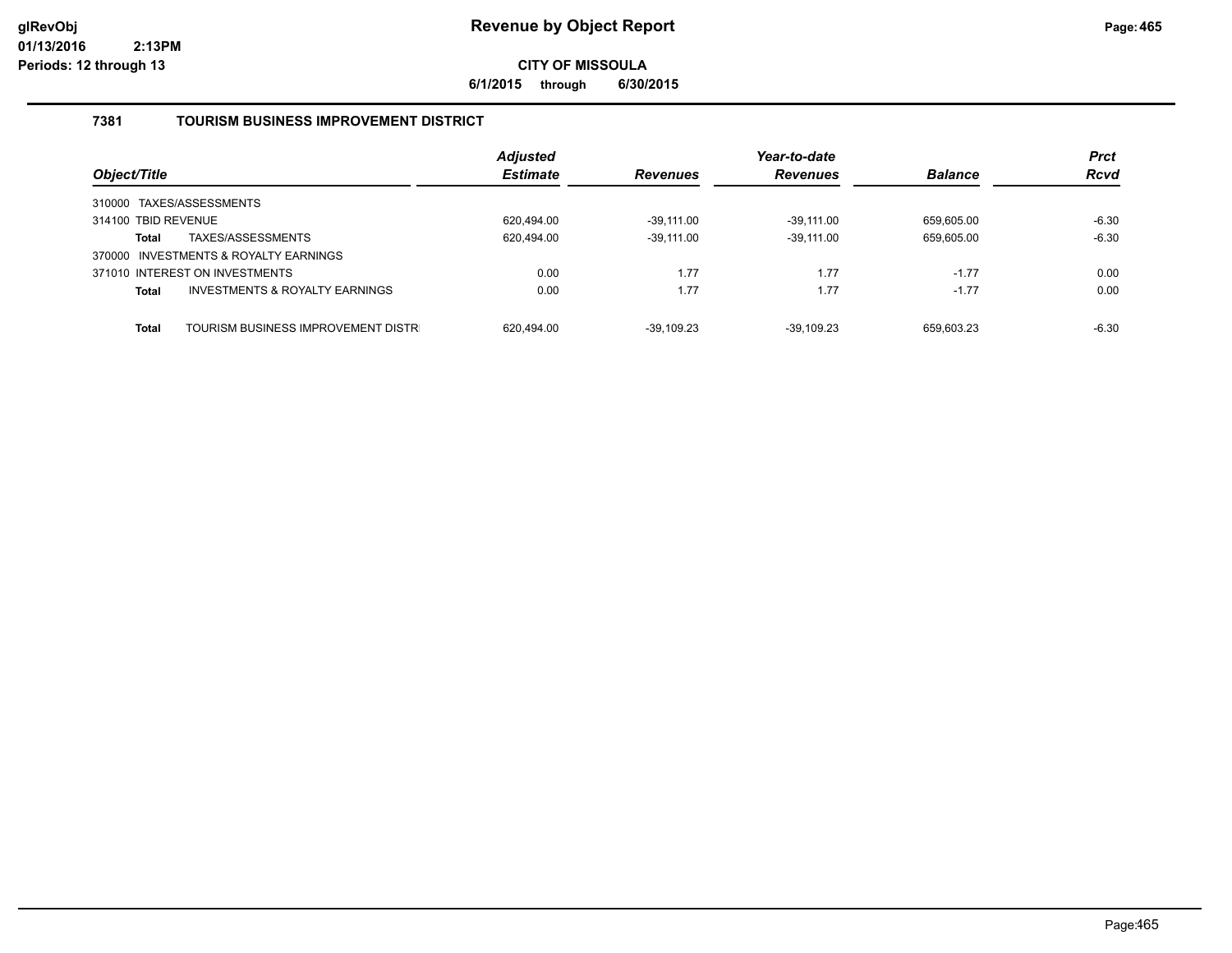**6/1/2015 through 6/30/2015**

#### **7382 5.75M TIF RESERVE**

**7382 5.75M TIF RESERVE**

|                                       |                                | <b>Adjusted</b> |                 | Year-to-date    |                | <b>Prct</b> |
|---------------------------------------|--------------------------------|-----------------|-----------------|-----------------|----------------|-------------|
| Object/Title                          |                                | <b>Estimate</b> | <b>Revenues</b> | <b>Revenues</b> | <b>Balance</b> | <b>Rcvd</b> |
| 370000 INVESTMENTS & ROYALTY EARNINGS |                                |                 |                 |                 |                |             |
| 371010 INTEREST ON INVESTMENTS        |                                | 0.00            | 0.00            | 0.00            | 0.00           | 0.00        |
| Total                                 | INVESTMENTS & ROYALTY EARNINGS | 0.00            | 0.00            | 0.00            | 0.00           | 0.00        |
| 380000 OTHER FINANCING SOURCES        |                                |                 |                 |                 |                |             |
| 381025 BOND PROCEEDS                  |                                | 0.00            | 0.00            | 0.00            | 0.00           | 0.00        |
| 383014 TRANS FR MRA                   |                                | 0.00            | 0.00            | 0.00            | 0.00           | 0.00        |
| 383040 TRANSFER FROM CITY GRANTS      |                                | 0.00            | 0.00            | 0.00            | 0.00           | 0.00        |
| Total                                 | OTHER FINANCING SOURCES        | 0.00            | 0.00            | 0.00            | 0.00           | 0.00        |
|                                       |                                |                 |                 |                 |                |             |
| 5.75M TIF RESERVE<br>Total            |                                | 0.00            | 0.00            | 0.00            | 0.00           | 0.00        |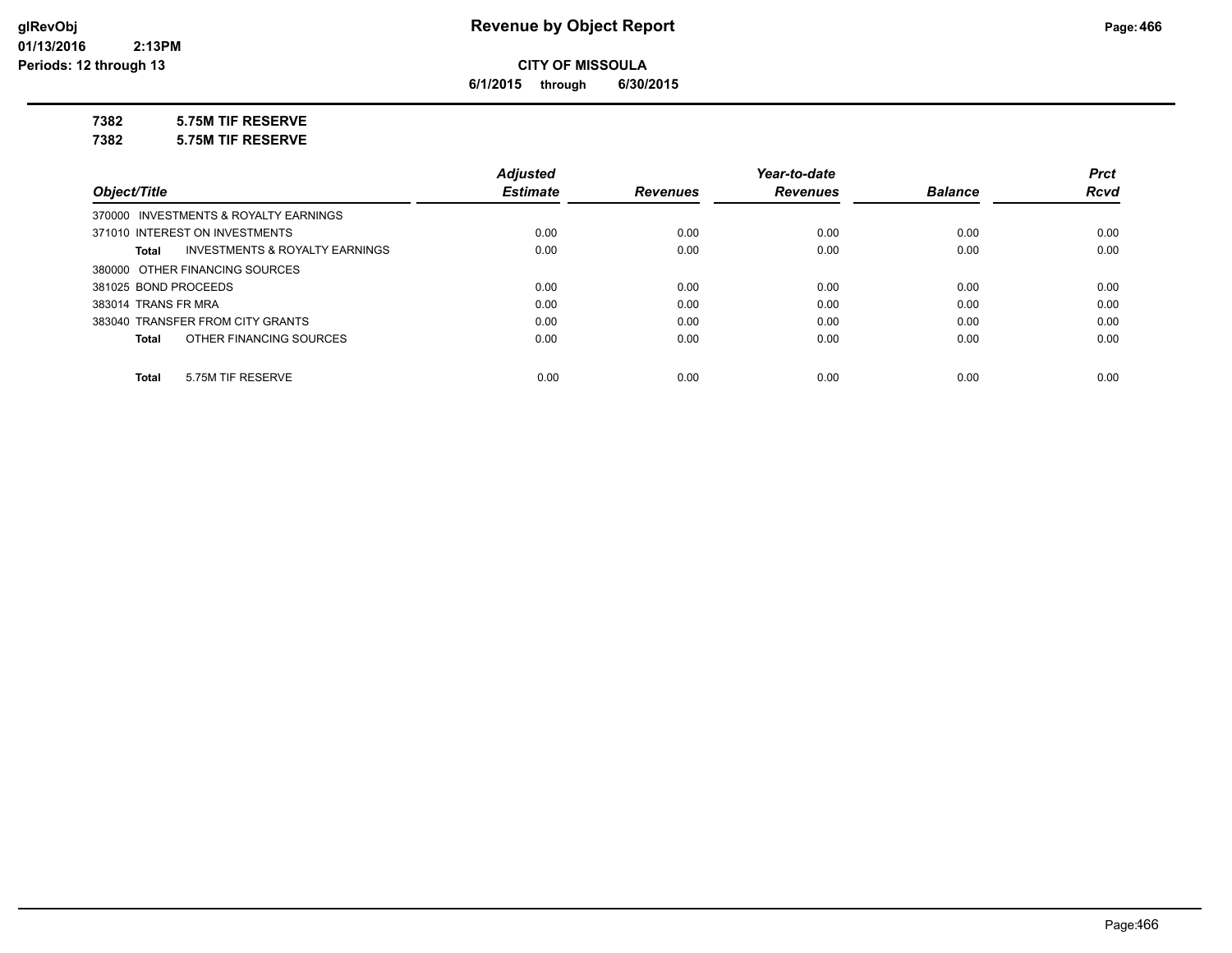**6/1/2015 through 6/30/2015**

#### **7382 5.75M TIF RESERVE**

|                                                    | <b>Adiusted</b> |                 | Year-to-date    |                | <b>Prct</b> |
|----------------------------------------------------|-----------------|-----------------|-----------------|----------------|-------------|
| Object/Title                                       | <b>Estimate</b> | <b>Revenues</b> | <b>Revenues</b> | <b>Balance</b> | <b>Rcvd</b> |
| 370000 INVESTMENTS & ROYALTY EARNINGS              |                 |                 |                 |                |             |
| 371010 INTEREST ON INVESTMENTS                     | 0.00            | 0.00            | 0.00            | 0.00           | 0.00        |
| <b>INVESTMENTS &amp; ROYALTY EARNINGS</b><br>Total | 0.00            | 0.00            | 0.00            | 0.00           | 0.00        |
| 380000 OTHER FINANCING SOURCES                     |                 |                 |                 |                |             |
| 381025 BOND PROCEEDS                               | 0.00            | 0.00            | 0.00            | 0.00           | 0.00        |
| 383014 TRANS FR MRA                                | 0.00            | 0.00            | 0.00            | 0.00           | 0.00        |
| 383040 TRANSFER FROM CITY GRANTS                   | 0.00            | 0.00            | 0.00            | 0.00           | 0.00        |
| OTHER FINANCING SOURCES<br><b>Total</b>            | 0.00            | 0.00            | 0.00            | 0.00           | 0.00        |
| 5.75M TIF RESERVE<br><b>Total</b>                  | 0.00            | 0.00            | 0.00            | 0.00           | 0.00        |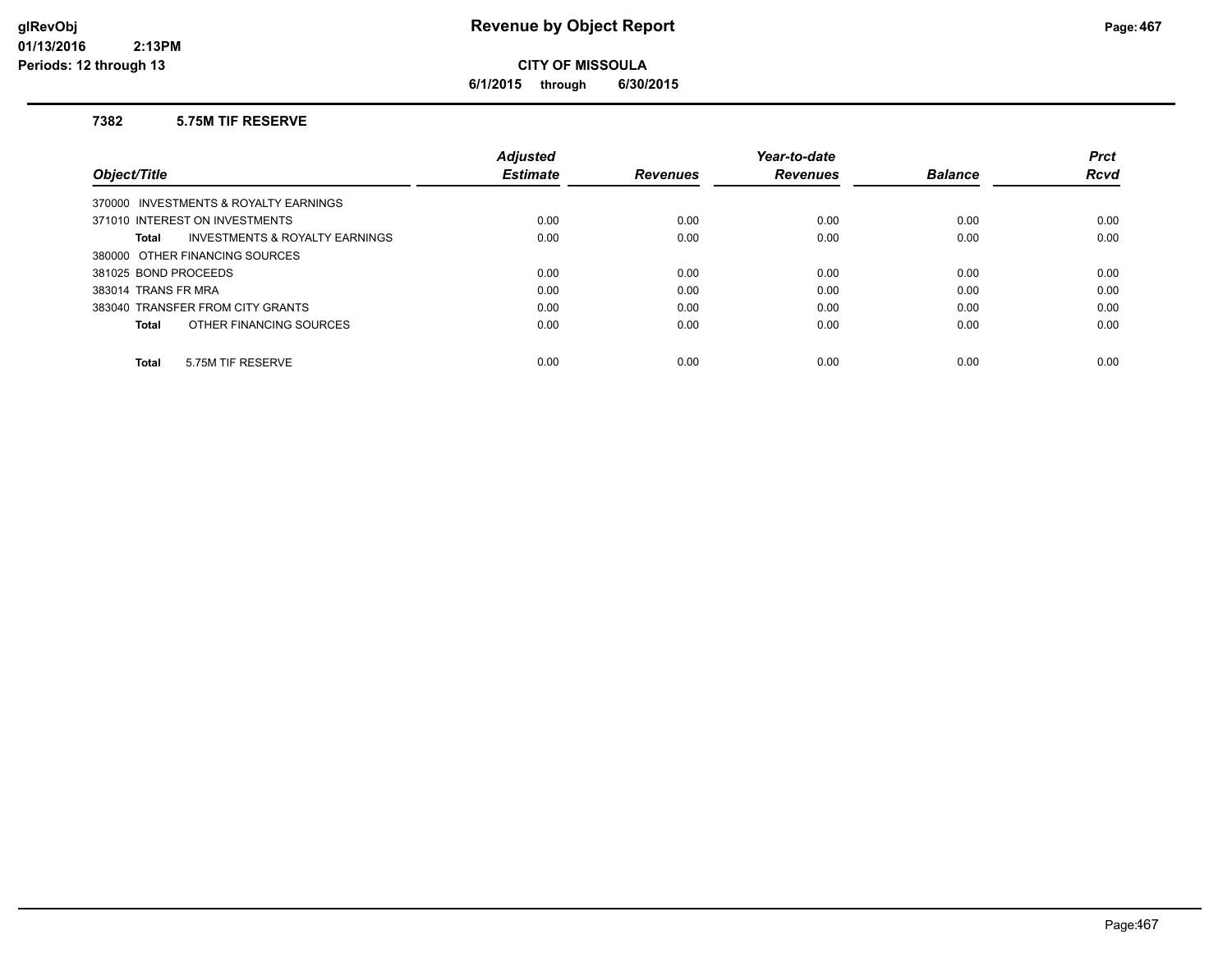**6/1/2015 through 6/30/2015**

#### **7383 RIVERFRONT TRIANGLE URD**

**7383 RIVERFRONT TRIANGLE URD**

|                                                    | <b>Adjusted</b> |                 | Year-to-date    |                | <b>Prct</b> |
|----------------------------------------------------|-----------------|-----------------|-----------------|----------------|-------------|
| Object/Title                                       | <b>Estimate</b> | <b>Revenues</b> | <b>Revenues</b> | <b>Balance</b> | <b>Rcvd</b> |
| 310000 TAXES/ASSESSMENTS                           |                 |                 |                 |                |             |
| 311011 TAX INCREMENT                               | 0.00            | 2.205.36        | 5.082.01        | $-5.082.01$    | 0.00        |
| <b>PENALTIES &amp; INTEREST</b><br>312001          | 0.00            | 3.48            | 16.51           | $-16.51$       | 0.00        |
| TAXES/ASSESSMENTS<br>Total                         | 0.00            | 2,208.84        | 5,098.52        | $-5,098.52$    | 0.00        |
| 330000 INTERGOVERNMENTAL REVENUES                  |                 |                 |                 |                |             |
| 335210 PERSONAL PROPERTY TAX REIMBURSEMENT         | 9.316.00        | 0.00            | 9.315.84        | 0.16           | 100.00      |
| <b>INTERGOVERNMENTAL REVENUES</b><br>Total         | 9,316.00        | 0.00            | 9,315.84        | 0.16           | 100.00      |
| 370000 INVESTMENTS & ROYALTY EARNINGS              |                 |                 |                 |                |             |
| 371010 INTEREST ON INVESTMENTS                     | 0.00            | 6.57            | 6.57            | $-6.57$        | 0.00        |
| <b>INVESTMENTS &amp; ROYALTY EARNINGS</b><br>Total | 0.00            | 6.57            | 6.57            | $-6.57$        | 0.00        |
| <b>RIVERFRONT TRIANGLE URD</b><br><b>Total</b>     | 9.316.00        | 2.215.41        | 14.420.93       | $-5.104.93$    | 154.80      |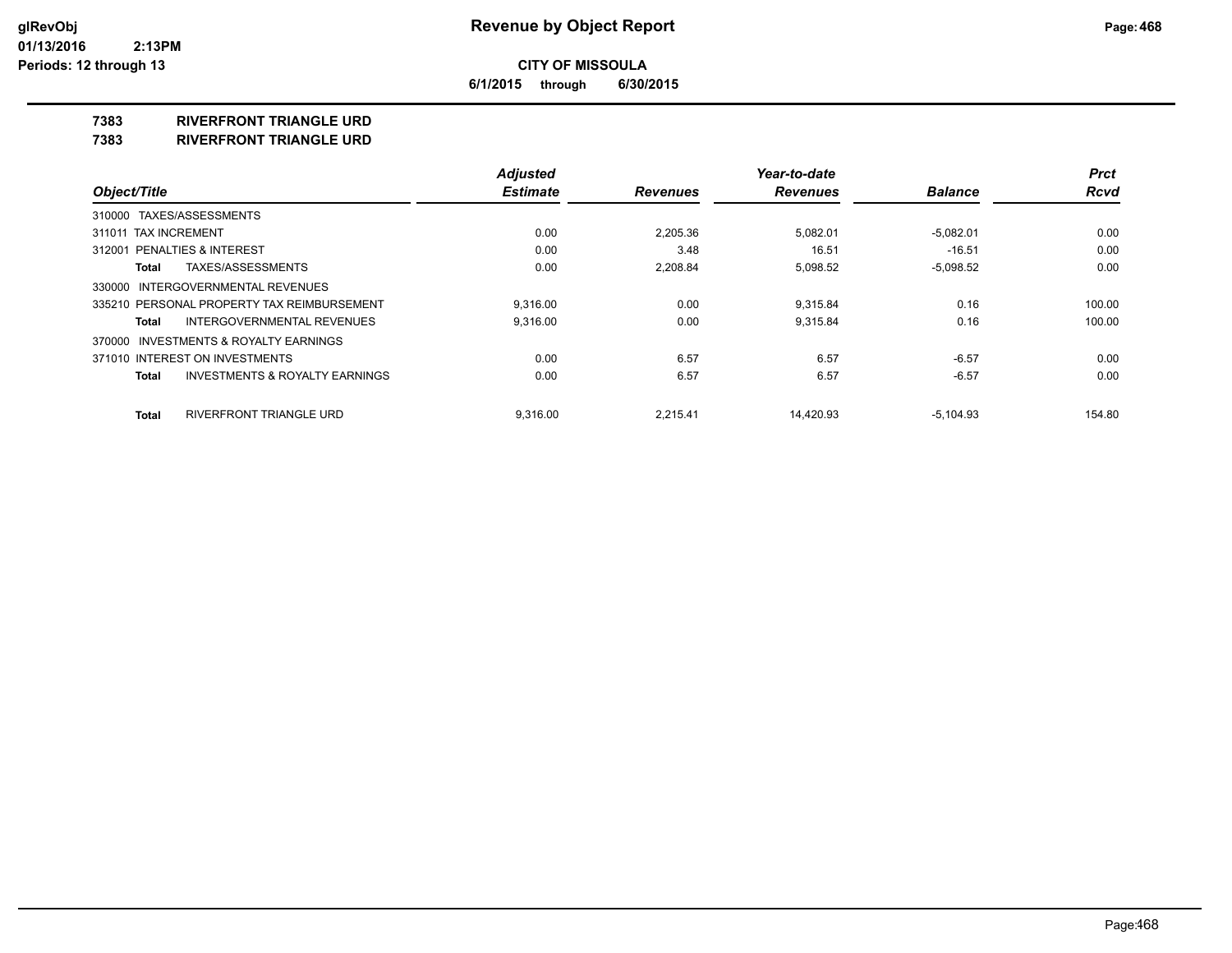**6/1/2015 through 6/30/2015**

## **7383 RIVERFRONT TRIANGLE URD**

|                                                           | <b>Adjusted</b> |                 | Year-to-date    |                | <b>Prct</b> |
|-----------------------------------------------------------|-----------------|-----------------|-----------------|----------------|-------------|
| Object/Title                                              | <b>Estimate</b> | <b>Revenues</b> | <b>Revenues</b> | <b>Balance</b> | <b>Rcvd</b> |
| 310000 TAXES/ASSESSMENTS                                  |                 |                 |                 |                |             |
| 311011 TAX INCREMENT                                      | 0.00            | 2.205.36        | 5.082.01        | $-5.082.01$    | 0.00        |
| <b>PENALTIES &amp; INTEREST</b><br>312001                 | 0.00            | 3.48            | 16.51           | $-16.51$       | 0.00        |
| TAXES/ASSESSMENTS<br>Total                                | 0.00            | 2,208.84        | 5,098.52        | $-5,098.52$    | 0.00        |
| INTERGOVERNMENTAL REVENUES<br>330000                      |                 |                 |                 |                |             |
| 335210 PERSONAL PROPERTY TAX REIMBURSEMENT                | 9.316.00        | 0.00            | 9.315.84        | 0.16           | 100.00      |
| INTERGOVERNMENTAL REVENUES<br><b>Total</b>                | 9.316.00        | 0.00            | 9,315.84        | 0.16           | 100.00      |
| 370000 INVESTMENTS & ROYALTY EARNINGS                     |                 |                 |                 |                |             |
| 371010 INTEREST ON INVESTMENTS                            | 0.00            | 6.57            | 6.57            | $-6.57$        | 0.00        |
| <b>INVESTMENTS &amp; ROYALTY EARNINGS</b><br><b>Total</b> | 0.00            | 6.57            | 6.57            | $-6.57$        | 0.00        |
| <b>RIVERFRONT TRIANGLE URD</b><br><b>Total</b>            | 9.316.00        | 2.215.41        | 14.420.93       | $-5.104.93$    | 154.80      |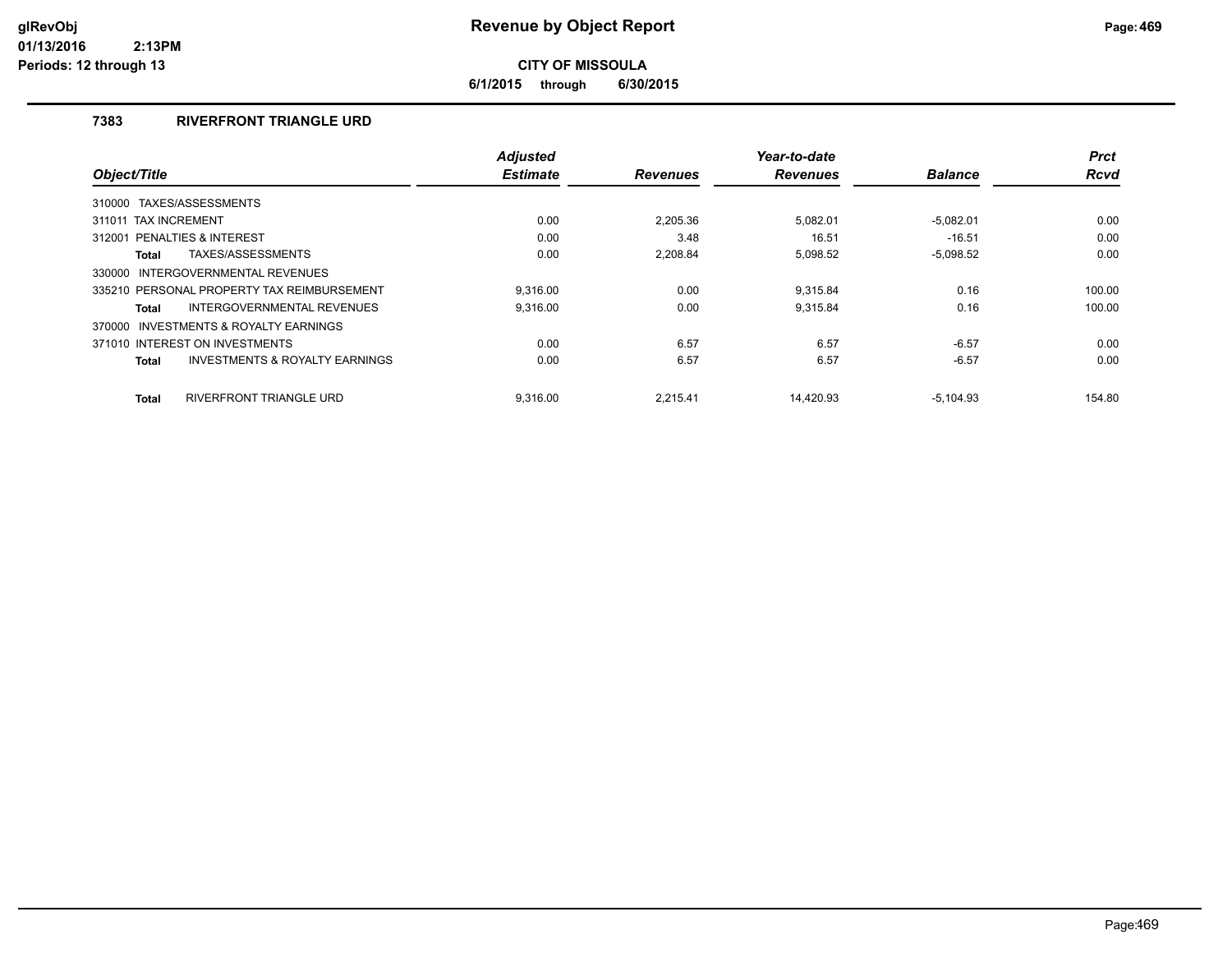**6/1/2015 through 6/30/2015**

## **7384 MILLSITE TAX INCREMENT FUND**

**7384 MILLSITE TAX INCREMENT FUND**

|                                                | <b>Adjusted</b> |                 | Year-to-date    |                | <b>Prct</b> |
|------------------------------------------------|-----------------|-----------------|-----------------|----------------|-------------|
| Object/Title                                   | <b>Estimate</b> | <b>Revenues</b> | <b>Revenues</b> | <b>Balance</b> | <b>Rcvd</b> |
| 370000 INVESTMENTS & ROYALTY EARNINGS          |                 |                 |                 |                |             |
| 371010 INTEREST ON INVESTMENTS                 | 0.00            | 0.00            | 0.00            | 0.00           | 0.00        |
| INVESTMENTS & ROYALTY EARNINGS<br><b>Total</b> | 0.00            | 0.00            | 0.00            | 0.00           | 0.00        |
| 380000 OTHER FINANCING SOURCES                 |                 |                 |                 |                |             |
| 383014 TRANS FR MRA                            | 0.00            | 0.00            | 0.00            | 0.00           | 0.00        |
| OTHER FINANCING SOURCES<br><b>Total</b>        | 0.00            | 0.00            | 0.00            | 0.00           | 0.00        |
|                                                |                 |                 |                 |                |             |
| MILLSITE TAX INCREMENT FUND<br>Total           | 0.00            | 0.00            | 0.00            | 0.00           | 0.00        |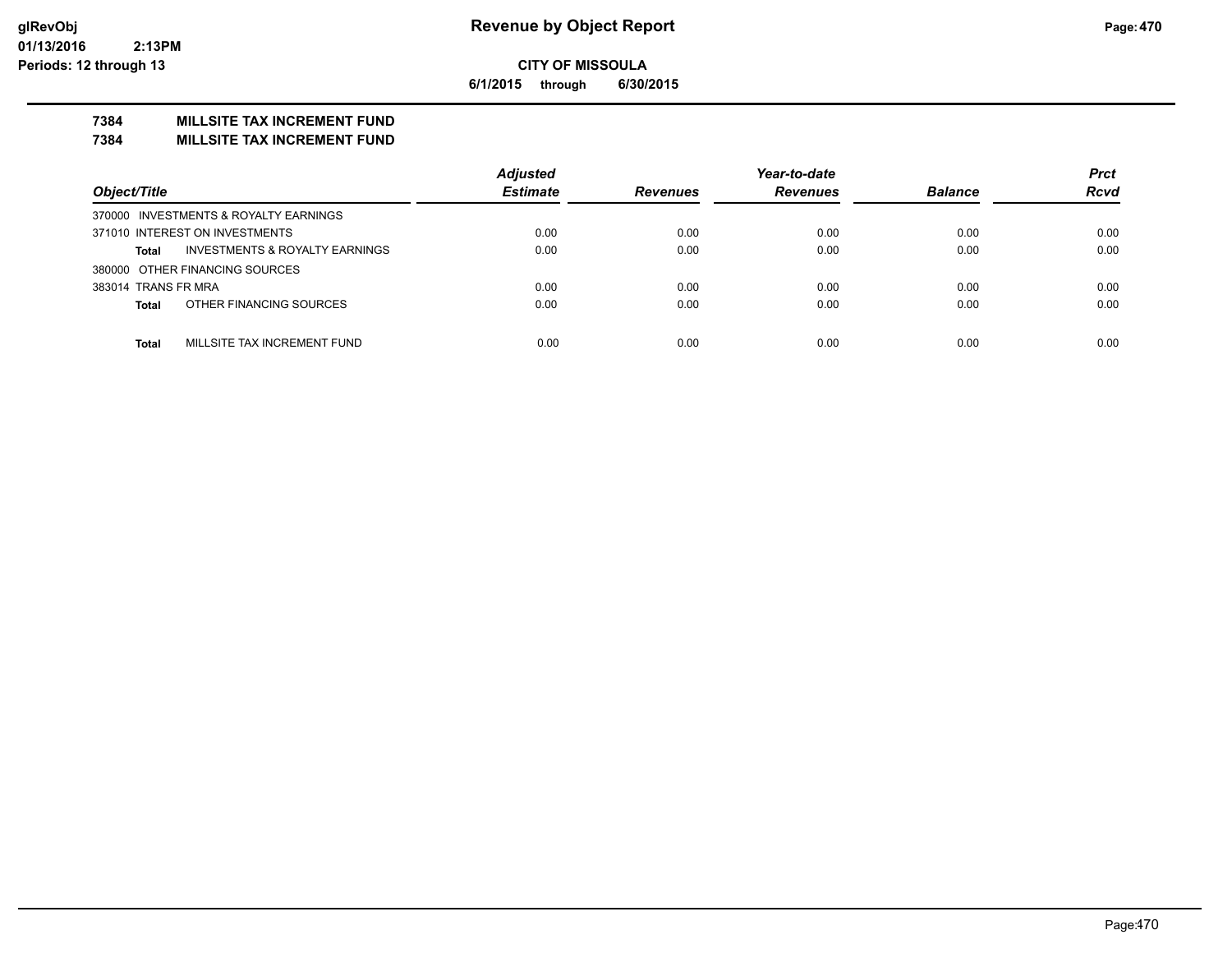**6/1/2015 through 6/30/2015**

## **7384 MILLSITE TAX INCREMENT FUND**

| Object/Title                                        | <b>Adjusted</b><br><b>Estimate</b> | <b>Revenues</b> | Year-to-date<br><b>Revenues</b> | <b>Balance</b> | <b>Prct</b><br><b>Rcvd</b> |
|-----------------------------------------------------|------------------------------------|-----------------|---------------------------------|----------------|----------------------------|
| <b>INVESTMENTS &amp; ROYALTY EARNINGS</b><br>370000 |                                    |                 |                                 |                |                            |
| 371010 INTEREST ON INVESTMENTS                      | 0.00                               | 0.00            | 0.00                            | 0.00           | 0.00                       |
| INVESTMENTS & ROYALTY EARNINGS<br>Total             | 0.00                               | 0.00            | 0.00                            | 0.00           | 0.00                       |
| 380000 OTHER FINANCING SOURCES                      |                                    |                 |                                 |                |                            |
| 383014 TRANS FR MRA                                 | 0.00                               | 0.00            | 0.00                            | 0.00           | 0.00                       |
| OTHER FINANCING SOURCES<br><b>Total</b>             | 0.00                               | 0.00            | 0.00                            | 0.00           | 0.00                       |
| MILLSITE TAX INCREMENT FUND<br>Total                | 0.00                               | 0.00            | 0.00                            | 0.00           | 0.00                       |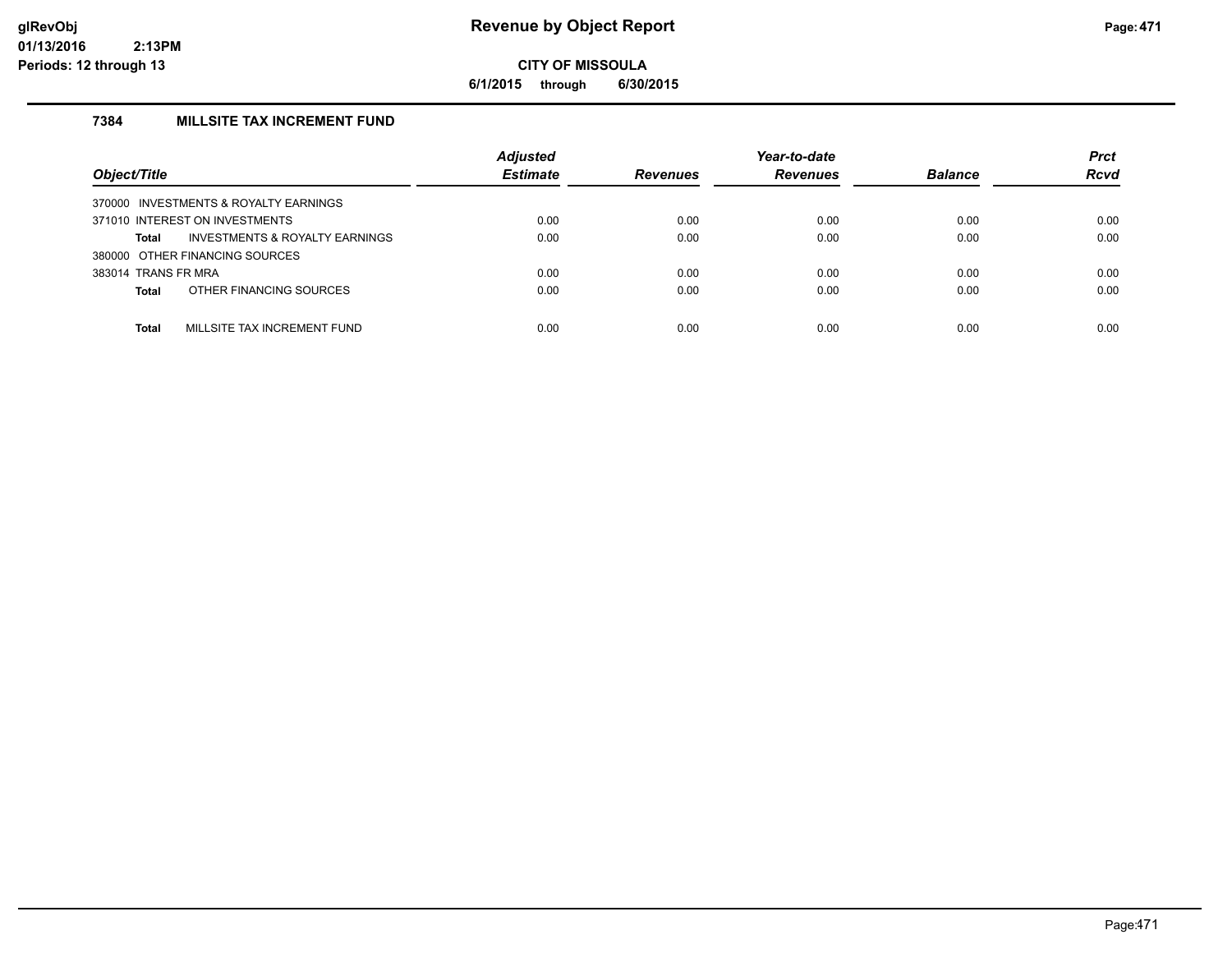**6/1/2015 through 6/30/2015**

**7385 FRONT STREET URD**

|                                                           | <b>Adjusted</b> |                 | Year-to-date    |                | <b>Prct</b> |
|-----------------------------------------------------------|-----------------|-----------------|-----------------|----------------|-------------|
| Object/Title                                              | <b>Estimate</b> | <b>Revenues</b> | <b>Revenues</b> | <b>Balance</b> | <b>Rcvd</b> |
| 310000 TAXES/ASSESSMENTS                                  |                 |                 |                 |                |             |
| 311011 TAX INCREMENT                                      | 0.00            | 0.00            | 0.00            | 0.00           | 0.00        |
| TAXES/ASSESSMENTS<br><b>Total</b>                         | 0.00            | 0.00            | 0.00            | 0.00           | 0.00        |
| <b>INTERGOVERNMENTAL REVENUES</b><br>330000               |                 |                 |                 |                |             |
| 331056 MDT FEDERAL CMAQ                                   | 44.107.00       | 0.00            | 44,106.54       | 0.46           | 100.00      |
| 335210 PERSONAL PROPERTY TAX REIMBURSEMENT                | 0.00            | 0.00            | 0.00            | 0.00           | 0.00        |
| <b>INTERGOVERNMENTAL REVENUES</b><br><b>Total</b>         | 44,107.00       | 0.00            | 44,106.54       | 0.46           | 100.00      |
| 360000 MISCELLANEOUS REVENUES                             |                 |                 |                 |                |             |
| 365000 DONATIONS                                          | 0.00            | 0.00            | 0.00            | 0.00           | 0.00        |
| MISCELLANEOUS REVENUES<br><b>Total</b>                    | 0.00            | 0.00            | 0.00            | 0.00           | 0.00        |
| <b>INVESTMENTS &amp; ROYALTY EARNINGS</b><br>370000       |                 |                 |                 |                |             |
| 371010 INTEREST ON INVESTMENTS                            | 0.00            | 128.32          | 128.32          | $-128.32$      | 0.00        |
| <b>INVESTMENTS &amp; ROYALTY EARNINGS</b><br><b>Total</b> | 0.00            | 128.32          | 128.32          | $-128.32$      | 0.00        |
| OTHER FINANCING SOURCES<br>380000                         |                 |                 |                 |                |             |
| 381029 PARKING STRUCTURE BOND PROCEEDS                    | 0.00            | 0.00            | 0.00            | 0.00           | 0.00        |
| 381071 WILMA NOTE PROCEEDS                                | 0.00            | 0.00            | 0.00            | 0.00           | 0.00        |
| 381072 FIB NOTE PROCEEDS                                  | 0.00            | 0.00            | 0.00            | 0.00           | 0.00        |
| 383066 TRANSFER FROM FRONT ST CLEARING                    | 218,465.00      | 147,843.39      | 147,843.39      | 70,621.61      | 67.67       |
| 383067 TRANSFER FROM FSPS                                 | 0.00            | 0.00            | 0.00            | 0.00           | 0.00        |
| 383068 TRANSFER FROM SUBORDINATE LIEN                     | 0.00            | 0.00            | 0.00            | 0.00           | 0.00        |
| OTHER FINANCING SOURCES<br><b>Total</b>                   | 218,465.00      | 147,843.39      | 147,843.39      | 70,621.61      | 67.67       |
| <b>FRONT STREET URD</b><br><b>Total</b>                   | 262.572.00      | 147,971.71      | 192.078.25      | 70,493.75      | 73.15       |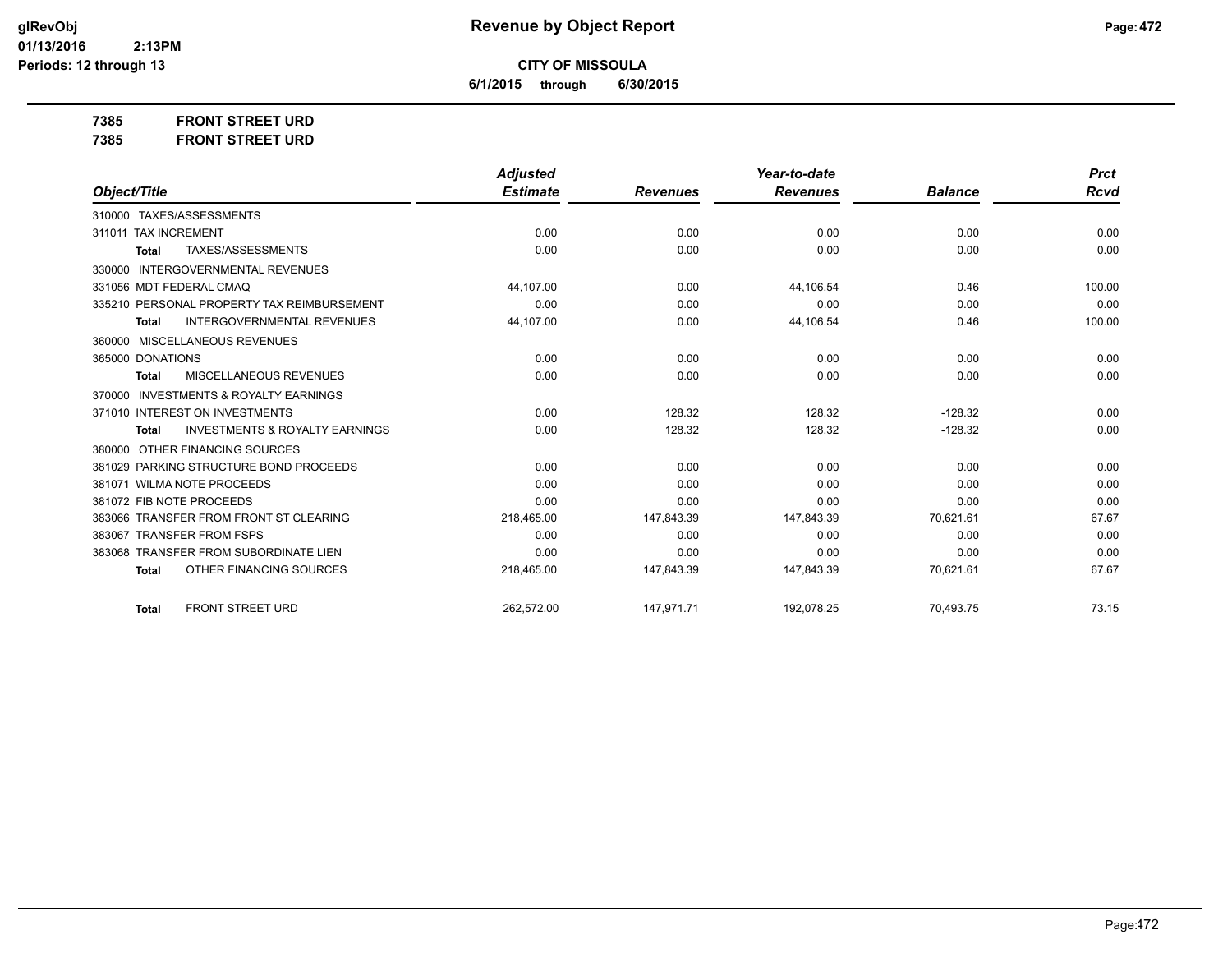**6/1/2015 through 6/30/2015**

## **7385 FRONT STREET URD**

|                                                           | <b>Adjusted</b> |                 | Year-to-date    |                | <b>Prct</b> |
|-----------------------------------------------------------|-----------------|-----------------|-----------------|----------------|-------------|
| Object/Title                                              | <b>Estimate</b> | <b>Revenues</b> | <b>Revenues</b> | <b>Balance</b> | Rcvd        |
| 310000 TAXES/ASSESSMENTS                                  |                 |                 |                 |                |             |
| 311011 TAX INCREMENT                                      | 0.00            | 0.00            | 0.00            | 0.00           | 0.00        |
| TAXES/ASSESSMENTS<br><b>Total</b>                         | 0.00            | 0.00            | 0.00            | 0.00           | 0.00        |
| <b>INTERGOVERNMENTAL REVENUES</b><br>330000               |                 |                 |                 |                |             |
| 331056 MDT FEDERAL CMAQ                                   | 44.107.00       | 0.00            | 44,106.54       | 0.46           | 100.00      |
| 335210 PERSONAL PROPERTY TAX REIMBURSEMENT                | 0.00            | 0.00            | 0.00            | 0.00           | 0.00        |
| <b>INTERGOVERNMENTAL REVENUES</b><br><b>Total</b>         | 44,107.00       | 0.00            | 44,106.54       | 0.46           | 100.00      |
| 360000 MISCELLANEOUS REVENUES                             |                 |                 |                 |                |             |
| 365000 DONATIONS                                          | 0.00            | 0.00            | 0.00            | 0.00           | 0.00        |
| <b>MISCELLANEOUS REVENUES</b><br><b>Total</b>             | 0.00            | 0.00            | 0.00            | 0.00           | 0.00        |
| <b>INVESTMENTS &amp; ROYALTY EARNINGS</b><br>370000       |                 |                 |                 |                |             |
| 371010 INTEREST ON INVESTMENTS                            | 0.00            | 128.32          | 128.32          | $-128.32$      | 0.00        |
| <b>INVESTMENTS &amp; ROYALTY EARNINGS</b><br><b>Total</b> | 0.00            | 128.32          | 128.32          | $-128.32$      | 0.00        |
| 380000 OTHER FINANCING SOURCES                            |                 |                 |                 |                |             |
| 381029 PARKING STRUCTURE BOND PROCEEDS                    | 0.00            | 0.00            | 0.00            | 0.00           | 0.00        |
| 381071 WILMA NOTE PROCEEDS                                | 0.00            | 0.00            | 0.00            | 0.00           | 0.00        |
| 381072 FIB NOTE PROCEEDS                                  | 0.00            | 0.00            | 0.00            | 0.00           | 0.00        |
| 383066 TRANSFER FROM FRONT ST CLEARING                    | 218,465.00      | 147,843.39      | 147,843.39      | 70,621.61      | 67.67       |
| 383067 TRANSFER FROM FSPS                                 | 0.00            | 0.00            | 0.00            | 0.00           | 0.00        |
| 383068 TRANSFER FROM SUBORDINATE LIEN                     | 0.00            | 0.00            | 0.00            | 0.00           | 0.00        |
| OTHER FINANCING SOURCES<br><b>Total</b>                   | 218,465.00      | 147,843.39      | 147,843.39      | 70,621.61      | 67.67       |
| <b>FRONT STREET URD</b><br><b>Total</b>                   | 262.572.00      | 147,971.71      | 192,078.25      | 70,493.75      | 73.15       |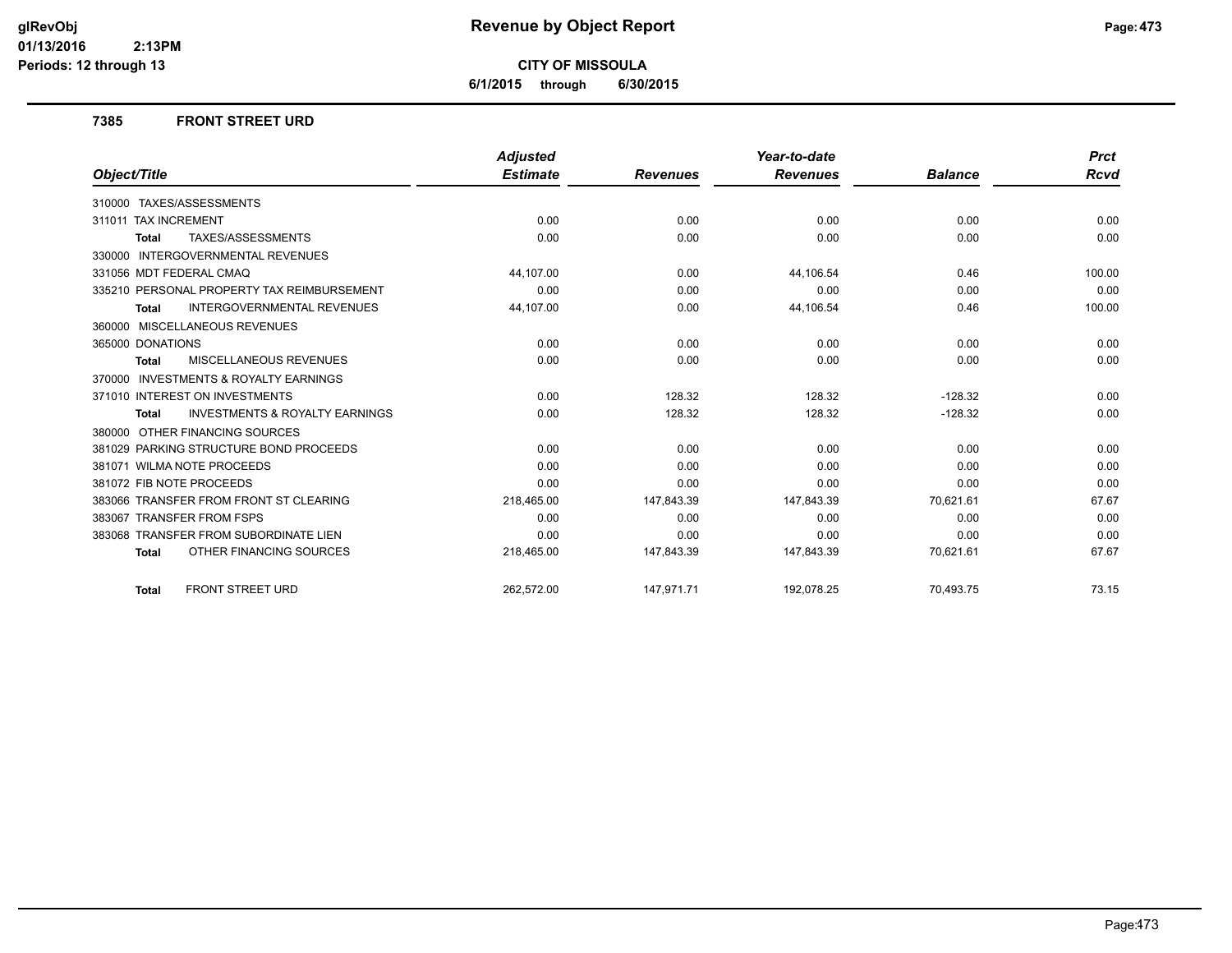**6/1/2015 through 6/30/2015**

## **7386 DEBT SERVICE-SAFEWAY/ST PAT 1.5M**

**7386 DEBT SERVICE-SAFEWAY/ST PAT 1.5M**

|                                                     | <b>Adjusted</b> |                 | Year-to-date    |                | <b>Prct</b> |
|-----------------------------------------------------|-----------------|-----------------|-----------------|----------------|-------------|
| Object/Title                                        | <b>Estimate</b> | <b>Revenues</b> | <b>Revenues</b> | <b>Balance</b> | <b>Rcvd</b> |
| 310000 TAXES/ASSESSMENTS                            |                 |                 |                 |                |             |
| 311011 TAX INCREMENT                                | 0.00            | 0.00            | 0.00            | 0.00           | 0.00        |
| TAXES/ASSESSMENTS<br>Total                          | 0.00            | 0.00            | 0.00            | 0.00           | 0.00        |
| 360000 MISCELLANEOUS REVENUES                       |                 |                 |                 |                |             |
| 365000 DONATIONS                                    | 0.00            | 0.00            | 0.00            | 0.00           | 0.00        |
| <b>MISCELLANEOUS REVENUES</b><br>Total              | 0.00            | 0.00            | 0.00            | 0.00           | 0.00        |
| <b>INVESTMENTS &amp; ROYALTY EARNINGS</b><br>370000 |                 |                 |                 |                |             |
| 371010 INTEREST ON INVESTMENTS                      | 0.00            | 20.17           | 20.17           | $-20.17$       | 0.00        |
| <b>INVESTMENTS &amp; ROYALTY EARNINGS</b><br>Total  | 0.00            | 20.17           | 20.17           | $-20.17$       | 0.00        |
| OTHER FINANCING SOURCES<br>380000                   |                 |                 |                 |                |             |
| 383014 TRANS FR MRA                                 | 149,702.00      | 0.00            | 149,702.00      | 0.00           | 100.00      |
| 383037 TRANSFER - URD II                            | 0.00            | 0.00            | 0.00            | 0.00           | 0.00        |
| 384000 GUARANTOR REVENUE                            | 0.00            | 0.00            | 0.00            | 0.00           | 0.00        |
| OTHER FINANCING SOURCES<br>Total                    | 149,702.00      | 0.00            | 149,702.00      | 0.00           | 100.00      |
| DEBT SERVICE-SAFEWAY/ST PAT 1.5M<br><b>Total</b>    | 149,702.00      | 20.17           | 149,722.17      | $-20.17$       | 100.01      |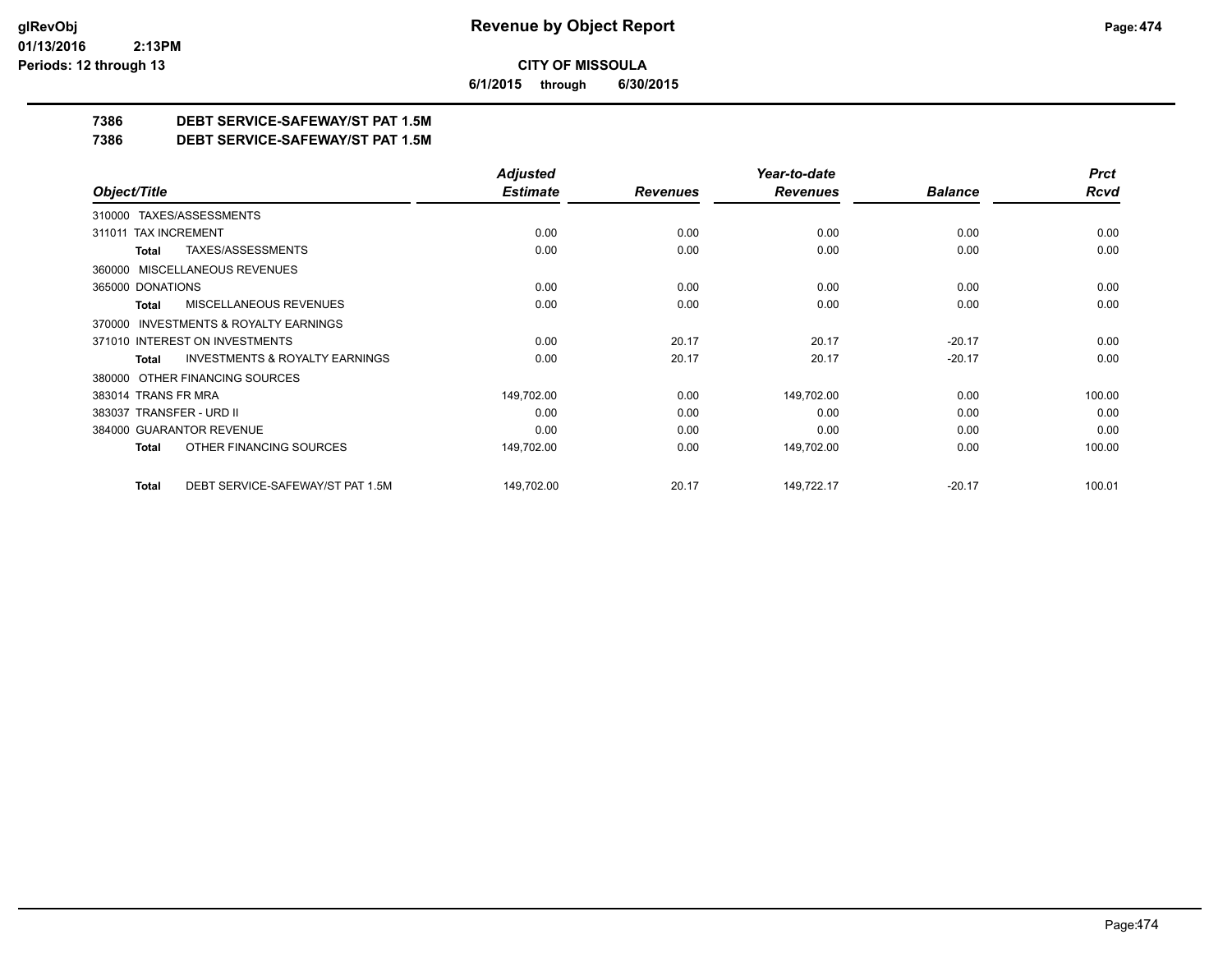**6/1/2015 through 6/30/2015**

## **7386 DEBT SERVICE-SAFEWAY/ST PAT 1.5M**

|                                                           | <b>Adjusted</b> |                 | Year-to-date    |                | <b>Prct</b> |
|-----------------------------------------------------------|-----------------|-----------------|-----------------|----------------|-------------|
| Object/Title                                              | <b>Estimate</b> | <b>Revenues</b> | <b>Revenues</b> | <b>Balance</b> | <b>Rcvd</b> |
| 310000 TAXES/ASSESSMENTS                                  |                 |                 |                 |                |             |
| 311011 TAX INCREMENT                                      | 0.00            | 0.00            | 0.00            | 0.00           | 0.00        |
| TAXES/ASSESSMENTS<br><b>Total</b>                         | 0.00            | 0.00            | 0.00            | 0.00           | 0.00        |
| 360000 MISCELLANEOUS REVENUES                             |                 |                 |                 |                |             |
| 365000 DONATIONS                                          | 0.00            | 0.00            | 0.00            | 0.00           | 0.00        |
| <b>MISCELLANEOUS REVENUES</b><br><b>Total</b>             | 0.00            | 0.00            | 0.00            | 0.00           | 0.00        |
| 370000 INVESTMENTS & ROYALTY EARNINGS                     |                 |                 |                 |                |             |
| 371010 INTEREST ON INVESTMENTS                            | 0.00            | 20.17           | 20.17           | $-20.17$       | 0.00        |
| <b>INVESTMENTS &amp; ROYALTY EARNINGS</b><br><b>Total</b> | 0.00            | 20.17           | 20.17           | $-20.17$       | 0.00        |
| 380000 OTHER FINANCING SOURCES                            |                 |                 |                 |                |             |
| 383014 TRANS FR MRA                                       | 149,702.00      | 0.00            | 149,702.00      | 0.00           | 100.00      |
| 383037 TRANSFER - URD II                                  | 0.00            | 0.00            | 0.00            | 0.00           | 0.00        |
| 384000 GUARANTOR REVENUE                                  | 0.00            | 0.00            | 0.00            | 0.00           | 0.00        |
| OTHER FINANCING SOURCES<br><b>Total</b>                   | 149,702.00      | 0.00            | 149,702.00      | 0.00           | 100.00      |
| DEBT SERVICE-SAFEWAY/ST PAT 1.5M<br>Total                 | 149,702.00      | 20.17           | 149,722.17      | $-20.17$       | 100.01      |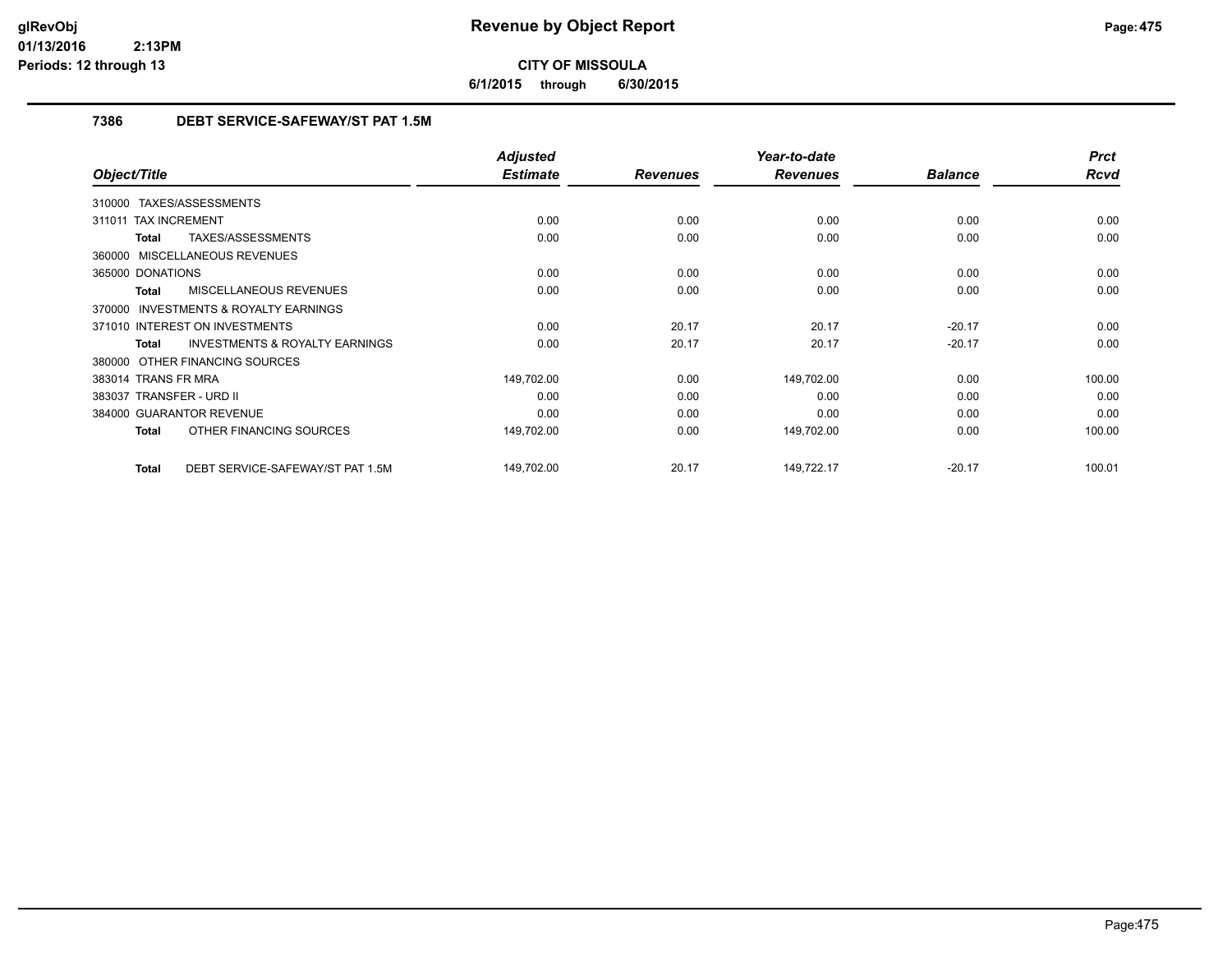**6/1/2015 through 6/30/2015**

## **7387 DEBT SERVICE-BROWNFIELD RLF 1.125M**

**7387 DEBT SERVICE-BROWNFIELD RLF 1.125M**

|                                                    | <b>Adjusted</b> |                 | Year-to-date    |                | <b>Prct</b> |
|----------------------------------------------------|-----------------|-----------------|-----------------|----------------|-------------|
| Object/Title                                       | <b>Estimate</b> | <b>Revenues</b> | <b>Revenues</b> | <b>Balance</b> | Rcvd        |
| 310000 TAXES/ASSESSMENTS                           |                 |                 |                 |                |             |
| 311011 TAX INCREMENT                               | 0.00            | 0.00            | 0.00            | 0.00           | 0.00        |
| TAXES/ASSESSMENTS<br>Total                         | 0.00            | 0.00            | 0.00            | 0.00           | 0.00        |
| 370000 INVESTMENTS & ROYALTY EARNINGS              |                 |                 |                 |                |             |
| 371010 INTEREST ON INVESTMENTS                     | 0.00            | 2.02            | 2.02            | $-2.02$        | 0.00        |
| <b>INVESTMENTS &amp; ROYALTY EARNINGS</b><br>Total | 0.00            | 2.02            | 2.02            | $-2.02$        | 0.00        |
| 380000 OTHER FINANCING SOURCES                     |                 |                 |                 |                |             |
| 383014 TRANS FR MRA                                | 22,600.00       | 0.00            | 22.600.00       | 0.00           | 100.00      |
| 383016 TRANS FR TAX INCREMENT BOND                 | 0.00            | 0.00            | 0.00            | 0.00           | 0.00        |
| OTHER FINANCING SOURCES<br>Total                   | 22,600.00       | 0.00            | 22,600.00       | 0.00           | 100.00      |
| DEBT SERVICE-BROWNFIELD RLF 1.125M<br>Total        | 22.600.00       | 2.02            | 22.602.02       | $-2.02$        | 100.01      |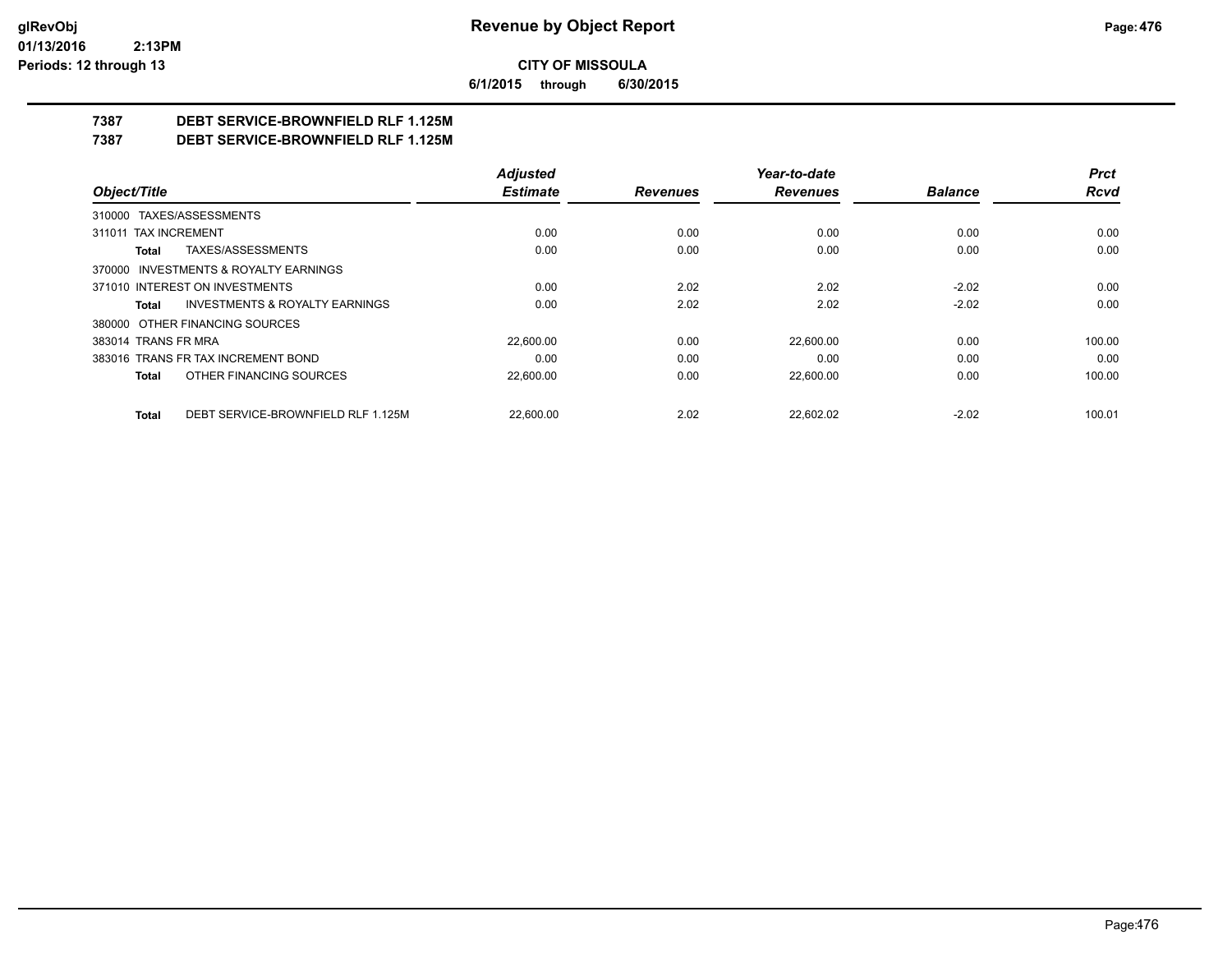**6/1/2015 through 6/30/2015**

## **7387 DEBT SERVICE-BROWNFIELD RLF 1.125M**

|                                                     | <b>Adjusted</b> |                 | Year-to-date    |                | <b>Prct</b> |
|-----------------------------------------------------|-----------------|-----------------|-----------------|----------------|-------------|
| Object/Title                                        | <b>Estimate</b> | <b>Revenues</b> | <b>Revenues</b> | <b>Balance</b> | <b>Rcvd</b> |
| 310000 TAXES/ASSESSMENTS                            |                 |                 |                 |                |             |
| 311011 TAX INCREMENT                                | 0.00            | 0.00            | 0.00            | 0.00           | 0.00        |
| TAXES/ASSESSMENTS<br>Total                          | 0.00            | 0.00            | 0.00            | 0.00           | 0.00        |
| <b>INVESTMENTS &amp; ROYALTY EARNINGS</b><br>370000 |                 |                 |                 |                |             |
| 371010 INTEREST ON INVESTMENTS                      | 0.00            | 2.02            | 2.02            | $-2.02$        | 0.00        |
| INVESTMENTS & ROYALTY EARNINGS<br><b>Total</b>      | 0.00            | 2.02            | 2.02            | $-2.02$        | 0.00        |
| 380000 OTHER FINANCING SOURCES                      |                 |                 |                 |                |             |
| 383014 TRANS FR MRA                                 | 22,600.00       | 0.00            | 22,600.00       | 0.00           | 100.00      |
| 383016 TRANS FR TAX INCREMENT BOND                  | 0.00            | 0.00            | 0.00            | 0.00           | 0.00        |
| OTHER FINANCING SOURCES<br>Total                    | 22,600.00       | 0.00            | 22,600.00       | 0.00           | 100.00      |
| DEBT SERVICE-BROWNFIELD RLF 1.125M<br><b>Total</b>  | 22,600.00       | 2.02            | 22,602.02       | $-2.02$        | 100.01      |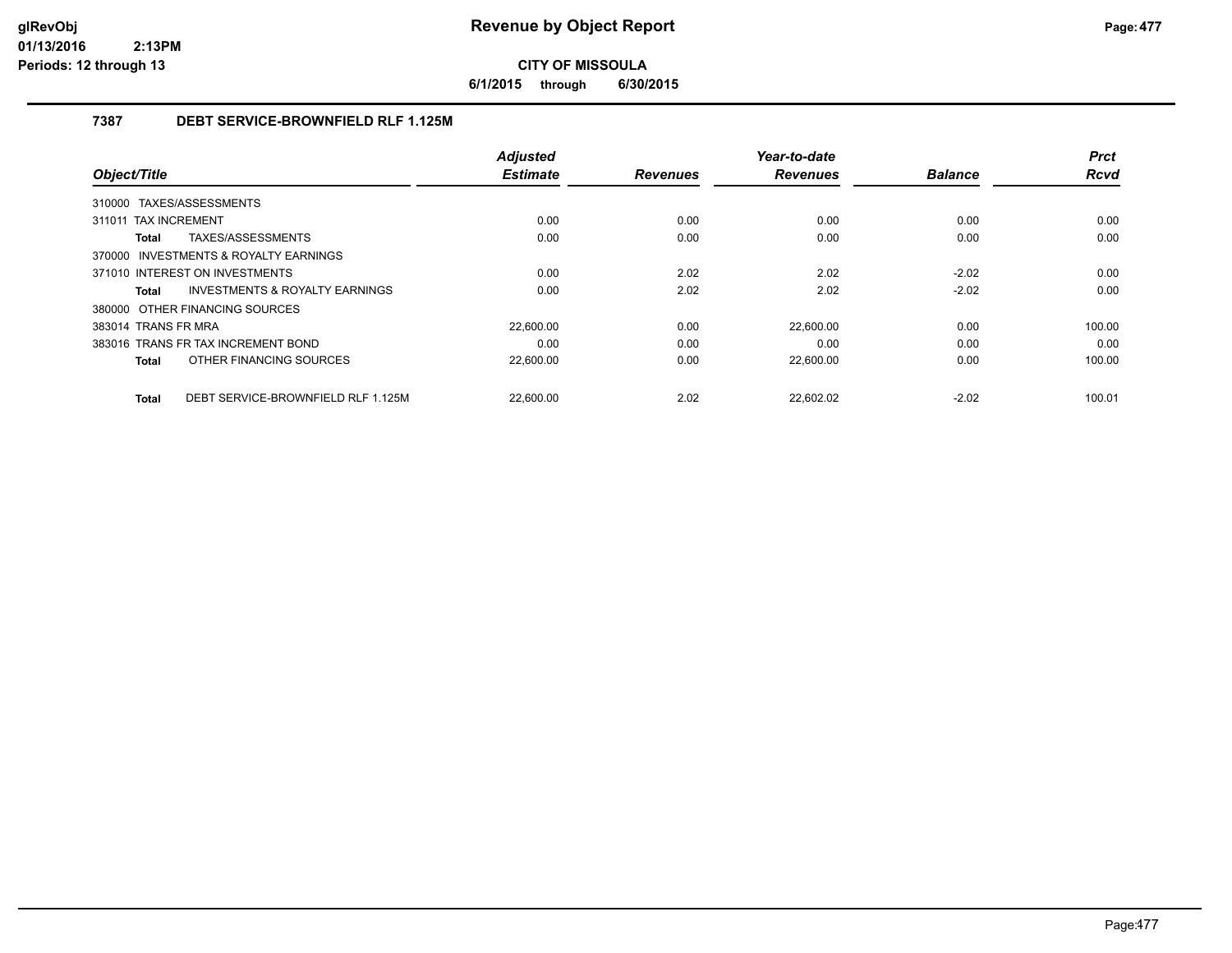**6/1/2015 through 6/30/2015**

**7388 RESERVE-3.6m TIF**

**7388 RESERVE-3.6m TIF**

|                                                 | <b>Adjusted</b> |                 | Year-to-date    |                | <b>Prct</b> |
|-------------------------------------------------|-----------------|-----------------|-----------------|----------------|-------------|
| Object/Title                                    | <b>Estimate</b> | <b>Revenues</b> | <b>Revenues</b> | <b>Balance</b> | <b>Rcvd</b> |
| 370000 INVESTMENTS & ROYALTY EARNINGS           |                 |                 |                 |                |             |
| 371010 INTEREST ON INVESTMENTS                  | 0.00            | 0.00            | 0.00            | 0.00           | 0.00        |
| 371020 GAIN/LOSS IN MARKET VALUE OF INVESTMENTS | 0.00            | 0.00            | 0.00            | 0.00           | 0.00        |
| INVESTMENTS & ROYALTY EARNINGS<br>Total         | 0.00            | 0.00            | 0.00            | 0.00           | 0.00        |
| 380000 OTHER FINANCING SOURCES                  |                 |                 |                 |                |             |
| 381025 BOND PROCEEDS                            | 0.00            | 0.00            | 0.00            | 0.00           | 0.00        |
| 383014 TRANS FR MRA                             | 0.00            | 0.00            | 0.00            | 0.00           | 0.00        |
| 383037 TRANSFER - URD II                        | 0.00            | 0.00            | 0.00            | 0.00           | 0.00        |
| 383040 TRANSFER FROM CITY GRANTS                | 0.00            | 0.00            | 0.00            | 0.00           | 0.00        |
| OTHER FINANCING SOURCES<br>Total                | 0.00            | 0.00            | 0.00            | 0.00           | 0.00        |
| RESERVE-3.6m TIF<br>Total                       | 0.00            | 0.00            | 0.00            | 0.00           | 0.00        |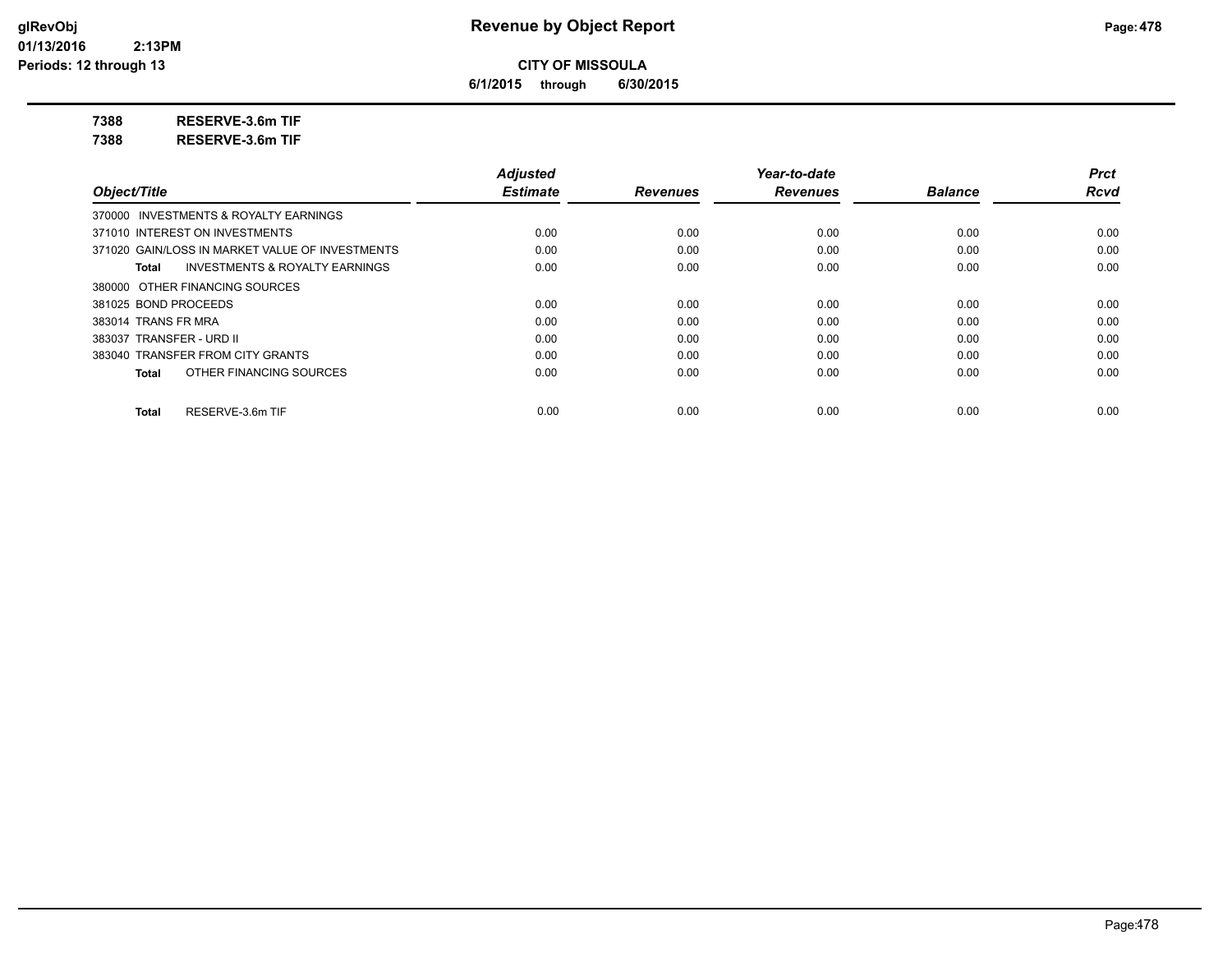**6/1/2015 through 6/30/2015**

#### **7388 RESERVE-3.6m TIF**

|                                                    | <b>Adjusted</b> |                 | Year-to-date    |                | <b>Prct</b> |
|----------------------------------------------------|-----------------|-----------------|-----------------|----------------|-------------|
| Object/Title                                       | <b>Estimate</b> | <b>Revenues</b> | <b>Revenues</b> | <b>Balance</b> | Rcvd        |
| 370000 INVESTMENTS & ROYALTY EARNINGS              |                 |                 |                 |                |             |
| 371010 INTEREST ON INVESTMENTS                     | 0.00            | 0.00            | 0.00            | 0.00           | 0.00        |
| 371020 GAIN/LOSS IN MARKET VALUE OF INVESTMENT     | 0.00            | 0.00            | 0.00            | 0.00           | 0.00        |
| <b>INVESTMENTS &amp; ROYALTY EARNINGS</b><br>Total | 0.00            | 0.00            | 0.00            | 0.00           | 0.00        |
| 380000 OTHER FINANCING SOURCES                     |                 |                 |                 |                |             |
| 381025 BOND PROCEEDS                               | 0.00            | 0.00            | 0.00            | 0.00           | 0.00        |
| 383014 TRANS FR MRA                                | 0.00            | 0.00            | 0.00            | 0.00           | 0.00        |
| 383037 TRANSFER - URD II                           | 0.00            | 0.00            | 0.00            | 0.00           | 0.00        |
| 383040 TRANSFER FROM CITY GRANTS                   | 0.00            | 0.00            | 0.00            | 0.00           | 0.00        |
| OTHER FINANCING SOURCES<br>Total                   | 0.00            | 0.00            | 0.00            | 0.00           | 0.00        |
| RESERVE-3.6m TIF<br><b>Total</b>                   | 0.00            | 0.00            | 0.00            | 0.00           | 0.00        |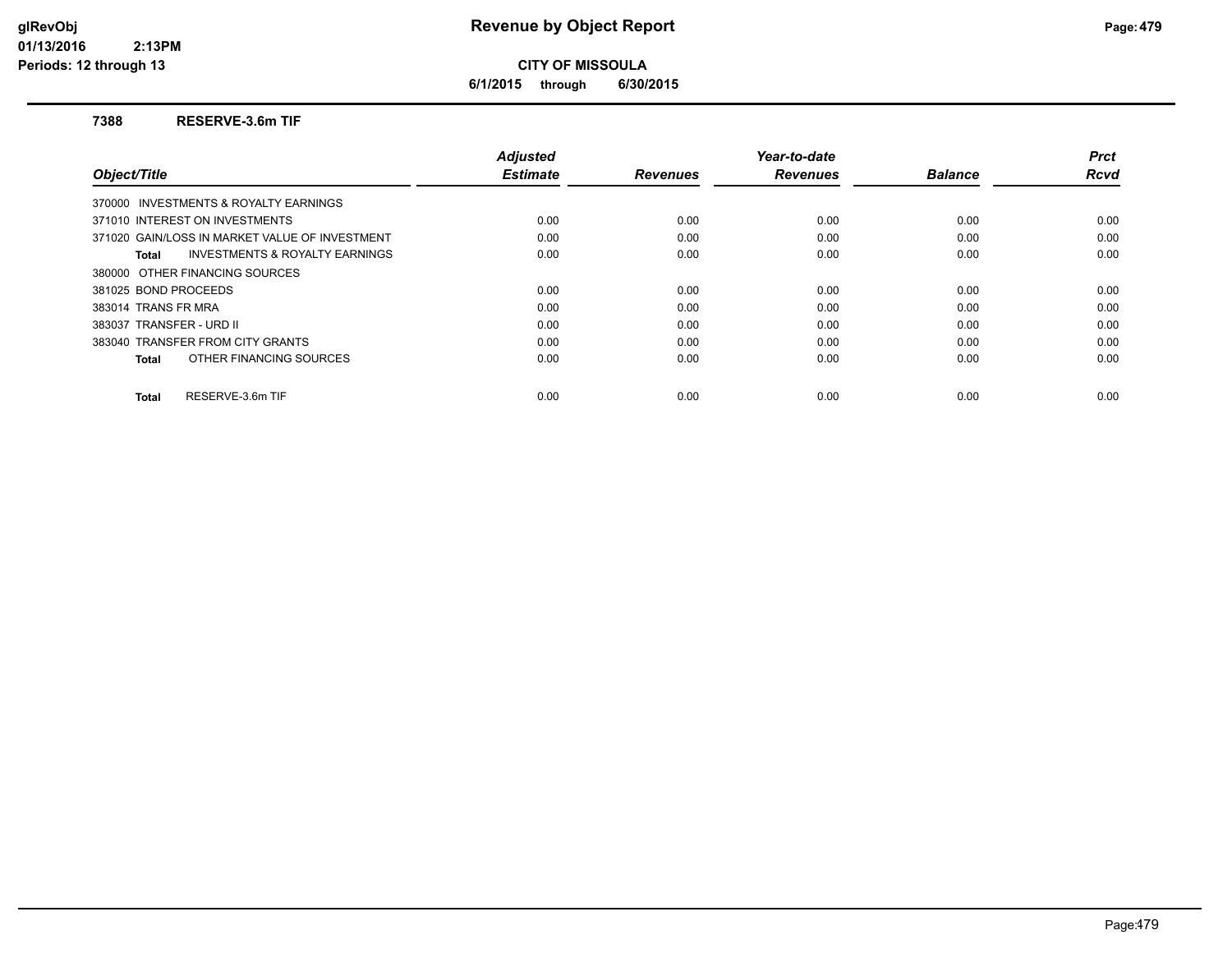**6/1/2015 through 6/30/2015**

**7389 DEBT SERVICE - 3.6M/5.75M**

**7389 DEBT SERVICE - 3.6M/5.75M**

|                      |                                                 | <b>Adjusted</b> |                 | Year-to-date    |                | <b>Prct</b> |
|----------------------|-------------------------------------------------|-----------------|-----------------|-----------------|----------------|-------------|
| Object/Title         |                                                 | <b>Estimate</b> | <b>Revenues</b> | <b>Revenues</b> | <b>Balance</b> | Rcvd        |
|                      | 370000 INVESTMENTS & ROYALTY EARNINGS           |                 |                 |                 |                |             |
|                      | 371010 INTEREST ON INVESTMENTS                  | 0.00            | 204.46          | 204.46          | $-204.46$      | 0.00        |
|                      | 371020 GAIN/LOSS IN MARKET VALUE OF INVESTMENTS | 0.00            | 0.00            | 0.00            | 0.00           | 0.00        |
| Total                | <b>INVESTMENTS &amp; ROYALTY EARNINGS</b>       | 0.00            | 204.46          | 204.46          | $-204.46$      | 0.00        |
|                      | 380000 OTHER FINANCING SOURCES                  |                 |                 |                 |                |             |
|                      | 381009 TRANSFER FROM CLEARING                   | 0.00            | 0.00            | 0.00            | 0.00           | 0.00        |
| 381025 BOND PROCEEDS |                                                 | 0.00            | 0.00            | 0.00            | 0.00           | 0.00        |
| 383014 TRANS FR MRA  |                                                 | 921.916.00      | 167.543.00      | 920,563.91      | 1.352.09       | 99.85       |
| Total                | OTHER FINANCING SOURCES                         | 921,916.00      | 167.543.00      | 920.563.91      | 1,352.09       | 99.85       |
| <b>Total</b>         | DEBT SERVICE - 3.6M/5.75M                       | 921.916.00      | 167.747.46      | 920.768.37      | 1.147.63       | 99.88       |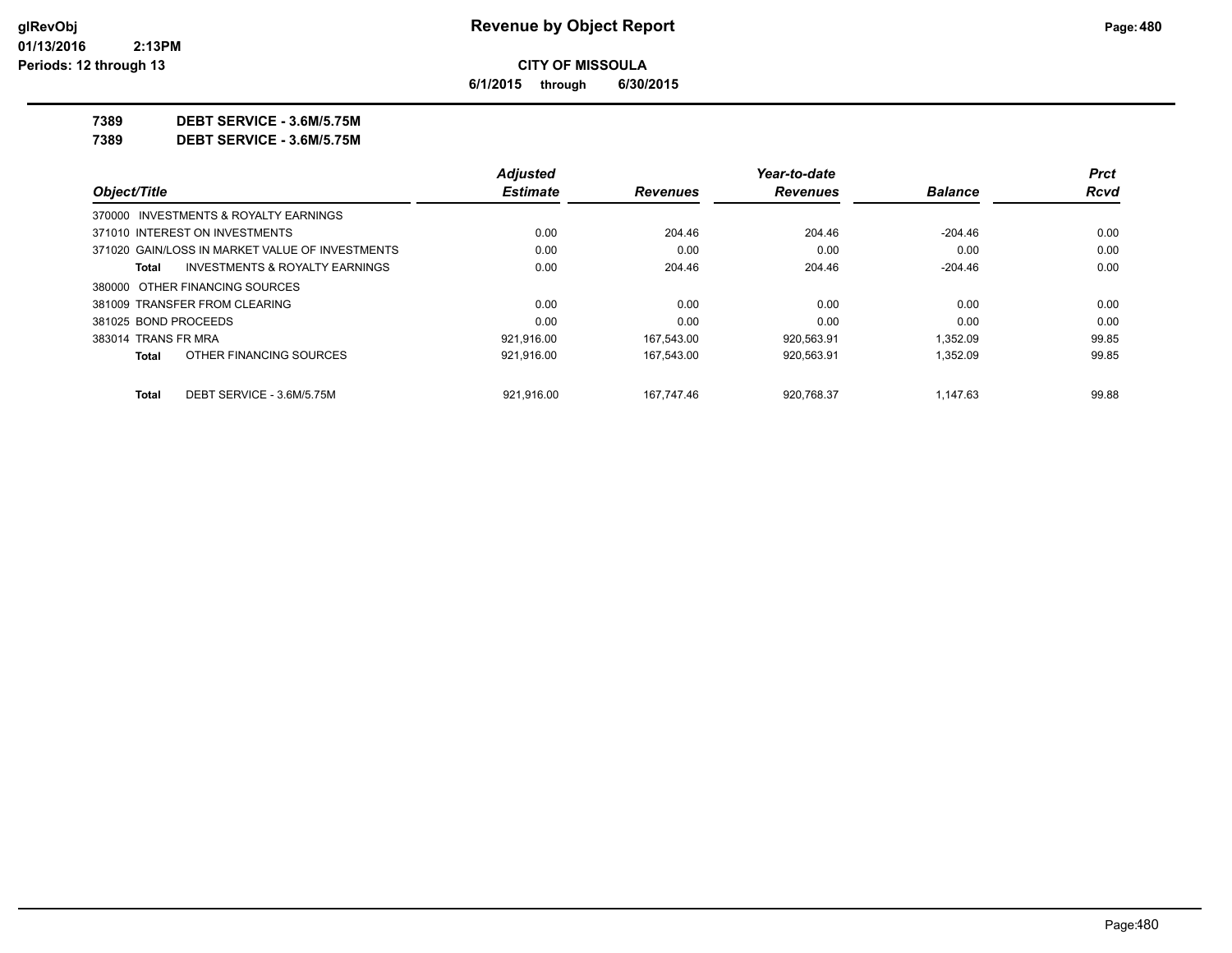**6/1/2015 through 6/30/2015**

## **7389 DEBT SERVICE - 3.6M/5.75M**

| Object/Title                                       | <b>Adjusted</b><br><b>Estimate</b> | <b>Revenues</b> | Year-to-date<br><b>Revenues</b> | <b>Balance</b> | <b>Prct</b><br><b>Rcvd</b> |
|----------------------------------------------------|------------------------------------|-----------------|---------------------------------|----------------|----------------------------|
| 370000 INVESTMENTS & ROYALTY EARNINGS              |                                    |                 |                                 |                |                            |
| 371010 INTEREST ON INVESTMENTS                     | 0.00                               | 204.46          | 204.46                          | $-204.46$      | 0.00                       |
| 371020 GAIN/LOSS IN MARKET VALUE OF INVESTMENT     | 0.00                               | 0.00            | 0.00                            | 0.00           | 0.00                       |
| <b>INVESTMENTS &amp; ROYALTY EARNINGS</b><br>Total | 0.00                               | 204.46          | 204.46                          | $-204.46$      | 0.00                       |
| 380000 OTHER FINANCING SOURCES                     |                                    |                 |                                 |                |                            |
| 381009 TRANSFER FROM CLEARING                      | 0.00                               | 0.00            | 0.00                            | 0.00           | 0.00                       |
| 381025 BOND PROCEEDS                               | 0.00                               | 0.00            | 0.00                            | 0.00           | 0.00                       |
| 383014 TRANS FR MRA                                | 921.916.00                         | 167,543.00      | 920,563.91                      | 1.352.09       | 99.85                      |
| OTHER FINANCING SOURCES<br><b>Total</b>            | 921,916.00                         | 167,543.00      | 920,563.91                      | 1,352.09       | 99.85                      |
| DEBT SERVICE - 3.6M/5.75M<br><b>Total</b>          | 921.916.00                         | 167.747.46      | 920.768.37                      | 1.147.63       | 99.88                      |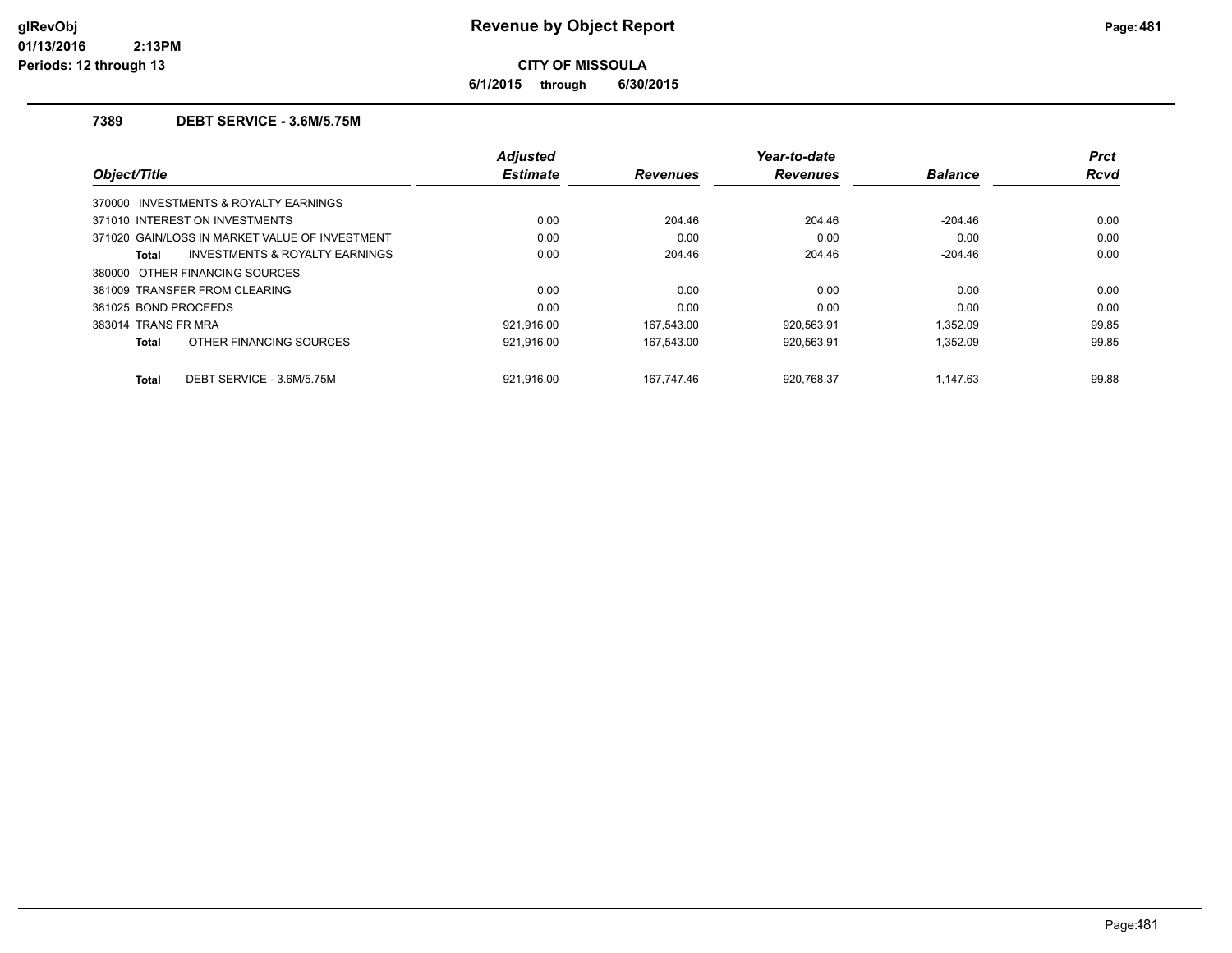**6/1/2015 through 6/30/2015**

**7390 URDII CLEARING - 3.6M TIF**

| <b>URDII CLEARING - 3.6M TIF</b><br>7390 |  |
|------------------------------------------|--|
|------------------------------------------|--|

|                                                           | <b>Adjusted</b> |                 | Year-to-date    |                | <b>Prct</b> |
|-----------------------------------------------------------|-----------------|-----------------|-----------------|----------------|-------------|
| Object/Title                                              | <b>Estimate</b> | <b>Revenues</b> | <b>Revenues</b> | <b>Balance</b> | <b>Rcvd</b> |
| TAXES/ASSESSMENTS<br>310000                               |                 |                 |                 |                |             |
| 310000 TAXES/ASSESSMENTS                                  | 0.00            | 0.00            | 0.00            | 0.00           | 0.00        |
| 311011 TAX INCREMENT                                      | 1,572,250.00    | 746,384.54      | 1,732,547.99    | $-160,297.99$  | 110.20      |
| <b>PENALTIES &amp; INTEREST</b><br>312001                 | 0.00            | 4,654.43        | 7,040.92        | $-7,040.92$    | 0.00        |
| TAXES/ASSESSMENTS<br>Total                                | 1,572,250.00    | 751,038.97      | 1,739,588.91    | $-167,338.91$  | 110.64      |
| <b>INTERGOVERNMENTAL REVENUES</b><br>330000               |                 |                 |                 |                |             |
| 335210 PERSONAL PROPERTY TAX REIMBURSEMENT                | 187,331.00      | 0.00            | 187,331.30      | $-0.30$        | 100.00      |
| 335230 HB 124 REVENUE                                     | 255,260.00      | 0.00            | 255,260.00      | 0.00           | 100.00      |
| <b>INTERGOVERNMENTAL REVENUES</b><br><b>Total</b>         | 442,591.00      | 0.00            | 442,591.30      | $-0.30$        | 100.00      |
| <b>INVESTMENTS &amp; ROYALTY EARNINGS</b><br>370000       |                 |                 |                 |                |             |
| 371010 INTEREST ON INVESTMENTS                            | 0.00            | 0.00            | 0.00            | 0.00           | 0.00        |
| 371020 GAIN/LOSS IN MARKET VALUE OF INVESTMENTS           | 0.00            | 0.00            | 0.00            | 0.00           | 0.00        |
| <b>INVESTMENTS &amp; ROYALTY EARNINGS</b><br><b>Total</b> | 0.00            | 0.00            | 0.00            | 0.00           | 0.00        |
| OTHER FINANCING SOURCES<br>380000                         |                 |                 |                 |                |             |
| TRANSFER FROM URD II<br>383037                            | 0.00            | 0.00            | 0.00            | 0.00           | 0.00        |
| OTHER FINANCING SOURCES<br>Total                          | 0.00            | 0.00            | 0.00            | 0.00           | 0.00        |
| URDII CLEARING - 3.6M TIF<br><b>Total</b>                 | 2,014,841.00    | 751,038.97      | 2,182,180.21    | $-167,339.21$  | 108.31      |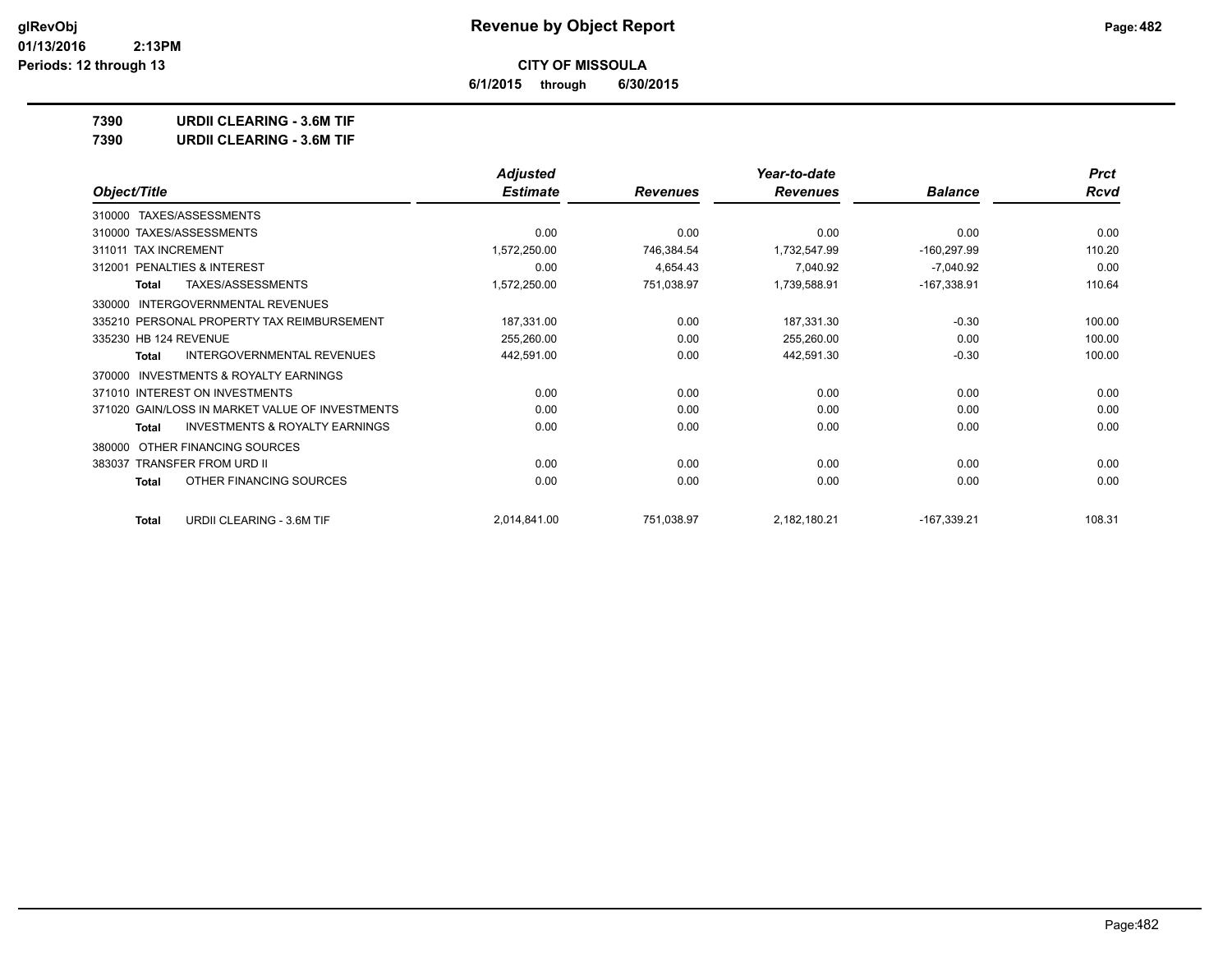**6/1/2015 through 6/30/2015**

## **7390 URDII CLEARING - 3.6M TIF**

|                                                    | <b>Adjusted</b> |                 | Year-to-date    |                | <b>Prct</b> |
|----------------------------------------------------|-----------------|-----------------|-----------------|----------------|-------------|
| Object/Title                                       | <b>Estimate</b> | <b>Revenues</b> | <b>Revenues</b> | <b>Balance</b> | Rcvd        |
| TAXES/ASSESSMENTS<br>310000                        |                 |                 |                 |                |             |
| 310000 TAXES/ASSESSMENTS                           | 0.00            | 0.00            | 0.00            | 0.00           | 0.00        |
| <b>TAX INCREMENT</b><br>311011                     | 1,572,250.00    | 746,384.54      | 1,732,547.99    | $-160,297.99$  | 110.20      |
| PENALTIES & INTEREST<br>312001                     | 0.00            | 4,654.43        | 7,040.92        | $-7,040.92$    | 0.00        |
| TAXES/ASSESSMENTS<br><b>Total</b>                  | 1,572,250.00    | 751,038.97      | 1,739,588.91    | $-167,338.91$  | 110.64      |
| INTERGOVERNMENTAL REVENUES<br>330000               |                 |                 |                 |                |             |
| 335210 PERSONAL PROPERTY TAX REIMBURSEMENT         | 187,331.00      | 0.00            | 187,331.30      | $-0.30$        | 100.00      |
| 335230 HB 124 REVENUE                              | 255,260.00      | 0.00            | 255,260.00      | 0.00           | 100.00      |
| <b>INTERGOVERNMENTAL REVENUES</b><br>Total         | 442,591.00      | 0.00            | 442,591.30      | $-0.30$        | 100.00      |
| INVESTMENTS & ROYALTY EARNINGS<br>370000           |                 |                 |                 |                |             |
| 371010 INTEREST ON INVESTMENTS                     | 0.00            | 0.00            | 0.00            | 0.00           | 0.00        |
| 371020 GAIN/LOSS IN MARKET VALUE OF INVESTMENT     | 0.00            | 0.00            | 0.00            | 0.00           | 0.00        |
| <b>INVESTMENTS &amp; ROYALTY EARNINGS</b><br>Total | 0.00            | 0.00            | 0.00            | 0.00           | 0.00        |
| OTHER FINANCING SOURCES<br>380000                  |                 |                 |                 |                |             |
| <b>TRANSFER FROM URD II</b><br>383037              | 0.00            | 0.00            | 0.00            | 0.00           | 0.00        |
| OTHER FINANCING SOURCES<br>Total                   | 0.00            | 0.00            | 0.00            | 0.00           | 0.00        |
| <b>URDII CLEARING - 3.6M TIF</b><br><b>Total</b>   | 2,014,841.00    | 751,038.97      | 2,182,180.21    | $-167,339.21$  | 108.31      |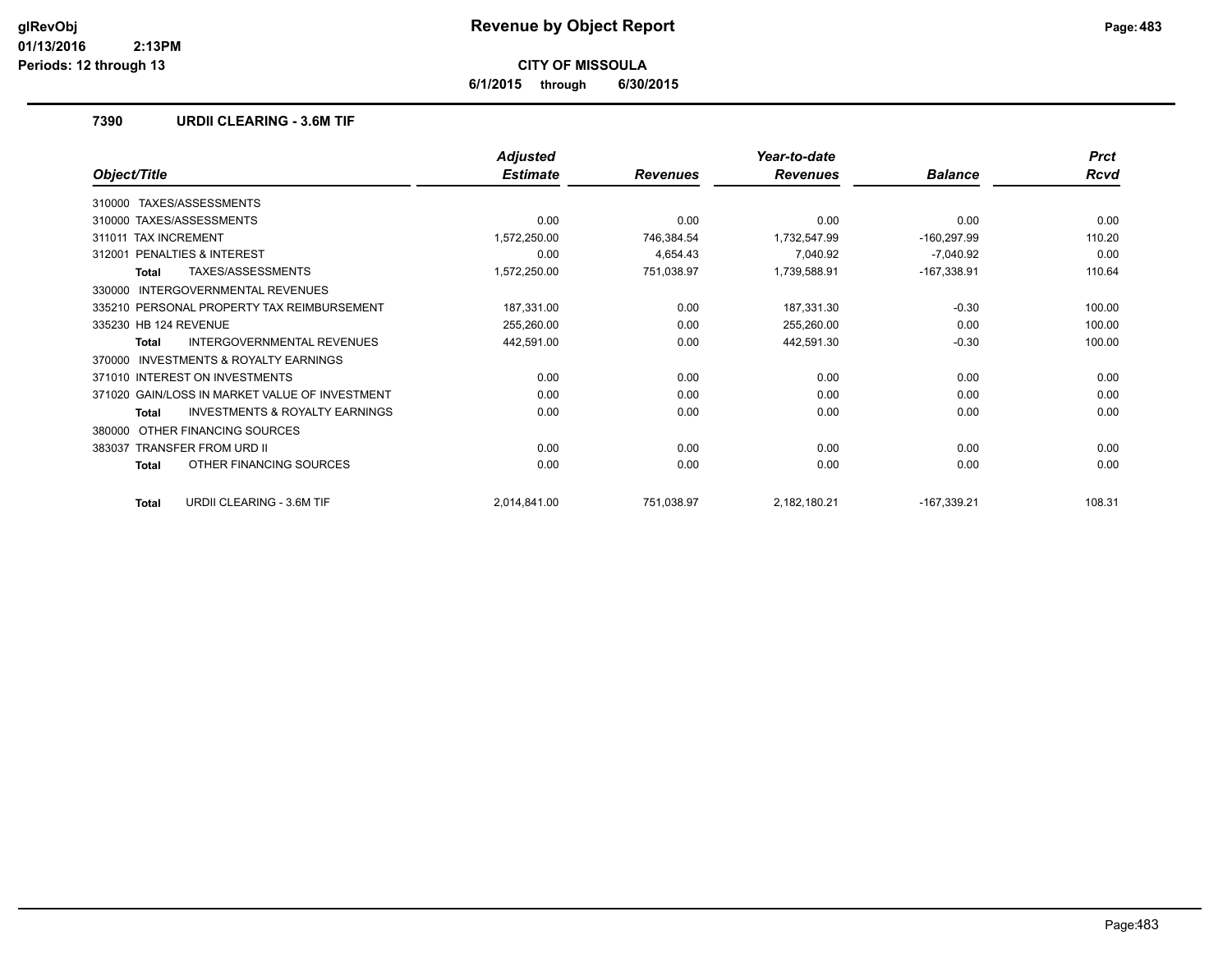**6/1/2015 through 6/30/2015**

**7391 MRA - URD I FUND 7391 MRA - URD I FUND**

|                                                    | <b>Adjusted</b> |                 | Year-to-date    |                | <b>Prct</b> |
|----------------------------------------------------|-----------------|-----------------|-----------------|----------------|-------------|
| Object/Title                                       | <b>Estimate</b> | <b>Revenues</b> | <b>Revenues</b> | <b>Balance</b> | <b>Rcvd</b> |
| 310000 TAXES/ASSESSMENTS                           |                 |                 |                 |                |             |
| 311011 TAX INCREMENT                               | 0.00            | 0.00            | 0.00            | 0.00           | 0.00        |
| 312001 PENALTIES & INTEREST                        | 0.00            | 0.00            | 0.00            | 0.00           | 0.00        |
| TAXES/ASSESSMENTS<br>Total                         | 0.00            | 0.00            | 0.00            | 0.00           | 0.00        |
| 330000 INTERGOVERNMENTAL REVENUES                  |                 |                 |                 |                |             |
| 331050 ISTEA/CTEP GRANT                            | 0.00            | 0.00            | 0.00            | 0.00           | 0.00        |
| 336023 STATE CONTRIB. - PERS                       | 0.00            | 0.00            | 0.00            | 0.00           | 0.00        |
| <b>INTERGOVERNMENTAL REVENUES</b><br><b>Total</b>  | 0.00            | 0.00            | 0.00            | 0.00           | 0.00        |
| 360000 MISCELLANEOUS REVENUES                      |                 |                 |                 |                |             |
| 360000 MISCELLANEOUS REVENUES                      | 0.00            | 0.00            | 0.00            | 0.00           | 0.00        |
| 360010 MISCELLANEOUS                               | 0.00            | 0.00            | 0.00            | 0.00           | 0.00        |
| 364012 SALE OF SURPLUS PROPERTY                    | 0.00            | 0.00            | 0.00            | 0.00           | 0.00        |
| 365000 DONATIONS                                   | 0.00            | 0.00            | 0.00            | 0.00           | 0.00        |
| MISCELLANEOUS REVENUES<br>Total                    | 0.00            | 0.00            | 0.00            | 0.00           | 0.00        |
| 370000 INVESTMENTS & ROYALTY EARNINGS              |                 |                 |                 |                |             |
| 371010 INTEREST ON INVESTMENTS                     | 0.00            | 0.01            | 0.01            | $-0.01$        | 0.00        |
| 371020 GAIN/LOSS IN MARKET VALUE OF INVESTMENTS    | 0.00            | 0.00            | 0.00            | 0.00           | 0.00        |
| <b>INVESTMENTS &amp; ROYALTY EARNINGS</b><br>Total | 0.00            | 0.01            | 0.01            | $-0.01$        | 0.00        |
| 380000 OTHER FINANCING SOURCES                     |                 |                 |                 |                |             |
| 382010 SALE OF FIXED ASSETS                        | 0.00            | 0.00            | 0.00            | 0.00           | 0.00        |
| 383001 TRANS FR FLUSHING DISTRICT                  | 0.00            | 0.00            | 0.00            | 0.00           | 0.00        |
| 383016 TRANS FR TAX INCREMENT BOND                 | 0.00            | 0.00            | 0.00            | 0.00           | 0.00        |
| 383029 TRANS FR GENERAL                            | 0.00            | 0.00            | 0.00            | 0.00           | 0.00        |
| 383037 TRANSFER - URD II                           | 0.00            | 0.00            | 0.00            | 0.00           | 0.00        |
| 383038 TRANSFER - URD III                          | 0.00            | 0.00            | 0.00            | 0.00           | 0.00        |
| OTHER FINANCING SOURCES<br><b>Total</b>            | 0.00            | 0.00            | 0.00            | 0.00           | 0.00        |
| <b>MRA - URD I FUND</b><br>Total                   | 0.00            | 0.01            | 0.01            | $-0.01$        | 0.00        |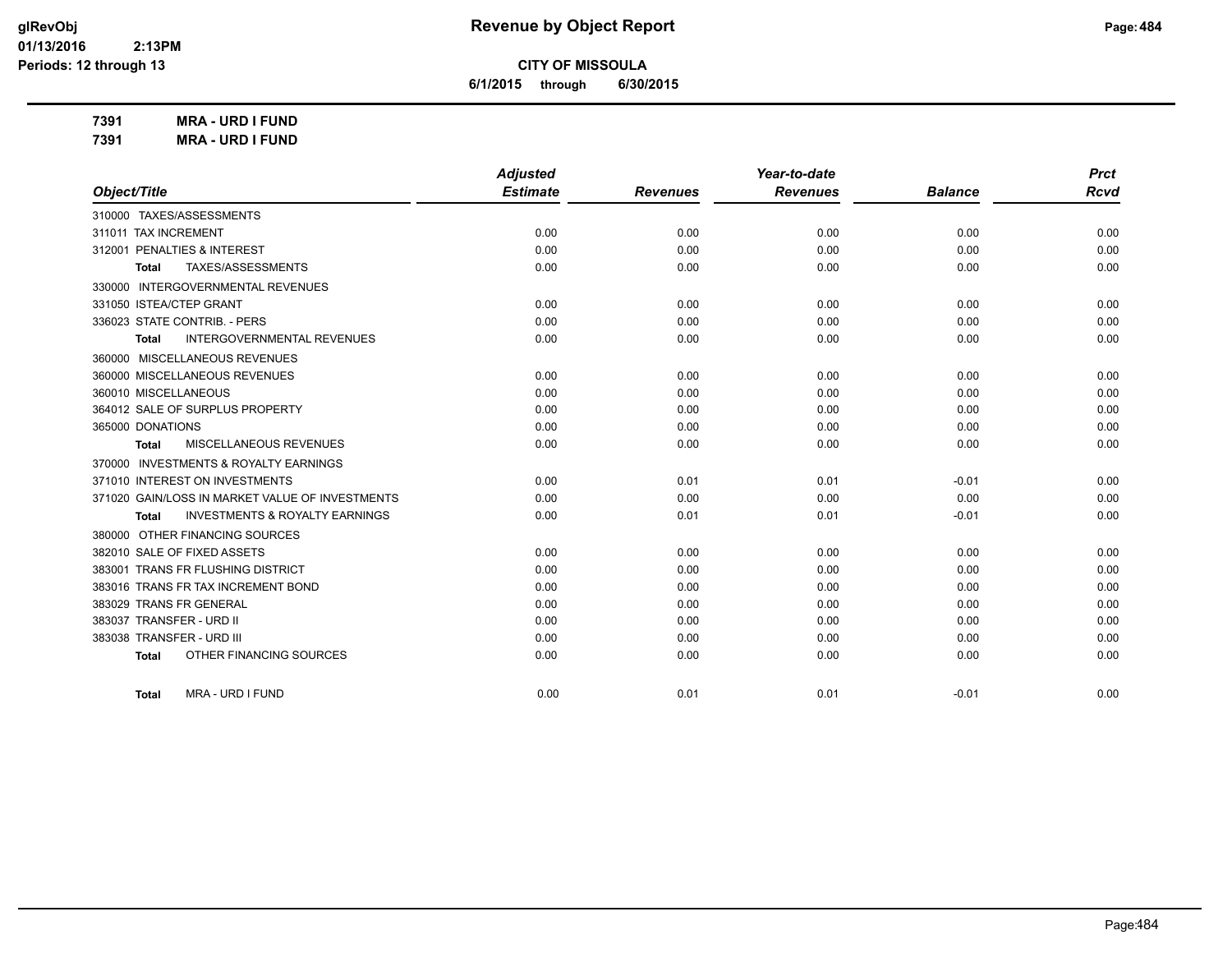## **glRevObj Revenue by Object Report Page:485**

**CITY OF MISSOULA**

**6/1/2015 through 6/30/2015**

#### **7391 MRA - URD I FUND**

|                                                    | <b>Adjusted</b> |                 | Year-to-date    |                | <b>Prct</b> |
|----------------------------------------------------|-----------------|-----------------|-----------------|----------------|-------------|
| Object/Title                                       | <b>Estimate</b> | <b>Revenues</b> | <b>Revenues</b> | <b>Balance</b> | <b>Rcvd</b> |
| 310000 TAXES/ASSESSMENTS                           |                 |                 |                 |                |             |
| 311011 TAX INCREMENT                               | 0.00            | 0.00            | 0.00            | 0.00           | 0.00        |
| 312001 PENALTIES & INTEREST                        | 0.00            | 0.00            | 0.00            | 0.00           | 0.00        |
| TAXES/ASSESSMENTS<br><b>Total</b>                  | 0.00            | 0.00            | 0.00            | 0.00           | 0.00        |
| 330000 INTERGOVERNMENTAL REVENUES                  |                 |                 |                 |                |             |
| 331050 ISTEA/CTEP GRANT                            | 0.00            | 0.00            | 0.00            | 0.00           | 0.00        |
| 336023 STATE CONTRIB. - PERS                       | 0.00            | 0.00            | 0.00            | 0.00           | 0.00        |
| <b>INTERGOVERNMENTAL REVENUES</b><br><b>Total</b>  | 0.00            | 0.00            | 0.00            | 0.00           | 0.00        |
| 360000 MISCELLANEOUS REVENUES                      |                 |                 |                 |                |             |
| 360000 MISCELLANEOUS REVENUES                      | 0.00            | 0.00            | 0.00            | 0.00           | 0.00        |
| 360010 MISCELLANEOUS                               | 0.00            | 0.00            | 0.00            | 0.00           | 0.00        |
| 364012 SALE OF SURPLUS PROPERTY                    | 0.00            | 0.00            | 0.00            | 0.00           | 0.00        |
| 365000 DONATIONS                                   | 0.00            | 0.00            | 0.00            | 0.00           | 0.00        |
| MISCELLANEOUS REVENUES<br><b>Total</b>             | 0.00            | 0.00            | 0.00            | 0.00           | 0.00        |
| 370000 INVESTMENTS & ROYALTY EARNINGS              |                 |                 |                 |                |             |
| 371010 INTEREST ON INVESTMENTS                     | 0.00            | 0.01            | 0.01            | $-0.01$        | 0.00        |
| 371020 GAIN/LOSS IN MARKET VALUE OF INVESTMENT     | 0.00            | 0.00            | 0.00            | 0.00           | 0.00        |
| <b>INVESTMENTS &amp; ROYALTY EARNINGS</b><br>Total | 0.00            | 0.01            | 0.01            | $-0.01$        | 0.00        |
| 380000 OTHER FINANCING SOURCES                     |                 |                 |                 |                |             |
| 382010 SALE OF FIXED ASSETS                        | 0.00            | 0.00            | 0.00            | 0.00           | 0.00        |
| 383001 TRANS FR FLUSHING DISTRICT                  | 0.00            | 0.00            | 0.00            | 0.00           | 0.00        |
| 383016 TRANS FR TAX INCREMENT BOND                 | 0.00            | 0.00            | 0.00            | 0.00           | 0.00        |
| 383029 TRANS FR GENERAL                            | 0.00            | 0.00            | 0.00            | 0.00           | 0.00        |
| 383037 TRANSFER - URD II                           | 0.00            | 0.00            | 0.00            | 0.00           | 0.00        |
| 383038 TRANSFER - URD III                          | 0.00            | 0.00            | 0.00            | 0.00           | 0.00        |
| OTHER FINANCING SOURCES<br><b>Total</b>            | 0.00            | 0.00            | 0.00            | 0.00           | 0.00        |
| MRA - URD I FUND<br><b>Total</b>                   | 0.00            | 0.01            | 0.01            | $-0.01$        | 0.00        |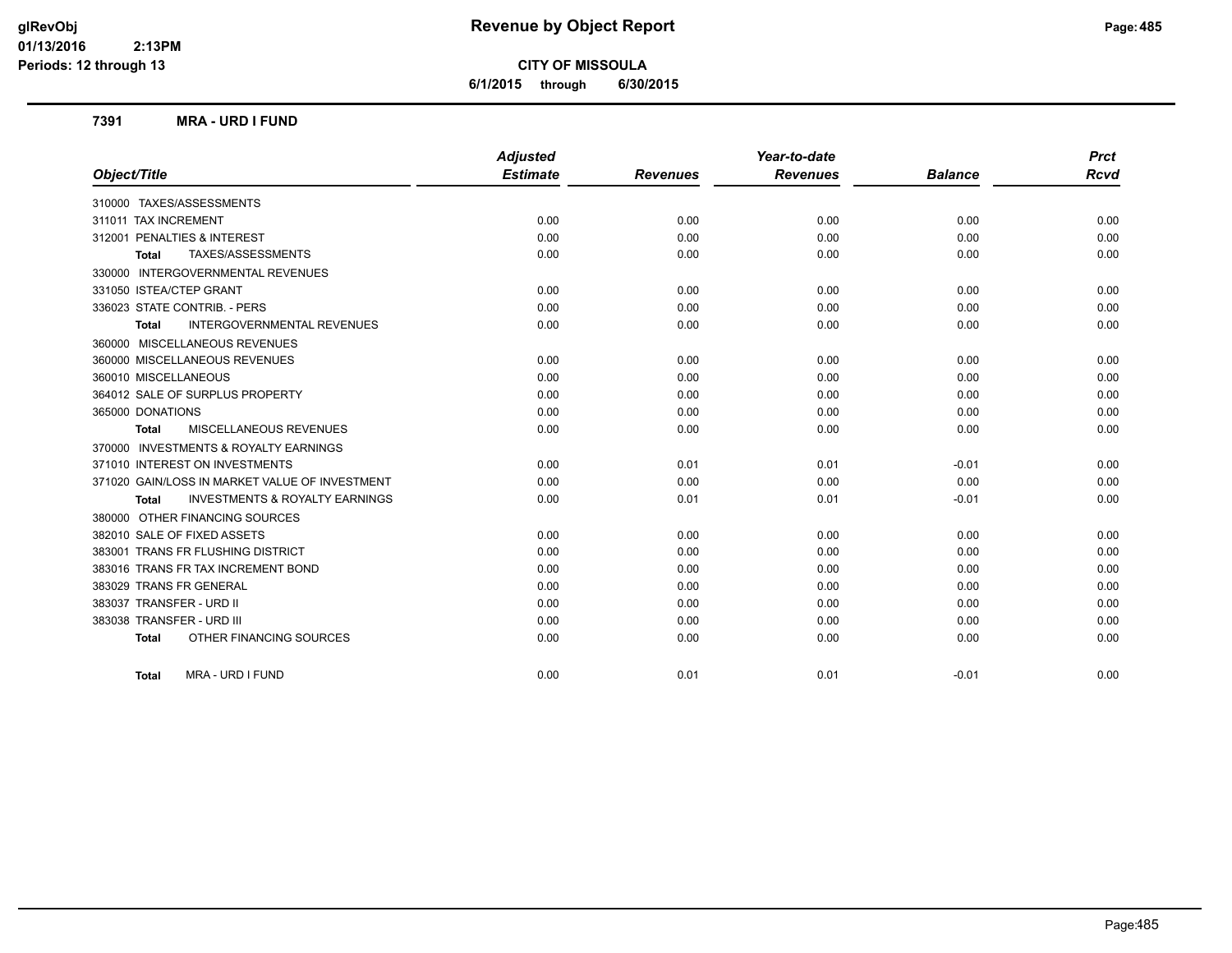**6/1/2015 through 6/30/2015**

**7392 MRA - URD II FUND 7392 MRA - URD II FUND**

|                                                    | <b>Adjusted</b> |                 | Year-to-date    |                | <b>Prct</b> |
|----------------------------------------------------|-----------------|-----------------|-----------------|----------------|-------------|
| Object/Title                                       | <b>Estimate</b> | <b>Revenues</b> | <b>Revenues</b> | <b>Balance</b> | <b>Rcvd</b> |
| 310000 TAXES/ASSESSMENTS                           |                 |                 |                 |                |             |
| 311011 TAX INCREMENT                               | 0.00            | 0.00            | 0.00            | 0.00           | 0.00        |
| TAXES/ASSESSMENTS<br><b>Total</b>                  | 0.00            | 0.00            | 0.00            | 0.00           | 0.00        |
| 330000 INTERGOVERNMENTAL REVENUES                  |                 |                 |                 |                |             |
| 330000 INTERGOVERNMENTAL REVENUES                  | 0.00            | 0.00            | 0.00            | 0.00           | 0.00        |
| 331050 ISTEA/CTEP GRANT                            | 200,000.00      | 10,484.83       | 151,298.54      | 48,701.46      | 75.65       |
| 331060 NATL RECREATION TRAILS GRANTS               | 0.00            | 0.00            | 0.00            | 0.00           | 0.00        |
| 335210 PERSONAL PROPERTY TAX REIMBURSEMENT         | 0.00            | 0.00            | 0.00            | 0.00           | 0.00        |
| 335230 HB 124 REVENUE                              | 0.00            | 0.00            | 0.00            | 0.00           | 0.00        |
| 335250 STATE REIMB - SB #184                       | 0.00            | 0.00            | 0.00            | 0.00           | 0.00        |
| 336023 STATE CONTRIB. - PERS                       | 0.00            | 0.00            | 0.00            | 0.00           | 0.00        |
| <b>Total</b><br>INTERGOVERNMENTAL REVENUES         | 200,000.00      | 10,484.83       | 151,298.54      | 48,701.46      | 75.65       |
| 340000 CHARGES FOR SERVICES                        |                 |                 |                 |                |             |
| 343300 MISC CHARGES FOR SERVICES                   | 0.00            | 0.00            | 0.00            | 0.00           | 0.00        |
| <b>CHARGES FOR SERVICES</b><br>Total               | 0.00            | 0.00            | 0.00            | 0.00           | 0.00        |
| 360000 MISCELLANEOUS REVENUES                      |                 |                 |                 |                |             |
| 360000 MISCELLANEOUS REVENUES                      | 0.00            | 0.00            | 0.00            | 0.00           | 0.00        |
| 360007 RLF REVENUES                                | 0.00            | 0.00            | 0.00            | 0.00           | 0.00        |
| 360010 MISCELLANEOUS                               | 0.00            | 0.00            | 0.00            | 0.00           | 0.00        |
| 365000 DONATIONS                                   | 0.00            | 0.00            | 0.00            | 0.00           | 0.00        |
| MISCELLANEOUS REVENUES<br>Total                    | 0.00            | 0.00            | 0.00            | 0.00           | 0.00        |
| 370000 INVESTMENTS & ROYALTY EARNINGS              |                 |                 |                 |                |             |
| 371010 INTEREST ON INVESTMENTS                     | 0.00            | 193.00          | 193.00          | $-193.00$      | 0.00        |
| 371020 GAIN/LOSS IN MARKET VALUE OF INVESTMENTS    | 0.00            | 0.00            | 0.00            | 0.00           | 0.00        |
| <b>INVESTMENTS &amp; ROYALTY EARNINGS</b><br>Total | 0.00            | 193.00          | 193.00          | $-193.00$      | 0.00        |
| 380000 OTHER FINANCING SOURCES                     |                 |                 |                 |                |             |
| 381009 TRANSFERS IN                                | 0.00            | 0.00            | 0.00            | 0.00           | 0.00        |
| 381025 BOND PROCEEDS                               | 0.00            | 0.00            | 0.00            | 0.00           | 0.00        |
| 381026 DEBT SERVICE/BROWNSFIELD RLF 1.125M         | 0.00            | 0.00            | 0.00            | 0.00           | 0.00        |
| 381027 SAFEWAY/ST PAT 1.5M                         | 0.00            | 0.00            | 0.00            | 0.00           | 0.00        |
| 381028 BOND PROCEEDS-MILL SITE                     | 0.00            | 0.00            | 0.00            | 0.00           | 0.00        |
| 381074 CIVIC STADIUM TIF NOTES 1.5M                | 0.00            | 0.00            | 0.00            | 0.00           | 0.00        |
| 383014 TRANS FR MRA                                | 766,500.00      | 393,966.48      | 745,661.81      | 20,838.19      | 97.28       |
| 383037 TRANSFER - URD II                           | 0.00            | 0.00            | 0.00            | 0.00           | 0.00        |
| 383038 TRANSFER - URD III                          | 0.00            | 0.00            | 0.00            | 0.00           | 0.00        |
| 383039 FROM SID TRANSFERS                          | 0.00            | 0.00            | 0.00            | 0.00           | 0.00        |
| 383060 TRANSFERS FROM FRONT ST URD                 | 0.00            | 0.00            | 0.00            | 0.00           | 0.00        |
| 383061 TRANSFERS FROM PARK IMPACT FEES             | 0.00            | 0.00            | 0.00            | 0.00           | 0.00        |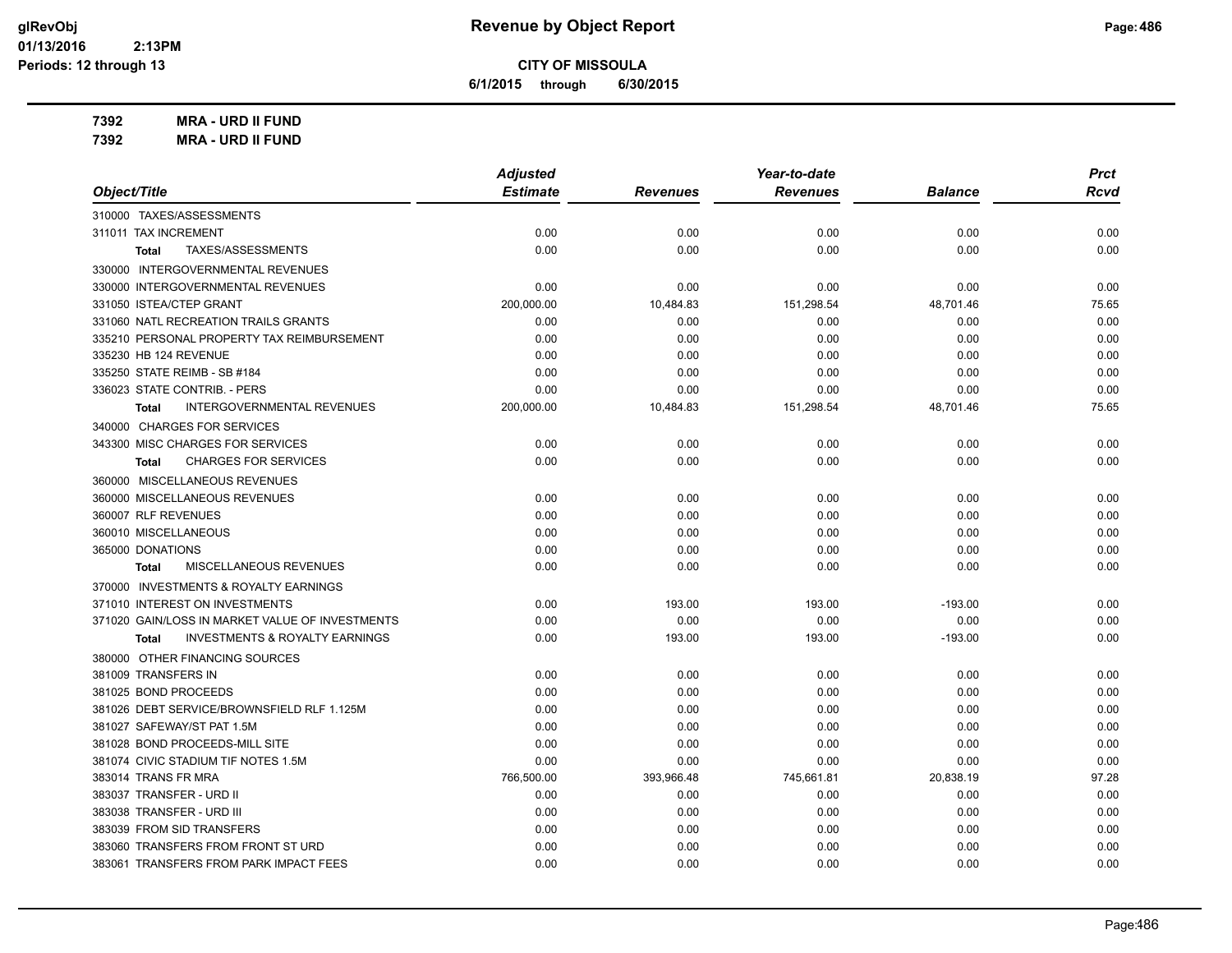**6/1/2015 through 6/30/2015**

**7392 MRA - URD II FUND 7392 MRA - URD II FUND**

|                                         | <b>Adjusted</b> |                                    | Year-to-date |                | Prct  |
|-----------------------------------------|-----------------|------------------------------------|--------------|----------------|-------|
| Object/Title                            | <b>Estimate</b> | <b>Revenues</b><br><b>Revenues</b> |              | <b>Balance</b> | Rcvd  |
| 383062 TRANSFERS FROM PARK SIDS         | 0.00            | 0.00                               | 0.00         | 0.00           | 0.00  |
| 383063 TRANSF FROM SAFETY-LU (CTEP)FUND | 0.00            | 0.00                               | 0.00         | 0.00           | 0.00  |
| OTHER FINANCING SOURCES<br><b>Total</b> | 766.500.00      | 393.966.48                         | 745.661.81   | 20.838.19      | 97.28 |
| MRA - URD II FUND<br><b>Total</b>       | 966.500.00      | 404.644.31                         | 897.153.35   | 69.346.65      | 92.82 |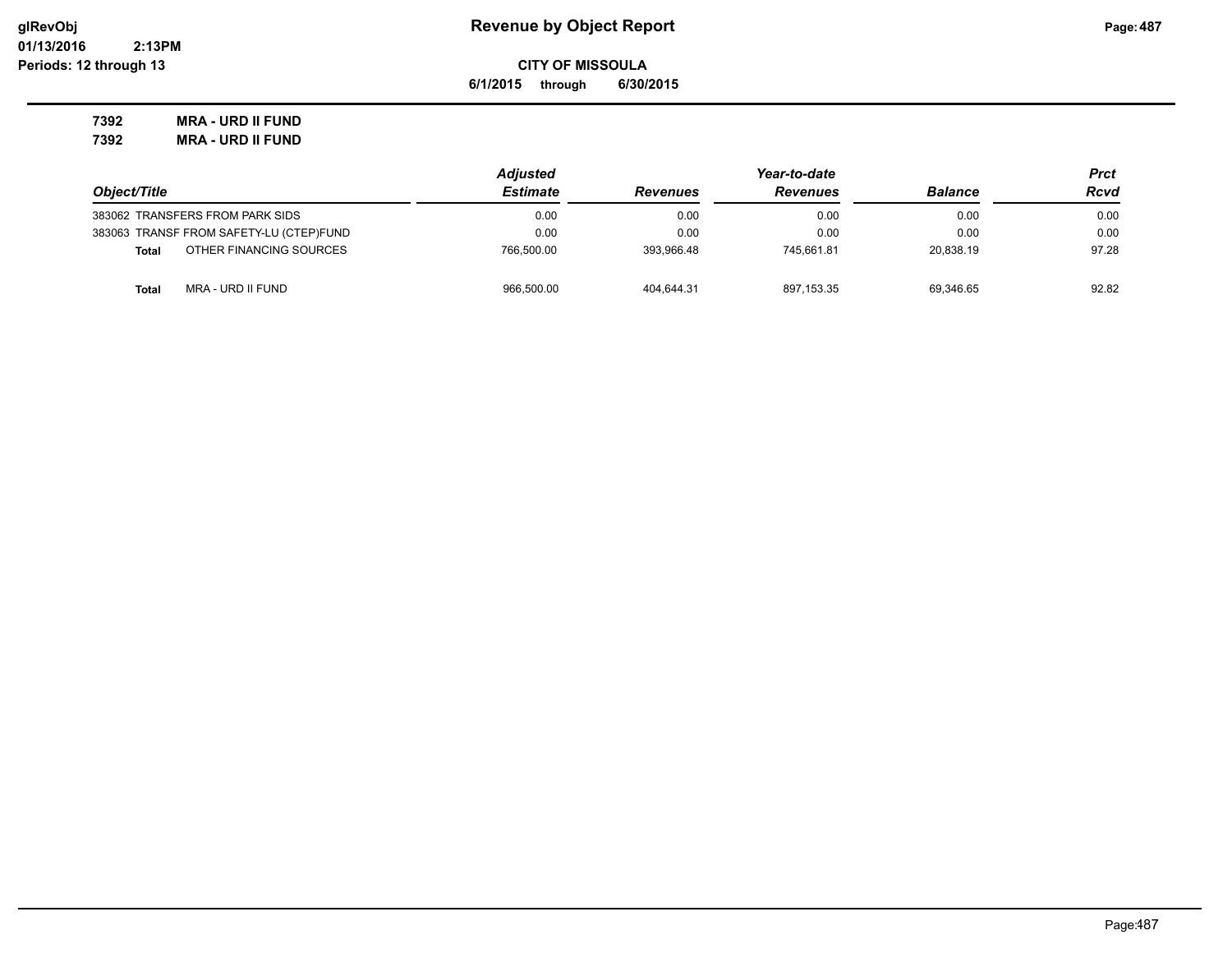**6/1/2015 through 6/30/2015**

#### **7392 MRA - URD II FUND**

|                                                    | <b>Adjusted</b> |                 | Year-to-date    |                | <b>Prct</b> |
|----------------------------------------------------|-----------------|-----------------|-----------------|----------------|-------------|
| Object/Title                                       | <b>Estimate</b> | <b>Revenues</b> | <b>Revenues</b> | <b>Balance</b> | Rcvd        |
| 310000 TAXES/ASSESSMENTS                           |                 |                 |                 |                |             |
| 311011 TAX INCREMENT                               | 0.00            | 0.00            | 0.00            | 0.00           | 0.00        |
| TAXES/ASSESSMENTS<br><b>Total</b>                  | 0.00            | 0.00            | 0.00            | 0.00           | 0.00        |
| 330000 INTERGOVERNMENTAL REVENUES                  |                 |                 |                 |                |             |
| 330000 INTERGOVERNMENTAL REVENUES                  | 0.00            | 0.00            | 0.00            | 0.00           | 0.00        |
| 331050 ISTEA/CTEP GRANT                            | 200,000.00      | 10,484.83       | 151,298.54      | 48,701.46      | 75.65       |
| 331060 NATL RECREATION TRAILS GRANTS               | 0.00            | 0.00            | 0.00            | 0.00           | 0.00        |
| 335210 PERSONAL PROPERTY TAX REIMBURSEMENT         | 0.00            | 0.00            | 0.00            | 0.00           | 0.00        |
| 335230 HB 124 REVENUE                              | 0.00            | 0.00            | 0.00            | 0.00           | 0.00        |
| 335250 STATE REIMB - SB #184                       | 0.00            | 0.00            | 0.00            | 0.00           | 0.00        |
| 336023 STATE CONTRIB. - PERS                       | 0.00            | 0.00            | 0.00            | 0.00           | 0.00        |
| INTERGOVERNMENTAL REVENUES<br><b>Total</b>         | 200,000.00      | 10,484.83       | 151,298.54      | 48,701.46      | 75.65       |
| 340000 CHARGES FOR SERVICES                        |                 |                 |                 |                |             |
| 343300 MISC CHARGES FOR SERVICES                   | 0.00            | 0.00            | 0.00            | 0.00           | 0.00        |
| <b>CHARGES FOR SERVICES</b><br><b>Total</b>        | 0.00            | 0.00            | 0.00            | 0.00           | 0.00        |
| 360000 MISCELLANEOUS REVENUES                      |                 |                 |                 |                |             |
| 360000 MISCELLANEOUS REVENUES                      | 0.00            | 0.00            | 0.00            | 0.00           | 0.00        |
| 360007 RLF REVENUES                                | 0.00            | 0.00            | 0.00            | 0.00           | 0.00        |
| 360010 MISCELLANEOUS                               | 0.00            | 0.00            | 0.00            | 0.00           | 0.00        |
| 365000 DONATIONS                                   | 0.00            | 0.00            | 0.00            | 0.00           | 0.00        |
| MISCELLANEOUS REVENUES<br><b>Total</b>             | 0.00            | 0.00            | 0.00            | 0.00           | 0.00        |
| 370000 INVESTMENTS & ROYALTY EARNINGS              |                 |                 |                 |                |             |
| 371010 INTEREST ON INVESTMENTS                     | 0.00            | 193.00          | 193.00          | $-193.00$      | 0.00        |
| 371020 GAIN/LOSS IN MARKET VALUE OF INVESTMENT     | 0.00            | 0.00            | 0.00            | 0.00           | 0.00        |
| <b>INVESTMENTS &amp; ROYALTY EARNINGS</b><br>Total | 0.00            | 193.00          | 193.00          | $-193.00$      | 0.00        |
| 380000 OTHER FINANCING SOURCES                     |                 |                 |                 |                |             |
| 381009 TRANSFERS IN                                | 0.00            | 0.00            | 0.00            | 0.00           | 0.00        |
| 381025 BOND PROCEEDS                               | 0.00            | 0.00            | 0.00            | 0.00           | 0.00        |
| 381026 DEBT SERVICE/BROWNSFIELD RLF 1.125M         | 0.00            | 0.00            | 0.00            | 0.00           | 0.00        |
| 381027 SAFEWAY/ST PAT 1.5M                         | 0.00            | 0.00            | 0.00            | 0.00           | 0.00        |
| 381028 BOND PROCEEDS-MILL SITE                     | 0.00            | 0.00            | 0.00            | 0.00           | 0.00        |
| 381074 CIVIC STADIUM TIF NOTES 1.5M                | 0.00            | 0.00            | 0.00            | 0.00           | 0.00        |
| 383014 TRANS FR MRA                                | 766,500.00      | 393,966.48      | 745,661.81      | 20,838.19      | 97.28       |
| 383037 TRANSFER - URD II                           | 0.00            | 0.00            | 0.00            | 0.00           | 0.00        |
| 383038 TRANSFER - URD III                          | 0.00            | 0.00            | 0.00            | 0.00           | 0.00        |
| 383039 FROM SID TRANSFERS                          | 0.00            | 0.00            | 0.00            | 0.00           | 0.00        |
| 383060 TRANSFERS FROM FRONT ST URD                 | 0.00            | 0.00            | 0.00            | 0.00           | 0.00        |
| 383061 TRANSFERS FROM PARK IMPACT FEES             | 0.00            | 0.00            | 0.00            | 0.00           | 0.00        |
| 383062 TRANSFERS FROM PARK SIDS                    | 0.00            | 0.00            | 0.00            | 0.00           | 0.00        |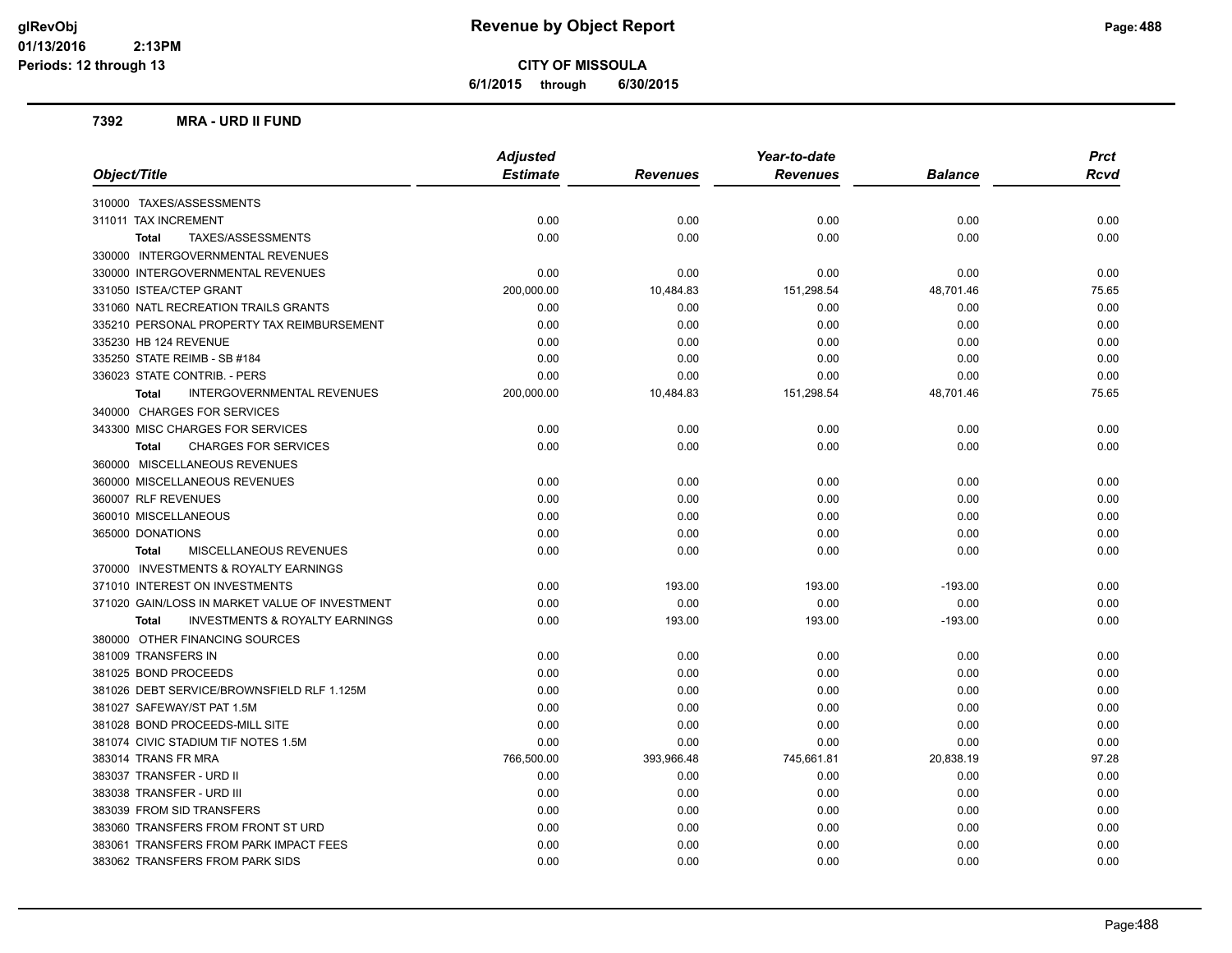**6/1/2015 through 6/30/2015**

#### **7392 MRA - URD II FUND**

|              |                                         | <b>Adjusted</b> |                 | Year-to-date    |                | <b>Prct</b> |
|--------------|-----------------------------------------|-----------------|-----------------|-----------------|----------------|-------------|
| Object/Title |                                         | <b>Estimate</b> | <b>Revenues</b> | <b>Revenues</b> | <b>Balance</b> | <b>Rcvd</b> |
|              | 383063 TRANSF FROM SAFETY-LU (CTEP)FUND | 0.00            | 0.00            | 0.00            | 0.00           | 0.00        |
| Total        | OTHER FINANCING SOURCES                 | 766.500.00      | 393.966.48      | 745.661.81      | 20.838.19      | 97.28       |
|              |                                         |                 |                 |                 |                |             |
| Total        | MRA - URD II FUND                       | 966,500.00      | 404,644.31      | 897,153.35      | 69,346.65      | 92.82       |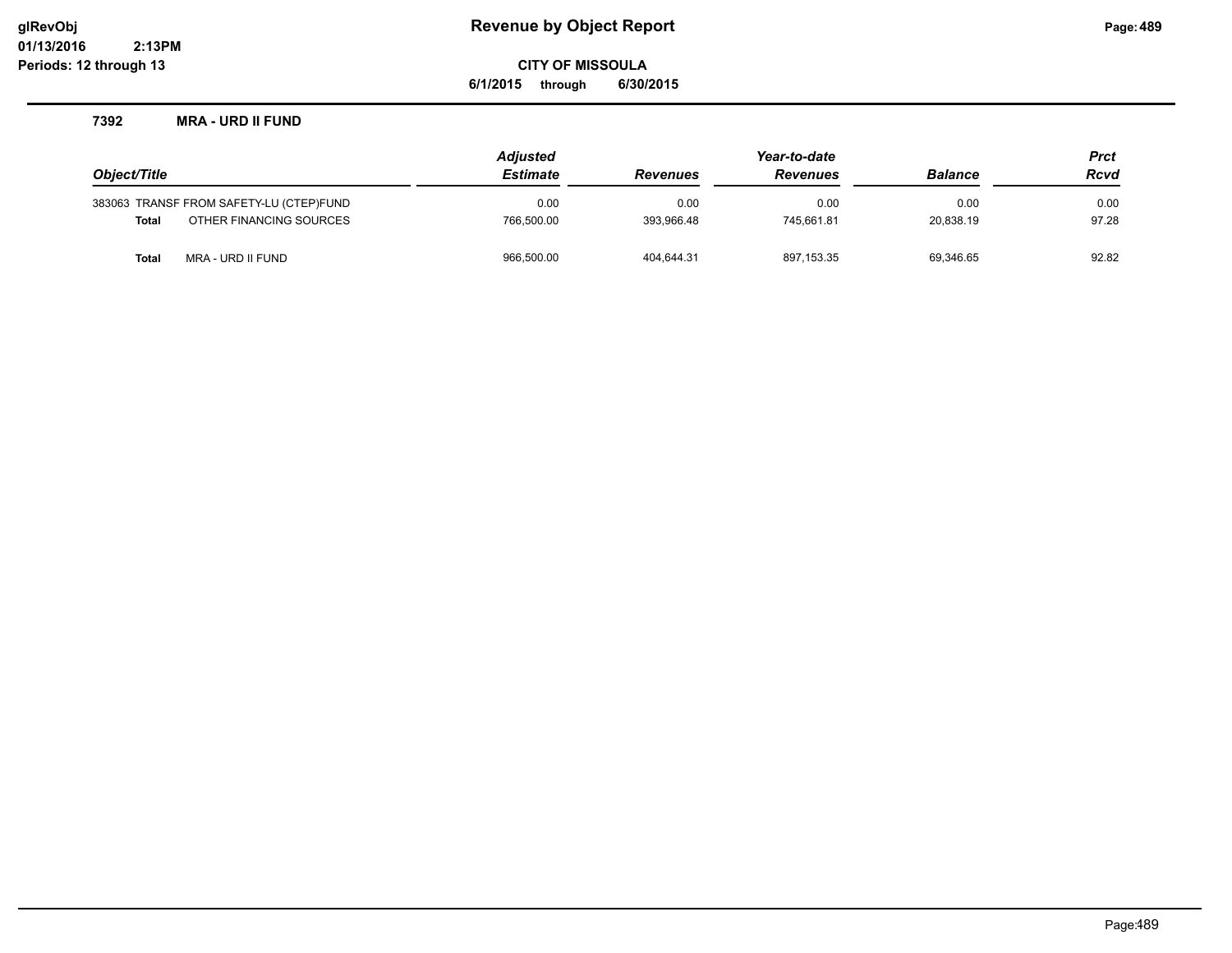**6/1/2015 through 6/30/2015**

**7393 MRA - URD III FUND**

| 7393 | <b>MRA - URD III FUND</b> |
|------|---------------------------|
|------|---------------------------|

|                                                           | <b>Adjusted</b> |                 | Year-to-date    |                | <b>Prct</b> |
|-----------------------------------------------------------|-----------------|-----------------|-----------------|----------------|-------------|
| Object/Title                                              | <b>Estimate</b> | <b>Revenues</b> | <b>Revenues</b> | <b>Balance</b> | <b>Rcvd</b> |
| 310000 TAXES/ASSESSMENTS                                  |                 |                 |                 |                |             |
| 311011 TAX INCREMENT                                      | 1,185,913.00    | 544,304.42      | 1,260,443.77    | $-74,530.77$   | 106.28      |
| 312001 PENALTIES & INTEREST                               | 0.00            | 2.336.79        | 3,420.48        | $-3,420.48$    | 0.00        |
| TAXES/ASSESSMENTS<br>Total                                | 1,185,913.00    | 546,641.21      | 1,263,864.25    | $-77,951.25$   | 106.57      |
| 330000 INTERGOVERNMENTAL REVENUES                         |                 |                 |                 |                |             |
| 331050 ISTEA/CTEP GRANT                                   | 0.00            | 0.00            | 0.00            | 0.00           | 0.00        |
| 331060 NATL RECREATION TRAILS GRANTS                      | 0.00            | 0.00            | 0.00            | 0.00           | 0.00        |
| 335210 PERSONAL PROPERTY TAX REIMBURSEMENT                | 277,850.00      | 0.00            | 277,850.04      | $-0.04$        | 100.00      |
| 336020 STATE PENSION CONTRIBUTION                         | 0.00            | 0.00            | 0.00            | 0.00           | 0.00        |
| 336023 STATE CONTRIB. - PERS                              | 0.00            | 39.92           | 357.95          | $-357.95$      | 0.00        |
| <b>INTERGOVERNMENTAL REVENUES</b><br>Total                | 277,850.00      | 39.92           | 278,207.99      | $-357.99$      | 100.13      |
| 360000 MISCELLANEOUS REVENUES                             |                 |                 |                 |                |             |
| 360000 MISCELLANEOUS REVENUES                             | 0.00            | 0.00            | 0.00            | 0.00           | 0.00        |
| 360010 MISCELLANEOUS                                      | 0.00            | 0.00            | 0.00            | 0.00           | 0.00        |
| 362000 OTHER MISCELLANEOUS REVENUE                        | 0.00            | 0.00            | 0.00            | 0.00           | 0.00        |
| 362004 URD III FACADE IMPROVEMENT LOAN REC                | 0.00            | 0.00            | 0.00            | 0.00           | 0.00        |
| 365000 DONATIONS                                          | 0.00            | 0.00            | 0.00            | 0.00           | 0.00        |
| MISCELLANEOUS REVENUES<br>Total                           | 0.00            | 0.00            | 0.00            | 0.00           | 0.00        |
| <b>INVESTMENTS &amp; ROYALTY EARNINGS</b><br>370000       |                 |                 |                 |                |             |
| 371010 INTEREST ON INVESTMENTS                            | 0.00            | 870.22          | 870.22          | $-870.22$      | 0.00        |
| 371020 GAIN/LOSS IN MARKET VALUE OF INVESTMENTS           | 0.00            | 0.00            | 0.00            | 0.00           | 0.00        |
| <b>INVESTMENTS &amp; ROYALTY EARNINGS</b><br><b>Total</b> | 0.00            | 870.22          | 870.22          | $-870.22$      | 0.00        |
| 380000 OTHER FINANCING SOURCES                            |                 |                 |                 |                |             |
| 381000 LOAN PROCEEDS                                      | 0.00            | 0.00            | 0.00            | 0.00           | 0.00        |
| 383037 TRANSFER - URD II                                  | 250.000.00      | 250,000.00      | 250,000.00      | 0.00           | 100.00      |
| OTHER FINANCING SOURCES<br><b>Total</b>                   | 250,000.00      | 250,000.00      | 250,000.00      | 0.00           | 100.00      |
|                                                           |                 |                 |                 |                |             |
| MRA - URD III FUND<br><b>Total</b>                        | 1,713,763.00    | 797,551.35      | 1,792,942.46    | $-79.179.46$   | 104.62      |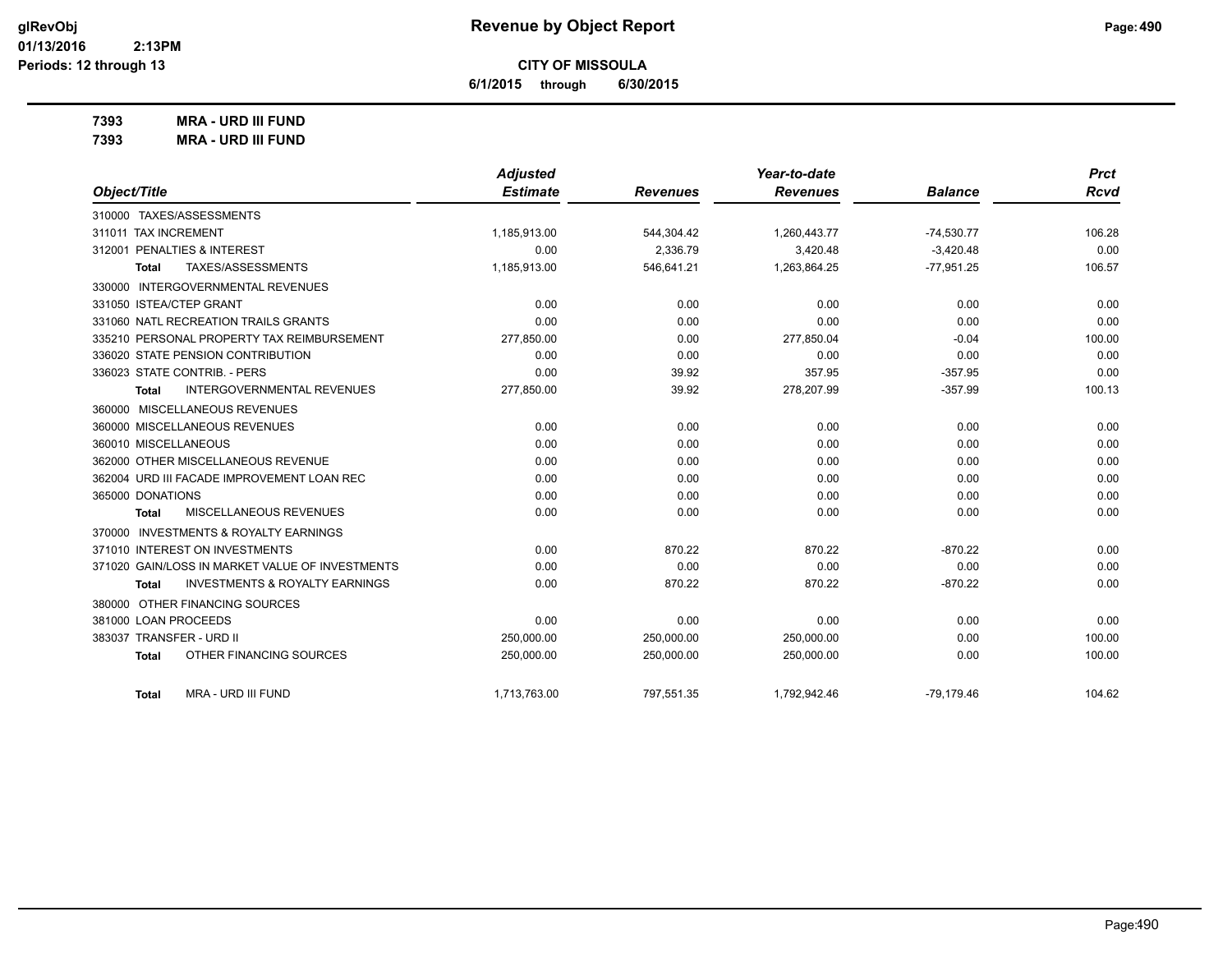**6/1/2015 through 6/30/2015**

#### **7393 MRA - URD III FUND**

|                                                           | Adjusted        |                 | Year-to-date    |                | <b>Prct</b> |
|-----------------------------------------------------------|-----------------|-----------------|-----------------|----------------|-------------|
| Object/Title                                              | <b>Estimate</b> | <b>Revenues</b> | <b>Revenues</b> | <b>Balance</b> | <b>Rcvd</b> |
| 310000 TAXES/ASSESSMENTS                                  |                 |                 |                 |                |             |
| 311011 TAX INCREMENT                                      | 1,185,913.00    | 544,304.42      | 1,260,443.77    | $-74,530.77$   | 106.28      |
| 312001 PENALTIES & INTEREST                               | 0.00            | 2.336.79        | 3.420.48        | $-3.420.48$    | 0.00        |
| TAXES/ASSESSMENTS<br><b>Total</b>                         | 1,185,913.00    | 546,641.21      | 1,263,864.25    | $-77,951.25$   | 106.57      |
| 330000 INTERGOVERNMENTAL REVENUES                         |                 |                 |                 |                |             |
| 331050 ISTEA/CTEP GRANT                                   | 0.00            | 0.00            | 0.00            | 0.00           | 0.00        |
| 331060 NATL RECREATION TRAILS GRANTS                      | 0.00            | 0.00            | 0.00            | 0.00           | 0.00        |
| 335210 PERSONAL PROPERTY TAX REIMBURSEMENT                | 277,850.00      | 0.00            | 277,850.04      | $-0.04$        | 100.00      |
| 336020 STATE PENSION CONTRIBUTION                         | 0.00            | 0.00            | 0.00            | 0.00           | 0.00        |
| 336023 STATE CONTRIB. - PERS                              | 0.00            | 39.92           | 357.95          | $-357.95$      | 0.00        |
| <b>INTERGOVERNMENTAL REVENUES</b><br><b>Total</b>         | 277,850.00      | 39.92           | 278,207.99      | $-357.99$      | 100.13      |
| 360000 MISCELLANEOUS REVENUES                             |                 |                 |                 |                |             |
| 360000 MISCELLANEOUS REVENUES                             | 0.00            | 0.00            | 0.00            | 0.00           | 0.00        |
| 360010 MISCELLANEOUS                                      | 0.00            | 0.00            | 0.00            | 0.00           | 0.00        |
| 362000 OTHER MISCELLANEOUS REVENUE                        | 0.00            | 0.00            | 0.00            | 0.00           | 0.00        |
| 362004 URD III FACADE IMPROVEMENT LOAN REC                | 0.00            | 0.00            | 0.00            | 0.00           | 0.00        |
| 365000 DONATIONS                                          | 0.00            | 0.00            | 0.00            | 0.00           | 0.00        |
| <b>MISCELLANEOUS REVENUES</b><br><b>Total</b>             | 0.00            | 0.00            | 0.00            | 0.00           | 0.00        |
| 370000 INVESTMENTS & ROYALTY EARNINGS                     |                 |                 |                 |                |             |
| 371010 INTEREST ON INVESTMENTS                            | 0.00            | 870.22          | 870.22          | $-870.22$      | 0.00        |
| 371020 GAIN/LOSS IN MARKET VALUE OF INVESTMENT            | 0.00            | 0.00            | 0.00            | 0.00           | 0.00        |
| <b>INVESTMENTS &amp; ROYALTY EARNINGS</b><br><b>Total</b> | 0.00            | 870.22          | 870.22          | $-870.22$      | 0.00        |
| 380000 OTHER FINANCING SOURCES                            |                 |                 |                 |                |             |
| 381000 LOAN PROCEEDS                                      | 0.00            | 0.00            | 0.00            | 0.00           | 0.00        |
| 383037 TRANSFER - URD II                                  | 250,000.00      | 250,000.00      | 250,000.00      | 0.00           | 100.00      |
| OTHER FINANCING SOURCES<br><b>Total</b>                   | 250,000.00      | 250,000.00      | 250,000.00      | 0.00           | 100.00      |
| MRA - URD III FUND<br><b>Total</b>                        | 1,713,763.00    | 797.551.35      | 1,792,942.46    | $-79.179.46$   | 104.62      |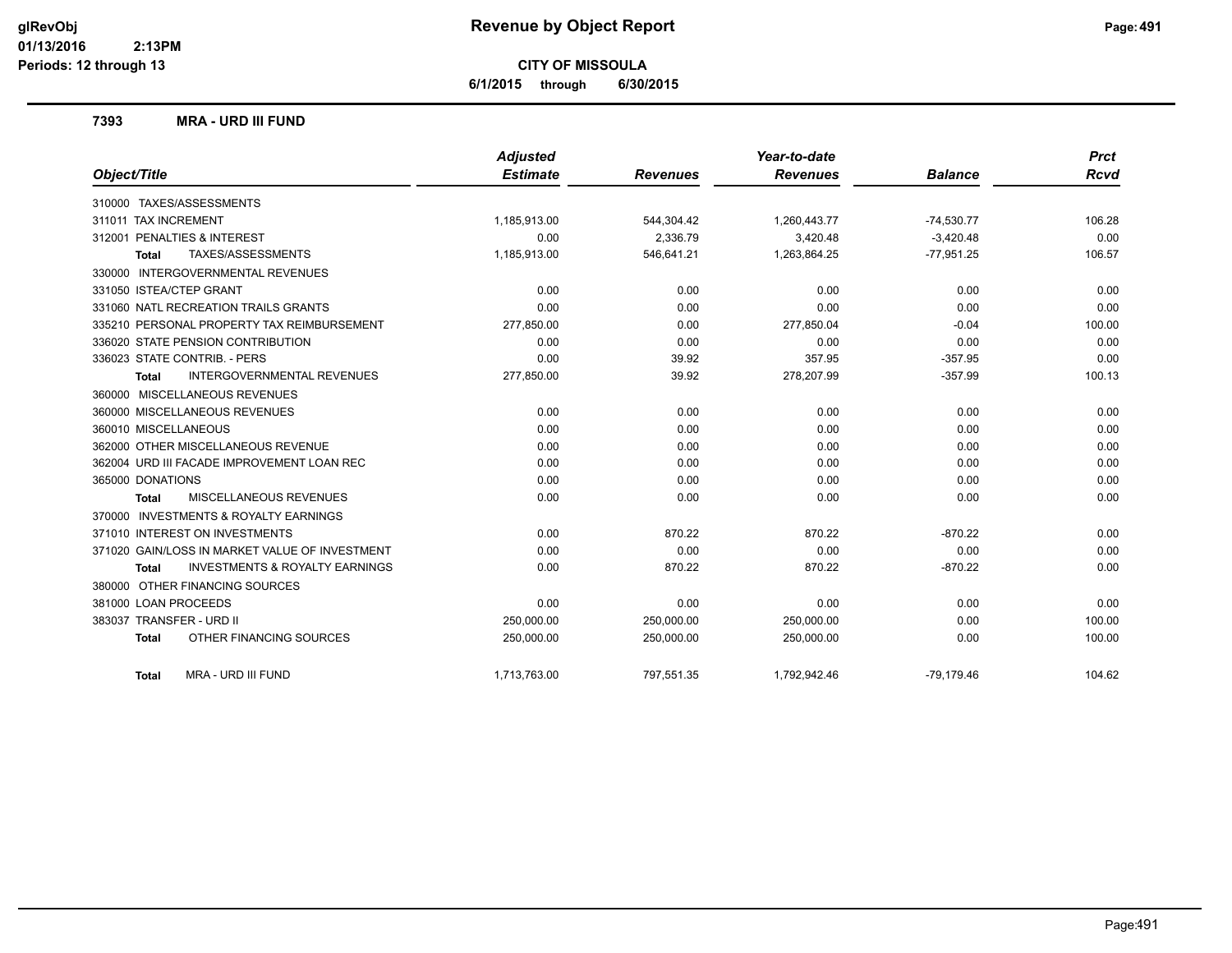**6/1/2015 through 6/30/2015**

## **7394 MRA TAX INCREMENT DEBT CLEARING FUND**

## **7394 MRA TAX INCREMENT DEBT CLEARING FUND**

|                                                     | <b>Adjusted</b> |                 | Year-to-date    |                | <b>Prct</b> |
|-----------------------------------------------------|-----------------|-----------------|-----------------|----------------|-------------|
| Object/Title                                        | <b>Estimate</b> | <b>Revenues</b> | <b>Revenues</b> | <b>Balance</b> | <b>Rcvd</b> |
| 310000 TAXES/ASSESSMENTS                            |                 |                 |                 |                |             |
| 311011 TAX INCREMENT                                | 0.00            | 0.00            | 0.00            | 0.00           | 0.00        |
| TAXES/ASSESSMENTS<br>Total                          | 0.00            | 0.00            | 0.00            | 0.00           | 0.00        |
| 330000 INTERGOVERNMENTAL REVENUES                   |                 |                 |                 |                |             |
| 335210 PERSONAL PROPERTY TAX REIMBURSEMENT          | 0.00            | 0.00            | 0.00            | 0.00           | 0.00        |
| INTERGOVERNMENTAL REVENUES<br><b>Total</b>          | 0.00            | 0.00            | 0.00            | 0.00           | 0.00        |
|                                                     |                 |                 |                 |                |             |
| MRA TAX INCREMENT DEBT CLEARING FUN<br><b>Total</b> | 0.00            | 0.00            | 0.00            | 0.00           | 0.00        |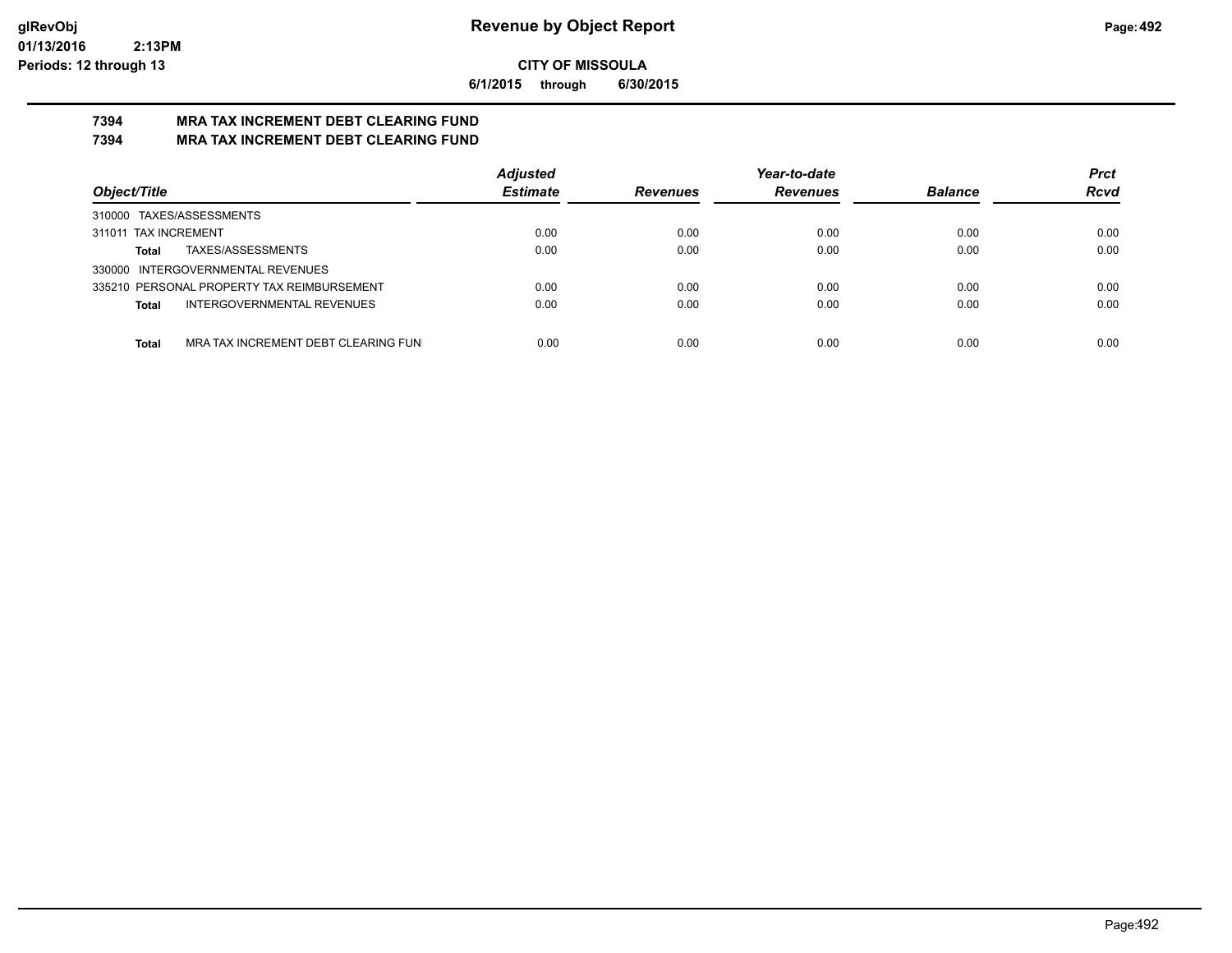**6/1/2015 through 6/30/2015**

## **7394 MRA TAX INCREMENT DEBT CLEARING FUND**

| Object/Title                                      | <b>Adjusted</b><br><b>Estimate</b> | <b>Revenues</b> | Year-to-date<br><b>Revenues</b> | <b>Balance</b> | <b>Prct</b><br><b>Rcvd</b> |
|---------------------------------------------------|------------------------------------|-----------------|---------------------------------|----------------|----------------------------|
| 310000 TAXES/ASSESSMENTS                          |                                    |                 |                                 |                |                            |
| 311011 TAX INCREMENT                              | 0.00                               | 0.00            | 0.00                            | 0.00           | 0.00                       |
| TAXES/ASSESSMENTS<br>Total                        | 0.00                               | 0.00            | 0.00                            | 0.00           | 0.00                       |
| 330000 INTERGOVERNMENTAL REVENUES                 |                                    |                 |                                 |                |                            |
| 335210 PERSONAL PROPERTY TAX REIMBURSEMENT        | 0.00                               | 0.00            | 0.00                            | 0.00           | 0.00                       |
| <b>INTERGOVERNMENTAL REVENUES</b><br><b>Total</b> | 0.00                               | 0.00            | 0.00                            | 0.00           | 0.00                       |
|                                                   |                                    |                 |                                 |                |                            |
| MRA TAX INCREMENT DEBT CLEARING FUN<br>Total      | 0.00                               | 0.00            | 0.00                            | 0.00           | 0.00                       |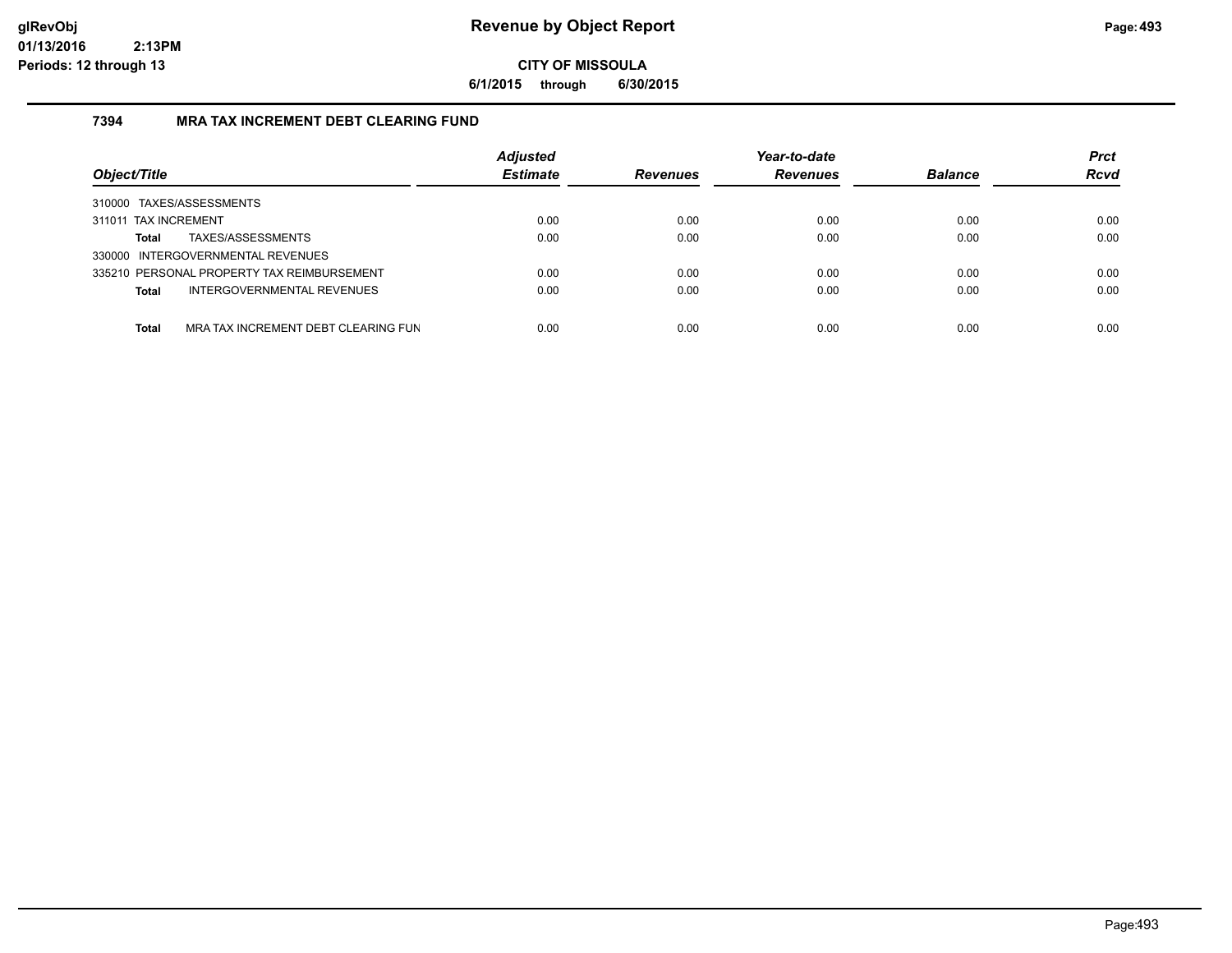**6/1/2015 through 6/30/2015**

# **7395 MRA TAX INCREMENT DEBT SERVICE INTEREST**

| 7395 | <b>MRA TAX INCREMENT DEBT SERVICE INTEREST</b> |  |
|------|------------------------------------------------|--|
|      |                                                |  |

|                                                    | <b>Adjusted</b> |                 | Year-to-date    |                | <b>Prct</b> |
|----------------------------------------------------|-----------------|-----------------|-----------------|----------------|-------------|
| Object/Title                                       | <b>Estimate</b> | <b>Revenues</b> | <b>Revenues</b> | <b>Balance</b> | <b>Rcvd</b> |
| 360000 MISCELLANEOUS REVENUES                      |                 |                 |                 |                |             |
| 360010 MISCELLANEOUS                               | 0.00            | 0.00            | 0.00            | 0.00           | 0.00        |
| MISCELLANEOUS REVENUES<br>Total                    | 0.00            | 0.00            | 0.00            | 0.00           | 0.00        |
| 370000 INVESTMENTS & ROYALTY EARNINGS              |                 |                 |                 |                |             |
| 371010 INTEREST ON INVESTMENTS                     | 0.00            | 0.00            | 0.00            | 0.00           | 0.00        |
| 371020 GAIN/LOSS IN MARKET VALUE OF INVESTMENTS    | 0.00            | 0.00            | 0.00            | 0.00           | 0.00        |
| <b>INVESTMENTS &amp; ROYALTY EARNINGS</b><br>Total | 0.00            | 0.00            | 0.00            | 0.00           | 0.00        |
| 380000 OTHER FINANCING SOURCES                     |                 |                 |                 |                |             |
| 383014 TRANS FR MRA                                | 0.00            | 0.00            | 0.00            | 0.00           | 0.00        |
| OTHER FINANCING SOURCES<br>Total                   | 0.00            | 0.00            | 0.00            | 0.00           | 0.00        |
| MRA TAX INCREMENT DEBT SERVICE INTER<br>Total      | 0.00            | 0.00            | 0.00            | 0.00           | 0.00        |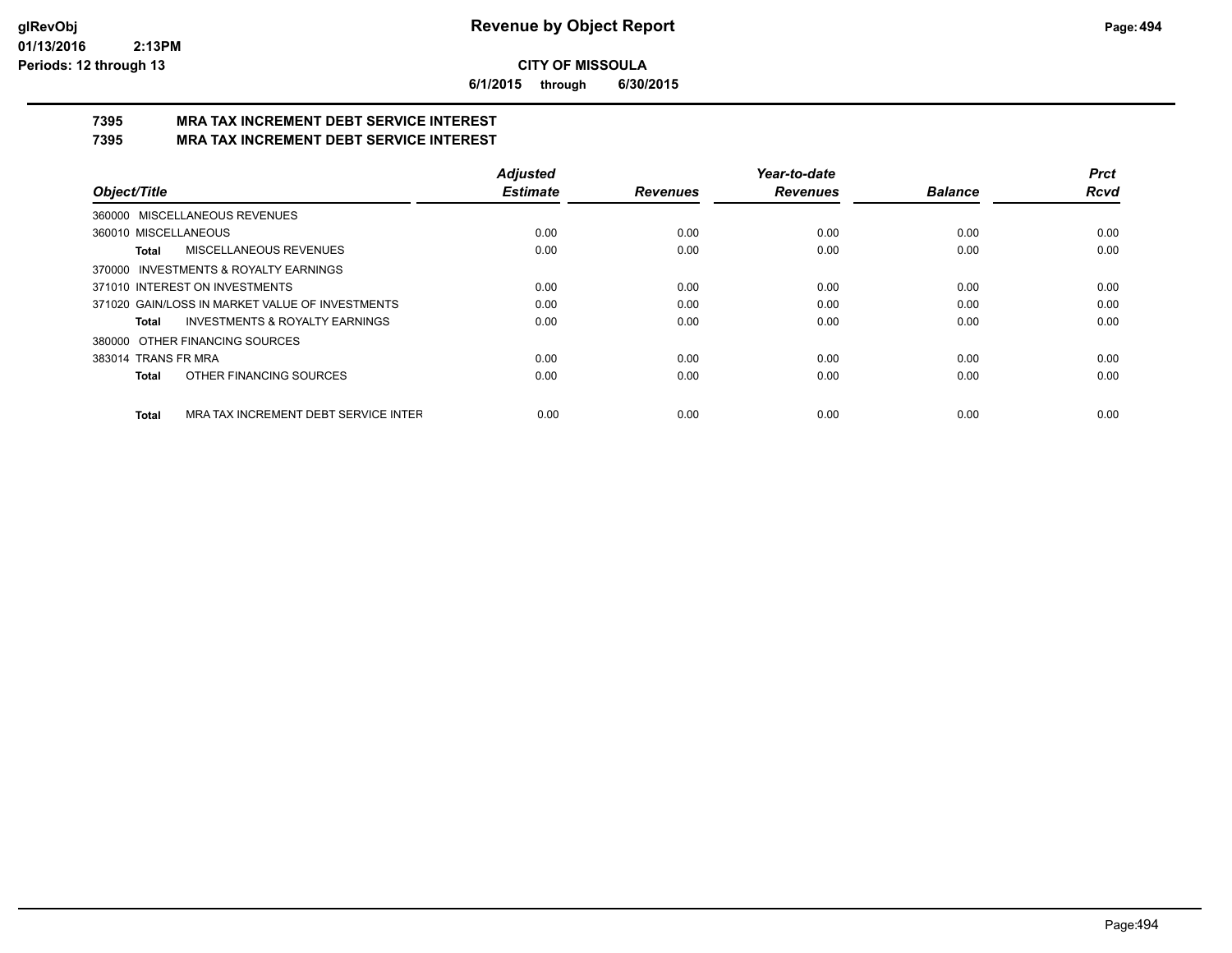**6/1/2015 through 6/30/2015**

## **7395 MRA TAX INCREMENT DEBT SERVICE INTEREST**

| Object/Title                                         | <b>Adjusted</b><br><b>Estimate</b> | <b>Revenues</b> | Year-to-date<br><b>Revenues</b> | <b>Balance</b> | <b>Prct</b><br><b>Rcvd</b> |
|------------------------------------------------------|------------------------------------|-----------------|---------------------------------|----------------|----------------------------|
| 360000 MISCELLANEOUS REVENUES                        |                                    |                 |                                 |                |                            |
| 360010 MISCELLANEOUS                                 | 0.00                               | 0.00            | 0.00                            | 0.00           | 0.00                       |
| MISCELLANEOUS REVENUES<br><b>Total</b>               | 0.00                               | 0.00            | 0.00                            | 0.00           | 0.00                       |
| 370000 INVESTMENTS & ROYALTY EARNINGS                |                                    |                 |                                 |                |                            |
| 371010 INTEREST ON INVESTMENTS                       | 0.00                               | 0.00            | 0.00                            | 0.00           | 0.00                       |
| 371020 GAIN/LOSS IN MARKET VALUE OF INVESTMENT       | 0.00                               | 0.00            | 0.00                            | 0.00           | 0.00                       |
| INVESTMENTS & ROYALTY EARNINGS<br>Total              | 0.00                               | 0.00            | 0.00                            | 0.00           | 0.00                       |
| 380000 OTHER FINANCING SOURCES                       |                                    |                 |                                 |                |                            |
| 383014 TRANS FR MRA                                  | 0.00                               | 0.00            | 0.00                            | 0.00           | 0.00                       |
| OTHER FINANCING SOURCES<br>Total                     | 0.00                               | 0.00            | 0.00                            | 0.00           | 0.00                       |
|                                                      |                                    |                 |                                 |                |                            |
| MRA TAX INCREMENT DEBT SERVICE INTEF<br><b>Total</b> | 0.00                               | 0.00            | 0.00                            | 0.00           | 0.00                       |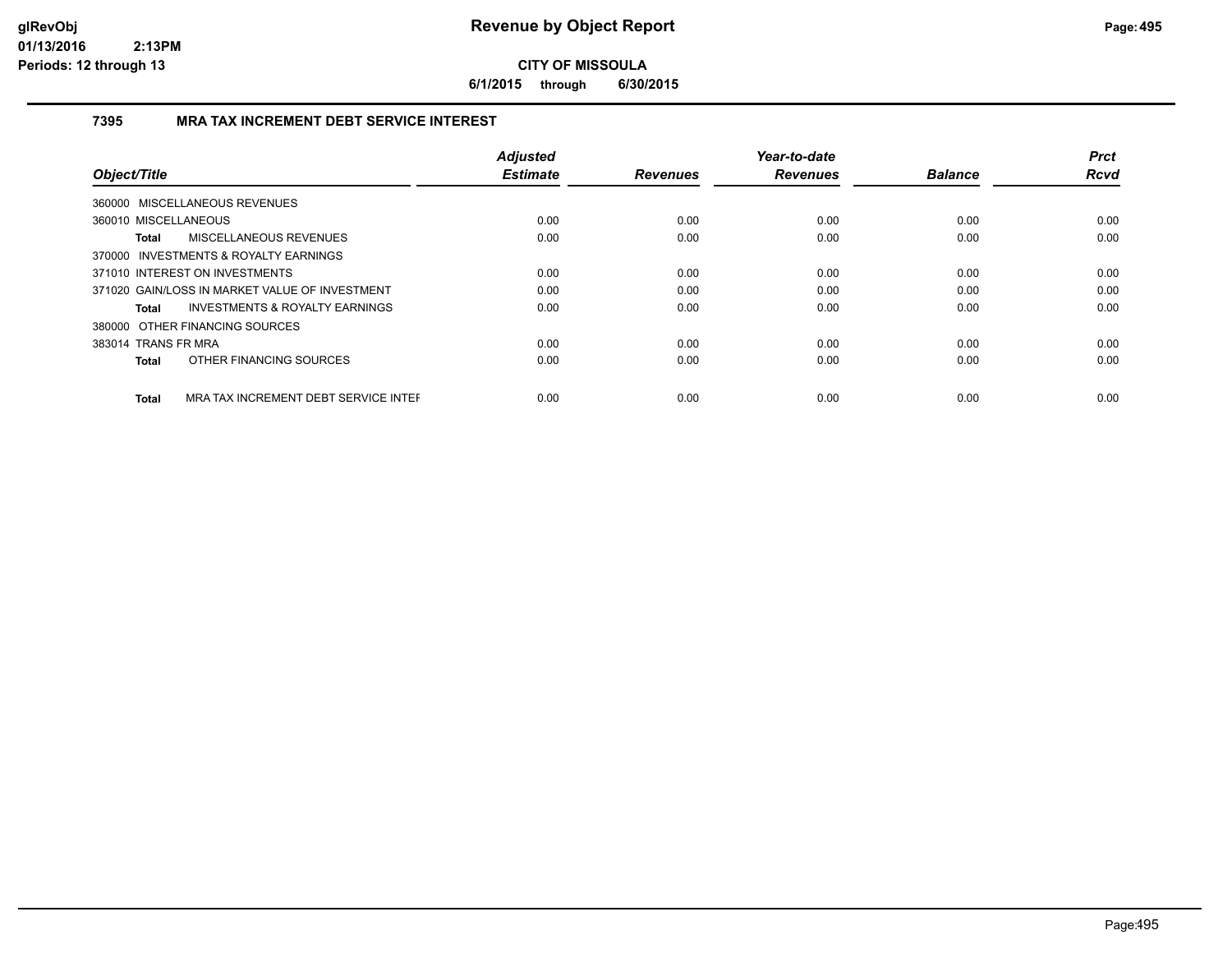**6/1/2015 through 6/30/2015**

#### **7396 MRA TAX INCREMENT DEBT SERVICE SINKING F 7396 MRA TAX INCREMENT DEBT SERVICE SINKING F**

|                                                 | <b>Adiusted</b> |                 | Year-to-date    |                | <b>Prct</b> |
|-------------------------------------------------|-----------------|-----------------|-----------------|----------------|-------------|
| Object/Title                                    | <b>Estimate</b> | <b>Revenues</b> | <b>Revenues</b> | <b>Balance</b> | <b>Rcvd</b> |
| 370000 INVESTMENTS & ROYALTY EARNINGS           |                 |                 |                 |                |             |
| 371010 INTEREST ON INVESTMENTS                  | 0.00            | 0.00            | 0.00            | 0.00           | 0.00        |
| 371020 GAIN/LOSS IN MARKET VALUE OF INVESTMENTS | 0.00            | 0.00            | 0.00            | 0.00           | 0.00        |
| INVESTMENTS & ROYALTY EARNINGS<br>Total         | 0.00            | 0.00            | 0.00            | 0.00           | 0.00        |
| 380000 OTHER FINANCING SOURCES                  |                 |                 |                 |                |             |
| 383014 TRANS FR MRA                             | 0.00            | 0.00            | 0.00            | 0.00           | 0.00        |
| OTHER FINANCING SOURCES<br>Total                | 0.00            | 0.00            | 0.00            | 0.00           | 0.00        |
|                                                 |                 |                 |                 |                |             |
| Total<br>MRA TAX INCREMENT DEBT SERVICE SINKII  | 0.00            | 0.00            | 0.00            | 0.00           | 0.00        |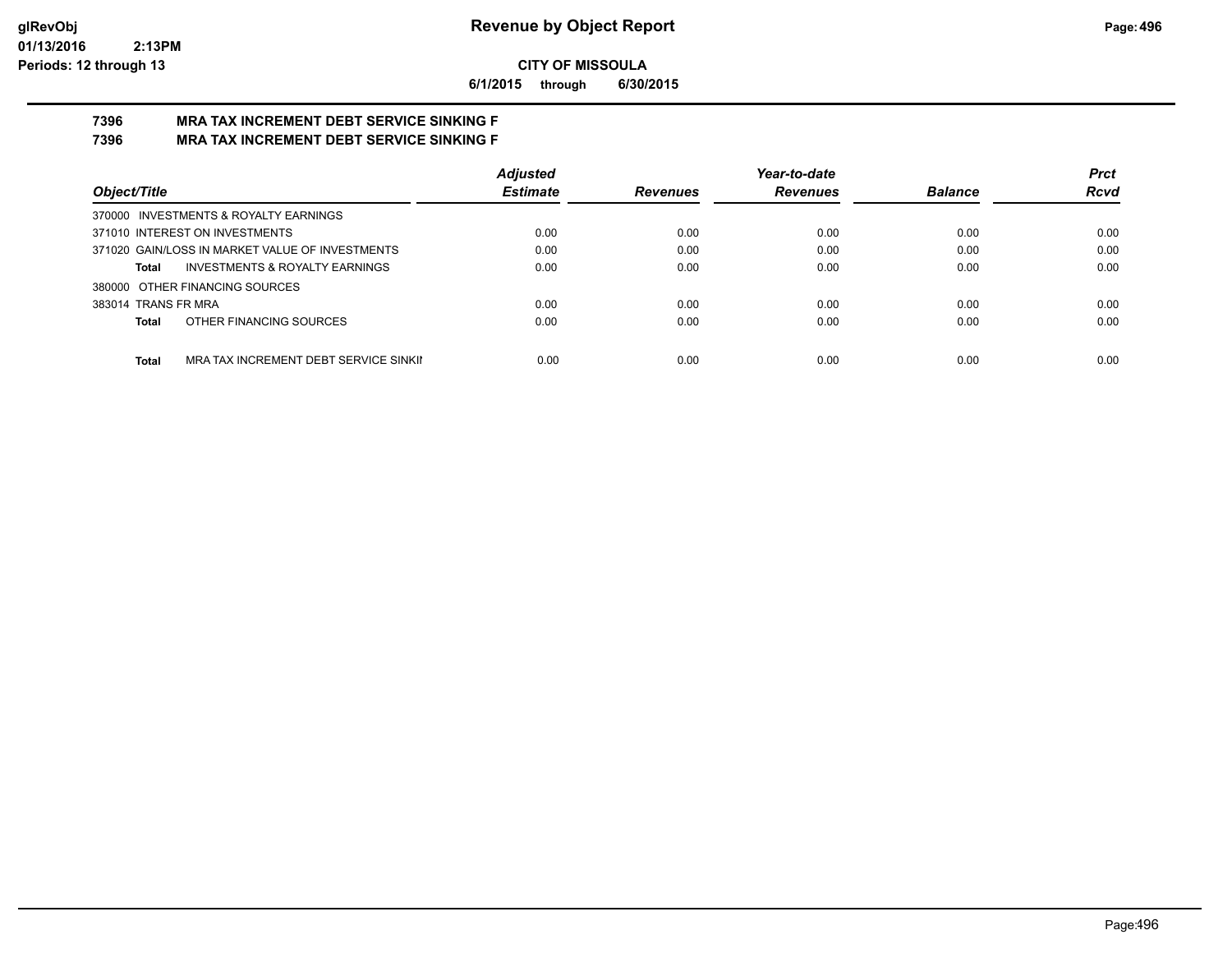**6/1/2015 through 6/30/2015**

## **7396 MRA TAX INCREMENT DEBT SERVICE SINKING F**

| Object/Title                                         | <b>Adjusted</b><br><b>Estimate</b> | <b>Revenues</b> | Year-to-date<br><b>Revenues</b> | <b>Balance</b> | <b>Prct</b><br><b>Rcvd</b> |
|------------------------------------------------------|------------------------------------|-----------------|---------------------------------|----------------|----------------------------|
| 370000 INVESTMENTS & ROYALTY EARNINGS                |                                    |                 |                                 |                |                            |
| 371010 INTEREST ON INVESTMENTS                       | 0.00                               | 0.00            | 0.00                            | 0.00           | 0.00                       |
| 371020 GAIN/LOSS IN MARKET VALUE OF INVESTMENT       | 0.00                               | 0.00            | 0.00                            | 0.00           | 0.00                       |
| INVESTMENTS & ROYALTY EARNINGS<br>Total              | 0.00                               | 0.00            | 0.00                            | 0.00           | 0.00                       |
| 380000 OTHER FINANCING SOURCES                       |                                    |                 |                                 |                |                            |
| 383014 TRANS FR MRA                                  | 0.00                               | 0.00            | 0.00                            | 0.00           | 0.00                       |
| OTHER FINANCING SOURCES<br><b>Total</b>              | 0.00                               | 0.00            | 0.00                            | 0.00           | 0.00                       |
|                                                      |                                    |                 |                                 |                |                            |
| <b>Total</b><br>MRA TAX INCREMENT DEBT SERVICE SINKI | 0.00                               | 0.00            | 0.00                            | 0.00           | 0.00                       |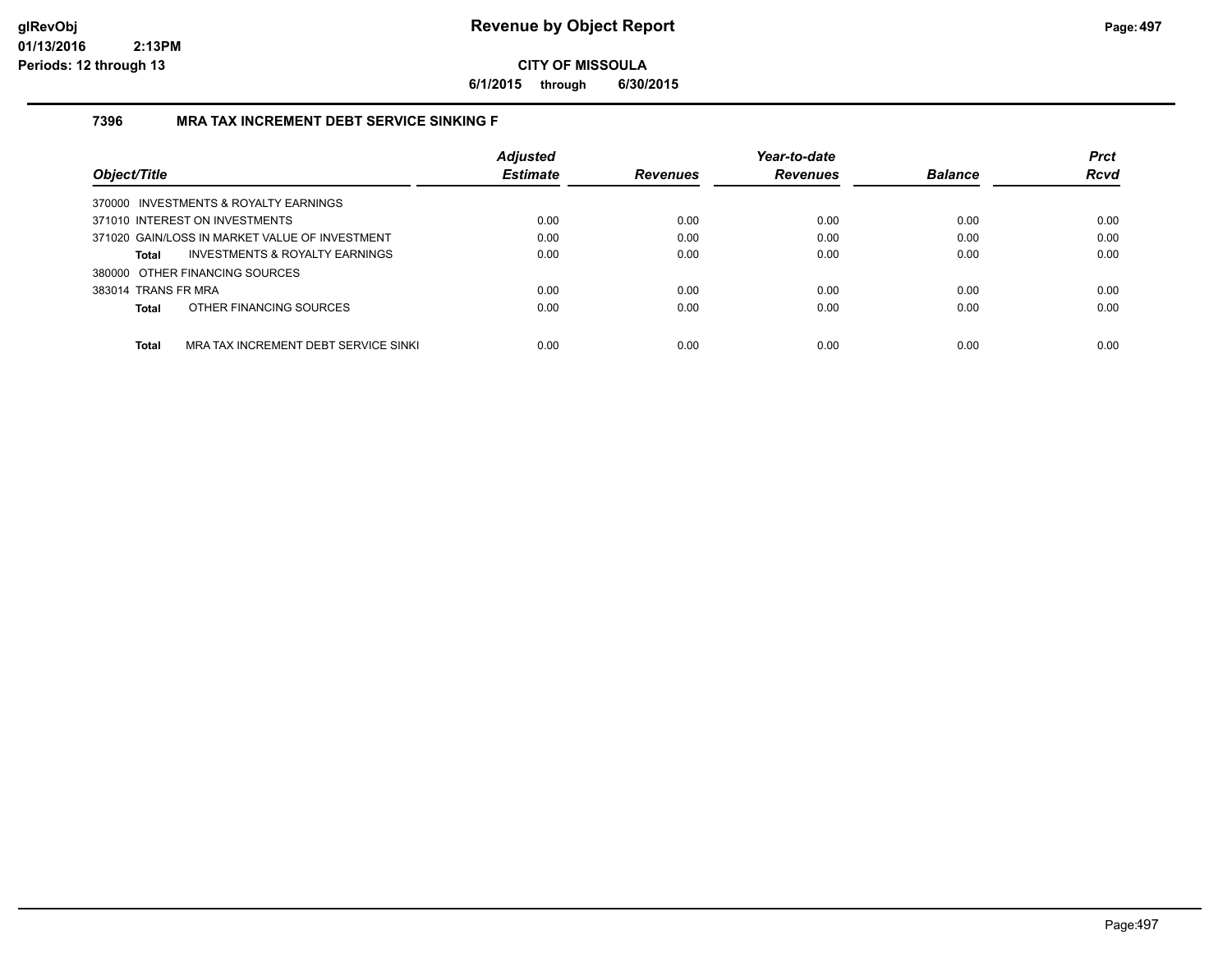**6/1/2015 through 6/30/2015**

## **7397 NORTH RESERVE/SCOTT ST URD**

**7397 NORTH RESERVE/SCOTT ST URD**

|                                                           | <b>Adjusted</b> |                 | Year-to-date    |                | <b>Prct</b> |
|-----------------------------------------------------------|-----------------|-----------------|-----------------|----------------|-------------|
| Object/Title                                              | <b>Estimate</b> | <b>Revenues</b> | <b>Revenues</b> | <b>Balance</b> | <b>Rcvd</b> |
| 310000 TAXES/ASSESSMENTS                                  |                 |                 |                 |                |             |
| <b>TAX INCREMENT</b><br>311011                            | 0.00            | 0.00            | 0.00            | 0.00           | 0.00        |
| PENALTIES & INTEREST<br>312001                            | 0.00            | 0.00            | 0.00            | 0.00           | 0.00        |
| TAXES/ASSESSMENTS<br><b>Total</b>                         | 0.00            | 0.00            | 0.00            | 0.00           | 0.00        |
| <b>INTERGOVERNMENTAL REVENUES</b><br>330000               |                 |                 |                 |                |             |
| 335210 PERSONAL PROPERTY TAX REIMBURSEMENT                | 0.00            | 0.00            | 0.00            | 0.00           | 0.00        |
| <b>INTERGOVERNMENTAL REVENUES</b><br><b>Total</b>         | 0.00            | 0.00            | 0.00            | 0.00           | 0.00        |
| 360000 MISCELLANEOUS REVENUES                             |                 |                 |                 |                |             |
| 360000 MISCELLANEOUS REVENUES                             | 0.00            | 0.00            | 0.00            | 0.00           | 0.00        |
| <b>MISCELLANEOUS REVENUES</b><br>Total                    | 0.00            | 0.00            | 0.00            | 0.00           | 0.00        |
| INVESTMENTS & ROYALTY EARNINGS<br>370000                  |                 |                 |                 |                |             |
| 371010 INTEREST ON INVESTMENTS                            | 0.00            | 0.00            | 0.00            | 0.00           | 0.00        |
| <b>INVESTMENTS &amp; ROYALTY EARNINGS</b><br><b>Total</b> | 0.00            | 0.00            | 0.00            | 0.00           | 0.00        |
| OTHER FINANCING SOURCES<br>380000                         |                 |                 |                 |                |             |
| 383014 TRANS FR MRA                                       | 0.00            | 0.00            | 0.00            | 0.00           | 0.00        |
| OTHER FINANCING SOURCES<br><b>Total</b>                   | 0.00            | 0.00            | 0.00            | 0.00           | 0.00        |
| NORTH RESERVE/SCOTT ST URD<br><b>Total</b>                | 0.00            | 0.00            | 0.00            | 0.00           | 0.00        |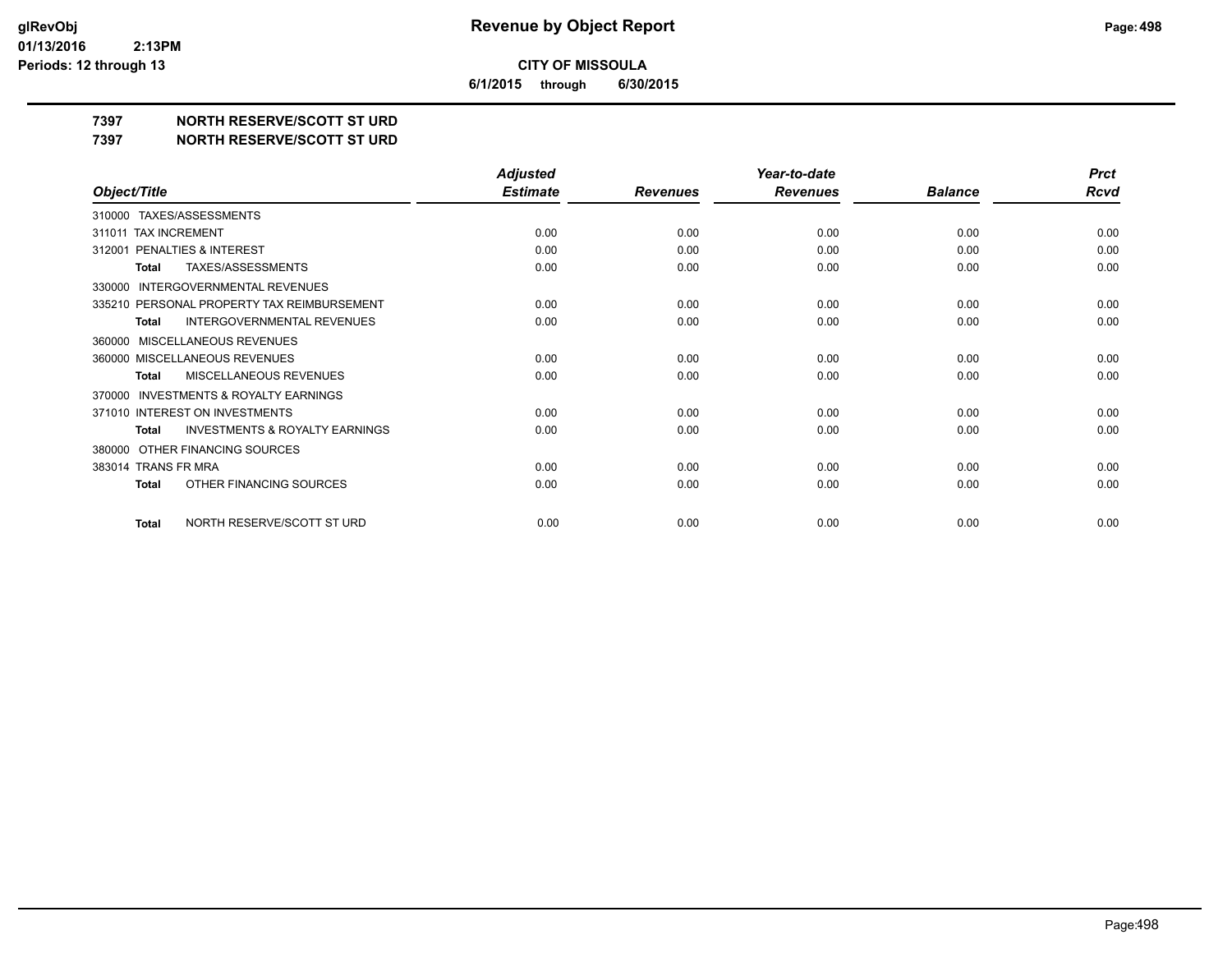**6/1/2015 through 6/30/2015**

## **7397 NORTH RESERVE/SCOTT ST URD**

|                                                           | <b>Adjusted</b> |                 | Year-to-date    |                | <b>Prct</b> |
|-----------------------------------------------------------|-----------------|-----------------|-----------------|----------------|-------------|
| Object/Title                                              | <b>Estimate</b> | <b>Revenues</b> | <b>Revenues</b> | <b>Balance</b> | <b>Rcvd</b> |
| TAXES/ASSESSMENTS<br>310000                               |                 |                 |                 |                |             |
| 311011 TAX INCREMENT                                      | 0.00            | 0.00            | 0.00            | 0.00           | 0.00        |
| PENALTIES & INTEREST<br>312001                            | 0.00            | 0.00            | 0.00            | 0.00           | 0.00        |
| TAXES/ASSESSMENTS<br><b>Total</b>                         | 0.00            | 0.00            | 0.00            | 0.00           | 0.00        |
| 330000 INTERGOVERNMENTAL REVENUES                         |                 |                 |                 |                |             |
| 335210 PERSONAL PROPERTY TAX REIMBURSEMENT                | 0.00            | 0.00            | 0.00            | 0.00           | 0.00        |
| <b>INTERGOVERNMENTAL REVENUES</b><br><b>Total</b>         | 0.00            | 0.00            | 0.00            | 0.00           | 0.00        |
| 360000 MISCELLANEOUS REVENUES                             |                 |                 |                 |                |             |
| 360000 MISCELLANEOUS REVENUES                             | 0.00            | 0.00            | 0.00            | 0.00           | 0.00        |
| <b>MISCELLANEOUS REVENUES</b><br><b>Total</b>             | 0.00            | 0.00            | 0.00            | 0.00           | 0.00        |
| 370000 INVESTMENTS & ROYALTY EARNINGS                     |                 |                 |                 |                |             |
| 371010 INTEREST ON INVESTMENTS                            | 0.00            | 0.00            | 0.00            | 0.00           | 0.00        |
| <b>INVESTMENTS &amp; ROYALTY EARNINGS</b><br><b>Total</b> | 0.00            | 0.00            | 0.00            | 0.00           | 0.00        |
| 380000 OTHER FINANCING SOURCES                            |                 |                 |                 |                |             |
| 383014 TRANS FR MRA                                       | 0.00            | 0.00            | 0.00            | 0.00           | 0.00        |
| OTHER FINANCING SOURCES<br><b>Total</b>                   | 0.00            | 0.00            | 0.00            | 0.00           | 0.00        |
| NORTH RESERVE/SCOTT ST URD<br><b>Total</b>                | 0.00            | 0.00            | 0.00            | 0.00           | 0.00        |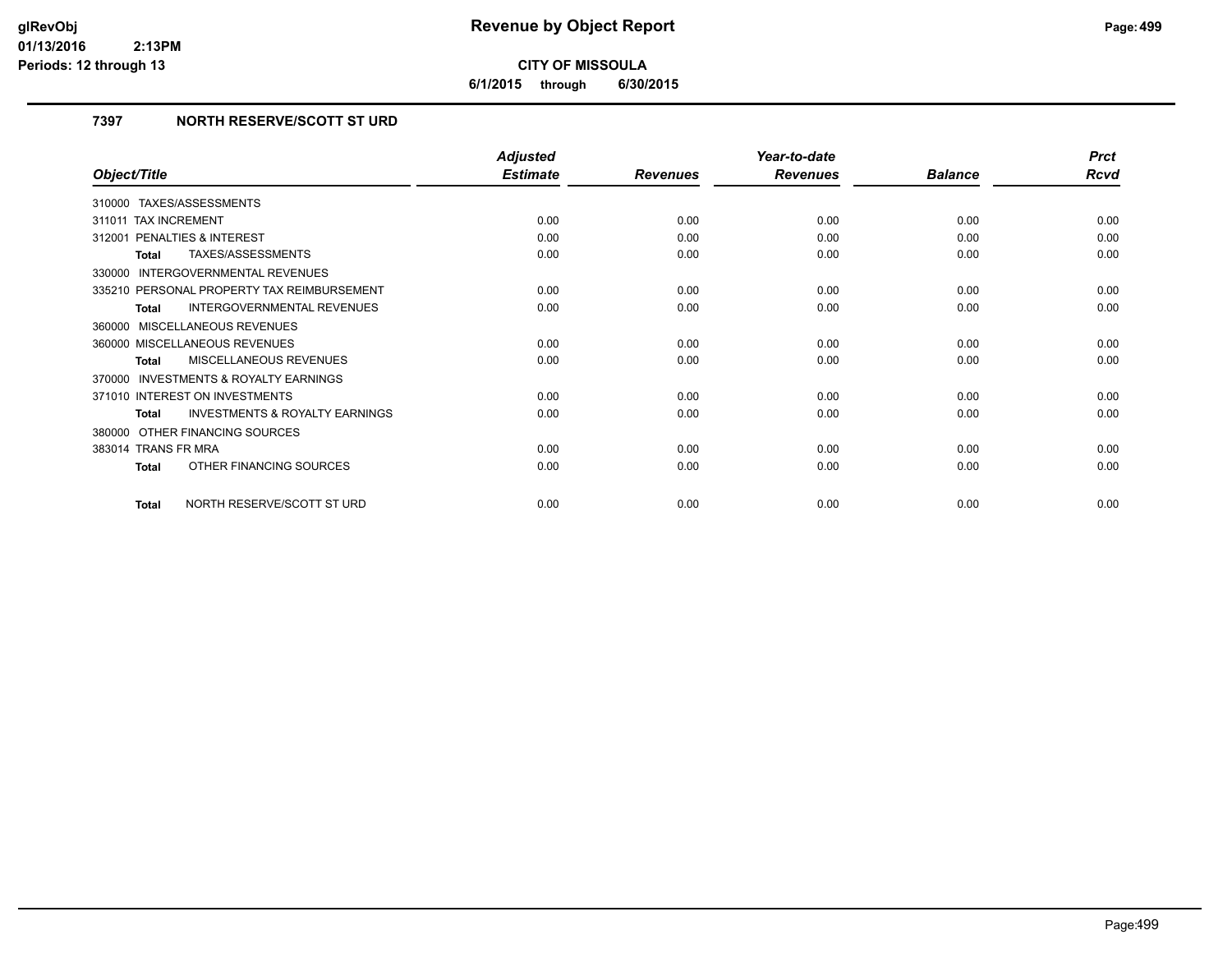**6/1/2015 through 6/30/2015**

## **7399 INTERMOUNTAIN BOND DEBT SERVICE**

**7399 INTERMOUNTAIN BOND DEBT SERVICE**

|                      |                                           | <b>Adjusted</b> |                 | Year-to-date    |                | <b>Prct</b> |
|----------------------|-------------------------------------------|-----------------|-----------------|-----------------|----------------|-------------|
| Object/Title         |                                           | <b>Estimate</b> | <b>Revenues</b> | <b>Revenues</b> | <b>Balance</b> | <b>Rcvd</b> |
|                      | 310000 TAXES/ASSESSMENTS                  |                 |                 |                 |                |             |
| 311011               | <b>TAX INCREMENT</b>                      | 0.00            | 0.00            | 0.00            | 0.00           | 0.00        |
| Total                | TAXES/ASSESSMENTS                         | 0.00            | 0.00            | 0.00            | 0.00           | 0.00        |
|                      | 370000 INVESTMENTS & ROYALTY EARNINGS     |                 |                 |                 |                |             |
|                      | 371010 INTEREST ON INVESTMENTS            | 0.00            | 56.07           | 56.07           | $-56.07$       | 0.00        |
| Total                | <b>INVESTMENTS &amp; ROYALTY EARNINGS</b> | 0.00            | 56.07           | 56.07           | $-56.07$       | 0.00        |
|                      | 380000 OTHER FINANCING SOURCES            |                 |                 |                 |                |             |
| 381025 BOND PROCEEDS |                                           | 0.00            | 0.00            | 0.00            | 0.00           | 0.00        |
|                      | 383000 OPERATING TRANSFERS                | 0.00            | 0.00            | 0.00            | 0.00           | 0.00        |
| 383014 TRANS FR MRA  |                                           | 154,123.00      | 0.00            | 154,123.00      | 0.00           | 100.00      |
| Total                | OTHER FINANCING SOURCES                   | 154,123.00      | 0.00            | 154,123.00      | 0.00           | 100.00      |
| Total                | <b>INTERMOUNTAIN BOND DEBT SERVICE</b>    | 154,123.00      | 56.07           | 154.179.07      | $-56.07$       | 100.04      |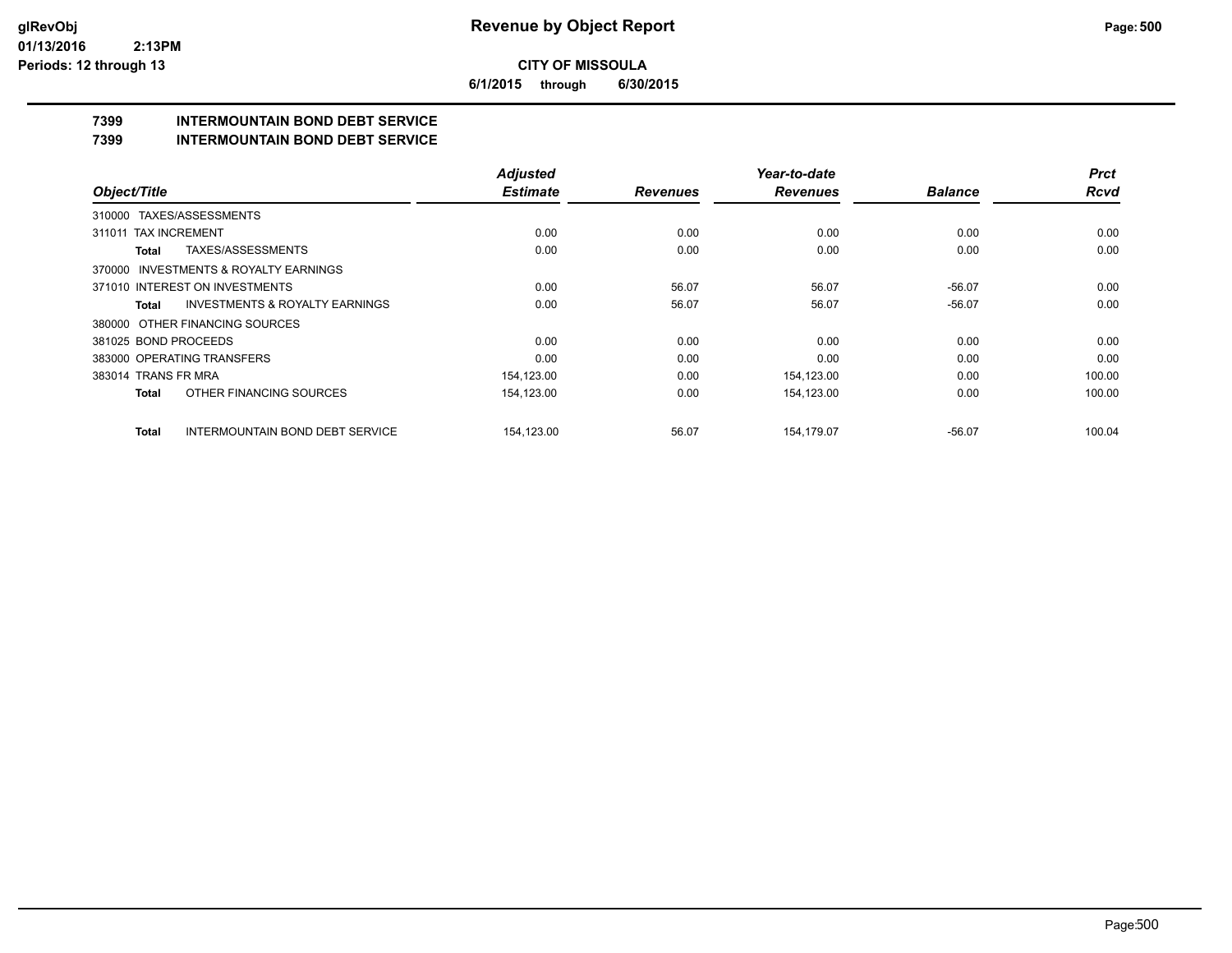**6/1/2015 through 6/30/2015**

## **7399 INTERMOUNTAIN BOND DEBT SERVICE**

| Object/Title                                           | <b>Adjusted</b> |                 | Year-to-date    |                | <b>Prct</b> |
|--------------------------------------------------------|-----------------|-----------------|-----------------|----------------|-------------|
|                                                        | <b>Estimate</b> | <b>Revenues</b> | <b>Revenues</b> | <b>Balance</b> | <b>Rcvd</b> |
| 310000 TAXES/ASSESSMENTS                               |                 |                 |                 |                |             |
| 311011 TAX INCREMENT                                   | 0.00            | 0.00            | 0.00            | 0.00           | 0.00        |
| TAXES/ASSESSMENTS<br><b>Total</b>                      | 0.00            | 0.00            | 0.00            | 0.00           | 0.00        |
| 370000 INVESTMENTS & ROYALTY EARNINGS                  |                 |                 |                 |                |             |
| 371010 INTEREST ON INVESTMENTS                         | 0.00            | 56.07           | 56.07           | $-56.07$       | 0.00        |
| <b>INVESTMENTS &amp; ROYALTY EARNINGS</b><br>Total     | 0.00            | 56.07           | 56.07           | $-56.07$       | 0.00        |
| 380000 OTHER FINANCING SOURCES                         |                 |                 |                 |                |             |
| 381025 BOND PROCEEDS                                   | 0.00            | 0.00            | 0.00            | 0.00           | 0.00        |
| 383000 OPERATING TRANSFERS                             | 0.00            | 0.00            | 0.00            | 0.00           | 0.00        |
| 383014 TRANS FR MRA                                    | 154,123.00      | 0.00            | 154,123.00      | 0.00           | 100.00      |
| OTHER FINANCING SOURCES<br><b>Total</b>                | 154,123.00      | 0.00            | 154,123.00      | 0.00           | 100.00      |
| <b>INTERMOUNTAIN BOND DEBT SERVICE</b><br><b>Total</b> | 154,123.00      | 56.07           | 154,179.07      | $-56.07$       | 100.04      |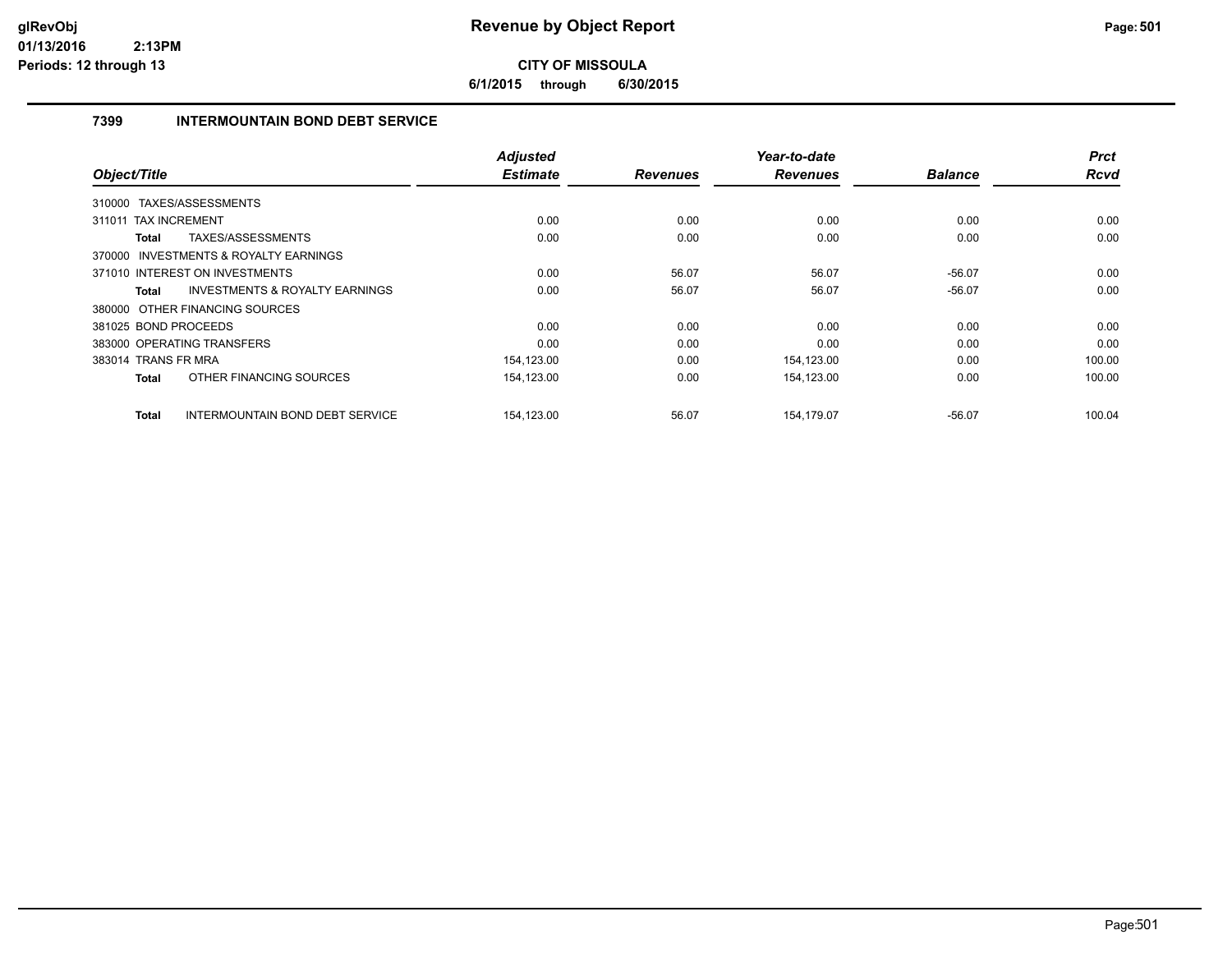**6/1/2015 through 6/30/2015**

## **7400 FRONT ST BOND CLEARING**

**7400 FRONT ST BOND CLEARING**

|                                                    | <b>Adjusted</b> |                 | Year-to-date<br><b>Revenues</b> | <b>Balance</b> | <b>Prct</b><br>Rcvd |
|----------------------------------------------------|-----------------|-----------------|---------------------------------|----------------|---------------------|
| Object/Title                                       | <b>Estimate</b> | <b>Revenues</b> |                                 |                |                     |
| 310000 TAXES/ASSESSMENTS                           |                 |                 |                                 |                |                     |
| 311011 TAX INCREMENT                               | 434.567.00      | 200.537.07      | 435.186.03                      | $-619.03$      | 100.14              |
| <b>PENALTIES &amp; INTEREST</b><br>312001          | 0.00            | 831.37          | 1.118.44                        | $-1.118.44$    | 0.00                |
| TAXES/ASSESSMENTS<br>Total                         | 434.567.00      | 201,368.44      | 436.304.47                      | $-1.737.47$    | 100.40              |
| 330000 INTERGOVERNMENTAL REVENUES                  |                 |                 |                                 |                |                     |
| 335210 PERSONAL PROPERTY TAX REIMBURSEMENT         | 53.975.00       | 0.00            | 53.974.58                       | 0.42           | 100.00              |
| INTERGOVERNMENTAL REVENUES<br>Total                | 53.975.00       | 0.00            | 53.974.58                       | 0.42           | 100.00              |
| 370000 INVESTMENTS & ROYALTY EARNINGS              |                 |                 |                                 |                |                     |
| 371010 INTEREST ON INVESTMENTS                     | 0.00            | 0.00            | 0.00                            | 0.00           | 0.00                |
| <b>INVESTMENTS &amp; ROYALTY EARNINGS</b><br>Total | 0.00            | 0.00            | 0.00                            | 0.00           | 0.00                |
| FRONT ST BOND CLEARING<br><b>Total</b>             | 488.542.00      | 201,368.44      | 490.279.05                      | $-1,737.05$    | 100.36              |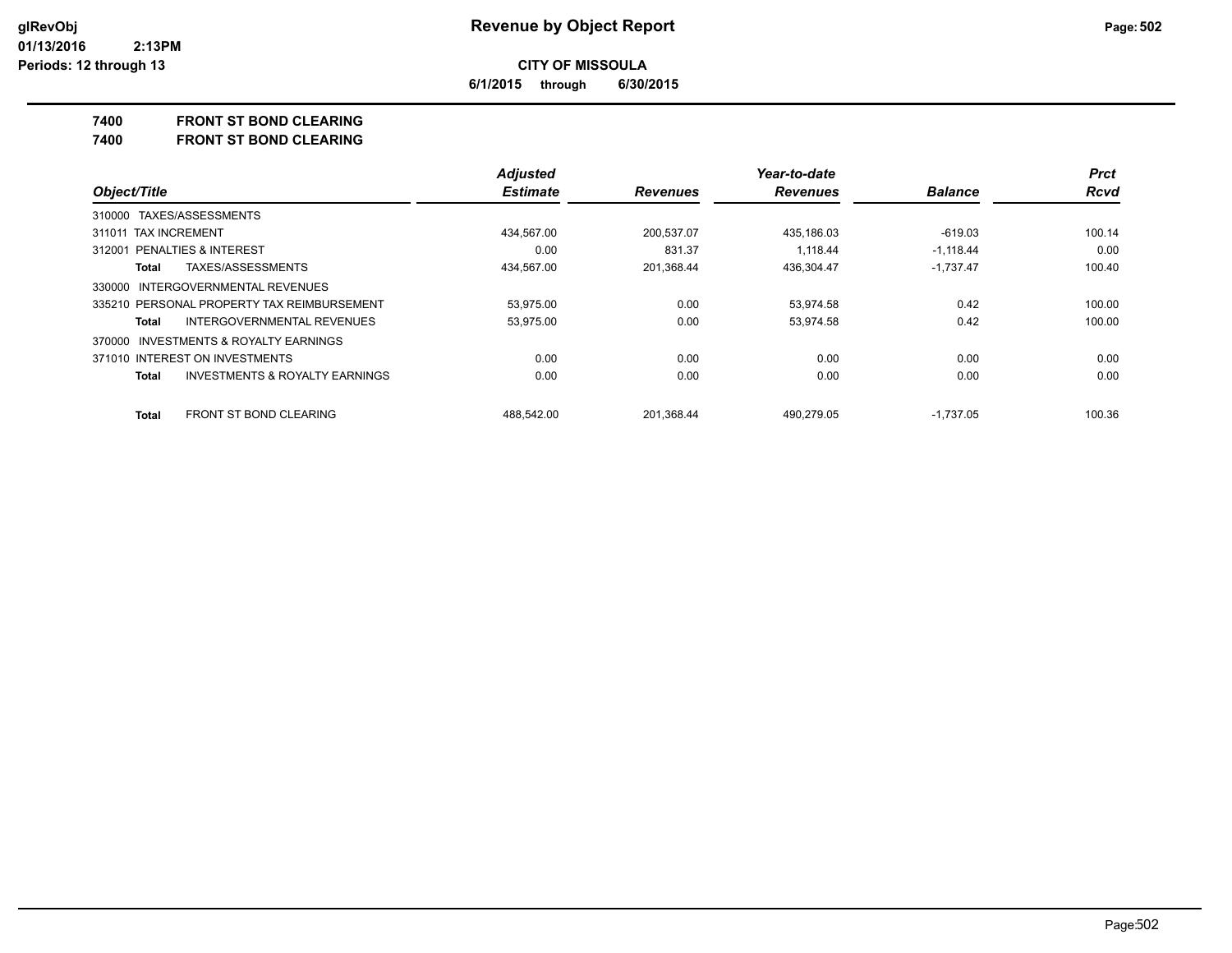**6/1/2015 through 6/30/2015**

## **7400 FRONT ST BOND CLEARING**

| Object/Title                                  | <b>Adjusted</b><br><b>Estimate</b> |                 | Year-to-date<br><b>Revenues</b> | <b>Balance</b> | <b>Prct</b><br><b>Rcvd</b> |
|-----------------------------------------------|------------------------------------|-----------------|---------------------------------|----------------|----------------------------|
|                                               |                                    | <b>Revenues</b> |                                 |                |                            |
| TAXES/ASSESSMENTS<br>310000                   |                                    |                 |                                 |                |                            |
| <b>TAX INCREMENT</b><br>311011                | 434,567.00                         | 200,537.07      | 435,186.03                      | $-619.03$      | 100.14                     |
| PENALTIES & INTEREST<br>312001                | 0.00                               | 831.37          | 1.118.44                        | $-1.118.44$    | 0.00                       |
| TAXES/ASSESSMENTS<br><b>Total</b>             | 434,567.00                         | 201,368.44      | 436,304.47                      | $-1.737.47$    | 100.40                     |
| INTERGOVERNMENTAL REVENUES<br>330000          |                                    |                 |                                 |                |                            |
| 335210 PERSONAL PROPERTY TAX REIMBURSEMENT    | 53,975.00                          | 0.00            | 53,974.58                       | 0.42           | 100.00                     |
| <b>INTERGOVERNMENTAL REVENUES</b><br>Total    | 53.975.00                          | 0.00            | 53.974.58                       | 0.42           | 100.00                     |
| 370000 INVESTMENTS & ROYALTY EARNINGS         |                                    |                 |                                 |                |                            |
| 371010 INTEREST ON INVESTMENTS                | 0.00                               | 0.00            | 0.00                            | 0.00           | 0.00                       |
| INVESTMENTS & ROYALTY EARNINGS<br>Total       | 0.00                               | 0.00            | 0.00                            | 0.00           | 0.00                       |
| <b>FRONT ST BOND CLEARING</b><br><b>Total</b> | 488.542.00                         | 201.368.44      | 490.279.05                      | $-1.737.05$    | 100.36                     |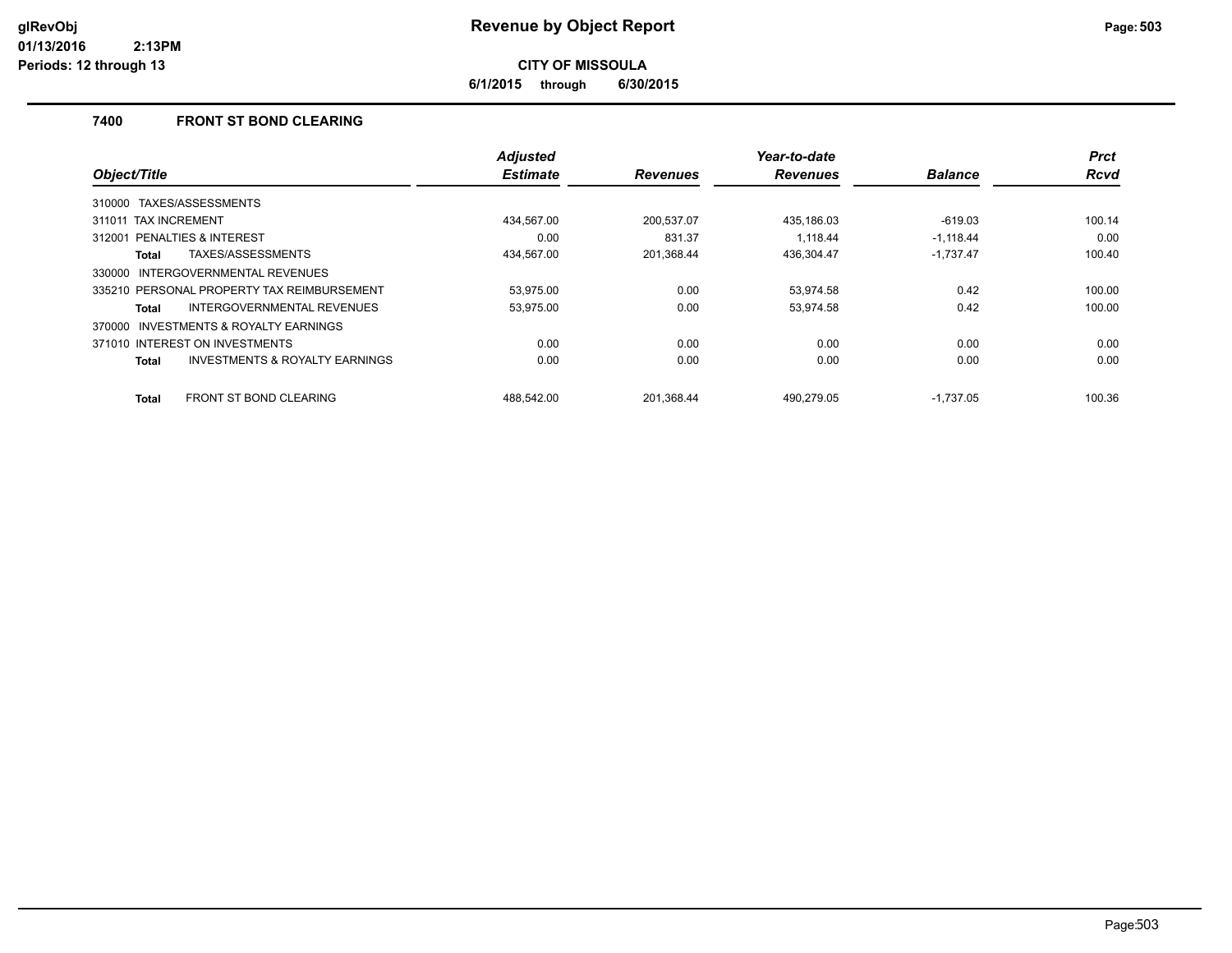**6/1/2015 through 6/30/2015**

## **7401 FRONT ST PARKING STRUCTURE**

**7401 FRONT ST PARKING STRUCTURE**

| Object/Title                               | <b>Adjusted</b> |                 | Year-to-date    |                | <b>Prct</b><br><b>Rcvd</b> |
|--------------------------------------------|-----------------|-----------------|-----------------|----------------|----------------------------|
|                                            | <b>Estimate</b> | <b>Revenues</b> | <b>Revenues</b> | <b>Balance</b> |                            |
| 370000 INVESTMENTS & ROYALTY EARNINGS      |                 |                 |                 |                |                            |
| 371010 INTEREST ON INVESTMENTS             | 0.00            | 35.91           | 35.91           | $-35.91$       | 0.00                       |
| INVESTMENTS & ROYALTY EARNINGS<br>Total    | 0.00            | 35.91           | 35.91           | $-35.91$       | 0.00                       |
| 380000 OTHER FINANCING SOURCES             |                 |                 |                 |                |                            |
| 383066 TRANSFER FROM FRONT ST CLEARING     | 130.312.00      | 0.00            | 126.099.00      | 4.213.00       | 96.77                      |
| OTHER FINANCING SOURCES<br><b>Total</b>    | 130.312.00      | 0.00            | 126.099.00      | 4.213.00       | 96.77                      |
| <b>FRONT ST PARKING STRUCTURE</b><br>Total | 130.312.00      | 35.91           | 126.134.91      | 4.177.09       | 96.79                      |
|                                            |                 |                 |                 |                |                            |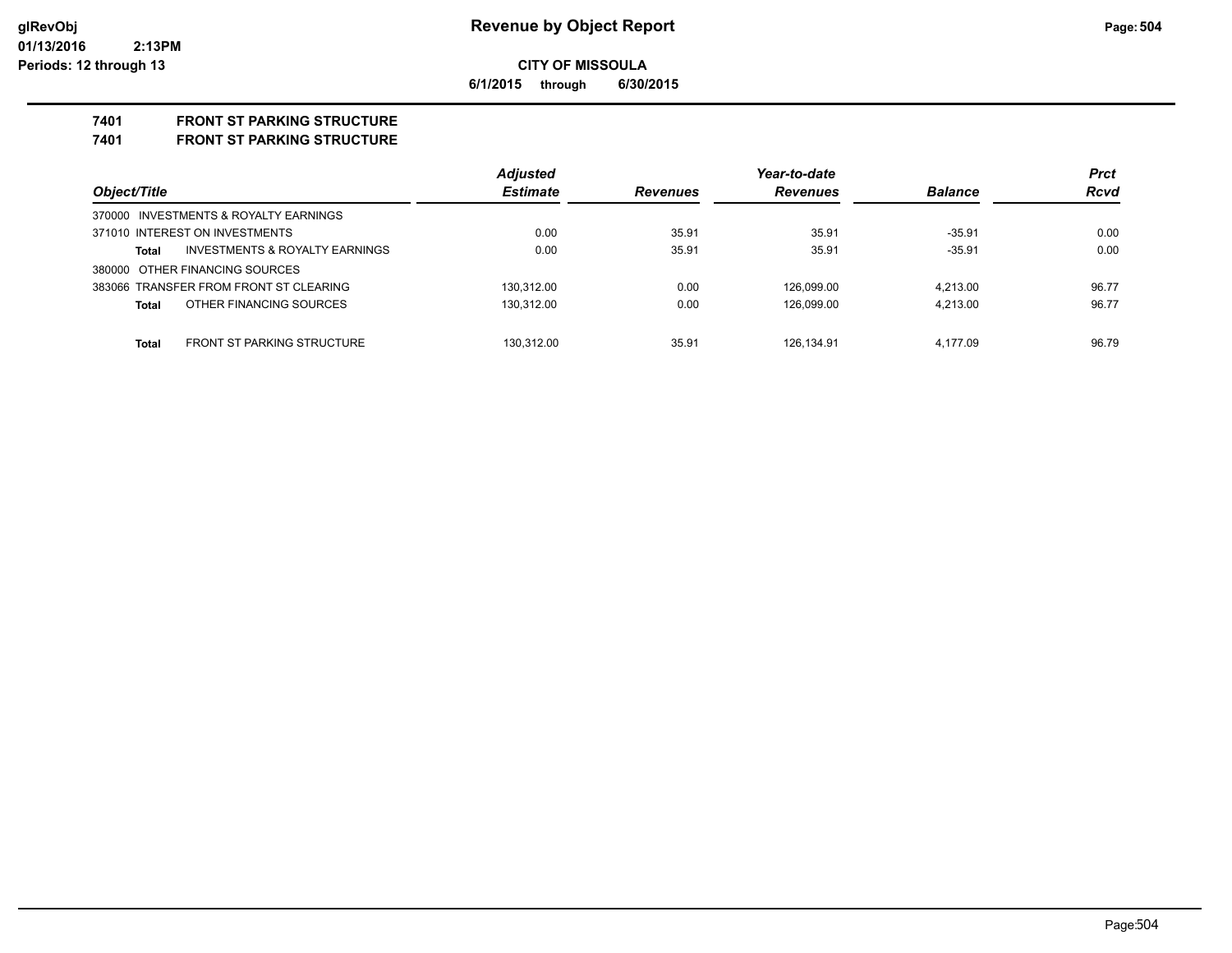**6/1/2015 through 6/30/2015**

#### **7401 FRONT ST PARKING STRUCTURE**

| Object/Title                                       | <b>Adjusted</b><br><b>Estimate</b> | <b>Revenues</b> | Year-to-date<br><b>Revenues</b> | <b>Balance</b> | <b>Prct</b><br><b>Rcvd</b> |
|----------------------------------------------------|------------------------------------|-----------------|---------------------------------|----------------|----------------------------|
|                                                    |                                    |                 |                                 |                |                            |
| 370000 INVESTMENTS & ROYALTY EARNINGS              |                                    |                 |                                 |                |                            |
| 371010 INTEREST ON INVESTMENTS                     | 0.00                               | 35.91           | 35.91                           | $-35.91$       | 0.00                       |
| <b>INVESTMENTS &amp; ROYALTY EARNINGS</b><br>Total | 0.00                               | 35.91           | 35.91                           | $-35.91$       | 0.00                       |
| 380000 OTHER FINANCING SOURCES                     |                                    |                 |                                 |                |                            |
| 383066 TRANSFER FROM FRONT ST CLEARING             | 130.312.00                         | 0.00            | 126.099.00                      | 4.213.00       | 96.77                      |
| OTHER FINANCING SOURCES<br>Total                   | 130,312.00                         | 0.00            | 126,099.00                      | 4,213.00       | 96.77                      |
|                                                    |                                    |                 |                                 |                |                            |
| <b>FRONT ST PARKING STRUCTURE</b><br><b>Total</b>  | 130.312.00                         | 35.91           | 126.134.91                      | 4.177.09       | 96.79                      |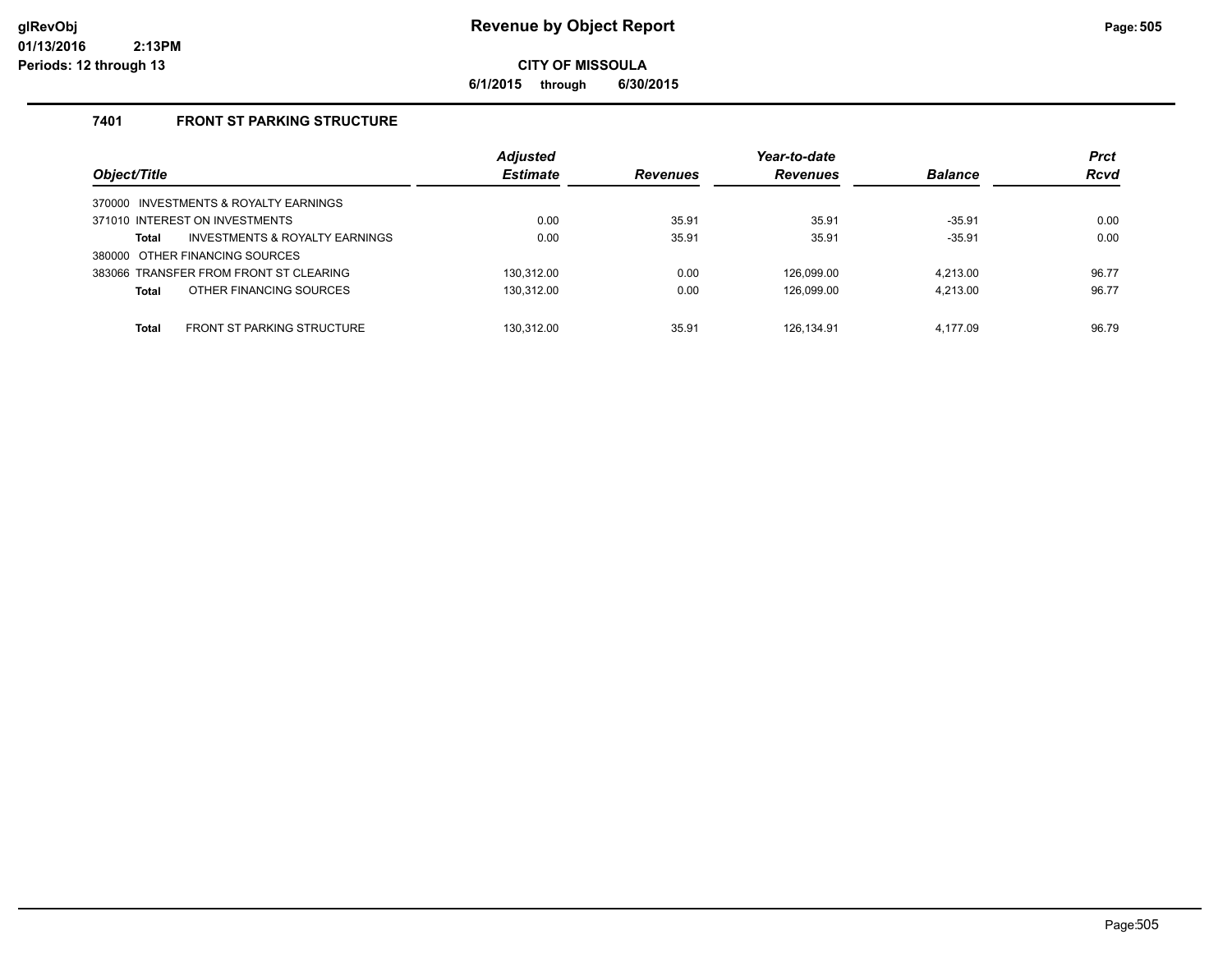**6/1/2015 through 6/30/2015**

## **7402 FRONT ST SUBORDINATE LIEN NOTE**

**7402 FRONT ST SUBORDINATE LIEN NOTE**

|                                                 | <b>Adjusted</b> |                 | Year-to-date    |                | <b>Prct</b> |
|-------------------------------------------------|-----------------|-----------------|-----------------|----------------|-------------|
| Object/Title                                    | <b>Estimate</b> | <b>Revenues</b> | <b>Revenues</b> | <b>Balance</b> | <b>Rcvd</b> |
| 330000 INTERGOVERNMENTAL REVENUES               |                 |                 |                 |                |             |
| EXCESS PLEDGED TAX INCREMENT RETURNED<br>338001 | 0.00            | 0.00            | 0.00            | 0.00           | 0.00        |
| INTERGOVERNMENTAL REVENUES<br>Total             | 0.00            | 0.00            | 0.00            | 0.00           | 0.00        |
| 370000 INVESTMENTS & ROYALTY EARNINGS           |                 |                 |                 |                |             |
| 371010 INTEREST ON INVESTMENTS                  | 0.00            | 27.78           | 27.78           | $-27.78$       | 0.00        |
| INVESTMENTS & ROYALTY EARNINGS<br>Total         | 0.00            | 27.78           | 27.78           | $-27.78$       | 0.00        |
| 380000 OTHER FINANCING SOURCES                  |                 |                 |                 |                |             |
| 383066 TRANSFER FROM FRONT ST CLEARING          | 139.764.00      | 25.514.23       | 188.325.84      | $-48,561.84$   | 134.75      |
| 383067 TRANSFER FROM FSPS                       | 0.00            | 0.00            | 0.00            | 0.00           | 0.00        |
| OTHER FINANCING SOURCES<br>Total                | 139,764.00      | 25.514.23       | 188,325.84      | $-48,561.84$   | 134.75      |
| <b>FRONT ST SUBORDINATE LIEN NOTE</b><br>Total  | 139.764.00      | 25.542.01       | 188.353.62      | -48.589.62     | 134.77      |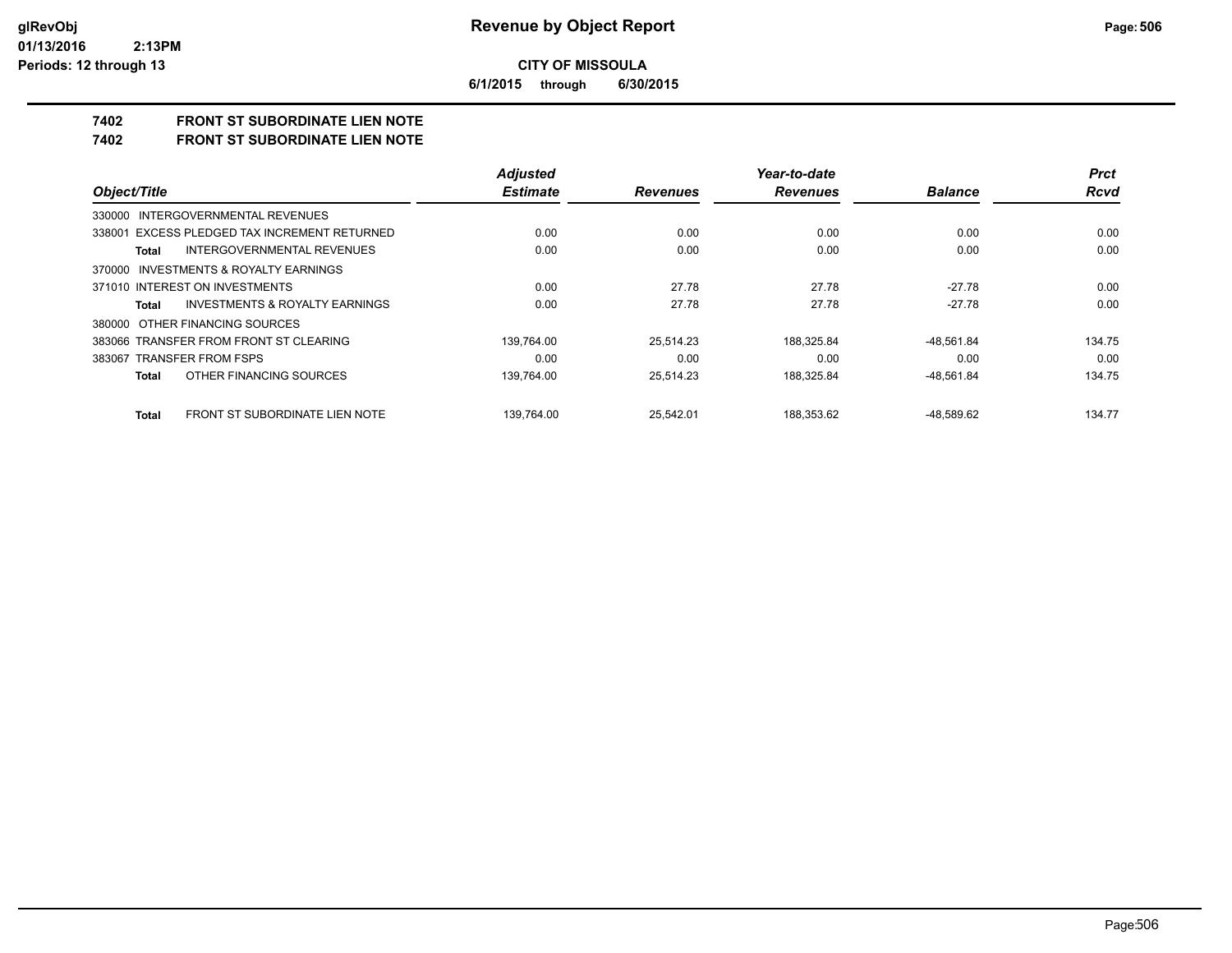**6/1/2015 through 6/30/2015**

#### **7402 FRONT ST SUBORDINATE LIEN NOTE**

|                                                   | <b>Adjusted</b> |                 | Year-to-date    |                | <b>Prct</b> |
|---------------------------------------------------|-----------------|-----------------|-----------------|----------------|-------------|
| Object/Title                                      | <b>Estimate</b> | <b>Revenues</b> | <b>Revenues</b> | <b>Balance</b> | <b>Rcvd</b> |
| INTERGOVERNMENTAL REVENUES<br>330000              |                 |                 |                 |                |             |
| 338001 EXCESS PLEDGED TAX INCREMENT RETURNED      | 0.00            | 0.00            | 0.00            | 0.00           | 0.00        |
| <b>INTERGOVERNMENTAL REVENUES</b><br><b>Total</b> | 0.00            | 0.00            | 0.00            | 0.00           | 0.00        |
| 370000 INVESTMENTS & ROYALTY EARNINGS             |                 |                 |                 |                |             |
| 371010 INTEREST ON INVESTMENTS                    | 0.00            | 27.78           | 27.78           | $-27.78$       | 0.00        |
| INVESTMENTS & ROYALTY EARNINGS<br><b>Total</b>    | 0.00            | 27.78           | 27.78           | $-27.78$       | 0.00        |
| 380000 OTHER FINANCING SOURCES                    |                 |                 |                 |                |             |
| 383066 TRANSFER FROM FRONT ST CLEARING            | 139.764.00      | 25.514.23       | 188.325.84      | $-48,561.84$   | 134.75      |
| 383067 TRANSFER FROM FSPS                         | 0.00            | 0.00            | 0.00            | 0.00           | 0.00        |
| OTHER FINANCING SOURCES<br><b>Total</b>           | 139,764.00      | 25,514.23       | 188,325.84      | $-48,561.84$   | 134.75      |
| FRONT ST SUBORDINATE LIEN NOTE<br><b>Total</b>    | 139.764.00      | 25.542.01       | 188.353.62      | $-48.589.62$   | 134.77      |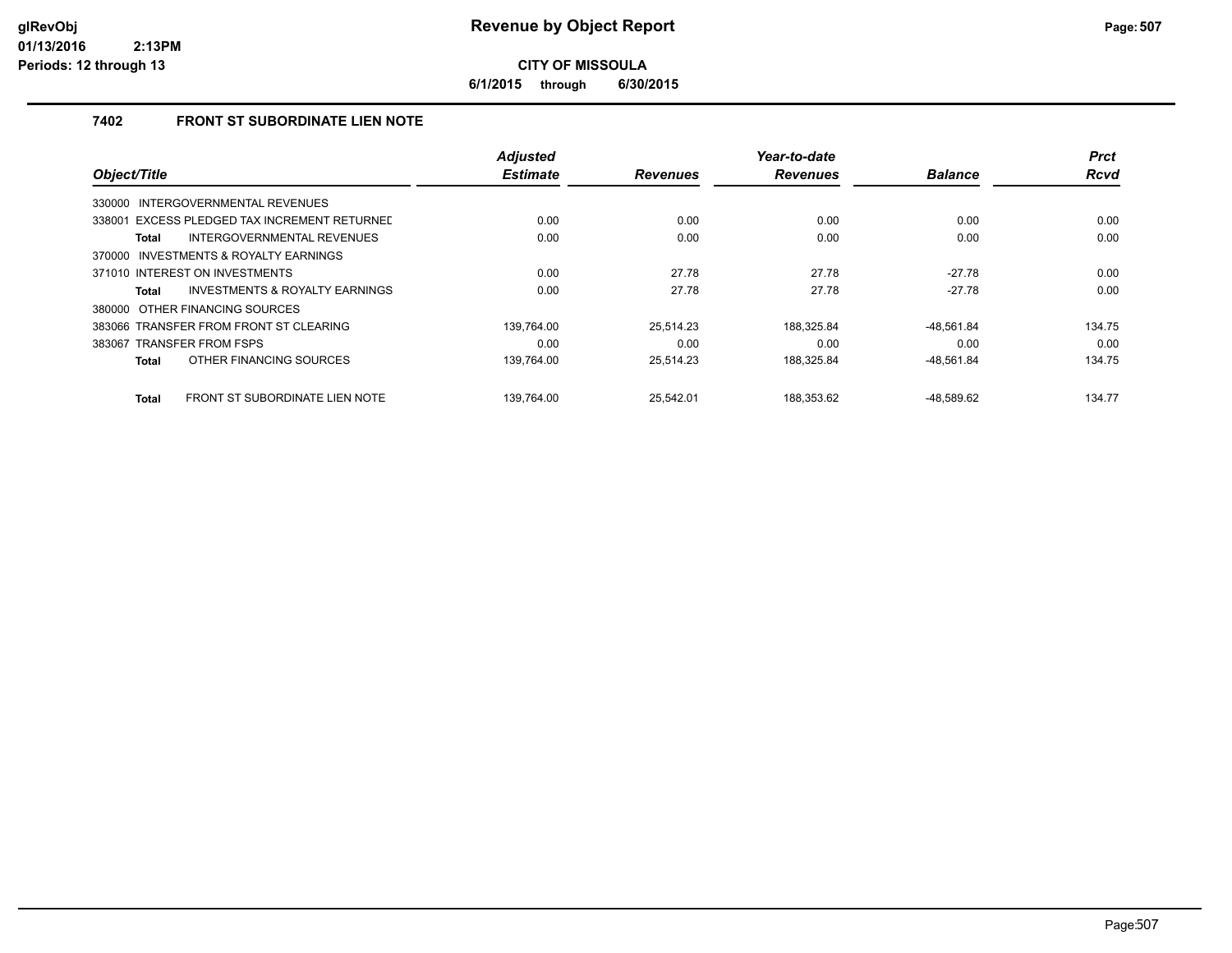**6/1/2015 through 6/30/2015**

## **7447 COURT COLLECTED PARKING FINES**

**7447 COURT COLLECTED PARKING FINES**

|                                                    | <b>Adjusted</b> |                 | Year-to-date    |                | <b>Prct</b> |
|----------------------------------------------------|-----------------|-----------------|-----------------|----------------|-------------|
| Object/Title                                       | <b>Estimate</b> | <b>Revenues</b> | <b>Revenues</b> | <b>Balance</b> | Rcvd        |
| 350000 FINES & FORFEITURES                         |                 |                 |                 |                |             |
| 352002 PARKING FINES                               | 0.00            | 8.666.46        | 8.986.46        | $-8.986.46$    | 0.00        |
| <b>FINES &amp; FORFEITURES</b><br>Total            | 0.00            | 8,666.46        | 8.986.46        | $-8.986.46$    | 0.00        |
| 370000 INVESTMENTS & ROYALTY EARNINGS              |                 |                 |                 |                |             |
| 371010 INTEREST ON INVESTMENTS                     | 0.00            | 0.00            | 0.00            | 0.00           | 0.00        |
| <b>INVESTMENTS &amp; ROYALTY EARNINGS</b><br>Total | 0.00            | 0.00            | 0.00            | 0.00           | 0.00        |
|                                                    |                 |                 |                 |                |             |
| COURT COLLECTED PARKING FINES<br><b>Total</b>      | 0.00            | 8.666.46        | 8.986.46        | $-8.986.46$    | 0.00        |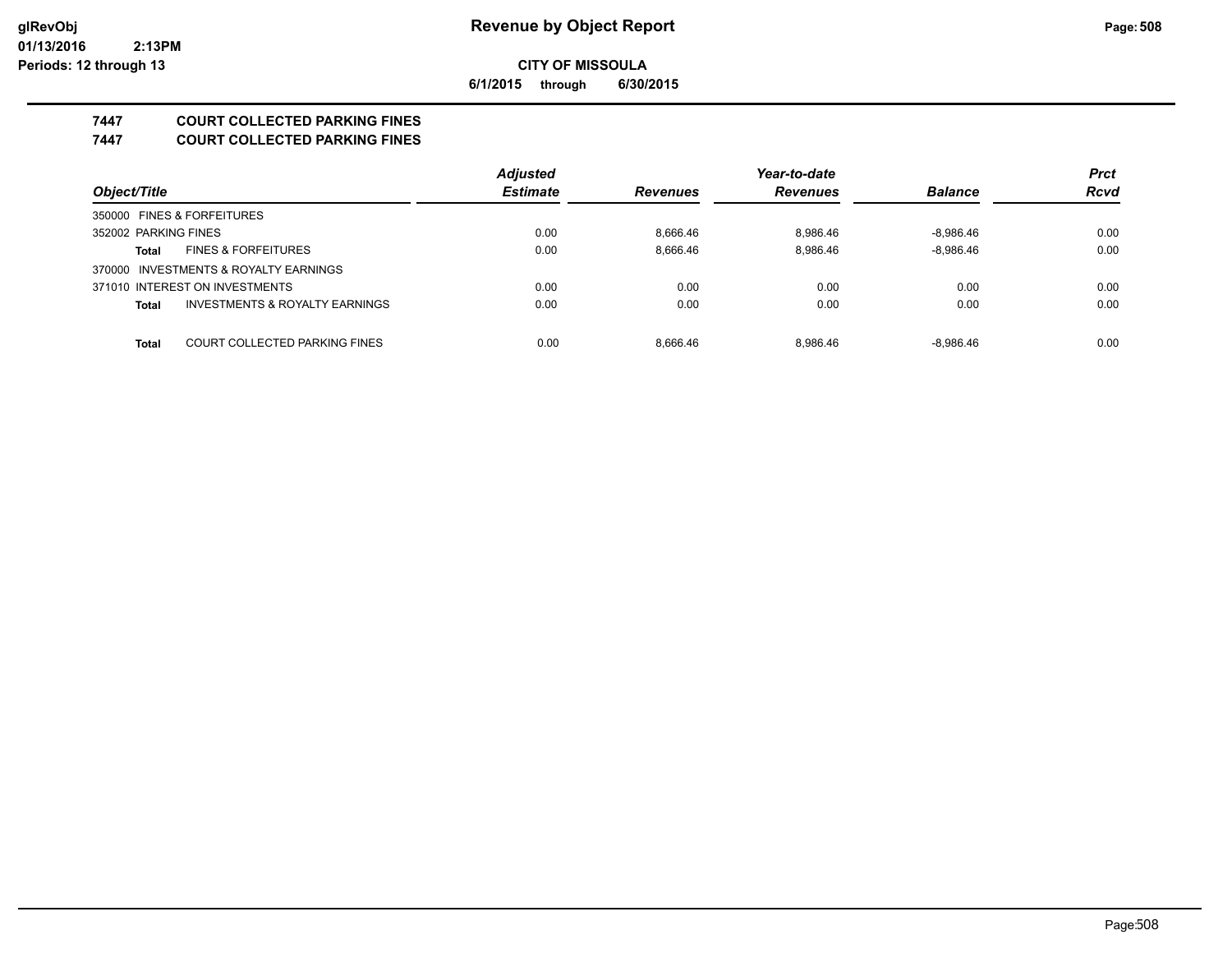**6/1/2015 through 6/30/2015**

#### **7447 COURT COLLECTED PARKING FINES**

| Object/Title                                              | <b>Adjusted</b><br><b>Estimate</b> | <b>Revenues</b> | Year-to-date<br><b>Revenues</b> | <b>Balance</b> | <b>Prct</b><br><b>Rcvd</b> |
|-----------------------------------------------------------|------------------------------------|-----------------|---------------------------------|----------------|----------------------------|
| <b>FINES &amp; FORFEITURES</b><br>350000                  |                                    |                 |                                 |                |                            |
| 352002 PARKING FINES                                      | 0.00                               | 8,666.46        | 8,986.46                        | $-8.986.46$    | 0.00                       |
| <b>FINES &amp; FORFEITURES</b><br>Total                   | 0.00                               | 8,666.46        | 8,986.46                        | $-8,986.46$    | 0.00                       |
| INVESTMENTS & ROYALTY EARNINGS<br>370000                  |                                    |                 |                                 |                |                            |
| 371010 INTEREST ON INVESTMENTS                            | 0.00                               | 0.00            | 0.00                            | 0.00           | 0.00                       |
| <b>INVESTMENTS &amp; ROYALTY EARNINGS</b><br><b>Total</b> | 0.00                               | 0.00            | 0.00                            | 0.00           | 0.00                       |
| <b>COURT COLLECTED PARKING FINES</b><br>Total             | 0.00                               | 8.666.46        | 8.986.46                        | $-8.986.46$    | 0.00                       |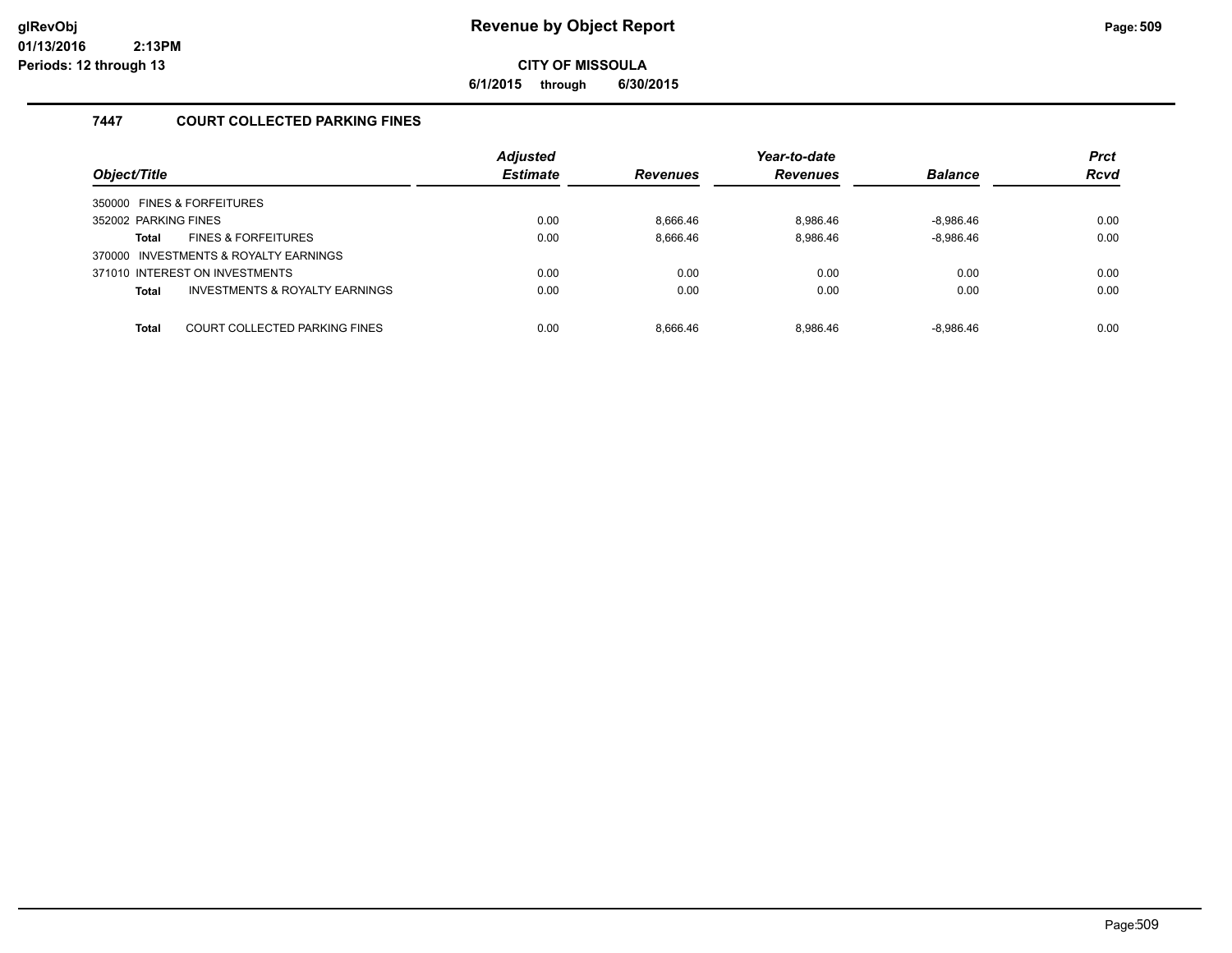**6/1/2015 through 6/30/2015**

**7458 COURT SURCHARGE**

**7458 COURT SURCHARGE**

|                                                    | <b>Adjusted</b> |                 | Year-to-date    |                | <b>Prct</b> |
|----------------------------------------------------|-----------------|-----------------|-----------------|----------------|-------------|
| Object/Title                                       | <b>Estimate</b> | <b>Revenues</b> | <b>Revenues</b> | <b>Balance</b> | <b>Rcvd</b> |
| 350000 FINES & FORFEITURES                         |                 |                 |                 |                |             |
| 351032 SURCHARGE ON FINES                          | 0.00            | $-6.266.02$     | 0.00            | 0.00           | 0.00        |
| <b>FINES &amp; FORFEITURES</b><br>Total            | 0.00            | $-6.266.02$     | 0.00            | 0.00           | 0.00        |
| 370000 INVESTMENTS & ROYALTY EARNINGS              |                 |                 |                 |                |             |
| 371010 INTEREST ON INVESTMENTS                     | 0.00            | 0.00            | 0.00            | 0.00           | 0.00        |
| 371020 GAIN/LOSS IN MARKET VALUE OF INVESTMENTS    | 0.00            | 0.00            | 0.00            | 0.00           | 0.00        |
| <b>INVESTMENTS &amp; ROYALTY EARNINGS</b><br>Total | 0.00            | 0.00            | 0.00            | 0.00           | 0.00        |
| <b>COURT SURCHARGE</b><br><b>Total</b>             | 0.00            | $-6.266.02$     | 0.00            | 0.00           | 0.00        |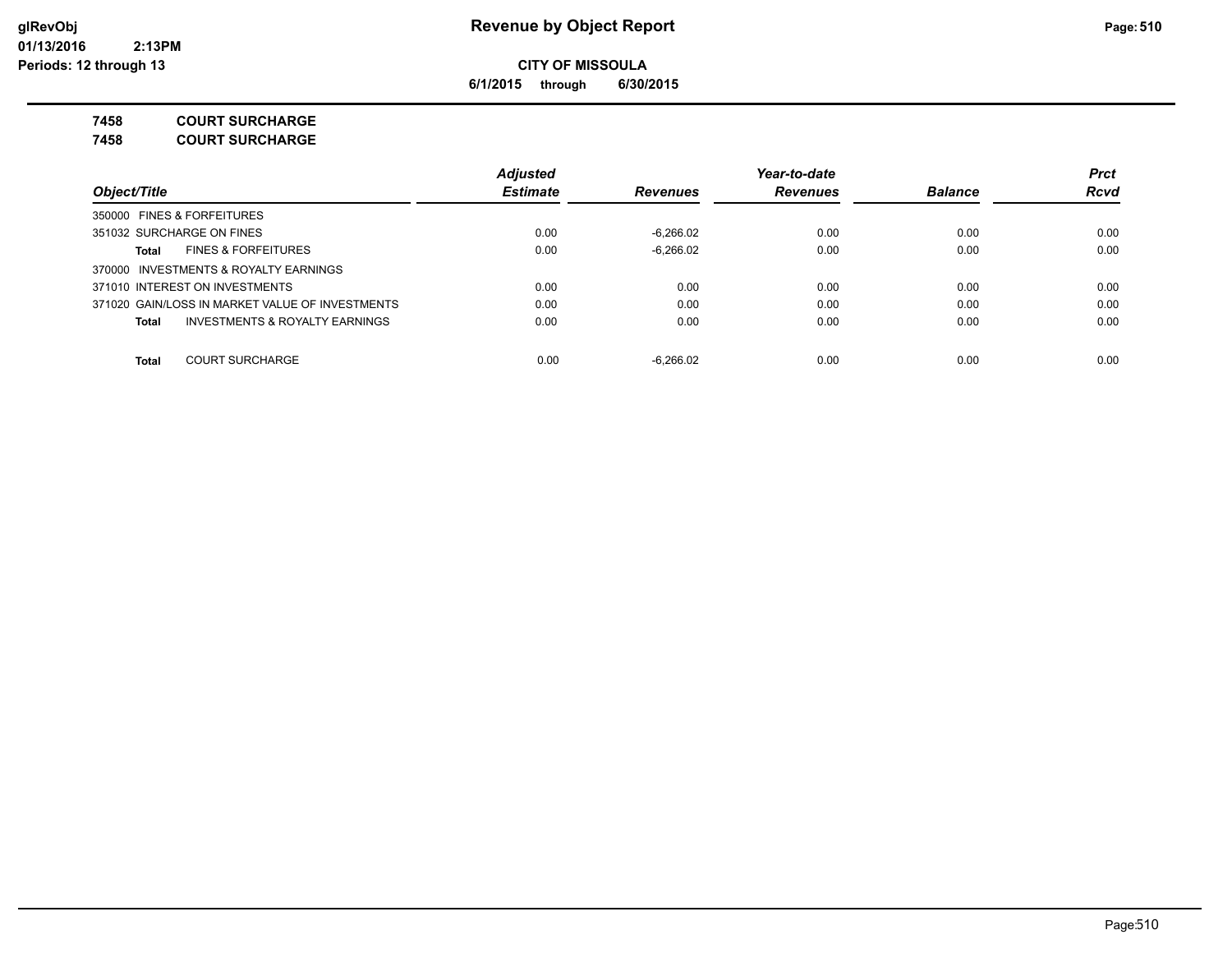**6/1/2015 through 6/30/2015**

#### **7458 COURT SURCHARGE**

| Object/Title                                   | <b>Adjusted</b><br><b>Estimate</b> | <b>Revenues</b> | Year-to-date<br><b>Revenues</b> | <b>Balance</b> | <b>Prct</b><br><b>Rcvd</b> |
|------------------------------------------------|------------------------------------|-----------------|---------------------------------|----------------|----------------------------|
|                                                |                                    |                 |                                 |                |                            |
| 350000 FINES & FORFEITURES                     |                                    |                 |                                 |                |                            |
| 351032 SURCHARGE ON FINES                      | 0.00                               | $-6.266.02$     | 0.00                            | 0.00           | 0.00                       |
| <b>FINES &amp; FORFEITURES</b><br>Total        | 0.00                               | $-6.266.02$     | 0.00                            | 0.00           | 0.00                       |
| 370000 INVESTMENTS & ROYALTY EARNINGS          |                                    |                 |                                 |                |                            |
| 371010 INTEREST ON INVESTMENTS                 | 0.00                               | 0.00            | 0.00                            | 0.00           | 0.00                       |
| 371020 GAIN/LOSS IN MARKET VALUE OF INVESTMENT | 0.00                               | 0.00            | 0.00                            | 0.00           | 0.00                       |
| INVESTMENTS & ROYALTY EARNINGS<br>Total        | 0.00                               | 0.00            | 0.00                            | 0.00           | 0.00                       |
|                                                |                                    |                 |                                 |                |                            |
| Total<br><b>COURT SURCHARGE</b>                | 0.00                               | $-6.266.02$     | 0.00                            | 0.00           | 0.00                       |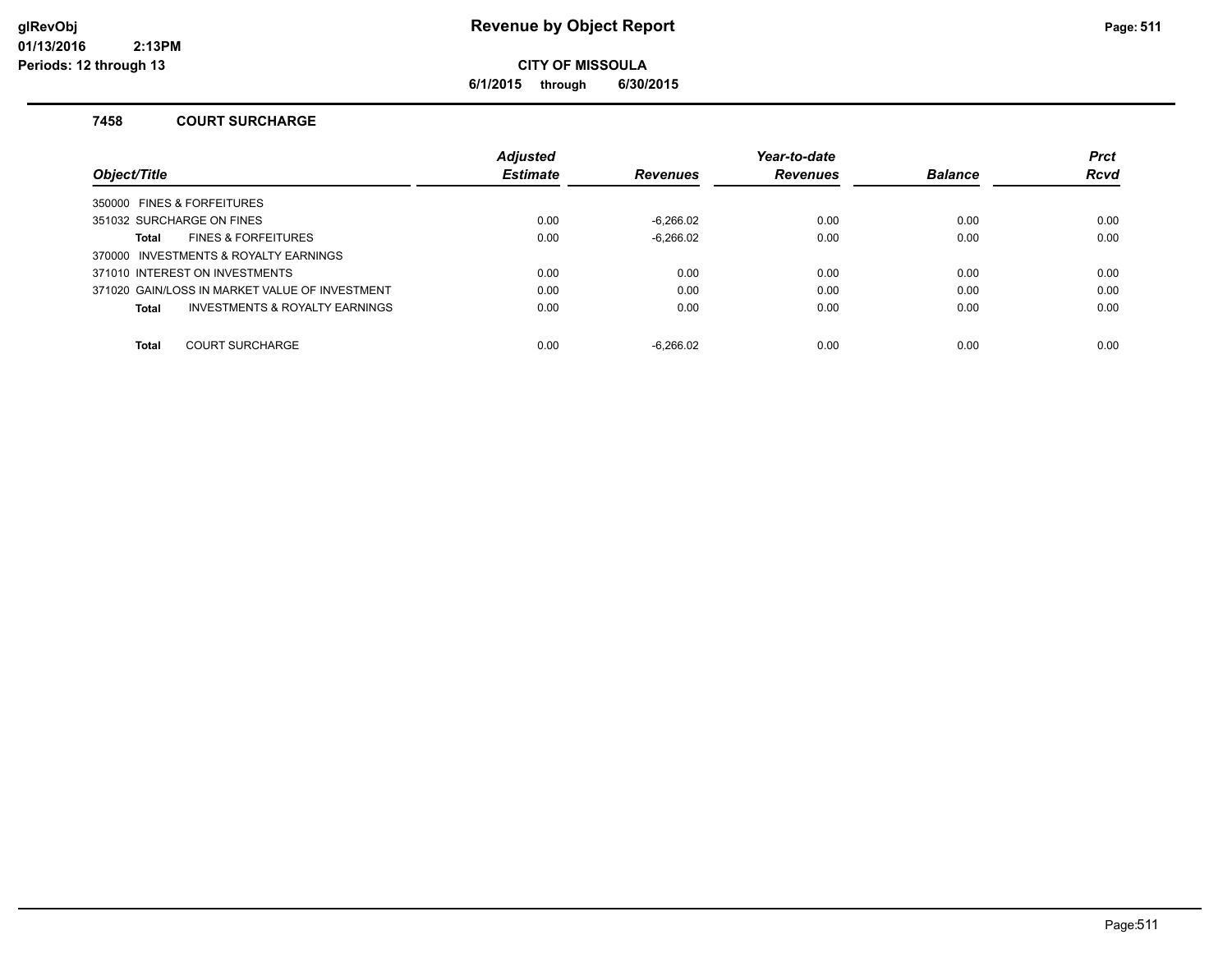**6/1/2015 through 6/30/2015**

**7469 PUBLIC DEFENDER FEES**

**7469 PUBLIC DEFENDER FEES**

|                                                    | <b>Adjusted</b> |                 | Year-to-date    |                | <b>Prct</b> |
|----------------------------------------------------|-----------------|-----------------|-----------------|----------------|-------------|
| Object/Title                                       | <b>Estimate</b> | <b>Revenues</b> | <b>Revenues</b> | <b>Balance</b> | <b>Rcvd</b> |
| 350000 FINES & FORFEITURES                         |                 |                 |                 |                |             |
| 351032 SURCHARGE ON FINES                          | 0.00            | 0.00            | 0.00            | 0.00           | 0.00        |
| 351033 PUBLIC DEFENDER FEES                        | 0.00            | $-546.00$       | 0.00            | 0.00           | 0.00        |
| <b>FINES &amp; FORFEITURES</b><br>Total            | 0.00            | $-546.00$       | 0.00            | 0.00           | 0.00        |
| 370000 INVESTMENTS & ROYALTY EARNINGS              |                 |                 |                 |                |             |
| 371010 INTEREST ON INVESTMENTS                     | 0.00            | 0.00            | 0.00            | 0.00           | 0.00        |
| 371020 GAIN/LOSS IN MARKET VALUE OF INVESTMENTS    | 0.00            | 0.00            | 0.00            | 0.00           | 0.00        |
| <b>INVESTMENTS &amp; ROYALTY EARNINGS</b><br>Total | 0.00            | 0.00            | 0.00            | 0.00           | 0.00        |
| PUBLIC DEFENDER FEES<br><b>Total</b>               | 0.00            | $-546.00$       | 0.00            | 0.00           | 0.00        |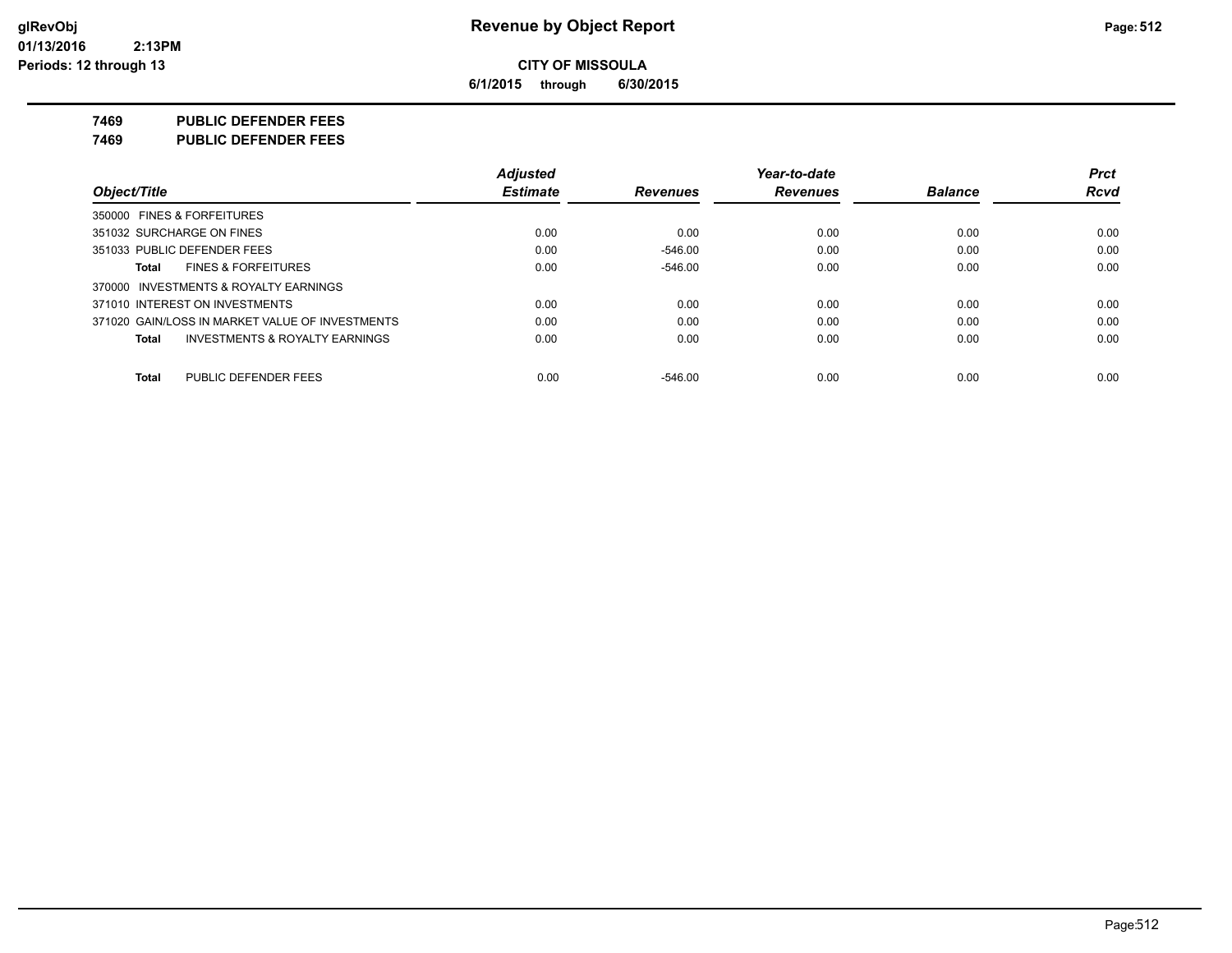**6/1/2015 through 6/30/2015**

#### **7469 PUBLIC DEFENDER FEES**

|                                                | <b>Adiusted</b> |                 | Year-to-date    |                | <b>Prct</b> |
|------------------------------------------------|-----------------|-----------------|-----------------|----------------|-------------|
| Object/Title                                   | <b>Estimate</b> | <b>Revenues</b> | <b>Revenues</b> | <b>Balance</b> | <b>Rcvd</b> |
| 350000 FINES & FORFEITURES                     |                 |                 |                 |                |             |
| 351032 SURCHARGE ON FINES                      | 0.00            | 0.00            | 0.00            | 0.00           | 0.00        |
| 351033 PUBLIC DEFENDER FEES                    | 0.00            | $-546.00$       | 0.00            | 0.00           | 0.00        |
| <b>FINES &amp; FORFEITURES</b><br><b>Total</b> | 0.00            | $-546.00$       | 0.00            | 0.00           | 0.00        |
| 370000 INVESTMENTS & ROYALTY EARNINGS          |                 |                 |                 |                |             |
| 371010 INTEREST ON INVESTMENTS                 | 0.00            | 0.00            | 0.00            | 0.00           | 0.00        |
| 371020 GAIN/LOSS IN MARKET VALUE OF INVESTMENT | 0.00            | 0.00            | 0.00            | 0.00           | 0.00        |
| INVESTMENTS & ROYALTY EARNINGS<br><b>Total</b> | 0.00            | 0.00            | 0.00            | 0.00           | 0.00        |
| PUBLIC DEFENDER FEES<br><b>Total</b>           | 0.00            | $-546.00$       | 0.00            | 0.00           | 0.00        |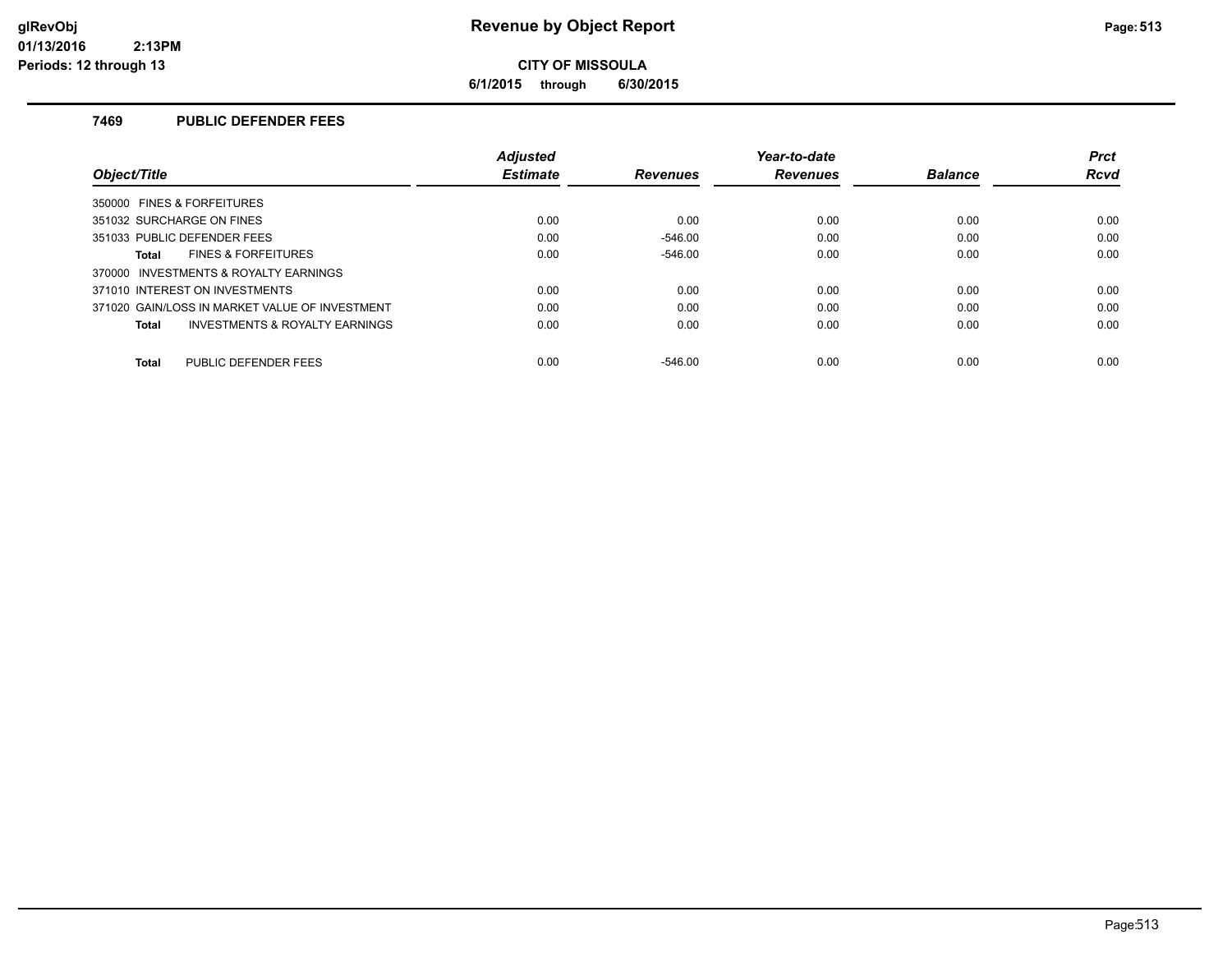**6/1/2015 through 6/30/2015**

**7900 PAYROLL CLEARING FUND 7900 PAYROLL CLEARING FUND**

|                                                 | <b>Adjusted</b> |                 | Year-to-date    |                | Prct |
|-------------------------------------------------|-----------------|-----------------|-----------------|----------------|------|
| Object/Title                                    | <b>Estimate</b> | <b>Revenues</b> | <b>Revenues</b> | <b>Balance</b> | Rcvd |
| 370000 INVESTMENTS & ROYALTY EARNINGS           |                 |                 |                 |                |      |
| 371010 INTEREST ON INVESTMENTS                  | 0.00            | 0.00            | 0.00            | 0.00           | 0.00 |
| 371020 GAIN/LOSS IN MARKET VALUE OF INVESTMENTS | 0.00            | 0.00            | 0.00            | 0.00           | 0.00 |
| INVESTMENTS & ROYALTY EARNINGS<br><b>Total</b>  | 0.00            | 0.00            | 0.00            | 0.00           | 0.00 |
| Total<br>PAYROLL CLEARING FUND                  | 0.00            | 0.00            | 0.00            | 0.00           | 0.00 |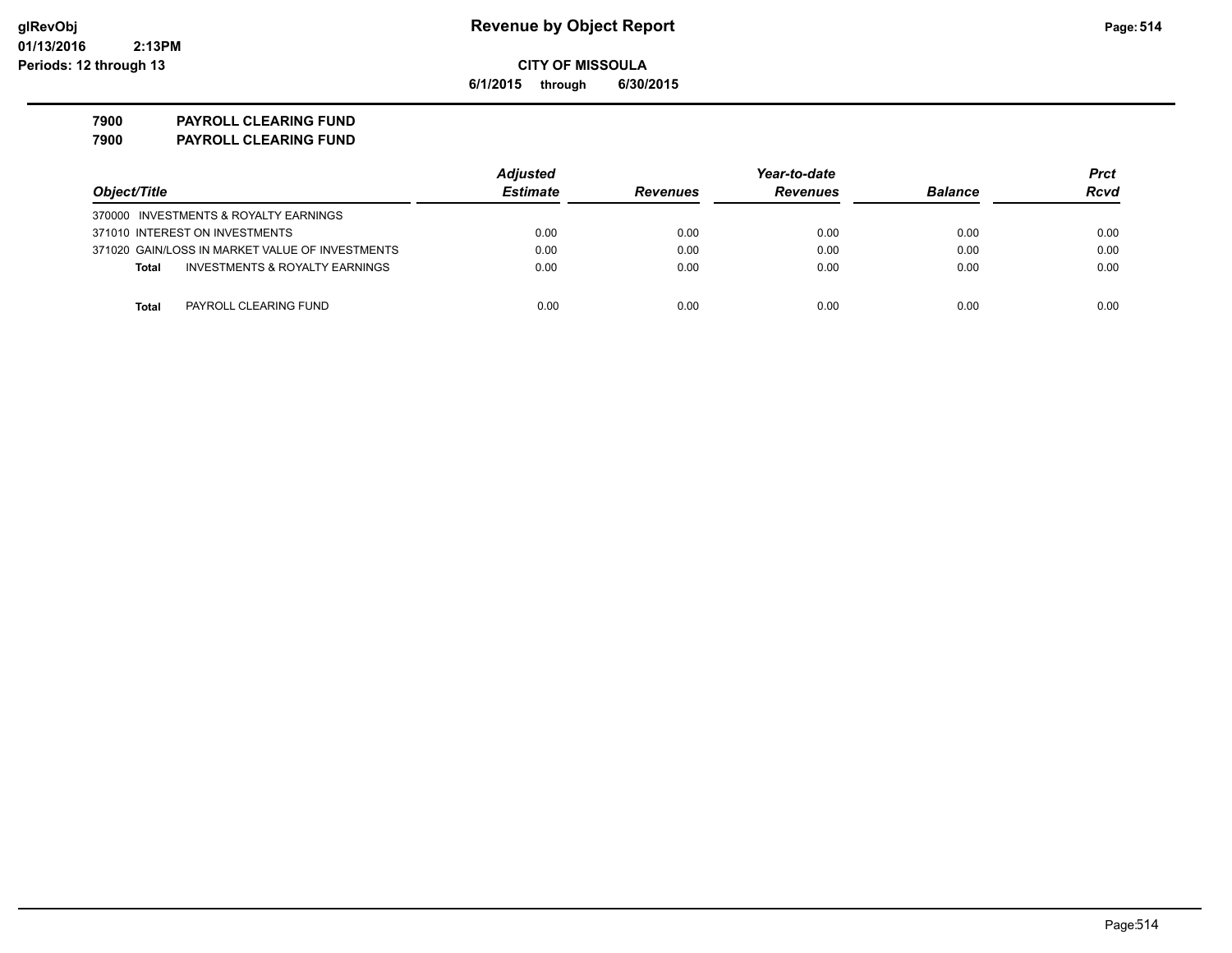#### **glRevObj Revenue by Object Report Page:515**

**CITY OF MISSOULA**

**6/1/2015 through 6/30/2015**

#### **7900 PAYROLL CLEARING FUND**

| Object/Title                                   | <b>Adjusted</b><br><b>Estimate</b> | <b>Revenues</b> | Year-to-date<br><b>Revenues</b> | <b>Balance</b> | <b>Prct</b><br><b>Rcvd</b> |
|------------------------------------------------|------------------------------------|-----------------|---------------------------------|----------------|----------------------------|
| 370000 INVESTMENTS & ROYALTY EARNINGS          |                                    |                 |                                 |                |                            |
| 371010 INTEREST ON INVESTMENTS                 | 0.00                               | 0.00            | 0.00                            | 0.00           | 0.00                       |
| 371020 GAIN/LOSS IN MARKET VALUE OF INVESTMENT | 0.00                               | 0.00            | 0.00                            | 0.00           | 0.00                       |
| INVESTMENTS & ROYALTY EARNINGS<br><b>Total</b> | 0.00                               | 0.00            | 0.00                            | 0.00           | 0.00                       |
|                                                |                                    |                 |                                 |                |                            |
| PAYROLL CLEARING FUND<br>Total                 | 0.00                               | 0.00            | 0.00                            | 0.00           | 0.00                       |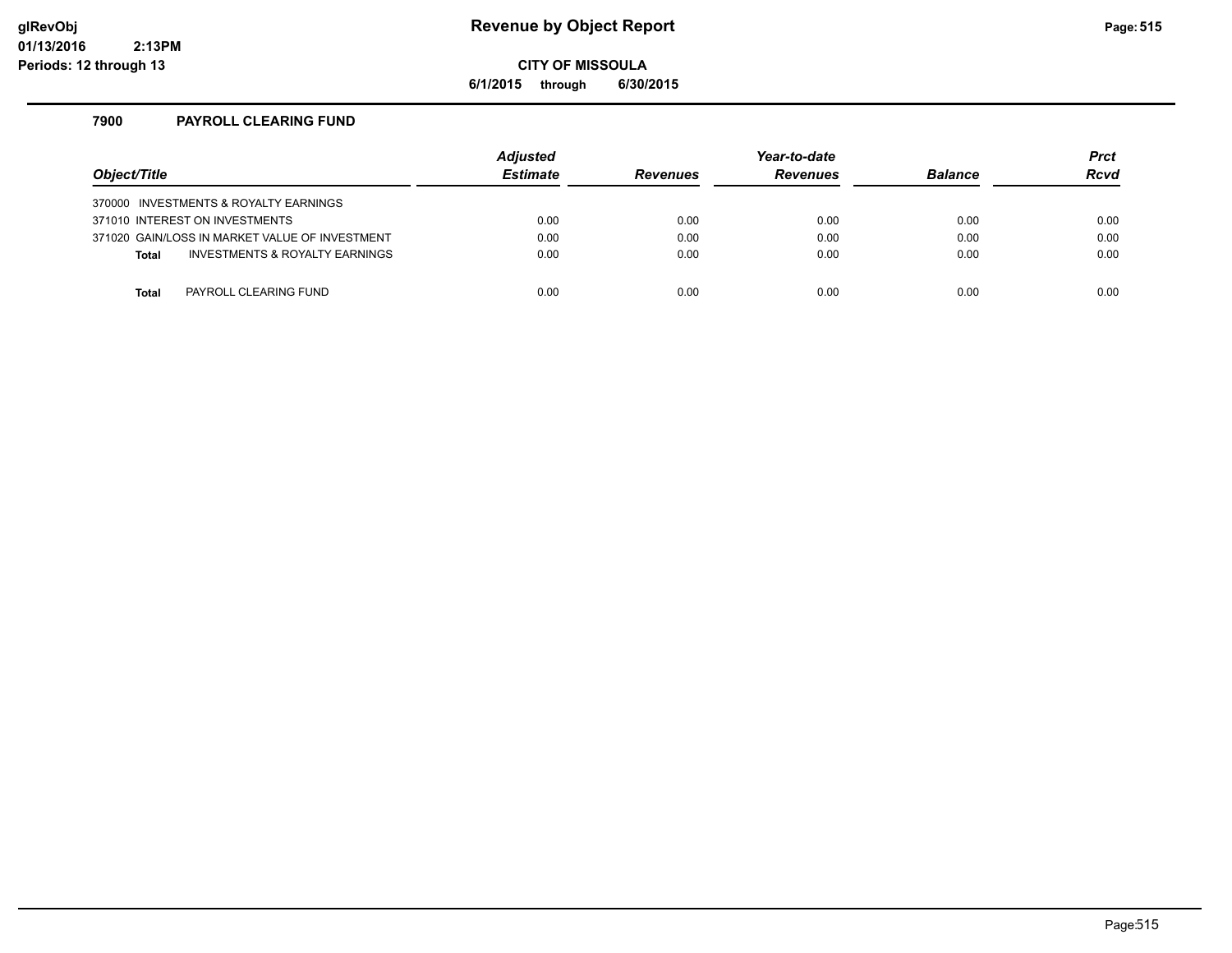**6/1/2015 through 6/30/2015**

**7903 COUNTY CLEARING**

**7903 COUNTY CLEARING**

|                                                    | <b>Adjusted</b> |                 | Year-to-date    |                | <b>Prct</b> |
|----------------------------------------------------|-----------------|-----------------|-----------------|----------------|-------------|
| Object/Title                                       | <b>Estimate</b> | <b>Revenues</b> | <b>Revenues</b> | <b>Balance</b> | <b>Rcvd</b> |
| 320000 LICENSES & PERMITS                          |                 |                 |                 |                |             |
| 323030 ANIMAL LICENSES                             | 0.00            | 689.50          | 7.819.00        | $-7.819.00$    | 0.00        |
| <b>LICENSES &amp; PERMITS</b><br>Total             | 0.00            | 689.50          | 7.819.00        | $-7,819.00$    | 0.00        |
| 360000 MISCELLANEOUS REVENUES                      |                 |                 |                 |                |             |
| 360010 MISCELLANEOUS                               | 0.00            | 0.00            | 0.00            | 0.00           | 0.00        |
| MISCELLANEOUS REVENUES<br><b>Total</b>             | 0.00            | 0.00            | 0.00            | 0.00           | 0.00        |
| 370000 INVESTMENTS & ROYALTY EARNINGS              |                 |                 |                 |                |             |
| 371010 INTEREST ON INVESTMENTS                     | 0.00            | 0.00            | 0.00            | 0.00           | 0.00        |
| 371020 GAIN/LOSS IN MARKET VALUE OF INVESTMENTS    | 0.00            | 0.00            | 0.00            | 0.00           | 0.00        |
| <b>INVESTMENTS &amp; ROYALTY EARNINGS</b><br>Total | 0.00            | 0.00            | 0.00            | 0.00           | 0.00        |
| <b>COUNTY CLEARING</b><br><b>Total</b>             | 0.00            | 689.50          | 7.819.00        | $-7.819.00$    | 0.00        |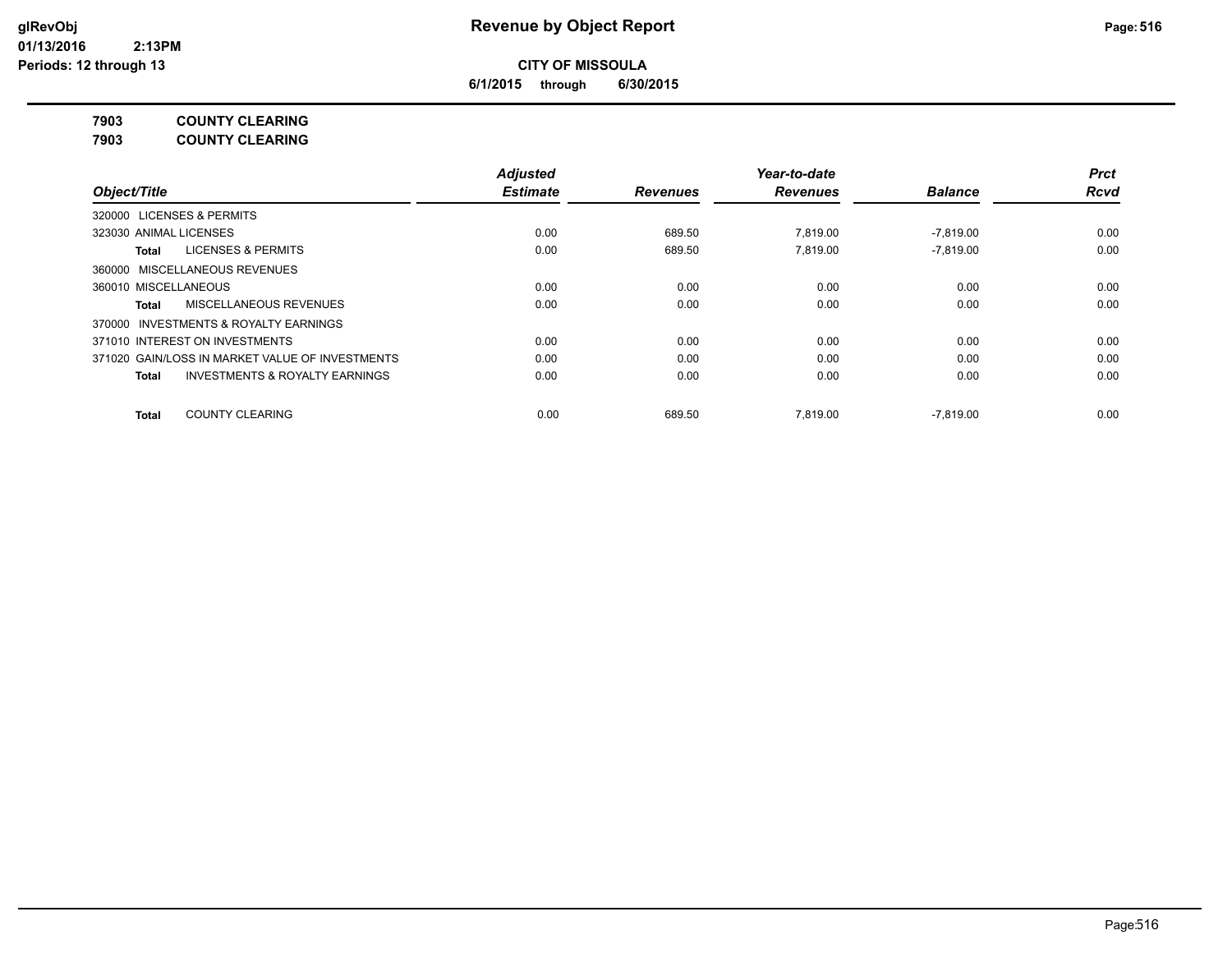**6/1/2015 through 6/30/2015**

#### **7903 COUNTY CLEARING**

|                                                    | <b>Adjusted</b> |                 | Year-to-date    |                | <b>Prct</b> |
|----------------------------------------------------|-----------------|-----------------|-----------------|----------------|-------------|
| Object/Title                                       | <b>Estimate</b> | <b>Revenues</b> | <b>Revenues</b> | <b>Balance</b> | <b>Rcvd</b> |
| 320000 LICENSES & PERMITS                          |                 |                 |                 |                |             |
| 323030 ANIMAL LICENSES                             | 0.00            | 689.50          | 7.819.00        | $-7.819.00$    | 0.00        |
| <b>LICENSES &amp; PERMITS</b><br>Total             | 0.00            | 689.50          | 7.819.00        | $-7.819.00$    | 0.00        |
| 360000 MISCELLANEOUS REVENUES                      |                 |                 |                 |                |             |
| 360010 MISCELLANEOUS                               | 0.00            | 0.00            | 0.00            | 0.00           | 0.00        |
| MISCELLANEOUS REVENUES<br>Total                    | 0.00            | 0.00            | 0.00            | 0.00           | 0.00        |
| 370000 INVESTMENTS & ROYALTY EARNINGS              |                 |                 |                 |                |             |
| 371010 INTEREST ON INVESTMENTS                     | 0.00            | 0.00            | 0.00            | 0.00           | 0.00        |
| 371020 GAIN/LOSS IN MARKET VALUE OF INVESTMENT     | 0.00            | 0.00            | 0.00            | 0.00           | 0.00        |
| <b>INVESTMENTS &amp; ROYALTY EARNINGS</b><br>Total | 0.00            | 0.00            | 0.00            | 0.00           | 0.00        |
|                                                    |                 |                 |                 |                |             |
| <b>COUNTY CLEARING</b><br><b>Total</b>             | 0.00            | 689.50          | 7.819.00        | $-7.819.00$    | 0.00        |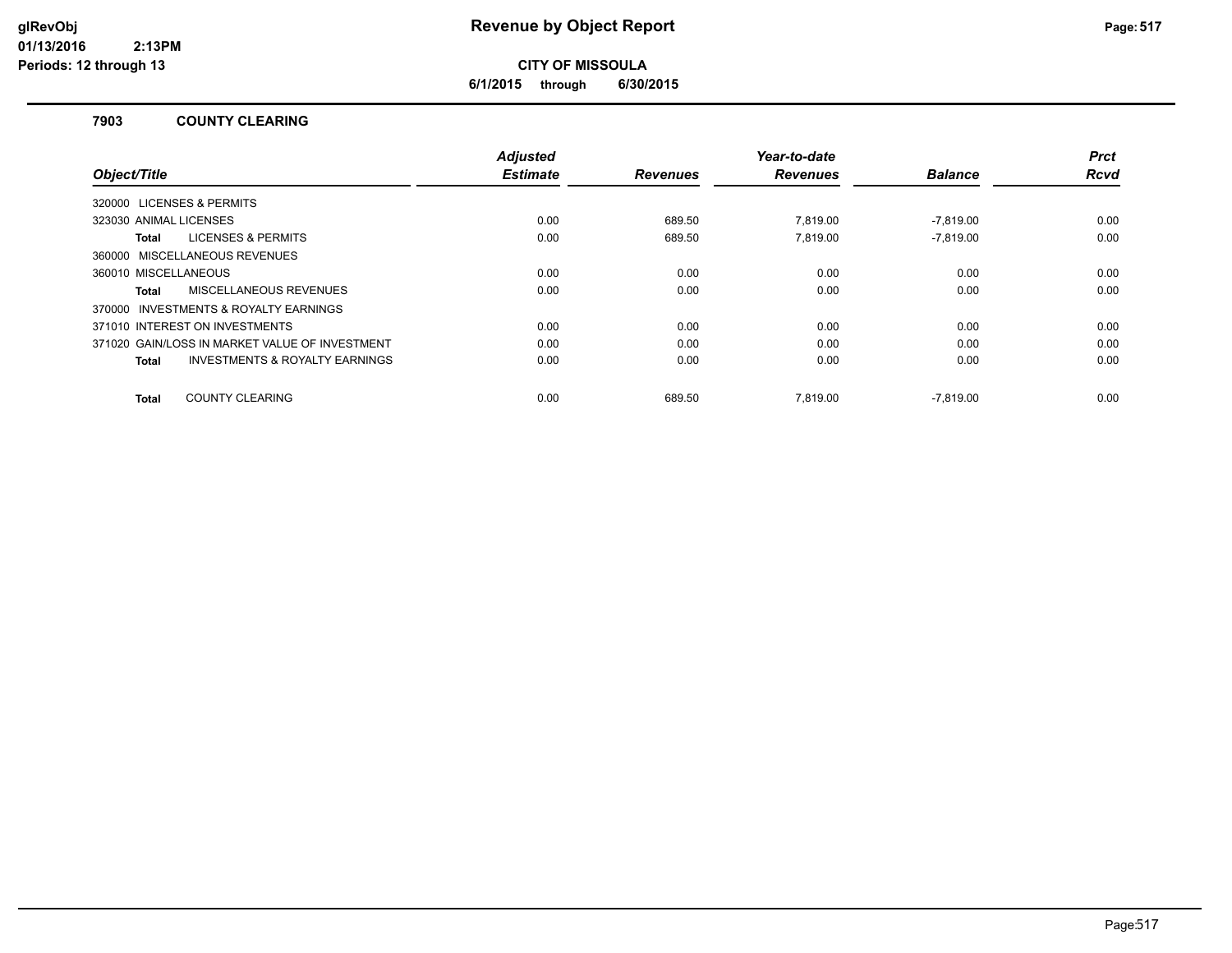**6/1/2015 through 6/30/2015**

**7904 SEWER REBATE**

**7904 SEWER REBATE**

|                                                           | <b>Adjusted</b> |                 | Year-to-date    |                | <b>Prct</b> |
|-----------------------------------------------------------|-----------------|-----------------|-----------------|----------------|-------------|
| Object/Title                                              | <b>Estimate</b> | <b>Revenues</b> | <b>Revenues</b> | <b>Balance</b> | <b>Rcvd</b> |
| 340000 CHARGES FOR SERVICES                               |                 |                 |                 |                |             |
| 343036 *** Title Not Found ***                            | 0.00            | 0.00            | 0.00            | 0.00           | 0.00        |
| <b>CHARGES FOR SERVICES</b><br>Total                      | 0.00            | 0.00            | 0.00            | 0.00           | 0.00        |
| 360000 MISCELLANEOUS REVENUES                             |                 |                 |                 |                |             |
| 360010 MISCELLANEOUS                                      | 0.00            | 0.00            | 0.00            | 0.00           | 0.00        |
| <b>MISCELLANEOUS REVENUES</b><br><b>Total</b>             | 0.00            | 0.00            | 0.00            | 0.00           | 0.00        |
| 370000 INVESTMENTS & ROYALTY EARNINGS                     |                 |                 |                 |                |             |
| 371010 INTEREST ON INVESTMENTS                            | 0.00            | 0.00            | 0.00            | 0.00           | 0.00        |
| 371020 GAIN/LOSS IN MARKET VALUE OF INVESTMENTS           | 0.00            | 0.00            | 0.00            | 0.00           | 0.00        |
| <b>INVESTMENTS &amp; ROYALTY EARNINGS</b><br><b>Total</b> | 0.00            | 0.00            | 0.00            | 0.00           | 0.00        |
| <b>SEWER REBATE</b><br><b>Total</b>                       | 0.00            | 0.00            | 0.00            | 0.00           | 0.00        |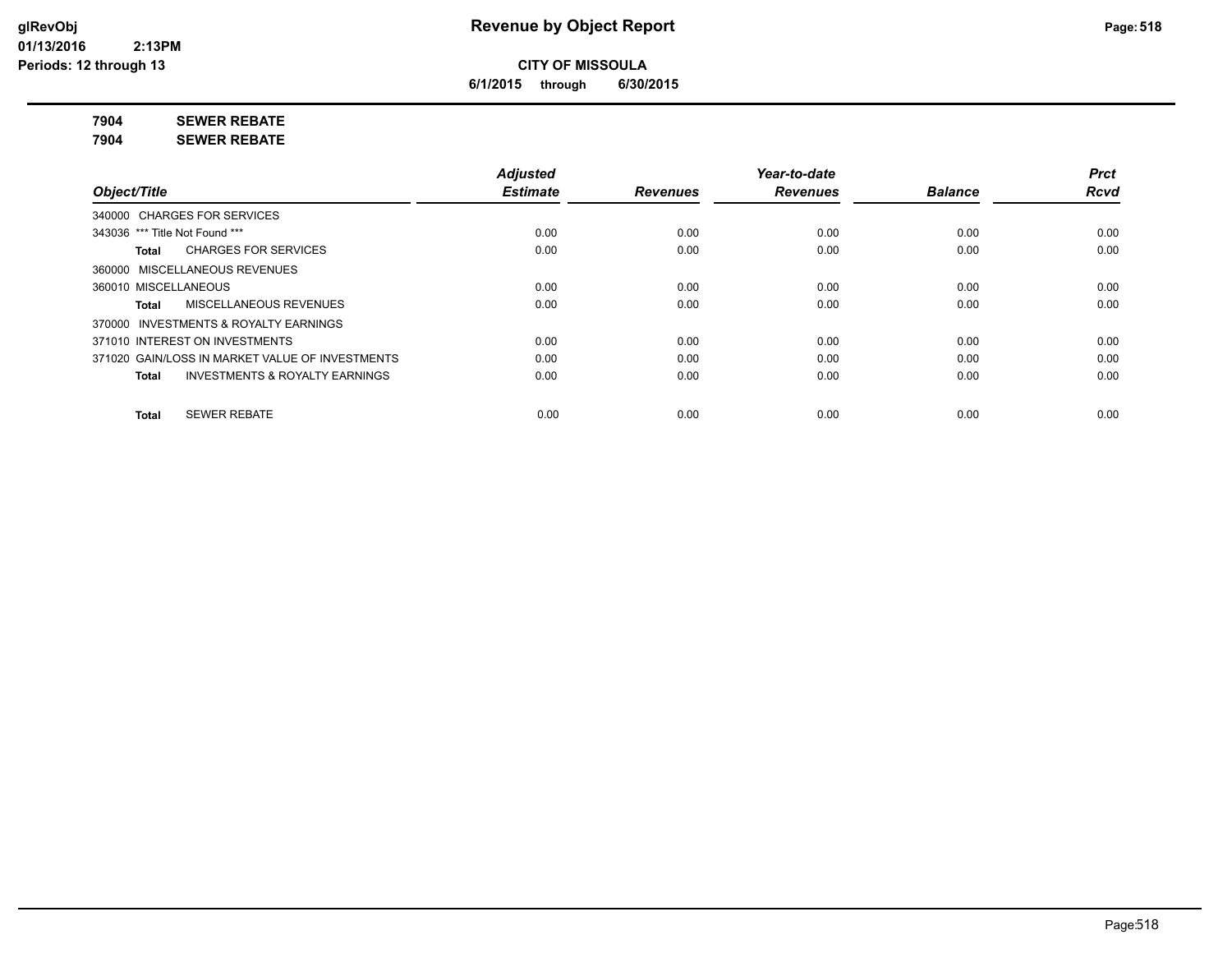**6/1/2015 through 6/30/2015**

#### **7904 SEWER REBATE**

|                                                    | <b>Adjusted</b> |                 | Year-to-date    |                | <b>Prct</b> |
|----------------------------------------------------|-----------------|-----------------|-----------------|----------------|-------------|
| Object/Title                                       | <b>Estimate</b> | <b>Revenues</b> | <b>Revenues</b> | <b>Balance</b> | <b>Rcvd</b> |
| 340000 CHARGES FOR SERVICES                        |                 |                 |                 |                |             |
| 343036 *** Title Not Found ***                     | 0.00            | 0.00            | 0.00            | 0.00           | 0.00        |
| <b>CHARGES FOR SERVICES</b><br>Total               | 0.00            | 0.00            | 0.00            | 0.00           | 0.00        |
| 360000 MISCELLANEOUS REVENUES                      |                 |                 |                 |                |             |
| 360010 MISCELLANEOUS                               | 0.00            | 0.00            | 0.00            | 0.00           | 0.00        |
| MISCELLANEOUS REVENUES<br>Total                    | 0.00            | 0.00            | 0.00            | 0.00           | 0.00        |
| 370000 INVESTMENTS & ROYALTY EARNINGS              |                 |                 |                 |                |             |
| 371010 INTEREST ON INVESTMENTS                     | 0.00            | 0.00            | 0.00            | 0.00           | 0.00        |
| 371020 GAIN/LOSS IN MARKET VALUE OF INVESTMENT     | 0.00            | 0.00            | 0.00            | 0.00           | 0.00        |
| <b>INVESTMENTS &amp; ROYALTY EARNINGS</b><br>Total | 0.00            | 0.00            | 0.00            | 0.00           | 0.00        |
|                                                    |                 |                 |                 |                |             |
| <b>SEWER REBATE</b><br>Total                       | 0.00            | 0.00            | 0.00            | 0.00           | 0.00        |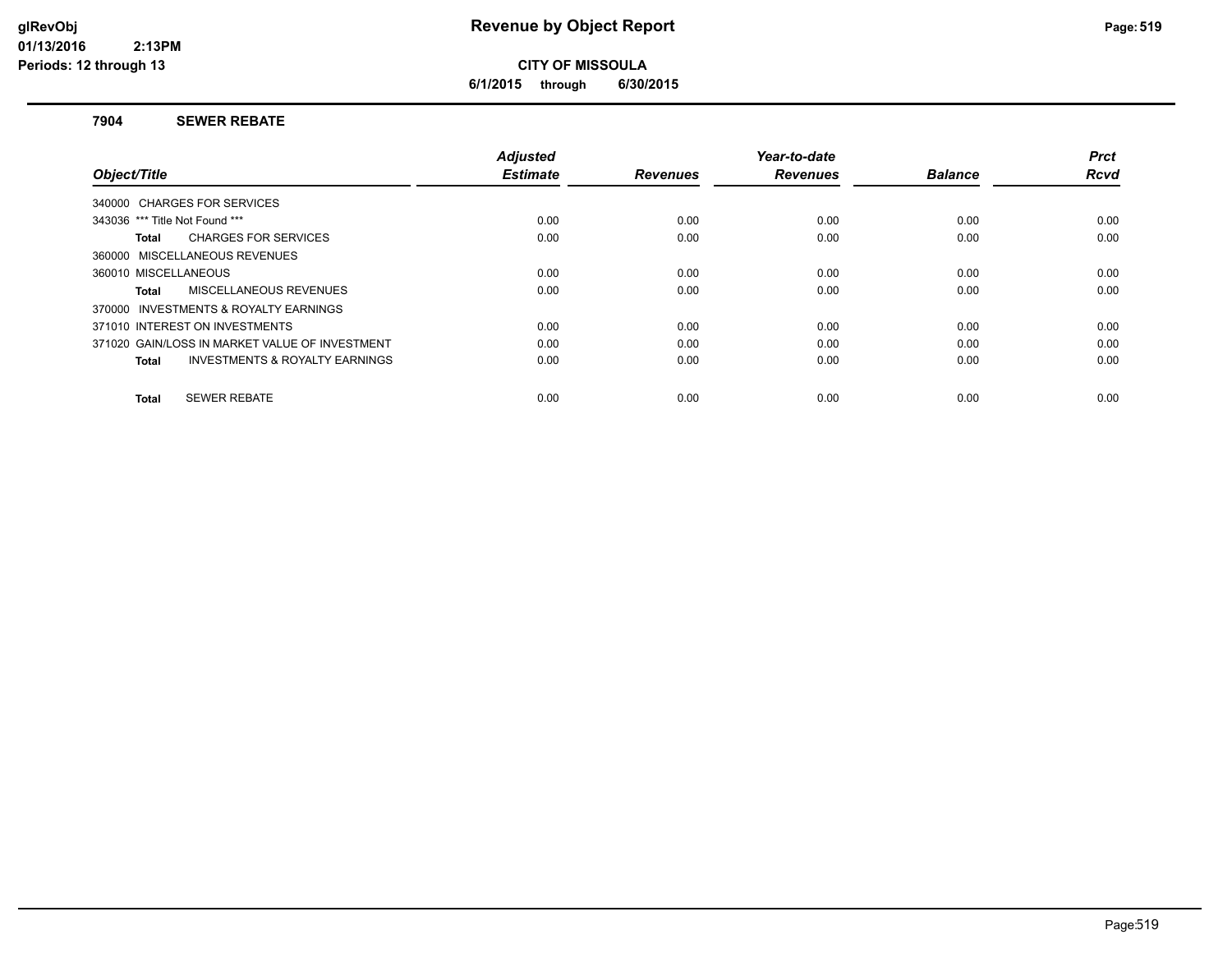**6/1/2015 through 6/30/2015**

**7905 WYE SEWER RSID 8489**

**7905 WYE SEWER RSID 8489**

|                                                 | <b>Adjusted</b> |                 | Year-to-date    |                | <b>Prct</b> |
|-------------------------------------------------|-----------------|-----------------|-----------------|----------------|-------------|
| Object/Title                                    | <b>Estimate</b> | <b>Revenues</b> | <b>Revenues</b> | <b>Balance</b> | <b>Rcvd</b> |
| 360000 MISCELLANEOUS REVENUES                   |                 |                 |                 |                |             |
| 360010 MISCELLANEOUS                            | 0.00            | 0.00            | 0.00            | 0.00           | 0.00        |
| MISCELLANEOUS REVENUES<br>Total                 | 0.00            | 0.00            | 0.00            | 0.00           | 0.00        |
| 370000 INVESTMENTS & ROYALTY EARNINGS           |                 |                 |                 |                |             |
| 371010 INTEREST ON INVESTMENTS                  | 0.00            | 0.00            | 0.00            | 0.00           | 0.00        |
| 371020 GAIN/LOSS IN MARKET VALUE OF INVESTMENTS | 0.00            | 0.00            | 0.00            | 0.00           | 0.00        |
| INVESTMENTS & ROYALTY EARNINGS<br><b>Total</b>  | 0.00            | 0.00            | 0.00            | 0.00           | 0.00        |
|                                                 |                 |                 |                 |                |             |
| WYE SEWER RSID 8489<br><b>Total</b>             | 0.00            | 0.00            | 0.00            | 0.00           | 0.00        |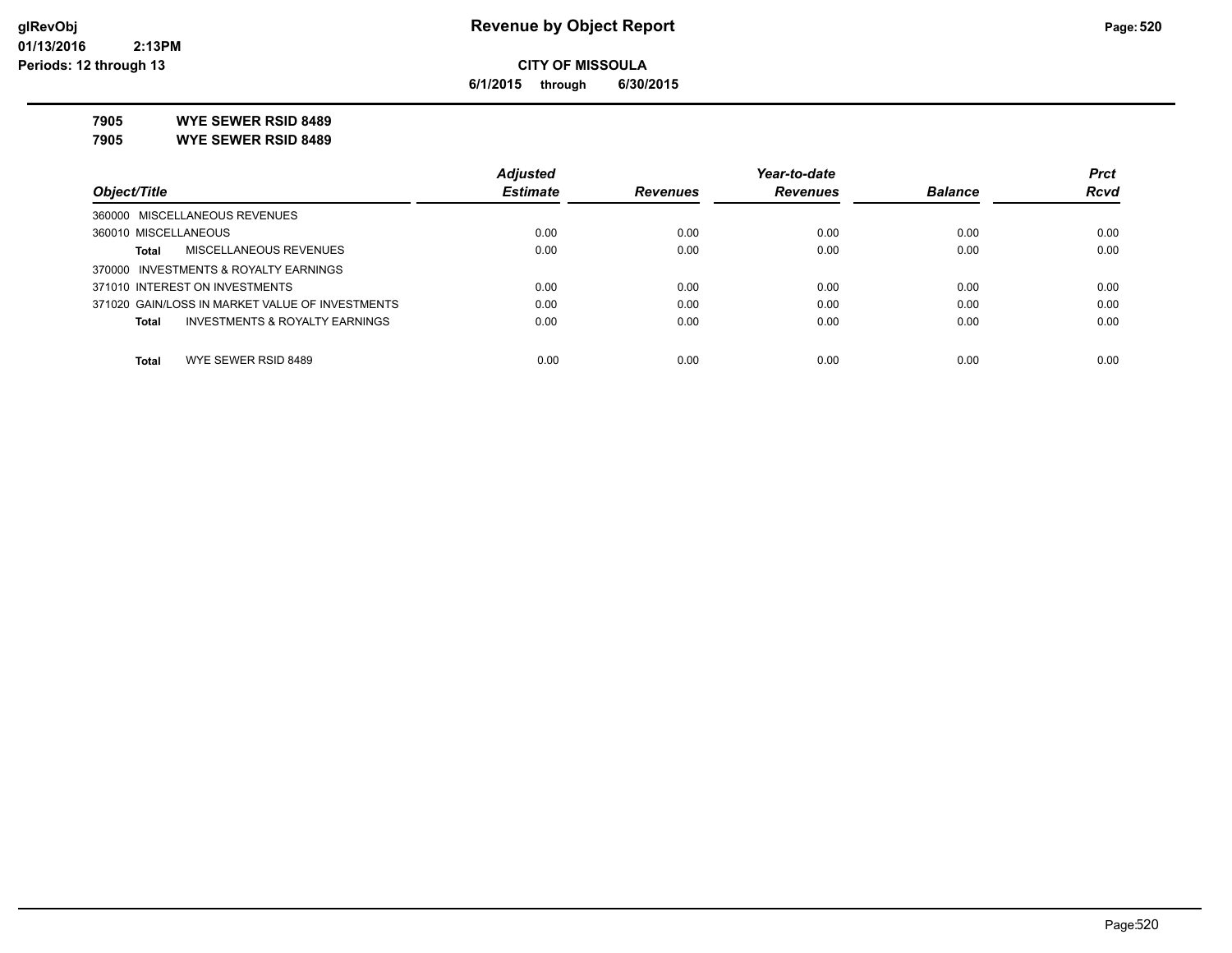**6/1/2015 through 6/30/2015**

#### **7905 WYE SEWER RSID 8489**

|                                                | <b>Adjusted</b> |                 | Year-to-date    |                | <b>Prct</b> |
|------------------------------------------------|-----------------|-----------------|-----------------|----------------|-------------|
| Object/Title                                   | <b>Estimate</b> | <b>Revenues</b> | <b>Revenues</b> | <b>Balance</b> | <b>Rcvd</b> |
| 360000 MISCELLANEOUS REVENUES                  |                 |                 |                 |                |             |
| 360010 MISCELLANEOUS                           | 0.00            | 0.00            | 0.00            | 0.00           | 0.00        |
| MISCELLANEOUS REVENUES<br>Total                | 0.00            | 0.00            | 0.00            | 0.00           | 0.00        |
| 370000 INVESTMENTS & ROYALTY EARNINGS          |                 |                 |                 |                |             |
| 371010 INTEREST ON INVESTMENTS                 | 0.00            | 0.00            | 0.00            | 0.00           | 0.00        |
| 371020 GAIN/LOSS IN MARKET VALUE OF INVESTMENT | 0.00            | 0.00            | 0.00            | 0.00           | 0.00        |
| INVESTMENTS & ROYALTY EARNINGS<br>Total        | 0.00            | 0.00            | 0.00            | 0.00           | 0.00        |
|                                                |                 |                 |                 |                |             |
| <b>Total</b><br>WYE SEWER RSID 8489            | 0.00            | 0.00            | 0.00            | 0.00           | 0.00        |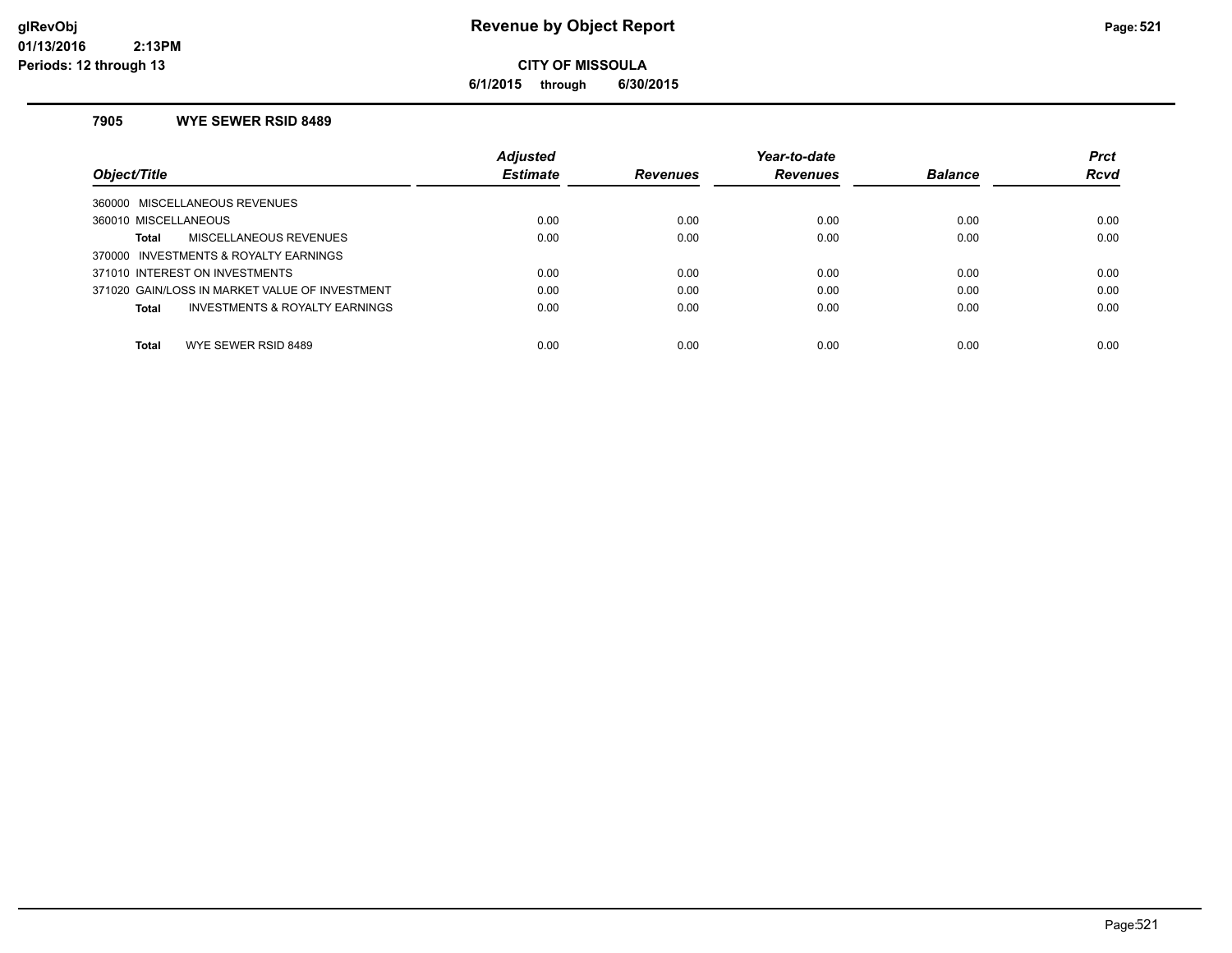**6/1/2015 through 6/30/2015**

**7906 COUNTY PARK BOARD CIP**

**7906 COUNTY PARK BOARD CIP**

|                                                    | <b>Adjusted</b> |                 | Year-to-date    |                | <b>Prct</b> |
|----------------------------------------------------|-----------------|-----------------|-----------------|----------------|-------------|
| Object/Title                                       | <b>Estimate</b> | <b>Revenues</b> | <b>Revenues</b> | <b>Balance</b> | Rcvd        |
| 340000 CHARGES FOR SERVICES                        |                 |                 |                 |                |             |
| 346050 COUNTY PLAYGROUND CONTRACT                  | 0.00            | 0.00            | 0.00            | 0.00           | 0.00        |
| <b>CHARGES FOR SERVICES</b><br>Total               | 0.00            | 0.00            | 0.00            | 0.00           | 0.00        |
| 370000 INVESTMENTS & ROYALTY EARNINGS              |                 |                 |                 |                |             |
| 371010 INTEREST ON INVESTMENTS                     | 0.00            | 0.00            | 0.00            | 0.00           | 0.00        |
| 371020 GAIN/LOSS IN MARKET VALUE OF INVESTMENTS    | 0.00            | 0.00            | 0.00            | 0.00           | 0.00        |
| <b>INVESTMENTS &amp; ROYALTY EARNINGS</b><br>Total | 0.00            | 0.00            | 0.00            | 0.00           | 0.00        |
| <b>Total</b><br>COUNTY PARK BOARD CIP              | 0.00            | 0.00            | 0.00            | 0.00           | 0.00        |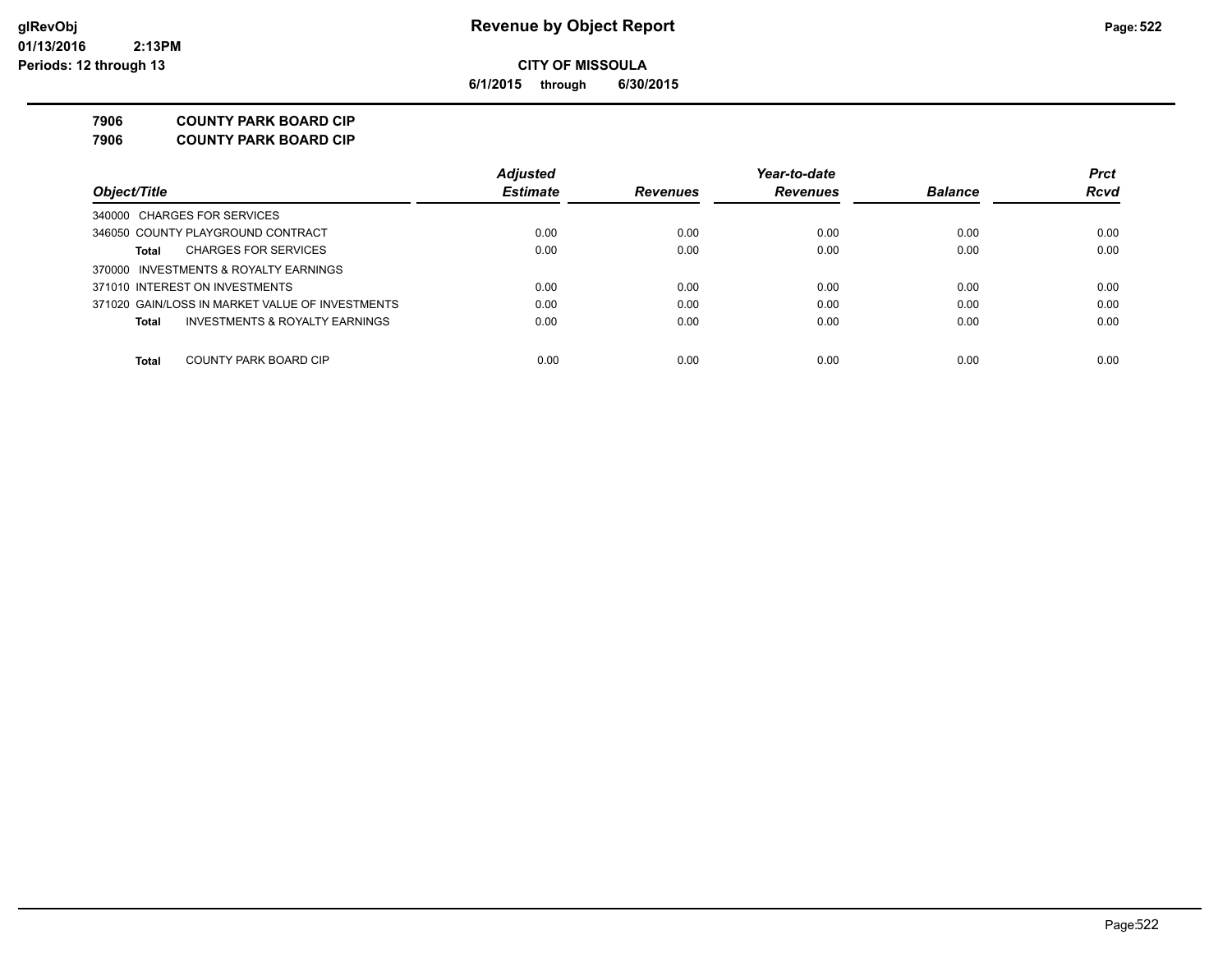**6/1/2015 through 6/30/2015**

#### **7906 COUNTY PARK BOARD CIP**

|                                                | <b>Adjusted</b> |                 | Year-to-date    |                | <b>Prct</b> |
|------------------------------------------------|-----------------|-----------------|-----------------|----------------|-------------|
| Object/Title                                   | <b>Estimate</b> | <b>Revenues</b> | <b>Revenues</b> | <b>Balance</b> | <b>Rcvd</b> |
| 340000 CHARGES FOR SERVICES                    |                 |                 |                 |                |             |
| 346050 COUNTY PLAYGROUND CONTRACT              | 0.00            | 0.00            | 0.00            | 0.00           | 0.00        |
| <b>CHARGES FOR SERVICES</b><br>Total           | 0.00            | 0.00            | 0.00            | 0.00           | 0.00        |
| 370000 INVESTMENTS & ROYALTY EARNINGS          |                 |                 |                 |                |             |
| 371010 INTEREST ON INVESTMENTS                 | 0.00            | 0.00            | 0.00            | 0.00           | 0.00        |
| 371020 GAIN/LOSS IN MARKET VALUE OF INVESTMENT | 0.00            | 0.00            | 0.00            | 0.00           | 0.00        |
| INVESTMENTS & ROYALTY EARNINGS<br>Total        | 0.00            | 0.00            | 0.00            | 0.00           | 0.00        |
|                                                |                 |                 |                 |                |             |
| <b>Total</b><br>COUNTY PARK BOARD CIP          | 0.00            | 0.00            | 0.00            | 0.00           | 0.00        |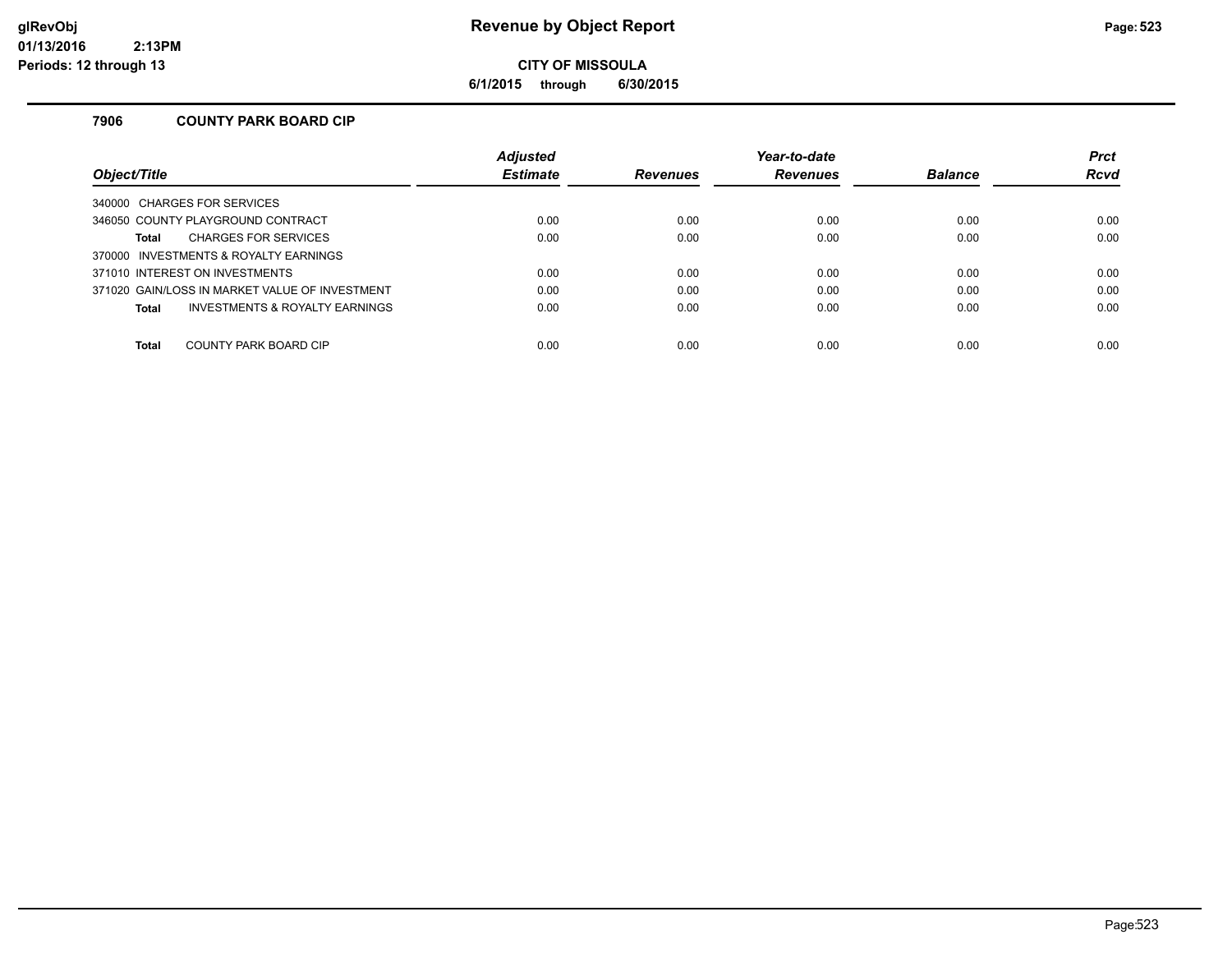**6/1/2015 through 6/30/2015**

#### **7907 ELK HILLS SUBDIVISION**

**7907 ELK HILLS SUBDIVISION**

|                                                           | <b>Adjusted</b> |                 | Year-to-date    |                | Prct |
|-----------------------------------------------------------|-----------------|-----------------|-----------------|----------------|------|
| Object/Title                                              | <b>Estimate</b> | <b>Revenues</b> | <b>Revenues</b> | <b>Balance</b> | Rcvd |
| 370000 INVESTMENTS & ROYALTY EARNINGS                     |                 |                 |                 |                |      |
| 371010 INTEREST ON INVESTMENTS                            | 0.00            | 0.00            | 0.00            | 0.00           | 0.00 |
| 371020 GAIN/LOSS IN MARKET VALUE OF INVESTMENTS           | 0.00            | 0.00            | 0.00            | 0.00           | 0.00 |
| <b>INVESTMENTS &amp; ROYALTY EARNINGS</b><br><b>Total</b> | 0.00            | 0.00            | 0.00            | 0.00           | 0.00 |
|                                                           |                 |                 |                 |                |      |
| ELK HILLS SUBDIVISION<br><b>Total</b>                     | 0.00            | 0.00            | 0.00            | 0.00           | 0.00 |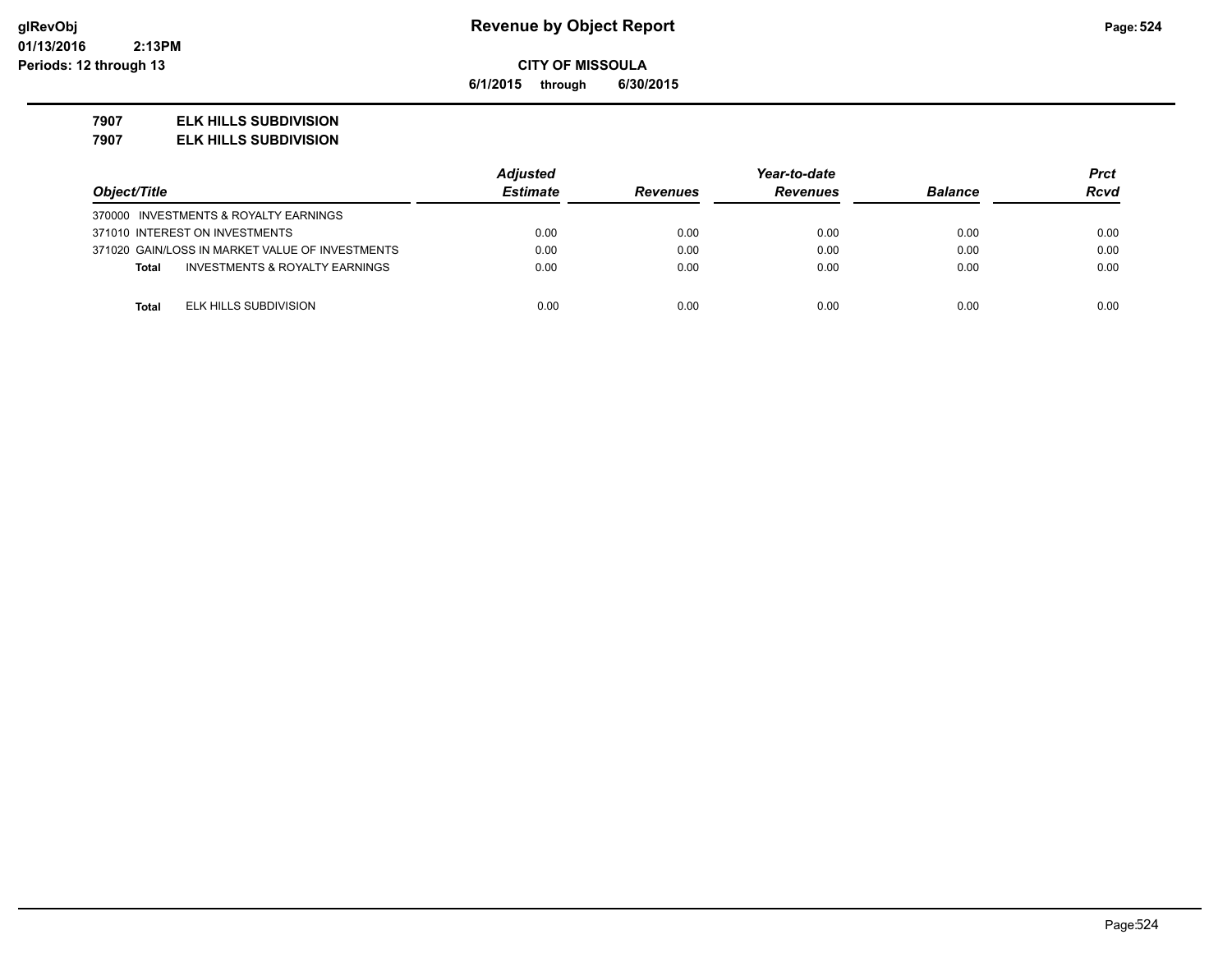#### **glRevObj Revenue by Object Report Page:525**

**CITY OF MISSOULA**

**6/1/2015 through 6/30/2015**

#### **7907 ELK HILLS SUBDIVISION**

| Object/Title |                                                | <b>Adjusted</b><br><b>Estimate</b> | <b>Revenues</b> | Year-to-date<br><b>Revenues</b> | <b>Balance</b> | <b>Prct</b><br>Rcvd |
|--------------|------------------------------------------------|------------------------------------|-----------------|---------------------------------|----------------|---------------------|
|              | 370000 INVESTMENTS & ROYALTY EARNINGS          |                                    |                 |                                 |                |                     |
|              | 371010 INTEREST ON INVESTMENTS                 | 0.00                               | 0.00            | 0.00                            | 0.00           | 0.00                |
|              | 371020 GAIN/LOSS IN MARKET VALUE OF INVESTMENT | 0.00                               | 0.00            | 0.00                            | 0.00           | 0.00                |
| <b>Total</b> | <b>INVESTMENTS &amp; ROYALTY EARNINGS</b>      | 0.00                               | 0.00            | 0.00                            | 0.00           | 0.00                |
|              |                                                |                                    |                 |                                 |                |                     |
| Total        | ELK HILLS SUBDIVISION                          | 0.00                               | 0.00            | 0.00                            | 0.00           | 0.00                |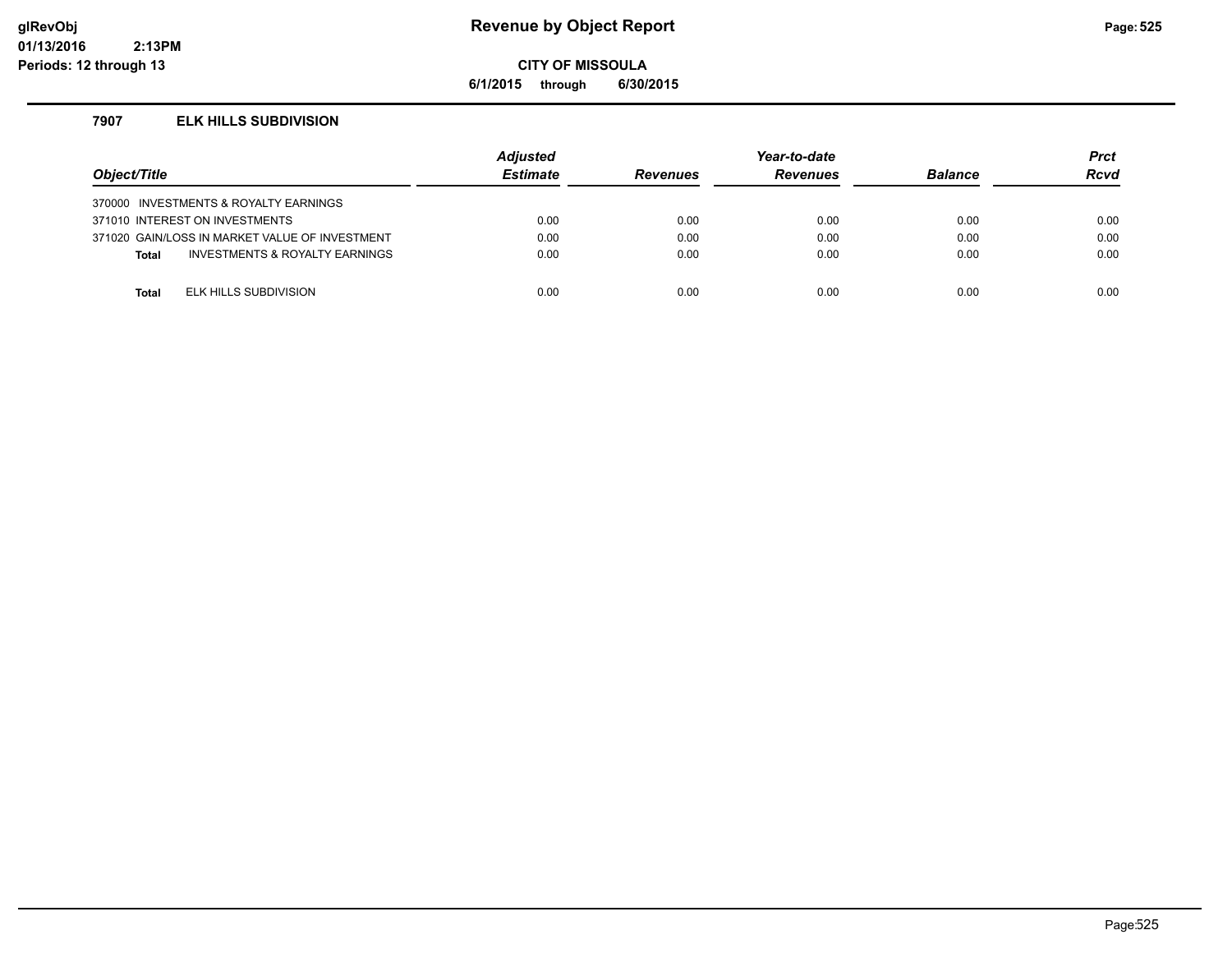**6/1/2015 through 6/30/2015**

# **7908 RATTLESNAKE-CORNERSTONE TRAIL SW**

### **7908 RATTLESNAKE-CORNERSTONE TRAIL SW**

|                                                 | <b>Adjusted</b> |                 | Year-to-date    |                | <b>Prct</b> |
|-------------------------------------------------|-----------------|-----------------|-----------------|----------------|-------------|
| Object/Title                                    | <b>Estimate</b> | <b>Revenues</b> | <b>Revenues</b> | <b>Balance</b> | <b>Rcvd</b> |
| 370000 INVESTMENTS & ROYALTY EARNINGS           |                 |                 |                 |                |             |
| 371010 INTEREST ON INVESTMENTS                  | 0.00            | 0.00            | 0.00            | 0.00           | 0.00        |
| 371020 GAIN/LOSS IN MARKET VALUE OF INVESTMENTS | 0.00            | 0.00            | 0.00            | 0.00           | 0.00        |
| INVESTMENTS & ROYALTY EARNINGS<br>Total         | 0.00            | 0.00            | 0.00            | 0.00           | 0.00        |
| 380000 OTHER FINANCING SOURCES                  |                 |                 |                 |                |             |
| 383000 OPERATING TRANSFERS                      | 0.00            | 0.00            | 0.00            | 0.00           | 0.00        |
| OTHER FINANCING SOURCES<br>Total                | 0.00            | 0.00            | 0.00            | 0.00           | 0.00        |
|                                                 |                 |                 |                 |                |             |
| Total<br>RATTLESNAKE-CORNERSTONE TRAIL SW       | 0.00            | 0.00            | 0.00            | 0.00           | 0.00        |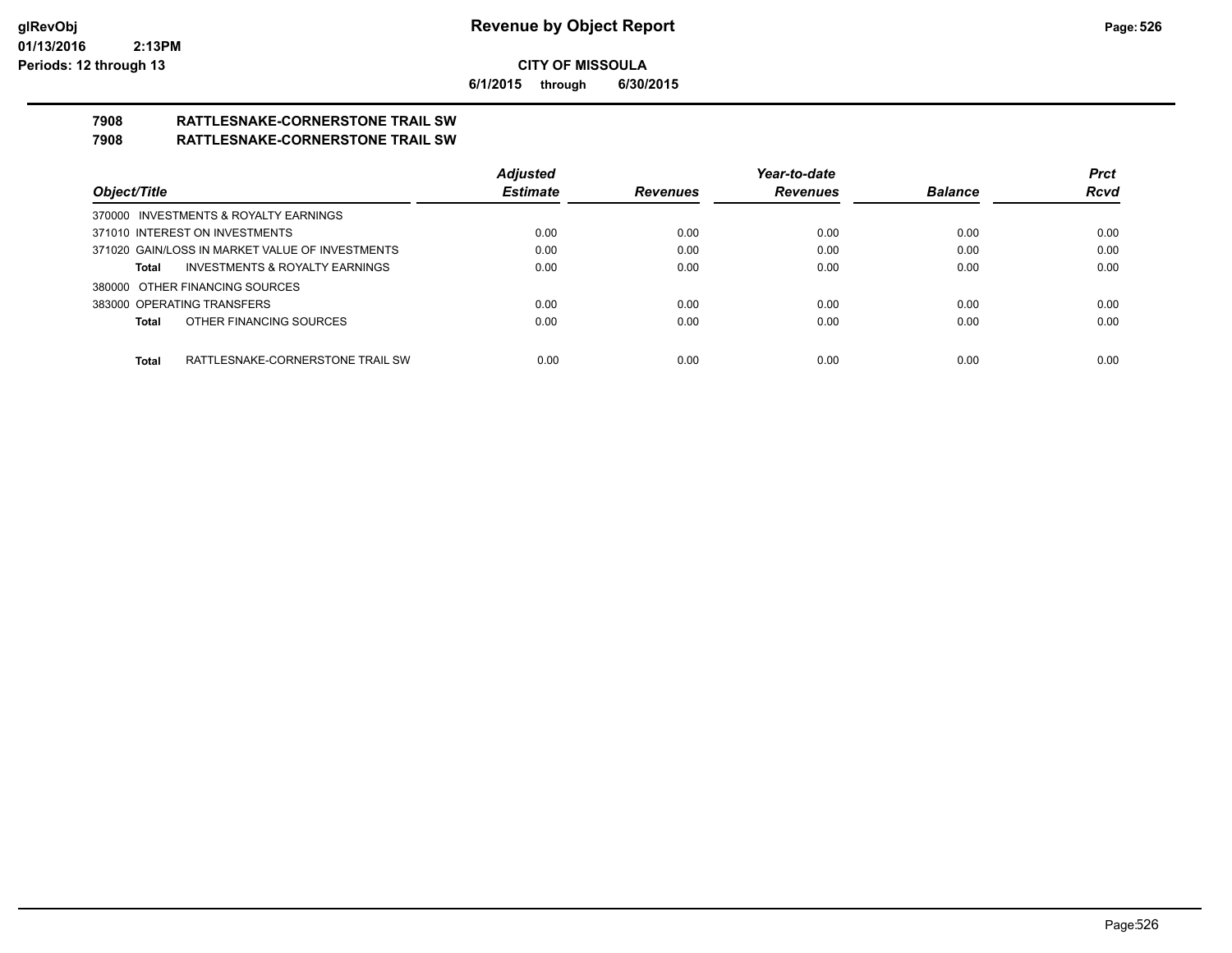**6/1/2015 through 6/30/2015**

#### **7908 RATTLESNAKE-CORNERSTONE TRAIL SW**

| Object/Title |                                                | <b>Adjusted</b><br><b>Estimate</b> | <b>Revenues</b> | Year-to-date<br><b>Revenues</b> | <b>Balance</b> | <b>Prct</b><br><b>Rcvd</b> |
|--------------|------------------------------------------------|------------------------------------|-----------------|---------------------------------|----------------|----------------------------|
|              | 370000 INVESTMENTS & ROYALTY EARNINGS          |                                    |                 |                                 |                |                            |
|              | 371010 INTEREST ON INVESTMENTS                 | 0.00                               | 0.00            | 0.00                            | 0.00           | 0.00                       |
|              | 371020 GAIN/LOSS IN MARKET VALUE OF INVESTMENT | 0.00                               | 0.00            | 0.00                            | 0.00           | 0.00                       |
| Total        | <b>INVESTMENTS &amp; ROYALTY EARNINGS</b>      | 0.00                               | 0.00            | 0.00                            | 0.00           | 0.00                       |
|              | 380000 OTHER FINANCING SOURCES                 |                                    |                 |                                 |                |                            |
|              | 383000 OPERATING TRANSFERS                     | 0.00                               | 0.00            | 0.00                            | 0.00           | 0.00                       |
| Total        | OTHER FINANCING SOURCES                        | 0.00                               | 0.00            | 0.00                            | 0.00           | 0.00                       |
| <b>Total</b> | RATTLESNAKE-CORNERSTONE TRAIL SW               | 0.00                               | 0.00            | 0.00                            | 0.00           | 0.00                       |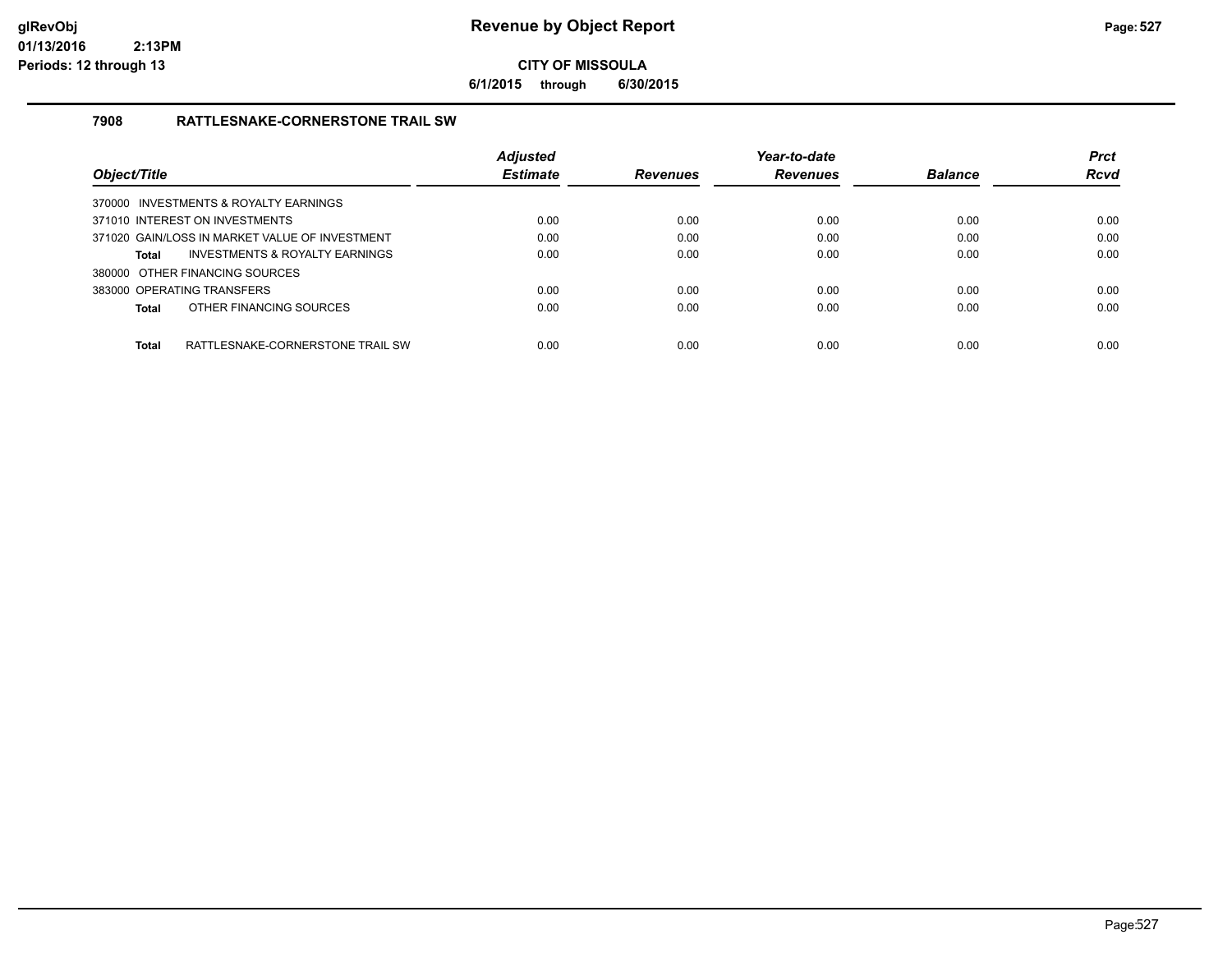**6/1/2015 through 6/30/2015**

**7909 YOUTH PROGRAMS**

**7909 YOUTH PROGRAMS**

|                                                 | <b>Adjusted</b> |                                    | Year-to-date |                |             |
|-------------------------------------------------|-----------------|------------------------------------|--------------|----------------|-------------|
| Object/Title                                    | <b>Estimate</b> | <b>Revenues</b><br><b>Revenues</b> |              | <b>Balance</b> | <b>Rcvd</b> |
| 370000 INVESTMENTS & ROYALTY EARNINGS           |                 |                                    |              |                |             |
| 371010 INTEREST ON INVESTMENTS                  | 0.00            | 0.00                               | 0.00         | 0.00           | 0.00        |
| 371020 GAIN/LOSS IN MARKET VALUE OF INVESTMENTS | 0.00            | 0.00                               | 0.00         | 0.00           | 0.00        |
| INVESTMENTS & ROYALTY EARNINGS<br>Total         | 0.00            | 0.00                               | 0.00         | 0.00           | 0.00        |
| YOUTH PROGRAMS<br>Total                         | 0.00            | 0.00                               | 0.00         | 0.00           | 0.00        |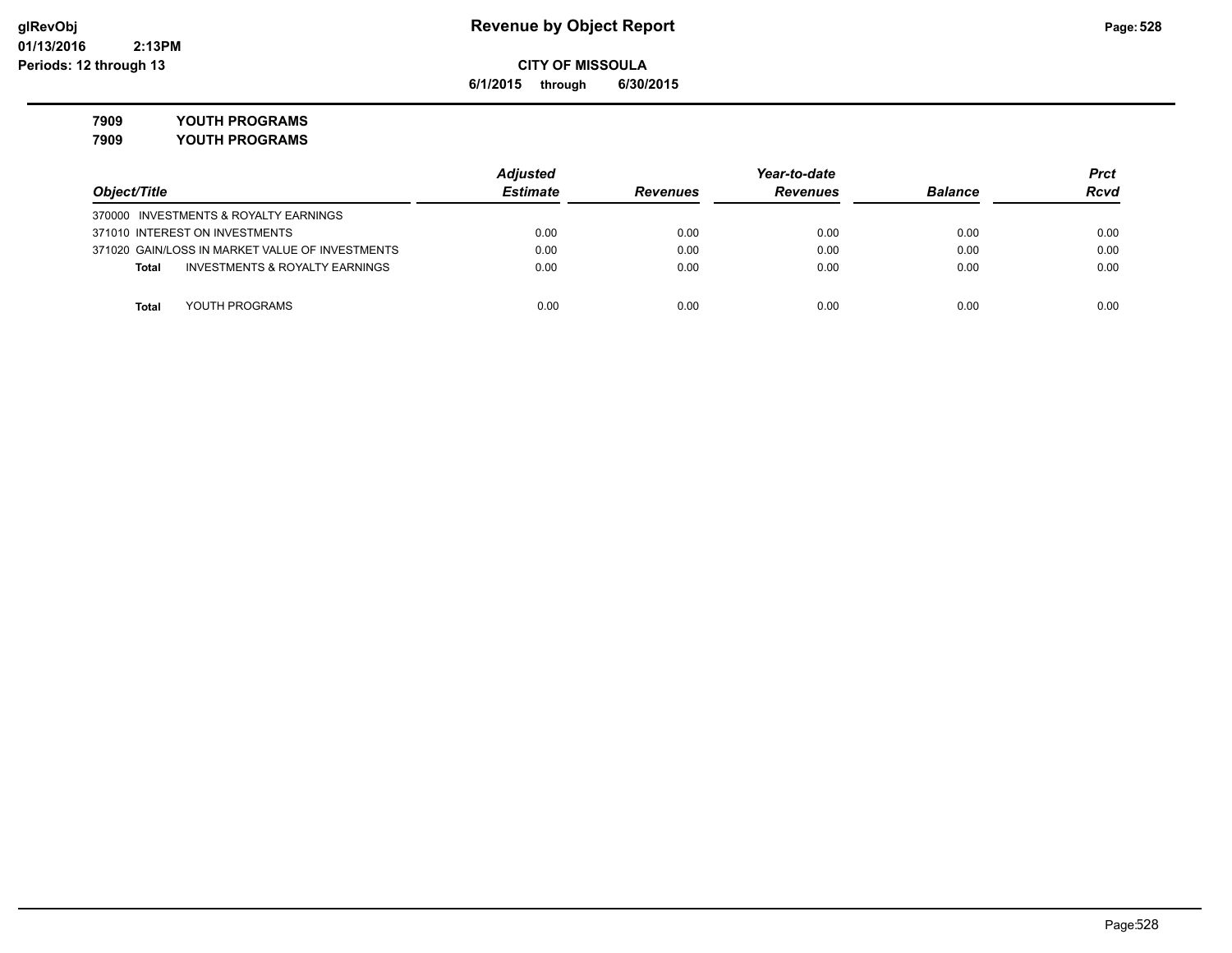#### **glRevObj Revenue by Object Report Page:529**

**CITY OF MISSOULA**

**6/1/2015 through 6/30/2015**

#### **7909 YOUTH PROGRAMS**

| Object/Title |                                                | <b>Adjusted</b><br><b>Estimate</b> | <b>Revenues</b> | Year-to-date<br><b>Revenues</b> | <b>Balance</b> | <b>Prct</b><br><b>Rcvd</b> |
|--------------|------------------------------------------------|------------------------------------|-----------------|---------------------------------|----------------|----------------------------|
|              | 370000 INVESTMENTS & ROYALTY EARNINGS          |                                    |                 |                                 |                |                            |
|              | 371010 INTEREST ON INVESTMENTS                 | 0.00                               | 0.00            | 0.00                            | 0.00           | 0.00                       |
|              | 371020 GAIN/LOSS IN MARKET VALUE OF INVESTMENT | 0.00                               | 0.00            | 0.00                            | 0.00           | 0.00                       |
| <b>Total</b> | INVESTMENTS & ROYALTY EARNINGS                 | 0.00                               | 0.00            | 0.00                            | 0.00           | 0.00                       |
|              |                                                |                                    |                 |                                 |                |                            |
| Total        | YOUTH PROGRAMS                                 | 0.00                               | 0.00            | 0.00                            | 0.00           | 0.00                       |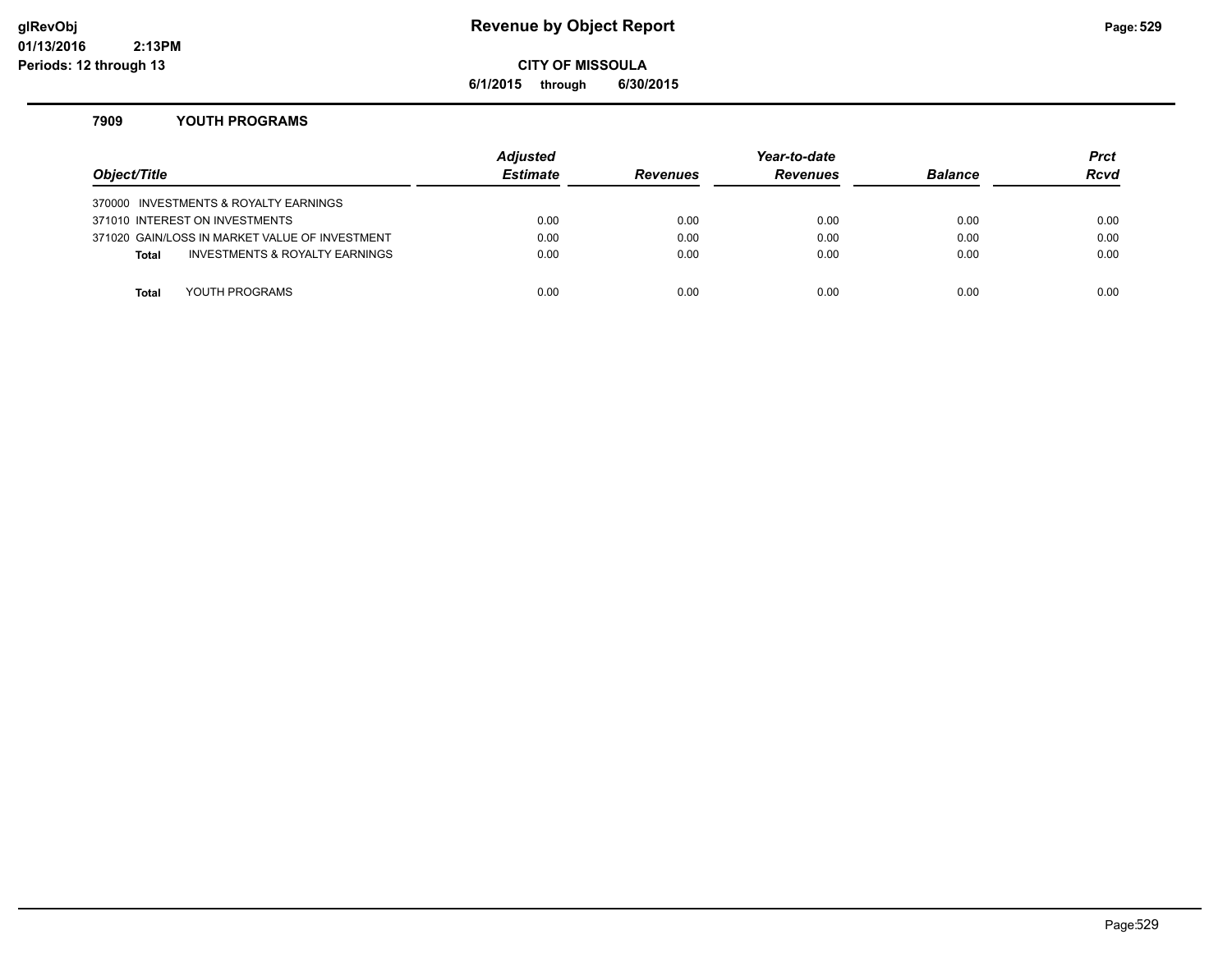**6/1/2015 through 6/30/2015**

### **7910 SIDEWALK & CURB LOAN FUND**

**7910 SIDEWALK & CURB LOAN FUND**

|                                                 | <b>Adjusted</b> | Year-to-date    |                 |                | Prct |
|-------------------------------------------------|-----------------|-----------------|-----------------|----------------|------|
| Object/Title                                    | <b>Estimate</b> | <b>Revenues</b> | <b>Revenues</b> | <b>Balance</b> | Rcvd |
| 370000 INVESTMENTS & ROYALTY EARNINGS           |                 |                 |                 |                |      |
| 371010 INTEREST ON INVESTMENTS                  | 0.00            | 0.00            | 0.00            | 0.00           | 0.00 |
| 371020 GAIN/LOSS IN MARKET VALUE OF INVESTMENTS | 0.00            | 0.00            | 0.00            | 0.00           | 0.00 |
| INVESTMENTS & ROYALTY EARNINGS<br><b>Total</b>  | 0.00            | 0.00            | 0.00            | 0.00           | 0.00 |
|                                                 |                 |                 |                 |                |      |
| SIDEWALK & CURB LOAN FUND<br><b>Total</b>       | 0.00            | 0.00            | 0.00            | 0.00           | 0.00 |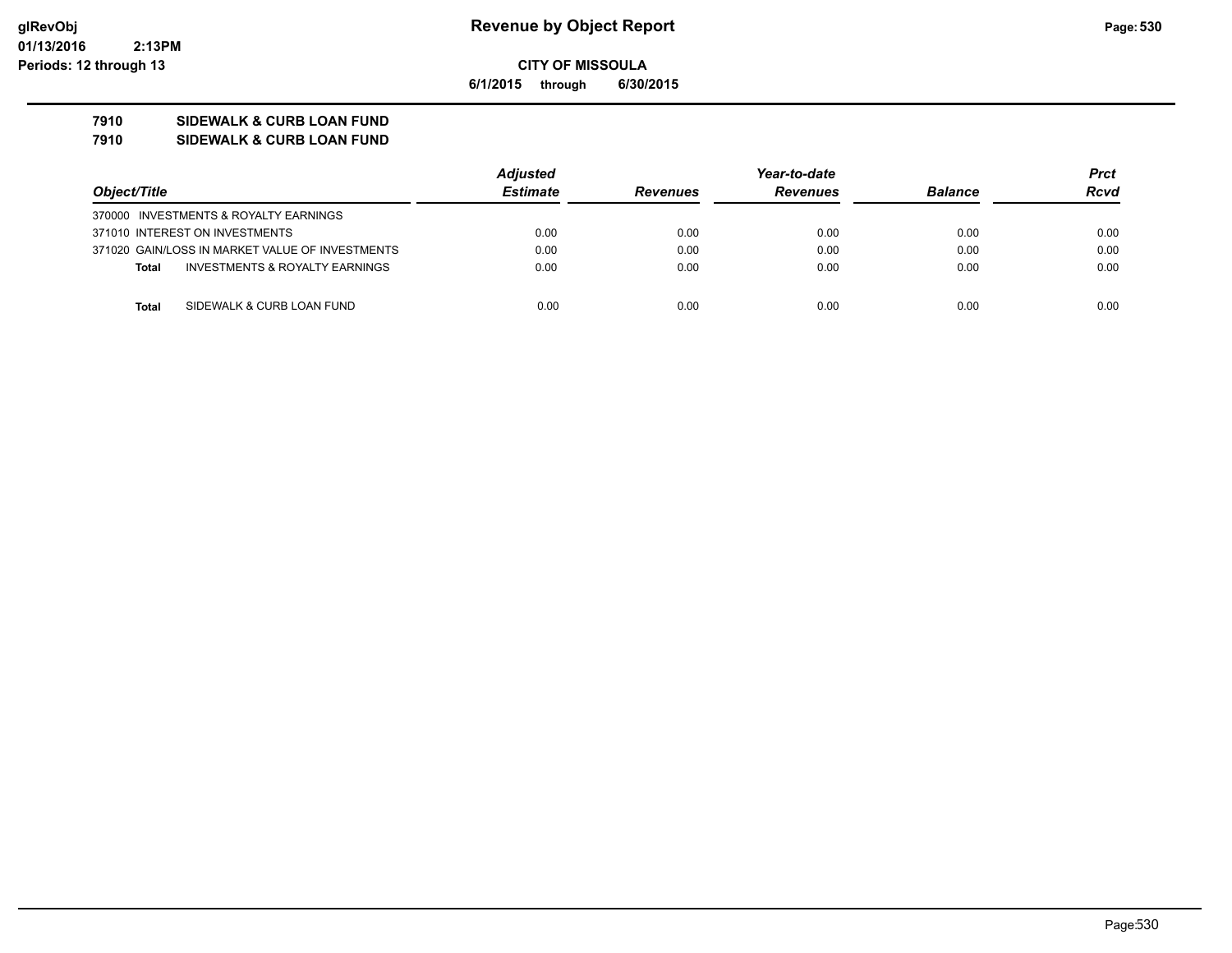**6/1/2015 through 6/30/2015**

#### **7910 SIDEWALK & CURB LOAN FUND**

| Object/Title |                                                | <b>Adjusted</b><br><b>Estimate</b> | <b>Revenues</b> | Year-to-date<br><b>Revenues</b> | <b>Balance</b> | <b>Prct</b><br><b>Rcvd</b> |
|--------------|------------------------------------------------|------------------------------------|-----------------|---------------------------------|----------------|----------------------------|
|              | 370000 INVESTMENTS & ROYALTY EARNINGS          |                                    |                 |                                 |                |                            |
|              | 371010 INTEREST ON INVESTMENTS                 | 0.00                               | 0.00            | 0.00                            | 0.00           | 0.00                       |
|              | 371020 GAIN/LOSS IN MARKET VALUE OF INVESTMENT | 0.00                               | 0.00            | 0.00                            | 0.00           | 0.00                       |
| <b>Total</b> | INVESTMENTS & ROYALTY EARNINGS                 | 0.00                               | 0.00            | 0.00                            | 0.00           | 0.00                       |
|              |                                                |                                    |                 |                                 |                |                            |
| <b>Total</b> | SIDEWALK & CURB LOAN FUND                      | 0.00                               | 0.00            | 0.00                            | 0.00           | 0.00                       |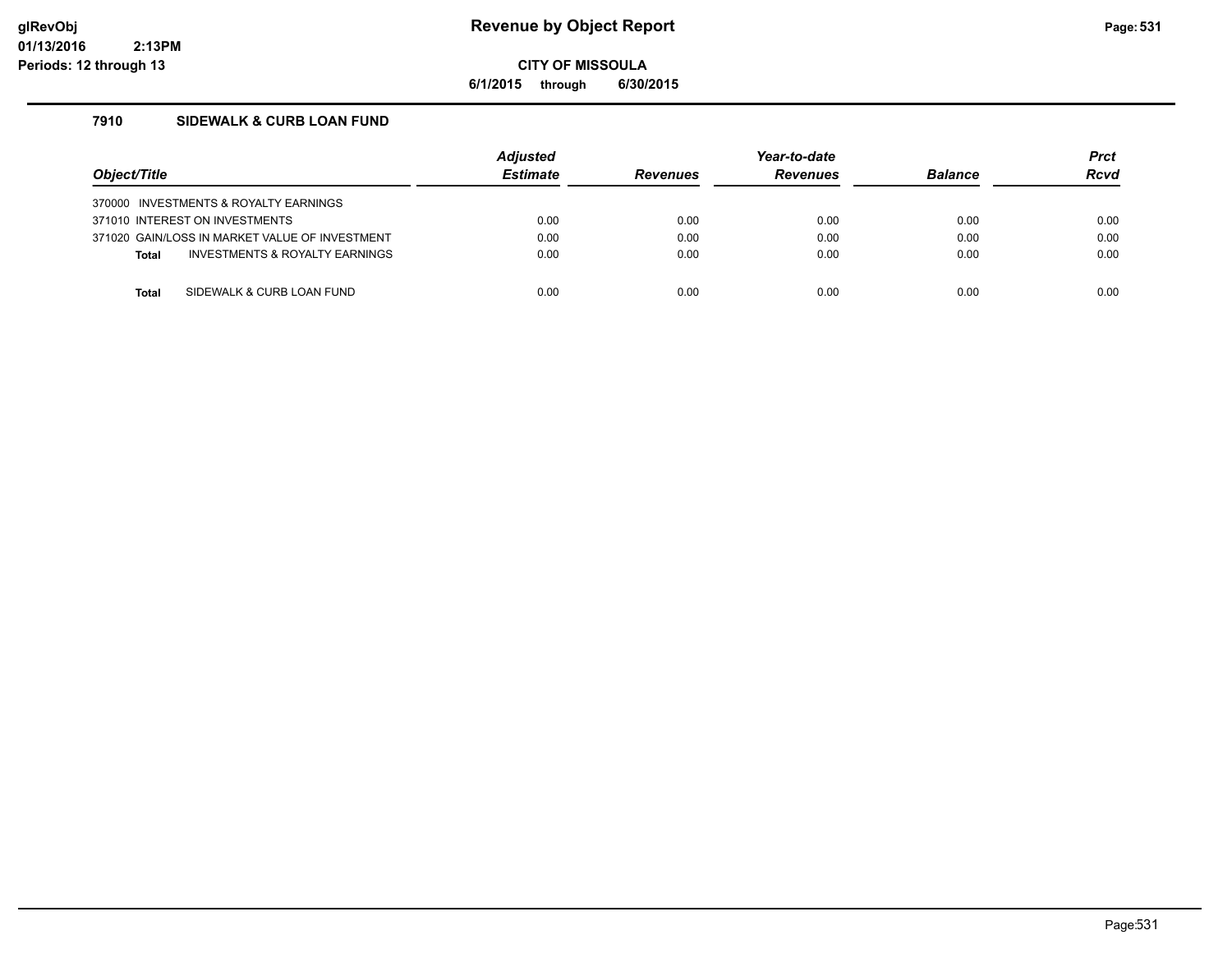**6/1/2015 through 6/30/2015**

## **7911 RESIDENTIAL INSPECTION FUND**

**7911 RESIDENTIAL INSPECTION FUND**

|                                                           | <b>Adjusted</b> |                 | Year-to-date    |                | <b>Prct</b> |
|-----------------------------------------------------------|-----------------|-----------------|-----------------|----------------|-------------|
| Object/Title                                              | <b>Estimate</b> | <b>Revenues</b> | <b>Revenues</b> | <b>Balance</b> | <b>Rcvd</b> |
| 320000 LICENSES & PERMITS                                 |                 |                 |                 |                |             |
| 323018 PAVING ASSESSMENTS                                 | 0.00            | 30.00           | 75.00           | $-75.00$       | 0.00        |
| <b>LICENSES &amp; PERMITS</b><br>Total                    | 0.00            | 30.00           | 75.00           | $-75.00$       | 0.00        |
| 360000 MISCELLANEOUS REVENUES                             |                 |                 |                 |                |             |
| 360010 MISCELLANEOUS                                      | 0.00            | 0.00            | 0.00            | 0.00           | 0.00        |
| 365001 GRANTS & DONATIONS                                 | 0.00            | 0.00            | 0.00            | 0.00           | 0.00        |
| 365002 OTHER RECREATION DONATIONS                         | 0.00            | 0.00            | 0.00            | 0.00           | 0.00        |
| <b>MISCELLANEOUS REVENUES</b><br>Total                    | 0.00            | 0.00            | 0.00            | 0.00           | 0.00        |
| 370000 INVESTMENTS & ROYALTY EARNINGS                     |                 |                 |                 |                |             |
| 371010 INTEREST ON INVESTMENTS                            | 0.00            | $-0.05$         | $-0.05$         | 0.05           | 0.00        |
| 371020 GAIN/LOSS IN MARKET VALUE OF INVESTMENTS           | 0.00            | 0.00            | 0.00            | 0.00           | 0.00        |
| <b>INVESTMENTS &amp; ROYALTY EARNINGS</b><br><b>Total</b> | 0.00            | $-0.05$         | $-0.05$         | 0.05           | 0.00        |
| <b>RESIDENTIAL INSPECTION FUND</b><br>Total               | 0.00            | 29.95           | 74.95           | $-74.95$       | 0.00        |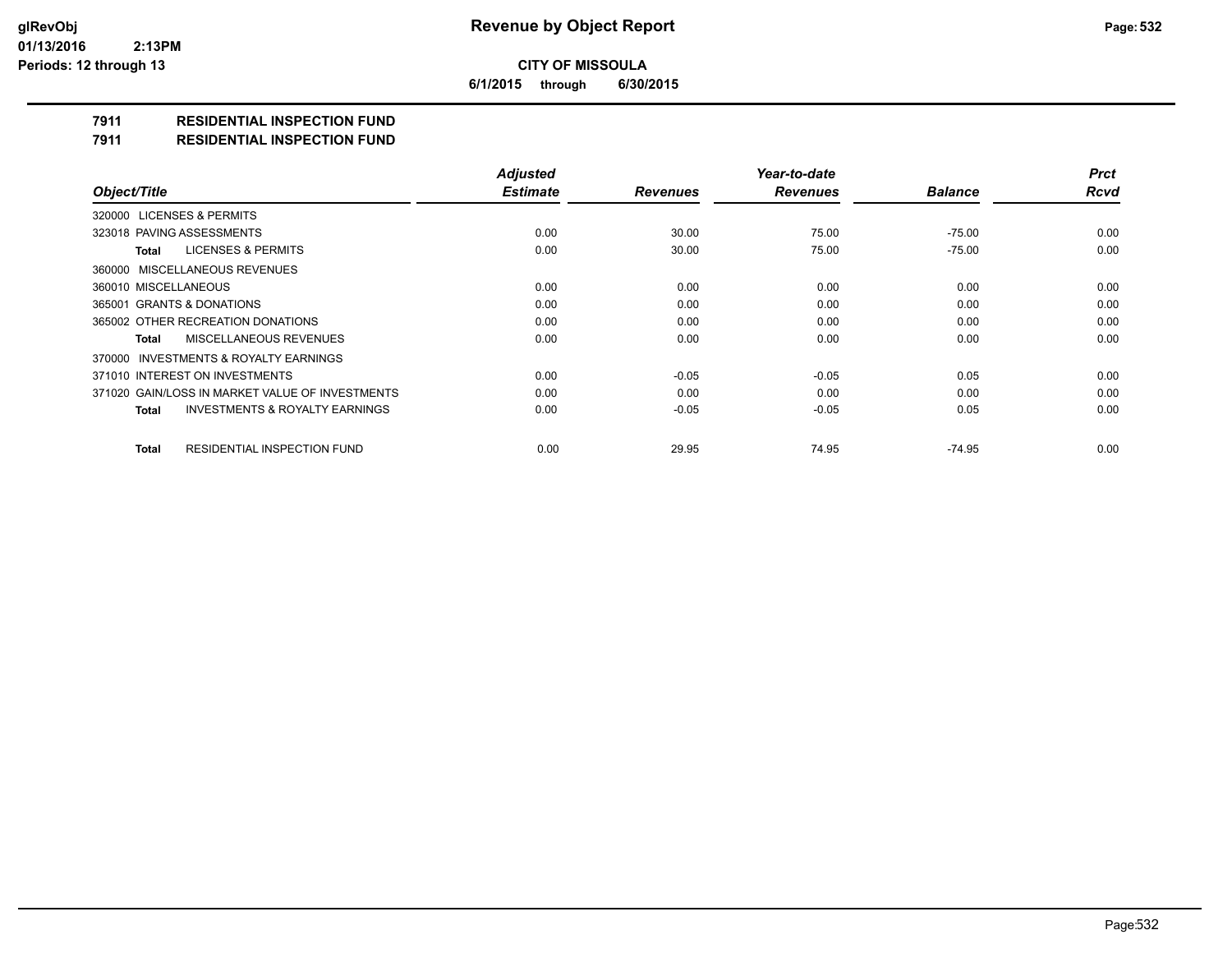**6/1/2015 through 6/30/2015**

#### **7911 RESIDENTIAL INSPECTION FUND**

| Object/Title                                              | <b>Adjusted</b><br><b>Estimate</b> | <b>Revenues</b> | Year-to-date<br><b>Revenues</b> | <b>Balance</b> | <b>Prct</b><br><b>Rcvd</b> |
|-----------------------------------------------------------|------------------------------------|-----------------|---------------------------------|----------------|----------------------------|
|                                                           |                                    |                 |                                 |                |                            |
| 320000 LICENSES & PERMITS                                 |                                    |                 |                                 |                |                            |
| 323018 PAVING ASSESSMENTS                                 | 0.00                               | 30.00           | 75.00                           | $-75.00$       | 0.00                       |
| <b>LICENSES &amp; PERMITS</b><br><b>Total</b>             | 0.00                               | 30.00           | 75.00                           | $-75.00$       | 0.00                       |
| 360000 MISCELLANEOUS REVENUES                             |                                    |                 |                                 |                |                            |
| 360010 MISCELLANEOUS                                      | 0.00                               | 0.00            | 0.00                            | 0.00           | 0.00                       |
| 365001 GRANTS & DONATIONS                                 | 0.00                               | 0.00            | 0.00                            | 0.00           | 0.00                       |
| 365002 OTHER RECREATION DONATIONS                         | 0.00                               | 0.00            | 0.00                            | 0.00           | 0.00                       |
| <b>MISCELLANEOUS REVENUES</b><br><b>Total</b>             | 0.00                               | 0.00            | 0.00                            | 0.00           | 0.00                       |
| INVESTMENTS & ROYALTY EARNINGS<br>370000                  |                                    |                 |                                 |                |                            |
| 371010 INTEREST ON INVESTMENTS                            | 0.00                               | $-0.05$         | $-0.05$                         | 0.05           | 0.00                       |
| 371020 GAIN/LOSS IN MARKET VALUE OF INVESTMENT            | 0.00                               | 0.00            | 0.00                            | 0.00           | 0.00                       |
| <b>INVESTMENTS &amp; ROYALTY EARNINGS</b><br><b>Total</b> | 0.00                               | $-0.05$         | $-0.05$                         | 0.05           | 0.00                       |
| <b>RESIDENTIAL INSPECTION FUND</b><br><b>Total</b>        | 0.00                               | 29.95           | 74.95                           | $-74.95$       | 0.00                       |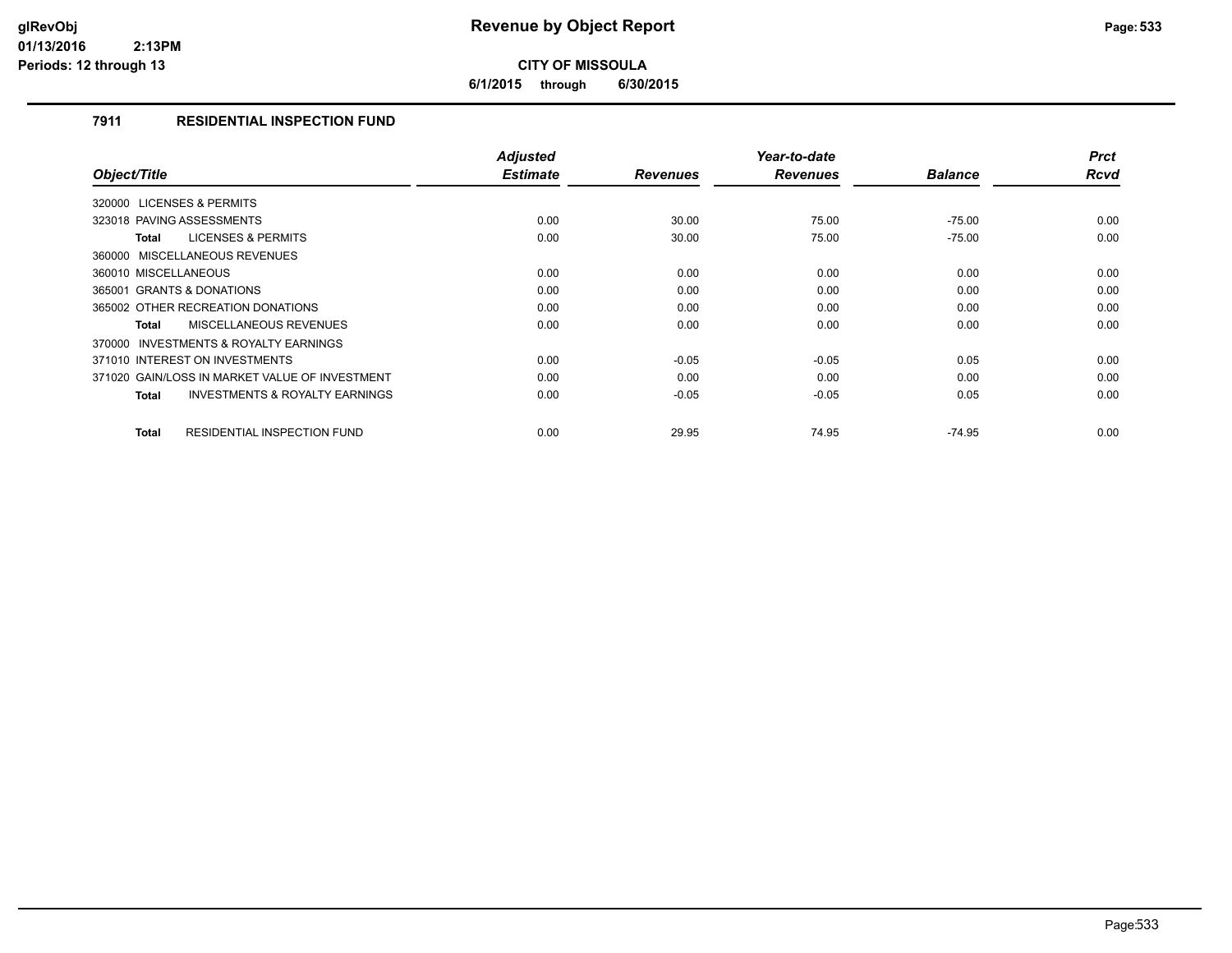**6/1/2015 through 6/30/2015**

#### **9000 GENERAL FIXED ASSETS ACCOUNT GROUP 9000 GENERAL FIXED ASSETS ACCOUNT GROUP**

| Object/Title                   |                                           | <b>Adjusted</b> |                 | Year-to-date    |                | Prct |
|--------------------------------|-------------------------------------------|-----------------|-----------------|-----------------|----------------|------|
|                                |                                           | <b>Estimate</b> | <b>Revenues</b> | <b>Revenues</b> | <b>Balance</b> | Rcvd |
|                                | 380000 OTHER FINANCING SOURCES            |                 |                 |                 |                |      |
| 382000 *** Title Not Found *** |                                           | 0.00            | 0.00            | 0.00            | 0.00           | 0.00 |
| <b>Total</b>                   | OTHER FINANCING SOURCES                   | 0.00            | 0.00            | 0.00            | 0.00           | 0.00 |
| <b>Total</b>                   | <b>GENERAL FIXED ASSETS ACCOUNT GROUP</b> | 0.00            | 0.00            | 0.00            | 0.00           | 0.00 |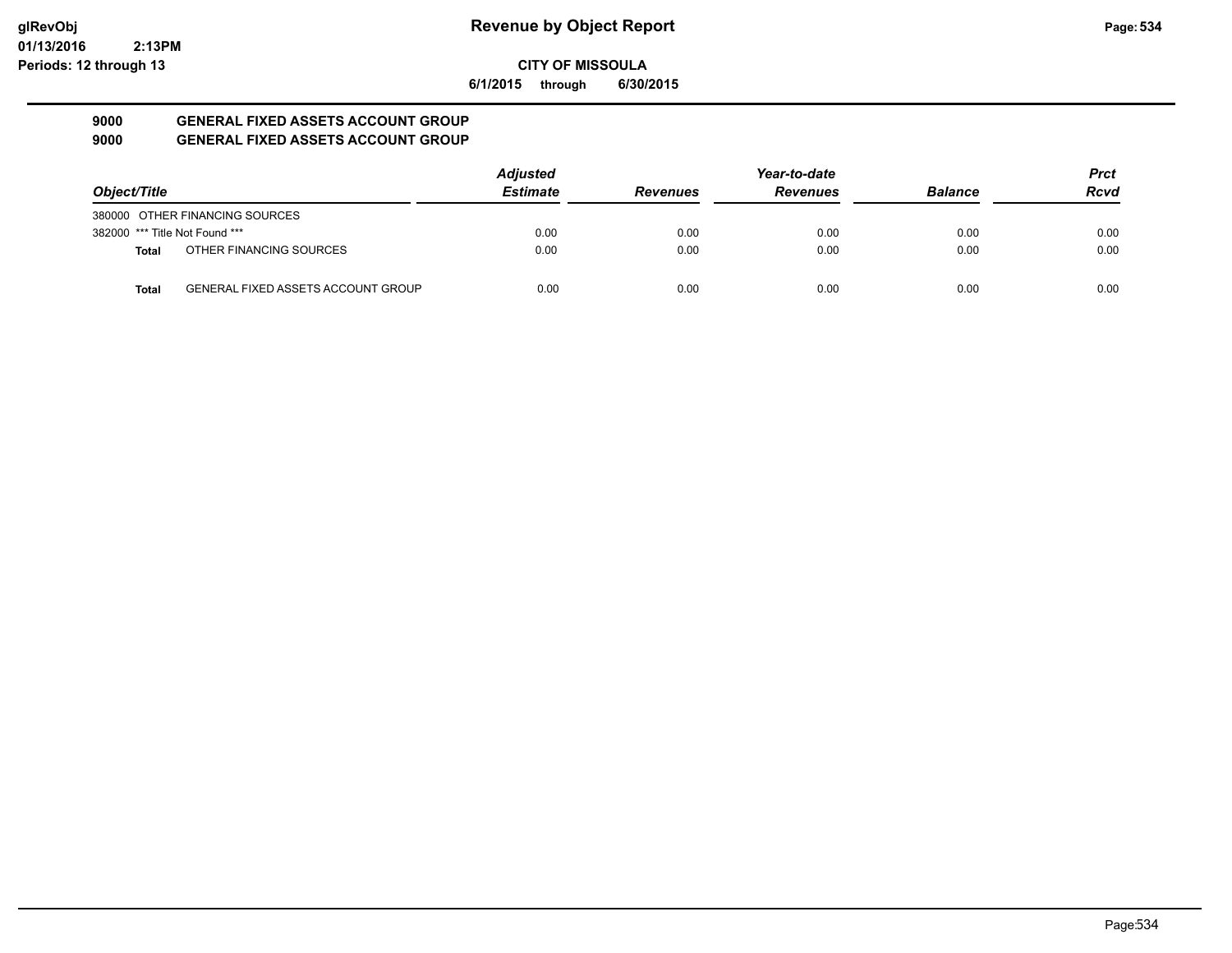**6/1/2015 through 6/30/2015**

#### **9000 GENERAL FIXED ASSETS ACCOUNT GROUP**

|                                |                                           | <b>Adjusted</b> |                 | Year-to-date    |                | <b>Prct</b> |
|--------------------------------|-------------------------------------------|-----------------|-----------------|-----------------|----------------|-------------|
| Object/Title                   |                                           | <b>Estimate</b> | <b>Revenues</b> | <b>Revenues</b> | <b>Balance</b> | <b>Rcvd</b> |
|                                | 380000 OTHER FINANCING SOURCES            |                 |                 |                 |                |             |
| 382000 *** Title Not Found *** |                                           | 0.00            | 0.00            | 0.00            | 0.00           | 0.00        |
| Total                          | OTHER FINANCING SOURCES                   | 0.00            | 0.00            | 0.00            | 0.00           | 0.00        |
| Total                          | <b>GENERAL FIXED ASSETS ACCOUNT GROUF</b> | 0.00            | 0.00            | 0.00            | 0.00           | 0.00        |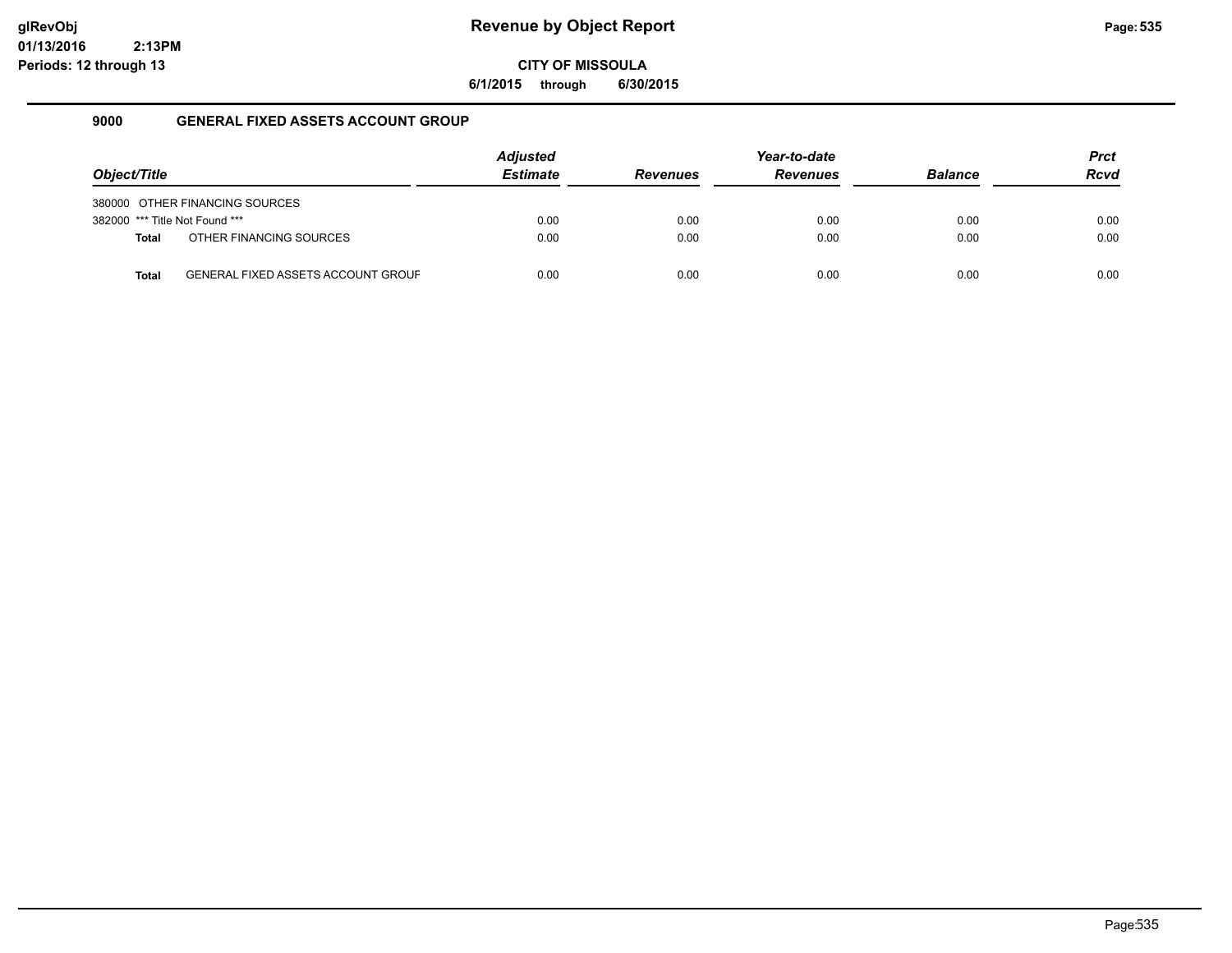**CITY OF MISSOULA 6/1/2015 through 6/30/2015**

#### *Grand Totals*

|                                                | <b>Adjusted</b> |                 | Year-to-date    |                | <b>Prct</b> |
|------------------------------------------------|-----------------|-----------------|-----------------|----------------|-------------|
| Object/Title                                   | <b>Estimate</b> | <b>Revenues</b> | <b>Revenues</b> | <b>Balance</b> | <b>Rcvd</b> |
| 310000 TAXES/ASSESSMENTS                       |                 |                 |                 |                |             |
| 310000 TAXES/ASSESSMENTS                       | 0.00            | 0.00            | 0.00            | 0.00           | 0.00        |
| 311000 GENERAL PROPERTY TAXES                  | 26,837,655.00   | 12,155,505.96   | 26,739,022.71   | 98,632.29      | 99.63       |
| 311001 CURRENT TAXES                           | 0.00            | 0.00            | 0.00            | 0.00           | 0.00        |
| 311005 DELINQUENT TAXES                        | 0.00            | 5,881.47        | 129,065.36      | $-129,065.36$  | 0.00        |
| 311011 TAX INCREMENT                           | 3,557,052.00    | 1,625,080.78    | 3,760,095.87    | $-203,043.87$  | 105.71      |
| 311030 MOTOR VEHICLE TAXES                     | 1,320,185.00    | 501,980.82      | 1,412,227.45    | $-92,042.45$   | 106.97      |
| 312000 PENALTIES & INTEREST - DELINQUENT TAXES | 0.00            | 0.00            | 0.00            | 0.00           | 0.00        |
| 312001 PENALTIES & INTEREST                    | 99,383.00       | 53,667.96       | 93,040.78       | 6,342.22       | 93.62       |
| 314000 PROP TAX - OTHER THAN ASSESSED VAL      | 0.00            | 0.00            | 0.00            | 0.00           | 0.00        |
| 314001 LIGHT VEHICLE TAX                       | 0.00            | 0.00            | 0.00            | 0.00           | 0.00        |
| 314100 TBID REVENUE                            | 620,494.00      | $-39,111.00$    | $-39,111.00$    | 659,605.00     | $-6.30$     |
| TAXES/ASSESSMENTS<br><b>Total</b>              | 32,434,769.00   | 14,303,005.99   | 32,094,341.17   | 340,427.83     | 98.95       |
| 320000 LICENSES & PERMITS                      |                 |                 |                 |                |             |
| 322011 LIQUOR LICENSES                         | 33,975.00       | 0.00            | 31,531.25       | 2,443.75       | 92.81       |
| 322012 BEER LICENSES                           | 34,900.00       | 400.00          | 47,000.00       | $-12,100.00$   | 134.67      |
| 322013 WINE LICENSES                           | 11,700.00       | 0.00            | 200.00          | 11,500.00      | 1.71        |
| 322014 GOING OUT OF BUSINESS LICENSE           | 0.00            | 0.00            | 0.00            | 0.00           | 0.00        |
| 322020 GENERAL BUSINESS/PROF/OCCUPATIONAL LIC  | 642,344.00      | 230,953.50      | 629,904.43      | 12,439.57      | 98.06       |
| 322021 RENTAL LICENSES                         | 60,828.00       | 4,948.90        | 59,285.19       | 1,542.81       | 97.46       |
| 322022 BLIC PENALTIES & LICENSES               | 12,360.00       | 4,737.23        | 15,980.62       | $-3,620.62$    | 129.29      |
| 322030 FRANCHISE FEES                          | 0.00            | 0.00            | 0.00            | 0.00           | 0.00        |
| 322031 FRANCHISE FEE - AT&T                    | 680,000.00      | $-2,357.38$     | 671,532.91      | 8,467.09       | 98.75       |
| 322032 FRANCHISE FEE - FIBERVISION             | 0.00            | 0.00            | 0.00            | 0.00           | 0.00        |
| 322033 FRANCHISE FEE - MASADA                  | 0.00            | 0.00            | 0.00            | 0.00           | 0.00        |
| 322034 PEG ACCESS                              | 56,000.00       | 9,996.59        | 63,060.50       | $-7,060.50$    | 112.61      |
| 323011 BUILDING PERMITS                        | 671,560.00      | 109,126.00      | 1,106,910.01    | $-435,350.01$  | 164.83      |
| 323012 ELECTRICAL PERMITS                      | 193,640.00      | 26,256.73       | 241,011.15      | $-47,371.15$   | 124.46      |
| 323013 PLUMBING PERMITS                        | 111.240.00      | 13,162.00       | 138,897.00      | $-27,657.00$   | 124.86      |
| 323014 BLDG PERMIT REVIEW FEE                  | 0.00            | 0.00            | 0.00            | 0.00           | 0.00        |
| 323015 EXCAVATING PERMITS                      | 396.550.00      | 45,875.00       | 397,558.34      | $-1,008.34$    | 100.25      |
| 323016 MOVING PERMITS                          | 6,644.00        | 0.00            | 624.00          | 6,020.00       | 9.39        |
| 323017 MECHANICAL PERMITS                      | 81,370.00       | 11,450.00       | 101,049.80      | -19,679.80     | 124.19      |
| 323018 PAVING ASSESSMENTS                      | 64,196.00       | 2,340.00        | 10,323.00       | 53,873.00      | 16.08       |
| 323019 ALARM USERS PERMITS                     | 16,068.00       | 1,456.00        | 11,283.00       | 4,785.00       | 70.22       |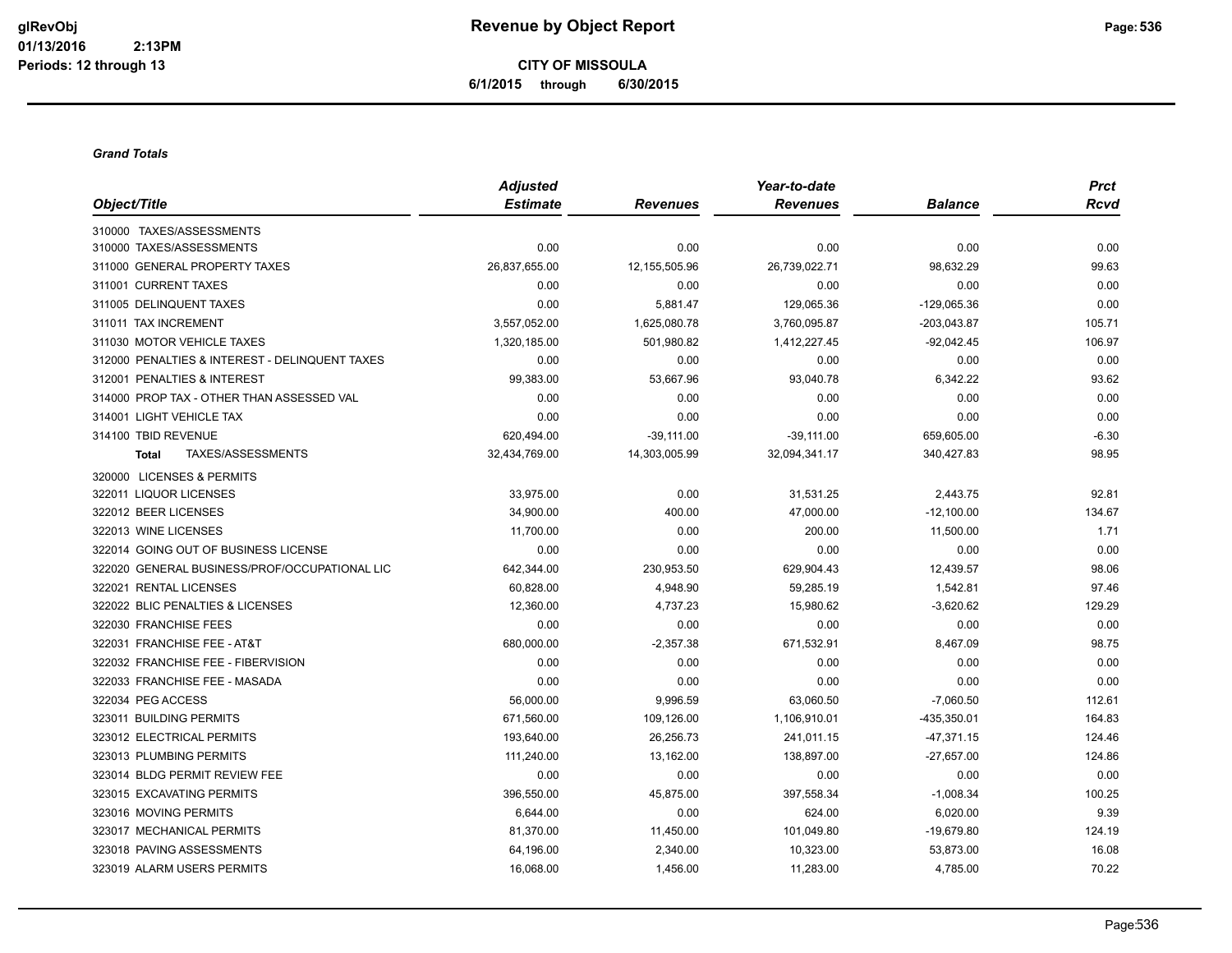**6/1/2015 through 6/30/2015**

| Object/Title                                   | <b>Adjusted</b><br><b>Estimate</b> | <b>Revenues</b> | Year-to-date<br><b>Revenues</b> | <b>Balance</b> | Prct<br>Rcvd |
|------------------------------------------------|------------------------------------|-----------------|---------------------------------|----------------|--------------|
| 323020 FENCE PERMITS                           | 13,792.00                          | 396.00          | 9,477.00                        | 4,315.00       | 68.71        |
| 323021 PAVING PERMITS                          | 32,960.00                          | 4,439.00        | 41,090.30                       | $-8,130.30$    | 124.67       |
| 323022 GRADING/DRAINAGE PERMITS                | 7,723.00                           | 694.00          | 12,159.00                       | $-4,436.00$    | 157.44       |
| 323023 ADA ACCESS PERMITS                      | 14,343.00                          | 1,589.00        | 19,476.00                       | $-5,133.00$    | 135.79       |
| 323025 STREET USE PERMITS                      | 3,862.00                           | 870.00          | 4,785.00                        | $-923.00$      | 123.90       |
| 323026 PYROTECHNICS PERMITS                    | 1,765.00                           | 290.00          | 5,362.00                        | $-3,597.00$    | 303.80       |
| 323027 HAULER PERMITS                          | 0.00                               | 0.00            | 1,386.00                        | $-1,386.00$    | 0.00         |
| 323030 ANIMAL LICENSES                         | 0.00                               | 689.50          | 7,819.00                        | $-7,819.00$    | 0.00         |
| 323031 CHICKEN LICENSES                        | 477.00                             | 90.00           | 536.00                          | $-59.00$       | 112.37       |
| 323051 BICYCLE LICENSES                        | 0.00                               | 0.00            | 0.00                            | 0.00           | 0.00         |
| 323052 STORM WATER POLLUTION PREVENTION PERMIT | 3,811.00                           | 336.00          | 4,329.00                        | $-518.00$      | 113.59       |
| 323054 ZONING COMPLIANCE PERMITS               | 3,090.00                           | 1,849.00        | 20,257.00                       | $-17,167.00$   | 655.57       |
| 323055 FLOOD PLAIN PERMITS                     | 0.00                               | 0.00            | 1,648.00                        | $-1,648.00$    | 0.00         |
| 323056 SIGN PERMITS                            | 7,210.00                           | 263.00          | 18,177.00                       | $-10,967.00$   | 252.11       |
| 323057 SIDEWALK CAFE PERMIT                    | 0.00                               | 50.00           | 50.00                           | $-50.00$       | 0.00         |
| <b>LICENSES &amp; PERMITS</b><br><b>Total</b>  | 3,162,408.00                       | 469,900.07      | 3,672,702.50                    | $-510,294.50$  | 116.14       |
| 330000 INTERGOVERNMENTAL REVENUES              |                                    |                 |                                 |                |              |
| 330000 INTERGOVERNMENTAL REVENUES              | 64,009.00                          | $-66,249.83$    | 92,705.46                       | $-28,696.46$   | 144.83       |
| 331000 FEDERAL GRANTS                          | 97,549.00                          | 0.00            | 22,539.25                       | 75,009.75      | 23.11        |
| 331001 GRANTS                                  | 0.00                               | 0.00            | 0.00                            | 0.00           | 0.00         |
| 331002 COUNTY ASSISTANCE CIP PROJECTS          | 0.00                               | 0.00            | 0.00                            | 0.00           | 0.00         |
| 331003 STATE HOME PROGRAM INCOME               | 186,489.00                         | 0.00            | 0.00                            | 186,489.00     | 0.00         |
| 331004 CITY ASSESSMENTS                        | 0.00                               | 0.00            | 0.00                            | 0.00           | 0.00         |
| 331005 WESTERN FEDERAL LANDS GRANT             | 0.00                               | 0.00            | 0.00                            | 0.00           | 0.00         |
| 331010 ENTITLEMENT - CDBG                      | 620,073.00                         | 71,816.00       | 505,341.75                      | 114,731.25     | 81.50        |
| 331011 NSP GRANT/SILVERTIP PROJECT             | 0.00                               | 0.00            | 0.00                            | 0.00           | 0.00         |
| 331012 ARRA/CDBG STIMULUS REVENUE              | 0.00                               | 0.00            | 0.00                            | 0.00           | 0.00         |
| 331013 NORTHSIDE PED BRIDGE ARRA GRANT         | 0.00                               | 0.00            | 0.00                            | 0.00           | 0.00         |
| 331014 WHITE PINE PLAYGROUND-CDBG GRANT        | 0.00                               | 0.00            | 0.00                            | 0.00           | 0.00         |
| 331016 HOMEWORD 1800 PHILLIPS                  | 0.00                               | 0.00            | 0.00                            | 0.00           | 0.00         |
| 331017 HUD 6.7M/SILVERTIP APTS                 | 0.00                               | 0.00            | 0.00                            | 0.00           | 0.00         |
| 331018 MHA 1M/SILVERTIP APTS                   | 0.00                               | 0.00            | 0.00                            | 0.00           | 0.00         |
| 331020 COPS GRANT                              | 0.00                               | 0.00            | 0.00                            | 0.00           | 0.00         |
| 331022 SMART POLICING GRANT                    | 0.00                               | 0.00            | 0.00                            | 0.00           | 0.00         |
| 331023 COPS HIRING GRANT 2011                  | 55,000.00                          | 0.00            | 85,775.94                       | $-30,775.94$   | 155.96       |
| 331024 DEPT OF JUSTICE GRANTS                  | 143.000.00                         | 24.293.14       | 80.092.60                       | 62.907.40      | 56.01        |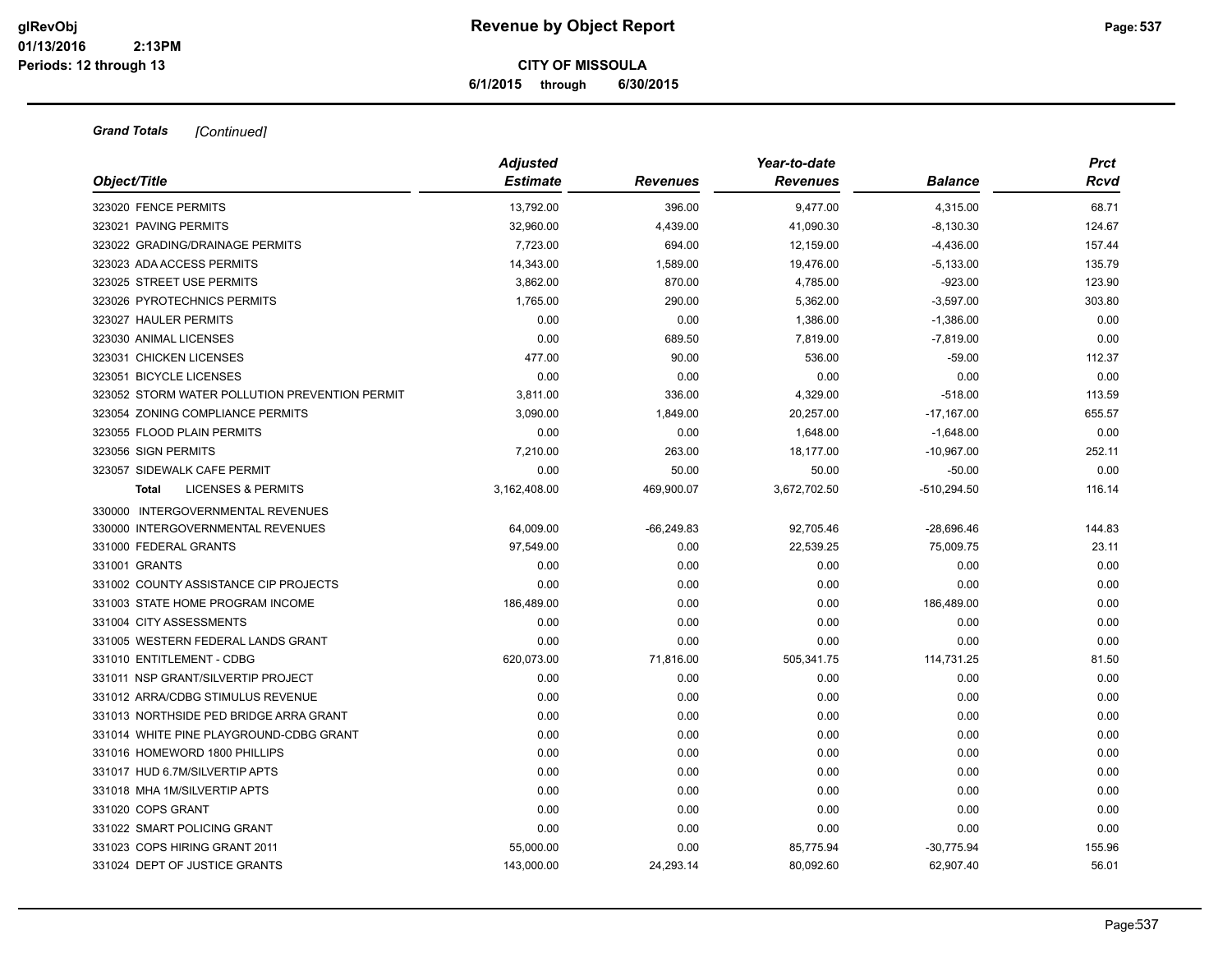**6/1/2015 through 6/30/2015**

|                                             | <b>Adjusted</b> |                 | Year-to-date    |                | <b>Prct</b> |
|---------------------------------------------|-----------------|-----------------|-----------------|----------------|-------------|
| Object/Title                                | <b>Estimate</b> | <b>Revenues</b> | <b>Revenues</b> | <b>Balance</b> | Rcvd        |
| 331025 DV ACCOUNTABILITY PROJECT            | 63.831.00       | 1,434.91        | 31,645.55       | 32,185.45      | 49.58       |
| 331026 ICAC GRANT                           | 102,698.00      | 71,360.56       | 129,410.02      | $-26,712.02$   | 126.01      |
| 331027 JAG GRANTS REVENUE                   | 0.00            | 37,853.28       | 60,395.76       | $-60,395.76$   | 0.00        |
| 331028 DUI-COPS IN SHOPS                    | 5,000.00        | 0.00            | 0.00            | 5,000.00       | 0.00        |
| 331029 CHRP GRANT                           | 0.00            | 0.00            | 0.00            | 0.00           | 0.00        |
| 331030 COMMUNITY RESOURCE OFFICER/MCPS      | 0.00            | 0.00            | 0.00            | 0.00           | 0.00        |
| 331031 EECBG REVOLVING LOAN                 | 0.00            | 0.00            | 0.00            | 0.00           | 0.00        |
| 331033 WORD                                 | 0.00            | 40,311.03       | 81,244.03       | $-81,244.03$   | 0.00        |
| 331036 RIVER HOUSE GRANT                    | 0.00            | 0.00            | 0.00            | 0.00           | 0.00        |
| 331037 ELOCAL.COM LOAN REPAYMENT            | 0.00            | 0.00            | 0.00            | 0.00           | 0.00        |
| 331038 EPA BROWNSFIELD GRANT                | 0.00            | 0.00            | 0.00            | 0.00           | 0.00        |
| 331050 ISTEA/CTEP GRANT                     | 200,000.00      | 10,484.83       | 151,298.54      | 48,701.46      | 75.65       |
| 331051 ISTEA/CTEP-HIGGINS HILL/BECKWITH     | 0.00            | 0.00            | 0.00            | 0.00           | 0.00        |
| 331052 MDT CMAQ STRIPING GRANT              | 0.00            | 0.00            | 0.00            | 0.00           | 0.00        |
| 331053 CTEP PLAYFAIR                        | 325,108.00      | 56,736.02       | 56,736.02       | 268,371.98     | 17.45       |
| 331054 FHWA PL GRANT                        | 602,667.00      | 82,651.71       | 394,033.08      | 208,633.92     | 65.38       |
| 331055 FTA GRANT                            | 17,744.00       | 125,127.09      | 127,869.00      | $-110, 125.00$ | 720.63      |
| 331056 MDT FEDERAL CMAQ                     | 425,191.00      | 57,442.76       | 268,881.41      | 156,309.59     | 63.24       |
| 331057 TRANSIT-MUTD CMAQ                    | 151,515.00      | $-33,267.00$    | 0.00            | 151,515.00     | 0.00        |
| 331060 NATL RECREATION TRAILS GRANTS        | 0.00            | 0.00            | 0.00            | 0.00           | 0.00        |
| 331081 GRANTS/DONATIONS - FORT MISSOULA     | 0.00            | 0.00            | 0.00            | 0.00           | 0.00        |
| 331090 EPA GRANT                            | 433.065.00      | 361.50          | 361.50          | 432,703.50     | 0.08        |
| 331091 US DOT HMEP GRANT                    | 0.00            | 20,742.49       | 20,742.49       | $-20,742.49$   | 0.00        |
| 331112 SAFER GRANT                          | 0.00            | 0.00            | 0.00            | 0.00           | 0.00        |
| 331113 FEMA GRANT                           | 0.00            | 0.00            | 0.00            | 0.00           | 0.00        |
| 331114 TITLE III GRANT-MSLA CO              | 0.00            | 0.00            | 14,500.00       | $-14,500.00$   | 0.00        |
| 331153 RUSSELL S 3RD IMPROVEMENTS           | 0.00            | 0.00            | 0.00            | 0.00           | 0.00        |
| 331154 CTEP-MILWAUKEE RR TRAIL              | 0.00            | 0.00            | 0.00            | 0.00           | 0.00        |
| 331155 CTEP/GRANT CREEK TRAIL BCN           | 0.00            | 164,070.53      | 872,886.20      | $-872,886.20$  | 0.00        |
| 331156 CTEP GRANTS                          | 870,129.00      | 79,956.69       | 79,956.69       | 790,172.31     | 9.19        |
| 331159 CTEP-U OF M CROSSWALK PROJECT        | 0.00            | 0.00            | 0.00            | 0.00           | 0.00        |
| 331160 SAFE ROUTES TO SCHOOLS fY08 \$82,500 | 0.00            | 0.00            | 0.00            | 0.00           | 0.00        |
| 331161 CTEP-LOLO ST/BRIDGE TO DUNCAN S/C    | 0.00            | 0.00            | 0.00            | 0.00           | 0.00        |
| 331170 HISTORICAL PRESERVATION GRANT        | 5,500.00        | 0.00            | 10,025.00       | $-4,525.00$    | 182.27      |
| 331178 DUI TASK FORCE GRANT                 | 250,000.00      | 616.09          | 2,767.33        | 247,232.67     | 1.11        |
| 331180 LIBRARY LITERACY GRANT               | 0.00            | 0.00            | 0.00            | 0.00           | 0.00        |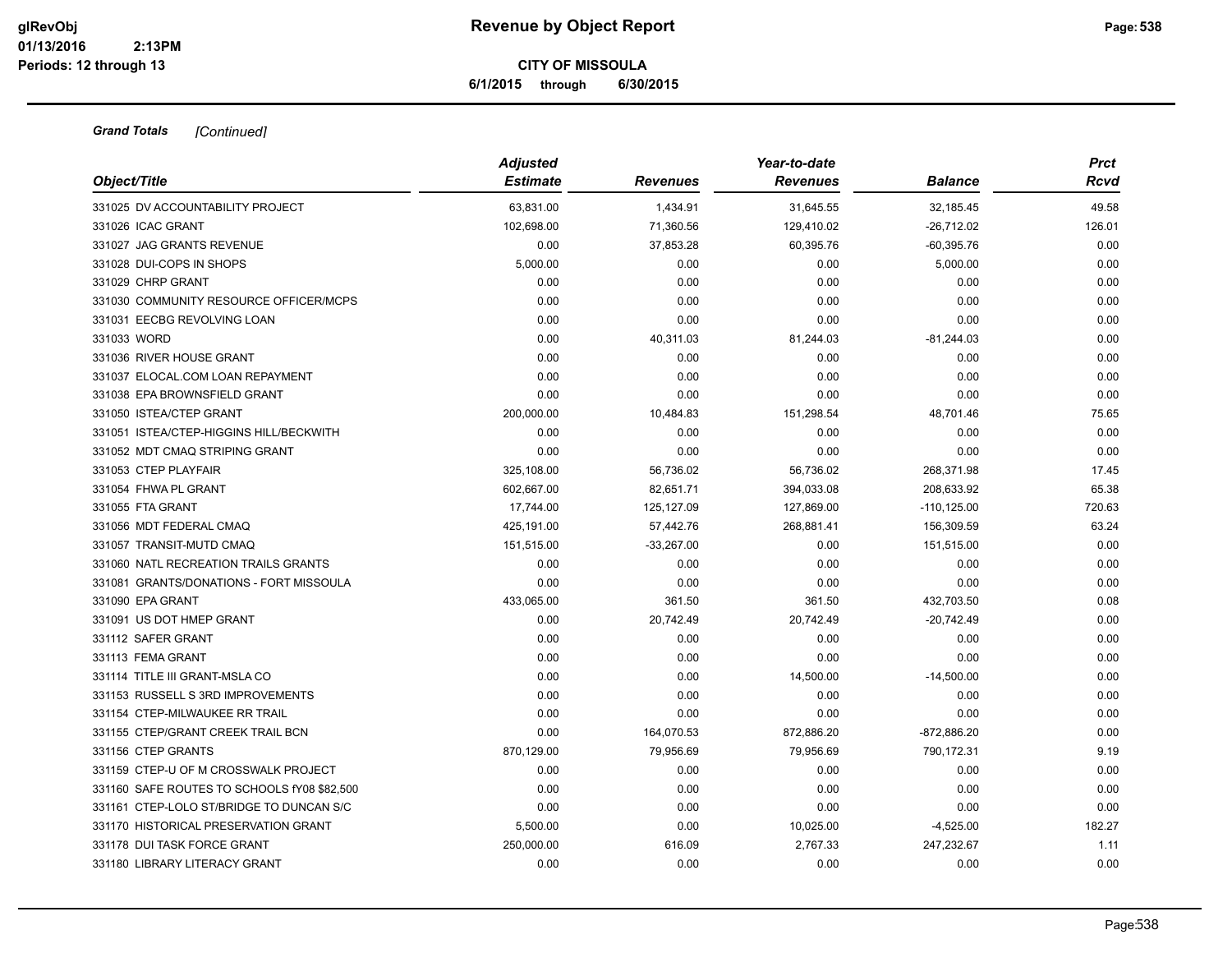**6/1/2015 through 6/30/2015**

|                                               | <b>Adjusted</b> | Year-to-date    |                 |                | <b>Prct</b> |
|-----------------------------------------------|-----------------|-----------------|-----------------|----------------|-------------|
| Object/Title                                  | <b>Estimate</b> | <b>Revenues</b> | <b>Revenues</b> | <b>Balance</b> | Rcvd        |
| 331181 GRANTS/DONATIONS - FORT MISSOULA       | 0.00            | 0.00            | 0.00            | 0.00           | 0.00        |
| 331990 IRS REIMB/DEBT SVS INTEREST            | 254,857.00      | 118,126.16      | 236,252.32      | 18,604.68      | 92.70       |
| 331992 FEDERAL ARRA GRANTS                    | 0.00            | 0.00            | 0.00            | 0.00           | 0.00        |
| 334013 STATE GRANT - OT SEATBELT              | 35,000.00       | 14,291.39       | 45,260.87       | $-10,260.87$   | 129.32      |
| 334014 *** Title Not Found ***                | 0.00            | 6,123.92        | 6,123.92        | $-6,123.92$    | 0.00        |
| 334015 COPS TECHNOLOGY GRANT                  | 322.299.00      | 26,761.70       | 148,784.21      | 173,514.79     | 46.16       |
| 334016 BULLETPROOF VEST GRANT                 | 10,500.00       | 0.00            | 0.00            | 10,500.00      | 0.00        |
| 334017 SCHOOL RESOURCE OFFICER                | 248,850.00      | 0.00            | 248,850.00      | 0.00           | 100.00      |
| 334018 STATE GRANT - CAPITAL                  | 0.00            | 0.00            | 0.00            | 0.00           | 0.00        |
| 334020 UNDERAGE DRINKING GRANT                | 0.00            | 0.00            | 3,293.98        | $-3,293.98$    | 0.00        |
| 334025 COUNTY WEED                            | 13,200.00       | 15,270.00       | 21,268.68       | $-8,068.68$    | 161.13      |
| 334026 FOREST HEALTH GRANT                    | 0.00            | 27,490.00       | 27,490.00       | $-27,490.00$   | 0.00        |
| 334028 DEPT OF AG INTERN GRANT                | 0.00            | 0.00            | 0.00            | 0.00           | 0.00        |
| 334040 GAS TAX APPORTIONMENT                  | 982,213.00      | 89,963.30       | 1,079,559.65    | $-97,346.65$   | 109.91      |
| 334045 MONTANA DEPARTMENT TRANSPORTATION      | 0.00            | 0.00            | 0.00            | 0.00           | 0.00        |
| 334055 BANK CORP. LIC. TAX (CURRENT)          | 0.00            | 0.00            | 0.00            | 0.00           | 0.00        |
| 334056 BANK CORP. LIC. TAX - (PREVIOUS YEARS) | 0.00            | 0.00            | 0.00            | 0.00           | 0.00        |
| 334061 IMPACT FEES-CLEARING ACCOUNT           | 0.00            | 0.00            | 0.00            | 0.00           | 0.00        |
| 334071 DEQ/RIVER WATER SAMPLING               | 0.00            | 0.00            | 0.00            | 0.00           | 0.00        |
| 334076 BIG SKY TRUST FUND GRANTS              | 30.000.00       | 0.00            | 90.000.00       | $-60,000.00$   | 300.00      |
| 334112 WELLNESS GRANT                         | 0.00            | 0.00            | 0.00            | 0.00           | 0.00        |
| 334120 TSEP GRANT                             | 0.00            | 0.00            | 0.00            | 0.00           | 0.00        |
| 334121 DNRC GRANT                             | 0.00            | 0.00            | 172,517.93      | $-172,517.93$  | 0.00        |
| 334123 MAQI FEDERAL ASSISTANCE                | 0.00            | 566,797.72      | 566,797.72      | $-566,797.72$  | 0.00        |
| 334124 GRANTS-CIP                             | 0.00            | 0.00            | 0.00            | 0.00           | 0.00        |
| 334125 FIRE FIGHTER GRANT                     | 15,000.00       | 0.00            | 73,578.10       | $-58,578.10$   | 490.52      |
| 334126 DEVELOPER ASSESSMENTS                  | 0.00            | 0.00            | 0.00            | 0.00           | 0.00        |
| 334127 TONKIN TRAIL - FISH WILDLIFE PARKS     | 0.00            | 0.00            | 0.00            | 0.00           | 0.00        |
| 334128 CDBG FIRE HYDRANT GRANT                | 0.00            | 0.00            | 0.00            | 0.00           | 0.00        |
| 334140 DNRC GRANT                             | 0.00            | 0.00            | 0.00            | 0.00           | 0.00        |
| 334143 MONTANA TOURISM GRANT                  | 50,000.00       | 50,000.00       | 50,000.00       | 0.00           | 100.00      |
| 334145 WESTERN MT MENTAL HEALTH CTR           | 0.00            | 109,062.90      | 619,651.80      | $-619,651.80$  | 0.00        |
| 334146 ADDI FUNDS-1ST TIME HOMEBUYERS         | 12,243.00       | 0.00            | 0.00            | 12,243.00      | 0.00        |
| 334149 MISSOULA HOMEOWNERSHIP PROGRAM         | 919,652.00      | 0.00            | 0.00            | 919,652.00     | 0.00        |
| 334153 FY14 DISTRICT XI HRC TBRA              | 0.00            | 0.00            | 33,468.30       | $-33,468.30$   | 0.00        |
| 334154 FY08 homeWORD                          | 0.00            | 0.00            | 0.00            | 0.00           | 0.00        |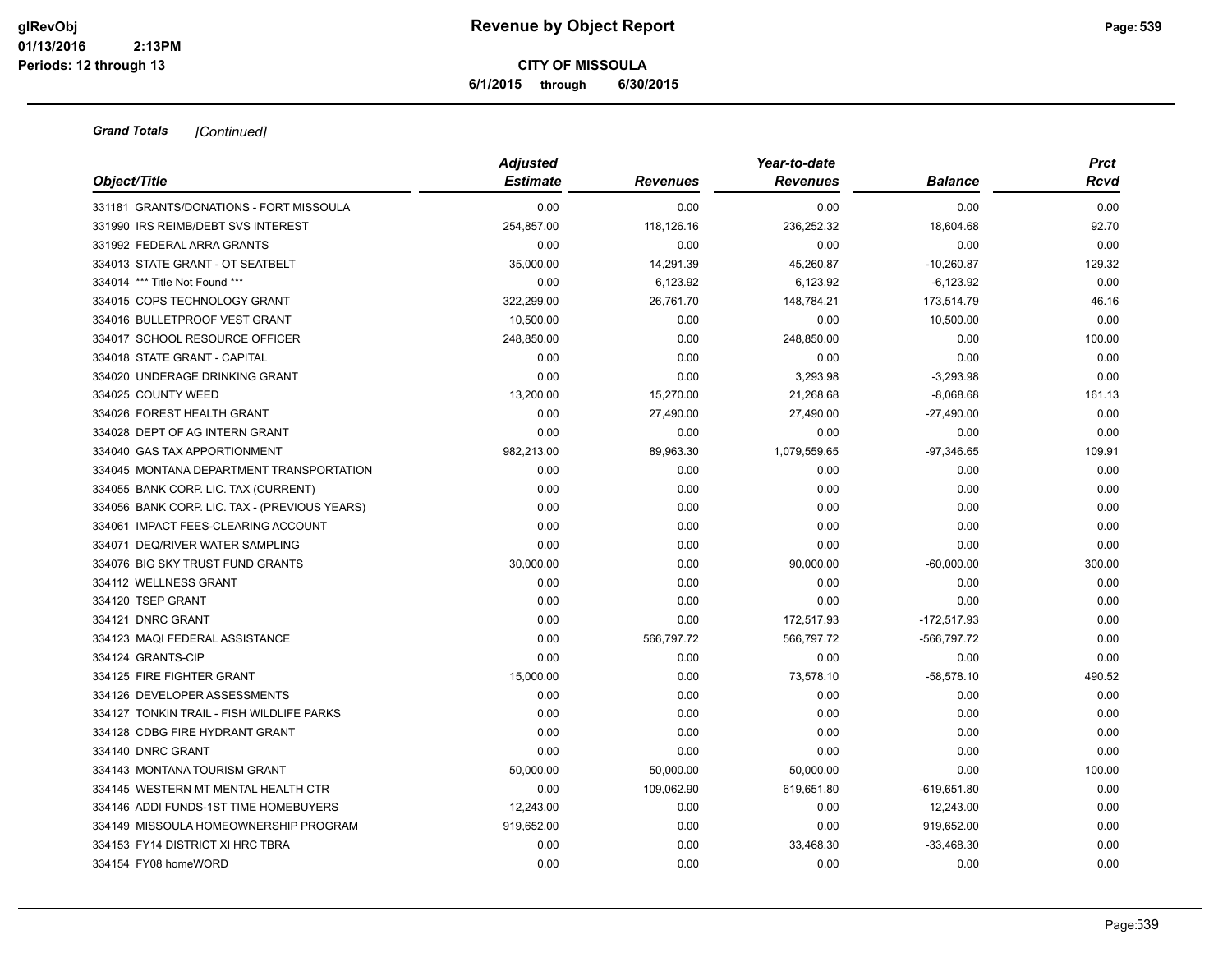**6/1/2015 through 6/30/2015**

|                                                   | <b>Adjusted</b> |                 | Year-to-date    |                | <b>Prct</b> |
|---------------------------------------------------|-----------------|-----------------|-----------------|----------------|-------------|
| Object/Title                                      | <b>Estimate</b> | <b>Revenues</b> | <b>Revenues</b> | <b>Balance</b> | Rcvd        |
| 334155 FY08 NMCDC                                 | 0.00            | 0.00            | 0.00            | 0.00           | 0.00        |
| 334156 HOME PROGRAM INCOME                        | 35,500.00       | 0.00            | 0.00            | 35,500.00      | 0.00        |
| 334157 FY09 MHA                                   | 0.00            | 0.00            | 0.00            | 0.00           | 0.00        |
| 334159 FY09 HOMEWORD                              | 0.00            | 0.00            | 0.00            | 0.00           | 0.00        |
| 334160 FY09 NMCDC                                 | 0.00            | 0.00            | 0.00            | 0.00           | 0.00        |
| 334161 FY10 DISTRICT XI HRC                       | 0.00            | 0.00            | 0.00            | 0.00           | 0.00        |
| 334163 FY10 homeWORD/SOLSTICE APT                 | 0.00            | 0.00            | 0.00            | 0.00           | 0.00        |
| 334251 RTP STATE GRANTS                           | 0.00            | $-5,000.00$     | 5,000.00        | $-5,000.00$    | 0.00        |
| 334990 ARRA FUNDING                               | 0.00            | 0.00            | 0.00            | 0.00           | 0.00        |
| 334991 ARRA HB645 FUNDING                         | 0.00            | 0.00            | 0.00            | 0.00           | 0.00        |
| 334992 ARRA LOAN                                  | 0.00            | 0.00            | 0.00            | 0.00           | 0.00        |
| 335075 STATE GAMBLING/VIDEO/KENO/BINGO FEES       | 127,650.00      | 400.00          | 110,289.80      | 17,360.20      | 86.40       |
| 335076 STATE GAMBLING LICENSE FEES                | 0.00            | 0.00            | 0.00            | 0.00           | 0.00        |
| 335077 STATE KENO/BINGO PROCEEDS TAX              | 0.00            | 0.00            | 0.00            | 0.00           | 0.00        |
| 335210 PERSONAL PROPERTY TAX REIMBURSEMENT        | 957,158.00      | 0.00            | 528,471.76      | 428,686.24     | 55.21       |
| 335230 HB 124 REVENUE                             | 7,556,245.00    | 1,993,952.67    | 8,231,070.68    | -674,825.68    | 108.93      |
| 335250 STATE REIMB - SB #184                      | 0.00            | 0.00            | 0.00            | 0.00           | 0.00        |
| 336001 MDT REIMBURSEMENTS                         | 0.00            | 0.00            | 0.00            | 0.00           | 0.00        |
| 336020 STATE PENSION CONTRIBUTION                 | 0.00            | 37,134.23       | 37,134.23       | $-37,134.23$   | 0.00        |
| 336021 STATE CONTRIB - POLICE RETIREMENT          | 2,180,799.00    | 278,012.04      | 2,256,672.24    | $-75,873.24$   | 103.48      |
| 336022 STATE CONTRIB. - FIRE RETIREMENT           | 2,262,024.00    | 278,411.19      | 2,268,631.54    | $-6,607.54$    | 100.29      |
| 336023 STATE CONTRIB. - PERS                      | 9.986.00        | 1,945.89        | 16,244.00       | $-6,258.00$    | 162.67      |
| 336030 COUNTY CONTRIBUTION                        | 19,800.00       | 9,900.00        | 9,900.00        | 9,900.00       | 50.00       |
| 337000 LOCAL GRANTS                               | 0.00            | 0.00            | 0.00            | 0.00           | 0.00        |
| 337002 MRA GRANT                                  | 15,000.00       | 0.00            | 15,000.00       | 0.00           | 100.00      |
| 337003 HEALTH DEPT-STORM WATER MGMT               | 0.00            | 0.00            | 0.00            | 0.00           | 0.00        |
| 337010 COUNTY REIMBURSEMENT-DEANOS                | 0.00            | 0.00            | 0.00            | 0.00           | 0.00        |
| 337012 LEGAL SERVICES-CONTRACTED/REIMB.           | 0.00            | 0.00            | 6,075.00        | $-6,075.00$    | 0.00        |
| 337013 MUTD SIGN MAINTENANCE AGREEMENT            | 3,000.00        | 0.00            | 0.00            | 3,000.00       | 0.00        |
| 338000 LOCAL SHARING OF TAX INCREMENT             | 268,162.00      | $-202,023.85$   | 64,826.73       | 203,335.27     | 24.17       |
| 338001 EXCESS PLEDGED TAX INCREMENT RETURNED      | 0.00            | 0.00            | 0.00            | 0.00           | 0.00        |
| 338100 PLANNING MILLS PASSED THRU COUNTY          | 329,157.00      | 146,545.82      | 339,502.73      | $-10,345.73$   | 103.14      |
| 339000 PAYMENT IN LIEU OF TAXES                   | 34,056.00       | 0.00            | 14,678.00       | 19,378.00      | 43.10       |
| <b>INTERGOVERNMENTAL REVENUES</b><br><b>Total</b> | 21,310,919.00   | 4,308,906.88    | 20,415,601.81   | 895,317.19     | 95.80       |
| 340000 CHARGES FOR SERVICES                       |                 |                 |                 |                |             |
| 340051 GRILL VAN CONCESSIONS                      | 0.00            | 9,005.50        | 34,002.50       | $-34,002.50$   | 0.00        |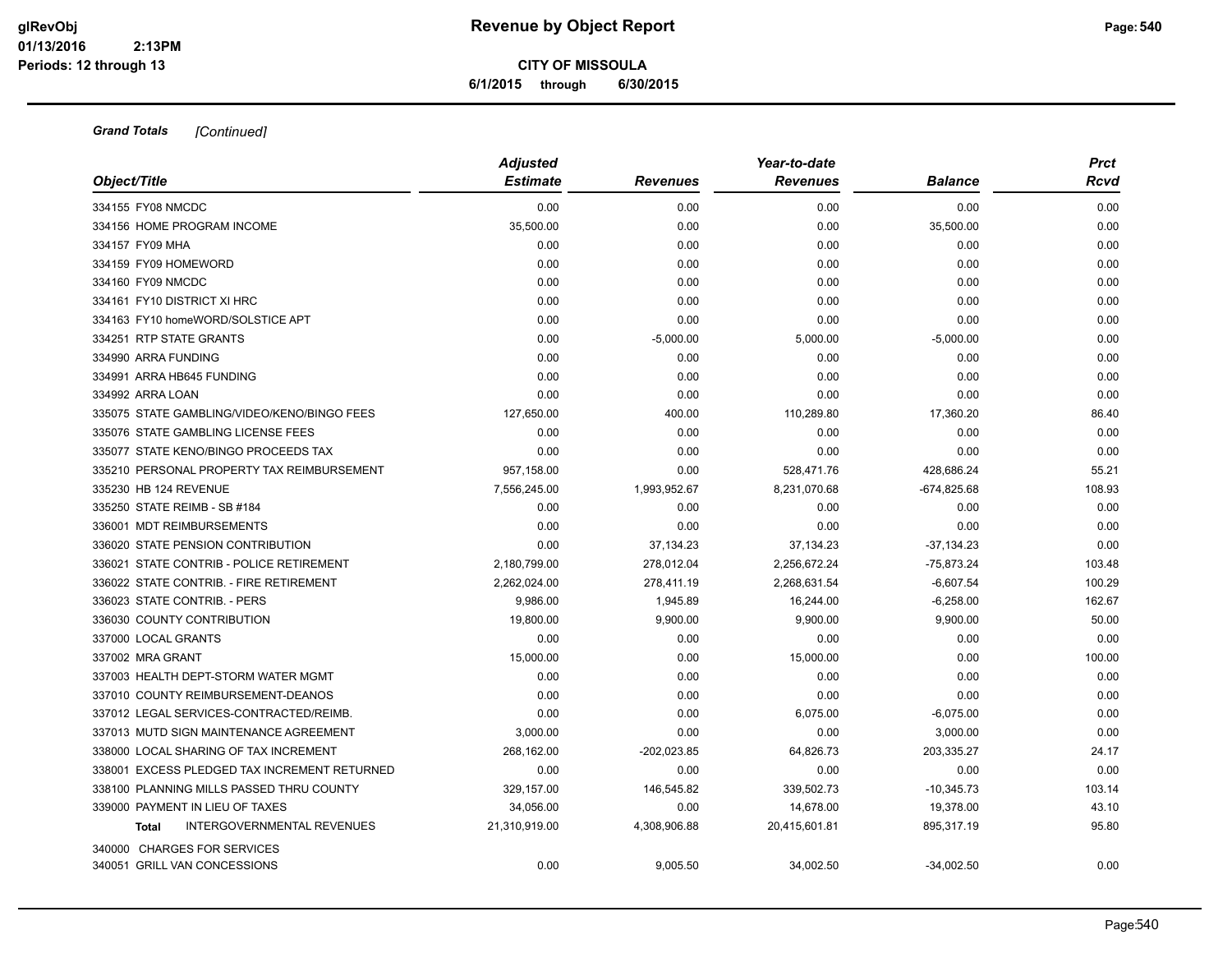**6/1/2015 through 6/30/2015**

|                                            | <b>Adjusted</b> |                 | Year-to-date    |                |        |  |
|--------------------------------------------|-----------------|-----------------|-----------------|----------------|--------|--|
| Object/Title                               | <b>Estimate</b> | <b>Revenues</b> | <b>Revenues</b> | <b>Balance</b> | Rcvd   |  |
| 341009 BLDG ADMIN FEES                     | 245,008.00      | 122,504.00      | 245,008.00      | 0.00           | 100.00 |  |
| 341010 MISCELLANEOUS COLLECTIONS           | 350.00          | 1,126.25        | 1,495.50        | $-1,145.50$    | 427.29 |  |
| 341011 TRANSPORTATION ADMIN FEES           | 24,000.00       | 12,000.00       | 24,000.00       | 0.00           | 100.00 |  |
| 341012 MAYORS PROCLAMATION FEES            | 100.00          | 0.00            | 50.00           | 50.00          | 50.00  |  |
| 341013 AIR FUND FEES                       | 250.00          | 0.00            | 55.00           | 195.00         | 22.00  |  |
| 341015 SEWER ADMINISTRATION FEES           | 1,173,327.00    | 586,663.50      | 1,173,327.00    | 0.00           | 100.00 |  |
| 341016 MRA ADMINISTRATION FEES             | 117,053.00      | 58,526.50       | 117,053.00      | 0.00           | 100.00 |  |
| 341017 LIGHTING ADMINISTRATION FEES        | 15,002.00       | 7,501.00        | 15,002.00       | 0.00           | 100.00 |  |
| 341018 PARKING COMM ADMIN FEES             | 173,680.00      | 86,840.00       | 173,680.00      | 0.00           | 100.00 |  |
| 341021 SID ADMINISTRATION FEES             | 0.00            | 0.00            | 0.00            | 0.00           | 0.00   |  |
| 341022 PROJECT ADMIN FEES                  | 0.00            | 0.00            | 0.00            | 0.00           | 0.00   |  |
| 341023 PLANNING ADMIN FEES                 | 24,000.00       | 12,000.00       | 24,000.00       | 0.00           | 100.00 |  |
| 341031 STATE REIMB MUNI COURT              | 0.00            | 0.00            | 0.00            | 0.00           | 0.00   |  |
| 341032 IMPACT FEE CLEARING ACCOUNT         | 900,000.00      | $-1,300,316.12$ | 0.00            | 900,000.00     | 0.00   |  |
| 341033 IMPACT FEES-PARKS SHARE             | 0.00            | 169,284.29      | 169,284.29      | -169,284.29    | 0.00   |  |
| 341034 IMPACT FEES-FIRE SHARE              | 0.00            | 80,829.25       | 80,829.25       | $-80,829.25$   | 0.00   |  |
| 341035 IMPACT FEES-POLICE SHARE            | 0.00            | 13,053.90       | 13,053.90       | $-13,053.90$   | 0.00   |  |
| 341036 IMPACT FEES-COMMUNITY SERVICE SHARE | 0.00            | 169,768.90      | 169,768.90      | -169,768.90    | 0.00   |  |
| 341037 IMPACT FEE-ROAD SHARE               | 0.00            | 937,765.38      | 937,765.38      | -937,765.38    | 0.00   |  |
| 341041 SEWER EXTENSION RECORDING FEES      | 4,500.00        | 0.00            | 3,112.00        | 1,388.00       | 69.16  |  |
| 341052 MUNICIPAL COURT FILING FEES         | 283,400.00      | 60,206.95       | 316,383.85      | $-32,983.85$   | 111.64 |  |
| 341055 CRIME VICTIM SURCHARGE              | 2,500.00        | 299.00          | 1,805.94        | 694.06         | 72.24  |  |
| 341067 SUBDIVISION EXEMPTION AFFIDAVITS    | 0.00            | 1,400.00        | 7,000.00        | $-7,000.00$    | 0.00   |  |
| 341068 SUBDIVISON FEES                     | 5,000.00        | 0.00            | 8,118.00        | $-3,118.00$    | 162.36 |  |
| 341069 REZONING FEES                       | 5,000.00        | 0.00            | 0.00            | 5,000.00       | 0.00   |  |
| 341070 DESIGN REVIEW BOARD                 | 15,000.00       | 2,910.57        | 36,284.32       | $-21,284.32$   | 241.90 |  |
| 341071 BOARD OF ADJUST. ZONING, SIGNS      | 58,400.00       | 0.00            | 0.00            | 58,400.00      | 0.00   |  |
| 341072 FLOOD PLAIN-0THER FEES              | 0.00            | 0.00            | 0.00            | 0.00           | 0.00   |  |
| 341073 FIRE PLAN CHECK FEES                | 27,981.00       | 3,144.00        | 31,791.00       | $-3,810.00$    | 113.62 |  |
| 341074 FIRE INSPECTION FEES                | 0.00            | 6,414.00        | 61,617.99       | $-61,617.99$   | 0.00   |  |
| 341076 ENGINEERING PLAN CHECK FEES         | 33,478.00       | 4,285.00        | 45,845.00       | $-12,367.00$   | 136.94 |  |
| 341077 ZONING COMPLIANCE INSPECTIONS       | 0.00            | 0.00            | 0.00            | 0.00           | 0.00   |  |
| 341078 ENGINEERING MAP FEES                | 120.00          | 5.00            | 75.00           | 45.00          | 62.50  |  |
| 341079 GREASE INTERCEPTOR APPEAL FEES      | 2,000.00        | 309.00          | 1,226.00        | 774.00         | 61.30  |  |
| 341090 STREET VACATION PETITION FEES       | 0.00            | 0.00            | 1,923.00        | $-1,923.00$    | 0.00   |  |
| 341091 INSPECTION CODE BOOKS & COPIES      | 515.00          | 6.00            | 640.25          | $-125.25$      | 124.32 |  |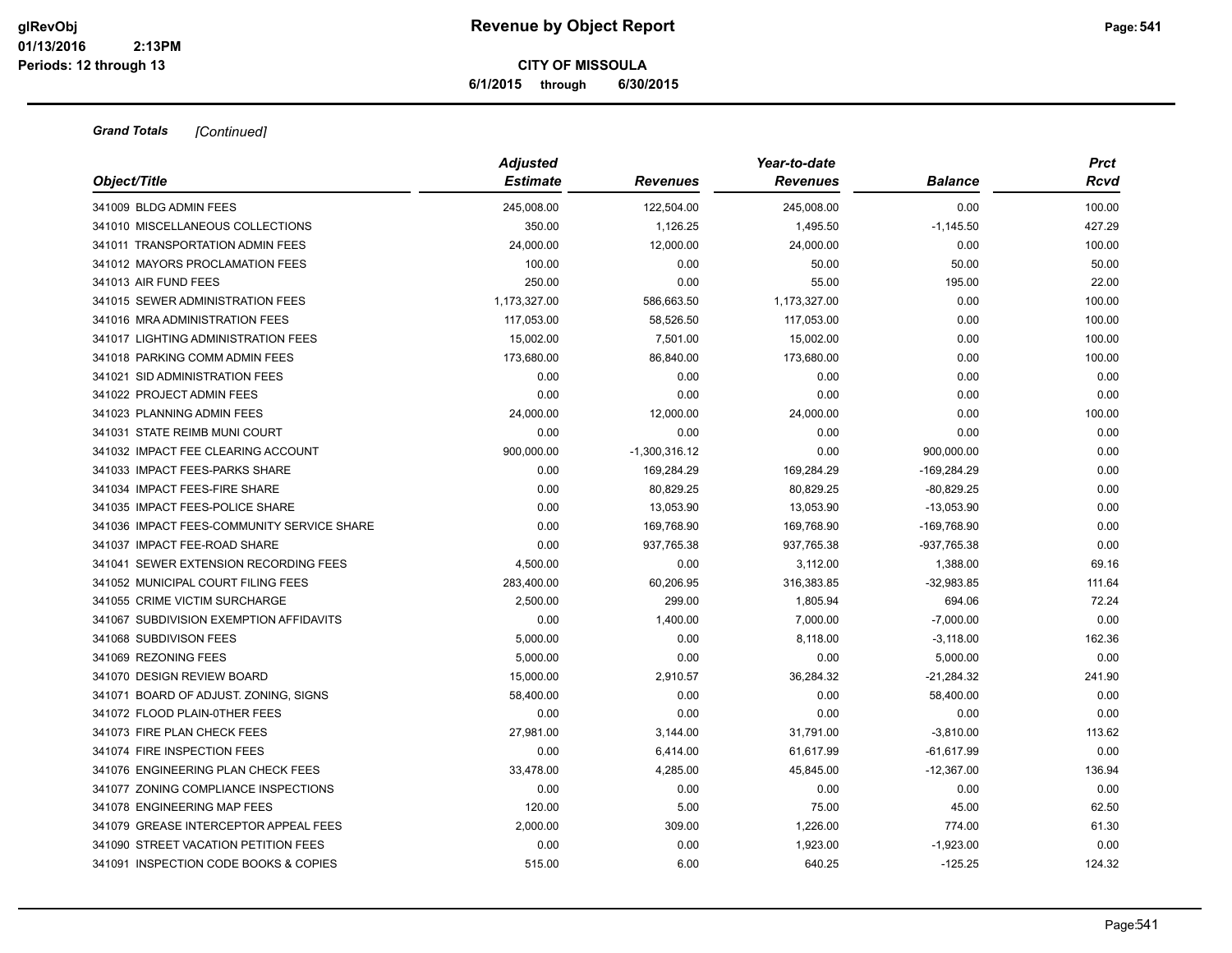**6/1/2015 through 6/30/2015**

|                                             | <b>Adjusted</b> |                 | Year-to-date    |                |        |  |  |
|---------------------------------------------|-----------------|-----------------|-----------------|----------------|--------|--|--|
| Object/Title                                | <b>Estimate</b> | <b>Revenues</b> | <b>Revenues</b> | <b>Balance</b> | Rcvd   |  |  |
| 341100 GRANT ADMINISTRATION SERVICE FEES    | 0.00            | 0.00            | 0.00            | 0.00           | 0.00   |  |  |
| 341450 *** Title Not Found ***              | 0.00            | 0.00            | 0.00            | 0.00           | 0.00   |  |  |
| 342000 ANTI-GRAFFITI PROJECT                | 5,000.00        | 0.00            | 1,000.00        | 4,000.00       | 20.00  |  |  |
| 342010 POLICE/BID AGREEMENT                 | 0.00            | 0.00            | 46,295.00       | $-46,295.00$   | 0.00   |  |  |
| 342012 PD REIMBURSABLE SERVICES             | 0.00            | 0.00            | 0.00            | 0.00           | 0.00   |  |  |
| 342013 SECURITY INVEST FEES                 | 61,000.00       | 11,814.90       | 101,630.47      | $-40,630.47$   | 166.61 |  |  |
| 342014 POLICE DEPARTMENT SERVICE FEES       | 157,300.00      | 12,573.89       | 71,061.48       | 86,238.52      | 45.18  |  |  |
| 342015 POLICE OVERTIME FEES                 | 84,000.00       | 24,278.12       | 112,043.82      | $-28,043.82$   | 133.39 |  |  |
| 342016 POLICE TRAINING FEES                 | 36,000.00       | 1,790.56        | 12,355.53       | 23,644.47      | 34.32  |  |  |
| 342017 CATERING FEES                        | 7,200.00        | 315.00          | 3,854.00        | 3,346.00       | 53.53  |  |  |
| 342018 DESK REPORTS                         | 20,000.00       | 2,640.00        | 26,126.00       | $-6,126.00$    | 130.63 |  |  |
| 342019 ABANDONED VEHICLE REVENUE FEES       | 32,500.00       | 0.00            | 19,987.50       | 12,512.50      | 61.50  |  |  |
| 342020 FIRE DEPARTMENT FEES                 | 100.00          | 89.00           | 449.50          | $-349.50$      | 449.50 |  |  |
| 342021 CPR EDUCATION PROGRAM                | 7,435.00        | 1,230.00        | 7,955.00        | $-520.00$      | 106.99 |  |  |
| 342022 OUTSIDE HIRES                        | 524,890.00      | 12,508.39       | 432,842.61      | 92,047.39      | 82.46  |  |  |
| 342060 BIKE PROGRAM SALES & FEES            | 2,700.00        | $-1,229.37$     | 0.00            | 2,700.00       | 0.00   |  |  |
| 343000 PW REIMBURSABLE SERVICES             | 31,258.00       | $-2,181.74$     | 1,738.60        | 29,519.40      | 5.56   |  |  |
| 343001 SIGN FABRICATION & CONTRACTS         | 500.00          | 0.00            | 0.00            | 500.00         | 0.00   |  |  |
| 343002 OTHER AGENCIES - VEH MAINT           | 48,000.00       | 21,524.45       | 52,163.13       | $-4,163.13$    | 108.67 |  |  |
| 343003 STATE PAYMENT - TRAFFIC COUNTS       | 4,450.00        | 0.00            | 0.00            | 4,450.00       | 0.00   |  |  |
| 343004 SPECIAL STATE CONTRACTS              | 80,000.00       | 0.00            | 0.00            | 80,000.00      | 0.00   |  |  |
| 343005 NON-ARRA MOUNTAIN WATER CONTRACT     | 0.00            | 0.00            | 0.00            | 0.00           | 0.00   |  |  |
| 343006 OTHER GOVT AGENCY-STREET PROJECTS    | 98,318.00       | 0.00            | 171,329.85      | $-73,011.85$   | 174.26 |  |  |
| 343008 PRIVATE COMPANY STREET PAYMENTS      | 0.00            | 0.00            | 0.00            | 0.00           | 0.00   |  |  |
| 343009 TOW CHARGES                          | 0.00            | 0.00            | 0.00            | 0.00           | 0.00   |  |  |
| 343010 STREET DEPT SALES & SERVICES         | 19,195.00       | 0.00            | 0.00            | 19,195.00      | 0.00   |  |  |
| 343011 STREET AND ROADWAY REPAIR CHARGES    | 0.00            | 0.00            | 0.00            | 0.00           | 0.00   |  |  |
| 343013 SNOW REMOVAL FEES                    | 1,500.00        | 71.41           | 1,285.41        | 214.59         | 85.69  |  |  |
| 343015 PARKING                              | 1,405,905.00    | 0.00            | 0.00            | 1,405,905.00   | 0.00   |  |  |
| 343016 METER MONEY                          | 0.00            | 57,134.24       | 560,402.02      | $-560,402.02$  | 0.00   |  |  |
| 343017 PARKING LEASE REVENUE                | 0.00            | 91,625.00       | 699,107.56      | $-699, 107.56$ | 0.00   |  |  |
| 343018 CENTRAL PARK REVENUE                 | 0.00            | 13,267.25       | 104,679.20      | $-104,679.20$  | 0.00   |  |  |
| 343031 SEWER SERVICE CHARGES                | 0.00            | 0.00            | 0.00            | 0.00           | 0.00   |  |  |
| 343032 SEWER INSTALLATION CHARGES           | 76,000.00       | 13,675.00       | 52,370.76       | 23,629.24      | 68.91  |  |  |
| 343034 TREATMENT FACILITIES FEES            | 7,824,907.00    | 71,983.54       | 7,975,727.14    | $-150,820.14$  | 101.93 |  |  |
| 343035 SALE OF SEWER MATERIALS AND SUPPLIES | 0.00            | 21,784.48       | 3,545.28        | $-3,545.28$    | 0.00   |  |  |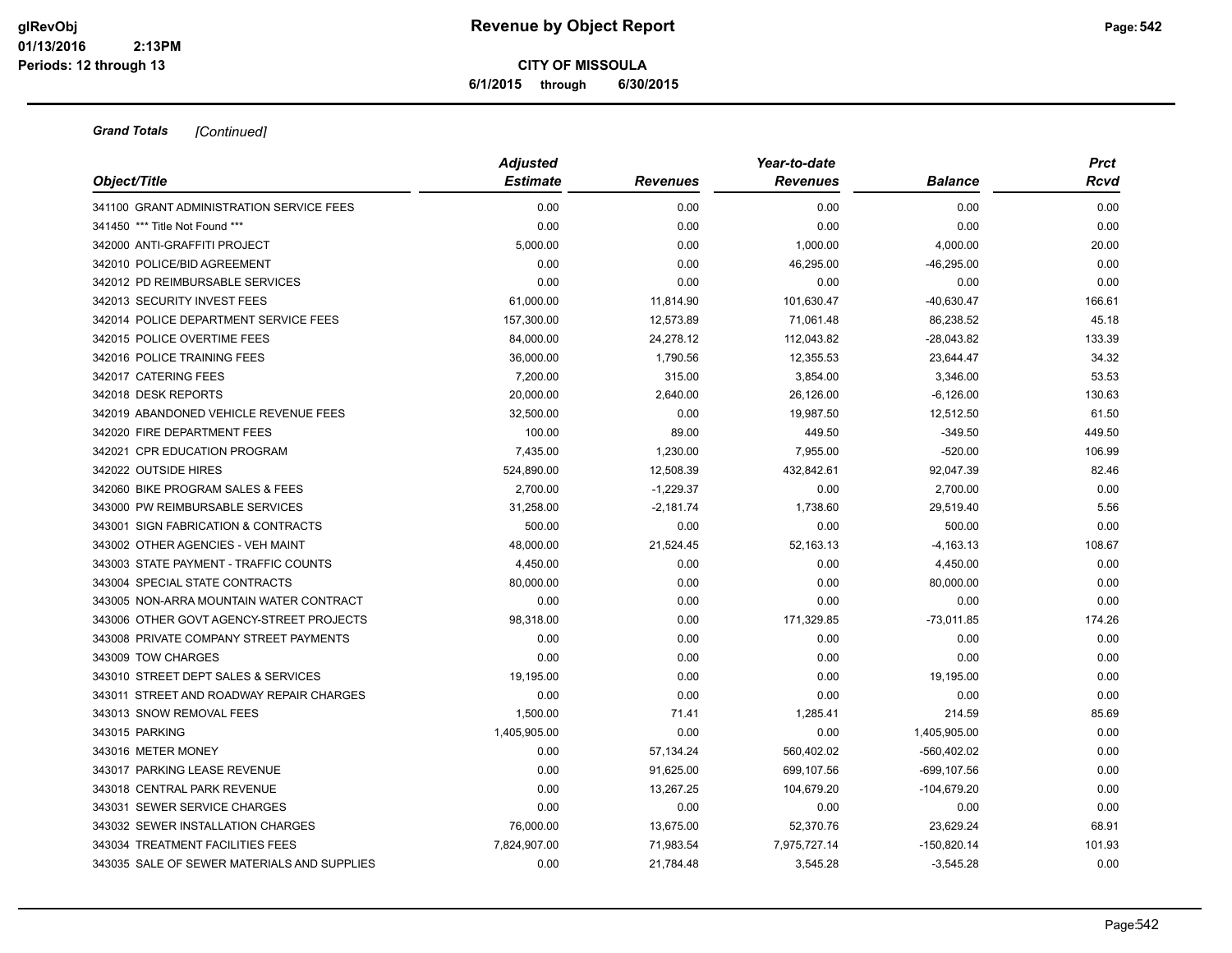**6/1/2015 through 6/30/2015**

|                                           | <b>Adjusted</b> |                 | Year-to-date    |                | <b>Prct</b><br>Rcvd |
|-------------------------------------------|-----------------|-----------------|-----------------|----------------|---------------------|
| Object/Title                              | <b>Estimate</b> | <b>Revenues</b> | <b>Revenues</b> | <b>Balance</b> |                     |
| 343036 *** Title Not Found ***            | 0.00            | 0.00            | 0.00            | 0.00           | 0.00                |
| 343037 GREASE INTERCEPTOR LOANS           | 0.00            | 0.00            | 0.00            | 0.00           | 0.00                |
| 343038 P & I TAX LIENS                    | 0.00            | 1,845.76        | 8,095.67        | $-8,095.67$    | 0.00                |
| 343039 DISPOSAL FEES                      | 0.00            | 5,286.72        | 32,615.84       | $-32,615.84$   | 0.00                |
| 343041 GARBAGE COLLECTION SERVICES        | 5,000.00        | 1,953.17        | 20,141.04       | $-15,141.04$   | 402.82              |
| 343065 BUILDING RENTALS                   | 0.00            | 0.00            | 0.00            | 0.00           | 0.00                |
| 343080 STATE MAINTENANCE CONTRACT         | 530,082.00      | 121,035.55      | 619,674.29      | $-89,592.29$   | 116.90              |
| 343082 MDT URBAN PROJECTS                 | 0.00            | 0.00            | 0.00            | 0.00           | 0.00                |
| 343083 CONTRACT SEWER APPLICATIONS        | 0.00            | 0.00            | 0.00            | 0.00           | 0.00                |
| 343084 STREET MAINTENANCE MATERIALS REIMB | 55,500.00       | 0.00            | 39,722.64       | 15,777.36      | 71.57               |
| 343097 SIDEWALK AND CURB FEES             | 340,000.00      | 40,404.81       | 264,485.01      | 75,514.99      | 77.79               |
| 343300 MISC CHARGES FOR SERVICES          | 0.00            | 0.00            | 0.00            | 0.00           | 0.00                |
| 343301 BOOT REMOVAL                       | 0.00            | 650.00          | 7,479.01        | $-7,479.01$    | 0.00                |
| 343302 PARKS SOIL PROJECT                 | 0.00            | 4,660.00        | 26,710.00       | $-26,710.00$   | 0.00                |
| 343310 SALE OF NICHE NAMEPLATES & VASES   | 0.00            | 700.00          | 19,600.00       | $-19,600.00$   | 0.00                |
| 343311 SALE OF NICHES                     | 3,200.00        | 0.00            | 0.00            | 3,200.00       | 0.00                |
| 343320 CEMETERY - SALE OF PLOTS           | 12,870.00       | 700.00          | 17,100.00       | $-4,230.00$    | 132.87              |
| 343321 CEMETERY FOUNDATIONS               | 1,570.00        | 720.00          | 9,380.00        | $-7,810.00$    | 597.45              |
| 343322 CEMETERY FLOWER CARE               | 4,250.00        | 0.00            | 8,610.00        | $-4,360.00$    | 202.59              |
| 343323 CEMETERY - LINER INSTALL FEES      | 5,580.00        | 1,600.00        | 24,000.00       | $-18,420.00$   | 430.11              |
| 343324 OTHER CEMETERY FEES                | 1,500.00        | 300.00          | 3,600.00        | $-2,100.00$    | 240.00              |
| 343325 2ND INTERMENT RIGHT                | 0.00            | 800.00          | 4,800.00        | $-4,800.00$    | 0.00                |
| 343340 CEMETERY - OPENINGS & CLOSINGS     | 10,950.00       | 2,100.00        | 25,150.00       | $-14,200.00$   | 229.68              |
| 343350 CEMETERY CARE, FEES                | 99,000.00       | 0.00            | 0.00            | 99,000.00      | 0.00                |
| 343360 WEED CONTROL                       | 3,000.00        | 0.00            | 2,953.90        | 46.10          | 98.46               |
| 346000 FEES                               | 220,000.00      | 12,666.99       | 53,301.29       | 166,698.71     | 24.23               |
| 346001 TENNIS FEE                         | 0.00            | 0.00            | 503.14          | $-503.14$      | 0.00                |
| 346029 PARKS PETTY CASH FUND              | 0.00            | 0.00            | 0.00            | 0.00           | 0.00                |
| 346030 SWIMMING POOL FEES                 | 1,045,954.00    | 174,008.84      | 588,078.96      | 457,875.04     | 56.22               |
| 346031 RECREATION FEES                    | 273,988.00      | 25,352.30       | 276,609.19      | $-2,621.19$    | 100.96              |
| 346032 PRESCHOOL PROGRAMS                 | 0.00            | 0.00            | 0.00            | 0.00           | 0.00                |
| 346033 PARK FEES/FACILITY RENTALS         | 85,000.00       | 12,166.73       | 105,871.09      | $-20,871.09$   | 124.55              |
| 346034 GROUNDS MAINTENANCE CONTRACT       | 85,000.00       | 0.00            | 92,128.00       | $-7,128.00$    | 108.39              |
| 346036 PARK CONCESSION FEES               | 3,000.00        | 184.00          | 1,476.25        | 1,523.75       | 49.21               |
| 346037 YOUTH DRUG COURT CONTRACT          | 11,700.00       | 0.00            | 0.00            | 11,700.00      | 0.00                |
| 346040 MCCORMICK SWIMMING POOL            | 0.00            | 0.00            | 0.00            | 0.00           | 0.00                |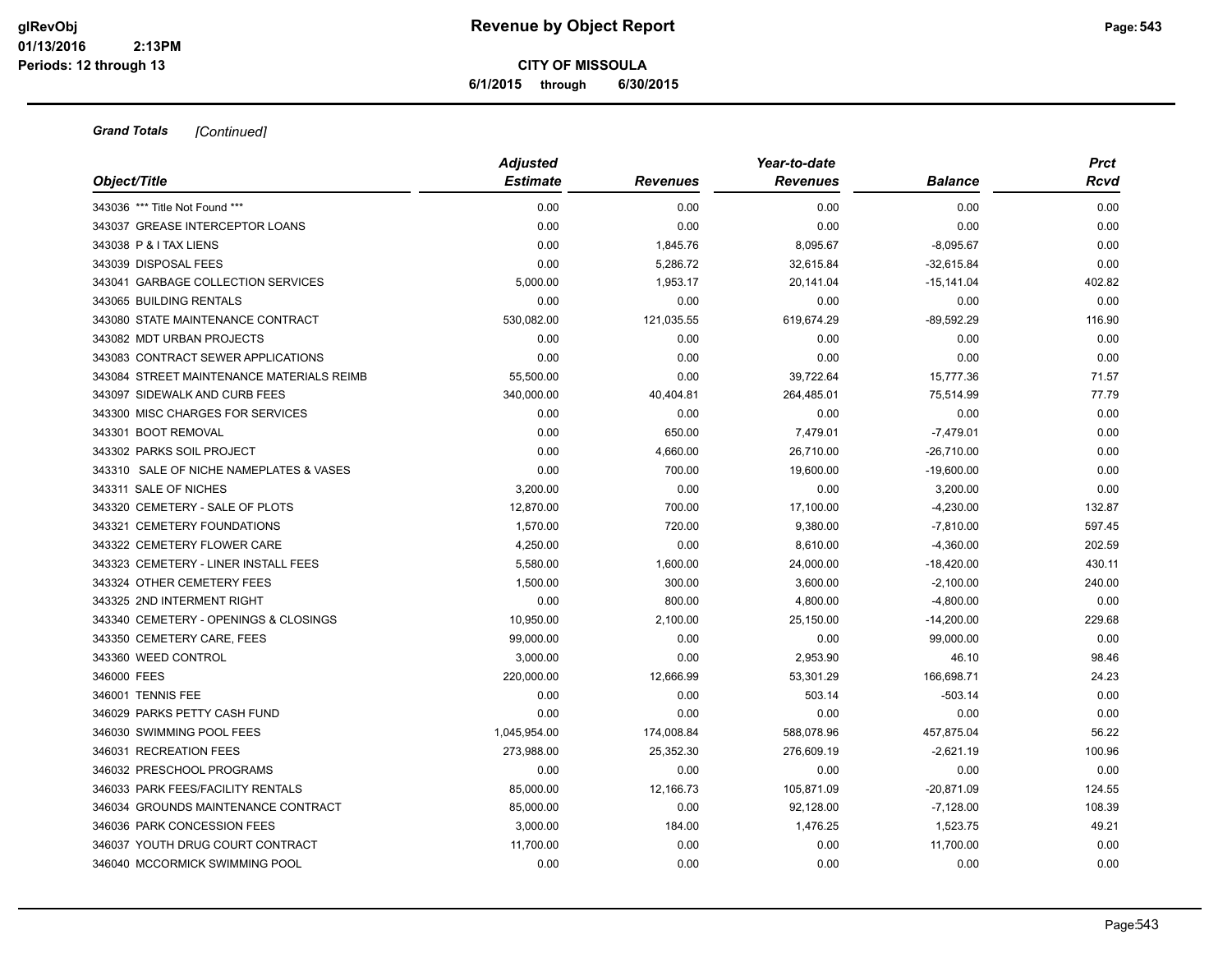**6/1/2015 through 6/30/2015**

| Object/Title                                | <b>Adjusted</b><br><b>Estimate</b> | <b>Revenues</b> | Year-to-date<br><b>Revenues</b> | <b>Balance</b> | <b>Prct</b><br>Rcvd |
|---------------------------------------------|------------------------------------|-----------------|---------------------------------|----------------|---------------------|
| 346050 COUNTY PLAYGROUND CONTRACT           | 3,150.00                           | 0.00            | 0.00                            | 3,150.00       | 0.00                |
| 346051 *** Title Not Found ***              | 4,500.00                           | 333.40          | 2,104.72                        | 2,395.28       | 46.77               |
| 346052 PLAYGROUND SAFETY TRAINING           | 0.00                               | 1,200.00        | 2,400.00                        | $-2,400.00$    | 0.00                |
| 346053 CITY LIFE PROGRAMS                   | 12,500.00                          | 0.00            | 8,448.00                        | 4,052.00       | 67.58               |
| 346055 COUNTY PARK SUPPORT                  | 0.00                               | 0.00            | 0.00                            | 0.00           | 0.00                |
| 346056 PICNIC SITE FEES                     | 0.00                               | 0.00            | 0.00                            | 0.00           | 0.00                |
| 346060 CURRENTS SWIMMING FACILITY           | 0.00                               | 42,055.66       | 423,570.37                      | -423,570.37    | 0.00                |
| 346061 CURRENTS ENTERPRISE                  | 0.00                               | 0.00            | 0.00                            | 0.00           | 0.00                |
| 346062 SPLASH ENTERPRISE                    | 0.00                               | 0.00            | 0.00                            | 0.00           | 0.00                |
| 346070 RECREATION GENERAL MERCHANDISE       | 0.00                               | 0.00            | 0.00                            | 0.00           | 0.00                |
| 346080 PAYMENT IN LIEU OF PARKS             | 288,120.00                         | 0.00            | 36,399.03                       | 251,720.97     | 12.63               |
| 346082 HIGH PARK EASEMENT EXCHANGE          | 0.00                               | 0.00            | 0.00                            | 0.00           | 0.00                |
| <b>CHARGES FOR SERVICES</b><br>Total        | 16,744,236.00                      | 1,851,149.92    | 16,877,154.37                   | $-132,918.37$  | 100.79              |
| 350000 FINES & FORFEITURES                  |                                    |                 |                                 |                |                     |
| 351013 DRUG FORFEITURES                     | 16,800.00                          | 3,185.68        | 17,573.98                       | $-773.98$      | 104.61              |
| 351022 LAW ENFORCEMENT ACADEMY SURCHARGE #5 | 0.00                               | $-6,028.44$     | 0.00                            | 0.00           | 0.00                |
| 351031 TRAFFIC FINES                        | 1,386,857.00                       | 193,344.33      | 1,087,810.59                    | 299,046.41     | 78.44               |
| 351032 SURCHARGE ON FINES                   | 129,089.00                         | $-3,480.62$     | 93,527.66                       | 35,561.34      | 72.45               |
| 351033 PUBLIC DEFENDER FEES                 | 0.00                               | $-546.00$       | 0.00                            | 0.00           | 0.00                |
| 351034 CELLULAR PHONE FINES                 | 62,000.00                          | 8,819.25        | 60,418.25                       | 1,581.75       | 97.45               |
| 351035 CELL PHONE FINES: EDUCATION          | 0.00                               | 15,401.75       | 60,418.25                       | $-60,418.25$   | 0.00                |
| 352000 TICKETS                              | 0.00                               | 0.00            | 0.00                            | 0.00           | 0.00                |
| 352001 PARKING TICKET REVENUE               | 270,000.00                         | 16,092.90       | 210,786.41                      | 59,213.59      | 78.07               |
| 352002 PARKING FINES                        | 0.00                               | 8.601.46        | 8,566.46                        | $-8.566.46$    | 0.00                |
| 355000 FALSE ALARM PENALTY                  | 20,000.00                          | 3,536.00        | 6,760.00                        | 13,240.00      | 33.80               |
| <b>FINES &amp; FORFEITURES</b><br>Total     | 1,884,746.00                       | 238,926.31      | 1,545,861.60                    | 338,884.40     | 82.02               |
| 360000 MISCELLANEOUS REVENUES               |                                    |                 |                                 |                |                     |
| 360000 MISCELLANEOUS REVENUES               | 0.00                               | 0.00            | 0.00                            | 0.00           | 0.00                |
| 360001 COPIES                               | 2,200.00                           | 541.00          | 2,015.25                        | 184.75         | 91.60               |
| 360002 PHONES                               | 0.00                               | 0.00            | 0.00                            | 0.00           | 0.00                |
| 360003 MMIA REIMBURSEMENT-ATTORNEY          | 0.00                               | 132.26          | 132.26                          | $-132.26$      | 0.00                |
| 360005 LOAN REPAYMENTS                      | 0.00                               | 0.00            | 0.00                            | 0.00           | 0.00                |
| 360007 RLF REVENUES                         | 0.00                               | 0.00            | 0.00                            | 0.00           | 0.00                |
| 360010 MISCELLANEOUS                        | 33,000.00                          | 321,394.94      | 455, 151.22                     | $-422, 151.22$ | 1,379.25            |
| 360011 YOUTH COUNCIL FUNDS                  | 9,010.00                           | 0.00            | 9,339.65                        | $-329.65$      | 103.66              |
| 360012 SEWER GRANT REPAYMENTS               | 0.00                               | 0.00            | 0.00                            | 0.00           | 0.00                |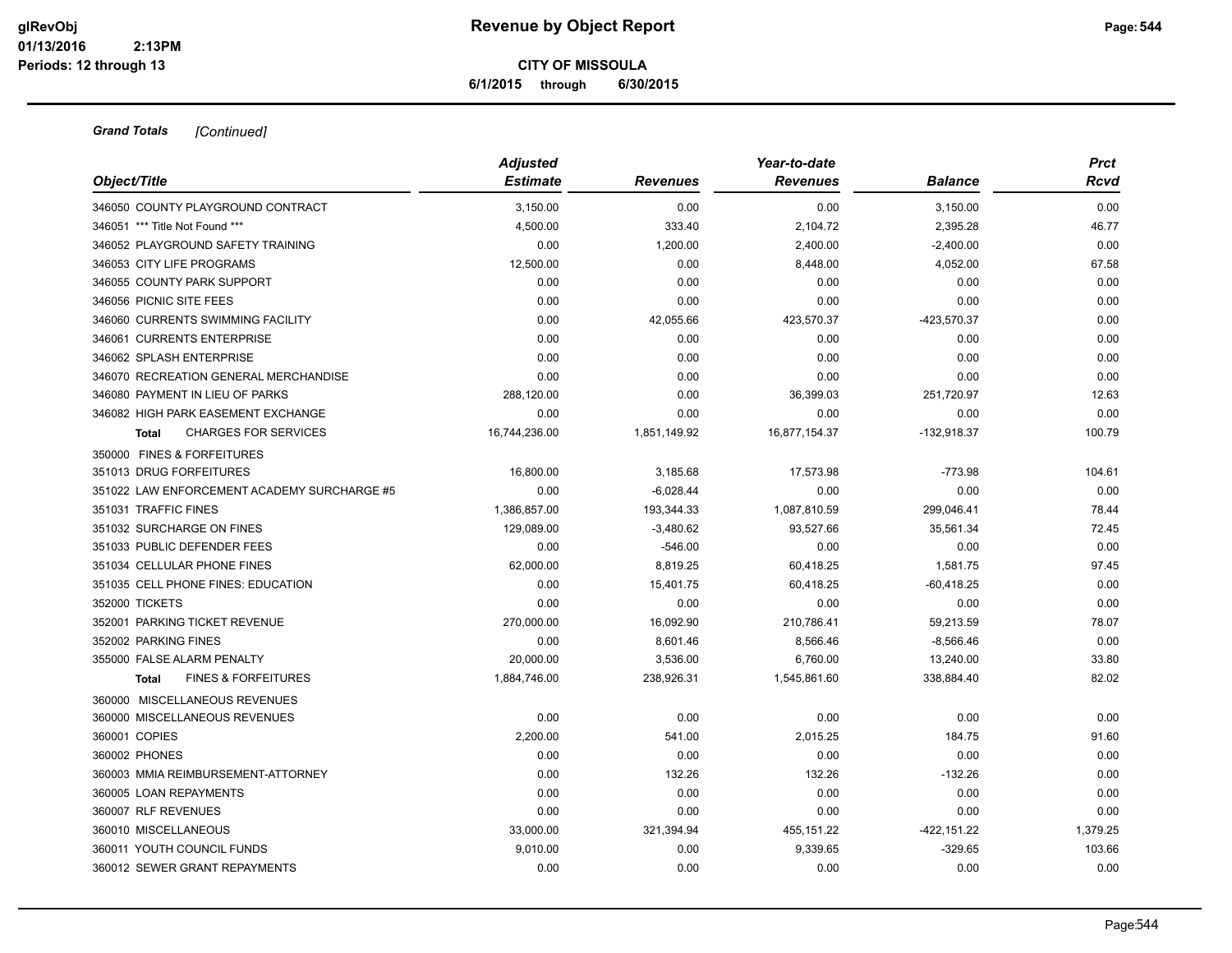**6/1/2015 through 6/30/2015**

|                                            | <b>Adjusted</b> | Year-to-date    |                 |                |        |  |
|--------------------------------------------|-----------------|-----------------|-----------------|----------------|--------|--|
| Object/Title                               | <b>Estimate</b> | <b>Revenues</b> | <b>Revenues</b> | <b>Balance</b> | Rcvd   |  |
| 360013 REPAYMENT OF SEWER GRANT            | 7,000.00        | 0.00            | 11,926.00       | $-4,926.00$    | 170.37 |  |
| 360014 REPAYMENT OF LOAN/MHA               | 0.00            | 0.00            | 0.00            | 0.00           | 0.00   |  |
| 360015 CONFERENCE REVENUES - BUILDING      | 0.00            | 0.00            | 0.00            | 0.00           | 0.00   |  |
| 360016 MRA SHARE OF CIVIC STADIUM PARKING  | 0.00            | 0.00            | 0.00            | 0.00           | 0.00   |  |
| 360017 PARK PLANS FORFEITURE               | 0.00            | 0.00            | 20.00           | $-20.00$       | 0.00   |  |
| 360018 MARKET ON FRONT UTILITY PAYMENTS    | 0.00            | 393.90          | 2,088.63        | $-2,088.63$    | 0.00   |  |
| 360019 GARBAGE-MARKET ON FRONT             | 0.00            | 402.80          | 1,477.58        | $-1,477.58$    | 0.00   |  |
| 360020 GREENOUGH PARK ENCROACHMENTS        | 0.00            | 0.00            | 0.00            | 0.00           | 0.00   |  |
| 360030 CONTRIBUTIONS FROM PROPERTY OWNERS  | 0.00            | 85,001.00       | 85,001.00       | $-85,001.00$   | 0.00   |  |
| 360050 OVER/SHORT                          | 0.00            | 0.00            | 104.00          | $-104.00$      | 0.00   |  |
| 360100 REFUNDS                             | 200.00          | 0.00            | 0.00            | 200.00         | 0.00   |  |
| 361000 RATTLESNAKE LAND LEASES             | 0.00            | 0.00            | 1,100.00        | $-1,100.00$    | 0.00   |  |
| 361003 CARAS PARK CONCERT REVENUE          | 0.00            | 0.00            | 0.00            | 0.00           | 0.00   |  |
| 361010 RENTAL REVENUE                      | 120,000.00      | 90,000.00       | 120,000.00      | 0.00           | 100.00 |  |
| 361013 CLOSED GRANT REPAYMENTS             | 0.00            | 0.00            | 0.00            | 0.00           | 0.00   |  |
| 361200 RADIO TOWER LEASE PAYMENTS          | 0.00            | 0.00            | 2,850.00        | $-2,850.00$    | 0.00   |  |
| 361201 EKO LAND LEASE                      | 0.00            | 12,293.18       | 49,172.72       | $-49,172.72$   | 0.00   |  |
| 362000 OTHER MISCELLANEOUS REVENUE         | 8,000.00        | $-8,338.81$     | 25,594.86       | $-17,594.86$   | 319.94 |  |
| 362001 MUNICIPAL COURT BAD CHECK CHARGES   | 0.00            | 0.00            | 0.00            | 0.00           | 0.00   |  |
| 362002 BAD CHECK CHARGES                   | 500.00          | 0.21            | 160.21          | 339.79         | 32.04  |  |
| 362003 US BANK FEE REIMBURSEMENT           | 0.00            | 0.00            | 0.00            | 0.00           | 0.00   |  |
| 362004 URD III FACADE IMPROVEMENT LOAN REC | 0.00            | 167.42          | 572.56          | $-572.56$      | 0.00   |  |
| 362005 LEASE LATE PAYMENT PENALTY          | 0.00            | 0.00            | 0.00            | 0.00           | 0.00   |  |
| 362006 GAIC INSURANCE SETTLEMENT           | 0.00            | 0.00            | 0.00            | 0.00           | 0.00   |  |
| 362007 TRAIL COUNTERS DONATIONS            | 0.00            | 0.00            | 0.00            | 0.00           | 0.00   |  |
| 362008 RESTITUTION                         | 0.00            | 0.00            | 0.00            | 0.00           | 0.00   |  |
| 362011 SALE OF UNCLAIMED PROPERTY          | 0.00            | 0.00            | 0.00            | 0.00           | 0.00   |  |
| 362012 REC/GREEN TAG PROGRAM               | 300.00          | 0.00            | 0.00            | 300.00         | 0.00   |  |
| 363000 ASSESSMENTS PAID                    | 15,000.00       | 0.00            | 0.00            | 15,000.00      | 0.00   |  |
| 363010 LIGHTING ASSESSMENTS                | 404,652.00      | 29,560.77       | 374,390.63      | 30,261.37      | 92.52  |  |
| 363020 PROPERTY ASSESSMENTS                | 3,773,616.00    | 1,537,457.66    | 3,625,233.08    | 148,382.92     | 96.07  |  |
| 363021 PAYOFF PRINCIPAL ASSESSMENTS        | 0.00            | 11,279.94       | 116,723.63      | $-116,723.63$  | 0.00   |  |
| 363022 BOND INTEREST ASSESSMENTS           | 0.00            | 0.00            | 0.00            | 0.00           | 0.00   |  |
| 363030 SIDEWALK AND CURB ASSESSMENTS       | 0.00            | 0.00            | 0.00            | 0.00           | 0.00   |  |
| 363040 PENALTY AND INTEREST                | 0.00            | 7,669.94        | 14,945.14       | $-14,945.14$   | 0.00   |  |
| 364012 SALE OF SURPLUS PROPERTY            | 40,000.00       | 74,562.74       | 78,562.74       | $-38,562.74$   | 196.41 |  |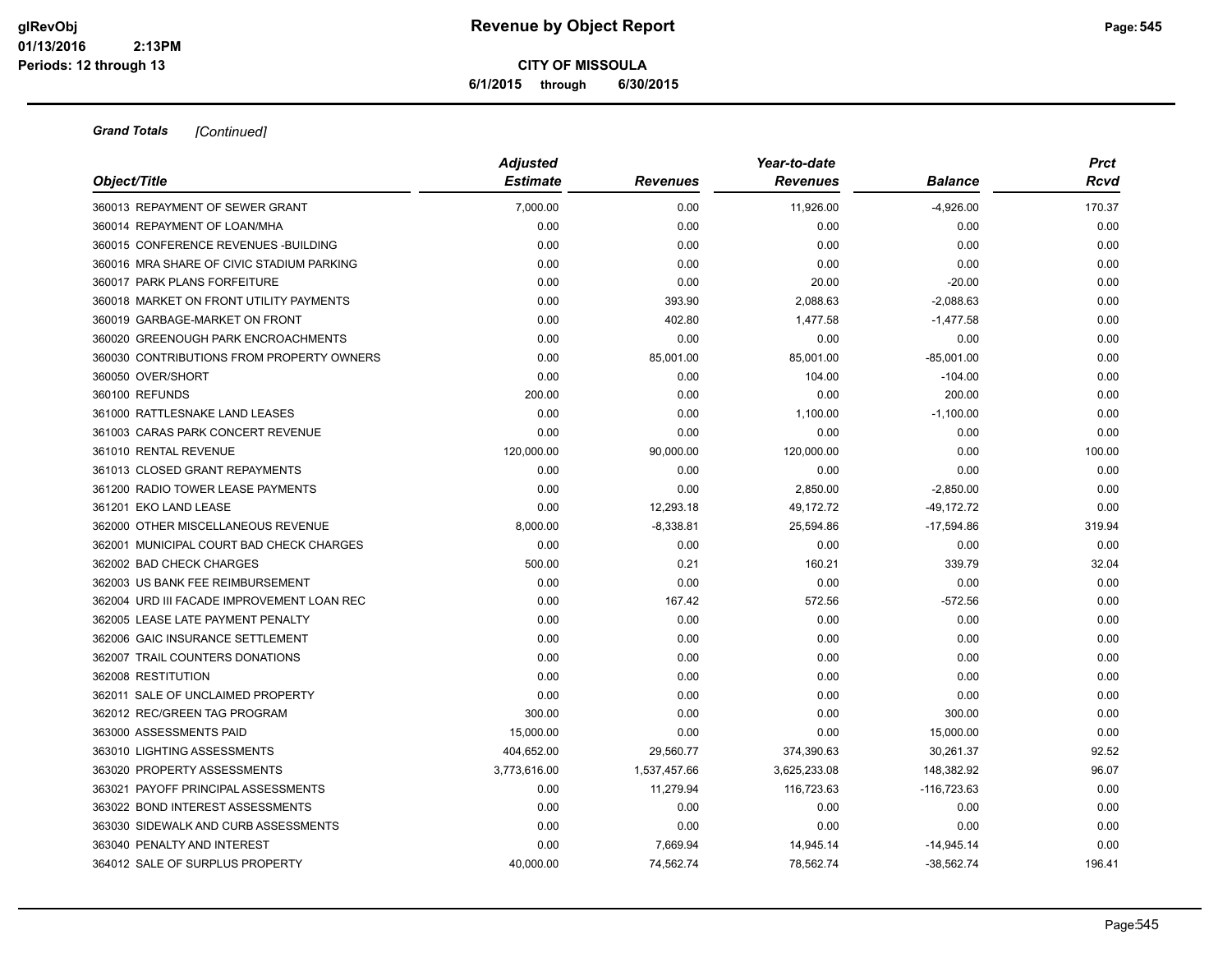**6/1/2015 through 6/30/2015**

|                                              | <b>Adjusted</b> |             | Year-to-date    |                |        |  |  |
|----------------------------------------------|-----------------|-------------|-----------------|----------------|--------|--|--|
| Object/Title                                 | <b>Estimate</b> | Revenues    | <b>Revenues</b> | <b>Balance</b> | Rcvd   |  |  |
| 364040 INSURANCE AND DAMAGE RECOVERY         | 40,000.00       | 469.67      | 40,057.55       | $-57.55$       | 100.14 |  |  |
| 364041 WORKERS COMPENSATION REIMBURSEMENT    | 2,500.00        | 0.00        | 0.00            | 2,500.00       | 0.00   |  |  |
| 364042 EXPENDITURE REIMBURSEMENTS            | 1,200.00        | 0.00        | 326.96          | 873.04         | 27.25  |  |  |
| 364043 RATTLESNAKE CORRIDOR REIMBURSEMENT    | 10,000.00       | 0.00        | 8,580.00        | 1,420.00       | 85.80  |  |  |
| 364044 EMERGENCY RESPONSE REIMBURSEMENT      | 50,000.00       | 0.00        | 0.00            | 50,000.00      | 0.00   |  |  |
| 364047 MMIA EXPENDITURE REIMBURSEMENT        | 0.00            | 0.00        | 0.00            | 0.00           | 0.00   |  |  |
| 364051 DOT RADAR GRANT                       | 0.00            | 0.00        | 0.00            | 0.00           | 0.00   |  |  |
| 364053 EXPENDITURE REIMB-FIRE SERVICES       | 0.00            | 0.00        | 0.00            | 0.00           | 0.00   |  |  |
| 364060 REIMB LETTER OF CREDIT-709 PARKVIEW   | 0.00            | 4,195.00    | 0.00            | 0.00           | 0.00   |  |  |
| 364061 REIMB LETTER OF CREDIT-LINNEA LANE    | 0.00            | 0.00        | 0.00            | 0.00           | 0.00   |  |  |
| 365000 DONATIONS                             | 830,589.00      | 4,900.00    | 23,425.49       | 807,163.51     | 2.82   |  |  |
| 365001 GRANTS & DONATIONS                    | 10,000.00       | 487.00      | 10,737.00       | $-737.00$      | 107.37 |  |  |
| 365002 OTHER RECREATION DONATIONS            | 50,000.00       | 1,090.00    | 10,227.18       | 39,772.82      | 20.45  |  |  |
| 365003 DONATIONS - SMOKE ALARMS              | 25,000.00       | 0.00        | 0.00            | 25,000.00      | 0.00   |  |  |
| 365004 GRANT CR TRAIL ASSN DONATION          | 0.00            | 0.00        | 0.00            | 0.00           | 0.00   |  |  |
| 365005 DONATIONS - ARCO                      | 50,392.00       | 0.00        | 0.00            | 50,392.00      | 0.00   |  |  |
| 365009 DONATIONS - BASKETBALL/TENNIS COURT   | 65,000.00       | 0.00        | 7,265.58        | 57,734.42      | 11.18  |  |  |
| 365010 FRIENDS OF MISSOULA PARKS DONATION    | 0.00            | 0.00        | 0.00            | 0.00           | 0.00   |  |  |
| 365015 GREEN BLOCK PILOT PROJECT             | 0.00            | 0.00        | 0.00            | 0.00           | 0.00   |  |  |
| 365016 LOCAL MATCH MDT                       | 13,585.00       | 5,524.49    | 26,770.20       | $-13,185.20$   | 197.06 |  |  |
| 365017 LOCAL MATCH TRANSIT                   | 9,559.00        | 0.00        | 0.00            | 9,559.00       | 0.00   |  |  |
| 365018 DONATIONS - THERMAL IMAGING           | 0.00            | 0.00        | 0.00            | 0.00           | 0.00   |  |  |
| 365019 PARKS DONATIONS                       | 1,072,446.00    | 10,084.53   | 169,620.45      | 902,825.55     | 15.82  |  |  |
| 365020 OPEN SPACE DONATIONS                  | 5,000.00        | 0.00        | 25.00           | 4,975.00       | 0.50   |  |  |
| 365021 COMBAT CHALLENGE DONATIONS            | 0.00            | 0.00        | 0.00            | 0.00           | 0.00   |  |  |
| 365022 NEIGHBORHOOD COUNCIL DONATIONS        | 0.00            | 0.00        | 0.00            | 0.00           | 0.00   |  |  |
| 365023 NORTHWESTERN ENERGY GRANT             | 0.00            | 0.00        | 0.00            | 0.00           | 0.00   |  |  |
| 365030 WHITE PINE PARK DONATION-ZIP BEVERAGE | 0.00            | 0.00        | 4,000.00        | $-4,000.00$    | 0.00   |  |  |
| 365100 RECREATION OUTDOOR                    | 25,000.00       | $-4,752.00$ | 2,789.80        | 22,210.20      | 11.16  |  |  |
| 365101 RECREATION SCHOLARSHIP                | 35,000.00       | $-5,957.35$ | 3,247.85        | 31,752.15      | 9.28   |  |  |
| 365102 RECREATION YOUTH & ADULT SPORTS       | 25,000.00       | 0.00        | 6,765.00        | 18,235.00      | 27.06  |  |  |
| 365103 URBAN FORESTRY PROGRAMS               | 55,000.00       | 0.00        | 5,201.17        | 49,798.83      | 9.46   |  |  |
| 365109 CONSERVATION LANDS DONATIONS          | 0.00            | 0.00        | 0.00            | 0.00           | 0.00   |  |  |
| 368000 SALE OF COINS                         | 0.00            | 0.00        | 0.00            | 0.00           | 0.00   |  |  |
| 368001 SALE OF POLICE PROMOTIONS             | 0.00            | 0.00        | 0.00            | 0.00           | 0.00   |  |  |
| 368002 SALE OF FIRE PROMOTIONS               | 0.00            | 0.00        | 0.00            | 0.00           | 0.00   |  |  |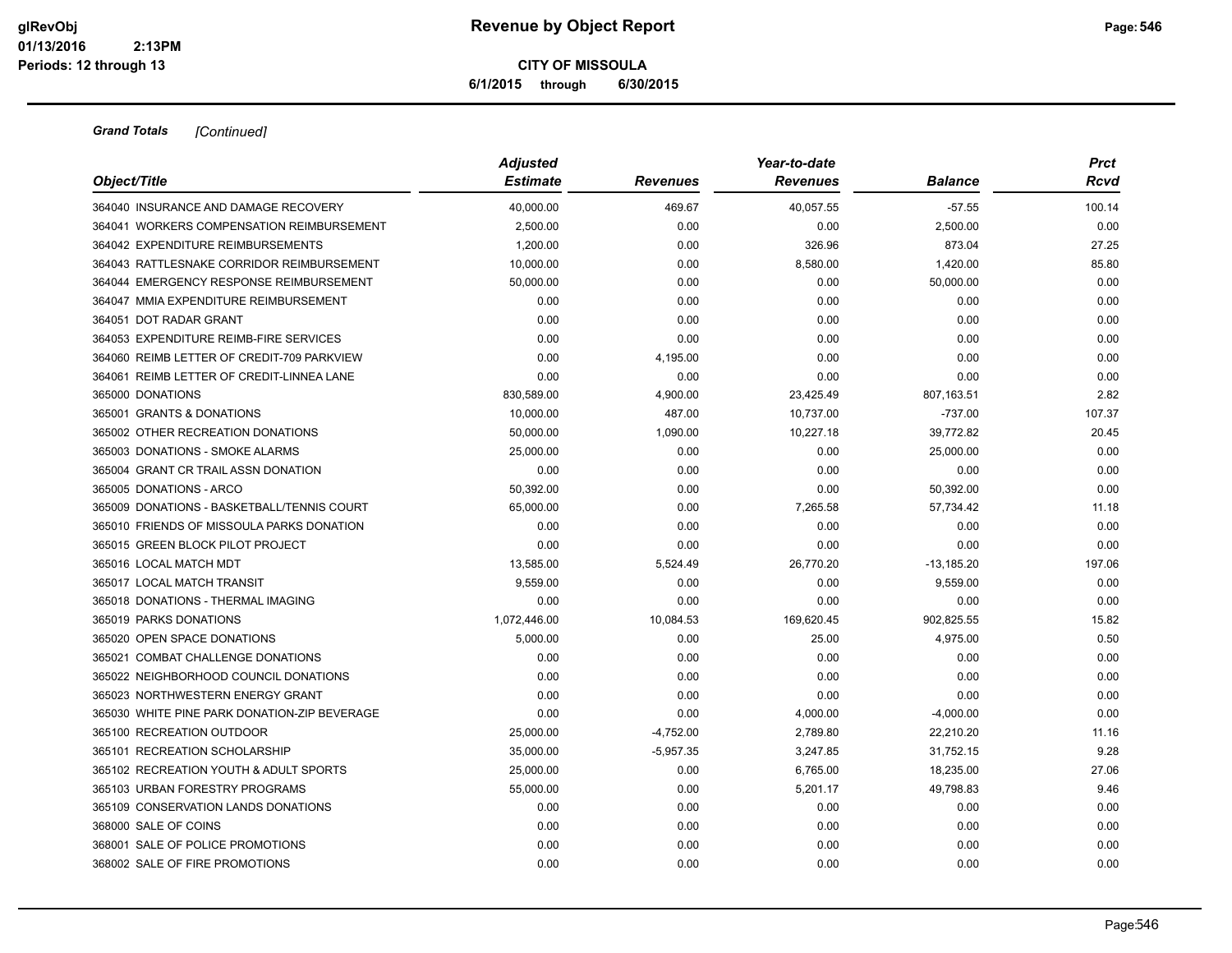**6/1/2015 through 6/30/2015**

| Object/Title                                              | <b>Adjusted</b><br><b>Estimate</b> | <b>Revenues</b> | Year-to-date<br><b>Revenues</b> | <b>Balance</b> | <b>Prct</b><br>Rcvd |
|-----------------------------------------------------------|------------------------------------|-----------------|---------------------------------|----------------|---------------------|
| 368010 SALE OF T-SHIRTS                                   | 0.00                               | 0.00            | 0.00                            | 0.00           | 0.00                |
| MISCELLANEOUS REVENUES<br><b>Total</b>                    | 6,788,749.00                       | 2,178,560.29    | 5,295,600.39                    | 1,493,148.61   | 78.01               |
|                                                           |                                    |                 |                                 |                |                     |
| 370000 INVESTMENTS & ROYALTY EARNINGS                     |                                    |                 |                                 |                |                     |
| 371010 INTEREST ON INVESTMENTS                            | 26,339.00                          | 149,635.38      | 126,896.85                      | $-100,557.85$  | 481.78              |
| 371020 GAIN/LOSS IN MARKET VALUE OF INVESTMENTS           | 0.00                               | 0.00            | 0.00                            | 0.00           | 0.00                |
| 371500 INTEREST ON INTERFUND LOAN                         | 0.00                               | 0.00            | 0.00                            | 0.00           | 0.00                |
| 373002 LOAN REPAYMENT - FAMILY SERVICES                   | 20,000.00                          | 946.15          | 946.15                          | 19,053.85      | 4.73                |
| 373006 BURNS ST COMMONS                                   | 0.00                               | 0.00            | 80,000.00                       | $-80,000.00$   | 0.00                |
| <b>INVESTMENTS &amp; ROYALTY EARNINGS</b><br><b>Total</b> | 46,339.00                          | 150,581.53      | 207,843.00                      | $-161,504.00$  | 448.53              |
| 380000 OTHER FINANCING SOURCES                            |                                    |                 |                                 |                |                     |
| 380000 OTHER FINANCING SOURCES                            | 0.00                               | 0.00            | 0.00                            | 0.00           | 0.00                |
| 381000 LOAN PROCEEDS                                      | 0.00                               | 0.00            | 0.00                            | 0.00           | 0.00                |
| 381002 SRF LOAN                                           | 0.00                               | 0.00            | 0.00                            | 0.00           | 0.00                |
| 381009 TRANSFERS IN                                       | 309,059.00                         | 67,064.56       | 67,064.56                       | 241,994.44     | 21.70               |
| 381010 BOND PROCEEDS                                      | 0.00                               | 0.00            | 0.00                            | 0.00           | 0.00                |
| 381011 \$1,860,000 General Fund Obligation Bond           | 0.00                               | 0.00            | 0.00                            | 0.00           | 0.00                |
| 381012 \$680,000 FIRE GF DEBT                             | 0.00                               | 0.00            | 0.00                            | 0.00           | 0.00                |
| 381015 \$1,010,000 LIMITED TAX GO BONDS 2010C             | 0.00                               | 0.00            | 0.00                            | 0.00           | 0.00                |
| 381020 REVENUE BONDS                                      | 920,000.00                         | 0.00            | 0.00                            | 920,000.00     | 0.00                |
| 381023 DOMESTIC VIOLENCE ACCOUNTABILITY GRANT             | 0.00                               | 0.00            | 0.00                            | 0.00           | 0.00                |
| 381025 BOND PROCEEDS                                      | 0.00                               | 0.00            | 0.00                            | 0.00           | 0.00                |
| 381026 DEBT SERVICE/BROWNSFIELD RLF 1.125M                | 0.00                               | 0.00            | 0.00                            | 0.00           | 0.00                |
| 381027 SAFEWAY/ST PAT 1.5M                                | 0.00                               | 0.00            | 0.00                            | 0.00           | 0.00                |
| 381028 BOND PROCEEDS-MILL SITE                            | 0.00                               | 0.00            | 0.00                            | 0.00           | 0.00                |
| 381029 PARKING STRUCTURE BOND PROCEEDS                    | 0.00                               | 0.00            | 0.00                            | 0.00           | 0.00                |
| 381030 SID BONDS PROCEEDS                                 | 0.00                               | 0.00            | 0.00                            | 0.00           | 0.00                |
| 381070 PROCEEDS FROM NOTES/LOANS/INTERCAP                 | 0.00                               | 0.00            | 0.00                            | 0.00           | 0.00                |
| 381071 WILMA NOTE PROCEEDS                                | 0.00                               | 0.00            | 0.00                            | 0.00           | 0.00                |
| 381072 FIB NOTE PROCEEDS                                  | 0.00                               | 0.00            | 0.00                            | 0.00           | 0.00                |
| 381074 CIVIC STADIUM TIF NOTES 1.5M                       | 0.00                               | 0.00            | 0.00                            | 0.00           | 0.00                |
| 381090 PROCEEDS FROM CAPITAL LEASE                        | 3,159,644.00                       | 0.00            | 3,159,644.24                    | $-0.24$        | 100.00              |
| 382000 *** Title Not Found ***                            | 0.00                               | 0.00            | 0.00                            | 0.00           | 0.00                |
| 382010 SALE OF FIXED ASSETS                               | 0.00                               | 8,000.00        | 8,000.00                        | $-8,000.00$    | 0.00                |
| 383000 OPERATING TRANSFERS                                | 560,583.00                         | 635,268.06      | 956,752.26                      | $-396, 169.26$ | 170.67              |
| 383001 TRANS FR FLUSHING DISTRICT                         | 27,281.00                          | 13,640.50       | 27,281.00                       | 0.00           | 100.00              |
| 383002 TRANS FR GAS TAX                                   | 564,000.00                         | 282,000.00      | 564,000.00                      | 0.00           | 100.00              |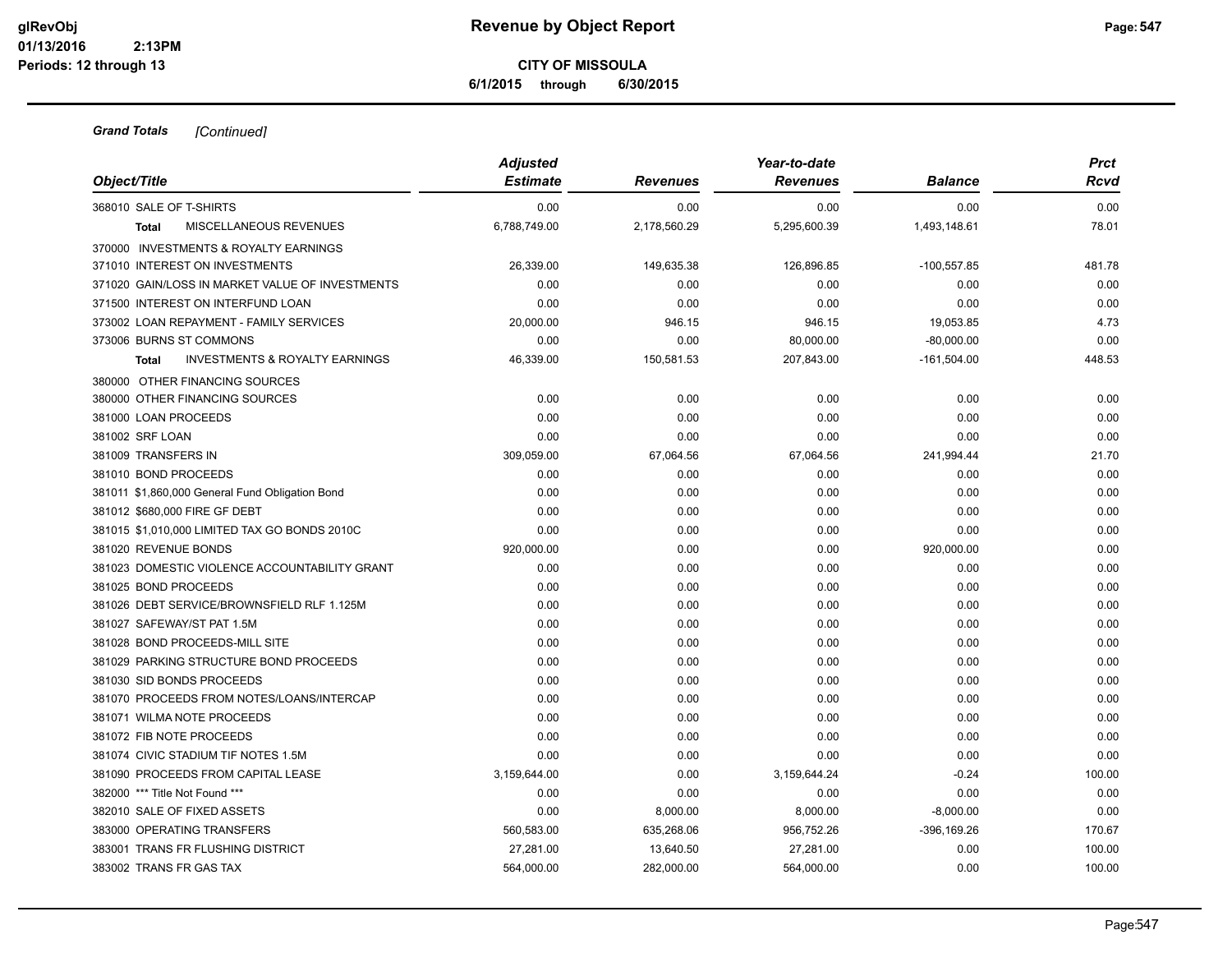**6/1/2015 through 6/30/2015**

| Object/Title                                   | <b>Adjusted</b><br><b>Estimate</b> | <b>Revenues</b> | Year-to-date<br><b>Revenues</b> | <b>Balance</b> | <b>Prct</b><br>Rcvd |
|------------------------------------------------|------------------------------------|-----------------|---------------------------------|----------------|---------------------|
| 383003 TRANS FR COMPREHENSIVE INSURANCE LEVY   | 0.00                               | 0.00            | 0.00                            | 0.00           | 0.00                |
| 383004 TRANS FR EMPLOYEE HEALTH INSURANCE LEVY | 4,296,467.00                       | 2,148,233.50    | 4,296,467.00                    | 0.00           | 100.00              |
| 383007 TRANS FR CABLE FRANCHISE                | 244,110.00                         | 122,055.00      | 244,110.00                      | 0.00           | 100.00              |
| 383008 TRANS FR RUSSELL PARK DISTRICT          | 0.00                               | 0.00            | 0.00                            | 0.00           | 0.00                |
| 383009 TRANS FR TITLE I                        | 0.00                               | 0.00            | 0.00                            | 0.00           | 0.00                |
| 383010 TRANS FR CIP                            | 0.00                               | 0.00            | 0.00                            | 0.00           | 0.00                |
| 383011 TRANS FR SID REVOLVING                  | 299,240.00                         | 199,239.64      | 199,239.64                      | 100,000.36     | 66.58               |
| 383013 TRANS FR SID DEBT SERVICE               | 0.00                               | 0.00            | 0.00                            | 0.00           | 0.00                |
| 383014 TRANS FR MRA                            | 2,014,841.00                       | 561,509.48      | 1,992,650.72                    | 22,190.28      | 98.90               |
| 383015 TRANS FR MPC                            | 0.00                               | 0.00            | 0.00                            | 0.00           | 0.00                |
| 383016 TRANS FR TAX INCREMENT BOND             | 0.00                               | 0.00            | 0.00                            | 0.00           | 0.00                |
| 383017 TRANS FR BUILDING                       | 0.00                               | 0.00            | 0.00                            | 0.00           | 0.00                |
| 383018 TRANS FR WILLOWWOOD PARK DISTRICT       | 0.00                               | 0.00            | 0.00                            | 0.00           | 0.00                |
| 383020 TRANS FR CEMETERY CARE                  | 9,545.00                           | 0.00            | 0.00                            | 9,545.00       | 0.00                |
| 383021 TRANS FR P&R TRAILS DEVLP               | 50,000.00                          | 55,267.90       | 55,267.90                       | $-5,267.90$    | 110.54              |
| 383022 TRANS FR OPEN SPACE BOND                | 0.00                               | 0.00            | 0.00                            | 0.00           | 0.00                |
| 383023 TRANS FR DRUG FORFEITURE                | 0.00                               | 0.00            | 0.00                            | 0.00           | 0.00                |
| 383024 TRANS FR SEWER CLEARING                 | 7,334,237.00                       | 7,416,918.33    | 7,416,918.33                    | $-82,681.33$   | 101.13              |
| 383025 TRANS FR SEWER R & D                    | 0.00                               | 0.00            | 0.00                            | 0.00           | 0.00                |
| 383026 TRANS FR CDBG                           | 0.00                               | 0.00            | 75,000.00                       | $-75,000.00$   | 0.00                |
| 383027 TRANS FR URD                            | 0.00                               | 0.00            | 0.00                            | 0.00           | 0.00                |
| 383028 TRANS FROM GF FOR HEALTH RESERVE        | 0.00                               | 50,000.00       | 600,000.00                      | $-600,000.00$  | 0.00                |
| 383029 TRANS FR GENERAL                        | 1,975,677.00                       | 1,210,117.00    | 1,363,676.67                    | 612,000.33     | 69.02               |
| 383034 TRANS FR 01 SERIES DEBT SERVICE         | 0.00                               | 0.00            | 0.00                            | 0.00           | 0.00                |
| 383036 TRANSFER - GRANT                        | 0.00                               | 0.00            | 0.00                            | 0.00           | 0.00                |
| 383037 TRANSFER FROM URD II                    | 250,000.00                         | 250,000.00      | 250,000.00                      | 0.00           | 100.00              |
| 383038 TRANSFER - URD III                      | 0.00                               | 0.00            | 0.00                            | 0.00           | 0.00                |
| 383039 FROM SID TRANSFERS                      | 0.00                               | 0.00            | 0.00                            | 0.00           | 0.00                |
| 383040 TRANSFER FROM CITY GRANTS               | 0.00                               | 0.00            | 0.00                            | 0.00           | 0.00                |
| 383041 TRANS FR CDBG                           | 0.00                               | 0.00            | 0.00                            | 0.00           | 0.00                |
| 383042 TRANSFERS FROM OTHER FUNDS              | 0.00                               | 0.00            | 0.00                            | 0.00           | 0.00                |
| 383043 TRANSFERS FROM IMPACT FEES              | 0.00                               | 0.00            | 0.00                            | 0.00           | 0.00                |
| 383044 TRANSFER FROM PYMT IN LIEU OF PARKS     | 0.00                               | 0.00            | 0.00                            | 0.00           | 0.00                |
| 383045 TRANSFER FROM PARK ENTERPRISE           | 0.00                               | 0.00            | 0.00                            | 0.00           | 0.00                |
| 383046 TRANS FR PARKS MAINTENANCE DIST         | 0.00                               | 0.00            | 0.00                            | 0.00           | 0.00                |
| 383047 TRANS FR STREET MAINTENANCE DISTRICT    | 0.00                               | 0.00            | 0.00                            | 0.00           | 0.00                |